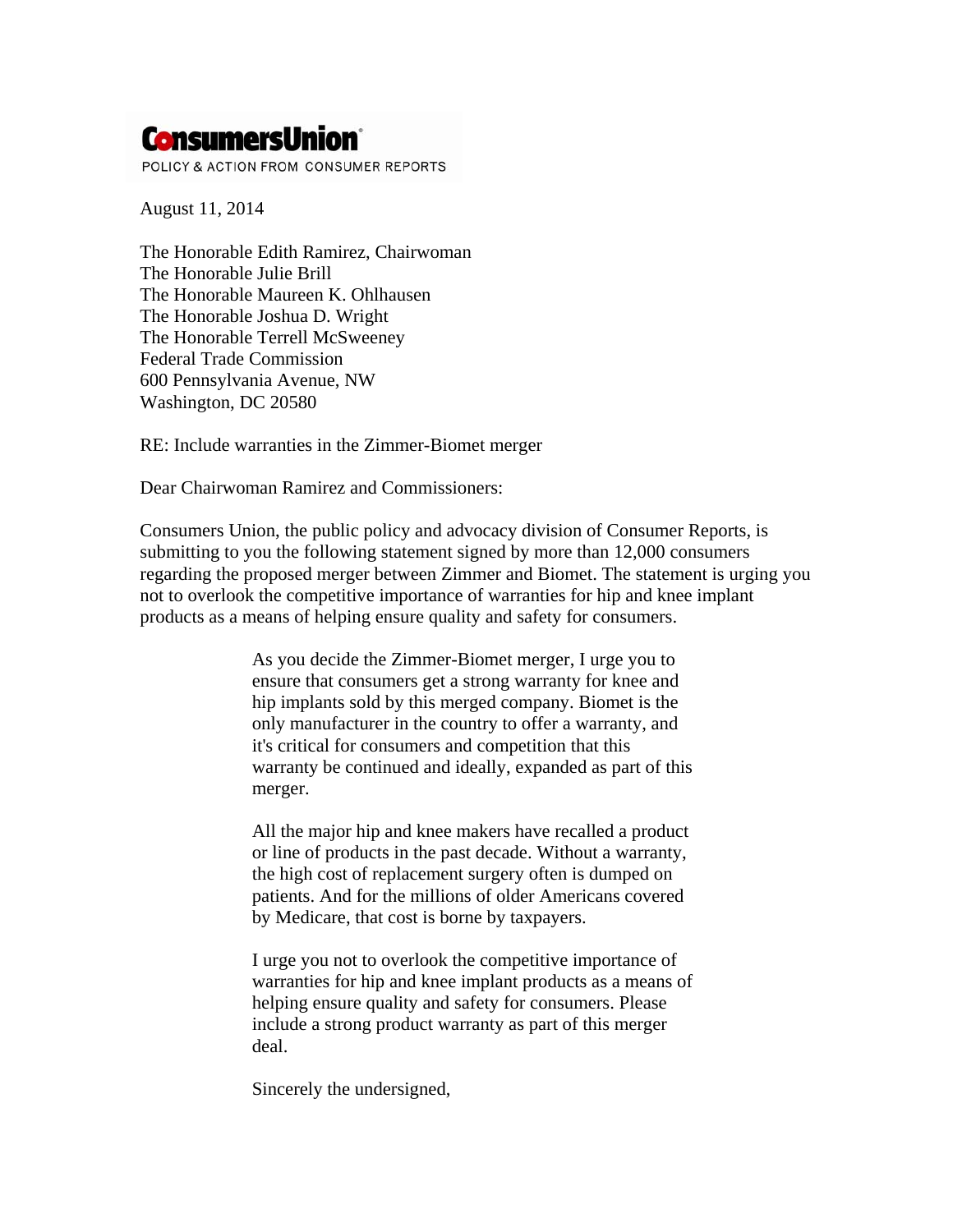| Patricia       | <b>Blank</b>          | Haines           | AΚ        |
|----------------|-----------------------|------------------|-----------|
| Robert         | Winckler              | Wasilla          | AK        |
| Miriam         | Dunbar                | Cordova          | AK        |
| T.             | Smith                 | Anch.            | AK        |
| Maureen        | Powers                | Homer            | AK        |
| Jeff           | Pritchett             | Anchorage        | AK        |
| Jane           | Demmert               | Klawock          | AK        |
| <b>LINDA</b>   | <b>SCHANDELMEIER</b>  | <b>FAIRBANKS</b> | AK        |
| John           | Kruger                | <b>KENAI</b>     | AK        |
| Lillian        | Wilder                | Anchorage        | AK        |
| Louis          | <b>Dupree</b>         | Homer            | AK        |
| Gael           | Irvine                | Palmer           | AK        |
| John           | Sonin                 | Juneau           | AK        |
| William        | Everett               | Anchorage        | AK        |
| Deirdre        | Coval                 | Soldotna         | AK        |
| Marie          | Pedraza               | Palmer           | AK        |
| <b>Brianna</b> | Hammes                | Anchorage        | AK        |
| Ken            | Zafren                | Anchorage        | AK        |
| Roxy           | Mcdonagh              |                  | AK        |
| Jane           | Martin                | Anchorage        | AK        |
| Miriam         | Huling                | Wasilla          | AK        |
| Richard        | Andrews               | Anchorage        | AK        |
| D Caldwell     | Jones                 | <b>Sitka</b>     | AK        |
| <b>TURID</b>   | <b>SENUNGETUK</b>     |                  | AK        |
| Wanda          | Coulter-Bowman        | Harvest          | <b>AL</b> |
| Bill           | Hamm                  | Theodore         | <b>AL</b> |
| Melvin         |                       | flat rock        | <b>AL</b> |
| Alex           | everett<br>Goodhew    | Birmingham       | <b>AL</b> |
| David L.       |                       |                  | <b>AL</b> |
| Mrs. Jack      | Smith, MD<br>McMullen | Spanish Fort     | <b>AL</b> |
|                |                       | Montgomery       | <b>AL</b> |
| John           | Griggs                | Foley            |           |
| Samuel         | Dietz                 | Decatur          | <b>AL</b> |
| Donald         | Chambless             | Montgomery       | <b>AL</b> |
| Richard        | Vance                 | Huntsville       | <b>AL</b> |
| Louis          | Williams              | Birmingham       | <b>AL</b> |
| Priscilla      | Duncan                | Montgomery       | <b>AL</b> |
| Gregory        | Chandler Jr           | Huntsville       | <b>AL</b> |
| David          | <b>Beckett</b>        | <b>MOBILE</b>    | <b>AL</b> |
| Elizabeth      | Gillespie             | Mobile           | <b>AL</b> |
| Marion         | Wynn                  | Vestavia Hills   | <b>AL</b> |
| Shirley        | Vitale                | Point Clear      | <b>AL</b> |
| Karen          | Spradlin              | Jacksonville     | <b>AL</b> |
| Alice          | Hill                  | <b>GADSDEN</b>   | <b>AL</b> |
| Don            | Hunter                | Arab             | <b>AL</b> |
| Phylis         | Logsdon               | Mobile           | <b>AL</b> |
| Sara           | <b>Booth</b>          | daphne           | <b>AL</b> |
| <b>Steven</b>  | Frye                  | Adger            | <b>AL</b> |
| Martha         | Nakisher              | Hartselle        | <b>AL</b> |
| James          | Dewitt                | Auburn           | <b>AL</b> |
| Richard        | Simmons               | Fairfield        | <b>AL</b> |
| Lauren         | Richie                | PI Grove         | <b>AL</b> |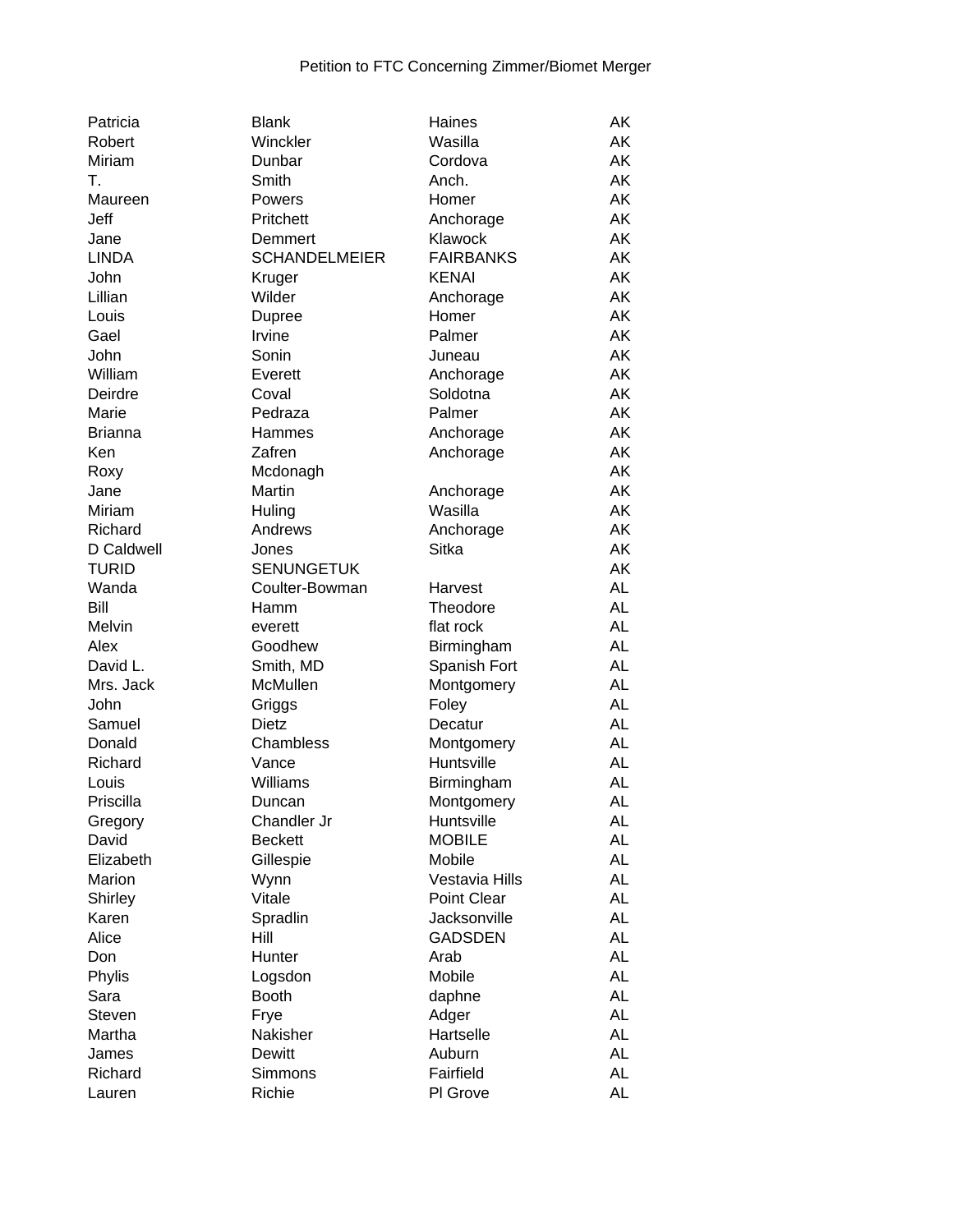| Kim                 | <b>Dyess</b>       | Andalusai           | AL        |
|---------------------|--------------------|---------------------|-----------|
| <b>Charles E</b>    | <b>Stewart</b>     | Mobile              | <b>AL</b> |
| Shirley             | Connolly           | Enterprise          | <b>AL</b> |
| Rex                 | <b>Sanders</b>     | PHENIX CITY         | <b>AL</b> |
| John                | <b>McDole</b>      | Birmingham          | <b>AL</b> |
| Pete                | Sandifer           | Montgomery          | <b>AL</b> |
| Sherry              | Schnebel           | Piedmont            | <b>AL</b> |
| Robert              | <b>Clinkscales</b> | Huntsville          | <b>AL</b> |
| Helen               | Harrand            | Huntsville          | <b>AL</b> |
| Carmela             | Cameron            | Huntsville          | <b>AL</b> |
| Andrew              | Paterson           | Birmingham          | <b>AL</b> |
| <b>WILLIE</b>       | <b>LITTLEPAGE</b>  | Huntsville          | <b>AL</b> |
| Kenneth             | Coburn             | Huntsville          | <b>AL</b> |
| Hartold             | Robinson           | Talladega           | <b>AL</b> |
| Patricia            | Glenn              | Florence            | <b>AL</b> |
| Eugene              | Swartz             | silverfhill         | <b>AL</b> |
| Warren              | Nakisher           | Hartselle           | <b>AL</b> |
| Alan                |                    |                     | <b>AL</b> |
|                     | Dane               | Birmingham          |           |
| <b>Bobby</b>        | Mitchell           | Helena              | <b>AL</b> |
| Deborah             | Exum               | Seminole            | <b>AL</b> |
| Keitha              | Hudson             | <b>Blountsville</b> | <b>AL</b> |
| Celia               | Okelley            | Tuscaloosa          | <b>AL</b> |
| Elvin               | Price              | Talladega           | <b>AL</b> |
| Gay                 | Hopper             | Eufaula             | <b>AL</b> |
| Ruby                | Wade               | northport           | <b>AL</b> |
| Walter              | Jones              | Montgomery          | <b>AL</b> |
| Ronald              | Mallery            | Northport           | <b>AL</b> |
| Debbie              | Griffin            | Madison             | <b>AL</b> |
| Gerald              | Wocken             |                     | <b>AL</b> |
| Thomas              | Long               | <b>Mount Olive</b>  | <b>AL</b> |
| Carol               | Abreu              | Decatuir            | <b>AL</b> |
| <b>William Gary</b> | Legg               | Indian Springs      | <b>AL</b> |
| A                   | Van Damme          |                     | <b>AL</b> |
| Richard             | Trummer            | <b>Gulf Shores</b>  | <b>AL</b> |
| Christine           | Golliver           | Hoover              | <b>AL</b> |
| Kenneth             | Cain, Jr.          | Homewood            | AL        |
| George              | Williams           | Scottsboro          | AL        |
| James               | Hildebrand         | Mobile              | AL        |
| Leslie              |                    |                     | AL        |
|                     | Smoot              | Hampton Cove        |           |
| Emily               | Hall               | Birmingham          | AL        |
| ken                 | hyche              | Cullman             | <b>AL</b> |
| Robin               | Hoggle             | Northport           | <b>AL</b> |
| Anne                | Maura              | Mt Brook,           | AL        |
| Tim                 | <b>Baxter</b>      | Mobile              | AL        |
| Annette             | Baugh              |                     | AL        |
| Cindy               | Grant              | <b>Rainbow City</b> | AL        |
| Keith               | Lefevre            | <b>Maxwell AFB</b>  | AL        |
| Traci               | Phillips           | nauvoo              | AL        |
| Janet               | <b>Sanders</b>     |                     | AL        |
| Roger               | Thornton           | Opelika             | AL        |
| Linda               | Boyd               |                     | AL        |
|                     |                    |                     |           |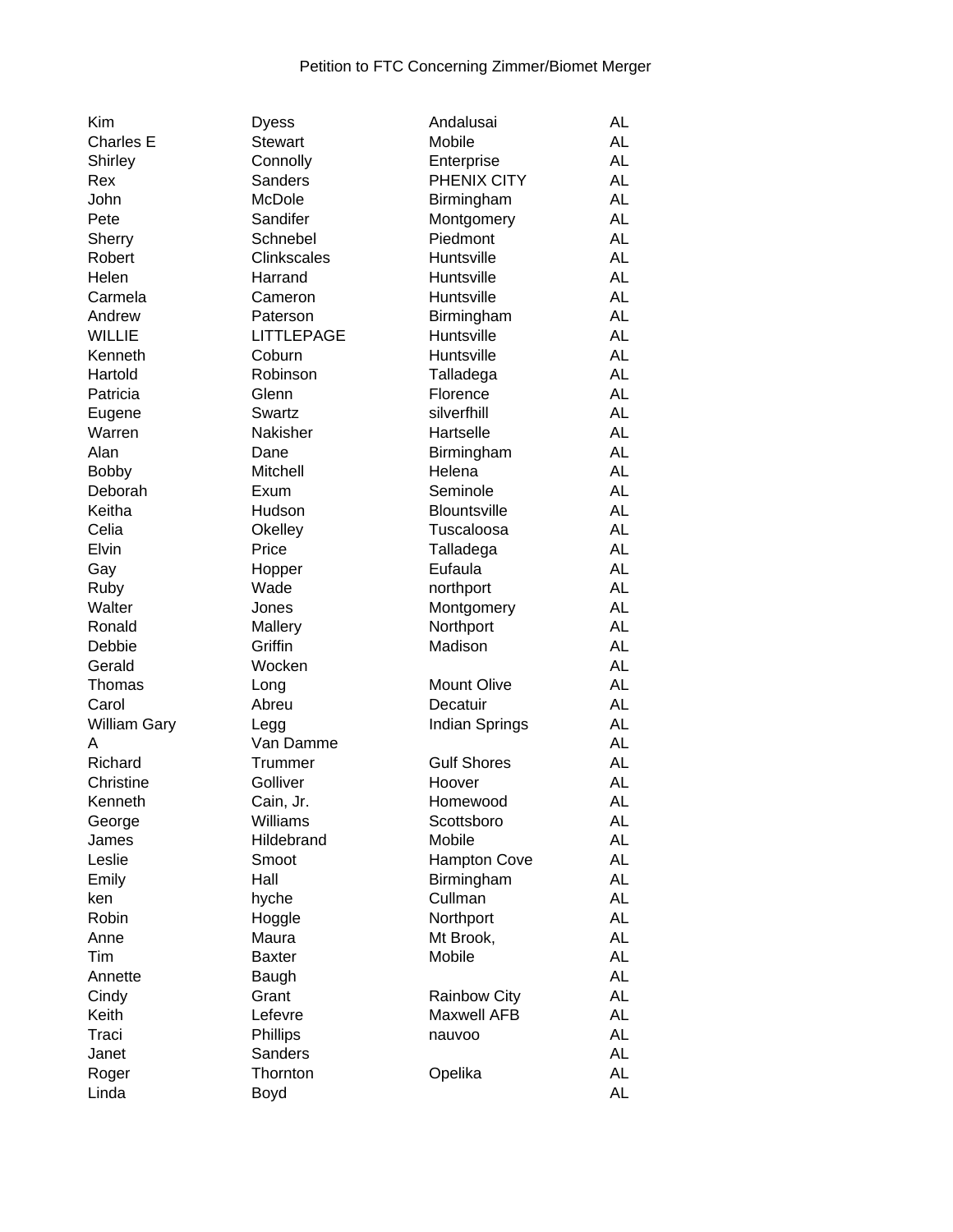| Charles            | <b>Vickers</b>   | Huntsville                | AL        |
|--------------------|------------------|---------------------------|-----------|
| <b>ARTHUR</b>      | <b>SWENSON</b>   | Odenville                 | <b>AL</b> |
| Sandra             | Walker           | Rogersville               | <b>AL</b> |
| Glen               | Godwin           |                           | <b>AL</b> |
| John j             | Hayes            | Horseshoe Bend            | AR        |
| Natale             | Losapio          | Bentonville               | AR        |
| MaryJo             | Johnson          | Jasper                    | AR        |
| William & Marianne | Sherman          | <b>Mountain Home</b>      | AR        |
| J. David           | Gillanders       | <b>State University</b>   | AR        |
| <b>B.R.</b>        | <b>Black</b>     | Mountainburg              | AR        |
| <b>Buford D</b>    | Jones            | Hot Springs Village       | AR        |
| Richard            | Edwards          | <b>White Hall</b>         | AR        |
| Judith             | <b>Robbins</b>   | Hot Springs Village       | AR        |
| Shearle            | Furnish          | <b>Little Rock</b>        | AR        |
| Claudius           | Whitmeyer        | <b>Little Rock</b>        | AR        |
| Lewis              | Hyde             |                           | AR        |
| Huskisson          | Irene            | <b>SPRINGDALE</b>         | AR        |
| Ken                | <b>Bise</b>      | Springdale                | AR        |
| <b>Frances</b>     | Jones            |                           | AR        |
| James              | Hatman           | <b>CLARKSVILLE</b>        | AR        |
| Trella             | <b>Shores</b>    | <b>Pine Bluff</b>         | AR        |
| Gladys             | Sutliff          | Harrison                  | AR        |
| Laura              | Kelly            | HOT SPRINGS VILLAGE AR    |           |
| Scott              | <b>Starkel</b>   | maumelle                  | AR        |
| Myrna              | <b>Brittain</b>  | Harrison                  | AR        |
| Audrey             | Lippman          | <b>Mountain Home</b>      | AR        |
| Eva                | Coffee           | <b>Booneville</b>         | AR        |
| Robert             | Campbell         | gillham                   | <b>AR</b> |
| Joyce              | Lathrop          | Alpena                    | AR        |
| Marcie             | <b>Brushaber</b> | Reyno                     | AR        |
| Amanda             | Hubanks          | Maumelle                  | AR        |
| TerryLynne         | Marx             | Hot Springs Village       | AR        |
| Cathy              | <b>Brownlee</b>  | Paragould                 | AR        |
| Jerry              | Corbin           | Jonesboro                 | AR        |
| Mark               | Strahan          | Conway                    | AR        |
| Edward             | Greiner          | Holiday Island            | AR        |
| Jim                | Woolly           | <b>Little Rock</b>        | AR        |
| Debbie             | Trujillo         | dover                     | AR        |
| Ronald             | Knowles          | <b>Little Rock</b>        | AR        |
| Karen              | Carson           | Rogers                    | AR        |
| Alex               | Cameron          | eureka springs            | AR        |
| Katherine          | Murdock          | Greenland                 | AR        |
| David K            | <b>Stanley</b>   | <b>Bella Vista</b>        | AR        |
| Ruth               | Vacin            |                           | AR        |
| leon               |                  | Fayetteville<br>EL Dorado | AR        |
|                    | jackson          |                           | AR        |
| Andrew             | <b>Bieker</b>    |                           |           |
| Christopher        | Walker           | <b>Benton</b>             | AR        |
| Patrick            | Adcock           | Norfork                   | AR        |
| <b>Bernal</b>      | Payne            | Hot Springs Village       | AR        |
| <b>Bobby</b>       | Ruff             |                           | AR        |
| Leslie             | Carlson          | Tucson                    | AΖ        |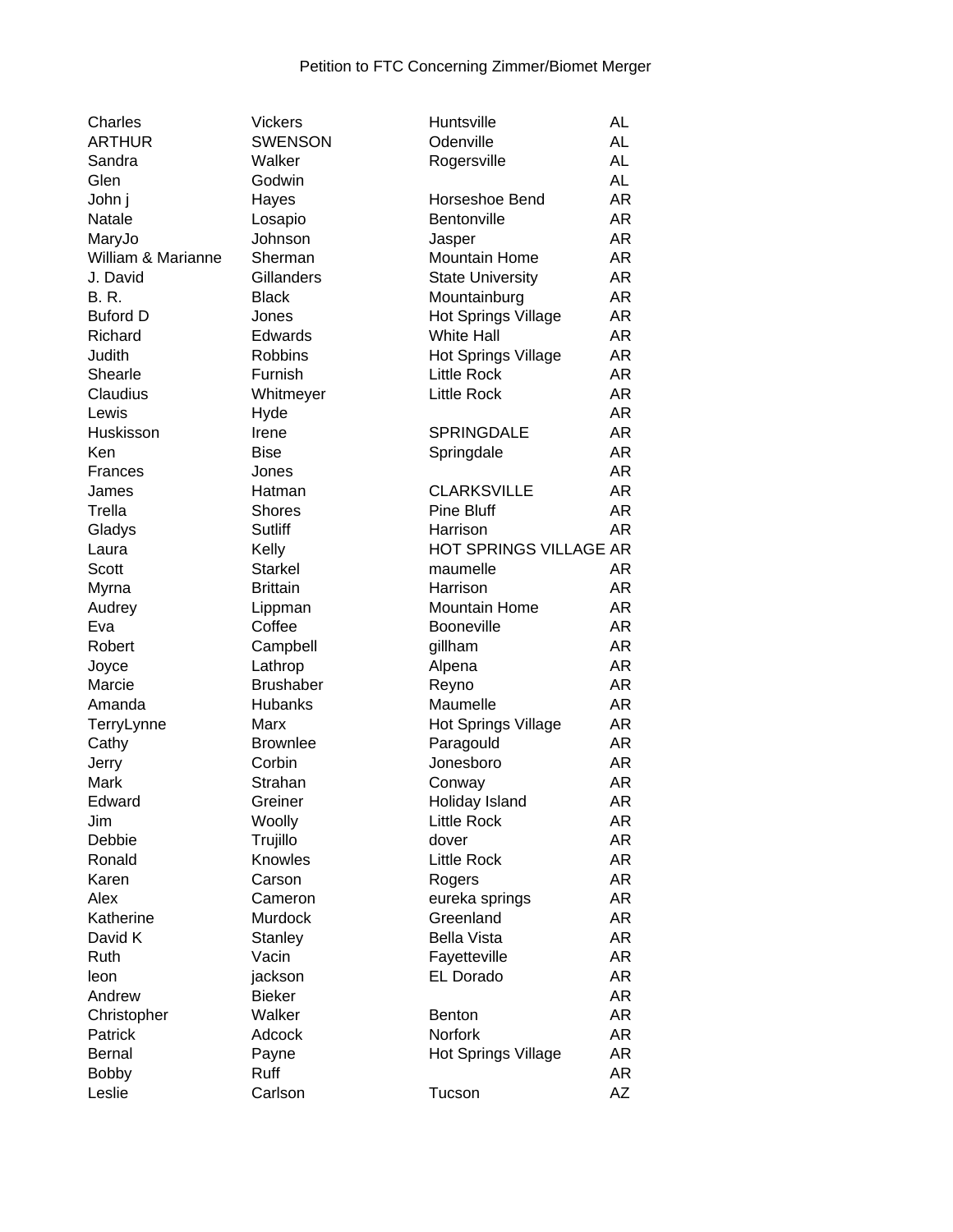| Valeska        | Gann              | Scottsdale            | AΖ        |
|----------------|-------------------|-----------------------|-----------|
| Jerome         | Roth              | <b>TEMPE</b>          | AΖ        |
| elyse          | benson            | mesa                  | AZ        |
| Paul           | Vadpvicky         | scottsdale            | AΖ        |
| LAZAR          | <b>GREENFIELD</b> | <b>TUCSON</b>         | <b>AZ</b> |
| John M.        | Clark             | Surprise              | AΖ        |
| Kenneth        | Proper            | <b>ORO VALLEY</b>     | <b>AZ</b> |
| James          | Ebbinghaus        | Surprise              | AΖ        |
| Stephen        | <b>Brighton</b>   | Flagstaff             | <b>AZ</b> |
| Linda          | <b>Bescript</b>   | Tucson                | AΖ        |
| James          | Gibson            | Sedona                | AZ        |
| Judith         | Greil             |                       | AΖ        |
| Larry          | Leighton          | Scottsdale            | AZ        |
| Karen          | Bowden            | Phoenix               | <b>AZ</b> |
| <b>Bobette</b> |                   |                       | <b>AZ</b> |
|                | Campbell          | Prescott              | AZ        |
| David T.       | Steere, Jr.       | Tucson                |           |
| Margaret       | A. Shamonsky      | Prescott              | AZ        |
| William        | Lockwood          | Tucson                | AΖ        |
| Ruth           | <b>Bescript</b>   |                       | AΖ        |
| Penny          | Wixson            |                       | AZ        |
| Charles        | Newman            | Scottsdale            | <b>AZ</b> |
| Cynthia        | <b>Tobias</b>     |                       | AZ        |
| Saul           | Fermon            | Mesa                  | AΖ        |
| Jerome         | Rosplock          | Mesa                  | AΖ        |
| Don            | Durschmidt        | Chandler              | AZ        |
| Marilyn A.     | Waltasti          | Maricopa              | AΖ        |
| Denise         | Romesburg         | Phoenix               | AΖ        |
| Patricia       | Orlinski          | Sun City              | <b>AZ</b> |
| Carmen         | <b>Nichols</b>    | Chandler              | <b>AZ</b> |
| <b>Bob</b>     | Fischella         |                       | AZ        |
| Wayne          | Perg              | Sierra Vista          | <b>AZ</b> |
| Jerome         | Roth              |                       | <b>AZ</b> |
| Jean           | Rodine            | Phoenix               | <b>AZ</b> |
| Laura          | Steckman          | Tucson                | AΖ        |
| Lucille        | Zavesky           | <b>Green Valley</b>   | AΖ        |
| Lynn           | Merrill           | Flagstaff             | AZ        |
| Sherman        | Frey              | <b>Green Valley</b>   | AΖ        |
| Jeanne         | Saint-Amour       | Phoenix               | AZ        |
| Gerry          | Milliken          | Clarkdale             | AZ        |
| Roberta        | Swift             | <b>Green Valley</b>   | AΖ        |
| Robert         | <b>Stephens</b>   | Casa Grande           | AΖ        |
| Larry          | Welsh             |                       | AZ        |
| Chauncey       | Wood              |                       | AZ        |
|                |                   | <b>Fountain Hills</b> | AZ        |
| Sally-Jo       | Walters           | Scottsdale            |           |
| Maria          | Gonzales          | <b>Lichfield Park</b> | AΖ        |
| Mickey         | Doty              | Oro Valley            | AΖ        |
| Natalie        | Houghton          | Prescott              | AZ        |
| Linda          | Schermer          | Sedona                | AΖ        |
| Jean           | Hayes             | Surprise              | AZ        |
| Arthur         | <b>Baird</b>      | Sedona                | AZ        |
| <b>GLORIA</b>  | <b>HOWARD</b>     | <b>MARANA</b>         | AZ        |
|                |                   |                       |           |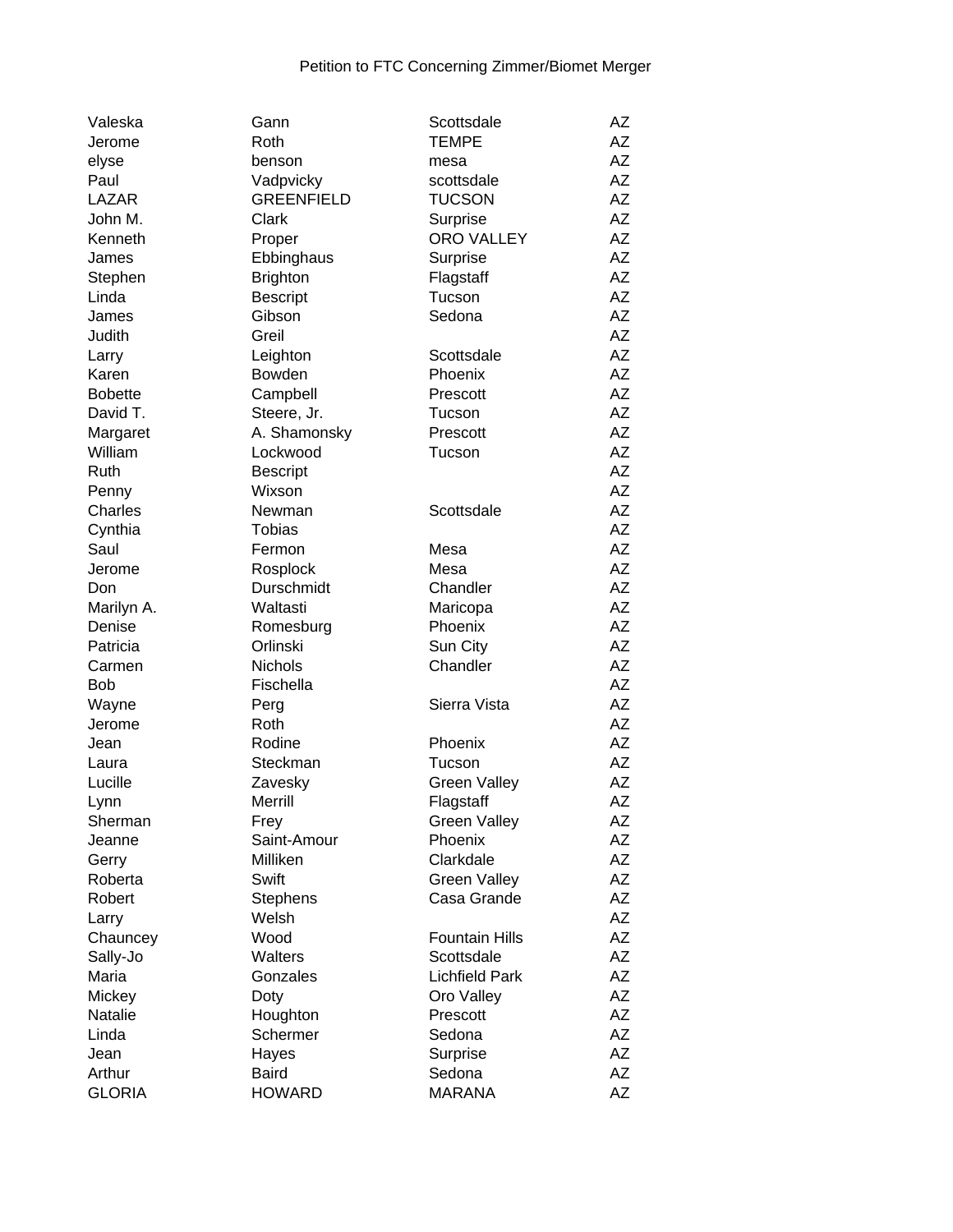| Sandra         | <b>Stock</b>    | Tucson               | AZ        |
|----------------|-----------------|----------------------|-----------|
| Lois           | Jordan          | Tucson               | <b>AZ</b> |
| Marilyn        | <b>Duerbeck</b> | Phoenix              | AZ        |
| Janet          | McMillan        | Mesa                 | AZ        |
| Susan          | Khatib          | <b>Bullhead City</b> | AZ        |
| Gail Harold    | <b>Skinner</b>  | Tucson               | AZ        |
| <b>Steven</b>  | Spencer         | Phoenix              | <b>AZ</b> |
| John           | <b>Bowling</b>  | Phoenix              | AZ        |
| David          | <b>Breed Sr</b> | Tucson               | AZ        |
| Lu             | Kinner          | <b>Sun Lakes</b>     | AZ        |
| Susan          | Shaw            | Casa Grande          | AΖ        |
| Eva            | Vangi-Stern     | Rio Rico             | AZ        |
| Joanne         | Spiewak         | <b>Sun Lakes</b>     | AZ        |
| John           | Cygan           | Wittmann             | <b>AZ</b> |
| <b>PATRICK</b> | <b>NAGEL</b>    | Phoenix              | AZ        |
| Andrew         | Fracaro         | oro valley           | AZ        |
| B.A.           | Teller          | Scottsdale           | AZ        |
| Linda          | Kane            | Mesa                 | AZ        |
| Stephen        | <b>Storms</b>   | Tempe                | AZ        |
| Karen          | <b>Bond</b>     | Tempe                | <b>AZ</b> |
| Jeffrey        | Ferber          | Tucson               | AZ        |
| <b>Barbara</b> | <b>McBride</b>  | Sun City             | AZ        |
| Jane           | Gharibian       | phoenix              | AΖ        |
| Laura          | Tennen          | Tucson               | AZ        |
| Wayne          | <b>Bartz</b>    | Sun City             | AZ        |
| michael        | arbel           | scottsdale           | <b>AZ</b> |
| Harriette      | Simpson         |                      | <b>AZ</b> |
| Clyde          | Creason         | Tucson               | AZ        |
| Edwin          | Whiting         | Surprise             | AZ        |
| Lewis          | Oaks            | Mesa                 | AZ        |
| Patricia       | Grames          | Tucson               | AZ        |
| Kerry          | <b>Brasswel</b> | Tucson               | <b>AZ</b> |
| Carole         | Anderson        | Sierra Vista         | <b>AZ</b> |
| Thomas         | Foster          | saint david          | AZ        |
| Sarah F.       | Shaw            | Tucson               | AΖ        |
| Jacqueline     | Alger           | Oro Valley           | AΖ        |
| Kimberly       | Hanson          | Tempe                | <b>ΑΖ</b> |
| Lee            | Stanfield       | Tucson               | AΖ        |
| Cheryl         | Miller          |                      | AZ        |
| Francis        | Schilling       | Vail                 | AZ        |
| Robert         | Thompson        | Tucson               | ΑZ        |
| Kenneth        | Gometz          | Phoenix              | AZ        |
| Myrna          | Uditsky         | Mesa                 | AΖ        |
| Mary           | Ezell           | Gilbert              | AZ        |
| Dave           | <b>Thorne</b>   |                      | AZ        |
| Gilbert        | Medina          | Tucson               | AZ        |
| Ronnie         | Peacock         | Tucson               | AZ        |
| Diana          |                 | Glendale             | AΖ        |
| Jennifer       | Patty<br>Waters |                      | AΖ        |
| Eric           |                 | Tempe                | AΖ        |
|                | Vance           | phoenix              | <b>AZ</b> |
| Andrea         | Alagammai       | Tucson               |           |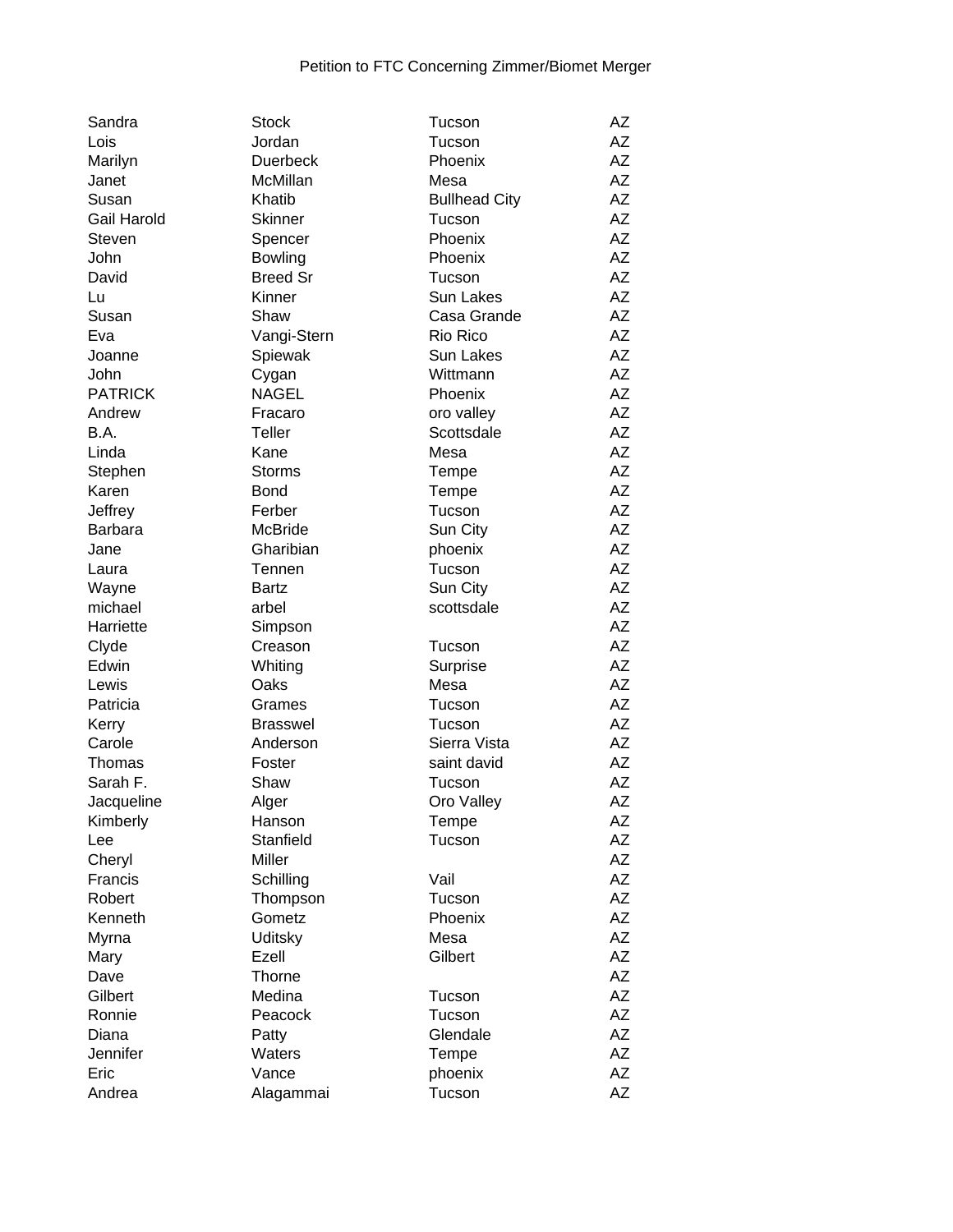| Craig          | Warren            |                     | AZ        |
|----------------|-------------------|---------------------|-----------|
| Melvin         | <b>Bautista</b>   | Phoenix             | AΖ        |
| Rob            | Lowe              | Mesa                | AΖ        |
| Marie          | Fordtner          | Chandler            | <b>AZ</b> |
| Mervin         | Cartwright        | Surprise            | AZ        |
| Debbie         | Reichow           | Scottsdale          | AΖ        |
| Magali         | Lachot            | peoria              | AΖ        |
| Carol          | Kaploe            | Kingman             | AΖ        |
| Doreen         | Trevino           | Tucson              | AΖ        |
| Richard        | Penquite          | Surprise            | AΖ        |
| Adalberto      | Araiza            | Douglas             | AΖ        |
| Robert         | Pigors            | Gilbert             | AΖ        |
| Thomas         | Christian         |                     | AΖ        |
| Eileen         | Howell            | Tucson              | AΖ        |
| Kenn           | <b>Bradley</b>    | Phoenix             | AZ        |
| Sally          | <b>Hills</b>      | Tucson              | AZ        |
| Wonder         | Jensen            | Tucson              | AΖ        |
| <b>Barbara</b> | Hollway           |                     | AΖ        |
| Peter          | Roth              | Scottsdale          | AZ        |
| John           | Deltognoarmanasco | queen creek         | AΖ        |
| <b>MICHAEL</b> | <b>ACOSTA</b>     |                     | AΖ        |
| John           | Rycraft           | Phoenix             | AΖ        |
| Robert         | Giannone          | good canyon         | AΖ        |
| Mary           | <b>Miller</b>     | Scottsdale          | AΖ        |
| James          | Waskiewicz        | Hereford            | AZ        |
| Christine      | <b>Brantley</b>   | Scottsdale          | AΖ        |
| Angelo         | Filigenzi         | <b>Green Valley</b> | AΖ        |
| <b>Tracy</b>   | Visser            | Peoria              | AZ        |
| Anthony        | Phillips          | Paradise Valley     | AΖ        |
| Doug           | Sanders           | Tucson              | AZ        |
| Peter          | Curia             | Scottsdale          | AΖ        |
| Jeff           | Morgan            | Glendale            | AΖ        |
| Phyllis        | Sperlazza         | Chandler            | AΖ        |
| Susan          | Kachel            | <b>Green Valley</b> | AΖ        |
| Selden         | Wasson            | flagstaff           | AZ        |
| Lisa           | Chapman           | Phoenix             | AΖ        |
| Greg           | Medrano           | Glendale            | AΖ        |
| Kenneth        | Smith             | Yuma                | AΖ        |
| Caroline G     | Keller            | Tucson              | AΖ        |
| Katherine      | Farago            | Mesa                | ΑZ        |
| <b>Terry</b>   | Harvey            | <b>Green Valley</b> | AZ        |
| Maggie         | Cathey            | Gilbert             | ΑZ        |
| Michael        | Vogt              |                     | ΑZ        |
| Colin          | Foster            | Mesa                | AZ        |
| Satsansar      | <b>Best</b>       | Flagstaff           | AΖ        |
| Kathryn        | <b>Biallas</b>    | Phoenix             | AZ        |
| <b>Bernard</b> | Young             | Gilbert             | AΖ        |
| James          | Kobe              | Glendale            | AZ        |
| Mitch          | Stein             | <b>TUCSON</b>       | AZ        |
| Richard        | Callahan          |                     | ΑZ        |
| Ann            | Randall           | Flagstaff           | AZ        |
|                |                   |                     |           |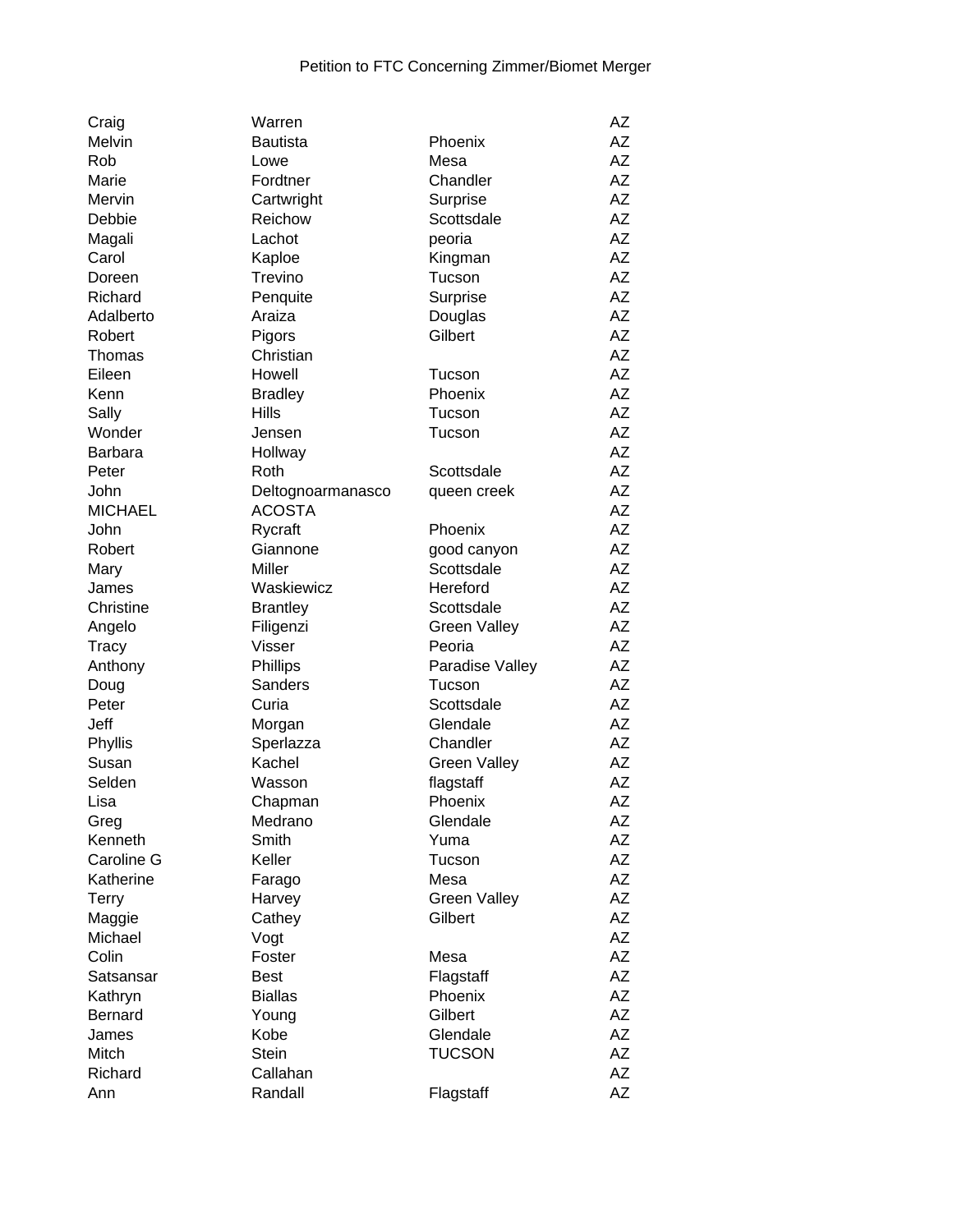| Jerri          | Erdmann          | Tempe           | AZ |
|----------------|------------------|-----------------|----|
| Leroy          | Nunn             | Queen Creek     | AZ |
| Jack           | Kahn             | Chandler        | ΑZ |
| julie          | quanstrom        | sun city        | AZ |
| Philip         | Shook            | Tempe           | AZ |
| Paula          | Frighetti        | Tucson          | AΖ |
| Nancy          | Kelly            |                 | AZ |
| Donna          | Lambie           | Mesa            | AΖ |
| <b>Betty</b>   | Lemke            | <b>AJ</b>       | AΖ |
| Lefkothea      | Petkopoulos      | Tucson          | AZ |
| <b>Tracy</b>   | Cole             | Glendale        | AΖ |
| Michele        | Mercer           | Casa Grande     | AZ |
| S.M.           | Dixon            | Mesa            | AZ |
| <b>Kirk</b>    | Muse             | Mesa            | AZ |
| Connie         | Hupperts         |                 | AZ |
| Nancy          | Pfafflin         | Tucson          | AZ |
| <b>Barbara</b> | Cain             | Tucson          | AΖ |
| David          | Price            | Prescott        | AΖ |
| David          | Klindt           | Surprise        | AZ |
| Claudia        | <b>DiCosola</b>  | Glendale        | AΖ |
| Di             | kling            | gilbert         | AΖ |
|                | <b>Skinner</b>   | Tucson          | AΖ |
| Richard        | <b>BELL</b>      | Scottsdale      | AZ |
| LOIS           |                  |                 |    |
| <b>DWIGHT</b>  | <b>PURDY</b>     | <b>CHANDLER</b> | AΖ |
| Patricia       | O'Halleran       |                 | AZ |
| Alice          | Snodgrass        | Tempe           | AZ |
| Kerry          | Nedrow           | Springerville   | AZ |
| <b>CHARLES</b> | <b>ANSON</b>     | Anthem          | AZ |
| Laurie         | Bonham           | Mesa            | AZ |
| Amalia         | Benson Bodkin    | Tucson          | AZ |
| Michael        | Davis            | Prescott        | AΖ |
| Carrie         | Darling          | Phoenix         | AZ |
| frank          | dickerson        | tucson          | AΖ |
| <b>Bobbie</b>  | Howard           |                 | AΖ |
| Geoffrey       | Lawrence         | Cottonwood      | AZ |
| Les            | Rees             | Tempe           | AΖ |
| Susan          | <b>Bassett</b>   | Flagstaff       | AΖ |
| Donna          | Langlois         | Cave Creek      | AZ |
| Janet          | Glover           | Tucson          | ΑZ |
| Ruthanna       | <b>Battilana</b> | Peoria          | ΑZ |
| Edward         | Grundy           |                 | ΑZ |
| Linda          | Ferguson         | Chandler        | ΑZ |
| Mike           | Rega             |                 | ΑZ |
| Gaylen         | Reese            | Glendale        | ΑZ |
| Jack           | Wigal            | goodyear        | AZ |
| Hans           | Olofsson         | Chandler        | AΖ |
| William        | <b>Benke</b>     |                 | AZ |
| Kathleen       | Holland          | Chandler        | AZ |
| Roger          | <b>Ellis</b>     | Surprise        | AZ |
| Thomas         | Kahler           | Sahuarita       | AZ |
| Jane           | Orton            |                 | AZ |
|                |                  |                 |    |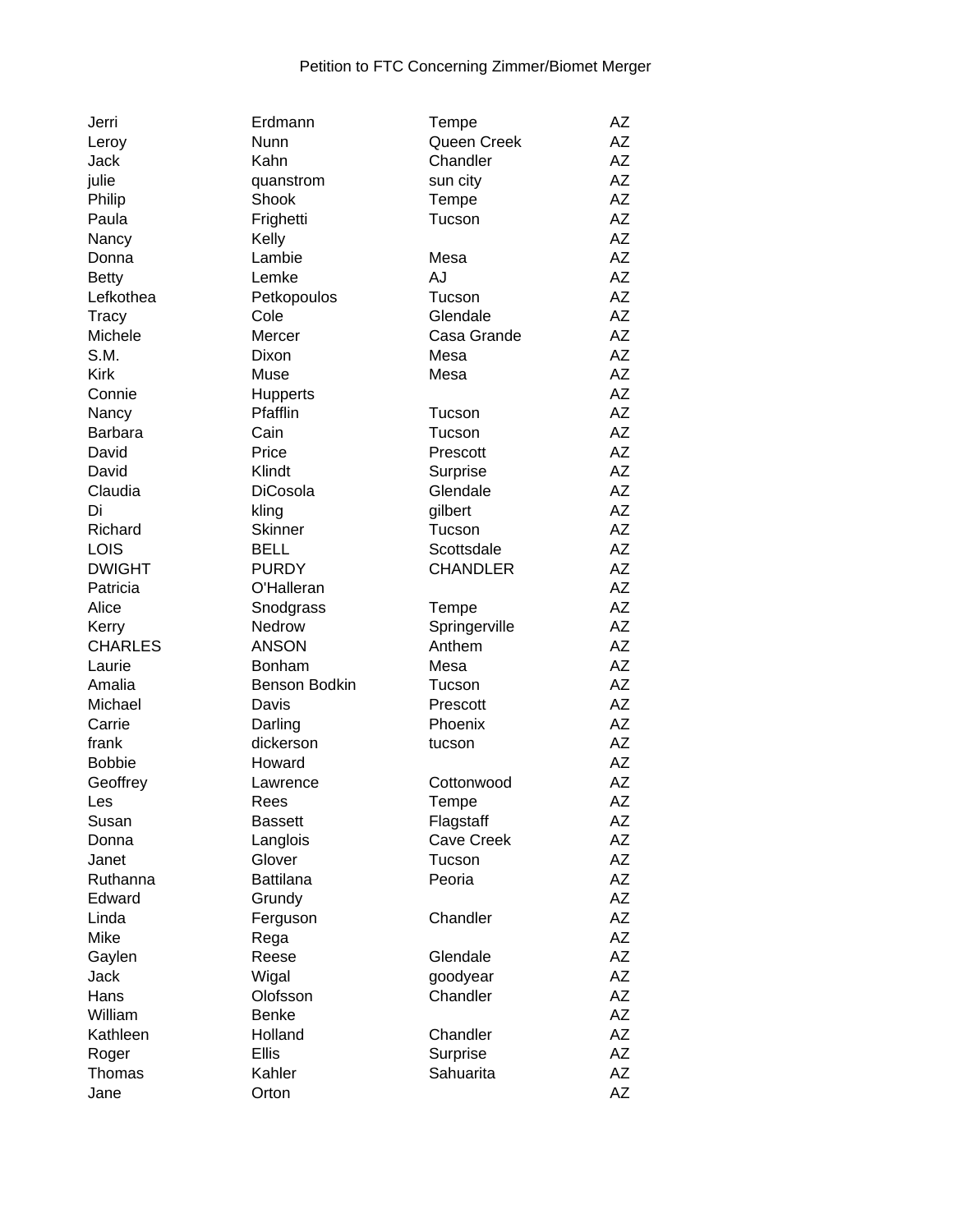| Ronald         | Schmidt         | Goodyear               | AΖ |
|----------------|-----------------|------------------------|----|
| Margot         | Treon           |                        | AΖ |
| Anne           | Mceonqle        |                        | AΖ |
| Marian         | Reitzen         | Tempe                  | AΖ |
| David          | Saenz           | Surprise               | AZ |
| Robert         | Lang            | Sun City               | AZ |
| Michelle       | Eastman         | Sedona                 | AZ |
| Ralph          | <b>Burk</b>     | <b>Prescott Valley</b> | AZ |
| Alan           | Richey          | <b>MARICOPA</b>        | AZ |
| Robert         | Reuss           |                        | AΖ |
| Mark           | Dorsten         | Prescott               | AZ |
| Greg           | Winston         | <b>Green Valley</b>    | AZ |
| James          | Notestine       | Tucson                 | AΖ |
| April          | Smith           | Flagstaff              | AZ |
| Jeff           | Linden          | Phoenix                | AΖ |
| Loretta        | Herger          | Sun City               | AZ |
| Harley         | Armentrout      | Chino Valley           | AZ |
| Judith         | Salzman         | Tucson                 | AZ |
| Rose           | Switzer         | Mesa                   | ΑZ |
| Andrea         | <b>Steele</b>   | Cochise                | ΑZ |
| Wlliam         | <b>Dreyer</b>   | Mesa                   | ΑZ |
| Dorothy        | <b>Riley</b>    |                        | AZ |
| Annabelle      | Herbert         | Tucson                 | ΑZ |
| Susan          | Klement         | Tucson                 | AZ |
| Eileen         | Mothershead     | Mesa                   | AΖ |
| <b>Steve</b>   | Franks          | Tucson                 | AZ |
| Amy            | Cicalese        | Maricopa               | AΖ |
| Nanci          | <b>Bubeck</b>   | Scottsdale             | AΖ |
| Cynthia        | Vartenuk        | scottsdale             | AΖ |
| Scott          | Olson           | Phoenix                | AΖ |
| Mike           | Goss            | Goodyear               | AZ |
| Jon            | Benda           | Tucson                 | AΖ |
| David          | Adams           | Casa Grande            | AΖ |
| Arnold         | Ruiz            | Phoenix                | AΖ |
| Kathie         | Price           | Phoenix                | AΖ |
| Kathryn        | Richardson      |                        | AΖ |
| Ron            | Kuykendall      | Tucson                 | AΖ |
| Laurel         | Hieb            | Flagstaff              | AZ |
| Kathy          | Smith           | Goodyear               | AZ |
| Stephen        | Walker          | Tucson                 | AΖ |
| Rachel         | Gullett         | tucson                 | AZ |
| Edward         | <b>Files</b>    | Apache Junction        | AZ |
| Robert         | <b>Tendick</b>  | Glendale               | ΑZ |
| Kelly          | Obrien          | Phoenix                | AΖ |
| Duncan         | <b>Brown</b>    | Tucson                 | AΖ |
| Henry          | Giese           |                        | AΖ |
| Karen          | <b>Bryan</b>    | Peoria                 | AΖ |
| Sharon         | Hise            | Phoenix                | ΑZ |
| <b>Beverly</b> | Tiemann         | Queen Creek            | AZ |
| Wilfred        | Long Jr.        | Tucson                 | AZ |
| <b>JAMES</b>   | <b>ROBINSON</b> | <b>LITCHFIELD PARK</b> | AZ |
|                |                 |                        |    |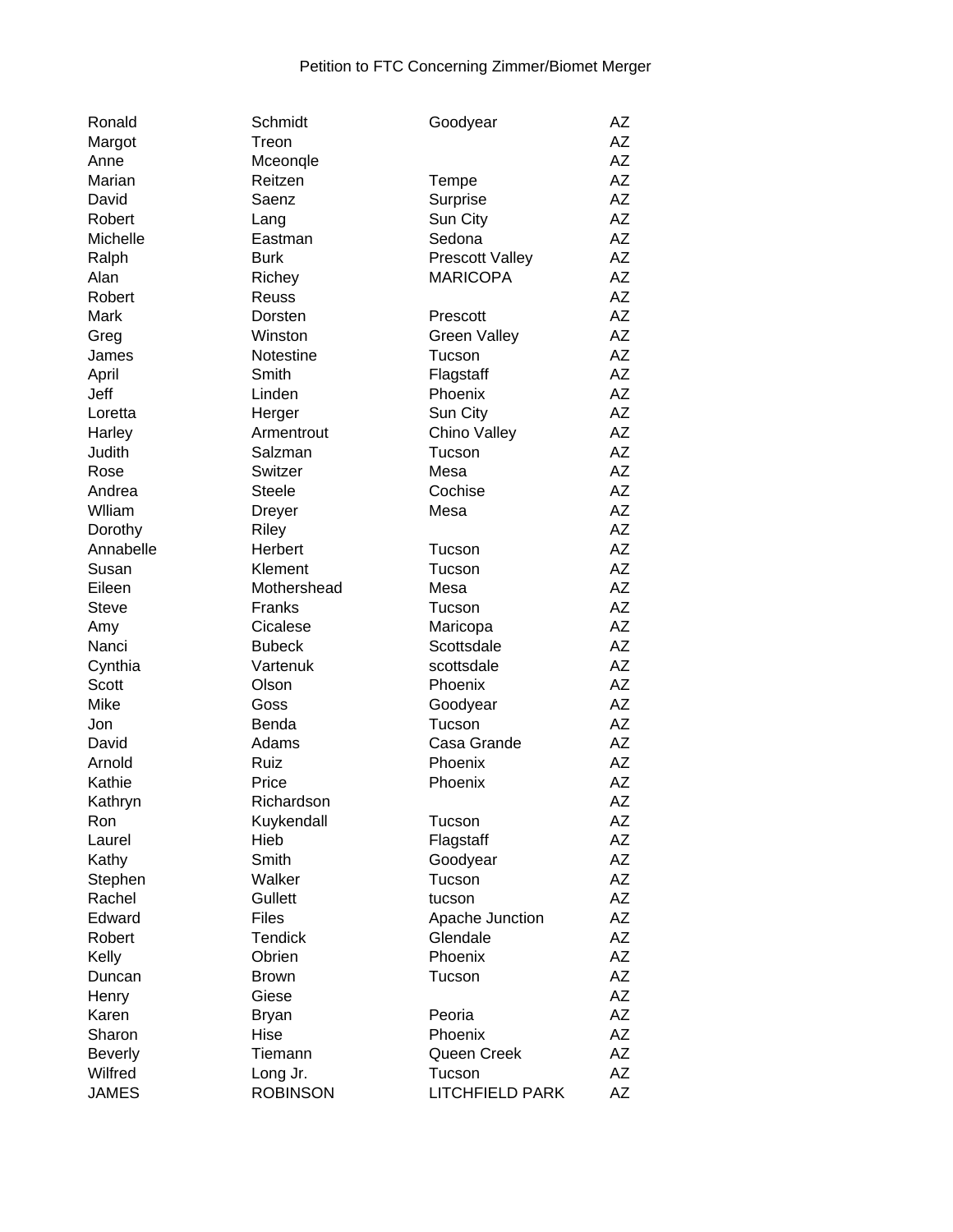| <b>Terry</b>  | <b>Behm</b>     | Phoenix               | AZ        |
|---------------|-----------------|-----------------------|-----------|
| Rob           | Stonecipher     | phoenix               | AZ        |
| Claire        | Morgan          | queen creek           | AZ        |
| Amy           | Tropp           | Glendale              | <b>AZ</b> |
| Carolyn       | Roddenberry     | Mesa                  | <b>AZ</b> |
| Charles       | McGibbon        | Chino Valley          | <b>AZ</b> |
| David         | Gluck           | Sun City              | <b>AZ</b> |
| John          | Lies            |                       | <b>AZ</b> |
| Patricia      | Gray            | Prescott              | <b>AZ</b> |
| Andrew        | Spitalny        | Phoenix               | <b>AZ</b> |
| Alberta       | Johnson         | Tucson                | <b>AZ</b> |
| <b>Btian</b>  | <b>Stuart</b>   | Phoenix               | <b>AZ</b> |
| D.E.          | Whitcomb        | Tucson                | <b>AZ</b> |
| <b>Steve</b>  | LaFleur         | Prescott              | <b>AZ</b> |
| Steve         | Finucane        | Prescott              | <b>AZ</b> |
| Lilia         | Holguin         |                       | <b>AZ</b> |
| Susan         | <b>HErold</b>   | Phoenix               | AZ        |
|               | <b>DiMiceli</b> |                       | <b>AZ</b> |
| Vince         |                 | Mesa                  |           |
| Daniel        | Mandel          | <b>Green Valley</b>   | <b>AZ</b> |
| <b>CHERYL</b> | <b>KALEY</b>    | <b>WICKENBURG</b>     | AZ        |
| Thomas        | Armstrong       | Sierra Vista          | <b>AZ</b> |
| Mark          | <b>Steele</b>   | Phoenix               | <b>AZ</b> |
| LaShuna       | Garcia          |                       | AZ        |
| David         | <b>Black</b>    | Tucson                | AZ        |
| Mary Ann      | <b>Michaels</b> | <b>Fountain Hills</b> | <b>AZ</b> |
| Dave          | <b>Hawkins</b>  | Mesa                  | <b>AZ</b> |
| <b>Bonnie</b> | Oliver          | Tucson                | <b>AZ</b> |
| Robert        | Chozet          | nogales               | <b>AZ</b> |
| Silvia        | Rayces          | Tucson                | <b>AZ</b> |
| Helen         | Greer           | Tucson                | <b>AZ</b> |
| Cecilia       | Laspisa         | Tucson                | <b>AZ</b> |
| Cathy         | Williams        | Tucson                | <b>AZ</b> |
| Phyllis       | Turner          | Winslow               | <b>AZ</b> |
| Winter        | Morris          | Phoenix               | <b>AZ</b> |
| Yvonne        | David           | Chandler              | <b>AZ</b> |
| Donald        | Crawford        |                       | <b>AZ</b> |
| Mercy         | <b>Drake</b>    | Mesa                  | ΑZ        |
| John          | Cochran         | Phoenix               | AΖ        |
| Stephanie     | Costa           | Tucson                | <b>AZ</b> |
| April         | Archer          | Tucson                | <b>AZ</b> |
| Amy           | St Lawrence     | Scottsdale            | <b>AZ</b> |
| Phyllis       | Rowe            | Phoenix               | AZ        |
| David         | <b>Blakeman</b> | Dolan Springs         | <b>AZ</b> |
| Larry         | McDonald        | Surprise              | <b>AZ</b> |
| Carol         | Weiss           | Prescott              | <b>AZ</b> |
| <b>Bella</b>  | Romain          | Sun City              | <b>AZ</b> |
| <b>Terry</b>  | Moran           | Sun Lakes             | AZ        |
| Peggie Jo     | Vincent         |                       | AZ        |
| Carolyn       | Lenz            | Tucson                | AZ        |
| Fernando      | Jimenez         | Phoenix               | <b>AZ</b> |
| Stephen       | Levy            |                       | <b>AZ</b> |
|               |                 |                       |           |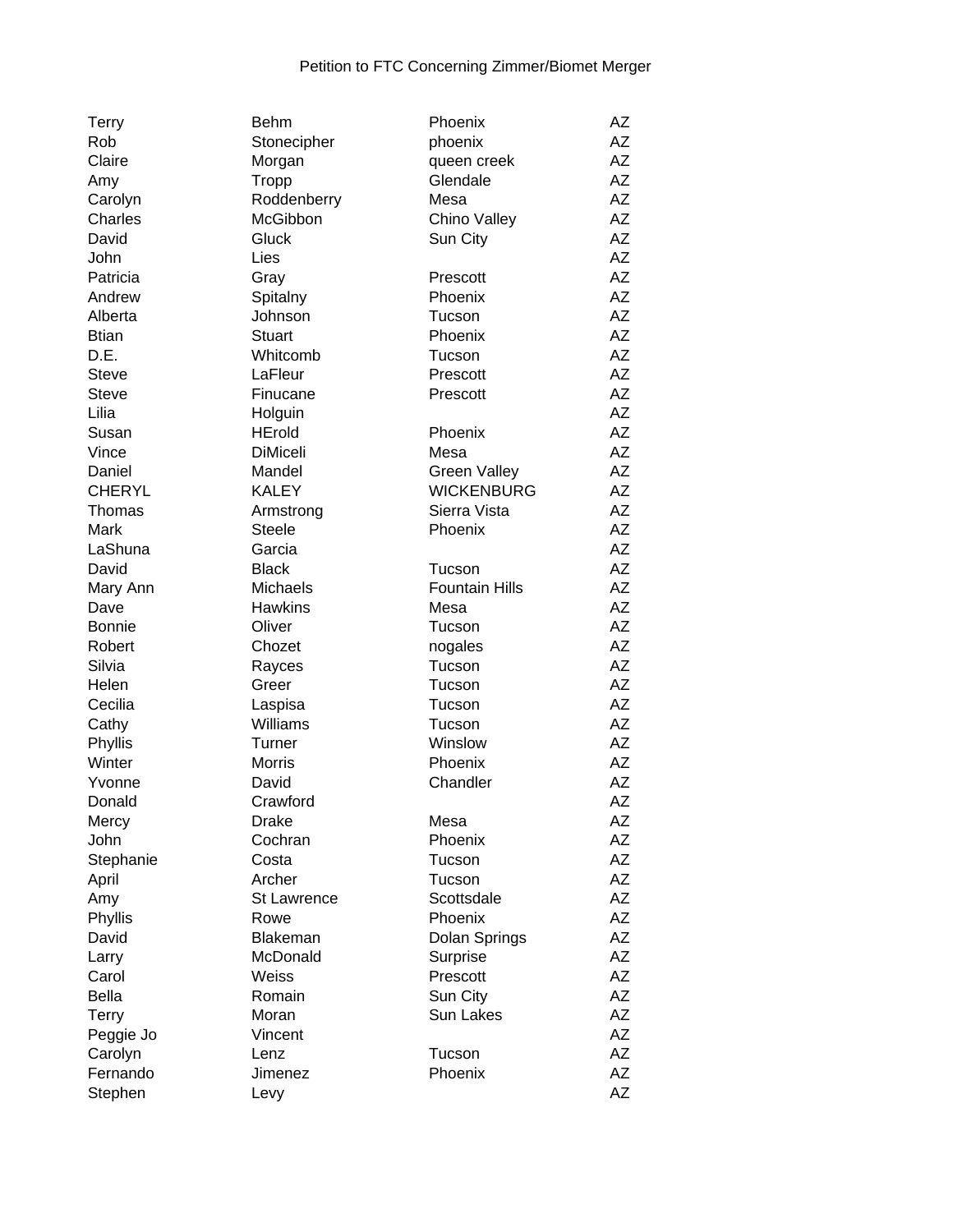| John           | Walker                        | Chandler                               | AΖ        |
|----------------|-------------------------------|----------------------------------------|-----------|
| Nancy          | <b>Braun</b>                  | Tucson                                 | AΖ        |
| MaryBeth       | Dorn                          | Phoenix                                | AΖ        |
| Vic            | Hencken                       | Prescott                               | AΖ        |
| Randall        | Garland                       | Tucson                                 | <b>AZ</b> |
| William        | Albert                        | Mesa                                   | AΖ        |
| Suzanne        | Babajko                       | Scottsdale                             | AΖ        |
| Tom            | Reininger                     | Tucson                                 | AΖ        |
| P              | <b>KNIGHT</b>                 | <b>SCOTTSDALE</b>                      | AΖ        |
| <b>Beverly</b> | <b>Bruce</b>                  | Sun City                               | AΖ        |
| Wayne          | Soben                         | Waddell                                | <b>AZ</b> |
| <b>WALTER</b>  | <b>CHRISTENSON</b>            |                                        | <b>AZ</b> |
| Donna          | Deason-Rehman                 | Scottsdale                             | AΖ        |
| John           | Dooling                       | Tucson                                 | AZ        |
| Terrie         | LoCicero                      | Scottsdale                             | AΖ        |
| William        | <b>Stewart</b>                | Mesa                                   | AZ        |
| Sylvia         | Ferber                        |                                        | AΖ        |
| Jan            | Dowling                       | Tucson                                 | AΖ        |
| Julie          | Cozad                         |                                        | AΖ        |
| <b>Betty</b>   | York                          |                                        | AΖ        |
| Kathy          | Jarzynka                      |                                        | AΖ        |
| Paul           | Adams                         |                                        | AΖ        |
| Kristin        | Lein                          |                                        | AZ        |
| Kristen        | Cortes                        |                                        | AΖ        |
| <b>Bernie</b>  | Quire                         |                                        | AZ        |
| Timothy        | <b>Brooks</b>                 | San Diego                              | CA        |
| Lester         | Earnest                       | Los Altos Hills                        | CA        |
| Zechar         | Corwin                        | Some City in the SF Bay / CA           |           |
| Eugene         | Wong                          | <b>Woodland Hills</b>                  | СA        |
| Susan          | Dorville                      | Modesto                                | CA        |
| Glenn          | Gallagher                     | Simi Valley                            | CA        |
| <b>Barbara</b> | Meislin                       | Tiburon                                | CA        |
| <b>Bryon</b>   | Costa                         | San Jose                               | CA        |
| Rosemary       | Jewkes                        | Laguna woods                           | CA        |
| Jewel          | Huckaby                       | Sacramento                             | CA        |
| Michael        | Nadolny                       | Kensington                             | CA        |
| Persephone     | Maywald                       | Orinda                                 | CA        |
| Ron            | Parsons                       | South San Francisco                    | CA        |
| John           | Crow                          | San Diego                              | CA        |
| <b>Kris</b>    | Head                          | <b>Garden Grove</b>                    | CA        |
| Shirley        | Deruchie                      |                                        | CA        |
| Joan           | Fisher                        | Huntington Beach                       | CA        |
| Alma           | Sills                         | Tulare                                 | CA        |
| Steven         | Hoyte                         | Salinas                                | CA        |
| Dale           | Matlock                       | Santa Cruz                             | CA        |
| Nolan          | Turner                        | San Jose                               | CA        |
| Sharon         | Ketcherside                   | Lincoln                                | CA        |
|                |                               |                                        | CA        |
| George         | Klipfel II, CLS, MT(<br>Plitt | <b>Cathedral City</b><br><b>Newark</b> | CA        |
| Jurgen         | Thurber                       |                                        | CA        |
| June           |                               | Pasadena                               |           |
| Garrett        | Murphy                        | Oakland                                | CA        |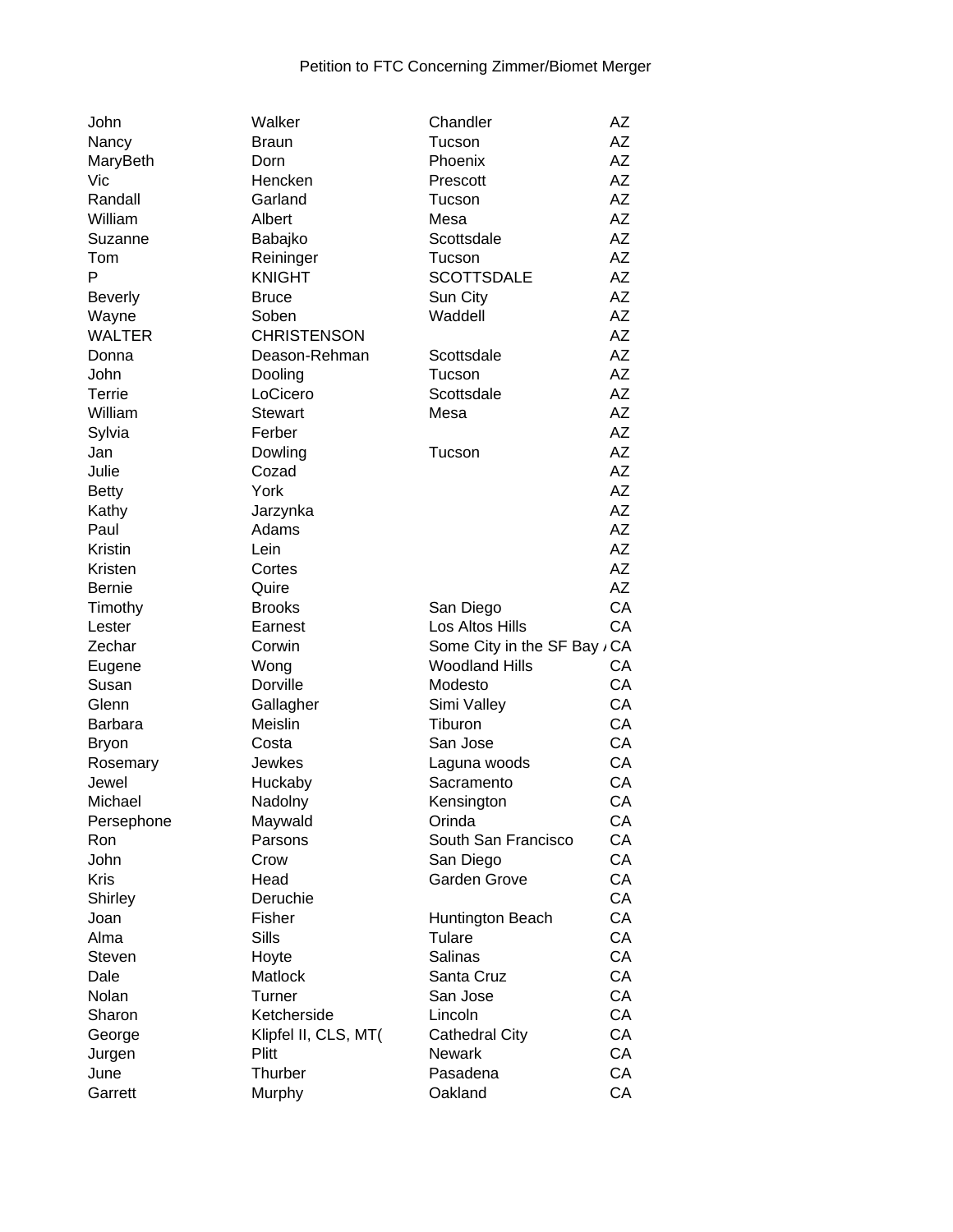| Vernon               | Faulkner        | Pasadena              | CA |
|----------------------|-----------------|-----------------------|----|
| Tom                  | Clark           | Signal Hill           | CA |
| Malcolm              | <b>Blue</b>     | Santa Clarita         | CA |
| Andy                 | Tomsky          | san marcos            | CA |
| Douglas              | <b>Estes</b>    | San Francisco         | CA |
| <b>DOROTHY</b>       | <b>WOOD</b>     | <b>SAN DIEGO</b>      | CA |
| Donna                | Wolf            | Los Angeles           | CA |
| <b>Rick</b>          | Santos          | <b>Tracy</b>          | CA |
| Jeff                 | Miller          | Santa Rosa            | CA |
| Margaret             | Rigg            | <b>Berkeley</b>       | CA |
| Jorge A.             | Portillo        | San Francisco         | CA |
| Fuad                 | Motia           | Fullerton             | CA |
| Jerom                | Dayton          | Carpinteria           | CA |
| Juan                 | Quintero        | <b>Bonita</b>         | CA |
| Joan                 | Raphael         |                       | CA |
| Paul                 | Marsh           | San Diego             | CA |
| Marilyn              | Phillips        | Cupertino             | CA |
| Gloria               | Kilian          | South Pasadena        | CA |
| Nina                 | Weinstein       | Rancho Palos Verdes   | CA |
| Linda                | Juhasz          | San Diego             | CA |
| Helen                | Boyden          | La Jolla              | CA |
| Mark                 | Reback          | Los Angeles           | CA |
| Elizabeth            | Karan           | Oakland               | CA |
| Miriam               | losupovici      |                       | CA |
| <b>Bonnie Margay</b> | <b>Burke</b>    | San Diego             | CA |
| Diane                | <b>Berliner</b> | Los Angeles           | CA |
| Dave                 | White           | Oceanside             | CA |
| Dale                 | Lawson          | Claremont             | CA |
| Ralph                | Jungheim        | Marina del Rey        | CA |
| David                | Littler         | West Hollywood        | CA |
| Eugenia K.           | Larson          | San Ramon             | CA |
| Jessea               | Greenman        | <b>OAKLAND</b>        | CA |
| Alan                 | Hughes          | <b>WOODLAND HILLS</b> | CA |
| Ruby                 | Mitchell        | Cupertino             | CA |
| Floyd                | O'Brien         | Stockton              | CA |
| Carolyn              | Carollo         | Santa Rosa            | CA |
| <b>Dirk</b>          | van Nouhuys     | Berkeley              | CA |
| David and Susan      | Link            | <b>Elk Grove</b>      | CA |
| Larry                | <b>Morres</b>   | norwalk               | CA |
| <b>Boris</b>         | Arbunic         | santa rosa            | CA |
| Paul                 | Penardi         | Big Bear Lake         | CA |
| Mike                 | Jones           | <b>West Hills</b>     | CA |
| <b>Barbara</b>       | Press           | San Pedro             | CA |
| A                    | Elliott         | Santa Cruz            | CA |
| Craig                | Antrim          | San Pedro             | CA |
| Murielle             | Antoku          | San Jose              | CA |
| Robert               | Peacock         | San Diego             | CA |
| Carl                 | Schenker        | Stockton              | CA |
| Mark                 | Mayeda          | Los Angeles           | CA |
| <b>Burton</b>        | Weinstein       | Simi Valley           | CA |
| Conrad               | Koberg          | Salinas               | CA |
|                      |                 |                       |    |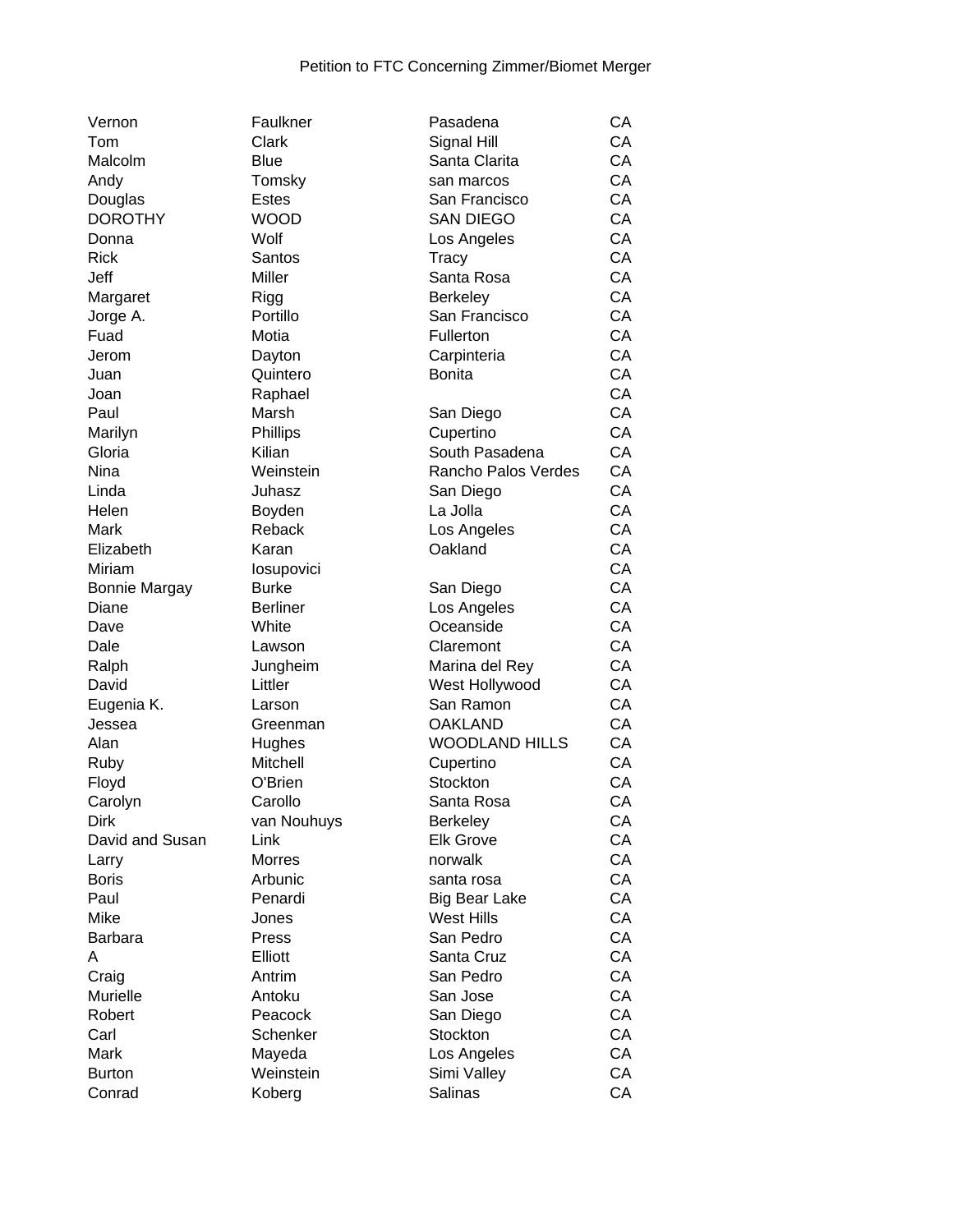| Nelia V.         | Dunleavy        | Mission Viejo         | CA  |
|------------------|-----------------|-----------------------|-----|
| Judy             | Sachter         | Los Angeles           | CA  |
| William          | <b>Hulstrom</b> | Perris                | CA  |
| Eddie            | De La Vega      | Lake Elsinore         | CA  |
| John             | Hogle           | Santa Clara           | CA  |
| Marianne Gabriel | Mejia           | SOQUEL                | CA  |
| Gary             | Siler           | Guerneville           | CA  |
| Patrick          | Gaffney         | Sacramento            | CA  |
| Joan             | Armer           | San Mateo             | CA  |
| Richard          | <b>DiMatteo</b> | San Diego             | CA  |
| Marcella         | Hammond         | <b>Spring Valley</b>  | CA  |
| Russ             | Ramirez         | Costa Mesa            | CA  |
| Verna            | Winters         | <b>Berkeley</b>       | CA  |
| Thomas           | Cresswell       | Lakewood              | CA  |
| Lawrence         | Mitchell        | tarzana               | CA  |
| Karynn           | Merkel          | Eureka                | CA  |
| James            | <b>Triplett</b> | <b>West Point</b>     | CA  |
| J                | Herring         | Palm Springs          | CA  |
| Ed               | Noonen          | San Ramon             | CA  |
| Helen            | Mueller         | Modesto               | CA  |
|                  |                 |                       |     |
| Diana            | Ramseyer        | Hemet                 | CA  |
| Cecil            | Rendon          | Stockton              | CA  |
| Cari             | Chenkin         | <b>Citrus Heights</b> | CA  |
| Joe              | Futterer        | Topanga               | CA  |
| Elizabeth        | Livingston      | Merced                | CA  |
| Richard          | Johnson         | Castro Valley         | CA  |
| Frank            | Windes          | Sonoma                | CA  |
| <b>Nicholas</b>  | Cafagno         | Victorville           | CA  |
| charles          | tellalian       | beverly hills         | CA  |
| Charles          | Habib           | San Jose              | CA  |
| Velma            | <b>Sims</b>     | kenwood               | CA  |
| george           | elbaum          | san francisco         | CA  |
| Armando          | Ibarra          | Chula Vista           | CA  |
| Wendy            | Oser            | <b>Berkeley</b>       | CA  |
| Marc             | Pilisuk         | <b>Berkeley</b>       | CA  |
| Amy              | Beddoe          | Aptos                 | CA  |
| Margaret         | Patino          | Anaheim               | CA  |
| Stephen          | Greenberg       | Nevada City           | СA  |
| Mike             | Callaway        | Upland                | СA  |
| Dave             | Cooperberg      | San Francisco         | СA  |
| Rodrigues        | Sharon          | Fremont               | CA  |
| Carl             | <b>Stein</b>    | San Francisco         | CA  |
| Joan and Paul    | Waller          | <b>Woodland Hills</b> | CA  |
| Wendy            | Zukas           | Graton                | CA  |
| Lucy             | Horwitz         | L.A.                  | CA  |
| Evelyn           | Dorsey          | Cloverdale            | CA  |
| Marc             | Silverman       | la                    | CA  |
| Donna            | Sharee          | San Francisco         | CA  |
| Gregory          | Coyle           | <b>SF</b>             | CA  |
| <b>Brett</b>     | <b>Sklove</b>   |                       | CA  |
| <b>Dawn</b>      | Standley        | Santa Maria           | C.A |

| Nelia V.         | Dunleavy        | Mission Viejo         | CА |
|------------------|-----------------|-----------------------|----|
| Judy             | Sachter         | Los Angeles           | CA |
| William          | Hulstrom        | Perris                | CA |
| Eddie            | De La Vega      | Lake Elsinore         | CA |
| John             | Hogle           | Santa Clara           | CA |
| Marianne Gabriel | Mejia           | <b>SOQUEL</b>         | CA |
| Gary             | Siler           | Guerneville           | CA |
| Patrick          | Gaffney         | Sacramento            | CA |
| Joan             | Armer           | San Mateo             | CA |
| Richard          | <b>DiMatteo</b> | San Diego             | CA |
| Marcella         | Hammond         | <b>Spring Valley</b>  | CA |
| Russ             | Ramirez         | Costa Mesa            | CA |
| Verna            | Winters         | <b>Berkeley</b>       | CA |
| Thomas           | Cresswell       | Lakewood              | CA |
| Lawrence         | Mitchell        | tarzana               | CA |
| Karynn           | Merkel          | Eureka                | CA |
| James            | <b>Triplett</b> | <b>West Point</b>     | CA |
| J                | Herring         | Palm Springs          | CA |
| Ed               | Noonen          | San Ramon             | CA |
| Helen            | Mueller         | Modesto               | CA |
| Diana            | Ramseyer        | Hemet                 | CA |
| Cecil            | Rendon          | Stockton              | CA |
| Cari             | Chenkin         | <b>Citrus Heights</b> | CA |
| Joe              | Futterer        | Topanga               | CA |
| Elizabeth        | Livingston      | Merced                | CA |
| Richard          | Johnson         | Castro Valley         | CA |
| Frank            | Windes          | Sonoma                | CA |
| Nicholas         | Cafagno         | Victorville           | CA |
| charles          | tellalian       | beverly hills         | CA |
| Charles          | Habib           | San Jose              | CA |
| Velma            | Sims            | kenwood               | CA |
| george           | elbaum          | san francisco         | CA |
| Armando          | Ibarra          | Chula Vista           | CA |
| Wendy            | Oser            | <b>Berkeley</b>       | CA |
| Marc             | Pilisuk         | Berkeley              | CA |
| Amy              | Beddoe          | Aptos                 | CA |
| Margaret         | Patino          | Anaheim               | CA |
| Stephen          | Greenberg       | Nevada City           | CA |
| Mike             | Callaway        | Upland                | CA |
| Dave             | Cooperberg      | San Francisco         | CA |
| Rodrigues        | Sharon          | Fremont               | CA |
| Carl             | <b>Stein</b>    | San Francisco         | CA |
| Joan and Paul    | Waller          | <b>Woodland Hills</b> | CA |
| Wendy            | Zukas           | Graton                | CA |
| Lucy             | Horwitz         | L.A.                  | CA |
| Evelyn           | Dorsey          | Cloverdale            | CA |
| Marc             | Silverman       | la                    | CA |
| Donna            | Sharee          | San Francisco         | CA |
| Gregory          | Coyle           | <b>SF</b>             | CA |
| <b>Brett</b>     | <b>Sklove</b>   |                       | CA |
| Dawn             | Standley        | Santa Maria           | CA |
|                  |                 |                       |    |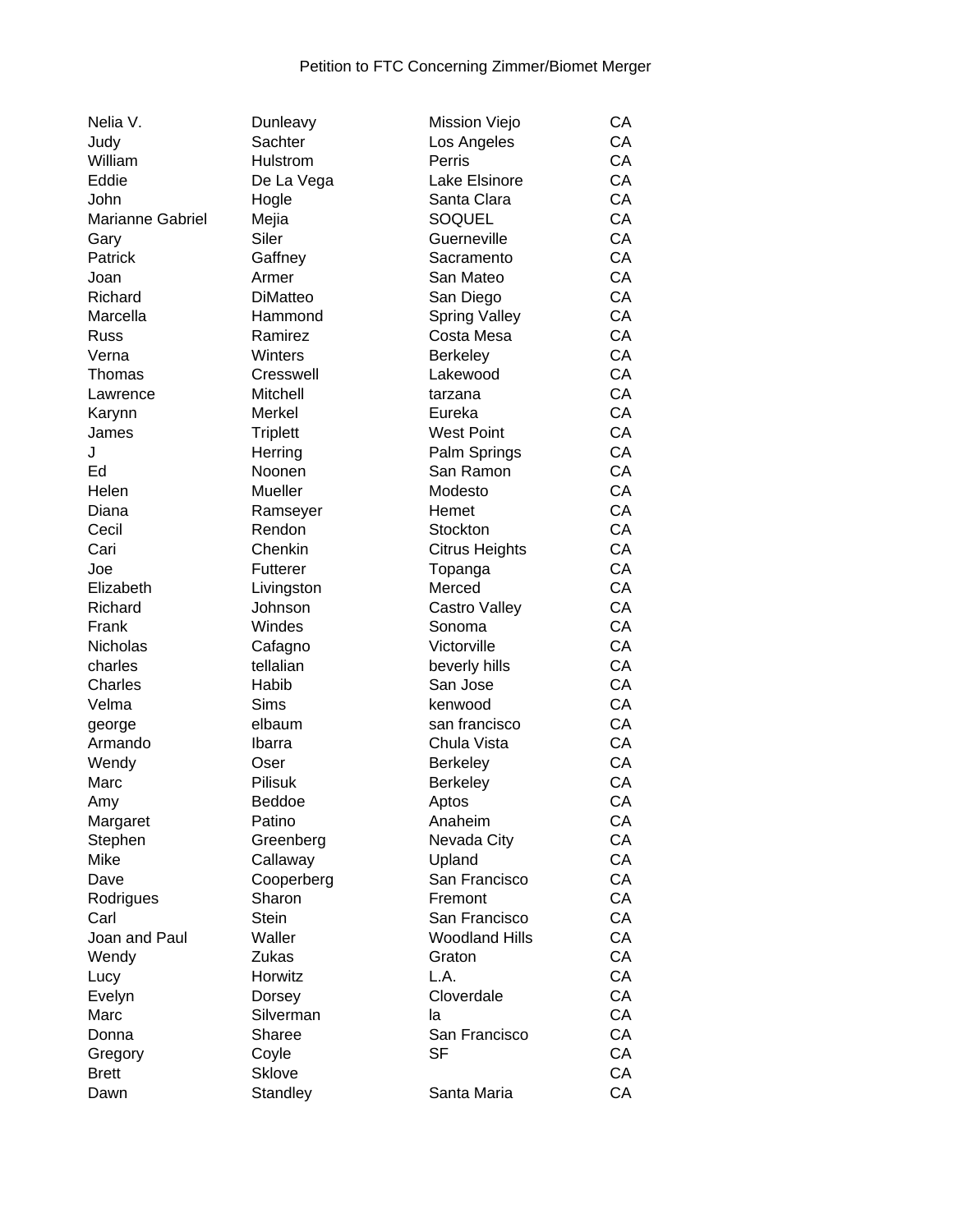| Suzi              | Hann             | Sacramento           | CА |
|-------------------|------------------|----------------------|----|
| Jeannie           | Clements         | Fremont              | CA |
| Constantina       | Economou         | <b>Berkeley</b>      | CA |
| Alfred            | Iwamasa          | Torrance             | CA |
| Anthony           | <b>DiSalvo</b>   | Alameda              | CA |
| <b>Rose Marie</b> | Kuhn             | fresno               | CA |
| Rich              | Leong            | San Jose             | CA |
| Joan              | Weaver           | Chatsworth           | CA |
| Alvaro            | Garza            | modesto              | CA |
| <b>Bob</b>        | Lata             | Paso Robles          | CA |
| Jeff              | Rubin            | Agoura Hills         | CA |
| James             | Fitzgerald       | Petaluma             | CA |
| Unity             | <b>Barry</b>     | San Francisco        | CA |
| Patricia          | van Hartesveldt  | Reseda               | CA |
| Lawrence          | Maxwell          | San Francisco        | CA |
| Van               | <b>Boudreaux</b> | Van Nuys             | CA |
| Janice            | Haslam           | Penngrove            | CA |
| Alex              | Schein           | <b>Thousand Oaks</b> | CA |
| Mike              | <b>Barnett</b>   | San Francisco        | CA |
| Richard           | Nelesen          | La Mesa              | CA |
| <b>KAREN</b>      | <b>JOLICOEUR</b> | <b>DIAMOND BAR</b>   | CA |
| Michele           | Woods            | La Mesa              | CA |
| <b>MICHAEL</b>    | <b>TOOBERT</b>   | <b>GRASS VALLEY</b>  | CA |
| J.C.              | Williamson       | Encinitas            | CA |
| Jacki             | Ruby             | <b>Berkeley</b>      | CA |
| Rosie             | Diaz             | Torrance             | CA |
| Isaac             | Berezovsky       | Cupertino            | CA |
| Evelyn            | <b>Stern</b>     | Los Angeles          | CA |
| Jill              | Davine           | <b>Culver City</b>   | CA |
| sandra            | rosenberg        | oakland              | CA |
| <b>Steve</b>      | Crabtree         | San Marcos           | CA |
| Ken               | Novak            | Palo Alto            | CA |
| Don               | Grierson         | Los Angeles          | CA |
| David             | Fellner Jr       | San Leandro          | CA |
| Donald            | Mackay           | South Pasadena       | CA |
| <b>MARIA</b>      | <b>WYATT</b>     | Long Beach           | CA |
| Renate            | Dolin            | <b>MALIBU</b>        | CA |
| Timothy           | Curry            | Pomona               | CA |
| Jon               | Anderholm        | Cazadero             | CA |
| Preston           | Smith            | Vallejo              | CA |
| Gale              | Waggener         | Davis                | CA |
| Tim               | Linerud          | <b>Belmont</b>       | CA |
| Jeanne            | <b>Benioff</b>   | <b>Redwood City</b>  | CA |
| Donna             | Carr, M.D.       | Encinitas            | CA |
| Marie             | Gaillac          | San Francisco        | CA |
| Patricia          | Merrill          | San Pedro            | CA |
| Susaan            | Aram             | Laguna Beach         | CA |
| Mushtaq           | Syed             | santa clara          | CA |
| Patricia          | Knox             | Rriverside           | CA |
| Michael           | Jacob            | Oakland              | CA |
| Christopher       | Lish             | Olema                | CA |
|                   |                  |                      |    |

| Suzi           | Hann                      | Sacramento           | CА |
|----------------|---------------------------|----------------------|----|
| Jeannie        | Clements                  | Fremont              | CA |
| Constantina    | Economou                  | <b>Berkeley</b>      | CA |
| Alfred         | Iwamasa                   | Torrance             | CA |
| Anthony        | <b>DiSalvo</b>            | Alameda              | CA |
| Rose Marie     | Kuhn                      | fresno               | CA |
| <b>Rich</b>    | Leong                     | San Jose             | CA |
| Joan           | Weaver                    | Chatsworth           | CA |
| Alvaro         | Garza                     | modesto              | CA |
| Bob            | Lata                      | Paso Robles          | CA |
| Jeff           | Rubin                     | Agoura Hills         | CA |
| James          | Fitzgerald                | Petaluma             | CA |
| Unity          | <b>Barry</b>              | San Francisco        | CA |
| Patricia       | van Hartesveldt           | Reseda               | CA |
| Lawrence       | Maxwell                   | San Francisco        | CA |
| Van            | <b>Boudreaux</b>          | Van Nuys             | CA |
| Janice         | Haslam                    | Penngrove            | CA |
| Alex           | Schein                    | <b>Thousand Oaks</b> | CA |
| Mike           |                           | San Francisco        | CA |
| Richard        | <b>Barnett</b><br>Nelesen | La Mesa              | CA |
| <b>KAREN</b>   |                           | <b>DIAMOND BAR</b>   |    |
|                | <b>JOLICOEUR</b>          |                      | CA |
| Michele        | Woods                     | La Mesa              | CA |
| <b>MICHAEL</b> | <b>TOOBERT</b>            | <b>GRASS VALLEY</b>  | CA |
| J.C.           | Williamson                | Encinitas            | CA |
| Jacki          | Ruby                      | <b>Berkeley</b>      | CA |
| Rosie          | Diaz                      | Torrance             | CA |
| Isaac          | Berezovsky                | Cupertino            | CA |
| Evelyn         | <b>Stern</b>              | Los Angeles          | CA |
| Jill           | Davine                    | <b>Culver City</b>   | CA |
| sandra         | rosenberg                 | oakland              | CA |
| <b>Steve</b>   | Crabtree                  | San Marcos           | CA |
| Ken            | Novak                     | Palo Alto            | CA |
| Don            | Grierson                  | Los Angeles          | CA |
| David          | Fellner Jr                | San Leandro          | CA |
| Donald         | Mackay                    | South Pasadena       | CA |
| <b>MARIA</b>   | <b>WYATT</b>              | Long Beach           | CA |
| Renate         | Dolin                     | <b>MALIBU</b>        | CA |
| Timothy        | Curry                     | Pomona               | CA |
| Jon            | Anderholm                 | Cazadero             | CA |
| Preston        | Smith                     | Vallejo              | CA |
| Gale           | Waggener                  | Davis                | CA |
| Tim            | Linerud                   | <b>Belmont</b>       | CA |
| Jeanne         | <b>Benioff</b>            | <b>Redwood City</b>  | CA |
| Donna          | Carr, M.D.                | Encinitas            | CA |
| Marie          | Gaillac                   | San Francisco        | CA |
| Patricia       | Merrill                   | San Pedro            | CA |
| Susaan         | Aram                      | Laguna Beach         | CA |
|                | Syed                      | santa clara          | CA |
| Mushtaq        | Knox                      |                      |    |
| Patricia       |                           | Rriverside           | CA |
| Michael        | Jacob                     | Oakland              | CA |
| Christopher    | Lish                      | Olema                | CA |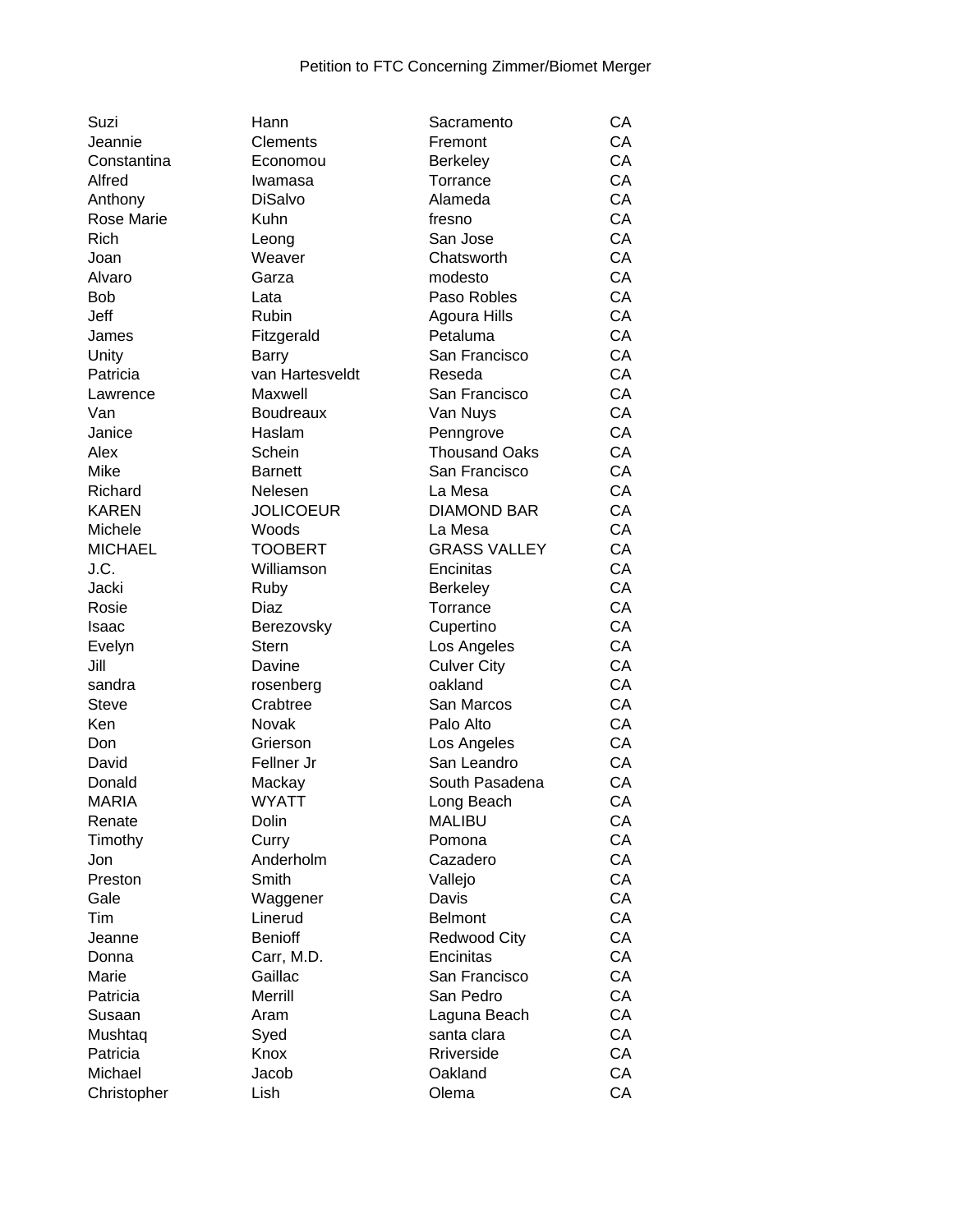| Kristine        | Andarmani                    | Saratoga              | CA |
|-----------------|------------------------------|-----------------------|----|
| Otto            | Seeman                       | <b>Woodland Hills</b> | CA |
| Toni            | Kimball                      | Santa Ana             | CA |
| Ronald          | <b>Bogin</b>                 | El Cerrito            | CA |
| Dennis          | Edwards                      | San Francisco         | CA |
| James           | <b>Kirks</b>                 | Chico                 | CA |
| Michael         | Mitsuda                      | Fremont               | CA |
| JoAnne          | Cohen                        | San Diego             | CA |
| S Robert        | Lehr                         | San Francisco         | CA |
| James           | Hann                         | Sacramento            | CA |
| Suzanne         | a'Becket                     | Cupertino             | CA |
| Robert          | Easthope                     | Sunnyvale             | CA |
| Jeff            | <b>Barnard</b>               | Santa Rosa            | CA |
| <b>Thaddeus</b> | Kuziela                      | San Diego             | CA |
| Mary            | Renner                       | San Francisco         | CA |
| Diane           |                              | Escondido             | CA |
| Eilene          | <b>Berry</b><br>Clinkenbeard | <b>Lake Forest</b>    | CA |
|                 |                              |                       |    |
| Stan            | Fitzgerald                   | San Jose              | CA |
| Lawrence        | Lipkind                      | San Francisco         | CA |
| Karen           | Lockhart                     | San Diego             | CA |
| Edmund          | Levin, M.D.                  | Richmond              | CA |
| Jeff            | Tyson                        | <b>Mountain View</b>  | CA |
| Christine       | <b>Brazis</b>                | san Francisco         | CA |
| Marjorie        | <b>Streeter</b>              | Alameda               | CA |
| Elizabeth       | <b>Bagby</b>                 | Encinitas             | CA |
| Anthony         | Nardella                     | San Diego             | CA |
| Roy             | Wolf                         | Sunnyvale             | CA |
| George          | Katz                         | San Diego             | CA |
| Rene            | Parola                       | Pasadena              | CA |
| DG              | <b>VAN ARSDALE</b>           | <b>Bgame</b>          | CA |
| Robert          | Downs                        | Oceanside             | CA |
| Scott           | Davidson                     | Encino                | CA |
| Jerry           | Clymo                        | <b>Union City</b>     | CA |
| Ruth            | Clifford                     | San Jose              | CA |
| William         | Josephs                      | Los Angeles           | CA |
| Joe             | Salazar                      | Santa Rosa            | CA |
| <b>Barry</b>    | Lovinger                     | Yorba Linda           | CA |
| Arnold          | Advocate                     |                       | CA |
| R.              | Norman                       | Fresno                | CA |
| Joy             | Hurst                        | <b>Newark</b>         | CA |
| Alicia          | Evilsizer                    | Vista                 | CA |
| Sheryl          | <b>Iversen</b>               | Murrieta              | CA |
| M.S.            | Epstein                      | Los Angeles           | CA |
| Tony            | Malgieri                     | cotati                | CA |
| Charles         | Calhoun                      | San Francisco         | CA |
| <b>Rick</b>     | St. John                     | San Francisco         | CA |
|                 |                              |                       |    |
| Candy           | Bowman                       | Sacramento            | CA |
| William         | M. Honsa                     | Eureka                | CA |
| Louis           | Rose                         | Petaluma              | CA |
| Laurel          | Hampton-Hunt                 | Riverside             | CA |
| David and Linda | Koppel                       | Redwood valley        | CA |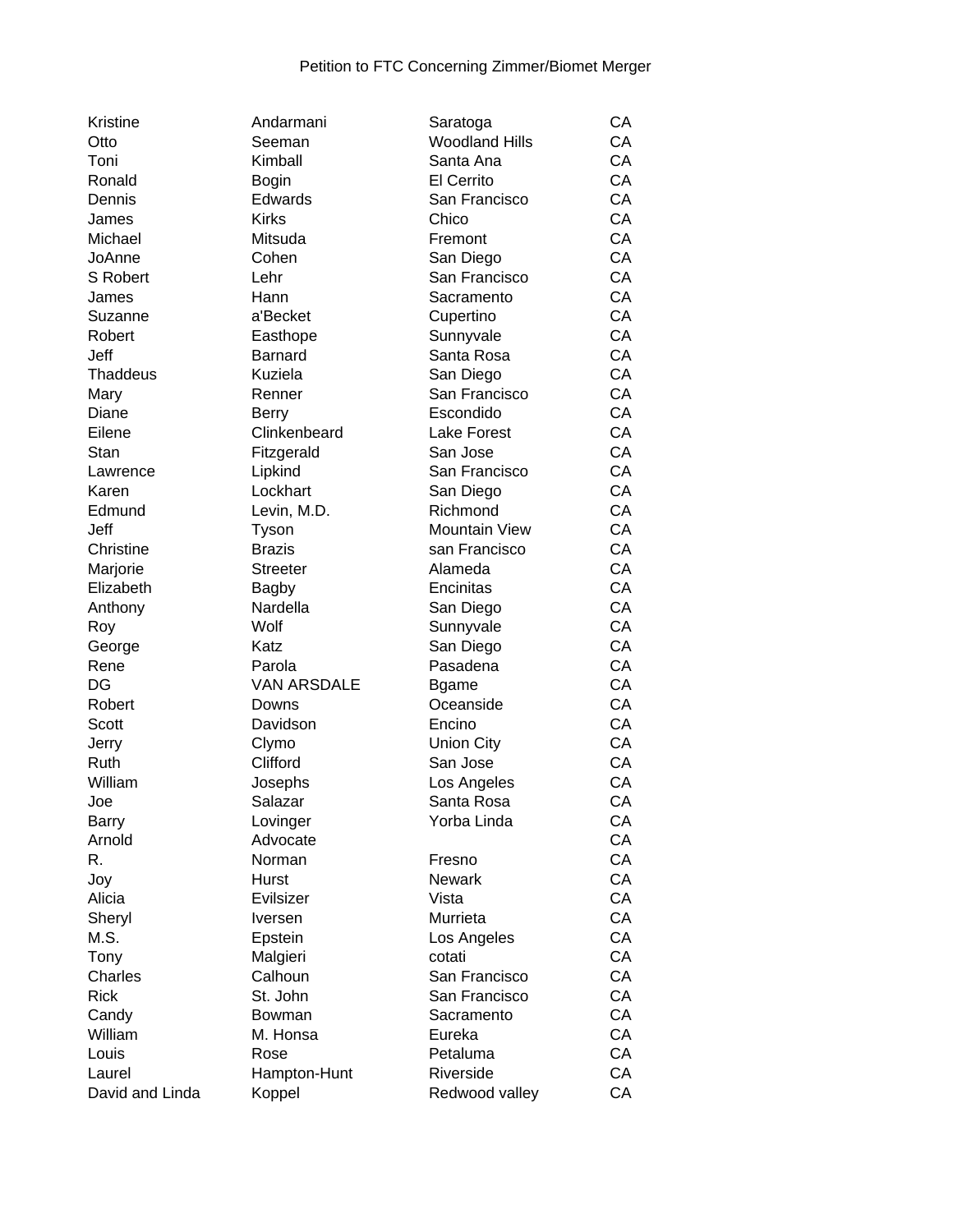| William        | Damkoehler      | <b>Borrego Springs</b>    | CA |
|----------------|-----------------|---------------------------|----|
| Mike           | <b>Rolbeck</b>  | Placerville               | CA |
| Martin         | E Kantor        | San Diego                 | CA |
| Jerry          | Thomas          | Los Altos                 | CA |
| Marilyn        | Morgan          | San Francisco             | CA |
| James          | <b>Suthers</b>  | <b>Burbank</b>            | CA |
| Ron            | <b>Schutte</b>  | San Diego                 | CA |
| Carl           | Ondry           | <b>Truckee</b>            | CA |
| Ruth           | Maginnis        | San Francisco,            | CA |
| Carlos         | Acu±a           | El Centro                 | CA |
| <b>Beverly</b> | Allphin         | Berkeley                  | CA |
| Martha         | <b>Dickson</b>  | <b>Citrus Heights</b>     | CA |
| <b>LEON</b>    | <b>CONERLY</b>  | <b>MONROVIA</b>           | CA |
| Philip         | Spiro           | Mountain View             | CA |
| Jane           | Affonso         | Redondo Beach             | CA |
| Ron            | Holeway         | San Diego                 | CA |
| Jill           | <b>Boyle</b>    | Claremont                 | CA |
| Joan           | <b>Marks</b>    | Tehachapi                 | CA |
| Eileen         | Massey          | Oakland                   | CA |
| <b>Bret</b>    | Polish          |                           | CA |
|                | Perkins         | Los Angeles<br>Costa Mesa | CA |
| James          |                 |                           |    |
| Arthur         | Fleisher        | Northridge                | CA |
| Steven         | Miller          | Lakeside                  | CA |
| John           | Consentino      | Irvine                    | CA |
| Julie          | Fischer         | Escondido                 | CA |
| John           | Moran           | San Francisco             | CA |
| Helena         | Roberts         | freedom                   | CA |
| Geraldine      | Donigan         | San Diego                 | CA |
| <b>Brian</b>   | Zwetzig         | Santa Cruz                | CA |
| Robert         | <b>Hicks</b>    | Long Beach                | CA |
| Helen          | <b>Dickey</b>   | El Cerrito                | CA |
| Dean           | Mortenson       | Sacramento                | CA |
| N. A.          | Watson-S.       | Oceanside                 | CA |
| Gilda          | Fusilier        | Sacramento                | CA |
| Ginger         | Mira            | Los Angeles               | CA |
| Kathleen       | Rippey          | Willits                   | CA |
| <b>FAITH</b>   | <b>MILLER</b>   | Richmond                  | CA |
| Candy          | LeBlanc         | Placerville               | CA |
| John           | Kelly           | Sacramento                | CA |
| Fiona          | Priskich        | Swan View                 | CA |
| Glenn          | Martin          | San Francisco             | CA |
| Linda          | Weiner          | San Francisco             | CA |
| Charles        | <b>Jonaitis</b> | Los Angeles               | CA |
| Elaine         | De Wet          | Claremont                 | CA |
| <b>Rick</b>    | <b>Hawkins</b>  | San Diego                 | CA |
| Rita           | Fahrner         | San Francisco             | CA |
| Michael        | Diaz            | Palm Springs              | CA |
| Sandra         | Haney           | Upland                    | CA |
| Dean           | Mixon           | Costa Mesa                | CA |
| Michael        | Denton          | San Leandro               | CA |
| Twyla          | Meyer           | Pomona                    | CA |
|                |                 |                           |    |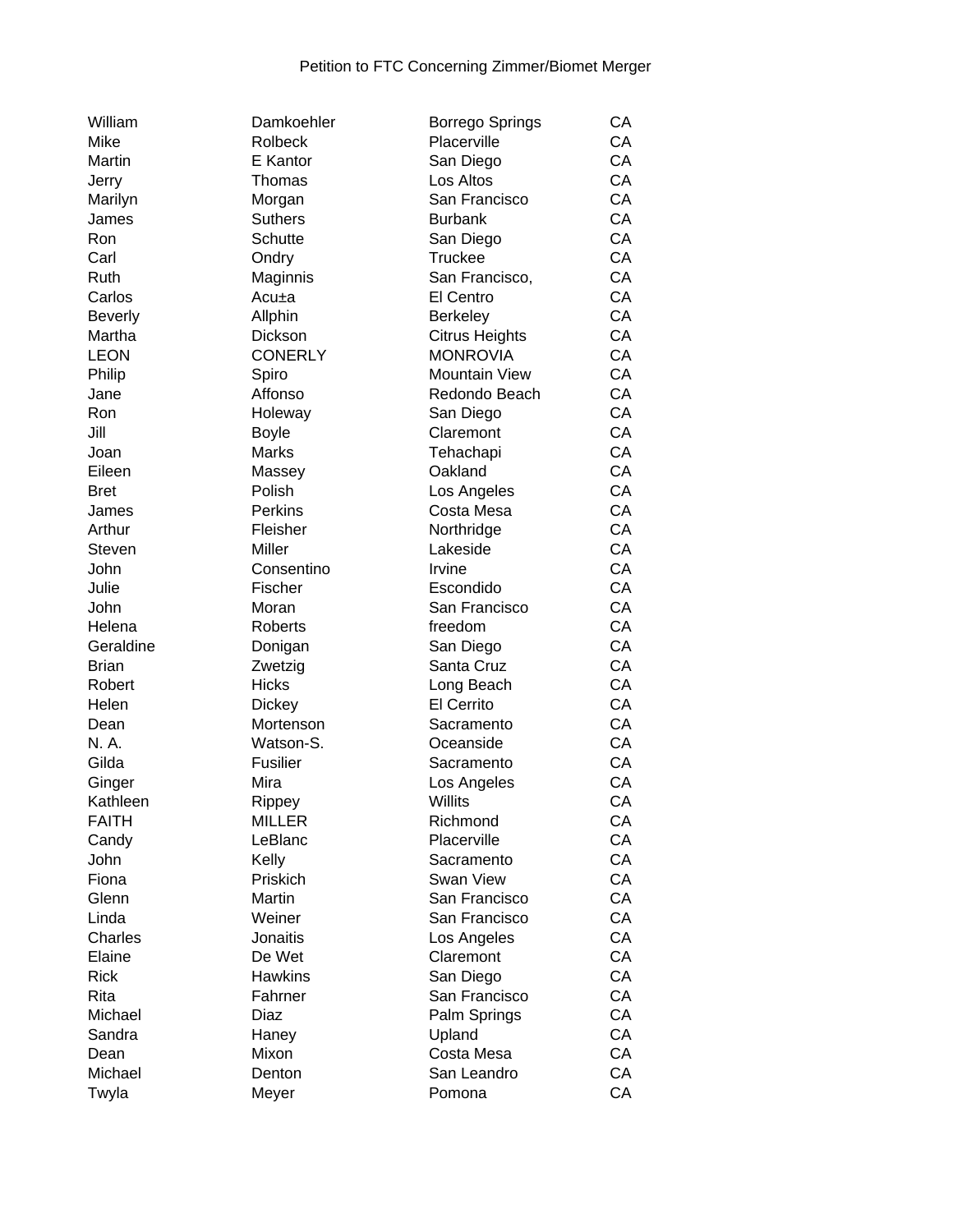| Philip           | Johnston        | <b>Scotts Valley</b> | СA |
|------------------|-----------------|----------------------|----|
| Alice            | Kelly           | Felton               | CA |
| Sylvia           | lewis-gunning   | <b>Thousand Oaks</b> | CA |
| Gabriel          | <b>Sheets</b>   | Merced               | CA |
| Rachel           | Sonnenblick     | Santa Cruz           | CA |
| Celeste          | Hong            | L.A.                 | CA |
| Natylie          | <b>Baldwin</b>  | Concord              | CA |
| David            | C. Shreve       | El Segundo           | CA |
| Sharon           | <b>McQuirk</b>  | Mount Aukum          | CA |
| Maxane           | Goldstein       | Hacienda Heights     | CA |
| Carol            | Patton          |                      | CA |
| Reuben           | <b>Branfman</b> | santa monica         | CA |
| <b>DENNIS</b>    | <b>CHRISTIE</b> | <b>NEWCASTLE</b>     | CA |
| Lydia            | Cameron         | Sausalito            | CA |
| Richard          | Lee             | Salinas              | CA |
| John             | Wooldridge      | Rio Linda            | CA |
| Mortimer         | Glasgal         | Santa Barbara        | CA |
| <b>Rick</b>      | <b>Sparks</b>   | <b>Toluca Lake</b>   | CA |
| <b>B.</b> Sheryl | Geddes          | Petaluma             | CA |
| Nancy R.         | Griffith        | Sacramento           | CA |
| Gail             | Tinsley         | Goleta               | CA |
| Karen            | <b>Rice</b>     | San Jose             | CA |
| Joan             | Zawaski         | Oakland              | CA |
| Marilyn          | <b>Brunger</b>  | Claremont            | CA |
| Jim              | Gray            | Hemet                | CA |
| Marilyn          | Safir           | Carmel               | CA |
| Ellen            | Gold            | Palo Alto            | CA |
| John             | White           | Santa Rosa           | CA |
| David            | Sherman         | Santa Rosa           | CA |
| Phyllis          | Chavez          | Santa Monica         | CA |
| Eloy             | Ruiz            | <b>Bakersfield</b>   | CA |
| Richard          | Rawson          | Sacramento           | CA |
| David            | <b>Tasker</b>   | Carson               | CA |
| Earl             | Ranney          |                      | CA |
| Mike             | <b>Dittmer</b>  | Tracy                | CA |
| Cargulia         | Guy             | san diego            | CA |
| Derek            | Smith           | El Cerrito           | CA |
| Yolanda          | Reynolds        | San Jose             | CA |
| Joseph           | <b>Buhowsky</b> | San Ramon            | CA |
| John             | Geerken         | Claremont            | CA |
| Evalyn           | <b>Bayley</b>   | <b>Culver City</b>   | CA |
| Ellen            | Dollar          | San Luis Obispo      | CA |
| Vic              | <b>Bostock</b>  | Altadena             | CA |
| Jih-Lih          | Bai             | Fremont              | CA |
| Stu              | Fine            | Pleasanton           | CA |
| Mary             | Jackson         | Arroyo Grande        | CA |
| Kathryn          | <b>Burns</b>    | <b>Buena Park</b>    | CA |
| <b>Bruce</b>     | Olsen           | West Hollywood       | CA |
| Emil             | Biendara        | San Diego            | CA |
| Douglas          | Gross           | Delano               | CA |
| Donald           | Cwiak           |                      | CA |
|                  |                 |                      |    |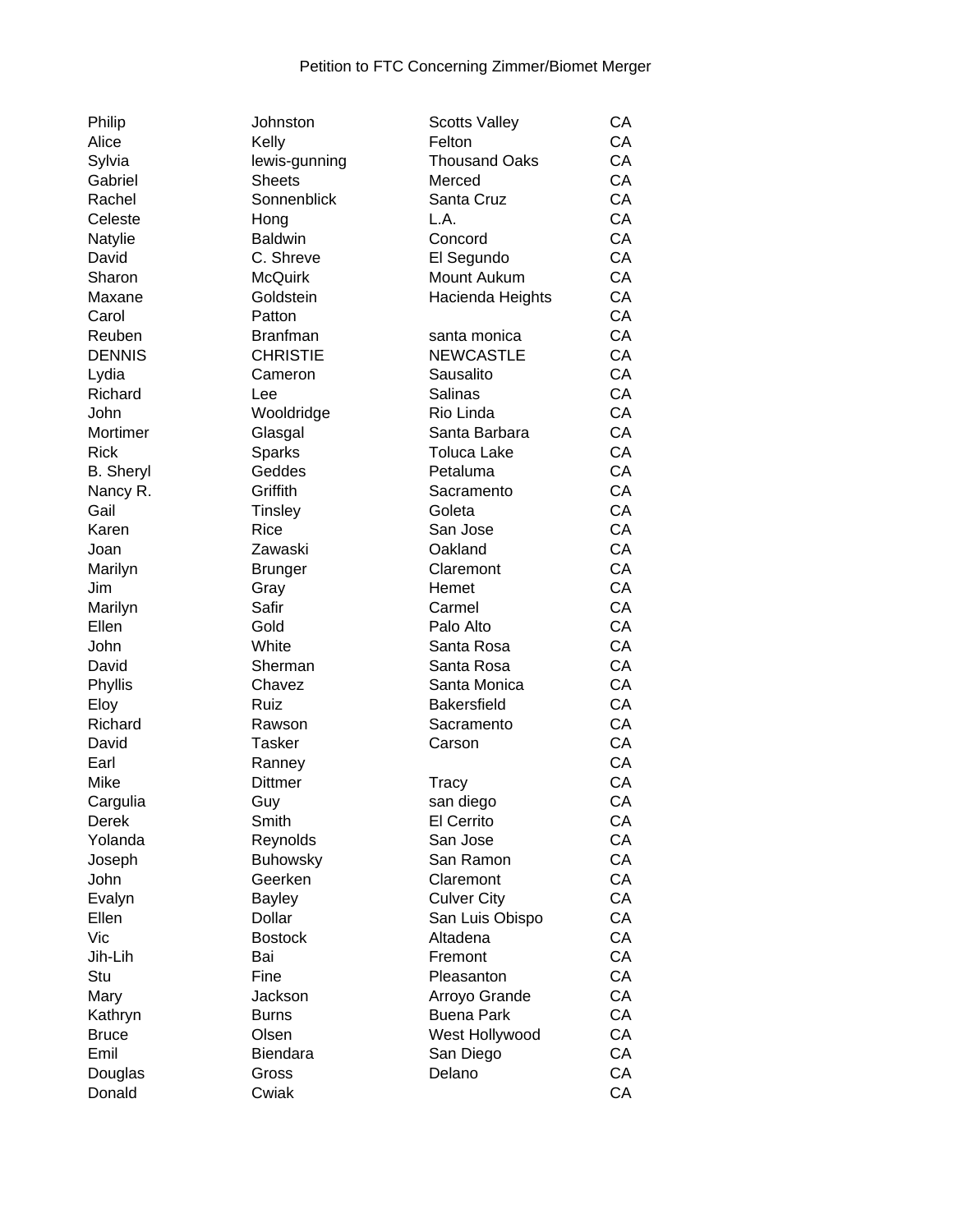| Jack          |
|---------------|
|               |
| Philip W      |
| Frank         |
| Cherie        |
| Pansy         |
| Barbara       |
| Henry         |
| Mariana       |
| karen         |
| Fernando      |
|               |
| Ross          |
| Wendy         |
| <b>Bonnie</b> |
| William       |
| Robert        |
| Victor        |
| Al            |
| Linda         |
| Rand          |
| Florence      |
| Gregory       |
|               |
| Sharon        |
| Michael       |
| Joseph        |
| Richard       |
|               |
| June          |
| mark & susan  |
|               |
| Anthony       |
| Mary          |
| Melissa       |
| Joanne        |
| John          |
| Jean          |
| <b>VICKI</b>  |
| Phyllis       |
| <b>Brent</b>  |
| samuel        |
| Kyle          |
| Mark          |
|               |
| Lauren        |
| Laura         |
| Michael       |
| Gary          |
| Genevieve     |
| Gray          |
| Kenneth       |
| Janis         |
| Ralph         |
| Robert        |
| Burt          |

| Van Nest    |
|-------------|
| Power       |
| Simmons     |
| Connick     |
| Yee         |
| Speidel     |
| Ochnicki    |
|             |
| Mellor      |
| hockensmith |
| Romero      |
| Heckmann    |
| Beadle      |
| Engber      |
| Vassar      |
| Barrett     |
| Abad        |
| Ortiz       |
|             |
| Trevillian  |
| Arnold      |
| Davis       |
| Goff        |
| Berg        |
| Thomas      |
| Olivas      |
| Fuller      |
| Bonacich    |
|             |
| glasser     |
| Arcure      |
| Rojeski     |
| Bryan       |
| Flynn       |
| Wiesner     |
| Cheesman    |
| GREEN       |
| Pircher     |
|             |
| Uridge      |
| lew         |
| Ruggieri    |
| Edgren      |
| Keenan      |
| Rasmussen   |
| Melanson    |
| Ziessler    |
| Deppong     |
| Bobbie      |
|             |
| Baltz       |
| Buckingham  |
| Haag        |
| Wilson      |
| Rodin       |
| Drum        |
|             |

| Jack              | Van Nest        | San Diego                 | CA |
|-------------------|-----------------|---------------------------|----|
| Philip W          | Power           | Cedar Glen                | CA |
| Frank             | Simmons         | San Jose                  | CA |
| Cherie            | Connick         | <b>Crescent City</b>      | CA |
| Pansy             | Yee             | South Pasadena            | CA |
| Barbara           | Speidel         | La Mesa                   | CA |
| Henry             | Ochnicki        | milpitas                  | CA |
| Mariana           | Mellor          | <b>Thousand Oaks</b>      | CA |
| karen             | hockensmith     | santee                    | CA |
| Fernando          | Romero          | <b>Valley Springs</b>     | CA |
| Ross              | Heckmann        | Arcadia                   | CA |
| Wendy             | <b>Beadle</b>   | <b>Valley Springs</b>     | CA |
| Bonnie            | Engber          | Palm Springs              | CA |
| William           | Vassar          | <b>EL CAJON</b>           | CA |
| Robert            | <b>Barrett</b>  | <b>Desert Hot Springs</b> | CA |
| Victor            | Abad            | Lancaster                 | CA |
| Al                | Ortiz           | Redondo Beach             | CA |
| Linda             | Trevillian      | Alhambra                  | CA |
| Rand              | Arnold          | Santa Clara               | CA |
| Florence          | Davis           | Okland                    | CA |
| Gregory           | Goff            | Mission Viejo             | CA |
| Sharon            | Berg            | Long Beach                | CA |
| Michael           | Thomas          | Goleta                    | CA |
|                   | Olivas          | San Diego                 | CA |
| Joseph<br>Richard |                 | Rancho Murieta            | CA |
|                   | Fuller          |                           | CA |
| June              | <b>Bonacich</b> | San Francisco             |    |
| mark & susan      | glasser         | LA                        | CA |
| Anthony           | Arcure          | Fresno                    | CA |
| Mary              | Rojeski         | santa monica              | CA |
| Melissa           | <b>Bryan</b>    | Half Moon Bay             | CA |
| Joanne            | Flynn           | Long Beach                | CA |
| John              | Wiesner         | <b>Castro Valley</b>      | CA |
| Jean              | Cheesman        | Santa Barbara             | CA |
| <b>VICKI</b>      | <b>GREEN</b>    | Napa                      | CA |
| Phyllis           | Pircher         |                           | CA |
| <b>Brent</b>      | Uridge          | Castro Valley             | CA |
| samuel            | lew             | walnut creek              | CA |
| Kyle              | Ruggieri        | Danville                  | CA |
| Mark              | Edgren          | <b>Berkeley</b>           | CA |
| Lauren            | Keenan          | Salinas                   | CA |
| Laura             | Rasmussen       | Santa Barbara             | CA |
| Michael           | Melanson        | Hesperia                  | CA |
| Gary              | <b>Ziessler</b> | Eastvake                  | CA |
| Genevieve         | Deppong         | Los Altos                 | СA |
| Gray              | <b>Bobbie</b>   | Redding                   | CA |
| Kenneth           | <b>Baltz</b>    | Dixon                     | CA |
| Janis             | Buckingham      | altadena                  | CA |
| Ralph             | Haag            | Redlands                  | CA |
| Robert            | Wilson          | San Jose                  | CA |
| <b>Burt</b>       | Rodin           | La Jolla                  | CA |
| Dave              | Drum            | <b>Berkeley</b>           | CA |
|                   |                 |                           |    |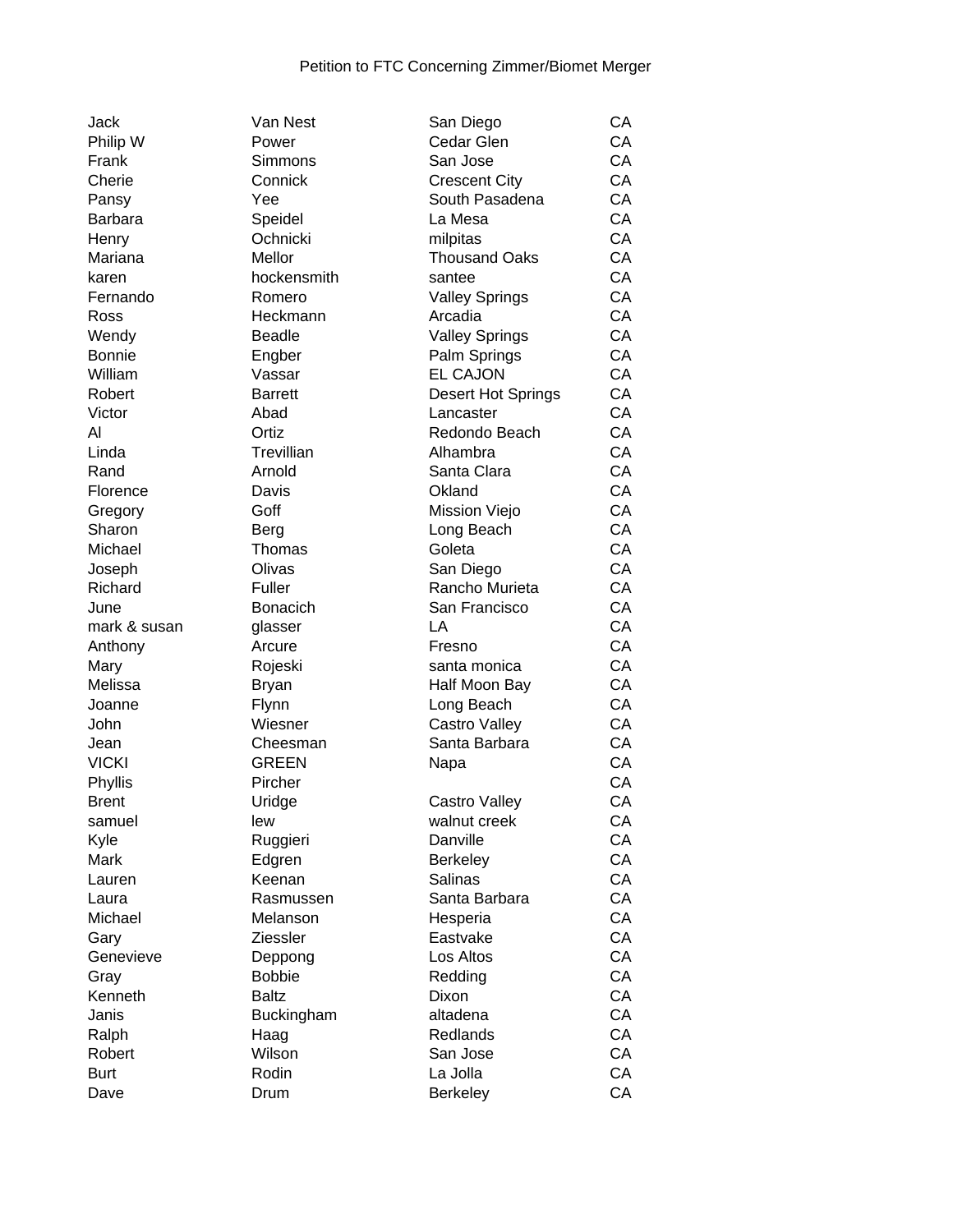| Olga               | Sevilla        | Canoga Park          | CA |
|--------------------|----------------|----------------------|----|
| Rita               | Carlson        | Eureka               | CA |
| Caryn              | Graves         | Berkeley             | CA |
| Paul               | Larudee        | El Cerrito           | CA |
| Ildiko             | Lewis          | Berkeley,            | CA |
| Alan               | <b>Bicho</b>   | Morgan Hill          | CA |
| Susan              | <b>Bittner</b> | Eureka               | CA |
| Peggy              | Taranenko      | Marina               | CA |
| Claudia            | Erickson       | Sacramento           | CA |
| Rose               | Kasmai         | <b>Walnut Creek</b>  | CA |
| Richard            | Morgese        | San Francisco        | CA |
| Josephine          | Hill           | San Diego            | CA |
| Patricia           | Bednash        | Palmdale             | CA |
| <b>Blanche</b>     | Korfmacher     | San Francisco        | CA |
| John J.            | Mc Carthy      | Tustin               | CA |
| Klaus              | Gruetzner      | Saint Helena         | CA |
| Chance             | Rearden        | West Hollywood       | CA |
|                    |                |                      | CA |
| John               | Kari           | El Segundo           | CA |
| Leigh              | Hill           | Felton               | CA |
| Charles            | Irving         | Los Angeles          |    |
| David              | Watson         | Monte Rio            | CA |
| Keith              | <b>Sanders</b> | fresno               | CA |
| Vernon             | Apple          | Nevada City          | CA |
| Carolyn            | Stallard       | Soquel               | CA |
| <b>Bella</b>       | Silverstein    | Santa Clarita        | CA |
| <b>Bob</b>         | Denton         | Costa Mesa           | CA |
| John               | Leonard        | Huntington Beach     | CA |
| Carlos             | Nunez          | Reseda               | CA |
| Erin               | Pearse         | Los osos             | CA |
| John               | Holtzclaw      | San Francisco        | CA |
| Michael            | Sullivan       | San Diego            | CA |
| Karen              | Borgardt       | Rocklin              | CA |
| Janice             | Feeley         | Fremont              | CA |
| John               | Thomas         |                      | CA |
| Raymond            | Katz           | Larkspur             | CA |
| Dudley and Candace | Campbell       | <b>Valley Glen</b>   | CA |
| Patricia           | Savage         | <b>Mammoth Lakes</b> | CA |
| Barbara            | Consbruck      | Sylmar               | СA |
| Jerri              | Oyama          |                      | СA |
| Girard             | Manke          | Huntington Beach     | CA |
| Carmen             | Ortiz          | Covina               | CA |
| Saran              | Kirschbaum     | Los Angeles          | CA |
| Jonathan           | Chu            | Fremont              | CA |
| Sol                | Fingold        | <b>Beverly Hills</b> | CA |
| Anita              | McInnis        | <b>Bellflower</b>    | СA |
| Anne               | Gross          | Modesto              | СA |
| Max                | <b>Brown</b>   | Palm Springs         | CA |
| Camillle           | Gilbert        | Santa Barbara        | CA |
| Marilyn            | Hills          | San Jose             | CA |
| Mike               | Lazzari        | San Mateo            | CA |
| Genevieve          | Yuen           | San Francisco        | CA |
|                    |                |                      |    |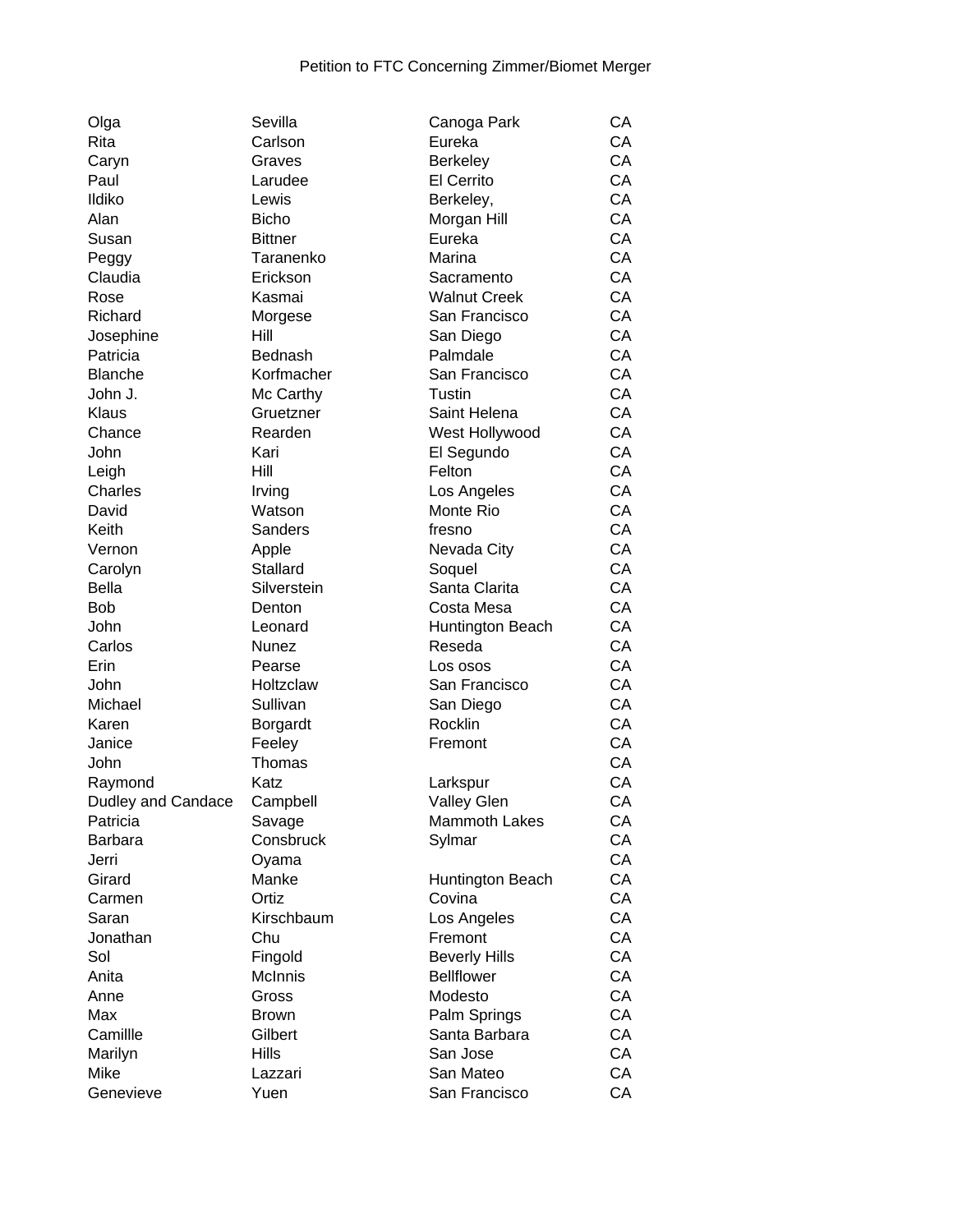| Dally           | ounduer           | <b>Fallituale</b>    | ◡₼ |
|-----------------|-------------------|----------------------|----|
| John            | Essman            | Healdsburg           | CA |
| Edie            | <b>Bruce</b>      | El Cerrito           | CA |
| Roberta         | Heist             | fort Bragg           | CA |
| jolie           | Jashni            | <b>Beverly Hills</b> | CA |
| Michael         | Dorer             | Fremont              | CA |
| Richard         | McGonagle         | <b>Burbank</b>       | CA |
| Robert          | Coykendall        | <b>Yuba City</b>     | CA |
| Candace         | Johnson           | Long Beach           | CA |
| Loretta         | Allen             | <b>Thousand Oaks</b> | CA |
| Jill            | Rylander          | <b>Rohnert Park</b>  | CA |
| Zachary         | Todd              | <b>Brea</b>          | CA |
| Freny           | <b>Berkenbile</b> | Malibu               | CA |
| Talisman        | <b>Barbosa</b>    | San Diego            | CA |
| Gary            | Sostchen          | Danville             | CA |
| William C.      | Wollner           | Stockton             | CA |
| Henry           | Oshiro            | Garden Grove         | CA |
| Joel            | Grube             | <b>Walnut Creek</b>  | CA |
| Ralph           | Cox               | Walnut               | CA |
| Thomas          | Jones             | <b>Brea</b>          | CA |
| Ken             | <b>Tilly</b>      | Vacaville            | CA |
| Anne            | Flato             | Lafayette            | CA |
| Lynne           | Preston           | San Francisco        | CA |
| Carla           | Finnerman         | santa monica         | CA |
| Lloyd           | Lacey             | <b>CHERRY VALLEY</b> | CA |
| С               | <b>RAVITSKY</b>   | Camarillo            | CA |
| Frank           | Ackerman          | <b>Walnut Creek</b>  | CA |
| Kurt            | Cruger            | <b>LONG BEACH</b>    | CA |
| Gregg           | Steinriede        | Concord              | CA |
| Delfina         | Moore             | Joshua Tree          | CA |
| <b>Barbara</b>  | :Lockhart         | San Rafael           | CA |
| Thomas          | Elliott           | San Mateo            | CA |
| Cherri L        | Nelson            | Los Gatos            | CA |
| Scott           | Laabs             | Newbury Park         | CA |
| Putnam          | Greg              | Carpinteria          | CA |
| Mcdonald        | <b>Bob</b>        | Los Angeles          | CA |
| Kay             | Arnold            | San Leandro          | CA |
| William         | Santschi          | LOS ANGELES          | CA |
| Josh            | Kaye-Carr         | Ventura              | CA |
| Miguel          | Munoz             | <b>HANFORD</b>       | CA |
| Jacqueline      | Safley            | Fresno               | CA |
| Michael         | Oaks              | Oakland              | CA |
| Yula            | Flournoy          | Romoland             | CA |
| Monee           | Gagliardo         | del mar              | CA |
| Lynn            | Morrow            | Rancho Mirage        | CA |
| <b>Dismukes</b> | Valena            | los angeles          | CA |
| Edward          | Hansen            | Oak Park             | CA |
| <b>DAVID</b>    | <b>HELKENN</b>    | San Diego            | CA |
| Cynthia         | Wood              | <b>Bolinas</b>       | CA |
| Harry           | Mello             | San Francisco        | CA |
| Linda           | Wong              | Danville             | CA |
|                 |                   |                      |    |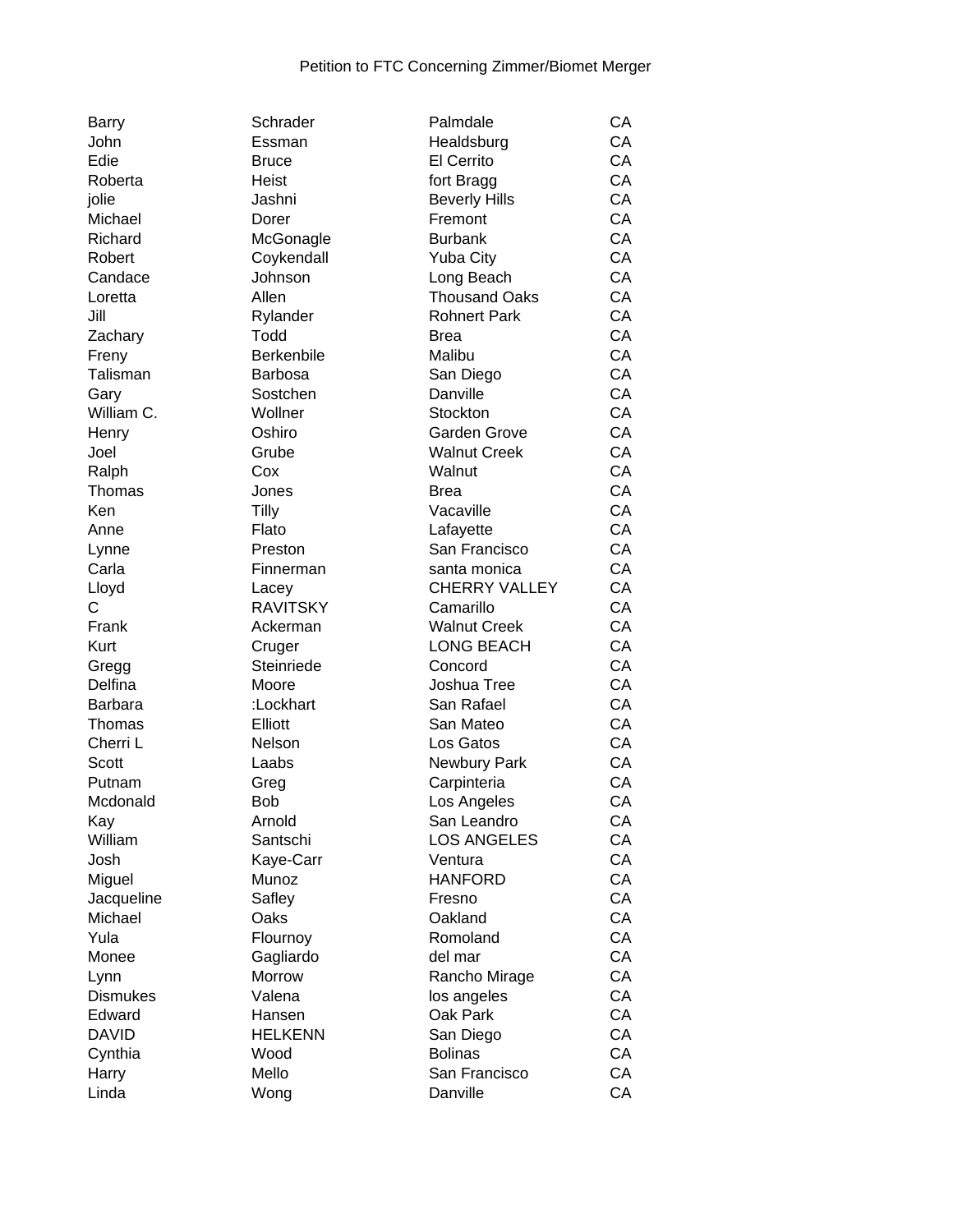| Douglas            | Higbee             | Antioch                 | CA |
|--------------------|--------------------|-------------------------|----|
| William            | Siegmund           | <b>French Valley</b>    | CA |
| Roy                | Magana             | <b>CLAYTON</b>          | CA |
| Deborah            | Nitasaka           | <b>GLEN ELLEN</b>       | CA |
| Barbara Ann        | Chestnutt          | Meadow Vista            | CA |
| Thomas             | Peters             | Martinez                | CA |
| Angerico           | Agdeppa            | San Leandro             | CA |
| Don                | Smith              | <b>Shingle Springs</b>  | CA |
| Susan              | Hofberg            | Albion                  | CA |
| Phillip            | <b>Bobo</b>        | Alta Loma               | CA |
| Linda              | Dragavon           | San Francisco           | CA |
| Helene             | <b>Brazier</b>     | <b>Bonsall</b>          | CA |
| Joe                | Vargas             | <b>WEST HILLS</b>       | CA |
| Chambers-Emmons    | Phyllis            | Pasadena                | CA |
| Elliot             | Dembner            | <b>SCOTTS VALLRY</b>    | CA |
| <b>Steven</b>      | Welenc             | cathedral city          | CA |
| Gregory            | Woods              | Roseville               | CA |
| Lin                | <b>Tynes</b>       | Oakland                 | CA |
| Ellis & Ms. Cheryl | Levinson           | San Jose                | CA |
| Michael            | <b>Bliden</b>      | Soquel                  | CA |
| Victor             | Paniagua           | Newbury Park            | CA |
| Richard            | <b>Bold</b>        | Long Beach              | CA |
| Patricia           | Karr               | Carpinteria             | CA |
| Karl               | Twombly            | Palm Desert             | CA |
| Vladimir           | Vinokurov          |                         | CA |
| Kathy              | <b>Bradley</b>     | <b>Berkeley</b>         | CA |
| Alan               | Nestlinger         | Santa Ana               | CA |
| Irving             | Shapiro            | Cypress                 | CA |
| Ken                | Windrum            | Los Angeles             | CA |
| Elizabeth          | Goodwin            | Hollywood               | CA |
| Joy                | Zadaca             | Long Beach              | CA |
| Elizabeth          | Mather             | San Diego               | CA |
| James              | Kleck              | Santa Cruz              | CA |
| Dan                | Lang               | San Francisco           | CA |
| Michael            | Garitty            | Nevada City             | CA |
| Loren              | Madsen             | Laytonville             | CA |
| Catherine          | George             | Napa                    | CA |
| Williiam           | Wallin             | Richmond                | CA |
| Martin             | Evans              | <b>Hercules</b>         | CA |
| <b>JERRY G</b>     | <b>LANYON</b>      | <b>OCEANSIDE</b>        | CA |
| Ellen              |                    |                         | CA |
| Teresa             | Levine<br>Sullivan |                         | CA |
| Patrick            | Williams           | Los Angeles             | CA |
| <b>JACK</b>        | <b>BALCOM</b>      | Sunnyvale<br>CAMARILLO, | CA |
|                    | Ichikawa           |                         | CA |
| Edward<br>Linda    |                    | Sacramento              |    |
|                    | Ann Sommer         | San Diego               | CA |
| Nancy              | Hiestand           | Davis                   | CA |
| Alta               | Rudomin            | Northridge              | CA |
| Arthur             | Gregorian          | Oakland                 | CA |
| Rachel             | Cullar             | Oakley                  | CA |
| Jennifer           | Lopez              | whittier                | CA |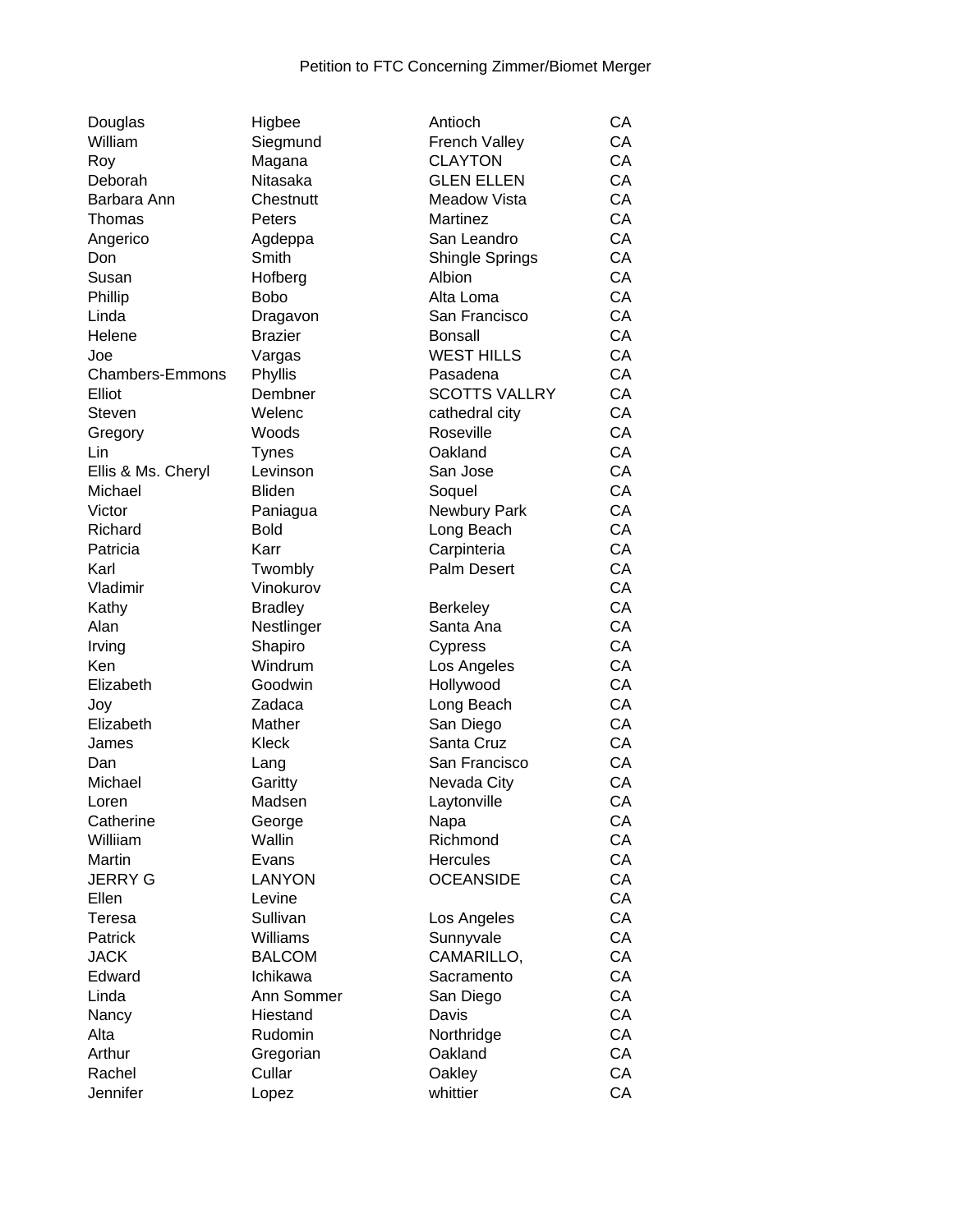| Edmond        | Green           | Los Alamitos          | CA |
|---------------|-----------------|-----------------------|----|
| Martin        | Horwitz         | San Francisco         | CA |
| Blaine        | Strickland      | Diamond Bar           | CA |
| Ron           | <b>Bridges</b>  | Alta Loma             | CA |
| Rashid        | Patch           | Oakland               | CA |
| JOSEPH        | <b>REEL</b>     | PACIFIC GROVE         | CA |
| Roy           | <b>Hutchens</b> | Chula Vista           | CA |
| Karen         | <b>Hipkins</b>  | berkeley              | CA |
| Francesca     | Prada           | San Francisco         | CA |
| Bush          | Joan            | <b>Thousand Oaks</b>  | CA |
| Allen         | Royer           | San Jose              | CA |
| A.M.          | Miller          | sunnvyale             | CA |
| Bob           | Edgerly         | <b>Cathedral City</b> | CA |
| Sophia        | Savich          | The Sea Ranch         | CA |
| Maryann       | LaNew           | San Clemente          | CA |
| Sally         | Castiglia       |                       | CA |
| Robyn         | <b>Sumners</b>  | van nuys              | CA |
|               |                 | North Hollywood       |    |
| Les           | Roberts         | Fresno                | CA |
| Aia           | White-Podue     | Long Beach            | CA |
| Jamie         | Legon           | Larkspur              | CA |
| Ellen         | Barron          | Santa Cruz            | CA |
| Joseph        | Perea           | Ripon                 | CA |
| McGuire       | Jack            | Oakland               | CA |
| Seltzer       | Maxine          | Del Mar               | CA |
| Ella          | Craig           | Santa Maria           | CA |
| Mezzavilla    | Richard         | <b>Walnut Creek</b>   | CA |
| lanane        | chris           | <b>Bishop</b>         | CA |
| Yosh          | Nakashima       | san francisco         | CA |
| McDonough     | Rebecca         | Menlo Park            | CA |
| Perdios       | Dan             | Palm Springs          | CA |
| Seidler       | Arnold          | Orange                | CA |
| dremalas      | lyn             | santa Cruz            | CA |
| Boes          | Sondra          | Campbell              | CA |
| de Regil      | Alvaro          | Moorpark              | CA |
| Tim           | Jensen          | Redondo Beach         | CA |
| Harriet       | Ingram          | San Francisco         | CA |
| Jane          | Rice            | North Tustin          | CA |
| Robert        | Beauchamp       | Manteca               | CA |
| Amy           | Su              | El Segundo            | CA |
| Claudia       | Gaisford        | Cambria               | CA |
| William       | <b>Bratt</b>    | Fiddletown            | CA |
| Paul          | Fussell         | Sunnyvale             | CA |
| Carol         | <b>Mock</b>     | Fremont               | CA |
| James         | Chiochios       |                       | CA |
| Sigrid        | Ramos           | <b>VAN NUYS</b>       | CA |
| Michael       | Curtis          |                       | CA |
| <b>Bonnie</b> |                 | San Diego             |    |
|               | Pavlovich       | Fresno                | CA |
| Toni          | Russell         | Pacifica              | CA |
| Jack          | Kutcher         | Van Nuys              | CA |
| Anthony       | Zaccagnino      | los angeles           | CA |
| Donna         | Hower           | San Mateo             | CA |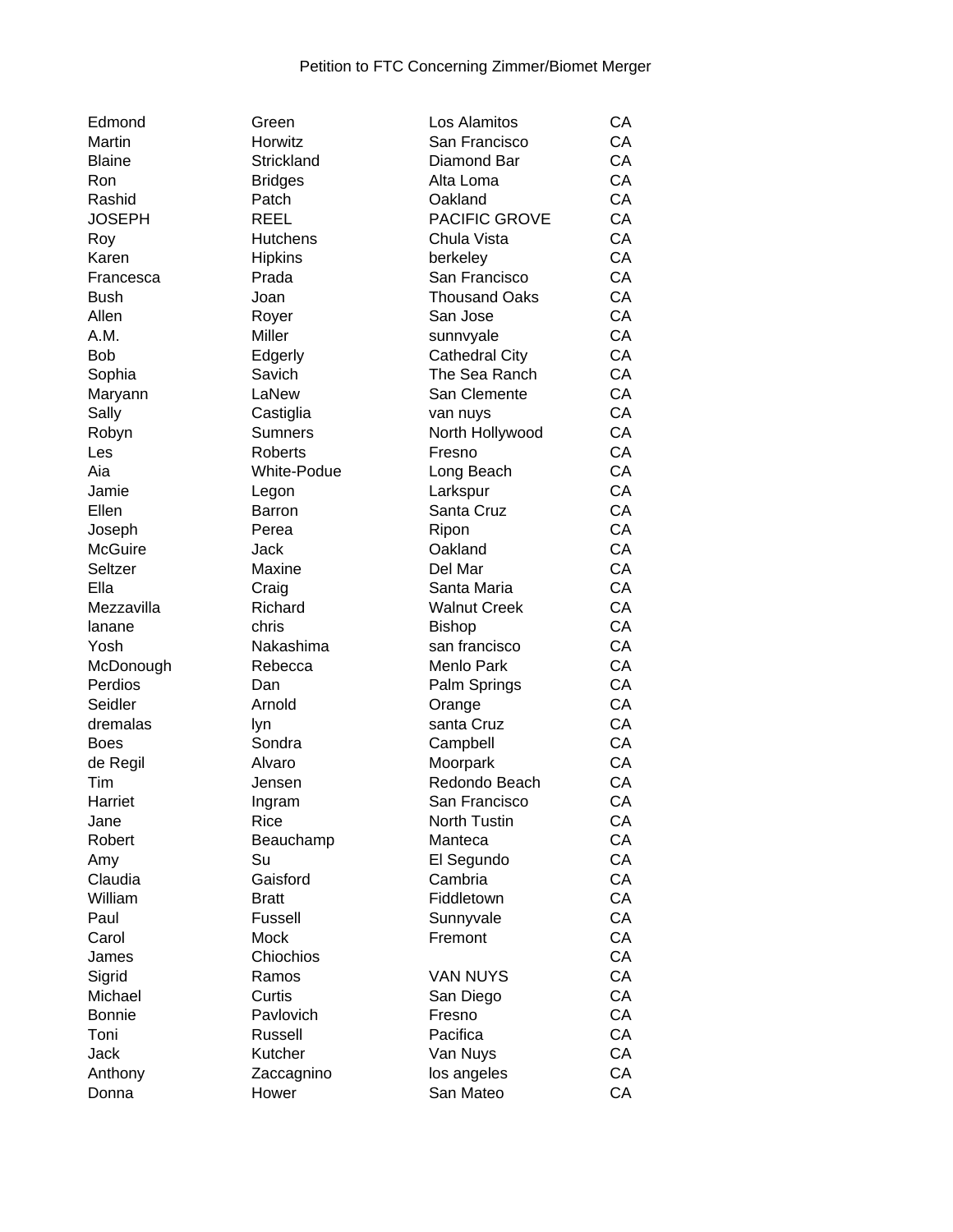| David                     | Whipple              | <b>Pacific Grove</b> | CA       |
|---------------------------|----------------------|----------------------|----------|
| Ron                       | Eastwood             |                      | CA       |
| Karen And Gary            | Holm                 | Sebastopol           | CA       |
| Lirman                    | Judi                 | Canoga Park          | CA       |
| Anthony                   | Camp                 | El Segundo           | CA       |
| Helene                    | Davis                | Long Beach           | CA       |
| Martha                    | <b>Booz</b>          | El Sobrante          | CA       |
| <b>Hallmark</b>           | Jena                 | temecula             | CA       |
| Jackson                   | Christina            | La Mesa              | CA       |
| lawyer                    | julie                | <b>Benicia</b>       | CA       |
| Gall                      | Gary                 | Cambria              | CA       |
| Learch                    | Lynn                 | Watsonville          | CA       |
| Martin                    | Haines               | Los Angeles          | CA       |
| W.R.                      | Shepherd             | Santa Monica         | CA       |
| Glen A                    | Twombly              | Arcata               | CA       |
| Donald                    | Doppkins             | Vallejo              | CA       |
| Joan                      | Hull                 | San Francisco        | CA       |
| Michael                   | Comstock             | Los Angeles          | CA       |
| Gerry                     | Royse                | Sacramento           | CA       |
| Jorge                     | Dominguez            | stevenson ranch      | CA       |
| James                     | Lipman               | Guerneville          | CA       |
| James                     | <b>Kleinrath DDS</b> | San Carlos           | CA       |
| Michael                   | Earls                | Lancaster            | CA       |
| <b>Bonnie</b>             | Lesley               | McKinleyville        | CA       |
| Ellen                     | Gemmer               | El Sobrante          | CA       |
| Charlotte                 | Anderson             | Joshua Tree          | CA       |
|                           | Mariela              | Reseda               | CA       |
| Haro Rodrfguez<br>Simmons | Mike                 | San Anselmo          | CA       |
|                           |                      |                      | CA       |
| Marylucia                 | Arace                | Fullerton            |          |
| Francis                   | Stanton              | La Jolla             | CA<br>CA |
| Richard                   | <b>Buehler</b>       | San Diego            |          |
| Jerry                     | <b>Brooks</b>        |                      | CA       |
| Ruth                      | Johnson              | Sacramento           | CA       |
| <b>Steve</b>              | Colton               | glendale             | CA       |
| Toor                      | Munny                | Los Angeles          | CA       |
| Chris                     | MacKrell             | Long Beach           | CA       |
| Emil                      | Reisman              | Encino               | CA       |
| stan                      | edwards              | Livermore            | CA       |
| Jay                       | Rutherdale           | Sacramento           | CA       |
| Kathleen                  | Kaiser               |                      | CA       |
| Len                       | Gensburg             | mill valley          | CA       |
| Ethan                     | Richerson            | Sausalito            | CA       |
| Edison                    | <b>Willers</b>       | Redding              | CA       |
| Susan                     | Alpern               | Murrieta             | CA       |
| Jim                       | Riksheim             | berkeley             | CA       |
| Michael                   | Johnson              | Long Beach           | CA       |
| Dorothy                   | Olsen                | San Diego            | CA       |
| <b>LAURA</b>              | <b>DIXON</b>         | Huntington Beach     | CA       |
| Candace                   | Szalay               | San Diego            | CA       |
| Robin                     | Adams                | manteca              | CA       |
| Leon                      | Van Steen            | San Francisco        | CA       |
|                           |                      |                      |          |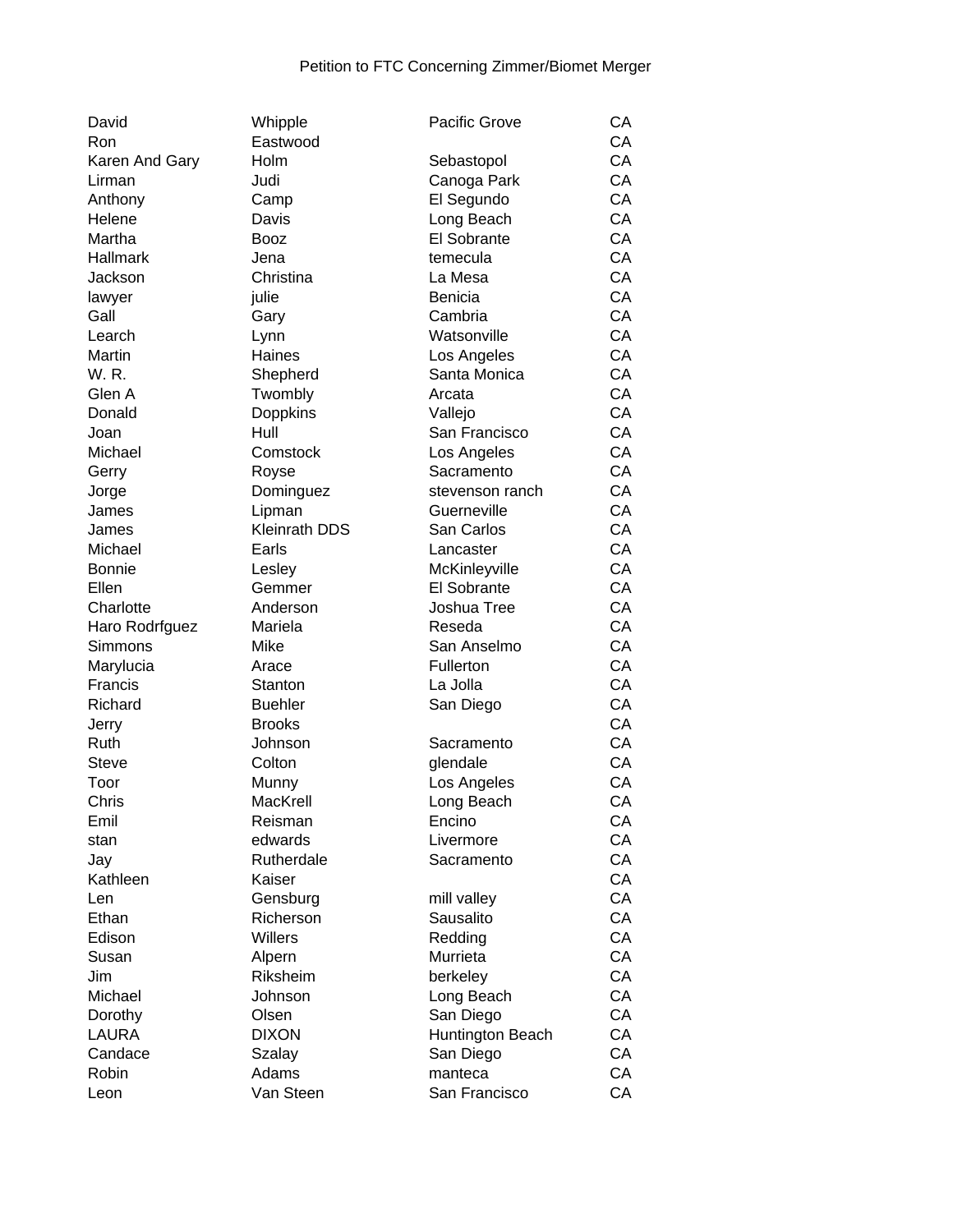| Michael        | Flynn           | Chula Vista           | CA        |
|----------------|-----------------|-----------------------|-----------|
| Gregory        | Fabian          | Concord               | CA        |
| Ravid          | Raphael         | Santa Barbara         | CA        |
| Valerie        | Henderson       | Los Angeles           | CA        |
| Richard        | Tonsing         | Sacramento            | CA        |
| King           | <b>Barbara</b>  | Los Angeles           | CA        |
| Karen          | Jacques         | Sacramento            | CA        |
| Frank          | Silva           | Norwal                | CA        |
| Michael        | Hemming         | Granada Hills         | <b>CA</b> |
| John           | Keenan          | San Marcos            | CA        |
| Janna          | Ottman          | Seaside               | CA        |
| John B         | Chebultz        | <b>Beverly Hills</b>  | CA        |
| Mitsuo         | Mizutani        | Anaheim               | CA        |
| Stockton       | Cherry          | Escondido             | CA        |
| Alan           | Haggard         | San Diego             | CA        |
| Wobus          | Elizabeth A. "  | Rough and Ready       | CA        |
| <b>McBride</b> | David           | <b>Woodland Hills</b> | CA        |
| Gina           | Gatto           | Castro Valley         | CA        |
| Dan            | Esposito        | Manhattan Beach       | CA        |
| Charles        | Wolfe           |                       | CA        |
| Larson         | Elaine          | Petaluma              | CA        |
|                |                 | Redding               | CA        |
| r<br>Gordon    | Taylor<br>James | Santa Maria           | CA        |
|                |                 |                       | CA        |
| Dale           | Reynolds        | Glendale              |           |
| Carole         | Keagy           | Montrose              | CA        |
| James          | Noordyk         | San Diego             | CA        |
| Richard        | Coffey          | Concord               | CA        |
| Katie          | Zukoski         | Chico                 | CA        |
| Charles        | Croft           | Los Angeles           | CA        |
| Paul           | Albert          | Freedom,              | CA        |
| Edna           | Rossenas        | <b>MUIR BEACH</b>     | CA        |
| Abigail        | Bates           | Los Angeles           | CA        |
| Mark           | Gallegos        | Los Angeles           | CA        |
| George         | Oyama           | Escondido             | CA        |
| r.             | johnson         | granada hills         | CA        |
| Charles        | Leavell         | Anaheim               | CA        |
| Ria            | Tanz Kubota     | El Sobrante           | СA        |
| Jornacion      | Jesus           | Los Angeles           | CA        |
| Lundgren       | Sarah           | Downey                | CA        |
| <b>Essex</b>   | Michael         | El Dorado Hills       | CA        |
| Raul           | Patino          | Anaheim               | CA        |
| c.             | banever         | los angeles           | CA        |
| Joan           | Easley          | <b>Woodland Hills</b> | CA        |
| Frances        | Alet            | Calabasas             | CA        |
| Vera           | Calabria        |                       | CA        |
| Glenn          | Lanum           | Menlo Park            | CA        |
| Arian          | <b>Sarris</b>   | San Pablo             | CA        |
| Nancy          | Forbes          | Rancho Palos Verdes   | CA        |
| richard        | byfield         |                       | CA        |
| Donald         | <b>Barnett</b>  | San Jose              | CA        |
| Sylvia         | De Baca         | San Dimas             | CA        |
|                |                 |                       |           |

| CA<br>Ravid<br>Santa Barbara<br>Raphael<br>CA<br>Valerie<br>Henderson<br>Los Angeles<br>CA<br>Richard<br>Tonsing<br>Sacramento<br>CA<br>Barbara<br>King<br>Los Angeles<br>CA<br>Karen<br>Jacques<br>Sacramento<br>Silva<br>CA<br>Frank<br>Norwal<br>CA<br>Michael<br>Hemming<br>Granada Hills<br>CA<br>John<br>San Marcos<br>Keenan<br>CA<br>Seaside<br>Janna<br>Ottman<br>CA<br>John B<br>Chebultz<br><b>Beverly Hills</b><br>CA<br>Mitsuo<br>Mizutani<br>Anaheim<br>CA<br>Stockton<br>Cherry<br>Escondido<br>CA<br>Alan<br>San Diego<br>Haggard<br>CA<br>Wobus<br>Elizabeth A. "<br>Rough and Ready<br>CA<br>McBride<br><b>Woodland Hills</b><br>David<br>CA<br>Gina<br>Gatto<br>Castro Valley<br>Manhattan Beach<br>CA<br>Dan<br>Esposito<br>Wolfe<br>CA<br>Charles<br>CA<br>Elaine<br>Petaluma<br>Larson<br>CA<br>Taylor<br>Redding<br>r<br>CA<br>Gordon<br>Santa Maria<br>James<br>CA<br>Dale<br>Glendale<br>Reynolds<br>CA<br>Carole<br>Keagy<br>Montrose<br>CA<br>Noordyk<br>San Diego<br>James<br>CA<br>Richard<br>Coffey<br>Concord<br>CA<br>Katie<br>Zukoski<br>Chico<br>CA<br>Charles<br>Croft<br>Los Angeles<br>CA<br>Paul<br>Albert<br>Freedom,<br><b>MUIR BEACH</b><br>CA<br>Edna<br>Rossenas<br>Abigail<br>Los Angeles<br>CA<br><b>Bates</b><br>CA<br>Mark<br>Los Angeles<br>Gallegos<br>CA<br>Escondido<br>Oyama<br>George<br>CA<br>johnson<br>granada hills<br>CA<br>Charles<br>Leavell<br>Anaheim<br>CA<br>Ria<br>Tanz Kubota<br>El Sobrante<br>CA<br>Jesus<br>Los Angeles<br>CA<br>Lundgren<br>Sarah<br>Downey<br>CA<br>El Dorado Hills<br>Michael<br>CA<br>Patino<br>Anaheim<br>CA<br>banever<br>los angeles<br><b>Woodland Hills</b><br>CA<br>Easley<br>Calabasas<br>CA<br>Alet<br>CA<br>Calabria<br>CA<br>Menlo Park<br>Lanum<br>San Pablo<br>CA<br><b>Sarris</b><br>CA<br>Forbes<br>Rancho Palos Verdes<br>byfield<br>CA<br><b>Barnett</b><br>CA<br>San Jose | Gregory      | Fabian  | Concord   | CA |
|-------------------------------------------------------------------------------------------------------------------------------------------------------------------------------------------------------------------------------------------------------------------------------------------------------------------------------------------------------------------------------------------------------------------------------------------------------------------------------------------------------------------------------------------------------------------------------------------------------------------------------------------------------------------------------------------------------------------------------------------------------------------------------------------------------------------------------------------------------------------------------------------------------------------------------------------------------------------------------------------------------------------------------------------------------------------------------------------------------------------------------------------------------------------------------------------------------------------------------------------------------------------------------------------------------------------------------------------------------------------------------------------------------------------------------------------------------------------------------------------------------------------------------------------------------------------------------------------------------------------------------------------------------------------------------------------------------------------------------------------------------------------------------------------------------------------------------------------------------------------------------------|--------------|---------|-----------|----|
|                                                                                                                                                                                                                                                                                                                                                                                                                                                                                                                                                                                                                                                                                                                                                                                                                                                                                                                                                                                                                                                                                                                                                                                                                                                                                                                                                                                                                                                                                                                                                                                                                                                                                                                                                                                                                                                                                     |              |         |           |    |
|                                                                                                                                                                                                                                                                                                                                                                                                                                                                                                                                                                                                                                                                                                                                                                                                                                                                                                                                                                                                                                                                                                                                                                                                                                                                                                                                                                                                                                                                                                                                                                                                                                                                                                                                                                                                                                                                                     |              |         |           |    |
|                                                                                                                                                                                                                                                                                                                                                                                                                                                                                                                                                                                                                                                                                                                                                                                                                                                                                                                                                                                                                                                                                                                                                                                                                                                                                                                                                                                                                                                                                                                                                                                                                                                                                                                                                                                                                                                                                     |              |         |           |    |
|                                                                                                                                                                                                                                                                                                                                                                                                                                                                                                                                                                                                                                                                                                                                                                                                                                                                                                                                                                                                                                                                                                                                                                                                                                                                                                                                                                                                                                                                                                                                                                                                                                                                                                                                                                                                                                                                                     |              |         |           |    |
|                                                                                                                                                                                                                                                                                                                                                                                                                                                                                                                                                                                                                                                                                                                                                                                                                                                                                                                                                                                                                                                                                                                                                                                                                                                                                                                                                                                                                                                                                                                                                                                                                                                                                                                                                                                                                                                                                     |              |         |           |    |
|                                                                                                                                                                                                                                                                                                                                                                                                                                                                                                                                                                                                                                                                                                                                                                                                                                                                                                                                                                                                                                                                                                                                                                                                                                                                                                                                                                                                                                                                                                                                                                                                                                                                                                                                                                                                                                                                                     |              |         |           |    |
|                                                                                                                                                                                                                                                                                                                                                                                                                                                                                                                                                                                                                                                                                                                                                                                                                                                                                                                                                                                                                                                                                                                                                                                                                                                                                                                                                                                                                                                                                                                                                                                                                                                                                                                                                                                                                                                                                     |              |         |           |    |
|                                                                                                                                                                                                                                                                                                                                                                                                                                                                                                                                                                                                                                                                                                                                                                                                                                                                                                                                                                                                                                                                                                                                                                                                                                                                                                                                                                                                                                                                                                                                                                                                                                                                                                                                                                                                                                                                                     |              |         |           |    |
|                                                                                                                                                                                                                                                                                                                                                                                                                                                                                                                                                                                                                                                                                                                                                                                                                                                                                                                                                                                                                                                                                                                                                                                                                                                                                                                                                                                                                                                                                                                                                                                                                                                                                                                                                                                                                                                                                     |              |         |           |    |
|                                                                                                                                                                                                                                                                                                                                                                                                                                                                                                                                                                                                                                                                                                                                                                                                                                                                                                                                                                                                                                                                                                                                                                                                                                                                                                                                                                                                                                                                                                                                                                                                                                                                                                                                                                                                                                                                                     |              |         |           |    |
|                                                                                                                                                                                                                                                                                                                                                                                                                                                                                                                                                                                                                                                                                                                                                                                                                                                                                                                                                                                                                                                                                                                                                                                                                                                                                                                                                                                                                                                                                                                                                                                                                                                                                                                                                                                                                                                                                     |              |         |           |    |
|                                                                                                                                                                                                                                                                                                                                                                                                                                                                                                                                                                                                                                                                                                                                                                                                                                                                                                                                                                                                                                                                                                                                                                                                                                                                                                                                                                                                                                                                                                                                                                                                                                                                                                                                                                                                                                                                                     |              |         |           |    |
|                                                                                                                                                                                                                                                                                                                                                                                                                                                                                                                                                                                                                                                                                                                                                                                                                                                                                                                                                                                                                                                                                                                                                                                                                                                                                                                                                                                                                                                                                                                                                                                                                                                                                                                                                                                                                                                                                     |              |         |           |    |
|                                                                                                                                                                                                                                                                                                                                                                                                                                                                                                                                                                                                                                                                                                                                                                                                                                                                                                                                                                                                                                                                                                                                                                                                                                                                                                                                                                                                                                                                                                                                                                                                                                                                                                                                                                                                                                                                                     |              |         |           |    |
|                                                                                                                                                                                                                                                                                                                                                                                                                                                                                                                                                                                                                                                                                                                                                                                                                                                                                                                                                                                                                                                                                                                                                                                                                                                                                                                                                                                                                                                                                                                                                                                                                                                                                                                                                                                                                                                                                     |              |         |           |    |
|                                                                                                                                                                                                                                                                                                                                                                                                                                                                                                                                                                                                                                                                                                                                                                                                                                                                                                                                                                                                                                                                                                                                                                                                                                                                                                                                                                                                                                                                                                                                                                                                                                                                                                                                                                                                                                                                                     |              |         |           |    |
|                                                                                                                                                                                                                                                                                                                                                                                                                                                                                                                                                                                                                                                                                                                                                                                                                                                                                                                                                                                                                                                                                                                                                                                                                                                                                                                                                                                                                                                                                                                                                                                                                                                                                                                                                                                                                                                                                     |              |         |           |    |
|                                                                                                                                                                                                                                                                                                                                                                                                                                                                                                                                                                                                                                                                                                                                                                                                                                                                                                                                                                                                                                                                                                                                                                                                                                                                                                                                                                                                                                                                                                                                                                                                                                                                                                                                                                                                                                                                                     |              |         |           |    |
|                                                                                                                                                                                                                                                                                                                                                                                                                                                                                                                                                                                                                                                                                                                                                                                                                                                                                                                                                                                                                                                                                                                                                                                                                                                                                                                                                                                                                                                                                                                                                                                                                                                                                                                                                                                                                                                                                     |              |         |           |    |
|                                                                                                                                                                                                                                                                                                                                                                                                                                                                                                                                                                                                                                                                                                                                                                                                                                                                                                                                                                                                                                                                                                                                                                                                                                                                                                                                                                                                                                                                                                                                                                                                                                                                                                                                                                                                                                                                                     |              |         |           |    |
|                                                                                                                                                                                                                                                                                                                                                                                                                                                                                                                                                                                                                                                                                                                                                                                                                                                                                                                                                                                                                                                                                                                                                                                                                                                                                                                                                                                                                                                                                                                                                                                                                                                                                                                                                                                                                                                                                     |              |         |           |    |
|                                                                                                                                                                                                                                                                                                                                                                                                                                                                                                                                                                                                                                                                                                                                                                                                                                                                                                                                                                                                                                                                                                                                                                                                                                                                                                                                                                                                                                                                                                                                                                                                                                                                                                                                                                                                                                                                                     |              |         |           |    |
|                                                                                                                                                                                                                                                                                                                                                                                                                                                                                                                                                                                                                                                                                                                                                                                                                                                                                                                                                                                                                                                                                                                                                                                                                                                                                                                                                                                                                                                                                                                                                                                                                                                                                                                                                                                                                                                                                     |              |         |           |    |
|                                                                                                                                                                                                                                                                                                                                                                                                                                                                                                                                                                                                                                                                                                                                                                                                                                                                                                                                                                                                                                                                                                                                                                                                                                                                                                                                                                                                                                                                                                                                                                                                                                                                                                                                                                                                                                                                                     |              |         |           |    |
|                                                                                                                                                                                                                                                                                                                                                                                                                                                                                                                                                                                                                                                                                                                                                                                                                                                                                                                                                                                                                                                                                                                                                                                                                                                                                                                                                                                                                                                                                                                                                                                                                                                                                                                                                                                                                                                                                     |              |         |           |    |
|                                                                                                                                                                                                                                                                                                                                                                                                                                                                                                                                                                                                                                                                                                                                                                                                                                                                                                                                                                                                                                                                                                                                                                                                                                                                                                                                                                                                                                                                                                                                                                                                                                                                                                                                                                                                                                                                                     |              |         |           |    |
|                                                                                                                                                                                                                                                                                                                                                                                                                                                                                                                                                                                                                                                                                                                                                                                                                                                                                                                                                                                                                                                                                                                                                                                                                                                                                                                                                                                                                                                                                                                                                                                                                                                                                                                                                                                                                                                                                     |              |         |           |    |
|                                                                                                                                                                                                                                                                                                                                                                                                                                                                                                                                                                                                                                                                                                                                                                                                                                                                                                                                                                                                                                                                                                                                                                                                                                                                                                                                                                                                                                                                                                                                                                                                                                                                                                                                                                                                                                                                                     |              |         |           |    |
|                                                                                                                                                                                                                                                                                                                                                                                                                                                                                                                                                                                                                                                                                                                                                                                                                                                                                                                                                                                                                                                                                                                                                                                                                                                                                                                                                                                                                                                                                                                                                                                                                                                                                                                                                                                                                                                                                     |              |         |           |    |
|                                                                                                                                                                                                                                                                                                                                                                                                                                                                                                                                                                                                                                                                                                                                                                                                                                                                                                                                                                                                                                                                                                                                                                                                                                                                                                                                                                                                                                                                                                                                                                                                                                                                                                                                                                                                                                                                                     |              |         |           |    |
|                                                                                                                                                                                                                                                                                                                                                                                                                                                                                                                                                                                                                                                                                                                                                                                                                                                                                                                                                                                                                                                                                                                                                                                                                                                                                                                                                                                                                                                                                                                                                                                                                                                                                                                                                                                                                                                                                     |              |         |           |    |
|                                                                                                                                                                                                                                                                                                                                                                                                                                                                                                                                                                                                                                                                                                                                                                                                                                                                                                                                                                                                                                                                                                                                                                                                                                                                                                                                                                                                                                                                                                                                                                                                                                                                                                                                                                                                                                                                                     |              |         |           |    |
|                                                                                                                                                                                                                                                                                                                                                                                                                                                                                                                                                                                                                                                                                                                                                                                                                                                                                                                                                                                                                                                                                                                                                                                                                                                                                                                                                                                                                                                                                                                                                                                                                                                                                                                                                                                                                                                                                     |              |         |           |    |
|                                                                                                                                                                                                                                                                                                                                                                                                                                                                                                                                                                                                                                                                                                                                                                                                                                                                                                                                                                                                                                                                                                                                                                                                                                                                                                                                                                                                                                                                                                                                                                                                                                                                                                                                                                                                                                                                                     | r.           |         |           |    |
|                                                                                                                                                                                                                                                                                                                                                                                                                                                                                                                                                                                                                                                                                                                                                                                                                                                                                                                                                                                                                                                                                                                                                                                                                                                                                                                                                                                                                                                                                                                                                                                                                                                                                                                                                                                                                                                                                     |              |         |           |    |
|                                                                                                                                                                                                                                                                                                                                                                                                                                                                                                                                                                                                                                                                                                                                                                                                                                                                                                                                                                                                                                                                                                                                                                                                                                                                                                                                                                                                                                                                                                                                                                                                                                                                                                                                                                                                                                                                                     |              |         |           |    |
|                                                                                                                                                                                                                                                                                                                                                                                                                                                                                                                                                                                                                                                                                                                                                                                                                                                                                                                                                                                                                                                                                                                                                                                                                                                                                                                                                                                                                                                                                                                                                                                                                                                                                                                                                                                                                                                                                     | Jornacion    |         |           |    |
|                                                                                                                                                                                                                                                                                                                                                                                                                                                                                                                                                                                                                                                                                                                                                                                                                                                                                                                                                                                                                                                                                                                                                                                                                                                                                                                                                                                                                                                                                                                                                                                                                                                                                                                                                                                                                                                                                     |              |         |           |    |
|                                                                                                                                                                                                                                                                                                                                                                                                                                                                                                                                                                                                                                                                                                                                                                                                                                                                                                                                                                                                                                                                                                                                                                                                                                                                                                                                                                                                                                                                                                                                                                                                                                                                                                                                                                                                                                                                                     | <b>Essex</b> |         |           |    |
|                                                                                                                                                                                                                                                                                                                                                                                                                                                                                                                                                                                                                                                                                                                                                                                                                                                                                                                                                                                                                                                                                                                                                                                                                                                                                                                                                                                                                                                                                                                                                                                                                                                                                                                                                                                                                                                                                     | Raul         |         |           |    |
|                                                                                                                                                                                                                                                                                                                                                                                                                                                                                                                                                                                                                                                                                                                                                                                                                                                                                                                                                                                                                                                                                                                                                                                                                                                                                                                                                                                                                                                                                                                                                                                                                                                                                                                                                                                                                                                                                     | c.           |         |           |    |
|                                                                                                                                                                                                                                                                                                                                                                                                                                                                                                                                                                                                                                                                                                                                                                                                                                                                                                                                                                                                                                                                                                                                                                                                                                                                                                                                                                                                                                                                                                                                                                                                                                                                                                                                                                                                                                                                                     | Joan         |         |           |    |
|                                                                                                                                                                                                                                                                                                                                                                                                                                                                                                                                                                                                                                                                                                                                                                                                                                                                                                                                                                                                                                                                                                                                                                                                                                                                                                                                                                                                                                                                                                                                                                                                                                                                                                                                                                                                                                                                                     | Frances      |         |           |    |
|                                                                                                                                                                                                                                                                                                                                                                                                                                                                                                                                                                                                                                                                                                                                                                                                                                                                                                                                                                                                                                                                                                                                                                                                                                                                                                                                                                                                                                                                                                                                                                                                                                                                                                                                                                                                                                                                                     | Vera         |         |           |    |
|                                                                                                                                                                                                                                                                                                                                                                                                                                                                                                                                                                                                                                                                                                                                                                                                                                                                                                                                                                                                                                                                                                                                                                                                                                                                                                                                                                                                                                                                                                                                                                                                                                                                                                                                                                                                                                                                                     | Glenn        |         |           |    |
|                                                                                                                                                                                                                                                                                                                                                                                                                                                                                                                                                                                                                                                                                                                                                                                                                                                                                                                                                                                                                                                                                                                                                                                                                                                                                                                                                                                                                                                                                                                                                                                                                                                                                                                                                                                                                                                                                     | Arian        |         |           |    |
|                                                                                                                                                                                                                                                                                                                                                                                                                                                                                                                                                                                                                                                                                                                                                                                                                                                                                                                                                                                                                                                                                                                                                                                                                                                                                                                                                                                                                                                                                                                                                                                                                                                                                                                                                                                                                                                                                     | Nancy        |         |           |    |
|                                                                                                                                                                                                                                                                                                                                                                                                                                                                                                                                                                                                                                                                                                                                                                                                                                                                                                                                                                                                                                                                                                                                                                                                                                                                                                                                                                                                                                                                                                                                                                                                                                                                                                                                                                                                                                                                                     | richard      |         |           |    |
|                                                                                                                                                                                                                                                                                                                                                                                                                                                                                                                                                                                                                                                                                                                                                                                                                                                                                                                                                                                                                                                                                                                                                                                                                                                                                                                                                                                                                                                                                                                                                                                                                                                                                                                                                                                                                                                                                     | Donald       |         |           |    |
|                                                                                                                                                                                                                                                                                                                                                                                                                                                                                                                                                                                                                                                                                                                                                                                                                                                                                                                                                                                                                                                                                                                                                                                                                                                                                                                                                                                                                                                                                                                                                                                                                                                                                                                                                                                                                                                                                     | Sylvia       | De Baca | San Dimas | CA |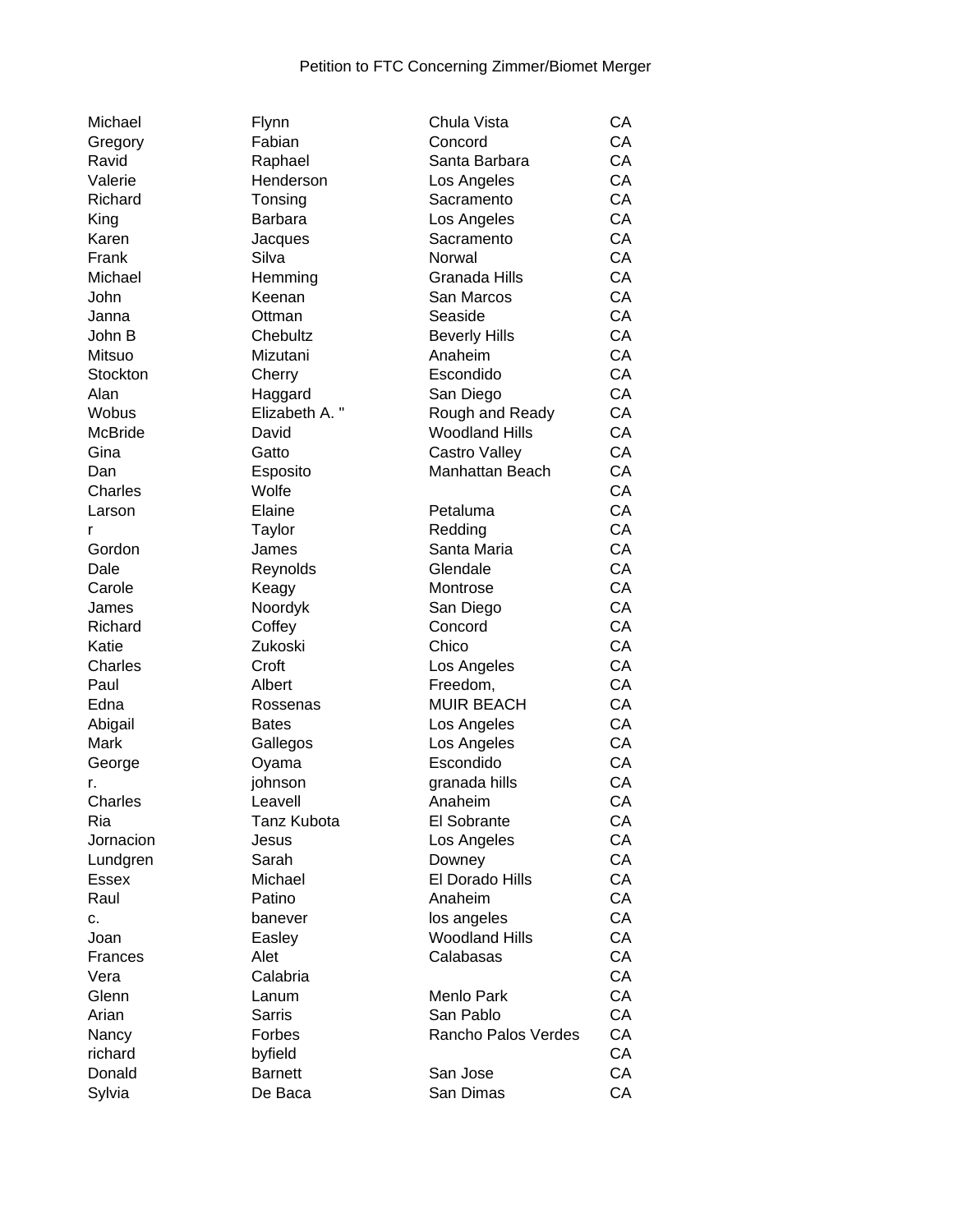| Jeff and Karen  | Hay                |                      | CA |
|-----------------|--------------------|----------------------|----|
| Linnea Fronce & | <b>Thomas Hall</b> | sacramento           | CA |
| John            | Gillespie          | <b>Spring Valley</b> | CA |
| Mayeda          | Lynn               | Goleta               | CA |
| Kuntze          | Richard            | Monterey             | CA |
| Kuticka         | Sheri              | Concord              | CA |
| <b>Bogios</b>   | Constantine        | <b>Walnut Creek</b>  | CA |
| David           | Childs             | San Diego            | CA |
| Claire          | <b>Brenner</b>     |                      | CA |
| <b>Bailey</b>   | Larry              | Redding              | CA |
| Peter           | Campo              | poway                | CA |
| Cathy           | Zemlick            |                      | CA |
| Ann             | Millman            | Long Beach           | CA |
| Philip          | Rousseau           | Seal Beach           | CA |
| Chuck           | Petithomme         | <b>Burbank</b>       | CA |
| Henry           | Schumer            | San Diego            | CA |
| Michele         |                    | San Diego            | CA |
| Gloria          | Lagoy<br>Pearson   |                      | CA |
|                 | Greenwald          |                      | CA |
| Ken             |                    | Santa Monica         | CA |
| Roger           | Pritchard          | <b>Berkeley</b>      | CA |
| Susan           | Davenport          | Simi Valley          |    |
| Carol           | Nagle              | Napa                 | CA |
| Nancy           | <b>Brenner</b>     | Murrieta             | CA |
| <b>Stuart</b>   | Scott              | San Jose             | CA |
| Chung-Wei       | Chan               | San Jose             | CA |
| Walter          | Schlosser          | Los Angeles          | CA |
| Dan             | <b>Ballinger</b>   | Alameda              | CA |
| Scott           | <b>Hinrichs</b>    | Gilroy               | CA |
| Sara            | Smith              | San Luis Obispo      | CA |
| Richard         | Mellen             | San Diego            | CA |
| Craig           | Michler            | Oakland              | CA |
| Ann             | Harding            | San Jose             | CA |
| Robert          | Gardner            | Oakland              | CA |
| Cate            | White              | Manteca              | CA |
| Dominick        | Falzone            | Los Angeles          | CA |
| Bert            | Ruster             | Rio Nido             | CA |
| Jim             | Miller             | Carlsbad             | CA |
| Mary            | Trujillo           | Anaheim              | CA |
| Andy            | Philpot            | Solvang              | CA |
| Mark            | Letizia            | San Diego            | CA |
| Jason           | Dante              | Santa Monica         | CA |
| B               | Orsburn            | Seaside              | CA |
| Greg            | Turski             | Simi Vlley           | CA |
| James           | Parkhill           | Oxnard               | CA |
| Marianne        | Camous             | San Carlos           | CA |
| Judy            | Hall               | Irvine               | CA |
| Liz             | <b>Black</b>       | Ventura              | CA |
| Karen           | Leo                | Laguna Beach         | CA |
| John            | Gilles             | Montrose             | CA |
| William         | Clark              | Palm Desert          | CA |
| Walter & Karen  | Loewenstern        | Los Angeles          | CA |
|                 |                    |                      |    |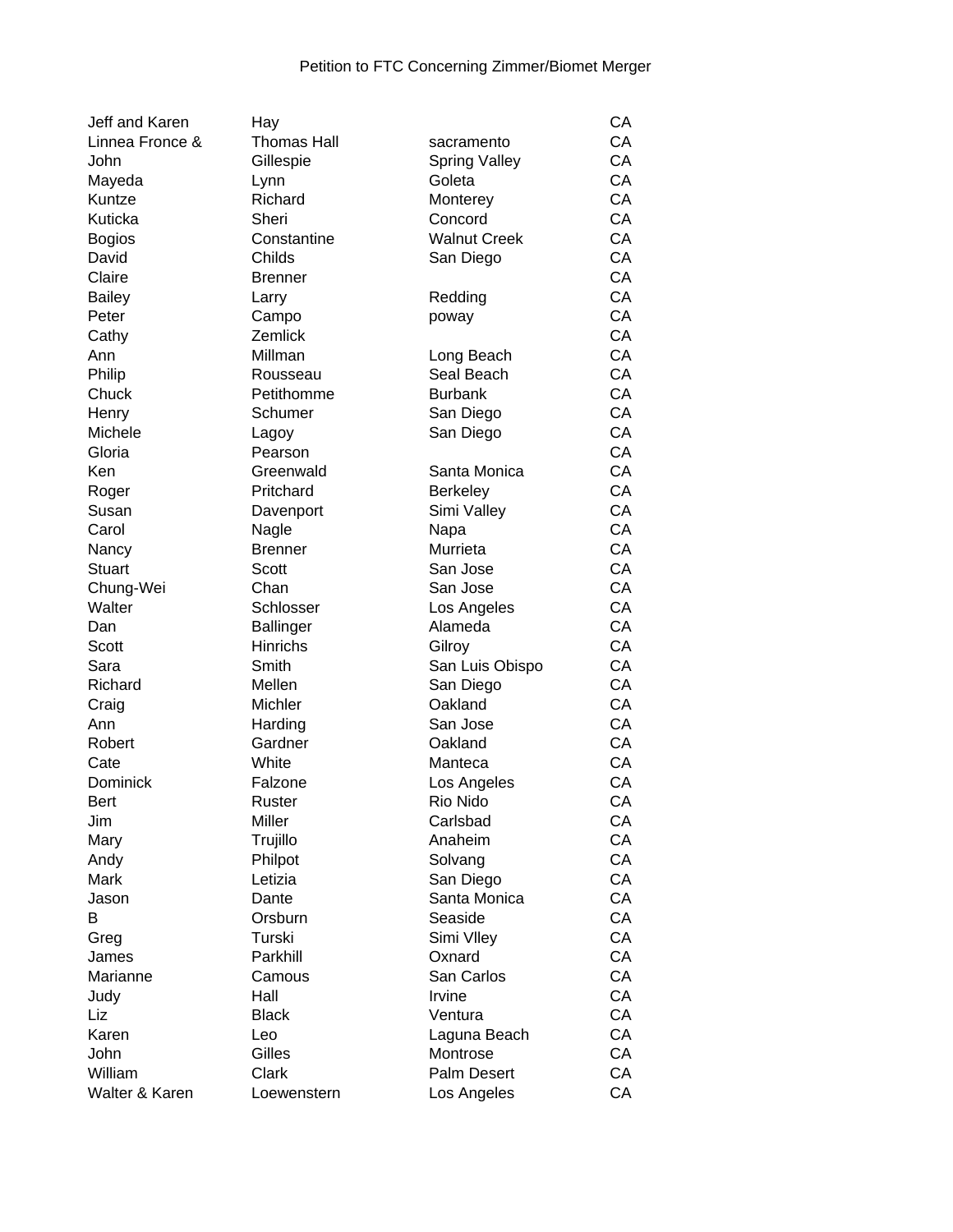| Agnes          | Harris             | Los Angeles             | <b>CA</b> |
|----------------|--------------------|-------------------------|-----------|
| George         | Seits              | <b>Redwood City</b>     | CA        |
| <b>Barbara</b> | Regan              | <b>Burbank</b>          | CA        |
| Jerry          | Feitelson          | San Diego               | CA        |
| Roger          | Newton             | <b>CARMEL</b>           | CA        |
| Sherri         | <b>Trask</b>       | Camarillo               | CA        |
| Jim            | Kiliany            | <b>ONTARIO</b>          | CA        |
| Gerry          | Mcnamara           | Mission Viejo           | CA        |
| Alix           | Shor               | Santa Rosa              | CA        |
| Kelly          | Sutton             | Anaheim                 | CA        |
| Rena           | LeBlanc            | <b>Sherman Oaks</b>     | CA        |
| Ronald         | Partridge          | Simi Valley             | CA        |
| Jerry          | Hudgins            |                         | CA        |
| Ann            | Rennacker          | Ft Bragg                | CA        |
| Wendy          | Hansen             | Watsonville             | CA        |
| L.             | <b>Bohlman</b>     | <b>SF</b>               | CA        |
| Florence       | Haas               | PALO ALTO               | CA        |
| Robert         | Crum               | Fillmore                | CA        |
| Sandra         | <b>Beery</b>       | Whittier                | CA        |
| <b>Steve</b>   | Bianchi            | Newcastle               | CA        |
| Linda          | Griffith           | Altadena                | CA        |
| Carol          | Rowland            | Creston                 | CA        |
| Jill           | Zahner             | Campbell                | CA        |
| Paul           | Tuff               | Salinas                 | CA        |
| Chris          | Hall               | Kensington              | CA        |
| Linda          | Whetstine          | Poway                   | CA        |
| Richard        | Robustelli         | San Juan Capistrano     | CA        |
| Patricia       | Maxwell            | San Marcos              | CA        |
| Donald         | Cogan              | Menifee                 | CA        |
| Marsha         | Seeley             | san francisco           | CA        |
| Gilbert        | <b>Blount</b>      | San Clemente            | CA        |
| John           | Palmer             | Stockton                | CA        |
| Malcolm        | Friedman           | Forestville             | CA        |
| Karen          | Donaldson          | <b>Grass Valley</b>     | CA        |
| Pete           | Cox                | Lake View Terrace       | CA        |
| Rob            | <b>Barwick</b>     | Pleasanton              | CA        |
| Victor         | Ochoa              | Oakland                 | СA        |
|                | Besvold            |                         | CA        |
| Gregg          |                    | Long Beach<br>San Mateo | CA        |
| Ernest         | Davis              |                         | CA        |
| Samuel         | Durkin             | Fairfield               |           |
| Pamela         | Peterburs<br>Allen | San Diego               | СA        |
| <b>Steve</b>   |                    | <b>Berkeley</b>         | CA        |
| Dan            | Miner              | Long Beach              | CA        |
| Sharon         | Russell            | Oakland                 | CA        |
| Marianne       | Owens              | San Rafael              | CA        |
| Larry          | Lapuyade           | San Anselmo             | СA        |
| Lourdes        | <b>Best</b>        | East Palo Alto          | CA        |
| Joyce          | <b>Beattie</b>     | Rocklin                 | CA        |
| vance          | arquilla           | los angeles             | СA        |
| Lawrence       | Daniell            |                         | CA        |
| Ann            | Bein               | Los Angeles             | CA        |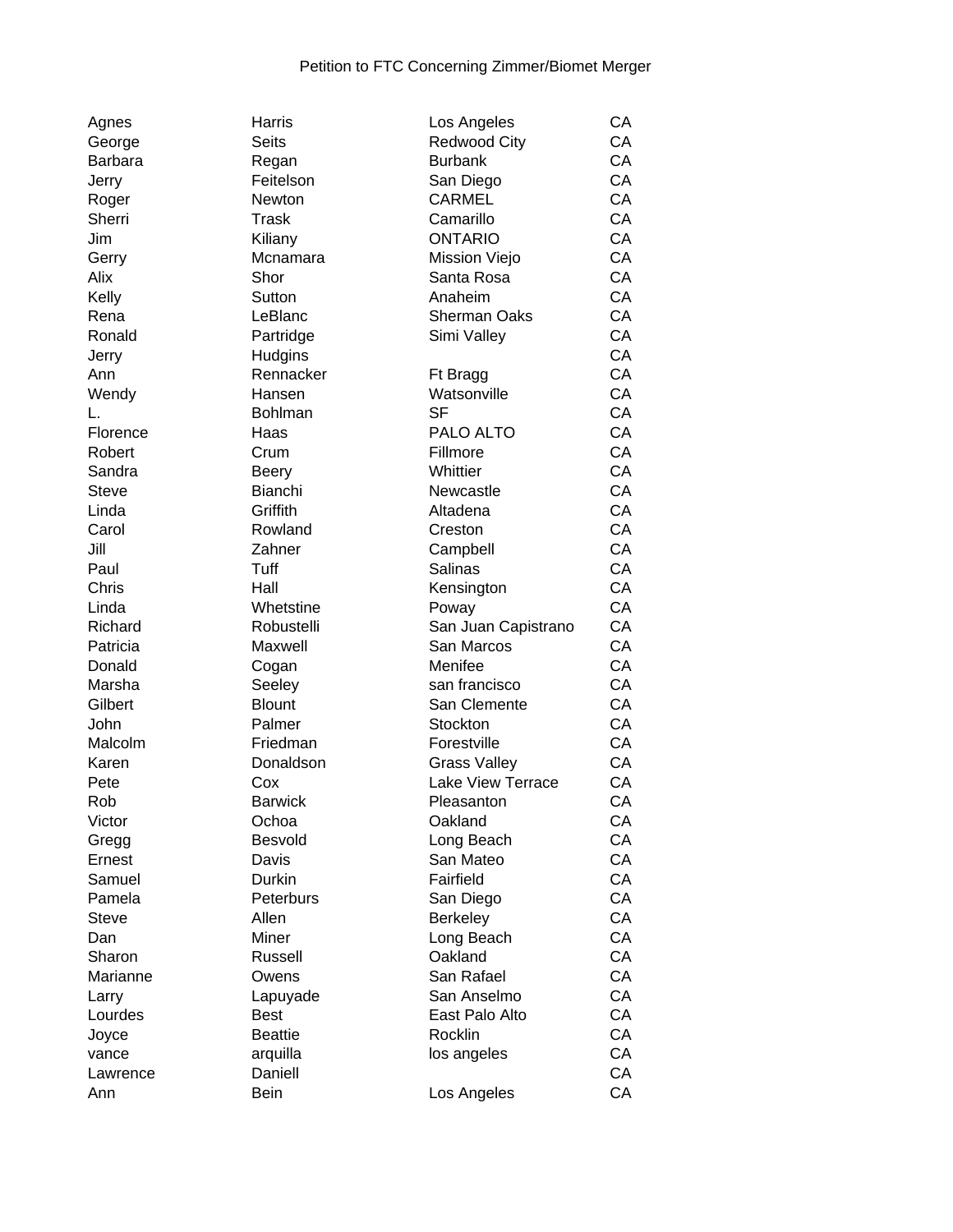| David         | Ammar            | Poway                 | CA            |
|---------------|------------------|-----------------------|---------------|
| Richard       | Huckeba          | Victorville           | CA            |
| Joe           | Soong            | Alhambra              | CA            |
| Skye          | Mcneill          | San Diego             | CA            |
| Е             | Schnee           | Discovery Bay         | CA            |
| Jill          | <b>Bachelis</b>  | Los Angeles           | CA            |
| Kathleen      | Ruiz             | Sun City              | CA            |
| Laurel        | Quinn-Bates      | Pine Mtn.             | CA            |
| Rosalind      | <b>Bresnahan</b> | San Bernardino        | CA            |
| Charles       | Dodson           | Vista                 | CA            |
| Dan           | Belli            | Fort Bragg            | CA            |
| Constance     | Carlson          | <b>Culver City</b>    | CA            |
| Jeanette      | Varsik           | Redlands              | CA            |
| Adam          | <b>Brisben</b>   | Los Angeles           | CA            |
| Nancy         | <b>Boerman</b>   | Alameda               | CA            |
| Ray           | Corbyons         | Temecula              | CA            |
| Earl          | Pruess           | Pasadena              | CA            |
| Alicia        | Greenwald        | <b>Indian Wells</b>   | CA            |
| Julie         | Alley            | Long Beach            | CA            |
| Jane          | Merkel           | Eureka                | CA            |
| Armando A.    | Garcia           | Paramount             | CA            |
| Gail          | <b>Roberts</b>   | Tecate                | CA            |
| Katherine     | Roberts          | <b>SF</b>             | CA            |
| Marlyn        | Haber            | Altadena              | CA            |
| Todd          | Dungey           | Paradise              | CA            |
| Michael       | Phillips         | Rancho Palos Verdes   | CA            |
| Raymond       | Howe             | <b>Citrus Heights</b> | CA            |
| Maury         | Swoveland        | Mission Viejo         | CA            |
| <b>Brian</b>  | Rose             | Menifee               | CA            |
| Michael       | Friedman         | El Sobrante           | CA            |
| Mario         | Salgado          | Anaheim               | CA            |
| Mildred       | Dubitzky         | San Francisco         | CA            |
| John          | Oda              | San francisco         | CA            |
| Sara          | <b>Brandon</b>   | San Francisco         | CA            |
| Joel          | Meza             | San Francisco         | CA            |
| Maya          | Markovich        | Palo Alto             | CA            |
| William G.    | Webster, Sr.     | Danville              | CA            |
| Carol         | Treacy           | Petaluma              | СA            |
| Mark          | Dempsey          | Orangevale            | СA            |
| Jordan        | Schaffner        | San Diego             | CA            |
| Michael       | Kemper           | San Francisco         | CA            |
| Henry         | Weinberg         | Santa Barbara         | CA            |
| Irving        | Biederman        | Marina del Rey        | CA            |
| <b>Birgit</b> | Hermann          | San Francisco         | CA            |
| William       | Herrera          | <b>Walnut Creek</b>   | CA            |
| Martin        | Joye             | Davis, Ca             | CA            |
| Nancy         | Goldberg         | Los Angeles           | CA            |
| Joanne        | Thielen          | Banning               | CA            |
| Richard       | Puaoi            | Novato                | CA            |
| Alexis        | Laine            | Pebble Beach          | СA            |
|               | $\rightarrow$    |                       | $\sim$ $\sim$ |

| Allillidi<br>Huckeba |
|----------------------|
| Soong                |
| Mcneill              |
| Schnee               |
| Bachelis             |
|                      |
| Ruiz                 |
| Quinn-Bates          |
| Bresnahan            |
| Dodson               |
| Belli                |
| Carlson              |
| Varsik               |
| Brisben              |
| Boerman              |
| Corbyons             |
| Pruess               |
| Greenwald            |
| Alley                |
| Merkel               |
| Garcia               |
| Roberts              |
| Roberts              |
| Haber                |
| Dungey               |
| Phillips             |
| Howe                 |
| Swoveland            |
| Rose                 |
| Friedman             |
| Salgado              |
| Dubitzky             |
| Oda                  |
|                      |
| Brandon              |
| Meza                 |
| Markovich            |
| Webster, Si          |
| Treacy               |
| Dempsey              |
| Schaffner            |
| Kemper               |
| Weinberg             |
| Biederman            |
| Hermann              |
| Herrera              |
| Joye                 |
| Goldberg             |
| Thielen              |
| Puaoi                |
| Laine                |
| Zakin                |
|                      |

| Richard       | Huckeba         | Victorville           | CA |
|---------------|-----------------|-----------------------|----|
| Joe           | Soong           | Alhambra              | CA |
| Skye          | Mcneill         | San Diego             | CA |
| E             | Schnee          | Discovery Bay         | CA |
| Jill          | <b>Bachelis</b> | Los Angeles           | CA |
| Kathleen      | Ruiz            | Sun City              | CA |
| Laurel        | Quinn-Bates     | Pine Mtn.             | CA |
| Rosalind      | Bresnahan       | San Bernardino        | CA |
| Charles       | Dodson          | Vista                 | CA |
| Dan           | Belli           | Fort Bragg            | CA |
| Constance     | Carlson         | <b>Culver City</b>    | CA |
| Jeanette      | Varsik          | <b>Redlands</b>       | CA |
| Adam          | <b>Brisben</b>  | Los Angeles           | CA |
| Nancy         | <b>Boerman</b>  | Alameda               | CA |
| Ray           | Corbyons        | Temecula              | CA |
| Earl          | Pruess          | Pasadena              | CA |
| Alicia        | Greenwald       | <b>Indian Wells</b>   | CA |
| Julie         | Alley           | Long Beach            | CA |
| Jane          | Merkel          | Eureka                | CA |
| Armando A.    | Garcia          | Paramount             | CA |
| Gail          | <b>Roberts</b>  | Tecate                | CA |
| Katherine     | Roberts         | <b>SF</b>             | CA |
| Marlyn        | Haber           | Altadena              | CA |
| Todd          | Dungey          | Paradise              | CA |
| Michael       | Phillips        | Rancho Palos Verdes   | CA |
| Raymond       | Howe            | <b>Citrus Heights</b> | CA |
| Maury         | Swoveland       | Mission Viejo         | CA |
| Brian         | Rose            | Menifee               | CA |
| Michael       | Friedman        | El Sobrante           | CA |
| Mario         | Salgado         | Anaheim               | CA |
| Mildred       | Dubitzky        | San Francisco         | CA |
| John          | Oda             | San francisco         | CA |
| Sara          | <b>Brandon</b>  | San Francisco         | CA |
| Joel          | Meza            | San Francisco         | CA |
| Maya          | Markovich       | Palo Alto             | CA |
| William G.    | Webster, Sr.    | Danville              | СA |
| Carol         | Treacy          | Petaluma              | CA |
| Mark          | Dempsey         | Orangevale            | CA |
| Jordan        | Schaffner       | San Diego             | CA |
| Michael       | Kemper          | San Francisco         | CA |
| Henry         | Weinberg        | Santa Barbara         | CA |
| Irving        | Biederman       | Marina del Rey        | CA |
| <b>Birgit</b> | Hermann         | San Francisco         | CA |
| William       | Herrera         | <b>Walnut Creek</b>   | CA |
| Martin        | Joye            | Davis, Ca             | CA |
| Nancy         | Goldberg        | Los Angeles           | CA |
| Joanne        | Thielen         | Banning               | CA |
| Richard       | Puaoi           | Novato                | CA |
| <b>Alexis</b> | Laine           | Pebble Beach          | CA |
| Eric          | Zakin           | San Mateo             | CA |
|               |                 |                       |    |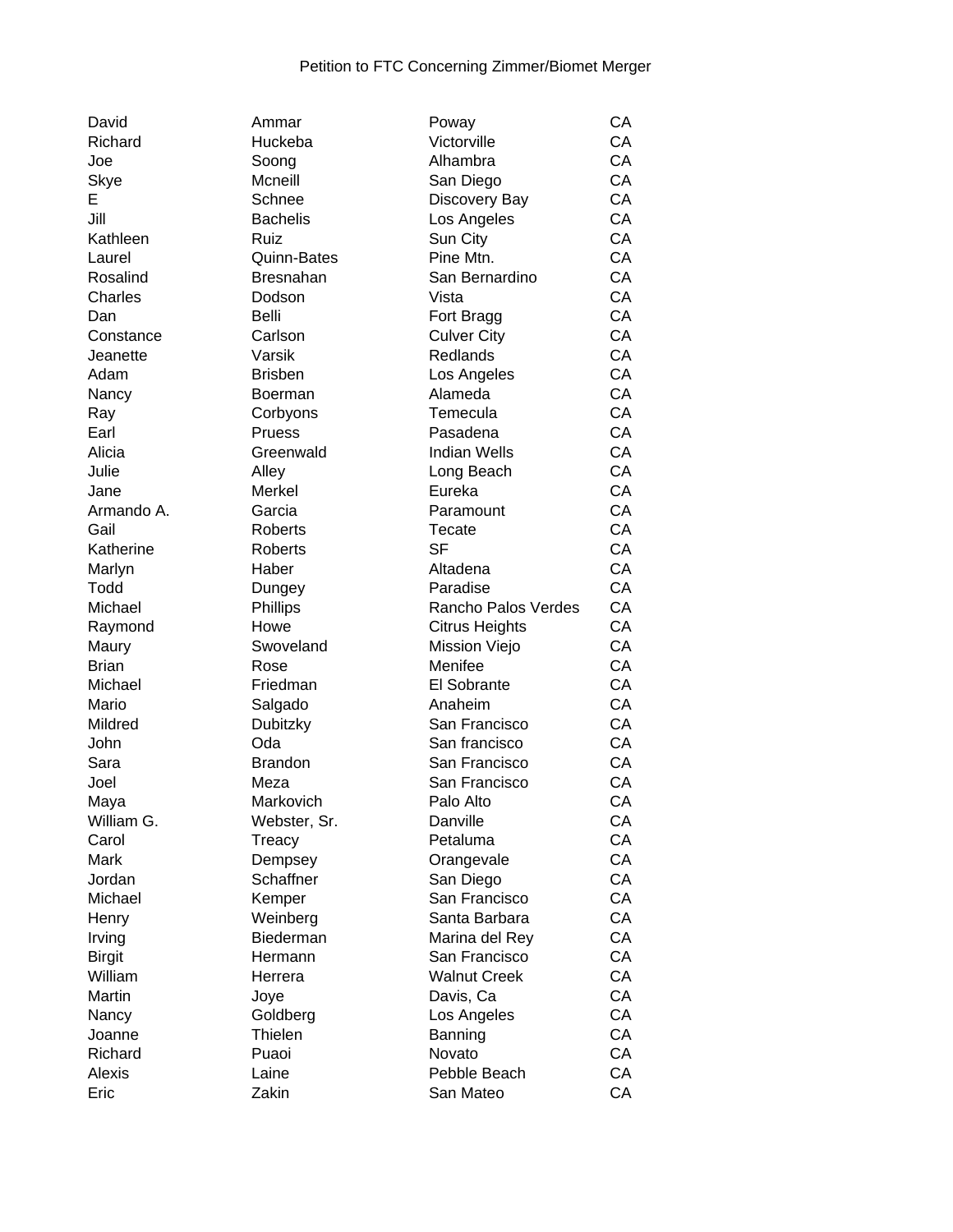| М.                | <b>STADLER</b>            | <b>GREENBRAE</b>       | CA |
|-------------------|---------------------------|------------------------|----|
| Candace           | Hollis-Franklyn           | Tib.                   | CA |
| <b>Brian</b>      | Fujikawa                  | San Francisco          | CA |
| Deirdre           | <b>Brownell</b>           | <b>Burbank</b>         | CA |
| Elizabeth         | Adan                      | Carmichael             | CA |
| Jeri              | Pollock                   | Altadena               | CA |
| Gerald            | Comisar                   | Cupertino              | CA |
| Stephen           | Falgout, Psy.D.           | Lake Elsinore          | CA |
| Jeff              | Topping                   | North Hollywood        | CA |
| Anthony           | Naquin                    | Sacramento             | CA |
| Paul              | <b>Bechtel</b>            | Redlands               | CA |
| Stephen           | Geare                     | <b>NAPA</b>            | CA |
| Rob               | Seltzer                   | Malibu                 | CA |
| Elizabeth         | Guise                     | Playa del Rey          | CA |
| Nat               | Childs                    | Miranda                | CA |
| Dorothy           | Nirenstein                | Kentfield              | CA |
| <b>Steve</b>      | Ashcraft                  | South Lake Tahoe       | CA |
| Dan               | Fogarty                   | Santa Rosa             | CA |
| Samuel            | Krantz                    |                        | CA |
| Clifford          | Minor                     | Castro Valley<br>Chico | CA |
|                   | Keske                     |                        | CA |
| Fred              |                           | San Diego              |    |
| John              | <b>Thies</b>              | Novato                 | CA |
| Kevin             | <b>Branstetter</b>        | Applegate              | CA |
| Wayne             | Wayne                     | Forestville            | CA |
| <b>Barbara</b>    | Abrams                    | <b>Walnut Creek</b>    | CA |
| Mary              | Correro                   | Manteca                | CA |
| Fredrick          | Wilson                    | <b>Rohnert Park</b>    | CA |
| April             | Ewaskey                   | Long Beach             | CA |
| <b>POLLY</b>      | <b>STRAHAN</b>            | <b>BERKELEY</b>        | CA |
| Edward            | Soares                    | <b>Walnut Creek</b>    | CA |
| Robert            | Wilkerson                 | San Diego              | CA |
| Linda             | <b>Brosh</b>              |                        | CA |
| Neysa             | <b>Brooks</b>             | La Puente              | CA |
| <b>Steve</b>      | Hughes                    | Escondido              | CA |
| М.                | Decker                    | Santa Clarita          | CA |
| Deanne            | Luzaich                   | santa Rosa             | CA |
| Vikki S.          | Helperin                  | Tarzana                | CA |
| Diane             | Gunn                      | Glendale               | CA |
| J.L.              | Angell                    | Rescue                 | CA |
| Pat               | <b>Blackwell-Marchant</b> | Castro Valley          | CA |
| Ernest            | Pava                      | Los Angeles            | CA |
| Jamie             | Zazow                     | Santa Monica           | CA |
| Orlando M         | Perez                     | Anaheim                | CA |
| Roger             | <b>Blair</b>              | Freomont               | CA |
| Howard            | Moore                     | San Diego              | CA |
| Evelyn            | Greenwald                 | San Luis Obispo        | CA |
| Ted               | Kircher                   | Canyon Country         | CA |
| Marjory           | Montgomery                | Colton                 | CA |
| Sheela            | Alex                      | Encinitas              | CA |
| Jay               | Dore                      | Rio Vista              | CA |
| Michael & Jeanine | Clarke                    | Salida                 | CA |
|                   |                           |                        |    |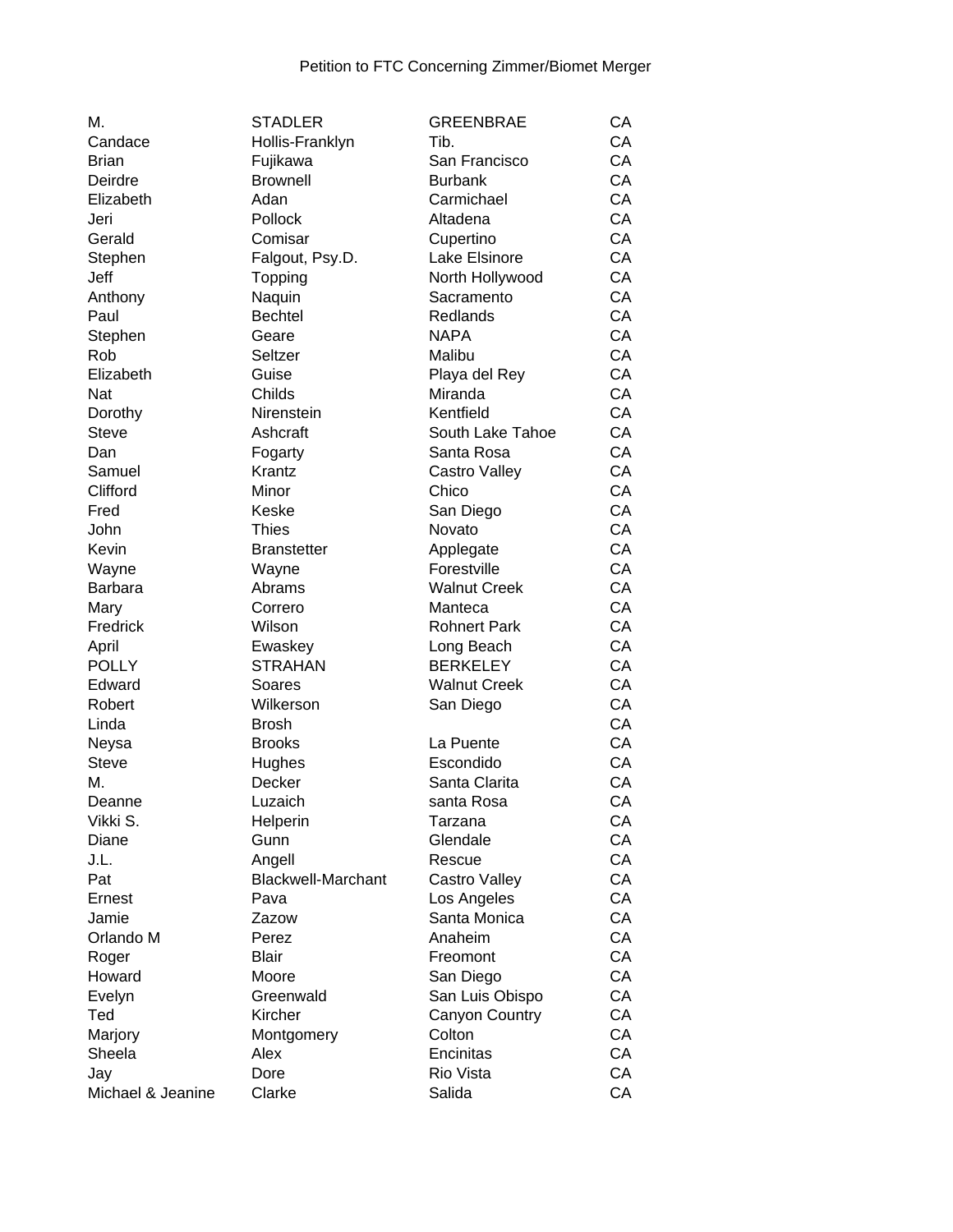| Louisa              | Nahem                 | Santa Rosa            | CA |
|---------------------|-----------------------|-----------------------|----|
| Wendy               | Wittl                 | Santa Barbara Ca      | CA |
| James               | Lobdell               | Santa Rosa            | CA |
| Charles             | Andelin               | <b>BRENTWOOD</b>      | CA |
| Stephen             | Hutchinson            | Glendale              | CA |
| Hal                 | Liu                   | fremont               | CA |
| <b>Beverly</b>      | <b>Scaff</b>          | <b>Walnut Creek</b>   | CA |
| <b>Terrell</b>      | Terrell               | Van Nuys              | CA |
| Daniel              | Hoover                | Sunnyvale             | CA |
| Andrew              | <b>Bobroff</b>        | <b>Valley Center</b>  | CA |
| Daniel              | <b>Tiarks</b>         | Los Angeles           | CA |
| Robert              | Spaccarotelli         | claremont             | CA |
| Dan                 | Leahy                 | Santa Barbara         | CA |
| John                | <b>Robbins</b>        | Los Altos             | CA |
| <b>Barbara</b>      | Patterson             | Solana Beach          | CA |
|                     |                       |                       | CA |
| Ruth                | <b>Kellener Fehte</b> | woodland hills        |    |
| Leonard             | Chandler              | San Jose              | CA |
| Marianne            | Yusavage              | San Francisco         | CA |
| Luis                | Lozano                | Long Beach            | CA |
| <b>Bertram</b>      | Goldstein             | Rancho Palos Verdes   | CA |
| Sandy               | Hutton                | Crestline             | CA |
| Edward              | Ortega                | Los Angeles           | CA |
| Arlene              | <b>Baker</b>          | <b>Berkeley</b>       | CA |
| Carolyn             | <b>Brien</b>          | <b>Walnut Creek</b>   | CA |
| Ken                 | <b>Buchanan</b>       | Penn Valley           | CA |
| Maryellen           | Redish                | Palm Springs          | CA |
| Lloyd               | Reynolds              | fountain valley       | CA |
| Meyer               | <b>Scharlack</b>      | Santa Cruz            | CA |
| Janet A.            | <b>Barnard</b>        | Escondido             | CA |
| Gail                | Mcnamaraa             | Pleasanton            | CA |
| Jairo J             | Angulo                | Los Angeles           | CA |
| Gerald              | Mckelvey              | Manteca               | CA |
| Carlos              | Baeza                 | Glendale              | CA |
| Melvin              | Taylor                | Sacramento            | CA |
| Martin              | Ansell                | <b>WEST HOLLYWOOD</b> | CA |
| Ellen               | Florey                | Alameda               | CA |
| Michael C. Ford And | Dr. Richard B. Marks  | Watsonville           | CA |
| Timothy             | Singleton             | San Francisco         | CA |
| Michael             | Tomczyszyn            | San Francisco         | CA |
| Randy And Michelle  | Davis                 | Vacaville             | CA |
| Marilyn             | Walker                | Seal Beach            | CA |
| Jeannine            | <b>Brown</b>          | Vallejo               | CA |
| Evan                | <b>Beattie</b>        | Los Angeles           | CA |
| Rafael              | Tapia                 | Los Angeles           | CA |
| rex                 | franklyn              | tiburon               | CA |
| David               | <b>Berke</b>          | Encinitas             | CA |
|                     |                       |                       | CA |
| Walter              | Lewis                 | Desert Hot Springs    | CA |
| Richard             | Mueller               | Granada Hills         |    |
| Richard             | Goorey                | Riverside             | CA |
| Sharon              | Suzuki                | <b>EASTVALE</b>       | CA |
| Michael             | <b>Mills</b>          | San Francisco         | CA |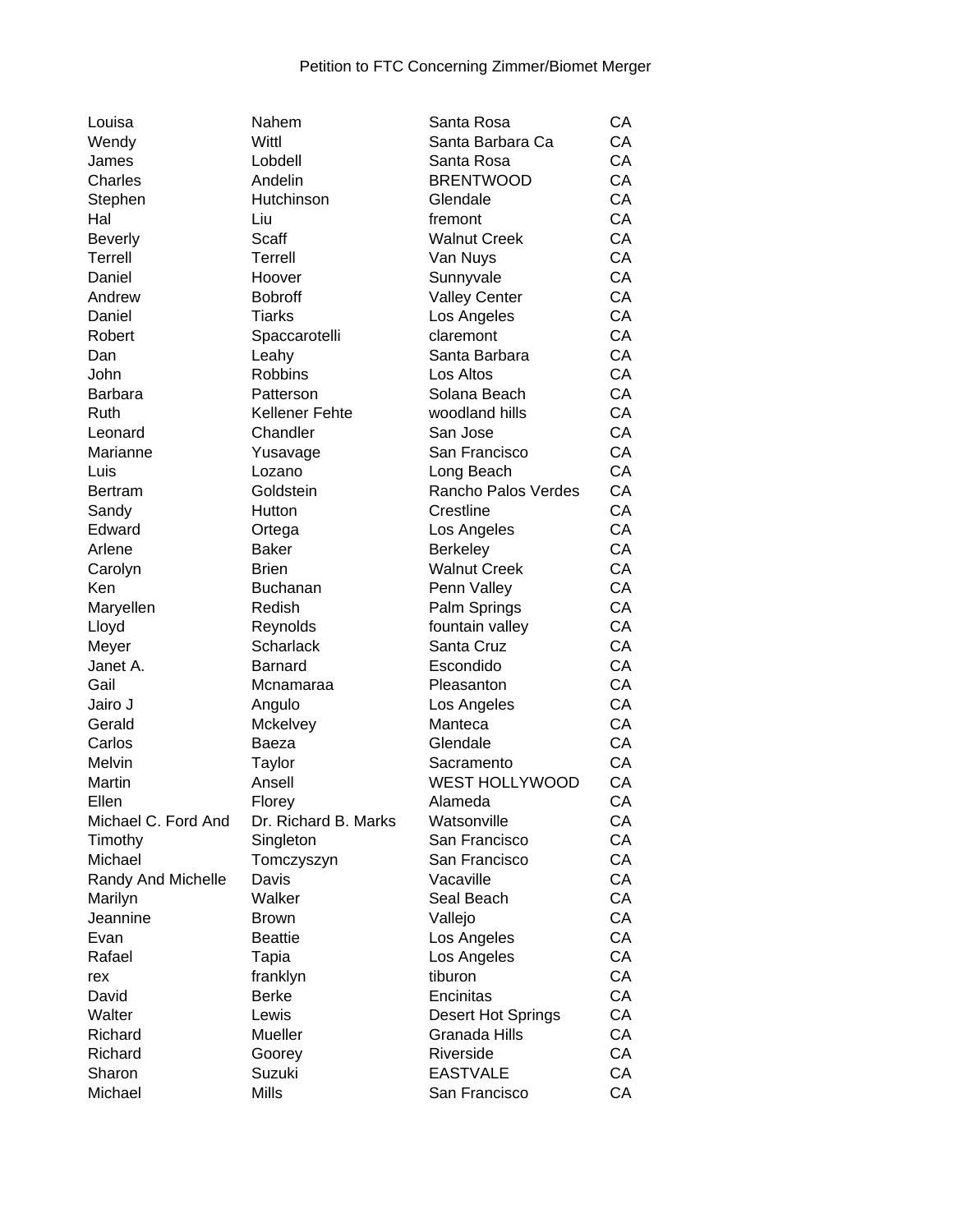| Joel                      |
|---------------------------|
| Laurie                    |
| Douglas                   |
| Lama                      |
| Anne                      |
| Bruce                     |
| Robert                    |
| Susan                     |
| Arthur                    |
| Ann                       |
| Urmila                    |
| Sabina                    |
| <b>Cantor Gregory</b>     |
| Sara                      |
| Ronald                    |
| Linh                      |
| John                      |
| Mary                      |
| Dan                       |
| Nancie                    |
| Debi                      |
| Sharron                   |
| K                         |
| <b>Bruce</b>              |
| Failea                    |
| Fill                      |
| Anneliese                 |
| Richelle                  |
|                           |
| Janelle                   |
| Joan                      |
| Marleen                   |
| Margaret                  |
| Tracy                     |
| Mary                      |
| Charles                   |
| Frederick<br><b>Boris</b> |
|                           |
| David                     |
| William                   |
| Greg                      |
| David                     |
| Marylouise                |
| Ed                        |
| Phyllis K.                |
| Sara F.                   |
| Don                       |
| Elmer                     |
| Thomas                    |
| Rodney                    |
| Donald                    |
|                           |

| Joel                  | Fithian             | Santa Barbara         | CA |
|-----------------------|---------------------|-----------------------|----|
| Laurie                | <b>Buckley</b>      | N. Hollywood          | CA |
| Douglas               | Poore               | Vacaville             | CA |
| Lama                  | Lane                | Costa Mesa            | CA |
| Anne                  | <b>Becker</b>       | Saratoga              | CA |
| <b>Bruce</b>          | <b>Burns</b>        | Santa Cruz            | CA |
| Robert                | Cassinelli          | Sacramento            | CA |
| Susan                 | Lynch               | Pacific Palisades     | CA |
| Arthur                | Manoogian           | <b>SAN CLEMENTE</b>   | CA |
| Ann                   | Ngo                 | Pomona                | CA |
| Urmila                | Padmanabhan         | Fremont               | CA |
| Sabina                | Ubell               | Emeryville            | CA |
| <b>Cantor Gregory</b> | Yaroslow            | Redlands              | CA |
| Sara                  | Klein               | Los Angeles           | CA |
| Ronald                | Parsons             | <b>Citrus Heights</b> | CA |
| Linh                  | Lopez               | Santa Ana             | CA |
| John                  | Fiore               | <b>Sherman Oaks</b>   | CA |
| Mary                  | Fike                | Lake Forest           | CA |
| Dan                   | Andker              | Sunneyvale            | CA |
| Nancie                | Lafferty            | San Diego             | CA |
| Debi                  |                     | Fontana               | CA |
|                       | Bergsma<br>Helmholz |                       | CA |
| Sharron               |                     | Campbell              | CA |
| κ                     | Krupinski           | Altadena              |    |
| <b>Bruce</b>          | England             | Mountain View         | CA |
| Failea                | Bocanegra           | whittier              | CA |
| Fill                  | Caps                | Santa Cruz            | CA |
| Anneliese             | Monnes              | Monterey              | CA |
| Richelle              | Ching               | Redondo Beach         | CA |
| Janelle               | Chase               | San Francisco         | CA |
| Joan                  | Parrish             | Santa Cruz            | CA |
| Marleen               | Gillespie           | Irvine                | CA |
| Margaret              | Morrison            | Santa Barbara         | CA |
| Tracy                 | Ewing               | Artesia               | CA |
| Mary                  | <b>Steele</b>       | Laguna Niguel         | СA |
| Charles               | Carroux             | <b>Belmont</b>        | CA |
| Frederick             | Hamilton            | Rancho Cucamonga      | CA |
| Boris                 | Yatovitz            | Mountain View,        | CA |
| David                 | Placier             | Los Angeles           | СA |
| William               | Rice                | Canoga Park           | СA |
| Greg                  | <b>Brooks</b>       | Yorba Linda,          | СA |
| David                 | Puett               | <b>Fair Oaks</b>      | CA |
| Marylouise            | Johnson             | Santa Monica          | CA |
| Ed                    | Rust                | Vacaville             | CA |
| Phyllis K.            | Mcdonald            | Santa Cruz            | CA |
| Sara F.               | Johnson             | San Marcos            | СA |
| Don                   | Kreider             | San Rafael            | СA |
| Elmer                 | Berger              | <b>SAN RAFAEL</b>     | CA |
| Thomas                | Koppa               | Ukiah                 | CA |
| Rodney                | Dore                | Lincoln               | CA |
| Donald                | Lumb                | El Cajon              | CA |
| Leonne                | Broughman           | Santa Clara           | CA |
|                       |                     |                       |    |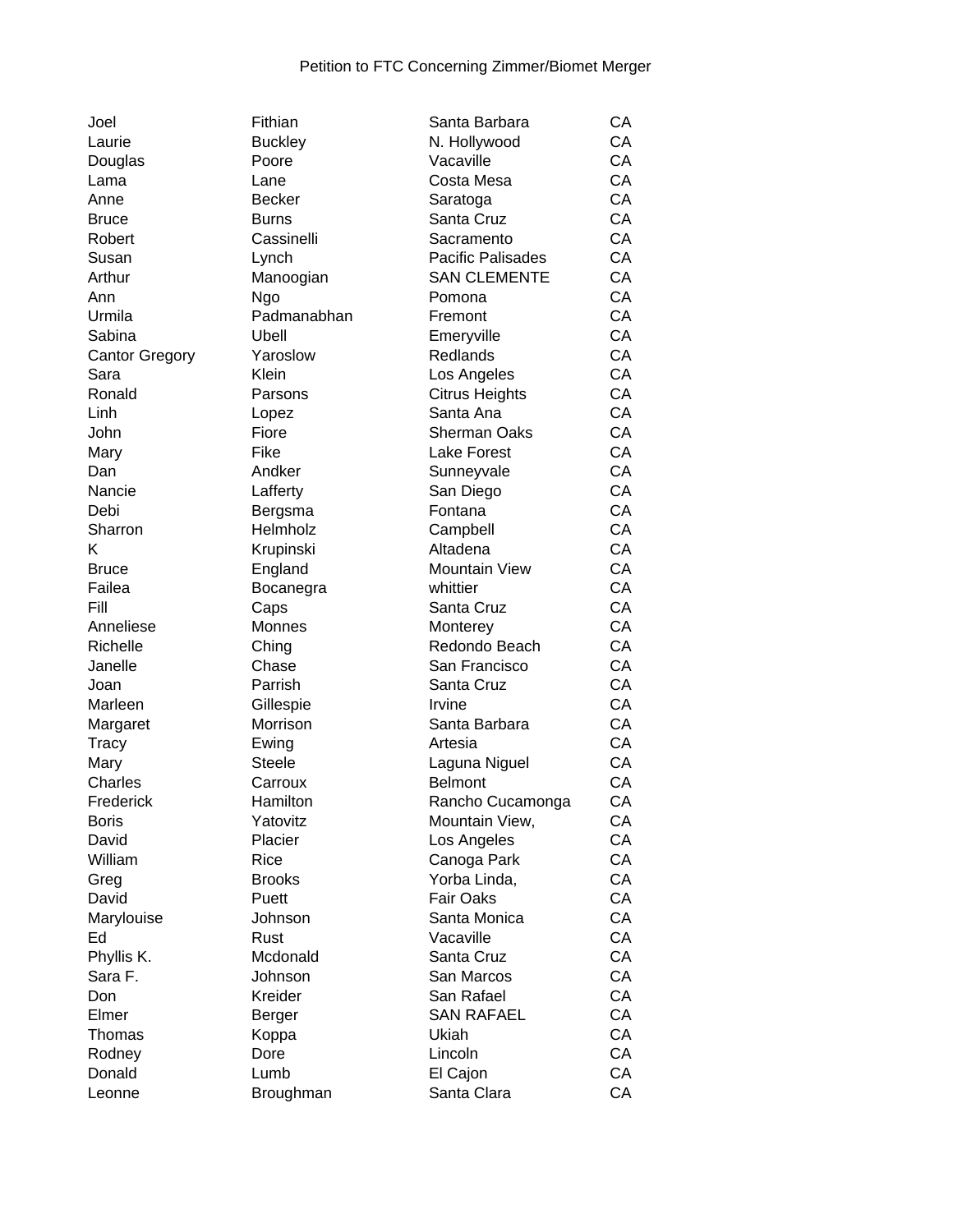| Larry             | Consentino                | Hacienda Heights             | CA |
|-------------------|---------------------------|------------------------------|----|
| Robert            | Latter                    | Manhattan Beach              | CA |
| Anthony           | Kent                      | Paso Robles                  | CA |
| Nancy             | Miller                    | Simi Valley                  | CA |
| Darin             | Camin                     | Clovis                       | CA |
| Carlos            | Atayde                    | Moreno Valley                | CA |
| Kenneth           | Bealo                     | Escondido                    | CA |
| <b>Bruce</b>      | Raby                      | San Jose                     | CA |
| Dan               | Carpenter                 | San Jose                     | CA |
| Tim               | Zadel                     | San Jose                     | CA |
| Max               | Miller                    | Escalon                      | CA |
| Jim               | Piatt                     | <b>TORRANCE</b>              | CA |
| Paul              | Ramos                     | Solvang                      | CA |
| <b>Berkeley F</b> | Fuller                    | Emeryville                   | CA |
| David             | Capilouto,                | Orange                       | CA |
| James             | Pierce                    | Carlsbad                     | CA |
| Robert            | Wallace                   | Aptos                        | CA |
| <b>Bernard</b>    |                           | Porter Ranch                 | CA |
| Ann               | Singer<br><b>Stratten</b> | La Mesa                      | CA |
|                   |                           |                              | CA |
| Henry             | Morgen                    | Los Angeles<br>San Francisco | CA |
| Teresa            | Wong                      |                              |    |
| Carol             | Sawyer                    | <b>Yucca Valley</b>          | CA |
| Ronald            | Hoffman                   | Visalia                      | CA |
| Earl              | Shimaoka                  | Sunnyvale                    | CA |
| <b>Steven</b>     | Valerga                   | <b>SAN RAFAEL</b>            | CA |
| Scott             | <b>Stellar</b>            | Atascadero                   | CA |
| Claire            | Lanfranchi                | Sunnyvale                    | CA |
| Daniel            | <b>Balch</b>              | Arroyo Grande                | CA |
| Karl              | Lorenz                    | <b>Emerald Hills</b>         | CA |
| James             | Hubbard                   | Los Angeles                  | CA |
| Michael           | <b>Bastone</b>            | Lennox                       | CA |
| Caatherine        | McCoy                     | Murrieta                     | CA |
| Michael           | <b>Briley</b>             | Ojai                         | CA |
| Carol             | Mone                      | Trinidad                     | CA |
| Ranko             | Balog                     | Irvine                       | CA |
| Ronald            | Ellsworth                 | Discovery Bay                | CA |
| Mike              | Kazeef                    | Newport beach                | СA |
| Mabel             | Ayotte                    | Santa Ana                    | CA |
| Cecilia           | <b>Brown</b>              | Oakland                      | CA |
| Damon             | <b>Brown</b>              | Los Angeles                  | CA |
| Dipal             | Gandhi                    | Hayward                      | CA |
| John              | Golding                   | oakland                      | CA |
| J. Michael "Mike" | Henderson                 | San Diego                    | CA |
| Elaine            | Holder                    | San Luis                     | CA |
| arnold            | johnson                   | los angeles                  | CA |
| David             | Kemnitzer                 | Oakland                      | CA |
| Kathryn           | Kind                      | Venice                       | CA |
| Pamela            | Langley                   | Murrieta                     | CA |
| Michael           | McMahan                   | Huntington Beach             | CA |
| Barbara           | Mendenhall                | Sacramento                   | CA |
| Rich              | Moser                     | Santa Barbara                | CA |
|                   |                           |                              |    |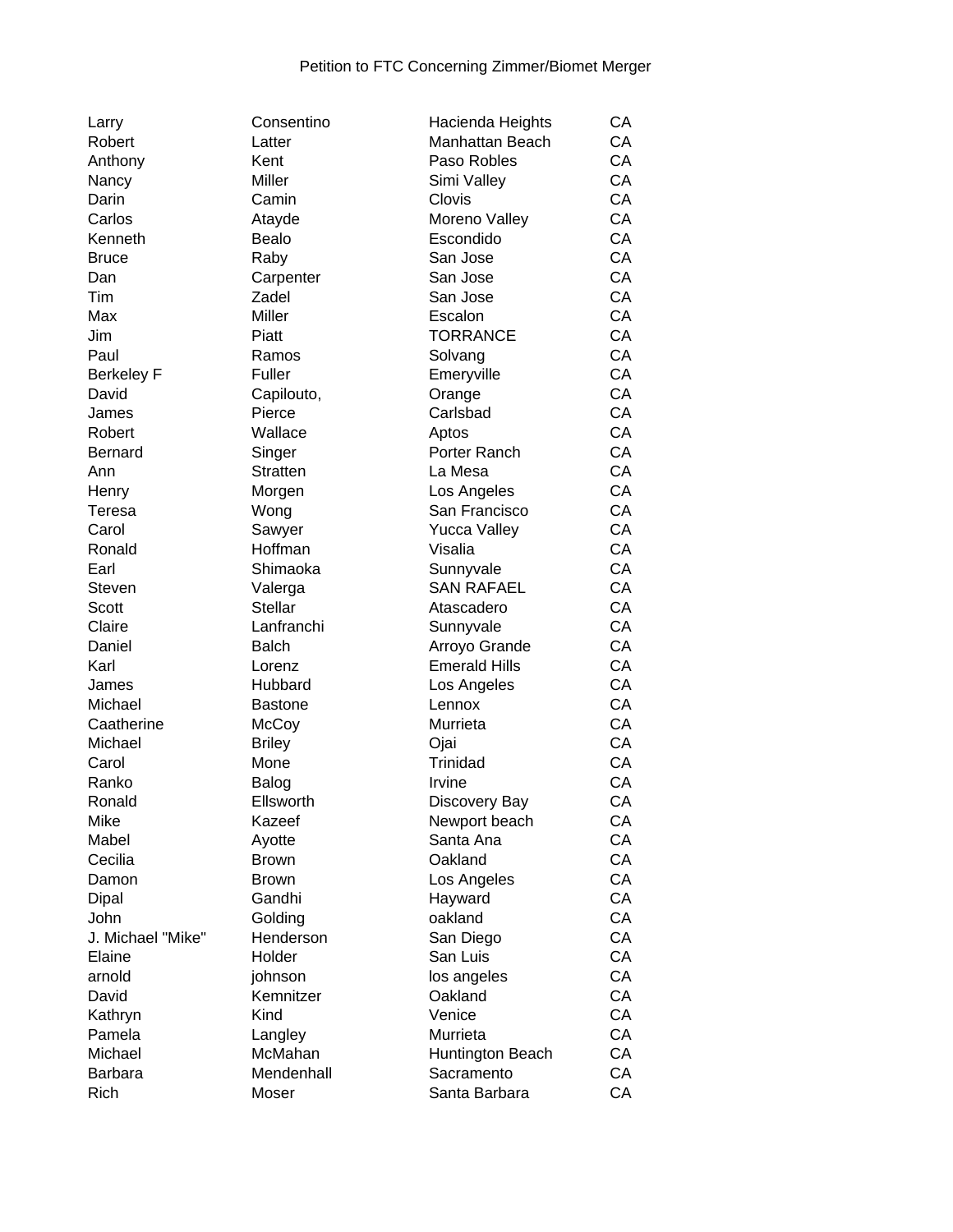| Hank           | Rodgers                | Silverado             | СA |
|----------------|------------------------|-----------------------|----|
| Eleanor        | Rosenthal              | San Francisco         | CA |
| Mila           | Salazar                |                       | CA |
| James          | Schoonover             | Santa Cruz            | CA |
| David          | <b>Skolnick</b>        | <b>Berkeley</b>       | CA |
| Robert         | Thompson               | LA                    | CA |
| <b>Barbara</b> | Wein                   | San Francisco         | CA |
| joe            | sain                   | santee                | CA |
| Jeremy         | Spencer                | Pacifica              | CA |
| Judith         | Ryan                   | Lafayette             | CA |
| Thunder        | Redwomin               | corte madera          | CA |
| David          | Hansen                 | Pasadena              | CA |
| Judith         | <b>Bryer</b>           | Saratoga              | CA |
| Meta           | Neuschuler             | <b>Spring Valley</b>  | CA |
| Craig          | Poulson                | Rescue                | CA |
| Samuel         | <b>Dicker</b>          | San Francisco         | CA |
| Marvin         | <b>Neill</b>           | <b>Elk Grove</b>      | CA |
| Marty          | Williams               | Murrieta              | CA |
| Vikki          | Havle                  | Oak View              | CA |
| Theresa        | Middendorf             | Orange                | CA |
| Jessica        | <b>Brimley</b>         | Long Beach            | CA |
|                |                        |                       | CA |
| Eithne         | Cunningham<br>Almomani | <b>Grass Valley</b>   | CA |
| Rawan          |                        |                       |    |
| james          | baker                  | fallbrook             | CA |
| Thomas         | Hofstad                | Patterson             | CA |
| Esperanza      | Martinez               | San Francisco         | CA |
| Leslie         | Schneider              | Felton                | CA |
| Stan           | Schwartz               | Los Angeles           | CA |
| Sanford        | Silverstein            | Duarte                | CA |
| Sheila         | Smith                  | <b>Salinas</b>        | CA |
| Mark           | Spevak                 | Anaheim               | CA |
| Michael        | White                  | Los Angeles           | CA |
| Michael        | Russell                | San Francisco         | CA |
| Alison         | Massa                  | Novato                | CA |
| Catherine      | Lanzl                  | Encinitas             | CA |
| bill           | legere                 | Clovis                | CA |
| John           | Cronin                 | Garden Grove          | CA |
| Karen          | Wehrman                | Castro Valley         | CA |
| Frances        | Goff                   | <b>Valley Village</b> | CA |
| David          | Wallace                | San Francisco         | CA |
| Victor         | Vuyas                  | San Francisco         | CA |
| Larry          | Schlessinger           | San Francisco         | CA |
| Victoria       | Erickson               | Aptos                 | CA |
| <b>Rick</b>    | Waller                 | <b>Grass Valley</b>   | CA |
| Michael        | Kotar                  | Paradise              | CA |
| Donna          | <b>Bates</b>           | Los Angeles           | CA |
| Mary Kaye      | Hession                | Cool                  | CA |
| Christian      | Elliott                | Santa Clara           | CA |
| Elizabeth      | Levy                   | Richmond              | CA |
| Martin         | Rubin                  | Newport Beach         | CA |
| Jerilyn        | <b>Beck</b>            | Arcadia               | CA |
|                |                        |                       |    |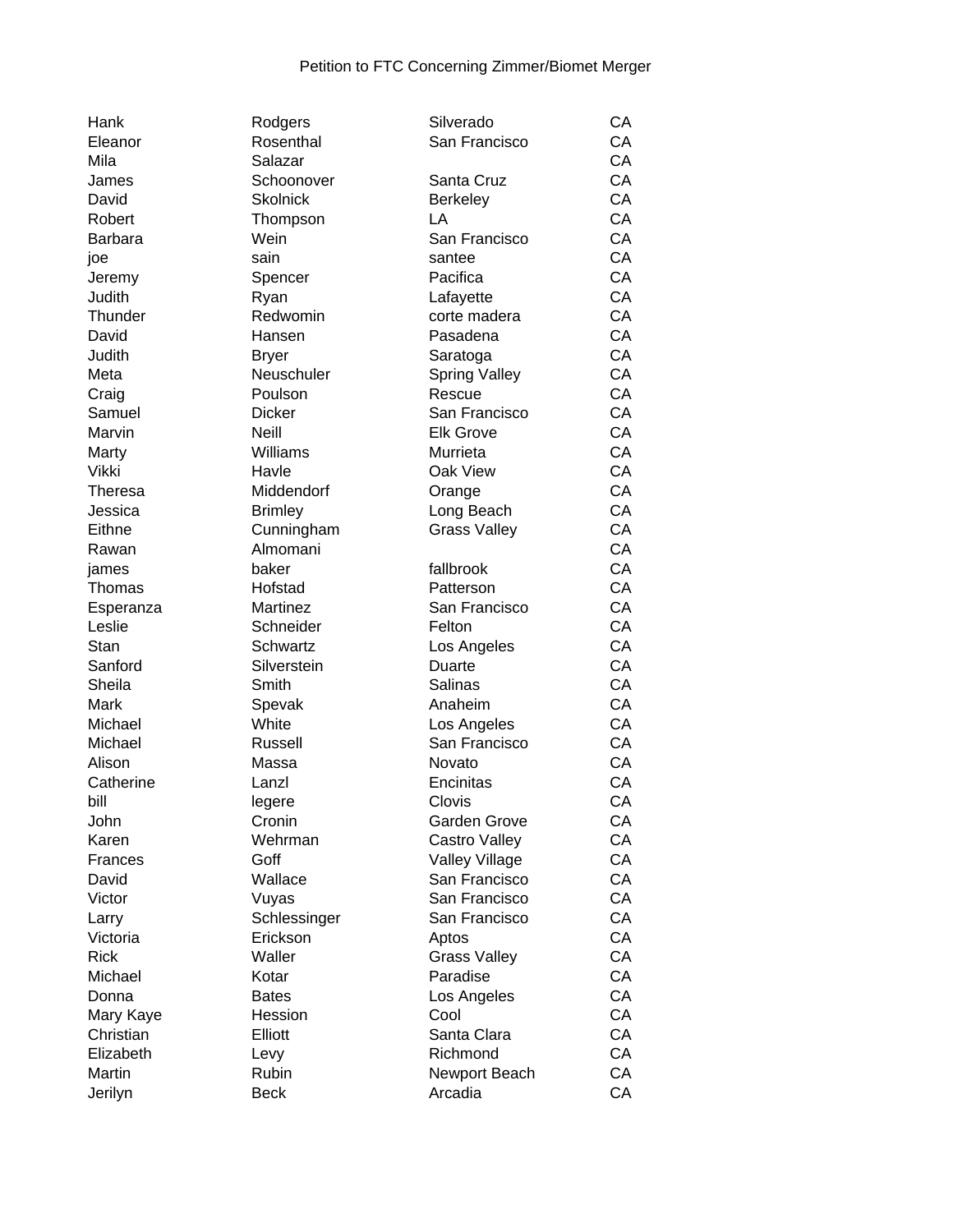| Linda       | Ford              | Huntington Beach           | CA |
|-------------|-------------------|----------------------------|----|
| Patrick     | Trown             |                            | CA |
| Carol       | Hewer             | Ridgecrest                 | CA |
| Raymond     | Snyder            | Santa Ana                  | CA |
| Andrew      | Gallardo          | Santee                     | CA |
| Nancy       | Collins           | Vista                      | CA |
| F           | Hammer            | San Francisco              | CA |
| Lisa        | Padilla           | san jose                   | CA |
| Robert      | Forrest           | <b>Redwood City</b>        | CA |
| Bill        | Lawrence          | Escondido                  | CA |
| Cynthia     | Morgan            | San Diego                  | CA |
| Thomas      | <b>Belk</b>       | San Francisco              | CA |
| Gary        | Takata            | Rancho Cucamonga           | CA |
| Joanna      | <b>Ihnatowicz</b> |                            | CA |
| Catherine   | Carnes            | El Cajon<br><b>Barstow</b> | CA |
|             |                   |                            | CA |
| Barbara     | Schlitz           | belmont                    |    |
| Shelley     | <b>Butler</b>     | Chatsworth                 | CA |
| Anne        | Sirota            | <b>XXXX</b>                | CA |
| Terrie      | Allen             | Pasadena                   | CA |
| Lanier      | Hines             | Redding                    | CA |
| Roseanne    | Manina            | Oakland                    | CA |
| Gloria      | <b>Towers</b>     | San Marcus                 | CA |
| Kate        | <b>Brotherton</b> | Lake Forest                | CA |
| Arthur      | Zivian            | San Francisco              | CA |
| Ronit       | Corry             | Santa Barbara              | CA |
| Annette     | Raible            | Petaluma                   | CA |
| Daniel      | Wilkinson         | Long Beach                 | CA |
| Gustavo     | Sandoval          | San Mateo                  | CA |
| Harvey      | Yalkut            | San Jose                   | CA |
| William     | <b>Botch</b>      | <b>LOS ANGELES</b>         | CA |
| Annette     | Ehrlich           | Los Angeles                | CA |
| Lowell      | Young             | Mariposa                   | CA |
| Madeleine   | Fisher-Kern       | Los Angeles                | CA |
| Lynn        | Anderson          | Healdsburg                 | CA |
| Ruth        | Selan             | San Jose                   | CA |
| George      | Poutney           | Placentia                  | CA |
| Lowell      | Richardson        | <b>Fair Oaks</b>           | CA |
| Daniel      | Healy             | <b>Green Valley Lake</b>   | CA |
| Vladimir    | Bazjanac          | <b>Berkeley</b>            | CA |
| Charles     | Royster           | Fairfield                  | CA |
| Gerhard     | Kenner            | <b>Thousand Oaks</b>       | CA |
| Jacquelin   | Friedman          | San Diego                  | CA |
| Sergiu      | Capalna           | Riverside                  | CA |
| Ronald      | <b>Boostrom</b>   | Temecula                   | CA |
| Denis       | Petitt            | <b>Burbank</b>             | CA |
| John        |                   | Camarillo                  | CA |
|             | Savaya            | Placerville                |    |
| Flynn       | <b>Myers</b>      |                            | CA |
| George      | Schneider         | San Diego                  | CA |
| Theodore C. | Snyder            | Granada Hills              | CA |
| Nicholas    | Cote              | Santa Rosa                 | CA |
| Sandra      | <b>Blair</b>      | <b>Berkeley</b>            | CA |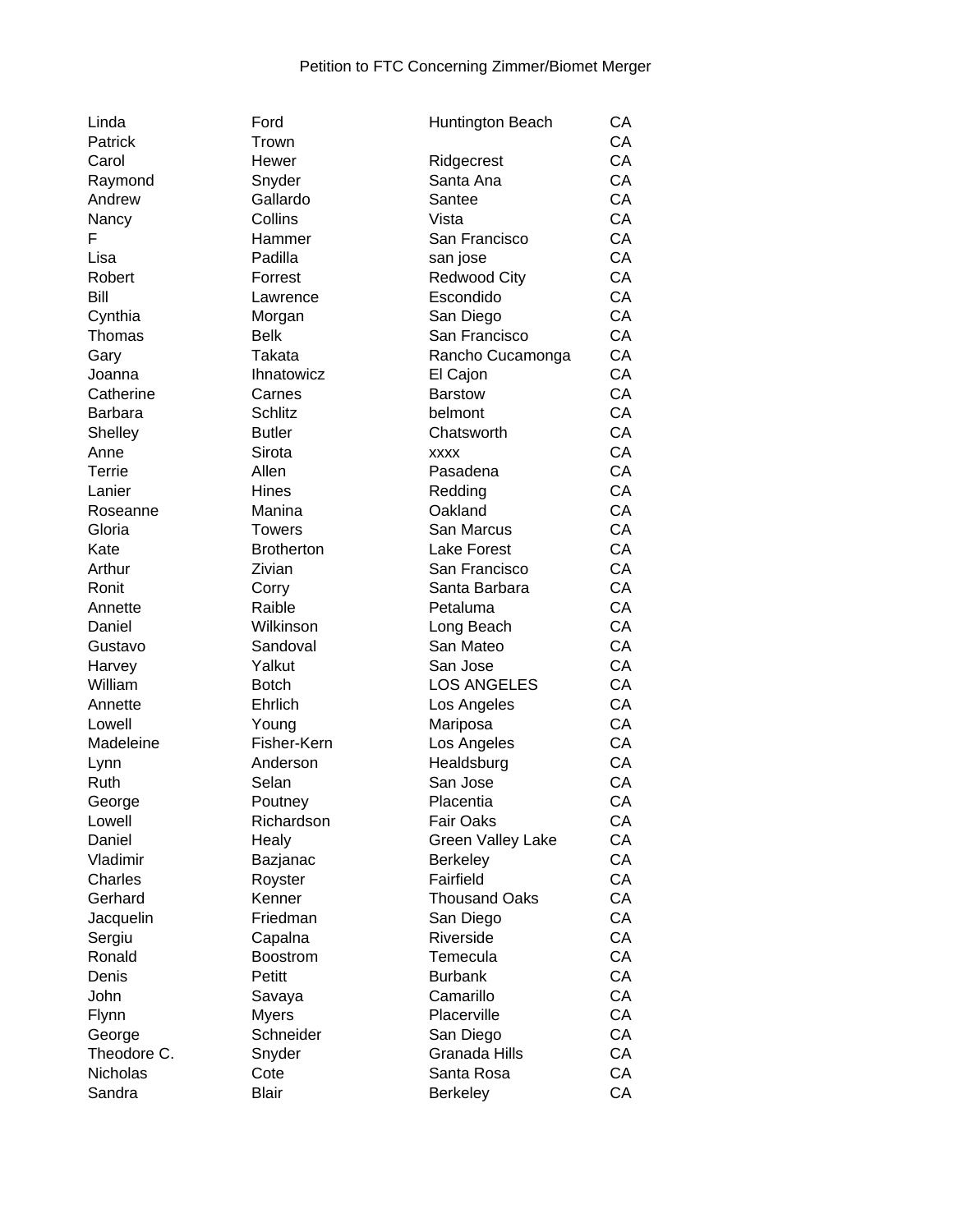| Ivan             | <b>Morris</b>  | San Diego              | CA |
|------------------|----------------|------------------------|----|
| Debbie           | Diamond        | Ventura                | CA |
| Gerry            | Germany        | Arroyo Grande          | CA |
| Ray              | Higa           | Hacienda Heights       | CA |
| Gloria           | Tedesco        | Woodside               | CA |
| <b>Terry</b>     | Andrews        | Pasadena               | CA |
| <b>Bob</b>       | Ginther        | <b>Yuba City</b>       | CA |
| Kent             | Wrede          | Fortuna                | CA |
| Diana            | Mccracken      | Arroyo Grande          | CA |
| Robert           | Keats          | Santa Barbara          | CA |
| Douglas          | Miller         | Hesperia               | CA |
| Hiram            | Little         | Fremont                | CA |
| Howard           | Rosenfelder    | <b>Running Springs</b> | CA |
| Louise           | Monahan        | Cloverdale             | CA |
| Robert           | Kambeitz       | La Mesa                | CA |
| Herb             | <b>Stern</b>   | San Diego              | CA |
| Phyllis M        | Alongi         | Orange                 | CA |
| Garold           | Pugh           | Cupertino              | CA |
| Julie            | Mann Valentine | Campbell               | CA |
| C                | Spoon          | Soquel                 | CA |
| Merle            | Sine           | Mission Viejo          | CA |
|                  | Powell         | <b>Culver City</b>     | CA |
| Larry            | <b>Brown</b>   | Sherman oaks ca.       | CA |
| Mary Ett<br>V.R. | Wallace        | Whittier               | CA |
|                  |                |                        | CA |
| David            | Smith          | irvine                 |    |
| Ronald           | Maxson         | L.A.                   | CA |
| Ernie            | Looney         | Santa Clarita          | CA |
| Katherine        | Mcneill        | Sacramento             | CA |
| Bill             | Tournay        |                        | CA |
| Tim              | <b>Barton</b>  | San Jose               | CA |
| J.               | Wirth          | Paradise               | CA |
| Michael          | Partyka        | Los Angeles            | CA |
| Mary             | Wichser        | Los Angeles            | CA |
| Elizabeth        | <b>Burgess</b> | Carmichael             | CA |
| Steven           | Berman         | <b>Berkeley</b>        | CA |
| Jeff             | Thayer         | San Diego              | CA |
| Patrick          | <b>McGorty</b> | Pacifica               | CA |
| rpberta          | newman         | Mill Valley            | CA |
| Ramsey           | Gregory        | <b>Elk Grove</b>       | CA |
| Gloria Linda     | Maldonado      | <b>Redwood City</b>    | CA |
| Joan             | Weiner         | San Anselmo            | CA |
| Marijeanne       | Sarraille      | Pittsburg              | CA |
| <b>Barbara</b>   | Perea          | San Francisco          | CA |
| Ralston          | Smith          | <b>Bellflower</b>      | CA |
| Michael          | Dominguez      | Torrance               | CA |
| Jamila           | Garrecht       | Petaluma               | CA |
| Andrea           | Lieberman      |                        | CA |
| Rachel           | Clark          | Los Angeles            | CA |
| Evette           | Andersen       | <b>Grass Valley</b>    | CA |
| Isabel           | Donovan        | Pacifica               | CA |
| Peter            | Sardellitto    | Santa Cruz             | CA |
|                  |                |                        |    |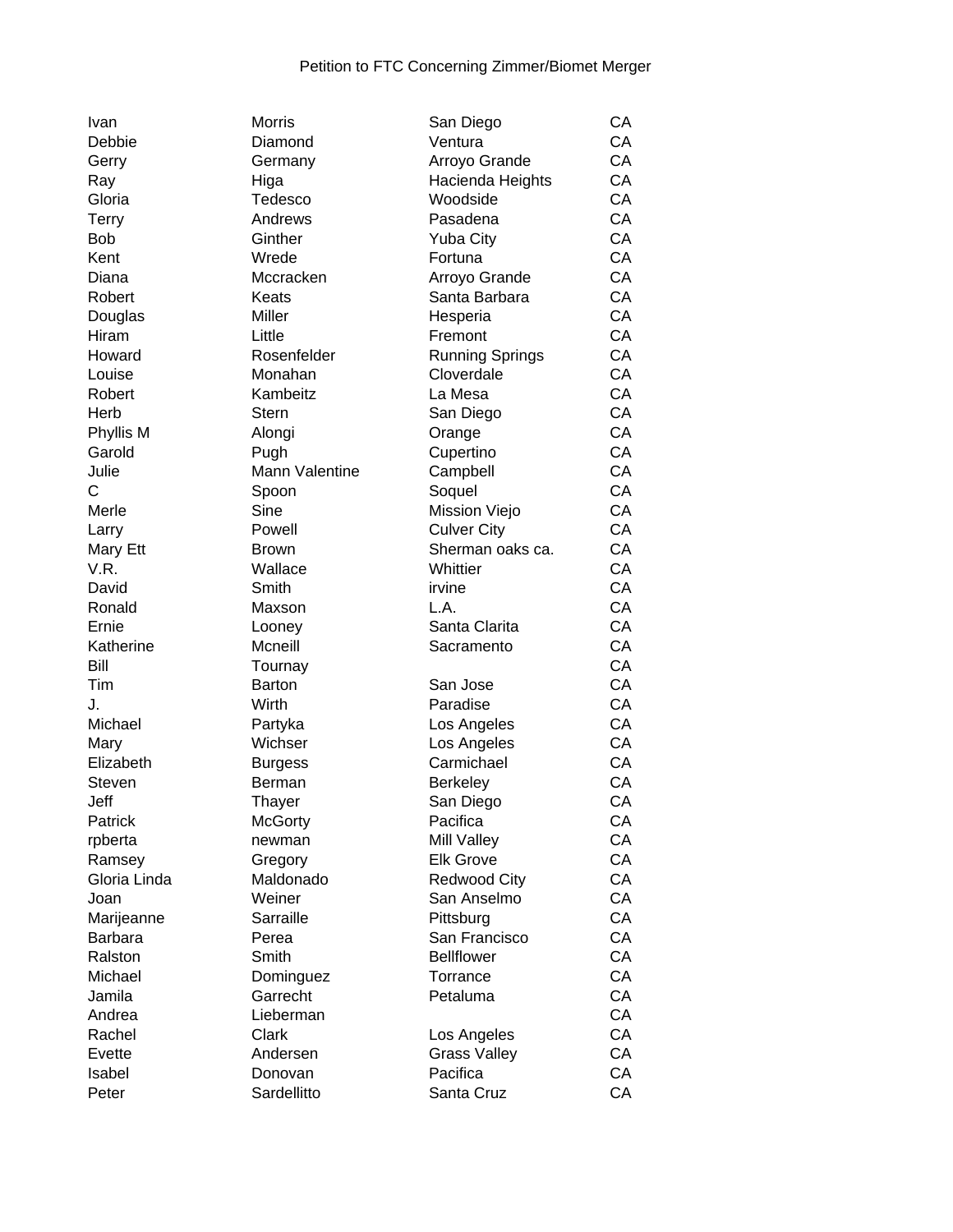| John           |
|----------------|
| Michael        |
| Elizabeth      |
| Tim            |
| Peggy          |
| Luanne         |
| Angela         |
| Misty          |
| Allen          |
|                |
| Paul           |
| Suzanne        |
| Max            |
| Steven         |
| Frederick      |
| Andy           |
| Barbara        |
| Sean           |
| David          |
| David          |
| Don            |
| Belle          |
| carol          |
| Mario          |
| Beverly        |
|                |
|                |
| Joycelyn       |
| Leo            |
| Art            |
| Adrian         |
| <b>Stuart</b>  |
| Cheryl         |
| Pat            |
| Charleen       |
| Mike           |
| Toni           |
| Alexandra      |
| John           |
|                |
| Charlene       |
| Francis        |
| Jack           |
| Carl           |
| Janet R        |
| <b>Blanche</b> |
| Gretchen J.    |
| Janet          |
| Eric           |
| Genevieve      |
| Sharon         |
| Gwen           |
| Indira         |
| Eddy           |

| Steponaitis    |
|----------------|
| MacLafferty    |
| Connor         |
| Guisinger      |
| Larvey         |
| Schurman       |
| Munoz          |
|                |
| McIntyre       |
| Rubin          |
| Callaghan      |
| Pena           |
| Fleischauer    |
| Solomon        |
| Cliver         |
| Lupenko        |
| George         |
| Kellythorne    |
| Desler         |
|                |
| Roche          |
| Green          |
| Sprague        |
| weinstock      |
| Betanco        |
| Johnson        |
| Maguire        |
| Mara           |
| Godinez        |
|                |
| Logsdon        |
| Karasik        |
| Albert         |
| <b>Baker</b>   |
| <b>Steeves</b> |
| Leroy          |
| <b>Ellis</b>   |
| Graziano       |
| Jovino         |
|                |
| Henley         |
| Takahashi      |
| <b>Hollins</b> |
| Russo          |
| Furman         |
| Hartman        |
| Kenney         |
| Kennington     |
| Ramstrom       |
| Fujimoto       |
|                |
| Nicodemus      |
| Ulin           |
| Smith          |
| Robey          |
| Wright         |
|                |

| John           | Steponaitis    | San Francisco        | СA |
|----------------|----------------|----------------------|----|
| Michael        | MacLafferty    | Oakland              | CA |
| Elizabeth      | Connor         | San Juan Capistrano  | CA |
| Tim            | Guisinger      | Camarillo            | CA |
| Peggy          | Larvey         | Santa Clara          | CA |
| Luanne         | Schurman       | Visalia              | CA |
| Angela         | Munoz          | Oakland              | CA |
| Misty          | McIntyre       | Alameda              | CA |
| Allen          | Rubin          | Oakland              | CA |
| Paul           | Callaghan      | Auburn               | CA |
| Suzanne        | Pena           | Fullerton            | CA |
| Max            | Fleischauer    | Los Angeles          | CA |
| Steven         | Solomon        | West Hollywood       | CA |
| Frederick      | Cliver         | Long Beach           | CA |
| Andy           | Lupenko        | Lemon Grove          | CA |
| Barbara        | George         | Garden Grove         | CA |
| Sean           | Kellythorne    | Santa Barbarbara     | CA |
| David          | Desler         | San Francisco        | CA |
| David          | Roche          | San Francisco        | CA |
| Don            | Green          | oakland              | CA |
| Belle          | Sprague        | Chino Hills          | CA |
| carol          | weinstock      | Oxnard               | CA |
| Mario          | <b>Betanco</b> | <b>Baldwin Park</b>  | CA |
| <b>Beverly</b> | Johnson        | San Juan Capistrano  | CA |
| Joycelyn       | Maguire        | Oakland              | CA |
| Leo            | Mara           | Livermore            | CA |
| Art            | Godinez        | chino hills          | CA |
| Adrian         | Logsdon        | Santa Maria          | CA |
| <b>Stuart</b>  | Karasik        | San Diego            | CA |
| Cheryl         | Albert         | Freedom              | CA |
| Pat            | <b>Baker</b>   | Laguna Hills         | CA |
| Charleen       | <b>Steeves</b> | Topanga              | CA |
| Mike           | Leroy          | Santa Rosa           | CA |
| Toni           | <b>Ellis</b>   | Oakland              | CA |
| Alexandra      | Graziano       | <b>Thousand Oaks</b> | CA |
| John           | Jovino         | Sonoma               | CA |
| Charlene       | Henley         | San Jose             | CA |
| Francis        | Takahashi      | Los Angeles          | СA |
| Jack           | <b>Hollins</b> | san jose             | СA |
| Carl           | Russo          | San Francisco        | CA |
| Janet R        | Furman         | Huntington Beach     | СA |
| <b>Blanche</b> | Hartman        | San Francisco        | CA |
| Gretchen J.    | Kenney         | <b>Redwood City</b>  | CA |
| Janet          | Kennington     | Los Angeles          | CA |
| Eric           | Ramstrom       | Redding              | CA |
| Genevieve      | Fujimoto       | San Francisco        | CA |
| Sharon         | Nicodemus      | Sacramento           | СA |
| Gwen           | Ulin           | Granada Hills        | CA |
| Indira         | Smith          | West Hollywood       | CA |
| Eddy           | Robey          | <b>Sherman Oaks</b>  | CA |
| Natalie        | Wright         | Santa Clara          | CA |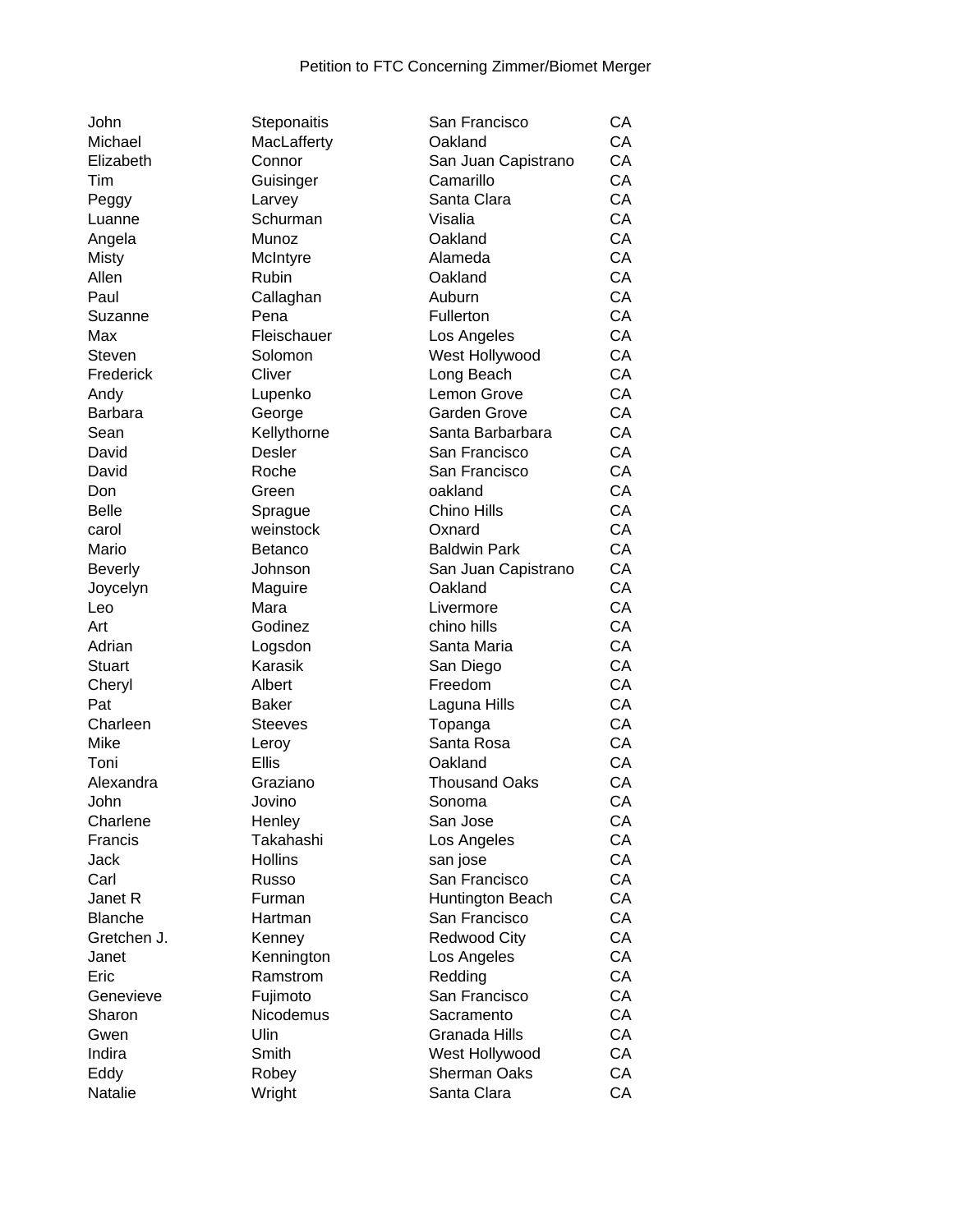| Glenn           |
|-----------------|
| Margaret        |
| Jill            |
| Melanie         |
| Jacque          |
| Thomas          |
| Rosemary        |
| Beth            |
| Harry           |
| George          |
| John            |
| Todd            |
| Susan           |
| Kip             |
| Brian           |
| Dace            |
| Karen           |
| Gabe            |
| Lisa            |
| Thomas          |
| Valerie         |
| Gary            |
| Diane           |
| Lowell          |
| Thomas          |
| Joan            |
| Conor           |
| <b>PATRICIA</b> |
| Jona            |
| Barbara         |
| Jinx            |
| Robert          |
| Erica           |
| Tonya           |
| Peggie          |
| Rob             |
| Joan            |
| Diana           |
| Zhita           |
| Diane           |
| Ivan            |
| Michelle        |
| Barbara         |
| <b>SARA</b>     |
| Curtis          |
| <b>BARBARA</b>  |
| Allen           |
| Krina           |
| Ronald          |
| Joyce           |
|                 |

| Smith           |
|-----------------|
| Rogers          |
| Sullivan        |
| Demers          |
| Lefler          |
| Gallagher       |
|                 |
| Jones           |
| <b>Baker</b>    |
| Green           |
| Weiss Jr        |
| Contos          |
| Fisk            |
| greene          |
| Hughes          |
| Waters          |
| <b>Brown</b>    |
| Berger          |
|                 |
| Beam            |
| Coneybeare      |
| Kurland         |
| Romero          |
| Kuehn           |
| Robertson       |
| Kebschull       |
| Goodman         |
| Greenwald       |
| Soraghan        |
|                 |
| <b>MARTIN</b>   |
| Denz-Hamilton   |
| Diederichs      |
| Hydeman         |
| Kuzma           |
| Sommers         |
| Chrislu         |
| Kirkpatrick     |
| West            |
| Andersson       |
|                 |
| Kliche          |
| Rea             |
| <b>Barnhart</b> |
| Kreger          |
| Davis           |
| Van Dyken       |
| LOPEZ           |
| Hill            |
| STANCULESCU     |
|                 |
| <b>Bohnert</b>  |
| Knipe           |
| Wynn            |
| Onaga           |
| Dalwani         |
|                 |

| Glenn           | Smith           | Nevada City           | CA |
|-----------------|-----------------|-----------------------|----|
| Margaret        | Rogers          | <b>Redwood City</b>   | CA |
| Jill            | Sullivan        | Sunland               | CA |
| Melanie         | Demers          | <b>Mountain View</b>  | CA |
| Jacque          | Lefler          | Sebastopol            | CA |
| Thomas          | Gallagher       | Burlingame            | CA |
| Rosemary        | Jones           | <b>Salinas</b>        | CA |
| Beth            | <b>Baker</b>    | Woodacre              | CA |
| Harry           | Green           | Riverside             | CA |
| George          | Weiss Jr        | Sonoma                | CA |
| John            | Contos          | n/a                   | CA |
| Todd            | Fisk            | San Diego             | CA |
| Susan           |                 | richmond              | CA |
|                 | greene          |                       | CA |
| Kip             | Hughes          | <b>Bonsall</b>        | CA |
| <b>Brian</b>    | Waters          | Orinda                |    |
| Dace            | Brown           | San Diego             | CA |
| Karen           | Berger          | Montrose              | CA |
| Gabe            | Beam            | san diego             | CA |
| Lisa            | Coneybeare      | Redondo Beach         | CA |
| Thomas          | Kurland         | San Diego             | CA |
| Valerie         | Romero          | Quincy,               | CA |
| Gary            | Kuehn           | Newhall               | CA |
| Diane           | Robertson       | Poway                 | CA |
| Lowell          | Kebschull       | Santa Clarita         | CA |
| Thomas          | Goodman         | Los Olivos            | CA |
| Joan            | Greenwald       | Los Angeles           | CA |
| Conor           | Soraghan        | SDiego                | CA |
| <b>PATRICIA</b> | <b>MARTIN</b>   | port hueneme          | CA |
| Jona            | Denz-Hamilton   | san jose              | CA |
| Barbara         | Diederichs      | Poway                 | CA |
| Jinx            | Hydeman         | <b>Trabuco Canyon</b> | CA |
| Robert          | Kuzma           | Oakland               | CA |
| Erica           | Sommers         | Ventura               | CA |
| Tonya           | Chrislu         |                       | CA |
| Peggie          | Kirkpatrick     | Yorba Linda           | CA |
| Rob             | West            | los Angeles           | CA |
| Joan            | Andersson       | Topanga               | CA |
| Diana           | Kliche          | long beach            | CA |
| Zhita           | Rea             | Los Angeles           | CA |
| Diane           | <b>Barnhart</b> | Davis                 | CA |
| Ivan            | Kreger          | <b>Berkeley</b>       | CA |
| Michelle        | Davis           | Santa Cruz            | CA |
| Barbara         |                 | La Mesa               | CA |
|                 | Van Dyken       |                       | CA |
| <b>SARA</b>     | <b>LOPEZ</b>    | Los Angeles           |    |
| Curtis          | Hill            | Los Angeles           | CA |
| <b>BARBARA</b>  | STANCULESCU     | <b>DEL MAR</b>        | CA |
| Allen           | <b>Bohnert</b>  | Davis                 | CA |
| Krina           | Knipe           | Carlsbad              | CA |
| Ronald          | Wynn            | Concord               | CA |
| Joyce           | Onaga           | Castaic               | CA |
| Pooran          | Dalwani         | <b>Bradbury</b>       | CA |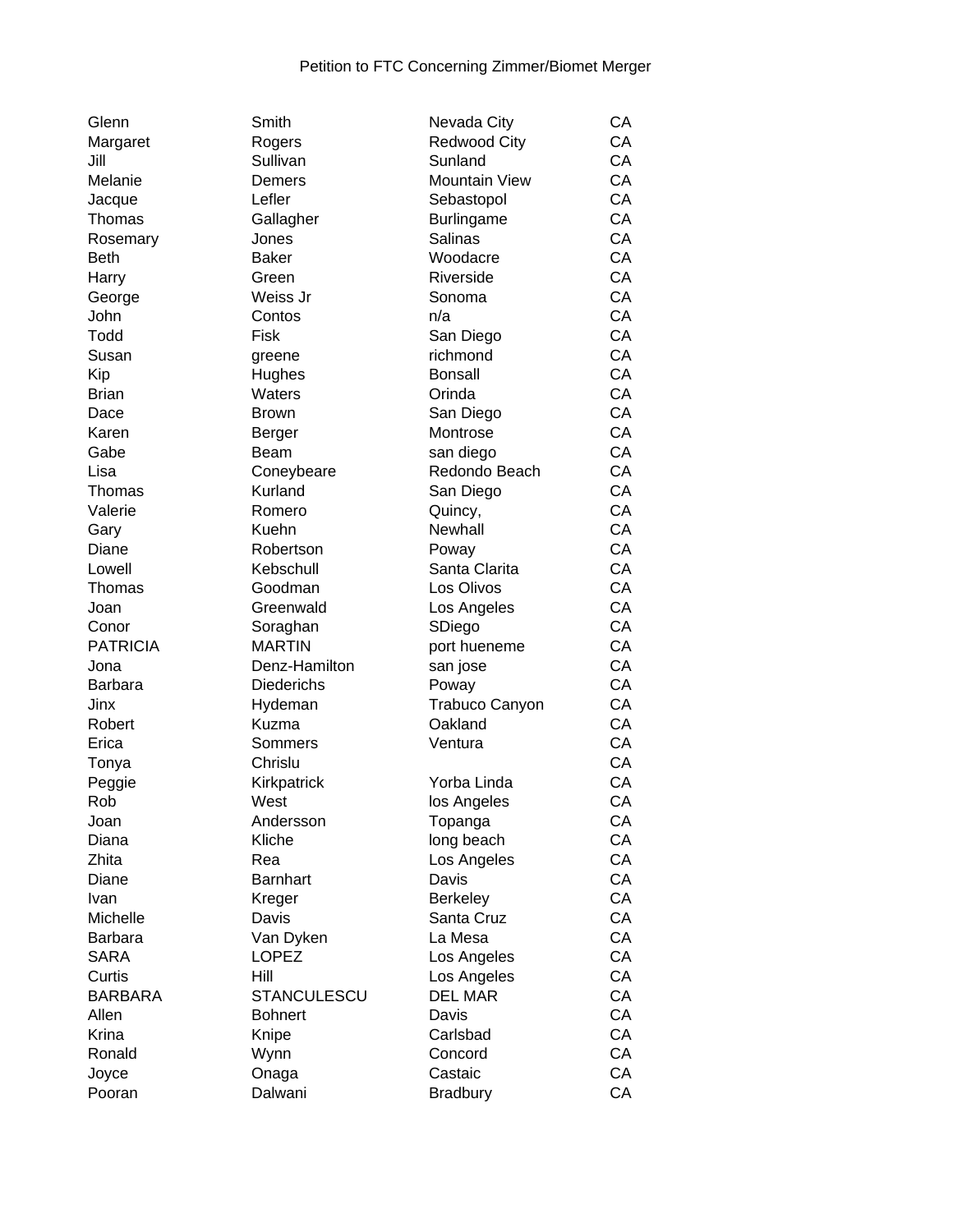| Susan         | Cunha           | Carlsbad                   | CA |
|---------------|-----------------|----------------------------|----|
| John          | Herziger        | Sierra Madre               | CA |
| Paul          | Thomas          | San Ramon                  | CA |
| Lynn          | Armstrong       | El Cerrito                 | CA |
| Robert        | Keats           | Santa Barbara              | CA |
| Doris         | Roth            |                            | CA |
| David         | Scott           | Fresno                     | CA |
| Michael       | <b>Sanders</b>  | long beach                 | CA |
| N             | <b>RHOAN</b>    | Mariposa                   | CA |
| Thomas        | Lane            | Torrance                   | CA |
| G             | <b>DRUCKER</b>  | <b>Woodland Hills</b>      | CA |
| Carla         | Dehaas          |                            | CA |
| Marian        |                 | <b>Berkeley</b>            | CA |
|               | Mckenna         | Los Altos                  |    |
| Nan           | <b>Strauss</b>  | Oakland                    | CA |
| Gary          | Dowling         | pope Valley                | CA |
| John E.       | Wimsatt, Jr.    | Santa Clarita              | CA |
| Robert        | Ellefson        | Chatsworth                 | CA |
| C Roy         | Argall          | <b>Palm Desert</b>         | CA |
| Carolyn       | Bercovitz       | Vista                      | CA |
| Fred          | Lipman          | Northridge                 | CA |
| Nancy         | Powers          | Willits                    | CA |
| Heidi         | <b>Hawkins</b>  | San Jose                   | CA |
| Cathie        | Serletic        | SanFrancisco               | CA |
| Shawn         | Martin          | <b>SANTA CLARITA</b>       | CA |
| Dror          | Schneider       | San Francisco              | CA |
| Ross          | Judd            | Rancho Cascades            | CA |
| Lisa          | Roth            | San Anselmo                | CA |
| Russell       | Ridge           | <b>Point Reyes Station</b> | CA |
| Sam           | Kowarski        | San Francisco              | CA |
| Jeanne        | <b>Flores</b>   | South San Francisco        | CA |
| Natalie       | Tanner          | San Diego                  | CA |
| Jess          | Fernandez       | <b>West Hills</b>          | CA |
|               |                 |                            | CA |
| Sharon        | Selinski        | Newbury Park               |    |
| <b>Muriel</b> | Kaplan          | Oceanside                  | CA |
| Rose Ann      | Witt            | <b>Thousand Oaks</b>       | CA |
| Richard       | Anderson        | <b>Temple City</b>         | CA |
| Robert        | Johnson         | El Segundo                 | CA |
| Raymond       | Mcelroy         | Modesto                    | CA |
| Dorothy       | <b>Mirmak</b>   |                            | CA |
| Wallace       | Rhine           | Cazadero                   | CA |
| George        | Chadderton      | San Ramon                  | CA |
| Robert        | Anderson        | Roseville                  | CA |
| John          | Callegari       | Peraluma                   | CA |
| Alan          | Leach           |                            | CA |
| Joyce         | Cunningham      | mission viejo              | CA |
| Louis         | Wenckus         | san diego                  | CA |
| Nancy         | <b>Richards</b> | Santa Rosa                 | CA |
| Paaul         | Kennedy         | Carlsbad                   | CA |
| Aili          | G               | Arcadia                    | CA |
| Jose          | Rivera          | <b>FRESNO</b>              | CA |
|               |                 |                            |    |
| Robert        | <b>Schiff</b>   | Alis Viejo                 | CA |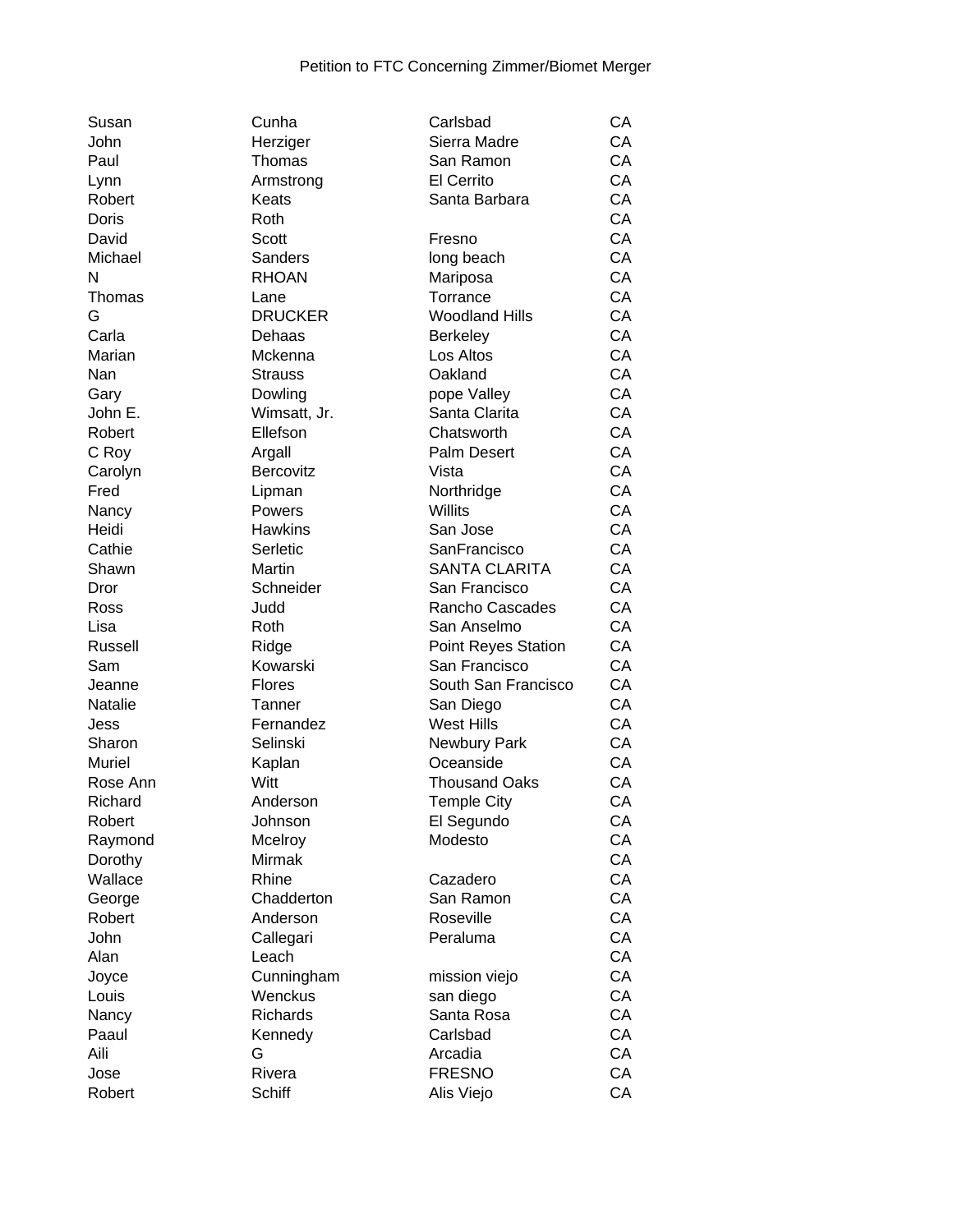| Nancy                        | <b>Bartlett</b>         | <b>Walnut Creek</b>              | CA       |
|------------------------------|-------------------------|----------------------------------|----------|
| James                        | <b>Hopkins</b>          | <b>PASADENA</b>                  | CA       |
| Marion                       | Allyn                   | Novato                           | CA       |
| David                        | Rubin                   | Glendale                         | CA       |
| Ronald                       | Sobchik                 | Fullerton                        | CA       |
| Gary                         | Randall                 | <b>Bakersfield</b>               | CA       |
| Gilberto                     | Horta                   | Downey                           | CA       |
| Richard                      | Yamadera                | <b>Elk Grove</b>                 | CA       |
| <b>CARROLL</b>               | <b>ALBERTSON</b>        | Santa Rosa                       | CA       |
| Claudia                      | Herczog                 | Carpinteria                      | CA       |
| Douglas                      | <b>Benedict</b>         | Santa Monica                     | CA       |
| Frede                        | Hammes                  | Concord                          | CA       |
| Charlene                     | Russell                 | Fremont                          | CA       |
| George                       | Zidbeck                 | Atascadero                       | CA       |
| Paula                        | Pruner                  | north hollywood                  | CA       |
| Erma And John                | <b>Jaffurs</b>          | Concord                          | CA       |
| <b>Terry</b>                 | Young                   | San Rafael                       | CA       |
| Dennis                       | Ledden                  | Fiddletown                       | CA       |
| Regina                       | Phillips                | winnetka                         | CA       |
| Michael                      | Darling                 | <b>Frazier Park</b>              | CA       |
| Kathleen                     | <b>Bungarz</b>          | <b>Walnut Creek</b>              | CA       |
| Linda                        | Stein                   | Oakland                          | CA       |
| Anita                        | Watkins                 | Oakland                          | CA       |
| <b>RG</b>                    | Tuomi                   | <b>Thousand Oaks</b>             | CA       |
| Michael                      | Kast                    | Panorama City                    | CA       |
| Jennifer                     | Kelley                  | Santa Margarita                  | CA       |
| Jason                        | Varvas                  | Dove Canyon                      | CA       |
| Susie                        | <b>Barton</b>           | San Jose                         | CA       |
| Abraham Omorenimwe Oboruemuh |                         | Riverside                        | CA       |
| <b>Bobbi</b>                 | Loeb                    | Pt. Reyes Sta.                   | CA       |
| Yolkai                       | Scott                   | <b>FORT BRAGG</b>                | CA       |
| Fred                         | Granlund                | N. Hollywood                     | CA       |
| <b>Billy Ray</b>             |                         | Chico                            | CA       |
| Jack                         | Boyd<br>Litewka         |                                  | CA       |
|                              | Farber                  | <b>Berkeley</b><br>San Francisco | CA       |
| Joyce R.                     | <b>SCHMITT</b>          |                                  | CA       |
| LARRY                        |                         | San Diego                        |          |
| Robert                       | Perkins                 | Newark                           | CA<br>CA |
| <b>Brenda</b><br>Jennifer    | Reese<br><b>Sellers</b> | Campbell<br>Concord              | CA       |
|                              |                         | Sanchez                          | CA       |
| Paul                         | Sanchez                 |                                  | CA       |
| Wayne                        | Lovett                  | san diego                        | CA       |
| Ryan                         | <b>Bunson</b>           | Oakland<br>Sierra Madre          |          |
| John                         | Lamb                    |                                  | CA       |
| Nora                         | Nicholson               | Sacramento                       | CA       |
| Charles                      | Utt                     | Dixon                            | CA       |
| Roberta                      | Weissglass              | Santa Barbara                    | CA       |
| Theresa                      | Ruscitti                | Clayton                          | CA       |
| Paul                         | Kaneko                  | Santa Cruz                       | CA       |
| Fern                         | Schlesinger             | Murrieta                         | CA       |
| Susan                        | Blau                    | San Carlos                       | CA       |
| <b>Blaise</b>                | <b>Brockman</b>         | Arcadia                          | CA       |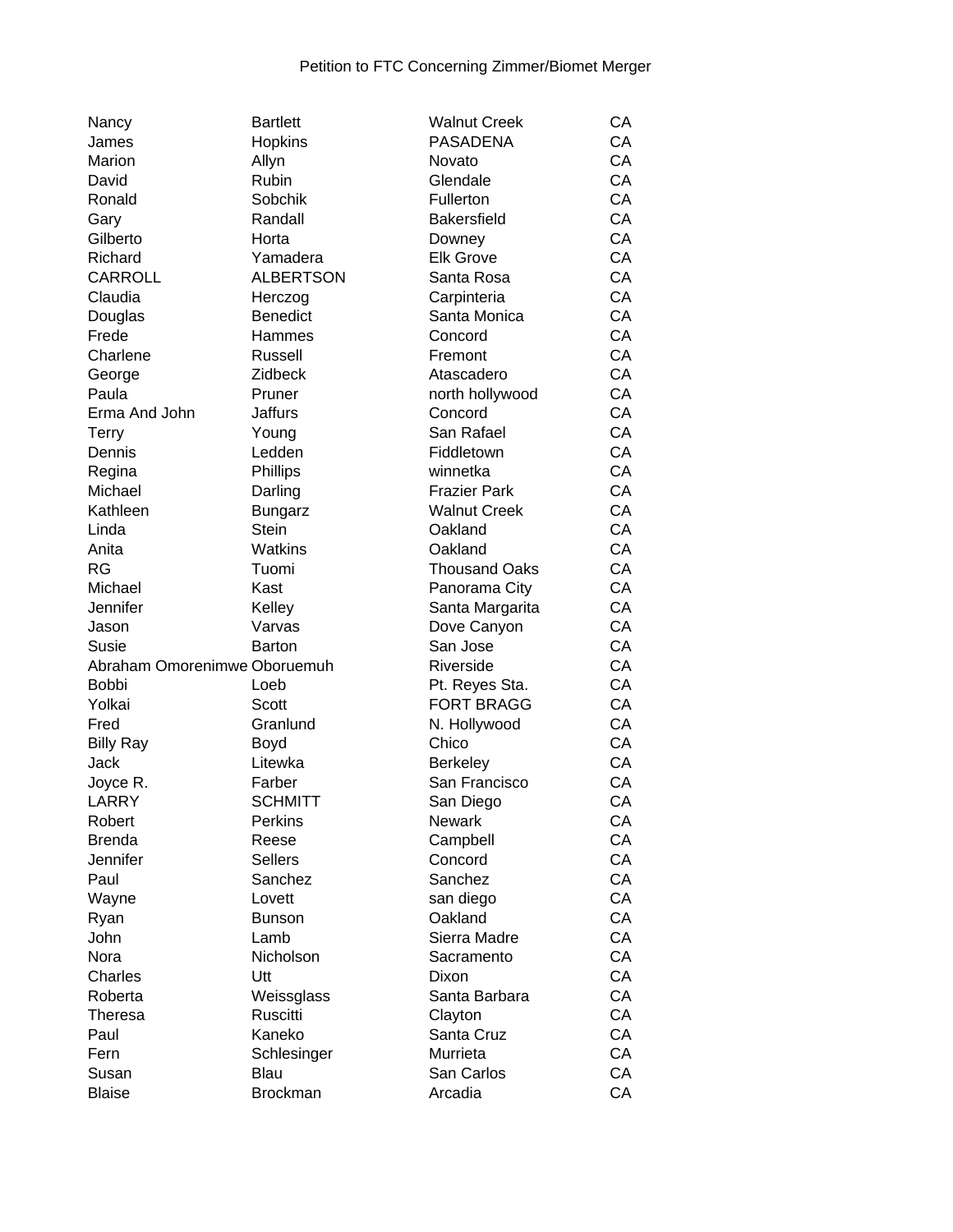| John         |
|--------------|
| Beverly      |
| Joan         |
| Scott        |
| Mary         |
| Linda        |
| Martin       |
| Kathleen     |
| Bryce        |
| Dana         |
| Lauren       |
| Thomas       |
| Lori         |
| Razel        |
| Kathleen     |
| Nick         |
|              |
| Jessie       |
| Mellisa      |
| Alex         |
| N Edward     |
| Ellen        |
| Jon          |
| Timothy      |
| Patrice      |
| James        |
| Tinamarie    |
| Eugene M     |
|              |
| Rhoda        |
| Marlene      |
| Albert       |
| Kevin        |
| Michael      |
| Eric         |
| Christian    |
| Randi        |
| Howard       |
| Anthony      |
| Kathy        |
| <b>Steve</b> |
| Matt         |
| Marisa       |
| Robert       |
| Ν            |
| Linda        |
| Maryelen     |
| Fred         |
| Lynne        |
| Mark         |
| Julian       |

| Wells             | San Diego             | СA |
|-------------------|-----------------------|----|
| <b>Black</b>      | La Habra Hts          | CA |
| Poncia            | Lower Lake            | CA |
| Barrymore         | Shingletown           | CA |
| Coahran           | Los Banos             | CA |
| Novasic           | San Francisco         | CA |
| <b>McCalister</b> | vacaville             | CA |
| Henderson         | Goleta                | CA |
| Kuczynski         | <b>Lake Forest</b>    | CA |
| Verdier           | San Jose              | CA |
| Swears            | Sacramento            | CA |
| Linda             | Laguna Woods          | CA |
| Rossi             | Sun Valley            | CA |
| Haage             | Montclair             | CA |
| Galvan            | San Francisco         | CA |
| Ott-Davis         | Leandro               | CA |
| Lenchner          | Santa Rosa            | CA |
| Osborne           | Vista                 | CA |
| Sterner           | Redondo Beach         | CA |
|                   | Venice                | CA |
| Caldwell          |                       |    |
| Boyce, M.D.       | San Rafael            | CA |
| Gachesa           | napa                  | CA |
| Florey            | Alameda               | CA |
| Lippert           | Martinez              | CA |
| <b>Summers</b>    | Santa Barbara         | CA |
| <b>Stark</b>      | <b>Berkeley</b>       | CA |
| King              | Paradise              | CA |
| O'Connor          | escondido             | CA |
| <b>Becker</b>     |                       | CA |
| Lieberman         | <b>Berkeley</b>       | CA |
| Loeb              | <b>BAKERSFIELD</b>    | CA |
| Degrood           | Santa Ana             | CA |
| Romanelli         | Santa Monica          | CA |
| Gayden            | Dana Point            | CA |
| Garton            | Canoga Park           | CA |
| Nielsen           | Richmond              | СA |
| Wookey            | Santa Barbara         | СA |
| Arn               | West Hollywood        | СA |
| Mayes             | Santa Barbara         | СA |
| <b>Bush</b>       | Santa rosa            | CA |
| Woodward          | seal beach            | CA |
| Mercado           | Marina                | CA |
| Sykes             | Salinas               | CA |
| Pyle              | <b>CITRUS HEIGHTS</b> | СA |
| Tabb              | <b>North Hills</b>    | СA |
| <b>Horeftis</b>   |                       | СA |
| Landmesser        | Santa Monica          | СA |
| St. John          | Santee                | СA |
| Nobriga           | Daly City             | СA |
| Yerena Jr         | Parlier               | СA |
|                   | Lake Forest           | СA |
| Rae               |                       |    |

| John             | <b>Black</b>         | La Habra Hts          | CA |
|------------------|----------------------|-----------------------|----|
| <b>Beverly</b>   | Poncia               | Lower Lake            | CA |
| Joan             | Barrymore            | Shingletown           | CA |
| <b>Scott</b>     | Coahran              | Los Banos             | CA |
| Mary             | Novasic              | San Francisco         | CA |
| Linda            | <b>McCalister</b>    | vacaville             | CA |
| Martin           | Henderson            | Goleta                | CA |
| Kathleen         | Kuczynski            | Lake Forest           | CA |
| <b>Bryce</b>     | Verdier              | San Jose              | CA |
| Dana             | Swears               | Sacramento            | CA |
| Lauren           | Linda                | Laguna Woods          | CA |
| Thomas           | Rossi                | Sun Valley            | CA |
| Lori             | Haage                | Montclair             | CA |
| Razel            | Galvan               | San Francisco         | CA |
| Kathleen         | Ott-Davis            | Leandro               | CA |
| <b>Nick</b>      | Lenchner             | Santa Rosa            | CA |
| Jessie           | Osborne              | Vista                 | CA |
| Mellisa          | Sterner              | Redondo Beach         | CA |
| Alex             | Caldwell             | Venice                | CA |
| N Edward         | Boyce, M.D.          | San Rafael            | CA |
| Ellen            | Gachesa              | napa                  | CA |
| Jon              | Florey               | Alameda               | CA |
| Timothy          | Lippert              | Martinez              | CA |
| Patrice          | <b>Summers</b>       | Santa Barbara         | CA |
| James            | <b>Stark</b>         | <b>Berkeley</b>       | CA |
| <b>Tinamarie</b> | King                 | Paradise              | CA |
| Eugene M         | O'Connor             | escondido             | CA |
| Rhoda            | <b>Becker</b>        |                       | CA |
| Marlene          | Lieberman            | <b>Berkeley</b>       | CA |
| Albert           | Loeb                 | <b>BAKERSFIELD</b>    | CA |
| Kevin            |                      | Santa Ana             | CA |
| Michael          | Degrood<br>Romanelli | Santa Monica          | CA |
| Eric             |                      | Dana Point            | CA |
| Christian        | Gayden               |                       | CA |
|                  | Garton<br>Nielsen    | Canoga Park           |    |
| Randi            |                      | Richmond              | CA |
| Howard           | Wookey               | Santa Barbara         | CA |
| Anthony          | Arn                  | West Hollywood        | CA |
| Kathy            | Mayes                | Santa Barbara         | CA |
| <b>Steve</b>     | <b>Bush</b>          | Santa rosa            | CA |
| Matt             | Woodward             | seal beach            | CA |
| Marisa           | Mercado              | Marina                | CA |
| Robert           | Sykes                | Salinas               | CA |
| N                | Pyle                 | <b>CITRUS HEIGHTS</b> | CA |
| Linda            | Tabb                 | North Hills           | CA |
| Maryelen         | <b>Horeftis</b>      |                       | CA |
| Fred             | Landmesser           | Santa Monica          | CA |
| Lynne            | St. John             | Santee                | CA |
| Mark             | Nobriga              | Daly City             | CA |
| Julian           | Yerena Jr            | Parlier               | CA |
| <b>Brad</b>      | Rae                  | Lake Forest           | CA |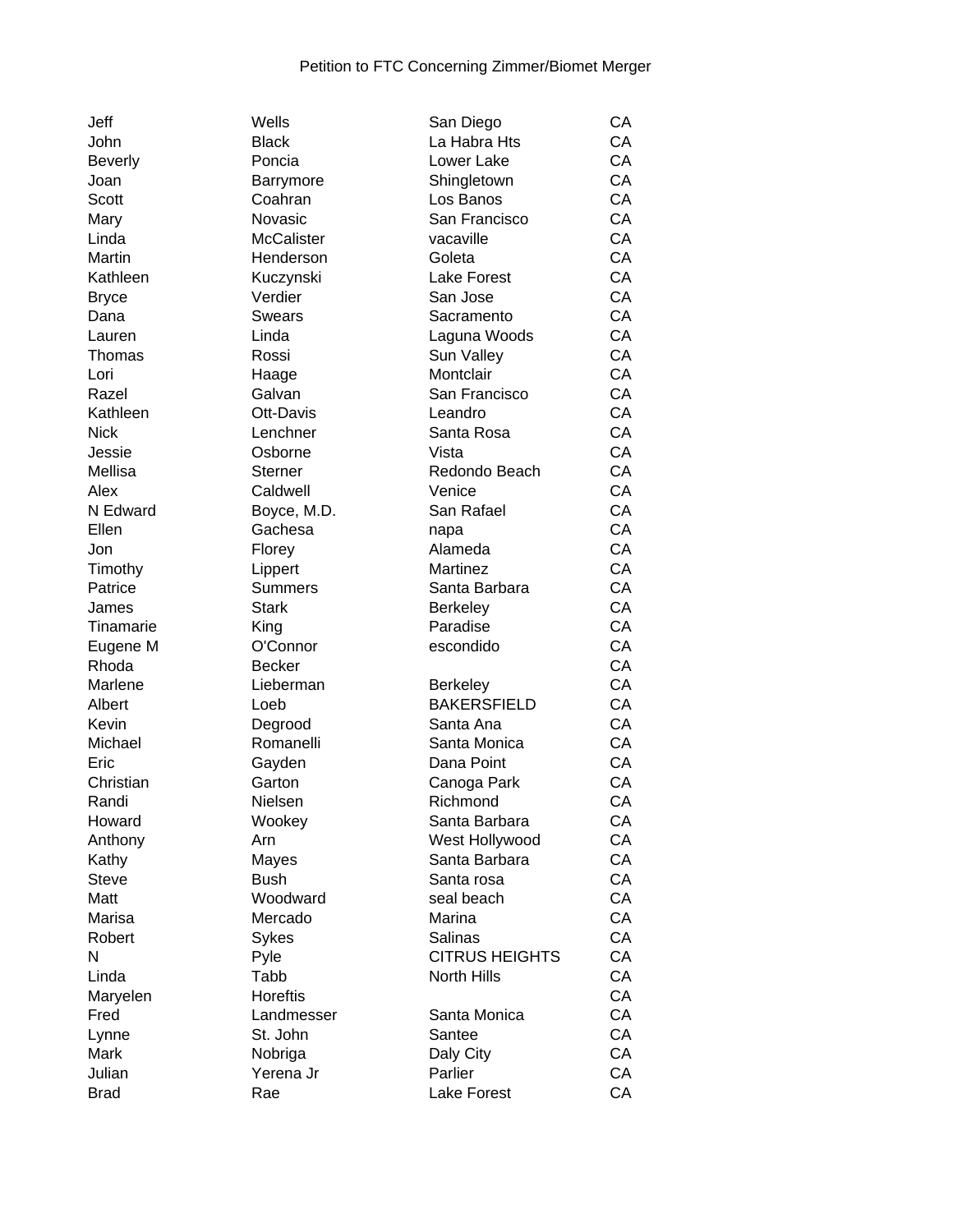| Sandy         | Roos               | Los Altos Hills        | СA |
|---------------|--------------------|------------------------|----|
| Angela        | Mogin              | San Mateo              | CA |
| Mark          | Rembe              | La Mesa                | CA |
|               |                    |                        | CA |
| Lynda         | Lahue              | Tarzana                |    |
| Mariah        | Rodriguez          | Concord                | CA |
| Phil          | Johnson            | <b>Boulder Creek</b>   | CA |
| Shawn         | Longino            |                        | CA |
| Mija          | Gentes             | Saratoga               | CA |
| Sue           | Garrett            | <b>Clearlake Oaks</b>  | CA |
| Daniel        | Herbst             | San Mateo              | CA |
| Jered         | Cargman            | Banning                | CA |
| Judith        | Forman             | Van Nuys               | CA |
| Bill          | Herman             | Oceanside              | CA |
|               | Weil               | <b>Fountain Valley</b> | CA |
| Ralph         |                    |                        | CA |
| Rudy          | Pedulla            | Watsonville            |    |
| Terry         | <b>San Cartier</b> | Santa Maria            | CA |
| <b>Brian</b>  | Linard             | Riverside              | CA |
| Jeannie       | Vaughan            | Angels Camp            | CA |
| <b>Bob</b>    | Hackamack          | <b>Twain Harte</b>     | CA |
| Τ             | Ruiz               | <b>Cameron Park</b>    | CA |
| Karl          | <b>Balke</b>       | Westlake Village       | CA |
| <b>Morris</b> | Berman             | Los Angeles            | CA |
| Lynda         | Cook               | Santa Clarita          | CA |
| Kevin         | Segall             | <b>Woodland Hills</b>  | CA |
| Kendall       | Price              | <b>Culver City</b>     | CA |
| Michael       | Cohn               | Corona                 | CA |
| Orville       | Culp               | <b>Brea</b>            | CA |
| William       | Cason              | Penn Valley            | CA |
|               |                    |                        |    |
| David         | Groves             | San Jose               | CA |
| Kalev         | Alaton             | <b>Mission Hills</b>   | CA |
| Claudia       | Monahan            | Upland                 | CA |
| Steven        | <b>Markus</b>      | Chatsworth             | CA |
| Jean          | Williams           | Arcadia                | CA |
| <b>GALE</b>   | <b>JAFFE</b>       | <b>LOS ANGELES</b>     | CA |
| Michael       | <b>Brodie</b>      | North Hollywood        | CA |
| Eric          | Onatanian          | Woodland               | CA |
| Vic           | Soghomonian        | Canoga park            | CA |
| Hugh          | Kilpatrick         | Glendale               | CA |
| Dennis        | Moscrop            | Oakland                | CA |
| Reynaldo      | Cuerdo, Jr.        | <b>Brea</b>            | CA |
| Henry         | Loo                | Daly City              | CA |
|               | Morrison           | Piedmont               | CA |
| Mary Louise   |                    |                        |    |
| Alyce         | Foster             | Carmel                 | CA |
| Tom           | Hearn              | Healdsburg             | CA |
| Douglas       | Smith              | Los Angeles            | CA |
| Qui           | Vuong              | Highland               | CA |
| Stephen       | Baron              | San Francisco          | CA |
| Anne          | Weiss              | McKinleyville          | CA |
| Ron           | Goldman            | Los Altos              | CA |
| Gregg         | Eisman             | <b>Valley Center</b>   | CA |
| Dennis        | Niggl              | Irvine                 | CA |
|               |                    |                        |    |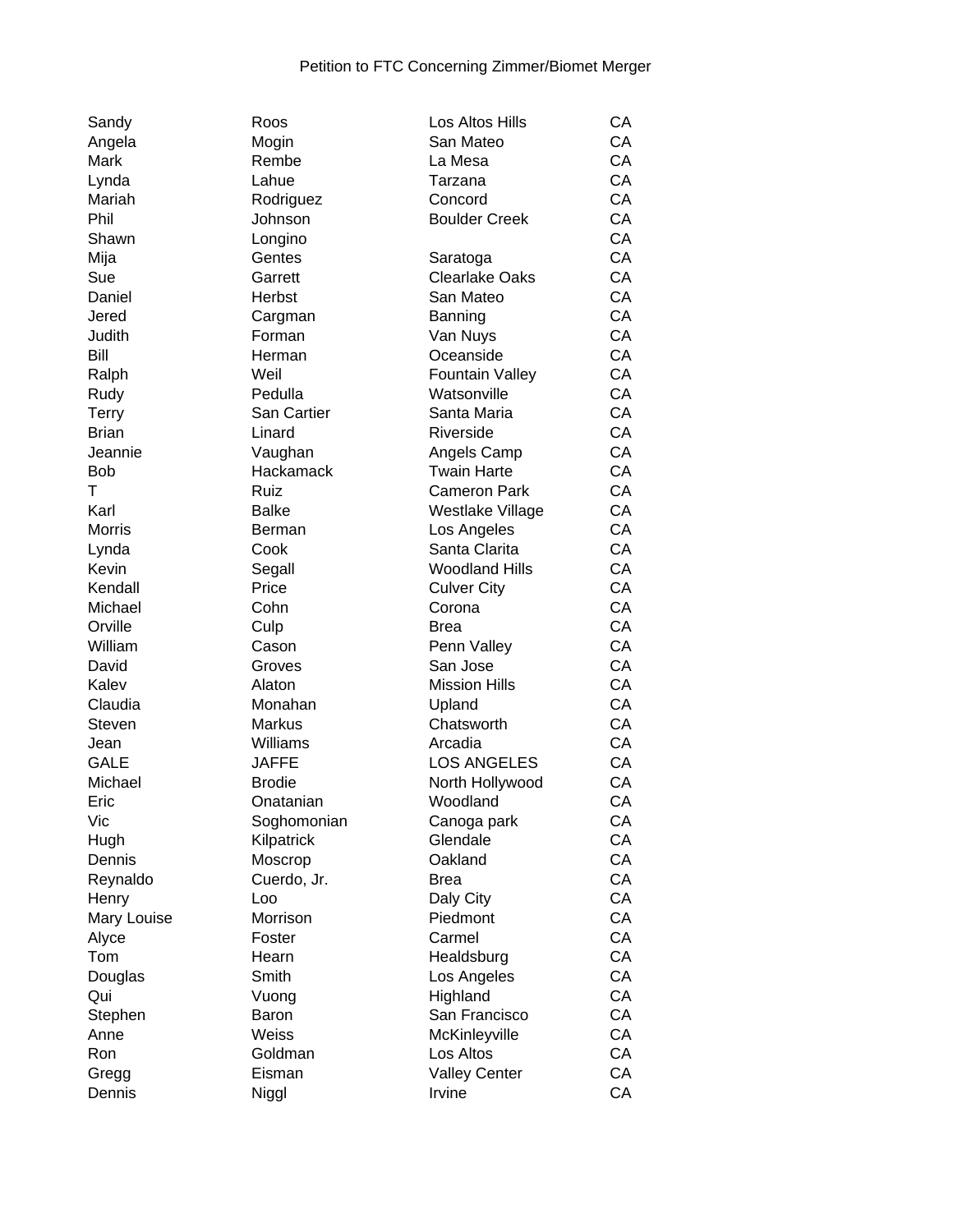| rICHARD   | <b>OLIVER</b>   |
|-----------|-----------------|
| Myron     | Meisel          |
| Selina    | Pierce          |
| M         | B               |
| mary      | jaklevick       |
| Jess      | Graffell        |
| Craig     | <b>Browning</b> |
| Linda     | Shabsin         |
| Ann       | Haley           |
| Betsy     | Wilson          |
| Jennifer  | Kim Zeller      |
| matthew   | whitehead       |
| Stephanie | Easton          |
| Leslie    | Andrews         |
| Gilia     | Humrich         |
| Anita     | Gilmore         |
| Bob       | Atwood          |
| Geraldine | May             |
| Thomas    | Britt           |
| Bruce     | Peacock         |
| Cecil     | Corwin          |
| Kim       | Mccormick       |
| Clifford  | Laureno         |
| Pat       | Herrera-Duran   |
| Jo Ann    | Kiva            |
| Mika      | Stonehawk       |
| Shirley   | Spencer         |
| Eunice    | Stafford        |
| Shari     | Emling          |
| Ann       | Killebrew       |
| Thomas    | Gillespie       |
| Joyce     | <b>Stein</b>    |
| Jon       | Longsworth      |
| Salome    | <b>Hawkins</b>  |
| Larry     | Jackson         |
| Dale      | Mccart          |
| Edward    | Costello        |
| Frank     | Andrews         |
| Natalie   | Kraus-Darden    |
| Luerra    | Hammond         |
| Arlene    | Wiltberger      |
| Wendy     | <b>Stock</b>    |
| Lee       | Jenkinson       |
| David     | Thibodeau       |
| Nancy     | Mead            |
| Elizabeth | Berteaux        |
| Arnold    | Schoeck         |
| Enrique   | Sierra          |
| Jesse     | Doty            |
| Alan      | Lewis           |
| Michael   | Watson          |

| rICHARD        | <b>OLIVER</b>   | Capistrano Beach         | CA |
|----------------|-----------------|--------------------------|----|
| Myron          | Meisel          | Los Angeles              | CA |
| Selina         | Pierce          | Willits                  | CA |
| М              | B               | Menlo Park               | CA |
| mary           | jaklevick       | Long Beach               | CA |
| Jess           | Graffell        | Yucaipa                  | CA |
| Craig          | <b>Browning</b> | Alameda                  | CA |
| Linda          | Shabsin         | Diamond Bar              | CA |
| Ann            | Haley           | camp Connell             | CA |
| <b>Betsy</b>   | Wilson          | San Clemente             | CA |
| Jennifer       | Kim Zeller      | <b>Pacific Palisades</b> | CA |
| matthew        | whitehead       | browns valley            | CA |
| Stephanie      | Easton          | Riverside                | CA |
| Leslie         | Andrews         | Santa Cruz               | CA |
| Gilia          | Humrich         | <b>FORESTVILLE</b>       | CA |
| Anita          | Gilmore         | Walnut                   | CA |
| Bob            | Atwood          | Redding                  | CA |
| Geraldine      | May             | Creston                  | CA |
| Thomas         | <b>Britt</b>    | Los Angeles              | CA |
| Bruce          | Peacock         | Ventura                  | CA |
| Cecil          | Corwin          | San Francisco            | CA |
| Kim            | Mccormick       | Rancho Cucamonga         | CA |
| Clifford       | Laureno         | San Jose                 | CA |
| Pat            | Herrera-Duran   | San Pedro                | CA |
|                | Kiva            |                          | CA |
| Jo Ann<br>Mika |                 | Pasadena                 | CA |
|                | Stonehawk       | Tustin                   |    |
| Shirley        | Spencer         | Oxnard                   | CA |
| Eunice         | Stafford        | Gardena                  | CA |
| Shari          | Emling          | <b>Mountain View</b>     | CA |
| Ann            | Killebrew       | Oakland                  | CA |
| Thomas         | Gillespie       | La Mirada                | CA |
| Joyce          | <b>Stein</b>    | marina del rey           | CA |
| Jon            | Longsworth      | aptos                    | CA |
| Salome         | <b>Hawkins</b>  | Anaheim                  | CA |
| Larry          | Jackson         | Redding                  | CA |
| Dale           | Mccart          | Irvine                   | CA |
| Edward         | Costello        | Santa Monica             | CA |
| Frank          | Andrews         | San Rafael               | CA |
| Natalie        | Kraus-Darden    | Folsom                   | CA |
| Luerra         | Hammond         | South San Francisco      | CA |
| Arlene         | Wiltberger      | San Carlos               | CA |
| Wendy          | <b>Stock</b>    | <b>Berkeley</b>          | CA |
| Lee            | Jenkinson       | Canyon Country           | CA |
| David          | Thibodeau       | Corte Madera             | CA |
| Nancy          | Mead            | Santa Cruz               | CA |
| Elizabeth      | <b>Berteaux</b> |                          | CA |
| Arnold         | <b>Schoeck</b>  | El Centro                | CA |
| Enrique        | Sierra          | Lompoc                   | CA |
| Jesse          | Doty            | Eureka                   | CA |
| Alan           | Lewis           | Encinitas                | CA |
| Michael        | Watson          | Sonoma                   | CA |
|                |                 |                          |    |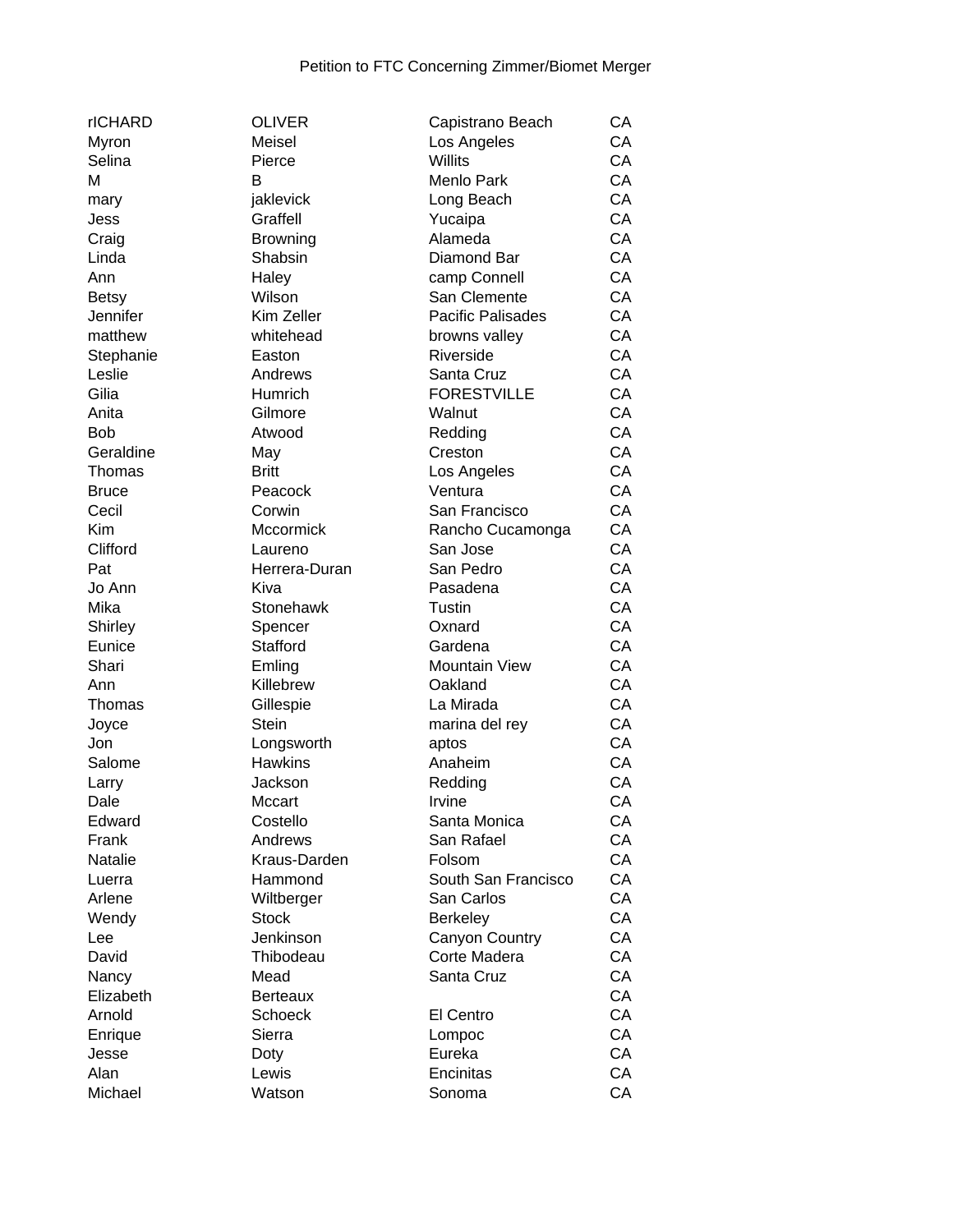| Don          | Lindberg                   | morongo valley       | CA |
|--------------|----------------------------|----------------------|----|
| Vince        | Harper                     |                      | CA |
| Lucymarie    | Ruth                       | Richmond             | CA |
| Robert       | Kruege                     | <b>Grass Valley</b>  | CA |
| Ferngndo Ap  | Gaona                      | Sta. Barbara         | CA |
| Heather      | Wilber                     | santa cruz           | CA |
| Chris        | <b>Stehlik</b>             | <b>Berkeley</b>      | CA |
| Deborah      | Remy                       | <b>Carmel Valley</b> | CA |
| Valerie      | Cooper                     | sun city             | CA |
| Susan        | Love                       | Oakland              | CA |
| Aileen       | Harvey                     | Novato               | CA |
| Marty        | Torok                      | <b>Apple Valley</b>  | CA |
| Richard      | Wilson                     | arcata               | CA |
| John         | Jeavons                    | Willits              | CA |
| Vito         | Degrigoli                  | Palm Springs         | CA |
| Kay          | Shishima                   | Montebello           | CA |
| Vasanti      | Fithian                    |                      | CA |
| Diane        |                            | Newport Beach        | CA |
| Mikail       | Gallagher<br><b>Barron</b> | Felton               | CA |
| Dale         | Κ                          |                      | CA |
| <b>Ron</b>   | Wallen                     | Sacramento           |    |
|              |                            | Palm Springs         | CA |
| Lauren       | Bouyea                     | Muir Beach           | CA |
| Roger        | Cadwallader                | Corning              | CA |
| Nancy        | Easterling                 | san diego            | CA |
| George       | Smith                      | Aptos                | CA |
| Heather      | Johnston                   | tarzana              | CA |
| Mitch        | Russell                    | Valencia             | CA |
| Charles      | Sepos                      | Santa Rosa           | CA |
| Jenny        | Schaffell                  | Kensington           | CA |
| Christopher  | Hadley                     | Oakland              | CA |
| <b>Ben</b>   | Delaney                    | Oakland              | CA |
| Laura Tomi   | Wolf                       | Los Angeles          | CA |
| Marilyn      | Ledoux                     | Half Moon Bay        | CA |
| Nancy        | Goodfellow                 | Huntington Beach     | CA |
| Susan        | <b>Cline-Risk</b>          | Van Nuys             | CA |
| Kathrine     | Fegette                    | Newcastle            | CA |
| Lois         | <b>Bregman</b>             | Newport Beach        | CA |
| Rita         | Jacobs                     | santa rosa           | CA |
| Carole       | Slucki                     | Los Angeles          | CA |
| Robert       | <b>Krebs</b>               | Sacramento           | CA |
| Gretchen     | Peckham                    |                      | CA |
| Richard      | Hoff                       | Occidental           | CA |
| William      | Packard                    | San Diego            | CA |
| Gerald       | Stratman                   | Glen Ellen           | CA |
| John         | Hansen                     | Carmichael           | CA |
| Geoff        | Leavell                    | Fountain valley      | CA |
| Marie        | Rose                       | <b>Crescent City</b> | CA |
| <b>Brice</b> | <b>Beckham</b>             | West Hollywood       | CA |
| Guy          | Zahller                    | aptos                | CA |
| Ellen        | <b>Sturm</b>               | lafayette            | CA |
| David        | Anderson                   | <b>Berkeley</b>      | CA |
|              |                            |                      |    |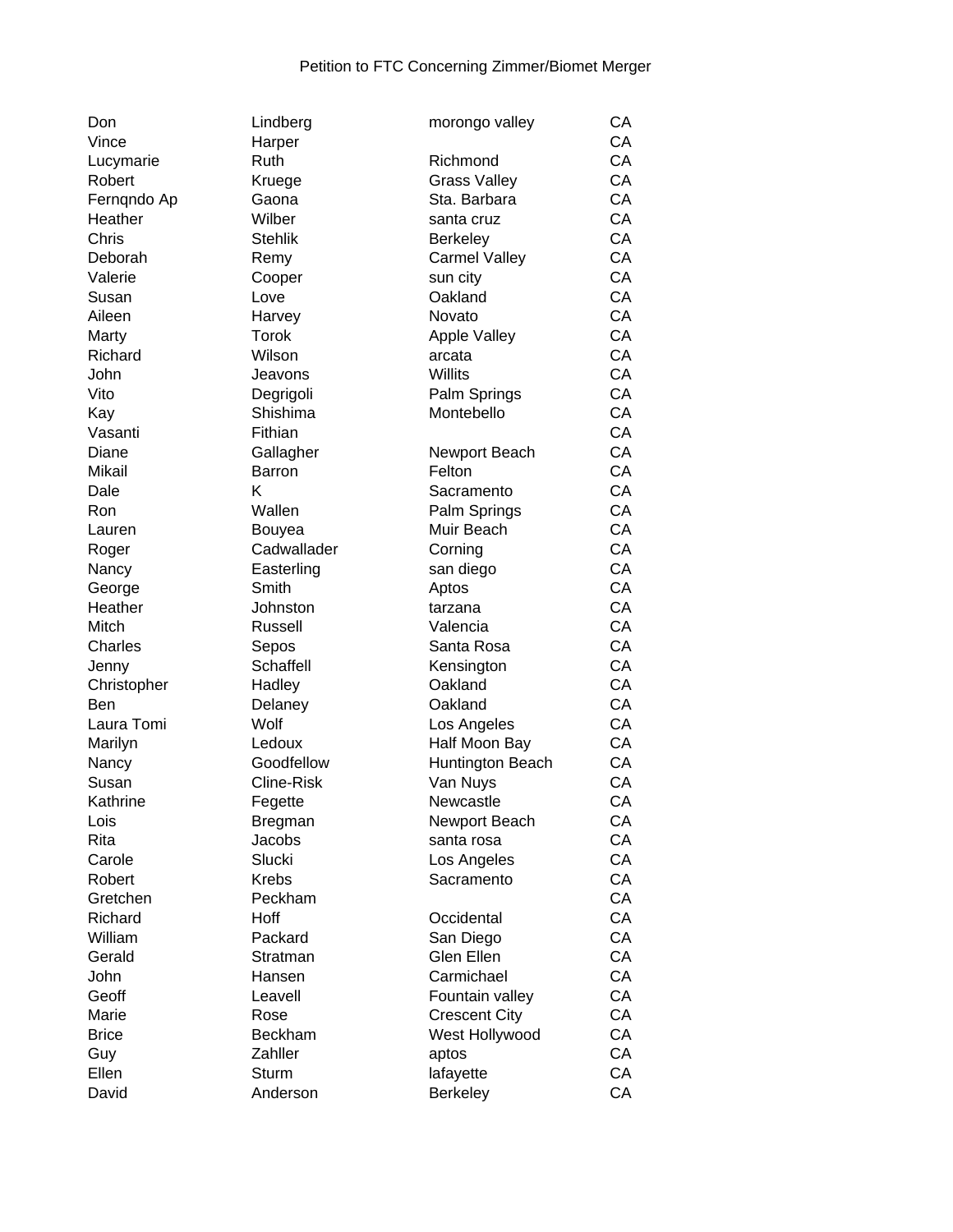| Karen          | Kraatz          | <b>Yuba City</b>      | CA |
|----------------|-----------------|-----------------------|----|
| Tara           | Kamath          | Santa Monica          | CA |
| <b>Barbara</b> | Leake           | Los Angeles           | CA |
| Jeffrey        | Brownjeffreyb   | San Diego             | CA |
| David          | Silverstein     | Berkeley              | CA |
| Linda          | Spanski         | Oceanside             | CA |
| Allan          | Blackman        | Playa Vista           | CA |
| <b>Barbara</b> | <b>Burgess</b>  | Napa                  | CA |
| Jay            | Atkinson        | El Sobrante           | CA |
| Chandra        | <b>Stephens</b> | Sebastopol            | CA |
| Timothy        | <b>Burnham</b>  |                       | CA |
| Richard        | Cohen           | Costa Mesa            | CA |
| John           | <b>Brady</b>    | <b>ROSEMEAD</b>       | CA |
| Rene           | Pineda          | Hollywood             | CA |
| Matthew        | Emmer           | Marina del Rey        | CA |
| Walter         | Ramsey          | Oakley                | CA |
| Dominic        | Cappucci        | Napa                  | CA |
| Tien           | Nguyen          | Daly City             | CA |
| Jody           | Kay             | Rossmoor              | CA |
| Christine      | Mosby           | <b>Mountain View</b>  | CA |
| Trudy          | Lamonica        | Rescue                | CA |
| Charlotte      | Cook            |                       | CA |
| Steven         | Henderson       | Palm Springs          | CA |
| Sabrina        | Sarne           | Danville              | CA |
| Michelle       | Cornell         | Fresno                | CA |
| Sally          | Symanski        | San Diego             | CA |
| <b>Scott</b>   | Greene          | Alhambra              | CA |
| lan            | Umeda           | <b>Berkeley</b>       | CA |
| Paul           | Capps           | Downey                | CA |
| Phyllis        | Reed            | Fresno                | CA |
| Don            | Wattenbarger    | Eureka                | CA |
| Mike           | Kleine          | <b>Burbank</b>        | CA |
| Maryann        | Haller          | Escondido             | CA |
| Peggy          | Loe             | Magalia               | CA |
| Mary           | Sheridan        | Santa Barbara         | CA |
| Dian           | Roberts         | agua dulce            | CA |
| Mara           | Constantine     | Berkeley              | CA |
| Hinda Joy      | Laury           | Claremont             | CA |
| Christine      | Kyne            | Campbell              | CA |
| <b>Bruce</b>   | Mitchell        | Van Nuys              | CA |
| Geraldine      | Fleming         | Lagunitas             | CA |
| Barbara J.     | Edelman         | Canoga Park           | CA |
| А.             | Wolf            | Cardiff               | CA |
| Sarah          | Simpson         | Los Gatos             | CA |
| Christa        | Jackson         | El Macero             | СA |
| Phillip        | Randall         | <b>Woodland Hills</b> | CA |
| Clark          | Anderson        | Hopland               | CA |
| Chuck          | Higgins         | Concord               | CA |
| Joseph         | <b>Bond</b>     | Van Nuys              | CA |
| Rich           | Goldberg        | Penngrove             | CA |
| Jane           | Herner          | Santa Barbara         | CA |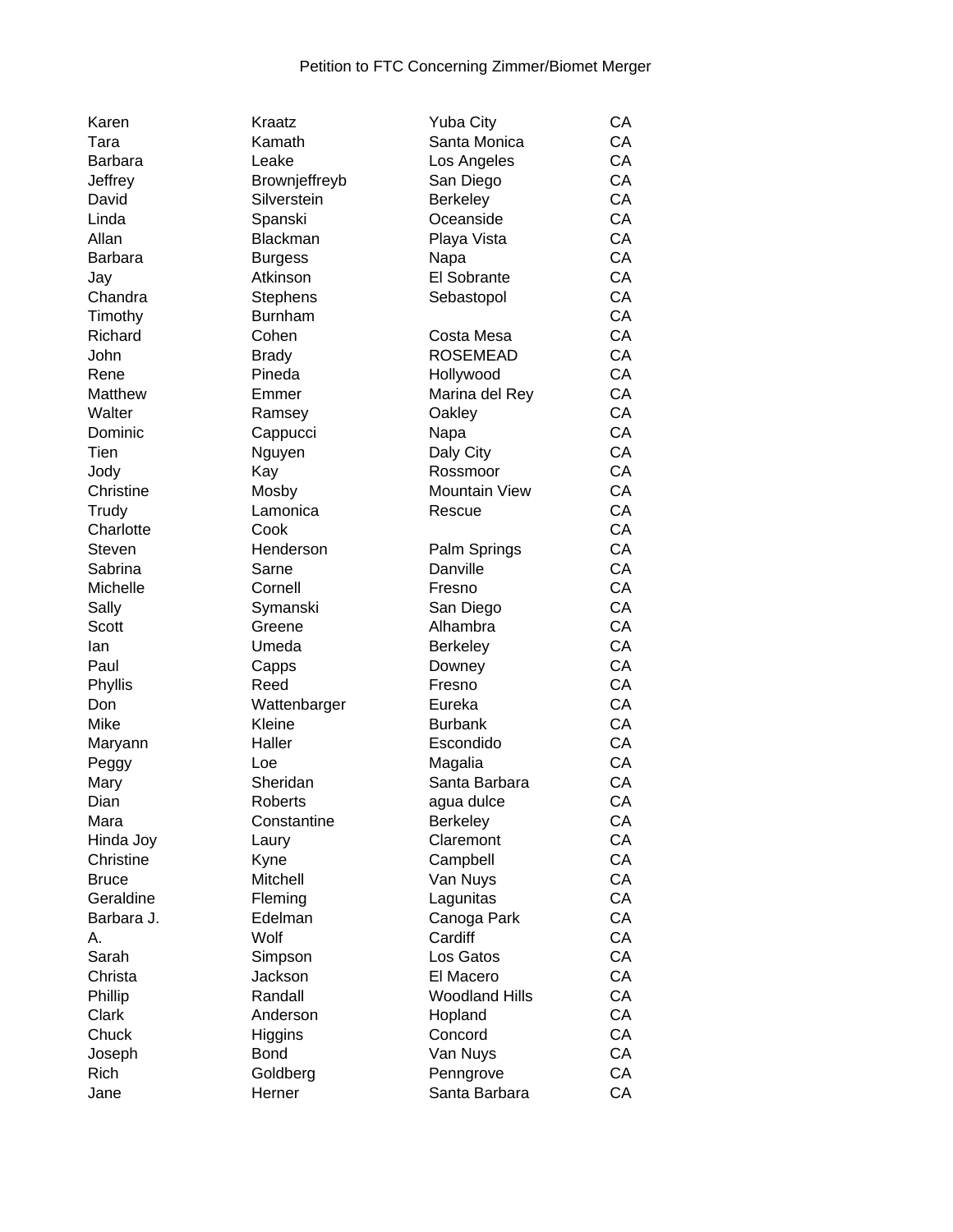| Justin           | Kay            | <b>Studio City</b>     | СA |
|------------------|----------------|------------------------|----|
| Nancy            | Olson          | Palo Alto              | CA |
| Katherine        | Lawrence       | San Jose               | CA |
| <b>CLEMENT</b>   | <b>MICHEL</b>  | <b>SAN LUIS OBISPO</b> | CA |
| Eleanor          | Siegel         | Pasadena               | CA |
| Sonia            | Quintana       | Castro Valley          | CA |
| Vincent          | Hoagland       | Santa Rosa             | CA |
| D                | Spencer        | San Diego              | CA |
| Maureen          | <b>Barrio</b>  | Ventura                | CA |
| Carol            | Mcmahon        | Placerville            | CA |
| Deborah          | Montero        | fair oaks              | CA |
| Monica           | Wood           | Calabasas              | CA |
| Carol            | Mcrae          | Fairfax                | CA |
| Katherine        | Oberle         | Oakland                | CA |
| Sherri           | Venezia        | Davis                  | CA |
| Sandra           | Mccolley       | Montclair              | CA |
| Vivian           | Dowell         | La Quinta              | CA |
| <b>Barbara</b>   | Harper         | Castroville            | CA |
| Rocky Beth       | Silver         | Ventura                | CA |
| Victor           | Zlotnicki      | Altadena               | CA |
| Elaine           | Benjamin       | Alpine                 | CA |
| Abhay            | Vaidya         | <b>Culver City</b>     | CA |
| Victoria         | <b>Spiers</b>  | <b>Berkeley</b>        | CA |
| Geoffrey         | Symcox         | Pacific Palisades      | CA |
| Asia             | Leone          | Newbury Park           | CA |
|                  | Adams          | Escondido              | CA |
| Lynn<br>Michelle | Mehlhorn       | Richmond               | CA |
|                  |                |                        | CA |
| Edwina           | Halstead       | Dinuba                 | CA |
| James            | Morrison       | Carnelian Bay          |    |
| Tristan          | Houston        | Morgan Hill            | CA |
| Martin           | Gruenthal      | Newhall                | CA |
| Vincent          | Campisi        | <b>Canyon Country</b>  | CA |
| Kathleen         | Ryan           | Lakewood               | CA |
| Patricia         | Ewers          | Irvine                 | CA |
| Corrie           | Davis          | Torrance               | CA |
| Richard          | Thompson       | <b>Brentwood</b>       | CA |
| Douglas          | <b>Skewes</b>  | Sacramento             | CA |
| Mecky            | <b>Myers</b>   | redondo beach          | CA |
| Karen            | <b>Burgett</b> |                        | CA |
| Mark             | <b>Bush</b>    | Rancho Cucamonga       | CA |
| James            | <b>Butler</b>  | Rough and Ready        | CA |
| Hope             | Nelson         | carlsbad               | CA |
| <b>Brenda</b>    | <b>Bailey</b>  | Oakland                | CA |
| Leo              | Millet         | <b>Newark</b>          | CA |
| Harry            | Dejesus        | LA.                    | CA |
| <b>ROSE</b>      | <b>BASTONE</b> | <b>WEST COVINA</b>     | CA |
| James            | <b>Mitten</b>  | Arroyo Grande,         | CA |
| John             | Abram          | Los Angeles            | CA |
| F                | <b>FARBER</b>  | <b>SHERMAN OAKS</b>    | CA |
| <b>Steve</b>     | <b>Bush</b>    | Laguna Hills           | CA |
| James            | Precit         | Kings Beach            | CA |
|                  |                |                        |    |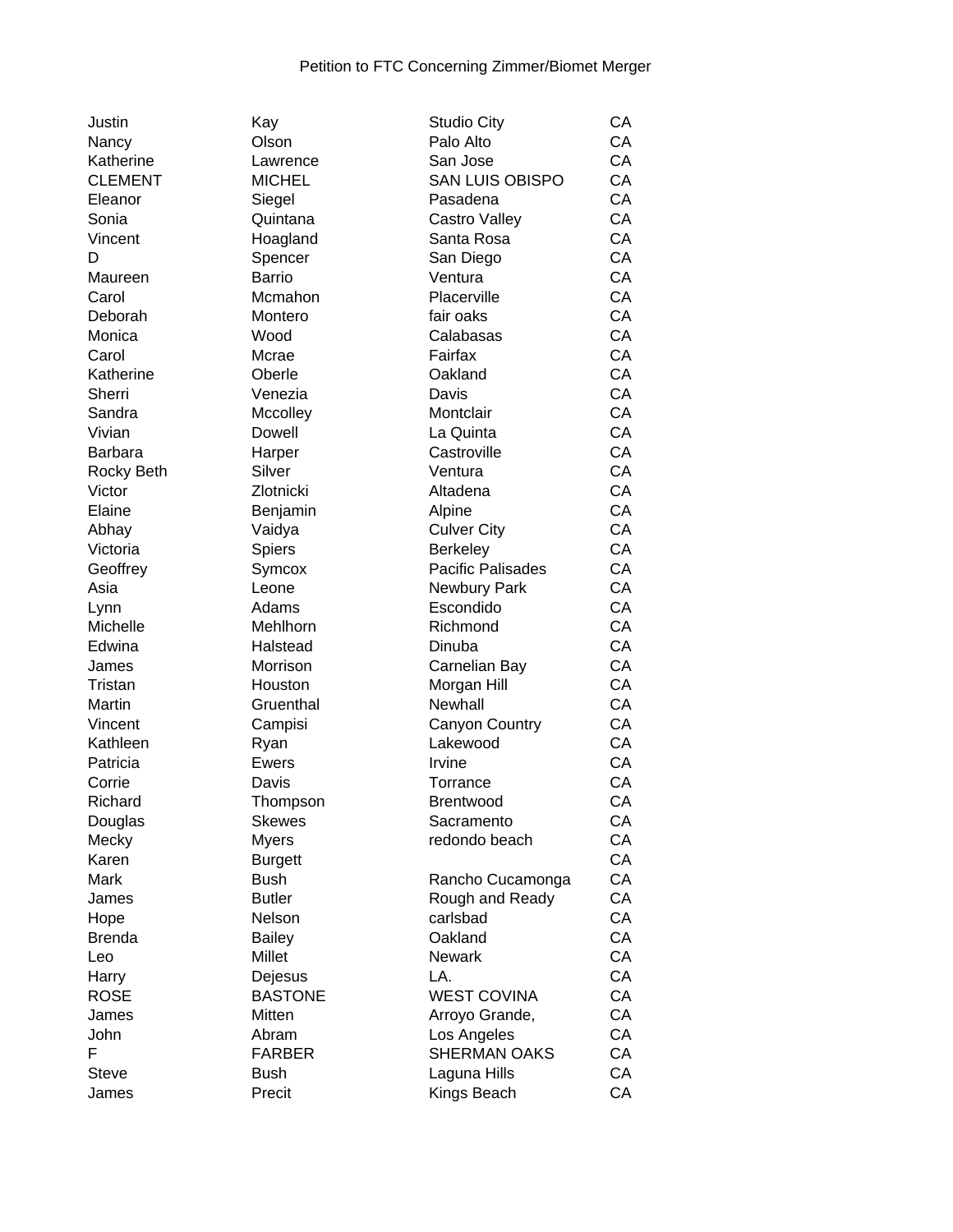| Martin         | Plattner       | Huntington Beach     | СA |
|----------------|----------------|----------------------|----|
| <b>Bruce</b>   | Purdum         | Palmdale             | CA |
| Chris          | Hagen          | sacramento           | CA |
| Cozette        | Moysa          |                      | CA |
| М              | Menendez       | <b>El Cerrito</b>    | CA |
| Cam            | Amos           | San Bernardino       | CA |
| Dione          | King           | San francisco        | CA |
| Diane          | Olson          | santa monica         | CA |
| Cloene         | Marson         | Oxnard               | CA |
| Adrienne       | Germond        | <b>Bakersfield</b>   | CA |
| Charlean       | Allen          |                      | CA |
| John           | Petrak         | San Jose             | CA |
| Dolores        | Rouse          | Mission Viejo        | CA |
| <b>Rick</b>    | Luttmann       | <b>RP</b>            | CA |
| Cindy          | Koch           | Long Beach           | CA |
| Nadine         | Larsen         | Laguna               | CA |
| Lynnette       | Perkes         | Poway                | CA |
| naomi          | gilmore        | Sacramento           | CA |
| Phillip        | Manson         | San Diego            | CA |
| Michelle       | Nance          | Atwater              | CA |
|                |                |                      | CA |
| Daphne         | Figueroa       | San Diego            |    |
| John           | Zimmermann     | Long Beach           | CA |
| david          | ruiz           | Antelope             | CA |
| Mrs. Georg     | Kauffman       | Fresno               | CA |
| Kevin          | Peterson       | Sacramento           | CA |
| Paula          | Wallace        | Folsom               | CA |
| Barbara        | Chan           | <b>Mountain View</b> | CA |
| Tom            | Peterson       | Capitola             | CA |
| Chris          | Eckeard        | Pomona               | CA |
| Kenyon         | Donohew        | Oceanside            | CA |
| Malcolm        | Williams       | Novato               | CA |
| <b>Bonnie</b>  | Wong           | <b>SAN JOSE</b>      | CA |
| Dorina         | Dariiciuc      | <b>Brisbane</b>      | CA |
| Lauri          | Lasman         | North Hills          | CA |
| John           | Kyrk           | San Francisco        | CA |
| <b>Burt</b>    | Kessler        | Oakland              | CA |
| Stephen        | <b>Bohac</b>   | <b>Twain Harte</b>   | CA |
| Patricia       | Kennedy        | Irvine               | CA |
| Ann            | Schieding      | <b>River Pines</b>   | CA |
| J              | <b>Marcus</b>  | Dana Point           | CA |
| Ann            | Boren          | Inverness            | CA |
| Mary           | Oswald         | Sonoma               | CA |
| <b>WILLIAM</b> | <b>KUBOW</b>   | Sunnyvale            | CA |
| Gary           | Fritz          | Mill Valley          | CA |
| Bernadean      | Richardson     | elk grove            | CA |
| Zaria          | <b>Griffin</b> | Ripon                | CA |
| James          | Rego           | Fairfield            | CA |
| Fred           | Hungerford     | Norco                | CA |
| Kathy          | Ramos          | Sacramento           | CA |
| Richard        | Taylor         | Vallejo              | CA |
| Denali         | McCullough     | San José             | CA |
|                |                |                      |    |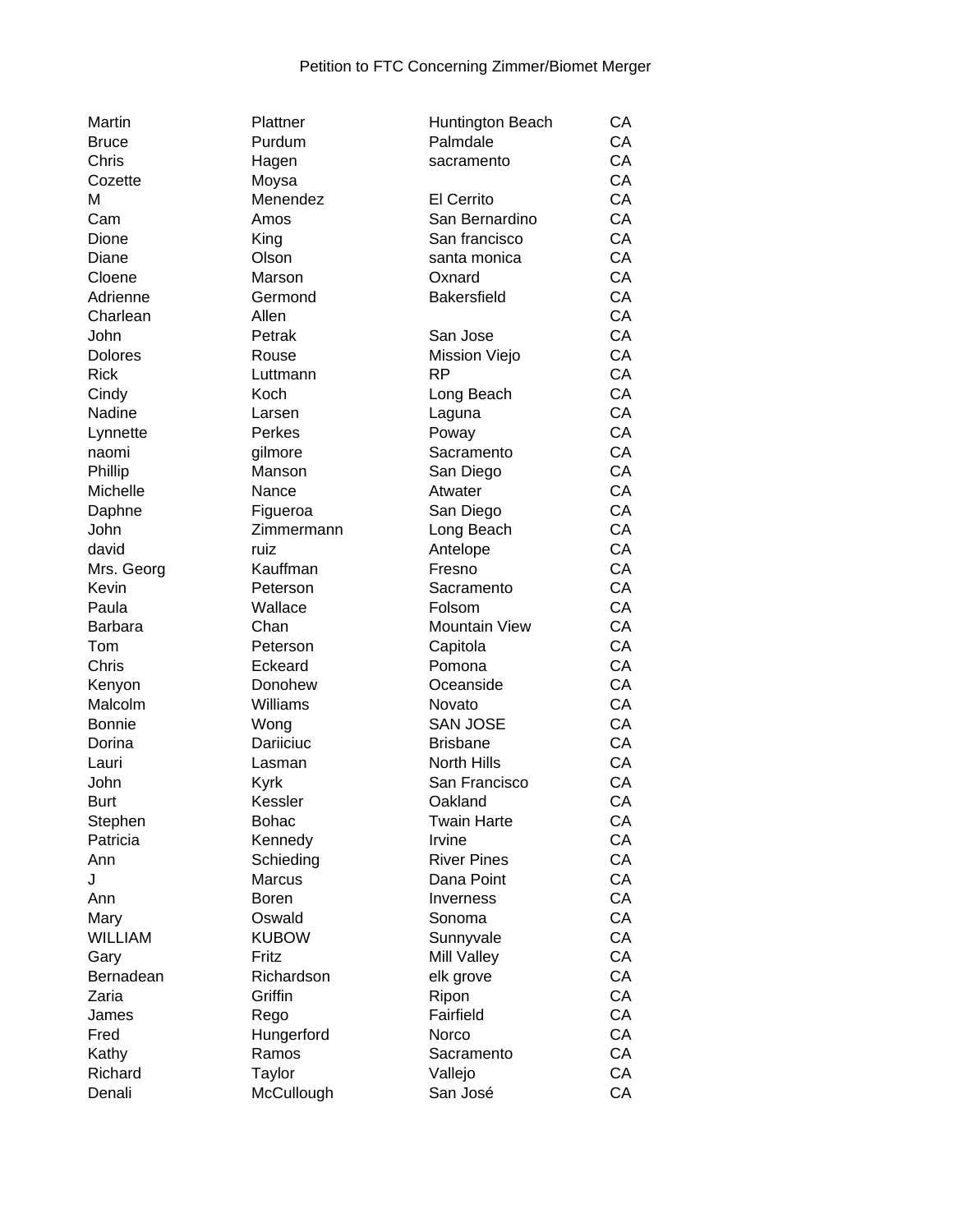| Stephen        | <b>Markel</b>   | Los Angeles         | CA |
|----------------|-----------------|---------------------|----|
| Zia            | Islam           | Winnetka            | CA |
| Rocco          | Passafaro       | North Hollywood     | CA |
| Lois           | Marshall        |                     | CA |
| Jacquelyn      | <b>Roberts</b>  | Tehachapi           | CA |
| <b>Barbara</b> | <b>St Amand</b> | Camarillo           | CA |
| Lisa           | Annecone        | Santa Rosa          | CA |
| Gerald         | Woodward        | Cerritos            | CA |
| Lynn           | Franks          | Sacramento          | CA |
| Joseph         | White           | Cool                | CA |
| Vivian         | Carlip          | Davis               | CA |
| Martha         | Urueta          | <b>Culver City</b>  | CA |
| Margie         | <b>Borchers</b> | santa barbara       | CA |
| Robert         | Ortiz           | Novatto             | CA |
| Jennifer       | <b>Steffen</b>  | Redondo Beach       | CA |
|                |                 |                     | CA |
| r              | reyes           | san luis obispo     |    |
| Helen          | Martin          |                     | CA |
| Susan          | Johnson         | Ridgecrest          | CA |
| James          | <b>Boren</b>    | Modesto             | CA |
| Carl           | Gage            | Simi Valley         | CA |
| Jason          | Mocanu          | Stockton            | CA |
| Jed            | Holtzman        | San Francisco       | CA |
| Sarah          | Herr            | Berkeley            | CA |
| Pesach         | Kremen          | Coronado            | CA |
| richard        | gary            | malibu              | CA |
| Douglas        | Dyakon          | Los Angeles         | CA |
| Gerry          | Moysa           | San Juan Capistrano | CA |
| Debra          | Arbuckle        | Alameda             | CA |
| Rob            | Johnson         | El Cajon            | CA |
| Vera           | Sadkovsky       | modesto             | CA |
| Catherine      | Goodno          | Weed                | CA |
| <b>Brian</b>   | Stumpp          | Stockton            | CA |
| Dan            | Morgan          | Rosamond            | CA |
| Helen          | Rogers          | Sacramento          | CA |
| <b>Esther</b>  | Chavez          | Northridge          | CA |
| Michael        | Athan           | Ben Lomond          | CA |
| Michael        | <b>Duller</b>   | San Francisco       | CA |
| <b>TAK</b>     | <b>WANG</b>     | San Francisco       | СA |
| Rose           | Glickman        | <b>Berkely</b>      | CA |
| Michael        | <b>McGrath</b>  | Granada Hills       | CA |
| James          | Ryder           | Oakland             | CA |
| Peter Burdette | Smith           | Saratoga            | CA |
| Carol          | <b>Summers</b>  | Ventura             | CA |
| LB             | Nelson          | Morgan Hill         | CA |
| Thelma         | Meier           |                     | CA |
|                |                 | torrance            |    |
| James          | Vollaro         | Lake Elsinore       | CA |
| Candice        | <b>Barnett</b>  | Santa Monica        | CA |
| Felix          | Prael           | San Diego           | CA |
| Phyllis        | <b>Bogartz</b>  | Tarzana             | CA |
| Joel           | Sokolsky        | <b>Walnut Creek</b> | CA |
| Sasha          | Martinez        | upland              | CA |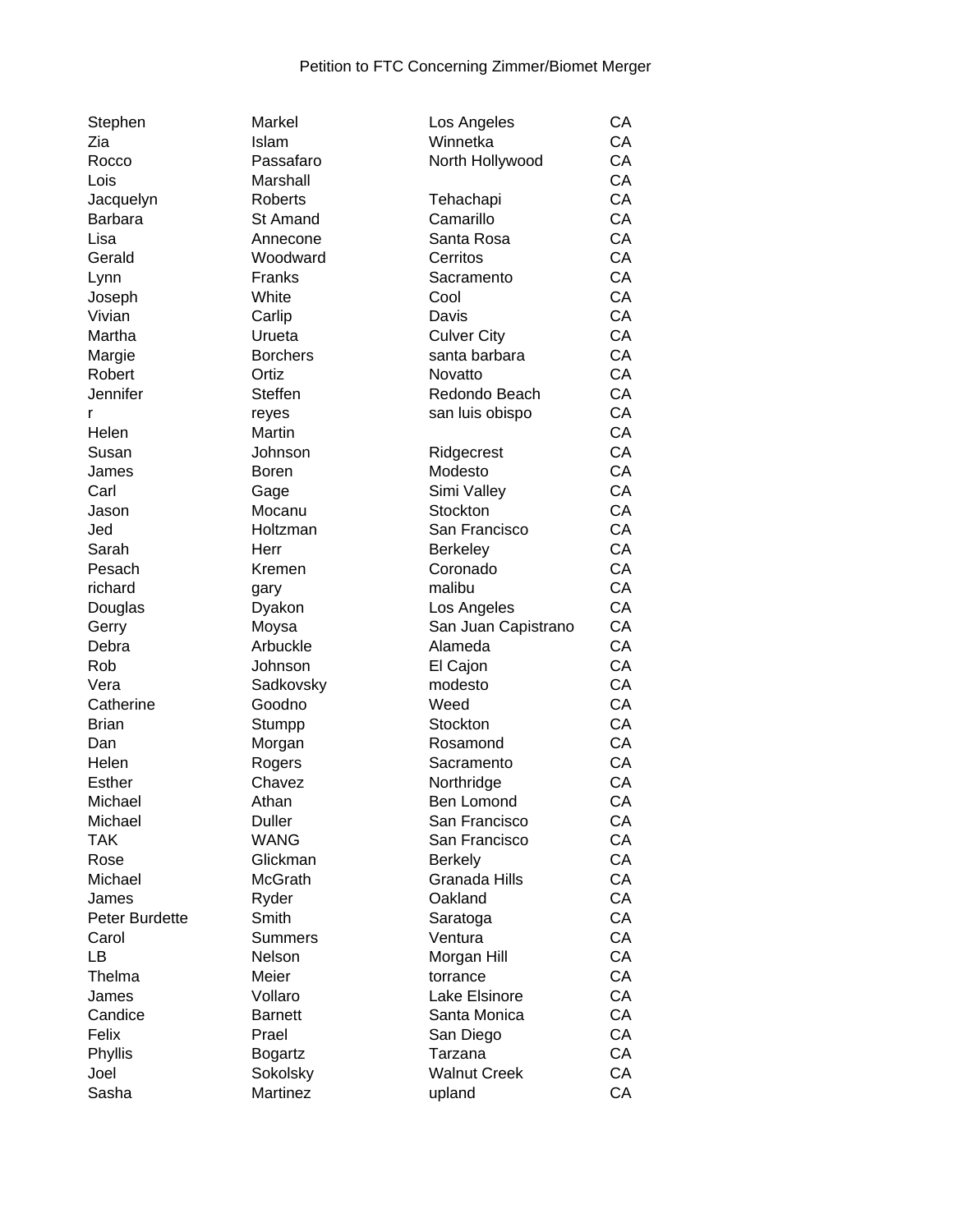| Carol         |
|---------------|
| Darrell       |
| Byron         |
| Daniel        |
| Sarah         |
| Hilda         |
| Lori          |
|               |
| Dan           |
| Jeanne        |
| Mason         |
| Audrey        |
| Iris          |
| Jean          |
| Gail          |
| R Joel        |
| Greg          |
| Eve           |
| Gabriel       |
| <b>Brenda</b> |
| Gloria        |
| Kevin         |
| Lovetta       |
|               |
| Dave          |
| Linh          |
| Irene         |
| Mary          |
| Peter         |
| Roberta       |
| Liliana       |
| Dennis        |
| Samantha      |
| Charles       |
| Howard H.     |
| Lonnie        |
| april         |
| Barbara       |
|               |
| Barbara       |
| Barbara       |
| Bob           |
| Calvin        |
| cathy         |
| Charlie       |
| David         |
| Ellen         |
| Ernest        |
| James         |
| Jeremy        |
| Karen         |
| Lisa          |
|               |
| Patricia      |

| opkins                 | Petaluma                     | CА |
|------------------------|------------------------------|----|
| <b>Neft</b>            | Costa Mesa                   | CA |
| jonk                   | Fort Bragg                   | CA |
| Fuller                 | Carlotta                     | CA |
| Ashley                 | Altadena                     | CA |
| Kurowski               | Davis                        | CA |
| Caudill                | Los Osos,                    | CA |
| Nickerson              | North Hollywood              | CA |
| <b>Barber</b>          | Santee                       | CA |
| Wheeler                | Glendale                     | CA |
| Kapitan                | Santa Rosa                   | CA |
| Chynoweth              | Midpines                     | CA |
| Ricci                  | <b>Belvedere</b>             | CA |
| Rekers Ph.D.           | Kensington                   | CA |
| Denney                 | Oakland                      | CA |
| DeMasi                 | concord                      | CA |
| Ogden                  | San Francisco                | CA |
| Kiley                  | SanFrancisco                 | CA |
| <b>Bryant</b>          | San Francisco                | CA |
| Sanchez                | San Bruno                    | CA |
| Kraft                  | Menlo Park                   | CA |
| Burns                  | Rosamond                     | CA |
| Ogilvie                | Santa Barbara                | CA |
| Lopez                  | Santa Ana                    | CA |
| Kraus                  | Mission Viejo                | CA |
| Sullivan               | Huntington Beach             | CA |
| Morris                 |                              | CA |
| Frederick              | Joshua Tree                  | CA |
| Alvarado               | Rancho Cucamonga             | CA |
| Sanchez                | Whittier                     | CA |
| Lubrani                | Torrance                     | CA |
| Callen                 | Playa Del Rey                | CA |
| Holmes                 | Los Angeles                  | CA |
| Sheinart               | LA                           | CA |
| <b>Barcenas</b>        | sacramento                   | СA |
| Byrne                  | San Francisco                | CA |
| Danese                 | Placerville                  | CА |
| St. John               | Oroville                     | CA |
|                        | Santa Maria                  | СA |
| Leppo<br>Wood          | Livermore                    | CA |
| brooks                 |                              | CA |
| Κ                      | long beach<br>Xsan Francisco | СA |
|                        | San Diego                    | CA |
| P. Peterson            | Martinez                     | CA |
| Phillips<br>Shahbazian | Tarzana                      | CA |
| Kimball                | Elkhorn                      | CA |
|                        |                              |    |
| Lyons                  | West Hollywood               | CA |
| Rasmussen              | tiburon                      | CA |
| Jensen                 | Santa Cruz                   | СA |
| <b>Blevins</b>         | San Jose                     | СA |
| Schally                | El Granada                   | CA |

| Darrell      | <b>Neft</b>     | Costa Mesa       | CA |
|--------------|-----------------|------------------|----|
| <b>Byron</b> | jonk            | Fort Bragg       | CA |
| Daniel       | Fuller          | Carlotta         | CA |
| Sarah        | Ashley          | Altadena         | CA |
| Hilda        | Kurowski        | Davis            | CA |
| Lori         | Caudill         | Los Osos,        | CA |
| Dan          | Nickerson       | North Hollywood  | CA |
| Jeanne       | <b>Barber</b>   | Santee           | CA |
| Mason        | Wheeler         | Glendale         | CA |
| Audrey       | Kapitan         | Santa Rosa       | CA |
| Iris         | Chynoweth       | Midpines         | CA |
| Jean         | Ricci           | <b>Belvedere</b> | CA |
| Gail         | Rekers Ph.D.    | Kensington       | CA |
| R Joel       | Denney          | Oakland          | CA |
| Greg         | DeMasi          | concord          | CA |
| Eve          | Ogden           | San Francisco    | CA |
| Gabriel      | Kiley           | SanFrancisco     | CA |
| Brenda       | <b>Bryant</b>   | San Francisco    | CA |
| Gloria       | Sanchez         | San Bruno        | CA |
| Kevin        | Kraft           | Menlo Park       | CA |
| Lovetta      | <b>Burns</b>    | Rosamond         | CA |
| Dave         | Ogilvie         | Santa Barbara    | CA |
| Linh         | Lopez           | Santa Ana        | CA |
| Irene        | <b>Kraus</b>    | Mission Viejo    | CA |
| Mary         | Sullivan        | Huntington Beach | CA |
| Peter        | <b>Morris</b>   |                  | CA |
| Roberta      | Frederick       | Joshua Tree      | CA |
| Liliana      | Alvarado        | Rancho Cucamonga | CA |
| Dennis       | Sanchez         | Whittier         | CA |
| Samantha     | Lubrani         | Torrance         | CA |
| Charles      | Callen          | Playa Del Rey    | CA |
| Howard H.    | Holmes          | Los Angeles      | CA |
| Lonnie       | Sheinart        | LA               | CA |
| april        | <b>Barcenas</b> | sacramento       | CA |
| Barbara      | <b>Byrne</b>    | San Francisco    | CA |
| Barbara      | Danese          | Placerville      | CA |
| Barbara      | St. John        | Oroville         | CA |
| Bob          | Leppo           | Santa Maria      | CA |
| Calvin       | Wood            | Livermore        | CA |
| cathy        | brooks          | long beach       | CA |
| Charlie      | K               | Xsan Francisco   | CA |
| David        | P. Peterson     | San Diego        | CA |
| Ellen        | Phillips        | Martinez         | CA |
| Ernest       | Shahbazian      | Tarzana          | CA |
| James        | Kimball         | Elkhorn          | CA |
| Jeremy       | Lyons           | West Hollywood   | CA |
| Karen        | Rasmussen       | tiburon          | CA |
| Lisa         | Jensen          | Santa Cruz       | CA |
| Patricia     | <b>Blevins</b>  | San Jose         | CA |
| Raina        | Schally         | El Granada       | CA |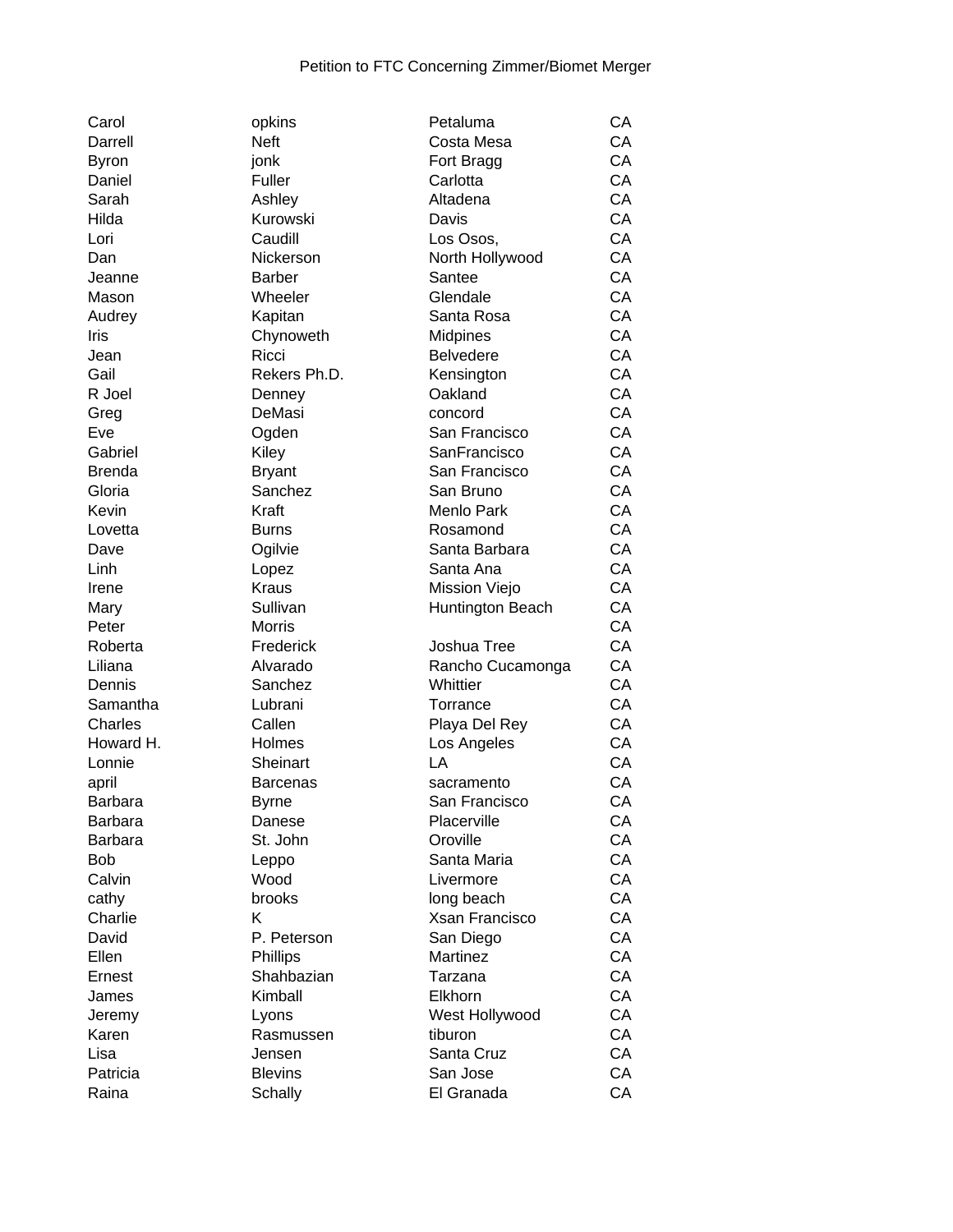| Renetta       | Hirrel          | Ramona                    | СA |
|---------------|-----------------|---------------------------|----|
| Richard       | Willis          | San Diego                 | CA |
| Robert        | Grant           | San Francisco             | CA |
| Sheri         | Rollison        | Novato                    | CA |
| <b>Steven</b> | Berge           | Martinez                  | CA |
| Wendy         | Larson          | <b>Turlock</b>            | CA |
| William       | Schoene         | Santa Monica              | CA |
| Ellen         | Caprio          | San Diego                 | CA |
| Therese       | Squillacote     | Whittier                  | CA |
| Larry         | Lima            | Campbell                  | CA |
| Linda         | Medeiros        | Cloverdale                | CA |
| John          | Peters          | Rancho Santa Margarita    | CA |
| Andrea        | Rademan         | beverly hills             | CA |
| В.            | Chan            | San Diego                 | CA |
| Bena          | Poff            | Fremont                   | CA |
|               | <b>Starr</b>    |                           |    |
| Carrie        |                 | <b>Mountain Center</b>    | CA |
| Nan           | Wolf            |                           | CA |
| Gail          | <b>Blank</b>    | Fresno                    | CA |
| Carla         | Haim            |                           | CA |
| Caroline      | <b>Steele</b>   | <b>El Cerrito</b>         | CA |
| Ja            | Κo              | C                         | CA |
| Kathryn       | Morgan          | Sebastopol                | CA |
| Corry         | Nethery         | Los Angeles               | CA |
| Doris         | Haines          | Redondo Beach             | CA |
| Larry         | Parker          | Camino                    | CA |
| Kathy         | Sabatini        | <b>Fair Oaks</b>          | CA |
| Elliot        | Bernadel-Huey   | Oaklamd                   | CA |
| Denise        | Lenardson       | Sunland                   | CA |
| Anthony       | <b>Torres</b>   | Montebello                | CA |
| Angela        | Orozco          | San Francisco             | CA |
| Lanie         | Carney          | Inglewood                 | CA |
| Faith         | <b>Strailey</b> | Quincy                    | CA |
| Bettina       | O'Brien         | Santa Rosa                | CA |
| Barry         | Solomon         | Redondo Beach             | CA |
| Kathleen      | Powell          | Vallejo                   | CA |
| Andrew        | Olsen           | Los Angeles               | CA |
| Kenneth       | Ahlberg         | Simi Valley               | CA |
| Debra         | Trumbo          | Orange                    | CA |
| Leonard       | Moore           | Aptos                     | CA |
| Sharon        | <b>Barnes</b>   | Encino                    | CA |
| Syd           | Rumford         | Long Beach                | CA |
| Virginia      | <b>Krutilek</b> | Alameda                   | CA |
| Clara         | Beard           |                           | CA |
|               |                 | Los Angeles<br>Palo Cedro |    |
| Tom           | Wendt           |                           | CA |
| Ed            | Green           | Fremont                   | CA |
| <b>Rick</b>   | Nixon           | McCloud                   | CA |
| Patricia      | <b>Busk</b>     | San Francisco             | CA |
| Roger         | Vortman         | Santa Cruz                | CA |
| Bill          | <b>Bushnell</b> | Sunnyvale                 | CA |
| Nancy         | Weaver          | San Diego                 | CA |
| mary          | brody           | santa cruz                | CA |
|               |                 |                           |    |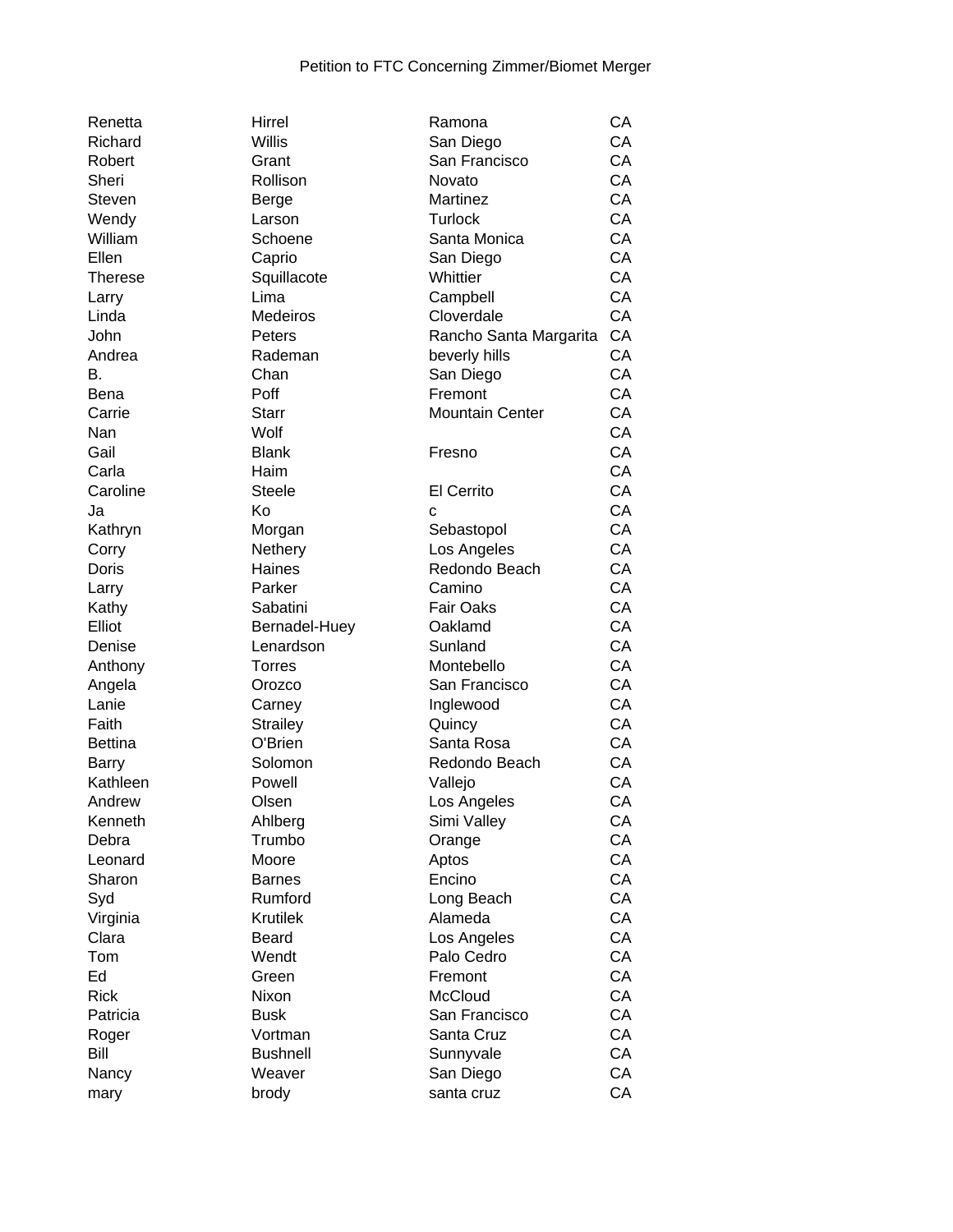| Egil                   | Stigum         | Carmel By The Sea   | СA |
|------------------------|----------------|---------------------|----|
| Robin                  | <b>Steeves</b> | Richmond            | CA |
| sheridan sonne         | rice           | Wrightwood          | CA |
| Suzanne                | Pinto          | San                 | CA |
| Kim                    | Nero           | Costa Mesa          | CA |
| Sandra                 | <b>Briggs</b>  | Riverside           | CA |
| miguel                 | rivera         | los angeles         | CA |
| David                  | Willett        | San JUan            | CA |
| marie                  | ellis          | Watsonville         | CA |
| Lee                    | Therrien       | Auburn              | CA |
|                        |                |                     | CA |
| Diane                  | Stewart        | San francisco       |    |
| Ralph                  | Lopez          | Los Angeles         | CA |
| Julie                  | Phelan         |                     | CA |
| Dave                   | Hanna          | Petaluma            | CA |
| <b>Kirk</b>            | White          | sf                  | CA |
| Arthur                 | Connor         | Idyllwild           | CA |
| Joanne                 | Snyder         | San Diego           | CA |
| Kae                    | <b>Bender</b>  | Lancaster           | CA |
| Mary                   | Martin         | San Luis Obispo     | CA |
| Randy                  | <b>Braden</b>  | Corona              | CA |
| Susan                  | Kraus          | Malibu              | CA |
| Tonantzin              | Garcilazo      | Temecula            | CA |
| Robert                 | Duckson        | Hemet               | CA |
| <b>Beth</b>            | Larson         | Vacaville           | CA |
| jennifer               | cartmill       | Palm Springs        | CA |
| Ralph                  | Dominguez      |                     | CA |
| Ernest                 | Ely            | San Francisco       | CA |
| Claudia                | Linhares       | Alameda             | CA |
| Dianne                 | Miller         | San Diego           | CA |
| lan                    | Turner         | Sacramento          | CA |
| <b>GEORGE</b>          | <b>BUDD</b>    | Los Angeles         | CA |
| Leslie                 | Anderson       | <b>Walnut Creek</b> | CA |
| Raymond                | Marshall       | Foresthill          | CA |
| <b>Mark</b>            | Rodriguez      | Sacramento          | CA |
| Graciela               | Huth           | <b>LOS ANGELES</b>  | CA |
| Kim                    | Peterson       | Cloverdale          | CA |
| Kay                    | Tealer         | San Carlos          | CA |
| Evangeline             | Chinn          | Paradise            | CA |
| <b>Barbara</b>         | <b>Trees</b>   | Tujunga             | CA |
| Damian                 | Cano           | El Cerrito          | CA |
| elizabeth              | treat          | santa cruz          | CA |
| Grant                  | <b>Rich</b>    | Oakland             | CA |
|                        |                |                     |    |
| Nancy                  | Pratt          |                     | CA |
| P                      | Olmstead       | San Jose            | CA |
| Ann                    | Tait           | Pasadena            | CA |
| <b>Faith Elisabeth</b> | Harrison       | La Quinta           | CA |
| Sarah                  | <b>Staats</b>  | San Francisco       | CA |
| karren                 | swain          | Los Angeles         | CA |
| Walter                 | Claus          | Los Angeles         | CA |
| Pat                    | Thompson       | Roseville           | CA |
| Virginia               | Smedberg       | Palo Alto           | CA |

| Richmond            | СA |
|---------------------|----|
| Wrightwood          | CA |
| San                 | CA |
| Costa Mesa          | СA |
| Riverside           | СA |
| los angeles         | СA |
| San JUan            | СA |
| Watsonville         | СA |
| Auburn              | CA |
| San francisco       | СA |
|                     |    |
| Los Angeles         | СA |
|                     | CA |
| Petaluma            | CA |
| sf                  | CA |
| Idyllwild           | CA |
| San Diego           | CA |
| Lancaster           | СA |
| San Luis Obispo     | СA |
| Corona              | СA |
| Malibu              | СA |
| Temecula            | СA |
| Hemet               | СA |
| Vacaville           | СA |
| Palm Springs        | СA |
|                     | CA |
| San Francisco       | CA |
| Alameda             | CA |
| San Diego           | CA |
| Sacramento          | СA |
| Los Angeles         | СA |
| <b>Walnut Creek</b> | CA |
| Foresthill          | СA |
| Sacramento          | CA |
| <b>LOS ANGELES</b>  | СA |
|                     |    |
| Cloverdale          | СA |
| San Carlos          | CA |
| Paradise            | СA |
| Tujunga             | CA |
| El Cerrito          | CA |
| santa cruz          | CA |
| Oakland             | CA |
|                     | СA |
| San Jose            | СA |
| Pasadena            | СA |
| La Quinta           | СA |
| San Francisco       | СA |
| Los Angeles         | СA |
| Los Angeles         | СA |
| Roseville           | СA |
| Palo Alto           | CA |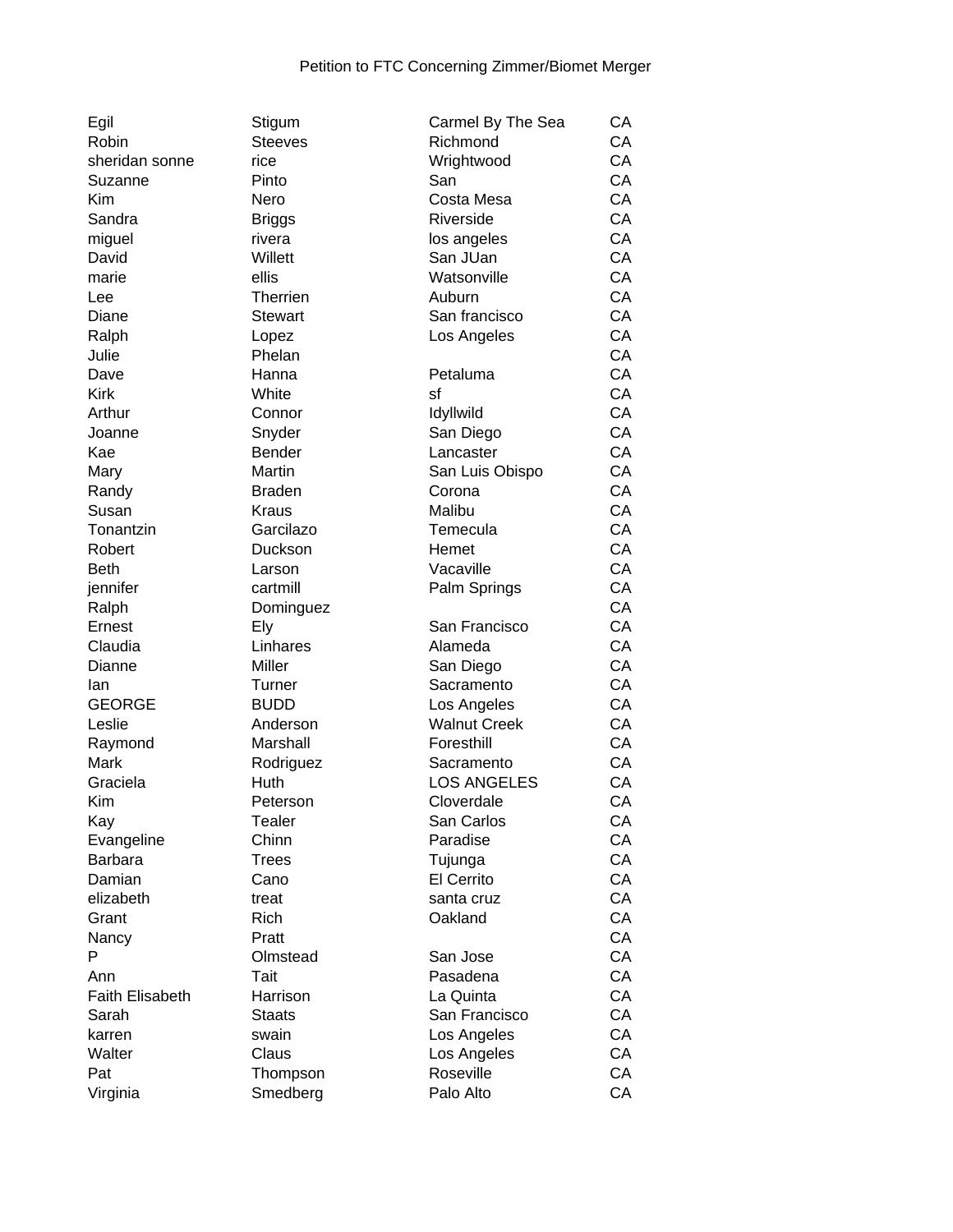| margaret         | rowe            | santa rosa             | СA |
|------------------|-----------------|------------------------|----|
| <b>Bette</b>     | <b>Burrows</b>  | Sacramento             | CA |
| Dennis           | Thompson        | <b>Meadow Vista</b>    | CA |
| Μ.               | Legg            | Glendale               | CA |
| clara            | goossens        | <b>HEMET</b>           | CA |
| Jane             | Leamy           | Discovery Bay          | CA |
| Erich            | Benndorff       | Ramona                 | CA |
| Kevin            | Barry           |                        | CA |
| Juan             | Villalpando     | Chula Vista            | CA |
| Ron              | Swopes          | <b>ROWLAND HEIGHTS</b> | CA |
| Tom              | Venus           | Chico                  | CA |
| Bill             | Morse           | Hayward                | CA |
| Sally            | Elkington       | Oakland                | CA |
| John             | <b>Berriman</b> | <b>Thousand Oaks</b>   | CA |
| Christine        | Blackman        | Encinitas              | CA |
| Christa          | Shedd           | <b>West Sacramento</b> | CA |
| William          | Howard          | Oakland                | CA |
| <b>MARY</b>      | <b>O'BRIEN</b>  | <b>Grass Valley</b>    | CA |
| Donald           | Packwood        |                        | CA |
| Evelyn           | Vigil           | San Jose               | CA |
| Richard          |                 | Livermore              | CA |
| М                | Despy           | <b>LINCOLN</b>         | CA |
|                  | <b>GEORGI</b>   |                        | CA |
| James            | <b>Barrett</b>  | San Francisco          |    |
| steve            | abrams          | los angeles            | CA |
| Robert           | Eccles          | Granada Hills          | CA |
| <b>FRANCES</b>   | CALLAWAY        | <b>CITRUS HEIGHTS</b>  | CA |
| Zachariah        | Moura           | <b>Beverly Hills</b>   | CA |
| Wendy            | Mollett         | <b>Studio City</b>     | CA |
| James            | Munro           | Sacramento             | CA |
| James            | Arthur          | <b>Milpitas</b>        | CA |
| Amanda           | Percy           | <b>Burbank</b>         | CA |
| Rosemarie        | <b>Beavers</b>  |                        | CA |
| James            | Dawson          | davis                  | CA |
| Carol            | <b>Dorsett</b>  | Novato                 | CA |
| Joseph ("Randy") | Michelson       | <b>Berkeley</b>        | CA |
| Rich             | <b>DeBolt</b>   | Poway                  | CA |
| Linda            | Green           | Visalia                | СA |
| Kate             | McDonald        | Davis                  | СA |
| Lois             | Chappell        | San Diego              | CA |
| John             | McClelland      | San Marcos             | CA |
| Tony             | <b>Brandino</b> | Irvine                 | CA |
| <b>Nick</b>      | Jarrell         | <b>Citrus Heights</b>  | CA |
| adam             | genesta         | la quinta              | CA |
| Peter            | Garabedian      | Montebello             | CA |
| <b>DARIN</b>     | <b>HIEB</b>     | <b>FOLSOM</b>          | СA |
| Sharen           | Frazier         | Lake Mathews           | CA |
| Tom              | Gall            | Santa Clara            | CA |
| Frank            | Jimenez         | Ukiah                  | CA |
| Anne             | <b>Basner</b>   | <b>Culver City</b>     | CA |
| Diane            | Watters         | Simi Valley            | CA |
| Patti            | Frank           | Somis                  | CA |
|                  |                 |                        |    |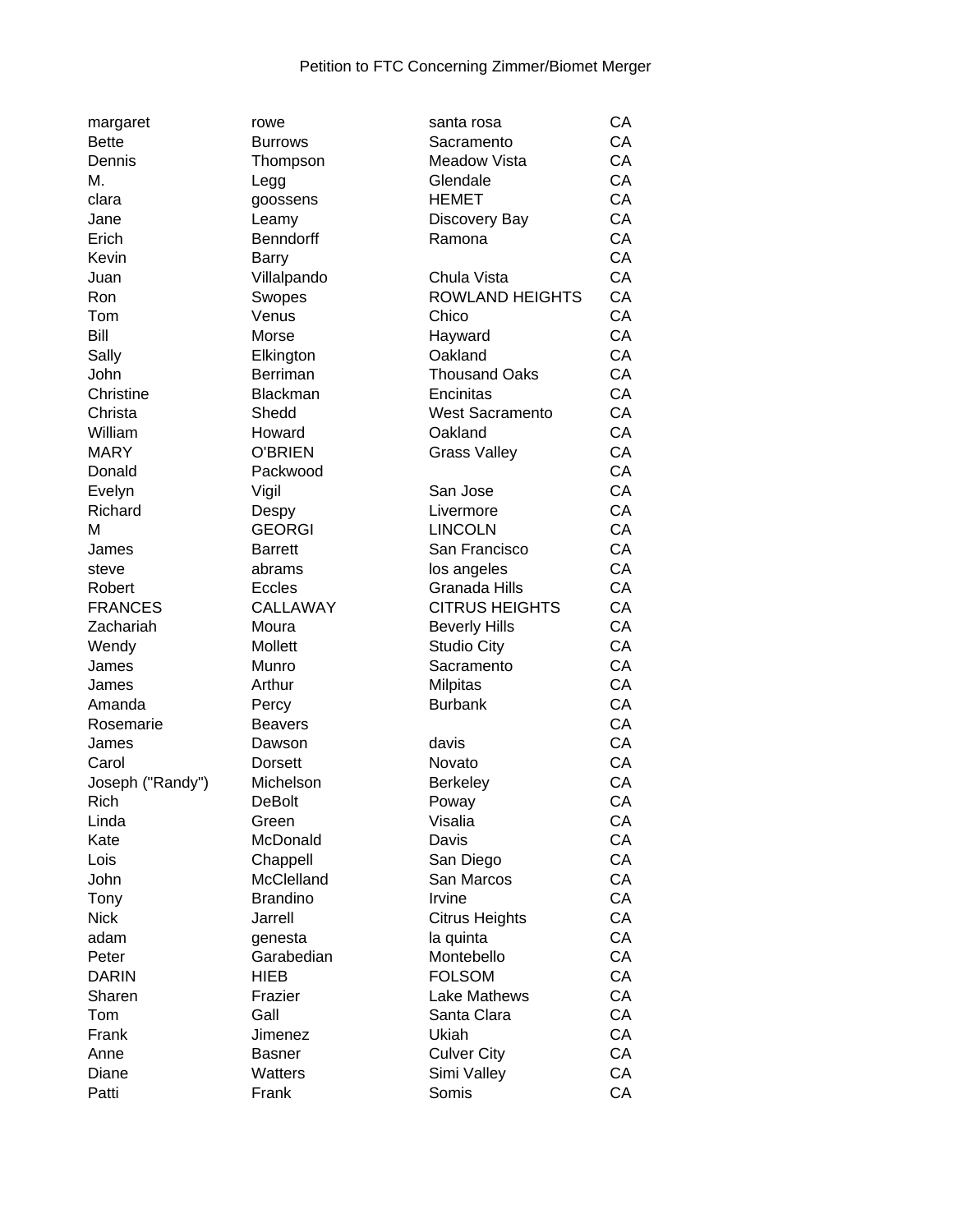| Lance                     | Gyorfi            | Oakland             | CA |
|---------------------------|-------------------|---------------------|----|
| Helen                     | Engledow          |                     | CA |
| Eleanor                   | Girard            | San Diego           | CA |
| Pat                       | <b>Becker</b>     | Santa Monica        | CA |
| Lea                       | Yancey            | Oakland             | CA |
|                           | yudell            | santa monica        | CA |
| Shea                      | Harvey            | Napa                | CA |
| Mary                      | Cook              | San Pedro           | CA |
| Cathy                     | Castro            | Long Beach          | CA |
| Alan                      | Duran             | Sacramento          | CA |
| Stanley                   | Gorgura           | Laguna Niguel       | CA |
| Dan                       | Johnson           | San Ramon           | CA |
|                           | <b>Neufert</b>    | Torrance            | CA |
| Angela                    |                   | Clovis              | CA |
| Carrie                    | Altintop          |                     | CA |
| <b>Kurk</b>               | Schoner           |                     |    |
| Yves                      | Decargouet        | Sebastopol          | CA |
| Thomas                    | Erk               | Oakland             | CA |
| Nancy                     | Gerhard           | Santa Ana           | CA |
| pete                      | brucato           | San Mateo           | CA |
| silvia                    | mchnery           | <b>UPLAND</b>       | CA |
| Caroline                  | <b>Beverstock</b> | Atherton            | CA |
| Kenway                    | Hoey              | San Diego           | CA |
| <b>Caroline and David</b> | Fromson           | <b>Brea</b>         | CA |
| Sharon                    | KImbrell          | <b>Rohnert Park</b> | CA |
| Joann                     | Hardeman          | Arroyo grande       | CA |
| Mark                      | Snowden           | Los Angeles         | CA |
| Debby                     | Nosowsky          | San Francisco       | CA |
| William                   | Harrison          | Tarzana             | CA |
| George                    | Vye               | Ventura             | CA |
| <b>Rich</b>               | Waters            | <b>Culver City</b>  | CA |
| Jan                       | McKim             | San Carlos          | CA |
| J                         | Lasahn            | <b>El Cerrito</b>   | CA |
| Tina                      | Ann               | <b>Bolinas</b>      | CA |
| Kathleen                  | Rohlfing          | Lincoln             | CA |
| Kathleen                  | Kopecko           | Napa                | CA |
| Ron                       | Rahav             | Northridge          | CA |
| <b>Barbara</b>            | Swink             |                     | CA |
| Michael                   | Romano            | <b>Benicia</b>      | CA |
| <b>Brenda</b>             | <b>Brownlee</b>   | Santa Maria         | CA |
| Heloise                   | Froelich          | San Pedro           | CA |
| Joseph                    | Hilson            | Hayward             | CA |
| Kathy                     | OBrien            | Redway              | CA |
| Richard                   | Hatch             |                     | CA |
| Judith                    | <b>Dischner</b>   |                     | CA |
| Laurie                    | French            |                     | CA |
|                           |                   |                     |    |
| Carole                    | Cuccia            |                     | CA |
| Ann                       | McKillop          |                     | CA |
| Jean                      | Shirley           |                     | CA |
| Leon                      | Williams          |                     | CA |
| Trish                     | <b>Brown</b>      |                     | CA |
| Judy                      | Agid              |                     | CA |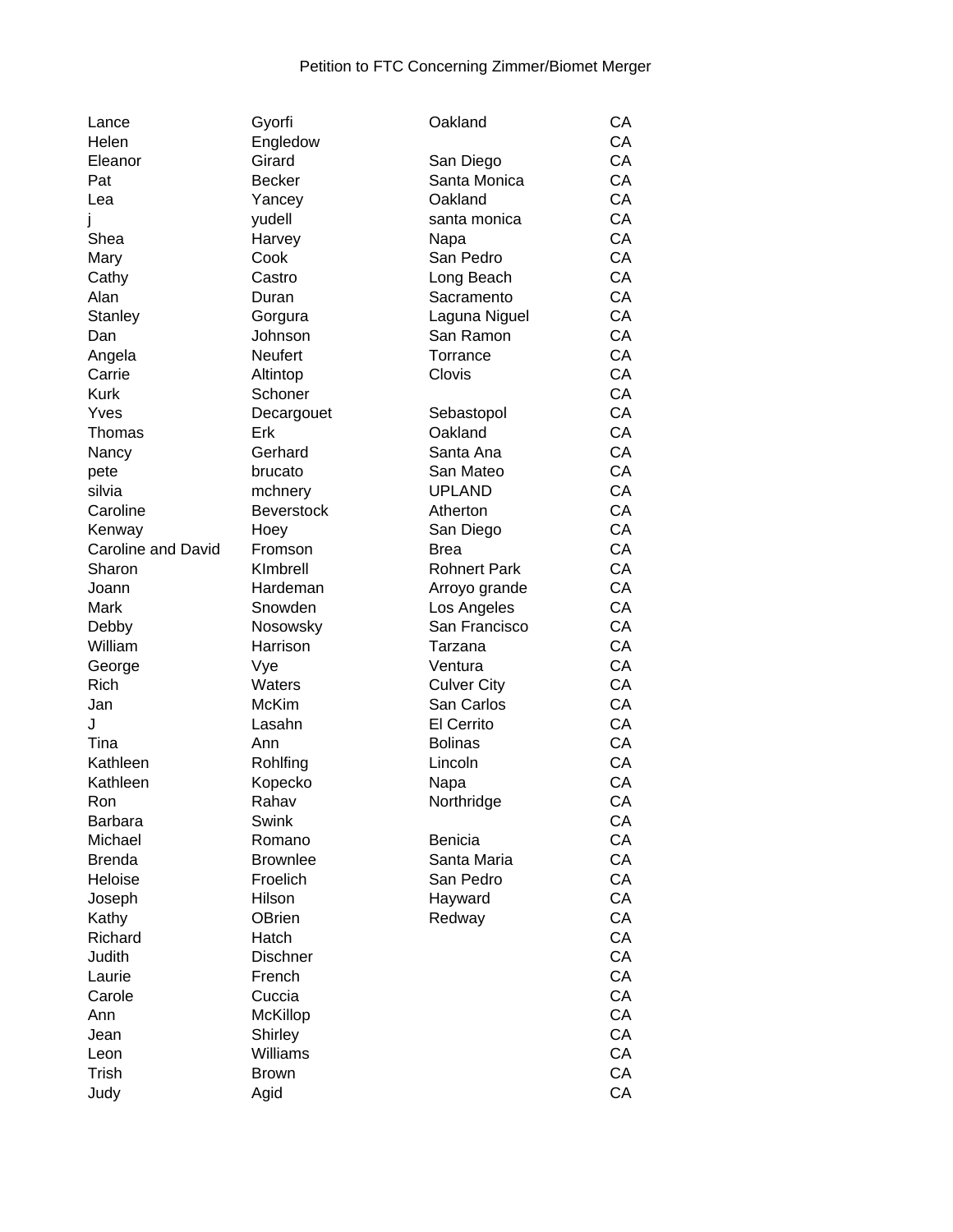| patty                   | bender           |                         | CA |
|-------------------------|------------------|-------------------------|----|
| Nanette                 | <b>Perkins</b>   |                         | CA |
| Heather                 | Saxton           |                         | CA |
| Kay                     | Hodges           |                         | CA |
| <b>Bonnie</b>           | Loera            |                         | CA |
| Chris                   | DO               |                         | CA |
| Jim                     | Ganson           |                         | CA |
| Mario                   | Adrian           |                         | CA |
| Kathleen                | <b>Brocar</b>    |                         | CA |
| Patricia                | McFadden         |                         | CA |
| <b>Barb</b>             | Lundhild         |                         | CA |
| Joanne                  |                  |                         | CA |
|                         | Willner          |                         |    |
| Elizabeth               | Summersdrougas   |                         | CA |
| Suzanne                 | Lindsey          |                         | CA |
| Jill                    | Okamura          |                         | CA |
| David                   | Allyn            |                         | CA |
| Susan                   | Matisoff         |                         | CA |
| AJ                      | Royal            |                         | CA |
| Elisabeth               | Weseley          | Breckenridge            | CO |
| <b>Bobbie</b>           | Knight           | Denver                  | CO |
| James                   | Wolf             | <b>Glenwood Springs</b> | CO |
| Dia                     | Tsung            | denver                  | CO |
| David                   | Crowner          |                         | CO |
| Robert                  | Sampron          | Littleton               | CO |
| Cindy                   | Nesseth          | Aurora                  | CO |
| Vincent                 | Nicoletti        | Littleton               | CO |
| <b>B.</b> Harold        | Anderson         | <b>Fort Collins</b>     | CO |
| Charlotte               | Delange          | Colorado Springs        | CO |
| Priscilla               | Nelson           | <b>Estes Park</b>       | CO |
| Dave                    | Rich             | Durango                 | CO |
| Mildred                 | Freeney-Hilton   | Denver                  | CO |
| Susan                   | <b>B.</b> Evans  | <b>Boulder</b>          | CO |
| Allie                   | Carpenter        | Loveland                | CO |
| Cathy                   | Insley           | Greeley                 | CO |
| <b>Bruce &amp; Gail</b> | Claremont        | Florence                | CO |
|                         | Astle            |                         | CO |
| <b>Betty</b>            | Ander            | Evergreen               | CO |
| Pat                     |                  | Denver                  |    |
| Judy                    | Wong             | Morrison                | CO |
| William                 | <b>Rivers</b>    | Longmont                | CO |
| Mark                    | Sutton           | Pueblo                  | CO |
| Andre                   | Schwartz         | Edwards                 | CO |
| Lynette                 | Dumont           | Golden                  | CO |
| Cliff                   | Inmon            | Canon City              | CO |
| Diane                   | <b>Duplissis</b> | Colorado Springs        | CO |
| Lloyd                   | Levy             | <b>Wheat Ridg</b>       | CO |
| James                   | Johnson          | Northglenn              | CO |
| Ralph                   | Rucker           | Lakewood                | CO |
| Gerald                  | Riley            | <b>Federal Heights</b>  | CO |
| Tom                     | McMahon          | Denver                  | CO |
| Greg                    | Rappl            | Lakewood                | CO |
| Randy                   | Koto             | <b>DENVER</b>           | CO |
|                         |                  |                         |    |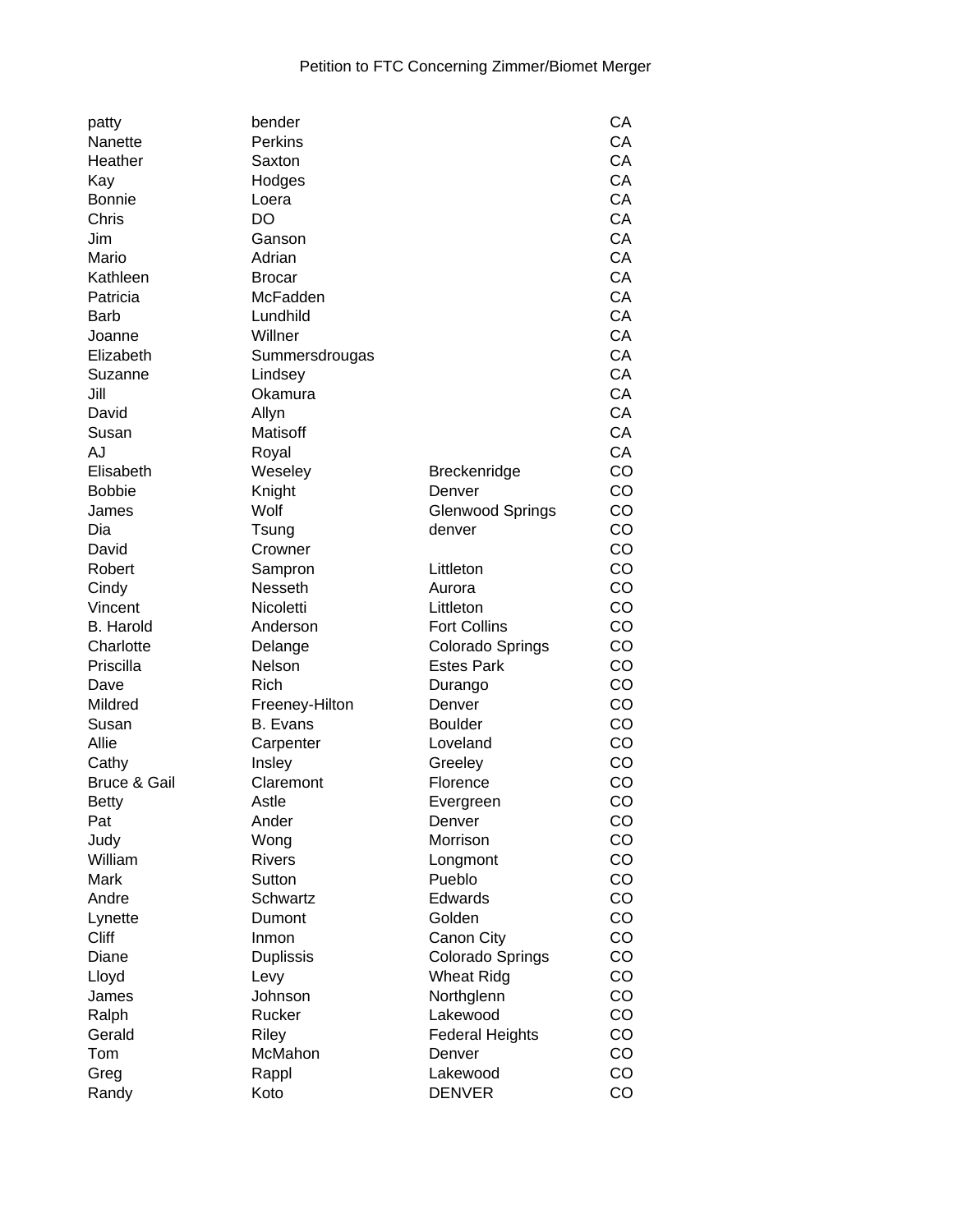| June             | <b>Mullins</b>    | Denver                      | CO |
|------------------|-------------------|-----------------------------|----|
| Franklin         | Richard           | Colorado Springs            | CO |
| Ingrid           | Rochester         | Elbert                      | CO |
| Terrell          | Kennet            | Denver                      | CO |
| Susan            | Lea               | Nathrop                     | CO |
| <b>SUZANNE</b>   | <b>ROYER</b>      | LOVELAND                    | CO |
| Jerry            | Smith             | <b>Fort Collins</b>         | CO |
| Kathleen         | Sucht             | boulder                     | CO |
| <b>Stuart</b>    | Weiss             | Denver                      | CO |
| Diane            | Cribley           | Elizabeth                   | CO |
| John             | Stoffel, Jr.      | Denver                      | CO |
| <b>KARL</b>      | <b>VAN ETTEN</b>  |                             | CO |
|                  |                   | Aurora                      | CO |
| Berkley A.       | Tague             | Denver                      |    |
| J                | <b>Dreibelbis</b> | Highlands Ranch             | CO |
| Virginia         | Wood              | <b>Boulder</b>              | CO |
| Larry            | Litvak            | Denver                      | CO |
| Sandra           | Lane              | <b>Boulder</b>              | CO |
| Patrick          | Pine              | <b>Woodland Park</b>        | CO |
| <b>Bernard</b>   | Gauthier          | Greenwood Village           | CO |
| Michael          | Marquardt         | Whitewater                  | CO |
| Angie            | Mackey            | Littleton                   | CO |
| Alice            | Green             | <b>Wheat Ridge</b>          | CO |
| Lawrence         | Germann           | Longmont                    | CO |
| Susan            | <b>Bethea</b>     | <b>LITTLETON</b>            | CO |
| John             | Hotaling          | Larkspur                    | CO |
| Donn             | Fairbank          | Lyons                       | CO |
| Avery            | Sara              | Lafayette                   | CO |
| Keith            | Krieger           | Golden                      | CO |
| Ek               | Pederson          | Greeley                     | CO |
| Grundmann        | Jack              | <b>Boulder</b>              | CO |
|                  | Vansickle         | <b>Estes Park</b>           | CO |
| Larry<br>Sheldon |                   |                             | CO |
|                  | Weinberg          | Denver<br><b>Estes Park</b> |    |
| Courtney         | Heidi             |                             | CO |
| waite            | marlene           | Aurora                      | CO |
| Omeera Anne      | Harrison          |                             | CO |
| Mark             | Boyko             | Denver                      | CO |
| James            | Hinton            | Parker                      | CO |
| Carl             | <b>Berry</b>      | Westliffe                   | CO |
| <b>Belinda</b>   | <b>Wilks</b>      | <b>Burlington</b>           | CO |
| Kathy            | <b>Bailey</b>     |                             | CO |
| Elan             | Carlson           | Colorado Springs            | CO |
| Chelo            | Ludden            | Trinidad                    | CO |
| Carrie           | Pepperdine        | <b>BROOMFIELD</b>           | CO |
| Charles          | Smith             | <b>Fort Collins</b>         | CO |
| Michaela         | Laune             | Colorado Springs            | CO |
| Diane            | Curlette          | <b>Boulder</b>              | CO |
| Kathleen         | Doyle             | Golden                      | CO |
| Rachel           | Scarlata          | <b>Divide</b>               | CO |
| Ronald           | Gelden            | Longmont                    | CO |
| Jahnavi          | Stenflo           | <b>Boulder</b>              | CO |
|                  |                   |                             |    |
| Diane            | Huber             | Centennial                  | CO |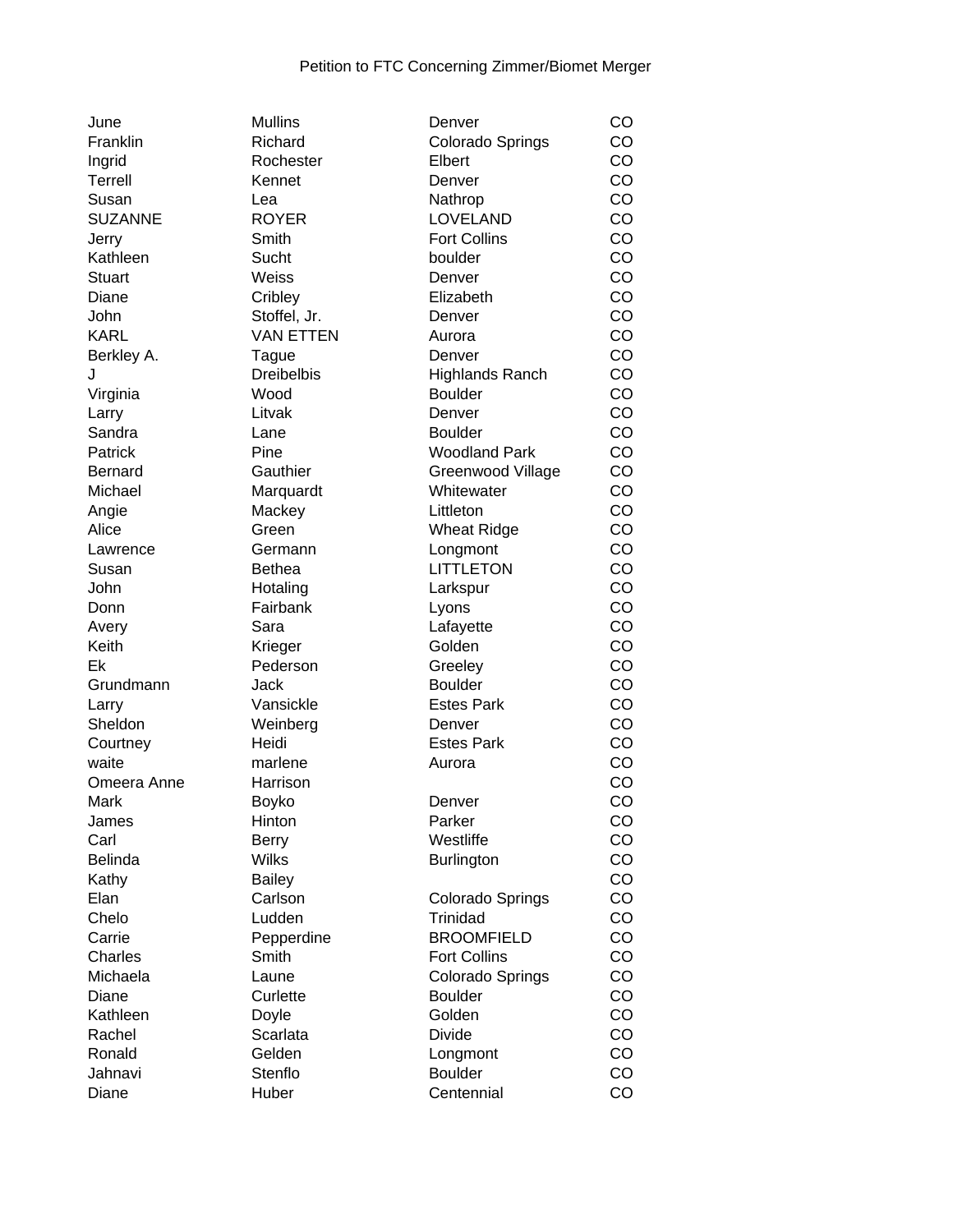| RB                      | Watt                 | Centennial                   | CO |
|-------------------------|----------------------|------------------------------|----|
| Rose                    | Enyeart              | Colorado Springs             | CO |
| Diane                   | Birmingham           | <b>Fort Collins</b>          | CO |
| Paul                    | Lindsey              |                              | CO |
| Douglas                 | Miller               | <b>Boulder</b>               | CO |
| Richard                 | Poelker              | Lakewood                     | CO |
| Paula                   | Denissen             | Wolcott                      | CO |
| Peter                   | Volkert              | <b>Boulder</b>               | CO |
| Joseph                  | <b>Schultz</b>       | Louisville                   | CO |
| Linda                   | Suter-Gibson         | Denver                       | CO |
| Elizabeth               | Cabell               | Centennial                   | CO |
| Patricia                | Dalton               | Lonetree                     | CO |
| Kay                     | Lowe                 | Thornton                     | CO |
| <b>Willis</b>           | Gravelle             |                              | CO |
| Helen                   | <b>Bushnell</b>      | Lakewood                     | CO |
| Samuel                  | Riccillo             | Pueblo                       | CO |
| Debi                    | Chernak              |                              | CO |
| Terrance                | Shoemaker            | Parker                       | CO |
| Lawrence                | Crowley              | Louisville                   | CO |
| Geoffrey                | <b>Bruce</b>         | Arvada                       | CO |
| David                   | Freedman             | <b>Highlands Ranch</b>       | CO |
| Donna                   | <b>Bonetti</b>       | <b>Boulder</b>               | CO |
| <b>Rick</b>             | Lutz                 | Westminster                  | CO |
| Lynn                    | Wilsey               | Centennial                   | CO |
| Kristyn                 | Macphail             | Littleton                    | CO |
| Thomas                  | Ramagli              | Colorado Springs             | CO |
|                         |                      | Lakewood                     | CO |
| Gary<br>Maria           | Feger<br>Swenka      | Aurora                       | CO |
| Edward                  |                      |                              | CO |
| Karen                   | Hanson               | Littleton                    | CO |
| Julie                   | Larsen               | Westminster                  | CO |
|                         | Mccarthy             |                              | CO |
| Julie<br>Sheldon        | Trujillo<br>Muller   | Lakewood                     | CO |
| Rochelle                | Cohen                | Denver<br>Denver             | CO |
| <b>JEFF</b>             | <b>GUY</b>           | Salida                       | CO |
|                         |                      |                              | CO |
| Helen<br>Joshua Tiernan | Poelker              |                              |    |
|                         | O'Rourke<br>Carlisle | Littleton                    | CO |
| Ann                     |                      | Colorado Springs             | CO |
| Robert                  | <b>Hasselbrink</b>   | Pueblo                       | CO |
| Maya                    | Kurtz                | <b>Glenwood Springs</b>      | CO |
| Suzanne                 | Conwell              | Littleton                    | CO |
| <b>Steve</b>            | Stahl                | Durango                      | CO |
| Teresa                  | Collins              | Louisville<br><b>Boulder</b> | CO |
| Karen                   | Nordstrom            |                              | CO |
| Jeff                    | Wahl                 | Loveland                     | CO |
| Debbie                  | Jones                | Lakewood                     | CO |
| Jaralee                 | Schutt               | <b>Colorado Springs</b>      | CO |
| Kay                     | Thomas               | <b>Boulder</b>               | CO |
| Mark                    | Johaningsmeir        | Aurora                       | CO |
| Doug                    | Adler                | <b>Manitou Springs</b>       | CO |
| Mary                    | <b>Driscoll</b>      | Denver                       | CO |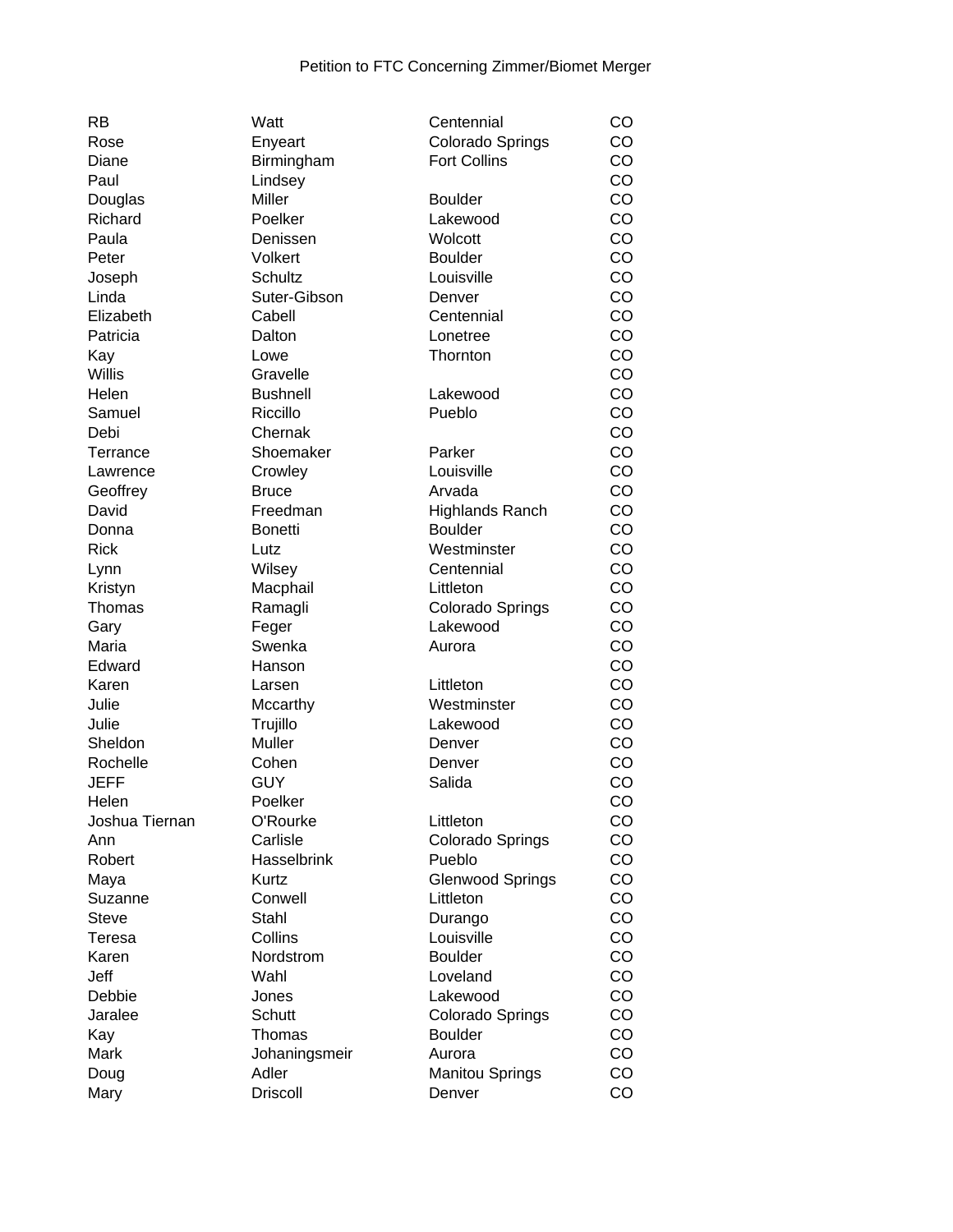| Lauren       | Hess             | Denver                                   | CO        |
|--------------|------------------|------------------------------------------|-----------|
| John         | McKean           | <b>Fort Collins</b>                      | CO        |
| Cynthia      | Small            | Golden                                   | CO        |
| Mary         | Smith            | <b>Hotchkiss</b>                         | CO        |
| <b>Bob</b>   | Edwards          | <b>Fort Collins</b>                      | CO        |
| John         | <b>Bartelt</b>   | Pueblo West                              | CO        |
| Larry        | Gnuse            | GV                                       | CO        |
| Gordon       | Hay              | Centennial                               | CO        |
| Thomas       | Baran            | Colorado Springs                         | CO        |
| Jerry        | <b>Boswell</b>   | <b>Highlands Ranch</b>                   | CO        |
| Joseph M     | Cleary           | Golden                                   | CO        |
| Athena       | Huff-Sandstrom   | Denver                                   | CO        |
| Paula        | Szilard          | Littleton                                | CO        |
| Susan        | Taylor           | <b>Woody Creek</b>                       | CO        |
| Sharon       | <b>Baker</b>     | Palmer Lake                              | CO        |
| Daniel       | Fox              | fort collins                             | CO        |
| Carren       | Glover           | <b>Grand Junction</b>                    | CO        |
| Joan         | Stephenson       | Windsor                                  | CO        |
| Stanley      | Keil             |                                          | CO        |
| Carol        | <b>Flick</b>     |                                          | CO        |
| Jean         | Baugh            | Aurora                                   | CO        |
| Kelli        | Gilbert          | Conifer                                  | CO        |
| Jennifer     | Rodriguez        | Denver                                   | CO        |
| Kathryn      | <b>Bowers</b>    | <b>Estes Park</b>                        | CO        |
|              |                  |                                          | CO        |
| Edward       | Hall             | <b>Glenwood Springs</b><br><b>DENVER</b> | CO        |
| Lenny        | Obolsky          |                                          |           |
| Dwane        | Bowman           |                                          | CO        |
| George       | Cogorno          | <b>GOLDEN</b>                            | CO        |
| Kay And John | Bengston         |                                          | CO        |
| Don          | Campbell         | <b>Grand Junction</b>                    | CO        |
| Linda        | Owen             | Loveland                                 | CO        |
| Elaine       | Wind             | Colorado Springs                         | CO        |
| Sue          | Mchenry          | silverthorne                             | CO        |
| Thomas       | Fura             | Loveland                                 | CO        |
| Chris        | <b>MacWaters</b> | fort collins                             | CO        |
| Tom          | Tripp            | <b>Fort Collins</b>                      | CO        |
| Richard      | McKee            | Longmont                                 | <b>CO</b> |
| Amy          | Frisina          | Denver                                   | CO        |
| Carol        | Carbon           | <b>Boulder</b>                           | CO        |
| Charlotte    | <b>Sines</b>     |                                          | CO        |
| Wayne        | Goin             | Montrose                                 | CO        |
| <b>Bruce</b> | Cratty           | Denver                                   | CO        |
| Richard      | Gray             | Montrose                                 | CO        |
| Sherrie      | Munday           | Longmont                                 | CO        |
| Phillip      | <b>Markis</b>    | westminster                              | CO        |
| Laverne      | Kuykendall       | Monument                                 | CO        |
| Keith        | Turney           | Erie                                     | CO        |
| Dale         | Goodin           |                                          | CO        |
| William      | Casper           | Westminster                              | CO        |
| Erick        | Martinez         | Westminster                              | CO        |
| Michael      | Albee            | Craig                                    | CO        |
|              |                  |                                          |           |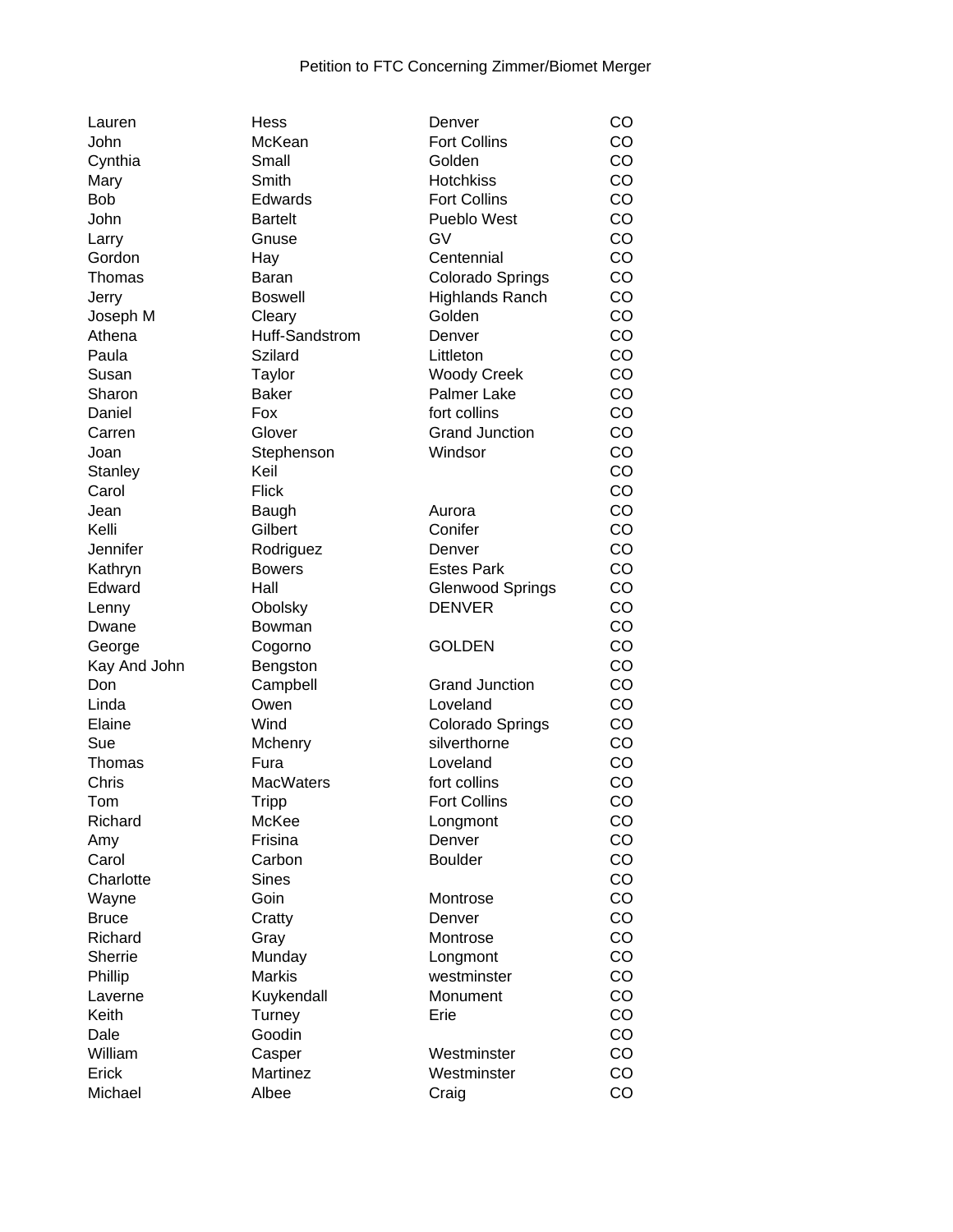| Martin       | <b>Margulies</b> | Breckenridge            | CO |
|--------------|------------------|-------------------------|----|
| Charles A    | Jones            | <b>Grand Junction</b>   | CO |
| Gary         | Granat           | Palisade                | CO |
| Samantha     | Pomp             | <b>Highlands Ranch</b>  | CO |
| Dorothy      | Gonzales         | colo spgs               | CO |
|              |                  |                         |    |
| Janet        | Forbes           | Cimarron                | CO |
| Mil          | Hart             | Greeley                 | CO |
| <b>Bruce</b> | <b>Ekins</b>     | Parker                  | CO |
| Helen        | Haddow           | Penrose                 | CO |
| <b>Betty</b> | Tagge            | Denver                  | CO |
| Susan        | Eikenbary        | Longmont                | CO |
| <b>Steve</b> | Kowal            | Louisville              | CO |
| LOUIS        | PALAZZINI        | <b>AURORA</b>           | CO |
| Martha       | <b>Roberts</b>   | Centennial              | CO |
|              |                  |                         |    |
| julie        | liggett          | thornton                | CO |
| Julie        | <b>Bulger</b>    | <b>PV</b>               | CO |
| Hiba         | Helene           | Longmont                | CO |
| Lenora       | Cooper           | <b>Boulder</b>          | CO |
| Antonio      | <b>Flores</b>    | Parker                  | CO |
| Mary         | Keithler         | Englewood               | CO |
| Emory        | Aaron            | <b>COLORADO SPRINGS</b> | CO |
| Jared        | Long             | Denver                  | CO |
| Wayne        | <b>Flick</b>     |                         | CO |
| David        | Anderson         | Fraser                  | CO |
| Stanley      | Kopala           | Thornton                | CO |
| R            | <b>ROY</b>       |                         | CO |
| Nicole       | Soos             | <b>Fort Collins</b>     | CO |
|              | Vitela           |                         | CO |
| Shirley      |                  | Colorado Springs        |    |
| Marc         | Kauffman         | Aurora,                 | CO |
| Kelly        | Woodring         | <b>DENVER</b>           | CO |
| Roswitha     | Moehring         | Denver                  | CO |
| Tom          | Chenault         | South Fork              | CO |
| Edward G.    | Mrkvicka         | <b>ARVADA</b>           | CO |
| Karen        | Greenhalgh       | Littleton               | CO |
| S            | Harrell          | <b>Fort Collins</b>     | CO |
| Andrea       | Kehoe            | <b>Boulder</b>          | CO |
| <b>Steve</b> | Andreas          | <b>Boulder</b>          | CO |
| Jane         | Crick            | Colorado Springs        | CO |
| Debbie       | Smith            | <b>Boulder</b>          | CO |
| Jeff         | <b>Burns</b>     | Littleton               | CO |
|              |                  |                         |    |
| Patricia     | Borri            | <b>Wheat Ridge</b>      | CO |
| Michael      | Newport          | Englewood               | CO |
| Leroy        | Frankel          | Longmont                | CO |
| L            | <b>Steele</b>    |                         | CO |
| Pam          | S                | Loveland                | CO |
| Keith        | Ohler            |                         | CO |
| Tom          | Kaylor           | Denver                  | CO |
| Randall      | Shepard          | Austin                  | CO |
| David        | Schultz          | Aurora                  | CO |
| Lola         | Quinlan          | fort Collins            | CO |
| Nicole       | Fresquez         | <b>Commerce City</b>    | CO |
|              |                  |                         |    |

| Grand Junction          | CO |
|-------------------------|----|
| Palisade                | CO |
| <b>Highlands Ranch</b>  | CO |
| colo spgs               | CO |
| Cimarron                | CO |
| Greeley                 | CO |
| Parker                  | CO |
| Penrose                 | CO |
| Denver                  | CO |
| Longmont                | CO |
| Louisville              | CO |
| <b>AURORA</b>           | CO |
| Centennial              | CO |
| thornton                | CO |
| PV                      | CO |
| Longmont                | CO |
| <b>Boulder</b>          | CO |
| Parker                  | CO |
| Englewood               | CO |
| <b>COLORADO SPRINGS</b> | CO |
| Denver                  | CO |
|                         | CO |
| Fraser                  | CO |
| Thornton                | CO |
|                         | CO |
| <b>Fort Collins</b>     | CO |
| Colorado Springs        | CO |
| Aurora,                 | CO |
| <b>DENVER</b>           | CO |
| Denver                  | CO |
| South Fork              | CO |
| <b>ARVADA</b>           | CO |
| Littleton               | CO |
| <b>Fort Collins</b>     | CO |
| <b>Boulder</b>          | CO |
| <b>Boulder</b>          | CO |
| Colorado Springs        | CO |
| <b>Boulder</b>          | CO |
| Littleton               | CO |
| <b>Wheat Ridge</b>      | CO |
|                         | CO |
| Englewood               | CO |
| Longmont                |    |
|                         | CO |
| Loveland                | CO |
|                         | CO |
| Denver                  | CO |
| Austin                  | CO |
| Aurora                  | CO |
| fort Collins            | CO |
| <b>Commerce City</b>    | CO |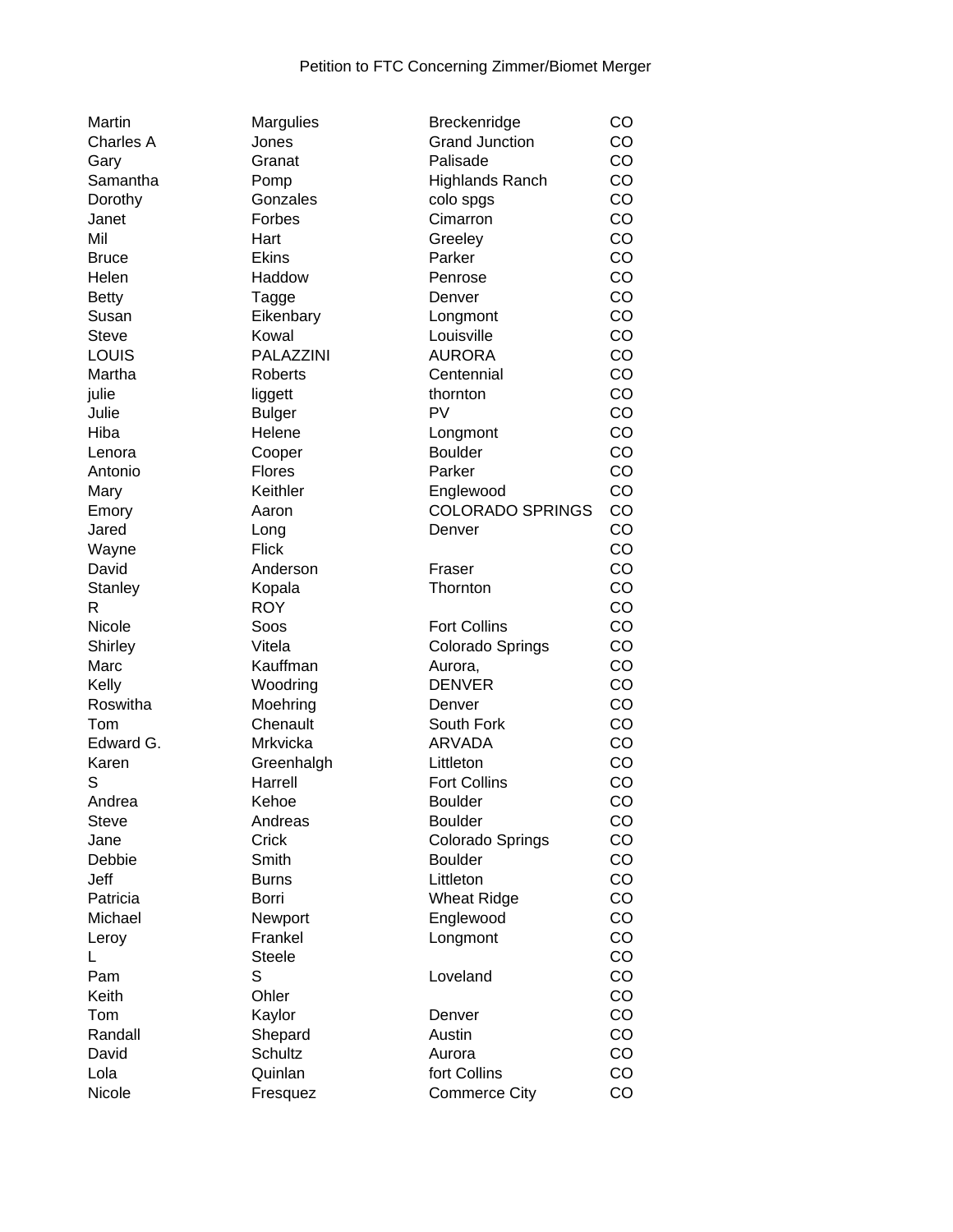| Sarah            | Smith          | Monument             | CO |
|------------------|----------------|----------------------|----|
| David            | Necker         | <b>Castle Pines</b>  | CO |
| Lynne            | Johnson        | La Veta              | CO |
| Thomas           | Sullivan       | Northglenn           | CO |
| Lee              | Springer       |                      | CO |
|                  |                |                      |    |
| Norman           | Traum          | Louisville           | CO |
| Katherine        | Ware           | Carbondale           | CO |
| Cathy            | Warnock        | Erie                 | CO |
| Charles          | Blackwell      | Longmont             | CO |
| Lon              | LeVine         | Lakewood             | CO |
| Thomas           | Warne          |                      | CO |
| Ken              | Wickham        |                      | CO |
| Patrick          | Watson         | Denver               | CO |
|                  |                |                      |    |
| <b>Terry</b>     | Gomoll         | Windsor              | CO |
| Colette          | Winslow        | Westminster          | CO |
| Thomas           | Doran          | Littleton            | CO |
| Dorothy          | Wiseman        | Arvada               | CO |
| Robin            | Phinney        | Aurora               | CO |
| A. Warner        | Dewey          | Colorado Springs     | CO |
| Paul             | Garipay        | <b>AURORA</b>        | CO |
| <b>Bruce</b>     | Cutts          | <b>Fort Collins</b>  | CO |
|                  |                |                      |    |
| peggy            | quigley        | pueblo               | CO |
| De Lane          | <b>Bredvik</b> | Cascade              | CO |
| Deborah          | <b>Stevens</b> | Dacnono              | CO |
| Sharyn           | <b>Dreyer</b>  | Denver               | CO |
| lisa             | bornfriend     | winter park          | CO |
| t                | Keil           | Breckenridge         | CO |
| Jan              | Kennedy        |                      | CO |
| Lisa             | Chumley        | Denver               | CO |
|                  | Harlow         | Pueblo               | CO |
| Nancy            |                |                      |    |
| Wayne            | Andrews        | <b>Castle Rock</b>   | CO |
| William          | Hanson         | Colorado Springs     | CO |
| <b>CHRISTINE</b> | <b>THOMAS</b>  | <b>BROOMFIELD</b>    | CO |
| Gilbert          | Mascarenas     | <b>Commerce City</b> | CO |
| Stephanie        | Beem           |                      | CO |
| Joel             | Miller         |                      | CO |
| Loren            | Sciaky         | <b>Boulder</b>       | CO |
| Larisa           | Kuhar          | Colorado Springs     | CO |
| Patrice          |                | Pitkin               | CO |
|                  | Boyd           |                      |    |
| Helen            | Griffis        | <b>Fort Collins</b>  | CO |
| Kate             | Campana        | Lafayette            | CO |
| Mark             | Lewis          | Colorado Springs     | CO |
| Jason            | Nardell        | Longmont             | CO |
| Rebecca          | Roper          | Northglenn           | CO |
| Jane             | Dowton         | Walsenburg           | CO |
| Alvin            | Macaulay       | Durango              | CO |
| Kathleen         | Carr           | Cedaredge            | CO |
|                  |                | Littleton            | CO |
| Taren            | Graham         |                      |    |
| Scott            | Franks         | Arvada               | CO |
| Fred             | Kormos         | Colorado Springs     | CO |
| Roberta          | Trout          | Westcliffe           | CO |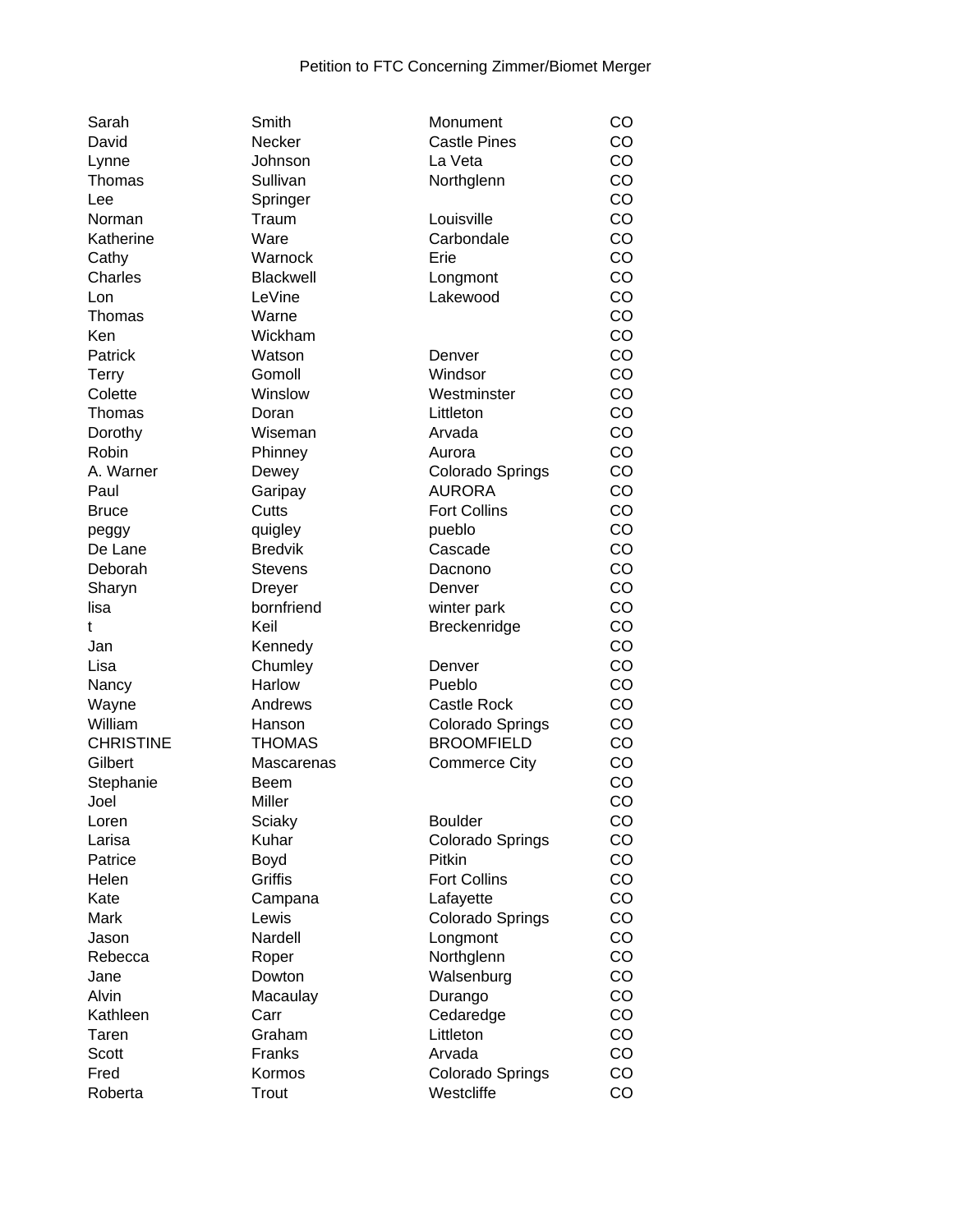| Jennifer       | Goodwin             | <b>Grand Junction</b>   | CO        |
|----------------|---------------------|-------------------------|-----------|
| James          | Harbin              | Aurora                  | CO        |
| Robert         | Schulz              | Canon City              | CO        |
| Kathryn        | Caperton            | Florissant              | CO        |
| <b>Bob</b>     | Hussey              | Denver                  | CO        |
| Susan          | <b>Bolton</b>       | Aurora                  | CO        |
| Tom            | Jackson             | Denver                  | CO        |
| Gerald         | Halladay            | Golden                  | CO        |
| Robert W       | McAllister          | Denver                  | CO        |
| R              | <b>DAILEY</b>       | Colorado Springs,       | CO        |
| Robert         | Croft               | <b>Boulder</b>          | CO        |
| <b>TINA</b>    | <b>THOMAS</b>       | <b>COLORADO SPRINGS</b> | CO        |
| Larry          | McLaughlin          | Aurora                  | CO        |
| Vernon         | <b>Batty</b>        | Colorado Springs        | CO        |
| Gordon         | Heavern             | <b>Boulder</b>          | CO        |
| Randall        | Thornton            | Clifton                 | CO        |
| Glennon        | Nieman              | <b>Estes Park</b>       | CO        |
| Charles        | young               | Pueblo                  | CO        |
| D              |                     | <b>Fort Collins</b>     | CO        |
| Elliott        | Spaulding           |                         | CO        |
|                | Magalnick<br>Arnson |                         |           |
| Jill           |                     |                         | CO        |
| Patty          | Morgan              | Parker                  | CO        |
| Jan            | Kochmeister         | Lakewood                | CO        |
| Dave           | Garfield            | Firestone               | CO        |
| David          | Lillie              |                         | CO        |
| Sarah          | Mattingly           |                         | CO        |
| Sandy          | <b>Nozick</b>       |                         | CO        |
| Sandra         | Goldman             |                         | CO        |
| Tamara         | Infante             |                         | CO        |
| Danny          | Dishon              |                         | CO        |
| Kelly          | Secrest             |                         | CO        |
| <b>Bebe</b>    | <b>McCarthy</b>     | Ridgefield              | <b>CT</b> |
| Edward         | Vincelett           | Haddam                  | <b>CT</b> |
| Charlie        | <b>Burns</b>        | Norwalk                 | <b>CT</b> |
| Ted            | Karstensen          | Windsor                 | <b>CT</b> |
| Harry          | Rosenberg           |                         | <b>CT</b> |
| Veronica       | Deere               | <b>West Hartford</b>    | <b>CT</b> |
| <b>Brooke</b>  | Samuelson           | Windsor                 | <b>CT</b> |
| Geraldine      | <b>Dickel</b>       | New Haven               | <b>CT</b> |
| Paul and Linda | Frank               | <b>New Preston</b>      | <b>CT</b> |
| Gary and Donna | <b>Mihalick</b>     | Milford                 | <b>CT</b> |
| Troy           | Jordan              | Cromwell                | <b>CT</b> |
| Daniel         | Grenier Sr          | waterbury               | <b>CT</b> |
| John           | Pelletier           | Coventry                | <b>CT</b> |
| Christine      | Sellge              | Greenwich               | <b>CT</b> |
| Michael        | <b>Briney</b>       | Naugatuck               | <b>CT</b> |
| Carl           | Meyer               | Simsbury                | <b>CT</b> |
| JoAnne         | Pappano             | Kent                    | <b>CT</b> |
| Gene           | Julian              |                         | <b>CT</b> |
| Dorothy        | Fink                |                         | <b>CT</b> |
| Alfred         | Tucci               | Seymour                 | <b>CT</b> |
|                |                     |                         |           |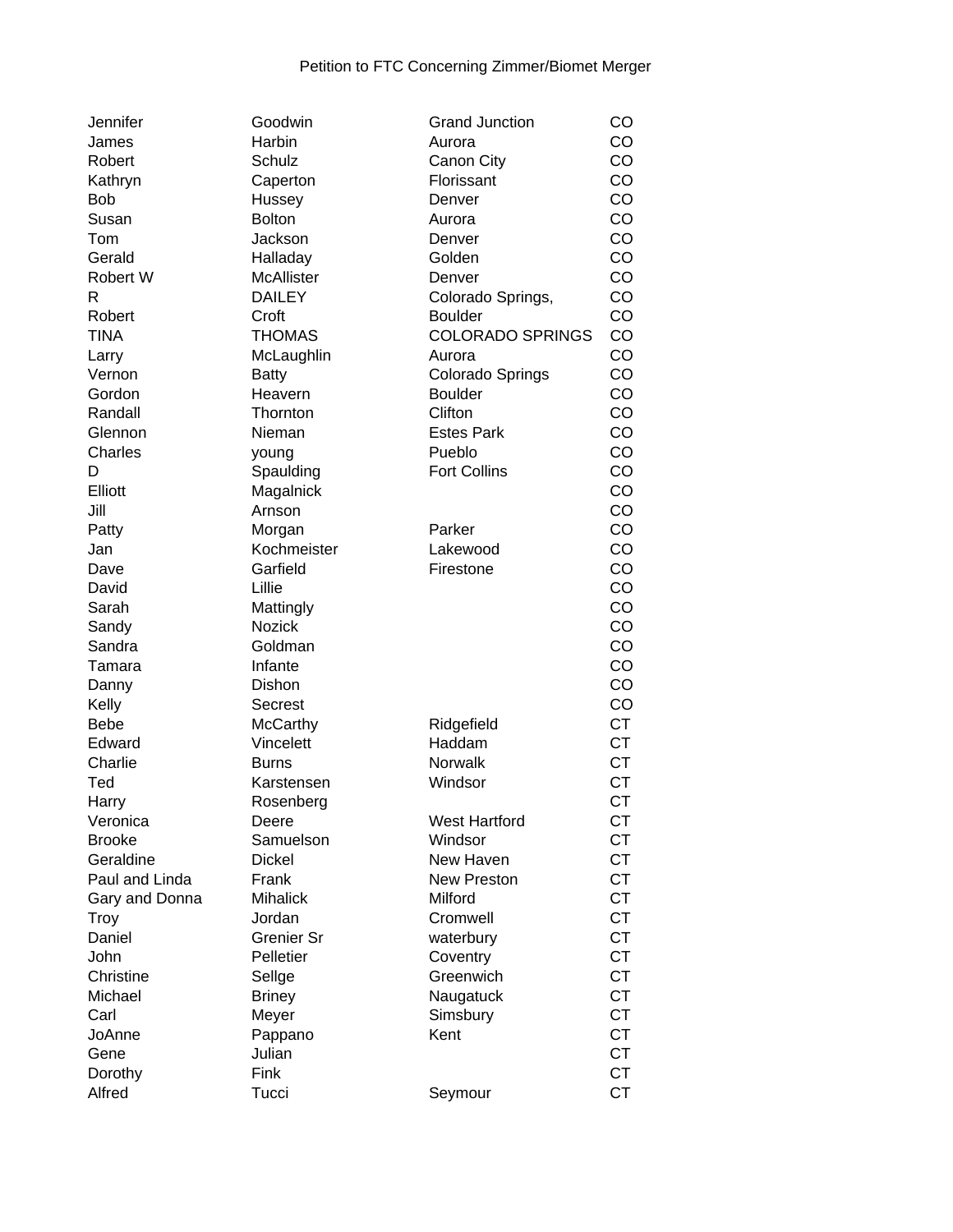| James           | <b>Brooks</b>    | Rockfall             | <b>CT</b> |
|-----------------|------------------|----------------------|-----------|
| Don             | Noel             | Hartford             | <b>CT</b> |
| mes             | ralis            | Weston               | <b>CT</b> |
| Michael         | Toto             | redding              | <b>CT</b> |
| Wallace         | Many             | Hartford             | <b>CT</b> |
| <b>TEWFIK A</b> | <b>KODSY</b>     | <b>GREENWICH</b>     | <b>CT</b> |
| Jane            | Austin           | West Haven           | <b>CT</b> |
| Roslyn          | Piegari          |                      | <b>CT</b> |
| Kenneth         | Deed             | <b>MYSTIC</b>        | <b>CT</b> |
| John            | <b>Strauss</b>   | New Haven            | <b>CT</b> |
| Hasselmann      | Ellen            | Uncasville           | <b>CT</b> |
| Jill            | Badyrka          | Stratford            | <b>CT</b> |
| Mary            | Putterman        | Hamden               | <b>CT</b> |
| Peter           | Fox              |                      | <b>CT</b> |
| David           | Forber           | Oxford               | <b>CT</b> |
| Robert          | Applegate        | <b>Gales Ferry</b>   | <b>CT</b> |
| Joann           | Koch             | Lebanon              | <b>CT</b> |
| John            | Kozub            | Guilford             | <b>CT</b> |
| John            | Halloran         |                      | <b>CT</b> |
| joan            | lorusso          | waterbury            | <b>CT</b> |
| Sterling        | <b>McDevitt</b>  | Southport            | <b>CT</b> |
| Carter          | Hayward          | East Haddam          | <b>CT</b> |
| Susan           | Lauermann        | danbury              | <b>CT</b> |
|                 | DAvanzo          | Norwalk              | <b>CT</b> |
| Wayne<br>David  |                  |                      | <b>CT</b> |
|                 | Emberling        | Weston               | <b>CT</b> |
| Herbert D,      | Lewis<br>Pinchin | <b>Branford</b>      | <b>CT</b> |
| Glenys          |                  | New Canaan           | <b>CT</b> |
| J.Melvin        | Woody            | Lyme                 |           |
| Leann           | Enos             | Easton               | <b>CT</b> |
| Mark            | <b>Skaret</b>    | Riverton             | <b>CT</b> |
| Raymond         | <b>Boisvert</b>  | Ellington            | <b>CT</b> |
| Pamela          | Joseph           | westport             | <b>CT</b> |
| Yoksza          | Nancy            | <b>West Hartford</b> | <b>CT</b> |
| Patricia        | Hammel           |                      | <b>CT</b> |
| Gilbert         | Klein            | <b>New Milford</b>   | <b>CT</b> |
| Sandra          | <b>Blum</b>      | Fairfield            | <b>CT</b> |
| Bill            | Cibes            | Hartford             | <b>CT</b> |
| Gail            | Nickowitz        | Fairfield            | <b>CT</b> |
| Margaret        | Evans            | <b>East Hartford</b> | <b>CT</b> |
| Werner          | Elizabeth        | Hamden               | <b>CT</b> |
| <b>JOHN</b>     | <b>MORESCHI</b>  | Manch                | <b>CT</b> |
| Edward          | Iwanicki         | Groton               | <b>CT</b> |
| <b>Beaird</b>   | Larry            | <b>WOODSTOCK</b>     | <b>CT</b> |
| Paul            | Williams         | New London           | <b>CT</b> |
| Thomas          | Begnal           | Kent                 | <b>CT</b> |
| Martin          | Hartmann         | <b>BROOKFIELD</b>    | <b>CT</b> |
| Frank           | Slater           | Torrington           | <b>CT</b> |
| Peter           | Marangoudakis    | Windsor              | <b>CT</b> |
| Linda           | Wilscam          | Rockville            | <b>CT</b> |
| Karen           | <b>Nunes</b>     | Oakdale              | <b>CT</b> |
| Elaine          | Giamette         | West Haven           | <b>CT</b> |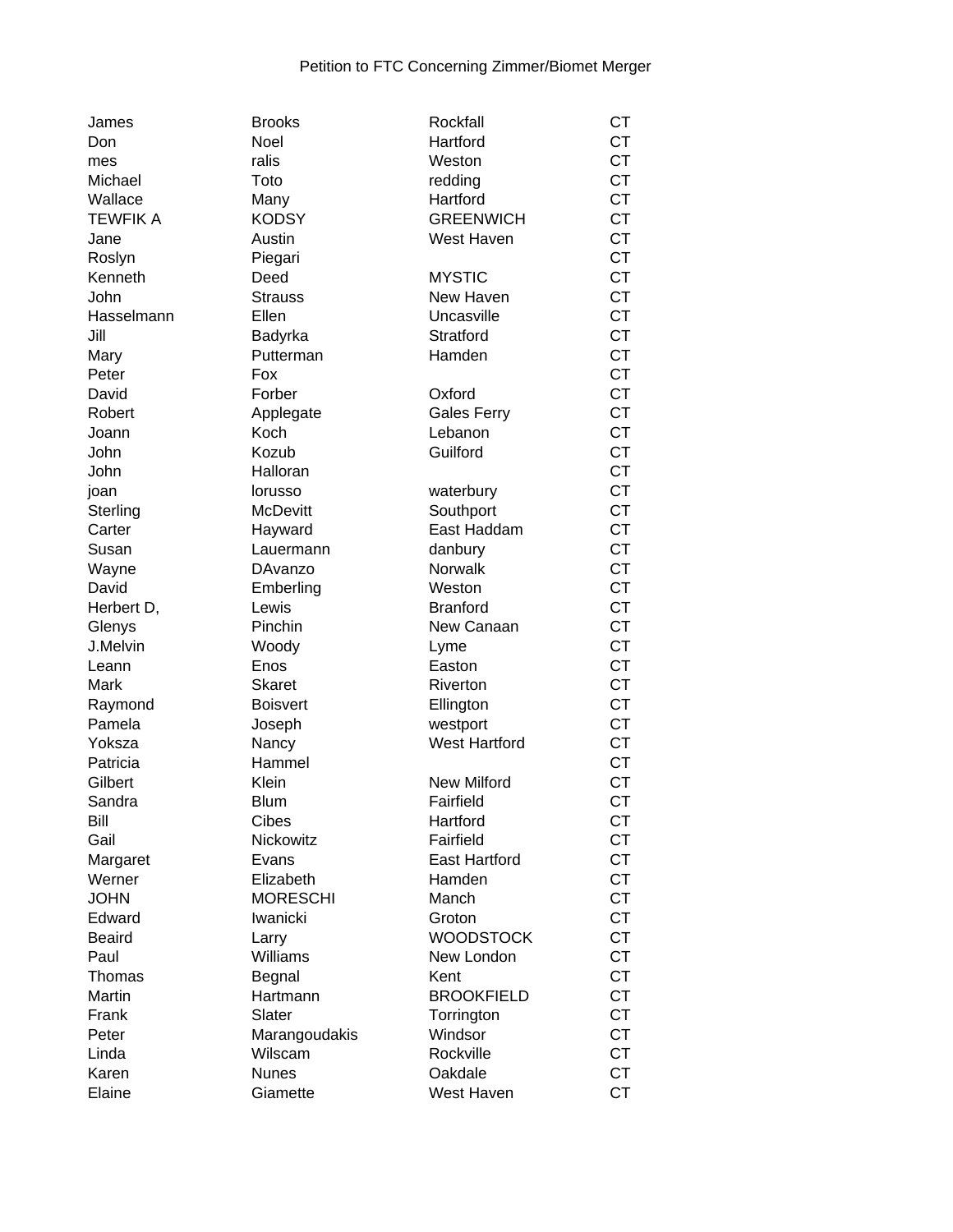| Alfred                      | Fernald            | Stratford                 | <b>CT</b>              |
|-----------------------------|--------------------|---------------------------|------------------------|
| den                         | ONeill             | west hartford             | СT                     |
| Gary                        | Smith              | <b>Greens Farms</b>       | <b>CT</b>              |
| Anthony                     | <b>Barber</b>      | Guilford                  | <b>CT</b>              |
| Linda                       | Durbin             | Prospect                  | <b>CT</b>              |
| Margaret                    | Ennis              | Middletown                | <b>CT</b>              |
| Jacob R.                    | Raitt              | <b>Black Rock</b>         | <b>CT</b>              |
| Katharine N.                | Trumble            | Stamford                  | <b>CT</b>              |
| Albert                      | Zax                | Hamden                    | <b>CT</b>              |
| <b>Bernice</b>              | Friedson           | Westport                  | <b>CT</b>              |
| Christopher                 | Stallard           | Chester                   | <b>CT</b>              |
| Joshua                      | Angelus            | Waterbury                 | <b>CT</b>              |
| Victor R.                   | Estaba             | Woodbury                  | <b>CT</b>              |
| Mark                        | Martin             | Danbury                   | <b>CT</b>              |
| Sharyn                      | St Clair           | Bridgeport                | <b>CT</b>              |
| <b>DAVID</b>                | <b>SEAGREN</b>     | Trumbull                  | <b>CT</b>              |
| George                      | Muzzi              | Hamden                    | <b>CT</b>              |
| Kathy                       | White              | <b>West Hartford</b>      | <b>CT</b>              |
| Auristel                    | Castillo           | South Glastonbury         | <b>CT</b>              |
| <b>CHERYL</b>               | <b>BARKER</b>      | <b>TORRINGTON</b>         | <b>CT</b>              |
| Roxanne                     | Feeney             | Simsbury                  | <b>CT</b>              |
| Suzanne                     | <b>Travers</b>     | <b>West Hartford</b>      | <b>CT</b>              |
| Allen                       | Friedrich          | Glastonbury               | <b>CT</b>              |
| Ruth B                      | Moynihan           | <b>Storrs</b>             | <b>CT</b>              |
| Wayne                       | Hoffman            | Tariffville               | <b>CT</b>              |
| Glenn                       | Williams           | <b>Mystic</b>             | <b>CT</b>              |
| Yvonne                      | <b>Kirlew</b>      | Windsor                   | <b>CT</b>              |
| Fortunato                   | Stanziale          | New Canaan                | <b>CT</b>              |
| Patrick                     | Vingo              | <b>Norwalk</b>            | <b>CT</b>              |
| Elizabeth                   | Montgomery         | Norwalk                   | <b>CT</b>              |
| Joyce                       | Kowalczyk          | Wallingford               | <b>CT</b>              |
|                             | Pohl               | South Windsor             | <b>CT</b>              |
| Barry<br>Candi              | Smith              |                           | <b>CT</b>              |
| Andrew                      |                    | putnam<br>Monroe          | <b>CT</b>              |
| Charles                     | Crispino<br>Watson | Westbrook                 | <b>CT</b>              |
| Charles & Mrs. Candac Evans |                    |                           | <b>CT</b>              |
| David                       | <b>Niles</b>       | Farmington<br>North Haven | СT                     |
|                             | Smith              | Collinsville              | <b>CT</b>              |
| James                       | White              | North Haven               |                        |
| <b>Steven</b>               | Robertson          | Stamford                  | <b>CT</b><br><b>CT</b> |
| Mary                        | Schaefer           |                           | <b>CT</b>              |
| Lee W                       |                    | Naugatuck                 |                        |
| Gerald                      | Debaun             |                           | <b>CT</b>              |
| Margaret                    | Cherubin           | New London                | <b>CT</b>              |
| Matthew                     | Kobin              | Wilton                    | <b>CT</b>              |
| Matthew                     | Andrews            | Niantic                   | <b>CT</b>              |
| Thomas                      | Greaser Jr         |                           | <b>CT</b>              |
| Cindy                       | Guarnieri          | Stamford                  | <b>CT</b>              |
| Donna                       | Merritt            | <b>New Britain</b>        | <b>CT</b>              |
| Marjorie                    | Shyavitz           |                           | <b>CT</b>              |
| Arthur                      | Quick              | Guilford                  | <b>CT</b>              |
| Alfred                      | Tamborini          | <b>Bristol</b>            | <b>CT</b>              |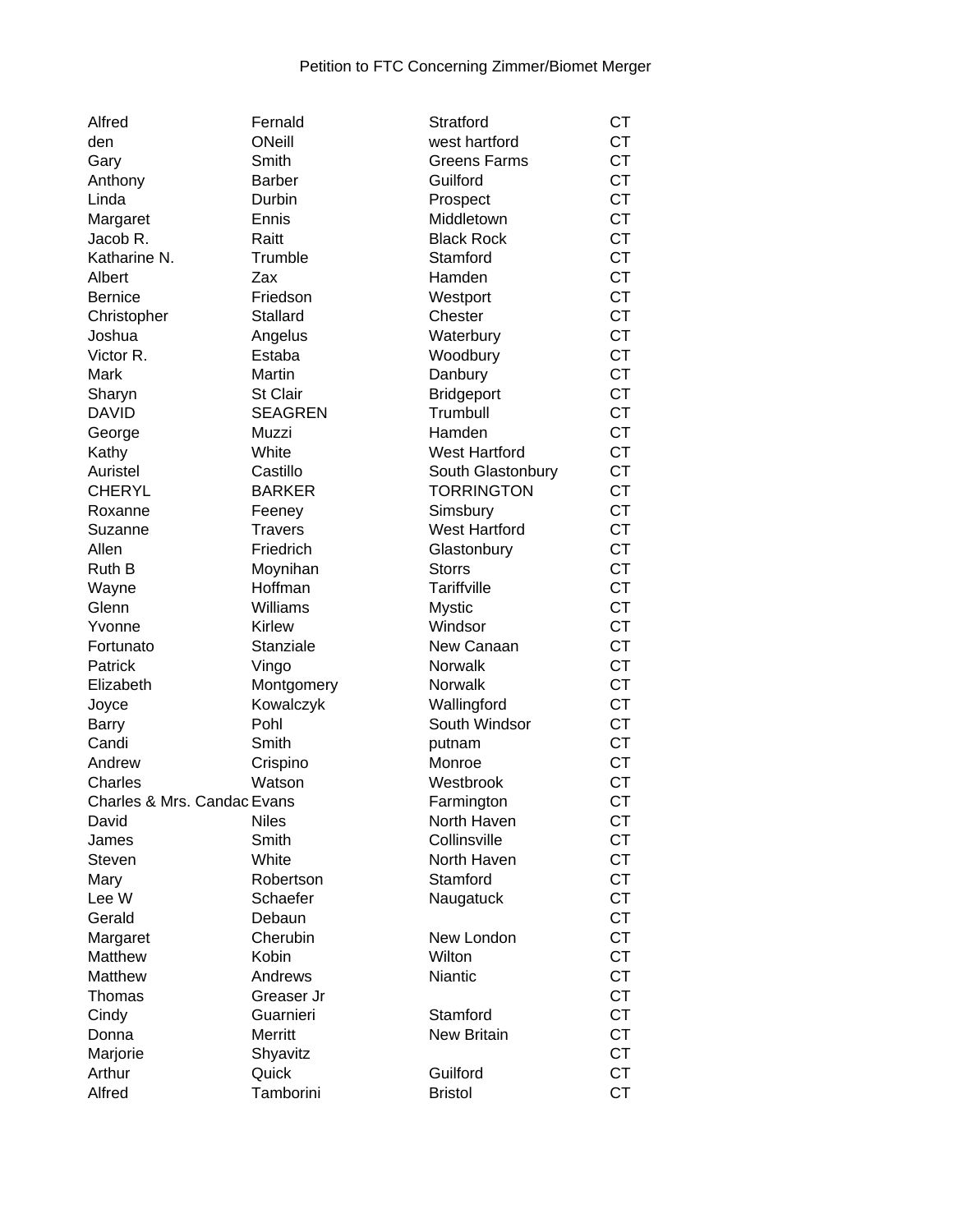| Amy             |
|-----------------|
| Robert          |
| James           |
| Stephanie       |
| Annette         |
| Chris           |
|                 |
| Donald          |
| S.A.            |
| Martha          |
| John            |
| Lawrence        |
| Doug            |
| Michael         |
| Robert          |
| Liese           |
| Robert          |
| Bill            |
| Richard         |
|                 |
| Linda           |
| Rosemary        |
| <b>Brigitte</b> |
| David           |
| Nancy           |
| Tiffany         |
| Richard         |
| Barbara         |
| Wayne           |
| Richard         |
| <b>JOHN</b>     |
| Michael         |
| William         |
| Andrew          |
| Karen           |
| Willie          |
|                 |
| Kevin           |
| John            |
| Michael         |
| Lynn            |
| George          |
| Robert          |
| <b>Steve</b>    |
| Christopher     |
| Phyllis         |
| <b>BARRY</b>    |
| robert          |
| Meghan          |
| Elizabeth       |
| Ellen           |
|                 |
| Ina             |
| Robert          |

| Amy             | Parent          | Windsor              | <b>CT</b> |
|-----------------|-----------------|----------------------|-----------|
| Robert          | Chang           | Middletown           | <b>CT</b> |
| James           | Eaton           | Westport             | <b>CT</b> |
| Stephanie       | Fox             | Bloomfield           | <b>CT</b> |
| Annette         | Levy            | Danbury              | <b>CT</b> |
| Chris           | Calabrese       |                      | <b>CT</b> |
| Donald          | Wainright       | easton               | <b>CT</b> |
| S.A.            | Moore           | <b>Bridgewater</b>   | <b>CT</b> |
| Martha          | Ashworth        | <b>West Suffield</b> | <b>CT</b> |
| John            | Sperduti        | <b>Bristol</b>       | <b>CT</b> |
| Lawrence        | Kennedy         | Westport             | <b>CT</b> |
| Doug            | Taylor          | Fairfield            | <b>CT</b> |
| Michael         | <b>Trager</b>   | Greenwich            | <b>CT</b> |
| Robert          | Scalzo          | Danbury              | <b>CT</b> |
| Liese           | Howarth         | <b>SUFFIELD</b>      | <b>CT</b> |
| Robert          | <b>Belyea</b>   | Newington            | <b>CT</b> |
| Bill            | Mcnulty         | Enfield              | <b>CT</b> |
| Richard         | Klaus           | <b>West Suffield</b> | <b>CT</b> |
| Linda           | Alexander       | Windsor              | <b>CT</b> |
|                 |                 | New Haven            | <b>CT</b> |
| Rosemary        | Chieppo         |                      | <b>CT</b> |
| <b>Brigitte</b> | <b>Balouard</b> | villefranche sur mer |           |
| David           | Fish            | <b>Brookfield</b>    | <b>CT</b> |
| Nancy           | Moline          | Coventry             | <b>CT</b> |
| Tiffany         | Witmer          | Stamford             | <b>CT</b> |
| Richard         | Levine          | <b>Branford</b>      | <b>CT</b> |
| Barbara         | Cascio          | Stonington           | <b>CT</b> |
| Wayne           | Moore           | East Lyme            | <b>CT</b> |
| Richard         | Lavery          | <b>Bristol</b>       | <b>CT</b> |
| JOHN            | <b>OSBORNE</b>  | <b>SOUTH KENT</b>    | <b>CT</b> |
| Michael         | Varichak        | Danbury              | <b>CT</b> |
| William         | Harris          | Oxford               | <b>CT</b> |
| Andrew          | Politzer        | <b>Bethel</b>        | <b>CT</b> |
| Karen           | Baouche         | Ellington            | <b>CT</b> |
| Willie          | Carr Jr         | <b>Bridgeport</b>    | <b>CT</b> |
| Kevin           | Malone          | Trumbull             | <b>CT</b> |
| John            | Smith Jnr       | Trumbull             | <b>CT</b> |
| Michael         | Holland         | Naugatuck            | <b>CT</b> |
| Lynn            | <b>Bywaters</b> | Glastonbury          | CT        |
| George          | Corneliusson    | Rocky Hill           | <b>CT</b> |
| Robert          | Swenson         | <b>Bristol</b>       | <b>CT</b> |
| <b>Steve</b>    | <b>Marks</b>    | <b>NAUGATUCK</b>     | <b>CT</b> |
| Christopher     | MacAlpine       | Middletown           | <b>CT</b> |
| Phyllis         | Howley          | Seymour              | <b>CT</b> |
| <b>BARRY</b>    | <b>SHECKLEY</b> | <b>Niantic</b>       | <b>CT</b> |
| robert          | sullivan        | milford              | <b>CT</b> |
| Meghan          | Wilson          | Cheshire             | <b>CT</b> |
| Elizabeth       | Tinch           | Wilton               | <b>CT</b> |
| Ellen           | Ribolla         | Southington          | <b>CT</b> |
| Ina             | Gunson          | Danbury              | <b>CT</b> |
| Robert          | Lancet          |                      | <b>CT</b> |
| robin           | nadel           | branford             | <b>CT</b> |
|                 |                 |                      |           |

| , ,, , , ,      |                 |                      | ັ່        |
|-----------------|-----------------|----------------------|-----------|
| Robert          | Chang           | Middletown           | <b>CT</b> |
| James           | Eaton           | Westport             | <b>CT</b> |
| Stephanie       | Fox             | Bloomfield           | <b>CT</b> |
| Annette         | Levy            | Danbury              | <b>CT</b> |
| Chris           | Calabrese       |                      | <b>CT</b> |
| Donald          | Wainright       | easton               | <b>CT</b> |
| S.A.            | Moore           | <b>Bridgewater</b>   | <b>CT</b> |
| Martha          | Ashworth        | <b>West Suffield</b> | <b>CT</b> |
| John            | Sperduti        | <b>Bristol</b>       | <b>CT</b> |
| Lawrence        | Kennedy         | Westport             | <b>CT</b> |
| Doug            | Taylor          | Fairfield            | <b>CT</b> |
| Michael         | Trager          | Greenwich            | <b>CT</b> |
| Robert          | Scalzo          | Danbury              | <b>CT</b> |
| Liese           | Howarth         | <b>SUFFIELD</b>      | <b>CT</b> |
| Robert          | <b>Belyea</b>   | Newington            | <b>CT</b> |
| Bill            | Mcnulty         | Enfield              | <b>CT</b> |
| Richard         | Klaus           | <b>West Suffield</b> | <b>CT</b> |
| Linda           | Alexander       | Windsor              | <b>CT</b> |
| Rosemary        | Chieppo         | New Haven            | <b>CT</b> |
| <b>Brigitte</b> | <b>Balouard</b> | villefranche sur mer | <b>CT</b> |
| David           | <b>Fish</b>     | <b>Brookfield</b>    | <b>CT</b> |
| Nancy           | Moline          | Coventry             | <b>CT</b> |
| Tiffany         | Witmer          | Stamford             | <b>CT</b> |
| Richard         | Levine          | <b>Branford</b>      | <b>CT</b> |
| Barbara         | Cascio          | Stonington           | <b>CT</b> |
| Wayne           | Moore           | East Lyme            | <b>CT</b> |
| Richard         | Lavery          | <b>Bristol</b>       | <b>CT</b> |
| <b>JOHN</b>     | <b>OSBORNE</b>  | <b>SOUTH KENT</b>    | <b>CT</b> |
| Michael         | Varichak        | Danbury              | <b>CT</b> |
| William         | Harris          | Oxford               | <b>CT</b> |
| Andrew          | Politzer        | <b>Bethel</b>        | <b>CT</b> |
| Karen           | Baouche         | Ellington            | <b>CT</b> |
| Willie          | Carr Jr         | <b>Bridgeport</b>    | <b>CT</b> |
| Kevin           | Malone          | Trumbull             | <b>CT</b> |
| John            | Smith Jnr       | Trumbull             | <b>CT</b> |
| Michael         | Holland         | Naugatuck            | <b>CT</b> |
| Lynn            | <b>Bywaters</b> | Glastonbury          | CТ        |
| George          | Corneliusson    | Rocky Hill           | <b>CT</b> |
| Robert          | Swenson         | <b>Bristol</b>       | <b>CT</b> |
| <b>Steve</b>    | Marks           | <b>NAUGATUCK</b>     | <b>CT</b> |
| Christopher     | MacAlpine       | Middletown           | <b>CT</b> |
| Phyllis         | Howley          | Seymour              | <b>CT</b> |
| <b>BARRY</b>    | <b>SHECKLEY</b> | <b>Niantic</b>       | <b>CT</b> |
| robert          | sullivan        | milford              | <b>CT</b> |
| Meghan          | Wilson          | Cheshire             | <b>CT</b> |
| Elizabeth       | Tinch           | Wilton               | <b>CT</b> |
| Ellen           | Ribolla         | Southington          | <b>CT</b> |
| Ina             | Gunson          | Danbury              | <b>CT</b> |
| Robert          | Lancet          |                      | <b>CT</b> |
| rohin           | nadel           | hranford             | $C$ T     |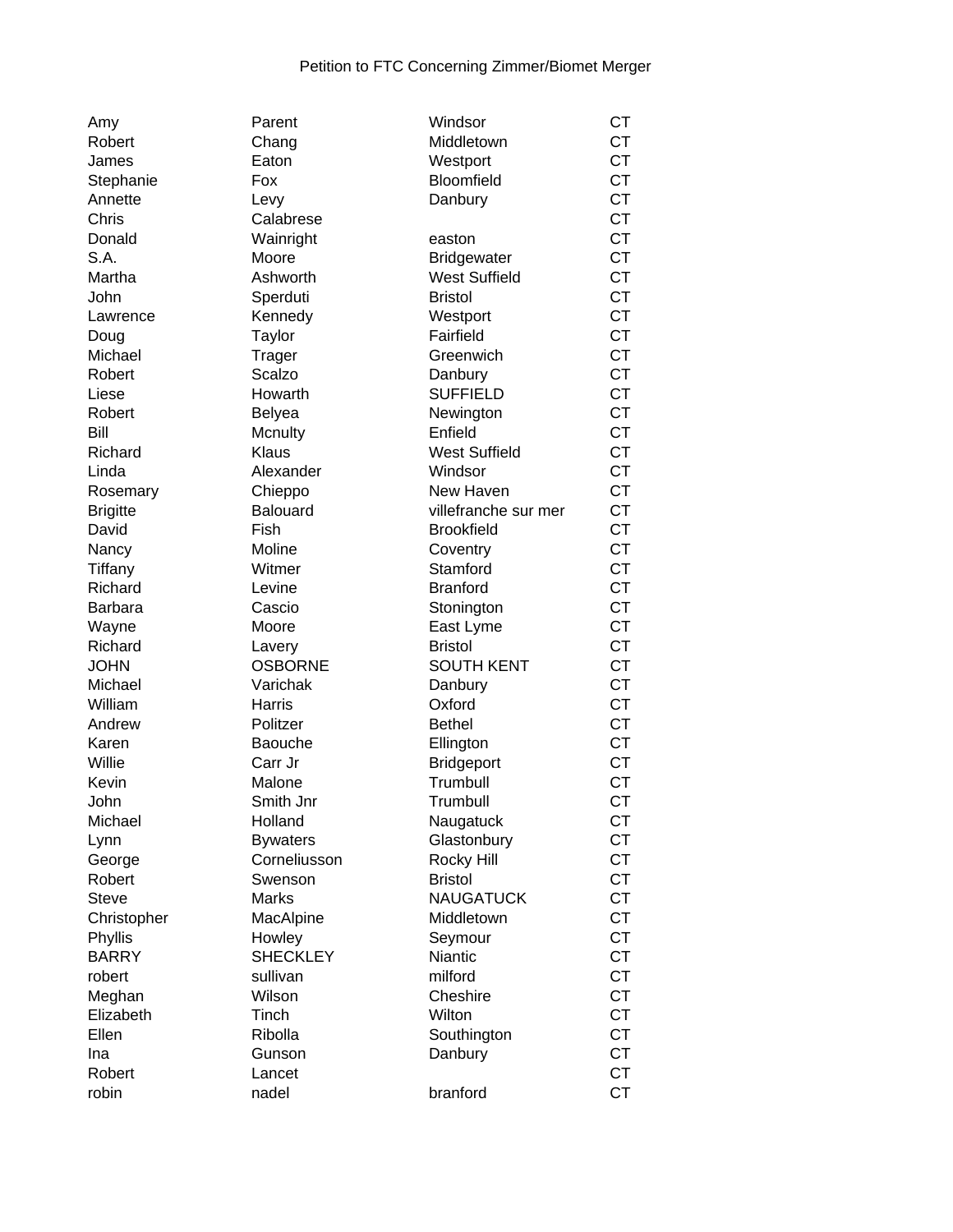| Manning          | <b>Stelzer</b>         | <b>Branford</b>   | СT        |
|------------------|------------------------|-------------------|-----------|
| Leslie           | Medina                 | Milford           | <b>CT</b> |
| Edward           | Wheeler                | Quaker Hill       | <b>CT</b> |
| Sylvain          | <b>Beloin</b>          | North Granby      | <b>CT</b> |
| Maz              | <b>Burbank</b>         | New Haven         | <b>CT</b> |
| John P.          | <b>McGill</b>          | Orange            | <b>CT</b> |
| Miriam           | Shaw                   | Stamford          | <b>CT</b> |
| Sionnan          | Downey                 | Vernon            | <b>CT</b> |
| jann             | Dalton                 | East Hampton      | <b>CT</b> |
| June             | Falk                   | New Fairfield     | <b>CT</b> |
| Marjorie         | Powers                 | New Haven         | <b>CT</b> |
| Christina        | <b>Brown</b>           |                   | <b>CT</b> |
| edie             | molaver                |                   | <b>CT</b> |
| Linda            | Grenier                |                   | <b>CT</b> |
| Howard           | White                  | Washington        | DC        |
| <b>Barbara</b>   | White                  | Washington        | DC        |
| Felicia          | Williams               | Washington        | DC        |
| Evelyn           | Fraser                 | Washington        | DC        |
| Patrick          | Thompson               | Washington        | DC        |
| Aaron            | Ucko                   | Washington        | DC        |
| Lida             | Skrzypczak             | Washington        | DC        |
| Kapetanakos      | Christos               |                   | DC        |
| Edward           | Cucurello              | <b>WASHINGTON</b> | DC        |
| <b>DESPINA</b>   | <b>KUESTER</b>         |                   | DC        |
|                  |                        |                   | DC        |
| Susana<br>Marcie | Baranano<br>Cohen      |                   | DC        |
|                  |                        | Washington        | DC        |
| Cecille          | Hollingsworth<br>Smith | Washington        |           |
| <b>Stevew</b>    |                        | Washington        | DC        |
| Maureen          | Normann                | Washington        | DC        |
| <b>MORTON</b>    | <b>MINTZ</b>           | Washington        | DC        |
| <b>Dolores</b>   | Foscherari             | Washington        | DC        |
| Martin           | Rock                   | Washington        | DC        |
| Susie            | Humphreys              | Washington        | DC        |
| Ron              | Goodman                | Washigton         | DC        |
| Frank            | Miele                  | Washington        | DC        |
| Ingrid           | Vantuinen              |                   | DC        |
| Mark             | Boyd                   |                   | DC        |
| David            | Richardson             | Washington        | DC        |
| Patricia         | Ryan                   | Washington        | DC        |
| Annie            | Houston                | Washington        | DC        |
| Deborah          | Kavruck                | Washington, DC    | DC        |
| Carla            | <b>Boccella RN</b>     |                   | DC        |
| elaine           | newman                 | Washington        | DC        |
| Michael          | Bartholomew            | washington        | DC        |
| Susan Jennifer   | Johnson                | Washington        | DC        |
| Stephen          | Kolb                   | Washington        | DC        |
| Mark             | Rosen                  | Washington        | DC        |
| G G              | Johnson                | Washington        | DC        |
| <b>DIANE</b>     | <b>BAYER</b>           | <b>WASHINGTON</b> | DC        |
| Larry            | Spancake               | Washington        | DC        |
| William          | Chertack               | Washington        | DC        |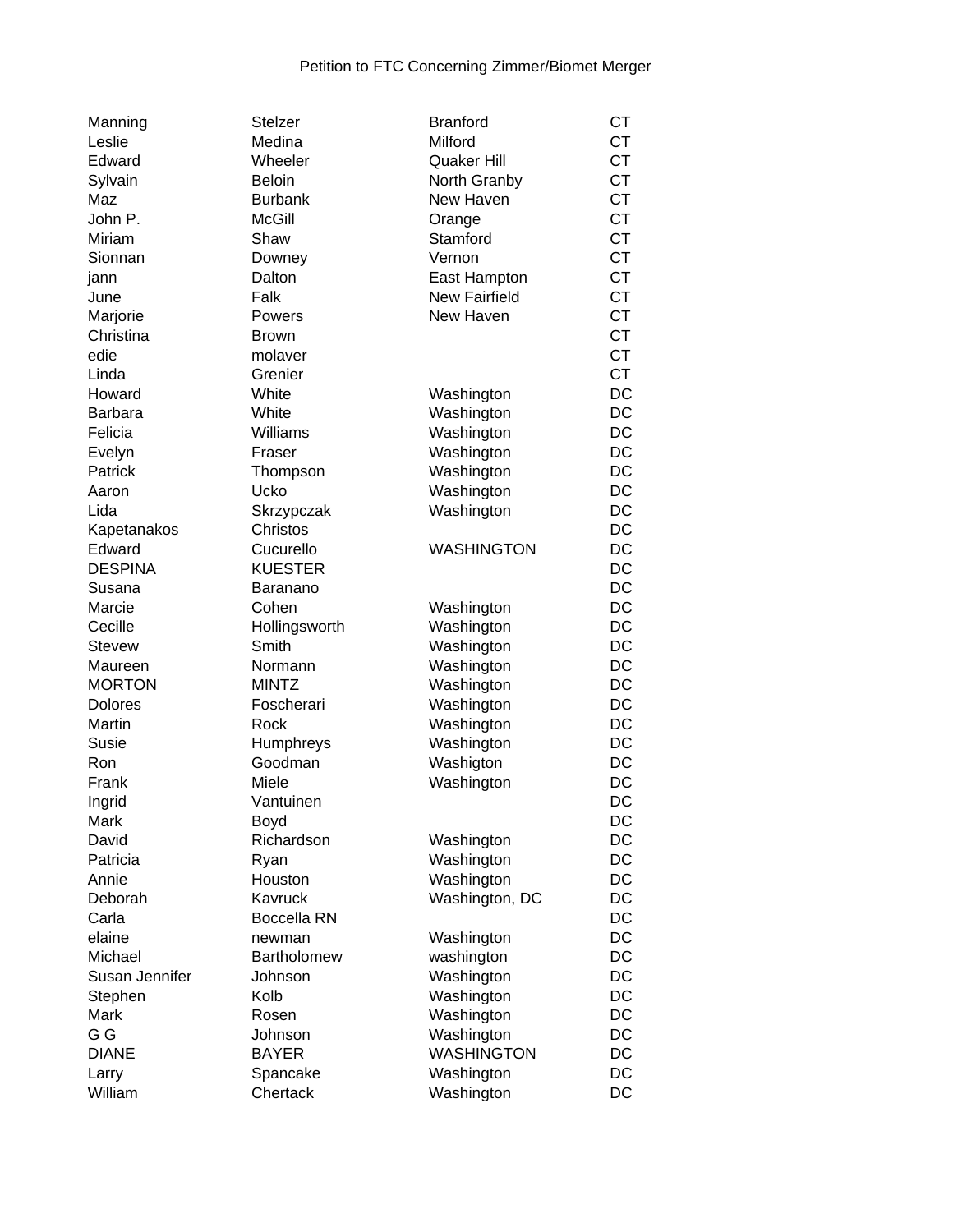| Charles       | Jackson           |                       | DC        |
|---------------|-------------------|-----------------------|-----------|
| Kevin         | <b>Watkins</b>    | <b>Rehoboth Beach</b> | <b>DE</b> |
| Merritt       | <b>Tilley lii</b> |                       | <b>DE</b> |
| Kenneth       | Landis            | new castle            | DE        |
| Joseph        | <b>Deiter</b>     | Millsboro             | DE        |
| Timothy       | Spong             |                       | DE        |
| Carolyn       | Pruitt            | Milton                | DE        |
| John          | Natalie           | Wilmington            | DE        |
| George        | Logan Jr.         | Seaford               | <b>DE</b> |
| William       | Hambleton         | Wilmington            | <b>DE</b> |
| Jared         | Cornelia          | Wilmington            | <b>DE</b> |
| Carol         | Collins           | dover                 | DE        |
| Marjorie      | Meyermann         | Wilmington            | DE        |
| Kathleen      | Obarski           | <b>Newark</b>         | DE        |
| bill          | slicher           | Smyrna                | DE        |
| F David       | <b>Sanders</b>    | Lewes                 | DE        |
| Neil          | Amalfitano        | <b>New Castle</b>     | DE        |
|               |                   |                       | DE        |
| Ruth<br>Vince | Kantor            | claymont              | DE        |
|               | Nesci             | Wilmington            |           |
| Arlene        | Dillman           | Wilmington            | DE        |
| Kathleen      | Eaton             | Middletown            | DE        |
| Frederick     | August            | wilm.                 | <b>DE</b> |
| Terri         | Jory-Johnsen      | Lewes                 | DE        |
| John          | Cikota            | Rehoboth Beach        | DE        |
| Ann           | Moore             | wilmington            | <b>DE</b> |
| Jack          | Frazier           | Hockessin             | DE        |
| <b>Cletus</b> | Toschlog          | Hockessin             | DE        |
| Anne          | Zafis             | wilmington            | DE        |
| Linda         | Bevando           |                       | DE        |
| Michael       | <b>Scott</b>      | <b>Newark</b>         | DE        |
| Catherine     | Rosenberg         | Wilmington            | DE        |
| Cynthia       | <b>Born</b>       | Milford               | DE        |
| Lawrence      | Hansen            | <b>Newark</b>         | DE        |
| adam          | vamosi            | claymont              | DE        |
| Clara         | Thomas            | Seaford               | DE        |
| Lois          | Johnson           | Wilmington            | DE        |
| Jeff          | Davis             | Rehoboth Beach        | DE        |
| <b>MARIE</b>  | <b>STRANAHAN</b>  | <b>NEWARK</b>         | <b>DE</b> |
| John J        | Lloyd             | New Castle            | <b>DE</b> |
| Renee         | <b>Tilley</b>     | Wilmington            | <b>DE</b> |
| Karl          | Katz              | milford               | <b>DE</b> |
| D             | <b>WENNY</b>      | Wilmington            | <b>DE</b> |
| Gail          | Yborra            | Wilmington            | DE        |
| Donald        | Cyriacks          | Felton                | DE        |
| <b>Brenda</b> | Kriegel           |                       | <b>DE</b> |
| Jacqueline    | Jackson           | Bear                  | DE        |
| Debra         | <b>Street</b>     |                       | DE        |
| Sally         | Fintel            | Lewes                 | <b>DE</b> |
| Majed         | Subh              |                       | DE        |
| Kristine      | Cassar            | <b>Newark</b>         | <b>DE</b> |
| Howard        | Bachman           |                       | DE        |
|               |                   |                       |           |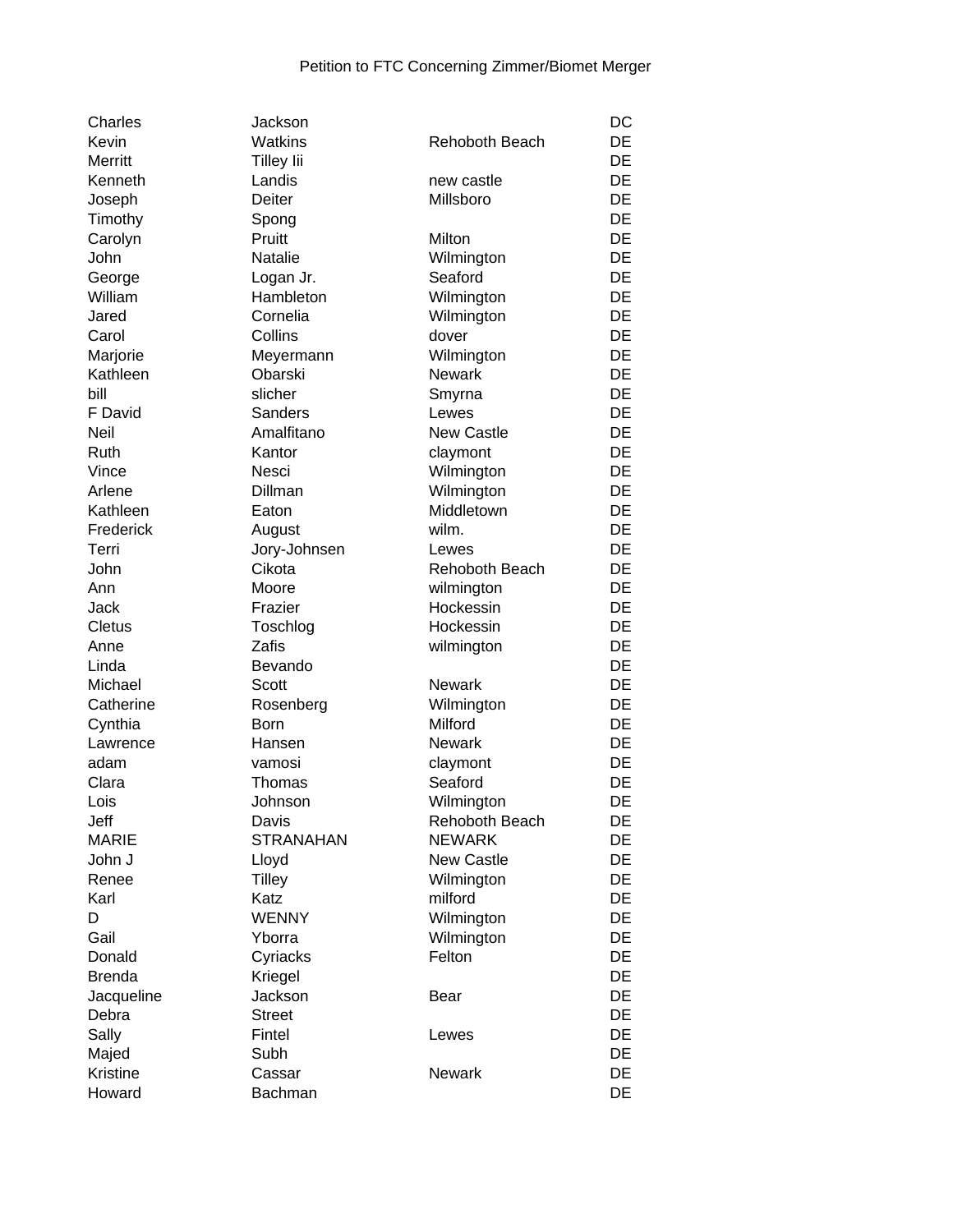| Martin        | yerick          | Lewes                 | DE        |
|---------------|-----------------|-----------------------|-----------|
| Rosanne       | Smith           |                       | DE        |
| Judy          | Schwartz        | Hallandale            | FL.       |
| Jordan        | <b>Babic</b>    | <b>WILTON MANORS</b>  | FL.       |
| Christopher   | Benjamin        | Largo                 | FL.       |
| Harold        | Richter         | St Pete Beach         | <b>FL</b> |
| Gayle K.      | <b>Matthews</b> | largo                 | <b>FL</b> |
| Mr & Mrs Rg   | Odom            | POMPANO BEACH         | <b>FL</b> |
| Lew           | Carriere        | Lakeland              | FL.       |
| William       | Deacon          | <b>Port Charlotte</b> | <b>FL</b> |
| Maria Olga    | Urrea           | Miami Beach           | <b>FL</b> |
| Michael       | Lozano          |                       | <b>FL</b> |
| Joan          | Temple          | <b>Winter Haven</b>   | <b>FL</b> |
| George        | Santiago        |                       | <b>FL</b> |
| Patricia M    | Hamilton        | Venice                | FL.       |
| Gerald        | <b>Wilkins</b>  | Greenacres            | FL.       |
| Dan           | Silverberg      | Aventura              | FL.       |
|               | Patti           | Miami                 | <b>FL</b> |
| Norman        |                 |                       | <b>FL</b> |
| Carol         | Johnston        |                       |           |
| Wayne         | Harris          | <b>Bradenton</b>      | <b>FL</b> |
| Mary          | Wilson          | <b>Naples</b>         | <b>FL</b> |
| Michael       | Muench          | San Antonio           | <b>FL</b> |
| Myron         | Roth            | Aventura              | <b>FL</b> |
| Robert        | Landry          | Sarasota              | FL.       |
| Linda         | Linderman       | Winter Haven          | <b>FL</b> |
| Alan          | <b>Barkoff</b>  | <b>BOYNTON BEACH</b>  | <b>FL</b> |
| Arnold        | Seligman        | Cantonment            | <b>FL</b> |
| Peter         | Hay             | Plantation            | FL.       |
| Randy         | Patton          | Ocala                 | FL.       |
| Elizabeth     | Horvath         | Crawfordville         | FL.       |
| James         | Cummings        | Merritt Island        | <b>FL</b> |
| Eva           | Rawlins         | titusville            | <b>FL</b> |
| Richard       | Rizzuto         | Jacksonville          | <b>FL</b> |
| Dale          | Mallek          | Hudson                | <b>FL</b> |
| Gene          | Tamborini       |                       | <b>FL</b> |
| Robert        | Cormier         | Auburndale            | <b>FL</b> |
| <b>Steven</b> | Roberts         | Cape Coral            | FL        |
| Wiley         | James           | Tallahassee           | FL        |
| William       | Pritchard       | Panama City           | FL.       |
| Frank         | Dinsmore        | <b>Hobe Sound</b>     | FL.       |
| Gary          | Clarke          | Palm Beach Gardens    | FL.       |
| Charles       | Russell         | Ormond Beach          | FL.       |
| Mary Ann      | Kessler         | Placida               | FL.       |
| Paul          | Lucia           | Hallandale Beach      | FL.       |
| Patricia      | <b>Stevens</b>  | PORT CHARLOTTE        | <b>FL</b> |
| Eleanore      | <b>JOnes</b>    | Sunrise               | <b>FL</b> |
| Hilary        | Capstick        | tallahassee           | FL.       |
| Frank         | Wilson          | Palm Bay              | <b>FL</b> |
| Jeff          | Cantor          | Sarasota              | FL.       |
| <b>JOHN</b>   | <b>FOLEY</b>    | Pensacola             | FL.       |
| Mitzi         | <b>DuBois</b>   | Milton                | <b>FL</b> |
|               |                 |                       |           |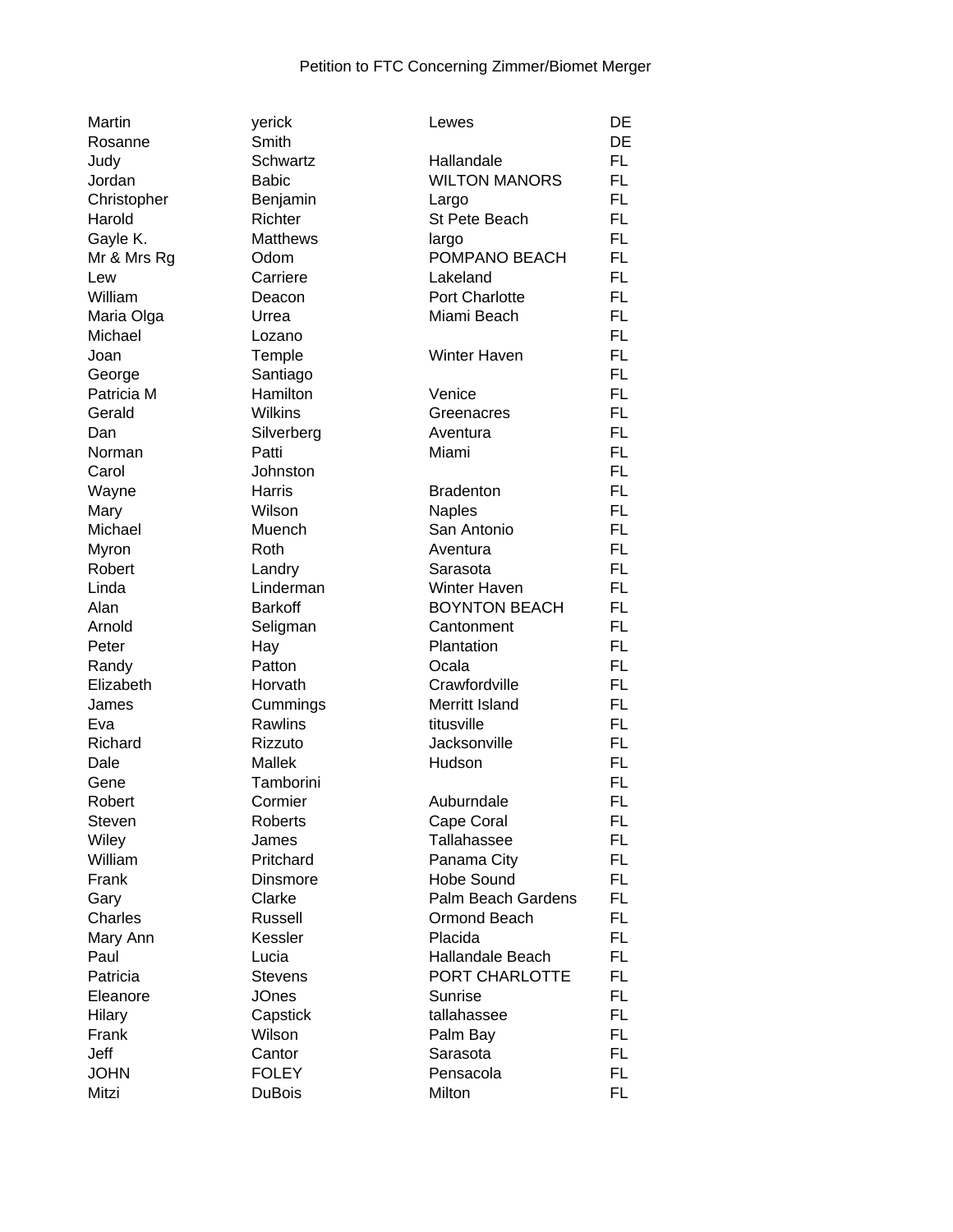| Ruth             | <b>Burkett</b>    | Palm Bay              | FL        |
|------------------|-------------------|-----------------------|-----------|
| Karen            | Miller            | Gainesville           | FL.       |
| Larry            | Whipple           |                       | <b>FL</b> |
| <b>Bobby</b>     | Oakley            | Jacksonville          | FL.       |
| Richard          | Coveny            | <b>Elfers</b>         | <b>FL</b> |
| Jean             | Hesford           |                       | <b>FL</b> |
| <b>Barbara</b>   | Howard            | <b>Salt Springs</b>   | <b>FL</b> |
| Gary             | Peckerman         |                       | <b>FL</b> |
| Robert           | Watson            | Tallahassee           | <b>FL</b> |
| <b>REINE A</b>   | <b>FORTIER</b>    | <b>PEMBROKE PINES</b> | FL.       |
| Fay              | <b>Bracken</b>    | <b>Naples</b>         | FL.       |
| <b>Brenda</b>    | Diaz              | Delray Beach          | FL.       |
| <b>Brunilda</b>  | <b>Betancourt</b> | Tallahassee           | FL.       |
| Val              | Marjoricastle     | Inverness             | FL.       |
|                  | <b>Stevens</b>    | Fort Lauderdale       | <b>FL</b> |
| Henry<br>Kenneth | Bowman            | Orlando               | <b>FL</b> |
|                  |                   |                       | <b>FL</b> |
| Ed               | Leary             | Sun City              |           |
| carl             | barta             | miami                 | <b>FL</b> |
| <b>Bernard</b>   | Ferraro           | Tamarac               | FL        |
| Michael          | Madden            | Orlando               | <b>FL</b> |
| Lonnie           | Albrecht          | Lake Panasoffkee      | FL.       |
| Chuck            | Edelstein         | coral gables          | FL.       |
| Louis            | Zatz              | Boynton Beach         | FL.       |
| Donna            | Racine            | Panama City           | FL.       |
| Robert           | Engelman          | <b>Pembroke Pines</b> | FL.       |
| Lourdes          | Dominguez         | Pinecrest             | FL.       |
| Kathleen         | Riley             | Winter Haven          | FL        |
| James            | Cabell            | Jacksonville          | FL.       |
| Richard          | Mead              |                       | FL.       |
| Paul             | Thomas            |                       | <b>FL</b> |
| Richard          | Moeller           | <b>OCALA</b>          | <b>FL</b> |
| Gerald           | Phipps            | Gainesville           | <b>FL</b> |
| Linda            | Fritsch           | Largo                 | <b>FL</b> |
| Castor           | Morales Sr        | Miami                 | <b>FL</b> |
| Robert           | Michlowitz        | <b>Winter Springs</b> | FL        |
| Frank            | Ploener           | Fort Lauderdale       | FL        |
| Benjamin         | Packer            | Boca Raton            | <b>FL</b> |
| Robert           | Beckmann          | Palm City             | FL.       |
| John             | Gudelanis         |                       | FL.       |
| Joe              | Placucci          | west palm beach       | <b>FL</b> |
| David            | Pincus            | Boca Raton            | <b>FL</b> |
| Ronald           | Reynolds          | Palm Coast            | FL.       |
| <b>ROBERT</b>    | <b>REGER</b>      | <b>ROCKLEDGE</b>      | <b>FL</b> |
| Ethel            | Leider            | West Palm Beach       | FL.       |
| James            | <b>Sisk</b>       | <b>Pembroke Pines</b> | <b>FL</b> |
| Sheryll          | Topping           | <b>JENSEN BEACH</b>   | <b>FL</b> |
| Felicity         | Hohenshelt        | Jacksonville          | FL        |
| Beaver           | Damewood          | St Petersburg         | FL.       |
| Sandra           | Korn              | <b>Coral Springs</b>  | FL.       |
| Kimberle         | Dalgleish         | St Petersburg         | FL.       |
| Maurine          | <b>Butler</b>     | <b>Wesley Chapel</b>  | FL        |
|                  |                   |                       |           |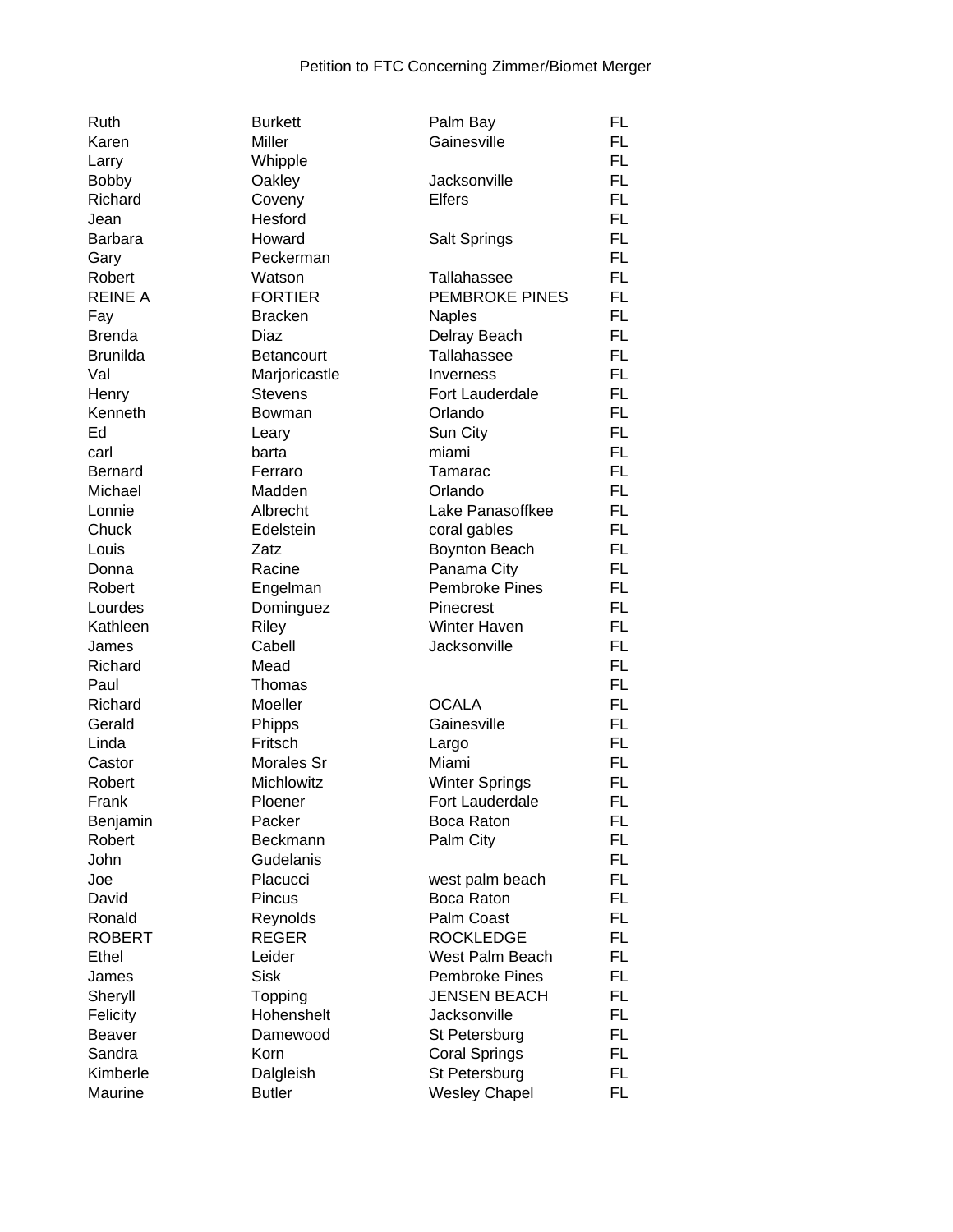| Jerry            | Patterson         | ft. pierce            | FL.       |
|------------------|-------------------|-----------------------|-----------|
| Donald           | Shaw              | St. Petersburg        | FL.       |
| Michael          | DeLoye            |                       | FL.       |
| Kelley           | Anderson          | Sarasota              | FL.       |
| Fidel            | S. Arbolaez       | Lakeland              | FL.       |
| Raymond          | Shirley           |                       | FL.       |
| Ann              | <b>Stetser</b>    | Miami                 | FL.       |
| Richard          | Mercado           | Parrish               | FL.       |
| Harold           | Leslie            | St Petersburg         | FL.       |
| R. J.            | Williams          |                       | FL.       |
| <b>Bruce</b>     | Couter            | <b>OCALA</b>          | FL.       |
| Mark             | Donaldson         | Melbourne             | FL.       |
| <b>Dick</b>      | Glick             | Tallahassee           | FL        |
| Adrienne         | Hochberg          | Jupiter               | FL.       |
| John             | Lambert           | <b>SPRING HILL</b>    | FL.       |
|                  | Odell             |                       | FL.       |
| Susan<br>William | Greenlow          | Wellington            | FL.       |
|                  |                   | <b>Belleview</b>      |           |
| W. P.            | Hyer              | <b>GAINESVILLE</b>    | FL.       |
| Maggie           | Davidson          | Pompano Beach         | FL        |
| Eugene           | Mcdowell          | Sarasota              | FL.       |
| Jeffrey          | Vrtis             | Ft. Lauderdale        | FL.       |
| Susanne          | Hesse & Doug Dyer | Alachua               | FL.       |
| Maureen          | O'Connell         |                       | FL.       |
| Jolyon (Jon)     | King              | <b>Pembroke Pines</b> | FL.       |
| Christopher      | Sego              | Ocoee                 | FL        |
| Colonel          | Meyer             | North Port            | FL.       |
| Ned              | Thompson          | Apollo Beach          | FL.       |
| Gregorio J.      | Garcia            | St Petersburg         | FL.       |
| R.A.             | Reese             | <b>SILVER SPRINGS</b> | FL.       |
| Bev              | Schultz           | St. Petersburg        | FL.       |
| <b>Barry</b>     | Pressman          | Lady Lake             | FL.       |
| Jose             | Calderon          | <b>Coconut Creek</b>  | FL.       |
| Linda            | Pletzke           | Longboat Key          | FL.       |
| Leonard          | <b>Baynes</b>     | Gainesville           | FL.       |
| Linc             | Cole              | <b>Key West</b>       | FL.       |
| william          | story             | sarasota              | <b>FL</b> |
| Nancy            | Champion          | Tallahassee           | FL.       |
| Russell          | Riley             | Pensacola             | FL        |
| Michael          | Ott               |                       | FL.       |
| Rob              | Milazzo           | Lady Lake             | FL.       |
| Quida            | Jacobs            | Miami Beach           | FL.       |
| Keith            | Berger            | Boca Raton            | FL.       |
| Carl C           | Bowman            | Melbourne             | FL.       |
| Carolyn M        | Murphey           | <b>Bokeelia</b>       | FL.       |
| Jim              | Hix               | Palm Beach Gardens    | FL.       |
| Debbie           | Kaufman           |                       | FL.       |
| Jeremy           | Evanchesky        | Lakeland              | FL.       |
| Anne             | Curran            | Sarasota              | FL.       |
| Raymond          | Collins           | Miami                 | FL.       |
| Maureen          | <b>Burke</b>      | Palm Beach Gardens    | FL        |
| Salvannah        | Philips           | Plantation            | FL.       |
|                  |                   |                       |           |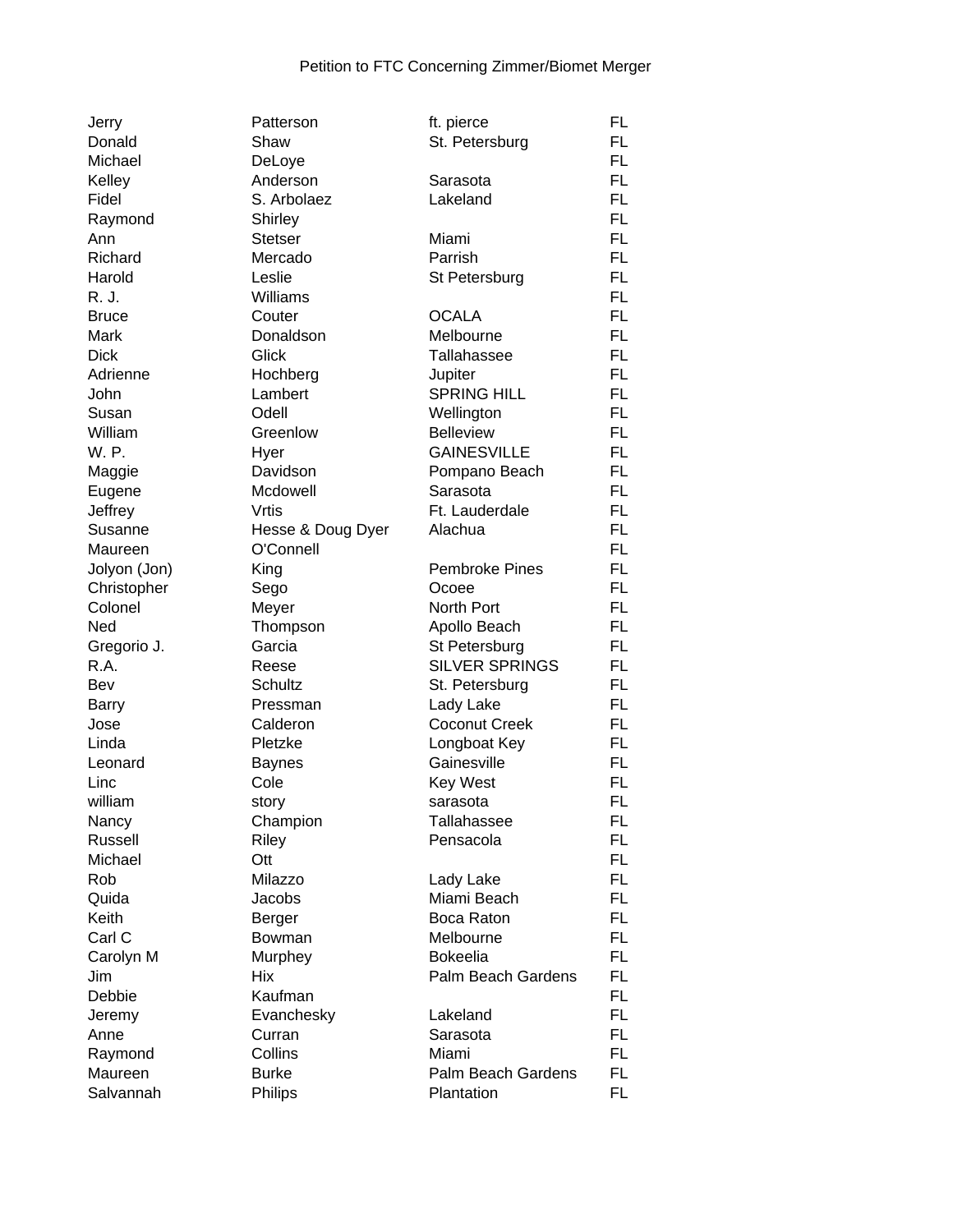| Lawrence           | Logue            | Milton                 | FL        |
|--------------------|------------------|------------------------|-----------|
| Janat              | Parker           | Miami                  | FL.       |
| Peter              | Cronas           | The Villages           | FL        |
| Charles            | Thomas           | Ormond Beach           | <b>FL</b> |
| Darla              | LeGrave          | Lake City              | <b>FL</b> |
| Paul K.            | Champagne        | Tallahassee            | <b>FL</b> |
| Calvin             | <b>Stewart</b>   | Pensacola              | <b>FL</b> |
| Marlene            | Grover           |                        | <b>FL</b> |
| Richard            | Goodwin          | Orlando                | <b>FL</b> |
| <b>Steve</b>       | <b>Schafir</b>   | Davie                  | <b>FL</b> |
| Glenn              | O'Cleary         | <b>Coconut Creek</b>   | <b>FL</b> |
| Roger              | Boyd             | <b>Cutler Bay</b>      | <b>FL</b> |
| John               | Trimarchi        | Boynton beach          | <b>FL</b> |
| Myrna              | <b>Block</b>     | <b>University Park</b> | <b>FL</b> |
| Earl               | Morgan           | Cape Coral             | <b>FL</b> |
| Joel               | Kurtzberg        | North Miami Beach      | FL.       |
| Robert             | Rittmann         | Odessa                 | <b>FL</b> |
| Chester            | Pieleski         | Hudson                 | <b>FL</b> |
| B                  | <b>Bowers</b>    | <b>Tarpon Springs</b>  | <b>FL</b> |
| Lori               | Moldovan         | <b>MIAMI</b>           | <b>FL</b> |
| Arthur             | Richard          | <b>Winter Springs</b>  | <b>FL</b> |
| Richard            | <b>Theriault</b> | Clearwater             | <b>FL</b> |
|                    | Shannon          | Delray Beach           | <b>FL</b> |
| Stephen Q<br>Irene | Medina           | Valrico                | <b>FL</b> |
|                    | Williams         |                        | <b>FL</b> |
| Lana               | <b>ERIC</b>      |                        | <b>FL</b> |
| <b>CLEMENSON</b>   |                  | Clearwater             |           |
| <b>Bakkom</b>      | <b>Bonnie</b>    | Sarasota               | <b>FL</b> |
| David              | Stevens          | <b>TAMPA</b>           | <b>FL</b> |
| Howard             | Reed             |                        | <b>FL</b> |
| Norwood            | Mcdaniel         | Punta Gorda            | <b>FL</b> |
| <b>ROBERT</b>      | <b>LASALA</b>    |                        | <b>FL</b> |
| James              | <b>Miles</b>     | W. Palm Bch.,          | <b>FL</b> |
| Roger              | Stevens          | Largo                  | <b>FL</b> |
| Maureen            | Reilly-Nathanson | Hypoluxo               | <b>FL</b> |
| Judith             | Player           | North Fort Myers       | <b>FL</b> |
| Greg               | Davies           | Valrico                | <b>FL</b> |
| Elmo               | Dunn             | Longwood               | <b>FL</b> |
| Shiu               | Hung             | Palm Bay               | <b>FL</b> |
| Dave               | Delson           | boca raton             | <b>FL</b> |
| Barry              | Adelman          | Vero Beach             | <b>FL</b> |
| Maureen            | Primerano        | Palm Bay               | <b>FL</b> |
| John               | Gehr             |                        | <b>FL</b> |
| Patricia           | Joslin           |                        | <b>FL</b> |
| John               | Dervin           | Apopka                 | FL        |
| Rita               | Gray             |                        | <b>FL</b> |
| jeff               | tabin            | tamarac                | <b>FL</b> |
| Norman             | Fay              | Yulee                  | <b>FL</b> |
| Peter              | Judith           | Port Charlotte         | <b>FL</b> |
| Donna              | Pope             | Tampa                  | <b>FL</b> |
| Moran              | Judy             | Panama City            | <b>FL</b> |
| Thomas             | Joanie           | <b>PENSACOLA</b>       | <b>FL</b> |
|                    |                  |                        |           |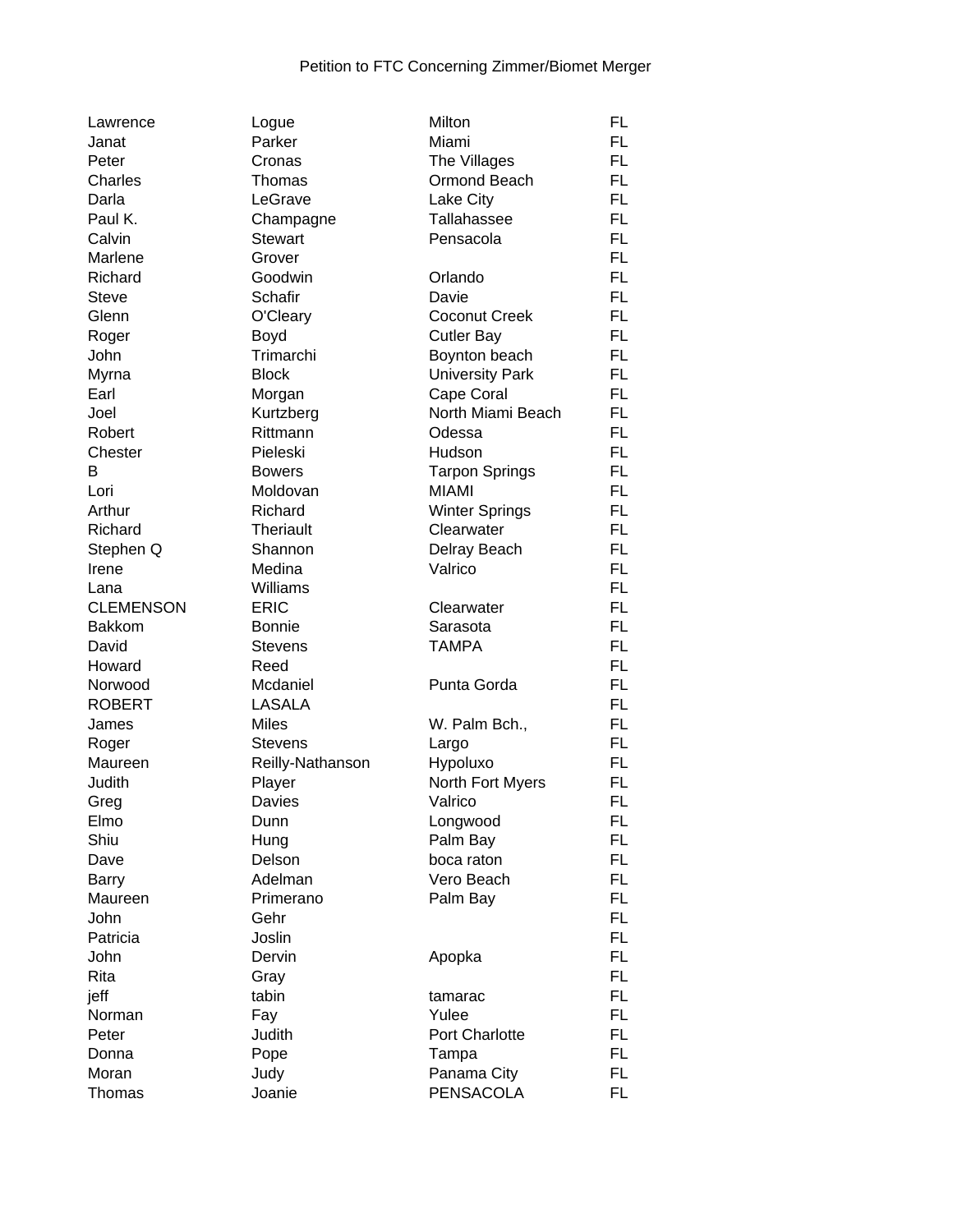| Conner             | John           | <b>Coconut Creek</b> | <b>FL</b> |
|--------------------|----------------|----------------------|-----------|
| Kimbrel            | Wynette        | Lk Wales             | FL.       |
| Prexl              | <b>ESther</b>  | Tamarac              | FL.       |
| Kathy              | Sheerin        |                      | FL.       |
| S                  | Savelle        | Tallahassee          | FL        |
| Delores            | Seltzer        |                      | <b>FL</b> |
| Edward             | Costello       | palm harbor          | <b>FL</b> |
| Mary               | Meroshnekoff   | Lauderdale Lakes     | <b>FL</b> |
| <b>Bonnie</b>      | <b>Burton</b>  | Dade City            | <b>FL</b> |
| Cary               | Devroedt       | <b>GAINESVILLE</b>   | <b>FL</b> |
| Wayne              | Valachovic     | <b>LAKE ALFRED</b>   | <b>FL</b> |
| Quilla             | Miralia        |                      | <b>FL</b> |
| Ruscoe             | Dean           | Port St Lucie        | <b>FL</b> |
| George             | Blodgett       | Merritt Island       | <b>FL</b> |
| Alan               | Neuman         | Hollywood            | FL.       |
| Thomas             | Overa          | Homosassa            | <b>FL</b> |
| Pauline            |                | Yulee                | FL.       |
| Carol              | Fay            | Orlando              | <b>FL</b> |
|                    | McCrea         | Orlando              |           |
| Lisa               | Willman        |                      | <b>FL</b> |
| Ronald             | Rader          | PuntaGorda           | <b>FL</b> |
| Dorothy            | Monaghan       |                      | <b>FL</b> |
| <b>Barbara</b>     | <b>Bruce</b>   | Delray Beach         | FL.       |
| Kerry              | <b>McNeil</b>  | Panama City          | <b>FL</b> |
| William            | Gallagher      | <b>Brooksville</b>   | <b>FL</b> |
| Elliot             | Davis          | <b>Coral Springs</b> | <b>FL</b> |
| John               | <b>Steffey</b> | Fort Lauderdale      | <b>FL</b> |
| Jim                | Gibson         | Lady Lake            | <b>FL</b> |
| <b>DiSalvatore</b> | Mary           | Hollywood            | FL.       |
| Rolaine            | Smoot          | Riverview            | FL.       |
| Judy               | <b>Browne</b>  | deerfield Beach      | FL.       |
| Lawrence           | Floyd          | Seminole             | <b>FL</b> |
| Wayne              | Tharp          | Saint Petersburg     | <b>FL</b> |
| Dorothy            | Doyle, Rn      | South Pasadena       | <b>FL</b> |
| Robert             | Minor          | Cape Coral           | <b>FL</b> |
| Kent               | Smith          | Melbourne            | <b>FL</b> |
| Marion             | Freund         | Gainesville          | <b>FL</b> |
| Bob                | Conrich        |                      | <b>FL</b> |
| Roger              | Maxwell        |                      | <b>FL</b> |
| Russell            | <b>Hamrick</b> |                      | FL        |
| Kathryn            | Younkin        | St Petersburg        | FL        |
| Nipper             | Larry          | Miami                | <b>FL</b> |
| <b>Bolain</b>      | Keri           | Ocala                | <b>FL</b> |
| Michael            | Stone          |                      | <b>FL</b> |
| Allyson            | Cooney         | Sarasota             | <b>FL</b> |
| Thomas             | Prince         | Jacksonville         | <b>FL</b> |
| <b>Brenda</b>      | Smith          | <b>Tallahassee</b>   | <b>FL</b> |
| <b>Barbara</b>     | Hughes         | Sanford              | <b>FL</b> |
| Joe                | Diaz           | Port Richey          | <b>FL</b> |
| Gary               | George         | <b>NOKOMIS</b>       | <b>FL</b> |
| Eddie              | Laracuente     | Groveland            | <b>FL</b> |
| <b>Bradley</b>     | <b>Burtner</b> | Deerfield Beach      | <b>FL</b> |
|                    |                |                      |           |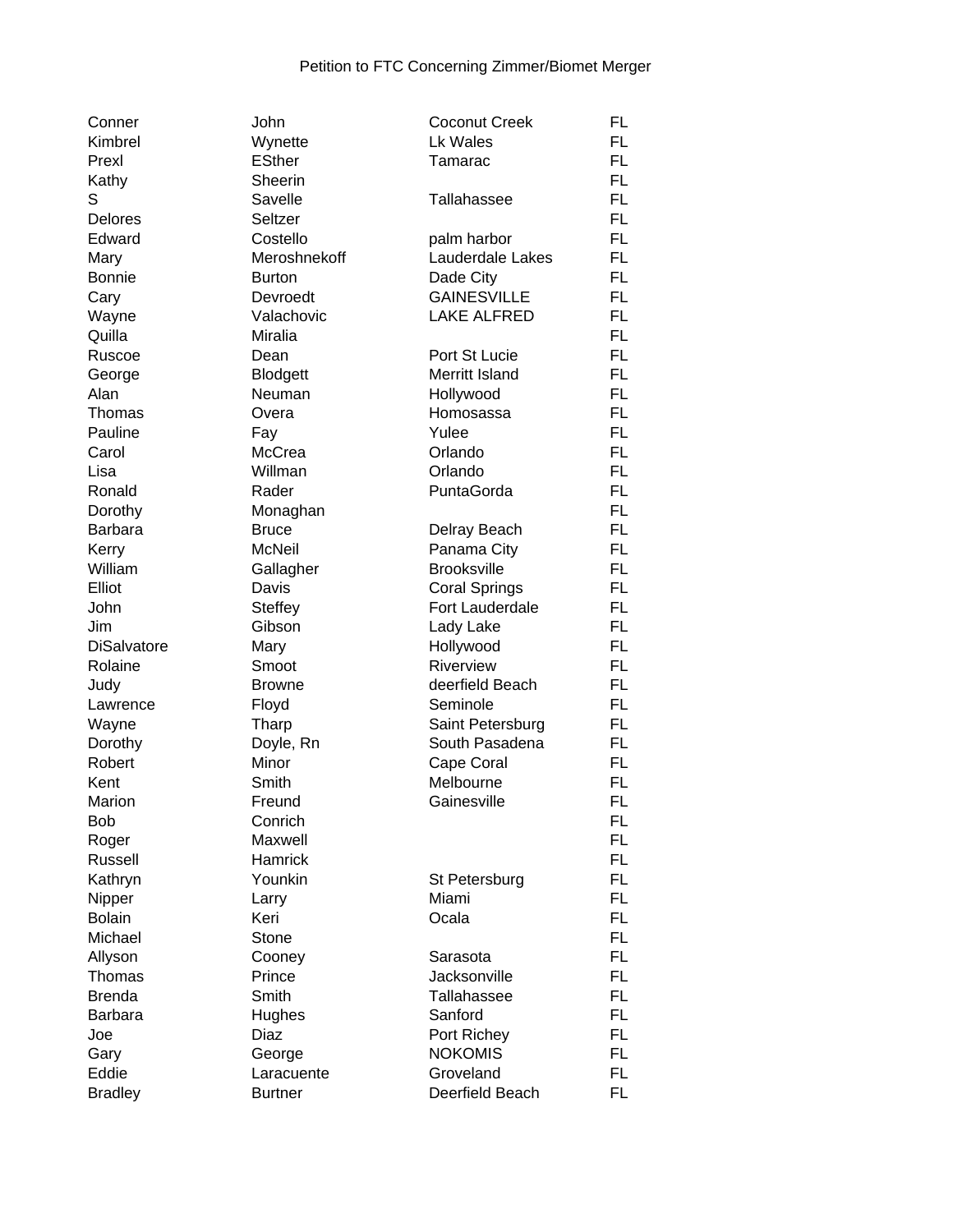| Jim            | Mumaw              | Ocala                | <b>FL</b> |
|----------------|--------------------|----------------------|-----------|
| Thomas         | <b>Brown</b>       | Pompano Beach        | FL.       |
| Eugene         | Sicoli             | <b>Ft Lauderdale</b> | FL.       |
| Mary           | Workman            |                      | FL.       |
| Robert         | Kenner             | Boca Raton           | <b>FL</b> |
| <b>WALTER</b>  | <b>OROURKE</b>     | <b>BARTOW</b>        | <b>FL</b> |
| Keith          | <b>Rick II</b>     | Orlando              | <b>FL</b> |
| Michael        | Hubbard            | Saint Petersburg     | <b>FL</b> |
| <b>Barbara</b> | Zupko              | Mary Esther          | <b>FL</b> |
| Stephanie      | Honore             | Kissimmee            | <b>FL</b> |
| Catherine      | Perpich            | Davie                | <b>FL</b> |
| Howard         | Savige             | <b>Bradenton Fl</b>  | <b>FL</b> |
| <b>Barry</b>   | Eichenbaum         | Pinecrest            | <b>FL</b> |
| Vito           | Loschiavo          | gainesville          | <b>FL</b> |
| <b>Bruce</b>   | Mcknight           | Port Orange          | <b>FL</b> |
| Mario          | Capo               | New Port Richey      | <b>FL</b> |
| Joseph         | Rindler            |                      | <b>FL</b> |
| Lawrence       | Weintrob           | Tamarac              | <b>FL</b> |
| Sara           | Chaguendo          | Miami                | <b>FL</b> |
| Naomi          | Linkous            | Sarasota             | <b>FL</b> |
| Kyle           | <b>Rickles</b>     | Ocoee                | <b>FL</b> |
| Joseph         | Scherzer           | lake worth           | <b>FL</b> |
| Susan          | <b>Butler</b>      | <b>CASSELBERRY</b>   | <b>FL</b> |
| John           | Kirkbride          | Fort Myers           | FL.       |
|                |                    |                      | <b>FL</b> |
| Ron            | McElcannon         | Ponte Vedra Beach    |           |
| Aina Margareta | Jacobs             |                      | <b>FL</b> |
| Phillip        | Kennedy            | Saint Augustine      | <b>FL</b> |
| Catherine      | Cirocco            | <b>LADY LAKE</b>     | FL.       |
| Charlotte      | <b>Zitis</b>       | Rockledge            | FL.       |
| Elizabeth      | Lamers             | The Villages         | <b>FL</b> |
| Nora           | Parrish            | Jacksonville         | <b>FL</b> |
| beverly        | fannin             | deltona              | <b>FL</b> |
| julie          | Shames-Rogan       | boynton beach        | <b>FL</b> |
| Michele        | Droga              | Tampa                | <b>FL</b> |
| Jack           | Power              | South Pasadena       | <b>FL</b> |
| <b>Barbara</b> | Ward               | Saint Petersburg     | <b>FL</b> |
| Jorge          | Garriga            | Miami                | FL        |
| David          | Klaiber            | Palm Bay             | <b>FL</b> |
| Larry          | Groner             | Odessa               | <b>FL</b> |
| Joan           | Erickson           | DeLand               | FL.       |
| <b>Bonnie</b>  | Klaiber            |                      | FL.       |
| <b>Esther</b>  | Garvett            | Miami                | FL.       |
| Jessica        | <b>Flores</b>      | Weston               | <b>FL</b> |
| Judy F.        | Rosenblith         | Miami                | <b>FL</b> |
| Jim            | Sim                | Wellington           | <b>FL</b> |
| John           | Wise               | Ormond Beach         | <b>FL</b> |
| Ronne          | Kaufman            | Delray Beach         | <b>FL</b> |
| Patti          | Constantino-Martin | <b>SPRING HILL</b>   | <b>FL</b> |
| Tom            | Wilson             | Miami                | FL.       |
| David          | Lasdon             | <b>BOCA RATON</b>    | FL        |
| Tina           | <b>Bird</b>        | Venice               | <b>FL</b> |
|                |                    |                      |           |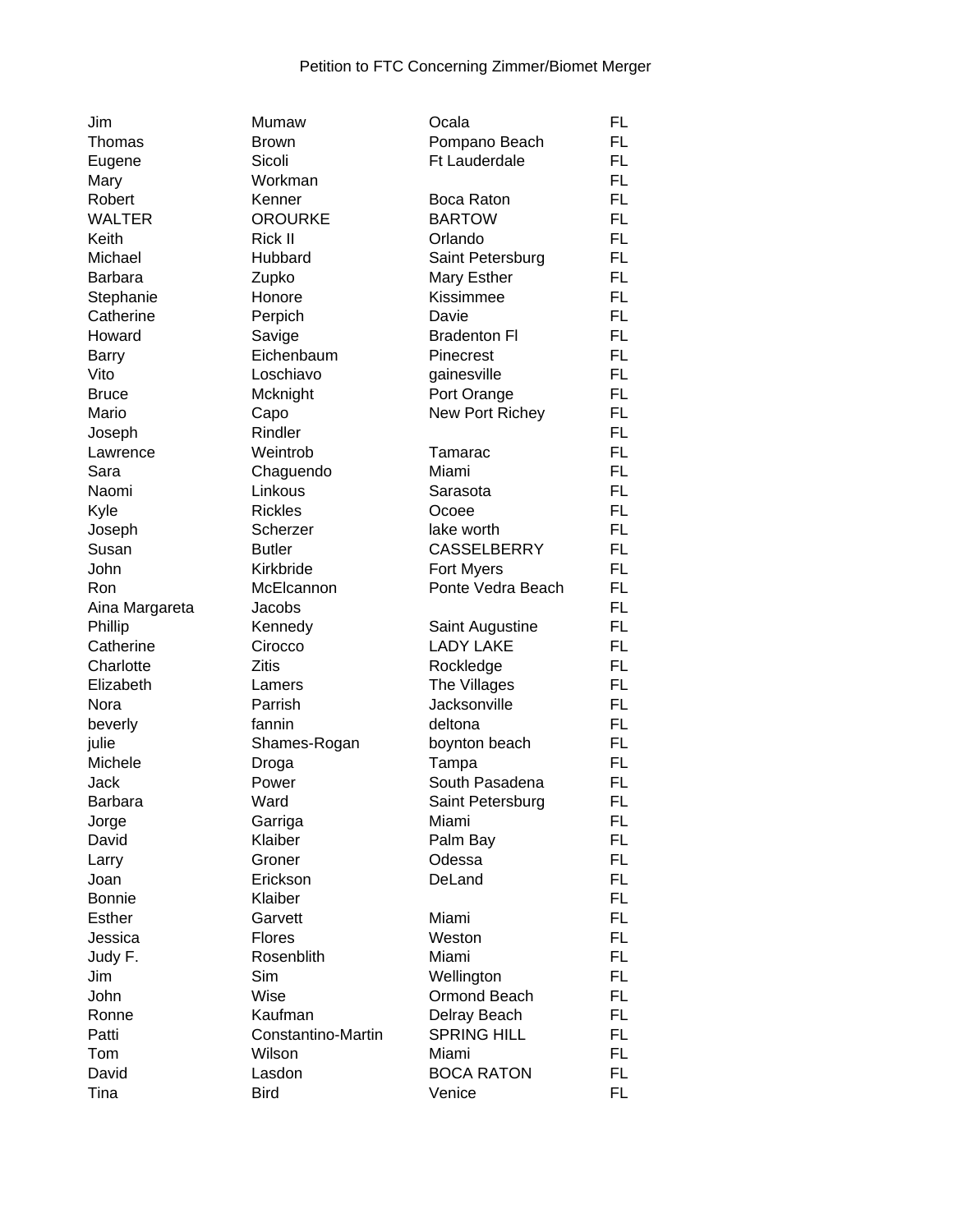| Albert            | Decarlo        | Juno Beach                     | FL        |
|-------------------|----------------|--------------------------------|-----------|
| William           | <b>Brown</b>   | Punta Gorda                    | FL        |
| Jill              | Mulford        | Longwood                       | FL        |
| Roger             | <b>Bennett</b> | Sarasota                       | <b>FL</b> |
| Michael           | Nall           | key west                       | <b>FL</b> |
| Angela            | Knapp          | Tallahassee                    | FL        |
| James             | Schirtzinger   | Orlando                        | FL        |
| Ronald            | <b>Butler</b>  | Casselberry                    | FL        |
| Jimmy             | Quintana       | <b>Naples</b>                  | FL        |
| <b>Kris</b>       | Pagenkopf      | Gainesville                    | FL        |
| William           | Phelan         | Tallahassee                    | FL        |
| Carmen            | Diaz           | Clermont                       | <b>FL</b> |
| <b>Robert Lee</b> | Sheely         | Sarasota                       | FL        |
| Morton            | Pasco          | Pensacola                      | FL        |
| Robert            | Scobee         | Clermont                       | FL        |
| Ronald            |                |                                | FL        |
| Manuel            | Hammersley     |                                | FL        |
|                   | Goldberg       | osprey<br><b>Pinellas Park</b> |           |
| Roger             | <b>Rivers</b>  |                                | FL        |
| Octavio           | Sardi          | Key Biscayne                   | FL        |
| James H.          | Scott          | Sun City Center                | FL        |
| Chara             | Mandile        | Ocklawaha                      | <b>FL</b> |
| <b>Barbara</b>    | Maddux         | St. Petersburg                 | FL        |
| James             | Ross           | <b>Temple Terrace</b>          | FL        |
| Joel              | <b>Berwick</b> | Saint Cloud                    | FL        |
| Kenneth           | Obst           | <b>LEHIGH ACRES</b>            | FL        |
| Robert            | Nobrega        | boca raton                     | FL        |
| Robert & Nadia    | Quidort        | Port Richey                    | FL        |
| Paul              | Epperson       | <b>St Lucie West</b>           | FL        |
| Gary              | Johnson        | Orlando                        | FL        |
| Russell           | Wester         | <b>SAINT AUGUSTINE</b>         | <b>FL</b> |
| Warren            | Krangel        | <b>Naples</b>                  | FL        |
| Janis             | Sawyer         | Santa Rosa Beach               | FL        |
| Amy               | Tajdari        | jacksonville                   | FL        |
| Geoffrey          | Clark          | Tampa`                         | FL        |
| Ralph             | Harrison       | Pensacola                      | FL        |
| <b>Steve</b>      | Lung           | Dunnellon                      | FL        |
| Palmer            | Luro           | Tamarac                        | FL        |
| Carmen            | Plaza          | Hollywood                      | FL        |
| Charles           | Davids         | Daytona Beach                  | FL        |
| S                 | Logan          | Mlami                          | FL        |
| Murray            | <b>Baxter</b>  | Geneva                         | FL        |
| George            | Vinson         | <b>BOCA RATON</b>              | FL        |
| Dorothy           | Smith          | <b>Eustis</b>                  | FL        |
| Diane             | Suczewski      | Sarasota                       | FL        |
| Jacqueline        | Kaminski       | Port Charlotte                 | FL        |
| Roger             | Abrams         | Davenport                      | FL        |
| David             | Mccabe         | Lake Worth                     | FL        |
| Frank             | Jeter          | Fort Lauderdale                | FL        |
|                   |                |                                |           |
| Don               | Fisher         | Palm City                      | FL        |
| Harry             | Geyer          | St Augustine                   | FL        |
| Terrence          | Glassman       | Boca Raton                     | <b>FL</b> |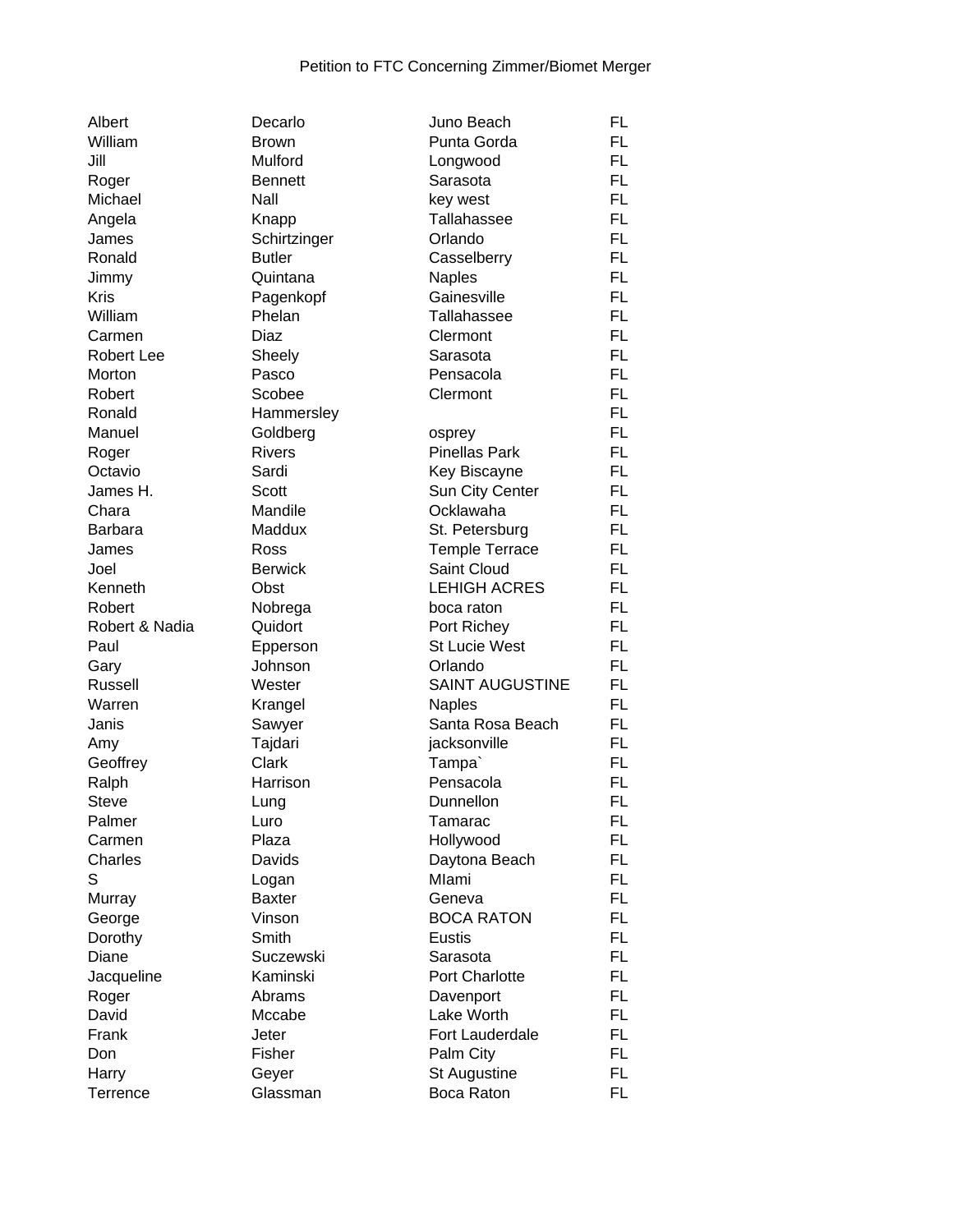| Steve          | Shenesky       | Pensacola             | FL        |
|----------------|----------------|-----------------------|-----------|
| Richard        | Garman         | <b>Ft Lauderdale</b>  | FL        |
| Rona           | Leighton       | Boca Raton            | FL        |
| Daniel         | Owsiany        | Medley                | FL        |
| Virginia       | Renick         | North Fort Myers      | FL        |
| Aida           | <b>Sheets</b>  | St. Petersburg        | FL        |
| Shirley        | Witchley       | Zephyrhills           | FL        |
| Jorge          | Seda           | Miami                 | FL        |
| Fred           | Mcmahan        | Daytona Beach         | FL        |
| marcia         | bernstein      | Margate               | <b>FL</b> |
| Richard L      | Davis          | Boca Raton            | FL        |
| Leonard        | Kraisel        | Hollywood             | <b>FL</b> |
| Michael        | Montgomery     | St Petersburg         | <b>FL</b> |
| Dale           | Prillaman      | Hollywood             | FL        |
| <b>Nick</b>    | Strippoli      | <b>Temple Terrace</b> | FL        |
| Stephen        | McClasky       |                       | FL        |
| <b>Bernard</b> | Clendenin      | Land O Lakes          | FL        |
| е.             | gugliotta      | Saint Petersburg      | FL        |
| Orlando        | Olmo           | Lake Placid           | FL        |
| John           | Landers        | Hollywood             | FL        |
| Robert F.      | Brisson, Jr.   | Port Orange           | FL        |
| Lisa           | Molz           | <b>Hobe Sound</b>     | FL        |
| Kathryn        | Kemmer         | Ormond Beach          | FL        |
| John           | Chernega       | Ocala                 | FL        |
| Elizabeth      | Moore          | Lake Mary             | <b>FL</b> |
| Karen          | Coglianese     | North Port            | FL        |
| Shelly Jo      | North          | Pensacola             | FL        |
| Preston        | Singer         | Ponte Vedra Beach     | FL        |
| Victoria       | Olson          | Ft. Lauderdale        | FL        |
| Jim            | Savage         | Sebastian             | FL        |
| Priscilla      | Rose           | <b>Winter Park</b>    | FL        |
| Catherine      | de Leon        | Sunny Isles Beach     | FL        |
| Benjamin       | Oppenheim      |                       | FL        |
| Chris          | <b>McCarty</b> | <b>Highland Beach</b> | FL        |
| Katharine      | Sharp          | <b>Coconut Creek</b>  | <b>FL</b> |
| Eleanor        | Kaye           | Hallandale Beach      | FL        |
| Michael        | Rubin          | estero                | FL        |
| Michael        | Nye            | Okeechobee            | <b>FL</b> |
| Antonio        | Loro           | <b>MIAMI</b>          | FL        |
| George         | Cooksey        | spring hill           | FL        |
| Ryan           | Loutan         | <b>Coral Springs</b>  | FL        |
| <b>Barbara</b> | <b>Burt</b>    | DeLand                | FL        |
| Linda          | Ignasiak       | Tampa                 | FL        |
| Sheri          | <b>Bullock</b> |                       | FL        |
| Jennifer       | <b>Scott</b>   | Fort Myers            | FL        |
| Jeff           | Duflon         | clermont              | FL        |
| Mike           | LeHew          | Port Saint Lucie      | FL        |
| Caroline       | Miller         | St. Petersburg,       | FL        |
| Maria Sune     | Lopez          | Miami                 | FL        |
| Donna          | Rader          | Palm Bay              | <b>FL</b> |
| Stephen        | Dickstein      | Clermont              | <b>FL</b> |
|                |                |                       |           |

| Pensacoia               | ᄔ         |
|-------------------------|-----------|
| Ft Lauderdale           | FL        |
| Boca Raton              | FL        |
| Medley                  | FL        |
| North Fort Myers        | FL        |
| St. Petersburg          | FL        |
| Zephyrhills             | FL.       |
| Miami                   | FL        |
| Daytona Beach           | <b>FL</b> |
|                         |           |
| Margate                 | FL        |
| <b>Boca Raton</b>       | FL        |
| Hollywood               | FL        |
| St Petersburg           | FL        |
| Hollywood               | FL        |
| Temple Terrace          | FL        |
|                         | FL        |
| Land O Lakes            | FL        |
| Saint Petersburg        | FL        |
| <b>Lake Placid</b>      | FL        |
| Hollywood               | FL        |
|                         | <b>FL</b> |
| Port Orange             |           |
| <b>Hobe Sound</b>       | <b>FL</b> |
| <b>Ormond Beach</b>     | <b>FL</b> |
| Ocala                   | FL        |
| Lake Mary               | FL        |
| <b>North Port</b>       | FL        |
| Pensacola               | FL        |
| Ponte Vedra Beach       | FL        |
| Ft. Lauderdale          | FL        |
| Sebastian               | FL        |
| <b>Winter Park</b>      | FL        |
| Sunny Isles Beach       | FL        |
|                         | FL        |
|                         |           |
| <b>Highland Beach</b>   | FL        |
| <b>Coconut Creek</b>    | FL        |
| Hallandale Beach        | FL        |
| estero                  | FL        |
| Okeechobee              | FL        |
| <b>MIAMI</b>            | FL        |
| spring hill             | FL        |
| <b>Coral Springs</b>    | FL        |
| DeLand                  | FL        |
| Tampa                   | FL        |
|                         | FL        |
| Fort Myers              | FL        |
| clermont                | FL        |
| <b>Port Saint Lucie</b> |           |
|                         | FL        |
| St. Petersburg,         | FL        |
| Miami                   | FL        |
| Palm Bay                | FL        |
| Clermont                | FL        |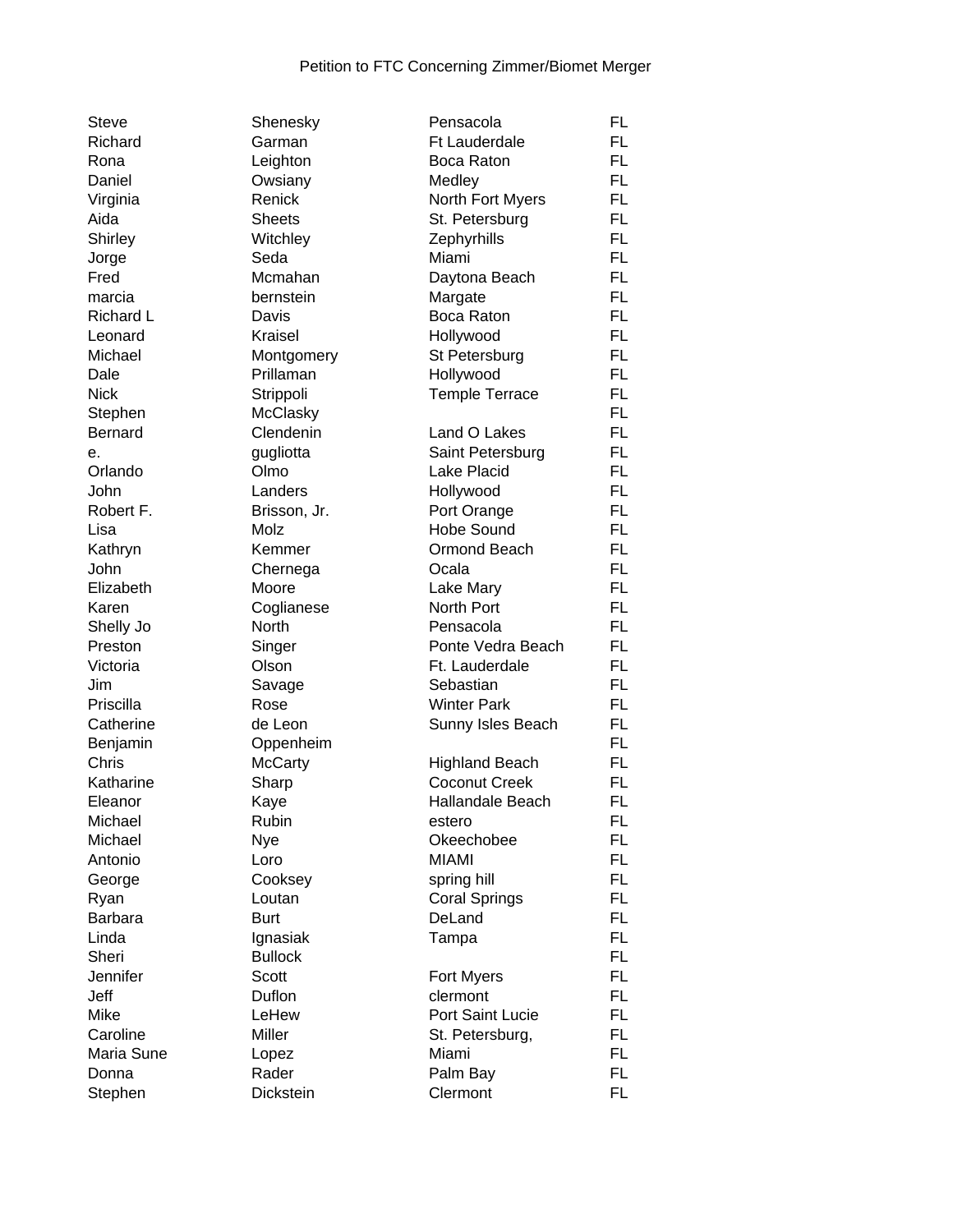| John            | Schmidt                 | Plantation            | FL        |
|-----------------|-------------------------|-----------------------|-----------|
| Tom             | Karneth                 | Sunrise               | FL.       |
| Lynn            | Miller                  | Ocala                 | FL.       |
| Michele         | Chapman                 | Sarasota              | FL.       |
| Jennifer        | <b>Bruns</b>            | Tampa                 | FL.       |
| Eric            | West                    | Port Orange           | FL.       |
| Robert          | wolf                    |                       | <b>FL</b> |
| Annette         | Long                    | Navarre               | FL.       |
| William M.      | Smith, Jr.              | Summerland Key        | FL.       |
| Jerry           | Hyde                    | Fort Walton Beach     | FL.       |
| Ginger          | <b>Brewer</b>           | pensacola             | FL.       |
| <b>Norris</b>   | Williams                |                       | FL.       |
| Michelle        | <b>Terriault</b>        | Jupiter               | FL.       |
| Carol           | Luntz                   | Melbourne             | FL.       |
| Diana           | Ward                    | St. Petersburg        | FL.       |
| Curtis L.       |                         |                       | FL.       |
| Dove            | Hughes<br><b>Ballon</b> |                       | FL.       |
|                 |                         | <b>Boynton Beach</b>  |           |
| Albert          | Matheny                 | Gainesville           | FL.       |
| Adrianne        | Oyler                   | Ormond Beach          | FL        |
| Dennis          | <b>Branse</b>           | Tamarac               | FL.       |
| Mary Jo         | Luu                     | Sarasota              | FL.       |
| Geri            | Collecchia              | <b>Pembroke Pines</b> | FL.       |
| Pat             | Souders                 | Palm Bch Gdns         | FL.       |
| Lawrence        | Holtzman                | Miami                 | FL.       |
| Jj              | Jochum                  | Seminole              | FL.       |
| Linda           | Kalter                  | Apopka                | FL.       |
| Ali             | Reis                    | <b>Naples</b>         | FL.       |
| Linda           | Ashton                  | Jacksonville          | FL.       |
| Sally           | Moore                   | Fort Myers            | FL.       |
| Robert          | <b>Shuster</b>          | Boca Raton            | FL.       |
| Paul            | Kelly                   | Leesburg              | FL.       |
| Jerry           | Utter                   | Lake Worth            | FL.       |
| George          | Mackison                | Hallandale            | FL.       |
| John            | <b>Ussery</b>           | altamonte springs     | FL        |
| Michael         | <b>Brower</b>           | Santa Rosa Beach      | FL.       |
| Neil            | Kirkpatrick             | Palm coast            | <b>FL</b> |
| <b>PATRICIA</b> | <b>SCADIN</b>           | Pensacola             | FL        |
| Steven          | Jaycoxe                 |                       | FL.       |
| Carol Dixon     | Klein                   | <b>Naples</b>         | FL.       |
| Jerry           | Keller                  | Boca Raton            | FL.       |
| <b>Steve</b>    | Schildwachter           | <b>Winter Garden</b>  | FL.       |
| <b>Beverly</b>  | Lane                    | Palm Bay              | FL.       |
| David           | Landskron               | Winter Haven          | FL.       |
| Virginia        | Scott                   | Sun City Center       | FL.       |
| N. Polk         | Woolford                | Jacksonville          | FL.       |
| Harry           | Swensen                 | Pensacola             | FL.       |
| J.              | Grunfelder              | Orlando               | FL.       |
| Larry           | Rose                    | Orlando               | FL.       |
| <b>Dirk</b>     | Palmer                  | Lake Worth            | FL.       |
| William         |                         |                       |           |
|                 | Anderton                | Fleming Island        | FL.       |
| James           | Marsee                  | Miami                 | FL.       |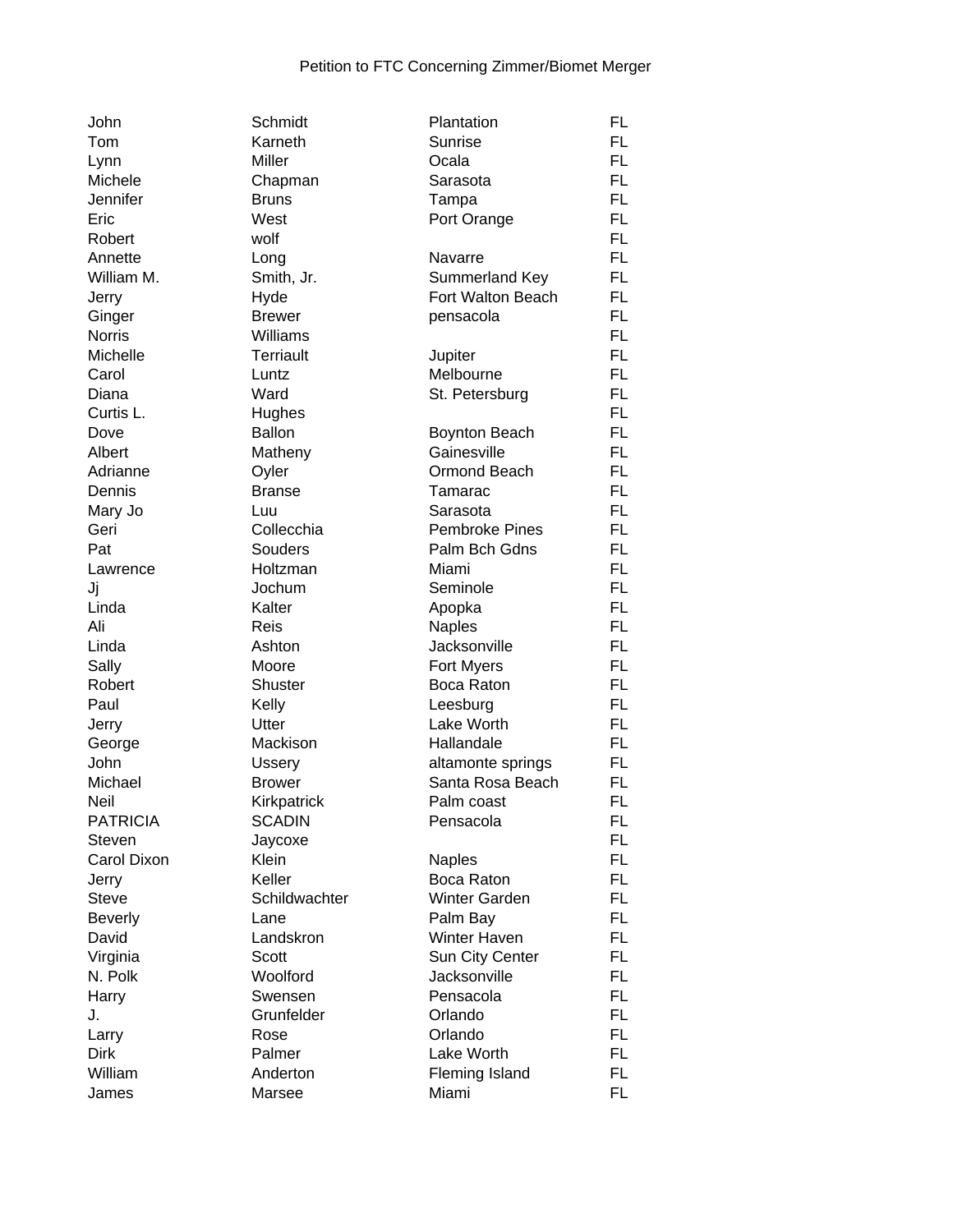| Richard        | Hite                 | bradenton                | <b>FL</b> |
|----------------|----------------------|--------------------------|-----------|
| Nancy          | Weekley              |                          | FL.       |
| Richard        | Bergeron             | Nokomis,                 | FL.       |
| Orly           | Anconina             | Port Saint Lucie         | FL.       |
| Ronald         | Mccallister          | bonita springs           | <b>FL</b> |
| Lorna          | Hoffman              | Boca Raton               | FL.       |
| Donald         | White                | Ft. Pierce               | <b>FL</b> |
| Shirley        | Solis                | Miami Beach              | FL.       |
| Penelope       | Williams             | rockledge                | <b>FL</b> |
| Ray            | Kalinski             | Saint Cloud              | <b>FL</b> |
| Nancy          | O'Byrne              | St. Augustine            | <b>FL</b> |
| Sarah          | Ryan                 | Lake Worth               | <b>FL</b> |
| Nelson D       | Segovia              | Miami                    | <b>FL</b> |
| Lorraine       | <b>Torres</b>        | Miami                    | FL        |
| David          | Kruchkow             | Weston                   | FL.       |
| Jan            | Strickland           | Orlando                  | FL.       |
| Lauren         | Simon                | Plantation               | FL.       |
| Isidoro        | Tamborello           |                          | <b>FL</b> |
| Tui            | <b>Hitchcock</b>     | Tampa<br>Tallahassee     | <b>FL</b> |
| Mark           |                      |                          | <b>FL</b> |
| Arkady         | Polsky<br>Vyatchanin | Hollywood<br>Gainesville | <b>FL</b> |
| Sheila         | Mandell              | Fort Lauderdale          | <b>FL</b> |
| Judy           | Warren               |                          | FL.       |
| Elizabeth      | Smock                | Kissimmee                | <b>FL</b> |
| Janet          | Wootten              | Alachua                  | <b>FL</b> |
| Linda          | Lloyd                | Deerfield                | <b>FL</b> |
| Rodger         | <b>Burnich</b>       | Sarasota                 | FL.       |
| Colin          | Stone                | Inverness                | FL.       |
| J L            | Frohlichstein        | Boca Raton               | FL.       |
| Frederick      | Pratt                | <b>GAINESVILLE</b>       | <b>FL</b> |
| Allen & Carol  | Fromowitz            | Lutz                     | <b>FL</b> |
| Sandra         | Glaeser              | Boca Raton               | <b>FL</b> |
| Thomas         | Caruso               | Melbourne                | FL.       |
| Norman         | Garon                | Pensacola                | <b>FL</b> |
| Eileen R.      | Wyand                | <b>CLEARWATER</b>        | <b>FL</b> |
| charles        | wittman              | Fort Lauderdale          | FL        |
| <b>Bruce</b>   | Hall                 |                          | FL        |
| <b>Barbara</b> | Rudziecka            | Tamarac                  | <b>FL</b> |
| Patrick        | Noon                 | Pompano Beach            | FL.       |
| Gilberto       | Gonzalez             | Miami                    | FL.       |
| Frances        | Gaver                |                          | FL.       |
| Fred           | Unger                | <b>Bonita Spings</b>     | FL.       |
| Frederick      | Bergman              | North Miami              | <b>FL</b> |
| Nicholas       | <b>Brown</b>         | <b>Tallahassee</b>       | <b>FL</b> |
| Kathleen       | Prucher              |                          | <b>FL</b> |
| Susan          | Hubbard-Reeves       | Pensacola                | <b>FL</b> |
| Mark           | Ernst                | Palmetto                 | FL.       |
| Dianne         | Raymond              | Valrico                  | FL.       |
| Vivian         | Griffin              | Lakeland                 | FL.       |
| Robin          | Peterson             | Jacksonville             | FL.       |
| John           | Sweeney              | New Port Richey          | <b>FL</b> |
|                |                      |                          |           |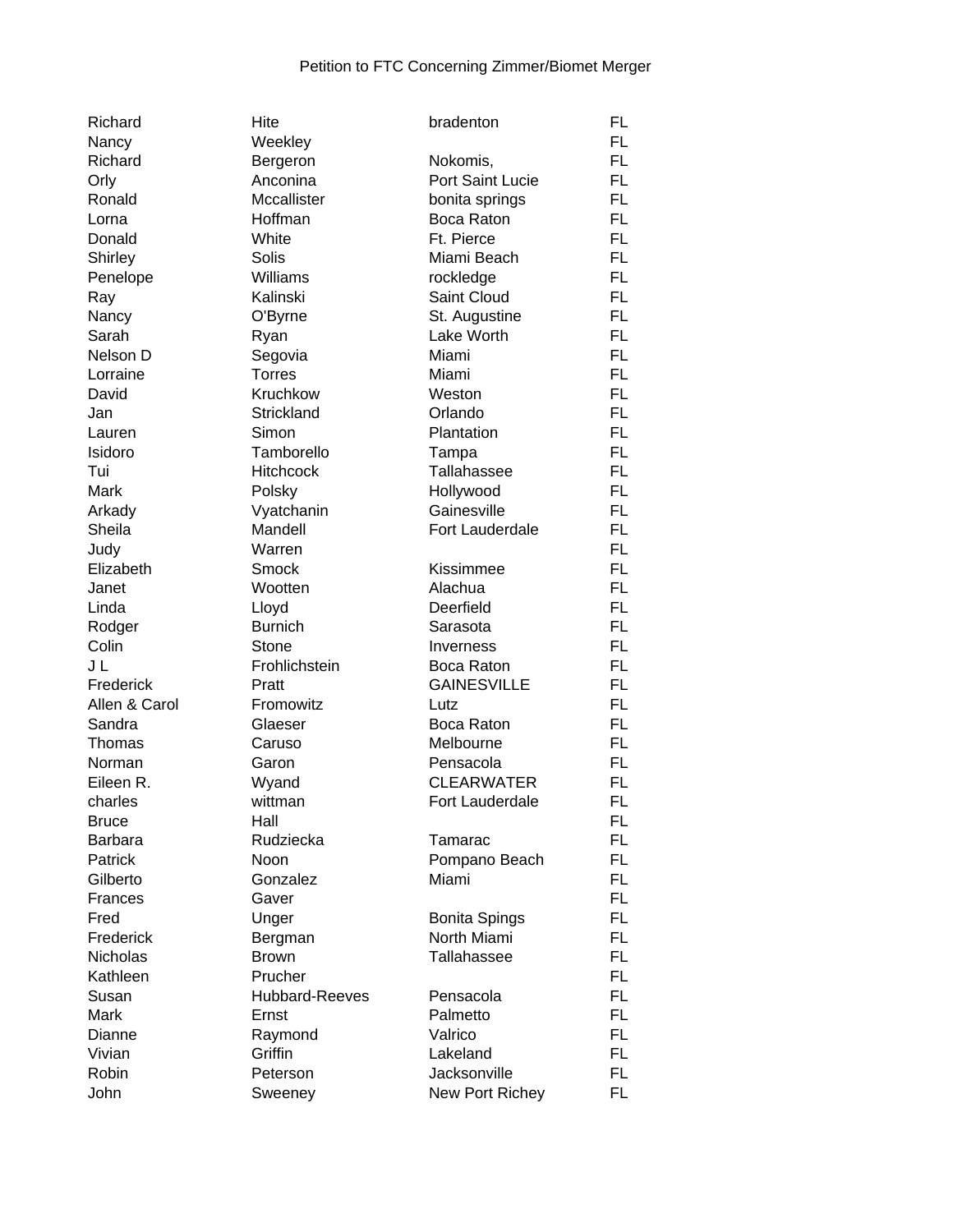| Ismael                | Baquedano      |                      | FL        |
|-----------------------|----------------|----------------------|-----------|
| Mina                  | Feldman        | Wellington           | FL.       |
| Cathy                 | Costley        | Jacksonville         | FL        |
| <b>Dick</b>           | Evans          | St Petersburg        | FL.       |
| Edward                | Kent           | Land O Lakes         | FL.       |
| Shirley               | <b>Sellers</b> |                      | <b>FL</b> |
| Robert                | O'Brien        | Delray Beach         | <b>FL</b> |
| Charles               | Rhodes         | Boynton Beach        | <b>FL</b> |
| Anna Louise E.        | Fontaine       | Lantier, QC          | FL.       |
| <b>Rev Margaret E</b> | Howland        | Orlando              | <b>FL</b> |
| Claudia               | White          | Palmetto             | FL.       |
| Marjorie              | Williams       | Penney Farms         | <b>FL</b> |
| Olga                  | Rivera         | Orlando              | <b>FL</b> |
| William               | Passmore       | Summerfield          | FL.       |
| Josep                 | Artigas        | Miami                | FL.       |
| N                     | Waters         | delray bech          | FL.       |
| Linda                 | <b>Burke</b>   | Clearwater           | <b>FL</b> |
| Melanie               | Griffith       | key west             | <b>FL</b> |
| S.D.                  | <b>Butcher</b> | Clearwater           | <b>FL</b> |
| Ρ.                    | Hays           | <b>Winter Park</b>   | <b>FL</b> |
| Douglas               | Casper         | Jacksonville         | FL.       |
| Thomas                | Dahl           | New Port Richey      | <b>FL</b> |
| Gayle                 | Westbrook      | Miami                | <b>FL</b> |
| James                 | Ropicki        | Gainesville          | FL.       |
| Ronald                | Hammersley     | Palm Bay             | <b>FL</b> |
| Doran                 | Marold         | <b>Pinellas Park</b> | <b>FL</b> |
| Stephen               | Mattison       | Malabar              | FL.       |
| Paul                  | Horne          | <b>Boynton Beach</b> | FL        |
| Allen                 | Smith          | North Miami          | FL.       |
| Reid                  | Woolery        | Gainesville          | FL.       |
| Leslie                | Levy           | Sarasota             | <b>FL</b> |
| Margaret              | Perrin         | Panama City          | <b>FL</b> |
| Sylvia                | Salter         | Fort Myers           | <b>FL</b> |
| Jeanne                | Sozio          | Boca Raton           | FL        |
| Anne                  | Klausky        | Daytpna beach        | <b>FL</b> |
| Charles               | Glagola        | Gainesville          | <b>FL</b> |
| John                  | Gervasi        | Delray Beach         | FL        |
| Charles               | Macdonald      | Vero Beach           | <b>FL</b> |
| Nancy                 | Nevacoff       | St Augustine         | FL.       |
| Tom                   | Malloy         | Weston               | FL        |
| Theresa               | Hobmeier       | Tamarac              | FL.       |
| Tanya                 | Downs          | Plantation           | FL.       |
| Harriet               | Schwartz       | Boca Raton           | <b>FL</b> |
| Anita                 | Garrison       | <b>Branford</b>      | FL        |
| Richard               | Cervi          | St Petersburg        | <b>FL</b> |
| S.                    | Gumbus         | Jupiter              | <b>FL</b> |
| Robert                | Decker         | Lake Wales           | <b>FL</b> |
| Marcia                | Wagaman        | St. Petersburg       | <b>FL</b> |
| Mihai                 | С              | Miami                | FL.       |
| Joey                  | Fields         | Pace                 | FL.       |
| Lucille               | Serody         | Melbourne            | <b>FL</b> |
|                       |                |                      |           |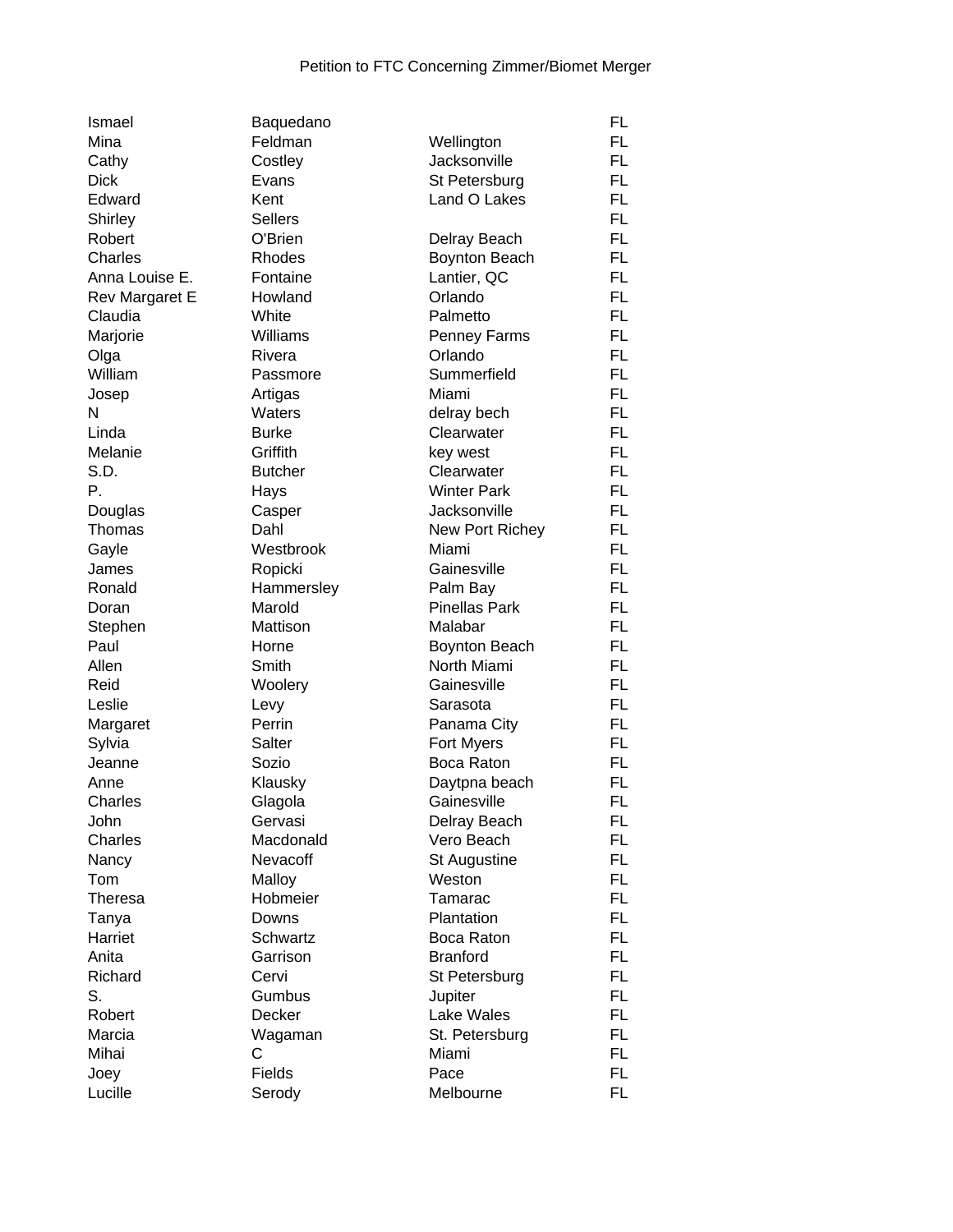| Nancy           |
|-----------------|
| Jonathan        |
| C Louis         |
| Malcolm         |
| Michael         |
| Coleman         |
| Joeanne         |
| Kris            |
| Rodolfo         |
| Barbara         |
| Judi            |
| Joyce           |
| Robert          |
| Woody           |
| David           |
|                 |
| Cathy           |
| Thomas          |
| Robert          |
| Yvonne          |
| John            |
| Celeste         |
| Alvera          |
| Ingrid          |
| Mary Ann        |
| Michael         |
| John            |
| Nancy           |
| Amanda          |
| Georgia         |
| Richard         |
| George          |
| Patsy           |
| Christiaan      |
| Curtiss         |
| Armand          |
| Fendrick        |
| Kean            |
| Kathie          |
| Charles         |
| John            |
| Charles         |
| KITTY           |
|                 |
| Tom             |
| Rusty           |
| Frederick       |
| Cheri           |
| Alan            |
|                 |
| Garry           |
| Kenneth<br>Jeff |

| Nancy        | Wooten        | Palm Bay                 | FL        |
|--------------|---------------|--------------------------|-----------|
| Jonathan     | Juges         | Shalimar                 | FL.       |
| C Louis      | Putallaz      | Sarasota                 | <b>FL</b> |
| Malcolm      | Maclaren      | Sarasota                 | FL        |
| Michael      | Yavitz        | Boca Raton               | FL        |
| Coleman      | Lynch         | Palm Bay                 | FL        |
| Joeanne      | Mick          | Sarasota                 | <b>FL</b> |
| <b>Kris</b>  | Scarci        | Pensacola                | FL.       |
| Rodolfo      | Paiz          | Miami                    | FL        |
| Barbara      | Moss          | Tamarac                  | FL        |
| Judi         | <b>Travis</b> | delray Beach             | FL        |
| Joyce        | Keusch        | Miami                    | FL        |
| Robert       | Komarek       | San Antonio              | FL        |
| Woody        | Carter        | Palm Beach Gardens       | <b>FL</b> |
| David        | Phillips      | Parrish                  | <b>FL</b> |
| Cathy        | Markowitz     | Lakewood Ranch           | FL        |
| Thomas       | Didomizio     | Jacksonville             | FL        |
|              |               |                          |           |
| Robert       | Rehmer        | clearwater               | FL        |
| Yvonne       | Hershman      | <b>Coral Gables</b>      | FL        |
| John         | Foster        | <b>Altamonte Springs</b> | FL        |
| Celeste      | Jones         | <b>Stuart</b>            | <b>FL</b> |
| Alvera       | Pritchard     | <b>MIAMI BEACH</b>       | FL        |
| Ingrid       | Colberg       | Lehigh Acres             | FL.       |
| Mary Ann     | Russo         | <b>Boynton Beach</b>     | FL        |
| Michael      | Shapiro       | <b>Cutler Bay</b>        | FL        |
| John         | Allen         | Vero Beach               | FL        |
| Nancy        | Stamm         | <b>Fort Pierce</b>       | FL        |
| Amanda       | <b>Brower</b> | Port Saint Lucie         | FL        |
| Georgia      | Kakaroukas    | St Petersburg            | FL        |
| Richard      | <b>Bresee</b> | St. Augustine            | FL        |
| George       | Gonzalez      | Madeira Beach            | FL        |
| Patsy        | Shafchuk      | New Port Richey          | FL        |
| Christiaan   | Petersen      | St Petersburg            | FL        |
| Curtiss      | Hammock       | Flagler Beach            | FL        |
| Armand       | Katz          | Fort Lauderdale          | FL        |
| Fendrick     | Smith         | Shalimar                 | FL.       |
| Kean         | Engie         | Pensacola                | FL        |
| Kathie       | Aagaard       | Tampa                    | FL.       |
| Charles      | Borg          | Wellington               | <b>FL</b> |
| John         | <b>Bradly</b> | Panama City              | <b>FL</b> |
| Charles      | Boothby       |                          | FL.       |
| <b>KITTY</b> | <b>COSTON</b> | Lakewood Ranch           | FL        |
| Tom          | Erline        | THE VILLAGES             | FL.       |
| Rusty        | Rollings      |                          | FL.       |
| Frederick    | Hertel        | <b>Naples</b>            | FL.       |
| Cheri        | Moore         | Venice                   | FL.       |
| Alan         | Hochberg      |                          | FL.       |
| Garry        | Brueggemeier  | Tampa                    | FL        |
| Kenneth      | <b>Willis</b> | Tallahassee              | FL        |
| Jeff         | Thompson      | Quincy                   | FL.       |
| Evadney      | Terrelonge    | Miami                    | FL.       |
|              |               |                          |           |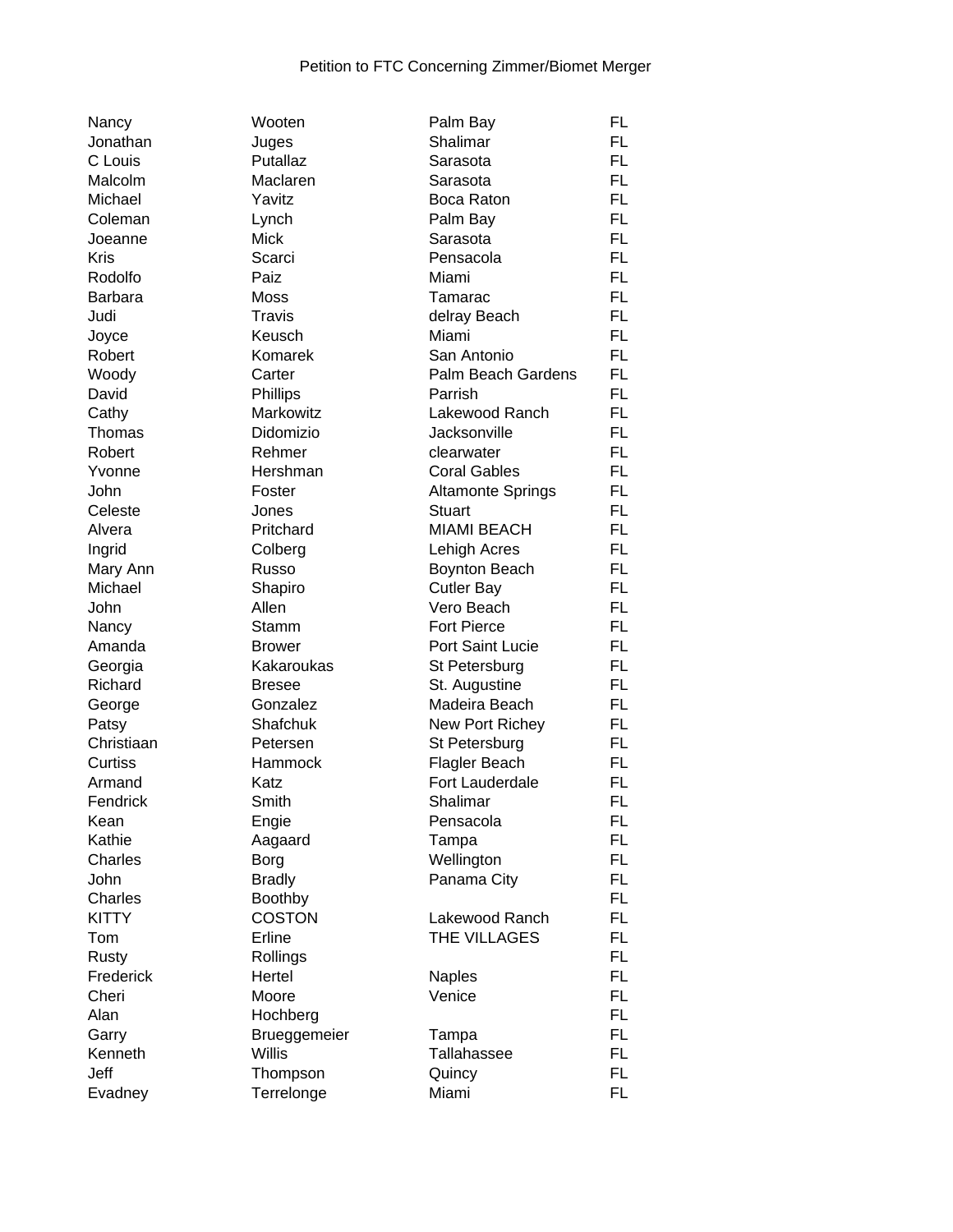| <b>WILLIAM</b> | <b>DUNCAN</b>   | <b>WILDWOOD</b>       | FL        |
|----------------|-----------------|-----------------------|-----------|
| Jen            | H               | email only            | FL.       |
| Feryl          | <b>Tyner</b>    | Port Orange           | FL.       |
| Barney         | Renton          | Mount Dora            | FL.       |
| Cyrus          | Trowbridge      |                       | FL.       |
| Daniel         | Stone           |                       | <b>FL</b> |
| P              | <b>Stephens</b> | <b>GREENACRES</b>     | <b>FL</b> |
| mary ann       | hanselman       | deerfield beach       | <b>FL</b> |
| Lindsey        | Pleiman         | Newberry              | <b>FL</b> |
| Andrea         | Chisari         | Titusville            | FL.       |
| Mehrdad        | Sahba           | Sarasota              | <b>FL</b> |
| Kathy          | Snyder          | Clearwater            | <b>FL</b> |
| Joan           | Dougherty       |                       | <b>FL</b> |
| Evan           | Skallerud       | Vero Beach            | FL.       |
| Doryce         | Harkovich       |                       | FL.       |
| Claudette L    | Martin          | <b>Pembroke Pines</b> | FL.       |
|                | Smith           | Jacksonville          | FL.       |
| Tracey         |                 |                       |           |
| <b>JOHN</b>    | <b>HARTNETT</b> | <b>PALM COAST</b>     | FL.       |
| Kathleen       | Ralph           | Lake Park             | <b>FL</b> |
| <b>THOMAS</b>  | <b>KUNKA</b>    | Satellite Beach       | <b>FL</b> |
| Georgia        | Rayburn         | <b>Naples</b>         | FL.       |
| <b>Tim</b>     | Albury          | Miami                 | FL.       |
| John           | <b>Bonasera</b> | Palm Bay              | <b>FL</b> |
| <b>EDWARD</b>  | <b>VISTEIN</b>  | <b>PALM SPRINGS</b>   | FL.       |
| Alan           | Kardoff         | Palm Bay              | <b>FL</b> |
| patricia       | camporesi       | Tampa                 | FL.       |
| Judy           | YII             | Deerfield Beach       | FL.       |
| Carl           | Archer          | <b>Pembroke Pines</b> | FL.       |
| Matthew        | Livingston      | Century               | FL.       |
| Kenneth'       | Stevenson       | Lake Worth            | FL.       |
| Susanna        | Purucker        | Miami Beach           | FL.       |
| José           | Prieto          | <b>Sunrise</b>        | <b>FL</b> |
| David          | <b>Benoit</b>   | Fort Lauderdale       | FL.       |
| Russell        | Dimond          | New Port Richey       | FL        |
| Pete           | Martinez        | <b>Bradenton</b>      | <b>FL</b> |
| Janet          | Gallagher       | <b>BRADENTON</b>      | <b>FL</b> |
| John           | Sgarlata        | Fort Myers            | FL        |
| Lucy           | Lack            | tampa                 | FL        |
| James          | Morgan          | <b>Wesley Chapel</b>  | FL.       |
| Jesse          | Green           | Delray Beach          | FL        |
| Patricia       | Thompson        | West Palm Beach       | FL.       |
| Richard        | Siegel          | Fort Lauderdale       | FL.       |
| Federico       | Carmona         | miami                 | FL.       |
| Andres         | Henriquez       | Pompano Beach         | FL        |
| Carolann       | Jungers         | orlando               | <b>FL</b> |
| Nancy          | Warlick         | Orlando               | FL.       |
| Peter          | Homan           | Ocklawaha             | FL        |
| Lorraine       | Perez           | St. Augustine         | <b>FL</b> |
| Frank          | <b>Zukas</b>    | Largo                 | FL.       |
| Judie          | Jordan          | Lutz,                 | FL.       |
| Khalid         | Mohamed         | Margate               | FL.       |
|                |                 |                       |           |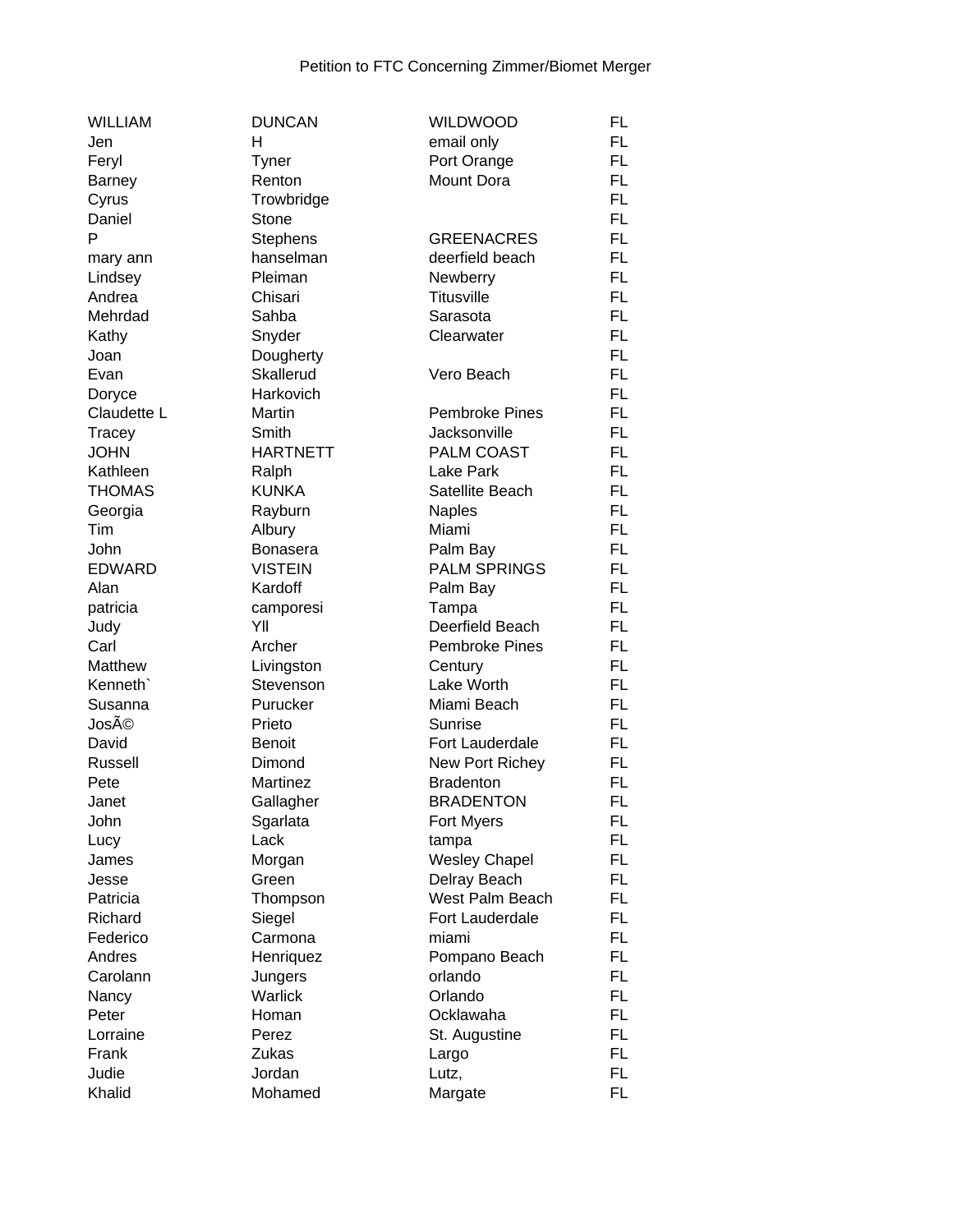| Mary            | Rey               |                         | <b>FL</b> |
|-----------------|-------------------|-------------------------|-----------|
| mary            | kugler            | Boca Raton              | FL        |
| Mr & Mrs Dennis | Roderigues        | PINELLAS PARK           | FL        |
| Ronald A        | <b>Baltrunas</b>  | Clearwater              | <b>FL</b> |
| Shoshanna       | Mahoney           | Melbourne               | <b>FL</b> |
| Susan           | Wills             | Pensacola               | <b>FL</b> |
| Maryann         | Khan              |                         | <b>FL</b> |
| Damon           | Copeland          | Ocoee                   | <b>FL</b> |
| <b>Beatriz</b>  | <b>Bruna</b>      | Gainesville             | <b>FL</b> |
| Wendy           | Weldon            | <b>Coral Springs</b>    | <b>FL</b> |
| Jo              | <b>Beckham</b>    | Cocoa                   | <b>FL</b> |
| Myra            | Dewhurst          |                         | <b>FL</b> |
| Sean            | Rinehart          | Tallahassee             | <b>FL</b> |
| Cathy           | Deptula           | <b>Brandon</b>          | <b>FL</b> |
| Howard          | <b>Buss</b>       | Lakeland                | FL.       |
| Denise          | Jacobs            | Tampa                   | <b>FL</b> |
| MaryHelen       | Venos             | Tallahassee             | FL.       |
| James           | Liao              | <b>Belle Isle</b>       | FL        |
| Jason           | Collins           | <b>Glen Saint Mary</b>  | <b>FL</b> |
| <b>Steve</b>    | Irwn              | Melbourne Beach         | FL        |
| Tina            | Knight            | N Fort Myers            | <b>FL</b> |
| Angelique       | <b>StPierre</b>   | Melbourne               | <b>FL</b> |
| <b>WILLIAM</b>  | <b>MAYER</b>      | <b>MIAMI</b>            | FL.       |
| <b>Brad</b>     | St John           |                         | <b>FL</b> |
| <b>ARMANDO</b>  | COUTO             | miami beach             | <b>FL</b> |
| Patrick         | Reyna             | Miami                   | <b>FL</b> |
| Jeffrey         | <b>Bains</b>      | The Villages            | FL.       |
| Carol           | Scholl            | Sarasota                | FL.       |
| Sandra          | Rodrigues         | <b>St Augustine</b>     | <b>FL</b> |
| Maureen         | Flaherty          | Casselberry             | <b>FL</b> |
| Craig           | Samuels           | Ocoee                   | <b>FL</b> |
| Dennis          | Miller            | Port St Lucie           | <b>FL</b> |
| Carlos          | Villalva          | Fort Lauderdale,        | <b>FL</b> |
| Scott           | Levesque          | Fort Lauderdale         | <b>FL</b> |
| grayce          | scott             | Miami                   | <b>FL</b> |
| <b>RODNEY</b>   | <b>ARTRIP</b>     | <b>NORTH FORT MYERS</b> | <b>FL</b> |
| Mandy           | Alcurrie          | Miami                   | FL        |
| Jorge           | Delgado           | Hialeah                 | <b>FL</b> |
| Cal             | <b>Burke</b>      | Jax Beach               | FL.       |
| james           | stalls            | Niceville               | FL.       |
| <b>Brian</b>    | Ainsley           | Orlando                 | FL.       |
| Robert          | Ashmore           | Jupiter                 | FL.       |
| Michael         | <b>Barnhorst</b>  | Sarasota                | <b>FL</b> |
| Flora           | Potts             | Sebring                 | <b>FL</b> |
| Jon             | King              | Saint James City        | <b>FL</b> |
| Thomas          | Hutton            | <b>Boynton Beach</b>    | <b>FL</b> |
| monnie          | levin             |                         | <b>FL</b> |
| Linda           | Harsin            | gulfport                | FL.       |
| joan            | tole              | lighthouse point        | FL.       |
| <b>Brita</b>    | <b>Skarbrevik</b> | Plantation              | FL.       |
| Edward          | Calligan          | Sebastian               | FL.       |
|                 |                   |                         |           |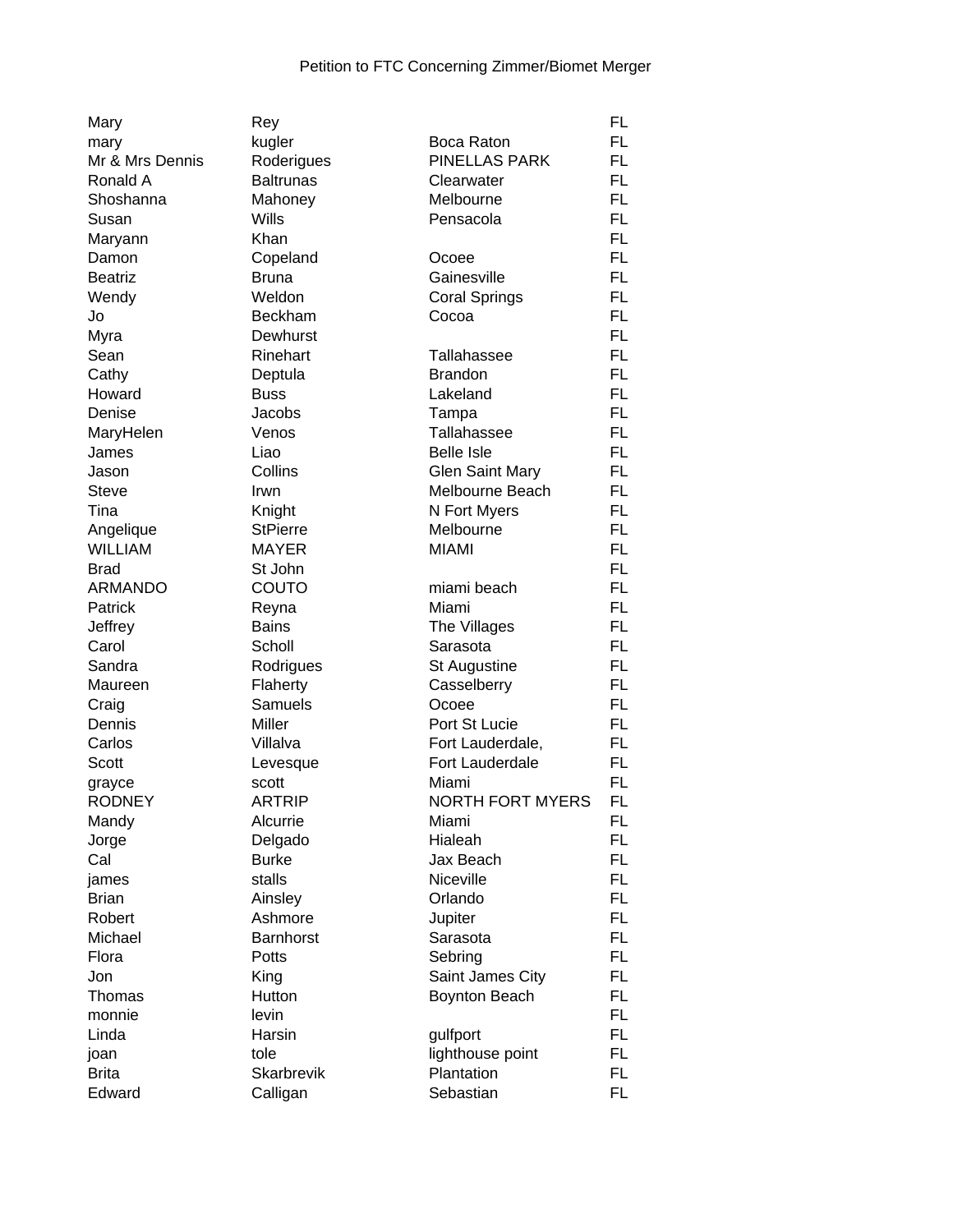| robin            | blair                 | Largo                    | <b>FL</b> |
|------------------|-----------------------|--------------------------|-----------|
| Robert           | <b>Fredericks III</b> | Sebastian                | <b>FL</b> |
| Frank            | Saldate               | Land O Lakes             | <b>FL</b> |
| Maria            | Marrero               | Miami                    | <b>FL</b> |
| Stan             | Edwards               | Ocala                    | <b>FL</b> |
| Edward           | Matos                 | <b>Altamonte Springs</b> | <b>FL</b> |
| Henry            | Graves                | Pensacola                | <b>FL</b> |
| Larry            | Chandler              | <b>NORTH PALM BEACH</b>  | <b>FL</b> |
| <b>Dolores</b>   | Spinello              | Port Richey              | <b>FL</b> |
| Raquel           | <b>Bakalar</b>        | Miami                    | <b>FL</b> |
| Janet            | Hogshead              | Jacksonville             | <b>FL</b> |
| Richard          | Ault                  | Pensacola                | <b>FL</b> |
| Kathleen         | Hrycuna               |                          | <b>FL</b> |
| Peter            | Hermann               | Madeira Beach            | <b>FL</b> |
| Kenneth          | Hoffman               | Palm Harbor              | <b>FL</b> |
| Joycene          | Harwood               |                          | <b>FL</b> |
| <b>LINDA</b>     | <b>RUSSO</b>          | <b>OCALA</b>             | <b>FL</b> |
| Karl             | Schoellnast           | Safety Harbor            | <b>FL</b> |
| Nannette         | lehr                  | Sanibel                  | <b>FL</b> |
| Patricia         | Walcott               |                          | <b>FL</b> |
| <b>CHRISTINE</b> | <b>ACORD</b>          | <b>LAKE WORTH</b>        | <b>FL</b> |
| Carl             | <b>Brady</b>          | Pensacola                | <b>FL</b> |
| Linda            | Dale                  |                          | <b>FL</b> |
|                  |                       | Cedar Key                | <b>FL</b> |
| Jorge            | Izaguirre             | <b>Pembroke Pines</b>    |           |
| Larry            | Jones                 | Palm City                | <b>FL</b> |
| Pamela           | Suttmiller            | Oldsmar                  | <b>FL</b> |
| Albert           | Ferguson              | Winter Haven             | <b>FL</b> |
| Doris            | Pong                  | Fort Lauderdale          | <b>FL</b> |
| Stefan           | Taylor                | Tampa                    | <b>FL</b> |
| Christina        | Shelander             |                          | <b>FL</b> |
| Gloria           | Marvin                |                          | <b>FL</b> |
| Ron              | Sachs                 |                          | <b>FL</b> |
| Cheryl           | Lopez                 |                          | <b>FL</b> |
| Marc             | Lippa                 |                          | <b>FL</b> |
| Elise            | Chisholm              |                          | <b>FL</b> |
| <b>Barbara</b>   | Magowan               |                          | <b>FL</b> |
| Kevin            | Ewing                 | Oglerhorpe               | GA        |
| <b>Brendan</b>   | Davis                 | atlanta                  | GA        |
| <b>REID</b>      | <b>HARTSFIELD</b>     | atlanta                  | GA        |
| Nancy            | Thompson              | Winder                   | GA        |
| Tammi            | Imbordino             | Dallas                   | GA        |
| Allan            | Owen                  | Lilburn                  | GA        |
| Joy              | Jackson               | Ringgold                 | GA        |
| Woody            | Thomas                | Clarkston                | GA        |
| <b>Barry</b>     | Heath                 | Hoschton                 | GA        |
| J J              | Slemenda Jr           | Atlanta                  | GA        |
| Sherril          | Johnson               |                          | GA        |
| Karl             | Clarke                | Hiawassee                | GA        |
| Harriet          | Rosenberg             | Sandy Springs            | GA        |
| John             | Morgan                | <b>Social Circle</b>     | GA        |
| Marilyn          | <b>Barnes</b>         | Augusta                  | GA        |
|                  |                       |                          |           |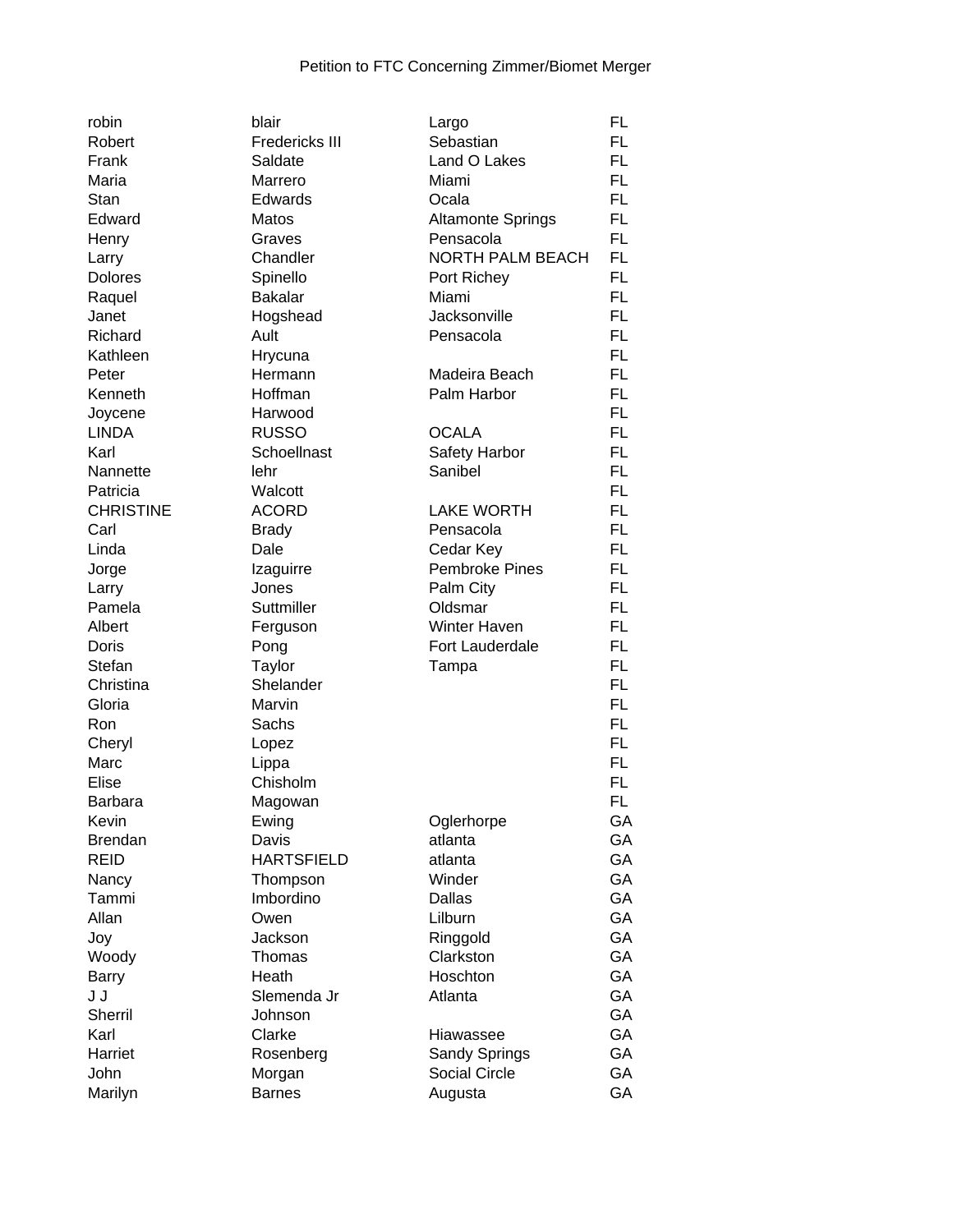| Janet        | Miller           | Atlanta              | GA |
|--------------|------------------|----------------------|----|
| David        | Howell           |                      | GA |
| Sheila       | O'Connor         | Savannah             | GA |
| Kevin        | O'Shea           | Marietta             | GA |
| <b>Bruce</b> | Wheeler          | Savannah             | GA |
| Michael      | Zeanah           | Atlanta              | GA |
| Leonard      | <b>Nobles</b>    | Allentown            | GA |
| Erika        | <b>Tetens</b>    | Atlanta              | GA |
| Larry        | Koss             | Jasper               | GA |
| Ruth         | Yurchuck         | Tucker               | GA |
| Robert       | Lynn             | Nahunta              | GA |
| Donald       | Fedor            | Palmetto             | GA |
| Thomas       | Goodwin          | Lawrenceville        | GA |
| Joseph       | Guidage          | Grovetown            | GA |
| Laurel       | Dorr             | Atlanta              | GA |
| David        | Ray              | McCaysville          | GA |
| Gisela       | Schloss-Birkholz | <b>Mountain Park</b> | GA |
| Antoinette   | <b>Stewart</b>   | Mableton             | GA |
| Nancy        | Singleton        | <b>STOCKBRIDGE</b>   | GA |
| Darlene      | <b>Sanders</b>   | Alpharetta           | GA |
| Phillip      | <b>Meyers</b>    | Savannah             | GA |
| Gilbert      | Garcia           | Carrollton           | GA |
| Charles      | <b>Helmick</b>   | Atlanta              | GA |
|              |                  | Oxford               | GA |
| Robert       | Waguespack       |                      |    |
| Tamar        | Sautter          | Valdosta             | GA |
| Douglas      | Shumate          | <b>Warner Robins</b> | GA |
| Elaine       | Evans            | Athens               | GA |
| Ziedonis     | Ozers            | White                | GA |
| Kathryn      | Tomaschik        | Dunwoody             | GA |
| David        | <b>Hobbs</b>     | <b>Brunswick</b>     | GA |
| Tony         | Hart             | Decatur              | GA |
| Stephen      | Keith            | Marietta             | GA |
| Joseph       | Martin           | Milton               | GA |
| Peter        | Reinhardt        | Marietta             | GA |
| Carlos       | Gil              | martinez             | GA |
| Wright, M.D. | Rhonda           | Atlanta              | GA |
| Raymond      | Powell           | Atlanta              | GA |
| M            | Price            | Marietta             | GA |
| Mark         | Conroy           | Cleveland            | GA |
| Scott        | Cushman          | Marietta             | GA |
| Arleta       | Meyer            | Lithonia             | GA |
| Ronald       | <b>Hawkins</b>   | <b>Johns Creek</b>   | GA |
| Melanie      | Stiglianese      | Loganville           | GA |
| Larry        | Reed             | <b>Tunnel Hill</b>   | GA |
| Jack         | Gammon           | rossville            | GA |
| Trudy        | Richardson       | Kennesaw             | GA |
| Joe          | Harris           |                      | GA |
| <b>Thais</b> | Toro             | Atlanta              | GA |
| Andrea       | Kendall          | Athens               | GA |
| Angela       | Mitchell-White   | Decatur              | GA |
| Joyce        | <b>Skolte</b>    | Marietta             | GA |
|              |                  |                      |    |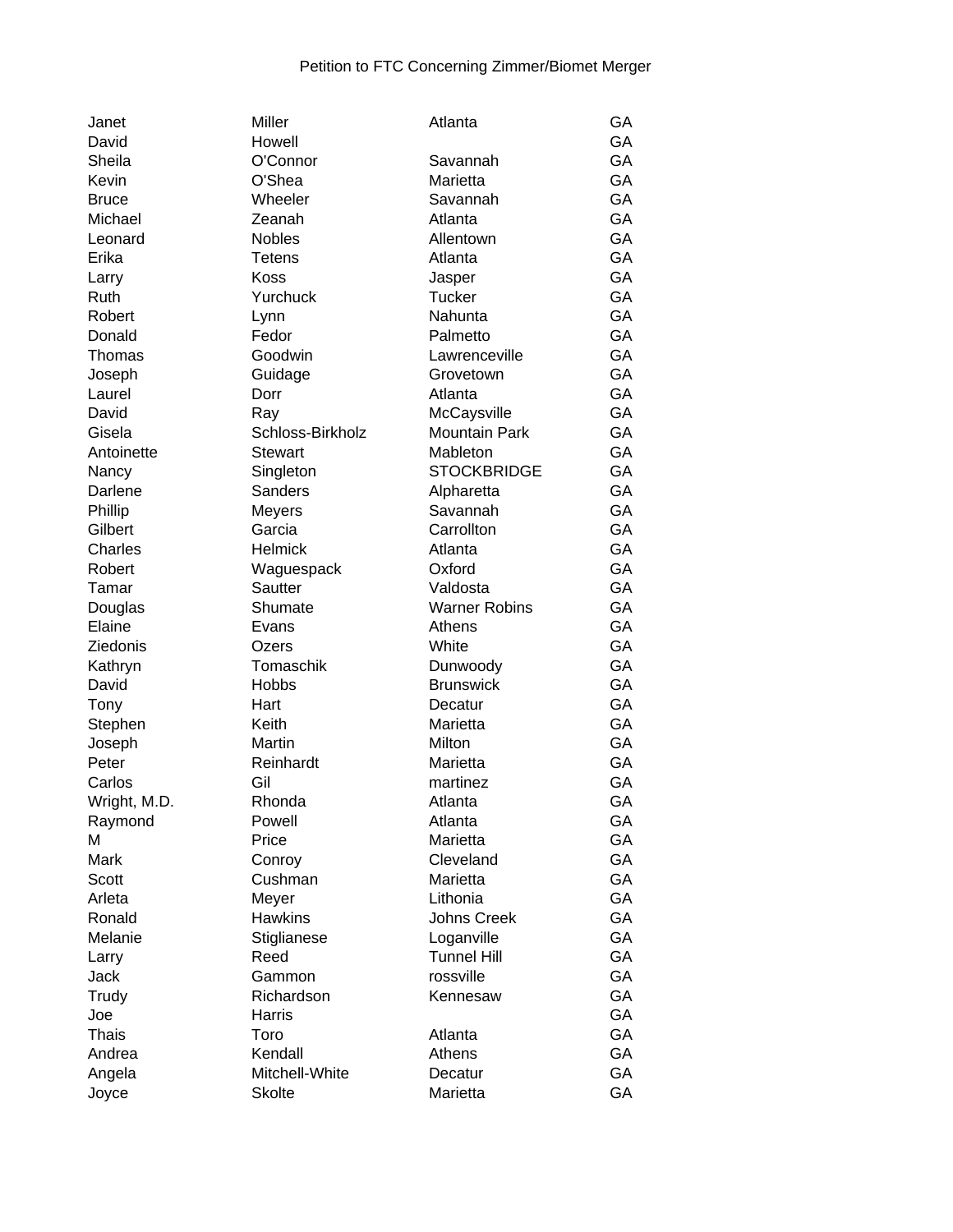| Gail                        | Richardson           | Stone Mountain        | GA |
|-----------------------------|----------------------|-----------------------|----|
| Alyssa                      | Caralla              |                       | GA |
| Vernon and Mary Joyce Dixon |                      | Hiawassee             | GA |
| Ann                         | Serwitz              | Marietta              | GA |
| Mary Kate                   | Rutland              | Rome                  | GA |
| John                        | <b>Hitt</b>          | <b>Brunswick</b>      | GA |
| Paul                        | Loudenslager         | Tifton                | GA |
| Albert                      | Mullikin             | Peachtree City        | GA |
| Floyd                       | Hale                 | Marietta              | GA |
| William                     | Gay                  | Dublin                | GA |
| Richard                     | Fehr                 | Sharpsburg            | GA |
| William                     | Brown Sr.            | Stockbridge           | GA |
| S. Janet                    | Payne                | Kathleen              | GA |
| Aline                       | Anderson, registered | Winder                | GA |
| Diana                       | Lappin               | Woodstock             | GA |
| Patty                       | Cook                 | Snellville            | GA |
| Ethel                       | Delman               | Cumming               | GA |
| Robert                      | <b>Barnes</b>        |                       | GA |
| <b>Bobbie</b>               | Warren               | Atlanta               | GA |
| Sarah                       | Fennell              | Stone Mountain        | GA |
| Michael                     | Levy                 | Fayetteville          | GA |
| Rashida                     | <b>Scott</b>         | Ellenwood             | GA |
| Connie                      | Johnson              | Augusta               | GA |
| Marco                       | Pardi                | Lawrenceville         | GA |
| <b>HAROLD</b>               | <b>MC PHEETERS</b>   | Atlanta               | GA |
| Marilyn                     | Mueller              | Alpharetta            | GA |
| Elizabeth                   | Schultz              | Atlanta               | GA |
| Michael                     | Peredney             | <b>Stone Mountain</b> | GA |
| Robert                      | <b>Jenkins</b>       | Saint Simons Island   | GA |
| Steven                      | Goldberg             | Savannah              | GA |
| Barbara                     | Hansen               | Kennesaw              | GA |
| Mary                        | Harper               |                       | GA |
| Thom                        | Davies               | Augusta               | GA |
| Riley                       | Canada li            | Marietta              | GA |
| Audrey                      | <b>Blonsky</b>       |                       | GA |
| Robert                      | Lynn                 | AugustA               | GA |
| Sam                         | Unger                | Roswell               | GA |
| <b>Bruce</b>                | Higgins              | Atlanta               | GA |
| Wallace                     | Hodge                | Kingsland             | GA |
| Jenny                       | Lincoln              | Clayton               | GA |
| Alexis                      | Nixon                | Atlanta               | GA |
| Laura                       | Wilkinson            | Suwanee               | GA |
| Joel                        | Eizenstat            |                       | GA |
|                             | Granada              | buford                | GA |
| Stephanie<br>Diane          | White                | <b>Buckhead</b>       | GA |
|                             | Ratchford            | <b>NEWNAN</b>         | GA |
| Phyllis                     |                      |                       |    |
| Robert                      | Wescott              | Atlanta               | GA |
| Cheryl                      | <b>Brownstein</b>    | Winder                | GA |
| Dennis                      | Stansell             | <b>Suches</b>         | GA |
| Marsha                      | Minnick              | Madison               | GA |
| Judy                        | <b>Brouillette</b>   |                       | GA |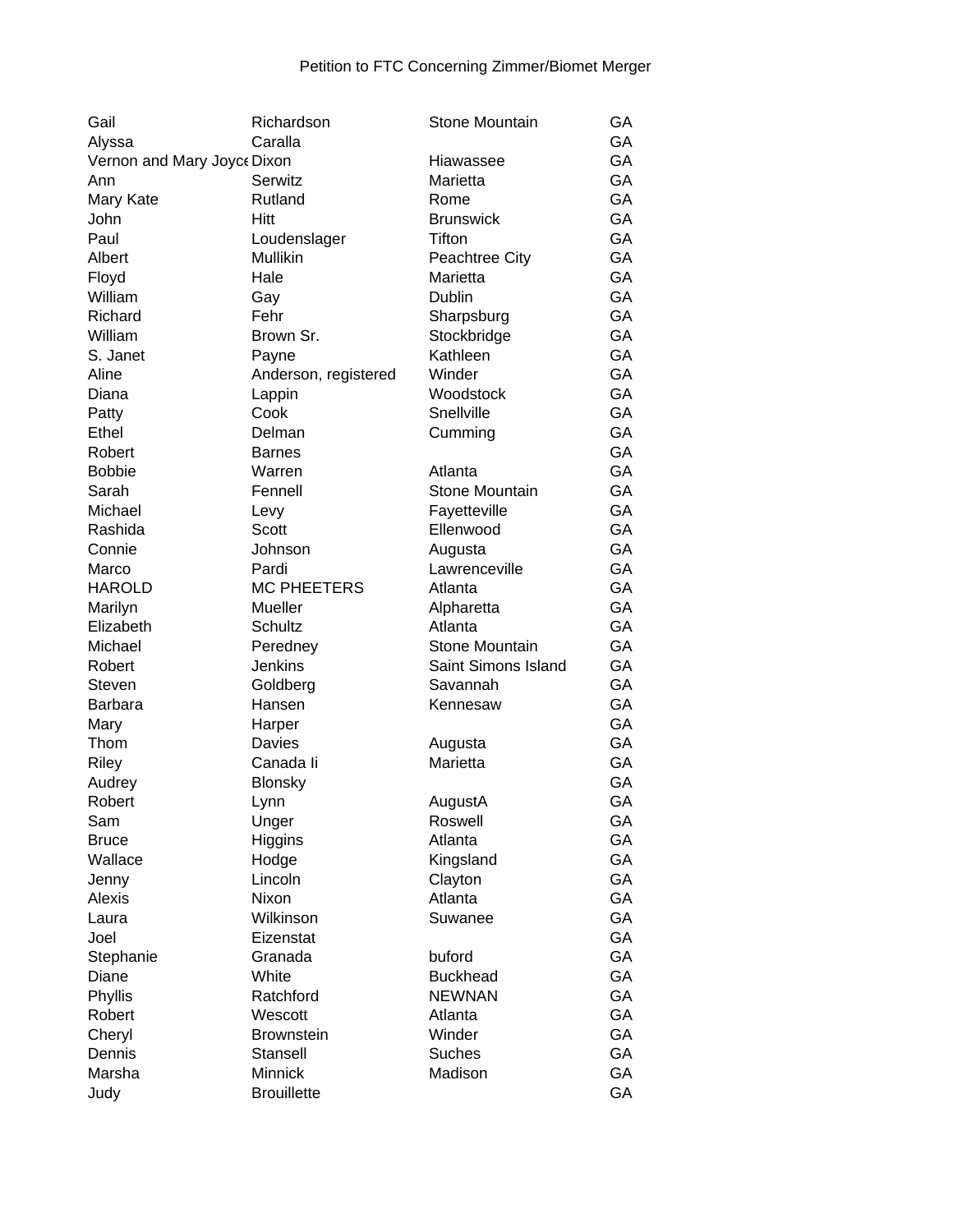| Allison        | Higgins          | <b>College Park</b> | GA        |
|----------------|------------------|---------------------|-----------|
| John           | Wienert          | Atlanta             | GA        |
| Roy            | Higgins          |                     | GA        |
| <b>Barbara</b> | Doucet           | Newnan              | GA        |
| Ken            | Spence           | <b>COLUMBUS</b>     | GA        |
| <b>Brad</b>    | Meyer            | Sharpsburg          | GA        |
| Lynn           | Edgar            | Decatur             | GA        |
| Nancy          | <b>Boggs</b>     | Suwanee             | GA        |
| Sunnie         | Son              | Hiawassee           | GA        |
| Leslie         | Persons          | <b>Milton</b>       | GA        |
| Sam            | Reid             | Atlanta             | GA        |
| Kay            | Ware             | Lawrenceville       | GA        |
| Will           | Scruggs          | Atlanta             | GA        |
| Patricia       | Darden           | Atlanta             | GA        |
| Jules          | Homans           | Savannah            | GA        |
| Susan          | <b>Kraus</b>     | Young Harris        | GA        |
| Joel           | Peterson         | Fayetteville        | GA        |
| Robert         | Abramson         | Toccoa              | GA        |
| David          | May              | Atlanta             | GA        |
| Ken            | McDaniel         | Monroe              | GA        |
|                |                  | Colbert             | GA        |
| Gary           | Lautenschlager   | Jonesboro           | GA        |
| Marvin         | Thomas<br>Wilson |                     | GA        |
| Harold         |                  | Villa Rica          |           |
| Colin          | Parker           | Auburn              | GA        |
| Pam            | <b>Berry</b>     |                     | GA        |
| Allan          | Richardson       | Marietta            | GA        |
| Charles        | Connolly         | Carlton             | GA        |
| cheryl         | keeton           | wnder               | GA        |
| Len            | Collins          | Augusta             | GA        |
| Rhonda         | Whalen           | Decatur             | GA        |
| Frank          | <b>McCraw</b>    | Savannah            | GA        |
| <b>WILLIAM</b> | <b>ROACH</b>     | <b>STATESBORO</b>   | GA        |
| Symma          | <b>Rich</b>      | <b>Bogart</b>       | GA        |
| Anjanette      | Wilcher          | Athens              | GA        |
| Eve            | Eskew            | Carrollton          | GA        |
| John           | Dearie           | Roswell             | <b>GA</b> |
| Elizabeth      | Metcalf          | Roswell             | GA        |
| Peggy          | <b>Baughns</b>   | Decatur             | GA        |
| Sarah          | <b>Burnett</b>   | Johns Creek         | GA        |
| Linda          | Johnson          | Decatur             | GA        |
| Loretta        | Spaulding        | Atlanta             | GA        |
| Lorraine       | Graue            | Cumming             | GA        |
| Michelle       | Haag             | Commerce            | GA        |
| Dennis         | Ivy              | Atlanta             | GA        |
| <b>Brian</b>   | Wilson           | Lawrenceville       | GA        |
| Laurie         | Crooks           | Stone Mountain      | GA        |
| Charles        | Rutherford       | Morganton           | GA        |
| Patricia       | Petit            | Cleveland           | GA        |
| June           | Cuthbertson      | Hahira              | GA        |
| Lester         | Sheran           | Powder Springs      | GA        |
| Garry          | Alexander        |                     | GA        |
|                |                  |                     |           |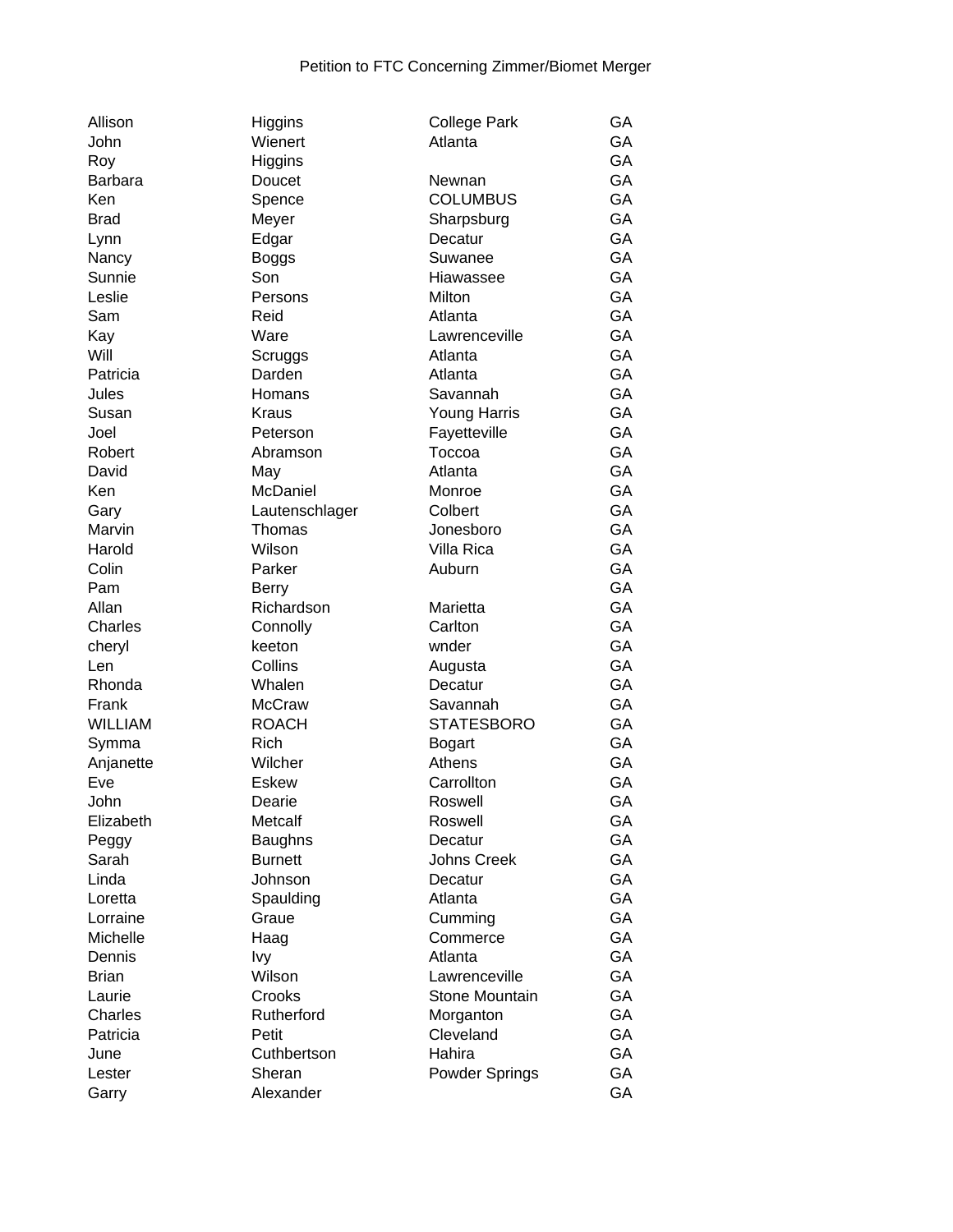| Roger          | Gillis           |                          | GA |
|----------------|------------------|--------------------------|----|
| Scott          | Sidwell          | Woodstok                 | GA |
| Bev            | Thomas           | Atlanta                  | GA |
| Kathleen       | Kennedy          | Woodstock                | GA |
| LyVonne        | McAdoo           | Atlanta                  | GA |
| Don            | Heath            | <b>Peachtree Corners</b> | GA |
| jerome         | schnee           | centerville              | GA |
| Sterling       | Hill             | Dunwoody                 | GA |
| Jerome         | Callahan         | Cumming                  | GA |
| <b>ROBERT</b>  | <b>WILSON</b>    | POWDER SPRINGS           | GA |
| John           | Johnson          | Dublin                   | GA |
| Allen          | <b>Stephens</b>  | Columbus                 | GA |
| <b>Theresa</b> | Kalven           |                          | GA |
| Irma           | Martin           | Woodstock                | GA |
| caro           | shu              |                          | GA |
| Frank          | <b>Burkhardt</b> | <b>Warner Robins</b>     | GA |
| Sandra         | <b>Bembry</b>    | Hephzibah                | GA |
| G              | Hardiman         | <b>Tucker</b>            | GA |
| Milton         | Davis            | Springfield              | GA |
| Lia            | Spezzano         | Tyrone                   | GA |
| Shelby         | Goodwin          |                          | GA |
| Maggie         | Labouisse        |                          | GA |
| James          | Hansen           |                          | GA |
| Mary           | Combs            |                          | GA |
|                | <b>Willis</b>    |                          | GA |
| Mark           |                  |                          | GA |
| James          | Alberts          |                          | GA |
| Philip         | Tyler            |                          |    |
| Anne           | Hines            |                          | GA |
| eileen         | fancher          |                          | GA |
| Joe            | Simmons          | Haiku                    | HI |
| Sylvia         | <b>Baldwin</b>   | Kailua                   | HI |
| Rodney         | Wong             | Hilo                     | HI |
| Mildred        | Ai-Chang         |                          | HI |
| Timothy        | Craig            | Honolulu                 | HI |
| Carole         | Nohara           | Honolulu                 | HI |
| L              | Flinn            | Honolulu                 | HI |
| Charlotte      | Fox              |                          | HI |
| Randolph       | Mccreight        | Pahoa                    | HI |
| James          | Grundman         | Ewa Beach                | HI |
| Mary           | <b>TRUE</b>      | Pepe'ekeo                | HI |
| Judith L.S.    | Kapohakimohewa   | Kula                     | HI |
| Terence        | <b>Travis</b>    | Ewa Beach                | HI |
| Donna          | Thelander        | Kailua-Kona              | HI |
| naylor         | john             | Makawao                  | HI |
| Elizabeth      | O'Connor         | Honolulu                 | HI |
| Charles        | Herbert          | <b>KILAUEA</b>           | HI |
| David          | Worth            | Hilo                     | HI |
| Robert         | Fernandez        | Honolulu                 | HI |
| R              | Beard            | kailua                   | HI |
| Charles        | Luce             | Pahoa                    | HI |
| <b>Bobbi</b>   | Lempert          | Paia                     | HI |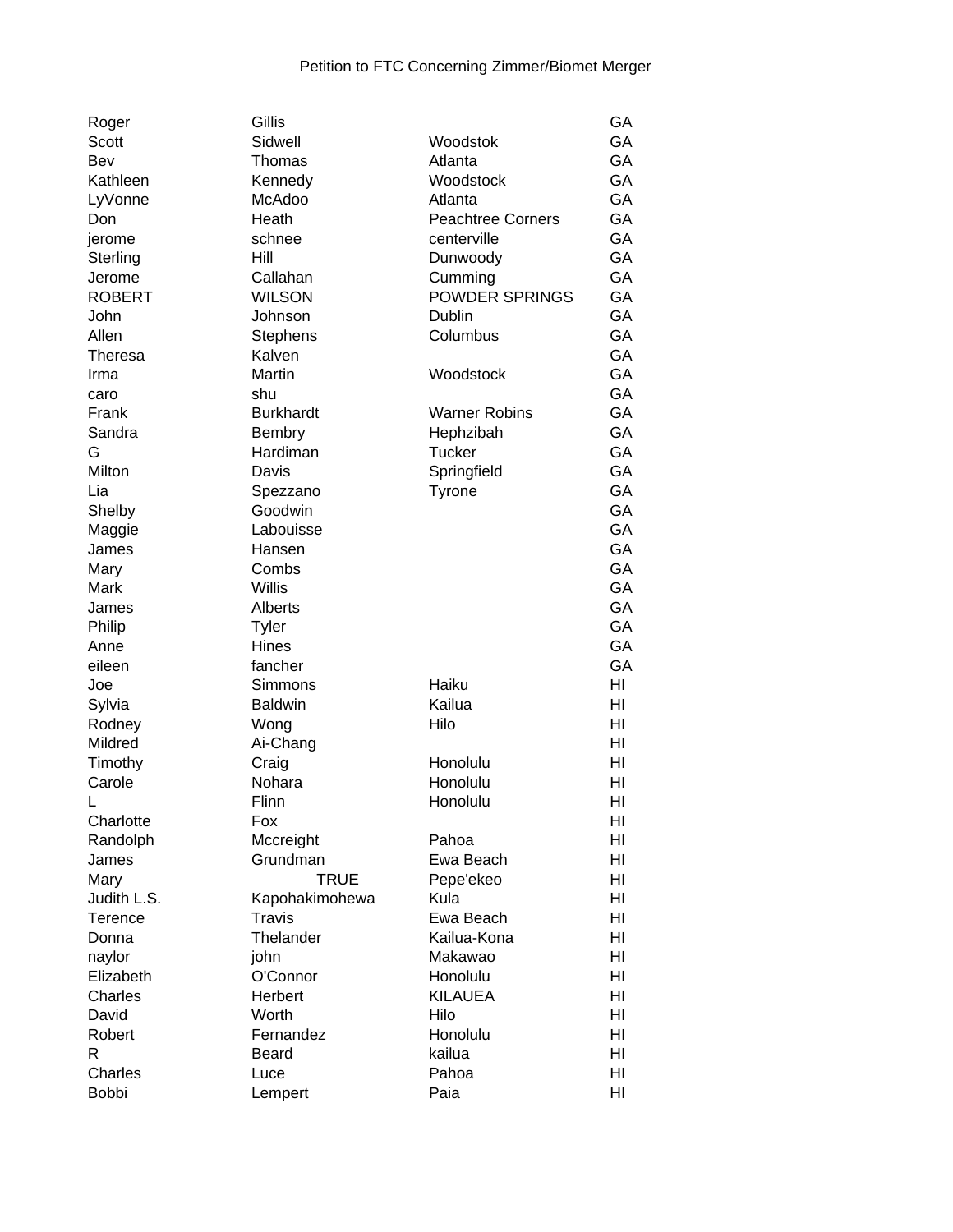| Edwin          | Ichiriu           | Pukalani      | HI             |
|----------------|-------------------|---------------|----------------|
| David H C      | Lee               | Honolulu      | HI             |
| Kelly          | Pomeroy           | Kamuela       | HI             |
| Debra          | <b>Nix</b>        | Kihei         | HI             |
| <b>Terence</b> | Travis            | Ewa Beach     | HI             |
| Jean           | Manly             | Honolulu      | HI             |
| Michael        | <b>Hedrick</b>    |               | HI             |
| Christina      | Gaines            | Lihue         | HI             |
| Ann            | Horwath           | Ewa Beach     | HI             |
| Cindy          | Lance             | Honolulu      | HI             |
| Edwyna         | Spiegel           | Honolulu      | HI             |
| Mary           | <b>Becker</b>     | Kapolei       | HI             |
| James          | Williams          | kapaau        | HI             |
| Stanford       | Fujii             | Kailua        | H <sub>l</sub> |
| Shay           | Chan Hodges       | Haiku         | HI             |
| Sybil          | Kea               | Honolulu      | HI             |
| David          | <b>Babineau</b>   | Honolulu      | HI             |
| Mary           | Sullivan          | Pahoa         | HI             |
| Sara           | Hoerlein          |               | HI             |
| Linda          | Lanterman         |               | HI             |
| Richard        | Weil              | Waialua       | HI             |
| Paul           | Deeter            | Keaau         | HI             |
| Tlaloc         | Tokuda            | Kailua Kona   | HI             |
| Richard        | Lajeunesse        | Waimanalo     | HI             |
| Candace        | Arnold            | Wailuku       | HI             |
| Yolanda        | Clay              |               | HI             |
| LOU            | <b>RHOADES</b>    | Hilo          | HI             |
| Ronald         | DeSilva           | Ewa Beach     | HI             |
| Chris          | Peterson          |               | HI             |
| Carol          | Johnson           | Kailua - Kona | HI             |
| Michael        | Lieberman         | Honolulu      | HI             |
| <b>Dixie</b>   | Howell            | Honolulu      | HI             |
| <b>Bruce</b>   | Young             |               | HI             |
| Mitch          | Hughes            | Kapoli        | HI             |
| Sandy          | Ma                | Honolulu      | HI             |
| Richard W.     | Gruhl             | LeClaire      | IA             |
| Emily          | Orme-Johnson      |               | IA             |
| Roy            | McKay             | Ames          | ΙA             |
| Charles        | Hildebrand        | Johnston      | IA             |
| William        | Scannell          | Larchwood     | IA             |
| Mike           | <b>McGill</b>     | Dubuque       | IA             |
| Michelle       | Friessen          | Iowa City     | IA             |
| Roy            | Koeppe            | Rolfe         | IA             |
| James          | Cook              | Waterloo      | IA             |
| Deborah        | <b>WILLIAMSON</b> |               | IA             |
|                |                   | Cedar Rapids  | IA             |
| Frank          | Wessling          | Davenport     |                |
| Wesley         | Struebing         | Dubuque       | IA             |
| Linda          | Spalla            | Mason City    | IA             |
| Chris          | Korsmo            | West Branch   | IA             |
| Bill           | Mcelrath          | Des Moines    | IA             |
| Joan           | Weakland          | Ames          | IA             |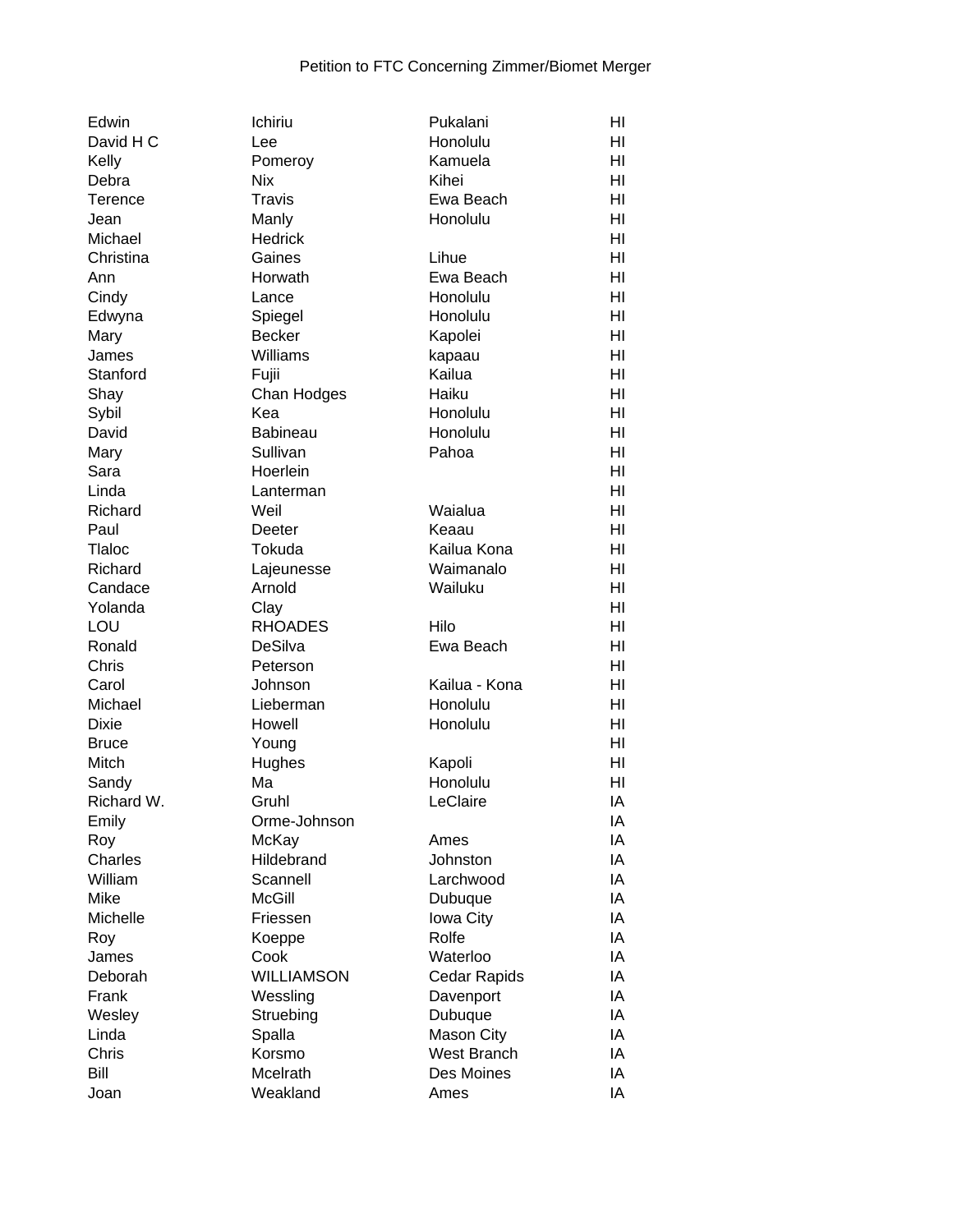| Roger                                | Loussaert        | <b>Atkins</b>          | ΙA |
|--------------------------------------|------------------|------------------------|----|
| James                                | Irwin            | Sioux City             | IA |
| Connie                               | Vogel            | <b>Cedar Rapids</b>    | IA |
| Peter                                | Griglione        | Des Moines             | IA |
| Michael                              | <b>McCormick</b> | Iowa City              | IA |
| Margo                                | Vanderhill       | Alton                  | IA |
| Victor                               | <b>Becerra</b>   |                        | IA |
| Shaw                                 | Patricia         | Birmingham             | IA |
| <b>MARIE</b>                         | <b>SCHERBAUM</b> | marion                 | IA |
| John                                 | Tovar            | <b>Cedar Falls</b>     | IA |
| Wayne                                | Anderson         | Alburnett              | IA |
| Merle                                | Dockendorff      | Fairfield              | IA |
| Louise                               | Henderson        | Ames                   | IA |
| John                                 | Scott            | <b>Bettendorf</b>      | IA |
| frank                                | belcastro        | Dubuque                | IA |
| Ron                                  | <b>Brunk</b>     | Eldora                 | IA |
| Robert                               | King             | <b>Center Point</b>    | IA |
| Lane                                 | Shields          | <b>West Branch</b>     | IA |
| Rosemary                             | Kueny            | North Liberty          | IA |
| George                               | Crawley          | Cedar Rapids           | IA |
| Conrad W                             | Ware             | <b>CEDAR FALLS</b>     | IA |
| Jack                                 | <b>Robins</b>    | Iowa City              | IA |
| Debbie                               | McDowell         | Iowa City              | IA |
|                                      | Cohen            |                        | IA |
| Judy                                 | <b>DuBois</b>    | Davenport              | IA |
| Jessica                              |                  | ames                   | IA |
| Mark                                 | Soenksen         | De Witt                | IA |
| Carl                                 | Hausr            | <b>Charles City</b>    |    |
| Susan                                | Anwar            |                        | IA |
| Paul                                 | Talkington       | Des Moines             | IA |
| W. Michael                           | <b>Biklen</b>    |                        | IA |
| Dean                                 | Schantz          | Davenport              | IA |
| Nancy                                | Paris            | Marion                 | IA |
| Marlin                               | Wyllie           | Villisca               | IA |
| Carol                                | Turner           | Cedar Rapids           | ΙA |
| Jan                                  | Webster          | Solon                  | IA |
| Tammy                                | Nordstrom        | Crescent               | IA |
| Louis                                | Fidone           |                        | ΙA |
| Robert                               | Mortenson        | Elk Horn               | IA |
| Bernardo Alayza Mujica Alayza Mujica |                  | surquilllo             | IA |
| Edward                               | Larson           | Dubuque                | IA |
| Liza                                 | Ward             | Des Moines             | IA |
| Charlotte                            | Knipper          | <b>Dyersville</b>      | IA |
| Donald                               | Levesque         | Fairfield              | IA |
| Jim                                  | <b>Titus</b>     | Sioux City             | IA |
| Gna                                  | Digman           | Ankeny                 | IA |
| Jody                                 | Gibson           | Des Moines             | IA |
| Tom                                  | Donaghy          | <b>GLENWOOD</b>        | IA |
| <b>Bruce</b>                         | Antion           | Ames                   | IA |
| Dennis                               | Van Langen       | Urbandale,             | IA |
| Susan                                | Schulz           |                        | IA |
| Anne                                 | Webber           | <b>West Des Moines</b> | IA |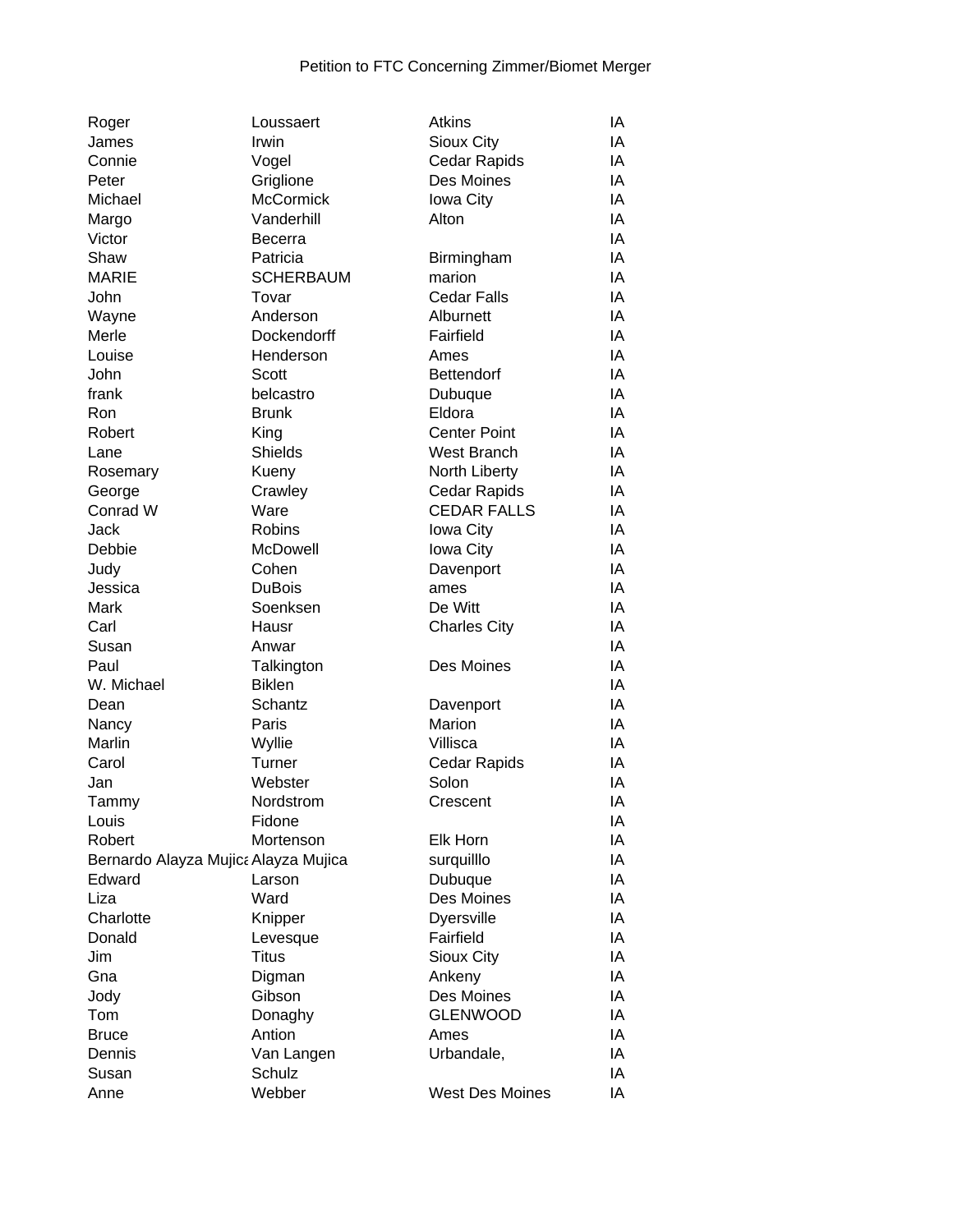| <b>Terry</b>   | Hanson               | Marion               | ΙA |
|----------------|----------------------|----------------------|----|
| Jade           | Funk                 | <b>Mason City</b>    | IA |
| <b>Brandon</b> | Tuttle               | Cedar RApids         | IA |
| Sheila         | Tran                 | Hartley              | IA |
| James          | Taber                | Indianola            | IA |
| Gloria         | Friedrich            | Urbandale            | IA |
| Steph          | Trujillo             | Des Moines           | IA |
| Cindy          | <b>Borske</b>        | Mason City           | IA |
| Joseph         | Luchman              | Iowa City            | IA |
| Joyce          | Johansen             | Clarinda             | IA |
| Richard        | Geiger               | Davenport            | IA |
| Dave           | Frank                | Ankeny               | IA |
| Karen          | bostic               | <b>Story City</b>    | IA |
| Reynolds       | Aultman              | Ankeny               | IA |
| Marilyn        | Hawthorn             | Bettendorf           | IA |
| Gerald         | Wibe                 | Madrid               | IA |
| <b>NORMAN</b>  | <b>DOEDEN</b>        | Coralville           | IA |
| Michael        | Staton               | Iowa City            | IA |
| lora           | dolphin              | ely                  | IA |
| Don            | Angotti              | Cedar Rapids         | IA |
| Sandra         | <b>Brow</b>          | <b>Idaho Falls</b>   | ID |
| <b>Bruce</b>   | Erdley               | Meridian             | ID |
| David          | Hansen               | <b>Star</b>          | ID |
| Victoria       | Strandberg           | <b>Bonners Ferry</b> | ID |
| Leda           | Slattery             | <b>Idaho Falls</b>   | ID |
| Greg           | Satz                 | <b>Boise</b>         | ID |
| David          | Crawforth            | <b>Boise</b>         | ID |
| Roberta K      | <b>Mills</b>         | Pocatello            | ID |
| Robert         | Kohli                | Ketchum              | ID |
| Kenneth        | <b>Blair</b>         | <b>Boise</b>         | ID |
| Christensen    | Percy                | <b>Burley</b>        | ID |
| Jane           | <b>Beattie</b>       | Ketchum              | ID |
| Michael        | Dempsey              | <b>Boise</b>         | ID |
| Kathy          | Abby                 | <b>Twin Falls</b>    | ID |
| Robert         | Phelps               | Kuna                 | ID |
| Karen          | <b>Stewart</b>       | Meridian             | ID |
| Chris          | Mcintire             |                      | ID |
| Lauren         | Pacheco Theard       | Coeur d Alene        | ID |
| Barb           | Crumpacker           | Coeur D Alene        | ID |
| Ken            | <b>Barnes</b>        | Nampa                | ID |
| Michael        | Berg                 | <b>BOISE</b>         | ID |
| <b>Kris</b>    | Metzker              | Troy                 | ID |
| J              | <b>SCHANDELMEIER</b> | Sagle                | ID |
| <b>Betty</b>   | <b>Brooks</b>        | Hailey               | ID |
| Patricia J     | Demaree              | <b>Idaho Falls</b>   | ID |
| Joan           | Voorheis             | <b>GARDEN CITY</b>   | ID |
| Carmen         | Chacon               | Pocatello            | ID |
| Larry          | Everingham           | <b>Boise</b>         | ID |
| William        | <b>Blair</b>         | <b>Boise</b>         | ID |
| Thomas         | Bowden               | <b>Boise</b>         | ID |
| Wayne          | Koski                |                      | ID |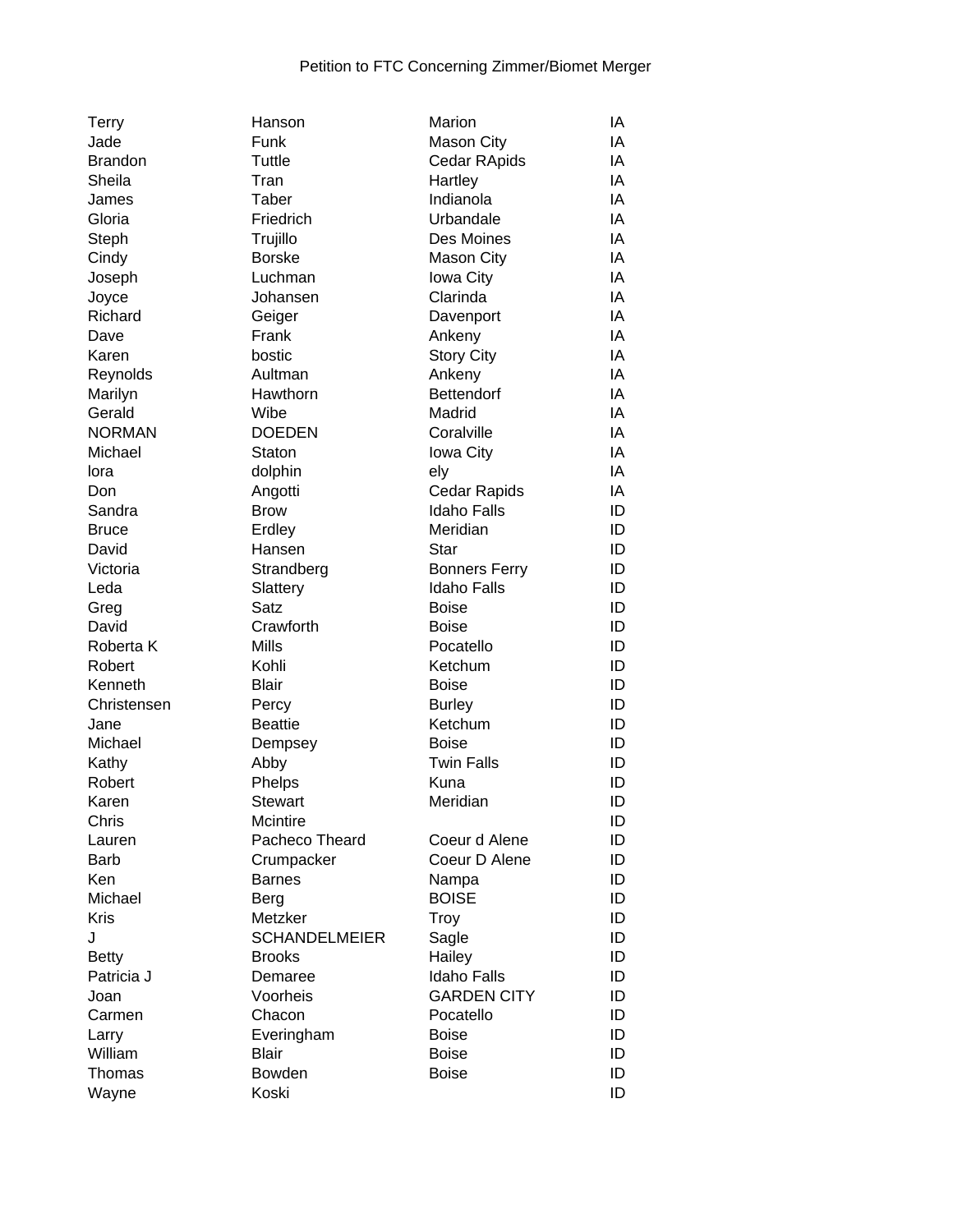| David          | Monsees            | <b>Boise</b>         | ID |
|----------------|--------------------|----------------------|----|
| Allyson        | Unzen              | Sagle                | ID |
| Thomas         | Rogers             | Eagle                | ID |
| <b>Barbara</b> | Campbell           |                      | ID |
| Thomas         | Sauer              | Meridian             | ID |
| Vernell        | Smith              | <b>Boise</b>         | ID |
| James          | Sajdak             | Berwyn               | IL |
| Judy           | Rosenblum          | <b>Skokie</b>        | IL |
| Alan           | Serlin             | Chicago              | IL |
| Joseph         | Zemgulys           | <b>River Forest</b>  | IL |
| Mair           | Mcnamara           | Barrington           | IL |
| Raymond        | Gue                | NAPERVILLE           | IL |
| Terra          | Wofford            | Springfield          | IL |
| Wyman          | Whipple            | Dahinda              | IL |
| Michael        | Weston             | Evanston             | IL |
| Sally          | Levenstam          | Evanston             | IL |
| ruth           | kinzler            | shorewood            | IL |
| Lisa           | Markwart           | <b>Forest Park</b>   | IL |
| rhonda         | lawford            | south wilmington     | IL |
| Leonard        | Lacouture          | Mt. Prospect         | IL |
| Michael        | Stuart             | <b>Wonder Lake</b>   | IL |
|                |                    |                      |    |
| Judith         | <b>Byrne</b>       | Bolingbrook          | IL |
| Dwight         | Geerling           | <b>Hickory Hills</b> | IL |
| Chris          | <b>Butkevicius</b> | Chicago              | IL |
| Don            | Gold               | Evanston             | IL |
| Robert         | <b>Buckles</b>     | Des Plaines          | IL |
| Michael        | <b>DiCapua</b>     | <b>Wood Dale</b>     | IL |
| James          | Gysler             | Chicago              | IL |
| Donald         | Wegener            | Bolingbrook          | IL |
| Avery          | Stone              | <b>WILMETTE</b>      | IL |
| Robert         | Funkhouser         | Chicago              | IL |
| Ron            | Gaddon             | Chicago              | IL |
| Mark           | Tortoriello        | Chicago              | IL |
| Patricia       | Chelmecki          | Elburn               | IL |
| Carol          | Furlan             | bolingbrook          | IL |
| Karen          | Sewick             | <b>Downers Grove</b> | IL |
| Barbara        | Silverman          | Wilmette             | IL |
| Maria          | de la Rosa-Young   | Chicago              | IL |
| Alec           | <b>McNish</b>      | Glenview             | IL |
| Ann            | Porter             | O Fallon             | IL |
| Paul           | StOnge             | Elmhurst             | IL |
| Thomas         | Olofsson           | Chicago              | IL |
| Linda          | Szajkovics         | Mokena               | IL |
| <b>Steve</b>   | Rostan             | Downers Grove        | IL |
| Robert         | Suthard            |                      | IL |
| Daniel         | Puetz              | Palatine             | IL |
| Peter          | Gunther            | Chicago              | IL |
| John A         | <b>Beavers</b>     | Chicago              | IL |
| Tom            | Cordaro            | Naperville           | IL |
| Nancy          | <b>Bush</b>        | Chicago              | IL |
| Steven         | LeHew              | Palatine             | IL |
|                |                    |                      |    |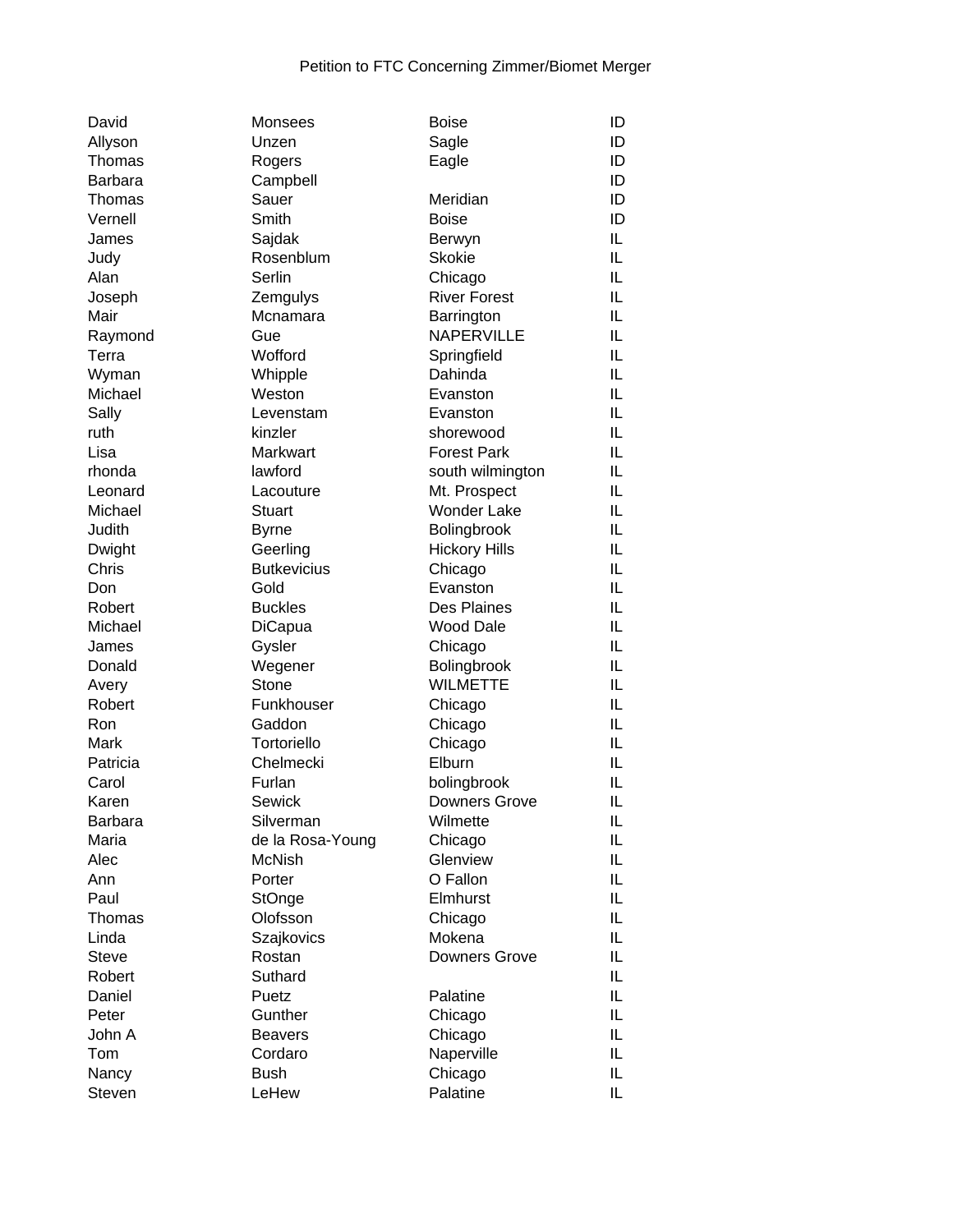| <b>Terry</b> | L. Jones        | Homewood             | IL |
|--------------|-----------------|----------------------|----|
| Kurt         | Schwenk         | Evanston             | IL |
| Kath         | Dowds           | Chicago              | IL |
| Dorothy      | Asbury          | Moro                 | IL |
| Darrel       | W. Bruck Jr.    | Bourbonnais          | IL |
| Mark         | Faulkner        | Shorewood            | IL |
| James        | <b>Buchler</b>  | C                    | IL |
| Robert       | Whippo          | Chicago              | IL |
| Paul         | <b>Bukowski</b> | Momence              | IL |
| Linda        | Wallace         | Homewood             | IL |
| <b>Norm</b>  | <b>Dyck</b>     | <b>CARBONDALE</b>    | IL |
| Jocelyn      | White           |                      | IL |
| Rosemary     | Dixon           |                      | IL |
|              | Gliva           | Evanston             | IL |
| Stephen      |                 |                      |    |
| Robert       | Glorch          | Deer Park            | IL |
| Will         | <b>Neu</b>      | Arlington Heights    | IL |
| Sharon       | Hughes          | Greenville           | IL |
| John         | Landers         | Oneida               | IL |
| Susan        | Osada           | <b>Buffalo Grove</b> | IL |
| <b>Nina</b>  | G. de Vendegies | Chicago              | IL |
| Robert       | Cote            | kankakee             | IL |
| Stephenie    | Haehnel         | South Elgin          | IL |
| Gayle        | Wade            | Chicago              | IL |
| Terrence     | Thompson        | Glenview             | IL |
| Tom          | <b>Nefeldt</b>  | Wheeling             | IL |
| Nancy        | Mallory         | Wheeling             | IL |
| Thomas       | Matuszak        | <b>Tinley Park</b>   | IL |
| Wendy Jo     | Harmston        | Chicago              | IL |
| Lorna        | Paisley         | East Dubuque         | IL |
|              | Rebollar        |                      | IL |
| Elena Joan   |                 | Chicago              |    |
| Thomas       | Schouten        | Oak Park             | IL |
| Karin        | Nelson-Rogers   | Chicago              | IL |
| Richard      | Dibattista      | mount prospect       | IL |
| Nan          | Warshaw         | Chicago              | IL |
| Elmer        | <b>Martis</b>   | Diamond              | IL |
| Jean         | Owen            |                      | IL |
| Roy          | Warshawsky      | <b>LOMBARD</b>       | IL |
| Mark         | Muehlhausen     | Schaumburg           | IL |
| Mark         | Muehlhausen     | Schaumburg           | IL |
| Dennis       | Weichel         | <b>WORTH</b>         | IL |
| Edward       | Price           | Beardstown           | IL |
| Yuana        | <b>Blanke</b>   | Chicago              | IL |
| Clifford     | <b>Bennett</b>  |                      | IL |
| Sarah        | Patterson       | Shorewood            | IL |
| Frank        | Zeman           | Bolingbrook          | IL |
| Erica        | <b>Belling</b>  | Naperville           | IL |
|              |                 |                      |    |
| Linda        | <b>Bridges</b>  | Athens               | IL |
| Edward       | Salfelder Sr    | Mahomet              | IL |
| Allan        | Lindrup         | Chicago              | IL |
| Melissa      | Lawrence        | <b>Blue Island</b>   | IL |
| Darlene      | Noesen          | Chicago              | IL |
|              |                 |                      |    |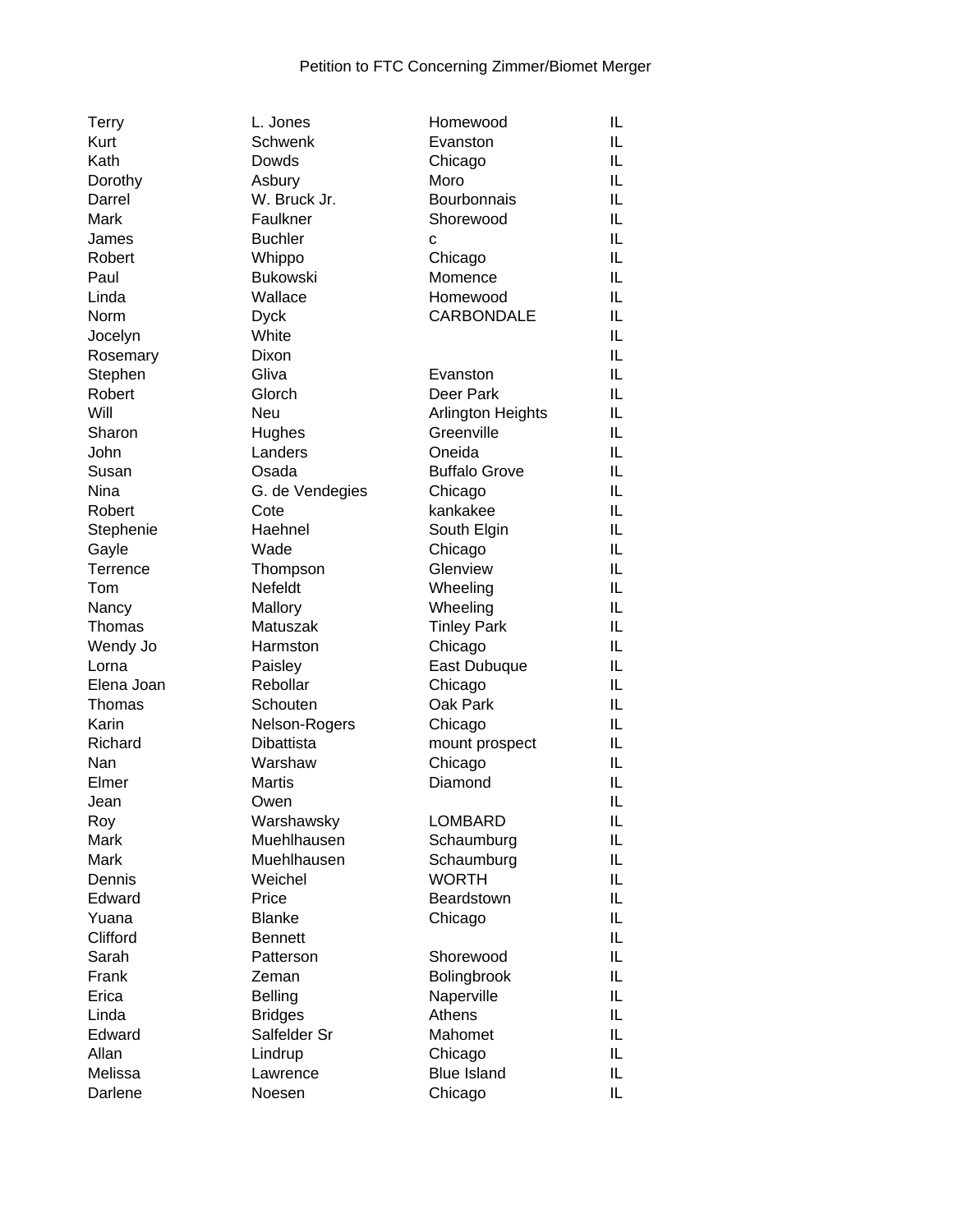| nancy            | plankis             | Crestwood            | IL |
|------------------|---------------------|----------------------|----|
| Joseph           | Nowosielski         | South Beloit         | IL |
| Juan             | Chapa               | Lombatd              | IL |
| Joanne           | Strong              |                      | IL |
| т                | C                   | CH                   | IL |
| <b>Steve</b>     | Schueth             | Chicago              | IL |
| William          | Neill               | Chicago              | IL |
| Marti            | Swanson             | Ringwood             | IL |
| Mary             | <b>Stolle</b>       | Mundelein            | IL |
| Kenneth          | Green               |                      | IL |
| David            |                     |                      | IL |
|                  | Lang                |                      |    |
| Michael          | Murphy              | Lacon                | IL |
| Kevin            | <b>Drever</b>       |                      | IL |
| <b>Barbara</b>   | Harrison            | Chicago              | IL |
| Joseph           | Racine              | Palatine             | IL |
| Kathleen         | Castelluccio        | West Chicago         | IL |
| Maria            | <b>Beury</b>        | Chicago              | IL |
| Robert S         | Kulpinski           | Lemont               | IL |
| Ray              | Bergner             | Normal               | IL |
| Scott            | Sheffer             | Sandwich             | IL |
| F Bruce          | <b>Borino</b>       | <b>DUNLAP</b>        | IL |
| Sonja            | Chan                | Kankakee             | IL |
| Robert           | Green               | Riverton             | IL |
| Mary             | Barbezat            | Elgin                | IL |
| Tom              | Jacob               | Evanston             | IL |
|                  |                     |                      |    |
| Roger            | Hannah              | Round Lake Beach     | IL |
| Richard          | Kanak               | <b>Cherry Valley</b> | IL |
| Michaeline       | Hade                | Chicago              | IL |
| Walter           | Schmitt II          | Machesney Park       | IL |
| Edward           | Dwyer               | Chicago              | IL |
| <b>Boudinier</b> | Wayman              | Bloomington          | IL |
| Schechter        | Deborah             | Chicago              | IL |
| mccarthy         | patrick             | Joliet               | IL |
| <b>HELEN</b>     | <b>BANTA</b>        | Chicago              | IL |
| Marianne         | Neill               |                      | IL |
| Lester           | Nixon               | <b>Forest Park</b>   | IL |
| Mary             | Richie              | <b>Forest Park</b>   | IL |
| <b>Drew</b>      | Wickham             | Chicago Heights      | IL |
| Gerald           | Behling             | Des Plaines          | IL |
| J                | <b>Beverly</b>      | Urbana               | IL |
| pajak            | sue carole          | lockport             | IL |
| McCann           | Pamela              | Chicago              | IL |
| Thomas           | Detlefsen           | Chicago              | IL |
| Mary Kay         | Walsh               | Arlington Heights    | IL |
| Eileen           | <b>Troutt-Ervin</b> | Carbondale           | IL |
|                  |                     |                      |    |
| Marcy            | Gustafson           | Chicago              | IL |
| Fred             | Bandaccari          | Lemont               | IL |
| Andrew           | Sledd               |                      | IL |
| Jo               | Williams            | Springfield          | IL |
| Doris            | Shultz              | <b>Melrose Park</b>  | IL |
| <b>CHAD</b>      | <b>KAHL</b>         | <b>BLOOMINGTON</b>   | IL |
|                  |                     |                      |    |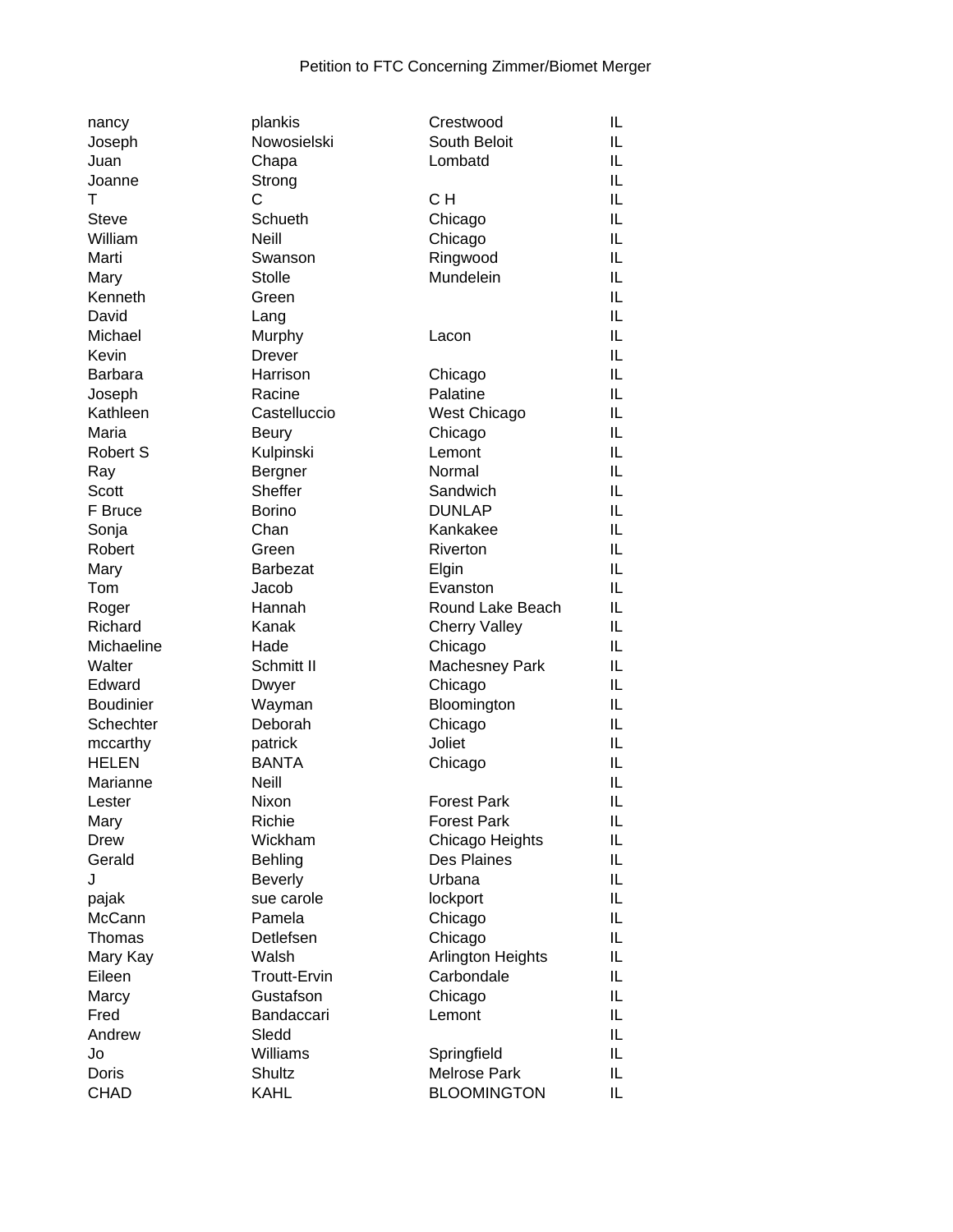| Sheldon         | Appleton          | Lisle                   | IL |
|-----------------|-------------------|-------------------------|----|
| Smith           | Alicia            | Mt Sterling             | IL |
| Kaye            | Aurigemma         | <b>WESTCHESTER</b>      | IL |
| Treadway        | Carolyn           |                         | IL |
| Shirley         | Wofford           |                         | IL |
| Joseph          | Ruffino           | Woodstock               | IL |
| Rudolph J       | Villalaz          | Homer Glen              | IL |
| Jason           | Regal             | Warrenville             | IL |
| Ken             | Meyer             | wheaton                 | IL |
| Margaret        | Cartier           | Wilmette                | IL |
| <b>Burnet</b>   | Greg              | Berwyn                  | IL |
| Hancock         | Roger             | Aurora                  | IL |
| Richard         | Glasser           | Chicago                 | IL |
| Goetz           | Kate              | Chicago                 | IL |
| Zahos           | Jonathan          | <b>Skokie</b>           | IL |
| Robert          | Linzmeier         | Palatine                | IL |
| Neil            | Putz              | Chicago                 | IL |
| <b>Beck</b>     | Renee             | <b>Downers Grove</b>    | IL |
| McCloskey       | Michelle          | Chicago                 | IL |
| Scott           | Ippel             | Dekalb                  | IL |
| Marc            | Friedman          | Darien                  | IL |
| Thomas          | Humphrey          | <b>Skokie</b>           | IL |
| Laura           | <b>Buenrostro</b> | <b>River Forest</b>     | IL |
| George          | <b>Black</b>      | Quincy                  | IL |
| <b>Bob</b>      | Lichtenbert       | <b>CHICAGO</b>          | IL |
| Aaron           | Thompson          | Chicago                 | IL |
| <b>Bruce</b>    | Stromberg         | Lake Bluff              | IL |
| Jerry           | Greenwald         | Prairie grove           | IL |
| J Allen         | Potter            | Washington              | IL |
| Dp              | Marton            | Chicago                 | IL |
| Patricia        | Daugherty         | Aurora                  | IL |
| David           | Albrecht          | Palatine                | IL |
| Donna           | <b>Brown</b>      | South Holland           | IL |
| Victoria        | <b>Drake</b>      | Chicago                 | IL |
| Fred            | Harth             | Shiloh                  | IL |
| Laurie          | Howick            | Evanston                | IL |
| Nanc;Y          | Rose              | Chicago                 | IL |
| Thomas          | Vetter            | Rockford                | IL |
| John            | Wallace           | <b>Prospect Heights</b> | IL |
| <b>Walter G</b> | Richard           | Chicago                 | IL |
| Elizabeth       | Zumwalt           | Morton                  | IL |
| Rebecca         | Dale              | Edwardsville            | IL |
| Clifford        | Rot               | Elgin                   | IL |
| <b>MARY</b>     | <b>CONNER</b>     | <b>LOMBARD</b>          | IL |
| Frederick       | Harnish           | Schaumburg              | IL |
| Donna           | <b>Estes</b>      | Toledo                  | IL |
| Sylvia          | <b>Jeffris</b>    |                         | IL |
| Crystine        | <b>Brummett</b>   | Aurora                  | IL |
| Andrea          | Jones             | Aurora                  | IL |
| Dave            | Skogley           | <b>Skokie</b>           | IL |
| George          | <b>Bradfield</b>  | Chicaago                | IL |
|                 |                   |                         |    |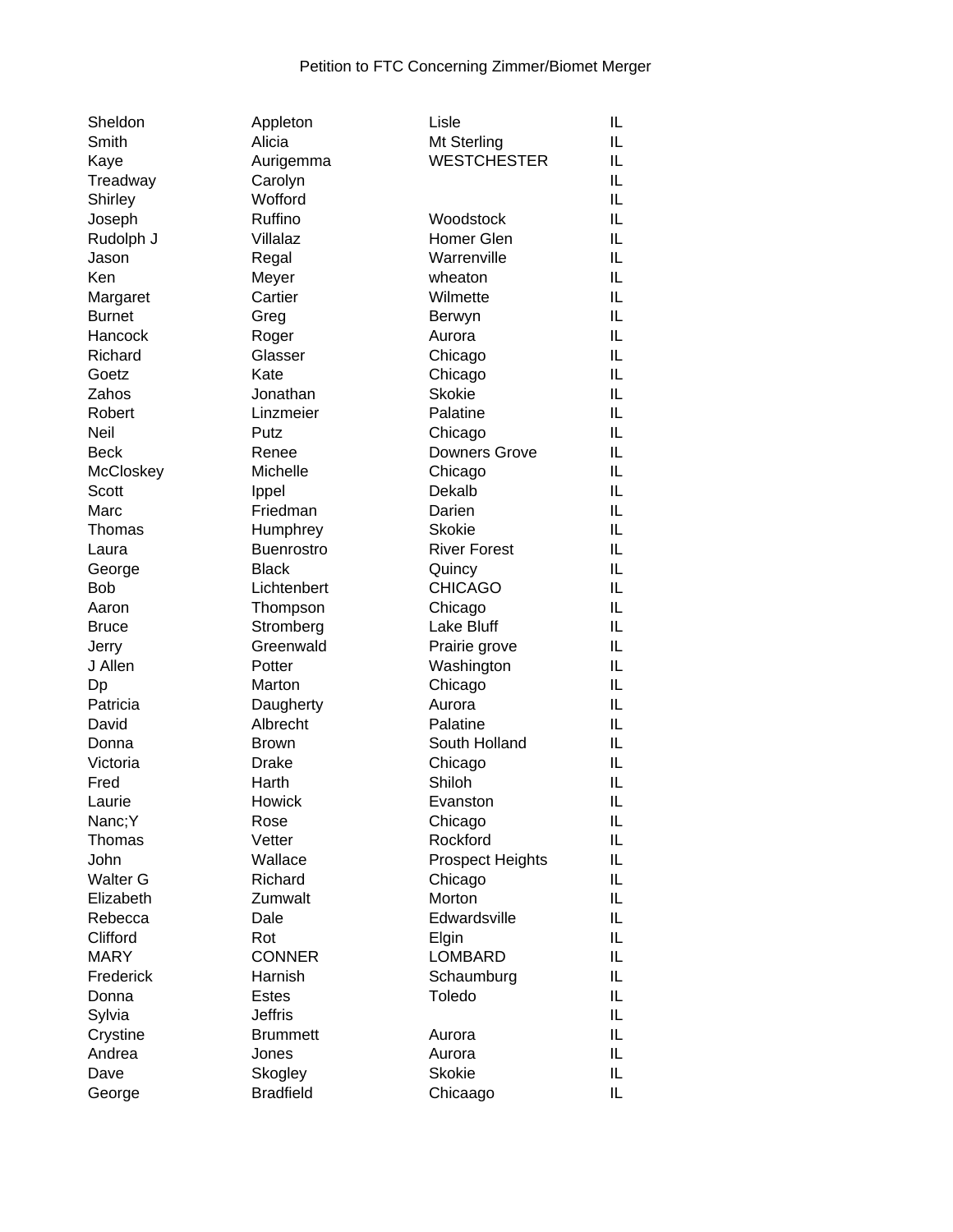| Dennis         | Lane           | Sycamore                 | IL |
|----------------|----------------|--------------------------|----|
| Steven         | Rhodes         | Chicago                  | IL |
| Peter          | Ayres          | Naperville               | IL |
| Erika          | Decarlo        | Aurora                   | IL |
| Jim            | Thale          | Deerfield                | IL |
| James          | <b>Burke</b>   | Batavia                  | IL |
| Dianne         | Smith          | calumet city             | IL |
| Dawn           | Albanese       | <b>Elk Grove Village</b> | IL |
| Margaret       | <b>Bennett</b> | Oak Brook                | IL |
| <b>Bruce</b>   | <b>Burkey</b>  | effingham                | IL |
| Cynthia        | Mace           | Lake Forest              | IL |
| James          | Parr           | Bloomington              | IL |
| Sam            | Depauw         | Atkinson                 | IL |
| <b>PETER</b>   | <b>SOLT</b>    | <b>CHICAGO</b>           | IL |
| C.             | Mead           | Glenview                 | IL |
| Frederic       | <b>Rizzo</b>   | Chicago                  | IL |
| Daniel         | <b>Duller</b>  | <b>Rock Falls</b>        | IL |
| Christopher    | Riff           | Chicago                  | IL |
| Kathleen       | Haton          |                          | IL |
| Loren          | <b>Brunton</b> |                          | IL |
| Susanne        | Swisher        | Kenilworth               | IL |
|                |                |                          |    |
| Robet          | Sniegowski     | Naperville               | IL |
| <b>Steven</b>  | Parzygnat      | Chicago                  | IL |
| Rita           | Mccabe         | LaGrange Park            | IL |
| Jerome         | Urbaniak       | Oswego                   | IL |
| J Edgardo      | De La Rosa     | Lyons                    | IL |
| Gary           | Grice          | Chicago                  | IL |
| Marianne       | Flanagan       | Des Plaines              | IL |
| John           | Peeters        | Kankakee                 | IL |
| Carol          | Lapetino       | <b>Downers Grove</b>     | IL |
| Glen           | Jancevich      | Chicago                  | IL |
| Sheila         | Ary            | DeKalb                   | IL |
| Tony           | Jancevich      |                          | IL |
| Mark           | Novotny        | countryside              | IL |
| Jolie          | Misek          | <b>Bull Valley</b>       | IL |
| David          | Coffey         | Ottawa                   | IL |
| George         | <b>Drelios</b> | Chicago                  | IL |
| Matt           | Slade          | Rockford                 | IL |
| Walter         | Kowalczyk      | Chicago                  | IL |
| Tammi          | <b>Dreier</b>  | O'Fallon                 | IL |
| William        | Hassig         | Mt. Prospect             | IL |
| john           | johnson        | rockford                 | IL |
| Paul           | Rosenberger    | Decatur                  | IL |
| Amanda         | <b>Summers</b> | Chicago                  | IL |
| Candace        | Gabriel        | Chicago                  | IL |
| Cindy          | Cooper         |                          | IL |
| Matthew        | Janusauskas    | Kankakee                 | IL |
| <b>Barbara</b> | Mortier        | Rock Island              | IL |
| Terry C.       | Moore          |                          | IL |
| Lyle           | Johnson        | Galesburg                | IL |
| Richard        | Pickard        | Bloomingdale             | IL |
|                |                |                          |    |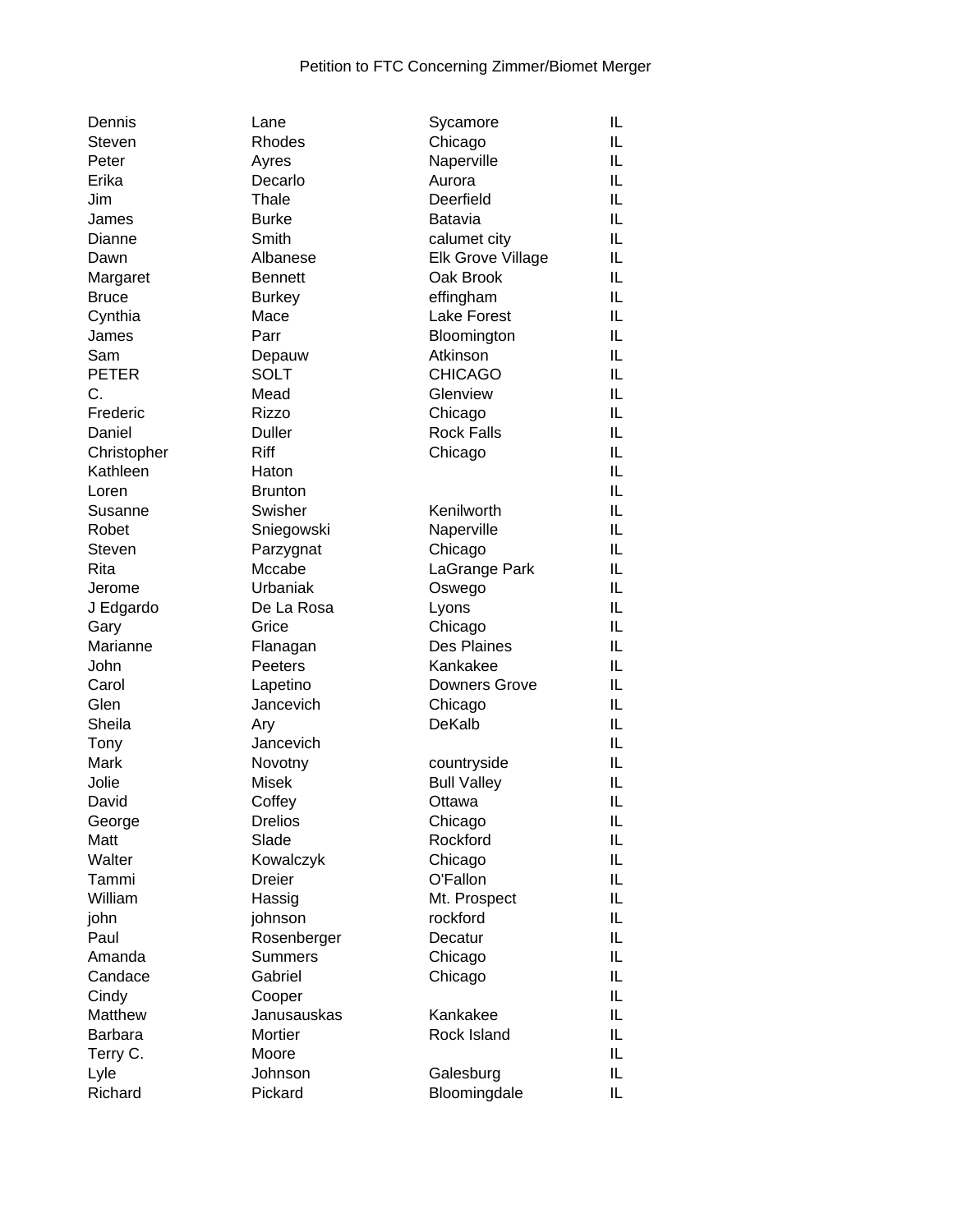| Tom             | Volk              | Chicago                  | IL |
|-----------------|-------------------|--------------------------|----|
| <b>RONALD</b>   | <b>LAZER</b>      |                          | IL |
| Elizabeth       | <b>Bullock</b>    | Chicago                  | IL |
| Lawrence        | Comes             | LaGrange Park            | IL |
| Harold          | <b>Sanders</b>    | Chicago                  | IL |
| Rodney          | Griffin           | Collinsville             | IL |
| Richard         | <b>Bartkowicz</b> | <b>Hoffman Estates</b>   | IL |
| Charles         | Grotzke           | tinley park              | IL |
| Sybil           | Hoffman           | Evanston                 | IL |
| Greg            | Stawinoga         | South Holland            | IL |
| Peter           | Hood              | Urbana                   | IL |
| Mark            | Oles              | Aurora                   | IL |
| Riki            | Kauffman          |                          | IL |
| Carol           | McCarthy          | Schaumburg               | IL |
| <b>Brian</b>    | Waak              | Aurora                   | IL |
| Yasiu           | Kruszynski        | Chicago                  | IL |
| David           | Schiffman         | Oak Lawn                 | IL |
| Shirley         | Suconik           | Lombard                  | IL |
| Vincent         | Hardt             | Warrenville              | IL |
| Ellen           | Domke             | Chicago                  | IL |
| John            | <b>Kruse</b>      | Antioch                  | IL |
| Francisco       | Arroyo            | <b>Morton Grove</b>      | IL |
| Irene           | Worley            |                          | IL |
| S               | <b>Israil</b>     | <b>Skokie</b>            | IL |
|                 |                   |                          |    |
| Patricia        | Pruitt            | Oak Park                 | IL |
| Lowell          | Gilbert           | Moline                   | IL |
| Μ.              | Kalemba           | <b>SCHAUMBURG</b>        | IL |
| Robert          | Rosko             |                          | IL |
| Rachel And John | Heuman            | Evanston                 | IL |
| Gerald          | Cole              |                          | IL |
| Matthew         | <b>Bouc</b>       | Dunfermline              | IL |
| Arthur          | Mckay             | <b>Mount Prospect</b>    | IL |
| Charles         | Glass             | Warrenville              | IL |
| Carol           | Cyganowski        | Chicago                  | IL |
| pam             | angelakos         | chicago                  | IL |
| Larry           | Grabowski         | La Grange Highlands      | IL |
| Ken             | Schulman          | Mundelein                | IL |
| <b>JEFFREY</b>  | <b>SANDERS</b>    | glenview                 | IL |
| Paul            | Zolig             |                          | IL |
| Marvin          | Makinen           | Chicago                  | IL |
| Kim             | <b>Berowski</b>   | Arlington Hts            | IL |
| Marin           | Schulz            | Chicago                  | IL |
| Melissa         | Oresky            | Bloomington              | IL |
| sandi           | gaborek           | <b>ARLINGTON HEIGHTS</b> | IL |
| Michael         | Dotson            | Carterville              | IL |
| Adele           | Gleason           | Chicago                  | IL |
| Linda           | Townill           | Plainfield               | IL |
| Laura           | Mueller           | <b>Burbank</b>           | IL |
| Robin           | Lynn              |                          | IL |
| Dina            | Roubal            | Chicago                  | IL |
| Todd            | Hartman           | Glenview                 | IL |
|                 |                   |                          |    |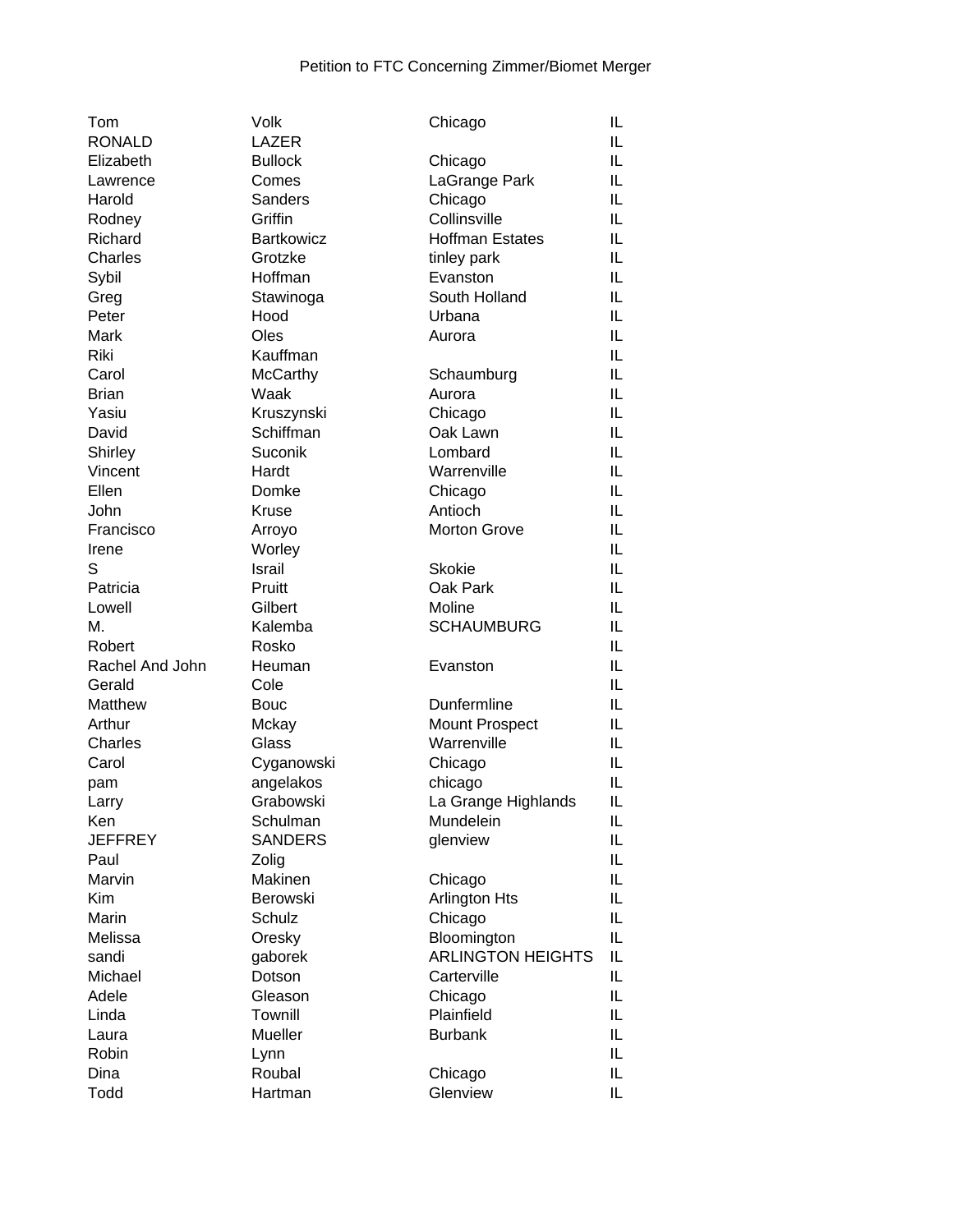| Mary           | Madden          |                        | IL |
|----------------|-----------------|------------------------|----|
| Anita          | Alcantara       | Chicago                | IL |
| Andrew         | Heiserman       | Chicago                | IL |
| Dominic        | Orlando         | lisle                  | IL |
| Lowell         | Allen           |                        | IL |
| Stephanie      | Peters          | Olympia Fields         | IL |
| Cornelius      | Devlin lii      | East Peoria            | IL |
| Deb            | Klein           | Deerfield              | IL |
| Lloyd          | Smith           | Atkinson               | IL |
| nancy          | plankis         | crestwood              | IL |
| Jon            | Lents           | Decatur                | IL |
| Lisa           | Udel            | Jacksonville           | IL |
| <b>Barrett</b> | Goldflies       | Chicago                | IL |
| Jerry          | <b>Hicks</b>    | Oak Park               | IL |
| <b>Steve</b>   | Johnston        | DeKalb                 | IL |
| James          | Searle          | Chicago                | IL |
| Paul           | Stubblefield    | Morton                 | IL |
| Margaret       | Nelson          | Evanston               | IL |
| Susanne J.     | Klein           | Chicago                | IL |
| Joyce          | <b>Jolliff</b>  | Carbondale             | IL |
| Donald         | <b>Richards</b> | Springfield            | IL |
| James          | Ciaccio         | Jacksonville           | IL |
| John S         | Pearson         | Chicago                | IL |
| Greg           | Ramsay          | Peoria                 | IL |
| Peggy          | Peach           | <b>Saint Charles</b>   | IL |
| Joy            | Kaye            | bloomington            | IL |
| Ann            | Blanchard       | <b>Rolling Meadows</b> | IL |
| Stephen        | Cross           | <b>Mount Prospect</b>  | IL |
| Sean           | <b>Burns</b>    | Montgomery             | IL |
| <b>Steve</b>   | Cook            | Loves Park             | IL |
| Gayle          | Holsinger       |                        | IL |
| Nancy          | Meyer           |                        | IL |
| Jonathan       | <b>Beck</b>     | Evanston               | IL |
| John           | Asta            | <b>Apple River</b>     | IL |
| Carl           | Stonebraker     | Elk Grove Village      | IL |
| George         | Sylvan          | Oswego                 | IL |
| Leonard        | Cork            | Chicago                | IL |
| Leuise         | Crumble         |                        | IL |
| Lynn           | Barron          | Chicago                | IL |
| Valerie        | <b>Baffa</b>    | Berwyn                 | IL |
| Karen          | Walsh           | Oak Park               | IL |
| karen          | scotese         | evanston               | IL |
| David          | Ulibarri        | Chicago                | IL |
| Karen          | Peterson        | <b>Northbrook</b>      | IL |
| Jim            | Hector          | Braidwood              | IL |
| John           | Hockman         | <b>Riverwoods</b>      | IL |
| Maureen        | Peifer          | Chicago                | IL |
| Geoffrey       | Greer           | Oak Park               | IL |
| John           | Mcateer         | Greenville             | IL |
| Richard        | Mahler          | <b>Morris</b>          | IL |
| Margaret       | <b>Burke</b>    | Evergreen Park         | IL |
|                |                 |                        |    |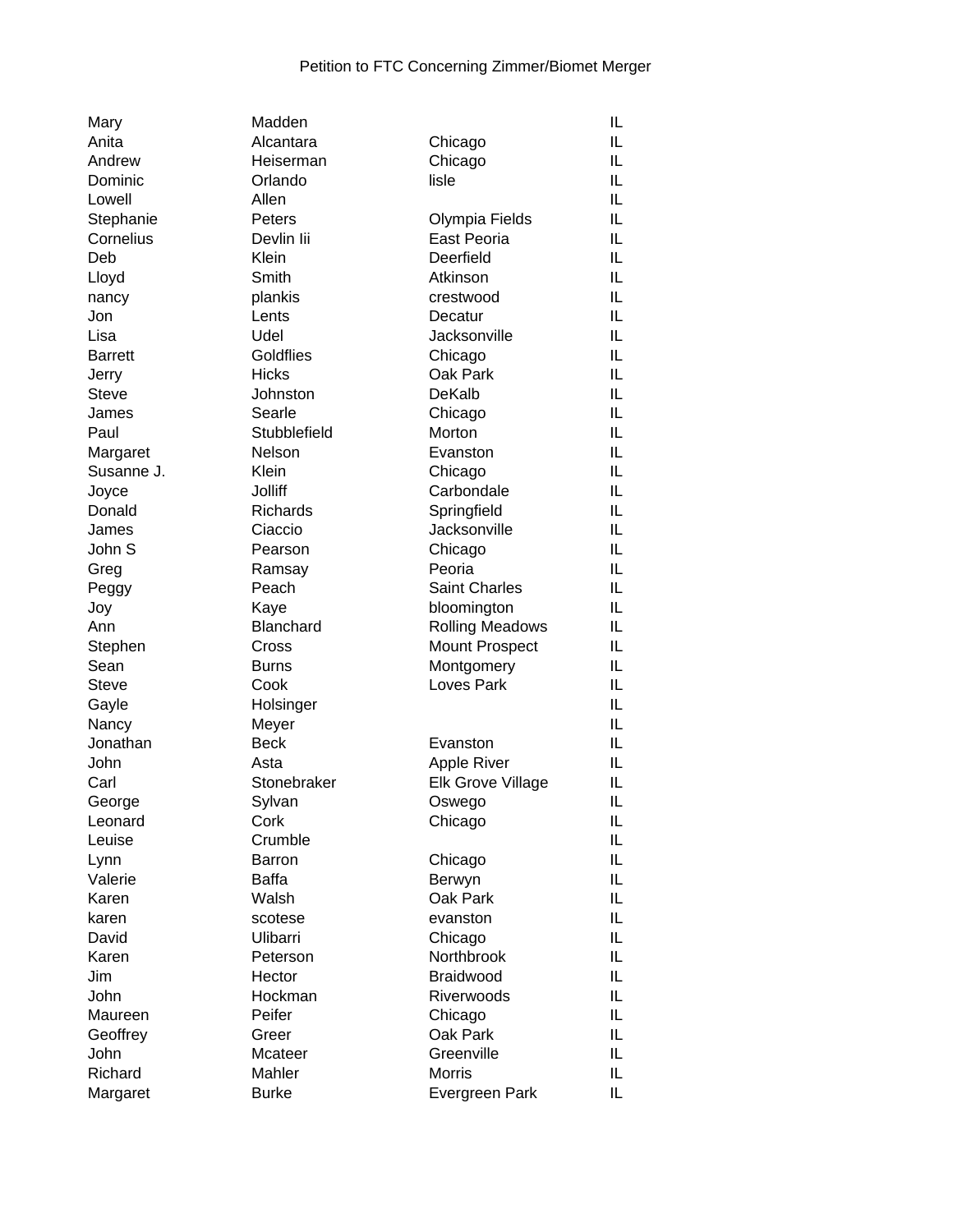| Fred               | Klessig                | Chicago                            | IL |
|--------------------|------------------------|------------------------------------|----|
| Kathie             | Caflisch               | Lake Zurich                        | IL |
| Robert             | C                      | <b>Downers Grove</b>               | IL |
| Kathleen           | Anast                  | <b>Tinley Park</b>                 | IL |
| Ron                | Rosborough             | Vandalia                           | IL |
| Greg               | Jackson                | Chicago                            | IL |
| Andrew             | Arellano               | Lyons                              | IL |
| Cheryl             | <b>Ivey</b>            | Chicago                            | IL |
| Eugene             | Goszczycki             |                                    | IL |
| Alicia             | Zody                   |                                    | IL |
| Karen              | <b>Bravo</b>           | Park Ridge                         | IL |
| Robert             | <b>Boeke</b>           |                                    | IL |
| Michael            | Stephen                | <b>Elmwood Park</b>                | IL |
| Valerie            | <b>Beavers</b>         | Chicago                            | IL |
| Burl               | Covan                  | Chicago                            | IL |
| Joel               | Libman                 | <b>CHICAGO</b>                     | IL |
| Mary Ann           | <b>Black</b>           | Caseyville                         | IL |
| Gillian            | <b>Suess</b>           | Cedarville                         | IL |
| Pam                | Verner                 | St. Charles                        | IL |
| Sergio             | Rivera                 | Chicago                            | IL |
| Jeanine            | Terranella             | <b>Elk Grove Village</b>           | IL |
| Michael            | Lokshin                | Champaign                          | IL |
| Walter             | Schmitt II             | Machesney Park                     | IL |
| Raymond            | Oleary                 | <b>Tinley Park</b>                 | IL |
| Jan                | Caudy                  | Elmhurst                           | IL |
| Lawrence           | <b>Schuldt</b>         | <b>Crystal Lake</b>                | IL |
| David              | Shimasaki              | Glenview                           | IL |
| Daniel             | Cyganowski             | Chicago                            | IL |
| Carol              | Johnson                | Winfield                           | IL |
| Thomas             | Lowe                   | Downers Grove                      | IL |
| Ray                | Liss                   | Marion                             | IL |
| Robert             | Elliott                |                                    | IL |
| S                  | D                      | C                                  | IL |
| Carol              | Devoss                 | St. Charles                        | IL |
| Lina               | Hammadeh               | Westmont                           | IL |
| Cynthia            | Johnson                | <b>Park Forest</b>                 | IL |
| Hillary            | Colby                  |                                    | IL |
| Friedrich          | Ernst                  | Homer Glen                         | IL |
| Pearl              | Berman                 | Grayslake                          | IL |
| Lynn               | Travis                 | Port Byron                         | IL |
| Charles            | McPherson, III, PharmD | Chicago                            | IL |
| Keith              | Adams                  | Chicago                            | IL |
| Thomas             | Taglioli               | <b>CHICAGO</b>                     | IL |
| Gregory            | Zyvert                 | Chicago                            | IL |
| Alan               | <b>Bailey</b>          |                                    | IL |
| Miriam             | Harpaz                 |                                    | IL |
|                    | <b>Butler</b>          |                                    | IL |
| Anita              | Podobinski             | Chicago<br><b>Dalzell</b>          | IL |
| Carol              | Warren                 |                                    | IL |
| Megan<br>Christine |                        | Bloomington<br><b>Melrose Park</b> |    |
|                    | Duda                   |                                    | IL |
| Joanne             | Fitzpatrick            | Wilmington                         | IL |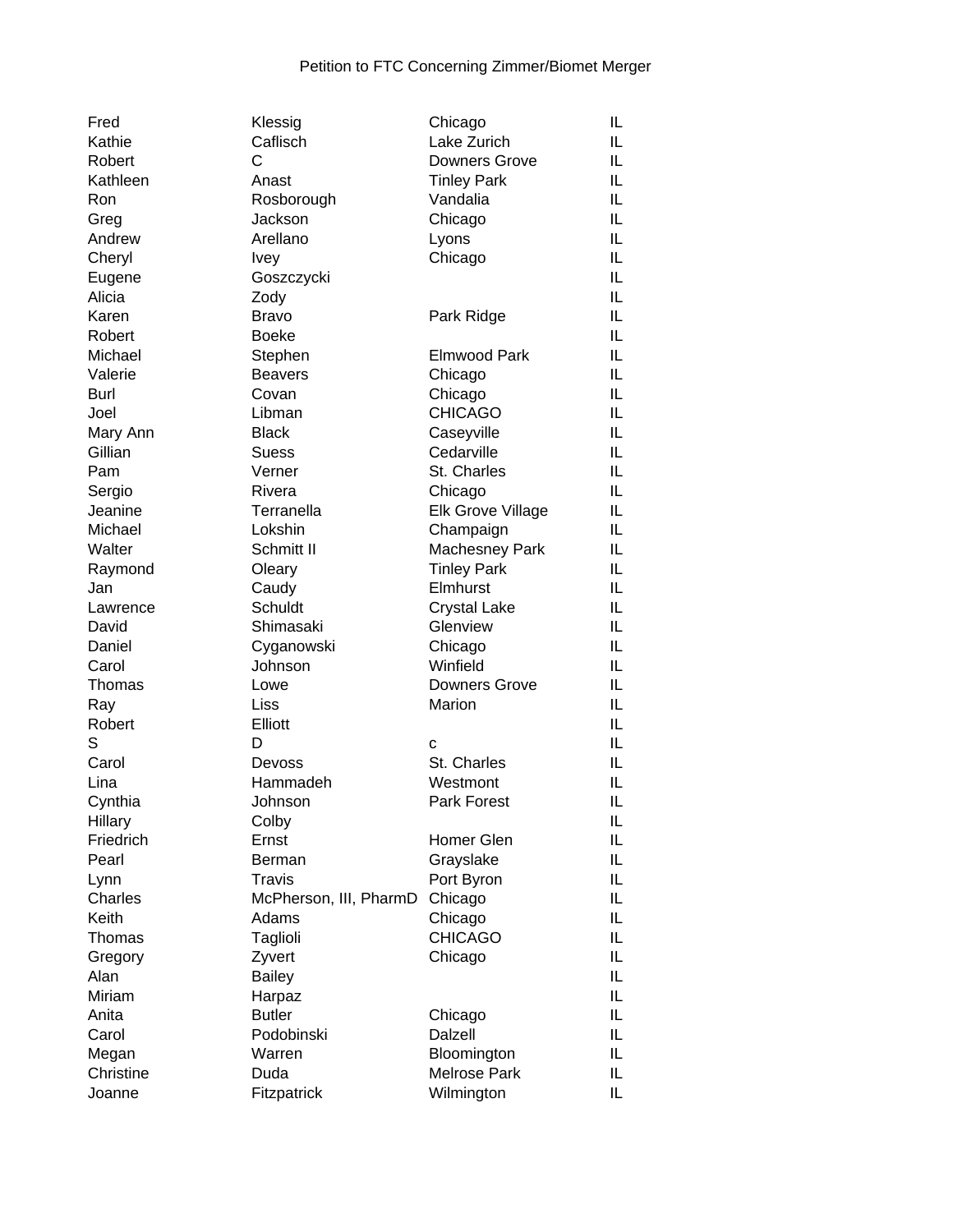| Gloria              | Picchetti         |                             | IL |
|---------------------|-------------------|-----------------------------|----|
| <b>Barbara</b>      | Gurtler           | Peoria                      | IL |
| Patrick             | Pierce            | mchenry                     | IL |
| Ann                 | Siegel            | <b>Highland Park</b>        | IL |
| Mark                | Goldman           | New Lenox                   | IL |
| Fred                | <b>Barnes</b>     | Oak Park                    | IL |
| Judy                | Rosenblum         | Park Ridge                  | IL |
| Susan               | Avril             | Evanston                    | IL |
| Errol               | Mccollum          |                             | IL |
| Stephan             | Loubere           | Chicago                     | IL |
| Oriana              | Spizzo            | <b>Belleville</b>           | IL |
| Mehdie              | Vakiliparvin?     | Waukegan                    | IL |
| Allan               | Johnston          | Evanston                    | IL |
| Patricia            | Davis             | Mahomet                     | IL |
| Gerald              | Thompson          | <b>Granite City</b>         | IL |
| Roy                 | Caldwell          | East Moline                 | IL |
| Mark                | Hillenbrand       | Oak Lawn                    | IL |
| Matthew             | Thompson          | North Riverside             | IL |
| Rich                | <b>Bebak</b>      | wauconda                    | IL |
| Al                  | <b>Buitenwerf</b> | Worth                       | IL |
| Andrea              | Field             |                             | IL |
| Charlene            | Foulke            |                             | IL |
|                     | <b>Drew</b>       | Libertyville<br>Des Plaines | IL |
| Sherrilyn<br>Robert |                   |                             | IL |
|                     | Green             | Ottawa                      |    |
| John                | Gabrys            | Somonauk                    | IL |
| Arlene              | <b>Blank</b>      | Savoy                       | IL |
| R                   | <b>JOHNSON</b>    | Lemont                      | IL |
| Gene.               | Williams          | Kankakee                    | IL |
| Ann                 | Phillips          | Chicago                     | IL |
| Sylvia              | Frank             | Edwardsville                | IL |
| Elizabeth           | <b>Flores</b>     | West Chicago                | IL |
| Rosa                | Pledger           |                             | IL |
| Jane                | Schira            | Chicago                     | IL |
| Dianne              | Wendt             | Wheeling                    | IL |
| Kathryn             | LeMosy            | Paris                       | IL |
| Myra                | Moglowsky         | Chicago                     | IL |
| Russ                | Wagner            | Geneva                      | IL |
| David               | Ziegler           | Chicago                     | IL |
| Mary                | Denewellis        |                             | IL |
| Patricia            | Moffett-Ward      | Quincy                      | IL |
| Glenn               | Golden            | Chicago                     | IL |
| Mark                | Lickerman         | Chicago                     | IL |
| Rose                | Martin            |                             | IL |
| Bill                | West              | South Barrington            | IL |
| Frances             | Cleveland         |                             | IL |
| Arnold              | Carlvin           | Plainfield                  | IL |
| Russell             | Jackson           | C C Hills                   | IL |
| Robert              | Davidson          | franklin park               | IL |
| Chris               | O'Connell         | Chicago                     | IL |
| Amalie              | Callahan          | Rock Islane                 | IL |
| Robert              | Lee               | <b>Country Club Hills</b>   | IL |
|                     |                   |                             |    |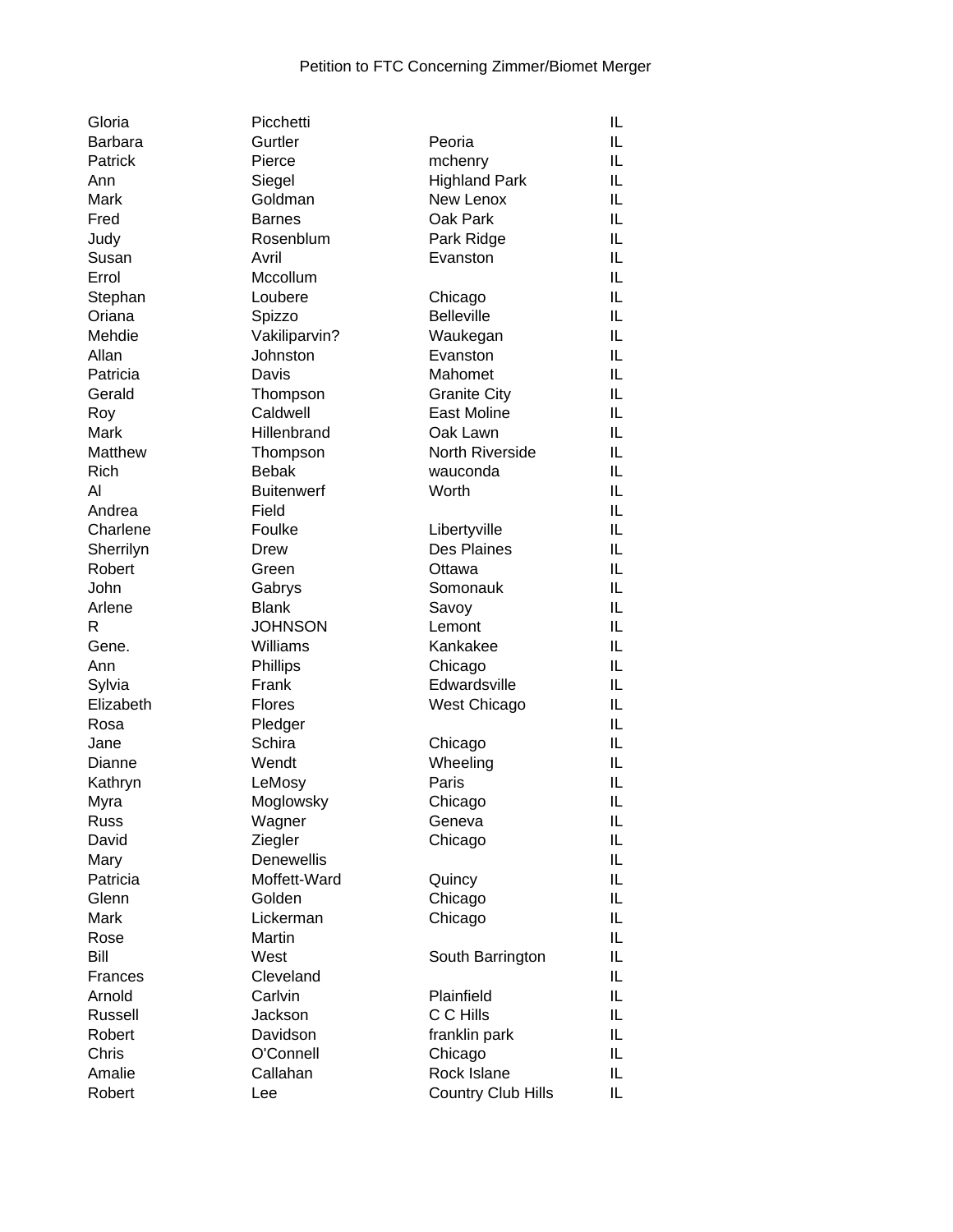| Sona                | Rejebian        |                        | IL |
|---------------------|-----------------|------------------------|----|
| Cynthia             | Kegel           | Chicago                | IL |
| Joseph              | Proietto        | <b>Rive FOrest</b>     | IL |
| Sandra              | Pettiford       | <b>Belleville</b>      | IL |
| Jack                | Stapleton       | Elmhurst               | IL |
| Alan                | Fulton          | <b>Streator</b>        | IL |
| Alphonso            | Frazier         | Chicago                | IL |
| Josephine           | <b>Bailey</b>   | Waterloo               | IL |
| Perry               | Johnson         | <b>Morton Grove</b>    | IL |
| Shelley             | Anderson        |                        | IL |
| carole              | rubenstein      | Evanston               | IL |
| George              | Gordon          | Normal                 | IL |
| Anthony             | <b>Jasaitis</b> | <b>Bridgeview</b>      | IL |
| Marc                | Conrad          | Chicago                | IL |
| carolyn             | massey          | quincy                 | IL |
| Erich               | <b>Bauman</b>   | Peoria                 | IL |
| Lana                | Miyagawa        | Chicago                | IL |
| Carole              | O'Connell       |                        | IL |
| <b>BOB</b>          | <b>HAGELE</b>   | <b>CHICAGO</b>         | IL |
| Sandy               | Bielawski       |                        | IL |
| Donna               | <b>Barrett</b>  | <b>Buffalo Grove</b>   | IL |
| Patricia            | Keljik          | <b>MOUNT PROSPECT</b>  | IL |
| Tom                 | Walsh           |                        | IL |
| Christopher         | Devine          | <b>CHICAGO</b>         | IL |
| David               | Williams        | Joliet                 | IL |
| Harold              | Hubbard         | Royalton               | IL |
| james               | goddard         | orland park            | IL |
| Jeff                | Cody            | Chicago                | IL |
| Jill                | <b>Skinner</b>  | Cobden                 | IL |
| Judi                | Kaminski        | La Grange Park         | IL |
| Marc                | Levin           | Chicago                | IL |
| Richard             | Shipps          | Chicago                | IL |
| Stephen             | French          | Tuscola                | IL |
| Sam                 | Haleem          | Oak forest             | IL |
| Marla               | Wood            |                        | IL |
| <b>Brant</b>        | Serxner         | <b>CHICAGO</b>         | IL |
| Alison              | McCauley        | Normal                 | IL |
| sherry              | shackelford     | dupo                   | IL |
| Dyanne              | <b>Bresler</b>  | Park Ridge             | IL |
| Karen               | <b>Mueser</b>   | Park Ridge             | IL |
| Mary                | Liss            | <b>Brookfield</b>      | IL |
| Marc                | McElligott      | Westmont               | IL |
| Todd                | Cisna           | Effingham              | IL |
| Peter               | Dempsey         | Waukegan               | IL |
| Cyndee              | Zimmerman       | O Fallon               | IL |
| Jean S. & Thomas H. | Donnelly        | <b>Western Springs</b> | IL |
| Amber               | <b>Simmons</b>  |                        | IL |
| Kathy               | Moseley         | Chicago                | IL |
| terry               | koehler         | woodstock              | IL |
| Linda               | Querry          | Urbana                 | IL |
| Matthew             | Shapiro         | Wilmette               | IL |
|                     |                 |                        |    |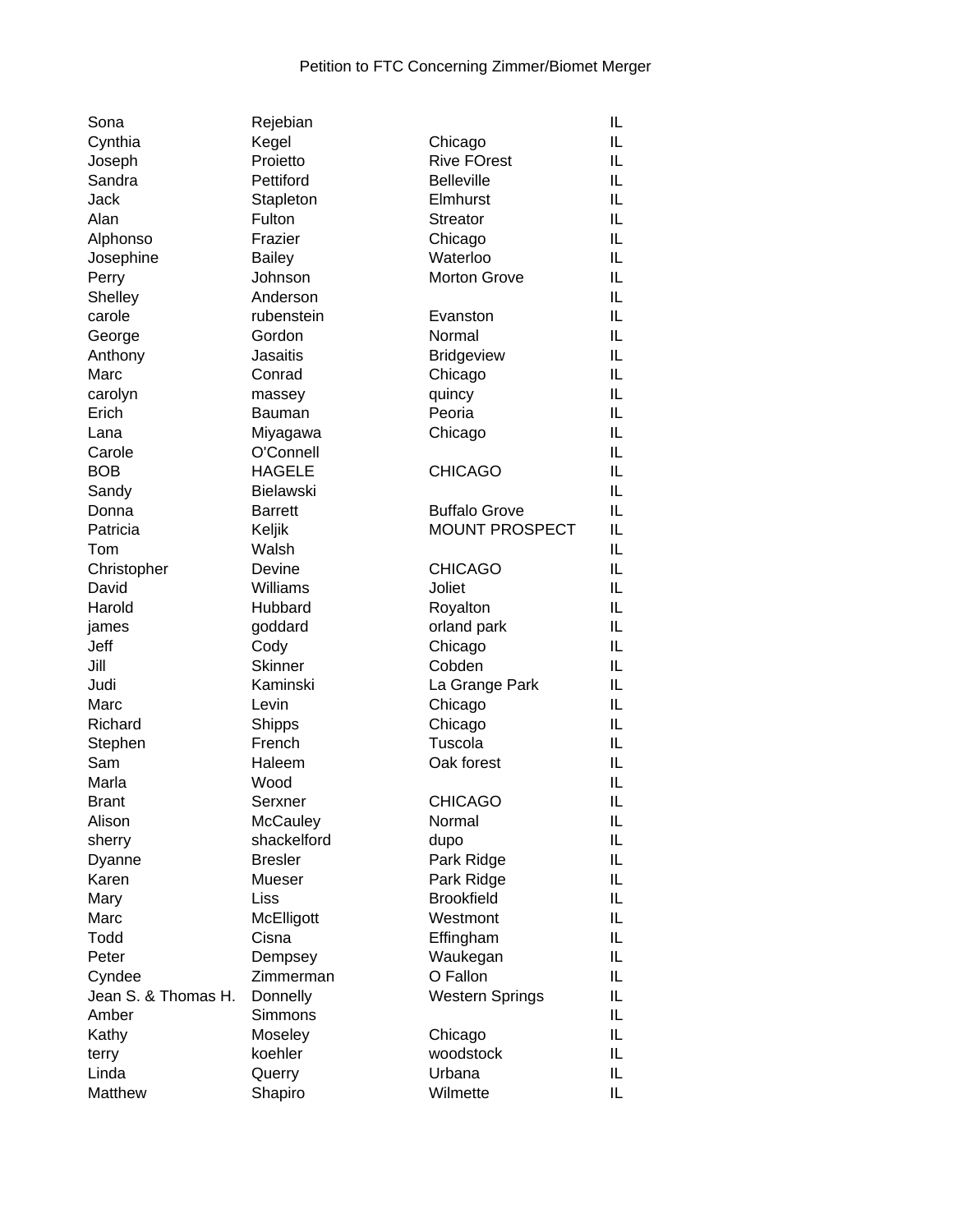| Gerald         | <b>McNellis</b>       | Batavia                | IL |
|----------------|-----------------------|------------------------|----|
| Ronald         | Smith                 | Riverside              | IL |
| April          | Velasquez             | North Aurora           | IL |
| Nicolle        | Nadreau               | Gages Lake             | IL |
| Gail           | Curran                | Glenview               | IL |
| Anne           | Griffin               | East Alton             | IL |
| <b>Steve</b>   | Wanninger             | Rockford               | IL |
| Mary           | Grimmer               | Grayslake              | IL |
| Lee            | Johnson               | <b>Grant Park</b>      | IL |
| David          | Schwebke              | <b>Crystal Lake</b>    | IL |
| cheryl         | henley                | evanston               | IL |
| Jacob          | Wilson                | Chicago                | IL |
| lillian        | gestes                | chicago                | IL |
| Nada           | Finn                  | Waukegan               | IL |
| Patricia       | King                  | Braidwood              | IL |
| Joseph         | Weir                  | Swansea                | IL |
| James          | <b>Burr</b>           | Bolingbrook            | IL |
| Pat            | Maloney               | Glenview               | IL |
| Richard        | Woodruff              | La Grange Park         | IL |
| Jonathan       | Hancock               | Chicago                | IL |
| Ann            | White                 | Chicago                | IL |
| <b>Burkard</b> | Spix                  | Downers Grove          | IL |
| Patrick        |                       | Rockford               | IL |
| John           | Murray<br>Kaczmarczyk |                        | IL |
|                |                       | Lemont                 | IL |
| Ted            | Jones                 |                        |    |
| William        | Junge                 | Palos Hills            | IL |
| Joan           | Novick                | Chicago                | IL |
| Nancy          | Dahlberg              | Galesburg              | IL |
| Margaret       | Fenley                | Springfield            | IL |
| Kathryn        | York                  | <b>Belleville</b>      | IL |
| Mark           | Dean-Mytda            | <b>Hoffman Estates</b> | IL |
| David          | Long                  | Des Plaines            | IL |
| Michael        | Grisa                 | Evanston               | IL |
| Sandra         | Ready                 | Dixon                  | IL |
| Chester        | Jackson               | Sparta                 | IL |
| Maria Carmen   | Pedroza               |                        | IL |
| Michael        | Jensen                | Evanston               | IL |
| Tomell         | Ceasar                | Chicago                | IL |
| Lisa           | Centano               | Joliet                 | IL |
| Gen            | Kroner                | <b>Batavia</b>         | IL |
| Rebecca        | Kolar                 | Makanda                | IL |
| Deb R.         | Lewis                 |                        | IL |
| Ann            | Morrison              | Chicago                | IL |
| Daryl          | Radebaugh             |                        | IL |
| Lynn           | Friedman              | Wilmette               | IL |
| Kenneth        | Bevering              | Hamilton               | IL |
| Carol          | <b>Moss</b>           | Chicago                | IL |
| Robert G       | Wilson sr             | Rochester              | IL |
| James          | <b>Bachman</b>        | St. Charles            | IL |
| Barbara & John | Sullivan              | Arlington Heights      | IL |
| Jim            | Jones                 |                        | IL |
|                |                       |                        |    |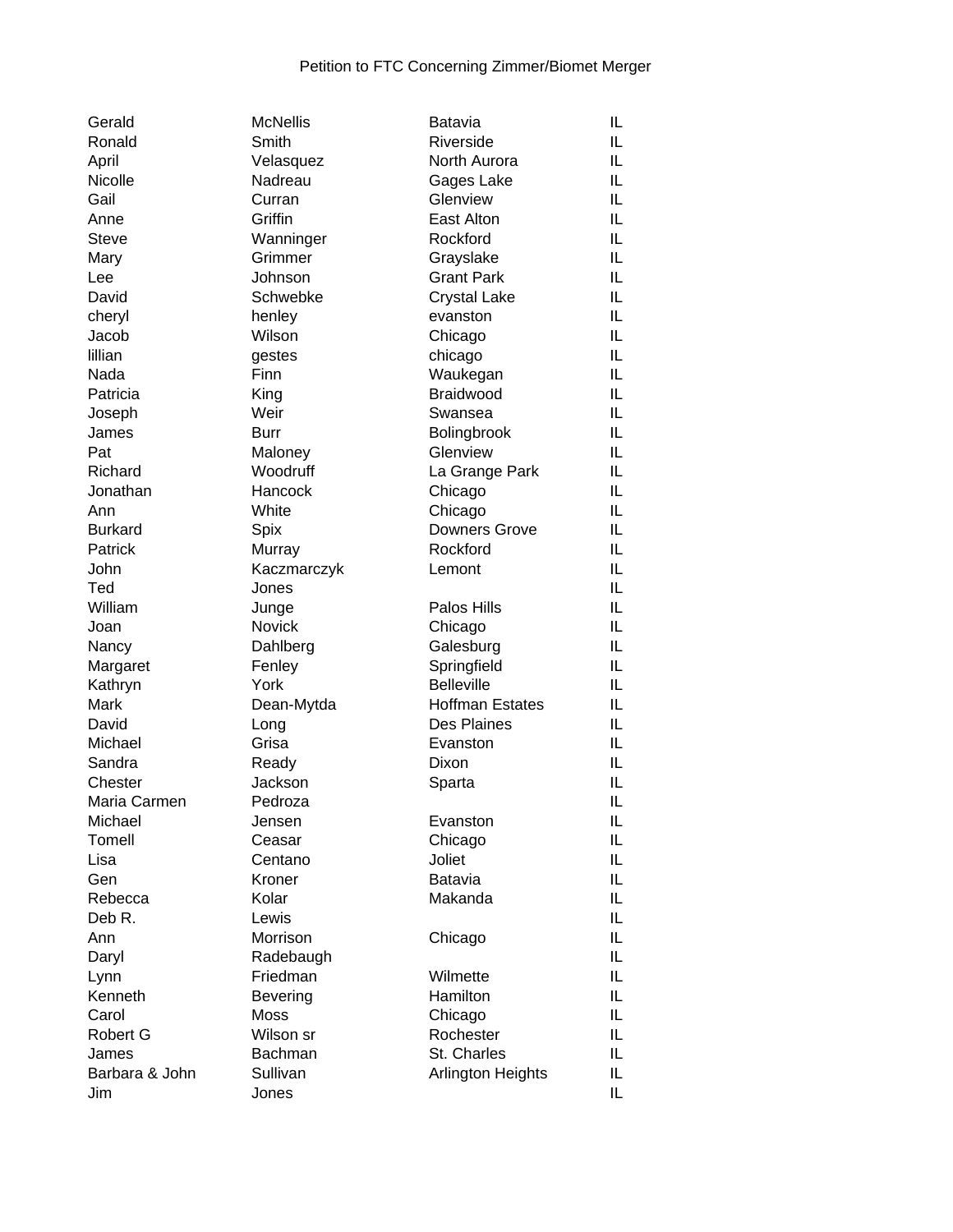| Elsie          | Cadieux          |                 | IL |
|----------------|------------------|-----------------|----|
| James          | Onken            |                 | IL |
| Dennis         | Fries            |                 | IL |
| Janet          | Johnson          |                 | IL |
| Patricia       | Chang            | Indianapolis    | IN |
| sel            | sinbat           | greenwood       | IN |
| Lincoln        | <b>Blake</b>     | Richmond        | IN |
| Shirley A      | Sharan           | Fort Wayne      | IN |
| Karen          | Rarick           | Nashville       | IN |
| Jill           | Kooiman          |                 | IN |
| Imogene        | <b>Burkhart</b>  | Evansville      | IN |
| Sarah          | Dwyer            | Granger         | IN |
| Cinda          | <b>Black</b>     | Indianapolis    | IN |
| <b>DON</b>     | Vicari           | <b>HAMMOND</b>  | IN |
| David          | Frey             | Jeffersonville  | IN |
| Karen          | Gray             | Plainfield      | IN |
| Paul           | D. Eisenberg     |                 | IN |
| Marion         | Tidwell          | Merrillville    | IN |
|                |                  |                 |    |
| Larry          | Ulrey            | Indianapolis    | IN |
| John           | Kirchner         | Fort Wayne      | IN |
| Gary           | Carter           | Carmel          | IN |
| Alan           | <b>Thiery</b>    | Bloomington     | IN |
| Catherine      | Snyder           | Indianapolis    | IN |
| Rob            | В                | Jeffersonville  | IN |
| Ronald         | <b>Becker</b>    | Springville     | IN |
| Stephen        | Campbell         | Indianapolis    | IN |
| Joseph         | <b>Stasko</b>    | Hammond         | IN |
| Maureen        | Ryan             | Carmel          | IN |
| Marvin         | Guilfoyle        | Evansville      | IN |
| Scott          | Bruins, MD       | Indianapolis    | IN |
| Philipp        | <b>Eixeres</b>   | Westfield       | IN |
| Jonathan       | Evans            | Indianapolis    | IN |
| David          | <b>Bonifer</b>   | Jasper          | IN |
| Susan          | Sammis           | Bloomington     | IN |
| Keith          | <b>Myers</b>     | Indianapolis    | IN |
| Ed             | Traugott         |                 | IN |
| William        | Hutchinson       | Carmel          | IN |
| Paul J.        | Beam             | <b>HOAGLAND</b> | IN |
| Doyle          | McCauley         | Elkhart         | IN |
| Cyndy          | Yonkman          | Ft Wayne        | IN |
| Steven         | Nord             | Chandler        | IN |
| Krause         | Nina             |                 | IN |
| David          | <b>Brooks</b>    | Richmond        | IN |
| lemon          | linda            | wolf lake       | IN |
| Joni           | Metcalf-Kemp     | Greenwood       | IN |
| Carol          | Hatfield         | Indianapolis    | IN |
| Porter         | Lisa             | Goshen          | IN |
| Jim            | Thoesen          | Chesterton      | IN |
| Madonna        | Ledford          |                 | IN |
| Jane           | Wackowski        | Nashville       | IN |
| <b>MICHAEL</b> | <b>MANOLAKIS</b> | <b>PORTER</b>   | IN |
|                |                  |                 |    |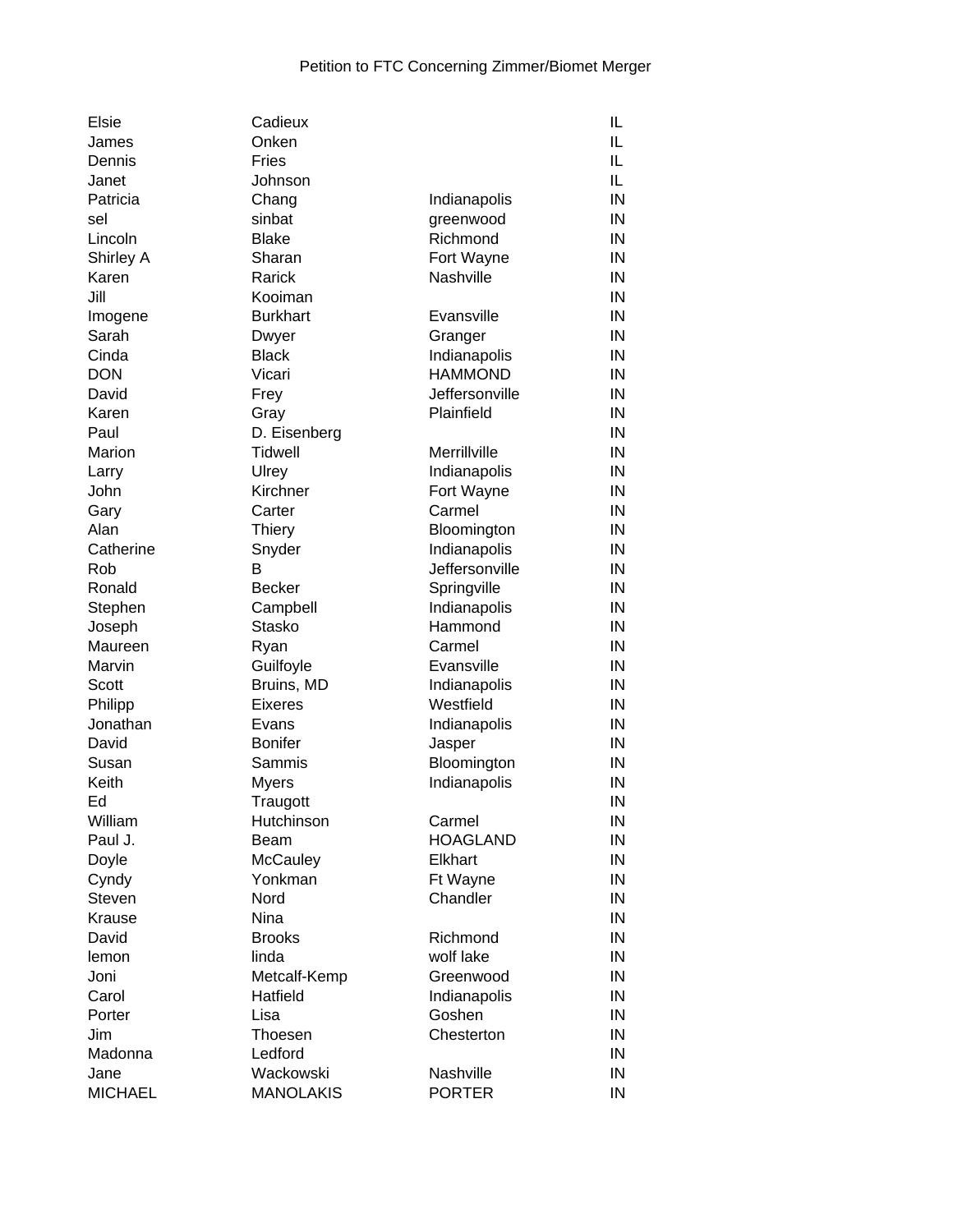| Stephen          | Kelly                    | La Porte           | IN |
|------------------|--------------------------|--------------------|----|
| Michael          | Gianini                  |                    | IN |
| Ervin            | Zaikis                   | Hammond            | IN |
| <b>Steven</b>    | Rody                     | Knox               | IN |
| Justin           | <b>Brink</b>             | st. john           | IN |
| Charles          | <b>Blume</b>             | Indianapolis       | IN |
| Daniel E.        | Chase                    | Portland           | IN |
| Matthew          | <b>Baucco</b>            | Bloomington        | IN |
| Joseph           | <b>Stasey</b>            | <b>Fishers</b>     | IN |
| joyce            | niksic                   | Hammond            | IN |
| William          | Sowa                     | Hobart             | IN |
| Edwin            | Green                    | Indianapolis       | IN |
| Mark             | Gentry                   | Avon               | IN |
| John             | Gundersen                | Indianapolis       | IN |
| Lynn             | Nohos                    | Saint John         | IN |
| Jonathan         | Walker                   | Fort Wayne         | IN |
| <b>CATHERINE</b> | <b>DASH</b>              | <b>SOUTH BEND</b>  | IN |
| Manetric         | Douglas                  | Indianapolis       | IN |
| <b>ROWLAND</b>   | <b>DEPUTY</b>            |                    | IN |
| James            | Nugent                   | Brownsburg         | IN |
| Mary             | Gajewski                 | Bloomington        | IN |
| Jon              | Solmos                   | Chesterton         | IN |
| А.               | Zamudio                  | St. John           | IN |
| Wayne            | Urton                    | Indianapolis       | IN |
| Richard          | Berger                   | Indianapolis       | IN |
| Roger            | Hornaday                 | La Fontaine        | IN |
| Peggy            | Ratliff                  | Lawrenceburg       | IN |
| Carol            | Cartwright               | Fort Wayne         | IN |
| Jim              | Merkle                   | St John            | IN |
| Lou              | Miller lii               |                    | IN |
| Lawrence         | Carter                   | Rochester          | IN |
| Nicola           | Crawford                 | Attica             | IN |
| Daniel           | Lattimer                 | Mishawaka          | IN |
| Susan            | <b>Miles</b>             |                    | IN |
|                  | Miller Reusze            | <b>Fishers</b>     | IN |
| Amy<br>Sharon    |                          |                    | IN |
| Richard          | Melloh<br><b>Hersick</b> | <b>Terre Haute</b> | IN |
|                  |                          |                    | IN |
| <b>Dixie</b>     | Springer                 | Chandler           |    |
| William          | Ryerson                  | Indianapolis       | IN |
| Michael          | <b>Brown</b>             | W Lafayette        | IN |
| Robyne           | Venable                  | indianapolis       | IN |
| Victor           | Troutman                 | jeffersonville     | IN |
| David            | Krueger                  | Bloomington        | IN |
| John             | Krooswyk                 | <b>Crown Point</b> | IN |
| Steven R         | Coomer                   | Indianapolis       | IN |
| William          | <b>Drake</b>             | demotte            | IN |
| Charles          | Moone                    | McCordsville       | IN |
| <b>STEPHEN</b>   | <b>RADIKE</b>            | <b>FORT WAYNE</b>  | IN |
| <b>Marcus</b>    | <b>Barton</b>            | Elkhart            | IN |
| Bala             | Krishnan                 | Munster            | IN |
| <b>STEVE</b>     | <b>INGLE</b>             | Bloomington        | IN |
|                  |                          |                    |    |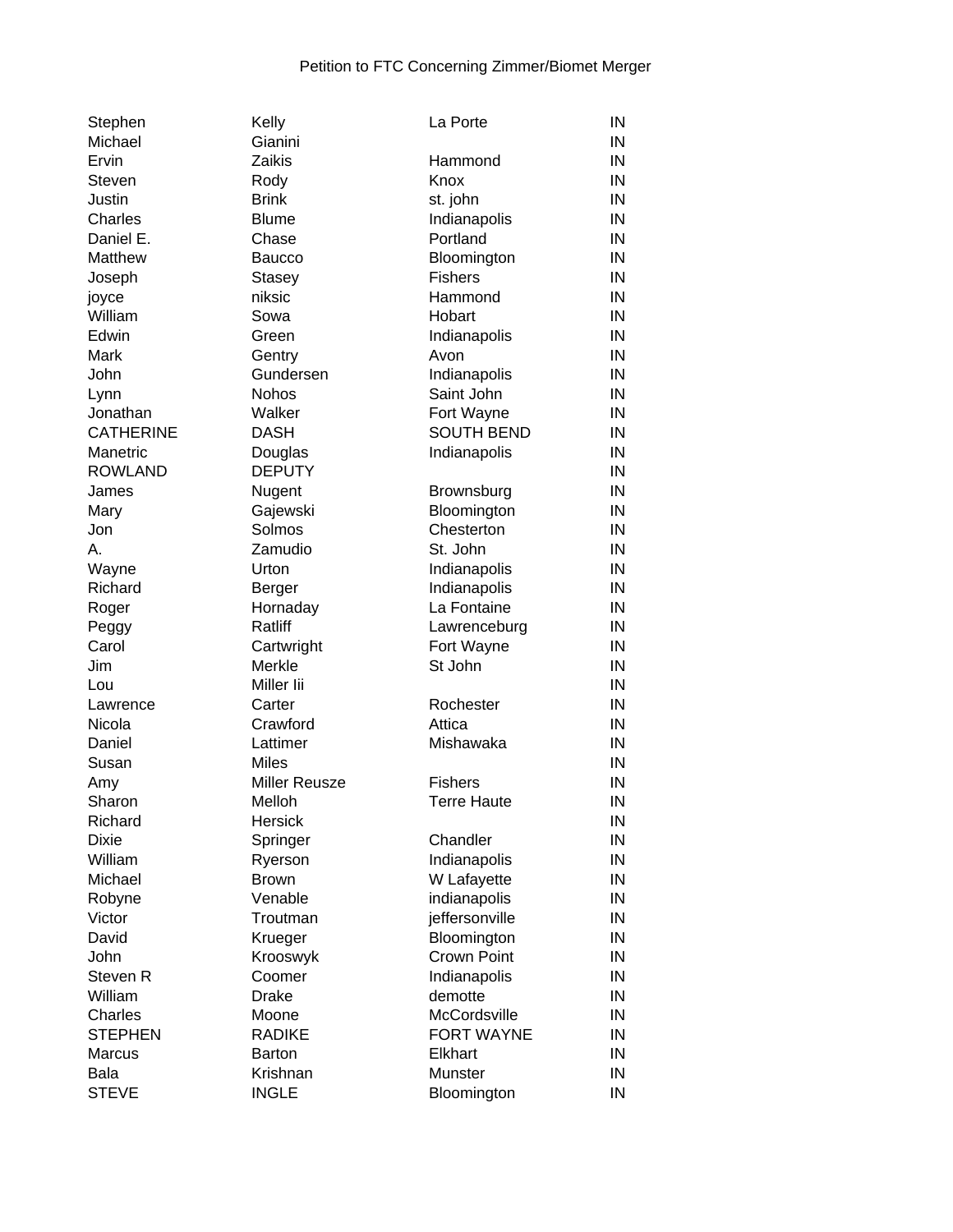| Diana          | Walter          | Larwill             | IN |
|----------------|-----------------|---------------------|----|
| Jeffrey        | Maynard         | Jonesboro           | IN |
| Cynthia        | Patterson       | Gary                | IN |
| Regina L       | Rader           | Merrillville        | IN |
| Dave           | Kauble          | Kokomo              | IN |
| David          | Hill            | Seymour             | IN |
| Randy          | <b>Behre</b>    | Indianapolis        | IN |
| K              | $\vee$          | v                   | IN |
| <b>Dolores</b> | Moser           | Muncie              | IN |
| Emilie         | Johnson         | Bloomington         | IN |
| <b>Bruce</b>   | Hlodnicki       | <b>INDIANAPOLIS</b> | IN |
|                | Williams        | indy                | IN |
| Roger          |                 |                     | IN |
| Ryan           | Trammell        |                     |    |
| Charles        | Happel          | Speedway            | IN |
| Maura          | <b>Buckley</b>  | Indianapolis        | IN |
| Ron            | Goodwin         | Indianapolis        | IN |
| Michael        | Wright          | indianapolis        | IN |
| Carole         | Demack          | Saint John          | IN |
| Thomas         | <b>Bertrand</b> | Indianapolis        | IN |
| Edward         | Tancock         | <b>Fishers</b>      | IN |
| Carol          | <b>Mitchell</b> | <b>Trail Creek</b>  | IN |
| Floyd          | Neal            | New Castle,         | IN |
| Luis           | Hernandez       | Munster             | IN |
| Marcia         | Frazee          | Anderson            | IN |
| Judi           | Egbert          | Anderson            | IN |
| Vincent        | Wimer           | Sullivan            | IN |
| Victoria       | <b>Streiff</b>  | Bloomington         | IN |
| W              | D               | $\mathsf{v}$        | IN |
| steve          | babb            | speedway            | IN |
| <b>Steve</b>   | Means           | McCordsville        | IN |
| <b>Brett</b>   | Mitchell        | Goshen              | IN |
|                |                 |                     | IN |
| Denise         | Hebert          | Indianapolis        |    |
| Chris          | <b>Buckley</b>  |                     | IN |
| David          | Doubet          | Indianapolis        | IN |
| Daniel         | Strong          | Indianapolis        | IN |
| James          | Inkenbrandt     | Tennyson            | IN |
| Judith         | <b>Beltz</b>    | La Porte            | IN |
| Doris          | Lapierre        | Plainfield          | IN |
| Elizabeth      | Howland         | Greenwood           | IN |
| Karla          | Stranger        | Fort Wayne          | IN |
| Robert         | Hughes          | Osceola             | IN |
| S              | <b>JOHNSON</b>  | Noblesville         | IN |
| Carol Ann      | <b>Nix</b>      | plymouth            | IN |
| Peter          | Scott           | Knox                | IN |
| James          | Moore           | Anderson            | IN |
| Jesse          | Kirkham         | Danville            | IN |
| James          | Mlekodaj        | North Liberty       | IN |
| John           | Engle           | Hammond             | IN |
| Jan            | Ward            | Floyds Knobs        | IN |
| Patrick        | <b>Niese</b>    | <b>Batesville</b>   | IN |
| Karen          | <b>Bruns</b>    | New Haven           | IN |
|                |                 |                     |    |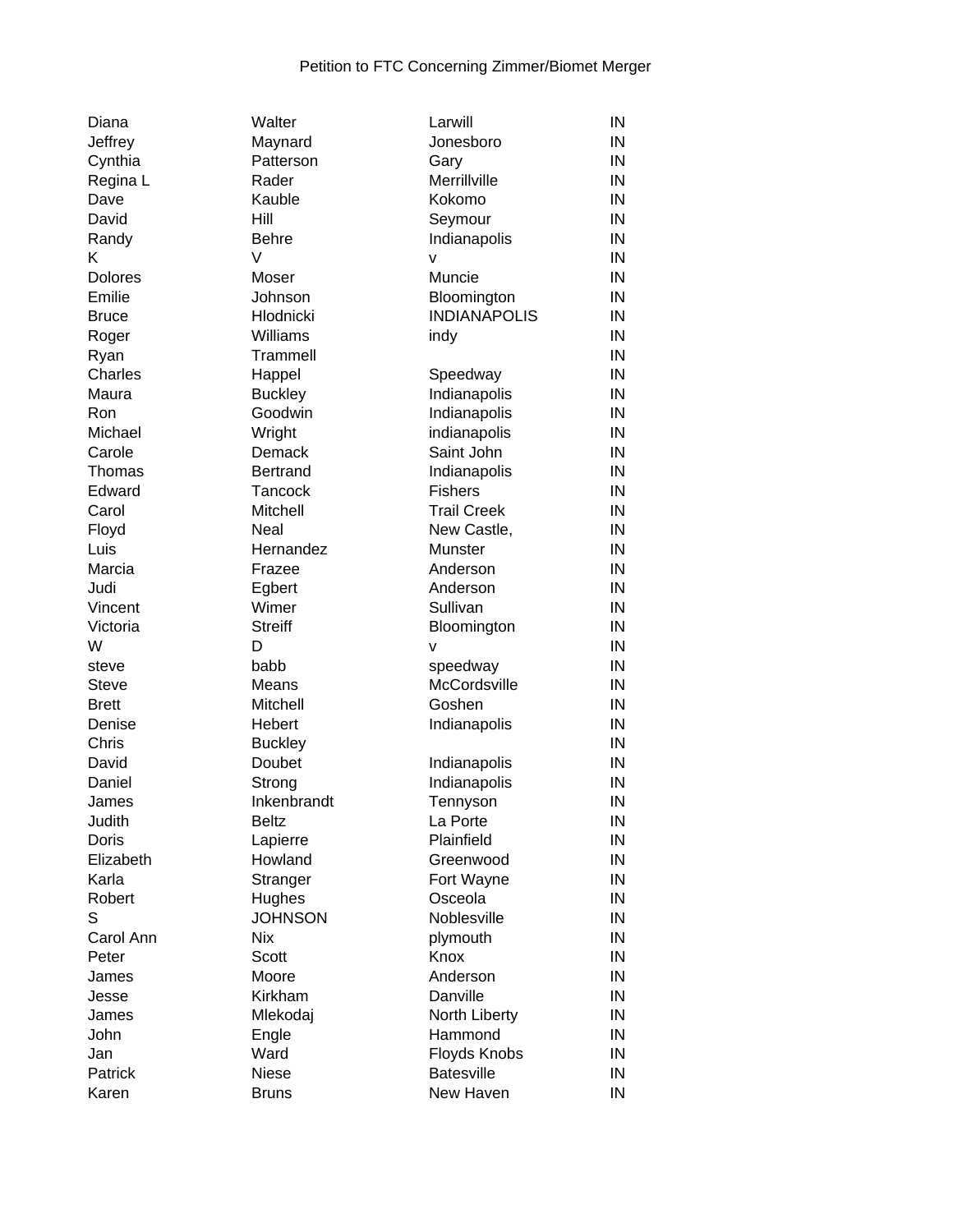| Ron              | Yelton          | <b>Beech Grove</b>   | IN |
|------------------|-----------------|----------------------|----|
| James            | Frost           | <b>Overland Park</b> | KS |
| Robert           | Roberts         | Pittsburg            | KS |
| Rita             | Riley           | Lawrence             | KS |
| Charles          | Hoover          | Wichita              | KS |
| Carole           | Plesser         | Prairie Village      | KS |
| Ludwig           | Krchma          | Miltonvale           | KS |
| Carole           | Robb            |                      | KS |
| Martha           | Anderson        | Prairie village      | KS |
| Randy            | Morrow          | Wichita              | KS |
| Mark             | Adcock          | Ellsworth            | KS |
| <b>Tobias</b>    | Fritz           | Prairie Village      | KS |
| Philip           | Fitzgerald      | Olathe               | KS |
| <b>CATHARINE</b> | <b>BURNS</b>    | Osawatomie           | KS |
| Cheryl           | Mayo            |                      | KS |
| James            | Jacobs          | Hays                 | KS |
| Richard          | <b>Bridgman</b> | <b>Overland Park</b> | KS |
| Gwendolyn        | Claassen        | North Newton         | KS |
| Connie           | Smither         | Independence         | KS |
| Tom              | Kish            | Topeka               | KS |
| David            | <b>Burress</b>  |                      | KS |
| Ikenberry        | Gilford         | McPherson            | KS |
| Peterson         | William         | Severy               | KS |
| Calin            | Kendall         |                      | KS |
| <b>Steve</b>     | Anderson        | Olathe               | KS |
| Michael          | Henderson       | Lawrence             | KS |
| PL               | Metsinger       |                      | KS |
| David            | <b>Blakely</b>  | Topeka               | KS |
| James            | Cunningham      | De Soto              | KS |
| Nancy            | Hubble          | Lawrence             | KS |
| Avis             | Deck            | Andover              | KS |
| Mark             | Walton          | Wichita              | KS |
| Kathe            | Garbrick        | Manhattan            | KS |
| Michael          | Anderson        | Holton               | KS |
| George           | Groneman        | Kansas City          | KS |
| Marc             | Haynes          |                      | KS |
| Robert           | Hazelwood       | <b>Roeland Park</b>  | ΚS |
| Ronnie           | Rouse           | Kingman              | KS |
| Nancy            | <b>Willis</b>   | lola                 | KS |
| Sara             | Evans           | <b>Roeland Park</b>  | KS |
| Judy             | Corson          |                      | KS |
| Marie            | Ballmann        | Atchison             | KS |
| Greg             | Nichols         | Lawrence             | KS |
| William          | <b>Stark</b>    | columbus             | KS |
| Phyllis          | Richardson      | Hutchinson           | KS |
| Robert           | Welsh           | Olathe               | KS |
| Charles          | <b>Salts</b>    | Wichita              | KS |
| James            | Ewbank          | <b>ATCHISON</b>      | KS |
| James            | Fitzgerald      | wichita              | KS |
| doyle            | patee           | wichita              | KS |
| philip           | comer           | Mc Cune              | KS |

| ווטח             | i eiton        | <b>DEECH QIOVE</b>   | ШΝ |
|------------------|----------------|----------------------|----|
| James            | Frost          | <b>Overland Park</b> | KS |
| Robert           | Roberts        | Pittsburg            | KS |
| Rita             | <b>Riley</b>   | Lawrence             | KS |
| <b>Charles</b>   | Hoover         | Wichita              | KS |
| Carole           | Plesser        | Prairie Village      | KS |
| Ludwig           | Krchma         | Miltonvale           | KS |
| Carole           | Robb           |                      | KS |
| Martha           | Anderson       | Prairie village      | KS |
| Randy            | Morrow         | Wichita              | KS |
| Mark             | Adcock         | Ellsworth            | KS |
| <b>Tobias</b>    | Fritz          | Prairie Village      | KS |
| Philip           | Fitzgerald     | Olathe               | KS |
| <b>CATHARINE</b> | <b>BURNS</b>   | Osawatomie           | KS |
| Cheryl           | Mayo           |                      | KS |
| James            | Jacobs         | Hays                 | KS |
| Richard          | Bridgman       | <b>Overland Park</b> | KS |
| Gwendolyn        | Claassen       | North Newton         | KS |
| Connie           | Smither        | Independence         | KS |
| Tom              | Kish           | Topeka               | KS |
| David            | <b>Burress</b> |                      | KS |
| Ikenberry        | Gilford        | <b>McPherson</b>     | KS |
| Peterson         | William        | Severy               | KS |
| Calin            | Kendall        |                      | KS |
| <b>Steve</b>     | Anderson       | Olathe               | KS |
| Michael          | Henderson      | Lawrence             | KS |
| PL               | Metsinger      |                      | KS |
| David            | <b>Blakely</b> | Topeka               | KS |
| James            | Cunningham     | De Soto              | KS |
| Nancy            | Hubble         | Lawrence             | KS |
| Avis             | Deck           | Andover              | KS |
| Mark             | Walton         | Wichita              | KS |
| Kathe            | Garbrick       | Manhattan            | KS |
| Michael          | Anderson       | Holton               | KS |
| George           | Groneman       | Kansas City          | KS |
| Marc             | Haynes         |                      | KS |
| Robert           | Hazelwood      | <b>Roeland Park</b>  | KS |
| Ronnie           | Rouse          | Kingman              | KS |
| Nancy            | <b>Willis</b>  | lola                 | KS |
| Sara             | Evans          | <b>Roeland Park</b>  | KS |
| Judy             | Corson         |                      | KS |
| Marie            | Ballmann       | Atchison             | KS |
| Greg             | Nichols        | Lawrence             | KS |
| William          | <b>Stark</b>   | columbus             | KS |
| Phyllis          | Richardson     | Hutchinson           | KS |
| Robert           | Welsh          | Olathe               | KS |
| Charles          | <b>Salts</b>   | Wichita              | KS |
| James            | Ewbank         | <b>ATCHISON</b>      | KS |
| James            | Fitzgerald     | wichita              | KS |
| doyle            | patee          | wichita              | KS |
| philip           | comer          | Mc Cune              | KS |
|                  |                |                      |    |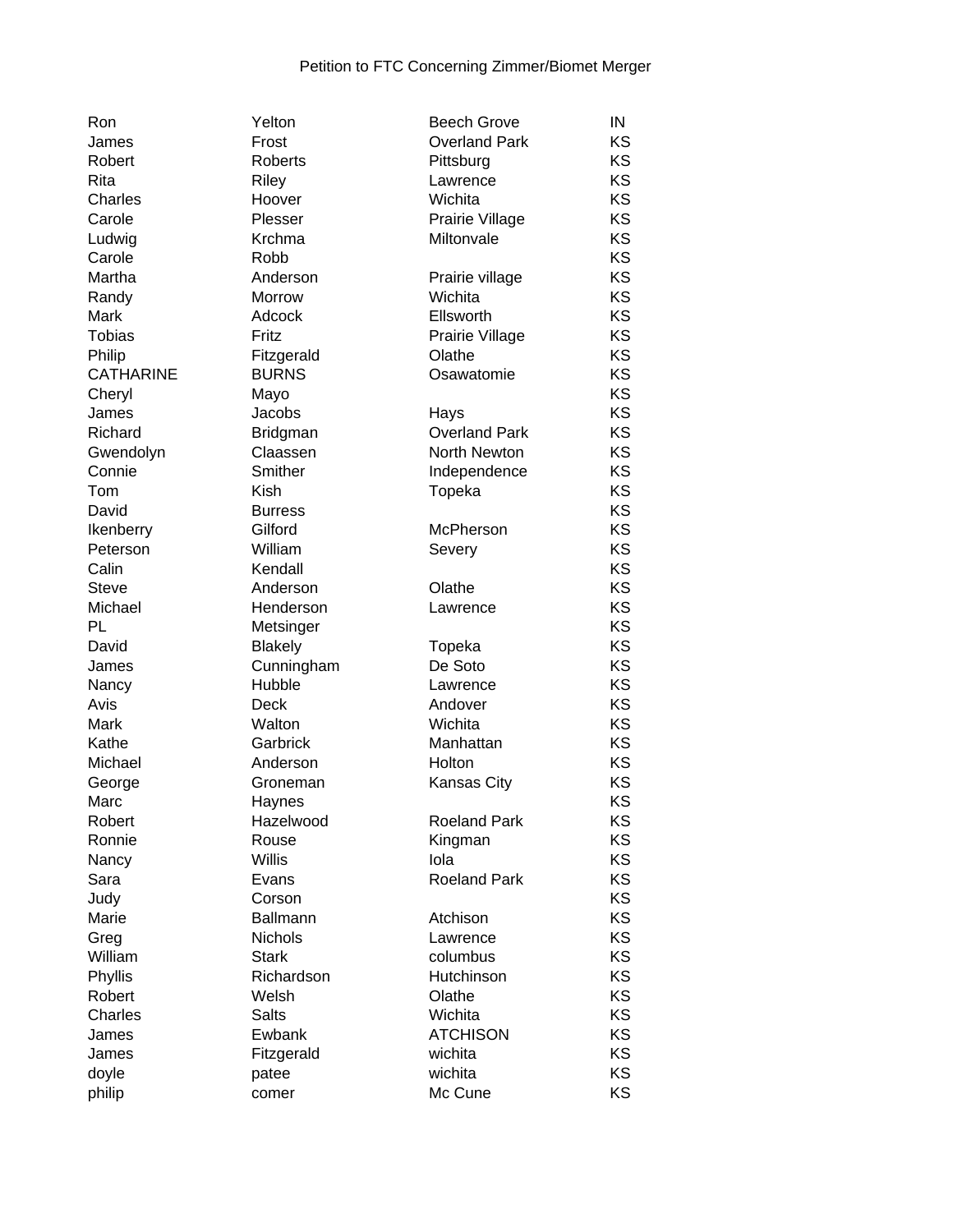| John           | Cooper          | Glasco                | KS        |
|----------------|-----------------|-----------------------|-----------|
| Steven         | Laubach         | Merriam               | KS        |
| Dennis         | Dehn            | Topeka                | KS        |
| Lila           | Osborne         | Wichita               | KS        |
| Cindy          | Thompson        | Salina                | <b>KS</b> |
| Shirley        | Frederickson    | manhattan             | KS        |
| Deanna         | Pucci           | lake quivira          | KS        |
| Mary Anne      | Whiteford       | Ottawa                | KS        |
| Susan          | Dobbelaere      | <b>Bonner Springs</b> | KS        |
| <b>Bonnie</b>  | Robles          | Topeka                | KS        |
| Steven         | Dewitt          | <b>Burlingame</b>     | <b>KS</b> |
| Leola          | Russell         |                       | KS        |
| Vernon         | Pope            | Pittsburg             | KS        |
| Coyote         | Mcdowell        | Olathe                | KS        |
| Robert         | Rutkowski       | Topeka                | KS        |
| <b>Miles</b>   | <b>Boucher</b>  | Liberal               | KS        |
| Francine       | Sutton          | <b>Overland Park</b>  | KS        |
| <b>Betsy</b>   | Latta           | <b>WICHITA</b>        | KS        |
| <b>Bruce</b>   | Olson           | <b>Overland Park</b>  | KS        |
| Frances        | Rove            | Prairie Village       | KS        |
| Russell        | Jones           |                       | KS        |
| <b>Bradley</b> | Kurtz           | Lawrence              | KS        |
| Dale           | Swenson         | Concordia             | KS        |
| Karen          | Sieber          | <b>Roeland Park</b>   | KS        |
| Doug           | Palermo         | Olathe                | KS        |
| Rita           | Everson         | Abilene               | KS        |
| C. Douglas     | Doudna          |                       | KS        |
| Judith         | Fast            |                       | KS        |
| <b>Terry</b>   | <b>Belden</b>   |                       | KS        |
| Pam            | Kultgen         |                       | KS        |
| Jennifer       | Webb            |                       | KS        |
| Joie           | Webb            |                       | KS        |
| Tom            | Ray             | Louisville            | KY        |
| <b>Terry</b>   | Huey            | Lexington             | KY        |
| Jon            | Vickery         | Winchester            | KY        |
| Paul           | Garatt          | Paducah               | KY        |
| Irvin          | Goldstein       |                       | KY        |
| David          | Collins         | Louisville            | KY        |
| Laurie         | Oldham          | Louisville            | KY        |
| Larry          | Jouskey         | Louisville            | KY        |
| Regina         | <b>Dowell</b>   | reynolds station      | KY        |
| Ruthi & Rankin | <b>Skinner</b>  | Winchester            | KY        |
| Robert         | Campbell        | Hazard                | KY        |
| Lois           |                 | Louisville            | KY        |
| Danny          | <b>McGraw</b>   | Madisonvelle          | KY        |
| Thomas         | <b>Bennett</b>  | Louisville            | KY        |
| Stephen        | <b>Dutschke</b> | Louisville            | KY        |
| David          | Pokrywka        | Lexinton              | KY        |
| Judy           | Arnold          | Shelbyville           | KY        |
| bostick        | clyde           | Florence              | KY        |
| Marion         | Segal           | Louisville            | KY        |
|                |                 |                       |           |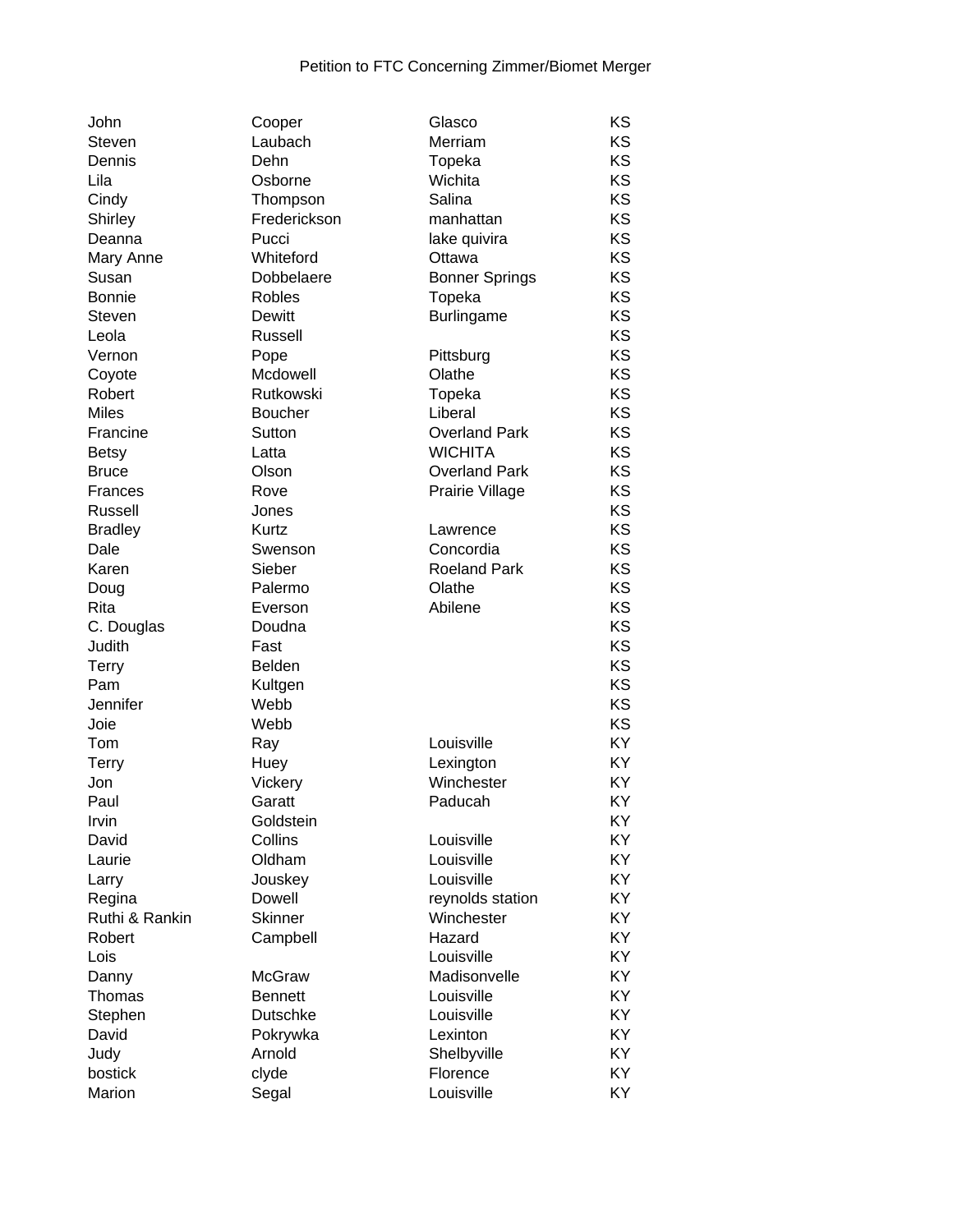| Kathleen      | Smaluk-Nix     | Louisville           | KY |
|---------------|----------------|----------------------|----|
| Zumwalt       | Scott          |                      | KY |
| Betsy         | Ruhe           | Louisville           | KY |
| James         | Deep           | Lebanon              | KY |
| john          | piecoro        | Lexington            | KY |
| Joe           | Survant        | <b>Bowling Green</b> | KY |
| Gary          | Criswell       | Lexington            | KY |
| Danny         | Mullane        | Louisville           | KY |
| James         | Crowden        | Berea                | KY |
| George        | Katzman        | Louisville           | KY |
| jILL          | hISSOM         | Richmond             | KY |
| Susie         | Mayes          | <b>Buffalo</b>       | KY |
| Don           | Ang            | Lagrange             | KY |
| Jose          | Llufrio        | Louisville           | KY |
| Colette       | Cole-Saner     | <b>Villa Hills</b>   | KY |
| Jane          | Hope           | Louisville           | KY |
| Henry         | Southgate      | Lexington            | KY |
| Jacqueline    | Newman         | Greenville           | KY |
| Kathryn       | Heggs          | Louisville           | KY |
| Larry         | Spivey         | Louisville           | KY |
| Lynda         | Hendon         | Louisville           | KY |
| Melodie       | Metje          | <b>KUTTAWA</b>       | KY |
| Robert        | Hubbard        | <b>Battletown</b>    | KY |
| William       | Powell         | Glasgow              | KY |
| <b>Brenda</b> | <b>Black</b>   | Louisville           | KY |
| John          | Markham        | Princeton            | KY |
| Ethan         | Hattendorf     | <b>Taylor Mill</b>   | KY |
| Waneta        | Crosby         | Louisville           | KY |
| Jessica       | <b>Baskett</b> | Shelbyville          | KY |
| Jeff          | Edgin          | Fulton               | KY |
| Roger         | Givens         | Morgantown           | KY |
| Connie        | Hurt           |                      | KY |
| Mary          | Middendorf     |                      | KY |
| Cassandra     | Lyons          | Lexington            | KY |
| Eugene        | Knapp          |                      | KY |
| william       | bergman        | pendleton            | KY |
| Karen         | Rossi          | Richmond             | KY |
| Mary          | Yunker         | Radcliff             | KY |
| Rolf          | Friis          | Louisville           | KY |
| Sally         | East           | <b>Villa Hills</b>   | KY |
| Rachel        | Onstott        | Louisville           | KY |
| Carmen        | Purpus         | <b>Bowling Green</b> | KY |
| Robert        | Anderson       |                      | KY |
| Larry         | Totten         | Frankfort            | KY |
| Gale          | Looft          | <b>Saint Francis</b> | KY |
| Roger         | Conway         | <b>FRANKFORT</b>     | KY |
| suzanne       | baskett        |                      | KY |
| Amy           | Taylor         |                      | KY |
| Philip        | Cherry         |                      | LA |
| Alvin         | Cirino Jr.     |                      | LA |
| Herb          | Sayas          | <b>New Orleans</b>   | LA |
|               |                |                      |    |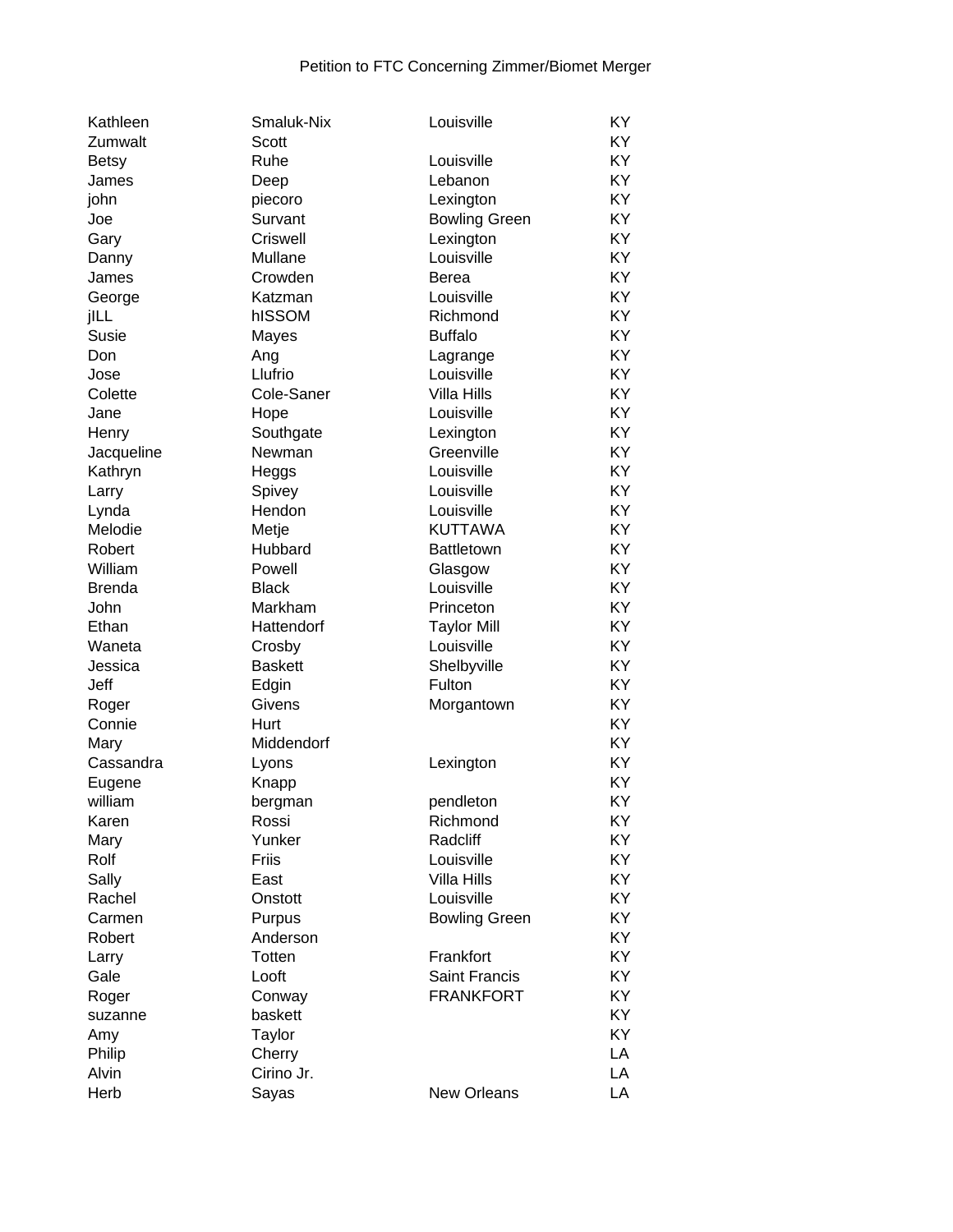| <b>Barron</b>  | Wells             | Lafayette            | LA |
|----------------|-------------------|----------------------|----|
| Gary           | Allen             | Mandeville           | LA |
| Joyce          | Menard            | <b>Breaux Bridge</b> | LA |
| Jean           | Lagarde           | Gretna               | LA |
| Richard        | <b>Nettles</b>    | Gonzales             | LA |
| Joe            | Meyer             | <b>Baton Rouge</b>   | LA |
| John           | Epling            |                      | LA |
| Kenneth        | Herring           | <b>Starks</b>        | LA |
| Gerard F.      | Gaudin            | Metairie             | LA |
| antonio        | chacon            | Waggaman             | LA |
| Colin          | <b>Macfetters</b> |                      | LA |
| Joyce          | Firmin            | New Iberia           | LA |
| Duane          | Crnkovic          | <b>SHREVEPORT</b>    | LA |
| George         | Hendrick          | Madisonville         | LA |
| Lorraine       | Jones             | <b>New Orleans</b>   | LA |
| Peggy          | Matheson          | Slidell              | LA |
| Herman         | Gray              | New rleans           | LA |
| Patrick        | Johnson           | Slidell              | LA |
| William        | Greene            | New Orleans          | LA |
| <b>LINDA</b>   | VANAMAN           |                      | LA |
|                | Peak              | <b>New Orleans</b>   | LA |
| Shirley        |                   |                      |    |
| <b>VINCENT</b> | <b>WALKER</b>     | Minden               | LA |
| Dalt           | Wonk              | <b>New Orleans</b>   | LA |
| John           | Benschoter        | Ruston               | LA |
| William        | Mccall            | Shreveport           | LA |
| John           | Jumonville        | <b>Baton Rouge</b>   | LA |
| Marilyn        | Guzman            | Metairie             | LA |
| Johanna        | Schroth           |                      | LA |
| Serge          | Etienne           | Lafayette            | LA |
| James          | Mclaughlin        |                      | LA |
| Jeffrey        | Trahan            | Shreveport           | LA |
| Kellie         | Roach             | <b>New Orleans</b>   | LA |
| <b>KATHY</b>   | <b>GIBBS</b>      | Mandeville           | LA |
| Patrick        | Percy             | <b>Baton Rouge</b>   | LA |
| Randall        | Foreman           | Metairie             | LA |
| Ashley         | Goodson           | Metairie             | LA |
| Christopher    | Hunter            | Monroe               | LA |
| Melanie        | Ehrlich           | <b>New Orleans</b>   | LA |
| Sharon         | Rivet             | <b>Baton Rouge</b>   | LA |
| Timothy        | Laurent           | denham springs       | LA |
| W              | <b>Starn</b>      | Alexandria           | LA |
| <b>JIM</b>     | <b>FOUTS</b>      | mandeville           | LA |
| Tina           | Freeman           | New Orleans          | LA |
| Louella        | Green             | Harvey               | LA |
| Dorothea       | Dell              | Metairie             | LA |
| sharon         | chang             | marrero              | LA |
| Bill           | Howell            | <b>Baton Rouge</b>   | LA |
| anna           | oko               | baton rouge          | LA |
| <b>ALLEN</b>   | <b>KEMP</b>       | Covington            | LA |
| Rita           | <b>Buquoi</b>     | Harvey               | LA |
| Christy        | Park              | Gloucester           | MA |
|                |                   |                      |    |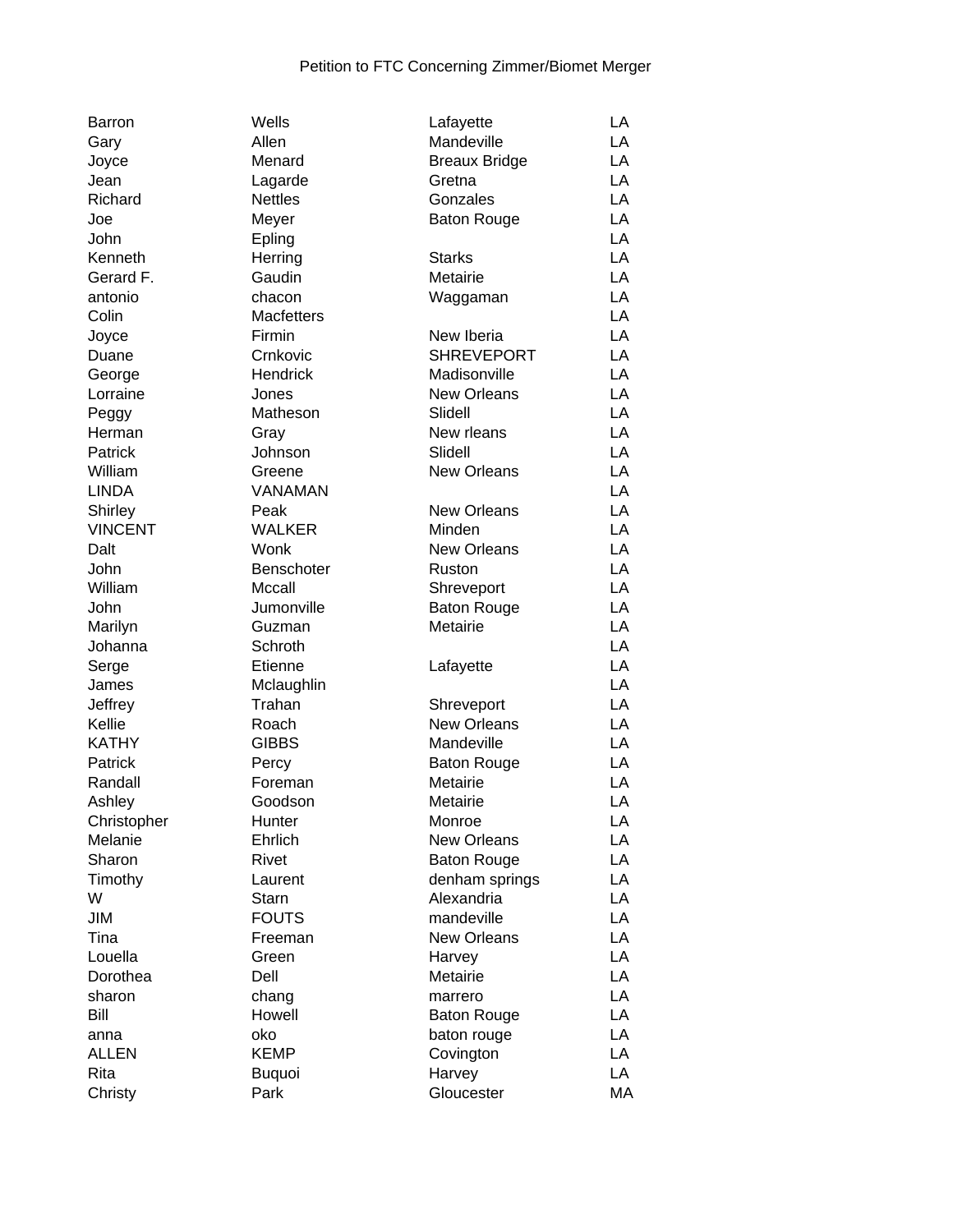| Christopher        | Kirchwey         | Cambridge             | MA        |
|--------------------|------------------|-----------------------|-----------|
| Dwight             | Hutchison        |                       | MA        |
| Elliot             | Entin            | Lexington             | MA        |
| W. F.              | <b>NOBLE</b>     | <b>BOSTON</b>         | MA        |
| Peter              | <b>McBride</b>   |                       | MA        |
| Robert             | Lee              | <b>Burlington</b>     | <b>MA</b> |
| <b>ARTHUR</b>      | <b>MAURETTI</b>  | Somerset              | MA        |
| Carol              | Jamison          |                       | MA        |
| Thomas             | <b>Hutchins</b>  | Plymouth              | MA        |
| Hose               | Janet            | <b>NEWTON</b>         | MA        |
| <b>Bonnie</b>      | Faith            | Cambridge             | MA        |
| Henry              | Whittier         | Sutton                | MA        |
| Cynthia            | Oxboel           | Greenfield            | MA        |
| <b>Francis Fox</b> | Spinks           | Cambridge             | MA        |
| Lawrence R.        | Bergstresser     | Somerville            | MA        |
| Flo                | Streisfeld       |                       | MA        |
| Steven             | Freiman          | conway                | MA        |
| Richard            | Giglio           | Amherst               | MA        |
| Nicholas           | <b>Zessoules</b> |                       | MA        |
| Kev                | Smith            |                       | MA        |
| Joyce              | <b>Barringer</b> | Cambridge             | MA        |
| Hazel              | Arnett           | Cambridge,            | MA        |
| Roberta            | Lecke            | Dennis                | MA        |
| Maureen            | Kilcoyne         |                       | MA        |
| John T             | Hanold           | <b>Turners Falls</b>  | MA        |
| <b>Barry</b>       | <b>Phillips</b>  | Cambridge             | MA        |
| Catherine          | Albers           | Cambridge             | MA        |
| Martin             | Richards         | Sharon                | MA        |
| Juan               | Caban            | Amherst               | MA        |
| Leland             | Daum             | Arlingont             | MA        |
| Robert             | Mitchell         | <b>Brookline</b>      | MA        |
| Edward             | Kowalski         | Palmer                | MA        |
| <b>Nils</b>        | <b>Bruzelius</b> | <b>Westport Point</b> | MA        |
| Rita               | Greenberg        | Ipswich               | MA        |
| Marie-Louise       | Jackson-Miller   |                       | MA        |
| Ann                | Walters          | Watertown             | MA        |
| Katherine          | Wolfe            | E Bridgewater         | MA        |
| Mary               | <b>Towse</b>     | North Andover         | MA        |
| Alan               | Mais             | Somerset              | MA        |
| Ruth               | Moses            | Wilmington            | MA        |
| James              | Mitchell         | Framingham            | MA        |
| Eugene             | <b>Bostock</b>   | Quincy                | MA        |
| Nancy              | Doherty          |                       | MA        |
| Paul               | O'Rell           | <b>Blackstone</b>     | MA        |
| Linda              | Simpson          | Chartley              | MA        |
| Robert             | Mazza            | <b>Burlington</b>     | MA        |
| <b>Bob</b>         | Lawlor           | boston                | MA        |
| Duncan             | Andrews          |                       | MA        |
| James              | Tedone           | Belchertown           | MA        |
| Scott              | Spencer          | <b>TYNGSBORO</b>      | МA        |
| David              | <b>McAnulty</b>  | <b>West Roxbury</b>   | МA        |
|                    |                  |                       |           |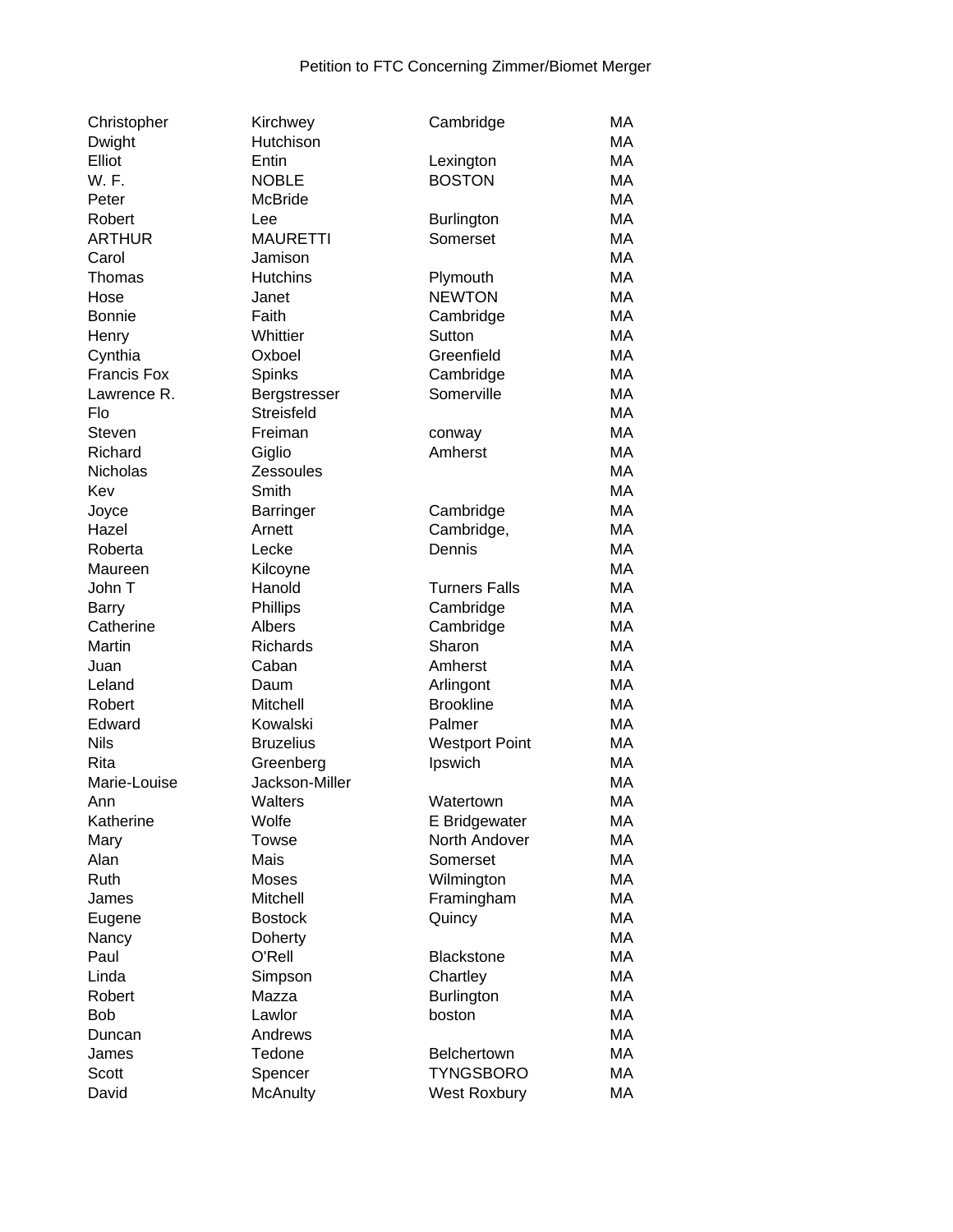| <b>Mark</b>  | Boasberg          | Concord               | МA        |
|--------------|-------------------|-----------------------|-----------|
| robert       | wing              | east falmouth         | MA        |
| Eugene       | Wiskowski         | Nantucket             | MA        |
| Suzanne      | MacKenzie         | <b>Brewster</b>       | MA        |
| pat          | wilkins           | fitchburg             | MA        |
| Frank        | Pilholski         | Framingham            | MA        |
| Sheryl       | Kapelos           | Melrose               | MA        |
| Lawrence     | DelVecchio        | Milford               | MA        |
| Pierre       | Lubin             | <b>Brockton</b>       | MA        |
| David        | Patterson         |                       | MA        |
| Pat          | Rank              | Raynham               | MA        |
| Lynne        | <b>Fuchs</b>      | Wellesley             | MA        |
| Doug         | Henry             | Hull                  | MA        |
| Dennis       | Tweedy            | Taunton               | MA        |
| Kathy        | Watkins           |                       | MA        |
| Arnold       | <b>Bowker</b>     | Scituate              | MA        |
| B.J.         | Herbison          | <b>Bolton</b>         | MA        |
| Deborah      | Aguiar            | <b>East Falmouth</b>  | MA        |
| H            | Arnett            |                       | MA        |
| Christine    | Ewald             | Holden                | МA        |
| David        | Lindblad          | North Grafton         | MA        |
| William      | Martin            | Kingston              | MA        |
| Marie        | Sullivan          | sandwich              | MA        |
| <b>Bob</b>   | Schilling         | South Deerfield       | МA        |
| Kathleen     | Gomperts          | roslindale            | MA        |
| David        | <b>Briggs</b>     | Marion                | MA        |
| Kenneth      | Depperman         |                       | MA        |
| Alan         | Whitney           | Concord               | MA        |
| Laurel       | Facey             | <b>Millers Falls</b>  | MA        |
| Lori         | Kegley            | Attleboro             | MA        |
| <b>Barry</b> | De Jasu           | Montague              | MA        |
| Carole       | <b>McAuliffe</b>  | Wellfleet             | MA        |
| John         | Shutts Jr         | Pittsfield            | MA        |
| Nancy        | Davis             |                       | <b>MA</b> |
| Willem       | Arets             |                       | MA        |
| Wayne        | <b>Teetz</b>      |                       | MA        |
| Lawrence     | Strumpf           |                       | МA        |
| Joe          | McDonough         | Marshfield            | MA        |
| <b>Brian</b> | <b>McAllister</b> | Melrose               | MA        |
| David        | Markell           | Salem                 | MA        |
| Antonio      | Veloso            | Swansea               | MA        |
| Diane        | <b>Brown</b>      | Roxbury               | MA        |
| Gerald       | Speller           | Randolph              | MA        |
| lan          | Boardman          | Arlington             | MA        |
| Carole       | Plourde           | Amesbury              | MA        |
| Sue          | <b>Skoler</b>     | Newton                | MA        |
| Carroll      | <b>Brownlee</b>   | <b>Westport Point</b> | MA        |
| John         | Frey              |                       | MA        |
| Carol        | Kaminsky          | Lexington<br>amherst  | MA        |
| Roland       | <b>Bates</b>      | Lowell                | MA        |
|              |                   |                       |           |
| <b>IRL</b>   | <b>SMITH</b>      | Concord               | MA        |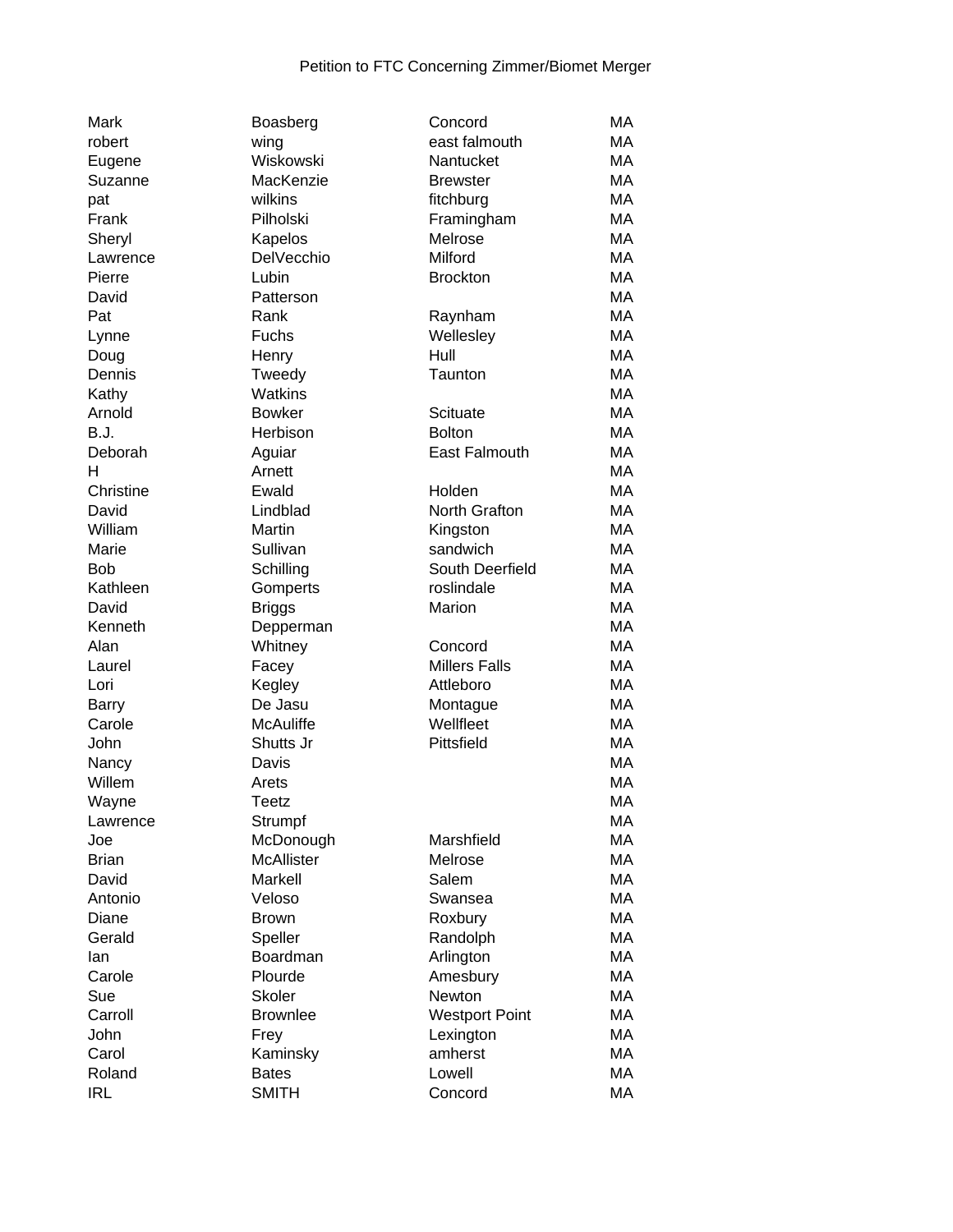| Donald         | Cronin         | Somerville           | MA |
|----------------|----------------|----------------------|----|
| William A      | Christina      | <b>Beverly</b>       | МA |
| Diane          | Rose           | Waltham              | МA |
| Lizbeth        | Radcliffe      | Cambridge            | MA |
| Dale           | Kuhn           | Lanesboro            | MA |
| Edward         | Rubin          | <b>Chestnut Hill</b> | МA |
| <b>Barbara</b> | Swan           | Holliston            | МA |
| Kathy          | <b>Mullins</b> | Chicopee             | MA |
| Joan           | Chandley       | Ashby                | MA |
| Caryl          | Haddock        | Malden               | МA |
| Rogers         | Dennis         | Hubbardston          | MA |
| Hessie         | Rubin          | Plympton             | MA |
| ansarifar      | vafa           | framingham           | МA |
| Paul           | Ryan           | Carver               | MA |
| Robert         | Smyth          | Somerville02         | MA |
| Mark           | Dunlap         | Holyoke              | МA |
| Peter          | Recklet        | Hudson               | МA |
| Lisa           | Thayer         | Malden               | MA |
| Jay            | Pacunas        | South Dennis         | МA |
| Peter          | Morgan         | <b>SALEM</b>         | MA |
| Stephen        | Ford           | <b>Natick</b>        | MA |
| Peter          | Lundell        | Rockport             | MA |
| William        | Carlson        | <b>West Newbury</b>  | МA |
| Eugene4        | Hall           | Worthington          | МA |
| Robert         | L'Heureux      |                      | MA |
| Martha         | Moore          | <b>Belmont</b>       | МA |
| Susan          | Onorato        | Shrewsbury           | MA |
| richard        | Cadet          |                      | MA |
| Donald         | Walker         | Conway               | МA |
| Stephen        | Galvin         | <b>Fall River</b>    | MA |
| Wendy          | <b>Balser</b>  |                      | МA |
| Reichmann      | Richard        | Allston              | МA |
| John           | Hawes          | Marshfield           | MA |
| Charles        | <b>Nichols</b> | Waquoit              | МA |
| Judith         | <b>Braun</b>   | northampton          | МA |
| Dana           | Quinn          | Cambridge            | МA |
| rizley         | ross           | Wellesley            | MA |
| Martin         | Marinus        | West Boylston        | МA |
| nancy-alylce   | abbott         | vineyard haven       | МA |
| james          | keats          | Springfield          | МA |
| Albert         | Tahhan         | Quincy               | МA |
| Yvonne         | <b>Decelis</b> | Cambridge            | МA |
| Leon           | Rozek          | Acton                | МA |
| L Stephen      | Mccready       | Clinton              | МA |
| Michael        | Hand           | S. Weymouth          | МA |
| Lewis          | Anderson       | Hanson               | МA |
| Dorothy        | Anderson       | Weymouth             | МA |
| Lawrence       | Paley          | Mansfield            | МA |
| Mary Jo        | Al-Tukhaim     | <b>West Townsend</b> | МA |
| Mary Jo        | St. Peter      | Quincy               | МA |
| Michael        | <b>Bratt</b>   | Wayland              | МA |
|                |                |                      |    |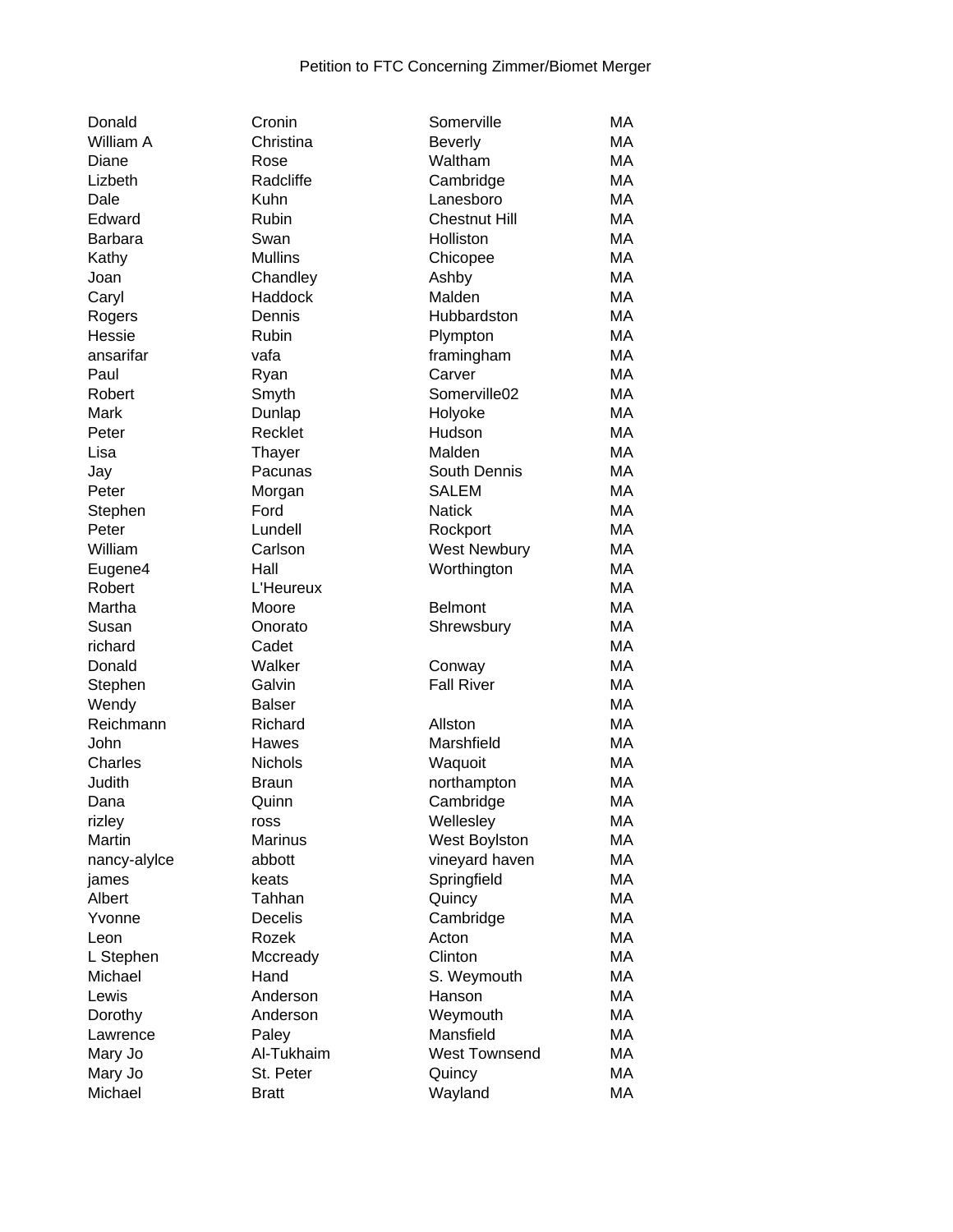| David J.     | Lees 111         | Ipswich             | MA |
|--------------|------------------|---------------------|----|
| Deana        | Mezoued          | Leominster          | MA |
| Susan        | Frugoli          |                     | MA |
| L            | Greatrix         | Stoneham            | MA |
| Laurie       | <b>Nichols</b>   | <b>Blandford</b>    | MA |
| Jacqueline   | Piret            | Cambridge           | MA |
| Christine    | King             | Southampton         | MA |
| Andrew       | Lenz             | Leverett            | MA |
| Daniel       | Lyons            | <b>Brookline</b>    | MA |
| William      | McAvinney        |                     | MA |
| Eric         | Parker           | <b>Boston</b>       | MA |
| Robert G     | Wolf             | Lincoln             | MA |
| Robert       | Russell          | South Boston        | MA |
| Ruth         | Flaherty         | <b>Brookline</b>    | MA |
| Andrew       | Woitkoski        | Pittsfield          | MA |
| John         | DeRose           |                     | MA |
| John         | <b>Burke</b>     | <b>Berkley</b>      | MA |
| Dave         | Anderson         | Waltham             | MA |
| David        | Bacon            | S. Weymouth         | MA |
| David        | Hubner           | Sudbury             | MA |
| Richard      | Graham           | wilmington          | MA |
| Clyde        | Cortright        | Woburn              | MA |
| Linda        | Veiga            | Plymouth            | MA |
| Trina        | Novak            | Needham             | MA |
| Diane        | Kerivan          | Westford            | MA |
| Robert       | <b>Buckley</b>   | Salem               | MA |
| Russell      | Powers           | Winthrop            | MA |
| Steven       | <b>Bandler</b>   | Needham             | MA |
| William      | Eldred           | Watertown           | MA |
| Ronna        | Cuker            | Holden              | MA |
| M.C.         | Rosenfield       | Mattapoisett        | MA |
| Gail         | Silva            | Framingham          | MA |
| Mitchell     | Alperin          | Townsend            | MA |
| Mitchell     | Sendrowitz       | Roslindale          | MA |
| Donna        | Austin           |                     | MA |
|              |                  | Hingham<br>Westford | MA |
| <b>Brian</b> | Kolek<br>Trimble |                     | MA |
| Robert       |                  | Framingham          | MA |
| Rebecca      | <b>Tippens</b>   | Colrain             |    |
| Philip       | Kearney          | Lynn<br>Roslindale  | MA |
| John         | <b>Hess</b>      |                     | MA |
| Hannah       | <b>Banks</b>     | Newton              | MA |
| Jeffrey      | <b>Plotts</b>    | Ashland             | MA |
| Nancy        | Woolley          | Stoughton           | MA |
| Karen        | Slater           | Jamaica Plain       | MA |
| David        | <b>Black</b>     | Pittsfield          | MA |
| David J.     | Lafond           | Holyoke             | MA |
| Carol        | Sakala           | <b>Natick</b>       | MA |
| Scott        | Ferreira         | Milford             | MA |
| Meghan       | Ryan             | Quincy              | MA |
| Cheri        | Vallone          | Ashland             | MA |
| Andrea       | Chitouras        | Somerville          | MA |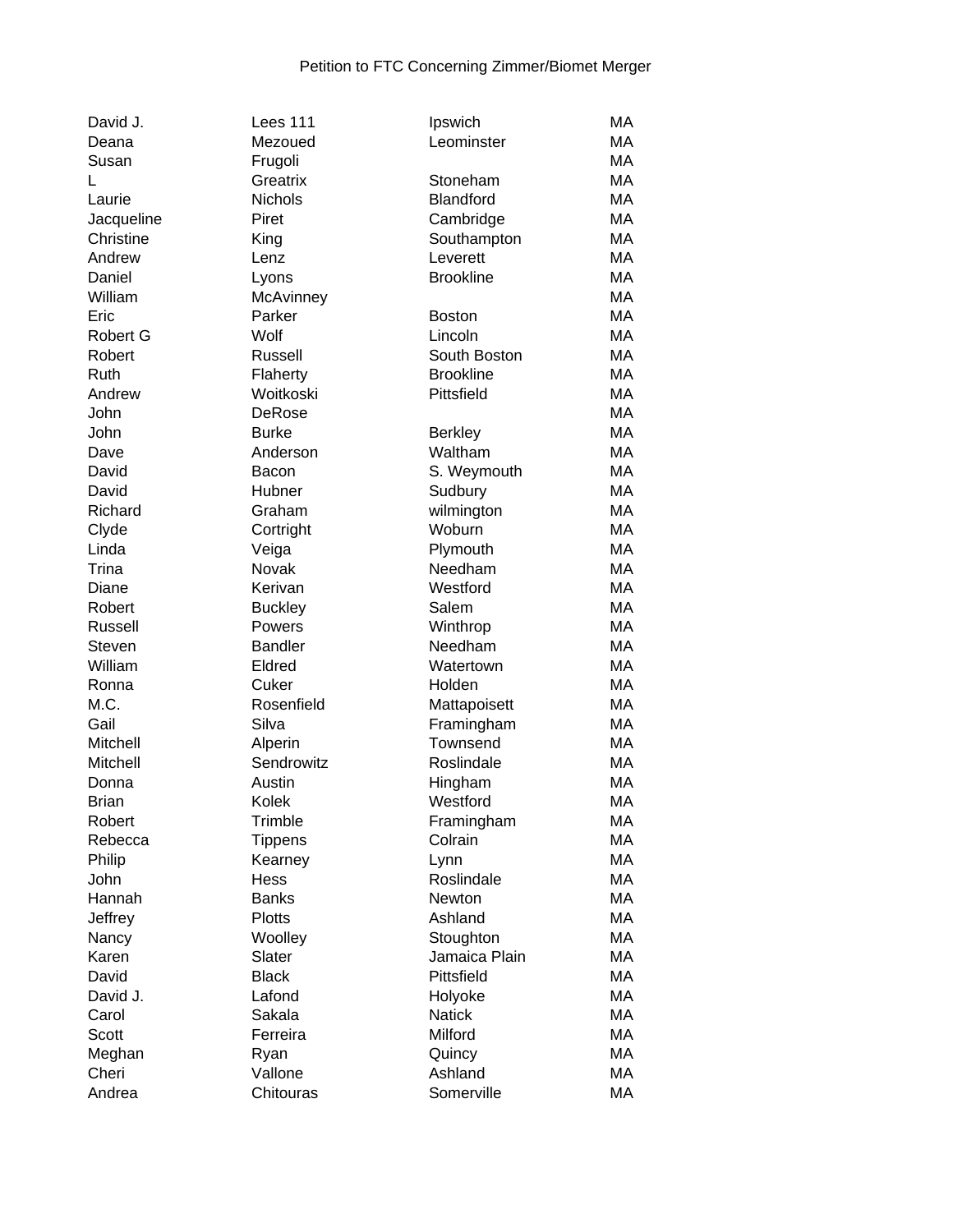| Stephen             |
|---------------------|
| Marjorie            |
| Shelagh             |
| Steven              |
| Daniel              |
| Robert              |
| Christopher         |
| Maureen             |
| Eugenia             |
| Marilyn             |
| Arthur              |
| Sumner              |
| Bonnie              |
| Alan                |
| Christopher         |
| Laura               |
| Katherine           |
| John                |
| Kirk                |
| <b>Brian</b>        |
| John                |
| Joy                 |
| Mark                |
| John W              |
| James               |
| Deborah             |
| Robert              |
| Mark                |
| Colin               |
| Hans                |
|                     |
| Nancy               |
| Shirley             |
| Cathy               |
| Robert              |
| FANK<br><b>DANA</b> |
|                     |
| Anthony             |
| Jean                |
| Lois                |
| Jim                 |
| Douglas             |
| <b>Steve</b>        |
| Wendy               |
| Jennifer            |
| HERBERT             |
| Lawrence            |
| Tim                 |
| Alice               |
| James               |
| Thomas              |

| La Serra       |
|----------------|
| Crockett       |
| Hadley         |
| Schwartz       |
| Murray         |
| Nicholls       |
| Flynn          |
|                |
| McCarthy       |
| Harris         |
| Mullane        |
| Laughton       |
| <b>Brown</b>   |
| Gorman RN      |
| <b>Strauss</b> |
| Hughes         |
| Kramer         |
| Prum           |
| Kosiorek       |
| Wood           |
|                |
| Kelley         |
| Thomson        |
| Erickson       |
| Perkins        |
| Jaeger         |
| <b>Brock</b>   |
| Barolsky       |
| Foley Jr       |
| Bacon          |
| Brown          |
| Petschaft      |
| <b>Barkman</b> |
|                |
| Roshannah      |
| Bertinuson     |
| Dorson         |
| <b>SUNNY</b>   |
| DENSMORE       |
| Matysczak      |
| Esser          |
| Levin          |
| Dailey         |
| Miller         |
| Cornwall       |
| Cabot          |
|                |
| Gitschier      |
| CHEESEMAN      |
| Brown          |
| Brainerd       |
| Schafer        |
| Koger          |
| Dorsey         |
| Aronoff        |
|                |

| Stephen        | La Serra         | Stoneham                | MA        |
|----------------|------------------|-------------------------|-----------|
| Marjorie       | Crockett         |                         | МA        |
| Shelagh        | Hadley           | Cambridge               | MA        |
| Steven         | Schwartz         | Gloucester              | MA        |
| Daniel         | Murray           | <b>West Springfield</b> | MA        |
| Robert         | <b>Nicholls</b>  | Arlington               | MA        |
| Christopher    | Flynn            | Scituate                | MA        |
| Maureen        | <b>McCarthy</b>  | Marblehead              | МA        |
| Eugenia        | Harris           | <b>Boston</b>           | MA        |
| Marilyn        | Mullane          | Winchester              | MA        |
| Arthur         | Laughton         | SOUTH YARMOUTH          | MA        |
| Sumner         | <b>Brown</b>     | <b>Belmont</b>          | MA        |
| Bonnie         | Gorman RN        | Quincy                  | MA        |
| Alan           | <b>Strauss</b>   | Lexington               | <b>MA</b> |
| Christopher    | Hughes           | Westborough             | MA        |
| Laura          | Kramer           | Quincy                  | MA        |
| Katherine      | Prum             | Gloucester              | MA        |
| John           | Kosiorek         | Springfield             | MA        |
| <b>Kirk</b>    | Wood             | Milford                 | MA        |
| <b>Brian</b>   | Kelley           | Canton                  | MA        |
| John           | Thomson          | <b>Natick</b>           | МA        |
| Joy            | Erickson         | Southampton             | MA        |
| Mark           | <b>Perkins</b>   | Marion                  | MA        |
| John W         | Jaeger           | New Bedford             | MA        |
| James          | <b>Brock</b>     | Lee                     | MA        |
| Deborah        | Barolsky         | Arlington               | <b>MA</b> |
| Robert         | Foley Jr         | Attleboro               | MA        |
| Mark           | Bacon            | Clinton                 | MA        |
| Colin          | <b>Brown</b>     | Provincetown            | MA        |
| Hans           | Petschaft        | <b>Wellesley Hills</b>  | MA        |
| Nancy          | <b>Barkman</b>   | <b>Burlington</b>       | MA        |
| Shirley        | Roshannah        | Dedham                  | MA        |
| Cathy          | Bertinuson       | South Deerfield         | MA        |
| Robert         | Dorson           |                         | MA        |
| <b>FANK</b>    | <b>SUNNY</b>     | Lynn                    | MA        |
| <b>DANA</b>    | <b>DENSMORE</b>  | Woods Hole              | MA        |
|                |                  |                         |           |
| Anthony        | Matysczak        | Tewksbury               | МA        |
| Jean           | <b>Esser</b>     | Sandwich                | МA        |
| Lois           | Levin            | Easthampton             | МA        |
| Jim            | Dailey           | Woburn                  | MA        |
| Douglas        | Miller           | West Boylston           | MA        |
| <b>Steve</b>   | Cornwall         | Woburn                  | MA        |
| Wendy          | Cabot            | holliston               | MA        |
| Jennifer       | Gitschier        | Plainville              | <b>MA</b> |
| <b>HERBERT</b> | <b>CHEESEMAN</b> | <b>WENHAM</b>           | MA        |
| Lawrence       | <b>Brown</b>     | <b>Burlington</b>       | MA        |
| Tim            | <b>Brainerd</b>  | <b>Natick</b>           | MA        |
| Alice          | Schafer          | Acton                   | MA        |
| James          | Koger            | Cambridge               | MA        |
| Thomas         | Dorsey           | <b>Belmont</b>          | MA        |
| Nina           | Aronoff          | Jamaica Plain           | MA        |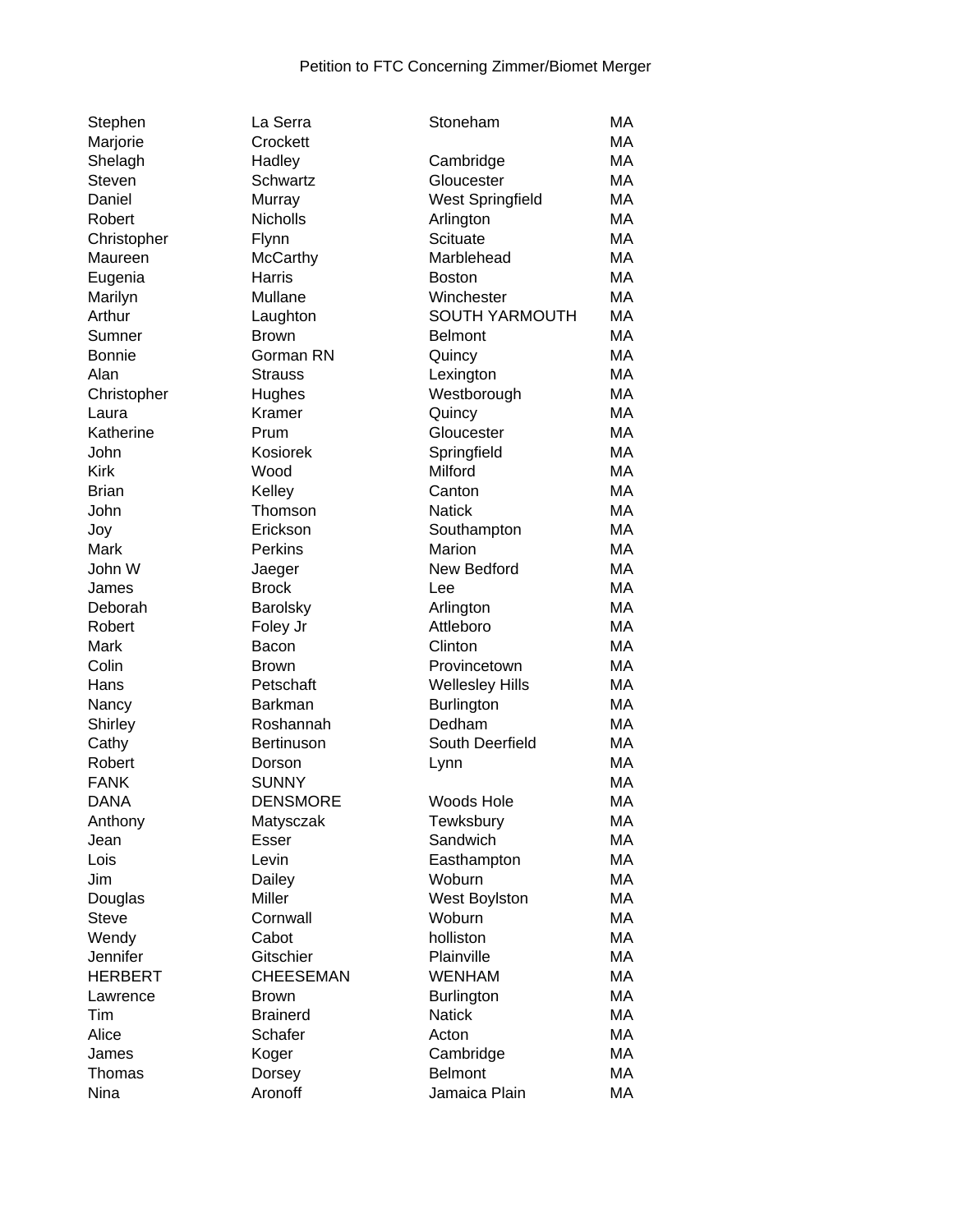| Steven         | Mello II       |                        | MA |
|----------------|----------------|------------------------|----|
| Ned            | Flaherty       | <b>Boston</b>          | MA |
| Nicole         | Schildcrout    | Amesbury               | MA |
| Ruth           | Tringo         |                        | MA |
| Kathleen       | Vorce          | Boxborough             | MA |
| Karen          | Krowne         | Wayland                | MA |
| Susana         | Carella        | Lynn                   | MA |
| Taylor         | <b>Brown</b>   | Haverhill              | MA |
| Leonard        | Tower Jr       | Somerville             | MA |
| Jeanie         | Camuti         | Athol                  | MA |
| Kay            | O'Laughlin     | Gloucester             | MA |
| John A         | Jacques        | <b>Beverly</b>         | MA |
| Paul           | Corrigan       | <b>WEST ROXBURY</b>    | MA |
| Todd           | Peetros        | Agawam                 | MA |
| <b>Barbara</b> | Wagner         | Maynard                | MA |
| Robert         | Plourde        | Peabody                | MA |
| Ed             | Rank           | Northborough           | MA |
| <b>Bradley</b> | Sawyer         | <b>Yarmouth Port</b>   | МA |
| Linda          | West           | Cambridge              | MA |
| Louis D.       | Masiello       |                        | MA |
| Maryann        | Aberg          | Medford                | MA |
| Dana           | Craig          | Norwood                | MA |
| Edward         | Schwartzberg   | Newton                 | MA |
| <b>Bruce</b>   | Priestley      | Everett                | MA |
| Robert         | Zimmerman      | Framingham             | MA |
| Paul           | Lantieri       | Norwood                | MA |
| Marilyn        | Wiley          | Washington             | MA |
| Janis          | Prifti         | Southwick              | MA |
| Mark           | George         |                        | MA |
| Sagar          | Patel          | Westborough            | MA |
| Elizabeth      | Waagen         | Arlington              | МA |
| Eleanor        | Jones          | Somerville             | MA |
| Judith         | Herzfeld       | Newton                 | MA |
| Laurence E.    | Landrigan      | <b>West Roxbury</b>    | МA |
| Carolyn        | Nikkal         | Jamaica Plain          | МA |
| Celia          | Marsh          | Somerville             | MA |
| Stephen        | Dragos         |                        | MA |
| Kate           | <b>Hilts</b>   |                        | MA |
| Todd           | <b>Atkins</b>  | n attleboro            | MA |
| Charleen       | <b>Strelke</b> | North Easton           | MA |
| Wanda          | Ratliff        |                        | MA |
|                | <b>Bellows</b> | Hopkinton<br>Worcester | MA |
| Jerry          | Radford        |                        | MA |
| Cyrus<br>Linda | <b>Bormuth</b> |                        | MA |
| Anita          |                | <b>Boston</b>          | MA |
|                | Murray         | Saugus                 |    |
| joann          | lazares        | Peabody                | MA |
| Ron            | Frank          | Cambridge              | MA |
| Alison         | Wilczek        |                        | MA |
| Elissa         | Donlan         | Dorchester             | MA |
| Mark           | Zall           | lynn                   | MA |
| Diane          | Lipka          | <b>HUBBARDSTON</b>     | MA |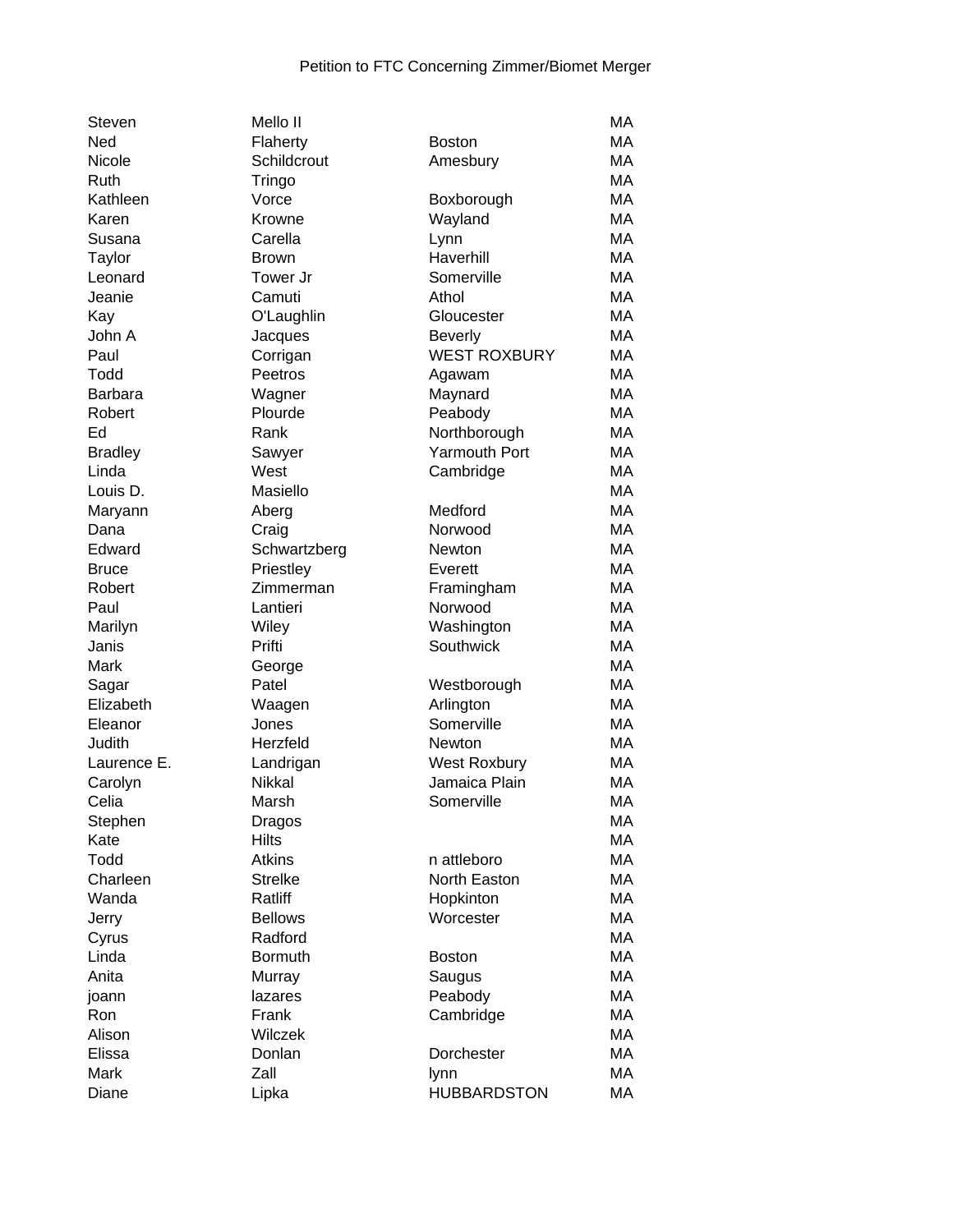| Daniel         | <b>Bird</b>        | Williamstown                             | МA        |
|----------------|--------------------|------------------------------------------|-----------|
| Ann            | Leonesio           |                                          | MA        |
| Tina           | Michael-Dahlmann   | Westport                                 | MA        |
| Maxwell        | Morrongiello       | Franklin                                 | MA        |
| Jeffrey        | Cohen              | Rowley                                   | MA        |
| Lee            | <b>Bystock</b>     | s. yarmouth                              | MA        |
| Michael        | Menzie             | <b>Belmont</b>                           | MA        |
| <b>Terry</b>   | Angelli            |                                          | MA        |
| <b>Esther</b>  | Schleifer          | Jamaica Plain                            | MA        |
| Joseph         | Dinicola           | Pittsfield                               | MA        |
| Jeanine        | Mindrum            | Westborough                              | MA        |
| Nathan         | Sidley             | Lexington                                | MA        |
| Stephen        | <b>Battis</b>      | Middleboro                               | MA        |
| Chris          | Lynch              | <b>Belmont</b>                           | MA        |
| Arthur         | Mazer              | cambridge                                | MA        |
| Priscilla      | Herrington         | Ipswich                                  | MA        |
| Lynn           | Bengston           | Belchertown                              | MA        |
| Peter          | Townsend           | Ashland                                  | MA        |
| Peg            | Leclair            | Lee                                      | MA        |
| Warren         | Norton             | brockton                                 | MA        |
| Kenneth        | Helleberg          | north brookfield                         | MA        |
| Sandra         | Richards           | wakefield                                | MA        |
| Nasha          | Miller             | <b>Newton</b>                            | MA        |
| Srikanth       | Viswanathan        | Stoughton                                | MA        |
| Ninian         | <b>Stein</b>       | Northampton                              | MA        |
| <b>Barbara</b> | <b>Baird</b>       | <b>Brookline</b>                         | MA        |
| Joyce          | Erlitz             | provincetown                             | MA        |
| Fred           | Eichenlaub         | Needham                                  | MA        |
| Patricia       | Mcmahon            | Springfield                              | MA        |
| Wissa          | Wissa              |                                          | MA        |
| Kathleen       | Mireault           | Cambridge<br>Jamaica Plain               | МA        |
|                |                    | Marblehead                               | МA        |
| Charles        | Singer             |                                          |           |
| Candace<br>N.  | Rocha              | <b>Bridgewater</b><br><b>MARLBOROUGH</b> | МA        |
|                | Shapiro<br>Webster |                                          | МA<br>MA  |
| Craig          |                    | <b>Brookfield</b>                        |           |
| Jessie         | Bowen              | Wellesley                                | MA        |
| Monique        | Leonard            | Walpole                                  | МA        |
| Kathi          | <b>Mulhall</b>     | <b>Hyde Park</b>                         | MA        |
| Lori           | Shemanski          |                                          | MA        |
| Richard        | Cushman            | Lynn                                     | MA        |
| Carolyn        | Furr               | <b>FRAMINGHAM</b>                        | MA        |
| Sherry         | Lyons              | Chelsea                                  | MA        |
| <b>DON</b>     | <b>HEROUX</b>      |                                          | MA        |
| Richard        | Edelman            |                                          | MA        |
| Jeanne         | Thompson           | Bellingham                               | <b>MA</b> |
| Martha         | Gunnarson          | Oxford                                   | MA        |
| Amy            | Schneider          | <b>Newton</b>                            | MA        |
| Frank          | <b>Bernieri</b>    | Westboro                                 | MA        |
| Jo-Anne        | Wyndham            | <b>Chestnut Hill</b>                     | MA        |
| <b>Bob</b>     | Weggel             | Reading                                  | MA        |
| Karin          | Tamulen            | East templeton                           | МA        |
|                |                    |                                          |           |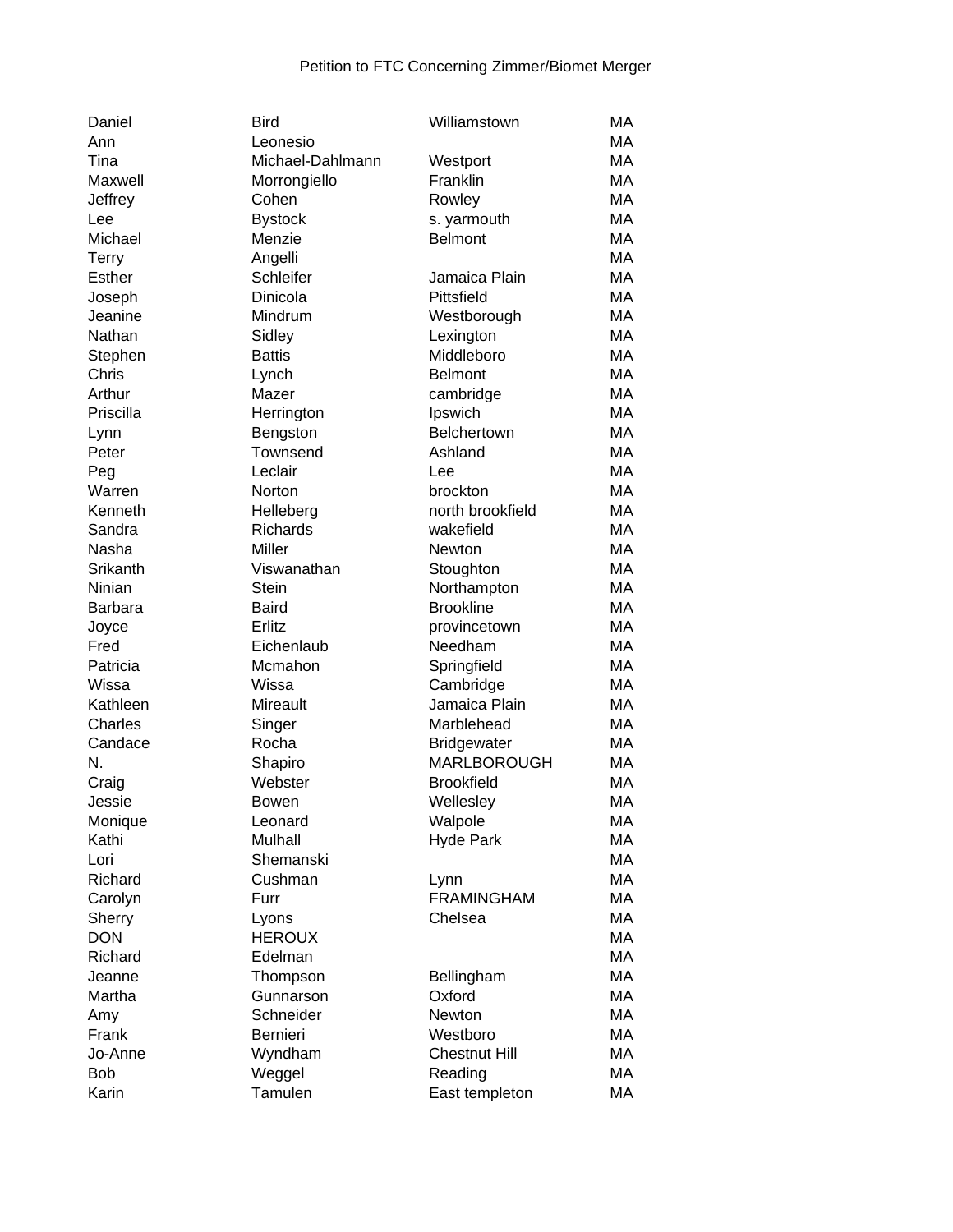| Kathleen                |
|-------------------------|
| carole                  |
| donald                  |
| Laurie                  |
| Francoise               |
| Maggie                  |
| dan                     |
| Edward                  |
| Esther                  |
| John                    |
| j                       |
| <b>Beth</b>             |
| Real                    |
| Phillip                 |
| L. J.                   |
| Linda                   |
| april                   |
| Shai-Dre                |
| Gail                    |
| <b>Beatrice</b>         |
| Justin                  |
| Lori                    |
| Michael                 |
| james                   |
| Jennifer                |
| Ann Marie               |
| Mary Louise             |
|                         |
|                         |
| Melissa                 |
| Peggy                   |
| Virginia                |
| kp                      |
| Jana                    |
| Kevin                   |
| <b>Terry</b><br>Jill    |
|                         |
| Daniel                  |
| Gary                    |
| Sheldon                 |
| Arnold                  |
| Linda                   |
| Wayne                   |
| D Erik                  |
| Robert<br><b>DANIEL</b> |
| John                    |
|                         |
| ARTHUR                  |
| Ronald                  |
| robert                  |
| Joseph<br>Roger         |

| Begley             |
|--------------------|
| <b>BUIRNS</b>      |
| morgan             |
| Lang               |
| La Monica          |
| <b>Shields</b>     |
| sabatinelli        |
|                    |
| Ganshirt           |
| Stanley            |
| Katzmaier          |
| silvestro          |
| Wyandt             |
| Patry              |
| Goss               |
| Lanfranchi         |
| Aronson            |
| gendron            |
| <b>Dillard</b>     |
|                    |
| Fleischaker        |
| Wadland            |
| Folts              |
| Visioli            |
| Randall            |
| walton             |
| <b>Tisdell</b>     |
| Lahaie             |
| Piret              |
| Fleming            |
| Kocoras            |
|                    |
| Nelson             |
| corrigan           |
| <b>Brown</b>       |
| Liddy              |
| Kuhlmann           |
| Miller             |
| Collins            |
| Thaler             |
| Ratnofsky          |
| Quintiliani        |
|                    |
| <b>Stuke</b>       |
| Mackert            |
| Forsberg           |
| Shepherd           |
| <b>DISENSO</b>     |
| Kane               |
| <b>REIDY</b>       |
| Jolicoeur          |
| bray               |
| Calabresi          |
|                    |
| <b>Brockelbank</b> |
| <b>Browne</b>      |

| Kathleen        | <b>Begley</b>      | Hanover              | MA        |
|-----------------|--------------------|----------------------|-----------|
| carole          | <b>BUIRNS</b>      | Arlington            | МA        |
| donald          | morgan             | woburn               | MA        |
| Laurie          | Lang               | Harwich              | MA        |
| Francoise       | La Monica          | Newton               | MA        |
| Maggie          | <b>Shields</b>     | Worcester            | MA        |
| dan             | sabatinelli        | mendon               | MA        |
| Edward          | Ganshirt           | Lexington            | MA        |
| Esther          | Stanley            |                      | MA        |
| John            | Katzmaier          | Littleton            | MA        |
| J               | silvestro          | waltham              | MA        |
| Beth            | Wyandt             | <b>Boston</b>        | MA        |
| Real            | Patry              | <b>Millis</b>        | MA        |
| Phillip         | Goss               | Ipswich              | MA        |
| L. J.           | Lanfranchi         | <b>New Braintree</b> | MA        |
| Linda           | Aronson            | <b>Berlin</b>        | MA        |
| april           | gendron            | fitchburg            | MA        |
| Shai-Dre        | <b>Dillard</b>     | <b>LYNN</b>          | MA        |
| Gail            | Fleischaker        | Shutesbury           | MA        |
| <b>Beatrice</b> | Wadland            | Melrose              | MA        |
| Justin          | <b>Folts</b>       | Huntington           | MA        |
| Lori            | Visioli            | Tewksbury            | MA        |
| Michael         | Randall            | Arlington            | MA        |
| james           | walton             | Belchertown          | MA        |
| Jennifer        | <b>Tisdell</b>     |                      | MA        |
| Ann Marie       | Lahaie             | Lynn                 | MA        |
| Mary Louise     | Piret              |                      | MA        |
| Melissa         | Fleming            | Danvers              | MA        |
| Peggy           | Kocoras            | Granby               | MA        |
| Virginia        | Nelson             |                      | MA        |
| kp              | corrigan           | melrose              | MA        |
| Jana            | <b>Brown</b>       | Wilbraham            | MA        |
| Kevin           | Liddy              | Provincetown         | MA        |
| <b>Terry</b>    | Kuhlmann           | Newbury              | <b>MA</b> |
| Jill            | Miller             |                      | MA        |
|                 | Collins            |                      | MA        |
| Daniel          | Thaler             | Marshfield           | МA        |
| Gary<br>Sheldon |                    |                      | MA        |
|                 | Ratnofsky          | Newton               |           |
| Arnold          | Quintiliani        | <b>Brockton</b>      | MA        |
| Linda           | <b>Stuke</b>       | <b>Dracut</b>        | MA        |
| Wayne           | Mackert            | Gloucester           | MA        |
| D Erik          | Forsberg           | Pittsfield           | MA        |
| Robert          | Shepherd           | Abington             | MA        |
| <b>DANIEL</b>   | <b>DISENSO</b>     | <b>BOURNE</b>        | MA        |
| John            | Kane               | concord              | MA        |
| ARTHUR          | <b>REIDY</b>       | quincy               | MA        |
| Ronald          | Jolicoeur          | Shrewsbury           | MA        |
| robert          | bray               | leominster           | MA        |
| Joseph          | Calabresi          | Wakefield            | MA        |
| Roger           | <b>Brockelbank</b> | <b>Beverly</b>       | MA        |
| Phyllis         | <b>Browne</b>      | <b>BOSTON</b>        | МA        |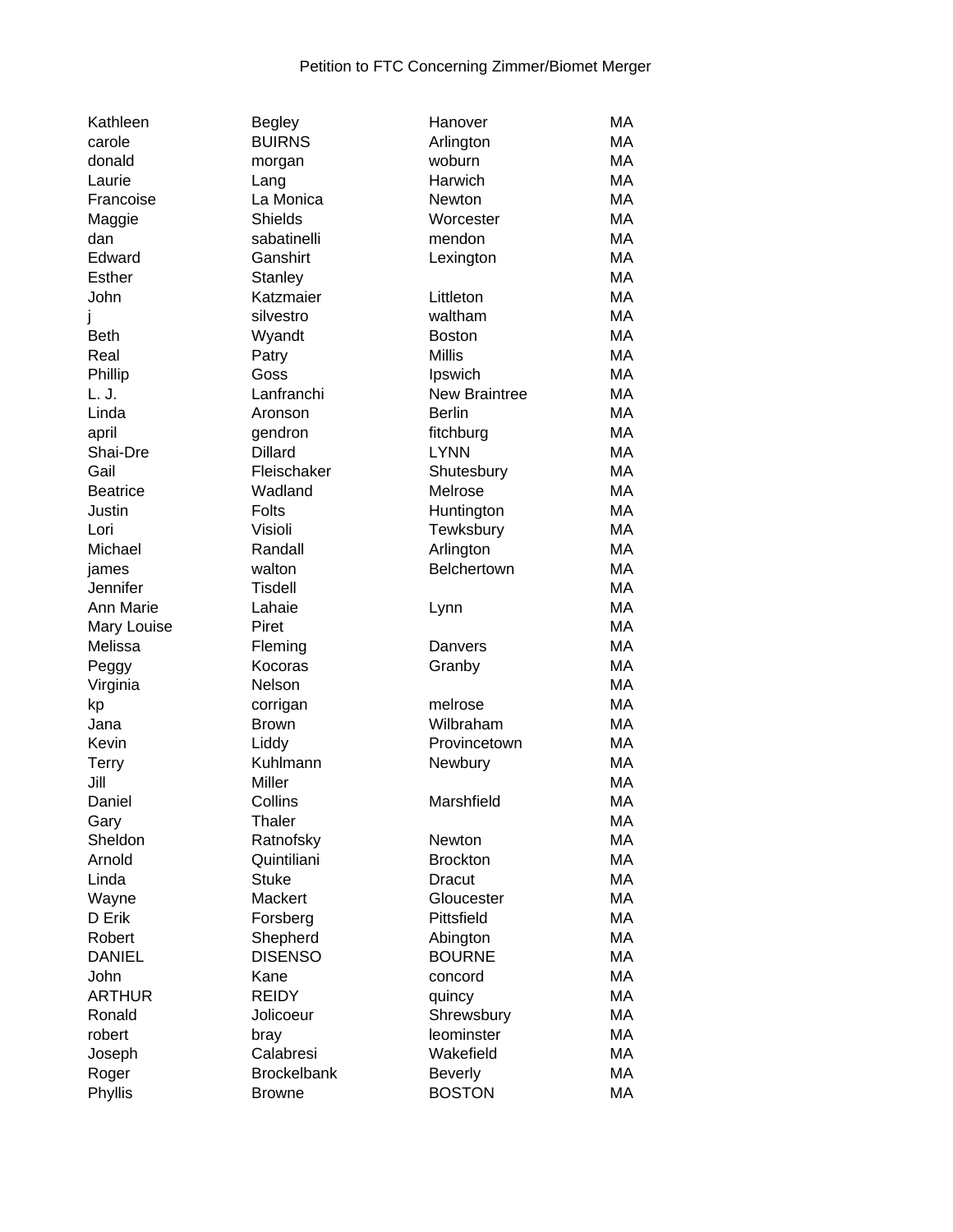| Michael       | Michaud            | Marblehead           | MA        |
|---------------|--------------------|----------------------|-----------|
| Claudette     | Washington         | <b>Boston</b>        | MA        |
| Elizabeth     | Thomson            | Milford              | MA        |
| Joe           | Potzka             | Yarmouthport         | MA        |
| marilyn k.    | silverman          | newton               | MA        |
| Leo           | Zacharie           | westfield            | MA        |
| martin        | johnson            |                      | MA        |
| <b>LAUREN</b> | <b>STONE</b>       | <b>NORTHFIELD</b>    | MA        |
| <b>Bert</b>   | Leysath            | Gloucester           | MA        |
| <b>Starr</b>  | Adams              |                      | MA        |
| richard       | cadet              |                      | MA        |
| Robin         | Kelley             |                      | MA        |
| Christiane    | Drapkin            |                      | <b>MD</b> |
| Francis       | Lattanzi           | <b>Bowie</b>         | <b>MD</b> |
| <b>Bryan</b>  | Chasney            |                      | MD        |
| John          | Gazurian           | <b>Baltimore</b>     | <b>MD</b> |
| Marc          | Santora            | <b>Takoma Park</b>   | <b>MD</b> |
| Michael       |                    |                      | <b>MD</b> |
|               | Morucci<br>Ashford | <b>Ellicott City</b> |           |
| Richard       |                    |                      | <b>MD</b> |
| Melvin        | Friedman           | Ocean City           | <b>MD</b> |
| William       | <b>DuSold</b>      | Severna Park         | <b>MD</b> |
| Ann           | Reindollar         | Laurel               | <b>MD</b> |
| J. B.         | Van Wely           | <b>Baltimore</b>     | <b>MD</b> |
| Daniel        | Fewster            | <b>Baltimore</b>     | MD        |
| Frank         | Watson             | Salisbury            | MD        |
| Carl          | Hahn               | Clarksville          | <b>MD</b> |
| Cheryl        | Grant              | <b>Bowie</b>         | <b>MD</b> |
| Leon          | Steinberg          | <b>Bowie</b>         | MD        |
| Arthur        | Forrest            | Gaithersburg         | MD        |
| Thuan         | Trinh              | gaithersburg         | MD        |
| Ilsa          | Lottes             | <b>Ellicott Clty</b> | MD        |
| Irene         | Tremper            | Berwyn Heights       | <b>MD</b> |
| Michael       | Schneider          | Severna Park         | <b>MD</b> |
| Julia         | Jackson            | <b>Bowie</b>         | <b>MD</b> |
| Dean          | Kiesgen            |                      | MD        |
| <b>Bruce</b>  | Strand             | wheaton              | MD        |
| Donald        | Schwartz           | <b>Baltimore</b>     | <b>MD</b> |
| Rhodie        | Jorgenson          | <b>Bethesda</b>      | MD        |
| <b>Barry</b>  | Field              | Hanover              | MD        |
| Paul          | Clark              | Columbia             | <b>MD</b> |
| Dennis        | Griffin            | Greenbelt            | <b>MD</b> |
| <b>Vicky</b>  | Bauer              | <b>Mount Airy</b>    | <b>MD</b> |
| Perry         | Levin              | Rockville            | <b>MD</b> |
| James         | McCann             | Laurel               | <b>MD</b> |
| John          | <b>Miskelly</b>    | <b>Baltimore</b>     | MD        |
| Kathy         | <b>Bentley</b>     | <b>Baltimore</b>     | MD        |
| Susan         | Schluederberg      | <b>Bel Air</b>       | MD        |
| Edward        | <b>Bielaus</b>     | rockville            | MD        |
| Sondra        | Katz               | <b>Silver Spring</b> | MD        |
| Will          | Amatruda           | <b>Silver Spring</b> | MD        |
| Stuart        | R. Fishelman       | <b>BALTIMORE</b>     | MD        |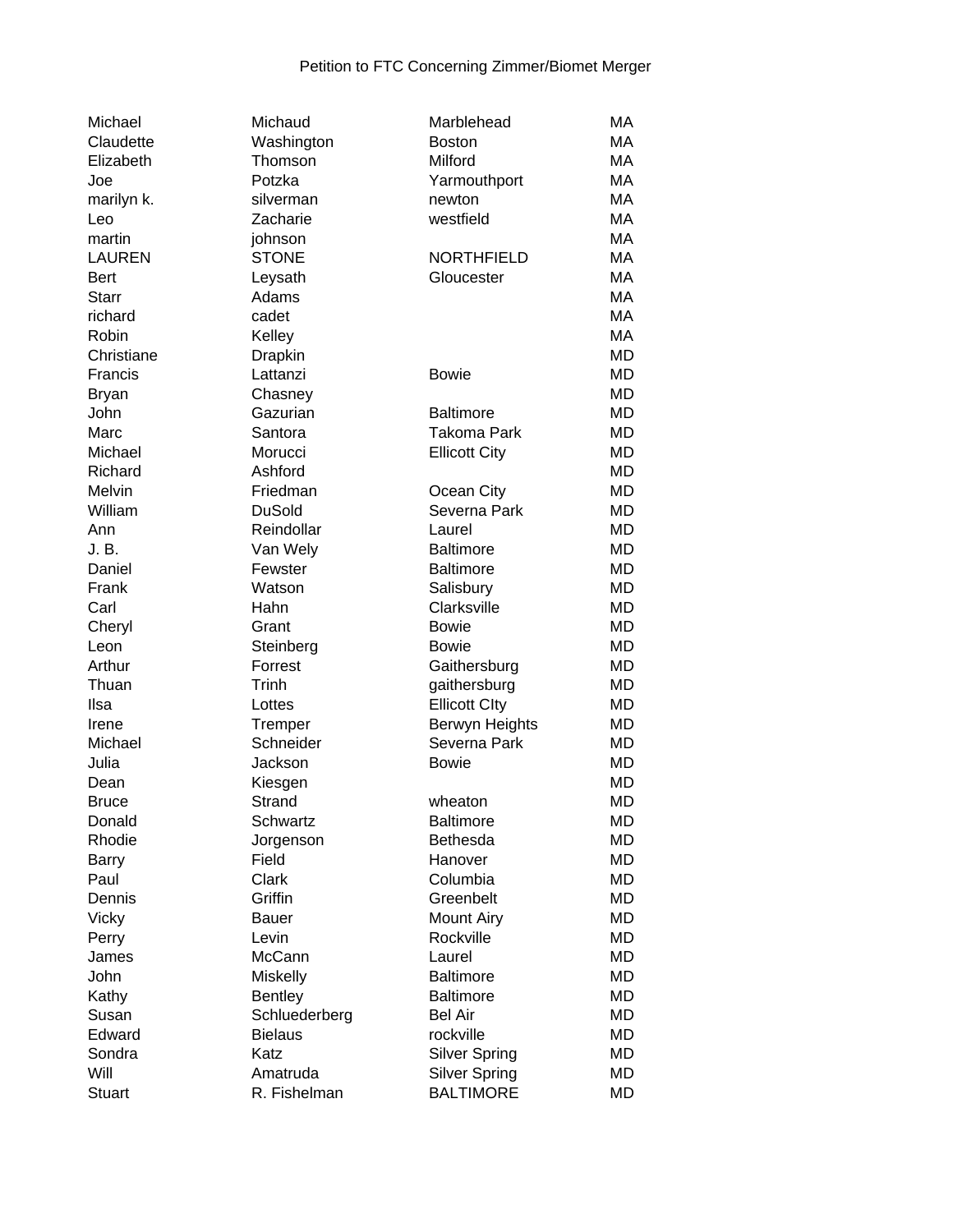| <b>Barbara</b> | Leyser           | <b>Silver Spring</b>            | <b>MD</b> |
|----------------|------------------|---------------------------------|-----------|
| Richard        | Weavil           |                                 | MD        |
| Chris          | Ecker            | Gaithersburg                    | <b>MD</b> |
| Stephen        | Phillips         | Gaithersburg                    | MD        |
| Norma          | Eigles           | Columbia                        | <b>MD</b> |
| Carol          | Hendler          | <b>Silver Spring</b>            | <b>MD</b> |
| David          | Bowman           | Germantown                      | MD        |
| James          | Nelson           | Westminster                     | MD        |
| Marilyn        | <b>Martin</b>    | Rockville                       | <b>MD</b> |
| Jennifer       | Miller           | Stevensville                    | <b>MD</b> |
| James Tyler    | Bell             | California                      | <b>MD</b> |
| Robert         | Cina             | Gaithersburg                    | <b>MD</b> |
| Wheeler        | Maureen          | <b>Silver Spring</b>            | <b>MD</b> |
| Kathleen       | Koning           | <b>Baltimore</b>                | MD        |
| Maureen        | Willoughby       | Cabin John                      | <b>MD</b> |
| Donald         | Gangloff         | <b>DERWOOD</b>                  | <b>MD</b> |
| Pamela         | Chauvin          | Lothian                         | <b>MD</b> |
| Howard         | Sokolove         | Bethesda                        | <b>MD</b> |
| Linda          | Martin           |                                 | <b>MD</b> |
| Barbara        | O'Brien          | <b>Silver Spring</b>            | MD        |
| Elizabeth      | Barbehenn        | Bethesda                        | <b>MD</b> |
| Aaeron         | Robb             | <b>Baltimore</b>                | <b>MD</b> |
| Dennis         | Zuk              | Owings Mills                    | <b>MD</b> |
| Spencer        | Carter Jr.       | <b>CATONSVILLE</b>              | <b>MD</b> |
| Ronald         |                  |                                 | MD        |
| milton         | Stephen          |                                 | MD        |
| James          | goles sr         | essex                           | MD        |
|                | Chapman          | <b>Upper Marlboro</b><br>Elkton | <b>MD</b> |
| Barry          | Holloway         | <b>Baltimore</b>                |           |
| Carol          | Berg             |                                 | <b>MD</b> |
| Deborah        | <b>Butler</b>    | <b>Brandywine</b>               | <b>MD</b> |
| Thomas         | Baginski         | Rockville                       | <b>MD</b> |
| W.F.           | Clement          | Gaithersburg                    | <b>MD</b> |
| Donald         | Watson           | <b>MONROVIA</b>                 | <b>MD</b> |
| Crase          | Kirsten          | Takoma Park                     | <b>MD</b> |
| James          | Welms            | Parkville                       | <b>MD</b> |
| John           | Walmsley         | Boonsboro                       | <b>MD</b> |
| Herwig         | Gary             | <b>Baltimore</b>                | MD        |
| Peggy          | Rpgers           | Easton                          | MD        |
| L.             | MacFarlane       | Annapolis                       | MD        |
| Ronald         | Lockwood         |                                 | <b>MD</b> |
| kelvin         | hobson           | Nottingham                      | <b>MD</b> |
| Don            | Moldover         | Potomac                         | <b>MD</b> |
| <b>ROB</b>     | <b>KIBLER</b>    | Cabin John                      | <b>MD</b> |
| Barbara        | Hemstreet        | <b>Glenn Dale</b>               | MD        |
| Leslie         | Sage             | Potomac                         | <b>MD</b> |
| Ted            | Daniel           | Silver Spring,                  | <b>MD</b> |
| Janet          | Overton          | Laurel                          | <b>MD</b> |
| Susan          | Ladenheim        | <b>Baltimore</b>                | <b>MD</b> |
| Carol          | Lausch           | <b>Baltimore</b>                | <b>MD</b> |
| Gayle          | Countryman-Mills |                                 | MD        |
| <b>Nick</b>    | Kyriacou         | Annapolis                       | <b>MD</b> |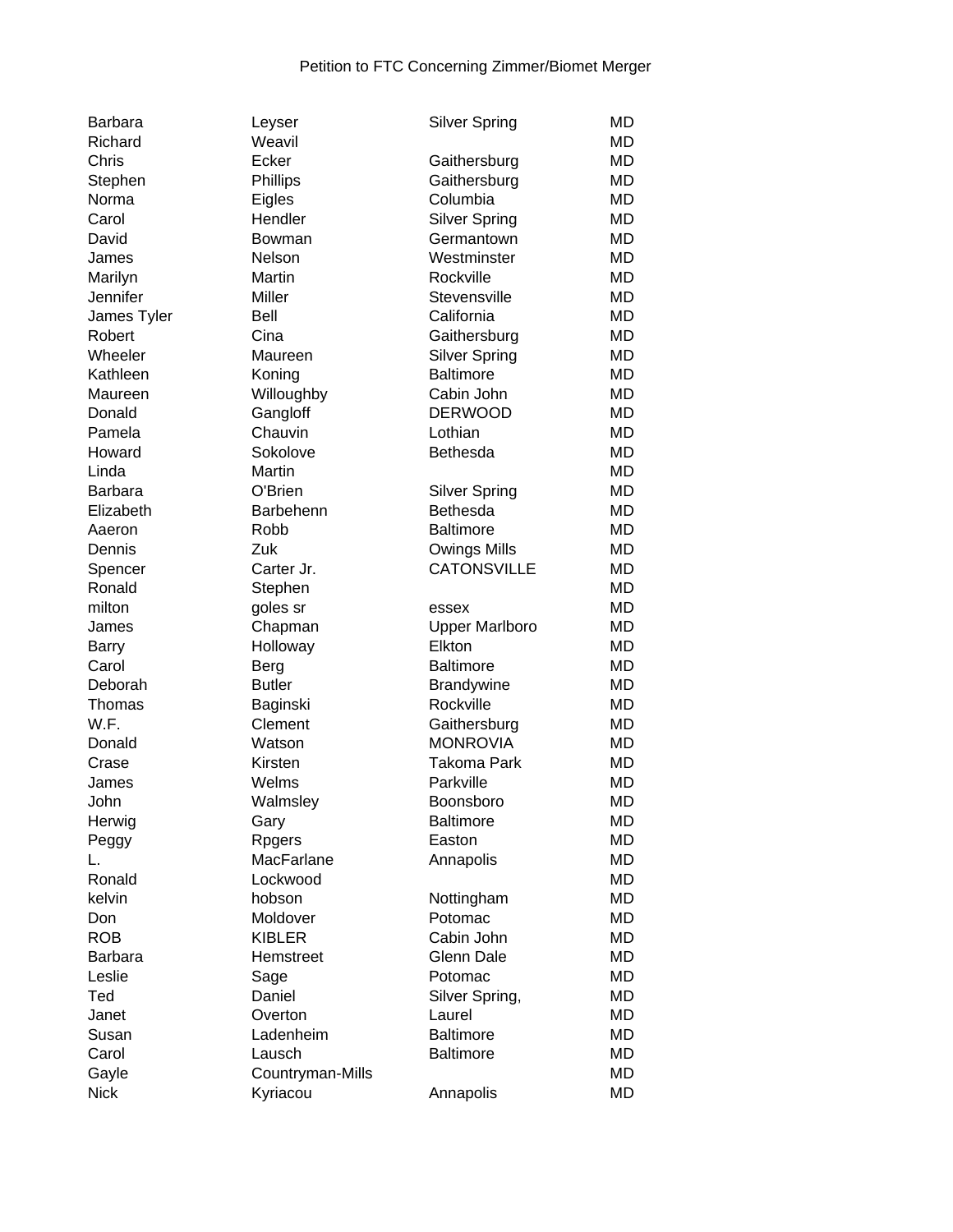| Sheila        |
|---------------|
| Dorie         |
| Frank         |
| Willilam      |
| William       |
| Guy           |
| Maryann       |
| Samuel        |
| Jan           |
| Roger         |
| Jerry         |
| Benjamin      |
| Sandra        |
| James         |
| Chris         |
| Alan          |
| Heidi         |
| Leonard       |
| <b>Terry</b>  |
| John          |
| Peter         |
| Richard       |
| Hal           |
| Adrienne      |
| Joseph        |
| Anne          |
| Doedy         |
| Michael C     |
| Ralph         |
| Leslie        |
| James         |
| Sirina        |
| Anita         |
| Yesvy         |
| John          |
| Wayne         |
| William       |
| Ryan          |
| janis         |
| jyrica        |
| Michael       |
| Samuel        |
| James         |
| Kathryn       |
| Wayne         |
| Catherine     |
| <b>Stuart</b> |
| Jerry         |
| Wilmalyn      |
| RObert        |
|               |

| Sheila        | Leiss             | <b>Bowie</b>              | <b>MD</b> |
|---------------|-------------------|---------------------------|-----------|
| Dorie         | Naylor            | Sabillasville             | <b>MD</b> |
| Frank         | Dall              | <b>Montgomery Village</b> | MD        |
| Willilam      | Franken           | Aberdeen                  | MD        |
| William       | Hughes            | Edgewood                  | MD        |
| Guy           | Rendell           | <b>Ellicott City</b>      | <b>MD</b> |
| Maryann       | Hinchey           | Gambrills                 | MD        |
| Samuel        | Keiter            | Adamstown                 | <b>MD</b> |
| Jan           | Foust             | Parkville                 | MD        |
| Roger         | Kegley            | Abingdon                  | MD        |
| Jerry         | <b>Booth</b>      | Lavale                    | <b>MD</b> |
| Benjamin      | Allen             | Crofton                   | <b>MD</b> |
| Sandra        | Stephon           | Fort Washington           | <b>MD</b> |
| James         | Sheehan           | <b>Baltimore</b>          | <b>MD</b> |
| Chris         | Row               | Frederick                 | <b>MD</b> |
| Alan          | <b>Bromborsky</b> | <b>Silver Spring</b>      | MD        |
| Heidi         | Hoffmann          | Walkerksville             | MD        |
| Leonard       | Welling           | Gwynn Oak                 | <b>MD</b> |
| Terry         | <b>Brown</b>      |                           | <b>MD</b> |
| John          | Schmitz           | North Potomac             | <b>MD</b> |
| Peter         |                   | <b>Dundalk</b>            | <b>MD</b> |
| Richard       | Lapetina          | baltimore                 | <b>MD</b> |
| Hal           | Gilpin            |                           |           |
|               | Davison           |                           | MD        |
| Adrienne      | Frager            | Reisterstown              | <b>MD</b> |
| Joseph        | Dunn              | Laurel                    | <b>MD</b> |
| Anne          | Caramello         | Bethesda                  | <b>MD</b> |
| Doedy         | Green             | Elkridge                  | <b>MD</b> |
| Michael C     | Davie             | Odenton                   | MD        |
| Ralph         | Welsh Jr          |                           | MD        |
| Leslie        | <b>Bravo</b>      | <b>Bel Air</b>            | <b>MD</b> |
| James         | Williams          |                           | <b>MD</b> |
| Sirina        | Sucklal           |                           | <b>MD</b> |
| Anita         | Kowalski          | North Potomac             | <b>MD</b> |
| Yesvy         | Gustasp           | <b>Silver Spring</b>      | <b>MD</b> |
| John          | Frank             | Glen Burnie               | <b>MD</b> |
| Wayne         | Carson            | <b>Baltimore</b>          | <b>MD</b> |
| William       | Maynard           | <b>Bowie</b>              | <b>MD</b> |
| Ryan          | <b>Bradley</b>    | Greenbelt                 | <b>MD</b> |
| janis         | jagodzinski       | <b>Baltimore</b>          | <b>MD</b> |
| jyrica        | gough             | Annapolis                 | MD        |
| Michael       | Sodos             | Frederick                 | MD        |
| Samuel        | Long              | <b>Silver Spring</b>      | MD        |
| James         | <b>Mullins</b>    | <b>Silver Spring</b>      | <b>MD</b> |
| Kathryn       | Hope              | <b>Silver Spring</b>      | <b>MD</b> |
| Wayne         | Kern              | lutherville               | <b>MD</b> |
| Catherine     | Pringle           | <b>Baltimore</b>          | <b>MD</b> |
| <b>Stuart</b> | Sandbank          | Reisterstown              | MD        |
| Jerry         | Weintraub         | Potomac                   | MD        |
| Wilmalyn      | Puryear           | Timonium                  | <b>MD</b> |
| <b>RObert</b> | MacLUskie         | <b>Bowie</b>              | <b>MD</b> |
| Alice         | Dixon             | Bethesda                  | <b>MD</b> |
|               |                   |                           |           |

| Dorie         | Naylor            | Sabillasville        | <b>MD</b> |
|---------------|-------------------|----------------------|-----------|
| Frank         | Dall              | Montgomery Village   | <b>MD</b> |
| Willilam      | Franken           | Aberdeen             | <b>MD</b> |
| William       | Hughes            | Edgewood             | <b>MD</b> |
| Guy           | Rendell           | <b>Ellicott City</b> | <b>MD</b> |
| Maryann       | Hinchey           | Gambrills            | <b>MD</b> |
| Samuel        | Keiter            | Adamstown            | MD        |
| Jan           | Foust             | Parkville            | <b>MD</b> |
| Roger         | Kegley            | Abingdon             | <b>MD</b> |
| Jerry         | <b>Booth</b>      | Lavale               | <b>MD</b> |
| Benjamin      | Allen             | Crofton              | <b>MD</b> |
| Sandra        | Stephon           | Fort Washington      | <b>MD</b> |
| James         | Sheehan           | <b>Baltimore</b>     | <b>MD</b> |
| Chris         | Row               | Frederick            | <b>MD</b> |
| Alan          | <b>Bromborsky</b> | <b>Silver Spring</b> | <b>MD</b> |
| Heidi         | Hoffmann          | Walkerksville        | <b>MD</b> |
| Leonard       | Welling           | Gwynn Oak            | <b>MD</b> |
| Terry         | <b>Brown</b>      |                      | <b>MD</b> |
| John          | Schmitz           | North Potomac        | MD        |
| Peter         | Lapetina          | <b>Dundalk</b>       | MD        |
| Richard       | Gilpin            | baltimore            | <b>MD</b> |
| Hal           | Davison           |                      | <b>MD</b> |
| Adrienne      | Frager            | Reisterstown         | <b>MD</b> |
| Joseph        | Dunn              | Laurel               | <b>MD</b> |
| Anne          | Caramello         | Bethesda             | MD        |
| Doedy         | Green             | Elkridge             | MD        |
| Michael C     | Davie             | Odenton              | <b>MD</b> |
| Ralph         | Welsh Jr          |                      | <b>MD</b> |
| Leslie        | <b>Bravo</b>      | <b>Bel Air</b>       | <b>MD</b> |
| James         | Williams          |                      | <b>MD</b> |
| Sirina        | Sucklal           |                      | MD        |
| Anita         | Kowalski          | North Potomac        | <b>MD</b> |
| Yesvy         | Gustasp           | <b>Silver Spring</b> | <b>MD</b> |
| John          | Frank             | <b>Glen Burnie</b>   | <b>MD</b> |
| Wayne         | Carson            | <b>Baltimore</b>     | <b>MD</b> |
| William       | Maynard           | <b>Bowie</b>         | MD        |
| Ryan          | <b>Bradley</b>    | Greenbelt            | <b>MD</b> |
| janis         | jagodzinski       | <b>Baltimore</b>     | <b>MD</b> |
| jyrica        | gough             | Annapolis            | <b>MD</b> |
| Michael       | Sodos             | Frederick            | <b>MD</b> |
| Samuel        | Long              | <b>Silver Spring</b> | <b>MD</b> |
| James         | <b>Mullins</b>    | <b>Silver Spring</b> | <b>MD</b> |
| Kathryn       | Hope              | <b>Silver Spring</b> | <b>MD</b> |
| Wayne         | Kern              | lutherville          | <b>MD</b> |
| Catherine     | Pringle           | <b>Baltimore</b>     | <b>MD</b> |
| <b>Stuart</b> | Sandbank          | Reisterstown         | <b>MD</b> |
| Jerry         | Weintraub         | Potomac              | <b>MD</b> |
| Wilmalyn      | Puryear           | Timonium             | <b>MD</b> |
| <b>RObert</b> | MacLUskie         | <b>Bowie</b>         | <b>MD</b> |
| Alice         | Dixon             | Bethesda             | <b>MD</b> |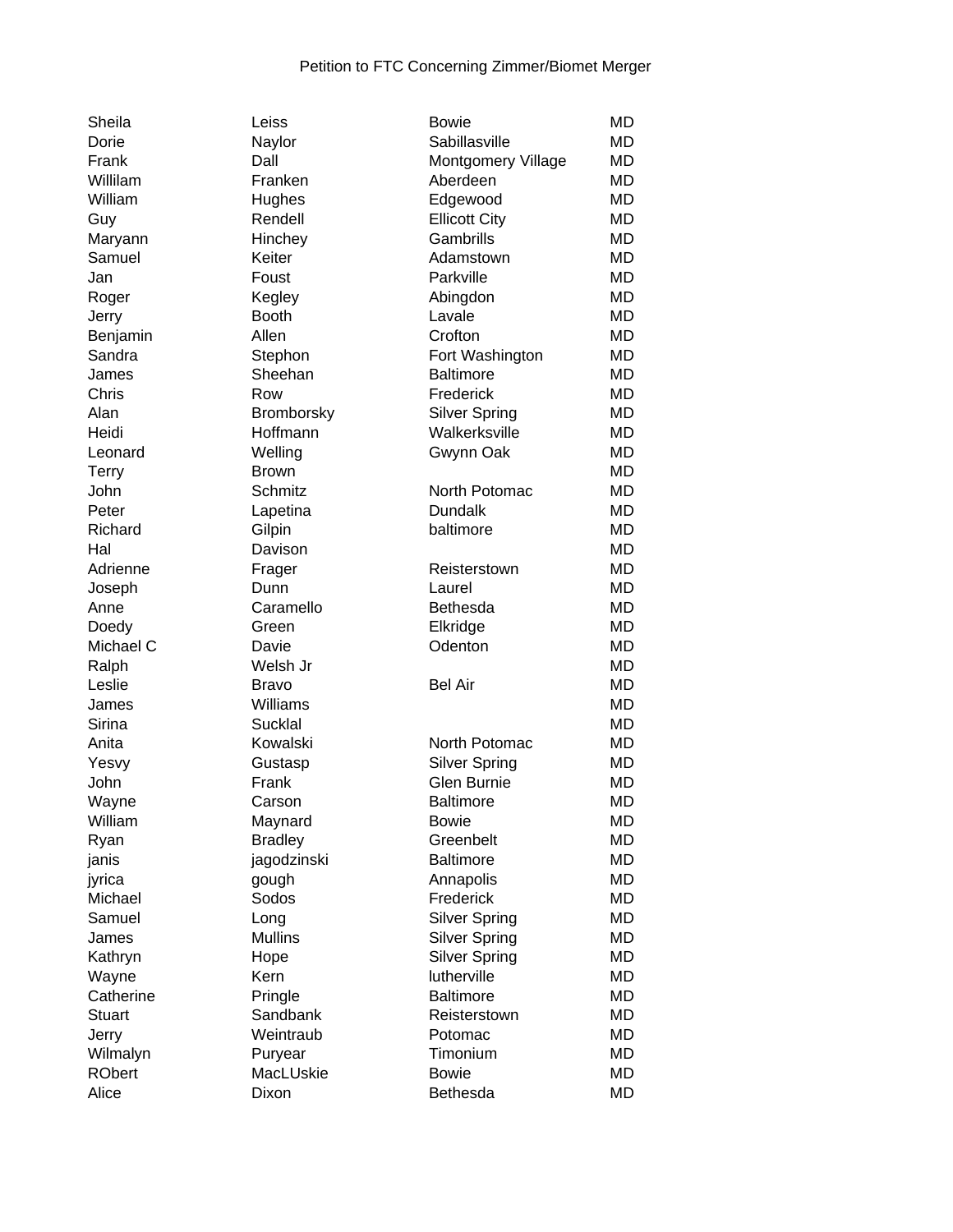| Eileen         | Schramm            | <b>Silver Spring</b>                         | MD        |
|----------------|--------------------|----------------------------------------------|-----------|
| Joel           | Fomalont           |                                              | MD        |
| Leon           | Kestenbaum         | Edgewater                                    | MD        |
| LEE            | <b>WICKLINE</b>    | Easton                                       | MD        |
| Joseph         | Walstrum           | Parkville                                    | <b>MD</b> |
| Linda          | Weeks              | <b>Street</b>                                | <b>MD</b> |
| Dorothy        | Dewell             |                                              | <b>MD</b> |
| Jen            | Smith              | Ocean City                                   | <b>MD</b> |
| Kathleen       | Kelm               |                                              | MD        |
| Carol          | <b>Mink</b>        | Hagerstown                                   | <b>MD</b> |
| Christopher    | Seymour            | <b>Newark</b>                                | <b>MD</b> |
| Claude         | Hayn               |                                              | MD        |
| James          | Hamilton           | Potomac                                      | MD        |
| Michele        | Sumka              | <b>Silver Spring</b>                         | MD        |
| Debbie         | Donnelly           |                                              | MD        |
| James          | Redding            | Aberdeen                                     | <b>MD</b> |
| Ellen          | Rosenthal          | <b>Baltimore</b>                             | MD        |
| Richard        | Jourdenais         |                                              | <b>MD</b> |
| V              | <b>CARBERRY</b>    | <b>Silver Spring</b><br><b>SILVER SPRING</b> | <b>MD</b> |
| Mark           | Wulff              |                                              | <b>MD</b> |
| Judith         | Chernak            | Germantown                                   |           |
|                |                    |                                              | MD        |
| Samantha       | Frank              | <b>Silver Spring</b>                         | MD        |
| George         | Kurisky            |                                              | <b>MD</b> |
| Lydia          | <b>Boose</b>       | mt. airy                                     | <b>MD</b> |
| Donald         | Doherty            | Phoenix                                      | <b>MD</b> |
| Ruthie         | Hartzman           | Bethesda                                     | MD        |
| George         | <b>Tressel</b>     | <b>Silver Spring</b>                         | MD        |
| <b>Therese</b> | Johnson            | <b>Bel Air</b>                               | MD        |
| <b>Bob</b>     | <b>Burdett</b>     | <b>Silver Spring</b>                         | MD        |
| Michael        | <b>Brandes</b>     | Towson                                       | <b>MD</b> |
| J              | <b>MC LAUGHLIN</b> | <b>Baltimore</b>                             | <b>MD</b> |
| Wayne          | Straight           | Sykesville                                   | <b>MD</b> |
| Shirley        | Heintz             |                                              | MD        |
| Frank          | Wilsey             | <b>Baltimore</b>                             | <b>MD</b> |
| Anthony        | Seeger             | Annapolis                                    | <b>MD</b> |
| David          | Land               | <b>Silver Spring</b>                         | <b>MD</b> |
| Herbert        | Stone              | Bethesda                                     | MD        |
| Louise         | <b>Bradleyl</b>    | Rockville                                    | MD        |
| Michael        | Keller             | Westminster                                  | MD        |
| Daniel         | Wenz               | Joppa                                        | MD        |
| Larry          | Orwig              | Glen Burnie                                  | MD        |
| James          | <b>Stewart</b>     | <b>GERMANTOWN</b>                            | MD        |
| Evelyn         | Hamilton           | <b>Silver Spring</b>                         | MD        |
| Debby          | Mount              |                                              | <b>MD</b> |
| <b>Barbara</b> | <b>Berkowich</b>   | havre de grace                               | MD        |
| Kathleen       | Pape               |                                              | MD        |
| Rajan          | Gandhi             | North Potomac                                | MD        |
| Jody           | Schulman           | <b>Ellicott City</b>                         | <b>MD</b> |
| Phyllis        | Heffnerphyllish    | Woodbine                                     | MD        |
| <b>Barbara</b> | Kazdan             | Colesville                                   | MD        |
| Jamshid        | Lotfi              | Owings Mills                                 | MD        |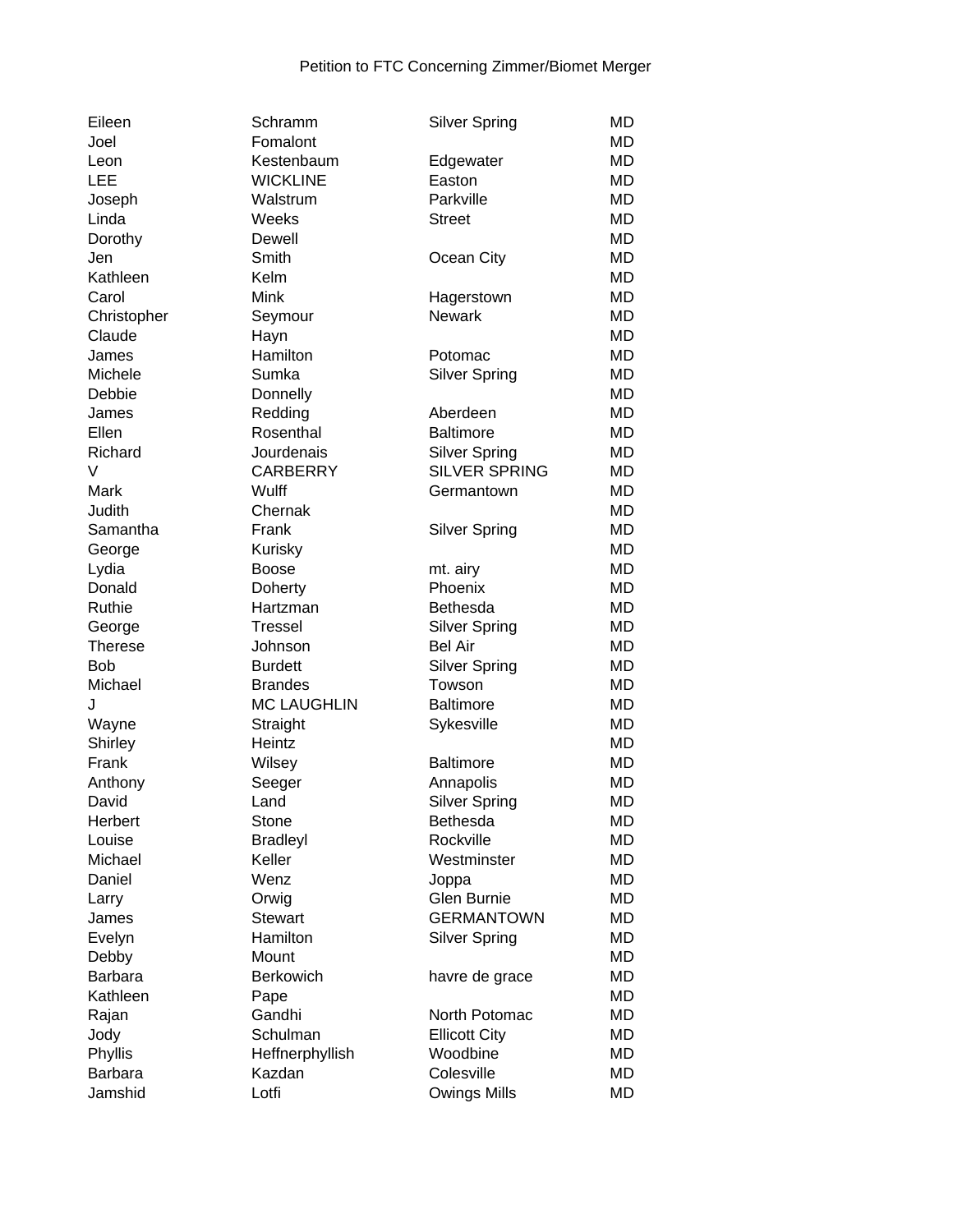| Sharon          | <b>Dreyer</b>    | <b>White Hall</b>    | MD        |
|-----------------|------------------|----------------------|-----------|
| Ronald          | <b>Perkins</b>   |                      | MD        |
| Christine       | Tetrautl         | Potomac              | MD        |
| Kate            | <b>Dushel</b>    | <b>Baltimore</b>     | MD        |
| David           | Lavine           | <b>Baltimore</b>     | MD        |
| Aimee           | Coogan           | gaithersburg         | <b>MD</b> |
| Tracey          | Smallwood        | Waldorf              | <b>MD</b> |
| Pamela          | Waterworth       | Seabrook             | <b>MD</b> |
| Art             | Wagner           | Pasadena             | <b>MD</b> |
| Ralph           | <b>Hitchcock</b> | <b>Berlin</b>        | <b>MD</b> |
| Hal             | Weinstock        | <b>Burtonsville</b>  | <b>MD</b> |
| Kim             | <b>Martin</b>    | Port Republic        | MD        |
| Jeffrey         | Gaskins          | <b>Silver Spring</b> | MD        |
| Paula           | Micka            | Columbia             | MD        |
| Myria           | Fairbanks        | Towson               | MD        |
| Geary           | Fisher           | Chevy Chase          | MD        |
| Catherine       | <b>Baker</b>     | Olney                | MD        |
| Chad            | Newman           | <b>Bel Air</b>       | <b>MD</b> |
| Denise          | Sparks           | Germantown           | <b>MD</b> |
| Froydis         | Beckerman        | Columbia,            | <b>MD</b> |
| Dean            | Kiesgen          | <b>Mount Airy</b>    | <b>MD</b> |
| Linda           | Saroeun          | <b>Baltimore</b>     | <b>MD</b> |
| <b>Brenda</b>   | Cascio           |                      | <b>MD</b> |
| James           | Hardison         | Rockville            | <b>MD</b> |
| Amelia          | Jones            | Mechanicsville       | MD        |
| Michael         | Wallman          | <b>Ellicott City</b> | MD        |
| Charlene        | Howell           | <b>Baltimore</b>     | MD        |
| Robert          | Thornton         | Catonsville          | <b>MD</b> |
| Vicki           | Lessans          | <b>Baltimore</b>     | MD        |
| John            | Lundquist        |                      | <b>MD</b> |
| Edgar           | McFadden         | Fallston             | <b>MD</b> |
| Raymond         | Arent            |                      | <b>MD</b> |
| Cynthia         | Knight           |                      | <b>MD</b> |
| Helene          | Marion           | Darnestown           | <b>MD</b> |
| Joan            | Green            | Easton               | MD        |
| clifford        | <b>Bobo</b>      | <b>Ellicott City</b> | <b>MD</b> |
| paul            | bruney           | silver spring        | <b>MD</b> |
| Pat             | Hause            |                      | MD        |
| Rosalind        | Elahi            | <b>Beltsville</b>    | <b>MD</b> |
| Katherine Barre | Zywan            | <b>Baltimore</b>     | MD        |
| Catharine       | <b>Billey</b>    | Davidsonville        | MD        |
| Robert          | <b>Stevens</b>   |                      | <b>MD</b> |
| Laurie          | Dubrow           |                      | <b>MD</b> |
| Maureen         | Ackerman         | Finksburg            | <b>MD</b> |
| <b>Barb</b>     | Harant           | <b>Baltimore</b>     | <b>MD</b> |
| Marina          | <b>TRUE</b>      | <b>Silver Spring</b> | <b>MD</b> |
| Martin          | kurland          |                      | <b>MD</b> |
| M               | Pallas           | Monrovia             | MD        |
| Kathleen        | Simmons          | Woodstock            | MD        |
|                 | Miller           | Phoenix              | MD        |
| Gary<br>Jane    | <b>Harkins</b>   |                      | MD        |
|                 |                  |                      |           |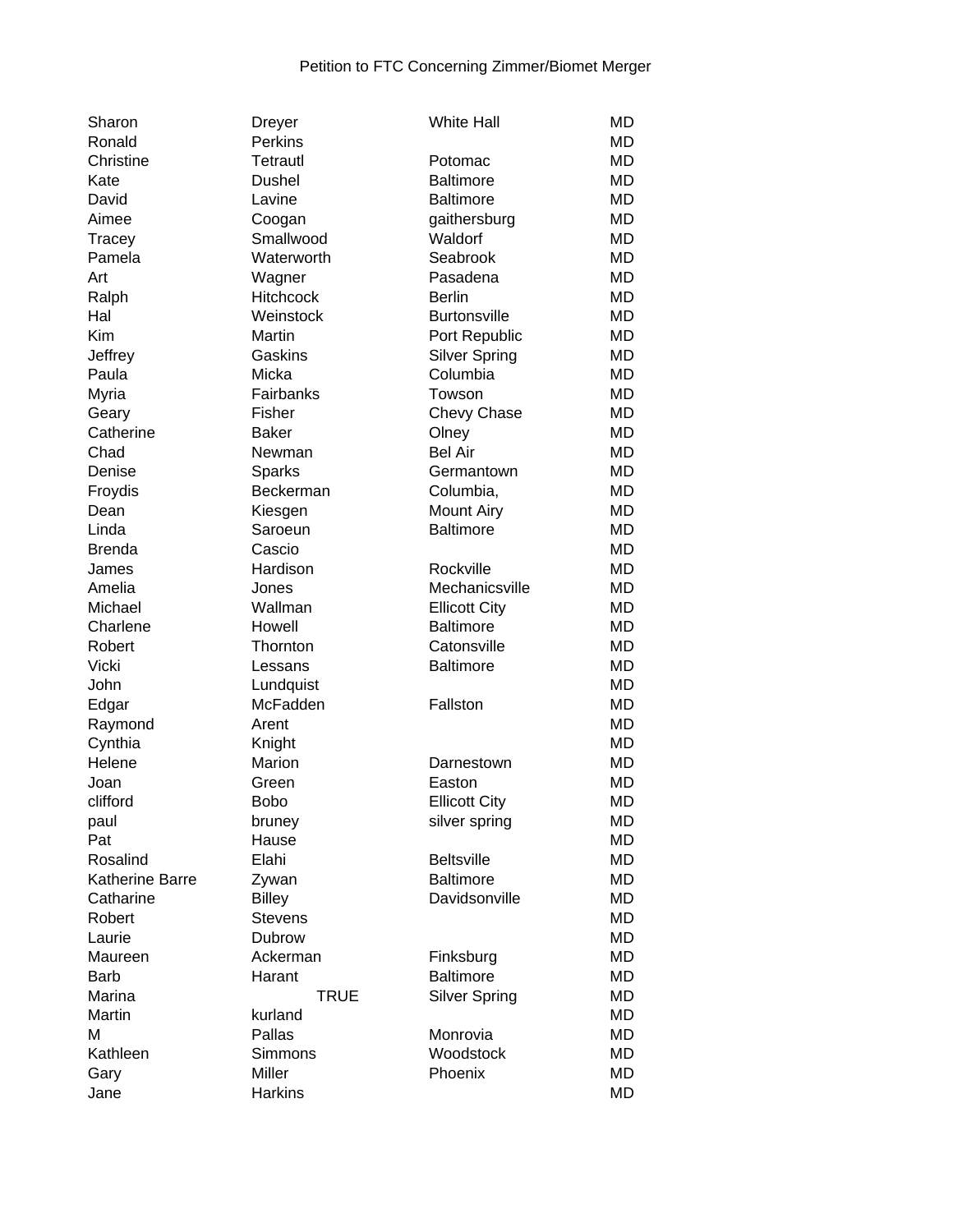| Stephen        | Pankey            | Cockeysville         | MD        |
|----------------|-------------------|----------------------|-----------|
| Wendy          | <b>Balder</b>     | Freeland             | <b>MD</b> |
| James          | Bailey, Jr.       | <b>Silver Spring</b> | MD        |
| Lou            | Yakstis           | Laurel               | MD        |
| Andrew         | Taub              | Annapolis            | MD        |
| Robert         | <b>Bates</b>      |                      | MD        |
| E              | <b>Burroughs</b>  | Clarksville          | <b>MD</b> |
| Donald         | Howard            | Laurel               | <b>MD</b> |
| James B.       | Dryden            | Havre de Grace       | <b>MD</b> |
| Eugene         | Pometto           | <b>Baltimore</b>     | <b>MD</b> |
| Karen          | Goshaney          | Rockville            | <b>MD</b> |
| Alan R         | Thomas            | Rockville            | <b>MD</b> |
| Gail           | Helinski          | <b>Forest Hill</b>   | <b>MD</b> |
| T.             | <b>Bundara</b>    | Catonsville          | <b>MD</b> |
| Katharine      | Rodriguez         |                      | <b>MD</b> |
| Alice          | Kalish            | <b>Bethesda</b>      | MD        |
| Howard         | Needle            |                      | MD        |
| Lynd           | <b>Blatchford</b> | <b>North Berwick</b> | ME        |
| R              | Cousins           | Portland             | ME        |
| Dirk           | Faegre            | Gouldsboro           | ME        |
| Robert         | Knight            | <b>Blue Hill</b>     | ME        |
| Patricia       | Holland           | Old Orchard Beach    | ME        |
| Alan           | <b>Burnham</b>    | Newport              | ME        |
| Rima           | Rosenthal         | Ellsworth            | ME        |
|                |                   |                      |           |
| Thomas         | Walsh             | Westbrook            | ME        |
| Rosemary       | <b>Burke</b>      | Portland             | ME        |
| Patrick        | Pierce            | Saco                 | ME        |
| Miriam         | Congdon           | scarborough          | ME        |
| Richard        | <b>Strout</b>     | Waterville           | ME        |
| Martha         | Goodale           | Westbrook            | ME        |
| Alan           | Stenberg          | wells                | ME        |
| Earl           | Morse             | Waterford            | ME        |
| Vinnedge       | Lawrence          | <b>West Baldwin</b>  | <b>ME</b> |
| <b>Barbara</b> | Poulin            |                      | ME        |
| Sarah          | <b>Baldwin</b>    | <b>Belfast</b>       | ME        |
| Bennatti       | Roger             |                      | <b>ME</b> |
| Anna           | Messmer           | South Portland       | ME        |
| Marjorie       | Monteleon         | Southwest Harbor     | ME        |
| Margaret       | Dodge             | Yarmouth,            | ME        |
| Edward         | Cote              | Minot                | ME        |
| Dennis         | Sheehy            | Portland             | ME        |
| Flo            | Wilder            | Hancock              | ME        |
| Peterson       | Thomas            | Windham              | ME        |
| Kathy          | Day RN            | Bangor               | ME        |
| Fisher         | Sue               | Cushing              | <b>ME</b> |
| Ali            | Mahini            | Auburn               | <b>ME</b> |
| David          | Mahoney           | Hebron               | ME        |
| Roxanne        | Meek              | <b>Brewer</b>        | ME        |
| James          | Melloh            | Portland             | ME        |
| Linda          | Toivainen         | Waterboro            | ME        |
| Merrell        | Long              | North Waterboro      | ME        |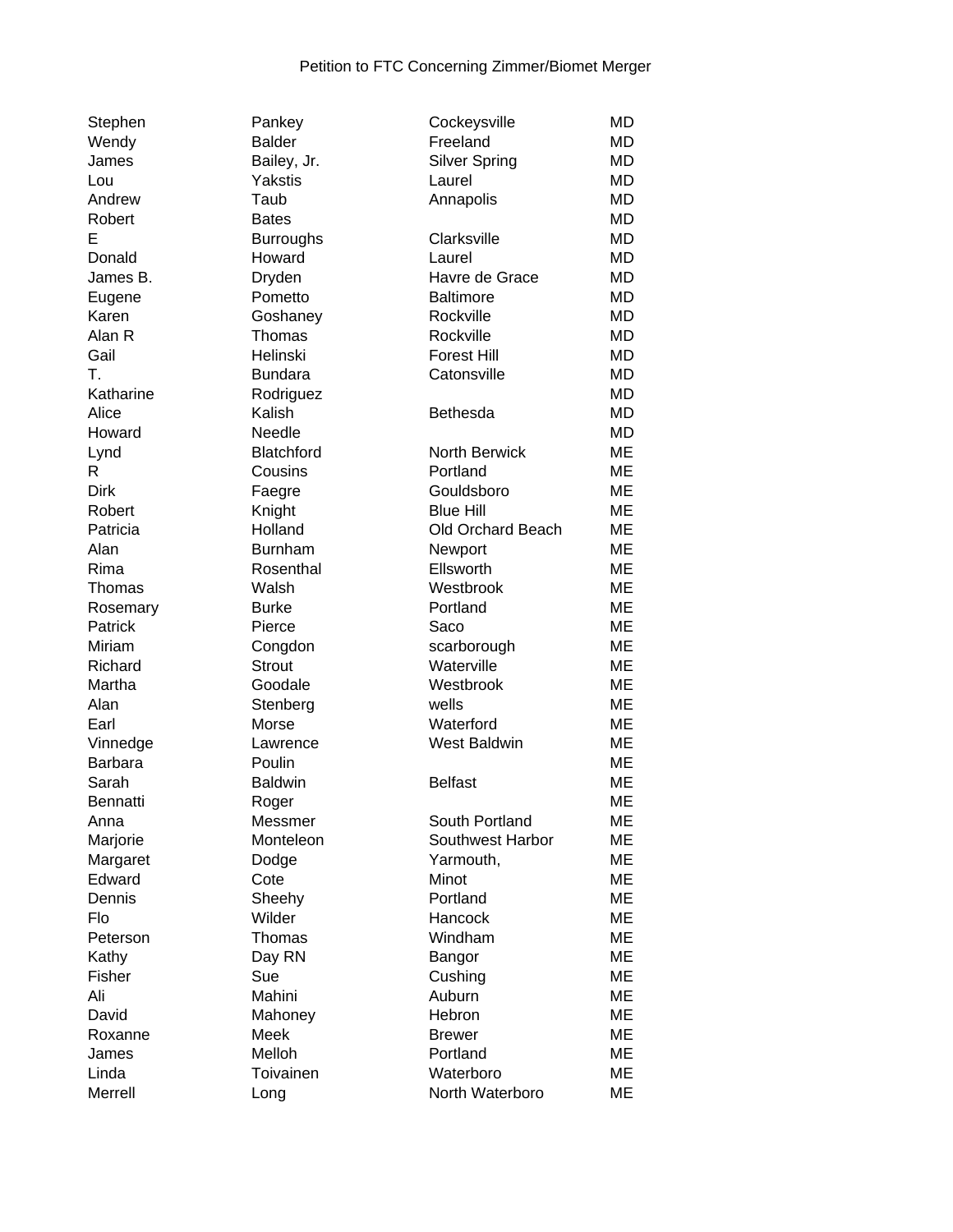| Gary             | <b>Buker</b>       | <b>BETHEL</b>      | МE        |
|------------------|--------------------|--------------------|-----------|
| Winifred         | Pilla              | Wells              | ME        |
| Paul             | Sheridan           | Northport          | ME        |
| Richard          | Esten              | Deer Isle          | ME        |
| Karen            | Stickney           | lewiston           | ME        |
| Katina           | Colombotos         | <b>Bryant Pond</b> | ME        |
| Laurent and June | Hourcle            | Saco               | ME        |
| Marion           | Olson              |                    | ME        |
| John             | McKee              | <b>Brunswick</b>   | ME        |
| Joy              | Haralick           | Westbrook          | ME        |
| Carolyn          | <b>Bennatti</b>    |                    | ME        |
| David            | Tracy              | bucksport          | ME        |
| Peg              | Lang               | Vienna             | ME        |
| <b>Burton</b>    | <b>Taylor</b>      | Harpswell          | ME        |
| Winthrop         | Winch              | Ocean Park         | ME        |
| Chris            | <b>Betit</b>       |                    | ME        |
| Lewis            | Cisle              | <b>Belfast</b>     | ME        |
| Connie           | <b>Birkenmeier</b> | <b>Bar Harbor</b>  | ME        |
| Peggy            | York               | Portland           | ME        |
| Sandra           | Hodge              | Alna               | ME        |
| Dotty            | Caldwell           | Penobscot          | ME        |
| Margaret         | Weeks              | Sanford            | ME        |
| Jo Nancy         | Gunn               | Sanford            | ME        |
| Lawrence         | Estey              | Stonington         | ME        |
| Ronald           | Cadieux            | Kennebunkport      | МE        |
| <b>GREGORY</b>   | <b>HAMLIN</b>      | <b>THOMASTON</b>   | МE        |
| Peter            | Darling            | Cape Elizabeth     | ME        |
| Michael And Amy  | Roberts            | Steuben            | ME        |
| Evelyn           | Dow                | Carroll Plt.       | ME        |
| <b>Kim</b>       | Grondin            | Shapleigh          | ME        |
| Richaard         | <b>Duley</b>       | Anson              | ME        |
| Susan            | Kepner             | York               | ME        |
| Daniel           | Piotti             | Freeport           | ME        |
| Janet            | Ordway             | Old Orchard Beach  | ME        |
| Darrah           | Wagner             | Winterport         | ME        |
| Sasha            | Shapiro            | <b>Round Pond</b>  | ME        |
| Ann              | Esten              | Deer Isle          | ME        |
| Constance        | Jordan             | Cape Elizabeth     | ME        |
| Edmond           | Labore Jr          | Cherryfield        | ME        |
| Harlan           | Boynton            | Camden             | ME        |
| <b>Belinda</b>   | <b>Bothwick</b>    | Fayette            | ME        |
| Carol            | Gater              | <b>Belfast</b>     | ME        |
| ronald           | bougie             | Auburn             | <b>ME</b> |
| <b>Bonnie</b>    | Hackett            | South Berwick      | ME        |
| Ril'rija         | Kil'urden          | Lewiston           | ME        |
| Arthur           | <b>Strout</b>      | Augusta            | ME        |
| Kent             | Price              | Orland             | ME        |
| Priscilla        | <b>Skerry</b>      | Portland           | ME        |
| Anne             | Price              |                    | ME        |
| Dennis           | Harrington         | Thorndike          | ME        |
| Margaret         | Cox                | Auburn             | ME        |
|                  |                    |                    |           |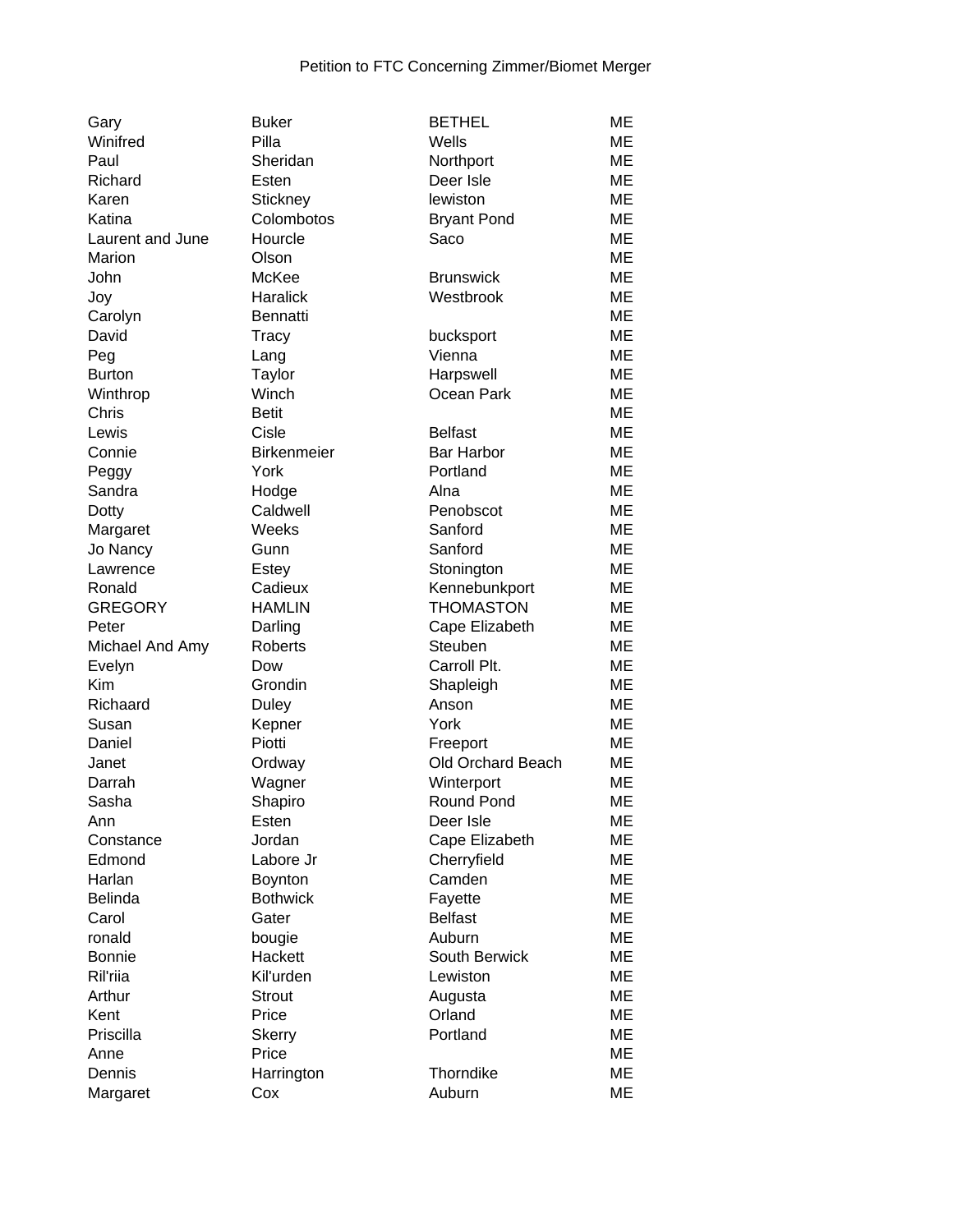| Joan           | Connorton      |                        | <b>ME</b> |
|----------------|----------------|------------------------|-----------|
| <b>Barbara</b> | Morrison       | <b>Norton Shores</b>   | MI        |
| Kami           | Pierce         | <b>MIDLAND</b>         | MI        |
| Dennis         | Feichtinger    | Trenton                | MI        |
| Robert         | Querback       | Saginaw                | MI        |
| Gail           | Pagan          | Southgate              | MI        |
| Debra          | McGregor       |                        | MI        |
| Diane          | Good           | <b>Bellaire</b>        | MI        |
| Mark           | <b>Seitz</b>   | Saginaw                | MI        |
| Marylin        | Kraker         | Fremont                | MI        |
| JIM            | <b>HEAD</b>    | oak park               | MI        |
| Glenn          | Callans        | Chesterfield           | MI        |
| Estelle        | Milan          | Southfield             | MI        |
| Robert         | LaJeunesse     | <b>ANN ARBOR</b>       | MI        |
| Charlie        | Williams       | Holland                | MI        |
| Timothy        | Prosser        | Ann Arbor              | MI        |
| David          | Jackson        |                        | MI        |
| William        | Hay            | monroe                 | MI        |
| Denise         | Akom           | Shelby Twp             | MI        |
| William        | Francis        |                        | MI        |
| Michael        | Washenko       | Mt. Clemens            | MI        |
| James          | Racey          | <b>Bellaire</b>        | MI        |
| Norman         | Galaska        |                        | MI        |
| James          | Mirkle         | Fremont                | MI        |
| Barbara P.     | Mitchell       | Ann Arbor              | MI        |
| William        | Boyd           | Fruitport              | MI        |
| <b>Terry</b>   | Griffin        | <b>Madison Heights</b> | MI        |
| Richard        | Herrema        | Milford                | MI        |
| Donald         | Smucker        | Stanton                | MI        |
| Peter          | Melton         | Oxford                 | MI        |
| Jim            | Nedeau         | Muskegon               | MI        |
| Judy           | Davis          | Kalamazoo              | MI        |
| Robert         | Fox            | Allendale              | MI        |
| Gary           | Wojnaroski     | Pinckney               | MI        |
| Jim            | Kmetz          | Haslett                | MI        |
| Tina           | Ray            | Haslett                | MI        |
| Daniel         | <b>Robbins</b> | <b>Mackinaw City</b>   | MI        |
| Jessica        | Sevilla        | Royal Oak              | MI        |
| Maureen        | Sheahan        | Southfield             | MI        |
| Rob            | Jenkin         | walled lake            | MI        |
| Anne           | <b>Mates</b>   | Ann Arbor              | MI        |
| Luise          | Knutson        | Curran                 | MI        |
| Michael        | Matry          | <b>ADA</b>             | MI        |
| <b>Stella</b>  | Wilder         | Livonia                | MI        |
| Eric           | S Blumberg     | Ferndale               | MI        |
| Linda          | Davis          | <b>Grand Rapids</b>    | MI        |
| Mary Sue       | <b>Barnes</b>  | <b>Grand Rapids</b>    | MI        |
| Holly          | Chisholm       | Oxford                 | MI        |
| Natalie        | Hanson         | Lansing                | MI        |
| Joseph         | Gardner        |                        | MI        |
| <b>Barbara</b> | Lacroix        | Gladstone              | MI        |
|                |                |                        |           |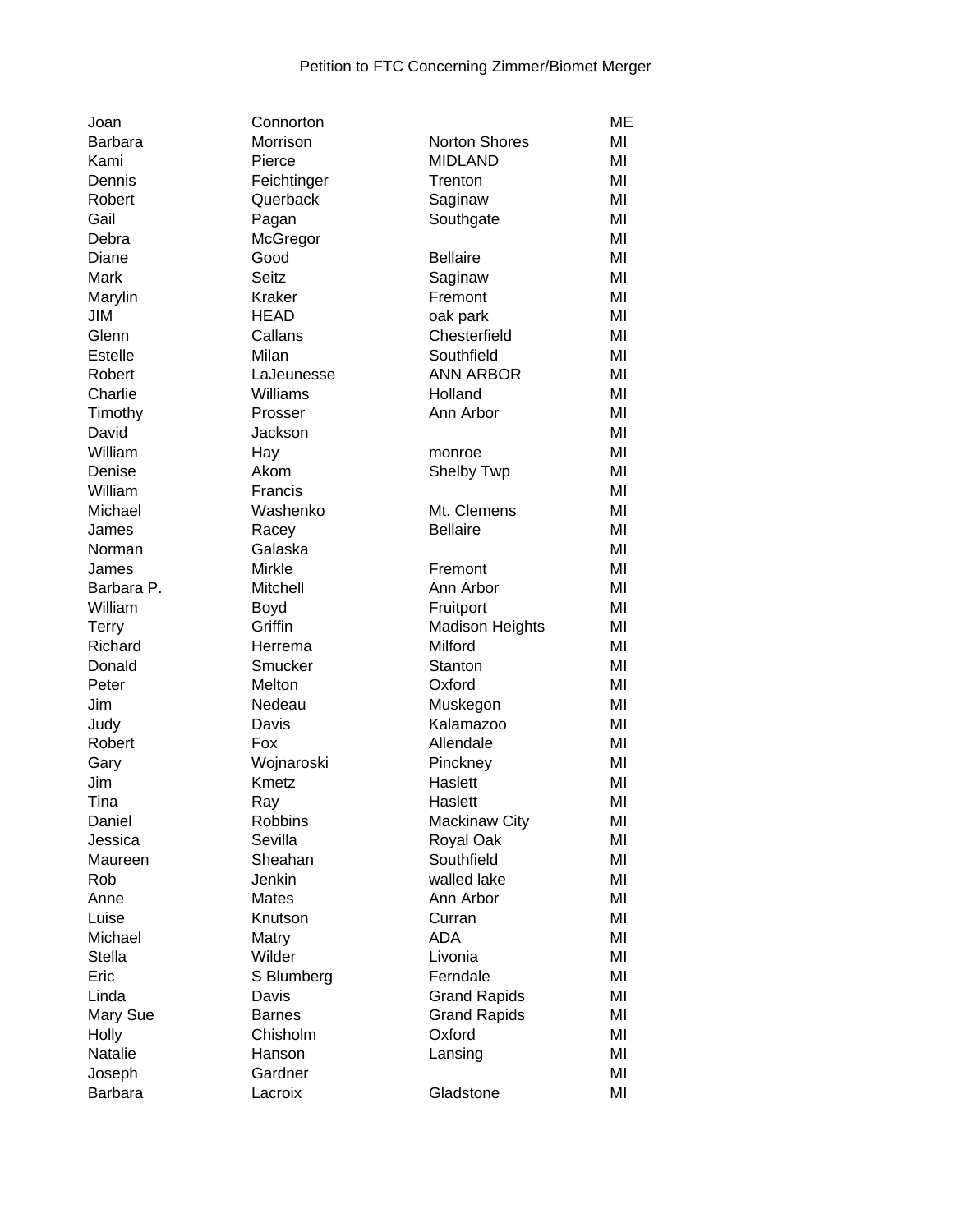| Leslie          |
|-----------------|
| Thomas          |
| Frederick       |
| William         |
| David           |
| David           |
| Donald          |
| Lori            |
| Richard         |
| Anne            |
| Frank           |
| Karwani         |
| Patrick         |
| John            |
| GARY            |
| Glenn           |
| Thomas          |
| <b>MARY</b>     |
| Douglas         |
| Craig           |
| David           |
| Jack            |
| Naomi           |
| Art             |
| Roberta         |
| Robert          |
| Vicki           |
| Lillian         |
| Joanne          |
| Anna            |
| Shelli          |
| Sharon          |
| Brian           |
| janet           |
| Nora            |
| Ann             |
| James           |
| Thomas          |
| wally           |
|                 |
| Gary<br>faye    |
| Robert A.       |
|                 |
| Frank<br>Gloria |
| Phil            |
|                 |
| Barbara         |
| Jo              |
| Asa Javier      |
| zarowitz        |
| Sherron         |
|                 |

| de Pietro        | Ann Arbor                 | MI |
|------------------|---------------------------|----|
| King             | Southgate                 | MI |
| Strozeski        | Eastpointe                | MI |
| Capitan          | <b>Saint Clair Shores</b> | MI |
| Veenstra         | Lakeview                  | MI |
| Klingel          | Pinckney                  | MI |
| Granchi          | Dearborn Heights          | MI |
| Mulvey           | <b>Comstock Park</b>      | MI |
| <b>Booth</b>     | Grosse Ile                | MI |
| Pavlic           | Northville                | ΜI |
| Greene           | <b>Bloomfield Hills</b>   | ΜI |
| Nyakairu         | Rochester                 | MI |
| McClatchey       | <b>Commerce Township</b>  | ΜI |
| Velner           | Adrian                    | MI |
| <b>CYNOWA</b>    | <b>MACOMB</b>             | ΜI |
| Fulkerson        | Kewadin                   | MI |
| <b>H</b> Boswell | St. Clair                 | MI |
| <b>RINNA</b>     | <b>FLUSHING</b>           | ΜI |
| Gilbert          | <b>Spring Lake</b>        | MI |
| Feese            | <b>Traverse City</b>      | MI |
| Powell           | Muskegon                  | МΙ |
| Mills            | <b>Belleville</b>         | МΙ |
| Peck             |                           | MI |
|                  |                           | ΜI |
| Hanson           | Lansing                   |    |
| Wray             |                           | МΙ |
| Rogan            | Detroit                   | MI |
| Dickinson        | <b>Battle Creek</b>       | MI |
| Lerman           | Southfield                | MI |
| Lakosil          | Dearborn Hts              | MI |
| Lee              |                           | MI |
| <b>Stewart</b>   | <b>Kzoo</b>               | MI |
| Womboldt         | Lansing                   | MI |
| <b>DuRoss</b>    | Pinckney                  | ΜI |
| yeager           | Wyandotte                 | ΜI |
| Carducci         | Royal Oak                 | МΙ |
| Parker           | <b>Grosse Pointe Park</b> | МΙ |
| <b>Booser</b>    | madison heights           | ΜI |
| Todd             | Holly                     | ΜI |
| zibton           |                           | ΜI |
| MacDonald        | Plymouth                  | MI |
| lapp             |                           | MI |
| Pangman          | Okemos                    | MI |
| Cie              | Livonia                   | MI |
| La Fleur         | Dearborn Heights          | MI |
| Henderson        | Lansing                   | MI |
| Kantola          | <b>Niles</b>              | MI |
| Von Pierce       | Springport                | MI |
| BaRa             | Monroe                    | ΜI |
| jay              | norton shores             | ΜI |
| Collins          | <b>Spring Lake</b>        | ΜI |
| Walker           | Midland                   | MI |
|                  |                           |    |

| Thomas         | King             | Southgate                 | ΜI |
|----------------|------------------|---------------------------|----|
| Frederick      | Strozeski        | Eastpointe                | ΜI |
| William        | Capitan          | Saint Clair Shores        | ΜI |
| David          | Veenstra         | Lakeview                  | MI |
| David          | Klingel          | Pinckney                  | MI |
| Donald         | Granchi          | Dearborn Heights          | MI |
| Lori           | Mulvey           | <b>Comstock Park</b>      | MI |
| Richard        | <b>Booth</b>     | Grosse Ile                | ΜI |
| Anne           | Pavlic           | Northville                | ΜI |
| Frank          | Greene           | <b>Bloomfield Hills</b>   | ΜI |
| Karwani        | Nyakairu         | Rochester                 | ΜI |
| Patrick        | McClatchey       | <b>Commerce Township</b>  | ΜI |
| John           | Velner           | Adrian                    | MI |
| GARY           | <b>CYNOWA</b>    | <b>MACOMB</b>             | ΜI |
| Glenn          | Fulkerson        | Kewadin                   | МI |
| Thomas         | <b>H</b> Boswell | St. Clair                 | ΜI |
| <b>MARY</b>    | <b>RINNA</b>     | <b>FLUSHING</b>           | MI |
| Douglas        | Gilbert          | <b>Spring Lake</b>        | ΜI |
| Craig          | Feese            | <b>Traverse City</b>      | MI |
| David          | Powell           | Muskegon                  | MI |
| Jack           | <b>Mills</b>     | <b>Belleville</b>         | MI |
| Naomi          | Peck             |                           | MI |
| Art            | Hanson           | Lansing                   | ΜI |
| Roberta        | Wray             |                           | ΜI |
| Robert         | Rogan            | Detroit                   | MI |
| Vicki          | Dickinson        | <b>Battle Creek</b>       | MI |
| Lillian        | Lerman           | Southfield                | ΜI |
| Joanne         | Lakosil          | Dearborn Hts              | ΜI |
| Anna           | Lee              |                           | MI |
| Shelli         | Stewart          | Kzoo                      | MI |
| Sharon         | Womboldt         | Lansing                   | MI |
| Brian          | <b>DuRoss</b>    | Pinckney                  | MI |
| janet          | yeager           | Wyandotte                 | ΜI |
| Nora           | Carducci         | Royal Oak                 | ΜI |
| Ann            | Parker           | <b>Grosse Pointe Park</b> | MI |
| James          | <b>Booser</b>    | madison heights           | MI |
| Thomas         | Todd             | Holly                     | MI |
| wally          | zibton           |                           | MI |
| Gary           | MacDonald        | Plymouth                  | ΜI |
| faye           | lapp             |                           | MI |
| Robert A.      | Pangman          | Okemos                    | MI |
| Frank          | Cie              | Livonia                   | MI |
| Gloria         | La Fleur         | Dearborn Heights          | MI |
| Phil           | Henderson        | Lansing                   | MI |
| <b>Barbara</b> | Kantola          | <b>Niles</b>              | ΜI |
| Jo             | Von Pierce       | Springport                | ΜI |
| Asa Javier     | BaRa             | Monroe                    | ΜI |
| zarowitz       | jay              | norton shores             | ΜI |
| Sherron        | Collins          | <b>Spring Lake</b>        | ΜI |
| Karol          | Walker           | Midland                   | MI |
|                |                  |                           |    |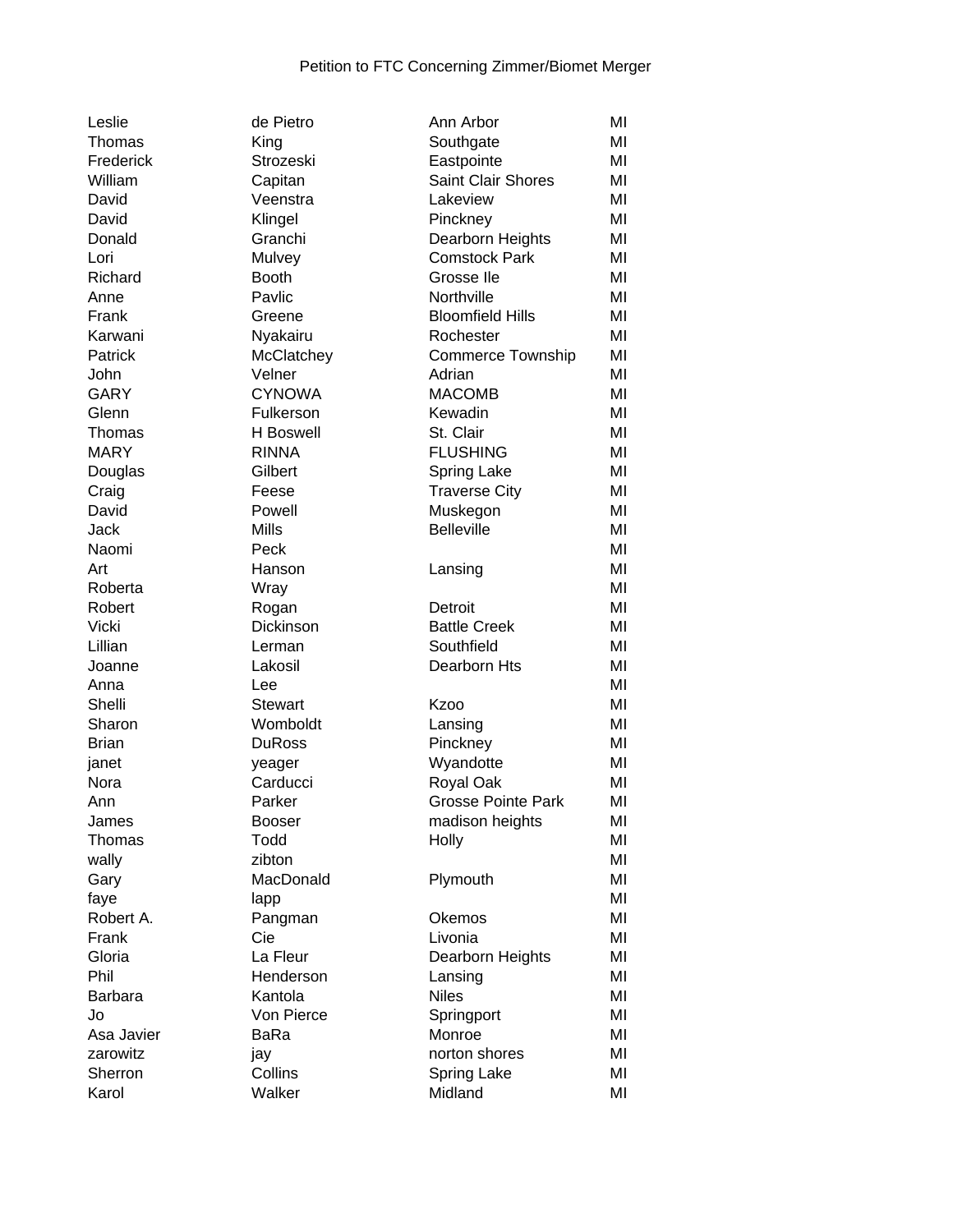| Donald         | Welch          | Dexter                  | MI |
|----------------|----------------|-------------------------|----|
| James          | Gregart        | Harrisville             | MI |
| Kathy          | DuHame         |                         | MI |
| Michael        | Hartmann       | Milan                   | MI |
| Elizabeth      | Calhoun        | Livonia                 | MI |
| Anna           | Ronk           |                         | MI |
| William        | <b>Black</b>   | Holland                 | MI |
| Douglas        | Howe           | Grosse Ile              | MI |
| John P         | Ward           | <b>CHEBOYGAN</b>        | MI |
| Richard        | Dean           | Oscoda                  | MI |
| <b>Bruce</b>   | Davis          | mancelona               | MI |
| James          | Foster         | <b>ALPENA</b>           | MI |
| James          | <b>Baldwin</b> | Monroe                  | MI |
| Walter         | Mccullum Jr    | wayne                   | MI |
| Dale           | Kubicki        | Manitou Beach           | MI |
| Cypher         | Steven         | Rochester               | MI |
| Jerry          | Gentry         | Pinckney                | MI |
| Charles        | Fosse          | <b>West Bloomfield</b>  | MI |
| Dennis         | Molengraf      | Wyoming                 | MI |
| Paul           | Newby          | <b>Sterling Heights</b> | MI |
| Carol          | Rahbari        | Ypsilanti               | MI |
| Ernest         | Assel          | Dearborn Heights        | MI |
| Sarah          | Sercombe       | <b>ROyal Oak</b>        | MI |
| Shelly         | Lonsbury       | holly                   | MI |
| Richard        | Reid           | <b>Grand Rapids</b>     | MI |
| Gucwa          | <b>Barbara</b> |                         | MI |
| Stephen        | Greene         | Ann Arbor               | MI |
| Karen          | Elly           | Livonia                 | MI |
| Marcia         | Arend          | <b>Sturgis</b>          | MI |
| Tim            | Poxson         | Holt                    | MI |
| Russell        | Poinsetta      | Detroit                 | MI |
| William        | Wertenberger   | Houghton                | MI |
| Jerome         | Walker         | detroit                 | MI |
| Franklin       | Morgan         | washington              | MI |
| Veronica       | Hayes          | Ferndale                | MI |
| Joanie         | Vigh           | Kentwood                | MI |
| Julie          | <b>Krick</b>   | Ann Arbor               | MI |
| William        | Pielemeier     | Ypsilanti               | MI |
| Lorraine       | <b>Straw</b>   | <b>Grand Rapids</b>     | MI |
| David          | Kief           | Southgate               | MI |
| John           | Fricko         | attica                  | MI |
| Barbara        | La Marr        | Detroit                 | MI |
| Fulvio         | Romano         | <b>Bloomfield Hills</b> | MI |
| Hank           | Cetola         | Adrian                  | MI |
| Gerald         | Whatling       | South Lyon              | MI |
| Carolyn        | Douglas        | Royal Oak               | MI |
| <b>Barbara</b> | Joldersma      | Holland                 | MI |
| David          | <b>Stewart</b> | Manistee                | MI |
| William        | Pietri         | <b>Grand Rapids</b>     | MI |
| <b>Barbara</b> | Mezeske        | Holland                 | MI |
| Kristen        | Rivard         | <b>Sterling Hgts</b>    | MI |
|                |                |                         |    |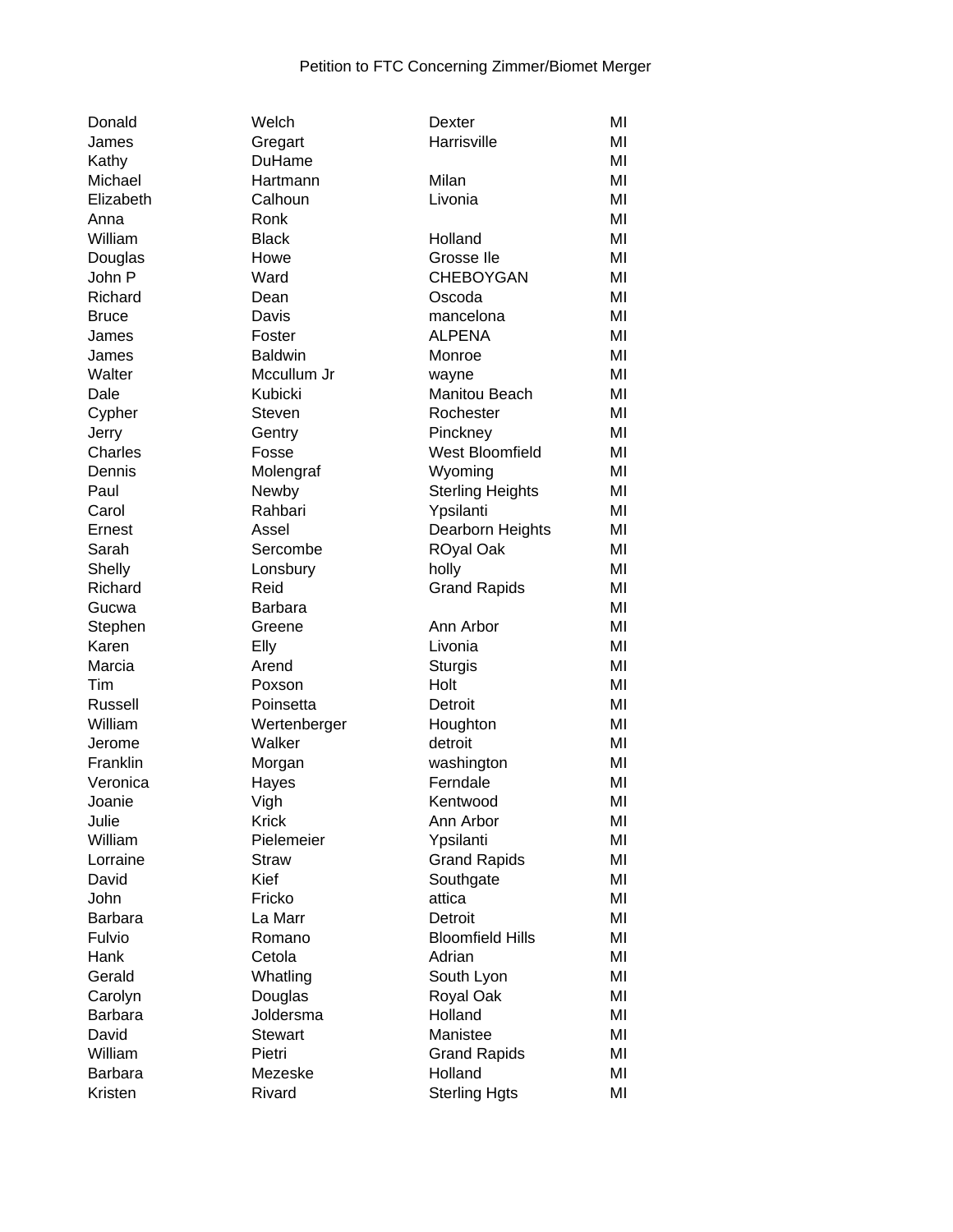| <b>JANET</b> | <b>SCHMIDT</b> | Warren                    | MI |
|--------------|----------------|---------------------------|----|
| Linda        | Reiher         | Ann arbor                 | MI |
| David        | Marckini       | <b>West Olive</b>         | MI |
| <b>Bonna</b> | Mettie         | Paradise                  | MI |
| Greg         | Collins        | Coopersville              | MI |
| Karline      | Rousseau       | Howell                    | MI |
| Sylvia       | <b>Brown</b>   | Grass Lake                | MI |
| Marvin       | Gadd           |                           | MI |
| Linda        | Mcgill         | Alpena                    | MI |
| William      | Hulme          | Plymouth                  | MI |
| Debra        | Moore          | Clio                      | MI |
| David        | Morgan         | Sparta                    | MI |
| David        | Pelc           |                           | MI |
| James        | Zalba          | East Lansing              | MI |
| Ronald       | Tichansky      | Shelby Township           | MI |
| Tracey       | Lee            | Warren                    | MI |
| Richard      | Gentry         | Roseville                 | MI |
| Phillip      | Alward         |                           | MI |
| Frederick    | Paper          | Ann Arbor                 | MI |
| Eric         | Stordahl       | Marquette                 | MI |
| Patricia     | Walen          | <b>Grand Rapids</b>       | MI |
| Julie        | Ozias          | Waterford                 | MI |
| George       | Allen          | Ann Arbor                 | MI |
| Dorothy      | Hasler         | <b>Sterling Heights</b>   | MI |
| Richard      | Curp           | Northville                | MI |
| Ernest       | <b>Birge</b>   | Wyoming                   | MI |
| Mark         | Warren         | <b>Madison Heights</b>    | MI |
| Donald       | Sova           | Chesterfield              | MI |
| Gregg        | Johnston       | Rockford                  | MI |
| Daniel       | Wiest          | Detroit                   | MI |
| John         | Kraft          | Republic                  | MI |
| Robert       | Gamalski       | <b>Traverse City</b>      | MI |
| William      | Ratcliff       | Ann Arbor                 | MI |
| Lynn         | Hammill        | Menominee                 | MI |
| Mike         | Raymond        | Shelby Township           | MI |
| Kerry        | <b>Berry</b>   | Bay City                  | MI |
| John         | Lorand         | Mt. Pleasant              | MI |
| Linda        | Marble         | Webberville               | MI |
| Carol        | Jourden        | Romulus                   | MI |
| Judy         | Clark          | muskegon                  | MI |
| llene        | Kazak          | Detroit                   | MI |
| <b>Mark</b>  | Smith          | traverse city             | MI |
| Tom          | Evans          | <b>Rochester Hills</b>    | MI |
| Nathan       | Fuchs          | Lathrup Village           | MI |
| Timothy      | Schacht        | <b>Grosse Pointe Park</b> | MI |
| Michael      | Kwitt          | Warren                    | MI |
| <b>Steve</b> | Toth           | W. Bloomfield             | MI |
| Richard      | Prochowski     | Yale                      | MI |
| William F    | Croxby         | Portage                   | MI |
| Valerie      | Strait-Melvin  | Lansing                   | MI |
| <b>Beth</b>  | Armstrong      | Kalamazoo                 | MI |
|              |                |                           |    |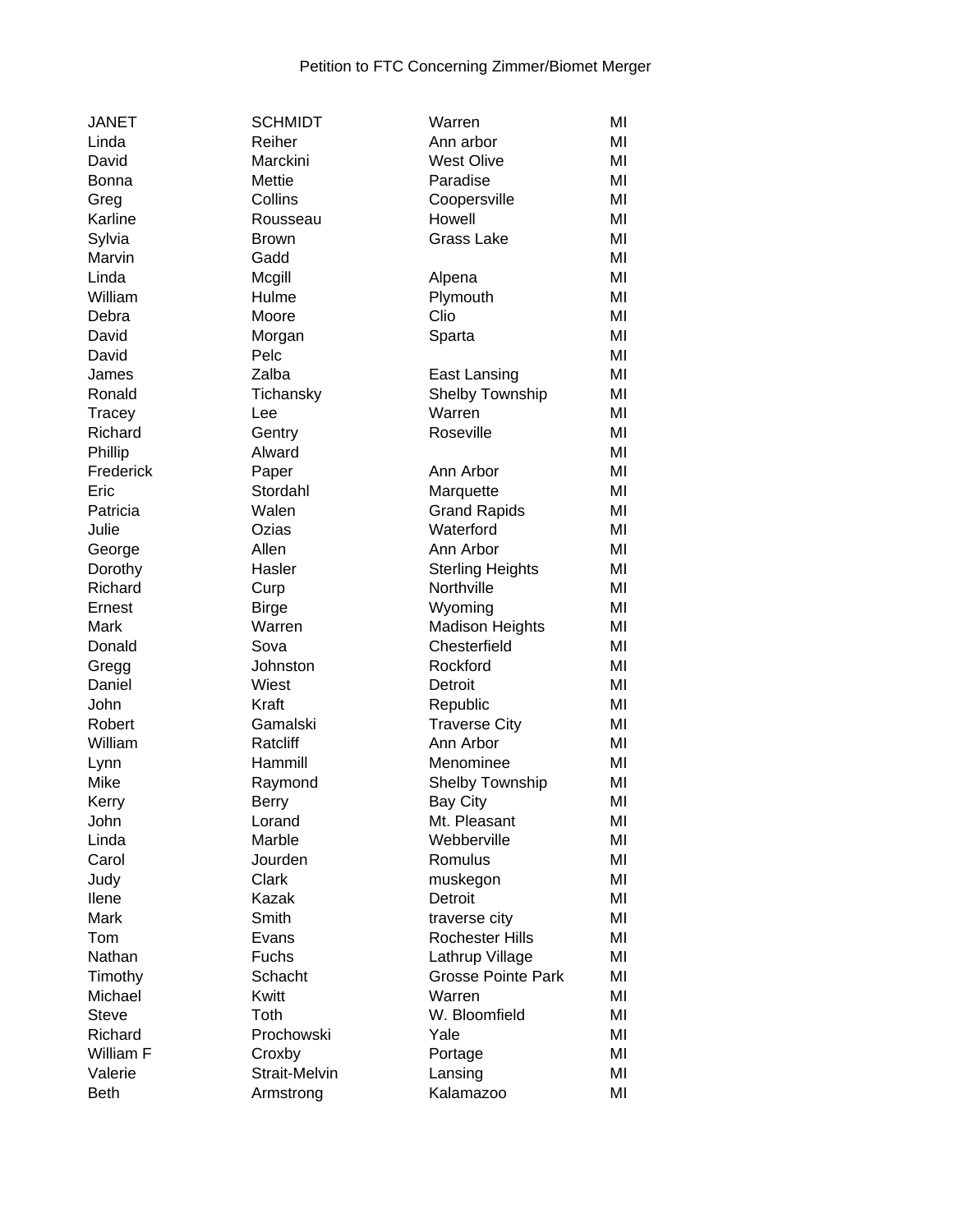| Patrick        | Hulbert          | muskegon                        | MI |
|----------------|------------------|---------------------------------|----|
| Gary           | Purcell          | Macomb                          | MI |
| <b>CHARLES</b> | <b>PEGLEY</b>    | <b>Birch Run</b>                | MI |
| Scott          | Coldwell         | <b>Grand Rapids</b>             | MI |
| K              | Merby            | W Bloomfield                    | MI |
| joseph         | worley           |                                 | MI |
| Nancy          | Snell            | Kalamazoo                       | MI |
| Anne Marie     | Osborne          | Highland                        | MI |
| <b>Brian</b>   | Akers            | Delton                          | MI |
| Doug           | Cyr              | Livonia                         | MI |
| Barbara        | Holcomb          | Cadmus                          | MI |
| Jim            | Anderson         | Michigan Center                 | MI |
| <b>ALTA</b>    | <b>HARRISON</b>  | YPSILANTI                       | MI |
| Wim            | Van Leeuwen      | Lake Odessa                     | MI |
| <b>Barbara</b> | <b>Byers</b>     | Ann Arbor                       | MI |
| <b>Bob</b>     | Wojtyniak        |                                 | MI |
| James          | Truszkowski      | <b>Comstock Park</b>            | MI |
| Toby           | Dolinka          |                                 | MI |
| M.Beth         | Chandonnet       | <b>Grand Rapids</b><br>Muskegon | MI |
| Denise         | <b>Hawkins</b>   |                                 | MI |
| S.             | Malinowski       | Lathrup Village<br>Redford      | MI |
|                |                  |                                 |    |
| Ronald         | Sohn             | Saginaw                         | MI |
| David          | Neubauer         | Dearborn                        | MI |
| Ellen          | Shoun            |                                 | MI |
| Tom            | Reichel          | <b>Rochester Hills</b>          | MI |
| Michael        | <b>McManus</b>   | Royal Oak                       | MI |
| Ralph          | <b>Bach</b>      | <b>Farmington Hills</b>         | MI |
| Patricia       | Reyburn          | Petoskey                        | MI |
| Mike           | Cunningham       | flint                           | MI |
| M              | Leszczynski      | Lapeer                          | MI |
| Sharon         | McGladdery       | Farmington Hills                | MI |
| Theresa M.     | Campbell         | <b>Madison Heights</b>          | MI |
| Keith          | Lapointe         | <b>Walled Lake</b>              | MI |
| Ray            | <b>Buck</b>      | Dearborn                        | MI |
| Jennie         | Debeausset       | Grosse Ile                      | MI |
| Sue            | Nearing          | Vassar                          | MI |
| Kenneth        | Frambes          | Albion                          | MI |
| Robert         | McKenna          | <b>BELLEVILLE</b>               | MI |
| Gregory        | Fort             | Detroit                         | MI |
| Thomas         | Macfarlane       | Lawrence                        | MI |
| Lynda          | Jarman           | St Joseph                       | MI |
| Larry          | Graham           | <b>Grosse Pointe Woods</b>      | MI |
| John           | <b>Stickradt</b> |                                 | MI |
| Ruth           | Woodcock         | Ypsilanti                       | MI |
| Paul           | Scott            | <b>Brighton</b>                 | MI |
| Gary           | Marsden          | Vulcan                          | MI |
| Robert         | <b>Brail</b>     | Oakland                         | MI |
| Ken            | Harris           | West Branch                     | MI |
| Donald         | Mclean           | Troy                            | MI |
| Mary           | White            | Ann Arbor                       | MI |
| Michael        | Giguere          |                                 | MI |
|                |                  |                                 |    |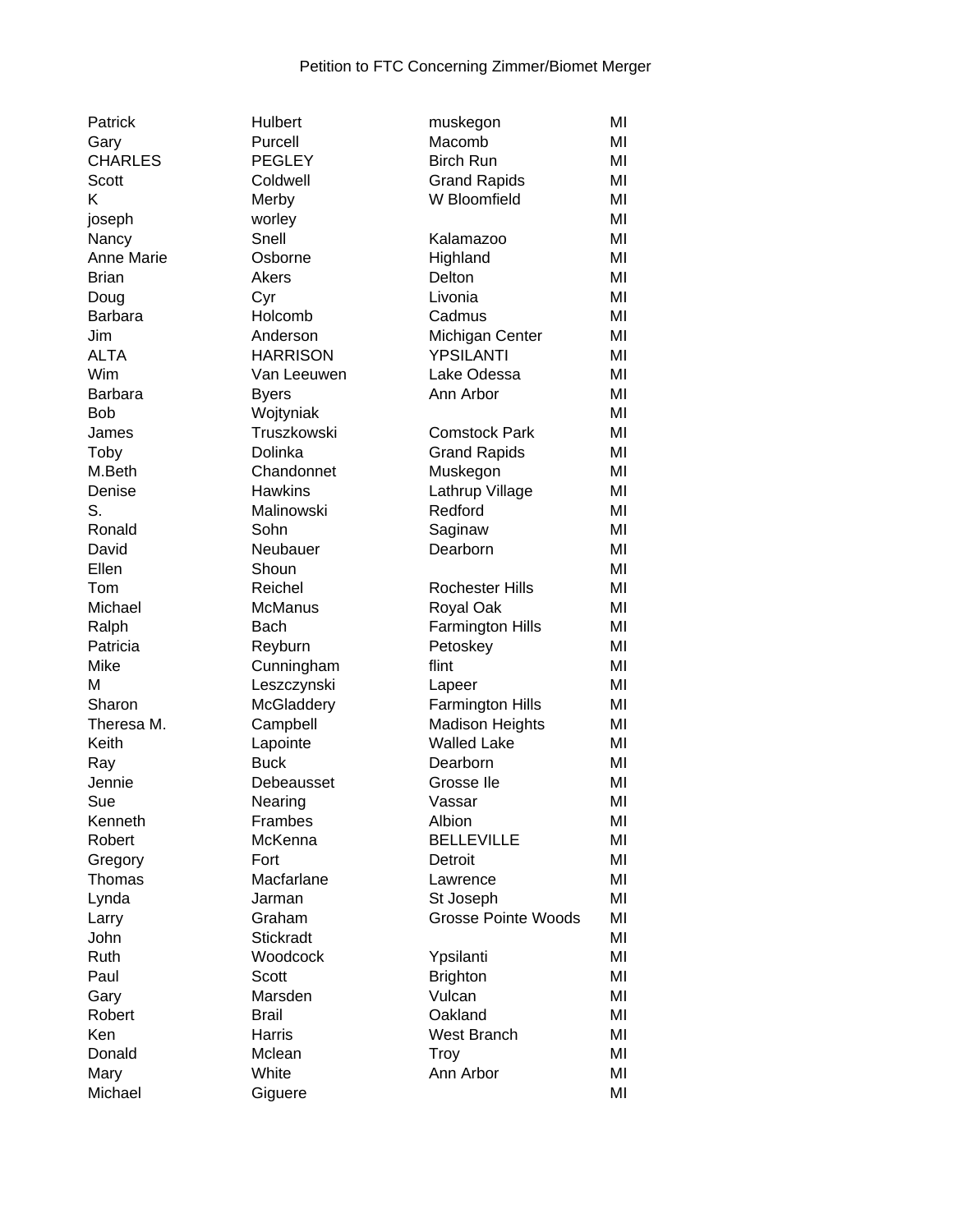| David            |
|------------------|
| Denise           |
| Michael          |
| Rick             |
| Mike             |
| Ramon            |
| Allen            |
| D                |
| Frank            |
| Ronald           |
|                  |
| Stephen          |
| Anna Rita        |
| Carlotta         |
| Jeffery          |
| Kenneth          |
| Richard          |
| Rosalie          |
| Selma            |
| Mary Lou         |
| Κ                |
| Martha M.        |
| <b>Brittany</b>  |
| jacqueline       |
| Nzingha          |
| Renee            |
| John             |
| Nicki            |
| Janet            |
|                  |
|                  |
| Michael          |
| Jay              |
| John             |
| Barbara          |
| Keith            |
| Kyle             |
| Elodia           |
| James            |
| Ann              |
| Karla            |
| Jamie            |
| Martha           |
| Lee              |
| Thomas           |
| E                |
| Charles          |
| Dorothy          |
| Arthur           |
|                  |
| Francoise        |
| Kenneth          |
| Kenneth<br>Jorun |

| Less          | DeWitt, Mi              | ΜI |
|---------------|-------------------------|----|
| Ryman         | <b>Bay City</b>         | ΜI |
| Kitchen       | Kalamazoo               | MI |
| Rocco         | Canton                  | MI |
| Glasheen      | East Lansing            | MI |
| Trumbull      | <b>Grand Rapids</b>     | MI |
| Salyer        | Troy                    | ΜI |
| R             | Oak Park                | MI |
| Watrous       | Fairview                | MI |
| Henry         | Canton                  | MI |
| Margulis      | <b>Grand Rapids</b>     | MI |
| Barron        | <b>Central Lake</b>     | MI |
| <b>Ripley</b> | <b>Niles</b>            | MI |
| Morgenthaler  | Lowell                  | MI |
| Dupre         | China Twp.              | MI |
| Dunsky        | <b>Clinton Township</b> | MI |
| Pelch         | <b>Beulah</b>           | MI |
| Goode         | <b>Redford Twp</b>      | MI |
| Gentry        | Roseville               | MI |
| D             |                         | MI |
| Wilson        | g<br><b>Belleville</b>  | MI |
|               | Southfield              | MI |
| Jackson       |                         | MI |
| tessman       | behton harbor           | MI |
| Masani        | Detroit                 |    |
| Gregory       |                         | MI |
| Stevens       | Coldwater               | MI |
| Cogar         | Ypsilanti               | MI |
| Cavallaro     | Novi                    | MI |
| <b>Bugbee</b> | <b>Battle Creek</b>     | MI |
| Clark         | Saline                  | MI |
| Tucholski     | STANDISH                | MI |
| Papp          | Ann Arbor               | MI |
| D'Alessandro  |                         | MI |
| Kleckner      | <b>Berkley</b>          | MI |
| Resendez      | Midland                 | MI |
| Slider        | Lansing                 | MI |
| Wright        | Ann Arbor               | MI |
| Hair          | Jackson                 | ΜI |
| Clark         | Harrisville             | MI |
| Haug          | Portage                 | MI |
| Graham        | oak park                | MI |
| Bessinger     | Muskegon                | MI |
| D             | g                       | MI |
| Cole          | Warren                  | MI |
| Stenske       | Baroda                  | ΜI |
| Jacobs        | Muskegon                | ΜI |
| Fairfield     | Canton                  | ΜI |
| Bragg         | Mayville                | ΜI |
| Dennett       | Canton                  | ΜI |
| Jaeger        | Saline                  | ΜI |
| Klein         | Escanaba                | ΜI |
|               |                         |    |

| Denise          | Ryman          | <b>Bay City</b>         | MI |
|-----------------|----------------|-------------------------|----|
| Michael         | Kitchen        | Kalamazoo               | MI |
| Rick            | Rocco          | Canton                  | MI |
| Mike            | Glasheen       | East Lansing            | MI |
| Ramon           | Trumbull       | <b>Grand Rapids</b>     | MI |
| Allen           | Salyer         | <b>Troy</b>             | MI |
| D               | R              | Oak Park                | MI |
| Frank           | Watrous        | Fairview                | MI |
| Ronald          | Henry          | Canton                  | MI |
| Stephen         | Margulis       | <b>Grand Rapids</b>     | MI |
| Anna Rita       | <b>Barron</b>  | <b>Central Lake</b>     | MI |
| Carlotta        | <b>Ripley</b>  | <b>Niles</b>            | MI |
| Jeffery         | Morgenthaler   | Lowell                  | MI |
| Kenneth         | Dupre          | China Twp.              | MI |
| Richard         | Dunsky         | <b>Clinton Township</b> | MI |
| Rosalie         | Pelch          | <b>Beulah</b>           | MI |
| Selma           | Goode          | <b>Redford Twp</b>      | MI |
| Mary Lou        | Gentry         | Roseville               | MI |
| ĸ               | D              | g                       | MI |
| Martha M.       | Wilson         | <b>Belleville</b>       | MI |
| <b>Brittany</b> | Jackson        | Southfield              | MI |
| jacqueline      | tessman        | behton harbor           | MI |
| Nzingha         | Masani         | Detroit                 | MI |
| Renee           | Gregory        |                         | MI |
| John            | <b>Stevens</b> | Coldwater               | MI |
| Nicki           | Cogar          | Ypsilanti               | MI |
| Janet           | Cavallaro      | Novi                    | MI |
| Michael         | <b>Bugbee</b>  | <b>Battle Creek</b>     | MI |
| Jay             | Clark          | Saline                  | MI |
| John            | Tucholski      | <b>STANDISH</b>         | MI |
| Barbara         | Papp           | Ann Arbor               | MI |
| Keith           | D'Alessandro   |                         | MI |
| Kyle            | Kleckner       | <b>Berkley</b>          | MI |
| Elodia          | Resendez       | Midland                 | MI |
| James           | Slider         | Lansing                 | MI |
| Ann             | Wright         | Ann Arbor               | MI |
| Karla           | Hair           | Jackson                 | MI |
| Jamie           | Clark          | Harrisville             | MI |
| Martha          | Haug           | Portage                 | MI |
| Lee             | Graham         | oak park                | MI |
| Thomas          | Bessinger      | Muskegon                | MI |
| E               | D              | g                       | MI |
| Charles         | Cole           | Warren                  | MI |
| Dorothy         | <b>Stenske</b> | Baroda                  | MI |
| Arthur          | Jacobs         | Muskegon                | MI |
| Francoise       | Fairfield      | Canton                  | MI |
| Kenneth         | <b>Bragg</b>   | Mayville                | MI |
| Kenneth         | Dennett        | Canton                  | MI |
| Jorun           | Jaeger         | Saline                  | MI |
| Dale            | Klein          | Escanaba                | MI |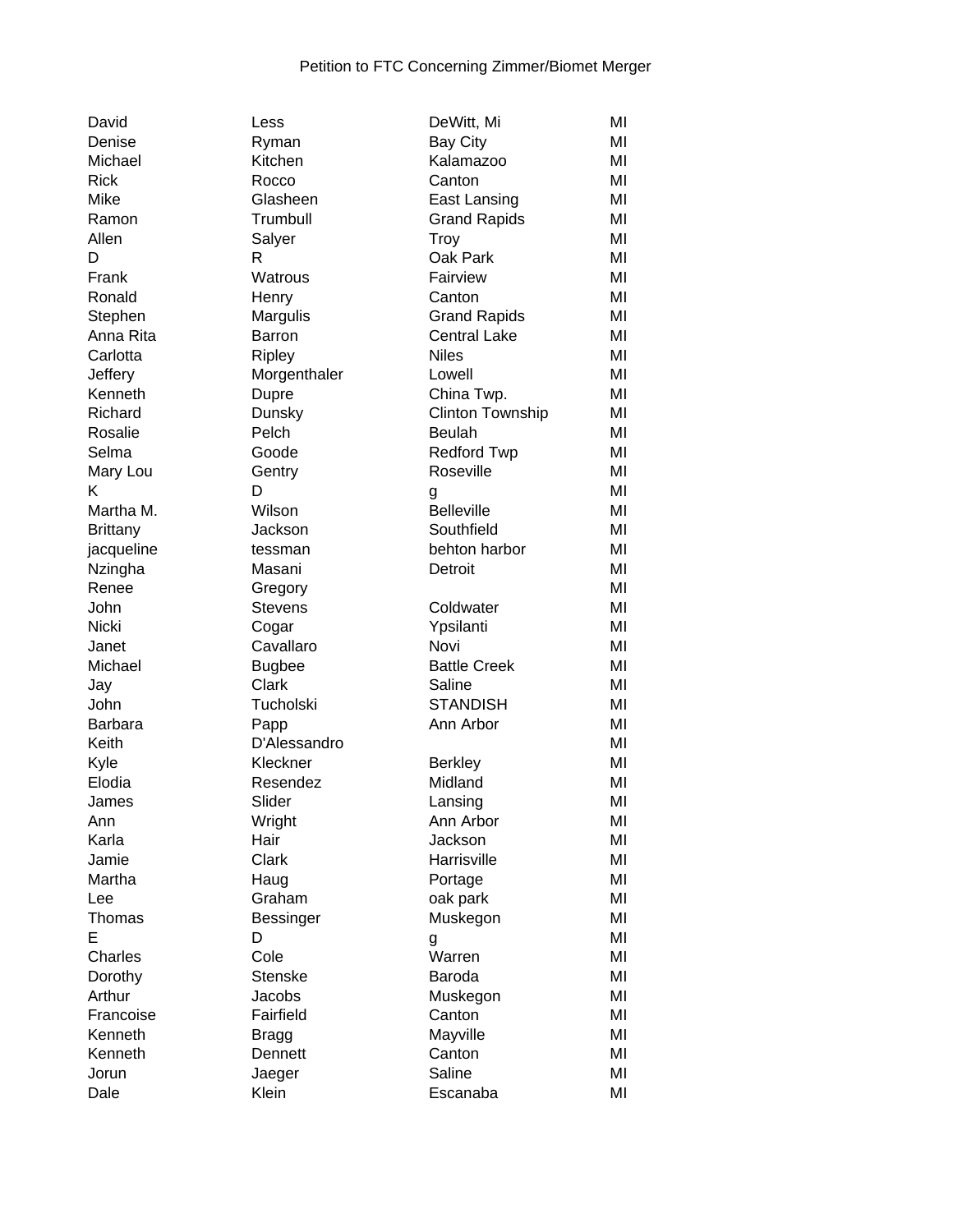| Richard      |
|--------------|
| Edwin        |
| Frederica    |
| Kenneth      |
| Kristine     |
| Peter        |
| Daniel       |
| Alice        |
| anne         |
| Janice       |
| Sue          |
| Anne         |
| nancy        |
| Maria        |
| Georgia      |
| Kathy        |
|              |
| Nancy        |
| Sheryl       |
| Sidney       |
| Gretchen     |
| Bernard      |
| Gary         |
| Lola Annette |
| Jacqueline   |
| Jerry        |
| Margery      |
| Carllynn     |
| Carl         |
| Dorothy      |
| Bryce        |
| Carole       |
| Donald       |
| Linda        |
| Carolyn`     |
| Frank        |
| howard       |
| Emily        |
| Linda M.     |
| Mark         |
| Sharon       |
| Alice        |
| Daniel       |
| Gerald       |
| James        |
| a            |
| Julia        |
| Ronald       |
| Dan          |
| Kelly        |
| melinda      |
| $M - 44$     |

| Harrison Twp.           | ΜI                                                     |
|-------------------------|--------------------------------------------------------|
| Richmond                | MI                                                     |
| Lansing                 | MI                                                     |
| <b>Grand Rapids</b>     | MI                                                     |
| Northport               | MI                                                     |
|                         | ΜI                                                     |
| <b>Sterling Heights</b> | MI                                                     |
| Essexville              | MI                                                     |
| <b>Rochester Hills</b>  | MI                                                     |
|                         | MI                                                     |
|                         | MI                                                     |
|                         | MI                                                     |
| troy                    | ΜI                                                     |
| <b>Grand Rapids</b>     | MI                                                     |
| <b>Clinton Township</b> | MI                                                     |
| <b>West Olive</b>       | MI                                                     |
| Davisburg               | MI                                                     |
| Kalamazoo               | ΜI                                                     |
| Sfld                    | ΜI                                                     |
|                         | ΜI                                                     |
| Chesterfield            | MI                                                     |
| Hamtramck               | ΜI                                                     |
| Stevensville            | MI                                                     |
| Royal Oak               | MI                                                     |
| milford                 | MI                                                     |
| Houghton                | MI                                                     |
| Warren                  | MI                                                     |
| Manistee                | MI                                                     |
| Coleman                 | MI                                                     |
| Trenton                 | MI                                                     |
| <b>Grand Blanc</b>      | MI                                                     |
| <b>Grand Rapids</b>     | MI                                                     |
| Ludington               | MI                                                     |
| Mt Pleasant             | MI                                                     |
| Saginaw                 | MI                                                     |
| livonia                 | MI                                                     |
| Ann Arbor               | ΜI                                                     |
|                         | ΜI                                                     |
| <b>Clinton Township</b> | ΜI                                                     |
| Shelby Township         | MI                                                     |
| Quincy                  | ΜI                                                     |
| Detroit                 | MI                                                     |
| Detroit                 | MI                                                     |
| Hancock                 | MI                                                     |
| Kalamazoo               | MI                                                     |
| Holland                 | MI                                                     |
| Martin                  | ΜI                                                     |
| Nashville               | ΜI                                                     |
| <b>Comstock Park</b>    | ΜI                                                     |
| new hudson              | ΜI                                                     |
| SCS                     | ΜI                                                     |
|                         | <b>LANSING</b><br>Stambaugh<br>Southfield<br>Ann Arbor |

| Edwin        | Holmberg          | Richmond                | MI |
|--------------|-------------------|-------------------------|----|
| Frederica    | <b>Steller</b>    | Lansing                 | MI |
| Kenneth      | Schilling         | <b>Grand Rapids</b>     | MI |
| Kristine     | <b>Morris</b>     | Northport               | MI |
| Peter        | Vallin            | <b>LANSING</b>          | MI |
| Daniel       | Cracchiolo        | <b>Sterling Heights</b> | MI |
| Alice        | Tompkins          | Essexville              | MI |
| anne         | powder            | <b>Rochester Hills</b>  | MI |
| Janice       | Colville          | Stambaugh               | MI |
| Sue          | Chavel            | Southfield              | MI |
| Anne         | Haas              | Ann Arbor               | MI |
| nancy        | zebracki          | troy                    | MI |
| Maria        | Miller            | <b>Grand Rapids</b>     | MI |
| Georgia      | Griffin           | <b>Clinton Township</b> | MI |
| Kathy        | Oppenhuizen       | West Olive              | MI |
| Nancy        | Krempa            | Davisburg               | MI |
| Sheryl       | Gluchowski        | Kalamazoo               | MI |
| Sidney       | Altus             | Sfld                    | MI |
| Gretchen     | Van Gessel        |                         | MI |
| Bernard      | Maki              | Chesterfield            | MI |
| Gary         | <b>Boyers</b>     | <b>Hamtramck</b>        | MI |
| Lola Annette | <b>Ballard</b>    | Stevensville            | MI |
| Jacqueline   | <b>Dick</b>       | Royal Oak               | MI |
| Jerry        | <b>Bierens</b>    | milford                 | MI |
| Margery      | <b>Drake</b>      | Houghton                | MI |
| Carllynn     | Allen             | Warren                  | MI |
| Carl         | Peterson          | Manistee                | MI |
| Dorothy      | <b>Neff</b>       | Coleman                 | MI |
| <b>Bryce</b> | McDowell          | Trenton                 | MI |
| Carole       | Pappas            | <b>Grand Blanc</b>      | MI |
| Donald       | <b>Inks</b>       | <b>Grand Rapids</b>     | MI |
| Linda        | Hixson            | Ludington               | MI |
| Carolyn`     | Monahan           | Mt Pleasant             | MI |
| Frank        | Vaydik            | Saginaw                 | MI |
| howard       | rubenstein        | livonia                 | MI |
| Emily        | Artinian          | Ann Arbor               | MI |
| Linda M.     | Mulder            |                         | MI |
| Mark         | Peltan            | <b>Clinton Township</b> | MI |
| Sharon       | DeLiso            | <b>Shelby Township</b>  | MI |
| Alice        | Weber             | Quincy                  | MI |
| Daniel       | Ferrier           | Detroit                 | MI |
| Gerald       | <b>Brown</b>      | Detroit                 | MI |
| James        | <b>Bess</b>       | Hancock                 | MI |
| а            | yonker            | Kalamazoo               | MI |
| Julia        | Colingsworth      | Holland                 | MI |
| Ronald       | Sturman           | Martin                  | MI |
| Dan          | Smith             | Nashville               | MI |
| Kelly        | <b>Blank</b>      | <b>Comstock Park</b>    | MI |
| melinda      | looper            | new hudson              | MI |
| Matt         | <b>Brzezinski</b> | <b>SCS</b>              | MI |
|              |                   |                         |    |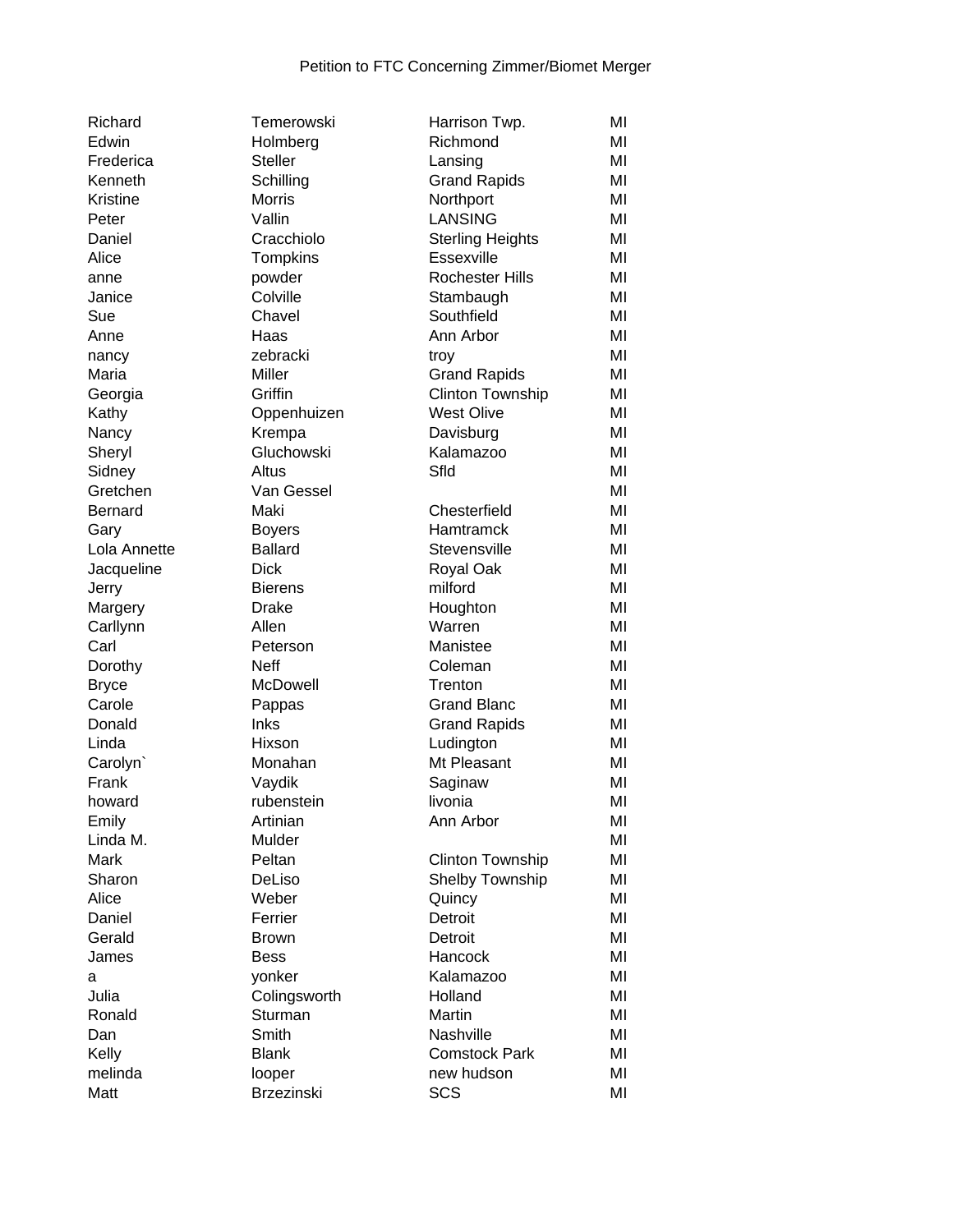| JIM               | <b>WARZALA</b>       | <b>CRYSTAL FALLS</b>                       | MI        |
|-------------------|----------------------|--------------------------------------------|-----------|
| Debbie            | Schmitz              |                                            | MI        |
| Doris             | Applebaum            | Oak Park                                   | MI        |
| <b>Barbara</b>    | Hardy                | Southfield                                 | MI        |
| Michael           | Denham               | Greenville                                 | MI        |
| Amy               | Frieden              | bridgman                                   | MI        |
| William           | Fry                  |                                            | MI        |
| Michael           | Swiger               | <b>LUDINGTON</b>                           | MI        |
| Ellen             | Chapman              | Shelby Twp.                                | MI        |
| Geary             | Jones                | <b>Grand Rapids</b>                        | MI        |
| Rhonda            | grewe                |                                            | MI        |
| Thomas            | Verbrugge            | Jenison                                    | MI        |
| <b>JUDITH</b>     | <b>BOONE</b>         | <b>MIDDLEVILLE</b>                         | MI        |
| Glen              | Eberlein             |                                            | MI        |
| Theodore G.       | Freitag              | Dearborn Heights                           | MI        |
| <b>MARY</b>       | <b>VARTANIAN</b>     | livonia                                    | MI        |
| <b>Bernadette</b> | Weaver               | Detroit                                    | MI        |
| James             | Ringler              | Shelbyville                                | MI        |
| <b>Bob</b>        | Johns                | St johns                                   | MI        |
| Faye              | Anderson             | northville                                 | MI        |
| <b>CONRAD</b>     | <b>LARSON</b>        | <b>BUCHANAN</b>                            | MI        |
| Paulette          | Hatchett             | East Lansing                               | MI        |
| David             | Hinz                 | Saint Joseph                               | MI        |
| Joan              | Crawford             | Milford                                    | MI        |
| Robert            | Nordin               | Daggett                                    | MI        |
| Cyril             | Saverino             | Rochester                                  | MI        |
| Marie             | Saverino             |                                            | MI        |
| Jacqueline        | Schmidt              | Coloma                                     | MI        |
| Ellen             | <b>Stern</b>         |                                            | MI        |
|                   |                      | <b>Farmington Hills</b><br>Wixom           | MI        |
| James<br>Loretta  | Ross<br>Tiethof      |                                            | MI        |
|                   | Hasler               |                                            | MI        |
| Dorothy<br>Iva    | Wilson               |                                            | MI        |
| J. J.             | Skramstad            |                                            | <b>MN</b> |
|                   |                      | <b>Brooklyn Center</b><br>Columbia Heights | <b>MN</b> |
| Lobsang<br>mark   | Dhondup<br>neid      | Mendota Hts                                | <b>MN</b> |
| Richard           | Lambert              | Roseville                                  | <b>MN</b> |
| Arthur            |                      |                                            | <b>MN</b> |
|                   | Rosenberg<br>Koshiol | Minneapolis                                | <b>MN</b> |
| Robert            |                      | Farmington<br>St Paul                      | <b>MN</b> |
| Janet             | <b>Baumanis</b>      |                                            | <b>MN</b> |
| jim               | hirsch               | st. cloud                                  | <b>MN</b> |
| rickert           | bob                  | Saint Paul                                 |           |
| Jerrold           | Weinstein            | Plymouth                                   | <b>MN</b> |
| Jenny             | Paterson             | Shoreview                                  | <b>MN</b> |
| Tom               | Fiero                | <b>Grand Marais</b>                        | <b>MN</b> |
| Raymond           | Larson               | Eagan                                      | <b>MN</b> |
| <b>JUDY</b>       | Klemm                | Forest Lake                                | <b>MN</b> |
| <b>TL</b>         | Parson               | Cloquet                                    | <b>MN</b> |
| Joan              | Leonard              | Fridley                                    | <b>MN</b> |
| Lynda             | Pauling              | Oak Park Heights                           | <b>MN</b> |
| Ruth              | <b>Maples</b>        | Edina                                      | <b>MN</b> |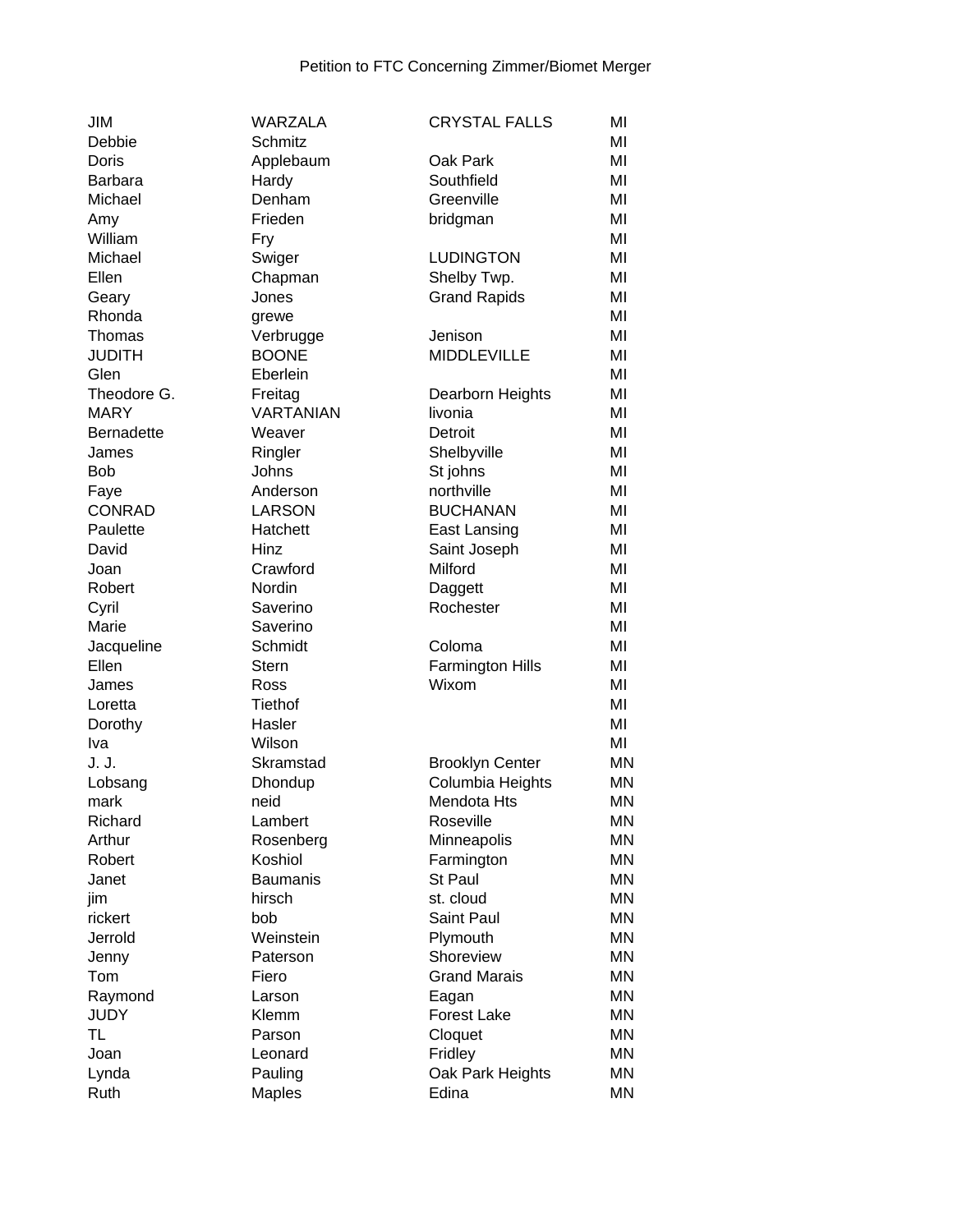| Alan E.                        | Shapiro         | Minneapolis             | MN        |
|--------------------------------|-----------------|-------------------------|-----------|
| Helen                          | <b>Kivnick</b>  | Minneapolis             | ΜN        |
| Douglas                        | Smith           | <b>Brooklyn Park</b>    | ΜN        |
| Juliann                        | Rule            |                         | MN        |
| Jerome                         | <b>Hobbs</b>    | <b>Maple Grove</b>      | ΜN        |
| Sharon                         | Fortunak        | <b>Cottage Grove</b>    | MN        |
| Charles                        | Horton          | <b>Elk River</b>        | <b>MN</b> |
| Mark                           | Petty           | Minneapolis             | <b>MN</b> |
| David                          | Faust           | St. Paul                | MN        |
| Diane                          | Hull            | Clearbrook              | ΜN        |
| Harold W.                      | Freeman         | <b>Eden Prairie</b>     | <b>MN</b> |
| Edwin                          | Worrell         | St. Louis Park          | <b>MN</b> |
| Terry                          | Anderson        | ely                     | <b>MN</b> |
| Harriet                        | McCleary        | Minneapolis             | <b>MN</b> |
| Diane                          | Struble         | <b>Burnsville</b>       | ΜN        |
| Karen                          | Raccio          | Maple Grove             | ΜN        |
| Charles & Kathleen             | Fitze           | bovey                   | MN        |
| Michael                        | Gravenish       | Bloomington             | <b>MN</b> |
| Ken                            | Hiemenz         |                         | <b>MN</b> |
| Joe                            | Julian          | Rochester               | <b>MN</b> |
| Joe                            | Merz            | <b>Fergus Falls</b>     | <b>MN</b> |
| Kathy                          | Kormanik        | Minneapolis             | <b>MN</b> |
| Keith                          | Thompson        | <b>Saint Paul</b>       | <b>MN</b> |
| charles                        | scofield        | <b>Cannon Falls</b>     | <b>MN</b> |
| Olson                          | Richard & Marth | Minneapolis             | <b>MN</b> |
| James                          | Moulds          |                         | <b>MN</b> |
| Michael                        | <b>Beasley</b>  | Hopkins                 | <b>MN</b> |
| susan                          | k               | Duluth                  | ΜN        |
| John                           | Viacrucis       | Moorhead                | MN        |
| Gail                           | Linnerson       |                         | <b>MN</b> |
|                                | Renee           | Minneapolis<br>Cedar    | MN        |
| Reece-Murray<br><b>Robbins</b> | Robert          | <b>West Saint Paul</b>  | <b>MN</b> |
| Ordell                         | Vee             | Madelia                 | <b>MN</b> |
| John                           | Clouse          | Saint Paul              | MN        |
|                                | Moulds          |                         | MN        |
| Virginia                       |                 |                         | <b>MN</b> |
| Lydia<br>Charles               | Rappaport       | Glenwood<br>Arden Hills | <b>MN</b> |
|                                | Torrey          | Lake Elmo               |           |
| Laura                          | Phelan          |                         | MN        |
| Jeffrey                        | Thompson        |                         | ΜN        |
| <b>Hillis</b>                  | Aldrich         | Robbinsdale             | ΜN        |
| Russell                        | Petricka        | Northfield              | ΜN        |
| Deborah                        | Walsh           | <b>Stillwater</b>       | ΜN        |
| Craig                          | Wendland        | Rochester               | ΜN        |
| Julie                          | Plumer          | Minneapolis             | ΜN        |
| David                          | Zimney          | St. Louis Park          | ΜN        |
| Shirley                        | Reider          | <b>Falcon Heights</b>   | ΜN        |
| Steve                          | George          |                         | ΜN        |
| Amelia                         | Hummel          | Robbinsdale             | ΜN        |
| Nora                           | Plesofsky       | Minneapolis             | MN        |
| Scott                          | <b>Dulas</b>    |                         | MN        |
| Victor                         | Munayco         | St Anthony              | ΜN        |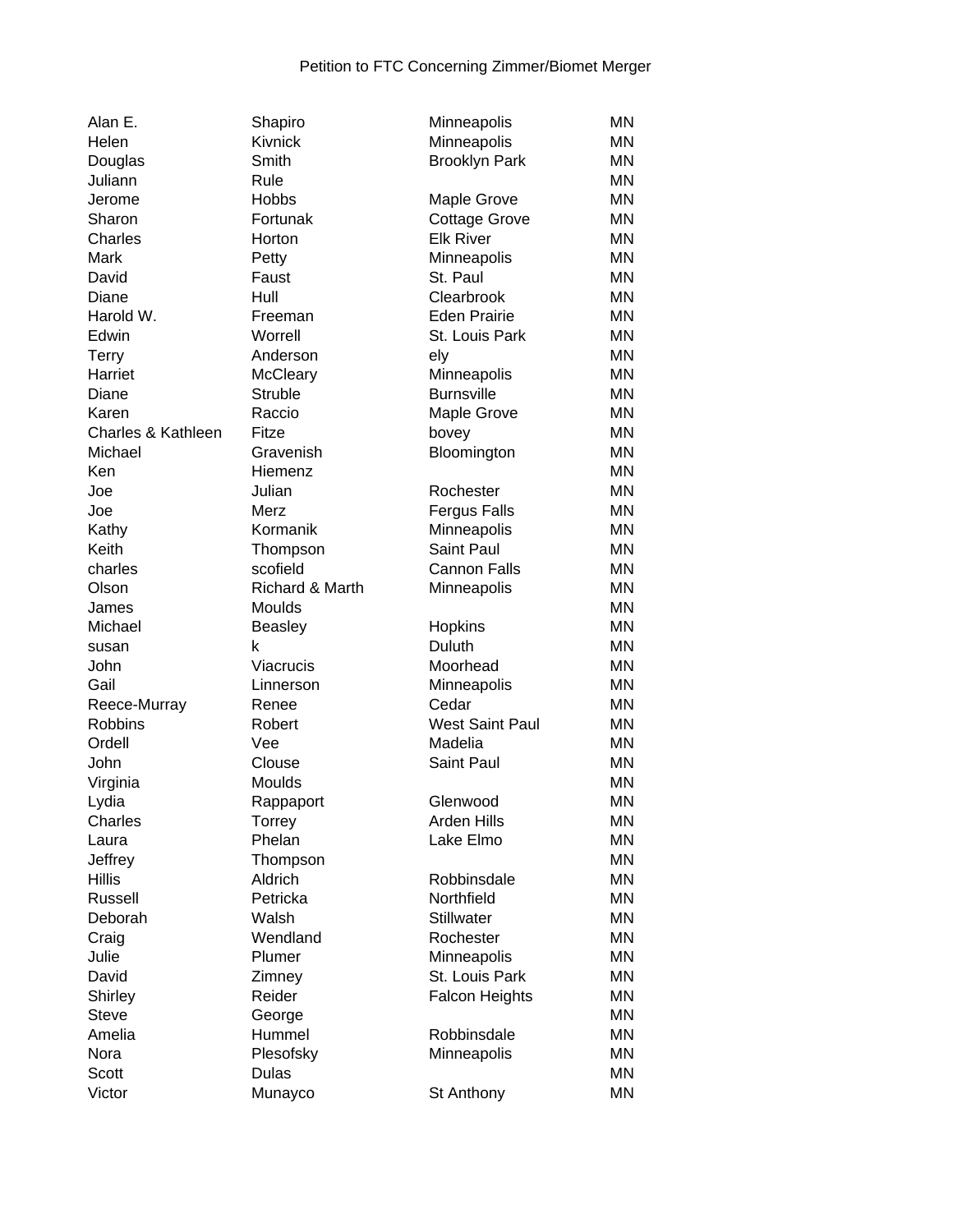| Duane         | Heil           | <b>Saint Paul</b>                    | <b>MN</b> |
|---------------|----------------|--------------------------------------|-----------|
| <b>DiAnne</b> | <b>Billins</b> | Apple Valley<br><b>Detroit Lakes</b> | <b>MN</b> |
| Carol         | Mitchell       |                                      | ΜN        |
| Janet         | Volkenant      |                                      | <b>MN</b> |
| Richard       | Lamb           | Minneapolis                          | <b>MN</b> |
| Amanda        | Lane           | Plymouth                             | <b>MN</b> |
| karl          | meller         | mpls                                 | <b>MN</b> |
| Zola          | Stone          | <b>Brooklyn Park</b>                 | <b>MN</b> |
| Fredric       | <b>Bailey</b>  | Shoreview                            | <b>MN</b> |
| Shelby        | Haukos         | <b>Elbow Lake</b>                    | <b>MN</b> |
| David         | Wiley          |                                      | <b>MN</b> |
| Peter         | Veits          | <b>Burnsville</b>                    | <b>MN</b> |
| William       | Nusbaum        | Saint Louis Park                     | <b>MN</b> |
| Jonathan H.   | Coleman        | mpls                                 | <b>MN</b> |
| John And Jean | Fleming        | Lonsdale                             | <b>MN</b> |
| Nancy         | McMullen       | <b>White Bear Lake</b>               | ΜN        |
| John          | Penrose        | Bloomington                          | ΜN        |
| Kevin         | Kujawa         | minneapolis                          | ΜN        |
| Dan           | williamson     | minneapolis                          | <b>MN</b> |
| Benjamin      | Krohling       | Minneapolis                          | <b>MN</b> |
| Gail          | Frethem        | Minneapolis                          | ΜN        |
| Scott         | Mace           | <b>Eden Prairie</b>                  | <b>MN</b> |
| David         | Rykken         | Minneapolis                          | <b>MN</b> |
| Rita          | Johnstone      |                                      | <b>MN</b> |
| John          | Leinen         | <b>Stillwater</b>                    | <b>MN</b> |
| Elgie         | Cloutier       | Faribault                            | <b>MN</b> |
| Marilyn       | Rahn           | Albert Lea                           | <b>MN</b> |
| Don           | Schroeder      |                                      | <b>MN</b> |
| Patricia      | Richard-Amato  | Duluth                               | <b>MN</b> |
| Elmer         | Johnson        | osakis                               | <b>MN</b> |
| Rosita        | Aranita        | Minneapolis                          | <b>MN</b> |
| John-Mark     | Pawlowski      | St. Paul                             | <b>MN</b> |
| Loretta       | Denfeld        | <b>Little Falls</b>                  | <b>MN</b> |
| Paul          | Norton         | New Hope                             | ΜN        |
| Shirley       | Espeland       | St. Paul                             | <b>MN</b> |
| Dennis        | Patrias        | North Branch                         | <b>MN</b> |
| Craig         | <b>Brown</b>   | Bloomington                          | <b>MN</b> |
| Shred         | <b>Betty</b>   | <b>IGH</b>                           | MN        |
| Jason         | Husby          | Minneapolis                          | <b>MN</b> |
| A             | Peters         | <b>Stillwater</b>                    | MN        |
| James         | Melville       | Roseville                            | <b>MN</b> |
| Gregory       | Pfister        |                                      | MN        |
| Christine     | Jacobs         | Kabetogama                           | <b>MN</b> |
| Joseph        | Perusich       | Shakopee                             | <b>MN</b> |
| Richard       | Haas           | Hastings                             | <b>MN</b> |
| Doris         | Berberoglu     | Plymouth                             | <b>MN</b> |
| Joan          | Mcgonigal      | Minneapolis                          | <b>MN</b> |
| Robert        | Adams          | Ramsey                               | <b>MN</b> |
| Larry         | Margolis       | Minnetonka                           | <b>MN</b> |
| Rodd          | Ringquist      | <b>Forest Lake</b>                   | <b>MN</b> |
| Elizabeth     | Songalia       | St. Paul                             | <b>MN</b> |
|               |                |                                      |           |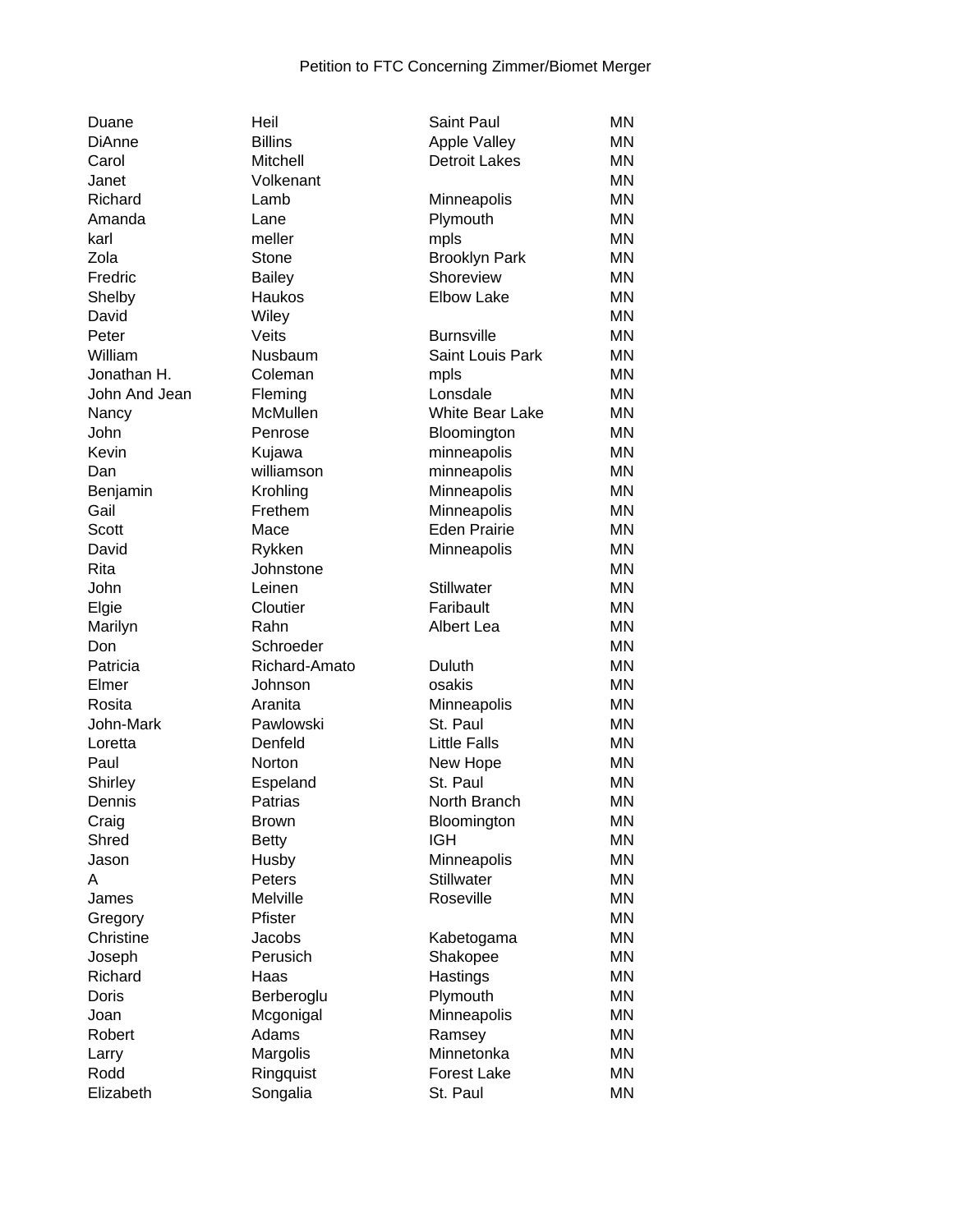| John           | Wozniak                 |                        | <b>MN</b> |
|----------------|-------------------------|------------------------|-----------|
| Katheirne      | Kretchmar               | <b>East Bethel</b>     | <b>MN</b> |
| Alva           | Pingel                  | Rosemount              | <b>MN</b> |
| Gary           | Kaiser                  | <b>CLEAR LAKE</b>      | ΜN        |
| Jerry          | Klemm                   | <b>Forest Lake</b>     | ΜN        |
| Robert         | Narveson                | <b>Battle Lake</b>     | <b>MN</b> |
| Janice         | Hallman                 | St. Paul               | <b>MN</b> |
| Nathan         | Roy                     | <b>Dilworth</b>        | <b>MN</b> |
| Norm           | Petrik                  | Minneapolis            | <b>MN</b> |
| Patty          | Skogrand                | Apple Valley           | ΜN        |
| Janet          | <b>Neihart</b>          | <b>Cottage Grove</b>   | <b>MN</b> |
| Tricia         | Kalinowski              | <b>Blaine</b>          | <b>MN</b> |
| Randy          | <b>Nies</b>             | Minneapolis            | <b>MN</b> |
| Denise         | Thomas                  | West St Paul           | <b>MN</b> |
| Hugh           | Curtler lii             |                        | <b>MN</b> |
| Elizabeth      | Chacich                 | Cloquet                | ΜN        |
| Dian           | Lopez                   | Alexandria             | <b>MN</b> |
| Michael        | Kelleher                | <b>Burnsville</b>      | <b>MN</b> |
| Kathleen       | Todd                    | Minneapolis            | <b>MN</b> |
| Doug           | Westendorp              | Minneapolis            | <b>MN</b> |
| Carol          | Kiekow                  | Montgomery             | <b>MN</b> |
|                | f                       |                        | <b>MN</b> |
| sean           |                         | Saint Paul             | <b>MN</b> |
| Michael        | Alexander               |                        | <b>MN</b> |
| Joe            | Culver                  | Maple Plain            |           |
| Joel           | Clasemann               |                        | <b>MN</b> |
| Amaya          | Maura                   | <b>Saint Paul</b>      | <b>MN</b> |
| Stu            | Farnsworth              | Eagan                  | <b>MN</b> |
| Dale           | Anderson                | <b>Brooklyn Center</b> | <b>MN</b> |
| Cindy          | Gomez-Schempp           | Moorhead               | <b>MN</b> |
| <b>Delores</b> | Flynn                   | Roseville              | <b>MN</b> |
| Don            | Hon                     | Minneapolis            | <b>MN</b> |
| Kathryn        | Null                    | Apple Valley           | <b>MN</b> |
| Christine      | <b>Norton</b>           | <b>Cottage Grove</b>   | <b>MN</b> |
| Laura          | Regan                   | Duluth                 | <b>MN</b> |
| Kathleen       | Spencer                 | Duluth                 | ΜN        |
| Carrie         | Eberhardt               | New Prague             | <b>MN</b> |
| Jerald         | Houk                    | Maplewood              | <b>MN</b> |
| <b>THERESE</b> | <b>OCONNOR</b>          | Rochester              | MN        |
| Craig          | Worrel                  | Minneapolis            | MN        |
| Marylee        | Fithian                 | Minneapolis            | MN        |
| Mary           | Megan                   | Rosemount              | MN        |
| Roxanne        | Hagge                   | savage                 | ΜN        |
| <b>CHARLES</b> | <b>SMITH</b>            | WHITE BEAR TOWNSHIIMN  |           |
| Lynn           | Levine                  | <b>Mpls</b>            | <b>MN</b> |
| Ann            | <b>Galbraith Miller</b> | Duluth                 | <b>MN</b> |
| cheryl         | powell                  |                        | <b>MN</b> |
| Wayne          | Abdella                 | Annandale              | <b>MN</b> |
| Cheryl         | Lawrence                | Cloquet                | <b>MN</b> |
| richard        | schell                  |                        | <b>MN</b> |
| Sharon         | Carter                  | <b>Cottage Grove</b>   | <b>MN</b> |
| <b>Barry</b>   | <b>Brigham</b>          |                        | <b>MN</b> |
|                |                         |                        |           |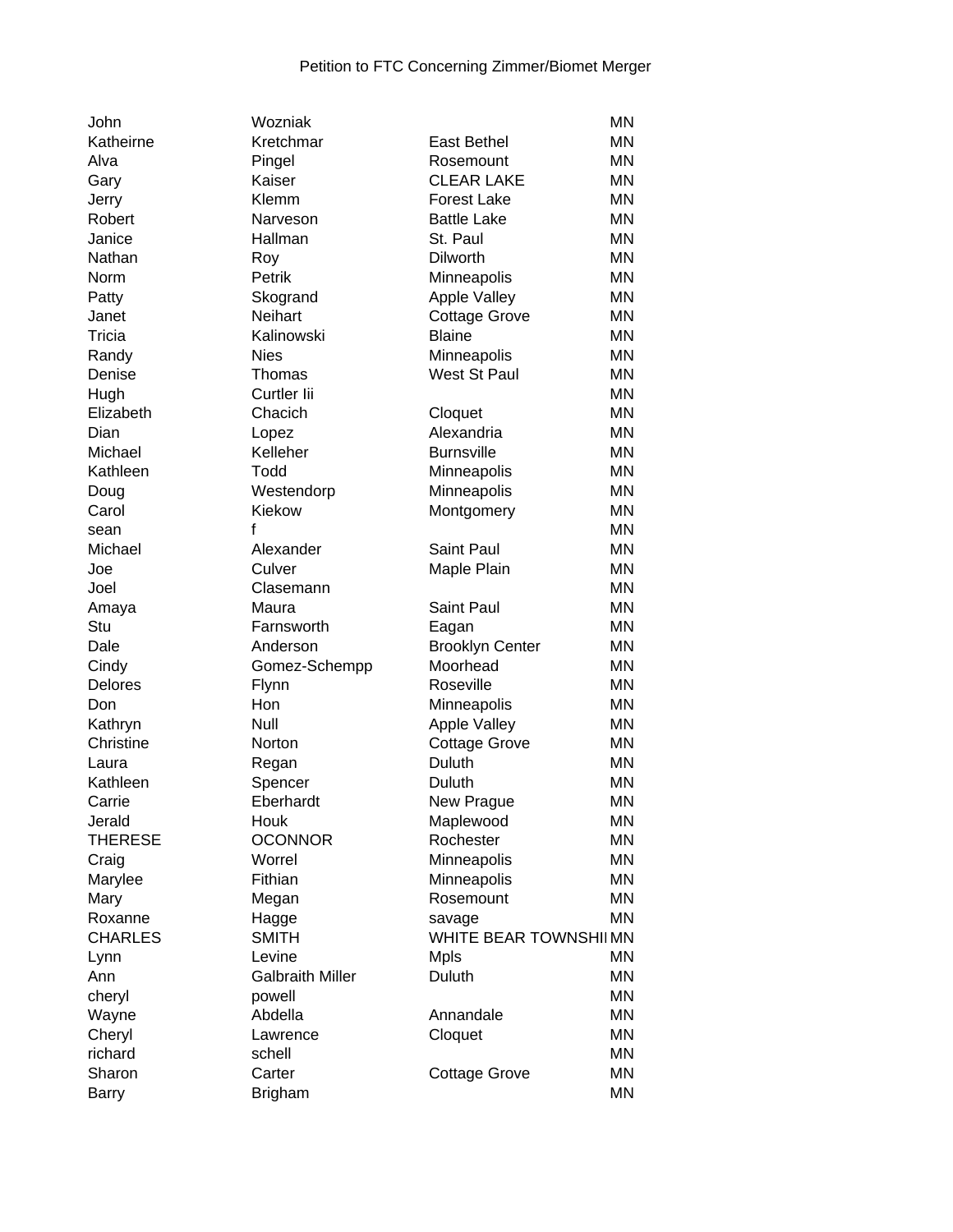| Sharon        | Swenson         | <b>Saint Charles</b>   | <b>MN</b> |
|---------------|-----------------|------------------------|-----------|
| Jinger        | Pulkrabek       | Inver Grove Heights    | ΜN        |
| Darlene       | Youngs          | Minneapolis            | ΜN        |
| Griffin       | Hughes          | Maplewood              | ΜN        |
| Diane         | <b>Brown</b>    |                        | <b>MN</b> |
| Michael       | Kiefer          | Plymouth               | <b>MN</b> |
| William       | Funari          | Stillwater             | <b>MN</b> |
| Heidi         | Laberda         | Maple Grove            | <b>MN</b> |
| Robert        | Wohlberg        | Richfield              | <b>MN</b> |
| Linda         | Bovy            | Minnetonka             | <b>MN</b> |
| Peggy         | Roeske          | <b>Apple Valley</b>    | <b>MN</b> |
| Jim           | reilly          | Plymouth               | <b>MN</b> |
| Rose          | Emerson         |                        | <b>MN</b> |
| Joel          | Sasse           | Worthington            | <b>MN</b> |
| Jennifer      | Neckermann      | Minnetonka             | ΜN        |
| Dan           | Wicht           | Fridley                | ΜN        |
| Dorothy       | Hammer          | Northfield             | ΜN        |
| Mike and Jane | Conrad          | Bloomington            | ΜN        |
| Mark          | Owens           | Austin                 | <b>MN</b> |
| Marvin        | <b>Brown</b>    | <b>Burnsville</b>      | <b>MN</b> |
| Sandra        | Parker          | <b>White Bear Lake</b> | ΜN        |
| Lillian       | Vandal          | Hayfield               | ΜN        |
| Robert        | <b>Buchwald</b> | Andover                | <b>MN</b> |
| Jackie        | Parenteau       | Ramsey                 | <b>MN</b> |
| Carl          | Schwensohn      | Minneapolis            | ΜN        |
| Raymond       | Mc Kenzie       | Coon Rapids            | <b>MN</b> |
| Marcia        | Petersen        | South Saint Paul       | ΜN        |
| Joanne        | Reynolds        | Marshall               | ΜN        |
| Shirley       | <b>Birdwell</b> | <b>NKC</b>             | <b>MO</b> |
| F. Debbie     | Campbell        | <b>St Louis</b>        | <b>MO</b> |
| Paul          | Lethbridge      | Springfield            | <b>MO</b> |
| Jim           | Green           | <b>Webster Groves</b>  | <b>MO</b> |
| Nand Lal      | Johari          |                        | <b>MO</b> |
| Shirley       | Crenshaw        |                        | <b>MO</b> |
| Judith        | <b>Misale</b>   |                        | <b>MO</b> |
| Lester        | Barr            |                        | <b>MO</b> |
| William       | Maxwell         | Vandalia               | MO        |
| Fran          | Miezin          | St Louis               | <b>MO</b> |
| Larry         | Lambeth         | Springfield            | MO        |
| Karl          | Searls          |                        | MO        |
| Winfield      | McMurtrey       | saint charles          | <b>MO</b> |
| George        | Gaus            | <b>St Louis</b>        | <b>MO</b> |
| Nathaniel     | Stutterheim     | Weston                 | МO        |
| Sarah         | Newman          | Lake Saint Louis       | МO        |
| <b>Brian</b>  | Lange           | Saint Louis            | MO        |
| <b>BJ</b>     | McGough         | Saint Louis            | MO        |
| Carl M.       | Kumpf           | Gladstone              | <b>MO</b> |
| John          | Niedringhaus    | Kirkwood               | <b>MO</b> |
| Joe           | <b>McCarthy</b> | Kansas City            | MO        |
| Elizabeth     | Smith           | Kansas city            | <b>MO</b> |
| Shari         | Kelts           | Kirkwood               |           |
|               |                 |                        | <b>MO</b> |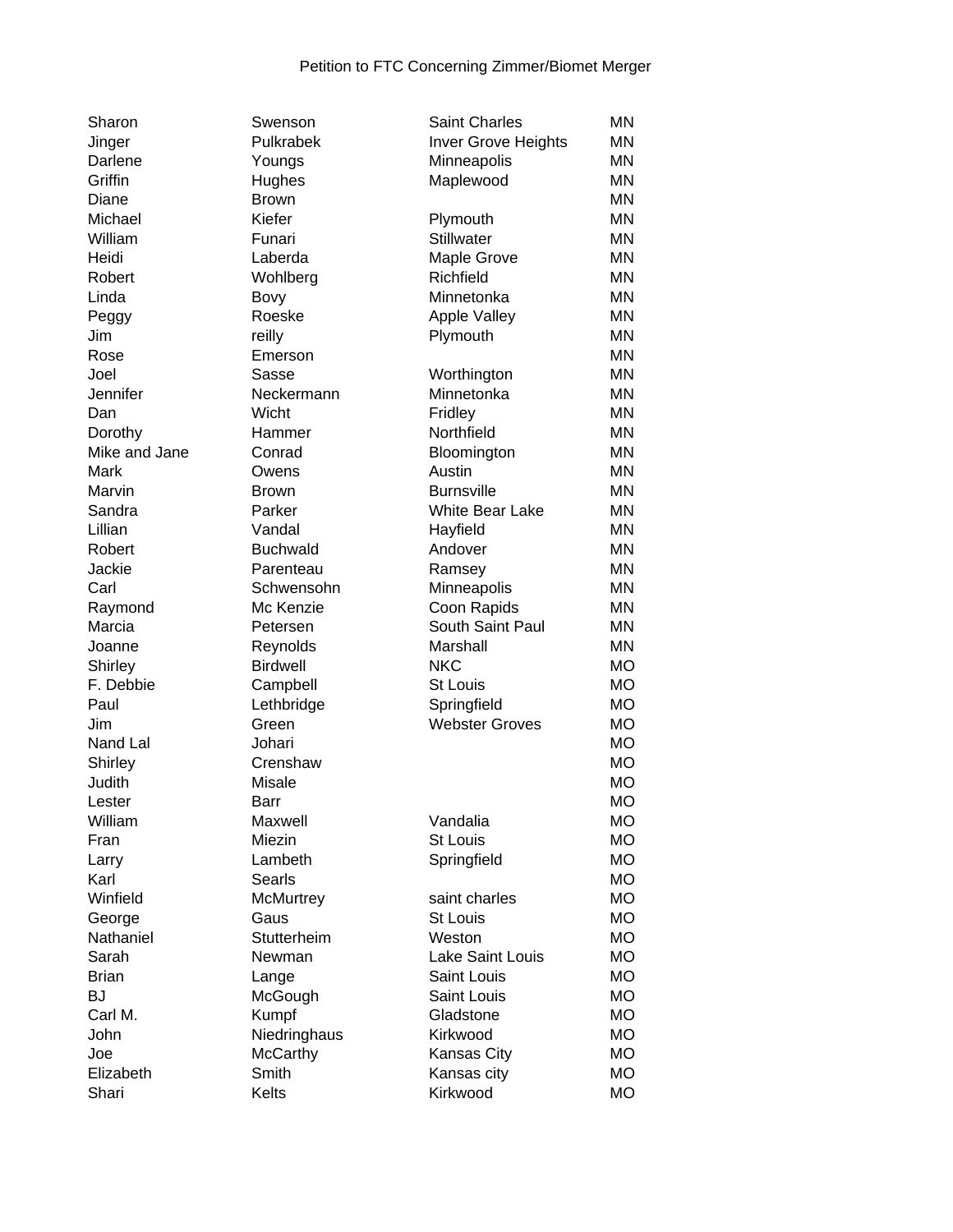| Dean              | Ewing                               | Saint Louis          | <b>MO</b> |
|-------------------|-------------------------------------|----------------------|-----------|
| Lori              | Smith                               | <b>Blue Springs</b>  | МO        |
| Andrea            | Kintree                             | <b>St Louis</b>      | <b>MO</b> |
| Michael           | Marr                                | Warrensburg          | МO        |
| Fay               | <b>Badasch</b>                      | Saint Louis          | МO        |
| Steven            | Spaner                              | Marthasville         | МO        |
| Lopamudra Mohanty | Giri                                | <b>St.Peters</b>     | МO        |
| Sheri             | Snyder                              | <b>Saint Louis</b>   | МO        |
| Bill              | Zeh                                 | Saint Louis          | <b>MO</b> |
| Jack and Mary     | Webb                                |                      | <b>MO</b> |
| Rita              | Taylor                              | St. Louis            | МO        |
| Lynn              | Hackethal                           |                      | <b>MO</b> |
| Robert            | Deppen                              | <b>OFallon</b>       | <b>MO</b> |
| <b>AJC</b>        | Lenox                               | <b>Saint Louis</b>   | МO        |
| Nancy             | Vaughn                              | <b>Platte City</b>   | МO        |
| Lanna             | Ultican                             | <b>Blue Springs</b>  | <b>MO</b> |
| Dominic           | Vaccaro                             | <b>Ballwin</b>       | <b>MO</b> |
| Raymond           | Zahra                               | Florissant           | <b>MO</b> |
| Dan               | Frey                                |                      | <b>MO</b> |
| Kevin             | Ganim                               |                      | <b>MO</b> |
| Maryska           | Suda                                | St. Louis            | <b>MO</b> |
| <b>Terry</b>      | Clark                               | Florissant           | <b>MO</b> |
| Joan              | Hogenmiller Wilson                  | Ste. Genevieve       | <b>MO</b> |
| <b>Barbara</b>    | Vanness                             | Kansas City          | МO        |
| Claire            | Meyners                             | Eureka               | МO        |
| Sandra            | Holbrook                            | Aurora               | МO        |
| Keiko             | Ishida                              | Saint Louis          | МO        |
| Frazier           | Madelynn                            | Springfield          | МO        |
| Donald            | Vetter                              | <b>Ballwin</b>       | МO        |
| Stephen           | <b>Mudrick</b>                      | Columbia             | МO        |
| Donald            | <b>Burrus</b>                       | Summersville         | <b>MO</b> |
| Jaclyn            | Ostrowski                           | Florissant           | <b>MO</b> |
| Della             | Hamlin                              | Joplin               | <b>MO</b> |
| Randall           | Paske                               | <b>Kansas City</b>   | <b>MO</b> |
| Joseph            | Wingerter                           | Saint Louis          | <b>MO</b> |
| Irene             | Fish                                | Kahoka               | <b>MO</b> |
| Michael           | Dial                                | Maryland Heights     | <b>MO</b> |
| George            | Treon                               | Festus               | MO        |
| Thomas            | Allen                               |                      | <b>MO</b> |
| Dan               | Cosby                               | Columbia             | <b>MO</b> |
| Kathleen          |                                     | <b>Kansas City</b>   | <b>MO</b> |
| WSaphira          | Mcgeeney<br>Rain                    |                      | <b>MO</b> |
|                   |                                     | Raytown<br>St. Louis | <b>MO</b> |
| Shirley<br>John   | Ferguson                            |                      | <b>MO</b> |
|                   | Crotty<br>Haller                    | Manchester           | <b>MO</b> |
| Maggie            | <b>WOODS</b>                        | St. Louis            |           |
| <b>BILLY</b>      |                                     | <b>CHAFFEE</b>       | <b>MO</b> |
| Charles           | Halbrook                            |                      | <b>MO</b> |
| Keith             | Gottschall                          | Kansas City          | <b>MO</b> |
| Richard           | Tucker                              | Kansas City          | <b>MO</b> |
| Dean              | Werner                              | St. Louis            | MO        |
| RoseAnn           | LaMartina Brostoski, RN Kansas City |                      | <b>MO</b> |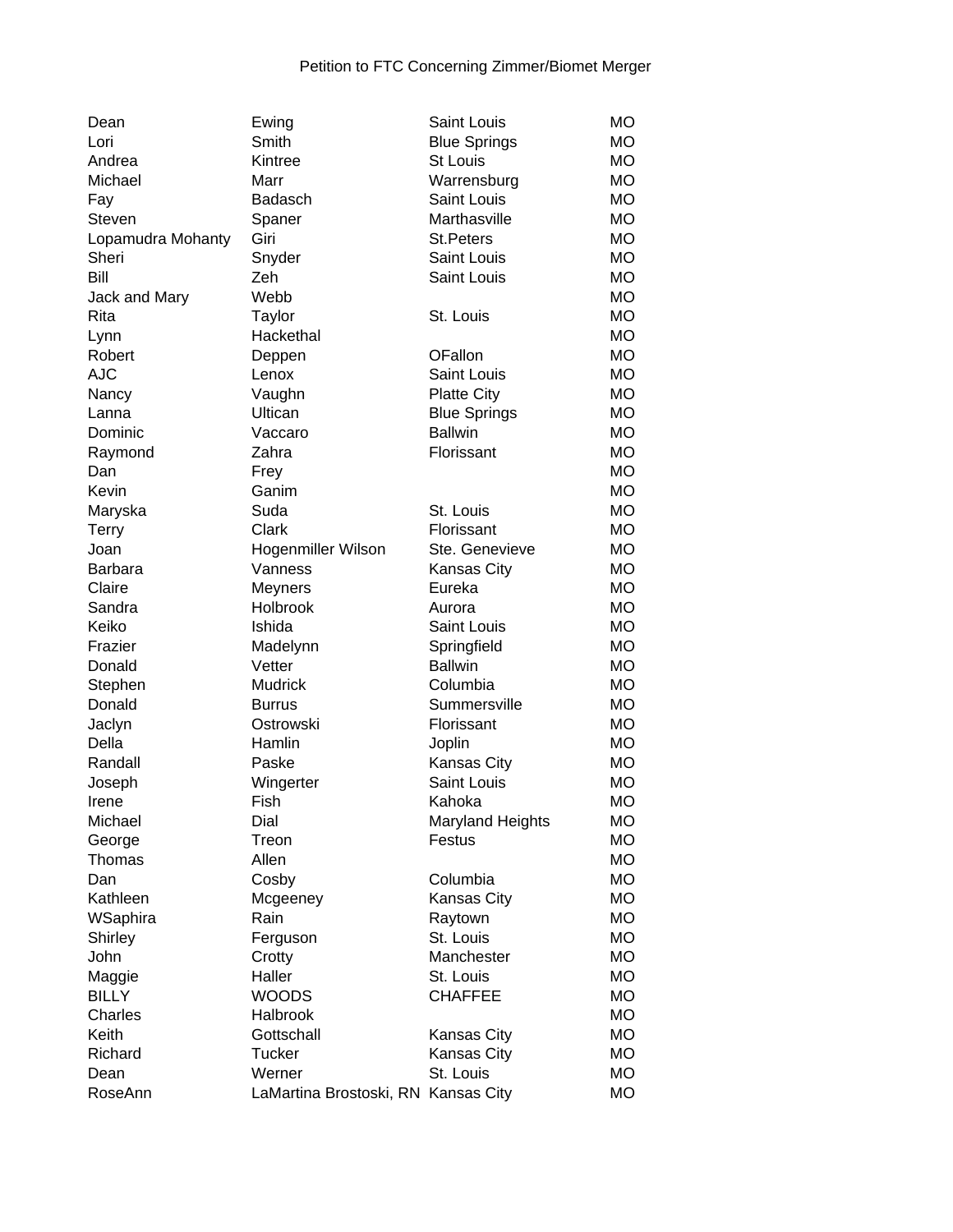| Robert        | Schneider       | <b>Saint Louis</b>  | <b>MO</b> |
|---------------|-----------------|---------------------|-----------|
| Thomas        | Reth            | Camdenton           | <b>MO</b> |
| Richard       | Miller          |                     | МO        |
| <b>Rick</b>   | Schweizer       |                     | <b>MO</b> |
| Sandra        | <b>Barnett</b>  |                     | <b>MO</b> |
| Pamela        | Hosler          | <b>St Louis</b>     | <b>MO</b> |
| Diana         | Brunswig-Bosso  | Arnold              | <b>MO</b> |
| Greg          | Meyer           | St. Louis           | <b>MO</b> |
| Tom L.        | Schwegler       | Kansas City         | <b>MO</b> |
| Jeffrey       | Allen           | Kansas City         | МO        |
| Robert        | Anderson        | Kansas City         | <b>MO</b> |
| Mona          | Cenatiempo      | <b>Boonville</b>    | <b>MO</b> |
| Kathleen      | Robinson        | St. Louis           | <b>MO</b> |
| Gail          | <b>Brown</b>    |                     | <b>MO</b> |
| Donna         | Lainoff         | <b>St Louis</b>     | <b>MO</b> |
| Kathryn       | Dyer            |                     | МO        |
| Janet         | <b>Storts</b>   |                     | <b>MO</b> |
| Ned           | Diekroeger      | Jefferson City      | <b>MO</b> |
| Judith        | Rinesmith       | St. Peters          | <b>MO</b> |
| Ray           | <b>Hawkins</b>  | Kansas City         | <b>MO</b> |
| Gary          | Smith           |                     | <b>MO</b> |
| Roger         | Whiteaker       | Ava                 | <b>MO</b> |
| Klaus         | Grunewald       | <b>Kansas City</b>  | <b>MO</b> |
| Julia         | <b>Brakhage</b> | Columbia            | <b>MO</b> |
| Nancy         | Akerley         | <b>Holts Summit</b> | МO        |
| Mark          | Rodgers         | Lees Summit         | МO        |
| John          | Van Horn        |                     | <b>MO</b> |
| Sandra        | Schroeder       | St. Louis           | МO        |
| <b>CARL</b>   | <b>GUM</b>      | Raymore             | МO        |
| Mark          | Caby            | DeSoto              | МO        |
| <b>THOMAS</b> | <b>SKOLAK</b>   | lee's summit        | МO        |
| L             | Bresnan         | <b>Ballwn</b>       | <b>MO</b> |
| D. Hadley     | Finke           | Columbia            | <b>MO</b> |
| Andrew        | White           | Liberty             | MO        |
| <b>Bruce</b>  | Stotler         | Saint Louis         | МO        |
| Jess          | <b>Bolen</b>    | Cape Girardeau      | <b>MO</b> |
| Carol         | Iglauer         | Saint Louis         | MO        |
| Harold        | Johnson         |                     | <b>MO</b> |
| Lana          | La Fata         |                     | <b>MO</b> |
| Leilani       | Logan           | Columbia            | <b>MO</b> |
| Hans          | Schaetzke       | Lebanon             | <b>MO</b> |
| Nancy         | Soke            | Saint Louis         | <b>MO</b> |
| Patricia      | Elliott         | Saint Charles       | <b>MO</b> |
| Robert        | Logan           | Columbia            | <b>MO</b> |
| Shondra       | Snodderly       | Saint Joseph        | MO        |
| Robert        | Goodwin         | <b>Troy</b>         | MO        |
| <b>RONALD</b> | Oechsle         | Ava                 | <b>MO</b> |
| Shirley       | Wesson          | <b>Valley Park</b>  | <b>MO</b> |
| Robert        | Poe             | Clinton             | <b>MO</b> |
| Harold        | Watson          | Springfield         | MO        |
| Chester       | Payne           | Crocker             | MO        |
|               |                 |                     |           |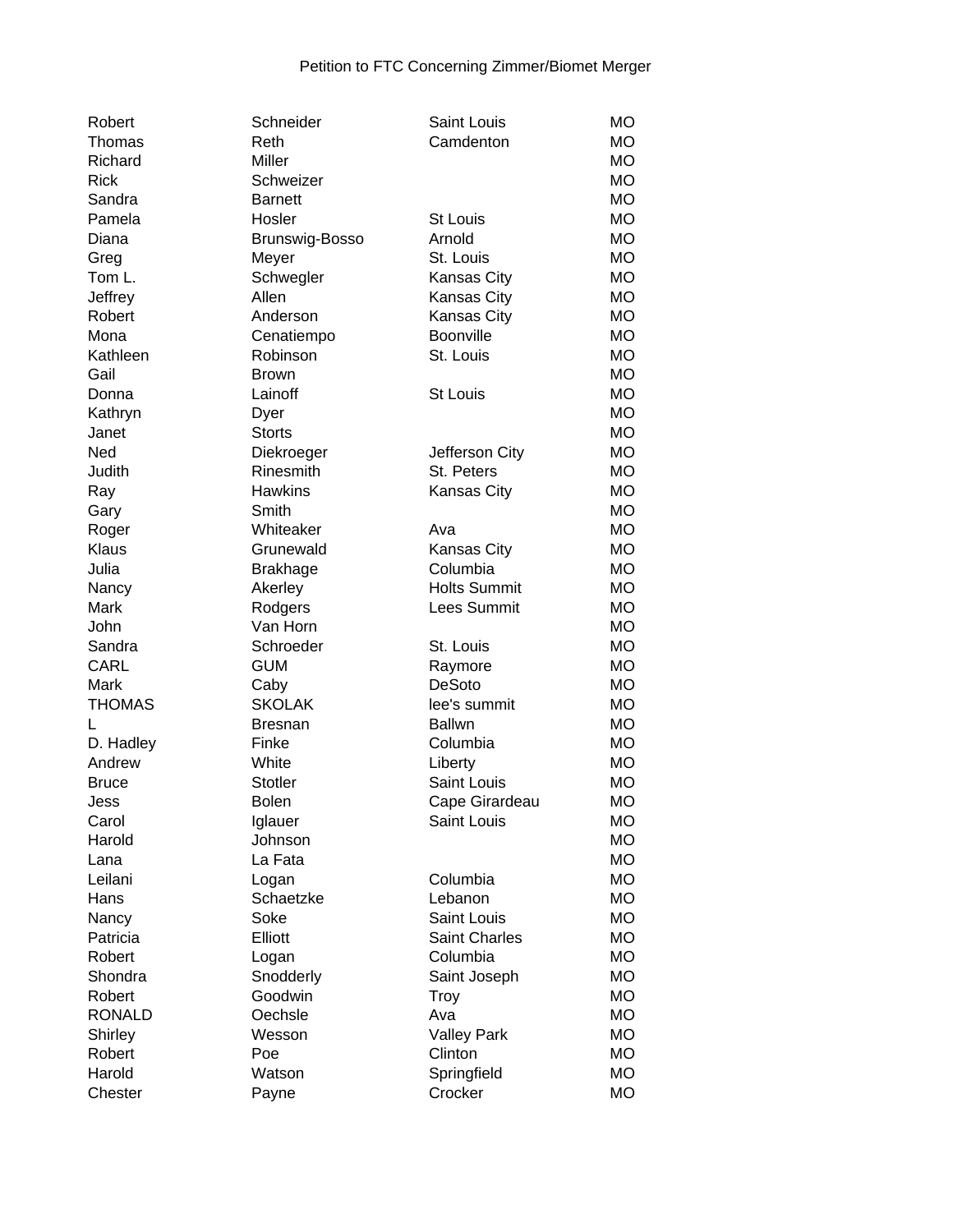| Laura          | <b>Stefacek</b>  | St. Louis            | <b>MO</b> |
|----------------|------------------|----------------------|-----------|
| Maureen        | <b>Brugess</b>   |                      | <b>MO</b> |
| <b>Stanley</b> | Mangogna         | Hazelwood            | <b>MO</b> |
| Celia          | Maness           | Chesterfield, MO     | МO        |
| Jennifer       | Direnzo          |                      | <b>MO</b> |
| Robert         | Haslag           | Centertown           | <b>MO</b> |
| Sheri          | <b>Sims</b>      | St. Louis            | <b>MO</b> |
| Mary           | Kennedy          | Kansas City          | <b>MO</b> |
| Bill           | Wheat            | <b>House Springs</b> | <b>MO</b> |
| Anna           | Peterson         | Kansas City          | <b>MO</b> |
| Lane           | Rolland          | Springfield          | <b>MO</b> |
| Sarah D        | Haessig          | Liberty              | <b>MO</b> |
| Stephen        | Govero           | Tecumseh             | <b>MO</b> |
| Diane          | Weber            | St. Louis            | <b>MO</b> |
| R              | D                |                      | <b>MO</b> |
| Judith         | Medoff           | St Louis             | <b>MO</b> |
| ron            | stutts           | festus               | <b>MO</b> |
| Larry          | Ahlen            | Festus               | <b>MO</b> |
| Leonard        | DeWald           | St. Louis            | <b>MO</b> |
| Lindsey        | Johnston         | Cqpe Girardeau       | <b>MO</b> |
| Julie          | Squire           | Raytown              | <b>MO</b> |
| Sherry         | Wiseman          | El Dorado Springs    | <b>MO</b> |
| Rebecca        | Klemme Eliceiri  | St. Louis            | <b>MO</b> |
|                | Glaser           |                      | <b>MO</b> |
| Kathy          |                  | <b>Bridgeton</b>     |           |
| Robert         | Sapp             | Columbia             | <b>MO</b> |
| Diana          | Erickson         | <b>Kansas City</b>   | <b>MO</b> |
| Nancy          | <b>Seats</b>     | Saint Louis          | <b>MO</b> |
| Robert         | Hooper           | Raymore              | <b>MO</b> |
| Marjorie       | <b>Ivey</b>      | St. Louis            | <b>MO</b> |
| Joe            | <b>MOrice</b>    | O'Fallon             | <b>MO</b> |
| Gil            | Tootle           | Kansas City          | <b>MO</b> |
| Avis           | Erickson         |                      | <b>MO</b> |
| Dawn           | Rubbert          | St. Louis            | <b>MO</b> |
| Keith          | Krupinski        | Kansas City          | <b>MO</b> |
| John           | Flaherty         | Kansas City          | <b>MO</b> |
| Kate           | Smith            |                      | <b>MO</b> |
| Llsa           | Dial             |                      | <b>MO</b> |
| Doan           | Vo               |                      | <b>MO</b> |
| Chris          | Dudding          |                      | <b>MO</b> |
| Jerry          | Gann             |                      | <b>MO</b> |
| <b>Barbara</b> | Teter            |                      | <b>MO</b> |
| Donald         | Rapp             | Picayune             | <b>MS</b> |
| Glen           | Sandberg         | Gulfport             | <b>MS</b> |
| carl           | hindman          | olive branch         | <b>MS</b> |
| <b>Steve</b>   | Nicovich         | <b>Biloxi</b>        | <b>MS</b> |
| Adam           | <b>Boudreaux</b> | Picayune             | <b>MS</b> |
| Diane          | Curry            | Jackson              | <b>MS</b> |
| John           | Simmons          |                      | <b>MS</b> |
| Mary           | Walley           | Long Beach           | <b>MS</b> |
| William        | Turpin           | Hattiesburg          | MS        |
| Gail           | Moro             | saucier              | <b>MS</b> |
|                |                  |                      |           |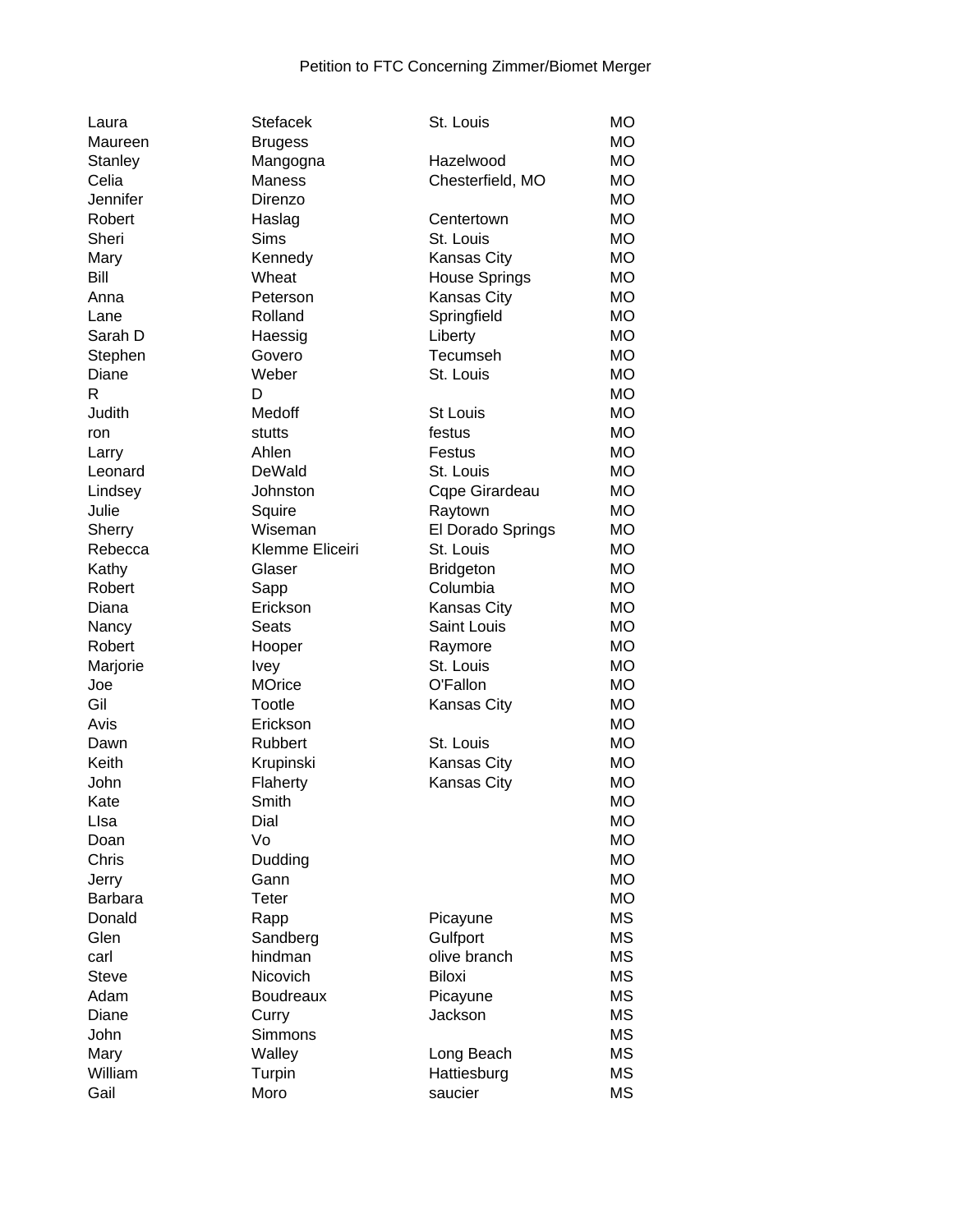| p             | williams              | Madison            | <b>MS</b> |
|---------------|-----------------------|--------------------|-----------|
| Robert        | Winkler               | Oxford             | <b>MS</b> |
| Wadie         | Wallace               | Pontotoc           | <b>MS</b> |
| <b>Steve</b>  | <b>Bryant</b>         | <b>Biloxi</b>      | <b>MS</b> |
| Jenna         | <b>Baker</b>          | Ridgeland          | <b>MS</b> |
| Ona           | Sutton                | Pascagoula         | <b>MS</b> |
| Edward        | <b>Myers</b>          |                    | <b>MS</b> |
| Danny         | Grantham              | biloxi             | <b>MS</b> |
| <b>RHONDA</b> | <b>CHALK</b>          | <b>CLINTON</b>     | <b>MS</b> |
| Angelique     | Fehr                  | <b>Sturgis</b>     | <b>MS</b> |
| Dennis        | Schwarzauer           |                    | <b>MS</b> |
| Tom           | Scott                 | <b>Brandon</b>     | <b>MS</b> |
| Julie         | Cain                  |                    | <b>MS</b> |
| johnnie       | jenkins               |                    | <b>MS</b> |
| Irene         | Smith                 | Missoula           | MT        |
| Carol         | Hanson                | Lewistown          | MT        |
| Doxey         | Hatch                 | <b>Billings</b>    | MT        |
| Joel          | Vignere               | Lakeside           | <b>MT</b> |
| Jim and Molly | Davis                 | Billings,          | <b>MT</b> |
| James         | George                |                    | <b>MT</b> |
| Larry         | Bjorndal              | <b>Three Forks</b> | MT        |
| Sara          | <b>Brigham</b>        |                    | MT        |
| Robin         | Johnson               | Townsend           | <b>MT</b> |
| Joe           | Dale                  | kila               | MT        |
| James         | Shaver                | Montana City       | MT        |
| Bev           | <b>Beck Glueckert</b> |                    | MT        |
| Krystal       | Weilage               | <b>Butte</b>       | MT        |
| Ralph         | Guay                  | Helena             | MT        |
| Joan          | Daniels               | stevensville       | MT        |
| Jean          | McAllister            | <b>Billings</b>    | MT        |
| James         | Sweaney               | Gardiner           | MT        |
| Ken           | <b>Clark</b>          | East Helena        | MT        |
| <b>Billy</b>  | Angus                 | Hamilton           | MT        |
| Robert        | Kaiser                | Whitefish          | MT        |
| Diane         | <b>Bailey</b>         | Corvallis          | MT        |
| Paul          | Sullivan              |                    | MT        |
| Mark          | Dixon                 | <b>Bozeman</b>     | MT        |
| Toddy         | Perryman              | Corvallis          | MT        |
| Dan           | Svoboda               |                    | MT        |
| Elizabeth     | Lambert               | Choteau            | MT        |
| Joseph        | Voss                  | Helena             | MT        |
| Virjeana      | <b>Brown</b>          | Belgrade           | MT        |
| Dan           | Avery                 | <b>Butte</b>       | MT        |
| Stephen       | Zettel                | Libby              | <b>MT</b> |
| Sally         | <b>Bisch</b>          |                    | MT        |
| Dennis        | Wentz                 | <b>Bozeman</b>     | MT        |
| Richard       | Lamma                 | Missoula           | MT        |
| William       | Handsaker             | Bozeman            | MT        |
| Susan         | Anthony               | Hamilton           | MT        |
| Kristin       | Freeman               |                    | MT        |
| astaras       | ۷                     | kalispell          | MT        |
|               |                       |                    |           |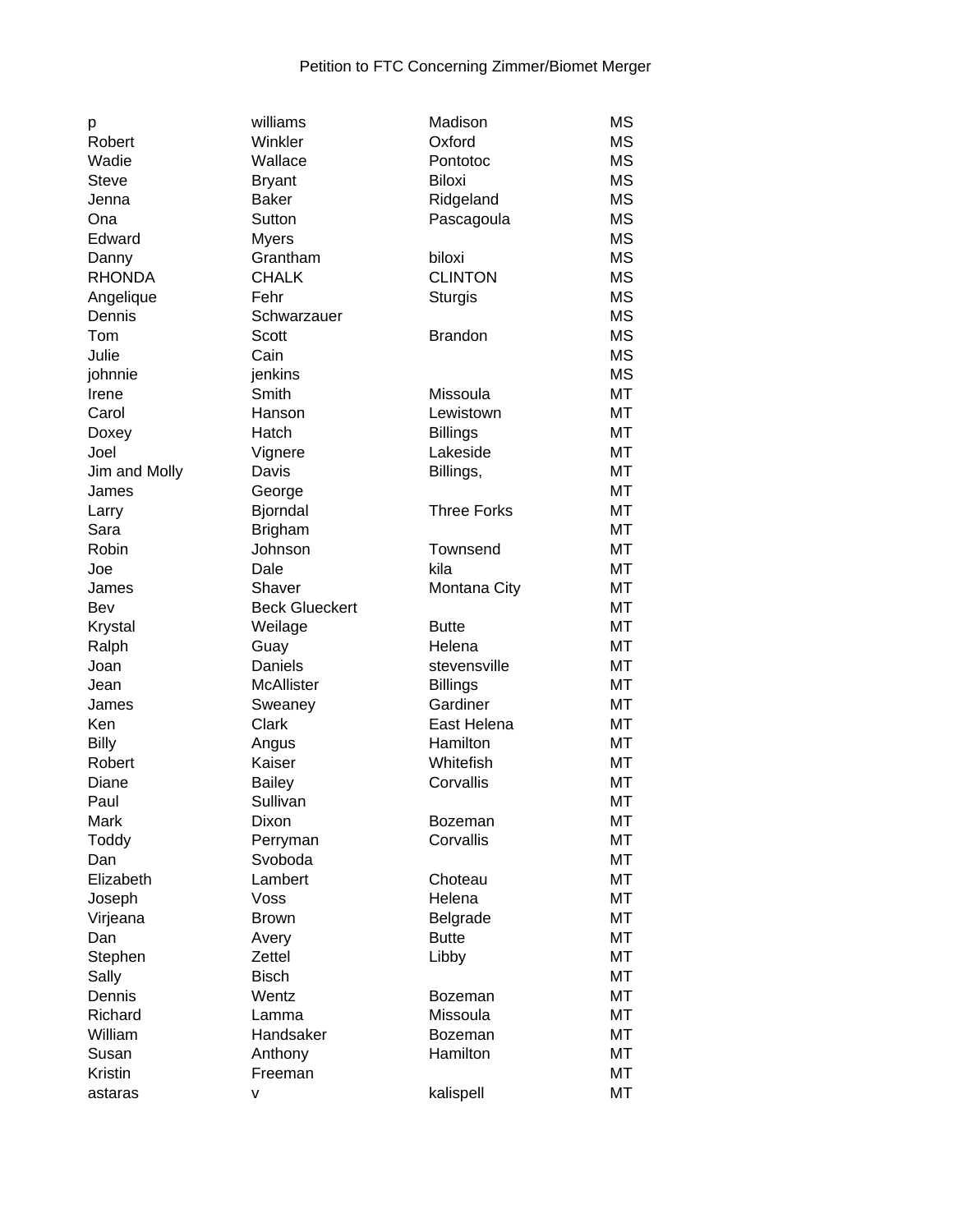| Jim            | Cooper            | Lewistown               | MT        |
|----------------|-------------------|-------------------------|-----------|
| Rob            | <b>Schrock</b>    | Kalispell               | МT        |
| Gary           | Webber            | Alberton                | МT        |
| Joy            | LaClaire          | <b>Bozeman</b>          | МT        |
| Clark          | Bergquist         | Bozeman                 | МT        |
| george         | jivelekas         | billings                | МT        |
| Chris          | Callahan          | Missoula                | МT        |
| Miriam         | Ascher            | Mt                      | MT        |
| Jacqueline     | Heffern           | St Ignatius             | MT        |
| Charlene       | Owens             |                         | MT        |
| Susan          | Ricker            | Durham                  | <b>NC</b> |
| Cm             | Nelson            | Maggie                  | <b>NC</b> |
| John           | <b>Noles</b>      | Cary                    | <b>NC</b> |
| Marvin         | Scherl            | Germanton               | <b>NC</b> |
| George         | Tolleson          | Asheville               | <b>NC</b> |
| William        | McVay             | Hendersonville          | <b>NC</b> |
| Hardee         | Klitzman          | Durham                  | <b>NC</b> |
| William        | Holcomb           | <b>TRYON</b>            | <b>NC</b> |
| Frank          | Ripp              | <b>Whispering Pines</b> | <b>NC</b> |
| Jean           | Joyner            | Nags Head               | <b>NC</b> |
| Cecelia        | Jay               |                         | <b>NC</b> |
| <b>Steve</b>   | Coble             | Greensboro              | <b>NC</b> |
| Dane           | <b>Bowen</b>      | Charlotte               | <b>NC</b> |
| Paul           | Naylor            |                         | <b>NC</b> |
| Deborah        | Christie          | Durham                  | <b>NC</b> |
| Susan          | Hardin            | Statesville             | <b>NC</b> |
| Thomas         | Strini            | Mint Hill               | <b>NC</b> |
| Carl           | Wildermann        | <b>Chapel Hill</b>      | <b>NC</b> |
| Ann            | Pace              | <b>Chapel Hill</b>      | <b>NC</b> |
| <b>JUdith</b>  | Culbreth          | Wilmington              | <b>NC</b> |
| <b>Stavros</b> | <b>Boinodiris</b> | Cary                    | <b>NC</b> |
| Constance      | Engle             | Hendersonville          | <b>NC</b> |
| Charlene       | Knop              | Charlotte               | <b>NC</b> |
| Elaine         | Jackson           |                         | <b>NC</b> |
| Willis         | Greene            | Morganton               | <b>NC</b> |
| Louise         | Koslofsky         |                         | <b>NC</b> |
| Robert         | Peebles           | Waynesville             | <b>NC</b> |
| Halford        | Willis            | Winston-Salem           | <b>NC</b> |
| William        | Phillips          | Sanford                 | <b>NC</b> |
| John           | Cunningham        | Winnabow                | <b>NC</b> |
| James          | Schall            | Ashevillle              | <b>NC</b> |
| Todd           | Patton            | Durham                  | <b>NC</b> |
| Cheryl         | <b>McGraw</b>     |                         | <b>NC</b> |
| Elsa           | Desrochers        | <b>Bath</b>             | <b>NC</b> |
| Joyce          | Riggsbee          | <b>Matthews</b>         | <b>NC</b> |
|                | <b>Brown</b>      | <b>Black Mountain</b>   | <b>NC</b> |
| Nancy          | Lizer             | Asheville               | <b>NC</b> |
| Deja<br>Chris  | <b>Simmons</b>    | Charlotte               | <b>NC</b> |
|                | Choi              |                         | <b>NC</b> |
| Etsuyo         |                   | <b>Chapel Hill</b>      |           |
| James          | O'Brien           | Pinehurst               | <b>NC</b> |
| Mary           | Price             | Durham                  | <b>NC</b> |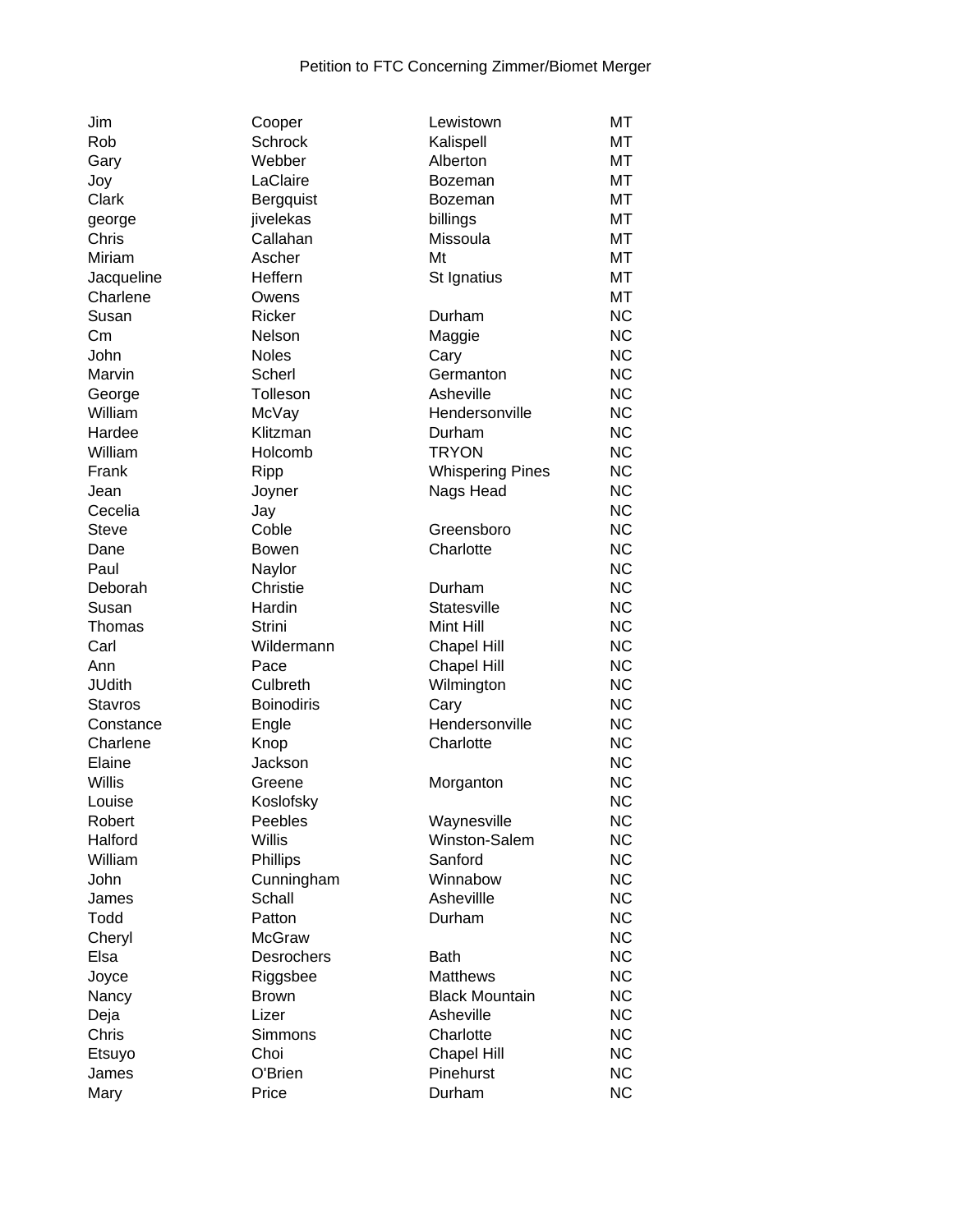| <b>Brian</b>   | <b>Brooks</b>     | <b>Chapel Hill</b>   | <b>NC</b> |
|----------------|-------------------|----------------------|-----------|
| Paul           | <b>Starnes</b>    | Waynesville          | <b>NC</b> |
| Michelle       | <b>Stewart</b>    | Charlotte            | <b>NC</b> |
| Lowell         | Johnson           | Hendersonville       | <b>NC</b> |
| Michi          | Njeri             |                      | <b>NC</b> |
| Rebecca        | <b>Burmester</b>  | Raleigh              | <b>NC</b> |
| <b>Nick</b>    | Gaglio            | Hampstead            | <b>NC</b> |
| Heather        | Payne             | <b>Chapel Hill</b>   | <b>NC</b> |
| <b>Nick</b>    | Hood              | Clemmons             | <b>NC</b> |
| David          | <b>Burroughs</b>  | Mooresville          | <b>NC</b> |
| Wilfred        | Robin             | Hickory              | <b>NC</b> |
| Angela         | Clinton           | Swansboro            | <b>NC</b> |
| Richard        | Jania             | Ocean Isle Beach     | <b>NC</b> |
| <b>RICHARD</b> | <b>CURRY</b>      | <b>PINEBLUFF</b>     | <b>NC</b> |
| Aleta          | Galusha           | Waxhaw               | <b>NC</b> |
| Roger          | Chellew           | Clayton              | <b>NC</b> |
| Dave           | Loiselle          | Hillsborough         | <b>NC</b> |
| <b>Barbara</b> | <b>Benson</b>     | <b>Cedar Point</b>   | <b>NC</b> |
| Lewis          | Ware              | Cary                 | <b>NC</b> |
| Paige          | <b>Borlase</b>    | Raleigh              | <b>NC</b> |
| Frances        | <b>Mccandless</b> | Kernersville         | <b>NC</b> |
|                |                   |                      | <b>NC</b> |
| Carey          | Camp              | Raleigh              | <b>NC</b> |
| Arley          | Dugger<br>Albet`  | Raleigh              |           |
| Alan           |                   | Mcleansville         | <b>NC</b> |
| Don            | Williamson        | Apex                 | <b>NC</b> |
| William        | Traughber         | Hendersonville       | <b>NC</b> |
| Joseph         | Reardon           | Fayetteville         | <b>NC</b> |
| David          | Fouche            | <b>Winston Salem</b> | <b>NC</b> |
| Marijean       | Dornback          | Cary                 | <b>NC</b> |
| Hazel          | Poolos            | Richfield            | <b>NC</b> |
| Carol          | <b>Bentley</b>    | Charlotte            | <b>NC</b> |
| Warner         | Smith             |                      | <b>NC</b> |
| Christine      | Gillen            | Fairview             | <b>NC</b> |
| Linda          | Muntner           |                      | <b>NC</b> |
| Gibson         | Judith            | Waynesville          | <b>NC</b> |
| Smith          | Diana             | Kernersville         | <b>NC</b> |
| Irving         | Sandy             | Raleigh              | <b>NC</b> |
| Moore          | Emmy              | Raleigh              | <b>NC</b> |
| joe            | jackson           | lewisville           | <b>NC</b> |
| baker          | deborah           | Fletcher             | <b>NC</b> |
| Kapsuleas      | Don               | Horse Shoe           | <b>NC</b> |
| Landon         | Scism             | Castle Hayne         | <b>NC</b> |
| Myron          | Smith             | Raleigh              | <b>NC</b> |
| Daniel         | <b>Morris</b>     | <b>High Point</b>    | <b>NC</b> |
| Alvin          | Harris            | Hendersonville       | <b>NC</b> |
| Lori           | Campbell          | Cary                 | <b>NC</b> |
| Sandra         | Resner            | Greensboro           | <b>NC</b> |
| Judith         | <b>Butt</b>       | Pittsboro            | <b>NC</b> |
| James W.       | Morris            | <b>ORIENTAL</b>      | <b>NC</b> |
| Charlotte      | McMillan          | Nebo                 | <b>NC</b> |
| Wendy          | <b>Stevens</b>    | Charlotte            | <b>NC</b> |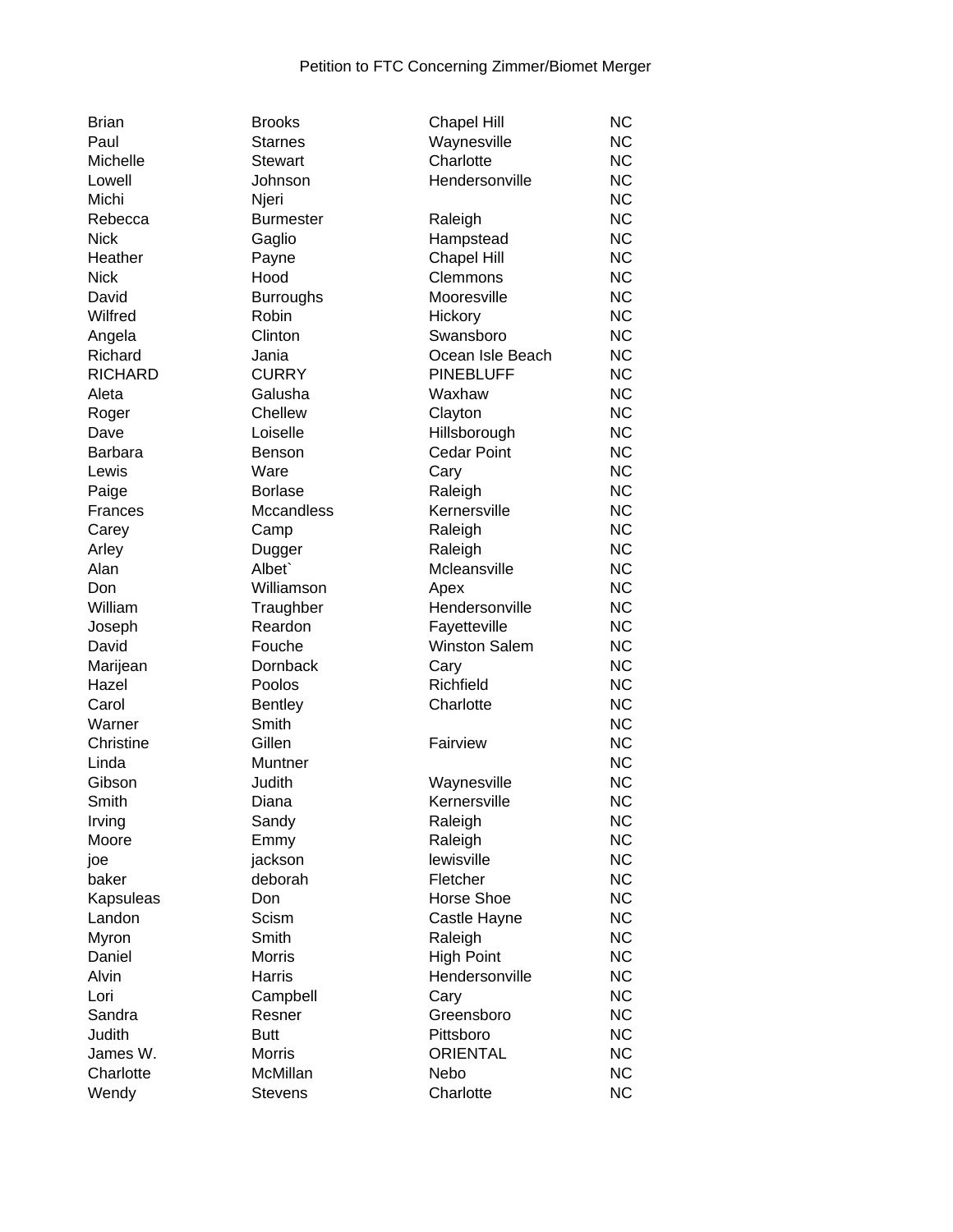| Carol         | Edwards           |                             | <b>NC</b> |
|---------------|-------------------|-----------------------------|-----------|
| Genevieve     | Patterson         | Charlotte                   | <b>NC</b> |
| <b>Barton</b> | Armstrong         | Raleigh                     | <b>NC</b> |
| Keith         | Allen             | <b>Cedar Grove</b>          | <b>NC</b> |
| Charles       | <b>Trebes</b>     | <b>Forest City</b>          | <b>NC</b> |
| Edna          | Beeman            | Cary                        | <b>NC</b> |
| Barry         | Lentz             | <b>Chapel Hill</b>          | <b>NC</b> |
| Nancy         | Mueller           | Chapel Hill                 | <b>NC</b> |
| Deborah       | Williard          | <b>Winston Salem</b>        | <b>NC</b> |
| Carole        | Larivee           | Waynesville                 | <b>NC</b> |
| Oscar         | Revilla Alguacil  | San Sebastian de los Rey NC |           |
| Sue           | Smith             | Greensboro                  | NC        |
| Mark          | Lloyd             | Durham                      | <b>NC</b> |
| Joyce         | <b>McNeill</b>    | <b>Stem</b>                 | <b>NC</b> |
| mf            | solomon           | Durham                      | <b>NC</b> |
| Frank         | <b>Brainard</b>   | Greensboro                  | <b>NC</b> |
| Keith         | Bearman           |                             | <b>NC</b> |
|               |                   |                             |           |
| Mary          | Martin            | Cary                        | <b>NC</b> |
| Peter         | Funk              | King                        | <b>NC</b> |
| Adrienne      | Dollyhigh Gardner | <b>Mount Airy</b>           | <b>NC</b> |
| Sue           | Tuman             | North Topsail Beach         | <b>NC</b> |
| Michelle      | Wells             | Cary                        | <b>NC</b> |
| Anna          | Kushner           | Fuquay-Varina               | <b>NC</b> |
| Pat           | Robinson          | <b>GREENSBORO</b>           | <b>NC</b> |
| Joseph        | Gabriel           | newton                      | <b>NC</b> |
| Rhondetta     | Thomas            | Wilmington                  | <b>NC</b> |
| Jack          | Salmona           | <b>CHARLOTTE</b>            | <b>NC</b> |
| William       | Macdonald         | Charlotte                   | <b>NC</b> |
| Katherine     | Barranco          | <b>PINEVILLE</b>            | <b>NC</b> |
| Julie         | <b>Booton</b>     | Raleigh                     | <b>NC</b> |
| Helga         | <b>Bluestone</b>  |                             | <b>NC</b> |
| Ilga          | Blankmeyer        | <b>Chapel Hill</b>          | <b>NC</b> |
| Pericles      | <b>TSOMBANIS</b>  | <b>RALEIGH</b>              | <b>NC</b> |
| Kurt          | Blankmeyer        |                             | <b>NC</b> |
| Jeffrey       | Collins           | <b>Chapel Hill</b>          | <b>NC</b> |
| М             | Sunderland        | Durham                      | <b>NC</b> |
| Peter         | Reynolds          | Durham                      | <b>NC</b> |
| Patricia      | Cabarga           | <b>Chapel Hill</b>          | <b>NC</b> |
| C. Warren     | Pope              | Asheville                   | <b>NC</b> |
| Paul          | Kauffman          |                             | <b>NC</b> |
| Kent          | Swenson           | franklin                    | <b>NC</b> |
| Jackie        | <b>Brewer</b>     | <b>Bennett</b>              | <b>NC</b> |
| Sharon        | Fowler            | Durham                      | <b>NC</b> |
| Donald W      | Johnaon           |                             | <b>NC</b> |
| Frank         | Mizak             |                             | <b>NC</b> |
|               |                   | <b>HERTFORD</b>             |           |
| Janet         | Tice              | <b>Chapel Hill</b>          | <b>NC</b> |
| Margaret      | <b>Silvers</b>    | Mill SPring                 | <b>NC</b> |
| Jane          | Moore             | Charlotte                   | <b>NC</b> |
| Alan          | Dula              | <b>Winston Salem</b>        | <b>NC</b> |
| Gary          | Andrew            | Davidson                    | <b>NC</b> |
| John          | Franklin          | Raleigh                     | <b>NC</b> |
|               |                   |                             |           |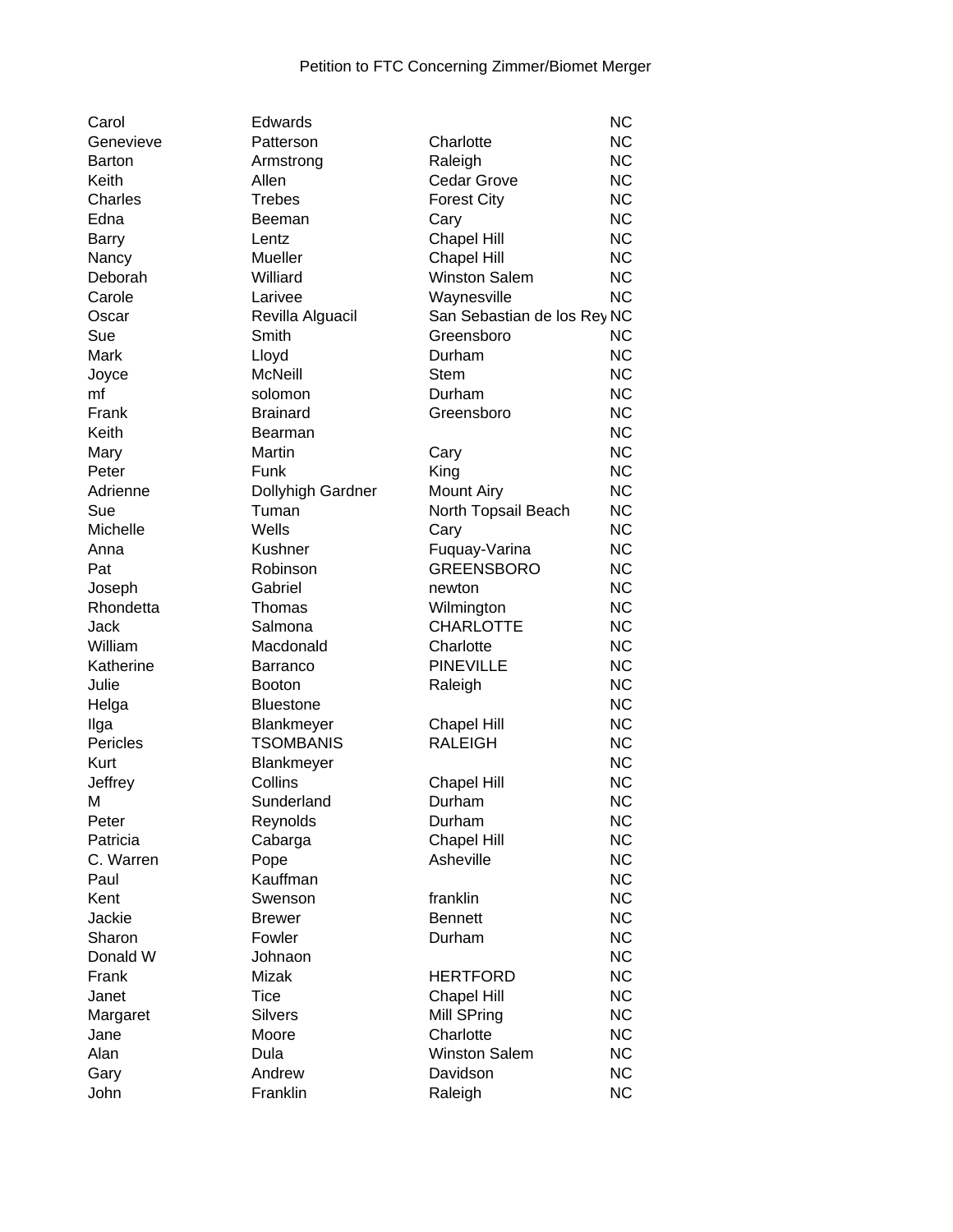| Donald                | Harland           | Candler               | <b>NC</b> |
|-----------------------|-------------------|-----------------------|-----------|
| james                 | vietro            | shallotte             | <b>NC</b> |
| <b>Bonnie</b>         | Westbrook         | Southport             | <b>NC</b> |
| Lali                  | Rumke             | <b>Beaufort</b>       | <b>NC</b> |
| <b>Bruce</b>          | Blacknight        | <b>Surf City</b>      | <b>NC</b> |
| Vivian                | Barro             | gastonia              | <b>NC</b> |
| John                  | Alden             | Asheville             | <b>NC</b> |
| Ralph                 | Neal              | Wilson                | <b>NC</b> |
| Warren                | Thornburg         | asheville             | <b>NC</b> |
| Kevin                 | <b>Berry</b>      | Raleigh               | <b>NC</b> |
| Kim                   | Adams             | Columbus              | <b>NC</b> |
| Robert                | Smith             | Durham                | <b>NC</b> |
| <b>Brenda</b>         | Cumpston          | Pittsboro             | <b>NC</b> |
| Paul                  | <b>Brinich</b>    | <b>Chapel Hill</b>    | <b>NC</b> |
| <b>Barbara</b>        | Rossetti          | Greensboror           | <b>NC</b> |
| Greg                  | Meuwissen         | Zirconia              | <b>NC</b> |
| Carl                  | Hoppough          | Benson                | <b>NC</b> |
| Mary                  | <b>Biscoe</b>     |                       | <b>NC</b> |
| Claude ("Tweetybird") | Andrews           | <b>Atlantic Beach</b> | <b>NC</b> |
| Eileen                | <b>Britton</b>    |                       | <b>NC</b> |
| Susan                 | Thompson          | <b>GREENVILLE</b>     | <b>NC</b> |
| Joseph                | <b>Brantolino</b> | Lenoir                | <b>NC</b> |
| Ronald                | Hofstetter        | Todd                  | <b>NC</b> |
| Michael               | <b>Drilings</b>   |                       | <b>NC</b> |
| Edward                | <b>Butler</b>     | spring lake           | <b>NC</b> |
| Gary                  | <b>Matthews</b>   | Cary                  | <b>NC</b> |
| Jessica               | <b>McGratty</b>   | Charlotte             | <b>NC</b> |
| P.S.                  | Waterman          | Wagram                | <b>NC</b> |
| Al                    | Meadowcroft       | Wilmington            | <b>NC</b> |
| Michelle              | Wright            |                       | <b>NC</b> |
| Chris                 | Mcgratty          | Charlotte             | <b>NC</b> |
| Fail                  | Trollinger        | Greensboro            | <b>NC</b> |
| Michael               | Adams             | Charlotte             | <b>NC</b> |
| Pam                   | <b>Dix</b>        | Cornelius             | <b>NC</b> |
| Susan                 | Zimmer            | Leland                | <b>NC</b> |
| Alvin                 | Klassen           | <b>Holly Springs</b>  | <b>NC</b> |
| Tony                  | Mccarson          | Durham                | <b>NC</b> |
| Larry                 | Hannon            | Charlotte             | <b>NC</b> |
| Cynthia               | Mangiafico        | <b>Stallings</b>      | <b>NC</b> |
| John                  | Wilson            | Charlotte             | <b>NC</b> |
| Reddi                 | Bommareddi        | carv                  | <b>NC</b> |
| Marianne              | Meyer             | Winston-Salem         | <b>NC</b> |
| Edward                | Kost              | Charlotte             | <b>NC</b> |
| James                 | Sawyer            | Wilmingtom            | <b>NC</b> |
| <b>Bob</b>            | Whittaker         | Zebulon               | <b>NC</b> |
| Donald                | Furr              | charlotte             | <b>NC</b> |
| Elizabeth             |                   | Greensboro            | <b>NC</b> |
|                       | Day<br>Cardwell   | Winston-Salem         | <b>NC</b> |
| Douglas<br>Lisa       | D'Emidio          |                       | <b>NC</b> |
|                       |                   | garner                | <b>NC</b> |
| Stephen               | Parker            | Knightdale            |           |
| andy                  | book              |                       | <b>NC</b> |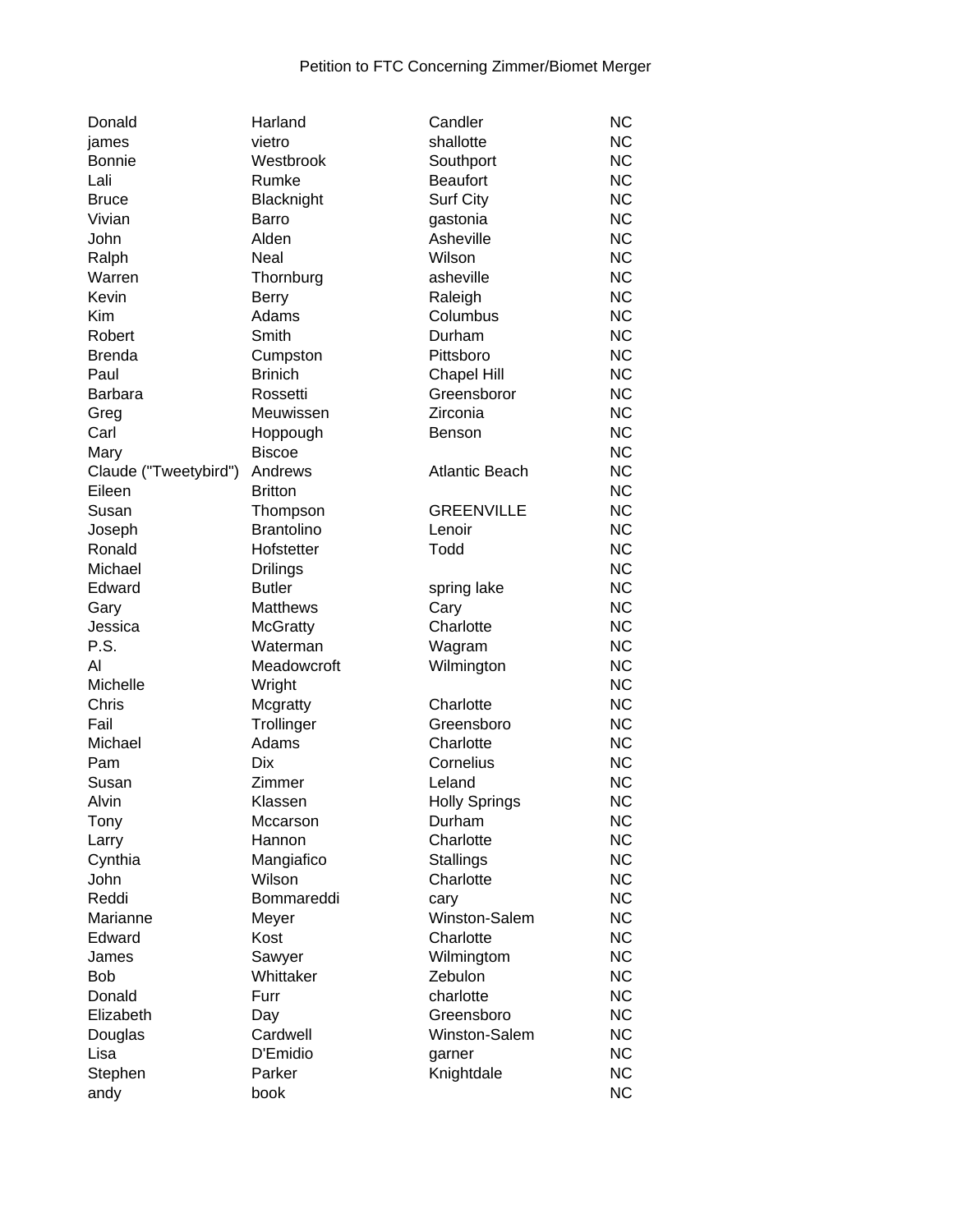| Linda                | Alfredson      | Asheville             | <b>NC</b> |
|----------------------|----------------|-----------------------|-----------|
| Virginia             | Leslie         | <b>Chapel Hill</b>    | <b>NC</b> |
| Nikki                | Schipman       | Charlotte             | <b>NC</b> |
| Robert               | <b>Belknap</b> | Raleigh               | <b>NC</b> |
| Judy                 | <b>Tysmans</b> |                       | <b>NC</b> |
| <b>Beverly</b>       | Vasko          |                       | <b>NC</b> |
| William              | Holmes         |                       | <b>NC</b> |
| Dean                 | <b>Brodhag</b> | Charlotte             | <b>NC</b> |
| Sheri                | Ryan           | <b>Black Mountain</b> | <b>NC</b> |
| Jane                 | Weir           | Huntersville          | <b>NC</b> |
| Michael              | Watson         |                       | <b>NC</b> |
| Robert               | Obeid          | <b>Bakersville</b>    | <b>NC</b> |
| <b>Bonnie</b>        | Bowman         | Waxhaw                | <b>NC</b> |
| Fred                 | Barr           | Charlotte             | <b>NC</b> |
|                      | Golas          | St. James             | <b>NC</b> |
| Margaret<br>Ann      | Huffman        |                       | <b>NC</b> |
| John                 |                | <b>Mount Gilead</b>   | <b>NC</b> |
|                      | Foutz, lii     |                       |           |
| <b>DAVID</b>         | <b>JONES</b>   | Fayetteville          | <b>NC</b> |
| Carole               | Lugo           | Raleigh               | <b>NC</b> |
| Robert               | Gowdy          | Charlotte             | <b>NC</b> |
| Elena                | Carleo         | Asheboro              | <b>NC</b> |
| Dr and Mrs Robert L. | <b>Hobbs</b>   |                       | <b>NC</b> |
| Christine            | Ganis          |                       | <b>NC</b> |
| Melissa              | Laste          |                       | <b>NC</b> |
| Zola                 | Packman        | Raleigh               | <b>NC</b> |
| Russell              | <b>Becker</b>  | Morganton             | <b>NC</b> |
| David                | <b>Berry</b>   | <b>Chapel Hill</b>    | <b>NC</b> |
| Ruth                 | Miller         | <b>Chapel Hill</b>    | <b>NC</b> |
| Ryan                 | Draper         | Chapel Hill           | <b>NC</b> |
| Helmut               | Mueller        | <b>Chapel Hill</b>    | <b>NC</b> |
| <b>IRVING</b>        | <b>KASNER</b>  | <b>ETOWAH</b>         | <b>NC</b> |
| Robert               | Ziegler        | Hendersonville        | <b>NC</b> |
| Maria                | Leblanc        | Raleigh               | <b>NC</b> |
| Karen                | Achor          | charlotte             | <b>NC</b> |
| Kenneth              | Johns          | new london            | <b>NC</b> |
| Richard              | Ashton         | Pinehurst             | <b>NC</b> |
| Robert               | <b>Swett</b>   | <b>Black Mountain</b> | <b>NC</b> |
| <b>Brenda</b>        | Parsons        | Greensboro            | <b>NC</b> |
| Cheryl               | Kiser          | Winston-Salem         | <b>NC</b> |
| Nancy                | Oliver         | Charlotte             | <b>NC</b> |
| Malik                | Griffin        | knightdale            | <b>NC</b> |
| Ruchir               | Vora           | <b>Chapel Hill</b>    | <b>NC</b> |
| Dorothy              | Lee            | Leicester             | <b>NC</b> |
| Elaine               | Wilkerson      |                       | <b>NC</b> |
| Vinette              | Kopetz         | <b>CHARLOTTE</b>      | <b>NC</b> |
| George               | Phillips       | Carrboro              | <b>NC</b> |
| John                 | Ashcraft       | Whittier              | <b>NC</b> |
| Stephen              | Crissey        | Rocky Point           | <b>NC</b> |
| Herb                 | Lamb           | Marshall              | <b>NC</b> |
|                      | Sills          | <b>Indian Trail</b>   |           |
| Jim                  |                |                       | <b>NC</b> |
| <b>Brenda</b>        | Gurley         | Creedmoor             | <b>NC</b> |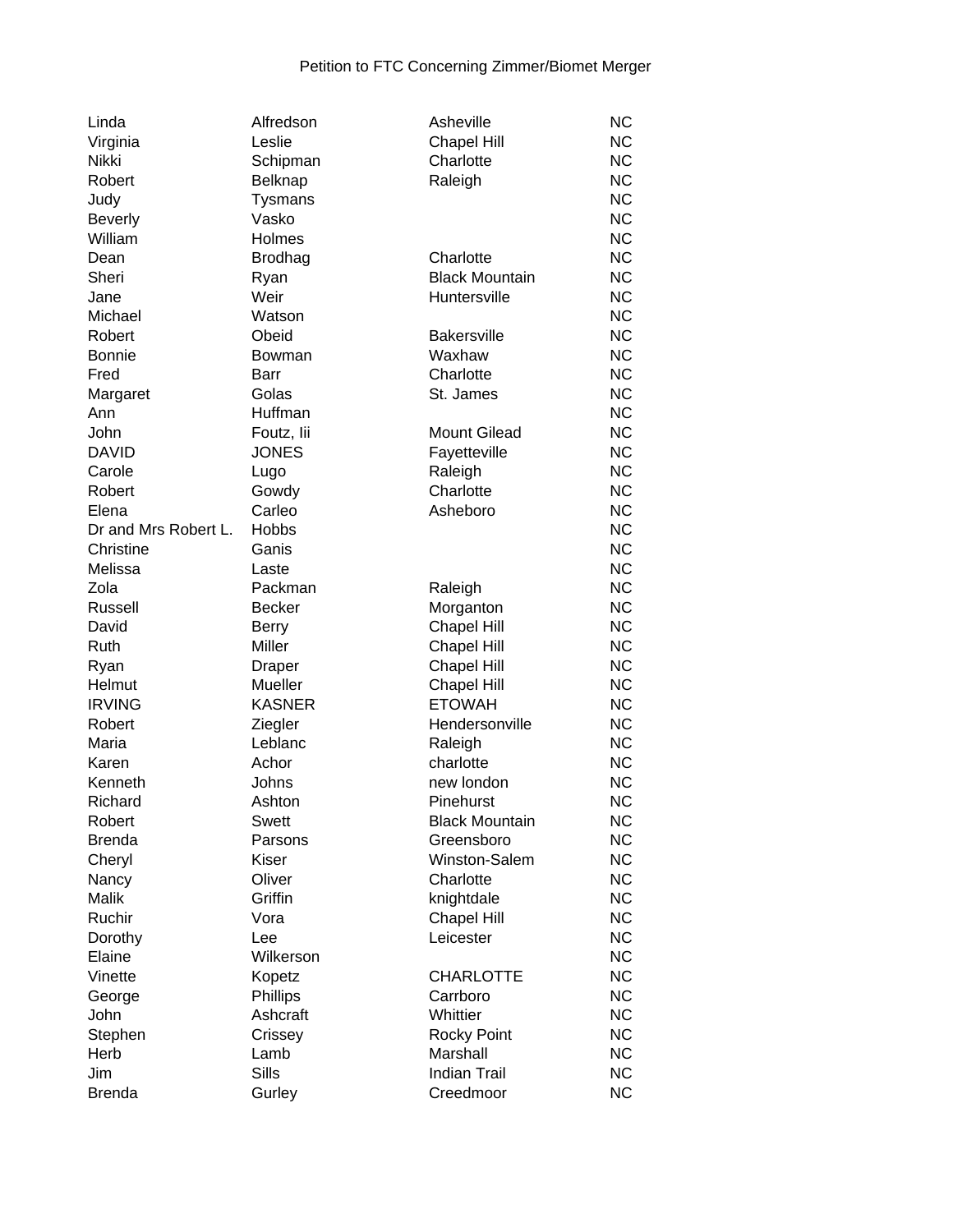| Lewis        |
|--------------|
| Elizabeth    |
| Chas         |
| Chanda       |
| Janet        |
| Raleigh      |
| joanne       |
| Phyllis      |
| Jasmina      |
| Jay          |
| William      |
| Ronald       |
| Laura        |
| Paula        |
| Mark         |
| Judith       |
|              |
| Doug         |
| Elizabeth    |
| lynne        |
| matt         |
| susan        |
| Diane        |
| Donald       |
| David        |
| Juan         |
| Donna        |
| Stephanie    |
| Tabitha      |
| Marjo        |
| <b>NANCY</b> |
| Sandra       |
| Jody         |
| Mary         |
| Gwenn        |
| <b>RAY</b>   |
| Debbie       |
| Ronda        |
| Margaret     |
| Susan        |
| Jean         |
| Kelly        |
| Nancy        |
| Sabrina      |
| Michael      |
| barbara      |
| Rick         |
| David        |
| Anita        |
| Francis      |
| Jim          |
|              |

| trong            |
|------------------|
| homas            |
| riffin           |
| arley            |
| ittman           |
| tout             |
| udley            |
| risbey           |
| ricic            |
| ewhard           |
|                  |
| ilburn           |
| eynolds          |
| unge             |
| uate             |
| eters            |
| ichardson        |
| aldwell          |
| Bar              |
| aufman           |
| edler            |
| ooper            |
| peranza          |
| ourtney          |
| ikkel            |
|                  |
| ega              |
| theridge         |
| enson            |
| <b>IcCourt</b>   |
| ordhorn          |
| <b>IURPHY</b>    |
| ocke             |
| ord              |
| allagher         |
| <b>cGrady</b>    |
| <b>ERRICKSON</b> |
| /ilfong          |
| efner            |
| casio            |
| ilarski          |
| opkins           |
| /illiams         |
| arosis           |
|                  |
| imington         |
| ohnston          |
| alker            |
| avage            |
| lc Manus         |
| ombs             |
| looney           |
| orney            |
| hrisite          |
|                  |

| Lewis        | Strong            | Raleigh            | <b>NC</b> |
|--------------|-------------------|--------------------|-----------|
| Elizabeth    | Thomas            | Greensboro         | <b>NC</b> |
| Chas         | Griffin           | Seven Lakes        | <b>NC</b> |
| Chanda       | Farley            | Canton             | <b>NC</b> |
| Janet        | Pittman           | Durham             | <b>NC</b> |
| Raleigh      | Stout             | <b>GREENSBORO</b>  | <b>NC</b> |
| joanne       | dudley            | fuquay-varina      | <b>NC</b> |
| Phyllis      | Frisbey           | <b>Brasstown</b>   | <b>NC</b> |
| Jasmina      | <b>Bricic</b>     | Kinston            | <b>NC</b> |
| Jay          | Newhard           | Greenville         | <b>NC</b> |
| William      | Hilburn           | Raleigh            | <b>NC</b> |
| Ronald       | Reynolds          | <b>SALISBURY</b>   | <b>NC</b> |
| Laura        | Runge             | Supply             | <b>NC</b> |
| Paula        | Quate             | Wilmington         | <b>NC</b> |
| Mark         | Peters            | Fletcher           | <b>NC</b> |
| Judith       | Richardson        | Asheville          | <b>NC</b> |
| Doug         | Caldwell          | Davidson           | <b>NC</b> |
| Elizabeth    | laBar             | Asheville          | <b>NC</b> |
| lynne        | kaufman           | East Bend          | <b>NC</b> |
| matt         | zedler            |                    | <b>NC</b> |
| susan        | Cooper            | <b>ASHEVILLE</b>   | <b>NC</b> |
| Diane        | Speranza          | Leland             | <b>NC</b> |
| Donald       | Courtney          |                    | <b>NC</b> |
| David        | <b>Nikkel</b>     | Fayetteville       | <b>NC</b> |
| Juan         | Vega              | monroe             | <b>NC</b> |
| Donna        | Etheridge         | Raleigh            | <b>NC</b> |
| Stephanie    | <b>Benson</b>     | Summerfield        | <b>NC</b> |
| Tabitha      | <b>McCourt</b>    |                    | <b>NC</b> |
| Marjo        | Nordhorn          | Asheville          | <b>NC</b> |
| <b>NANCY</b> | <b>MURPHY</b>     | <b>MONROE</b>      | <b>NC</b> |
| Sandra       | Cocke             | <b>Chapel Hill</b> | <b>NC</b> |
| Jody         | Ford              | New Bern           | <b>NC</b> |
| Mary         | Gallagher         | Fayetteville       | <b>NC</b> |
| Gwenn        | McGrady           | Hickory            | <b>NC</b> |
| <b>RAY</b>   | <b>DERRICKSON</b> | Raleigh            | <b>NC</b> |
| Debbie       | Wilfong           |                    | <b>NC</b> |
| Ronda        | Hefner            | <b>Chapel Hill</b> | <b>NC</b> |
| Margaret     | Ocasio            |                    | NC.       |
| Susan        | Kilarski          | Charlotte          | <b>NC</b> |
| Jean         | Hopkins           | Charlotte          | <b>NC</b> |
| Kelly        | Williams          | Charlotte          | <b>NC</b> |
| Nancy        | Yarosis           | Benson             | <b>NC</b> |
| Sabrina      | Simington         | Winston-salem      | <b>NC</b> |
| Michael      | Johnston          | <b>Matthews</b>    | <b>NC</b> |
| barbara      | walker            | Greensboro         | <b>NC</b> |
| <b>Rick</b>  | Savage            | Cary               | <b>NC</b> |
| David        | Mc Manus          | Concord            | <b>NC</b> |
| Anita        | Combs             | Wilkesboro         | <b>NC</b> |
| Francis      | Mooney            | <b>Brevard</b>     | <b>NC</b> |
| Jim          | Horney            | Greensboro         | <b>NC</b> |
| Kenneth      | Chrisite          |                    | NC        |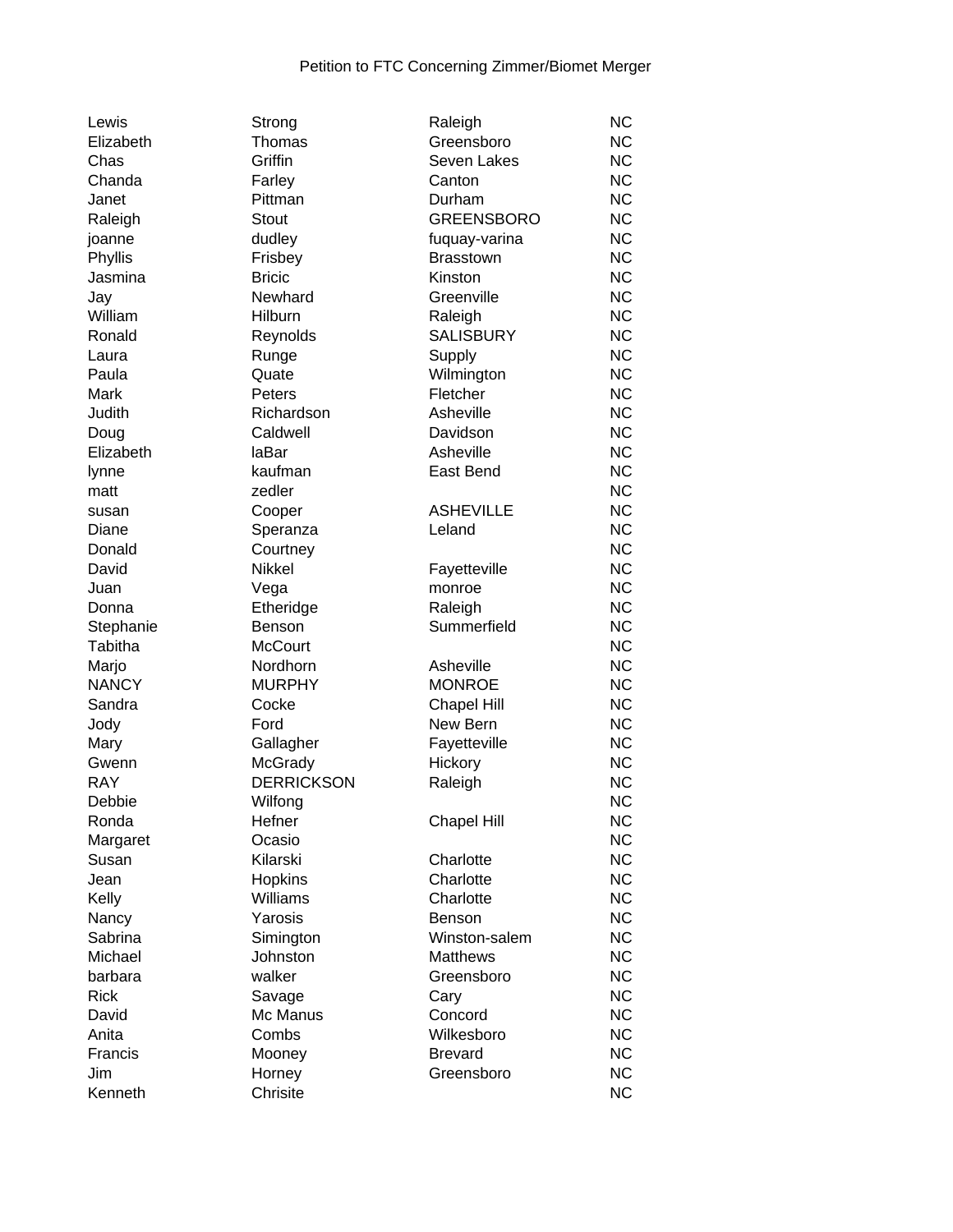| Shirley         | <b>Barborak</b>    | Jamestown          | <b>NC</b>              |
|-----------------|--------------------|--------------------|------------------------|
| Don             | OConnor            | candler            | <b>NC</b>              |
| <b>BEVERLY</b>  | <b>DAVIS</b>       |                    | <b>NC</b>              |
| <b>KEN</b>      | <b>TIBBETTS</b>    | <b>Holly Ridge</b> | <b>NC</b>              |
| Andrea          | Huff               | Charlotte          | <b>NC</b>              |
| Gary            | Gore               | <b>Union Grove</b> | <b>NC</b>              |
| Larry           | Hoover             | Gastonia           | <b>NC</b>              |
| Thomas          | knop               |                    | <b>NC</b>              |
| Christine       | <b>Brown</b>       | Charlotte          | <b>NC</b>              |
| <b>Bob</b>      | Grier              | Greensboro         | <b>NC</b>              |
| Jeanne          | Moyer              |                    | <b>NC</b>              |
| Victor          | Kratzer            |                    | <b>NC</b>              |
| Julia           | Nile               |                    | <b>NC</b>              |
| Joyce           | Franklin           |                    | <b>NC</b>              |
| <b>PATRICIA</b> | <b>BELKNAP</b>     | <b>FARGO</b>       | <b>ND</b>              |
| Gillian         | Hachfeld           | Dickinson          | <b>ND</b>              |
| Carol           | Anderson           | West Fargo         | <b>ND</b>              |
| Doug            | Krause             | fargo              | <b>ND</b>              |
| Rob             | Sand               |                    | <b>ND</b>              |
| Don             | Roberts            | Mapleton           | <b>ND</b>              |
| Trina           | Talma              | Fargo              | <b>ND</b>              |
| Steven          | Dawes              | <b>Bellevue</b>    | <b>NE</b>              |
| Donald          | Granaman           | Omaha              | <b>NE</b>              |
| Ken             | Pullen             | Omaha              | <b>NE</b>              |
|                 | Hickman-Kamarad    |                    | <b>NE</b>              |
| <b>Bonita</b>   |                    | Comstock           | <b>NE</b>              |
| Michael         | Crum<br>M. Sanchez | Omaha              | <b>NE</b>              |
| Joseph          |                    |                    | <b>NE</b>              |
| brian           | bulat              | la vista           |                        |
| D.J.            | McGhghy            | Lincoln            | <b>NE</b><br><b>NE</b> |
| Nan             | Neal<br>Wess       | Lincoln<br>Chadron | <b>NE</b>              |
| Roger           |                    |                    |                        |
| Sam             | Collins            | Omaha              | <b>NE</b>              |
| Francis&Diane   | Olson              | North Platte       | <b>NE</b>              |
| Todd            | Mathewson          | Hastings           | <b>NE</b>              |
| David           | Kern               |                    | <b>NE</b>              |
| Ellen           | Melia              | LaVista            | <b>NE</b>              |
| Robert          | Zentner            | <b>Falls City</b>  | <b>NE</b>              |
| Tim             | Wacker             | Fremont            | <b>NE</b>              |
| Lisa            | Woodward           |                    | <b>NE</b>              |
| Tom             | <b>Brink</b>       | York               | <b>NE</b>              |
| Rolley          | <b>Bennett</b>     |                    | <b>NE</b>              |
| Stephanie       | Murphy             | Omaha              | <b>NE</b>              |
| Mary            | Vogt               | Lincoln            | <b>NE</b>              |
| James           | Billingsley        | Omaha              | <b>NE</b>              |
| Mike            | Gilmore            | <b>BELLEVUE</b>    | <b>NE</b>              |
| Joyce           | Hertzig            | Omaha              | <b>NE</b>              |
| <b>Barry</b>    | Green              | Omaha              | <b>NE</b>              |
| John            | Comiskey           | St. Columbans      | <b>NE</b>              |
| Alan            | Griffith           | Columbus           | <b>NE</b>              |
| Linda           | Rea                | Hastings           | <b>NE</b>              |
| Carol           | Barr               | York               | <b>NE</b>              |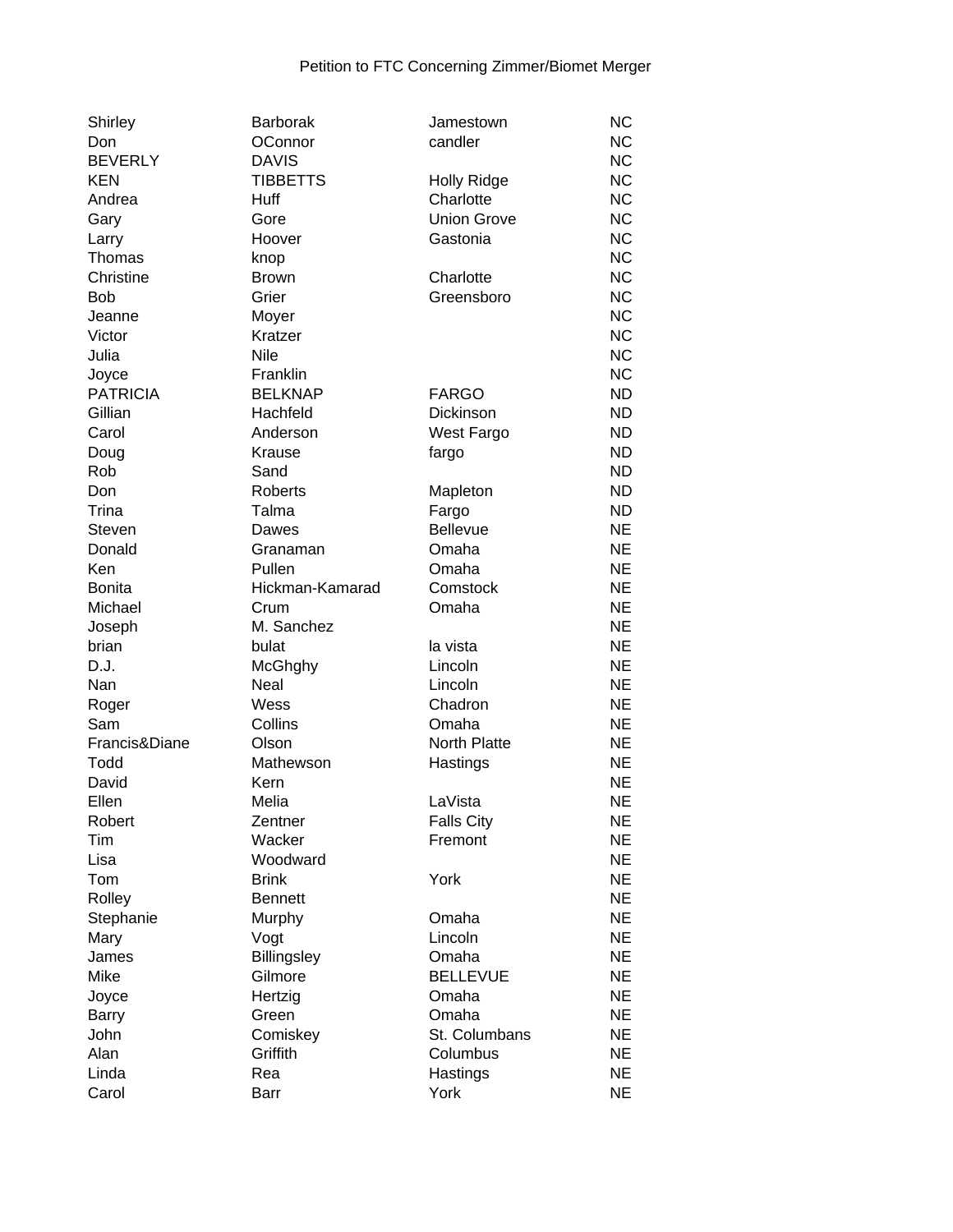| Arden                     | <b>Bock</b>      | Roca                       | <b>NE</b> |
|---------------------------|------------------|----------------------------|-----------|
| Nan                       | Weilage          | Crete                      | <b>NE</b> |
| Cathleen                  | Collett          | Lincoln                    | <b>NE</b> |
| Michael                   | Denetelli        | Omaha                      | <b>NE</b> |
| Sarah                     | <b>Bauman</b>    | Lincoln                    | <b>NE</b> |
| Pamela                    | Grieser          | Lincoln                    | <b>NE</b> |
| D'Arcy                    | Goodrich         | Omaha                      | <b>NE</b> |
| Heather                   | Kaup             | Norfolk                    | <b>NE</b> |
| C                         | <b>Bryan</b>     | Superior                   | <b>NE</b> |
| sam                       | burkey           | Omaha                      | <b>NE</b> |
| Cynthia                   | Austin           |                            | <b>NE</b> |
| Dan                       | Fudala           | Manchester                 | <b>NH</b> |
| Mary                      | Cambal           | Peterborough               | <b>NH</b> |
| Warren                    | Weber            | Nashua                     | <b>NH</b> |
| Marci                     | <b>Morris</b>    | Epping                     | <b>NH</b> |
| Wayne                     | Bovi             |                            | <b>NH</b> |
| Kevin                     | Frewert          | <b>Bedford</b>             | <b>NH</b> |
| Robert B.                 | Williams, Jr.    |                            | <b>NH</b> |
| Mara                      | Sabinson         | Cornish                    | <b>NH</b> |
| Robert                    | Battersby        | Center Conway              | <b>NH</b> |
| Redding                   | Thompson         | Nashua                     | <b>NH</b> |
| James                     | <b>Ellis</b>     | Hudson                     | <b>NH</b> |
| Carl                      | Peters           | New Boston                 | <b>NH</b> |
| Yvonne                    | Gillen           | Manchester                 | <b>NH</b> |
|                           | Williams         |                            | <b>NH</b> |
| David<br>Gerald & Barbara |                  |                            | <b>NH</b> |
|                           | Cooper           | Springfield, NH<br>Milford | <b>NH</b> |
| Robert                    | <b>Bosshart</b>  |                            |           |
| Sederquest                | Evan             | Chester                    | <b>NH</b> |
| <b>GERRY</b>              | <b>TETREAULT</b> | windham                    | <b>NH</b> |
| Michelle                  | McKenney         |                            | <b>NH</b> |
| Robert                    | Nussbaum         | Wolfeboro                  | <b>NH</b> |
| <b>Bert</b>               | <b>Becker</b>    | Milford                    | <b>NH</b> |
| Corinne                   | Girouard         | Plainfield                 | <b>NH</b> |
| Paul                      | Courchesne       | rochester                  | <b>NH</b> |
| Jill                      | Capriccio        | Derry                      | <b>NH</b> |
| Gerhard                   | Bedding          | Keene                      | <b>NH</b> |
| Marcel                    | Liberge          | <b>MANCHESTER</b>          | <b>NH</b> |
| Carl                      | <b>Blicker</b>   | Hancock                    | <b>NH</b> |
| Amber                     | Thompson         | Groveton                   | <b>NH</b> |
| <b>Barbara</b>            | Widger           |                            | <b>NH</b> |
| Craig                     | Hoyt             | Rindge                     | <b>NH</b> |
| C                         | Cohen            | Dover                      | <b>NH</b> |
| Richard                   | Lines            | Madbury                    | <b>NH</b> |
| Daniel                    | Zychowski        | Bedford                    | <b>NH</b> |
| Amy                       | Perrin           | Claremont                  | <b>NH</b> |
| Charles                   | Davis            |                            | <b>NH</b> |
| Fairlee                   | Gamble           | hanover                    | <b>NH</b> |
| Dominic                   | Libby            | Milton                     | <b>NH</b> |
| Dennis                    | Drown            | Center Conway              | <b>NH</b> |
| Hilda                     | Sokol            | Hanover                    | <b>NH</b> |
| Joseph                    | Humphrey         | Nashua                     | <b>NH</b> |
|                           |                  |                            |           |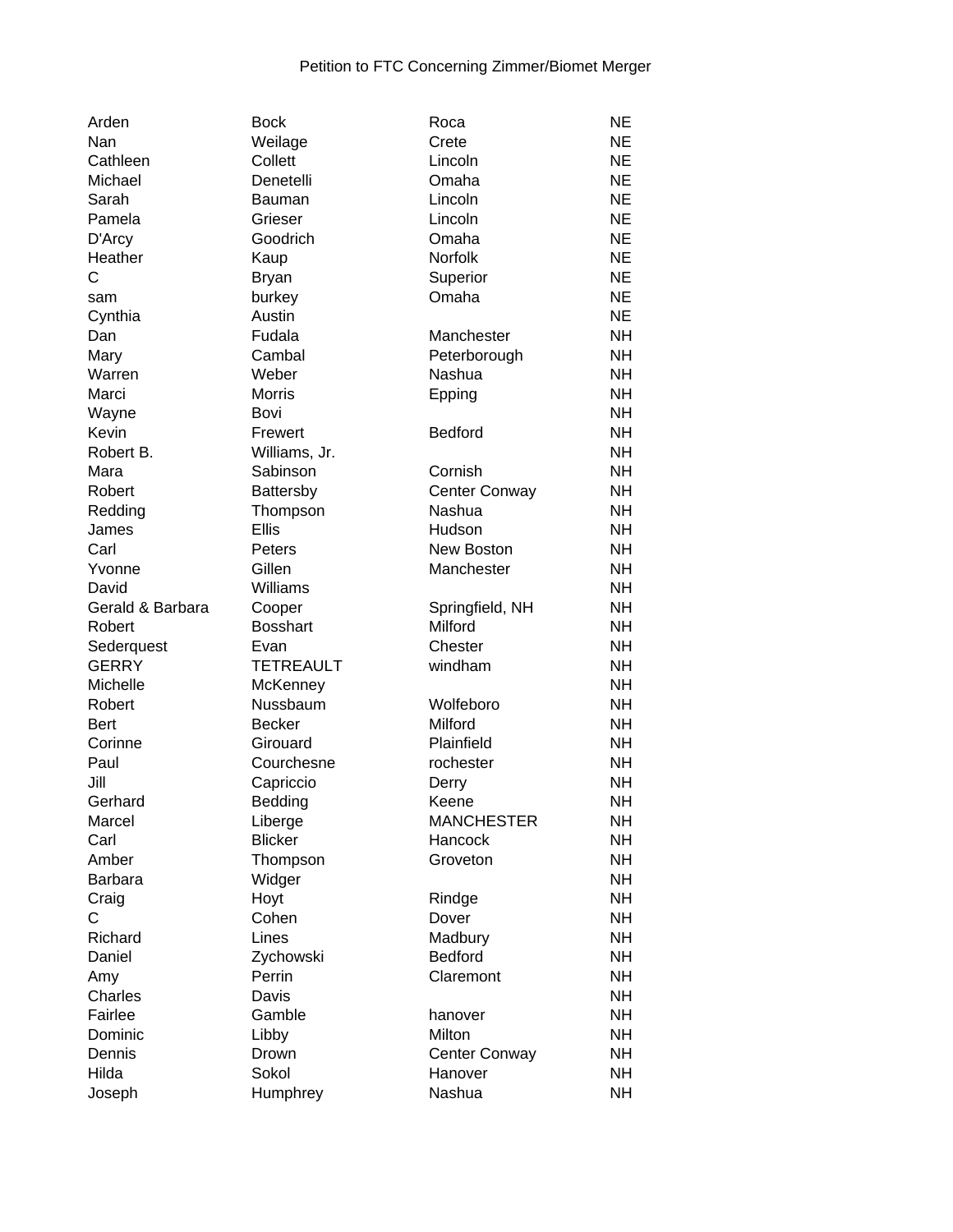| Kerry         | Jay               | Londonderry       | <b>NH</b> |
|---------------|-------------------|-------------------|-----------|
| Cheryl        | Lussier           |                   | NΗ        |
| Walter        | Moyer             | Warner            | NΗ        |
| sandra        | woodworth         | North Hampton     | NΗ        |
| Kathy         | Cameron           | Merrimack         | <b>NH</b> |
| Edgar         | <b>Bourgeois</b>  | Manchester        | <b>NH</b> |
| Mason         | Schow             | Manchester        | <b>NH</b> |
| Ravenel       | <b>Bennett</b>    | shelburne         | <b>NH</b> |
| Isabel        | Fernandez         | Plaistow          | <b>NH</b> |
| Eric          | Weiner            | Concord           | <b>NH</b> |
| Frederick     | Hickey            |                   | <b>NH</b> |
| Emily         | Rose              | Dover             | <b>NH</b> |
| Robert        | <b>Burns</b>      | Keene             | <b>NH</b> |
| Wendy         | Palmquist         | Plymouth          | NΗ        |
|               | Goodman           |                   | <b>NH</b> |
| Lynn<br>Ellen | Jahos             | Alstead           | NΗ        |
|               |                   |                   | <b>NH</b> |
| Craig         | Rogers            | Rye               |           |
| Ralph         | Jolie             | Rochester         | <b>NH</b> |
| <b>Bob</b>    | <b>Perkins</b>    | Plainfield        | <b>NH</b> |
| Peter         | Toner             | South Acworth     | <b>NH</b> |
| Steven        | <b>Robbins</b>    | Londonderry       | <b>NH</b> |
| Marie         | Day               | Hudson            | <b>NH</b> |
| Jean          | Story             |                   | <b>NH</b> |
| <b>MARION</b> | <b>RICHARDSON</b> | exeter            | <b>NH</b> |
| <b>Star</b>   | Star              | Somersworth       | <b>NH</b> |
| Wendy         | Walker            | Exeter            | NΗ        |
| Jean          | Sarkis            | Atkinson          | NΗ        |
| Mary          | Riddell           | Nashua            | <b>NH</b> |
| Eileen        | Elliott           | Hancock           | <b>NH</b> |
| Dwight        | Haynes            | Concord           | <b>NH</b> |
| <b>Bruce</b>  | Newton            | Meredith          | <b>NH</b> |
| Richard       | <b>Bascom</b>     | Claremont         | <b>NH</b> |
| Deborah       | Munson            | Chester           | <b>NH</b> |
| Jay           | Ford              | Londonderry       | <b>NH</b> |
| Alden         | Van Sickle        | <b>Holderness</b> | NΗ        |
| Susan         | Thompson          | Manchester        | <b>NH</b> |
| Ginnie        | Gavrin            | Marlborough       | <b>NH</b> |
| Michael       | Justice           | Peterborough      | <b>NH</b> |
| Phillip       | <b>Brown</b>      | Somersworth       | <b>NH</b> |
| Peter         | Krllry            | Wolfeboro         | <b>NH</b> |
| James         | Warren            | Manchester        | <b>NH</b> |
| Vincent       | Cirasole          | Rochester         | <b>NH</b> |
| Paula         | Cronin            | Hooksett          | <b>NH</b> |
| Matthew       | Seeger            | Hancock           | <b>NH</b> |
| Diane         | Hashem            |                   | <b>NH</b> |
| Ginny         | Smith             | Manchester        | <b>NH</b> |
| Harold        | Pike              |                   | <b>NH</b> |
|               |                   | Surry             |           |
| Joy           | Nowell            |                   | <b>NH</b> |
| Elizabeth     | Kimball           |                   | <b>NH</b> |
| Nan           | Manoogian         | Nashua            | <b>NH</b> |
| John          | McClellan         | <b>Bow</b>        | <b>NH</b> |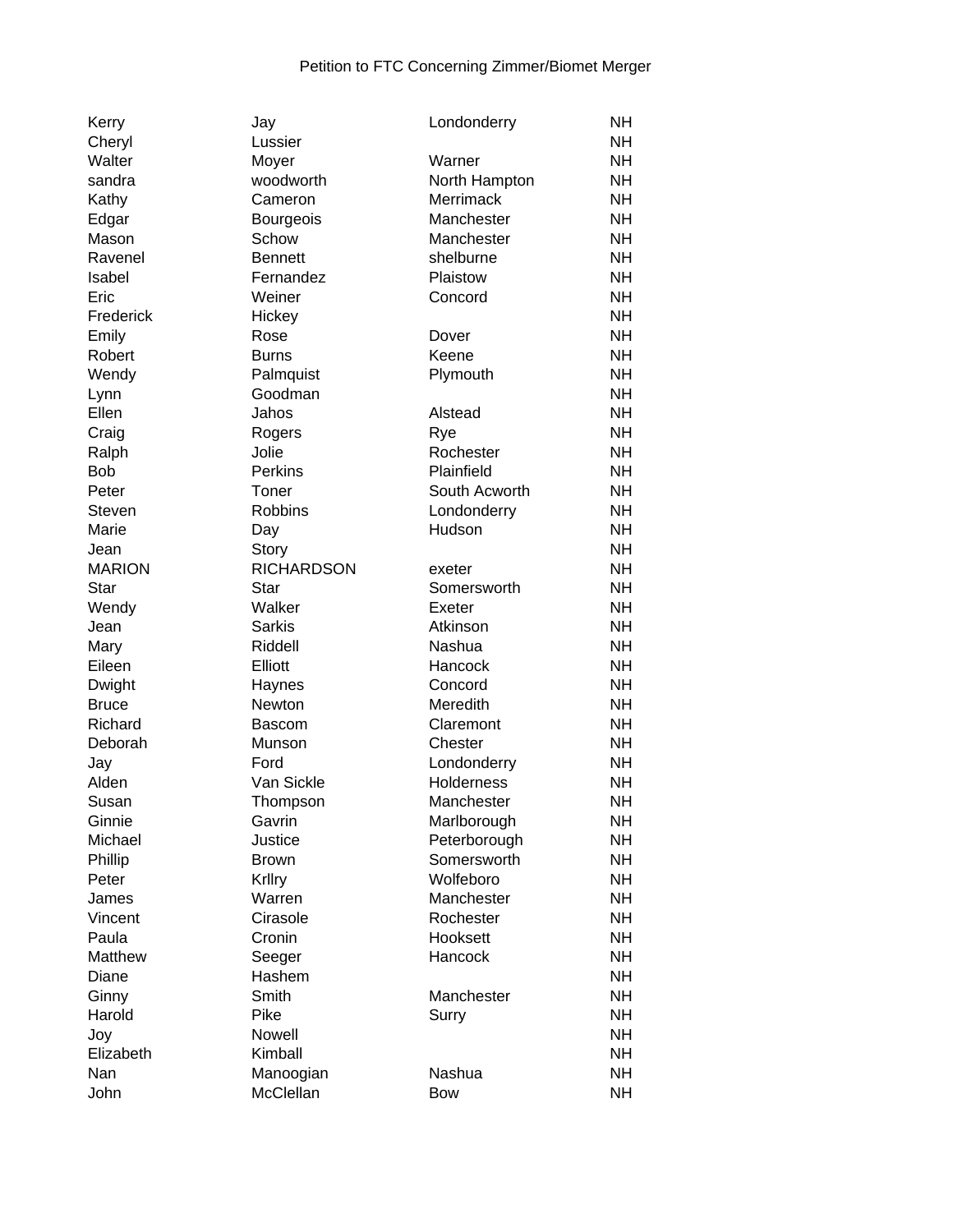| Jeff           | <b>Ellis</b> |                       | <b>NH</b> |
|----------------|--------------|-----------------------|-----------|
| Margaret C.    | McHugh       | Sparta                | <b>NJ</b> |
| John           | Connor       | <b>Bayville</b>       | <b>NJ</b> |
| June           | Jones        | Salem                 | <b>NJ</b> |
| Kim            | Newhart      | <b>New Providence</b> | <b>NJ</b> |
| George         | Grant        | <b>Toms River</b>     | <b>NJ</b> |
| Ray            | Lynch        | Watchung              | <b>NJ</b> |
| Ronald         | Gorun        | Clifton               | <b>NJ</b> |
| Susan          | Kheel        | <b>Highland Park</b>  | <b>NJ</b> |
| Laurence       | Usignol      | Marlton               | <b>NJ</b> |
| John A         | Tronolone    | <b>Rochelle Park</b>  | <b>NJ</b> |
| Elliot         | Hoffman      | Gillette              | <b>NJ</b> |
| Karen A.       | Hauck        | Keyport               | <b>NJ</b> |
| <b>Terry</b>   | Lyons        | Princeton             | <b>NJ</b> |
| Andrew         | Colletto     | somerset              | <b>NJ</b> |
| James          | Hemm         | Manahawkin            | <b>NJ</b> |
| Linda          | Slomack      | <b>Brigantine</b>     | <b>NJ</b> |
| Susan          | Skvarla      | Rutherford            | <b>NJ</b> |
| Lascinda       | Gualario     | Fair Lawn             | <b>NJ</b> |
| Gloria         | Lieberstein  | Paramus               | <b>NJ</b> |
| Ronald E.      | <b>Beard</b> | Sparta                | <b>NJ</b> |
| James          | Moffat       | Englishtown           | <b>NJ</b> |
| Jeanne         | McIntosh     | <b>FAIR LAWN</b>      | <b>NJ</b> |
| Martin         | Phillips     | Oakland               | <b>NJ</b> |
| Virginia       | Allgaier     | Stirling              | <b>NJ</b> |
| Robert         | Parsons      | Hamilton              | <b>NJ</b> |
| Ali            | Mokhtari     | ORADELL               | <b>NJ</b> |
| mark           | lopes        | rutherford            | <b>NJ</b> |
| Maria          | Manna        | Rockaway              | <b>NJ</b> |
| Joseph         | Ponisciak    |                       | <b>NJ</b> |
| Diane          | Jones        | Hillsborough          | <b>NJ</b> |
| Robert         | Coleman      | <b>Butler</b>         | <b>NJ</b> |
| Edward         | Carballo     | Fort Lee              | <b>NJ</b> |
| Melinda        | Edmundson    | Clifton               | <b>NJ</b> |
| Dan            | Hoeschele    |                       | <b>NJ</b> |
| Jonathan       | Gordon       | <b>LEONIA</b>         | <b>NJ</b> |
| Stuart         | Schwartz     |                       | <b>NJ</b> |
| Richard        | Wilson       | Galloway              | <b>NJ</b> |
| Clifford       | Weiss        | <b>East Windsor</b>   | <b>NJ</b> |
| Mark           | Waltzer      | <b>Cherry Hill</b>    | <b>NJ</b> |
| ralph          | fiorentino   | holmdel               | <b>NJ</b> |
| David          | Haas         | Mahwah                | <b>NJ</b> |
| Kenneth        | <b>Balla</b> | <b>Toms River</b>     | <b>NJ</b> |
| <b>Barbara</b> | Seidman      |                       | <b>NJ</b> |
| Richard        | Riggs        | Branchburg            | <b>NJ</b> |
| Carroll        | Arkema       | Pompton Lakes         | <b>NJ</b> |
| Frank          | Duggan       | Freehold              | <b>NJ</b> |
| Geralyn        | Moss         | Howell                | <b>NJ</b> |
| Marsha         | Weisfeld     | Rivervale             | <b>NJ</b> |
| Arlene         | Patoray      |                       | <b>NJ</b> |
| June           | Grifo        | Mendham               | <b>NJ</b> |
|                |              |                       |           |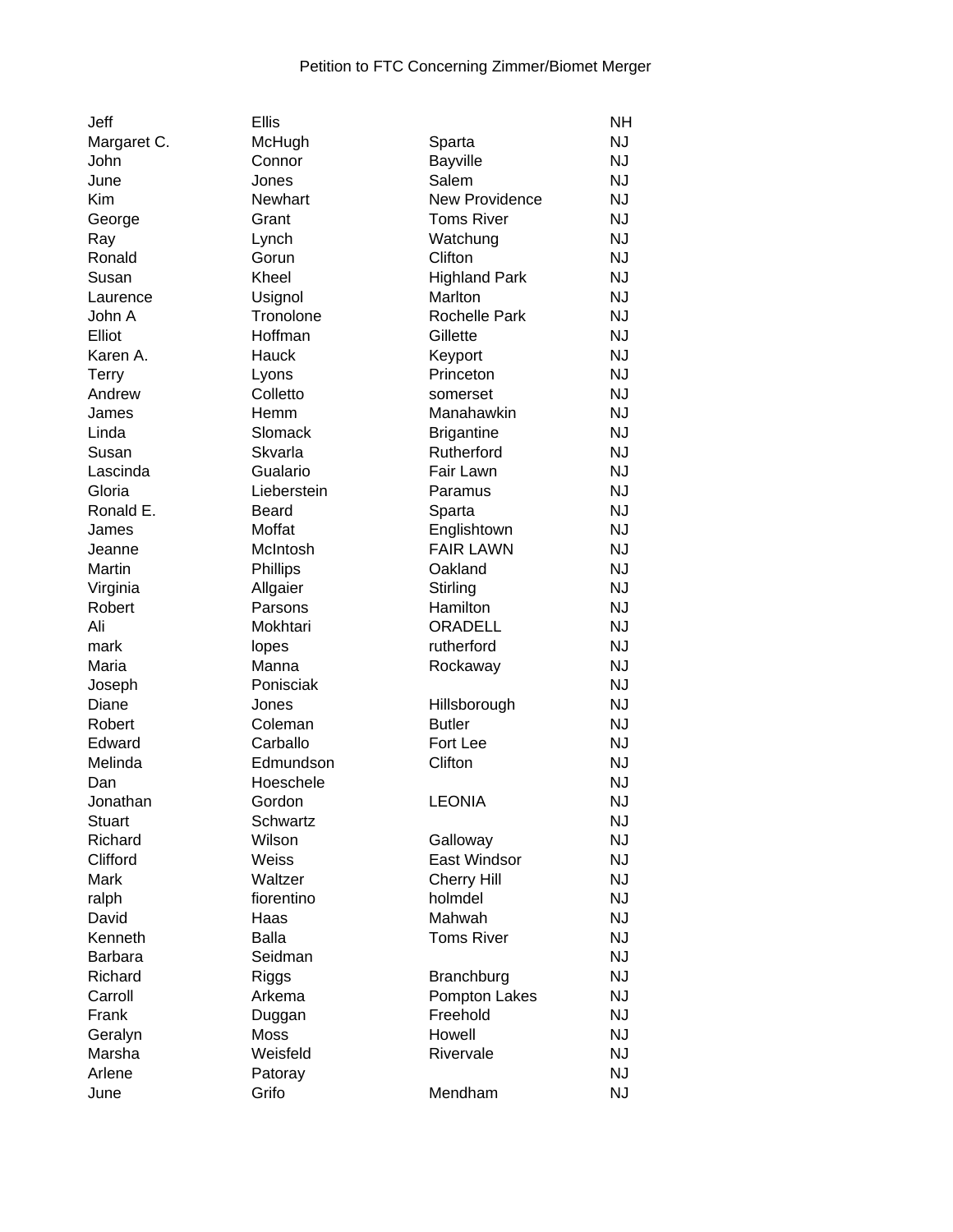| Anne            | Colombo         |                      | <b>NJ</b> |
|-----------------|-----------------|----------------------|-----------|
| Zvi             | Weiss           | Edison               | <b>NJ</b> |
| Alice           | Artzt           | Princeton            | <b>NJ</b> |
| Nikki           | Taussig         | <b>Highland Park</b> | <b>NJ</b> |
| John            | Willms          | Jersey City          | <b>NJ</b> |
| John            | Varghese        | <b>East Windsor</b>  | <b>NJ</b> |
| Harlan          | <b>Braude</b>   | Passaic              | <b>NJ</b> |
| Martin          | Pippitt         | <b>Titusville</b>    | <b>NJ</b> |
| jennifer        | tozzi           | toms river           | <b>NJ</b> |
| Lynn            | <b>Jenkins</b>  | <b>West Milford</b>  | <b>NJ</b> |
| Eugene          | Gorrin          | Union                | <b>NJ</b> |
| Mo              | Kafka           | <b>New Brunswick</b> | <b>NJ</b> |
| Joseph          | Treloar         | Chatham              | <b>NJ</b> |
| Karin           | <b>Bates</b>    | <b>CEDAR GROVE</b>   | <b>NJ</b> |
| Charles         | Ward            | <b>Toms River</b>    | <b>NJ</b> |
| Alfred B.       | Carlson         | <b>Forked River</b>  | <b>NJ</b> |
| Erika           | Krausse         | Ridgefield           | <b>NJ</b> |
| Bill            | Matkowsky       | <b>Bridgeton</b>     | <b>NJ</b> |
| Allen B.        | Gold            | Paterson             | <b>NJ</b> |
| Lawrence        | Gioielli        | Kinnelon             | <b>NJ</b> |
| Robert          | Weidmann        | Long Beach Township  | <b>NJ</b> |
| William         | and Che Roth    | Mount Laurel,        | <b>NJ</b> |
| Judith          | Duca            | Fair Lawn            | <b>NJ</b> |
| Gloria          | <b>Butler</b>   | Englewood            | <b>NJ</b> |
| <b>Barbara</b>  | Epstein         | Westmont             | <b>NJ</b> |
| Ira             | Shein           | <b>Teaneck</b>       | <b>NJ</b> |
| Pam             | Scoville        | hewitt               | <b>NJ</b> |
| <b>Bert</b>     | <b>Morris</b>   | Maplewood            | <b>NJ</b> |
| Gary            | Trafer          | point pleasant       | <b>NJ</b> |
| Fred            | Goff            | South River          | <b>NJ</b> |
| <b>LOEL</b>     | <b>HOLLOWAY</b> |                      | <b>NJ</b> |
| Lawrence        | Martin          | Lebanon              | <b>NJ</b> |
| Catherine       | Reilly          | <b>CRANFORD</b>      | <b>NJ</b> |
| Nano            | Mardones        | Freehold             | <b>NJ</b> |
|                 | <b>GILBERT</b>  | <b>NUTLEY</b>        | <b>NJ</b> |
| Joanne          | Gibbons         | haddonfield          | <b>NJ</b> |
| Daniel          | Stopfer         | <b>Tuckerton</b>     | <b>NJ</b> |
| Paul            | Nadler          |                      | <b>NJ</b> |
| Robert          | Greco           | Randolph             | <b>NJ</b> |
| Cori            | <b>Bishop</b>   | <b>Brigantine</b>    | <b>NJ</b> |
| Jim             | Mcgrogan        | Union Beach          | <b>NJ</b> |
| runfola         | joan            | Livingston           | <b>NJ</b> |
| <b>Bertrand</b> | Johnson         | New Providence       | <b>NJ</b> |
| Marianne        | Moessner        | <b>Short Hills</b>   | <b>NJ</b> |
| Gary            | Lustig          | Voorhees             | <b>NJ</b> |
| Peter           | Hamerslag       | Martinsville         | <b>NJ</b> |
| <b>MICHAEL</b>  | <b>WEST</b>     | <b>MANCHESTER</b>    | <b>NJ</b> |
| David           | Snope           | Califon              | <b>NJ</b> |
| Richard         | Williams        | Maplewood            | <b>NJ</b> |
| James           | Flynn           | Hampton              | <b>NJ</b> |
| Ron             | <b>Bilyk</b>    | <b>HILLSDALE</b>     | <b>NJ</b> |
|                 |                 |                      |           |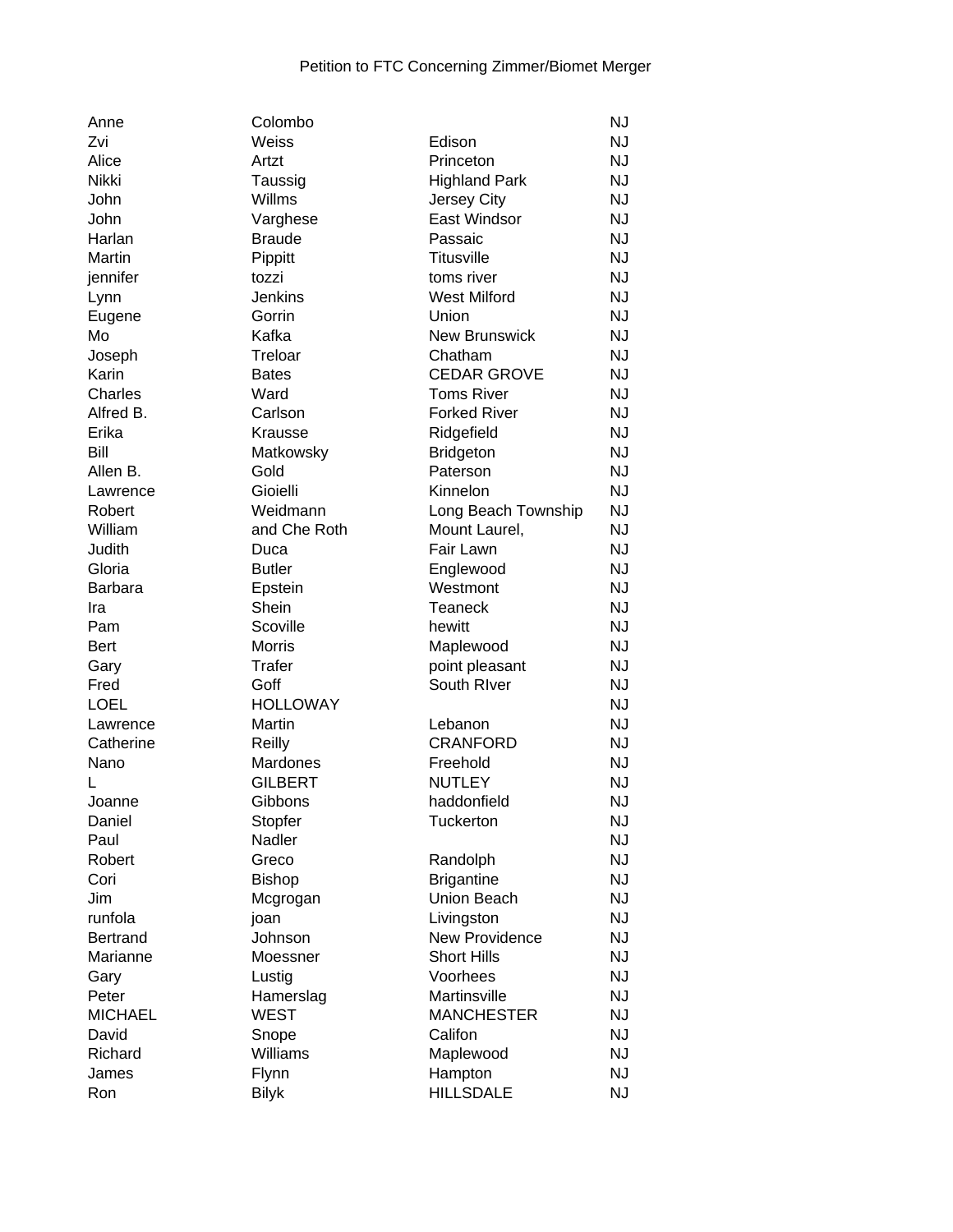| David           | Sing            | <b>Franklin Park</b>  | <b>NJ</b> |
|-----------------|-----------------|-----------------------|-----------|
| Gary            | Spychalski      | <b>OLD BRIDGE</b>     | <b>NJ</b> |
| Robert          | Lazzarini       | Mount Tabor           | <b>NJ</b> |
| Noreen          | Ciaston         | Piscataway            | <b>NJ</b> |
| Greg            | Cavanagh        | <b>JACKSON</b>        | <b>NJ</b> |
| Laura           | Robinson        | Maplewood             | <b>NJ</b> |
| Paul            | Laub            | <b>HILLSBOROUGH</b>   | NJ        |
| Sara            | Lerner          | Flemington            | <b>NJ</b> |
| <b>Bob</b>      | Keller          |                       | <b>NJ</b> |
| James           | Goldberg        | <b>West Milford</b>   | <b>NJ</b> |
| Sue             | <b>Barrell</b>  | Lakewood              | <b>NJ</b> |
| John            | Green           |                       | <b>NJ</b> |
| Mark            | Murphy          | Ocean                 | <b>NJ</b> |
| Jean            | <b>Buscemi</b>  | Bayonne               | <b>NJ</b> |
| Paul            | Hoeper          | <b>SOMERSET</b>       | <b>NJ</b> |
| Ena             | <b>Komets</b>   | Elizabeth             | <b>NJ</b> |
| Kira            | Semler          | Ridgewood             | <b>NJ</b> |
| Leslie          | Maks            |                       | <b>NJ</b> |
| Connie          | <b>Brown</b>    |                       | <b>NJ</b> |
| Sandor          | Caplan          | Lawrenceville         | <b>NJ</b> |
| tRAE            | sMARON          | <b>West Deptford</b>  | <b>NJ</b> |
| Judy            | <b>Fairless</b> | Warren                | <b>NJ</b> |
| Edward          | <b>Norkus</b>   | <b>West Berlin</b>    | <b>NJ</b> |
| <b>Nicholas</b> | Gaura           | Parlin                | <b>NJ</b> |
| Lisa            | lannucci        | Ocean Grove           | <b>NJ</b> |
| William         | Czarnocha       | Holmdel               | <b>NJ</b> |
| Andrew          | Menelaou        | toms river            | <b>NJ</b> |
| Gurshman        | Sandy           | Plainfield            | <b>NJ</b> |
| Ruth            | Kram            | west orange           | <b>NJ</b> |
| Gaye            | Hartwig         | Montague              | <b>NJ</b> |
| Franck          | Matthew         | <b>New Brunswick</b>  | <b>NJ</b> |
| Robert          | Wozniak         | Columbia              | <b>NJ</b> |
| Francis         | <b>Borowsky</b> | Shamong               | <b>NJ</b> |
| Ronald          | Raksen          | <b>Cliffside Park</b> | <b>NJ</b> |
| Christopher     | D'Amato         | Blairstown            | <b>NJ</b> |
| Craig           | Matthews        | Howell                | <b>NJ</b> |
| Κ               | Camporini       |                       | <b>NJ</b> |
| Laura           | <b>Dickey</b>   | waldwick              | <b>NJ</b> |
| Joshua          | Reich           | Hoboken               | <b>NJ</b> |
| Alice           | Hazeltine       | Little Egg Harbor     | <b>NJ</b> |
| Louis C.        | Harris, Jr.     | <b>Cherry Hill</b>    | <b>NJ</b> |
| Chet            | Smith           | <b>Woodcliff Lake</b> | <b>NJ</b> |
| Ingrid          | Werner          | Englewood             | <b>NJ</b> |
| Thomas          | Mansheim        | Jersey City           | <b>NJ</b> |
| Charles         | Martin          | Williamstown          | <b>NJ</b> |
| Jill            | Whitney         | Avon By The Sea       | <b>NJ</b> |
| Joseph          | Gajewski        | Whiting               | <b>NJ</b> |
| Joseph          | Seliga          |                       | <b>NJ</b> |
| Leila           | Walsh           | Jersey City           | <b>NJ</b> |
| Jeaneen         | Andretta        | Florham Park          | <b>NJ</b> |
| Panos           | Lambrou         | West Orange           | <b>NJ</b> |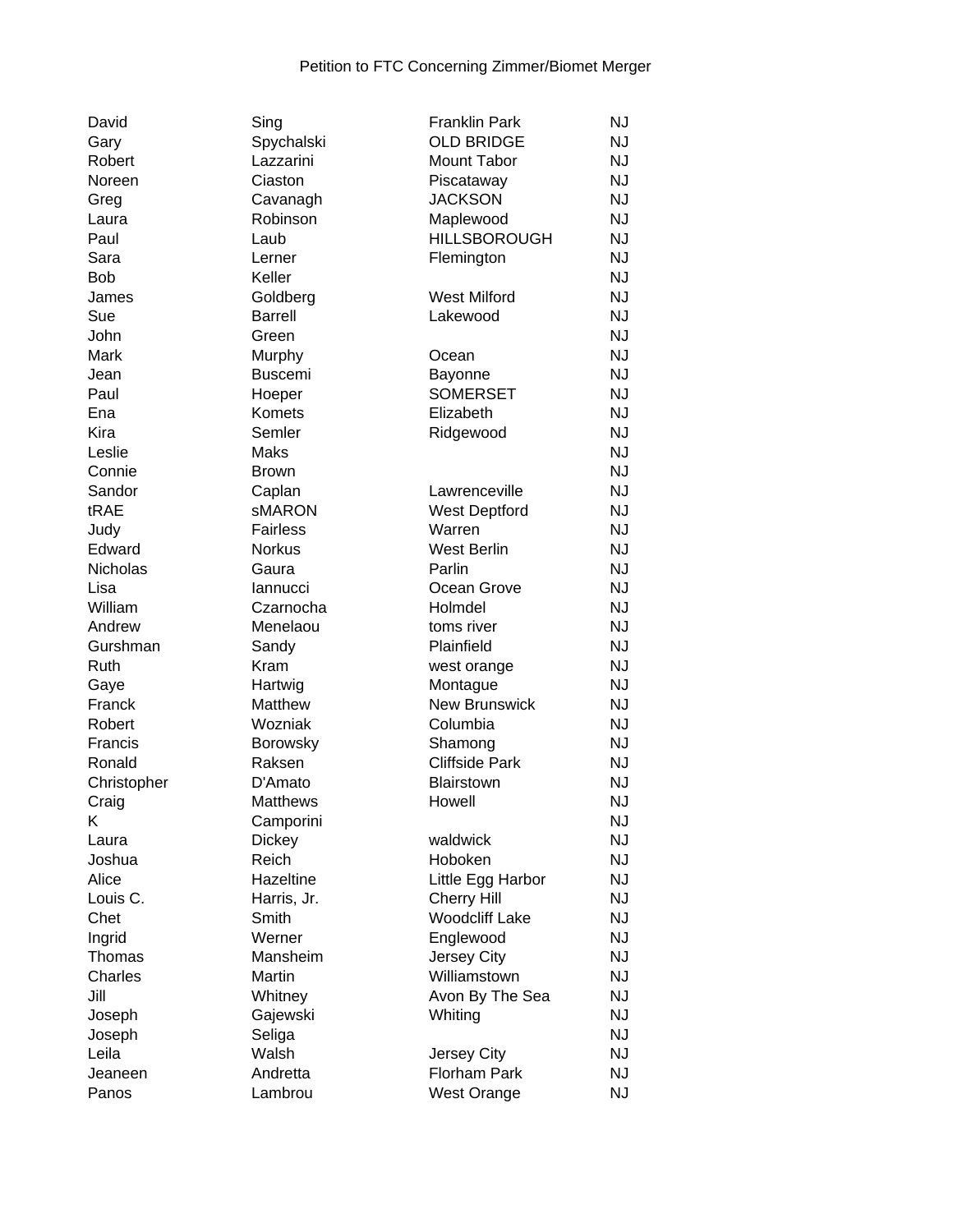| Robert         | Kecskes        | Pennington           | <b>NJ</b> |
|----------------|----------------|----------------------|-----------|
| John           | Lynch          | <b>Cherry Hill</b>   | <b>NJ</b> |
| Marie          | Curtis         | Oakhurst             | <b>NJ</b> |
| Paul           | Bauer          | Ocean                | <b>NJ</b> |
| Dorothy        | Otto           | <b>Brooklawn</b>     | <b>NJ</b> |
| Joseph         | <b>Basista</b> | <b>Belleville</b>    | <b>NJ</b> |
| Michael        | Denchak, Jr.   | Princeton            | <b>NJ</b> |
| Gloria         | Smith          | Manchester           | <b>NJ</b> |
| Max            | <b>Burger</b>  | Medford              | <b>NJ</b> |
| James          | Knox           | Colonia              | <b>NJ</b> |
| Perry          | Figueroa       | <b>Little Ferry</b>  | <b>NJ</b> |
| Jerome R.      | Vitucci        | Bayonne              | <b>NJ</b> |
| <b>Barbara</b> | Spina          | Maple Shade          | <b>NJ</b> |
| Jane           | Rigney         | Newton               | <b>NJ</b> |
| Dorothy        | Holtzman       | Lakewood             | <b>NJ</b> |
| Gina           | Raggette       | East Orange          | <b>NJ</b> |
| Christine      | Gorton         | <b>Glen Gardner</b>  | <b>NJ</b> |
| William        | Diantonio      | Mantua               | <b>NJ</b> |
| Nelson         | Camp           | Ocean                | <b>NJ</b> |
| Jane           | Davidson       | Englewood            | <b>NJ</b> |
| Gloria         | Chandler       | Plainfield           | <b>NJ</b> |
| <b>Barbara</b> | Collins        | Lawrenceville        | <b>NJ</b> |
| Rebecca        | Davis          |                      | <b>NJ</b> |
| Daniel         | O'Leary        | <b>BRIDGEWATER</b>   | <b>NJ</b> |
| Oseph          | Miecznikowski  | <b>Toms River</b>    | <b>NJ</b> |
| Robert         | Nadler         | Englewood            | <b>NJ</b> |
| Douglas        | Schneller      | Cranford             | <b>NJ</b> |
| O.             | Ruiz           | Clifton              | <b>NJ</b> |
| Donald         | Elias          | Martinsville         | <b>NJ</b> |
| John           | <b>Richkus</b> | Jersey City          | <b>NJ</b> |
| Dennis         | Nicholson      | Jackson              | <b>NJ</b> |
| т              | Cho            | <b>JC</b>            | <b>NJ</b> |
| Mary           | O'Donnell      | Pedricktown          | <b>NJ</b> |
| Georgette      | Grivas         | laurence harbor      | <b>NJ</b> |
| Carl           | Tienken        | Absecon              | <b>NJ</b> |
| Timothy        | Mcbride        | Hackensack           | <b>NJ</b> |
| Walter         | Vinson         | irvington            | <b>NJ</b> |
| Hilary         | Malyon         |                      | 7436 NJ   |
| <b>Ruth</b>    | Friedberg      | East Windsor         | <b>NJ</b> |
| Jean MArie     | <b>SExauer</b> | Hamilton             | <b>NJ</b> |
| W.A.           | Montevechi     | Mahwah               | <b>NJ</b> |
| Sharon         | Callahan       | East Windsor         | <b>NJ</b> |
| Jody           | Walters        | Camden               | <b>NJ</b> |
| Joseph         | Nardone        |                      | <b>NJ</b> |
| Marvin         | Elmowitz       | <b>West Caldwell</b> | <b>NJ</b> |
| Marie          | Eck            | Clark                | <b>NJ</b> |
| Robert         | Mitchell       | Manville             | <b>NJ</b> |
| Joyce          | Galanter       | Allentown            | <b>NJ</b> |
| Patricia       | Dingleberry    | Jersey City          | <b>NJ</b> |
| Frank          | Hernandez      |                      | <b>NJ</b> |
| Neil           | Ahern          | Flemington           | <b>NJ</b> |
|                |                |                      |           |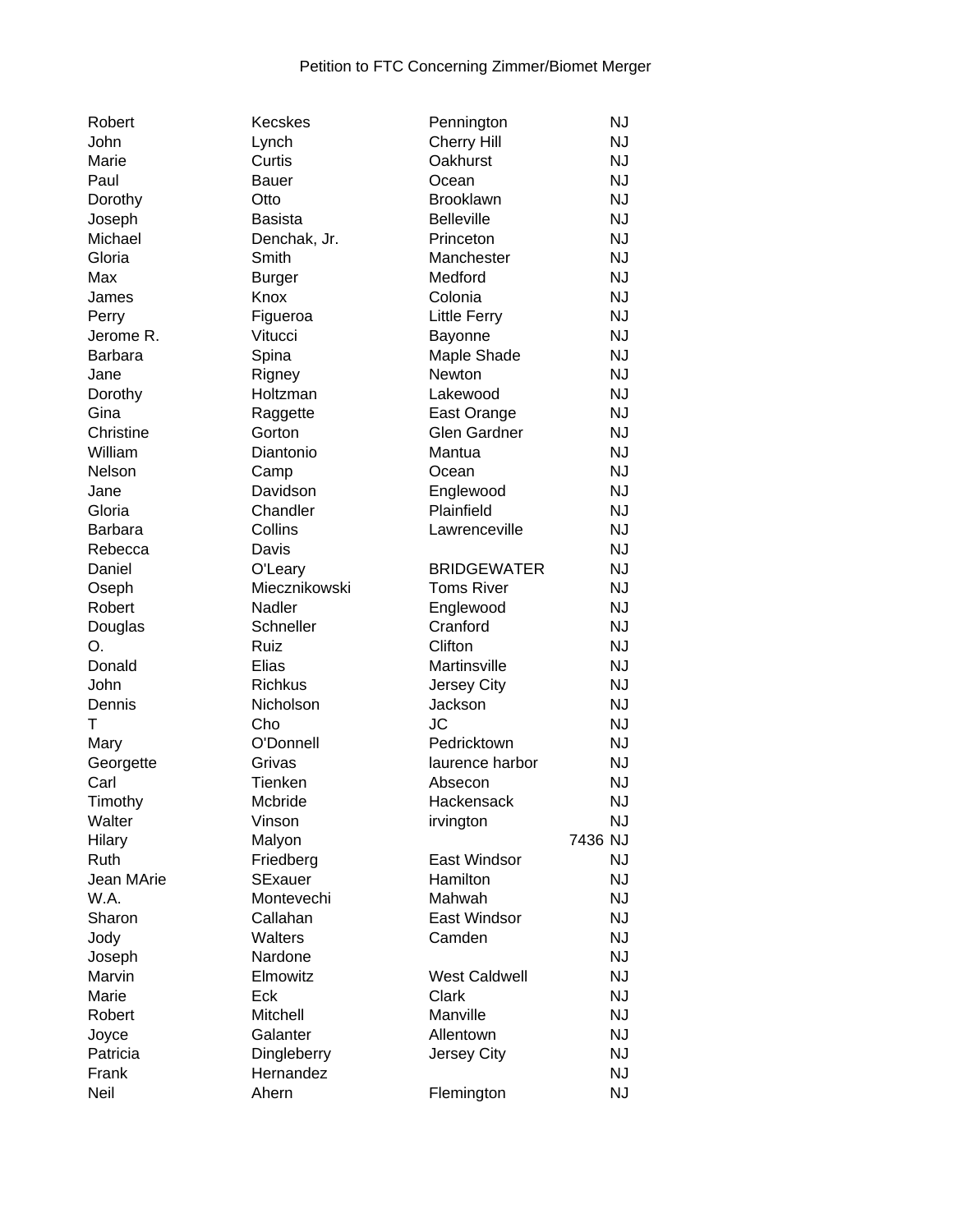| Arthur    | <b>Byrd</b>        | Blackwood                 | <b>NJ</b> |
|-----------|--------------------|---------------------------|-----------|
| Jamie     | Fuller             | Princeton                 | <b>NJ</b> |
| Martin    | Judd               | <b>Red Bank</b>           | <b>NJ</b> |
| Lynda     | Dawson             | cinnaminson               | <b>NJ</b> |
| Michael   | Lusas              | Ocean city                | <b>NJ</b> |
| Joseph    | Correia            | <b>Roselle Park</b>       | <b>NJ</b> |
| Julia     | Cranmer            | Southampton               | <b>NJ</b> |
| Jim       | Price              | Montclair                 | <b>NJ</b> |
| Loretta   | Larkin             | Jersey City               | <b>NJ</b> |
| Bill      | Wasley             | Hackensack                | <b>NJ</b> |
| Alison    | Miller             | <b>West Windsor</b>       | <b>NJ</b> |
| Steven    | Fenster            | Pemberton Borough         | <b>NJ</b> |
| Lynn      | Waite              | Marlton                   | <b>NJ</b> |
| Deborah   | Lasher             | Metuchen                  | <b>NJ</b> |
| Marvin    | Slatkin            | <b>LIVINGSTON</b>         | <b>NJ</b> |
| Jessica   | Lederman           | Jersey City               | <b>NJ</b> |
| patricia  | Marino             | Cranbury                  | <b>NJ</b> |
| Howard    | Mangel             | Hillsborough              | <b>NJ</b> |
| Tom       | Gall               | Hillsborough              | <b>NJ</b> |
| Thomas    | Mccormack          | Whippany                  | <b>NJ</b> |
| Wayne     | Kessler            | Williamstown              | <b>NJ</b> |
| John      | Graefe             | Asbury                    | <b>NJ</b> |
| David     | Williams           |                           | <b>NJ</b> |
| Pembroke  | Thom               | Hopewell                  | <b>NJ</b> |
| James     | Edwards            | Whippany                  | <b>NJ</b> |
| Sheila    |                    | Englewood                 | <b>NJ</b> |
| Irving    | Bey<br>Gerber      | Fair Lawn                 | <b>NJ</b> |
| Edward L  | Daly               | <b>Toms River</b>         | <b>NJ</b> |
| David     |                    | Tenafly                   | <b>NJ</b> |
| Howard    | Kaplan<br>Richmond | Oakhurst                  | <b>NJ</b> |
| Leslie    | <b>Jenkins</b>     |                           | <b>NJ</b> |
|           |                    | West Orange               | <b>NJ</b> |
| J. Bruce  | Carll<br>Devlin    | <b>Bridgeton</b>          | <b>NJ</b> |
| Clotilda  |                    | <b>Bernardsville</b>      |           |
| Raven     | Haber              | North Bergen              | <b>NJ</b> |
| Stephanie | Schultz            | <b>Upper Saddle River</b> | <b>NJ</b> |
| Kevin     | Dail               | Rockaway                  | <b>NJ</b> |
| Harry     | Andracchio         | <b>Woodbury Heights</b>   | <b>NJ</b> |
| Ken       | Kallfisch          | <b>Red Bank</b>           | <b>NJ</b> |
| John      | Schreiber          | Hamilton                  | <b>NJ</b> |
| Mark      | Tolpin             | Millburn                  | <b>NJ</b> |
| Pat       | Jenatsch           | <b>Morris Plains</b>      | <b>NJ</b> |
| George    | <b>Bourlotos</b>   | <b>Belleville</b>         | <b>NJ</b> |
| Salim     | Ali                | East Orange               | <b>NJ</b> |
| Tracy     | Foster             | Egg Harbor Township       | <b>NJ</b> |
| Patricia  | Soteropoulos       | Chatham                   | <b>NJ</b> |
| Mary      | <b>Bouchoux</b>    | Bloomfield                | <b>NJ</b> |
| Lin       | Ulrich             | stockton                  | <b>NJ</b> |
| Linda     | <b>McKillip</b>    | Erial                     | <b>NJ</b> |
| Seth      | Lubin              |                           | <b>NJ</b> |
| John      | Clark              | Bergenfield               | <b>NJ</b> |
| Carl      | Oerke              | <b>River Edge</b>         | <b>NJ</b> |

| Jamie     | Fuller           | Princeton                 | NJ        |
|-----------|------------------|---------------------------|-----------|
| Martin    | Judd             | <b>Red Bank</b>           | NJ        |
| Lynda     | Dawson           | cinnaminson               | <b>NJ</b> |
| Michael   | Lusas            | Ocean city                | <b>NJ</b> |
| Joseph    | Correia          | <b>Roselle Park</b>       | <b>NJ</b> |
| Julia     | Cranmer          | Southampton               | NJ        |
| Jim       | Price            | Montclair                 | <b>NJ</b> |
| Loretta   | Larkin           | Jersey City               | NJ        |
| Bill      | Wasley           | Hackensack                | NJ        |
| Alison    | Miller           | <b>West Windsor</b>       | <b>NJ</b> |
| Steven    | Fenster          | Pemberton Borough         | <b>NJ</b> |
| Lynn      | Waite            | Marlton                   | <b>NJ</b> |
| Deborah   | Lasher           | Metuchen                  | <b>NJ</b> |
| Marvin    | Slatkin          | <b>LIVINGSTON</b>         | NJ        |
| Jessica   | Lederman         | Jersey City               | NJ        |
| patricia  | Marino           | Cranbury                  | NJ        |
| Howard    | Mangel           | Hillsborough              | <b>NJ</b> |
| Tom       | Gall             | Hillsborough              | <b>NJ</b> |
| Thomas    | Mccormack        | Whippany                  | NJ        |
| Wayne     | Kessler          | Williamstown              | NJ        |
| John      | Graefe           | Asbury                    | NJ        |
| David     | Williams         |                           | <b>NJ</b> |
| Pembroke  | Thom             | Hopewell                  | <b>NJ</b> |
| James     | Edwards          | Whippany                  | <b>NJ</b> |
| Sheila    | Bey              | Englewood                 | <b>NJ</b> |
| Irving    | Gerber           | Fair Lawn                 | <b>NJ</b> |
| Edward L  | Daly             | <b>Toms River</b>         | <b>NJ</b> |
| David     | Kaplan           | Tenafly                   | <b>NJ</b> |
| Howard    | Richmond         | Oakhurst                  | <b>NJ</b> |
| Leslie    | <b>Jenkins</b>   | <b>West Orange</b>        | <b>NJ</b> |
| J. Bruce  | Carll            | <b>Bridgeton</b>          | NJ        |
| Clotilda  | Devlin           | <b>Bernardsville</b>      | <b>NJ</b> |
| Raven     | Haber            | North Bergen              | NJ        |
| Stephanie | Schultz          | <b>Upper Saddle River</b> | <b>NJ</b> |
| Kevin     | Dail             | Rockaway                  | <b>NJ</b> |
| Harry     | Andracchio       | <b>Woodbury Heights</b>   | <b>NJ</b> |
| Ken       | Kallfisch        | <b>Red Bank</b>           | NJ        |
| John      | Schreiber        | Hamilton                  | <b>NJ</b> |
| Mark      | Tolpin           | Millburn                  | NJ        |
| Pat       | Jenatsch         | <b>Morris Plains</b>      | NJ        |
| George    | <b>Bourlotos</b> | <b>Belleville</b>         | NJ        |
| Salim     | Ali              | East Orange               | <b>NJ</b> |
| Tracy     | Foster           | Egg Harbor Township       | <b>NJ</b> |
| Patricia  | Soteropoulos     | Chatham                   | NJ        |
| Mary      | <b>Bouchoux</b>  | Bloomfield                | NJ        |
| Lin       | Ulrich           | stockton                  | NJ        |
| Linda     | <b>McKillip</b>  | Erial                     | NJ        |
| Seth      | Lubin            |                           | <b>NJ</b> |
| John      | Clark            | Bergenfield               | <b>NJ</b> |
| Carl      | Oerke            | <b>River Edge</b>         | <b>NJ</b> |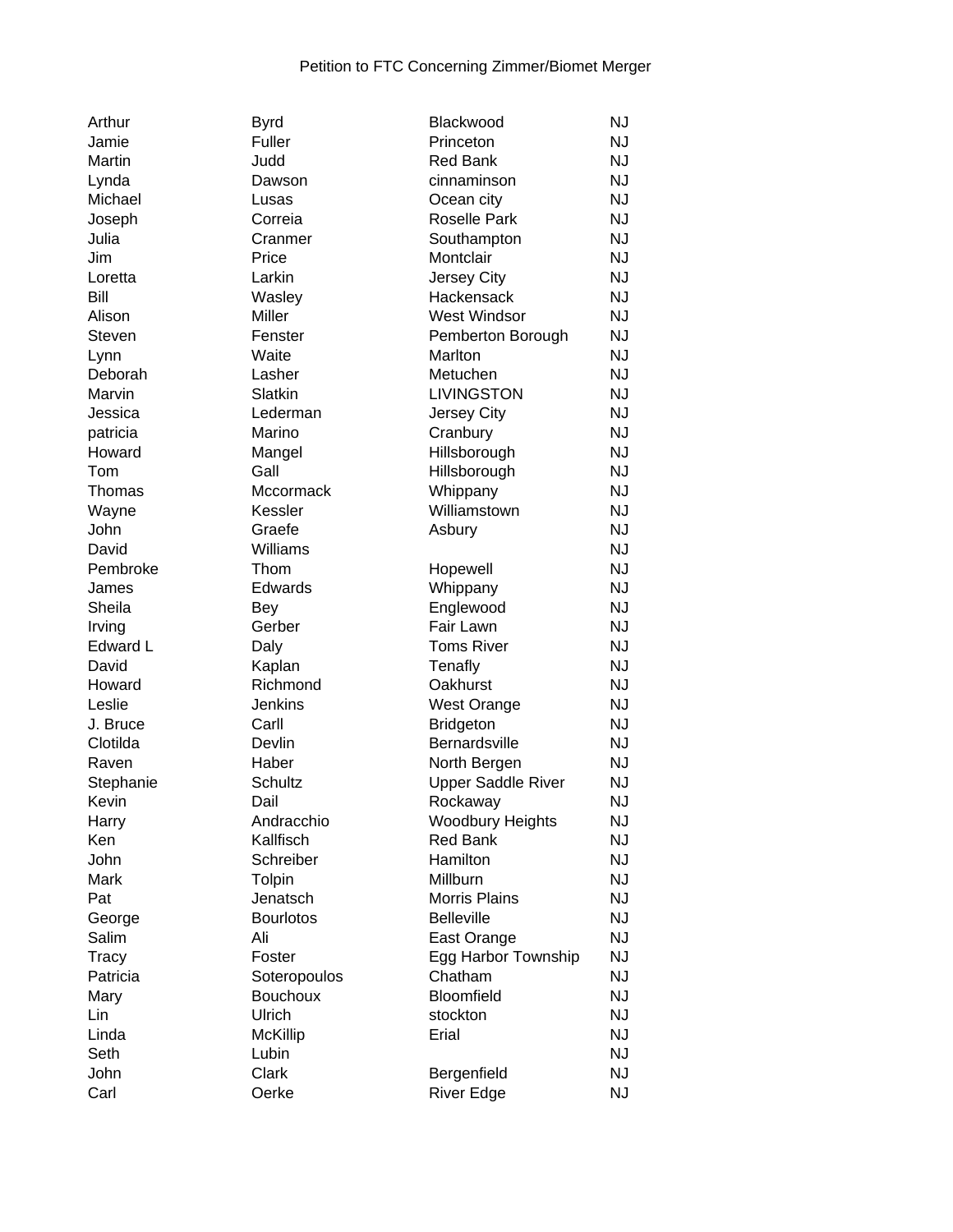| Thomas                   | Davis               | Dunellen                          | <b>NJ</b> |
|--------------------------|---------------------|-----------------------------------|-----------|
| John                     | Tucciarone          | <b>Bridgewater</b>                | <b>NJ</b> |
| Eric E.                  | Symborski Jr.       | <b>Neshanic Station</b>           | <b>NJ</b> |
| Robert                   | Reynolds            | Randolph                          | <b>NJ</b> |
| Richard                  | Miller              | Pennington                        | <b>NJ</b> |
| Marc                     | Peck                | Linwood                           | <b>NJ</b> |
| Peter                    | Finger              | <b>Toms River</b>                 | <b>NJ</b> |
| Paul                     | Kessler             | East Windsor                      | <b>NJ</b> |
| David                    | <b>Bobal</b>        | Annandale                         | <b>NJ</b> |
| Edward                   | Garcia              | Elizabeth                         | <b>NJ</b> |
| Kevin                    | Powers              | <b>BRICK</b>                      | <b>NJ</b> |
| Joseph                   | Mitton, Jr.         | <b>BRICK</b>                      | <b>NJ</b> |
| Deborah                  | Magnin, Rn          |                                   | <b>NJ</b> |
| Sandra                   | Zuckerman           | Somerset                          | <b>NJ</b> |
| <b>Jeffry</b>            | Abrams              | Meyersville                       | <b>NJ</b> |
| Bruce D.                 | Johnson             | Branchburg                        | <b>NJ</b> |
| Philip                   | Ronzel              |                                   | <b>NJ</b> |
| Mary                     | Mcglynn             | Oradell                           | <b>NJ</b> |
| James                    | Pisauro             |                                   | <b>NJ</b> |
| Stephen                  | Marshall            | Turnersville                      | <b>NJ</b> |
| Richard                  | Rutkowski           | Secaucus                          | <b>NJ</b> |
| Nicholas                 | <b>Mantas</b>       | Township of Washington            | <b>NJ</b> |
| Emil                     | Scheller            | Fort Lee                          | <b>NJ</b> |
| Mark                     | Snyder              | Flemington                        | <b>NJ</b> |
| John                     | Shornock            |                                   | <b>NJ</b> |
| Kate                     |                     |                                   | <b>NJ</b> |
| Roberta                  | Kerpez<br>Churchill | Long Valley<br>Princeton          | <b>NJ</b> |
| Chuck                    | Graver              | Southampton                       | <b>NJ</b> |
| Calvin                   | Cobb                | Millville                         | <b>NJ</b> |
|                          | Rattner             |                                   | <b>NJ</b> |
| Jeffrey                  | DeMeo               | Lake Hopatcong<br>Plainsboro      | <b>NJ</b> |
| Anthony                  |                     |                                   | <b>NJ</b> |
| <b>Theresa</b><br>Robert | Mitchell<br>Ziemba  | Hightstown<br><b>Glen Gardner</b> | <b>NJ</b> |
| Gene                     |                     | <b>Colts Neck</b>                 | <b>NJ</b> |
|                          | Raymond<br>Shah     | holmdel                           | <b>NJ</b> |
| Pankaj                   |                     |                                   | <b>NJ</b> |
| Manuel                   | Driggs<br>Schwartz  | <b>West Berlin</b>                | <b>NJ</b> |
| Carl<br>Matthew A.       | Shubitz             | Paterson                          | <b>NJ</b> |
| <b>John</b>              | Keefe               | Livingston<br><b>MILLTOWN</b>     |           |
| Ruthann                  | Hilland             | Westville                         | <b>NJ</b> |
|                          |                     |                                   | <b>NJ</b> |
| Sheldon                  | Cytron              |                                   | <b>NJ</b> |
| Karen                    | Vasto               | <b>Atlantic Highlands</b>         | <b>NJ</b> |
| Jacob                    | <b>Blaustein</b>    | Eatontown                         | <b>NJ</b> |
| Joy                      | Fregonese           | Cresskill                         | <b>NJ</b> |
| Cheri                    | <b>Dzubak</b>       | Yardville                         | <b>NJ</b> |
| Cecelia                  | Sworin              | Passaic                           | <b>NJ</b> |
| Maria                    | <b>Rios</b>         | Spotswood                         | <b>NJ</b> |
| Francis                  | Groff               | <b>Brielle</b>                    | <b>NJ</b> |
| Jack                     | Schwartz            | Hazlet                            | <b>NJ</b> |
| Ann                      | Carreau             | long beach to                     | <b>NJ</b> |
| Robert                   | Penny               | Stanhope                          | <b>NJ</b> |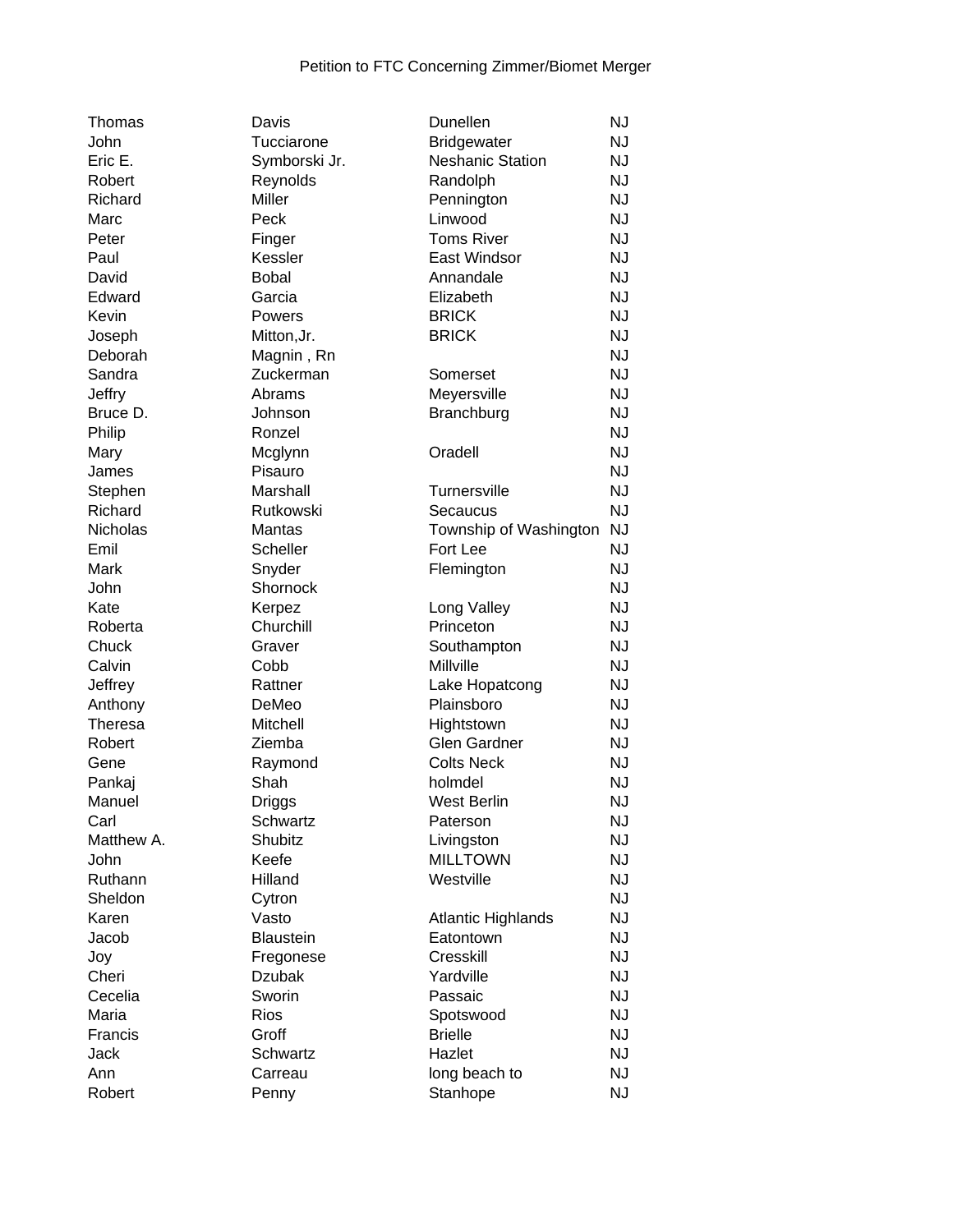| Howard               | Iwahashi        | <b>West Caldwell</b>  | NJ        |
|----------------------|-----------------|-----------------------|-----------|
| Sandra               | Wilkes          | Perth Amboy           | NJ        |
| Judith               | Yafet           | South Orange          | <b>NJ</b> |
| Carolyn              | Averheart       | Trenton               | <b>NJ</b> |
| Alan                 | Gross           | Somerset              | <b>NJ</b> |
| Bernard              | Swierszcz       | clifton               | <b>NJ</b> |
| <b>Betsy</b>         | Cousins-Coleman | <b>LEONIA</b>         | <b>NJ</b> |
| Pam                  | <b>Bryant</b>   | <b>West Milford</b>   | <b>NJ</b> |
| Harry                | <b>Nydick</b>   | Collingswood          | <b>NJ</b> |
| Pamrla               | Lindquist       | Bayonne               | <b>NJ</b> |
| Patricia             | Woodworth       | Woodbury              | <b>NJ</b> |
| Paul                 | Dougherty       | Palisades Pk          | <b>NJ</b> |
| Harriet              | Eckert          | ringwood              | <b>NJ</b> |
| Maura                | Strausberg      | <b>West Windsor</b>   | <b>NJ</b> |
| Rashida              | <b>Atkins</b>   | <b>Hewitt</b>         | <b>NJ</b> |
| Carl                 | Pflug           | Keansburg             | <b>NJ</b> |
| Cheryl               | Fagerty         | Dover                 | <b>NJ</b> |
| Patricia             | Mcgowan         | Monroe Twp            | <b>NJ</b> |
| Mark                 | Urscheler       | Franklin              | <b>NJ</b> |
| John                 | Kelly Jr.       | Hamilton              | <b>NJ</b> |
| James                | Hapward         | <b>Florham Park</b>   | <b>NJ</b> |
| <b>VINCENT</b>       | <b>RUPPERT</b>  | <b>HIGHTSTOWN</b>     | <b>NJ</b> |
| <b>Barbara</b>       | Kirch           | Egg Harbor Township   | <b>NJ</b> |
| Mary Alice           | Marcial         |                       | <b>NJ</b> |
| Thomas               | O'Reilly        | Nutley,               | <b>NJ</b> |
| <b>EILEEN</b>        | <b>KEEFE</b>    | <b>MILLTOWN</b>       | <b>NJ</b> |
| Thomas               | Lesosky         | Millville             | <b>NJ</b> |
| Mary                 | Cito            | South Bound Brook     | <b>NJ</b> |
| Ken                  | Sharp           | Marmora               | <b>NJ</b> |
| Gerald               | Walle           | Montclair             | <b>NJ</b> |
| Richard              | Mark            | Maplewood             | <b>NJ</b> |
| Jack                 | Rosenfeld       | <b>LAUREL SPRINGS</b> | <b>NJ</b> |
| Wilma                | Davison         | Tabernacle            | <b>NJ</b> |
| Eileen               | Cleckner        | Flemington            | <b>NJ</b> |
| Elizabeth            | Resch           | West Orange           | <b>NJ</b> |
| Daniel               | <b>DeSantis</b> | Columbia              | <b>NJ</b> |
| Dosier               | Hammond         | Princeton             | <b>NJ</b> |
| Lester               | Thierwechter    | Flemington            | <b>NJ</b> |
| <b>YURI</b>          | <b>FRANCIS</b>  | <b>VERONA</b>         | <b>NJ</b> |
| Debbie               | Schepis         | <b>Roselle Park</b>   | <b>NJ</b> |
| <b>Edward Robert</b> | Lang            | <b>East Brunswick</b> | <b>NJ</b> |
| <b>Barbara</b>       | Miller          | Franklin              | <b>NJ</b> |
| Barbara              | Tillman         | N. Bergen             | <b>NJ</b> |
| Carol                | Page            | Piscataway            | <b>NJ</b> |
| Gale                 | Heiss-Colucci   | Mine Hill             | <b>NJ</b> |
| Greg                 | Destro          | Clark                 | <b>NJ</b> |
| Jean                 | Kuhn            | Bedminster            | <b>NJ</b> |
| Chris                | Scholl          | Neptune               | <b>NJ</b> |
| Victor               | Sytzko          | Fair Lawn             | <b>NJ</b> |
| Pierre               | Martinez        | Fairview              | NJ        |
| Mike                 | Galassini       | Beachwood             | <b>NJ</b> |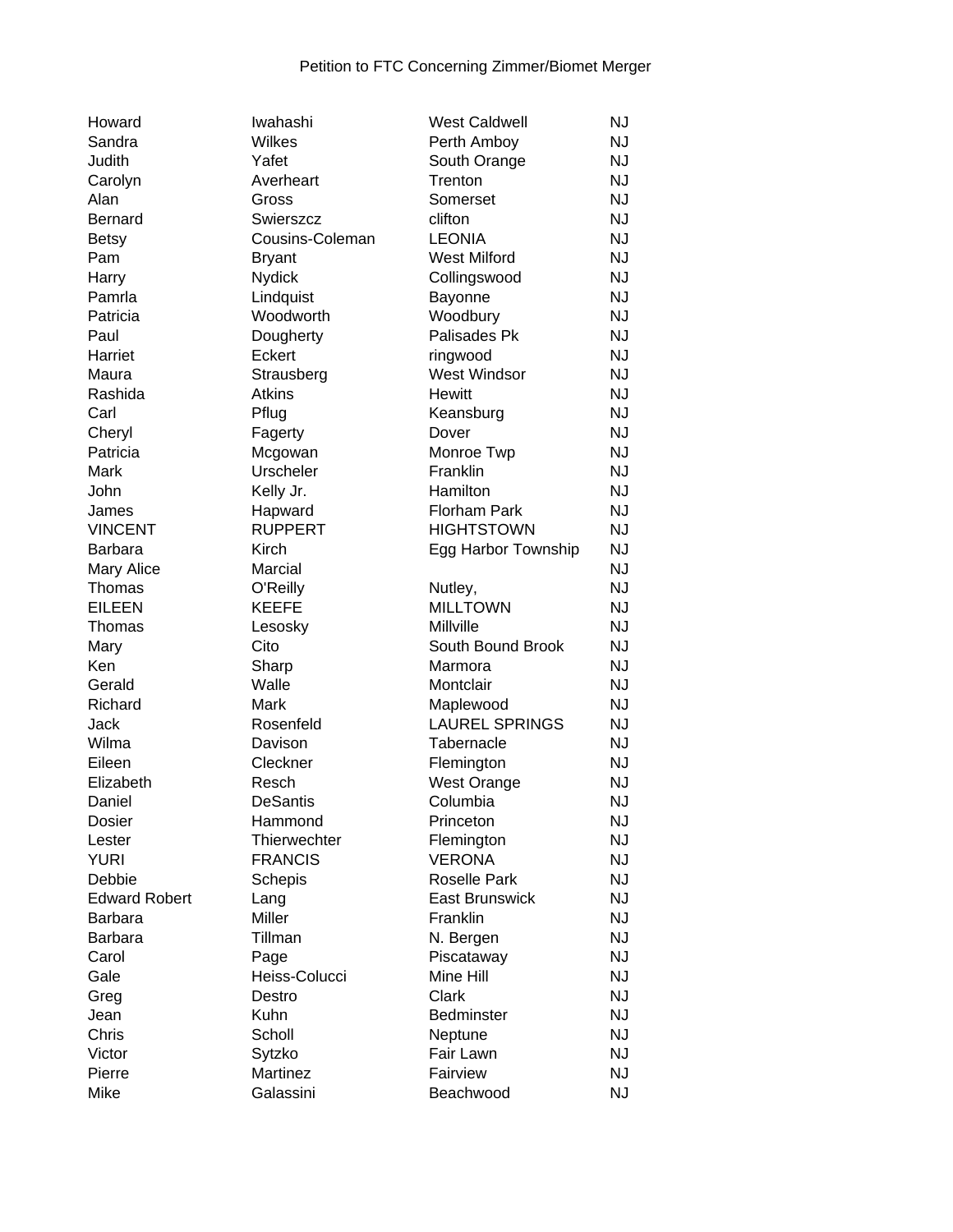| Jaemes         |
|----------------|
| Michael        |
| Virginia       |
| John           |
| Dorothy        |
| gurkirpal      |
| Jan            |
| Ronald         |
| jane           |
| David          |
| Michelle       |
| Janis          |
| Janet          |
| <b>Brian</b>   |
| Andrea         |
| Joseph         |
| Paul           |
| David          |
| James          |
| Rosanne        |
| David          |
| Joel           |
| Deborah        |
| Andrew         |
| Karin          |
| James          |
| Ursula         |
| Stephen        |
| Costas         |
| Brenda         |
|                |
| Eileen         |
| EDWARD         |
| Don            |
| Debra          |
| Carol          |
| Frank          |
| Maryam         |
| John           |
| Linda          |
| Maxine         |
| Barbara        |
| George P       |
| Stuart & Jeann |
| Peter          |
| Scot           |
| Fred           |
| Judith         |
| Donald         |
| Amy            |
| Dianne         |

| Jaemes          | <b>Esterly</b>  | Fairview              | <b>NJ</b> |
|-----------------|-----------------|-----------------------|-----------|
| Michael         | Esterson        | Westmont              | <b>NJ</b> |
| Virginia        | Breza           | Ewing                 | <b>NJ</b> |
| John            | Theobald        | Asbury park           | <b>NJ</b> |
| Dorothy         | Larsen          | <b>Three Bridges</b>  | <b>NJ</b> |
| gurkirpal       | singh           | carteret              | <b>NJ</b> |
| Jan             | <b>Bishop</b>   | <b>Titusville</b>     | <b>NJ</b> |
| Ronald          | Sverdlove       | Princeton             | <b>NJ</b> |
| jane            | clinton         | moorestown            | <b>NJ</b> |
| David           | Smith           | <b>Cliffside Park</b> | <b>NJ</b> |
| Michelle        | Webb            | Pitman                | <b>NJ</b> |
| Janis           | Todd            | Princeton Jct.        | <b>NJ</b> |
| Janet           | Campeas         | Verona                | <b>NJ</b> |
| <b>Brian</b>    | de Castro       | South Orange          | <b>NJ</b> |
| Andrea          | Lewis           | hamilton              | <b>NJ</b> |
| Joseph          | Fysz            | Trenton               | <b>NJ</b> |
| Paul            | Leyva           | Ridgefield Park       | <b>NJ</b> |
| David           | DeLitta         | Manahawkin            | <b>NJ</b> |
| James           | MacElderry      |                       | <b>NJ</b> |
| Rosanne         | Pilieri         | Middletown            | <b>NJ</b> |
| David           | Taylor          | Flemington            | <b>NJ</b> |
| Joel            | Hofstetter      | <b>Woodcliff Lake</b> | <b>NJ</b> |
| Deborah         | Gillespie       | Freehold              | <b>NJ</b> |
| Andrew          |                 | Mullica Hill          | <b>NJ</b> |
|                 | Nuyianes Jr     |                       | <b>NJ</b> |
| Karin           | Possumato       | Vineland              | <b>NJ</b> |
| James           | Mayer           | <b>Red Bank</b>       |           |
| Ursula          | Redgrave        | Pemberton             | <b>NJ</b> |
| Stephen         | Fox             | Maple Shade           | <b>NJ</b> |
| Costas          | Eftychiou       | Montvale              | <b>NJ</b> |
| <b>Brenda</b>   | Richardson      | Linden                | <b>NJ</b> |
| Eileen          | Fishkin         |                       | <b>NJ</b> |
| <b>EDWARD</b>   | <b>SIRGEDAS</b> | monroe twp            | <b>NJ</b> |
| Don             | <b>Brown</b>    | <b>Cherry Hill</b>    | <b>NJ</b> |
| Debra           | Miller          | <b>Belvidere</b>      | <b>NJ</b> |
| Carol           | Clark           | <b>Glen Gardner</b>   | <b>NJ</b> |
| Frank           | Cucarese        | Barnegat              | <b>NJ</b> |
| Maryam          | Minter          | <b>Jersey City</b>    | <b>NJ</b> |
| John            | Ruhl            |                       | <b>NJ</b> |
| Linda           | Stelman         | Denville              | <b>NJ</b> |
| Maxine          | Eisenstat       |                       | <b>NJ</b> |
| <b>Barbara</b>  | Luby            |                       | <b>NJ</b> |
| George P        | Hall            |                       | <b>NJ</b> |
| Stuart & Jeanne | Klein           | Albuquerque           | <b>NM</b> |
| Peter           | Roche           | Santa Fe              | <b>NM</b> |
| Scot            | Parker          | Albuquerque           | <b>NM</b> |
| Fred            | Lacher          | Albuquerque           | <b>NM</b> |
| Judith          | Shipsky         | Albuquerque           | <b>NM</b> |
| Donald          | Johnson         | Las Cruces            | <b>NM</b> |
| Amy             | Dingman         | albuquerque           | <b>NM</b> |
| Dianne          | Layden          | Albuquerque           | <b>NM</b> |
| Milton          | Moomaw          | Santa Fe              | <b>NM</b> |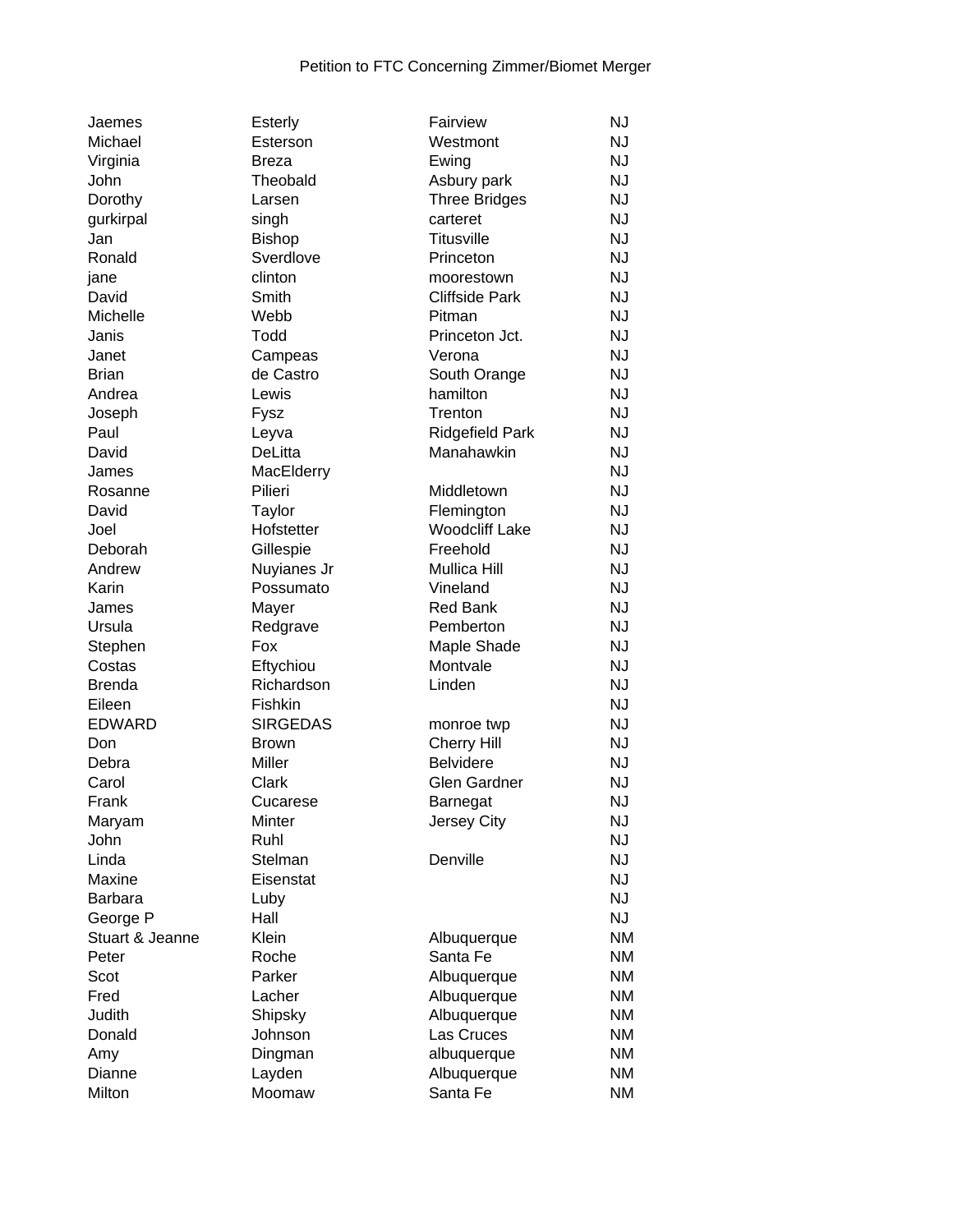| Erin              | Harris             | Albuquerque        | <b>NM</b> |
|-------------------|--------------------|--------------------|-----------|
| <b>Bonita</b>     | Dotter             | Albuquerque        | <b>NM</b> |
| ulric             | schweitzer         | <b>PLACITAS</b>    | ΝM        |
| Douglas           | Kurtz              | Las Cruces         | ΝM        |
| <b>Kate Bill</b>  | Massengale         | Los Alamos         | <b>NM</b> |
| Anita             | Scheunemann        | ABQ                | <b>NM</b> |
| V.                | Alexander          | Albuquerque        | <b>NM</b> |
| Elisabeth         | Price              | Albuquerque        | <b>NM</b> |
| John              | Schroeder          | Rio Rancho         | <b>NM</b> |
| Gene              | Chorostecki        | Santa Fe           | <b>NM</b> |
| Elosua            | R                  | albq.              | <b>NM</b> |
| Matt              | Nielsen            | Albuquerque        | <b>NM</b> |
| B. Barbara        | Parliman           | Deming             | <b>NM</b> |
| Julie             | <b>Taylor</b>      | Albuqerque         | <b>NM</b> |
| jennifer          | white              | albuquerque        | <b>NM</b> |
| Richard           | Cooley             | Albuquerque        | <b>NM</b> |
| Ruth              | <b>Sabiers</b>     | Santa fe           | ΝM        |
| Janis             | Thompson           | Las Cruces         | <b>NM</b> |
| <b>Barbara</b>    | Bacon              |                    | <b>NM</b> |
| Tami              | Ghafouri           | Mountainair        | <b>NM</b> |
| Ronald            | Goldsmith          | Albuquerque        | <b>NM</b> |
| John              | Dugan              | Belen              | <b>NM</b> |
| <b>Bert</b>       | <b>Stevens</b>     | Las Cruces         | <b>NM</b> |
| Edward            | Lewis              | Santa Fe           | <b>NM</b> |
|                   |                    |                    | <b>NM</b> |
| D                 | Schneider<br>Owens | Edgewood           | ΝM        |
| Mary<br>Nicholson |                    |                    | <b>NM</b> |
|                   | Albert             | Roswell            |           |
| Ron               | Rudolph            | Albuquerque        | ΝM        |
| Kim               | Mccoy              | Albuquerque        | ΝM        |
| Judy              | Long               | Las Vegas          | <b>NM</b> |
| Mary              | Doino              | Santa Fe           | ΝM        |
| <b>Barlow</b>     | Sarah              | Albuquerque        | <b>NM</b> |
| Greg              | Fuess              | Glorieta           | <b>NM</b> |
| Vicki             | Word               | Cerrillos          | <b>NM</b> |
| <b>Charles R</b>  | Shelly             | Albuquerque        | NM        |
| Paul              | Lewis              | Roswell            | <b>NM</b> |
| Cynthia           | Edney              | Sandia Park        | <b>NM</b> |
| Lawrence F        | O'Hanlon           | <b>Placitas</b>    | <b>NM</b> |
| James             | <b>Kwak</b>        | Albuquerque        | <b>NM</b> |
| <b>Mike</b>       | Merchant           | <b>Silver City</b> | <b>NM</b> |
| jerry             | nachison           | las cruces         | ΝM        |
| Dunham            | Elizabeth          | Santa Fe           | <b>NM</b> |
| Kenneth           | Kast               | Santa Fe           | <b>NM</b> |
| <b>Brian</b>      | Harmeyer           | Lamy               | <b>NM</b> |
| Robert            | Rosas              | Albuquerque        | ΝM        |
| Ronald            | Lavender           | Albuquerque        | <b>NM</b> |
| Frances           | Jessop             | Santa Fe           | <b>NM</b> |
| Victoria          | Beardsley          | Santa Fe           | <b>NM</b> |
| David             | Roddy              | Albuquerque        | NM        |
| Michael           | Ward               | Sandia Park        | NM        |
| Barbara           | Peregrino          | LasCruces          | NM        |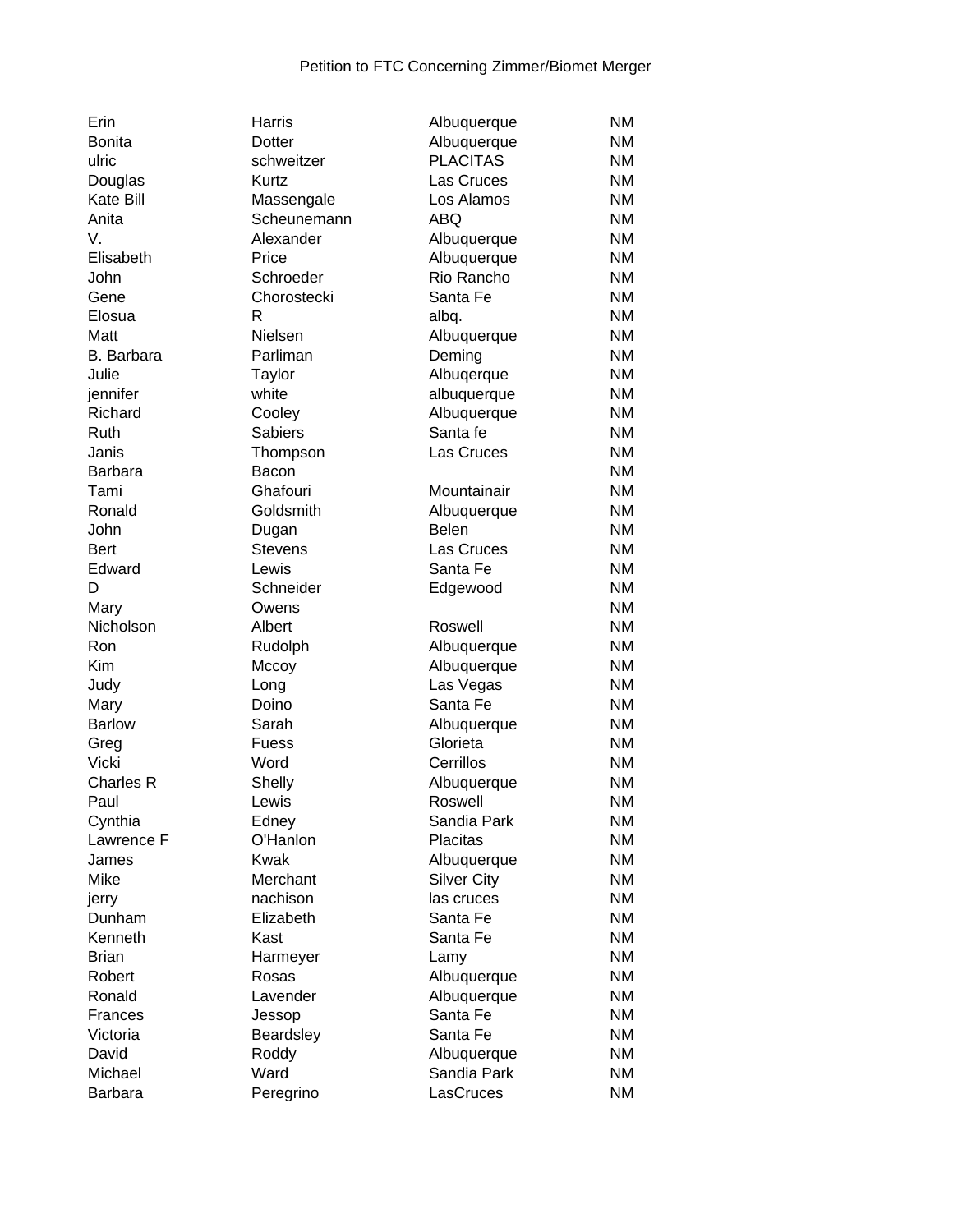| ALBUQUERQUE<br>Albuquerque<br>Socorro<br><b>White Oaks</b><br>Albuquerque<br><b>Silver City</b><br>Santa Fe | <b>NM</b><br>ΝM<br><b>NM</b><br><b>NM</b><br><b>NM</b><br><b>NM</b>                         |
|-------------------------------------------------------------------------------------------------------------|---------------------------------------------------------------------------------------------|
|                                                                                                             |                                                                                             |
|                                                                                                             |                                                                                             |
|                                                                                                             |                                                                                             |
|                                                                                                             |                                                                                             |
|                                                                                                             |                                                                                             |
|                                                                                                             |                                                                                             |
|                                                                                                             | <b>NM</b>                                                                                   |
|                                                                                                             | <b>NM</b>                                                                                   |
| Los Lunas                                                                                                   | <b>NM</b>                                                                                   |
| Santa Fe                                                                                                    | <b>NM</b>                                                                                   |
|                                                                                                             | <b>NM</b>                                                                                   |
| <b>Tijeras</b>                                                                                              | <b>NM</b>                                                                                   |
| Glorieta                                                                                                    | <b>NM</b>                                                                                   |
|                                                                                                             | <b>NM</b>                                                                                   |
| Socorro                                                                                                     | <b>NM</b>                                                                                   |
| Los Lunas                                                                                                   | <b>NM</b>                                                                                   |
| <b>Silver City</b>                                                                                          | <b>NM</b>                                                                                   |
| Albuquerque                                                                                                 | <b>NM</b>                                                                                   |
| Albuquerque                                                                                                 | <b>NM</b>                                                                                   |
| Albuquerque                                                                                                 | <b>NM</b>                                                                                   |
| Albuquerque                                                                                                 | <b>NM</b>                                                                                   |
| Santa Fe                                                                                                    | <b>NM</b>                                                                                   |
|                                                                                                             | <b>NM</b>                                                                                   |
| Rio dodo                                                                                                    | <b>NM</b>                                                                                   |
| Cochiti Lake                                                                                                | <b>NM</b>                                                                                   |
|                                                                                                             | <b>NM</b>                                                                                   |
| El Prado                                                                                                    | <b>NM</b>                                                                                   |
| Los Lunas                                                                                                   | <b>NM</b>                                                                                   |
|                                                                                                             | <b>NM</b>                                                                                   |
| Las Cruces                                                                                                  | <b>NM</b>                                                                                   |
| <b>PORTALES</b>                                                                                             | <b>NM</b>                                                                                   |
| Las Cruces                                                                                                  | ΝM                                                                                          |
|                                                                                                             | <b>NM</b>                                                                                   |
|                                                                                                             | <b>NM</b>                                                                                   |
| Rio Rancho                                                                                                  | <b>NM</b>                                                                                   |
| Santa Fe                                                                                                    | <b>NM</b>                                                                                   |
| Albuquerque                                                                                                 | <b>NM</b>                                                                                   |
| las cruces                                                                                                  | ΝM                                                                                          |
|                                                                                                             | <b>NM</b>                                                                                   |
| Roswell                                                                                                     | <b>NM</b>                                                                                   |
| Santa Fe                                                                                                    | <b>NM</b>                                                                                   |
|                                                                                                             | <b>NM</b>                                                                                   |
| Albuquerque                                                                                                 | <b>NM</b>                                                                                   |
| Edgewood                                                                                                    | <b>NM</b>                                                                                   |
| Las Cruces                                                                                                  | <b>NM</b>                                                                                   |
| Las Cruces                                                                                                  | <b>NM</b>                                                                                   |
| <b>Tijeras</b>                                                                                              | <b>NM</b>                                                                                   |
|                                                                                                             | <b>NM</b>                                                                                   |
| Santa Fe                                                                                                    | <b>NM</b>                                                                                   |
| Tesuque                                                                                                     | <b>NM</b>                                                                                   |
|                                                                                                             | Albuquerque<br>Springer<br>Village Of Tularosa<br>Albuquerque<br>Albuquerque<br>Albuquerque |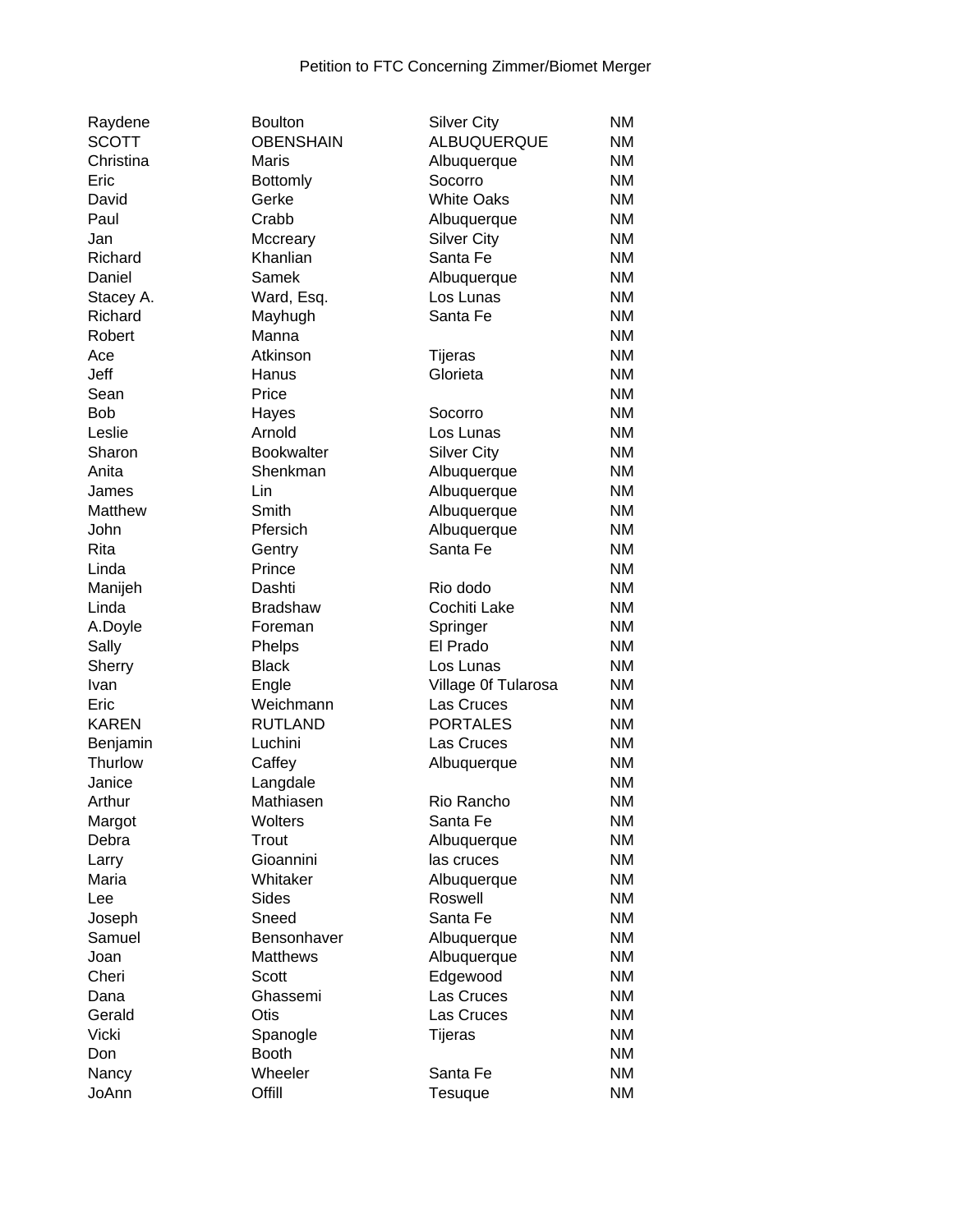| Cynthia    | Jacques        | <b>RIO RANCHO</b>  | <b>NM</b> |
|------------|----------------|--------------------|-----------|
| Julie      | Valdez         | Alcalde            | <b>NM</b> |
| Jane       | Engel          | Taos               | <b>NM</b> |
| G          | Sanchez-Levine | Albuquerque        | <b>NM</b> |
| Vern       | Maresh         | Albuquerque        | <b>NM</b> |
| Susanne    | Loyd           | Arroyo Seco        | <b>NM</b> |
| Gary Owen  | Faas           | Albuquerque        | <b>NM</b> |
| Crystal    | Wolf           | Santa Fe           | <b>NM</b> |
| Harimander | Khalsa         | Espanola           | <b>NM</b> |
| Howard     | Russell        | Roswell            | <b>NM</b> |
| Gary       | Harmon         | Nogal              | <b>NM</b> |
| Amy        | Levi           |                    | <b>NM</b> |
| Linda      | Thompson       | El Prado           | <b>NM</b> |
| Diana      | Zelnio         | Alb.               | <b>NM</b> |
| Judy       | Anthony        | Albuquerque        | <b>NM</b> |
| Patricia   | Moran          |                    | <b>NM</b> |
| Randall    | Varin          | Alamogordo         | <b>NM</b> |
| Jeannette  | Alt            | Albuquerque        | <b>NM</b> |
| Marc       | Scullin        | Santa Fe           | <b>NM</b> |
| Tom        | <b>Marks</b>   | Santa Fe           | <b>NM</b> |
| Dennis     | Seem           | La Luz             | <b>NM</b> |
|            |                |                    |           |
| David      | Doty           | Santa Fe           | <b>NM</b> |
| Christina  | Rutkaus        | Arroyo Seco        | <b>NM</b> |
| Tana       | Hemingway      | Las Cruces         | <b>NM</b> |
| J.E.       | Arguello       | Bayard             | <b>NM</b> |
| Gordon     | Johnson        | Corrales           | <b>NM</b> |
| Robert     | Johnson        | Albuquerque        | <b>NM</b> |
| Pieter     | Hull           | Santa Fe           | <b>NM</b> |
| David      | Gick           |                    | <b>NM</b> |
| Maria      | Jaunakais      | Albuquerque        | <b>NM</b> |
| Ann        | Walker         |                    | <b>NM</b> |
| Sharon     | Porter         |                    | <b>NM</b> |
| tatiana    | druffel        | silver city        | <b>NM</b> |
| Michael    | Ripberger      | Los Lunas          | <b>NM</b> |
| Fred       | Getz           | Albuquerque        | <b>NM</b> |
| Mechele    | Seubert        |                    | <b>NM</b> |
| Sheila     | <b>Tryk</b>    |                    | <b>NM</b> |
| Jelica     | Roland         | <b>Buzet</b>       | None      |
| Lorenz     | Steininger     | hohenwart          | None      |
| Patricia   | Vazquez        | <b>Mexico City</b> | None      |
| Silvia     | Bertano        | Torino             | None      |
| Mauricio   | Carvajal       | santiago           | None      |
| Sofia      | Karvouna       | Athens             | None      |
| Ingrid     | Isaksen        | Hvalstad - Norway  | None      |
| Cary       | Farr           | Henderson          | <b>NV</b> |
| Mark       | Kucskar        | Las Vegas          | <b>NV</b> |
| Don        | De Fazio       | Las Vegas          | <b>NV</b> |
| CAROL      | <b>CHESNUT</b> | Las Vegas          | <b>NV</b> |
| Florence   | Leppert        | Las Vegas          | <b>NV</b> |
| Dwight     | Dorman         | las Vegas          | <b>NV</b> |
| Williams   | Barbara        | Las Vegas          | <b>NV</b> |
|            |                |                    |           |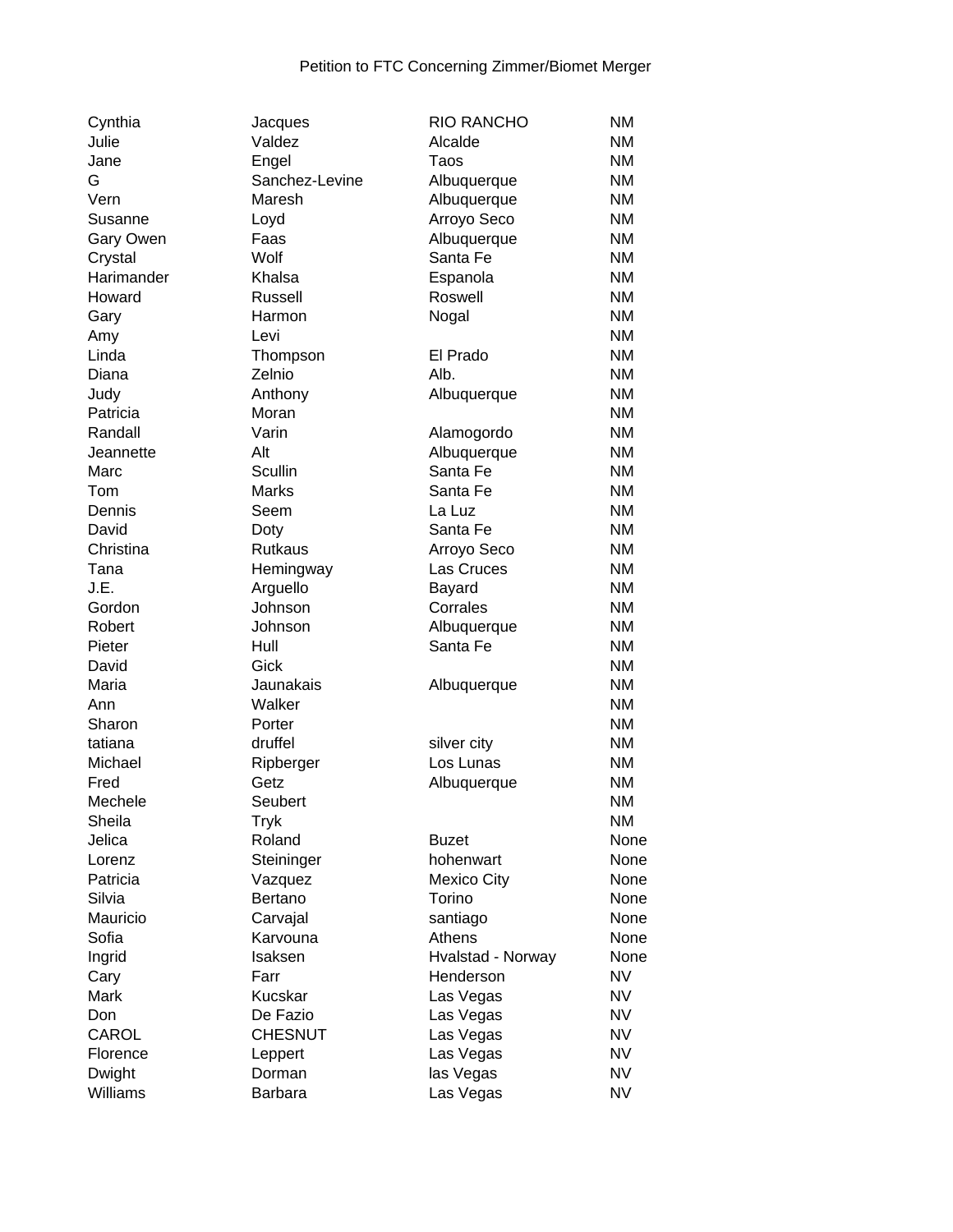| Amanda                    | Guthrie         | Montello            | <b>NV</b> |
|---------------------------|-----------------|---------------------|-----------|
| Teresa                    | Vanzeller       |                     | <b>NV</b> |
| Rosemary                  | French          | Reno                | <b>NV</b> |
| Paul                      | Morton          | Las Vegas           | <b>NV</b> |
| Toby                      | Preston         | Pahrump             | <b>NV</b> |
| Thelma                    | Matlin          | Reno                | <b>NV</b> |
| John                      | Dalla           | Las Vegas           | <b>NV</b> |
| Rita                      | Ort             | Las Vegas           | <b>NV</b> |
| Dennis                    | Conly           | Reno                | <b>NV</b> |
| Ron                       | Darden          | Henderson           | <b>NV</b> |
| Ken                       | Wong            | Henderson           | <b>NV</b> |
| Saunnie                   | Michael         |                     | <b>NV</b> |
| Annette                   | Zervoudakes     | Henderson           | <b>NV</b> |
| Rex                       | Lundberg        | Las Vegas           | <b>NV</b> |
| Faith                     | Greaves         | Reno                | <b>NV</b> |
| Gabe                      | Mujica          | Reno                | <b>NV</b> |
| Frank                     | Dragisic        | Pahrump             | <b>NV</b> |
| Gene                      | Dulmage         | Las Vegas           | <b>NV</b> |
| William                   | Kuhlow          | Las Vegas           | <b>NV</b> |
| Nancy                     | Radford         |                     | <b>NV</b> |
| Robert                    | Slaughter       | Henderson           | <b>NV</b> |
| James                     | Jaworski        | Henderson           | <b>NV</b> |
| Sherry                    | Ross            | Las Vegas           | <b>NV</b> |
|                           | French          |                     | <b>NV</b> |
| Larry<br><b>DONALD</b>    | <b>HEATH</b>    | Carson City         | <b>NV</b> |
|                           | Williams        |                     | <b>NV</b> |
| Reed                      |                 | Reno                |           |
| Debbie                    | Thomas          | Fernley             | <b>NV</b> |
| Carol                     | King            | North Las Vegas     | <b>NV</b> |
| John                      | Soucek          | Henderson           | <b>NV</b> |
| Faith                     | Franck          | las vegas           | <b>NV</b> |
| Hugh                      | Smith           | Reno                | <b>NV</b> |
| <b>Bob</b>                | Sillery         | Incline Village     | <b>NV</b> |
| Judy                      | Wilson          | Mesquite            | <b>NV</b> |
| Gabrielle                 | Samols          | Las Vegas           | <b>NV</b> |
| Judy                      | Lamoureux       | Carson City         | <b>NV</b> |
| William                   | <b>Richards</b> | Reno                | <b>NV</b> |
| Glenn                     | Jersey          | Las Vegas           | <b>NV</b> |
| Glenn                     | Robertson       | Henderson           | <b>NV</b> |
| Thomas And Linda Sue Hope |                 | Reno                | <b>NV</b> |
| Rosemary                  | Swartz          | Las Vegas           | <b>NV</b> |
| <b>Brian</b>              | <b>Fox</b>      | Lamoille            | <b>NV</b> |
| Earl                      | Stone           | Henderson           | <b>NV</b> |
| Lindasue                  | Hope            | Reno                | <b>NV</b> |
| Maurice                   | Hornstein       | Carson City         | <b>NV</b> |
| Jo Ann                    | Pinnock         | Pahrump             | <b>NV</b> |
| Marijo And Bruce          | Douglass        | Reno                | <b>NV</b> |
| William                   | Cox             | Fernley             | <b>NV</b> |
| Giovanni                  | Malonzo         | las vegas           | <b>NV</b> |
| Sandra                    | Woolf           | Henderson           | <b>NV</b> |
| Ralph                     | Shamie          | Reno                | <b>NV</b> |
| Jason                     | Steadmon        | <b>Boulder City</b> | <b>NV</b> |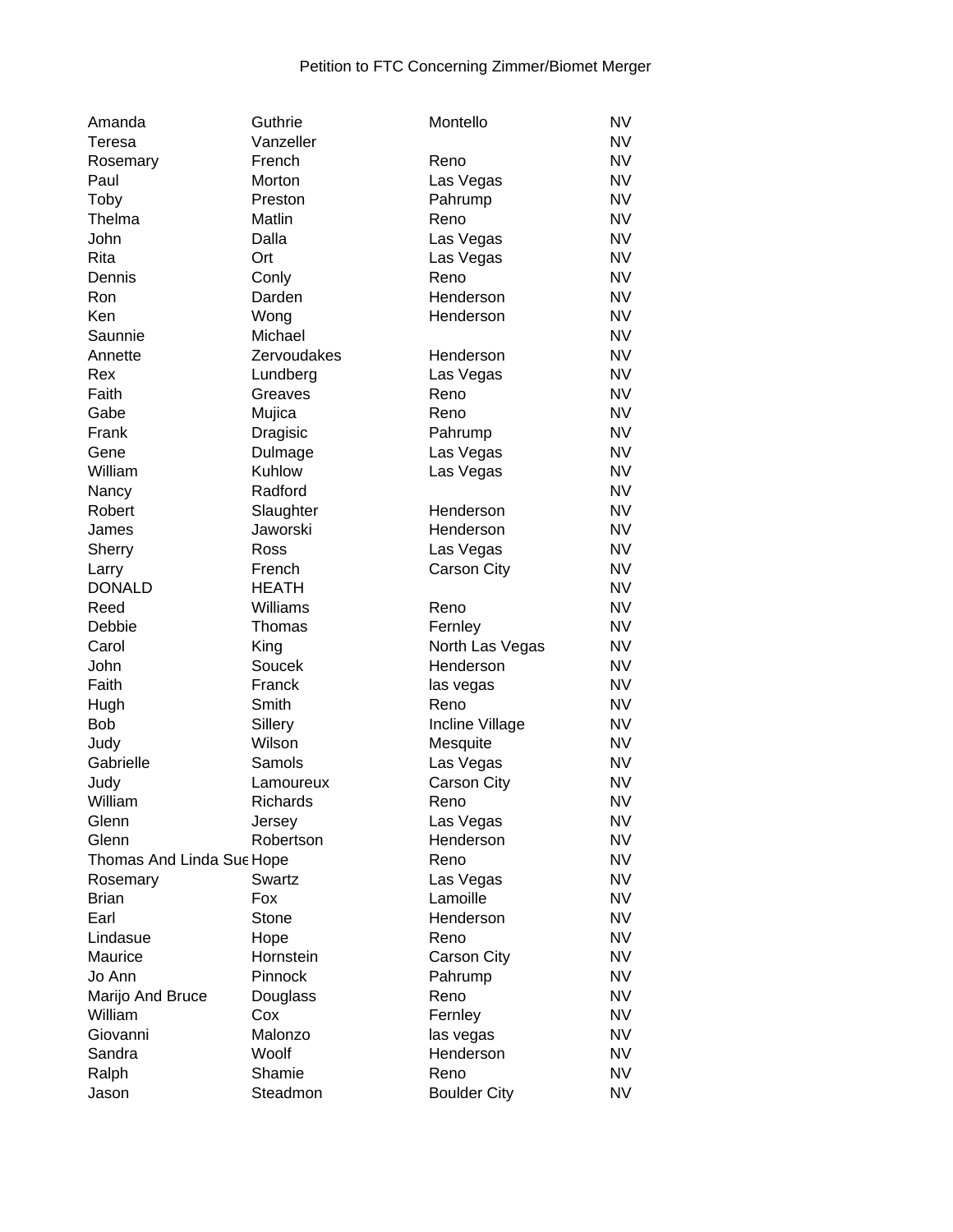| Linda          | <b>Brown</b>      | Reno                | <b>NV</b> |
|----------------|-------------------|---------------------|-----------|
| Robert         | Chase             | <b>FERNLEY</b>      | <b>NV</b> |
| Melanie        | Minister          | Minden              | <b>NV</b> |
| Stan           | Evans             | Las Vegas           | <b>NV</b> |
| <b>Steven</b>  | <b>Born</b>       | Las Vegas           | <b>NV</b> |
| Joel           | Dietrich          | Henderson           | <b>NV</b> |
| Judy           | <b>Skow</b>       | Henderson           | <b>NV</b> |
| Larry          | Machado           | Las Vegas           | <b>NV</b> |
| Susan          | Weingarten        | Las Vegas           | <b>NV</b> |
| <b>Derek</b>   | Gendvil           | Las Vegas           | <b>NV</b> |
| Salme          | Armijo            | <b>Blue Diamond</b> | <b>NV</b> |
|                | Wolff             |                     | <b>NV</b> |
| Marian         |                   |                     |           |
| Ann            | Shanklin          | <b>Boulder City</b> | <b>NV</b> |
| Trudy          | Miller            | Reno                | <b>NV</b> |
| Dean           | Esch              | Las Vegas           | <b>NV</b> |
| Ishbel         | Rosten            |                     | <b>NV</b> |
| Mark           | <b>Buck</b>       |                     | <b>NV</b> |
| Jeanne         | <b>Nix</b>        |                     | <b>NV</b> |
| <b>Betty</b>   | Mohler            | Las Vegas           | <b>NV</b> |
| John           | Marino            |                     | <b>NV</b> |
| <b>Bruce</b>   | Doxey             | Zephyr Cove         | <b>NV</b> |
| james          | white             | las vegas           | <b>NV</b> |
| Lorraine       | Gardner           | Fernley             | <b>NV</b> |
| Ann            | Laury             | Las Vegas           | <b>NV</b> |
| Mary F         | King              | Reno                | <b>NV</b> |
| Tara           | <b>Buffington</b> | Incline Village     | <b>NV</b> |
| Eyob           | Tadesse           | Las Vegas           | <b>NV</b> |
| Alexandra      | Rappaport         | Henderson           | <b>NV</b> |
| Candace        | <b>Jarrett</b>    | Las Vegas           | <b>NV</b> |
| James          | Borden            | North Las Vegas     | <b>NV</b> |
| R              | <b>DICKENS</b>    | Pahrump             | <b>NV</b> |
| Michelle       |                   | Reno                | <b>NV</b> |
|                | Mosley            |                     |           |
| Elizabeth      | Rossman           | Las Vegas           | <b>NV</b> |
| <b>MIRIAM</b>  | <b>AGUDA</b>      |                     | <b>NV</b> |
| david          | lozano            |                     | <b>NV</b> |
| Richard        | Sommer            |                     | <b>NV</b> |
| Jeff           | Weisend           | Carson City         | <b>NV</b> |
| Rose           | <b>Rios</b>       | Las Vegas           | <b>NV</b> |
| GIL            | <b>VOGEL</b>      | Pahrump             | <b>NV</b> |
| Teresa         | Ashley            | Las Vegas           | <b>NV</b> |
| Louise         | Ruck              | Las Vegas           | <b>NV</b> |
| Jo             | Luxon             | Las Vegas           | <b>NV</b> |
| Kathleen       | Dragisic          |                     | <b>NV</b> |
| Larry          | <b>Blatchford</b> |                     | <b>NV</b> |
| <b>Barbara</b> | Kamm              | <b>New York</b>     | <b>NY</b> |
| Garver         | Osorio            | <b>Bronx</b>        | <b>NY</b> |
| Wylton         | James             | New York            | <b>NY</b> |
| Rebecca        | Oliver            | <b>Brooklyn</b>     | <b>NY</b> |
| Neil           | <b>Bleifeld</b>   | <b>NEW YORK</b>     | <b>NY</b> |
| John           | Michaels          | Webster             | <b>NY</b> |
|                |                   |                     |           |
| Novella        | Adoue             | Rye                 | <b>NY</b> |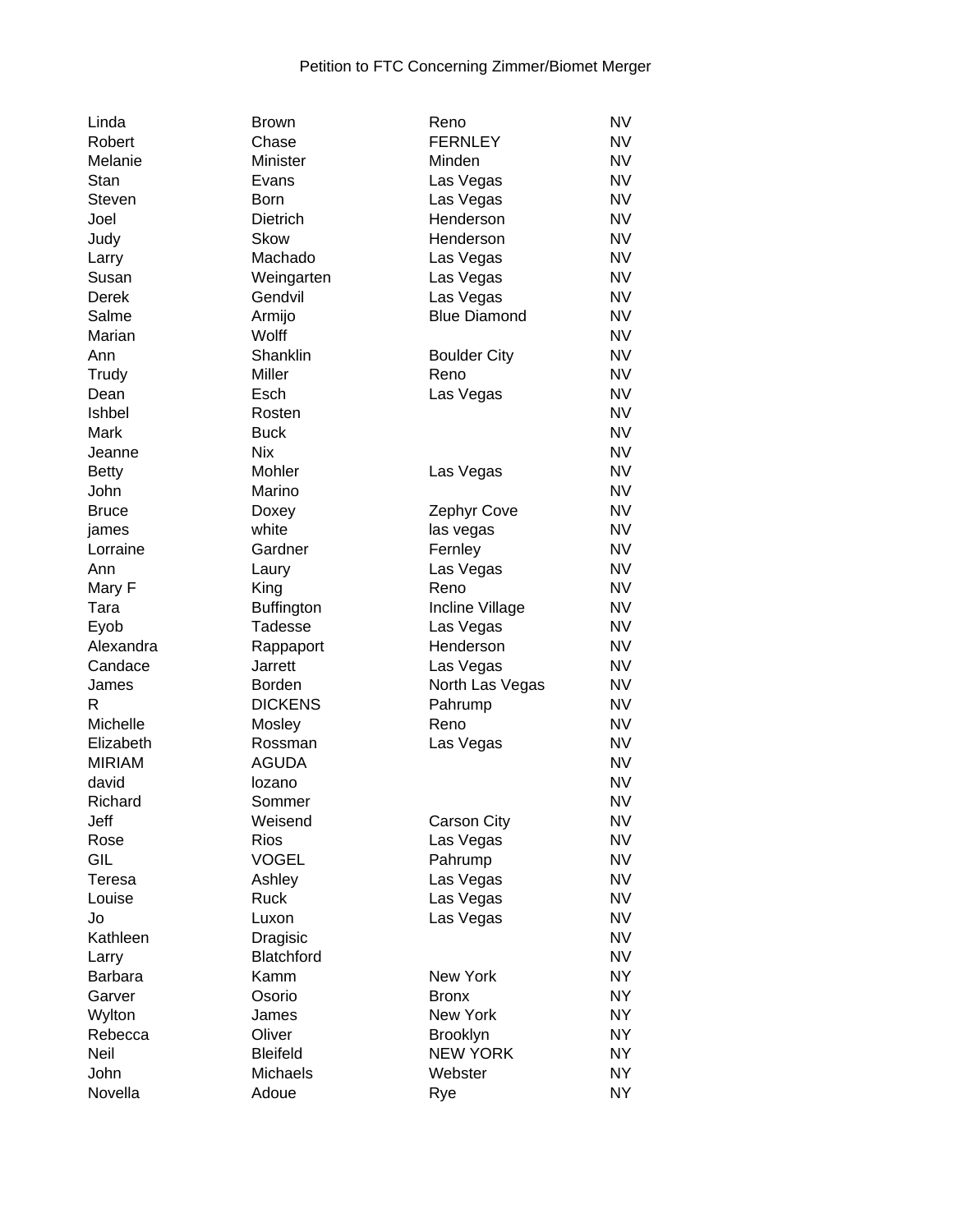| Michael        | Merr              | Brooklyn              | <b>NY</b>      |
|----------------|-------------------|-----------------------|----------------|
| Cynthia        | Pyle              | Wantagh               | NY <sub></sub> |
| Jane           | Young             | Catskill              | NY <sub></sub> |
| <b>Barbara</b> | Callahan          | <b>Valley Stream</b>  | NY <sub></sub> |
| Audrey         | Korth             | <b>Merrick</b>        | NY <sub></sub> |
| Elissa         | Weindling         |                       | NY <sub></sub> |
| Dana           | Riell             | Schenectady           | NY <sub></sub> |
| Anita          | McKay             |                       | <b>NY</b>      |
| Jed            | Aicher            | Sleepy Hollow         | <b>NY</b>      |
| Eric           | Serxner           | Brooklyn              | <b>NY</b>      |
| Michael        | Tunik             | New York              | <b>NY</b>      |
| Arlene         | Dubin             | Port Washington       | <b>NY</b>      |
| Herman         | <b>Berliss MD</b> | <b>ELMIRA</b>         | <b>NY</b>      |
| Arlene         | Senzer            | <b>East Northport</b> | <b>NY</b>      |
| Andy           | Bellamy           | New York              | <b>NY</b>      |
| <b>Beth</b>    | Adcock            | Watervliet            | <b>NY</b>      |
| Curtis         | Owens             | Lido Beach            | NY <sub></sub> |
| Joe            | Mirabile          | Albany                | <b>NY</b>      |
| Laura          | Silverman         | <b>West Nyack</b>     | <b>NY</b>      |
| <b>Bernard</b> | Feldman           | Port Chester          | <b>NY</b>      |
| Thomas         | Hineline          | Chaumont              | <b>NY</b>      |
| Melissa        | <b>Bishop</b>     |                       | <b>NY</b>      |
| Ripp           | Rudolph           | Staten Island         | <b>NY</b>      |
| Anne           | Furman            | Trumansburg           | <b>NY</b>      |
|                |                   | <b>New York</b>       | <b>NY</b>      |
| Arthur         | Kendy             |                       | <b>NY</b>      |
| Robert         | Mulligan          | Montauk               |                |
| Harvey         | Kletzkin          | Wantagh               | <b>NY</b>      |
| Philip         | <b>Brandt</b>     |                       | <b>NY</b>      |
| Joan           | Abruzzo           | <b>Bayside</b>        | <b>NY</b>      |
| Joshua         | Mandel            | Albany                | NY <sub></sub> |
| Peter          | Anagnos           | Poughkeepsie          | NY <sub></sub> |
| Fred           | Smith             | Hastings-on-Hudson    | <b>NY</b>      |
| v. oliver      | harmon m.d.       | new york              | <b>NY</b>      |
| Richard        | Duvall            | <b>Glen Head</b>      | <b>NY</b>      |
| <b>Betty</b>   | Rapoport          | New York              | NY <sub></sub> |
| Werner         | Mayer             | Nesconset             | NY             |
| Numa           | Rousseve          | <b>White Plains</b>   | NY.            |
| Patrick        | Connolly          |                       | NY             |
| Wayne          | <b>Hulbert</b>    | Victor                | <b>NY</b>      |
| Neil           | Blodgett          | Poughkeepsie          | <b>NY</b>      |
| Aviv           | Halpert           | <b>Brooklyn</b>       | <b>NY</b>      |
| Richard        | Erle              | Brooklyn              | <b>NY</b>      |
| Milton         | Schneider         | Batavia               | NY <sub></sub> |
| Leo            | Tobin             | Canastota             | <b>NY</b>      |
| Martin         | Schachter         | New York              | <b>NY</b>      |
| John           | Keiser            | New York              | NY <sub></sub> |
| Gerald         | Lefebvre          | Loudonville           | NY             |
| <b>Barbara</b> | Metivier          | Hamburg               | <b>NY</b>      |
| David          | J PRystal         | accord                | <b>NY</b>      |
| Mary Ann       | Hoffmann          |                       | <b>NY</b>      |
| Michael        | Findling          | <b>Brooklyn</b>       | <b>NY</b>      |
|                |                   |                       |                |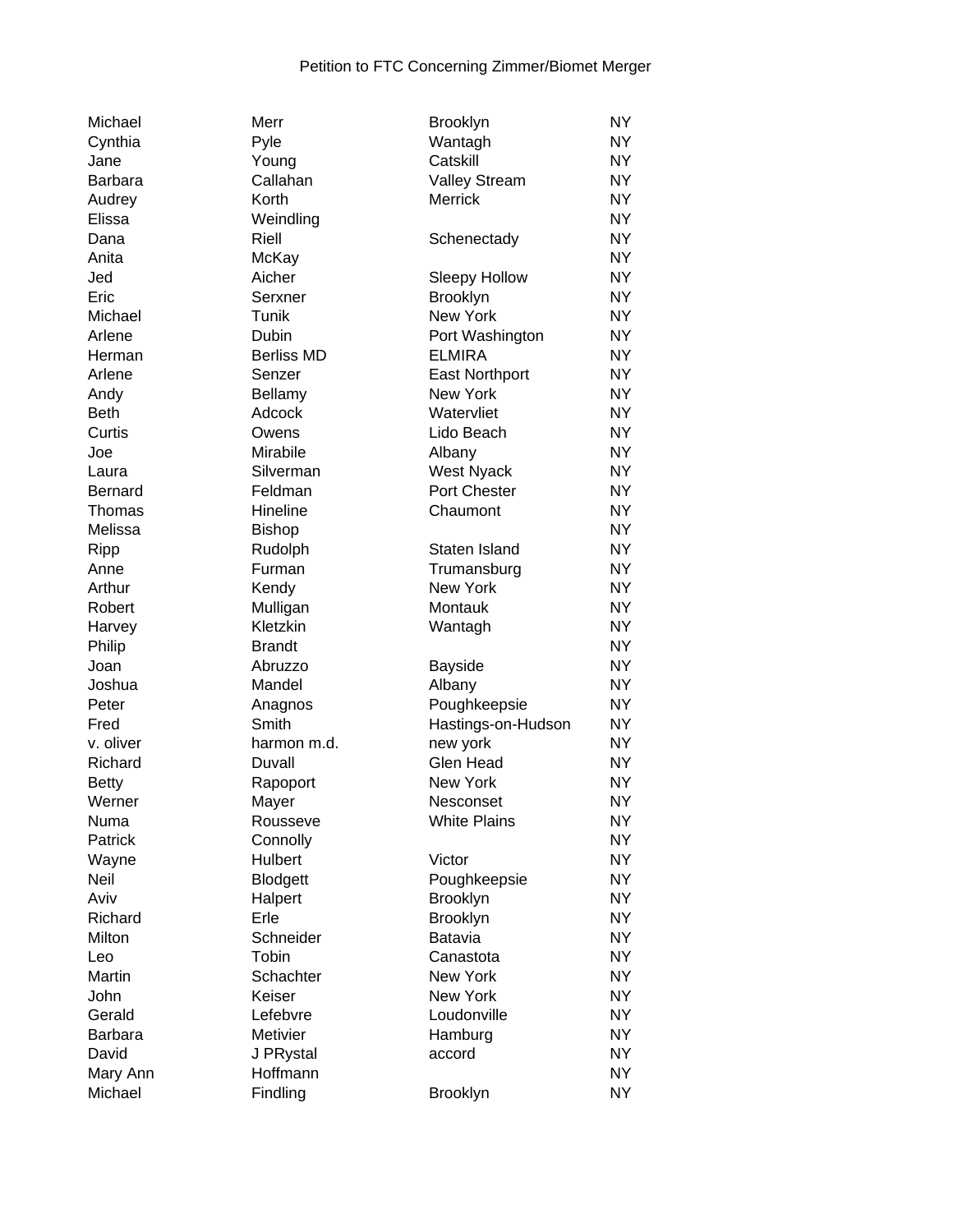| Raymond        | Chu              | Liverpool            | <b>NY</b> |
|----------------|------------------|----------------------|-----------|
| Joseph         | Macielag         | Tonawanda            | NY.       |
| Howard         | Klein            | Binghamton           | <b>NY</b> |
| James          | Kofron           | Rochester            | <b>NY</b> |
| L.             | Glasner          | <b>NY</b>            | <b>NY</b> |
| Janice         | Gelfand          | williamsville        | <b>NY</b> |
| Alfredo        | Rosario          | <b>Bronx</b>         | <b>NY</b> |
| Chris          | Schuhmacher      | Mastic Beach         | <b>NY</b> |
| Eric           | Leiseroff        | <b>White Plains</b>  | <b>NY</b> |
| Ted            | Wilcox           | Rochester            | <b>NY</b> |
| Richard        | Mendes           | Pound Ridge          | NY.       |
| Lorraine       | Klein            | Merrick              | <b>NY</b> |
| John           | <b>Hendricks</b> |                      | <b>NY</b> |
|                |                  |                      |           |
| Lea            | Macleod          | amherst              | <b>NY</b> |
| Peter          | Pillmore         | Rome                 | <b>NY</b> |
| Julie          | Takatsch         | Port Jervis          | <b>NY</b> |
| Thomas         | Kilcoyne         | Guilderland          | NY.       |
| <b>Stanley</b> | Cesark           | <b>Rock Tavern</b>   | NY.       |
| Ron            | Tergesen         | East Islip           | NY.       |
| Holly          | Cohen            | <b>Brewster</b>      | NY.       |
| Marvin         | Stamm            | North Salem          | NY.       |
| Thomas         | Connor           | Wallkill             | <b>NY</b> |
| Irwin          | <b>Burger</b>    | Oakdale              | <b>NY</b> |
| Marilyn T.     | Hart             |                      | NY.       |
| <b>Esther</b>  | Scheps           | <b>East Setauket</b> | <b>NY</b> |
| Nadia          | Jong             | <b>Brooklyn</b>      | <b>NY</b> |
| Gerald         | Boehm            | Albany               | <b>NY</b> |
| Laura          | Gordon           | Brooklyn, Kings      | <b>NY</b> |
| Renee          | <b>Stein</b>     | <b>New York</b>      | <b>NY</b> |
| Andrea         | <b>Ivey</b>      |                      | <b>NY</b> |
| Margaret       | Olness           | <b>Stony Brook</b>   | NY.       |
| Richard        | Perras           | Rensselaer           | <b>NY</b> |
| Pat            | Pascual          | Patterson            | NY.       |
| Charles        | <b>Straut</b>    | <b>Brooklyn</b>      | NY.       |
| john           | Papandrea        | new york             | <b>NY</b> |
| Teri           | <b>Bollweg</b>   |                      | NY        |
| Fay Inman      | Taylor           | Syracuse             | NY.       |
| Chuck          | Donegan          | Yonkers              | <b>NY</b> |
| Kevin          | O'Rourke         | Camden               | <b>NY</b> |
| Gordon         | Robert           | Long Beach           | <b>NY</b> |
| ERIN           | Yarrobino        | <b>OZONE PARK</b>    | <b>NY</b> |
| Maureen        | O'Neill          | New York             | <b>NY</b> |
| Martha         | Petretti         | New York             | <b>NY</b> |
|                |                  |                      | <b>NY</b> |
| John Bruce     | Taylor<br>Truhon |                      |           |
| Joseph         |                  |                      | <b>NY</b> |
| Jonathan       | Chuzi            | Hurley               | <b>NY</b> |
| Marvin         | Skorman          | Rochester            | <b>NY</b> |
| Elliot         | Fleischer        | <b>Great Neck</b>    | <b>NY</b> |
| Emily          | Castner          | Pittsford            | NY.       |
| Donald         | Fremont          | Gloversville         | NY.       |
| Alicia         | Cruz             |                      | NY.       |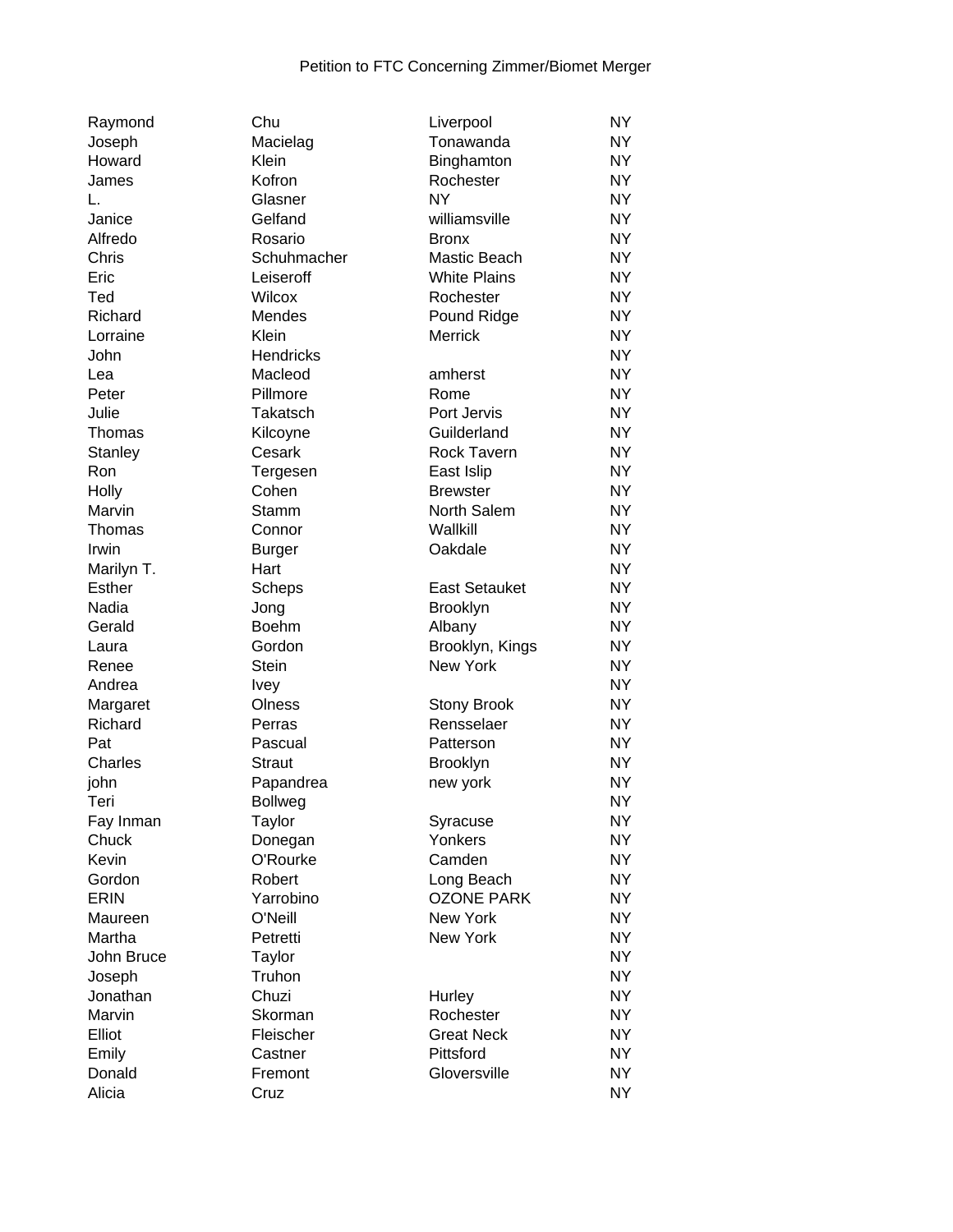| <b>Bailey</b>    | <b>Kuklin</b>   |                          | <b>NY</b> |
|------------------|-----------------|--------------------------|-----------|
| Alfred           | Young           | Rochester                | <b>NY</b> |
| Greg             | <b>Buck</b>     | Kiamesha Lake            | <b>NY</b> |
| Thomas           | Reynolds        | Voorheesville            | <b>NY</b> |
| Rosary           | Grande          |                          | <b>NY</b> |
| Moraima          | Suarez          | <b>Brooklyn</b>          | <b>NY</b> |
| Pazcual          | Villaronga      | New York                 | <b>NY</b> |
| Diane            | Hughes          | <b>Clifton Park</b>      | <b>NY</b> |
| Chester          | Edsall          | Hilton                   | <b>NY</b> |
| William          | Hartmann        | Fishkill                 | <b>NY</b> |
| James            | Wrobel          |                          | <b>NY</b> |
| Marta            | Kirby           | Clay                     | <b>NY</b> |
| <b>Steve</b>     | Lipson          | Rochester                | <b>NY</b> |
| Chris            | Washington      | New York                 | <b>NY</b> |
| Glenn            | R. Hufnagel     | <b>Buffalo</b>           | <b>NY</b> |
| Charles          | <b>Miller</b>   | Syracuse                 | <b>NY</b> |
| <b>Barbara</b>   | Mihalas         | Fayetteville             | <b>NY</b> |
| Christine        | Niskanen        |                          | <b>NY</b> |
| Philip           | Restuccia       | Nesconset                | <b>NY</b> |
| Robert           | Beach           | Syracuse                 | <b>NY</b> |
| John             | Cappelletti     | New york                 | <b>NY</b> |
| Marian           | Chapman         | Rochester                | <b>NY</b> |
| Nancy            | Blechman        | <b>Brooklyn</b>          | <b>NY</b> |
| Susan            | Maderer         |                          | <b>NY</b> |
|                  | Gilliland       | new york                 | <b>NY</b> |
| James M<br>Allen | Edelheit        | <b>Morris</b>            | <b>NY</b> |
|                  |                 |                          |           |
| Linda            | <b>Brebner</b>  | Rochester                | <b>NY</b> |
| Greta            | Cross           |                          | <b>NY</b> |
| Thomas           | Murphy          | <b>Little Neck</b>       | <b>NY</b> |
| John             | Jureller        | Syracuse                 | <b>NY</b> |
| Anita            | Nessin          | Suffern                  | <b>NY</b> |
| Richard          | Anderson        | Southampton              | <b>NY</b> |
| Kate             | <b>Skolnick</b> | <b>Brooklyn</b>          | <b>NY</b> |
| <b>Barbara</b>   | <b>Brett</b>    | Brooklyn                 | <b>NY</b> |
| Patricia         | Murphy          | <b>Bronx</b>             | <b>NY</b> |
| Sheila           | Schraier        | <b>Yorktown Heights</b>  | <b>NY</b> |
| Paul             | Ranieri         | <b>Hopewell Junction</b> | <b>NY</b> |
| Theodore         | <b>Bloch</b>    | South Salem              | <b>NY</b> |
| Herbert          | <b>Stein</b>    |                          | <b>NY</b> |
| Mary             | Donch           |                          | <b>NY</b> |
| Helen            | Anbinder        | Dobbs Ferry              | <b>NY</b> |
| Frederic         | Chrislip        | Oneonta                  | <b>NY</b> |
| Dean             | La Barge        | Pittsford                | <b>NY</b> |
| Daniel           | <b>Michaels</b> | <b>NEW YORK CITY</b>     | <b>NY</b> |
| Mary G           | Fran            | <b>NYC</b>               | <b>NY</b> |
| Oliver           | Yourke          | <b>Brooklyn</b>          | <b>NY</b> |
| Lynne            | Teplin          | <b>Bronxville</b>        | <b>NY</b> |
| <b>FRANK</b>     | <b>MERRILL</b>  | Jackson Heights          | <b>NY</b> |
| Jennifer         | Valentine       | Massapequa Park          | <b>NY</b> |
| R                | Harris          | Hartsdale                | <b>NY</b> |
| Richard          | Newhouse        | Hartsdale                | <b>NY</b> |
|                  |                 |                          |           |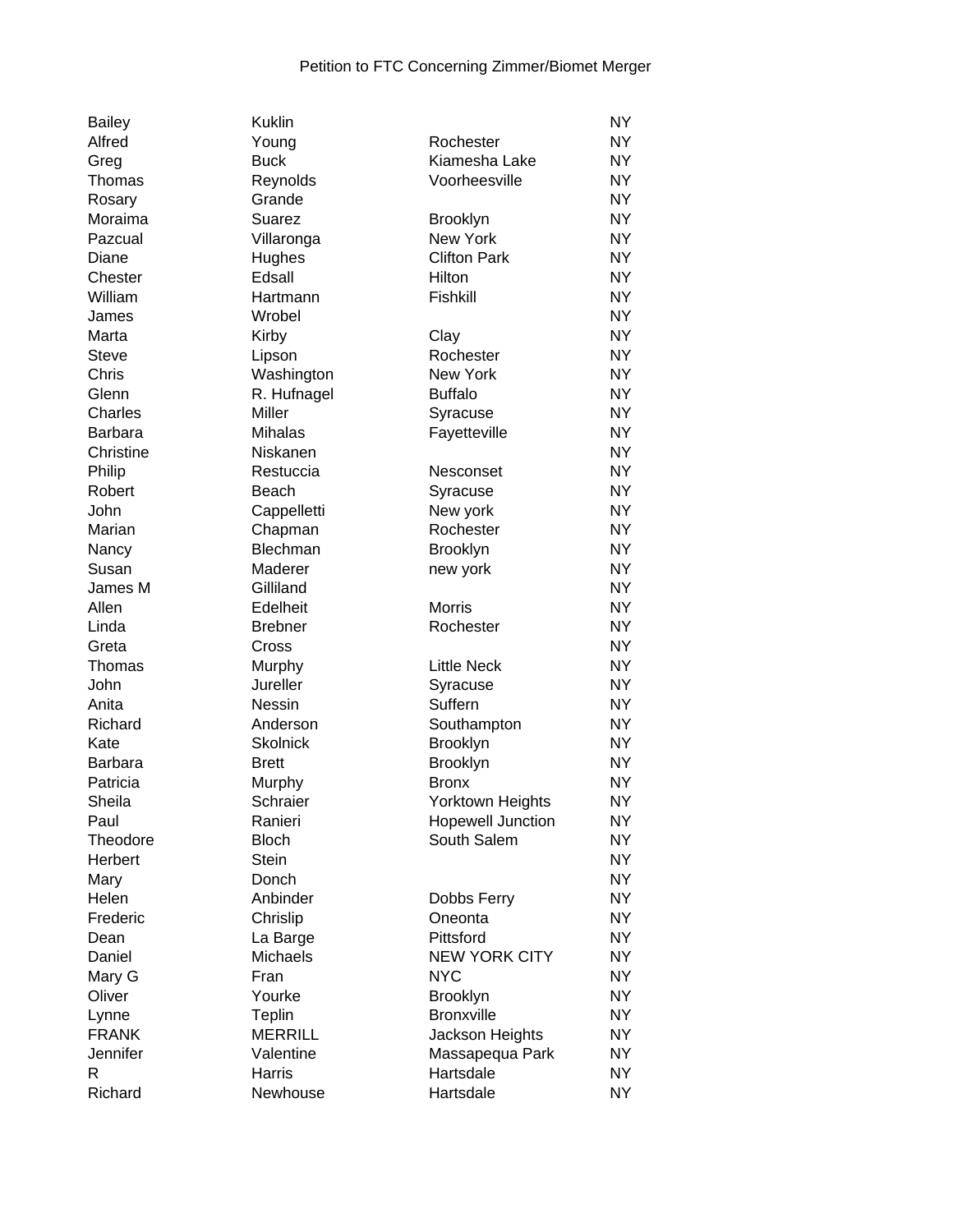| М.<br>Gelfer<br><b>NY</b><br>Putnam Valley<br>scholnick<br><b>NY</b><br>martin<br>Nesconset<br>Garfinkel<br><b>NY</b><br>Nina<br>Woodmere<br><b>NY</b><br>Schaem<br>Suzanne<br>new york<br>whitestone<br><b>NY</b><br>Susan<br>carey<br>R.<br>Lombardi<br><b>NY</b><br><b>Brooklyn</b><br><b>NEW YORK</b><br><b>ROBERT</b><br><b>WARNER</b><br><b>NY</b><br><b>NY</b><br>Myron<br>Koltuv<br>new york<br><b>NY</b><br>Marianne<br>Mukai<br><b>NY</b><br><b>Butler</b><br>Jim<br><b>NY</b><br>Pliskin<br>Robert<br><b>NY</b><br>Stephen G<br>Weber<br>Rochester<br>Gaviria Jr<br><b>ELMHURST</b><br><b>NY</b><br>John J<br>Allen<br><b>NY</b><br>Schafer<br>Port Jefferson Station<br>Gordon-Brown<br><b>NY</b><br>Deborah<br><b>NY</b><br><b>Tretter</b><br><b>Orchard Park</b><br>Joseph<br>Oehler<br><b>EAST NORWICH,</b><br><b>NY</b><br>Robert<br>Karl<br>Thaller<br><b>Brasher Falls</b><br><b>NY</b><br><b>NY</b><br>Michael<br>Feldman<br><b>Bellmore</b><br><b>NY</b><br>Gallagher<br>Cropseyville<br>Maureen<br>Waldmann<br>Staten Island<br><b>NY</b><br>Kenneth<br>Karlene<br><b>NY</b><br>Gunter<br>Rochester<br>New York<br><b>NY</b><br>Dane<br>Levens<br><b>NY</b><br>Carol<br>Hinkelman<br>Rochester<br><b>NY</b><br>Joyce<br>Hurley<br>TenEyck<br>Allen<br>Linda<br>Snyder<br><b>NY</b><br>Wm.<br><b>NY</b><br><b>Brooklyn</b><br>Henry<br><b>NY</b><br>Marcia<br><b>Baltz</b><br>M<br>Kahn<br><b>NY</b><br>new york<br><b>NY</b><br>Robert<br>Manning<br>Johnsburg<br><b>McCarthy</b><br><b>NY</b><br><b>Bridget</b><br>Tarrytown<br><b>Barbara</b><br>Finch<br>Levittown<br><b>NY</b><br>Silverstone<br><b>NY</b><br>Joan<br><b>NY</b><br>Mark<br>Seery<br>Lancaster<br><b>NY</b><br>Elizabeth<br>Mooney<br><b>Forest Hills</b><br>Lipsky<br>Staten Island<br><b>NY</b><br>Bari<br>Kaufman<br><b>NY</b><br>Schenectady<br>Lenore<br>Kiernan<br>Syosset<br><b>NY</b><br>Tony<br>N.Y.C,<br><b>NY</b><br>Linda<br>Gurski<br>Singer<br><b>NY</b><br>Alan<br>Hempstead<br>Scarsdale<br><b>NY</b><br>John<br>Hartrey<br>Sharon<br>McKune<br>White Sulphur Springs<br><b>NY</b><br><b>NY</b><br>Pleasantville<br>Joan<br><b>Budd</b><br>Wilson<br><b>Manlius</b><br><b>NY</b><br>Mary Anne<br>Nelson<br><b>NY</b><br>Jamaica<br>Lozano<br><b>NY</b><br>Lena<br>Orangeburg<br><b>Burman</b><br><b>Beller</b><br>Croton 0n Hudson<br>NY <sub></sub><br>Jesse<br><b>NY</b><br>Kate<br>Ross<br><b>NY</b><br>Robert<br>Sacco<br>New York<br><b>NY</b><br>Thomas<br>Hohn<br>Ithaca | Michelle | Rosenblatt | <b>NYC</b> | <b>NY</b> |
|-----------------------------------------------------------------------------------------------------------------------------------------------------------------------------------------------------------------------------------------------------------------------------------------------------------------------------------------------------------------------------------------------------------------------------------------------------------------------------------------------------------------------------------------------------------------------------------------------------------------------------------------------------------------------------------------------------------------------------------------------------------------------------------------------------------------------------------------------------------------------------------------------------------------------------------------------------------------------------------------------------------------------------------------------------------------------------------------------------------------------------------------------------------------------------------------------------------------------------------------------------------------------------------------------------------------------------------------------------------------------------------------------------------------------------------------------------------------------------------------------------------------------------------------------------------------------------------------------------------------------------------------------------------------------------------------------------------------------------------------------------------------------------------------------------------------------------------------------------------------------------------------------------------------------------------------------------------------------------------------------------------------------------------------------------------------------------------------------------------------------------------------------------------------------------------------------------------------------------------------------------------------------------------------------------------------------------------------------------------------------------------------------------------------------------------------------------------------------------------------|----------|------------|------------|-----------|
|                                                                                                                                                                                                                                                                                                                                                                                                                                                                                                                                                                                                                                                                                                                                                                                                                                                                                                                                                                                                                                                                                                                                                                                                                                                                                                                                                                                                                                                                                                                                                                                                                                                                                                                                                                                                                                                                                                                                                                                                                                                                                                                                                                                                                                                                                                                                                                                                                                                                                         |          |            |            |           |
|                                                                                                                                                                                                                                                                                                                                                                                                                                                                                                                                                                                                                                                                                                                                                                                                                                                                                                                                                                                                                                                                                                                                                                                                                                                                                                                                                                                                                                                                                                                                                                                                                                                                                                                                                                                                                                                                                                                                                                                                                                                                                                                                                                                                                                                                                                                                                                                                                                                                                         |          |            |            |           |
|                                                                                                                                                                                                                                                                                                                                                                                                                                                                                                                                                                                                                                                                                                                                                                                                                                                                                                                                                                                                                                                                                                                                                                                                                                                                                                                                                                                                                                                                                                                                                                                                                                                                                                                                                                                                                                                                                                                                                                                                                                                                                                                                                                                                                                                                                                                                                                                                                                                                                         |          |            |            |           |
|                                                                                                                                                                                                                                                                                                                                                                                                                                                                                                                                                                                                                                                                                                                                                                                                                                                                                                                                                                                                                                                                                                                                                                                                                                                                                                                                                                                                                                                                                                                                                                                                                                                                                                                                                                                                                                                                                                                                                                                                                                                                                                                                                                                                                                                                                                                                                                                                                                                                                         |          |            |            |           |
|                                                                                                                                                                                                                                                                                                                                                                                                                                                                                                                                                                                                                                                                                                                                                                                                                                                                                                                                                                                                                                                                                                                                                                                                                                                                                                                                                                                                                                                                                                                                                                                                                                                                                                                                                                                                                                                                                                                                                                                                                                                                                                                                                                                                                                                                                                                                                                                                                                                                                         |          |            |            |           |
|                                                                                                                                                                                                                                                                                                                                                                                                                                                                                                                                                                                                                                                                                                                                                                                                                                                                                                                                                                                                                                                                                                                                                                                                                                                                                                                                                                                                                                                                                                                                                                                                                                                                                                                                                                                                                                                                                                                                                                                                                                                                                                                                                                                                                                                                                                                                                                                                                                                                                         |          |            |            |           |
|                                                                                                                                                                                                                                                                                                                                                                                                                                                                                                                                                                                                                                                                                                                                                                                                                                                                                                                                                                                                                                                                                                                                                                                                                                                                                                                                                                                                                                                                                                                                                                                                                                                                                                                                                                                                                                                                                                                                                                                                                                                                                                                                                                                                                                                                                                                                                                                                                                                                                         |          |            |            |           |
|                                                                                                                                                                                                                                                                                                                                                                                                                                                                                                                                                                                                                                                                                                                                                                                                                                                                                                                                                                                                                                                                                                                                                                                                                                                                                                                                                                                                                                                                                                                                                                                                                                                                                                                                                                                                                                                                                                                                                                                                                                                                                                                                                                                                                                                                                                                                                                                                                                                                                         |          |            |            |           |
|                                                                                                                                                                                                                                                                                                                                                                                                                                                                                                                                                                                                                                                                                                                                                                                                                                                                                                                                                                                                                                                                                                                                                                                                                                                                                                                                                                                                                                                                                                                                                                                                                                                                                                                                                                                                                                                                                                                                                                                                                                                                                                                                                                                                                                                                                                                                                                                                                                                                                         |          |            |            |           |
|                                                                                                                                                                                                                                                                                                                                                                                                                                                                                                                                                                                                                                                                                                                                                                                                                                                                                                                                                                                                                                                                                                                                                                                                                                                                                                                                                                                                                                                                                                                                                                                                                                                                                                                                                                                                                                                                                                                                                                                                                                                                                                                                                                                                                                                                                                                                                                                                                                                                                         |          |            |            |           |
|                                                                                                                                                                                                                                                                                                                                                                                                                                                                                                                                                                                                                                                                                                                                                                                                                                                                                                                                                                                                                                                                                                                                                                                                                                                                                                                                                                                                                                                                                                                                                                                                                                                                                                                                                                                                                                                                                                                                                                                                                                                                                                                                                                                                                                                                                                                                                                                                                                                                                         |          |            |            |           |
|                                                                                                                                                                                                                                                                                                                                                                                                                                                                                                                                                                                                                                                                                                                                                                                                                                                                                                                                                                                                                                                                                                                                                                                                                                                                                                                                                                                                                                                                                                                                                                                                                                                                                                                                                                                                                                                                                                                                                                                                                                                                                                                                                                                                                                                                                                                                                                                                                                                                                         |          |            |            |           |
|                                                                                                                                                                                                                                                                                                                                                                                                                                                                                                                                                                                                                                                                                                                                                                                                                                                                                                                                                                                                                                                                                                                                                                                                                                                                                                                                                                                                                                                                                                                                                                                                                                                                                                                                                                                                                                                                                                                                                                                                                                                                                                                                                                                                                                                                                                                                                                                                                                                                                         |          |            |            |           |
|                                                                                                                                                                                                                                                                                                                                                                                                                                                                                                                                                                                                                                                                                                                                                                                                                                                                                                                                                                                                                                                                                                                                                                                                                                                                                                                                                                                                                                                                                                                                                                                                                                                                                                                                                                                                                                                                                                                                                                                                                                                                                                                                                                                                                                                                                                                                                                                                                                                                                         |          |            |            |           |
|                                                                                                                                                                                                                                                                                                                                                                                                                                                                                                                                                                                                                                                                                                                                                                                                                                                                                                                                                                                                                                                                                                                                                                                                                                                                                                                                                                                                                                                                                                                                                                                                                                                                                                                                                                                                                                                                                                                                                                                                                                                                                                                                                                                                                                                                                                                                                                                                                                                                                         |          |            |            |           |
|                                                                                                                                                                                                                                                                                                                                                                                                                                                                                                                                                                                                                                                                                                                                                                                                                                                                                                                                                                                                                                                                                                                                                                                                                                                                                                                                                                                                                                                                                                                                                                                                                                                                                                                                                                                                                                                                                                                                                                                                                                                                                                                                                                                                                                                                                                                                                                                                                                                                                         |          |            |            |           |
|                                                                                                                                                                                                                                                                                                                                                                                                                                                                                                                                                                                                                                                                                                                                                                                                                                                                                                                                                                                                                                                                                                                                                                                                                                                                                                                                                                                                                                                                                                                                                                                                                                                                                                                                                                                                                                                                                                                                                                                                                                                                                                                                                                                                                                                                                                                                                                                                                                                                                         |          |            |            |           |
|                                                                                                                                                                                                                                                                                                                                                                                                                                                                                                                                                                                                                                                                                                                                                                                                                                                                                                                                                                                                                                                                                                                                                                                                                                                                                                                                                                                                                                                                                                                                                                                                                                                                                                                                                                                                                                                                                                                                                                                                                                                                                                                                                                                                                                                                                                                                                                                                                                                                                         |          |            |            |           |
|                                                                                                                                                                                                                                                                                                                                                                                                                                                                                                                                                                                                                                                                                                                                                                                                                                                                                                                                                                                                                                                                                                                                                                                                                                                                                                                                                                                                                                                                                                                                                                                                                                                                                                                                                                                                                                                                                                                                                                                                                                                                                                                                                                                                                                                                                                                                                                                                                                                                                         |          |            |            |           |
|                                                                                                                                                                                                                                                                                                                                                                                                                                                                                                                                                                                                                                                                                                                                                                                                                                                                                                                                                                                                                                                                                                                                                                                                                                                                                                                                                                                                                                                                                                                                                                                                                                                                                                                                                                                                                                                                                                                                                                                                                                                                                                                                                                                                                                                                                                                                                                                                                                                                                         |          |            |            |           |
|                                                                                                                                                                                                                                                                                                                                                                                                                                                                                                                                                                                                                                                                                                                                                                                                                                                                                                                                                                                                                                                                                                                                                                                                                                                                                                                                                                                                                                                                                                                                                                                                                                                                                                                                                                                                                                                                                                                                                                                                                                                                                                                                                                                                                                                                                                                                                                                                                                                                                         |          |            |            |           |
|                                                                                                                                                                                                                                                                                                                                                                                                                                                                                                                                                                                                                                                                                                                                                                                                                                                                                                                                                                                                                                                                                                                                                                                                                                                                                                                                                                                                                                                                                                                                                                                                                                                                                                                                                                                                                                                                                                                                                                                                                                                                                                                                                                                                                                                                                                                                                                                                                                                                                         |          |            |            |           |
|                                                                                                                                                                                                                                                                                                                                                                                                                                                                                                                                                                                                                                                                                                                                                                                                                                                                                                                                                                                                                                                                                                                                                                                                                                                                                                                                                                                                                                                                                                                                                                                                                                                                                                                                                                                                                                                                                                                                                                                                                                                                                                                                                                                                                                                                                                                                                                                                                                                                                         |          |            |            |           |
|                                                                                                                                                                                                                                                                                                                                                                                                                                                                                                                                                                                                                                                                                                                                                                                                                                                                                                                                                                                                                                                                                                                                                                                                                                                                                                                                                                                                                                                                                                                                                                                                                                                                                                                                                                                                                                                                                                                                                                                                                                                                                                                                                                                                                                                                                                                                                                                                                                                                                         |          |            |            |           |
|                                                                                                                                                                                                                                                                                                                                                                                                                                                                                                                                                                                                                                                                                                                                                                                                                                                                                                                                                                                                                                                                                                                                                                                                                                                                                                                                                                                                                                                                                                                                                                                                                                                                                                                                                                                                                                                                                                                                                                                                                                                                                                                                                                                                                                                                                                                                                                                                                                                                                         |          |            |            |           |
|                                                                                                                                                                                                                                                                                                                                                                                                                                                                                                                                                                                                                                                                                                                                                                                                                                                                                                                                                                                                                                                                                                                                                                                                                                                                                                                                                                                                                                                                                                                                                                                                                                                                                                                                                                                                                                                                                                                                                                                                                                                                                                                                                                                                                                                                                                                                                                                                                                                                                         |          |            |            |           |
|                                                                                                                                                                                                                                                                                                                                                                                                                                                                                                                                                                                                                                                                                                                                                                                                                                                                                                                                                                                                                                                                                                                                                                                                                                                                                                                                                                                                                                                                                                                                                                                                                                                                                                                                                                                                                                                                                                                                                                                                                                                                                                                                                                                                                                                                                                                                                                                                                                                                                         |          |            |            |           |
|                                                                                                                                                                                                                                                                                                                                                                                                                                                                                                                                                                                                                                                                                                                                                                                                                                                                                                                                                                                                                                                                                                                                                                                                                                                                                                                                                                                                                                                                                                                                                                                                                                                                                                                                                                                                                                                                                                                                                                                                                                                                                                                                                                                                                                                                                                                                                                                                                                                                                         |          |            |            |           |
|                                                                                                                                                                                                                                                                                                                                                                                                                                                                                                                                                                                                                                                                                                                                                                                                                                                                                                                                                                                                                                                                                                                                                                                                                                                                                                                                                                                                                                                                                                                                                                                                                                                                                                                                                                                                                                                                                                                                                                                                                                                                                                                                                                                                                                                                                                                                                                                                                                                                                         |          |            |            |           |
|                                                                                                                                                                                                                                                                                                                                                                                                                                                                                                                                                                                                                                                                                                                                                                                                                                                                                                                                                                                                                                                                                                                                                                                                                                                                                                                                                                                                                                                                                                                                                                                                                                                                                                                                                                                                                                                                                                                                                                                                                                                                                                                                                                                                                                                                                                                                                                                                                                                                                         |          |            |            |           |
|                                                                                                                                                                                                                                                                                                                                                                                                                                                                                                                                                                                                                                                                                                                                                                                                                                                                                                                                                                                                                                                                                                                                                                                                                                                                                                                                                                                                                                                                                                                                                                                                                                                                                                                                                                                                                                                                                                                                                                                                                                                                                                                                                                                                                                                                                                                                                                                                                                                                                         |          |            |            |           |
|                                                                                                                                                                                                                                                                                                                                                                                                                                                                                                                                                                                                                                                                                                                                                                                                                                                                                                                                                                                                                                                                                                                                                                                                                                                                                                                                                                                                                                                                                                                                                                                                                                                                                                                                                                                                                                                                                                                                                                                                                                                                                                                                                                                                                                                                                                                                                                                                                                                                                         |          |            |            |           |
|                                                                                                                                                                                                                                                                                                                                                                                                                                                                                                                                                                                                                                                                                                                                                                                                                                                                                                                                                                                                                                                                                                                                                                                                                                                                                                                                                                                                                                                                                                                                                                                                                                                                                                                                                                                                                                                                                                                                                                                                                                                                                                                                                                                                                                                                                                                                                                                                                                                                                         |          |            |            |           |
|                                                                                                                                                                                                                                                                                                                                                                                                                                                                                                                                                                                                                                                                                                                                                                                                                                                                                                                                                                                                                                                                                                                                                                                                                                                                                                                                                                                                                                                                                                                                                                                                                                                                                                                                                                                                                                                                                                                                                                                                                                                                                                                                                                                                                                                                                                                                                                                                                                                                                         |          |            |            |           |
|                                                                                                                                                                                                                                                                                                                                                                                                                                                                                                                                                                                                                                                                                                                                                                                                                                                                                                                                                                                                                                                                                                                                                                                                                                                                                                                                                                                                                                                                                                                                                                                                                                                                                                                                                                                                                                                                                                                                                                                                                                                                                                                                                                                                                                                                                                                                                                                                                                                                                         |          |            |            |           |
|                                                                                                                                                                                                                                                                                                                                                                                                                                                                                                                                                                                                                                                                                                                                                                                                                                                                                                                                                                                                                                                                                                                                                                                                                                                                                                                                                                                                                                                                                                                                                                                                                                                                                                                                                                                                                                                                                                                                                                                                                                                                                                                                                                                                                                                                                                                                                                                                                                                                                         |          |            |            |           |
|                                                                                                                                                                                                                                                                                                                                                                                                                                                                                                                                                                                                                                                                                                                                                                                                                                                                                                                                                                                                                                                                                                                                                                                                                                                                                                                                                                                                                                                                                                                                                                                                                                                                                                                                                                                                                                                                                                                                                                                                                                                                                                                                                                                                                                                                                                                                                                                                                                                                                         |          |            |            |           |
|                                                                                                                                                                                                                                                                                                                                                                                                                                                                                                                                                                                                                                                                                                                                                                                                                                                                                                                                                                                                                                                                                                                                                                                                                                                                                                                                                                                                                                                                                                                                                                                                                                                                                                                                                                                                                                                                                                                                                                                                                                                                                                                                                                                                                                                                                                                                                                                                                                                                                         |          |            |            |           |
|                                                                                                                                                                                                                                                                                                                                                                                                                                                                                                                                                                                                                                                                                                                                                                                                                                                                                                                                                                                                                                                                                                                                                                                                                                                                                                                                                                                                                                                                                                                                                                                                                                                                                                                                                                                                                                                                                                                                                                                                                                                                                                                                                                                                                                                                                                                                                                                                                                                                                         |          |            |            |           |
|                                                                                                                                                                                                                                                                                                                                                                                                                                                                                                                                                                                                                                                                                                                                                                                                                                                                                                                                                                                                                                                                                                                                                                                                                                                                                                                                                                                                                                                                                                                                                                                                                                                                                                                                                                                                                                                                                                                                                                                                                                                                                                                                                                                                                                                                                                                                                                                                                                                                                         |          |            |            |           |
|                                                                                                                                                                                                                                                                                                                                                                                                                                                                                                                                                                                                                                                                                                                                                                                                                                                                                                                                                                                                                                                                                                                                                                                                                                                                                                                                                                                                                                                                                                                                                                                                                                                                                                                                                                                                                                                                                                                                                                                                                                                                                                                                                                                                                                                                                                                                                                                                                                                                                         |          |            |            |           |
|                                                                                                                                                                                                                                                                                                                                                                                                                                                                                                                                                                                                                                                                                                                                                                                                                                                                                                                                                                                                                                                                                                                                                                                                                                                                                                                                                                                                                                                                                                                                                                                                                                                                                                                                                                                                                                                                                                                                                                                                                                                                                                                                                                                                                                                                                                                                                                                                                                                                                         |          |            |            |           |
|                                                                                                                                                                                                                                                                                                                                                                                                                                                                                                                                                                                                                                                                                                                                                                                                                                                                                                                                                                                                                                                                                                                                                                                                                                                                                                                                                                                                                                                                                                                                                                                                                                                                                                                                                                                                                                                                                                                                                                                                                                                                                                                                                                                                                                                                                                                                                                                                                                                                                         |          |            |            |           |
|                                                                                                                                                                                                                                                                                                                                                                                                                                                                                                                                                                                                                                                                                                                                                                                                                                                                                                                                                                                                                                                                                                                                                                                                                                                                                                                                                                                                                                                                                                                                                                                                                                                                                                                                                                                                                                                                                                                                                                                                                                                                                                                                                                                                                                                                                                                                                                                                                                                                                         |          |            |            |           |
|                                                                                                                                                                                                                                                                                                                                                                                                                                                                                                                                                                                                                                                                                                                                                                                                                                                                                                                                                                                                                                                                                                                                                                                                                                                                                                                                                                                                                                                                                                                                                                                                                                                                                                                                                                                                                                                                                                                                                                                                                                                                                                                                                                                                                                                                                                                                                                                                                                                                                         |          |            |            |           |
|                                                                                                                                                                                                                                                                                                                                                                                                                                                                                                                                                                                                                                                                                                                                                                                                                                                                                                                                                                                                                                                                                                                                                                                                                                                                                                                                                                                                                                                                                                                                                                                                                                                                                                                                                                                                                                                                                                                                                                                                                                                                                                                                                                                                                                                                                                                                                                                                                                                                                         |          |            |            |           |
|                                                                                                                                                                                                                                                                                                                                                                                                                                                                                                                                                                                                                                                                                                                                                                                                                                                                                                                                                                                                                                                                                                                                                                                                                                                                                                                                                                                                                                                                                                                                                                                                                                                                                                                                                                                                                                                                                                                                                                                                                                                                                                                                                                                                                                                                                                                                                                                                                                                                                         |          |            |            |           |
|                                                                                                                                                                                                                                                                                                                                                                                                                                                                                                                                                                                                                                                                                                                                                                                                                                                                                                                                                                                                                                                                                                                                                                                                                                                                                                                                                                                                                                                                                                                                                                                                                                                                                                                                                                                                                                                                                                                                                                                                                                                                                                                                                                                                                                                                                                                                                                                                                                                                                         |          |            |            |           |
|                                                                                                                                                                                                                                                                                                                                                                                                                                                                                                                                                                                                                                                                                                                                                                                                                                                                                                                                                                                                                                                                                                                                                                                                                                                                                                                                                                                                                                                                                                                                                                                                                                                                                                                                                                                                                                                                                                                                                                                                                                                                                                                                                                                                                                                                                                                                                                                                                                                                                         |          |            |            |           |
|                                                                                                                                                                                                                                                                                                                                                                                                                                                                                                                                                                                                                                                                                                                                                                                                                                                                                                                                                                                                                                                                                                                                                                                                                                                                                                                                                                                                                                                                                                                                                                                                                                                                                                                                                                                                                                                                                                                                                                                                                                                                                                                                                                                                                                                                                                                                                                                                                                                                                         |          |            |            |           |
|                                                                                                                                                                                                                                                                                                                                                                                                                                                                                                                                                                                                                                                                                                                                                                                                                                                                                                                                                                                                                                                                                                                                                                                                                                                                                                                                                                                                                                                                                                                                                                                                                                                                                                                                                                                                                                                                                                                                                                                                                                                                                                                                                                                                                                                                                                                                                                                                                                                                                         |          |            |            |           |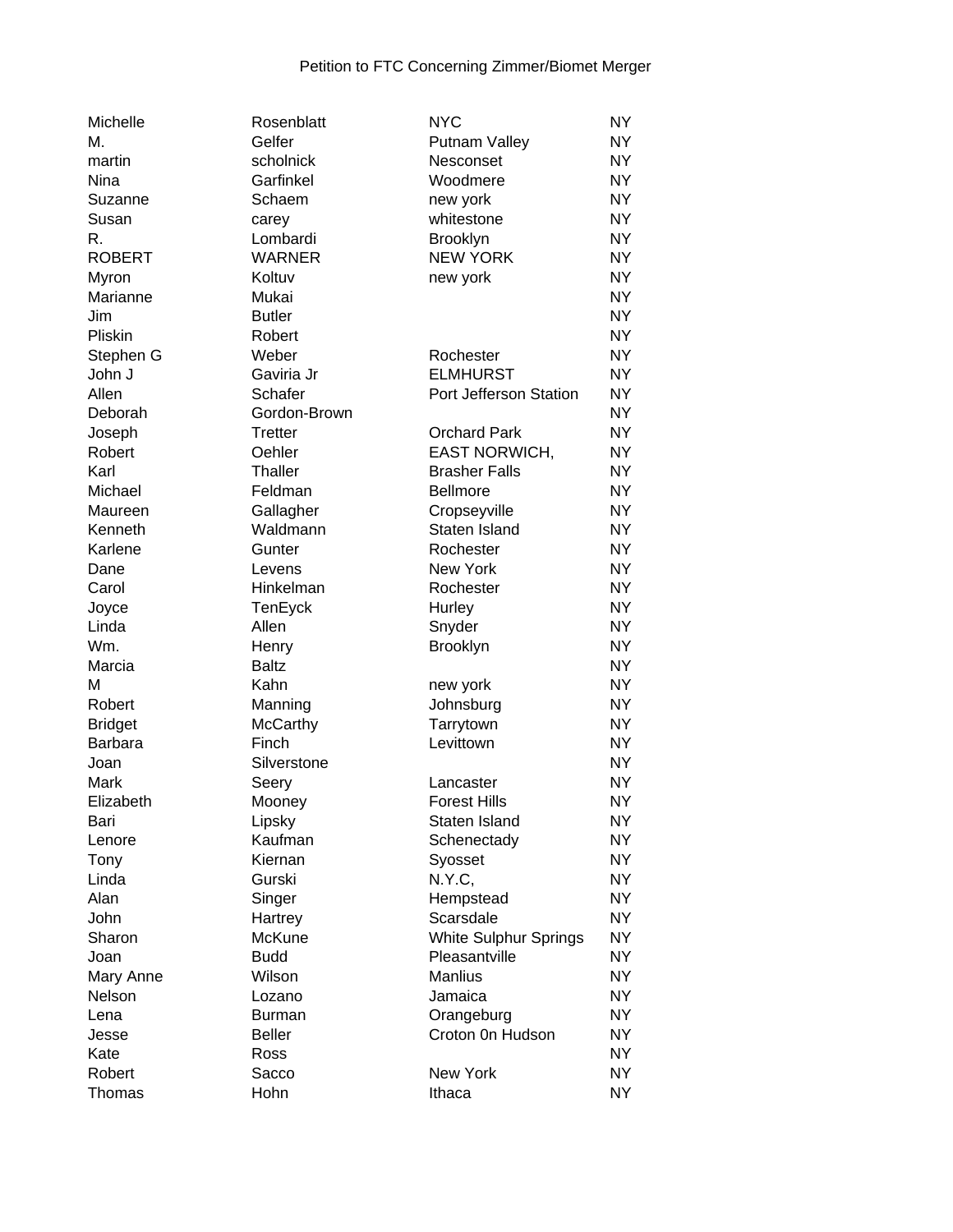| Leonard         | Henschel             | <b>Kew Gardens</b>  | <b>NY</b>      |
|-----------------|----------------------|---------------------|----------------|
| William         | Dixon Jr             |                     | <b>NY</b>      |
| Nancy           | Tuckerman            | Rochester           | <b>NY</b>      |
| Richard         | Chudd                | New Rochelle        | <b>NY</b>      |
| Amy             | Johnson              |                     | <b>NY</b>      |
| John W.         | Pawlak Sr.           | <b>ASTORIA</b>      | <b>NY</b>      |
| Stephen         | Sadowsky             | Poughkeepsie        | <b>NY</b>      |
| Harold          | Knight               | Port Jervis         | <b>NY</b>      |
| C               | <b>DUNKLEBERG</b>    | Conesus             | <b>NY</b>      |
| John            | Heyneman             | Webster             | <b>NY</b>      |
| Gerry           | Kaufman              | New City            | <b>NY</b>      |
| George          | Connolly             | <b>New York</b>     | <b>NY</b>      |
| <b>Barry</b>    | Zuckerman            | Middletown          | <b>NY</b>      |
| Victor          | Mazzella             | Verbank             | <b>NY</b>      |
| Cynthia         | Spoor                | South Salem         | <b>NY</b>      |
| Dale            | Simmons              | Rochester           | <b>NY</b>      |
| Gordon          | <b>Mappes</b>        | <b>Troy</b>         | <b>NY</b>      |
| А.              | Gwaltney             | <b>Brooklyn</b>     | <b>NY</b>      |
| Javier          | Rivera               | <b>Brooklyn</b>     | <b>NY</b>      |
| John            | Dancause             | Gouverneur          | <b>NY</b>      |
| Joel            | Pointis              | <b>Floral Park</b>  | <b>NY</b>      |
| Joanna          | Zielinska            |                     | <b>NY</b>      |
| Douglas         | Langenau             | <b>Salt Point</b>   | NY.            |
| <b>Alfred P</b> | Marra                | Brooklyn            | <b>NY</b>      |
| <b>Bob</b>      | Laird                |                     | <b>NY</b>      |
| Paul            | Petruccelli          | Coram               | <b>NY</b>      |
| Harrison, R.N.  | Paige                |                     | <b>NY</b>      |
| David           | Doty                 |                     | <b>NY</b>      |
| William         | <b>Byer</b>          |                     | <b>NY</b>      |
| Noah            | Creshevsky           | <b>New York</b>     | <b>NY</b>      |
| <b>Beth</b>     | Carr                 | Stafford            | <b>NY</b>      |
| Frank           | Goodman              | Amityville          | <b>NY</b>      |
| Michael         | Maresca              | Syosset             | <b>NY</b>      |
| Kevin           | Irwin                |                     | <b>NY</b>      |
| Arthur          | Werksman             | Cicero              | <b>NY</b>      |
| Rheinfredo      | Latuja               | Staten Island       | <b>NY</b>      |
| Steve           | Berman               | northport           | NΥ             |
| John L          | <b>Buttino</b>       | Cortland            | NY             |
| Ashvin          | Doshi                | Smithtown           | NY <sub></sub> |
| Stuart          | Selkin               | Melville            | NY <sub></sub> |
| Sharon          | McNerney             | <b>New Hartford</b> | <b>NY</b>      |
| Gloria          | <b>Toprres</b>       | <b>Bronx</b>        | <b>NY</b>      |
| Peter           | Schaeffer            |                     | <b>NY</b>      |
| Ethel           | <b>Schwartz Bock</b> | <b>Nyc</b>          | NY <sub></sub> |
| Ronald          | Pollock              | <b>Brooklyn</b>     | NY <sub></sub> |
| John            | Catherine            | New York            | NY             |
| Elliot          |                      | <b>NY</b>           | <b>NY</b>      |
|                 | <b>Schloss</b>       |                     | NY <sub></sub> |
| Thomas          | O'Grady              | Cohocton            | <b>NY</b>      |
| Lawrence        | Tetenbaum            | Plainview           |                |
| Daniel          | LaCroix              | New York            | <b>NY</b>      |
| <b>Esther</b>   | Weaver               | Highland            | <b>NY</b>      |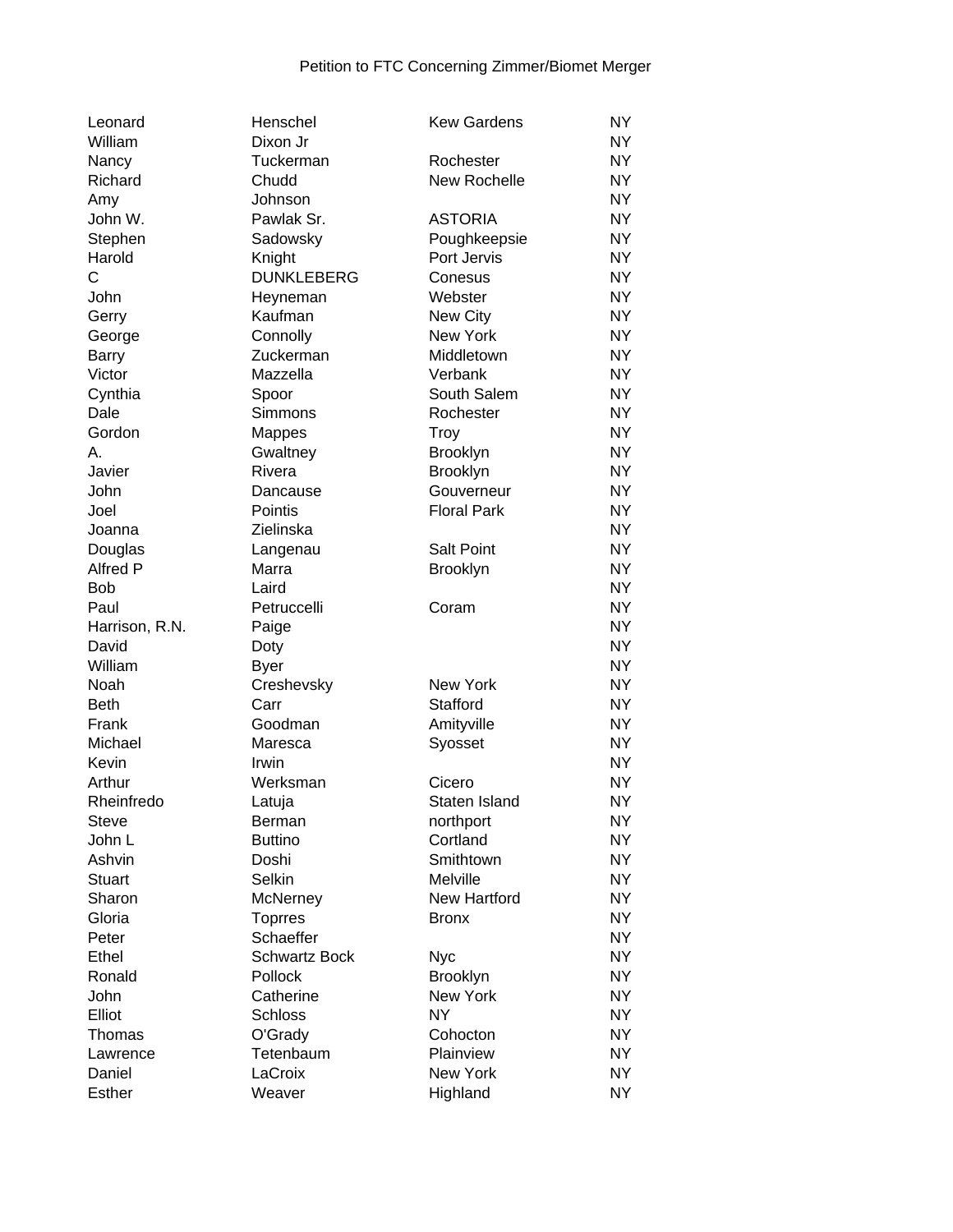| Mary          |
|---------------|
| Joseph        |
| Patricia      |
| Harry B       |
| Kathleen      |
| Kimberly      |
| Harry         |
| Joel          |
| Dorothy       |
| thomas        |
| Annamarie     |
| David         |
|               |
| Jerry         |
| Arthur        |
| Susan         |
| Kirsten       |
| Marcia        |
| Nina          |
| Arlene        |
| Ira           |
| Lawrence      |
| Amy           |
| OConnor       |
| Joy           |
| dolbear       |
| Kaja          |
| Joanne        |
| Kathleen      |
| Alice         |
| Wilson        |
| Alan          |
| Paul          |
|               |
| Anita         |
| Annette       |
| Donald        |
| Roy           |
| Joan          |
| Stephen       |
| <b>Bruce</b>  |
| Mark          |
| John          |
| Sarah         |
| Bert          |
| Patrick       |
| Robert        |
| Marianne      |
| Nino          |
| susan         |
| Comstock      |
| Steven        |
| <b>Dobort</b> |

| Mary            | Heller            | Poughkeepsie                  | NY.            |
|-----------------|-------------------|-------------------------------|----------------|
| Joseph          | Tausta            | Oneonta                       | NY.            |
| Patricia        | Kross             | Middle Village                | NY <sub></sub> |
| Harry B         | Sokol             | New York                      | NY <sub></sub> |
| Kathleen        | <b>Braico</b>     | Queensbury                    | <b>NY</b>      |
| Kimberly        | Wiley             | Rochester                     | <b>NY</b>      |
| Harry           | Harrison          | <b>White Plains</b>           | <b>NY</b>      |
| Joel            | Finley            | Ogdensburg                    | <b>NY</b>      |
| Dorothy         | Leonardi          | <b>East Setauket</b>          | <b>NY</b>      |
| thomas          | cataldo           | islip terrace                 | <b>NY</b>      |
| Annamarie       | Waters            | Montgomery                    | NY <sub></sub> |
| David           | Mondejar          | <b>ROSENDALE</b>              | NY <sub></sub> |
| Jerry           | Cornwell          | Ithaca                        | <b>NY</b>      |
| Arthur          | Bernstein         | Massapequa Park               | <b>NY</b>      |
| Susan           | Picard            |                               | NY <sub></sub> |
| Kirsten         | Carrie            | N Tonawanda                   | NY <sub></sub> |
| Marcia          | Robinson          | New York                      | NY <sub></sub> |
| Nina            | Zimmerman         | Astoria                       | <b>NY</b>      |
| Arlene          | London            | Red Hook                      | <b>NY</b>      |
| Ira             | <b>Ballen</b>     | new york                      | <b>NY</b>      |
| Lawrence        | Merlino           | Saugerties                    | NY.            |
| Amy             | Anderson          | Kingston                      | <b>NY</b>      |
| OConnor         | Gerry             |                               | NY <sub></sub> |
| Joy             | Kalet             | Commack                       | <b>NY</b>      |
| dolbear         | robin             | hermon                        | <b>NY</b>      |
| Kaja            | Ross              | HASTINGS-ON-HUDSON NY         |                |
| Joanne          | <b>Bierschenk</b> |                               | NY.            |
| Kathleen        |                   |                               | NY <sub></sub> |
|                 | Ray<br>Grow       | Angola                        | NY <sub></sub> |
| Alice<br>Wilson | Mena              | Ithaca<br><b>Forest Hills</b> | NY <sub></sub> |
|                 |                   |                               | <b>NY</b>      |
| Alan            | Snedeker          | <b>Glens Falls</b>            |                |
| Paul            | Eichten           | Syracuse                      | <b>NY</b>      |
| Anita           | <b>Briggs</b>     | Fulton                        | <b>NY</b>      |
| Annette         | Oestreicher       | Setauket                      | NY <sub></sub> |
| Donald          | Morton            | Newtonville                   | NY.            |
| Roy             | Mathney           | <b>Brooklyn</b>               | <b>NY</b>      |
| Joan            | Caputo            | Hartsdale                     | <b>NY</b>      |
| Stephen         | Saxe              | <b>White Plains</b>           | NY <sub></sub> |
| Bruce           | Armour            | <b>Merrick</b>                | NY <sub></sub> |
| Mark            | Bernstein         | East Meadow                   | NY <sub></sub> |
| John            | Nelson            | Livingston Manor              | NY             |
| Sarah           | White             | Syracuse                      | NY <sub></sub> |
| Bert            | Singer            | Pomona                        | NY <sub></sub> |
| Patrick         | Janiga            | <b>Buffalo</b>                | NY <sub></sub> |
| Robert          | Stone             | <b>Brooklyn</b>               | NY <sub></sub> |
| Marianne        | Dietrich          |                               | NY <sub></sub> |
| Nino            | Violino           | grand island                  | NY             |
| susan           | messerschmitt     | Rochester                     | NY <sub></sub> |
| Comstock        | Ginger            | Arcade                        | NY <sub></sub> |
| Steven          | Mason             | Delhi                         | NY <sub></sub> |
| Robert          | Sholtez           | Derby                         | NY <sub></sub> |

| Joseph       | Tausta            | Oneonta               | NY.            |
|--------------|-------------------|-----------------------|----------------|
| Patricia     | <b>Kross</b>      | Middle Village        | NY <sub></sub> |
| Harry B      | Sokol             | New York              | NY <sub></sub> |
| Kathleen     | <b>Braico</b>     | Queensbury            | <b>NY</b>      |
| Kimberly     | Wiley             | Rochester             | <b>NY</b>      |
| Harry        | Harrison          | <b>White Plains</b>   | <b>NY</b>      |
| Joel         | Finley            | Ogdensburg            | <b>NY</b>      |
| Dorothy      | Leonardi          | <b>East Setauket</b>  | <b>NY</b>      |
| thomas       | cataldo           | islip terrace         | <b>NY</b>      |
| Annamarie    | Waters            | Montgomery            | <b>NY</b>      |
| David        | Mondejar          | <b>ROSENDALE</b>      | <b>NY</b>      |
| Jerry        | Cornwell          | Ithaca                | <b>NY</b>      |
| Arthur       | <b>Bernstein</b>  | Massapequa Park       | <b>NY</b>      |
| Susan        | Picard            |                       | <b>NY</b>      |
| Kirsten      | Carrie            | N Tonawanda           | <b>NY</b>      |
| Marcia       | Robinson          | New York              | <b>NY</b>      |
| Nina         | Zimmerman         | Astoria               | <b>NY</b>      |
| Arlene       | London            | Red Hook              | <b>NY</b>      |
| Ira          | <b>Ballen</b>     | new york              | <b>NY</b>      |
| Lawrence     | Merlino           | Saugerties            | NY.            |
| Amy          | Anderson          | Kingston              | <b>NY</b>      |
| OConnor      | Gerry             |                       | <b>NY</b>      |
| Joy          | Kalet             | Commack               | <b>NY</b>      |
| dolbear      | robin             | hermon                | <b>NY</b>      |
| Kaja         | Ross              | HASTINGS-ON-HUDSON NY |                |
| Joanne       | <b>Bierschenk</b> |                       | <b>NY</b>      |
| Kathleen     | Ray               | Angola                | <b>NY</b>      |
| Alice        | Grow              | Ithaca                | <b>NY</b>      |
| Wilson       | Mena              | <b>Forest Hills</b>   | <b>NY</b>      |
| Alan         | Snedeker          | <b>Glens Falls</b>    | <b>NY</b>      |
| Paul         | Eichten           | Syracuse              | <b>NY</b>      |
| Anita        | <b>Briggs</b>     | Fulton                | <b>NY</b>      |
| Annette      | Oestreicher       | Setauket              | <b>NY</b>      |
| Donald       | Morton            | Newtonville           | <b>NY</b>      |
| Roy          | Mathney           | Brooklyn              | <b>NY</b>      |
| Joan         | Caputo            | Hartsdale             | <b>NY</b>      |
| Stephen      | Saxe              | <b>White Plains</b>   | NY             |
| <b>Bruce</b> | Armour            | <b>Merrick</b>        | NY             |
| Mark         | <b>Bernstein</b>  | East Meadow           | <b>NY</b>      |
| John         | Nelson            | Livingston Manor      | <b>NY</b>      |
| Sarah        | White             | Syracuse              | <b>NY</b>      |
| Bert         | Singer            | Pomona                | <b>NY</b>      |
| Patrick      | Janiga            | <b>Buffalo</b>        | NY <sub></sub> |
| Robert       | Stone             | <b>Brooklyn</b>       | <b>NY</b>      |
| Marianne     | Dietrich          |                       | NY             |
| Nino         | Violino           | grand island          | NY             |
| susan        | messerschmitt     | Rochester             | NY.            |
| Comstock     | Ginger            | Arcade                | NY.            |
| Steven       | Mason             | Delhi                 | NY             |
| Robert       | Sholtez           | Derby                 | NY.            |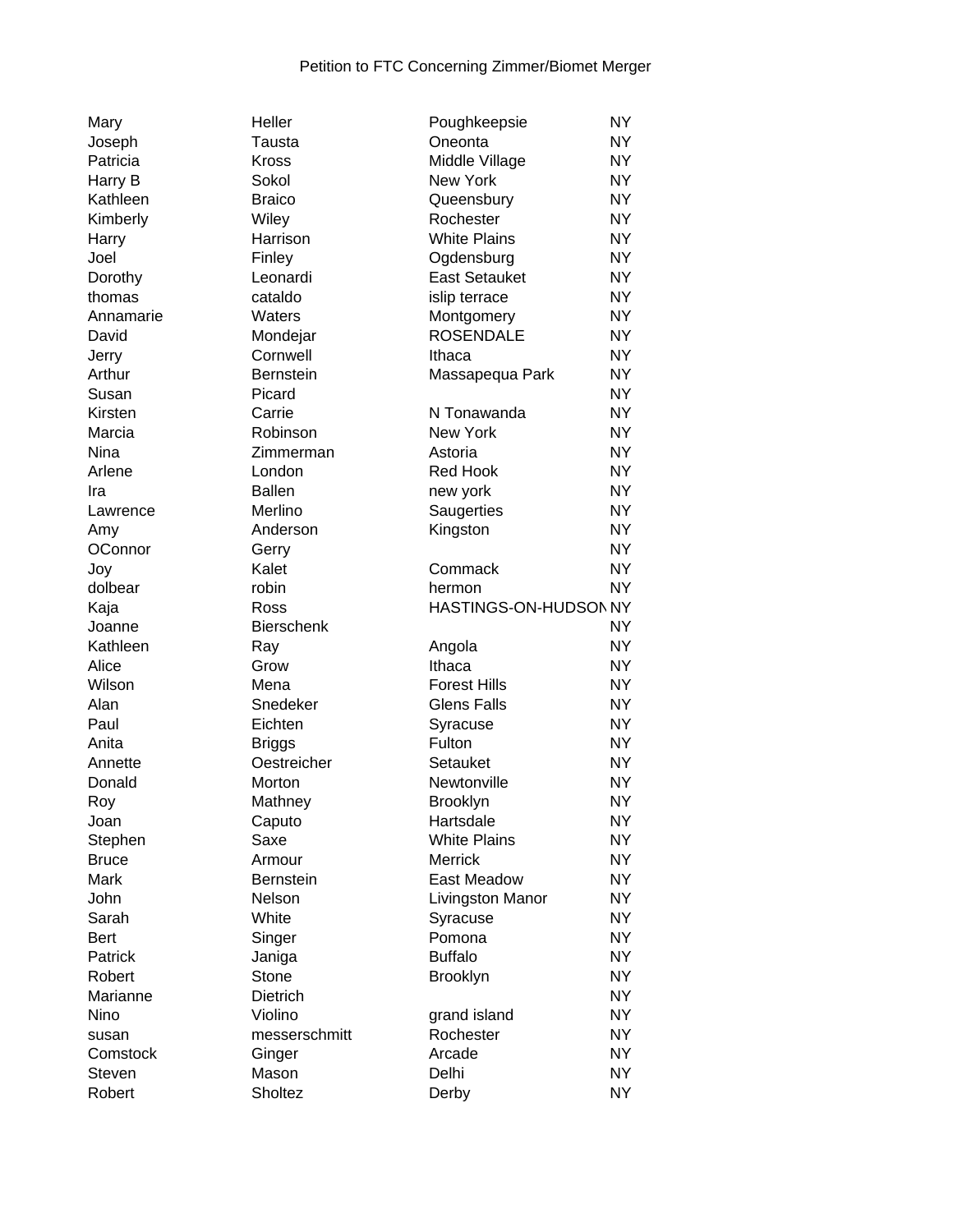| Mark          | Koppel           | <b>NY</b>              | <b>NY</b> |
|---------------|------------------|------------------------|-----------|
| David         | <b>Itzchak</b>   |                        | <b>NY</b> |
| <b>Beth</b>   | <b>Mollins</b>   | <b>New York</b>        | <b>NY</b> |
| Jerome        | Mcnerney         | Kings Park             | <b>NY</b> |
| Linda         | Imhauser         | Whitestone             | <b>NY</b> |
| <b>Beebe</b>  | Sandra           |                        | <b>NY</b> |
| Harold        | Corwin           | Williamsville          | <b>NY</b> |
| Skipas        | Peter            | <b>Kings Park</b>      | <b>NY</b> |
| Giovanni      | Garcia-Fenech    | Sunnyside              | NY.       |
| Naomi         | Lebwohl          | <b>Brewster</b>        | <b>NY</b> |
| Gail          | Sullivan         | New York               | <b>NY</b> |
| Artie         | Peskoff          | <b>Holbrook</b>        | <b>NY</b> |
| J             | Marta            | N. Massapequa          | <b>NY</b> |
| Kaplan        | Richard          | New York               | <b>NY</b> |
| Eden          | Eskin            | New York               | <b>NY</b> |
| Murphy        | Michael          |                        | <b>NY</b> |
| Grania        | <b>Marcus</b>    | Rochester              | <b>NY</b> |
| Charles       |                  | Rochester              | <b>NY</b> |
|               | Gray             |                        |           |
| Ralph         | Spillenger       | Malta                  | <b>NY</b> |
| Fred          | <b>Binkley</b>   | <b>New York</b>        | <b>NY</b> |
| <b>Bruce</b>  | <b>Dickinson</b> | New York               | <b>NY</b> |
| John          | Persico          | <b>Buffalo</b>         | <b>NY</b> |
| Dennis        | Johnston         | Barcelona, spain       | <b>NY</b> |
| Lehr          | Doris            |                        | <b>NY</b> |
| Jessica       | <b>Bader</b>     | New York               | <b>NY</b> |
| Michele       | Hungiville       | Hamburg                | <b>NY</b> |
| Pamylle       | Greinke          | Peconic                | <b>NY</b> |
| Julian        | Ricardo          | Brooklyn               | <b>NY</b> |
| Christopher   | Boyd             | <b>Salt Point</b>      | <b>NY</b> |
| Emile         | De Antonio       | Brooklyn               | <b>NY</b> |
| Arnold        | Scher            |                        | <b>NY</b> |
| Amanda        | Smock            | <b>Brooklyn</b>        | <b>NY</b> |
| Theresa       | Kardos           | <b>Cortlandt Manor</b> | <b>NY</b> |
| Gary          | <b>Bronz</b>     | <b>MELVILLE</b>        | <b>NY</b> |
| Sister Judith | Dever            | Delmar                 | <b>NY</b> |
| Gary          | <b>Berndt</b>    | <b>Bemus Point</b>     | <b>NY</b> |
| Michael       | Cortese          | <b>Brewerton</b>       | <b>NY</b> |
| Peter         | Kraniotakis      | Flushing               | <b>NY</b> |
| Kathryn       | <b>Barry</b>     | Suffern                | <b>NY</b> |
| <b>Betsey</b> | Matteson         | canton                 | <b>NY</b> |
| Leonard       | Rappe            | Roslyn                 | <b>NY</b> |
| Charles       |                  |                        | <b>NY</b> |
|               | Ferrrigno        | Apt 3E                 |           |
| Steven        | Lefkow           | <b>Stony Point</b>     | <b>NY</b> |
| David         | Freid            | Brooklyn               | <b>NY</b> |
| Paul          | Rinaldi          | North Salem            | <b>NY</b> |
| Roberta       | Gordon           | Brooklyn               | <b>NY</b> |
| Mary          | Miguezq          | Cortlandt Manor,       | <b>NY</b> |
| Philip        | Flamm            | New York               | <b>NY</b> |
| Janet         | <b>Barad</b>     | <b>Brooklyn</b>        | <b>NY</b> |
| Eleanor       | Prior            | Germantown             | <b>NY</b> |
| Richard       | Czerniak         | Kennedy                | <b>NY</b> |
|               |                  |                        |           |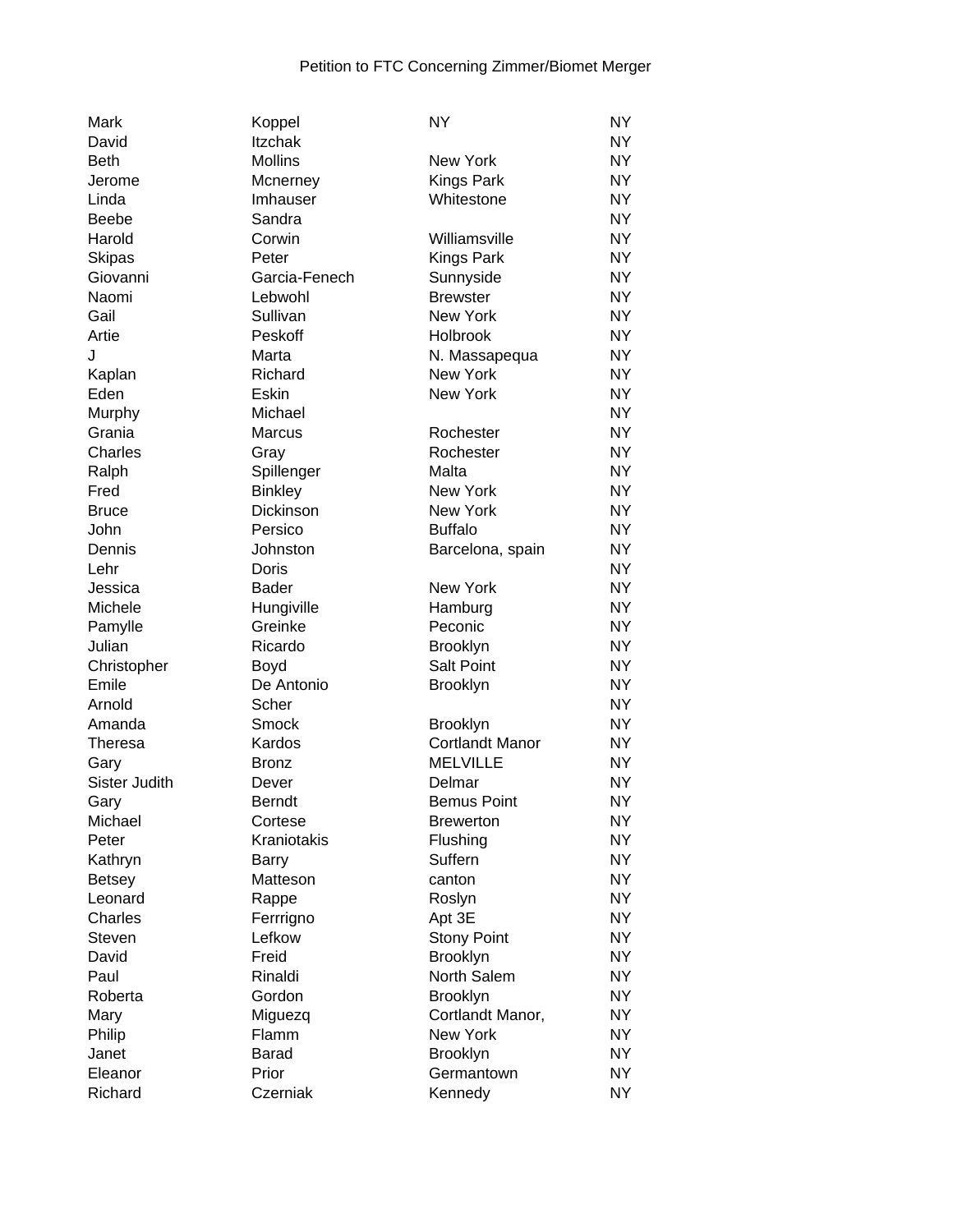| Lee           | Kaplan          | Ridgewood               | <b>NY</b> |
|---------------|-----------------|-------------------------|-----------|
| Louis         | Sierra          |                         | <b>NY</b> |
| Saul          | Taub            | Staten Island           | <b>NY</b> |
| Mitchell      | Vinicor         | Bearsville              | <b>NY</b> |
| Joachim       | <b>Brotzen</b>  | Oceanside               | <b>NY</b> |
| Wendell       | Pope            | Mount Vernon            | <b>NY</b> |
| Peter         | Siegel          | Brooklyn                | <b>NY</b> |
| Thea          | Kester          |                         | <b>NY</b> |
| Daniel        | Reilly          | Flushing                | NY.       |
| Joan          | Henlin          | New Rochelle            | NY.       |
| Patricia      | <b>Bagley</b>   | Maspeth                 | <b>NY</b> |
| <b>Betty</b>  | Gerendasy       | <b>New York</b>         | <b>NY</b> |
| Irma          | <b>Scherz</b>   | Middletown              | <b>NY</b> |
| <b>Steve</b>  | Riccardone      | staten island           | <b>NY</b> |
| Marie         | <b>Mckellar</b> | Dobbs Ferry             | <b>NY</b> |
| Eleanor       | Minsky          | Saugerties              | <b>NY</b> |
| Joanna        | Piucci          | New York                | <b>NY</b> |
| Dorothy       | Taylor          | <b>Pearl River</b>      | <b>NY</b> |
| <b>HENRY</b>  | <b>HOLTZMAN</b> | New York                | <b>NY</b> |
| Jacquelyn     | Carter          | Pine Bush               | <b>NY</b> |
| Leslie        | Salerno         |                         | <b>NY</b> |
|               |                 | <b>Wading River</b>     | <b>NY</b> |
| Mary          | Normann         |                         |           |
| Alice         | Jacobson        | <b>Brooklyn</b>         | <b>NY</b> |
| <b>Bruce</b>  | Fraidowitz      | New York                | <b>NY</b> |
| John          | Schmidt         |                         | <b>NY</b> |
| Clifford      | Provost         | <b>New York</b>         | <b>NY</b> |
| Joan          | Farber          | New York                | <b>NY</b> |
| mac           | mc cabe         | new york                | <b>NY</b> |
| Otto          | <b>Becker</b>   | whitestone              | <b>NY</b> |
| James         | Mosley          |                         | <b>NY</b> |
| Edna          | Zambo           | Ossining                | <b>NY</b> |
| Amy           | Greer           | <b>Brooklyn</b>         | <b>NY</b> |
| <b>Steve</b>  | Neubeck         | <b>Buffalo</b>          | <b>NY</b> |
| Wendy         | Fast            | Dansville               | <b>NY</b> |
| Paul          | Milkman         |                         | <b>NY</b> |
| Paul          | <b>Bleifeld</b> | <b>NY</b>               | <b>NY</b> |
| Nicholas      | Russo           | <b>NY</b>               | <b>NY</b> |
| Mona          | Yoes            | Riverdale               | <b>NY</b> |
| Andrea        | Zinn            | <b>Brooklyn</b>         | <b>NY</b> |
| Stephen       | Grove           | New Windsor             | <b>NY</b> |
| Edith         | <b>Borie</b>    | Karlsruhe, Germany      | <b>NY</b> |
| Scott         | Teel            | Ithaca                  | <b>NY</b> |
| Jonathan      | Maller          | Glen Head               | <b>NY</b> |
| David         | Hand            | E Patchogue             | <b>NY</b> |
| <b>CHARLE</b> | <b>HUDSON</b>   | Cooperstown             | <b>NY</b> |
| Deborah       | Durante         | syracuse                | <b>NY</b> |
| John          | <b>Bocchino</b> | <b>Wappingers Falls</b> | <b>NY</b> |
| <b>Bob</b>    | Ronkese         | Port Washington         | <b>NY</b> |
| Arnold        | Haber           | <b>Oakland Gardens</b>  | <b>NY</b> |
| Rachel        | Stone           | Sunnyside               | <b>NY</b> |
| Lylianna      | Valdez          | <b>Bronx</b>            | <b>NY</b> |
|               |                 |                         |           |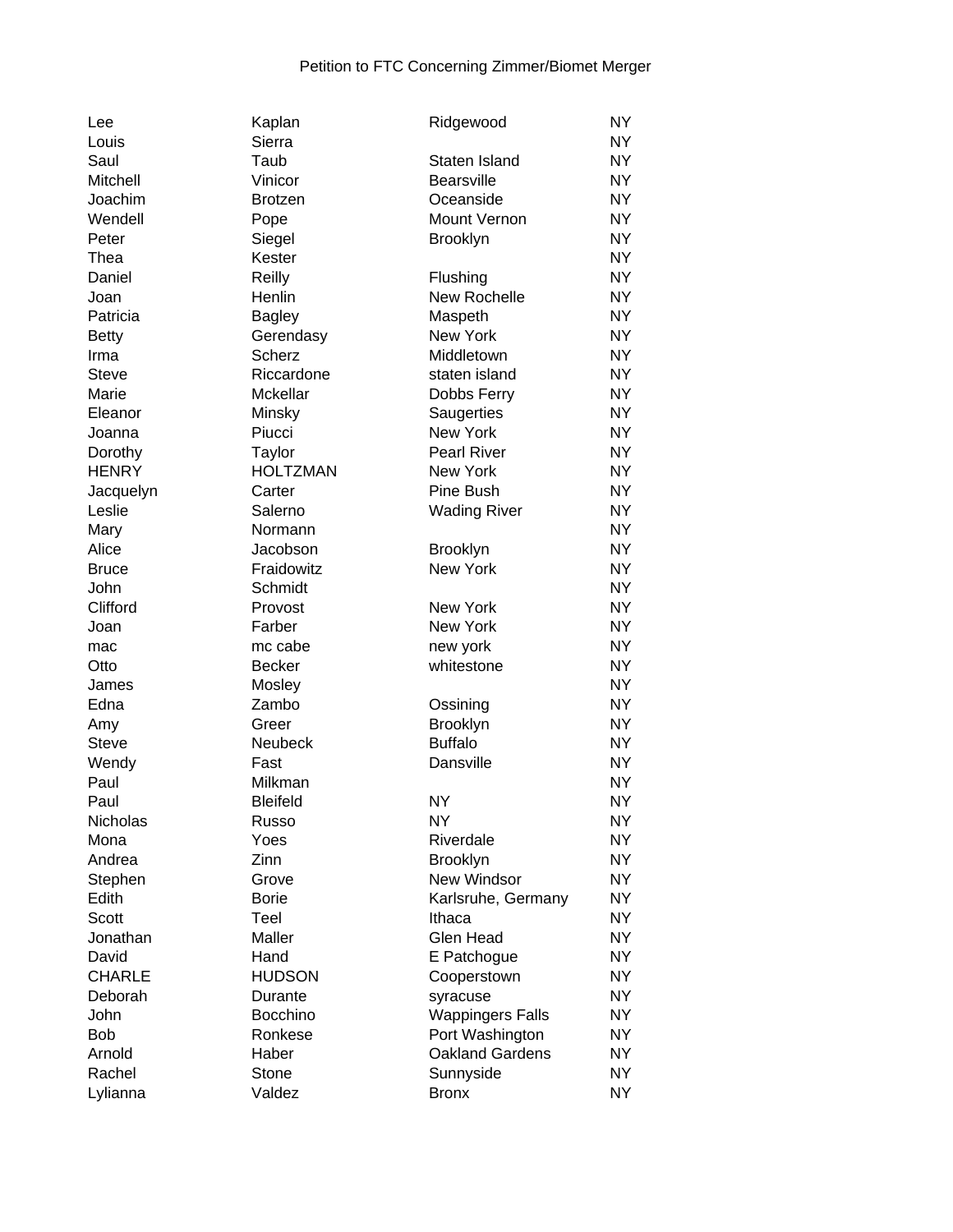| Stanley        | Foodim           | New York                 | <b>NY</b>      |
|----------------|------------------|--------------------------|----------------|
| Joel           | <b>Bernstein</b> | Merrick                  | <b>NY</b>      |
| Raymond        | Santiago Jr.     | Flushing                 | <b>NY</b>      |
| Cynthia        | Raha             | Scarsdale                | NY <sub></sub> |
| Jody           | Meyer            | <b>Cortlandt Manor</b>   | <b>NY</b>      |
| Morgan         | Sirlin           | brooklyn                 | <b>NY</b>      |
| Laxmi          | Gupta            | Pittsford                | <b>NY</b>      |
| Leslie         | Cassidy          | New York                 | <b>NY</b>      |
| Robert         | Newburger        | Amagansett               | <b>NY</b>      |
| <b>Steve</b>   | Sawicki          | clay                     | <b>NY</b>      |
| Derek          | <b>Brumley</b>   | New York                 | <b>NY</b>      |
| Neil           | Freson           | Henrietta                | <b>NY</b>      |
| Eric           | Weissberg        | Woodstock                | <b>NY</b>      |
| David          | O'Grady          | Schenectady              | <b>NY</b>      |
| Donna          | Cronin           | Williamsville            | NY.            |
| Sarah          | Gallagher        | New York                 | <b>NY</b>      |
| Donald         | Winnie 3         | <b>HUDSON</b>            | <b>NY</b>      |
| Eric           | Ortner           | Beacon                   | NY <sub></sub> |
| Andrew         | <b>Beeler</b>    | Latham                   | <b>NY</b>      |
| Gene           | <b>Binder</b>    | bronx                    | <b>NY</b>      |
| Sylvia         | Winner           | ny                       | <b>NY</b>      |
| Kahlil         | Goodwyn          | Brooklyn                 | <b>NY</b>      |
| Renee          | Fleischer        |                          | <b>NY</b>      |
| John           | Mantaro          | <b>OSWEGO</b>            | <b>NY</b>      |
| Stephen        | Harrigan         | Pleasantville            | <b>NY</b>      |
| Nancy          | T. Rockwell      | <b>Brooklyn</b>          | <b>NY</b>      |
| David B.       | Wells            | <b>Mattituck</b>         | <b>NY</b>      |
| Fred           | Sommer           | <b>Buffalo</b>           | NY <sub></sub> |
| <b>CECELIA</b> | <b>KANE</b>      | Ossining                 | <b>NY</b>      |
| Stanley        | <b>Becker</b>    | Long Beach               | <b>NY</b>      |
| <b>HARRIET</b> | <b>HIRSCH</b>    |                          | <b>NY</b>      |
| Amy            | <b>Stoller</b>   | <b>New York</b>          | <b>NY</b>      |
| Robert         | Gunther          |                          | <b>NY</b>      |
| Laura          | Hahn             | n.syracuse               | <b>NY</b>      |
| Michael        | Gutleber         | S OZONE PK               | <b>NY</b>      |
| Patricia G     | Gerresheim       | West Shokan              | <b>NY</b>      |
| Arthur         | Melnick          | Brooklyn                 | <b>NY</b>      |
| John           | Park             | Rexford                  | <b>NY</b>      |
| John           | Gerlach          | New York                 | <b>NY</b>      |
| Shirley        | Smith            | Sound Beach              | NY <sub></sub> |
| Denise         | Kraemer          | palenville               | <b>NY</b>      |
| Oren           | Sachs            | Rockville Centre         | <b>NY</b>      |
| Roland         | Pierson          | <b>Hopewell Junction</b> | <b>NY</b>      |
| Daniel         | Klein            | <b>Brooklyn</b>          | <b>NY</b>      |
| Eileen         | Miller           | new york                 | <b>NY</b>      |
| Wayne          | <b>Shattes</b>   | Miller Place             | <b>NY</b>      |
| Dawn           | Odonnell         | Greenfield               | <b>NY</b>      |
| Raymond        | <b>Heins</b>     | Cohoes                   | NY <sub></sub> |
| Bert           | Eisenstadt       | <b>Bklyn</b>             | NY <sub></sub> |
| Jacqueline     | <b>Birnbaum</b>  | <b>Bronxville</b>        | <b>NY</b>      |
| Lee            | Michalsky        | Bardonia                 | NY.            |
|                |                  |                          |                |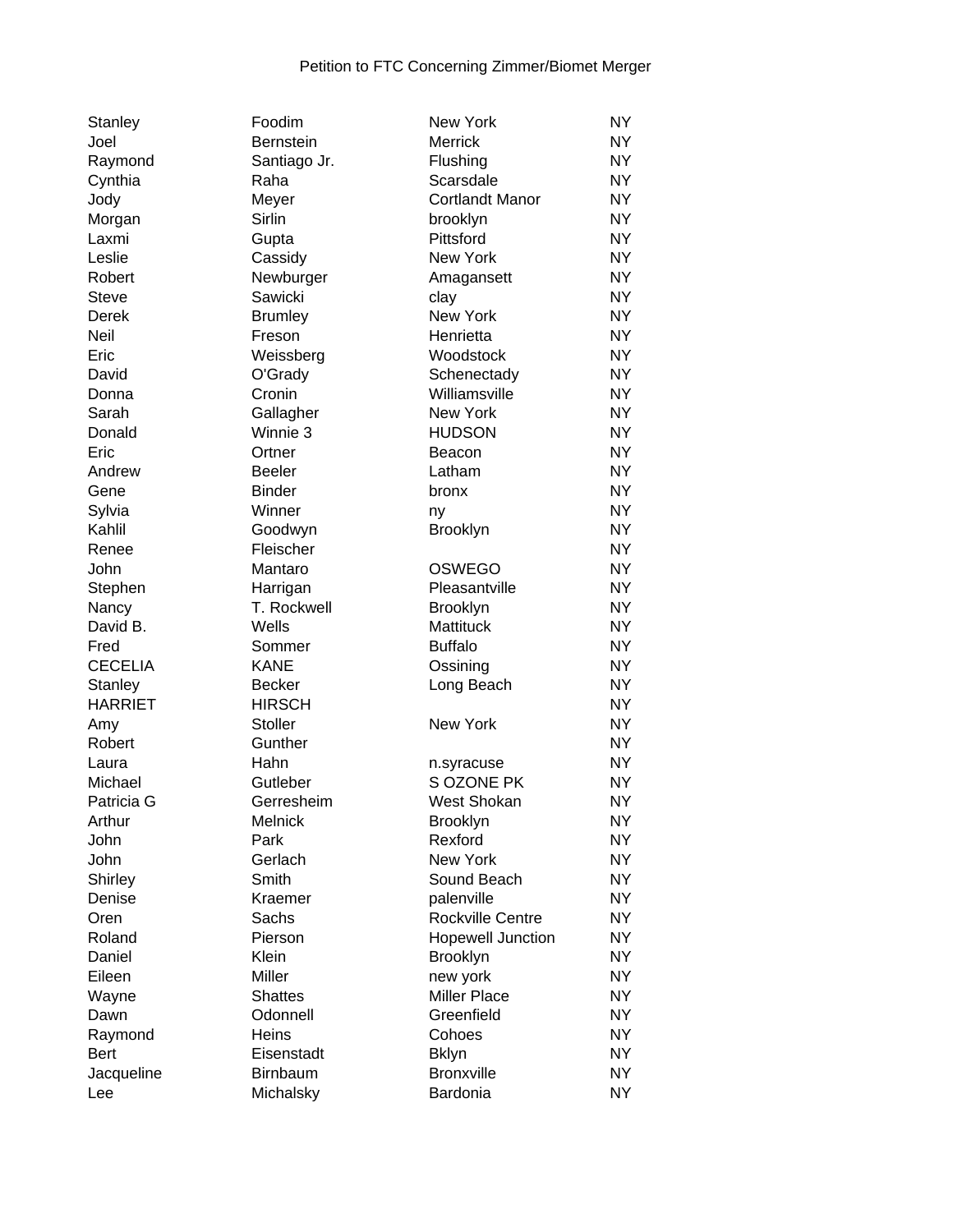| Vicki           | Fox              | Beacon               | <b>NY</b>      |
|-----------------|------------------|----------------------|----------------|
| Kathy           | Moland           | Wellsville           | <b>NY</b>      |
| Francine        | Frank            | Albany               | <b>NY</b>      |
| Logan           | Joseph           | Albany               | <b>NY</b>      |
| Steven          | Bisson           | Warsaw               | <b>NY</b>      |
| Patricia        | Korn             | Verplanck            | <b>NY</b>      |
| john            | egan             | new rochelle         | NY             |
| <b>JEFFERY</b>  | <b>YOUNG</b>     | Rochester            | NY             |
| Mark            | Parker           | <b>New York</b>      | <b>NY</b>      |
| Alan            | Holder           |                      | <b>NY</b>      |
| Julie           | Rotondo          |                      | <b>NY</b>      |
| <b>RALPH</b>    | <b>PERO</b>      |                      | <b>NY</b>      |
| Pierre          | Schlemel         | Old Bethpage         | <b>NY</b>      |
| <b>Mercedes</b> | Armillas         | <b>Brooklyn</b>      | <b>NY</b>      |
| Douglas         | Kinney           | Otego                | <b>NY</b>      |
| Janet           | Zimmerman        | Warwick              | <b>NY</b>      |
| Juanita         | Dawson-Rhodes    | South Salem          | NY.            |
| Leah            | Hallow           | <b>Clifton Park</b>  | <b>NY</b>      |
| Anthony         | Margraf          | Medford              | <b>NY</b>      |
| Paul Frederic   | Schuman          | Glenville            | <b>NY</b>      |
| Sandra          | <b>Toback</b>    | Sea Cliff            | <b>NY</b>      |
| Richard         | Lehr             | bayside hills        | <b>NY</b>      |
| Craig           | Selinger         | New Hempstead        | <b>NY</b>      |
| Joseph          | <b>Stack</b>     |                      | <b>NY</b>      |
| Richard         | <b>Bronstein</b> |                      | <b>NY</b>      |
| David           | Wrobel           |                      | <b>NY</b>      |
| Phyllis         | Finkelstein      | Scarsdale            | <b>NY</b>      |
| Idelle          | Howitt           | New York             | <b>NY</b>      |
| Frank           | Martin           | carmel               | NY.            |
| <b>Steve</b>    | Lapriore Sr      | Port Jervis          | <b>NY</b>      |
| Eugene          | <b>Stack</b>     | Getzville            | <b>NY</b>      |
| Samuel          | Landsman         | Syosset              | NY.            |
| Kathryn         | Woodruff         | fayetteville         | NY             |
| Stanley         | Omiecinski       | Jamesville           | NY             |
| Harold          | Cherry           | Westbury             | NY             |
| Kent            | Pellegrino       | <b>Brockport</b>     | <b>NY</b>      |
| C               | Gordon           | <b>NEW YORK</b>      | <b>NY</b>      |
| John            | Grundy           | Montgomery           | NY <sub></sub> |
| Joelle          | Cooper           | Cleveland            | NY             |
| Gonzalo         | Romani           | <b>West Harrison</b> | NY.            |
| <b>Benita</b>   | Maller           |                      | NY.            |
| Marguerite      | King             | Earlton,             | NY             |
| Howard B.       | Mandel           | Massapequa           | NY             |
| Mary            | Peacock          | New York             | NY             |
| Richard         | Tarr             | <b>CARTHAGE</b>      | NY.            |
| Cassandra       | Treppeda         | Elmsford             | NY.            |
| Joseph          | Lawson           | New York             | NY <sub></sub> |
| Alex            | Pagliaro         | <b>Brooklyn</b>      | NY <sub></sub> |
| Trudy           | Kletsky          |                      | NY             |
| Anne            | Galletta         | Port Chester         | <b>NY</b>      |
| Maryann         | Weber            | Garrison             | NY.            |
|                 |                  |                      |                |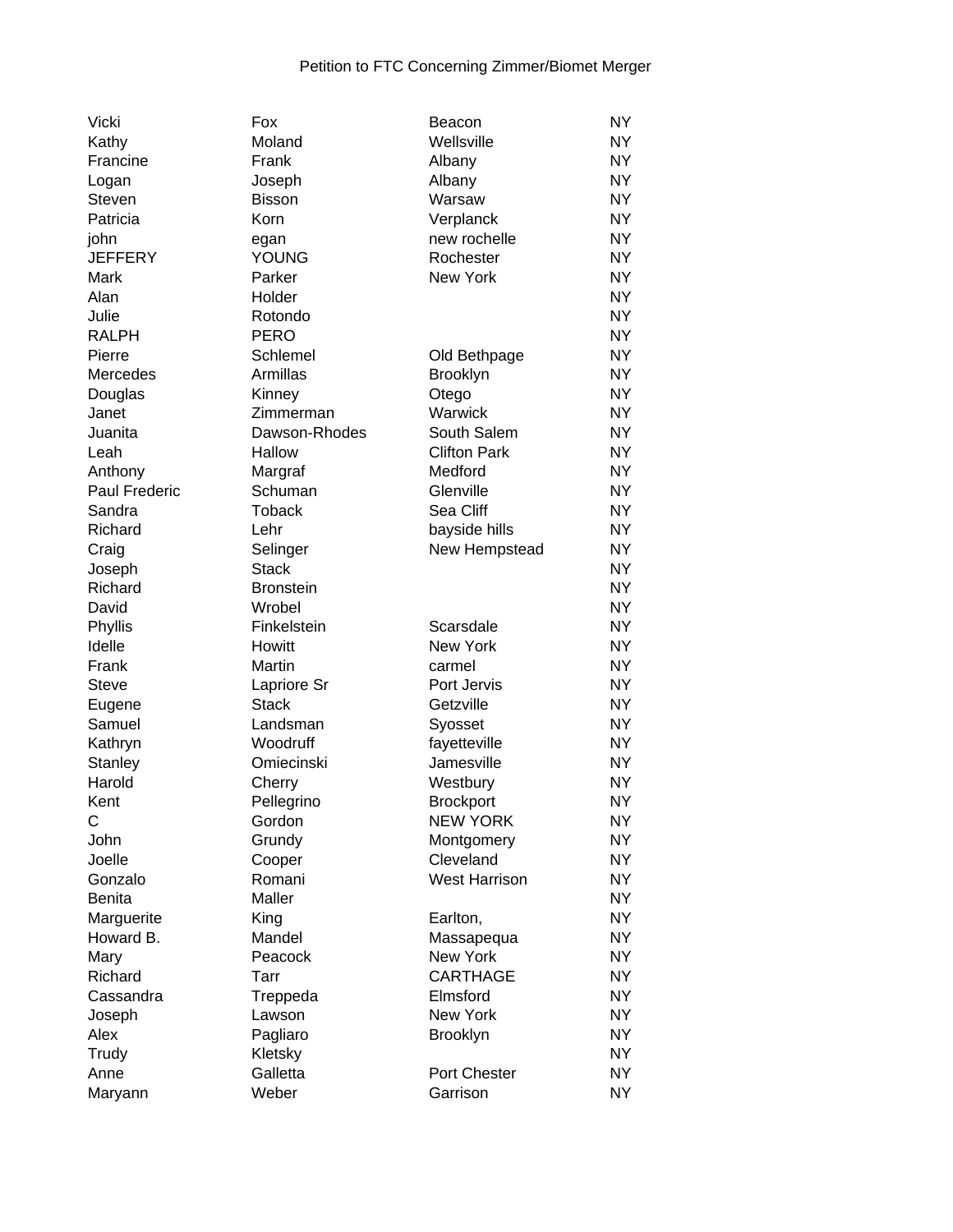| Charles       | Rosner           | huntington             | <b>NY</b>      |
|---------------|------------------|------------------------|----------------|
| Gertrude      | Lee              |                        | <b>NY</b>      |
| Martha        | Cruz             | Rosedale               | NY.            |
| Antonio       | Fernandez        | Jackson heights        | <b>NY</b>      |
| Ronald        | Meltzer          | <b>New York</b>        | <b>NY</b>      |
| James         | Shawver          | Rochester              | <b>NY</b>      |
| Carlos        | Cunha            | <b>Rocky Point</b>     | <b>NY</b>      |
| Fran          | Malsheimer       | lindenhurst            | <b>NY</b>      |
| Lee           | Margulies        | <b>Stony Brook</b>     | <b>NY</b>      |
| Nancy         | Allen            | <b>ASTORIA</b>         | <b>NY</b>      |
| <b>Dick</b>   | <b>Rhindress</b> | <b>STEPHENTOWN</b>     | <b>NY</b>      |
| John          | <b>Back</b>      | Barryville             | NY <sub></sub> |
| Kenny         | Rodgers          | Colliersville          | <b>NY</b>      |
| Mark          | Reisinger        | Vestal                 | <b>NY</b>      |
| Elaine        | Donovan          | Hemlock                | <b>NY</b>      |
| Jane          | Jackson          | <b>East Norwich</b>    | <b>NY</b>      |
| <b>Scott</b>  | Greifenberger    | <b>Bellmore</b>        | <b>NY</b>      |
| Roger         | Dyer             | <b>West Seneca</b>     | <b>NY</b>      |
| <b>ROBERT</b> | <b>FEUCHTER</b>  | Jamaica Estates,       | <b>NY</b>      |
| Jutta         | Helm-Stone       | Amherst                | <b>NY</b>      |
| Nan           | Clingman         | Canton                 | <b>NY</b>      |
| Fred          | Caplan           |                        | <b>NY</b>      |
| Michael       | Gerard           | Glen Cove              | <b>NY</b>      |
| Patrick       | Flood            | <b>VS</b>              | <b>NY</b>      |
| Angela        | Rodriguez        | Woodhaven              | <b>NY</b>      |
| Ellen         | Greene           | Hillsdale              | <b>NY</b>      |
| <b>Bryce</b>  | Graybill         | Ithaca                 | <b>NY</b>      |
| N. F.         | Taussig          | <b>Bronx</b>           | <b>NY</b>      |
| Rita          | Ben-Or           | <b>Brooklyn</b>        | <b>NY</b>      |
| Martha        | Armas            | Elmhurst               | <b>NY</b>      |
| Maria Elena   | Fernandez-Beros  | <b>White Plains</b>    | <b>NY</b>      |
| Lesley        | Lewis            | Flushing               | <b>NY</b>      |
| Patricia      | Mellen           | Poughkeepsie           | <b>NY</b>      |
| Susan         | <b>Buhner</b>    | Astoria                | NY.            |
| Carol         | Spinella         | <b>Brooklyn</b>        | <b>NY</b>      |
| <b>Brian</b>  | Boone            | Westbury               | <b>NY</b>      |
| C             | <b>HASKINS</b>   | Syracuse               | <b>NY</b>      |
| William       | Karpinski        | Fairport               | <b>NY</b>      |
| Emery         | De Vito          | Glendale               | <b>NY</b>      |
| Steven        | Purtee           | <b>Cortlandt Manor</b> | <b>NY</b>      |
| Michael       | Shaw             | <b>BALDWINSVILLE</b>   | <b>NY</b>      |
| Art           | Murr             | Garden City            | <b>NY</b>      |
| Robert        | Fraser           | Carmel                 | <b>NY</b>      |
| <b>Brant</b>  | Alper            | <b>Bronx</b>           | <b>NY</b>      |
| Tong          | Yee              | Ardsley                | <b>NY</b>      |
| Nancy         | Landmesser       | <b>Indian Lake</b>     | <b>NY</b>      |
| Roberta       | Desalle          | New York               | <b>NY</b>      |
| Jerry         | Schechter        | New York               | <b>NY</b>      |
| Inge          | Otto             |                        | <b>NY</b>      |
| Teri          | Cameron          | Syracuse               | NY             |
| Vincent       | Bernardo         | <b>Brooklyn</b>        | <b>NY</b>      |
|               |                  |                        |                |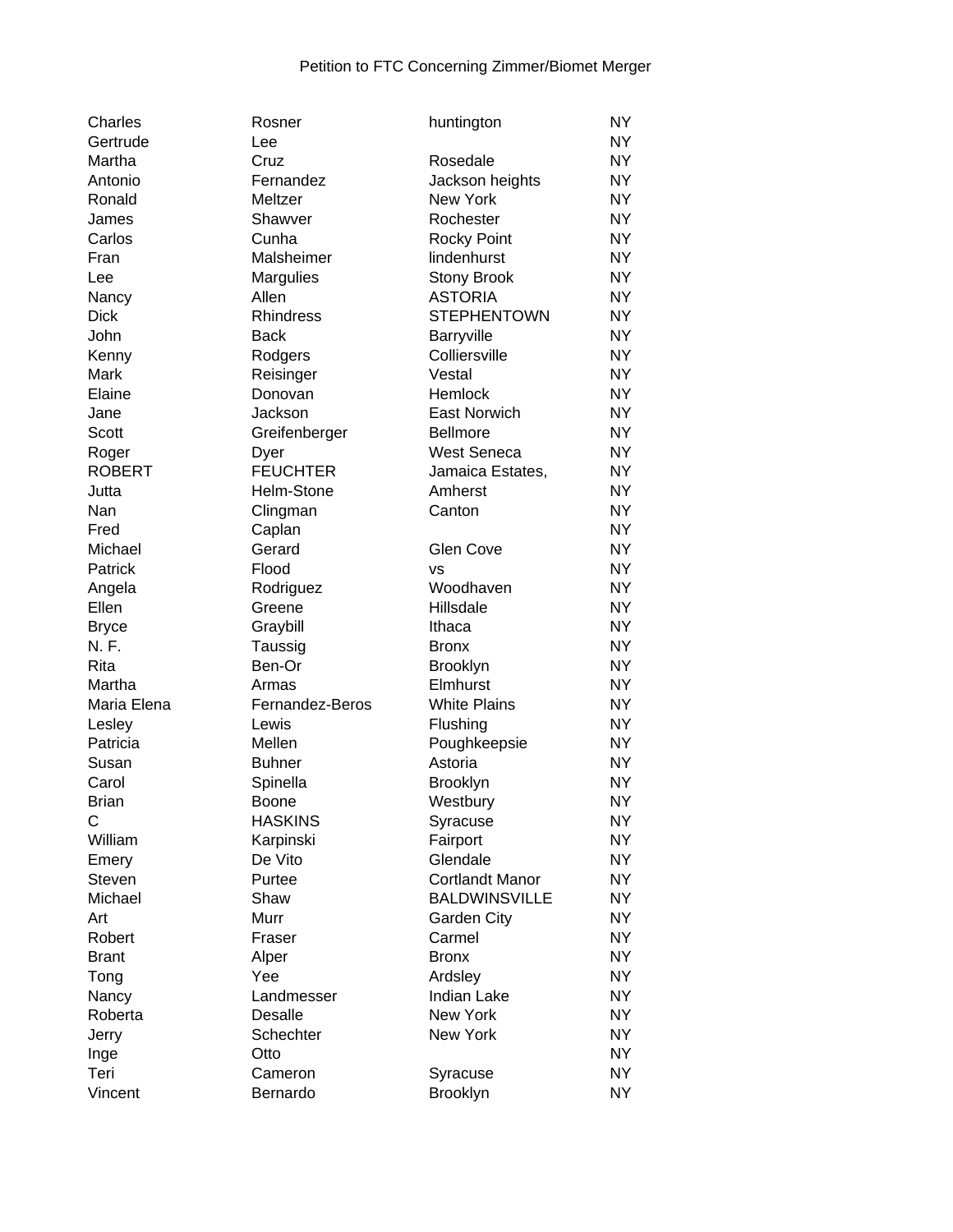| Harry         | Peerce               | <b>Bronx</b>         | <b>NY</b>      |
|---------------|----------------------|----------------------|----------------|
| Susan         | <b>Torres</b>        | Carmel               | <b>NY</b>      |
| Leni          | Michaels             | <b>New York</b>      | <b>NY</b>      |
| Joan          | Lesikin              | Pine Bush            | NY <sub></sub> |
| clyde         | zaloudek             | New York             | <b>NY</b>      |
| Mary          | Rockhill             |                      | <b>NY</b>      |
| Elvira        | Targon               | Calverton            | <b>NY</b>      |
| Helen         | Cu                   | Brooklyn,            | <b>NY</b>      |
| Fern          | Stearney             | Tarrytown            | NY <sub></sub> |
| MaryAnn       | <b>Burch</b>         | Aurora               | <b>NY</b>      |
| Cynthia       | Smith                | Lockport             | <b>NY</b>      |
| <b>ALLAN</b>  | <b>RUBIN</b>         | <b>BROOKLYN, NY</b>  | <b>NY</b>      |
| Paul          | <b>Barry</b>         |                      | <b>NY</b>      |
| John          | Welton               | bronx                | NY <sub></sub> |
| A.L.          | Steiner              | Cornwallville        | <b>NY</b>      |
| Niki          | <b>Barrie</b>        | Rochester            | <b>NY</b>      |
| Bert          | Pepper               | <b>Sleepy Hollow</b> | <b>NY</b>      |
| Judith        | Goldston             | New York             | <b>NY</b>      |
| Daniel        | Minuchin             |                      | <b>NY</b>      |
| Michael F.    | Kolassa              | Brooklyn             | <b>NY</b>      |
| Lisa          | Kilfeather           |                      | <b>NY</b>      |
| Jonathan      |                      | <b>Forest Hills</b>  | <b>NY</b>      |
| <b>Brian</b>  | Lang<br><b>Truax</b> |                      | NY <sub></sub> |
|               |                      | Forestport           | <b>NY</b>      |
| Cynthia       | Liss                 | Brooklyn             |                |
| William       | Michatek             | Wolcott              | <b>NY</b>      |
| Ruth          | Wolosoff             | <b>Great Neck</b>    | <b>NY</b>      |
| Eileen        | Mccorry              |                      | <b>NY</b>      |
| Mireille      | Leys                 | Jamaica              | <b>NY</b>      |
| William       | Hughes               | Melville             | <b>NY</b>      |
| R             | Martire              | <b>NY</b>            | <b>NY</b>      |
| Gary          | Vedvik               | Pittsford            | <b>NY</b>      |
| Colleen       | Wagner               | Albany               | <b>NY</b>      |
| Barbara       | <b>Debes</b>         | Rochester            | <b>NY</b>      |
| Dina          | Fein                 | New York             | <b>NY</b>      |
| Dorniece      | Stephen              |                      | <b>NY</b>      |
| Myrna         | Ross                 | Poughkeepsie         | <b>NY</b>      |
| Maureen       | Knapp                |                      | <b>NY</b>      |
| Helen         | Updike               | New York             | <b>NY</b>      |
| Kendrick      | Porter               | Pleasantville        | NY             |
| <b>Steven</b> | <b>Kostis</b>        | <b>New York</b>      | NY <sub></sub> |
| Mike          | Kelly                | Horseheads           | NY <sub></sub> |
| David         | <b>Straus</b>        | Gardiner             | NY <sub></sub> |
| Isabel        | Feldman              | Flushing             | NY <sub></sub> |
| Nadine        | Henderson            | <b>Stony Brook</b>   | <b>NY</b>      |
| Max           | Heinicke             | huntington station   | <b>NY</b>      |
| Michael       | Picciano             | <b>Little Neck</b>   | <b>NY</b>      |
| Tony          | Dente                | Dix hills            | <b>NY</b>      |
| Carl          | Bogaczyk             | Corning              | NY <sub></sub> |
| <b>THOMAS</b> | <b>TARKA</b>         | Bloomingdale         | NY <sub></sub> |
| <b>KEITH</b>  | <b>WALTZ</b>         | <b>TUPPER LAKE</b>   | NY <sub></sub> |
| William       | Lordi                | Centereach           | NY.            |
|               |                      |                      |                |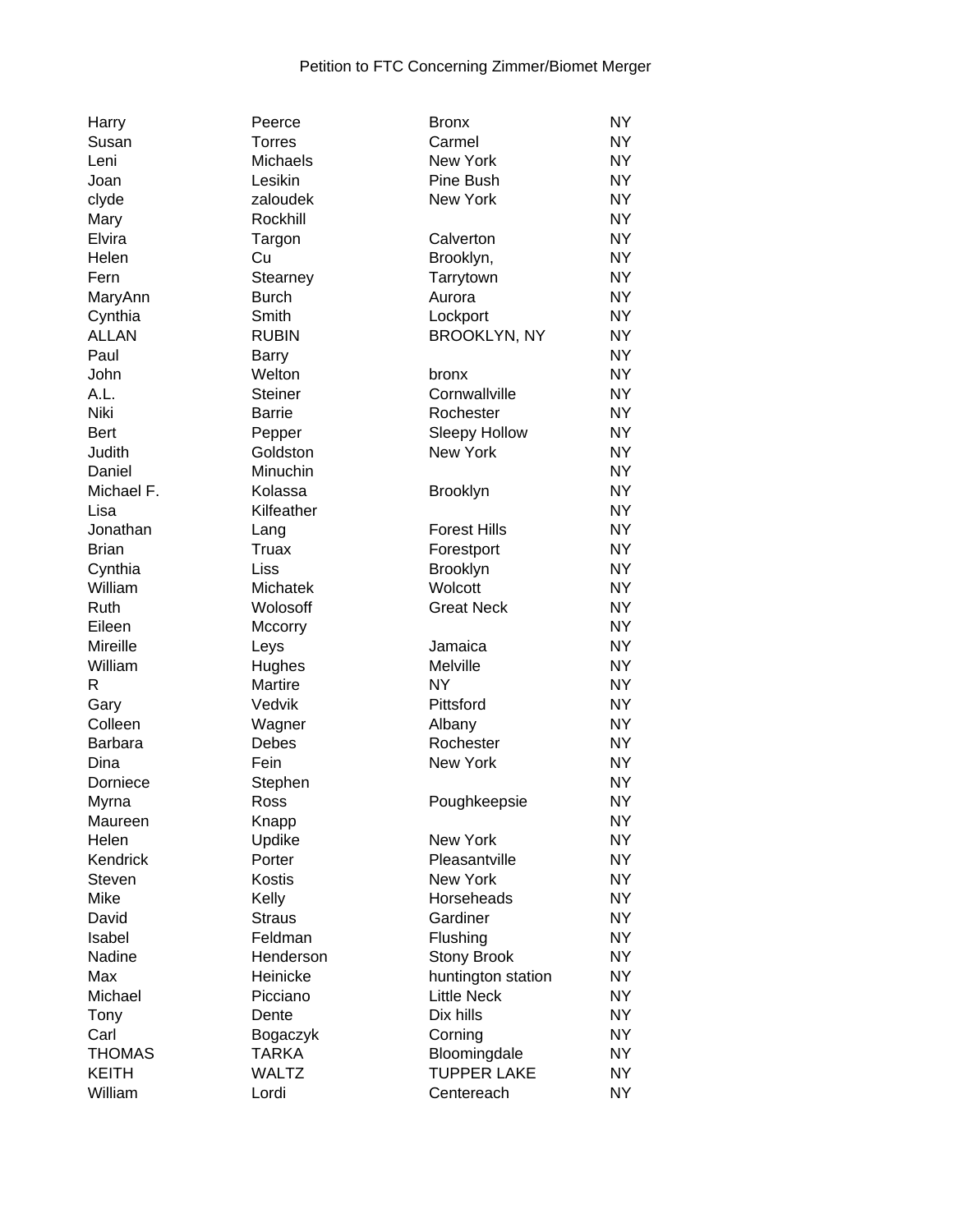| Charles         | Altrock         | Schenectady                        | <b>NY</b> |
|-----------------|-----------------|------------------------------------|-----------|
| Sharon          | Collins         | Victor                             | <b>NY</b> |
| <b>CAROLINE</b> | <b>LANE</b>     | <b>KEW GARDENS HILLS</b>           | <b>NY</b> |
| Yossi           | Pinto           | Brooklyn                           | <b>NY</b> |
| George          | Stenby          |                                    | <b>NY</b> |
| James           | Johnson         | Pougjkeepsie                       | <b>NY</b> |
| Calvin          | Lloyd           | Flushing                           | <b>NY</b> |
| Mary            | Honis           | Syracuse                           | <b>NY</b> |
| Patti           | Shealy          | Beacon                             | <b>NY</b> |
| Rose Marie      | Wilson          | Wantagh                            | <b>NY</b> |
| Toby            | Weiss           | New York                           | <b>NY</b> |
| Steven          | Lowenthal       | new york                           | <b>NY</b> |
| Vincent         | Campo           | Hartsdale                          | <b>NY</b> |
| Lawrence        | Stromwasser     | Plainview                          | <b>NY</b> |
| Lynda           | Caspe           |                                    | <b>NY</b> |
| Keith           | Kinneberg       |                                    | <b>NY</b> |
| Francis         | Jordan          | oriskany falls                     | <b>NY</b> |
| William         | Lukang          | <b>Pearl River</b>                 | <b>NY</b> |
| Richard         | <b>Stokes</b>   | Warwick                            | <b>NY</b> |
| Carol           | Conrad          | Huntington                         | <b>NY</b> |
| Deborah         | Adler           | Delmar                             | <b>NY</b> |
| <b>MIRIAM</b>   | POLLACK-REHMAR  | <b>NEW YORK</b>                    | <b>NY</b> |
| Robert          | Hanchar         | Charlton                           | <b>NY</b> |
| William D. K.   | Clark           | <b>East Amherst</b>                | <b>NY</b> |
| Rosemary        | Bay             | <b>Hyde Park</b>                   | <b>NY</b> |
| Lisa            | Loviglio        | <b>Islip Terrace</b>               | <b>NY</b> |
| <b>Beth</b>     | Darlington      | Poughkeepsie                       | <b>NY</b> |
| Hector          | Allen           | Dolgeville                         | <b>NY</b> |
| Phil            | Konigsberg      | <b>Bay Terrace</b>                 | <b>NY</b> |
| elaine          | jurumbo         | new york                           | <b>NY</b> |
| Richard         | Signor          | King Ferry                         | <b>NY</b> |
| LeRoi           | Armstead        |                                    | <b>NY</b> |
| David           | <b>Bly</b>      | Ithaca                             | <b>NY</b> |
|                 | Keleher         | Corning                            | <b>NY</b> |
| Hugh<br>Mary    | Dantin          | <b>White Plains</b>                | <b>NY</b> |
| Arlene          | Forwand         |                                    | <b>NY</b> |
| Gerd            | Schubert        | Huntington<br><b>Spring Valley</b> | <b>NY</b> |
| Miriam          | Hernandez       | Jeffersonville                     | <b>NY</b> |
| Michael         | <b>DeBellis</b> | Woodstock                          | <b>NY</b> |
| Adam            | Loomis          |                                    | <b>NY</b> |
| <b>Tess</b>     | Fraad-Wolff     | <b>NY</b>                          | <b>NY</b> |
| William         |                 |                                    |           |
|                 | Welkowitz       | Woodside                           | <b>NY</b> |
| Michele         | Kurtz           | C. Islip<br>Castleton              | <b>NY</b> |
| Claire          | Ryan            | Amherst                            | <b>NY</b> |
| Margaret        | Pittorf         |                                    | <b>NY</b> |
| Elaine          | Harris          |                                    | <b>NY</b> |
| Marie           | Garescher       | Tarrytown                          | <b>NY</b> |
| <b>Bernard</b>  | Galiley         | <b>Brooklyn</b>                    | <b>NY</b> |
| Loretta         | Ryan            | <b>Bronx</b>                       | <b>NY</b> |
| Judy            | Rogers          | New York                           | <b>NY</b> |
| John            | Schild          | New York                           | <b>NY</b> |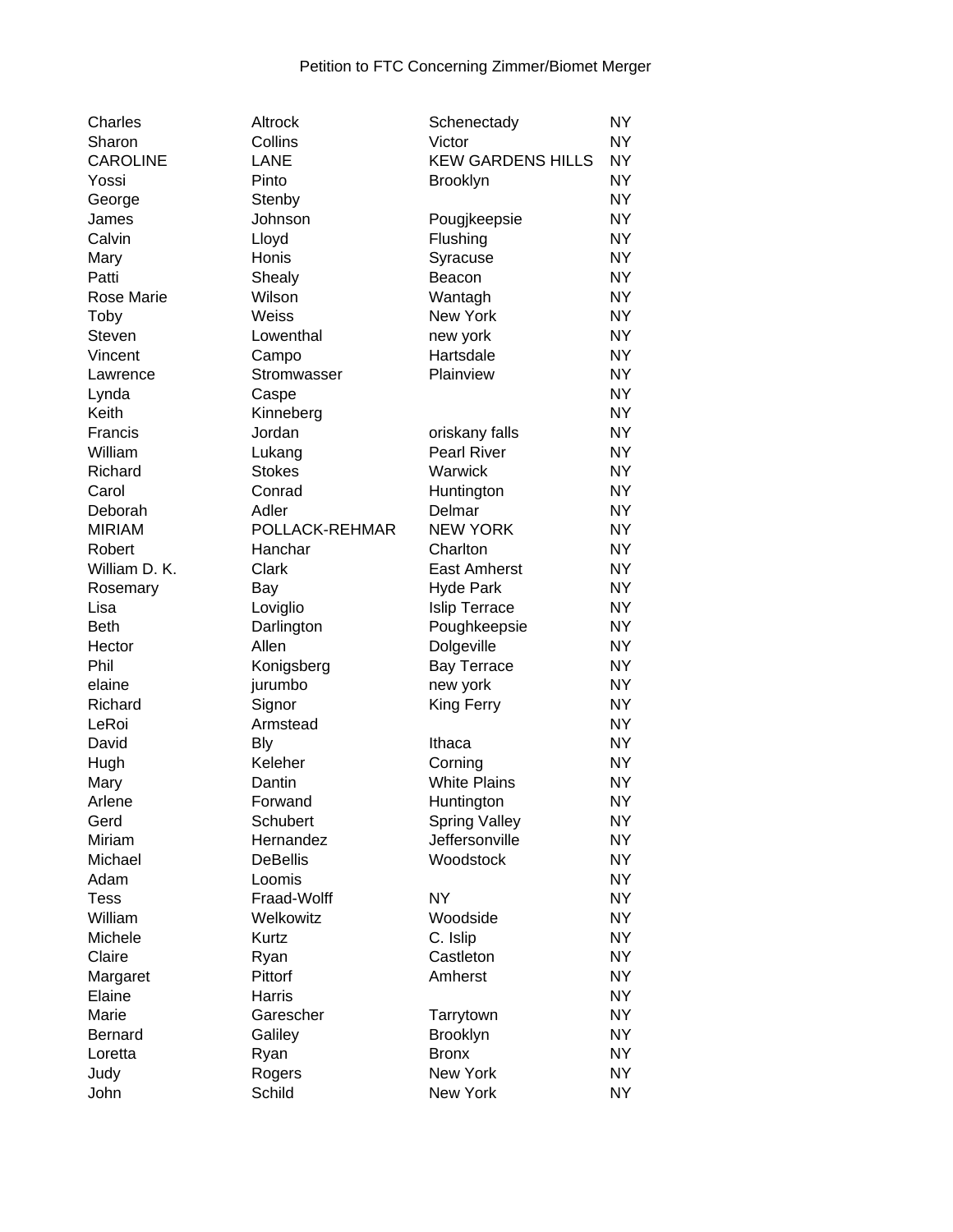| Debbie         | Colaneri              | <b>Buskirk</b>      | <b>NY</b>      |
|----------------|-----------------------|---------------------|----------------|
| Malchie        | Teitelbaum            | <b>Brooklyn</b>     | NY.            |
| Regina         | Woiler                | New york            | NY <sub></sub> |
| Cave           | Man                   | New York            | NY <sub></sub> |
| Joyce          | <b>Bradle</b>         | Frankfort           | NY <sub></sub> |
| Christine      | Harvey                | <b>BRONX</b>        | <b>NY</b>      |
| <b>Brenda</b>  | Lee                   | wappingers falls    | NY.            |
| Karen          | Smith                 | <b>Bay Shore</b>    | NY.            |
| Jenette        | D'Alessandro          | Whitestone          | <b>NY</b>      |
| Valerie        | Gilbert               | new york            | <b>NY</b>      |
| C.L.           | Guzman                | Carmel              | <b>NY</b>      |
| Carol          | <b>Black</b>          | Amherst             | <b>NY</b>      |
| Thomas         | Kilgannon             | staten island       | <b>NY</b>      |
| Maria Rose     | Randazzo              | yonkers             | <b>NY</b>      |
| Elizabeth      | Gottlieb              | middletown          | <b>NY</b>      |
| Cathy          | Loewenstein           | Babylon             | <b>NY</b>      |
| Darren         | <b>Skotnes</b>        | Delmar              | <b>NY</b>      |
| Joan           | Svenson               | Poughkeepsie        | <b>NY</b>      |
| <b>Barb</b>    | Fitzgerald            | Kenmore             | <b>NY</b>      |
| Rob            | Fursich               | hartsdale           | <b>NY</b>      |
| <b>Martin</b>  | Laskin                | Hastiings-on-Hudson | NY.            |
| Paul           | Dengler               | Goldens Bridge      | NY.            |
| <b>Nicolas</b> | Dalton                | Ancram              | <b>NY</b>      |
| <b>Bruce</b>   | Miller                |                     | <b>NY</b>      |
| Richard        | Macaluso              | <b>Hampton Bays</b> | NY.            |
| John           | <b>Borgoy</b>         | Pleasant Valley     | NY.            |
| Dale           | Parker                | Liverpool           | NY.            |
| Vitaliy        | Shagenov              | <b>Brooklyn</b>     | <b>NY</b>      |
| Charles        | Garito                | Staten island       | <b>NY</b>      |
| Frank          | Connollyfrankconnolly | S.Setauket          | <b>NY</b>      |
| Craig          | Stallone              | Flushing            | <b>NY</b>      |
| Jeff           | Grippe                | <b>White Plains</b> | NY.            |
| Owen           | Waite                 | New York            | NY.            |
| Mark           | Peltz                 | Voorheesville       | <b>NY</b>      |
| Constandino    | Cirielli              | Poughkeepsie        | NY             |
| Jacqueline     | Olsen                 | Kingston            | <b>NY</b>      |
| Laura          | <b>Bailey</b>         | New York            | <b>NY</b>      |
| Joe            | Raico                 | woodhaven ny        | NY.            |
| M              | V                     | Putnam Valley       | NY.            |
| Francisco      | Velez                 | <b>Bronx</b>        | NY <sub></sub> |
| Donald         | McKechnie             | Ithaca              | NY <sub></sub> |
| Hal            | Smith                 | Windsor             | NY <sub></sub> |
| Sandra         | Naidich               | New York            | <b>NY</b>      |
| Hector         |                       | New York            | <b>NY</b>      |
| <b>Detlef</b>  | Sonera                | Mamaroneck          | NY.            |
|                | Joerss                |                     |                |
| Lynn           | Flanagan              | Saratoga Springs    | NY.            |
| Laura Ann K    | <b>Bernstein</b>      | Hartsdale           | NY <sub></sub> |
| Cathleen       | Kelly                 | Calverton           | NY <sub></sub> |
| Kate           | Sherwood              | Long Beach          | NY <sub></sub> |
| Michael        | Mitchell              | New York            | NY.            |
| Tbr            | <b>Dirks</b>          |                     | NY.            |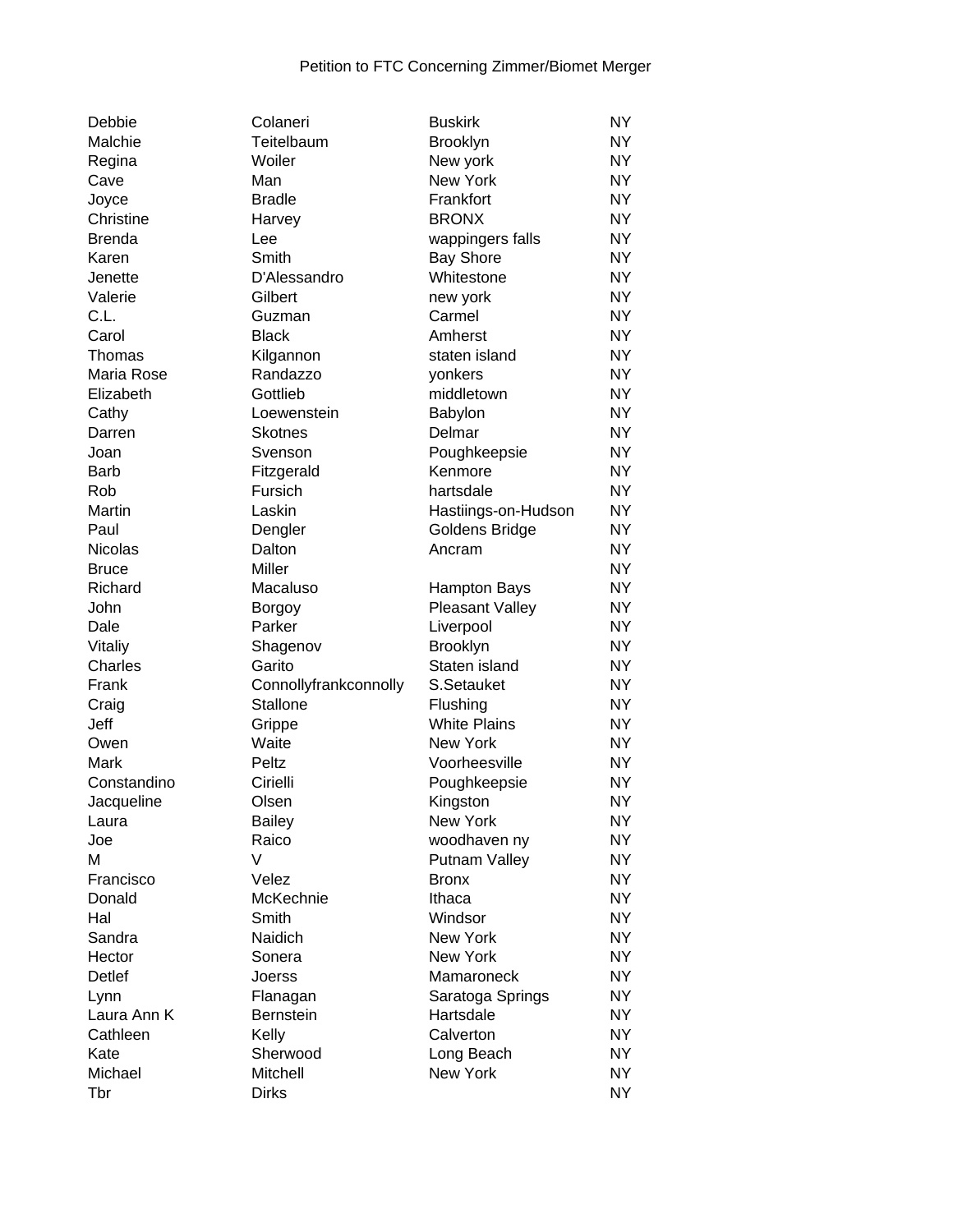| Teresa             | Granelli         | Levittown          | <b>NY</b> |
|--------------------|------------------|--------------------|-----------|
| Kevin              | Oldham           | Shirley            | <b>NY</b> |
| Judith             | Mcelwain         | Huntington         | <b>NY</b> |
| <b>Homer Ellis</b> | Griffin          | Poughquag          | <b>NY</b> |
| George Louis       | Mayer            |                    | <b>NY</b> |
| <b>Stanley</b>     | Weiner           | Pomona             | <b>NY</b> |
| Stephen            | Mitchell         | Rock Hill          | <b>NY</b> |
| Frank              | Coluccio         | Fishkill           | <b>NY</b> |
| Ralph              | Ferrara          | Syracuse           | <b>NY</b> |
| Kristine           | Putrelo          | Sauquoit           | <b>NY</b> |
| Alice              | Ross             | Narrowsburg        | <b>NY</b> |
| Joseph             | Vitacco          |                    | <b>NY</b> |
| Leonard            | <b>Tester</b>    | New York           | <b>NY</b> |
| Amy                | Lefevre          |                    | <b>NY</b> |
| Mary               | Chesterman       | <b>NY</b>          | <b>NY</b> |
| Alice              | Rosenfeld        | Somers             | <b>NY</b> |
| Marilyn            | Kaggen           | Brooklyn           | <b>NY</b> |
| Michael            | Lewandowski      | Scottsville        | <b>NY</b> |
| Remy               | Fenster          |                    | <b>NY</b> |
| Vincent            | Rigosu           | Albany             | <b>NY</b> |
| Frankie            | Demarco          | New York           | <b>NY</b> |
| David              | Yaeger           |                    | <b>NY</b> |
| Nina               | Kane             | New York           | <b>NY</b> |
| Maureen            | Ryan             |                    | <b>NY</b> |
| Joseph             | D'Onofrio        | Mechanicville      | <b>NY</b> |
| Roberta            | Hoffman          | Freedom            | <b>NY</b> |
| Vince              | <b>Stein</b>     | Albany             | <b>NY</b> |
| Alan               | <b>Batterman</b> | Monsey             | <b>NY</b> |
| Karen              | Jacobsen         | East Schodack      | <b>NY</b> |
| <b>Barbara</b>     | Ladd             | Croton on Hudson   | <b>NY</b> |
| Carol              | Dobson           | <b>New York</b>    | <b>NY</b> |
| Margaret           | Carmody          | Ridgewood          | <b>NY</b> |
| Mady               | Marantz          | <b>NEW YORK</b>    | <b>NY</b> |
| Gail               | Martin           | Somers             | <b>NY</b> |
| William            | Gonzalez         | Suffern            | <b>NY</b> |
| John               | Lagoa            | <b>New York</b>    | <b>NY</b> |
| Vincent            | Rusch            | Schenectady        | <b>NY</b> |
| Lawrence           | Marino           | Nesconset          | NΥ        |
| Ellen              | Simon            | Manhasset          | <b>NY</b> |
| William            | Campbell         | windsor            | <b>NY</b> |
| Jerald             | Vinikoff         | Mechanicville      | <b>NY</b> |
| Steven             | Young            | <b>Glen Cove</b>   | <b>NY</b> |
| Janet              | Allen            | Syracuse           | <b>NY</b> |
| Suzanne            | Parker           | <b>Bearseville</b> | <b>NY</b> |
| Elaine             | Shuster          | Newburgh           | <b>NY</b> |
| April              | Plumeri          |                    | <b>NY</b> |
| Deborah            | Bazes            | Pleasantville      | <b>NY</b> |
| Richard            | Tihany           | New                | <b>NY</b> |
| Maureen            | Curran           | Yorktown Heights   | <b>NY</b> |
| Kathleen           | Triola           | <b>West Nyack</b>  | <b>NY</b> |
| Darren             | <b>Showers</b>   | <b>Buffalo</b>     | <b>NY</b> |
|                    |                  |                    |           |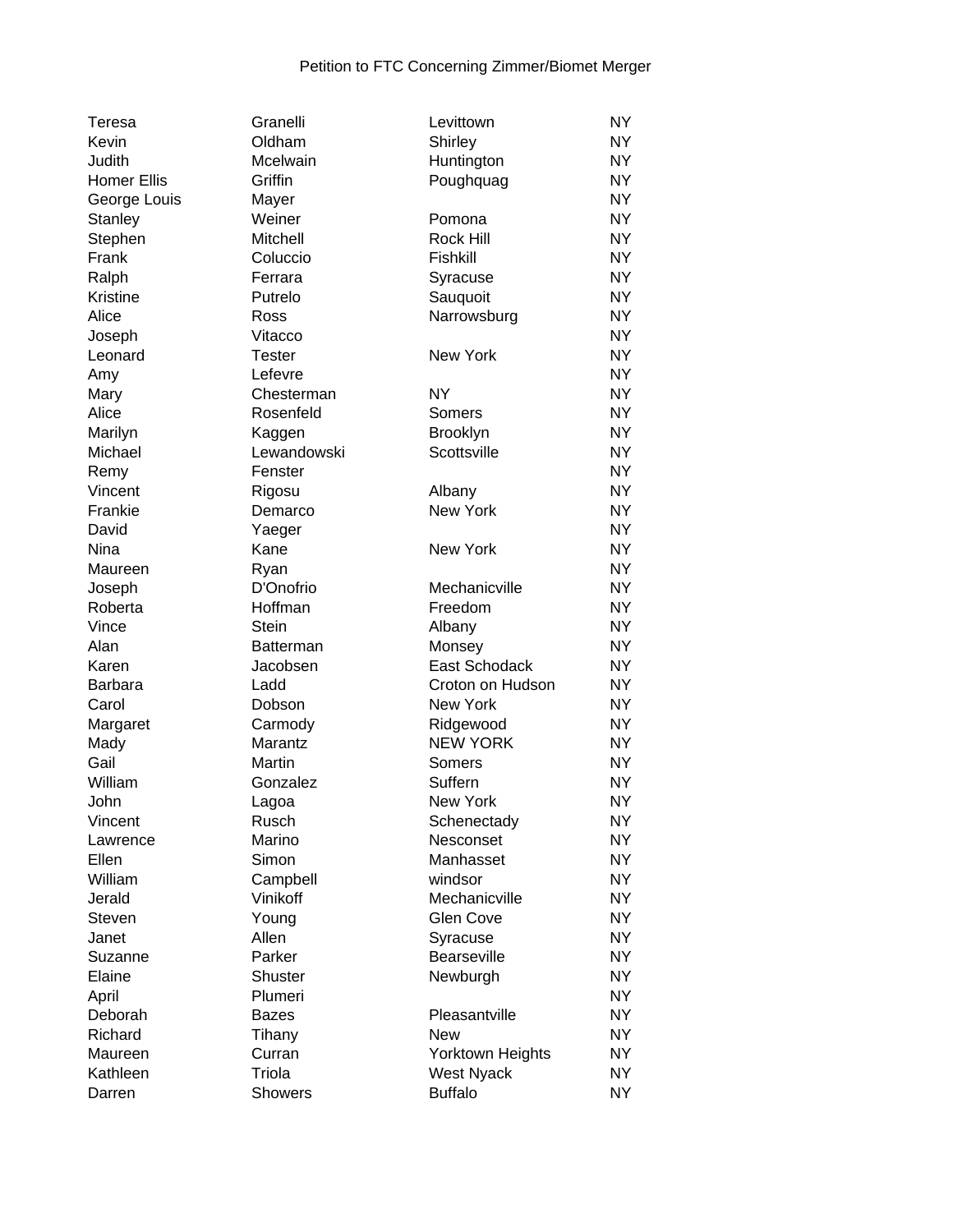| Alexandra             |
|-----------------------|
| Eleanora              |
| Merrily               |
| Muriel                |
| Brenda                |
| J                     |
| Carol                 |
| Stephen               |
| Candice               |
|                       |
| Emma Lou              |
| Kathleen              |
| Harriet               |
| Didi                  |
| Cathe                 |
| Juanita               |
| Gerald                |
| Barbara               |
| Stephen               |
| Larissa               |
| Cristina              |
| Daniel                |
| William               |
| Rose                  |
| Malcolm               |
| Robert                |
| Shirley               |
|                       |
| Patrck                |
| Mary                  |
| Donna                 |
| Edward                |
| John                  |
| John                  |
| Dante                 |
| Darlene               |
| Igor                  |
| Elspeth               |
| Kathy                 |
| Gary                  |
| Reba                  |
| Eleanore              |
| William               |
| Ursula                |
|                       |
| Maggie                |
| Victoria              |
| check                 |
| Roberta               |
| Karl                  |
| Miriam                |
| Jill                  |
| Elisabeth             |
| S <sub>non</sub><br>г |

| Alexandra         | Bailhache               |                              | <b>NY</b> |
|-------------------|-------------------------|------------------------------|-----------|
| Eleanora          | <b>Tevis</b>            | New York City                | ΝY        |
| Merrily           | <b>Butler</b>           | New York                     | ΝY        |
| Muriel            | Beach                   | new York                     | NY        |
| Brenda            | Psaras                  | <b>East Moriches</b>         | <b>NY</b> |
| J                 | Hoppe                   | melville                     | <b>NY</b> |
| Carol             | Cassidy                 | Cobleskill                   | <b>NY</b> |
| Stephen           | Bellomo                 | Rochester                    | <b>NY</b> |
| Candice           | Lowery                  | Mount Vernon                 | <b>NY</b> |
| Emma Lou          | Louis                   | Dobbs Ferry                  | <b>NY</b> |
| Kathleen          | <b>Button</b>           | King Ferry                   | <b>NY</b> |
| Harriet           | Shurgan                 | oside                        | <b>NY</b> |
| Didi              | D'Errico                | <b>NEW YORK</b>              | <b>NY</b> |
| Cathe             | Giffuni                 | <b>New York</b>              | <b>NY</b> |
| Juanita           | Mitchell-Scott          | <b>White Plains</b>          | <b>NY</b> |
| Gerald            | <b>Sircus</b>           | Hastings-on-Hudson           | ΝY        |
| Barbara           | Holland                 | white plains                 | <b>NY</b> |
| Stephen           | Davie                   | Fort Edward                  | <b>NY</b> |
| Larissa           | <b>Matthews</b>         | Plainview                    | <b>NY</b> |
| Cristina          | Fiorillo                | <b>NYC</b>                   | <b>NY</b> |
| Daniel            | Lips                    | Hauppauge                    | <b>NY</b> |
| William           | Horst-Kotter            | Rochester                    | <b>NY</b> |
| Rose              | Guccia                  | Endicott                     | <b>NY</b> |
| Malcolm           | Emerich                 | <b>Brooklyn</b>              | <b>NY</b> |
| Robert            |                         |                              | <b>NY</b> |
|                   | <b>Brayman</b><br>Jones |                              | <b>NY</b> |
| Shirley<br>Patrck | Rausch                  | Brooklyn<br><b>New Paltz</b> | <b>NY</b> |
|                   |                         | New:York                     | <b>NY</b> |
| Mary              | Fanelli                 |                              |           |
| Donna             | Niemann                 | new york                     | <b>NY</b> |
| Edward            | Cornwell                | Salisbury Mills,             | NY        |
| John              | Turturiello             | Yonkers1                     | <b>NY</b> |
| John              | Fortuna                 | Canisteo                     | <b>NY</b> |
| Dante             | Sicilia                 | Lindenhurst                  | <b>NY</b> |
| Darlene           | <b>Bowser</b>           | middletown                   | <b>NY</b> |
| Igor              | Badu                    | Hewlett                      | <b>NY</b> |
| Elspeth           | Oram                    | <b>Bedford Hills</b>         | <b>NY</b> |
| Kathy             | Sullivan                | Staten Island                | <b>NY</b> |
| Gary              | Jackson                 | Amherst                      | <b>NY</b> |
| Reba              | <b>Bumble</b>           | <b>Forest Hills</b>          | <b>NY</b> |
| Eleanore          | Vollweiler              | Newfield                     | <b>NY</b> |
| William           | Korbel                  | Waterloo                     | NY        |
| Ursula            | Leitner                 | Montgomery                   | ΝY        |
| Maggie            | Cadman                  | <b>New York</b>              | <b>NY</b> |
| Victoria          | Hamilton                | New York                     | <b>NY</b> |
| check             | swain                   | bay shore                    | <b>NY</b> |
| Roberta           | West                    | <b>NY</b>                    | <b>NY</b> |
| Karl              | Weiner                  | Albertson,                   | <b>NY</b> |
| Miriam            | Rivera                  | New York                     | <b>NY</b> |
| Jill              | Nicholas                | Penfield                     | <b>NY</b> |
| Elisabeth         | Jakab                   | New York                     | <b>NY</b> |
| Brenda            | Sanchez                 | Gansevoort                   | <b>NY</b> |
|                   |                         |                              |           |

| Eleanora      | <b>Tevis</b>    | New York City        | <b>NY</b> |
|---------------|-----------------|----------------------|-----------|
| Merrily       | <b>Butler</b>   | <b>New York</b>      | NY        |
| Muriel        | Beach           | new York             | <b>NY</b> |
| <b>Brenda</b> | Psaras          | East Moriches        | <b>NY</b> |
| J             | Hoppe           | melville             | <b>NY</b> |
| Carol         | Cassidy         | Cobleskill           | <b>NY</b> |
| Stephen       | Bellomo         | Rochester            | <b>NY</b> |
| Candice       | Lowery          | Mount Vernon         | <b>NY</b> |
| Emma Lou      | Louis           | Dobbs Ferry          | <b>NY</b> |
| Kathleen      | <b>Button</b>   | King Ferry           | <b>NY</b> |
| Harriet       | Shurgan         | oside                | <b>NY</b> |
| Didi          | D'Errico        | <b>NEW YORK</b>      | <b>NY</b> |
| Cathe         | Giffuni         | New York             | <b>NY</b> |
| Juanita       | Mitchell-Scott  | <b>White Plains</b>  | <b>NY</b> |
| Gerald        | <b>Sircus</b>   | Hastings-on-Hudson   | <b>NY</b> |
| Barbara       | Holland         | white plains         | <b>NY</b> |
| Stephen       | Davie           | Fort Edward          | <b>NY</b> |
| Larissa       | <b>Matthews</b> | Plainview            | <b>NY</b> |
| Cristina      | Fiorillo        | <b>NYC</b>           | <b>NY</b> |
| Daniel        | Lips            | Hauppauge            | NY        |
| William       | Horst-Kotter    | Rochester            | <b>NY</b> |
| Rose          | Guccia          | Endicott             | <b>NY</b> |
| Malcolm       | Emerich         | <b>Brooklyn</b>      | <b>NY</b> |
| Robert        | <b>Brayman</b>  |                      | <b>NY</b> |
| Shirley       | Jones           | <b>Brooklyn</b>      | <b>NY</b> |
| Patrck        | Rausch          | <b>New Paltz</b>     | <b>NY</b> |
| Mary          | Fanelli         | New:York             | <b>NY</b> |
| Donna         | Niemann         | new york             | <b>NY</b> |
| Edward        | Cornwell        | Salisbury Mills,     | <b>NY</b> |
| John          | Turturiello     | Yonkers1             | <b>NY</b> |
| John          | Fortuna         | Canisteo             | <b>NY</b> |
| Dante         | Sicilia         | Lindenhurst          | <b>NY</b> |
| Darlene       | <b>Bowser</b>   | middletown           | <b>NY</b> |
| Igor          | Badu            | Hewlett              | <b>NY</b> |
| Elspeth       | Oram            | <b>Bedford Hills</b> | <b>NY</b> |
| Kathy         | Sullivan        | Staten Island        | <b>NY</b> |
| Gary          | Jackson         | Amherst              | ΝY        |
| Reba          | <b>Bumble</b>   | <b>Forest Hills</b>  | <b>NY</b> |
| Eleanore      | Vollweiler      | Newfield             | <b>NY</b> |
| William       | Korbel          | Waterloo             | <b>NY</b> |
| Ursula        | Leitner         | Montgomery           | <b>NY</b> |
| Maggie        | Cadman          | New York             | <b>NY</b> |
| Victoria      | Hamilton        | New York             | <b>NY</b> |
| check         | swain           | bay shore            | <b>NY</b> |
| Roberta       | West            | <b>NY</b>            | <b>NY</b> |
| Karl          | Weiner          | Albertson,           | <b>NY</b> |
| Miriam        | Rivera          | <b>New York</b>      | <b>NY</b> |
| Jill          | Nicholas        | Penfield             | <b>NY</b> |
| Elisabeth     | Jakab           | New York             | <b>NY</b> |
| Brenda        | Sanchez         | Gansevoort           | <b>NY</b> |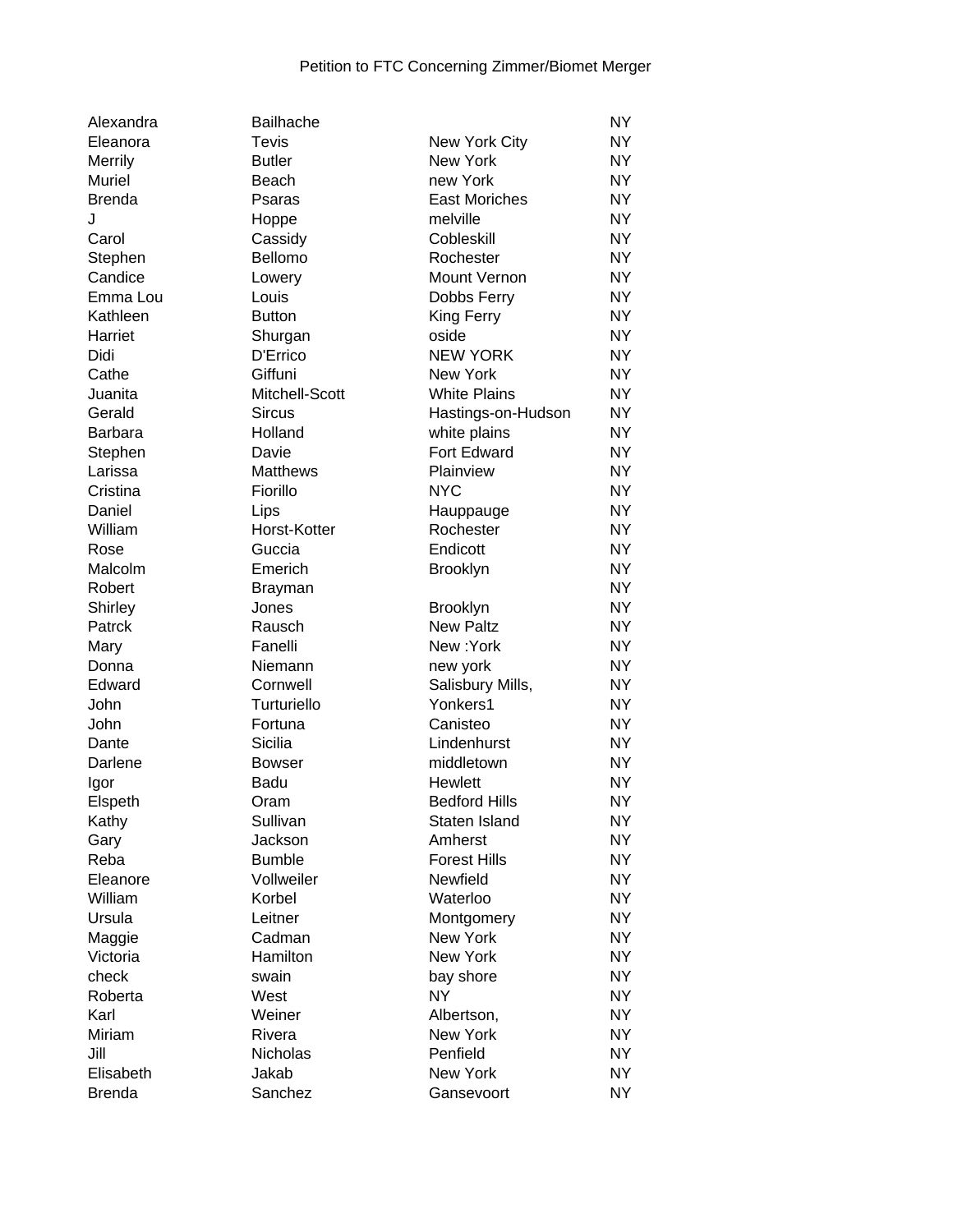| Linda              | Eger                | New York City           | <b>NY</b>      |
|--------------------|---------------------|-------------------------|----------------|
| meg                | kettell             | brooklyn                | <b>NY</b>      |
| Martha             | Murphy              | Syracuse                | <b>NY</b>      |
| Carlos             | <b>Torres</b>       | yonkers                 | <b>NY</b>      |
| Joseph             | Vitacco             | Brooklyn                | <b>NY</b>      |
| Norman             | Wasserman           | Brooklyn                | <b>NY</b>      |
| deborah            | fries               | Brooklyn                | <b>NY</b>      |
| Douglas            | Marcantonio         | Newburgh                | <b>NY</b>      |
| R.                 | <b>WEBER</b>        | <b>Rye Brook</b>        | <b>NY</b>      |
| <b>ADAIR</b>       | <b>NAGATA</b>       | New York                | <b>NY</b>      |
| Anthony            | Grzymala            | <b>Clifton Park</b>     | <b>NY</b>      |
| Frank              | Herz                | <b>NY</b>               | <b>NY</b>      |
| Maribeth           | Hirschey            | Cortland                | <b>NY</b>      |
| Pat                | <b>Kush</b>         |                         | <b>NY</b>      |
| Marion             | Corbin              | Rhinebeck               | <b>NY</b>      |
| Jan                | Christensen         | Brooklyn                | <b>NY</b>      |
| Katrina            | Smith               | Stanley                 | <b>NY</b>      |
| Laurie             | <b>Bunch</b>        | depew                   | <b>NY</b>      |
| Jason              | <b>Bullett</b>      | Mechanicville           | <b>NY</b>      |
| S                  | Nam                 | New York                | <b>NY</b>      |
| Larry              | Guzman              | <b>Wappingers Falls</b> | <b>NY</b>      |
| Dennis             | <b>Bellone</b>      | <b>Brooklyn</b>         | <b>NY</b>      |
| David              | Amrod               | <b>LIVERPOOL</b>        | <b>NY</b>      |
| Susan              | Davis               | <b>New York</b>         | <b>NY</b>      |
| Dave               | Elder               | Vestal                  | <b>NY</b>      |
| Mary               | Phillips            | Rochester               | <b>NY</b>      |
| Ann                | <b>Burkes</b>       | Endicott                | <b>NY</b>      |
| Eric               | Wessman             | Pelham                  | <b>NY</b>      |
| Susan              | Pederson            | Long Island City        | <b>NY</b>      |
| Eric               | Nau                 | Deer Park               | <b>NY</b>      |
| Peggy              | Alt                 | Philmont                | <b>NY</b>      |
| Richard            | <b>Bierl</b>        | <b>Berkshire</b>        | <b>NY</b>      |
| Doreen Ann Elliott | Grosso              | Schenectady             | <b>NY</b>      |
| Diana              | <b>Boernstein</b>   | New York                | <b>NY</b>      |
| steven             | weber               |                         | <b>NY</b>      |
| George             | Fabbiani            | Mastic Beach            | <b>NY</b>      |
| Glen               | Weisberg            | New York                | <b>NY</b>      |
| <b>GAIL</b>        | <b>REESE</b>        | Jamaica                 | <b>NY</b>      |
| Kimberly           | Wade                | Malverne                | <b>NY</b>      |
| Amalie R.          | Rothschild          |                         | NY <sub></sub> |
| anthony            | smith               | oneida                  | <b>NY</b>      |
| <b>Brian</b>       | <b>Smistek</b>      | <b>East Amherst</b>     | <b>NY</b>      |
| Carmen             | Santiago            | <b>New York</b>         | <b>NY</b>      |
| Eileen             | Hunt                | Rochester               | <b>NY</b>      |
| Eliot              | Wagner              | <b>Brooklyn</b>         | <b>NY</b>      |
| Frank              | <b>Nitte</b>        | Remsen                  | <b>NY</b>      |
| Adam               | <b>Stein</b>        | Rochester               | <b>NY</b>      |
|                    |                     | buffalo                 | <b>NY</b>      |
| joan               | armstrong<br>kanter | Delhi                   | NY <sub></sub> |
| larry<br>M         | Andrews             | Clinton                 | <b>NY</b>      |
| Faith              | Parker              |                         | <b>NY</b>      |
|                    |                     | Saratoga Springs        |                |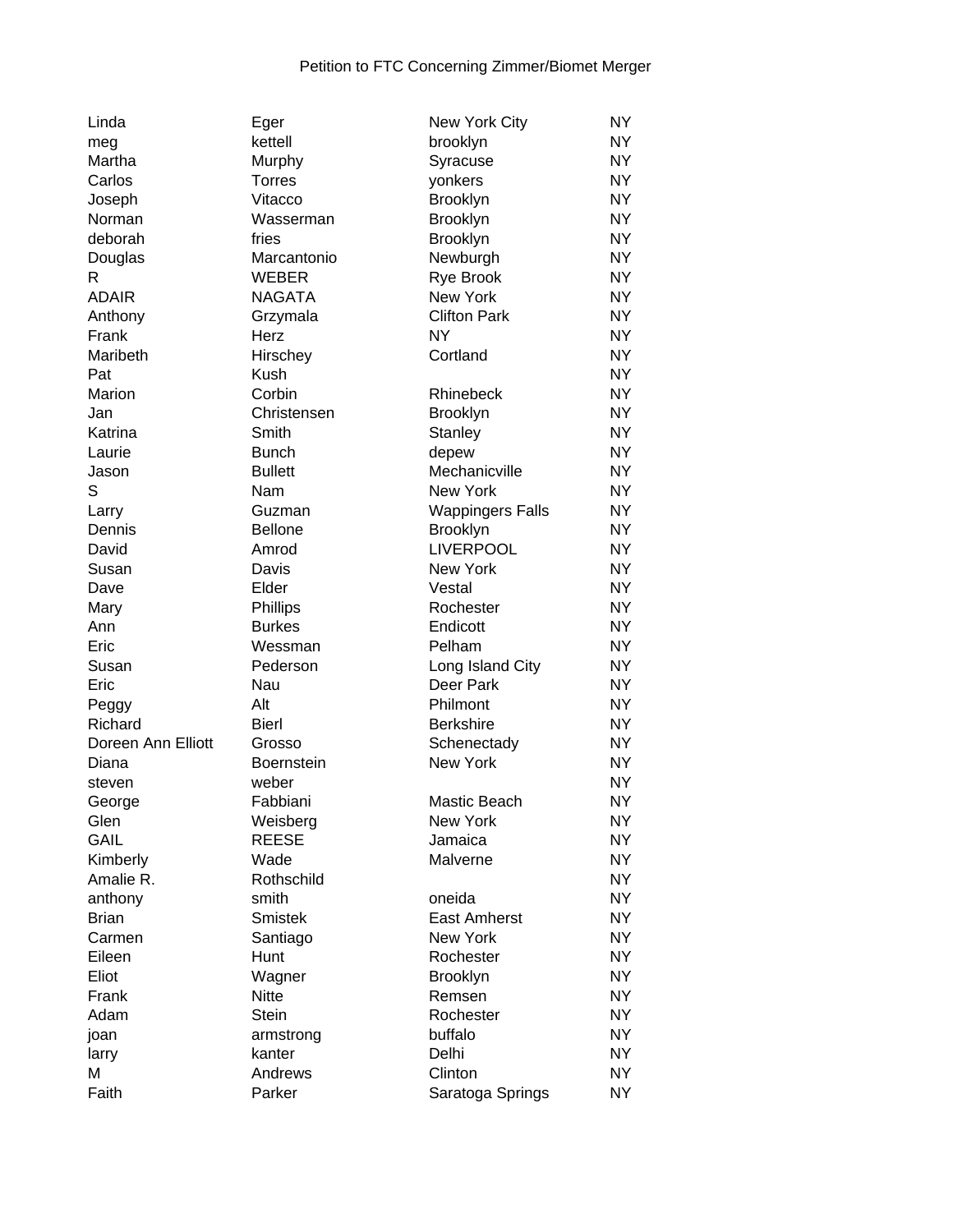| Jose            | Diaz              | stanfordville               | <b>NY</b> |
|-----------------|-------------------|-----------------------------|-----------|
| jim             | nuhlicek          |                             | <b>NY</b> |
| Joachim         | Marx              | New York                    | <b>NY</b> |
| Ellen           | North             | <b>BRIDGEHAMPTON</b>        | <b>NY</b> |
| Robert          | Williams          | <b>East Northport</b>       | <b>NY</b> |
| Gabriel         | Abate             | Brentwood                   | <b>NY</b> |
| Edward          | <b>Becker</b>     | Flushing                    | <b>NY</b> |
| Patricia        | Cardoso           | <b>Fresh Meadows</b>        | <b>NY</b> |
| Rebecca         | <b>Berlant</b>    | <b>Brooklyn</b>             | <b>NY</b> |
| Jon             | Nelson            | New York                    | <b>NY</b> |
| Judith          | Rozner            | Mamaroneck                  | <b>NY</b> |
| Juliet          | deButts           | New York                    | <b>NY</b> |
| Mara            | Francisco         | New York                    | <b>NY</b> |
| Linda           | McDonnell         |                             | <b>NY</b> |
| Lynn            | Caporale          | New York                    | <b>NY</b> |
| <b>MARGARET</b> | <b>ALEXANDER</b>  |                             | <b>NY</b> |
| Mariela         | Colon             | <b>Brooklyn</b>             | <b>NY</b> |
| <b>MICHAEL</b>  | CODD              | <b>STATEN ISLAND</b>        | <b>NY</b> |
|                 |                   |                             | <b>NY</b> |
| Peter           | Arneson<br>Custis | Syracuse                    | <b>NY</b> |
| Rebecca         |                   | New York<br><b>New York</b> |           |
| Richard         | <b>Stern</b>      |                             | <b>NY</b> |
| Richard         | Slingerland       | Pulaski                     | <b>NY</b> |
| Rosa            | Parris            | <b>Bronx</b>                | <b>NY</b> |
| Sandy           | Soffin            | <b>New York</b>             | <b>NY</b> |
| jeffrey         | silman            | brooklyn                    | <b>NY</b> |
| Amy             | Flint             | Walden                      | <b>NY</b> |
| Jon             | Humphrey          | Ithaca                      | <b>NY</b> |
| Kathleen        | <b>Treat</b>      | New York                    | <b>NY</b> |
| Jennifer        | Greenidge         | olean                       | <b>NY</b> |
| Jennifer        | Werner            |                             | <b>NY</b> |
| Elaine          | Faison            | Denver                      | <b>NY</b> |
| Paul            | <b>Bennett</b>    | <b>LONG BEACH</b>           | <b>NY</b> |
| Photini         | Kambos            | <b>STATEN ISLAND</b>        | <b>NY</b> |
| Richard         | Athans            | <b>Bronx</b>                | <b>NY</b> |
| Roberta         | Gleicher          | Ronkonkoma                  | <b>NY</b> |
| Mary            | <b>Brey</b>       | <b>NY</b>                   | <b>NY</b> |
| Α               | Troy              | Watervliet                  | <b>NY</b> |
| Janet           | <b>Binion</b>     | Woodstock                   | <b>NY</b> |
| <b>Barbara</b>  | Mintz             | NY                          | <b>NY</b> |
| Laura           | Gandolfo          | Ridgewood                   | <b>NY</b> |
| John            | Markowitz         | New York                    | <b>NY</b> |
| Charles         | Orgel             | Larchmont                   | <b>NY</b> |
| Keitha          | Capouya           | <b>East Meredith</b>        | <b>NY</b> |
| Laurie          | Messina           | West Islip                  | <b>NY</b> |
| Carol           | Clark             | <b>Glens Falls</b>          | <b>NY</b> |
| Michele         | Wojnar            | port leyden                 | <b>NY</b> |
| Frances         | Osteen            | Elmira                      | <b>NY</b> |
| Stephen         | Putman            | Canton                      | <b>NY</b> |
| Dale            | Tomlinson         | Phoenix                     | <b>NY</b> |
| David           | Lane              | <b>Brooklyn</b>             | <b>NY</b> |
| Patricia        |                   |                             | <b>NY</b> |
|                 | Firestone         |                             |           |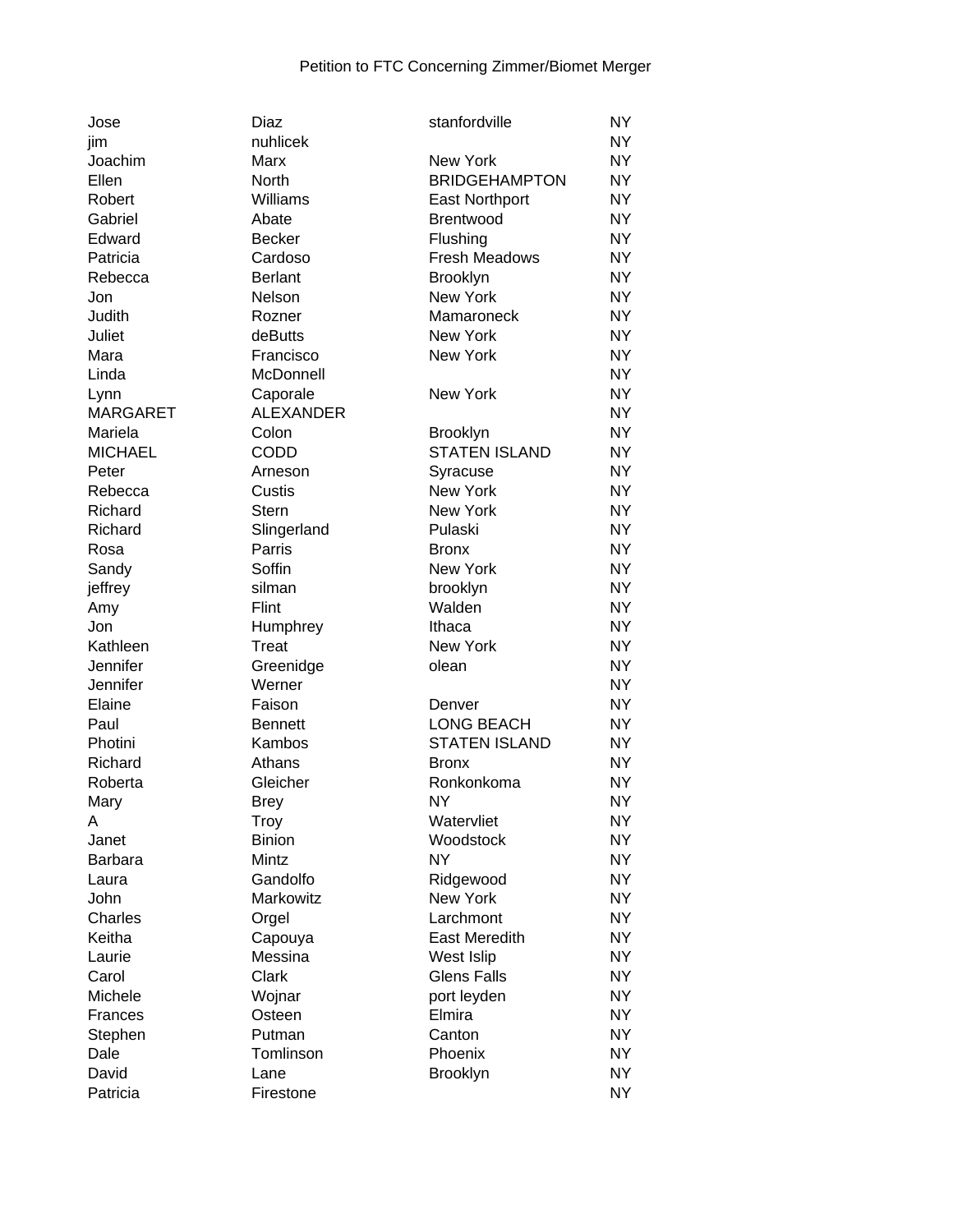| David          | Ball             | Salamanca          | <b>NY</b> |
|----------------|------------------|--------------------|-----------|
| Janet          | Rosenberg        | Dobbs Ferry        | <b>NY</b> |
| Maritte (Mara) | Rahav            |                    | <b>NY</b> |
| Daniel         | Artenberg        | Wainscott,         | <b>NY</b> |
| William        | Kuehnling        |                    | <b>NY</b> |
| Kathleen       | <b>Bobb</b>      | <b>WESTERLO</b>    | <b>NY</b> |
| Martha         | Washington       | <b>New York</b>    | <b>NY</b> |
| Larry          | Gohn             | Rochester          | <b>NY</b> |
| Amy            | Aversa           | New York           | <b>NY</b> |
| Alan           | Waletsky         | <b>Bronx</b>       | <b>NY</b> |
| Marketa        | Esaili           | Yorktown           | <b>NY</b> |
| C              | son              | ny                 | <b>NY</b> |
| Jackie         | Stolfi           |                    | <b>NY</b> |
| David          | Porter           | <b>New York</b>    | <b>NY</b> |
| Meryl          | Alster           | <b>NY</b>          | <b>NY</b> |
| L              | Knutson          | Brooklyn           | <b>NY</b> |
| Thomas         | Miner            | Chester            | <b>NY</b> |
| D              | Frye             | <b>Brooklyn</b>    | <b>NY</b> |
| James          | Peloquen         | <b>Ny</b>          | <b>NY</b> |
| Judith         | <b>Blair</b>     | Ithaca             | <b>NY</b> |
| Robert         | <b>Britt</b>     |                    | <b>NY</b> |
| cecilia        | deane            | Old Westbury       | <b>NY</b> |
| Ellen          | Thayer           | <b>Buffalo</b>     | <b>NY</b> |
| Jennifer       | Gibbons          | Woodside           | <b>NY</b> |
| Jeffrey        | <b>Stark</b>     | Rego Park          | <b>NY</b> |
| Carmine        | Casella          | Sloatsburg         | NY.       |
| <b>Bernard</b> | Kessler          | Yorktown Heights   | <b>NY</b> |
| Norman         | Ladner           | <b>NY</b>          | <b>NY</b> |
| Robert         | Gutheil          | New York           | <b>NY</b> |
| jack           | gordon           |                    | <b>NY</b> |
| Karin          | Ames             | Rochester          | <b>NY</b> |
| <b>ANTHONY</b> | <b>CAFARO</b>    | Lynbrook           | <b>NY</b> |
| <b>LUCY</b>    | <b>PETERS</b>    | <b>CORNING</b>     | <b>NY</b> |
| Michael        | Campos           | Johnstown          | <b>NY</b> |
| Michael        | Grove            | New York           | <b>NY</b> |
| gerlando       | giacomazza       | yonkers            | <b>NY</b> |
| Edward         | Alter            |                    | NY        |
| pamela         | barback          | <b>JAMAICA</b>     | <b>NY</b> |
| James          | Williams         | Guilderland        | <b>NY</b> |
| Е              | <b>FRANZ</b>     | Huntington station | <b>NY</b> |
| John           | <b>Driscoll</b>  |                    | <b>NY</b> |
| <b>JOHN</b>    | <b>GRAY</b>      | <b>BROOKLYN</b>    | <b>NY</b> |
| David          | <b>Kims</b>      | <b>West Seneca</b> | <b>NY</b> |
| Thomas         | Greco            | <b>Fort Plain</b>  | <b>NY</b> |
| Jeffrey        | Stierlen         | <b>Nyack</b>       | <b>NY</b> |
| <b>KENNETH</b> | <b>ROBERTS</b>   | New York           | <b>NY</b> |
| Ken            | Ferrara          | <b>Bronx</b>       | <b>NY</b> |
| tam            | amico            | pine bush          | <b>NY</b> |
| Rudolph        | Heide            | New Yok            | <b>NY</b> |
| <b>MICHAEL</b> | <b>ROSENBERG</b> | <b>NEW YORK</b>    | <b>NY</b> |
| <b>RICHARD</b> | <b>SHOULKIN</b>  | beacon             | <b>NY</b> |
|                |                  |                    |           |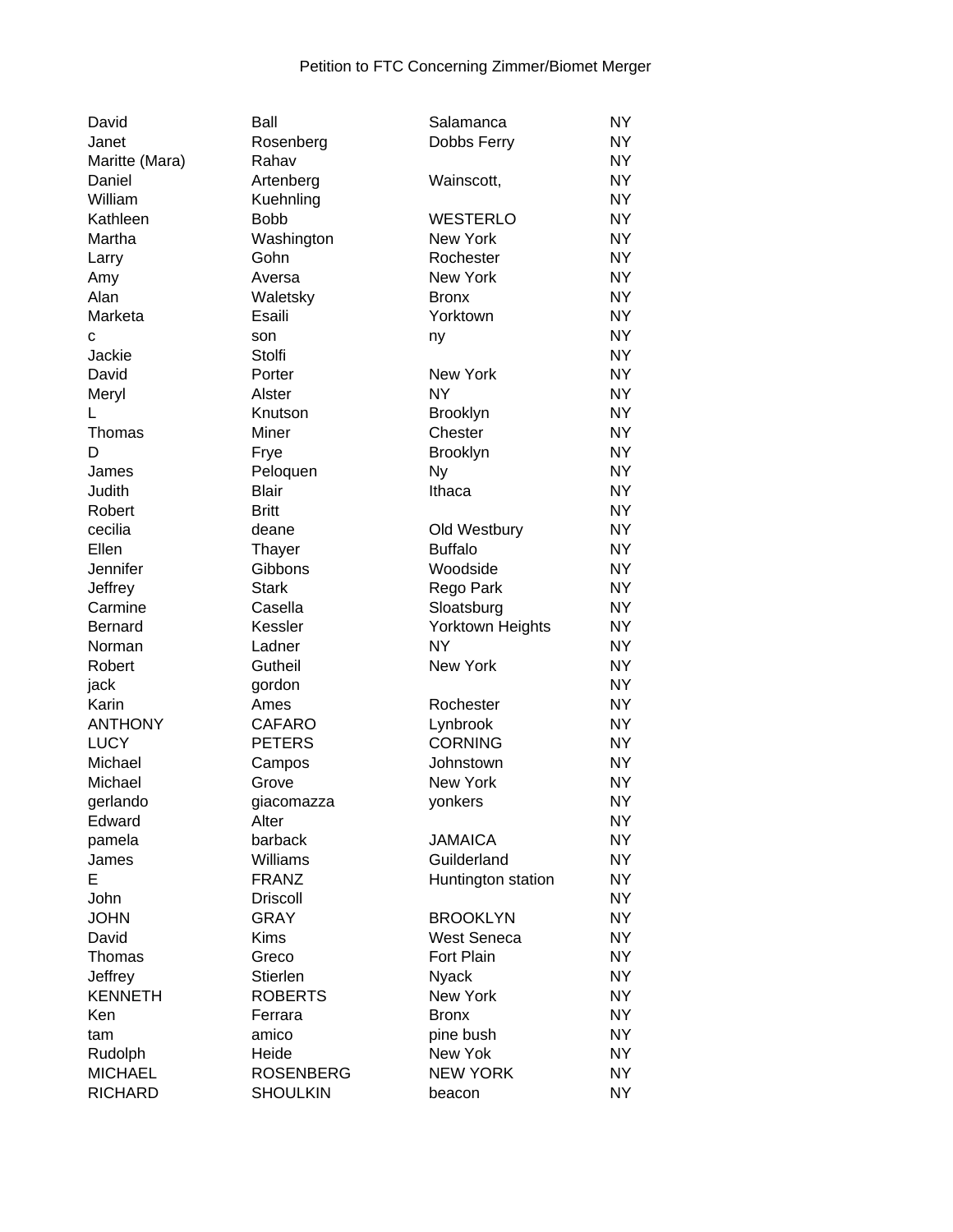| Frank           | Petito            | Staten Island        | <b>NY</b> |
|-----------------|-------------------|----------------------|-----------|
| Eileen          | Decker            | <b>LINDENHURST</b>   | <b>NY</b> |
| Paul            | Hager             | Maryland             | <b>NY</b> |
| Ron             | Palumberi         | Shoreham             | <b>NY</b> |
| Harold          | Baylor, Jr.       |                      | <b>NY</b> |
| Gladys          | Halper            | <b>New York</b>      | <b>NY</b> |
| Jackie          | Corby             |                      | <b>NY</b> |
| Monica M        | <b>Barnett</b>    | PLEASANT VALLEY      | <b>NY</b> |
| Andrew          | Eibel             | <b>Brooklyn</b>      | <b>NY</b> |
| Michele         | Ledesky           |                      | <b>NY</b> |
| Michael         | Mattusch          | Mahopac              | <b>NY</b> |
| Sanford         | Wintersberger     | Brooklyn             | <b>NY</b> |
| Patch           | Haven             |                      | <b>NY</b> |
| Frederick       | <b>Bauman</b>     | <b>MONTICELLO</b>    | <b>NY</b> |
|                 | medford           | <b>Bronx</b>         | <b>NY</b> |
| owen            |                   | camden               | <b>NY</b> |
| carolyn<br>June | angell<br>Mollura |                      | <b>NY</b> |
| Kenneth         |                   | Syracuse             |           |
|                 | Stokem            | Castleton on Hudson  | <b>NY</b> |
| Janet           | Nathanson         | <b>Forest Hills</b>  | <b>NY</b> |
| Dolores T.      | Hughes            | <b>NYC</b>           | <b>NY</b> |
| Sarah           | <b>Buckley</b>    | East Aurora          | <b>NY</b> |
| claudia         | devinney          | Perry                | <b>NY</b> |
| andree          | b.                | hollis               | <b>NY</b> |
| Christel        | Smith-Hozven      | <b>East Setauket</b> | <b>NY</b> |
| Patrice         | Wagner            | <b>Averill Park</b>  | <b>NY</b> |
| Mary            | De Spirt          | Amherst              | <b>NY</b> |
| Laurie          | Edelman           |                      | <b>NY</b> |
| rich            | warner            |                      | <b>NY</b> |
| Helene          | Trimarchi         |                      | <b>NY</b> |
| Richard         | Mancuso           |                      | <b>NY</b> |
| Diana           | Loffredo          |                      | <b>NY</b> |
| Suzan           | <b>Suskie</b>     |                      | <b>NY</b> |
| Meryl           | Stoller           |                      | <b>NY</b> |
| Jeanne          | Anderson          |                      | <b>NY</b> |
| Judith          | Craigmile         |                      | <b>NY</b> |
| leona           | ackerman          |                      | <b>NY</b> |
| Patricia        | Yoss              |                      | <b>NY</b> |
| Carol           | <b>Bastian</b>    |                      | <b>NY</b> |
| Richard         | Hazen             | Willoughby           | OH        |
| David           | Pavlick           | Middleburg Hts       | OH        |
| J               | <b>EARLEY</b>     |                      | OH        |
| Ellen           | Adler             | Toledo               | OH        |
| Paul            | Szymanowski       | Curtice              | OH        |
| Nancy           | Verber            | Powell               | OH        |
| John            | Lassiter          | New Franklin         | OH        |
| Cochrane        | John              | Akron                | OH        |
| Ron             | <b>McBride</b>    |                      | OH        |
| Jayleen         | Hatmaker          | Springboro           | OH        |
| Jean            | <b>Block</b>      | Columbus             | OH        |
| Joihn           | Gomolka           | <b>Brunswick</b>     | OH        |
| John R.         | Champlin          | Columbus             | OH        |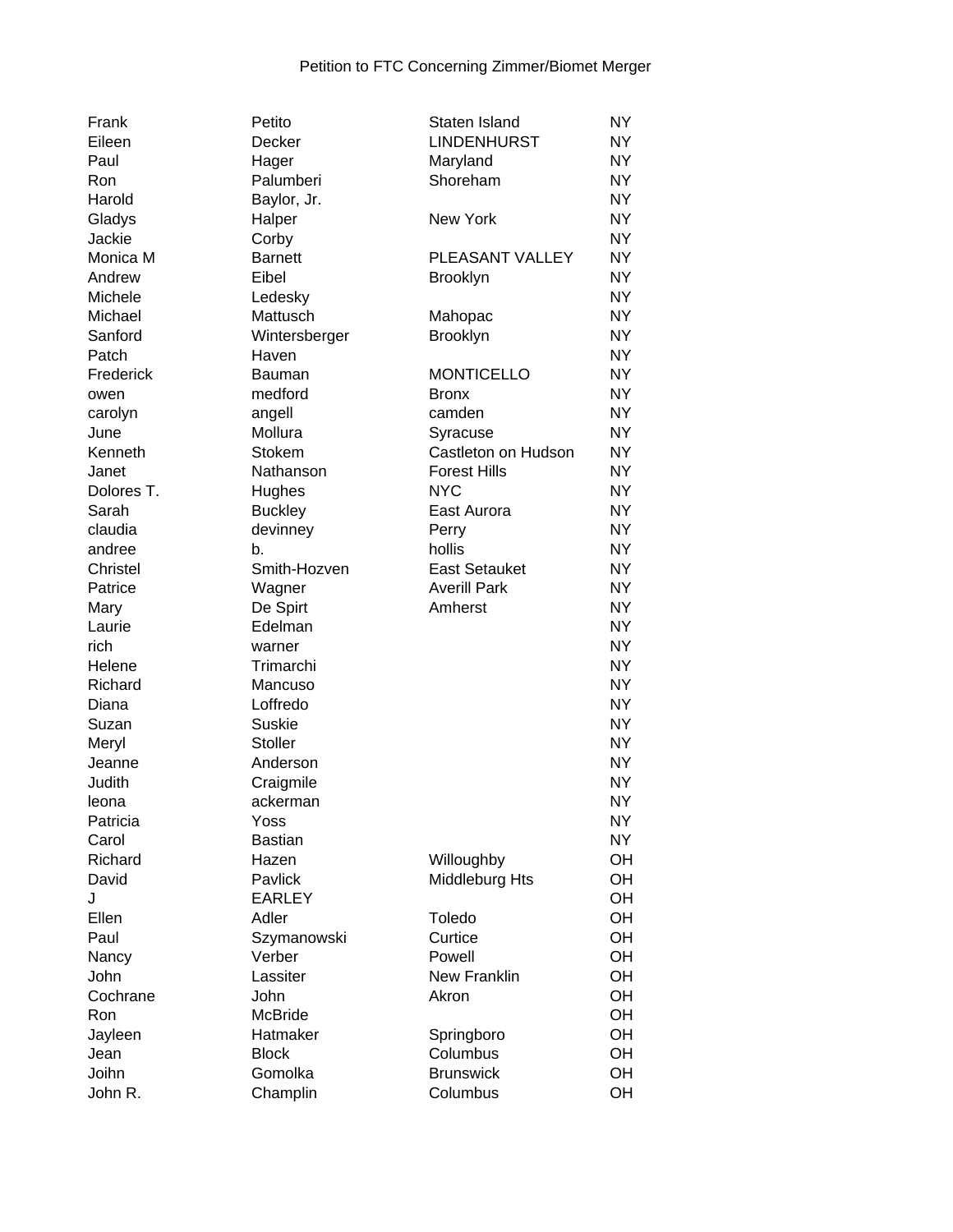| Clark           | Dawson           | Cincinnati          | OН |
|-----------------|------------------|---------------------|----|
| Eugene          | Wenninger        | Kent                | OН |
| Catherine       | Reed             | Parma Heights       | OH |
| <b>Steve</b>    | Latsch           | Sylvania            | OH |
| Leeds           | David            | Euclid              | OH |
| Fredde          | Hollman          | Cleveland           | OH |
| Steven          | Miskey           | <b>ONTARIO</b>      | OH |
| Ashley          | Standley         | toledo              | OH |
| Angela          | Larimer          | Cincinnati          | OH |
| Sandra          | <b>Boatfield</b> | <b>WADSWORTH</b>    | OH |
| chuck           | Countryman       | rock creek          | OH |
| Dan             | Lewis            | Springfield         | OH |
| Bill            | Bown             | Columbus            | OH |
| Carl            | Howard           | Columbus            | OH |
| Eileen          | Crowe            | Cincinnati          | OH |
| Martin M.       | Tabatcher        | Mogadore            | OH |
| Mary L.         | Tabatcher        |                     | OH |
| <b>Barry</b>    | Schwartz         | Cincinnati          | OH |
| Charles & Fran  | Iseman           | Mayfield Heights    | OH |
| Natalie A.      | Carter           | <b>Newark</b>       | OH |
|                 |                  | <b>West Chester</b> | OH |
| Peter           | Campisi          |                     |    |
| Peter           | Campisi          |                     | OH |
| Mary Lynn       | Monge            |                     | OH |
| John            | <b>Baker</b>     | Akron               | OH |
| Sharon          | Herene           | Cleveland           | OH |
| Anne            | Griffith         | Cleveland           | OH |
| Ronald          | McCutcheon       | <b>Brook Park</b>   | OH |
| Edward          | Lasher           | Copley              | OH |
| Thomas          | Rampe            |                     | OH |
| Ken             | Adler            | Sylvania            | OH |
| Gary            | Romie            | Centerville         | OH |
| Sara            | Pandolfi         | Oberlin             | OH |
| David           | Gustafson        | <b>The Plains</b>   | OH |
| Pat             | Johnson          | Galloway            | OH |
| John            | Seibert          | Columbus            | OH |
| Wendy           | Duffy            |                     | OH |
| Earl            | Grove            | East Canton         | OН |
| Kevin           | Dean             | <b>Grove City</b>   | OH |
| Cleve           | <b>Svetlik</b>   | Pepper Pike         | OH |
| Gene            | Ammarell         | Athens              | OH |
| Susan H.        | Robinson         | <b>Newark</b>       | OH |
| barb            | jackson          | Mentor              | OH |
| <b>Barbara</b>  | Rowes            | New Albany          | OH |
| John            | <b>Summers</b>   | parma               | OH |
| Jon             | <b>Boss</b>      | Wyoming             | OH |
| <b>Dominick</b> | Rinaldi          | <b>DAYTON</b>       | OH |
| Dorothy         | <b>Tucker</b>    | <b>STRONGSVILLE</b> | OH |
| <b>Myles</b>    | Washburn         | Maumee              | OH |
| Paul            | Voytas           | Springfleld         | OH |
| Jeff            | Watters          | <b>Brice</b>        | OH |
| Jack            | Wilster          | Girard              | OH |
|                 |                  |                     |    |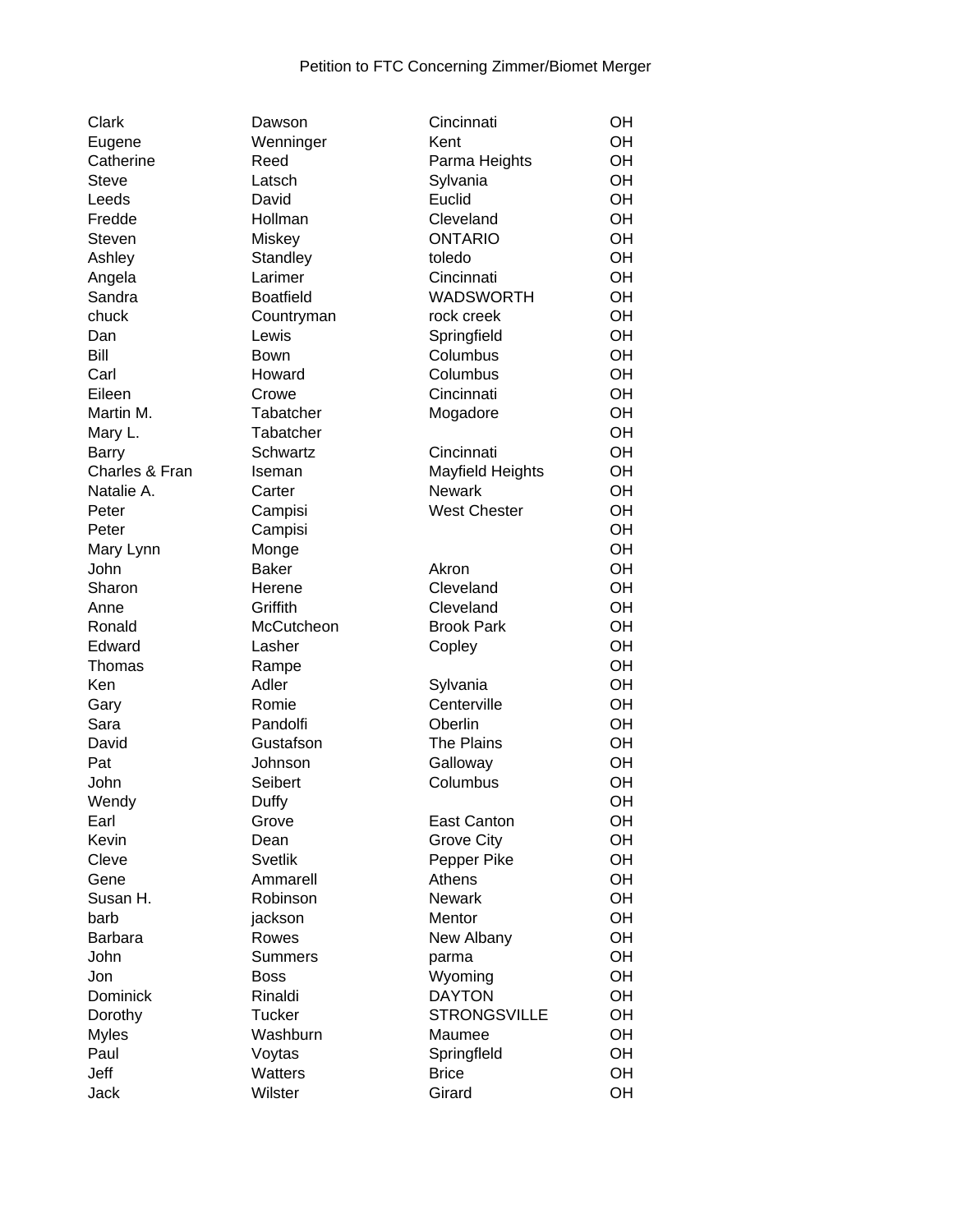| Michael             | Phillips Jr.       | Mentor                    | OH       |
|---------------------|--------------------|---------------------------|----------|
| <b>Rev Curt</b>     | Miner              | South Charleston          | OH       |
| <b>Cindy Pardee</b> | and Phil McPherson | North Royalton            | OH       |
| Sharon              | Linesch            | New Richmond              | OH       |
| Reed                | Oliver             | <b>CINCINNATI</b>         | OH       |
| Ellen               | Hogarty            | Kenr                      | OH       |
| Sandy               | McClure            | Cincinnati                | OH       |
| <b>Branden</b>      | Floyd              | Cable                     | OH       |
| William             | Pavlick            |                           | OH       |
| Dennis              | Harrison           | Cleveland                 | OH       |
| Richard             | Mcginty            | <b>Beavercreek</b>        | OH       |
| Eloise              | Zarecki            | Toledo                    | OH       |
| Don                 | Flugga             | Huron                     | OH       |
| <b>Esther</b>       | <b>Moss</b>        | <b>University Heights</b> | OH       |
| Gary                | Nelson             | Orrville                  | OH       |
| <b>PAUL</b>         | <b>CARTER</b>      | <b>COLUMBUS</b>           | OH       |
| Charles             | Quinn              | Columbus                  | OH       |
| Kathy               | Chuparkoff         | <b>Highland Heights</b>   | OH       |
| Christine           | Child              | Toledo                    | OH       |
| David               | <b>Strasser</b>    | Wesstlake                 | OH       |
| Geralyn             | Wiedeman           | Amelia                    | OH       |
| Michael             | Freeman            | Cincinnati                | OH       |
| Ms. Martha          | Adams              | Toledo                    | OH       |
| Mary Jo             | Nagy               | youngstown                | OH       |
| Louis               | <b>Myers</b>       | Lisbon                    | OH       |
| Joseph              | Lite               |                           | OH       |
| Jane                | Rein               | <b>Valley City</b>        | OH       |
| <b>Brown</b>        | Deborah            | Sandusky                  | OH       |
| mendel              | chris              | Columbus                  | OH       |
| <b>KURT</b>         | <b>HUNTER</b>      | Circleville               | OH       |
| Woody               | Anderson           | Oxford                    | OH       |
| James A.            | Wolan              | Avon Lake                 | OH       |
|                     | Alton              | Avon Lake                 | OH       |
| James               | Green              | Madison                   | OH       |
| Bettyjean<br>Diane  | Fails              | Fremont                   | OH       |
|                     |                    | Cincinnati                | OH       |
| Daryl<br>David      | Zeigler<br>Fuller  | Canfield                  | OH       |
|                     | Woodard            | Enon                      | OH       |
| James               |                    |                           |          |
| Scholl              | <b>Barbara</b>     | Lancaster                 | OH<br>OH |
| Welty               | Fred               | C                         |          |
| Dwight C.<br>Roxie  | Gibson, Jr.        | Granville                 | OH       |
|                     | Weaver             | Franklin                  | OH       |
| <b>RICHARD</b>      | <b>BENDER</b>      | SHEFFIELD VILLAGE         | OH       |
| Catherine           | Carlin             | <b>Fairview Park</b>      | OH       |
| Cynthia             | Austing            | Columbus                  | OH       |
| Diane               | Pekarcik           | Chesterland               | OH       |
| John                | Campisi            |                           | OH       |
| Bob                 | Markell            | Cleveland                 | OH       |
| Mary                | Rehling-Shepherd   | Pataskala                 | OH       |
| Tom                 | Spence             | North Ridgeville          | OH       |
| Virginia            | <b>Burton</b>      | Jefferson                 | OH       |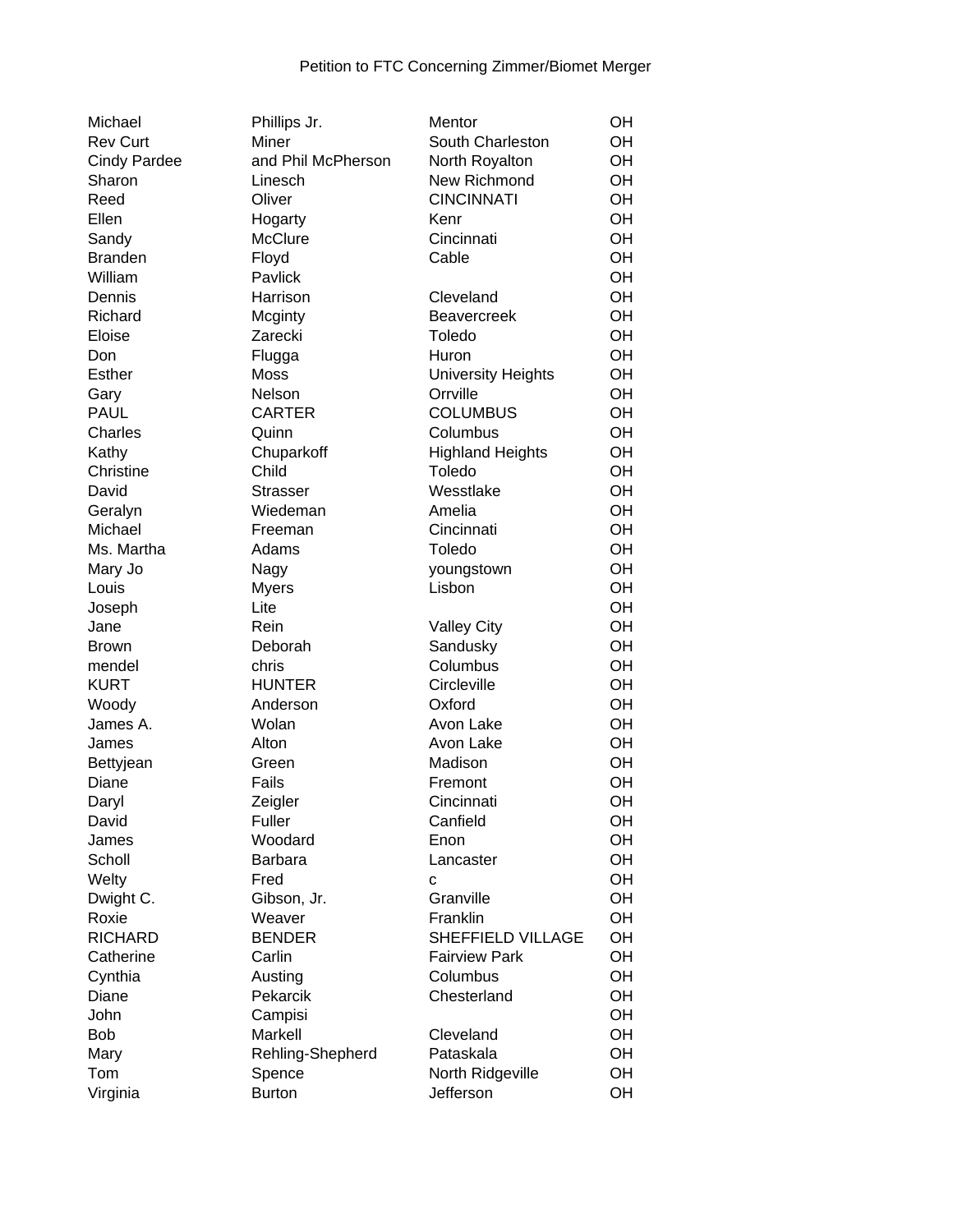| Fatima         | Al-Hayani       | Tolefo                        | OН |
|----------------|-----------------|-------------------------------|----|
| David          | Paczkowski      | Maineville                    | OH |
| Sharon         | <b>Neuhaus</b>  | Addyston                      | OH |
| Joan           | Taslitz         | Cleveland Hts.                | OH |
| Kim            | Whitehead       | <b>Beavercreek</b>            | OH |
| <b>Brad</b>    | Johnson         | Hamilton                      | OH |
|                |                 |                               | OH |
| John Richard   | Kevern          | <b>Munroe Falls</b>           |    |
| Anthony        | Dickman         | Maineville                    | OH |
| George         | <b>Boyle</b>    | Medina                        | OH |
| <b>Tess</b>    | Kindig          | medina                        | OH |
| Patrick        | Lovick          | Eastlake,                     | OH |
| Paul           | Tanona          | Youngstown                    | OH |
| Michael        | Hooks           | Cincinnati                    | OH |
| jeannie        | carl            | toledo                        | OH |
| Wendy          | Mizanin         | <b>Dublin</b>                 | OH |
|                |                 |                               |    |
| Steffanie      | Gentile         | Cincinnati                    | OH |
| Dave           | Pelunis         | Solon                         | OH |
| Phyllis        | Elmo            | Columbus                      | OH |
| B              | Jaffe           | Mayfield Hts.                 | OH |
| Lowell         | Palm            | <b>Washington Court House</b> | OH |
| Sandra         | Cobb            | <b>Moreland Hills</b>         | OH |
| Richard        | Mason           | Dover                         | OH |
| Jesse          | Williams        | cincinnati                    | OH |
| Christopher    | Mason           | Cincinnati                    | OH |
| Rhonda         | Holt            |                               | OH |
|                |                 | <b>Huber Heights</b>          |    |
| Pamela         | Dolence         | Dayton                        | OH |
| Lu             | Roth            | columbus                      | OH |
| Clinton        | Smith           |                               | OH |
| Judy           | Hoss            | Lakewood                      | OH |
| Joseph         | Bienkowski      |                               | OH |
| <b>Tim</b>     | Collingwood     | <b>Boston Heights</b>         | OH |
| Tina           | LaSelle         | Northfield                    | OH |
| Robert         | Mihaly          | Lakewood                      | OH |
| Michael        | <b>Ballard</b>  |                               | OH |
| Zac            | Richardson      | Columbus                      | OH |
|                |                 |                               |    |
| Avima          | Ruder           | Cincinnati                    | OH |
| Harold         | Govan           | Dayton                        | OH |
| B              | <b>ROSE</b>     | New Straitsville              | OH |
| John           | Dierig          | Loveland                      | OH |
| Denise         | Mulligan        |                               | OH |
| Stephen        | Chaney          |                               | OH |
| William        | <b>Stern</b>    | Euclid                        | OH |
| kathlen        | evans-hatton    | mt vernon                     | OH |
| Joseph         | Hocevar         | Cleveland                     | OH |
| David          | <b>Beaty</b>    | Troy                          | OH |
| Michael        | Neeman          | Dayton                        | OH |
|                |                 |                               |    |
| <b>NANCY</b>   | <b>WASWORTH</b> | <b>Cleveland Hts</b>          | OH |
| <b>RICHARD</b> | <b>GAUL</b>     | <b>MENTOR</b>                 | OH |
| Robert         | Swab            | Dayton                        | OH |
| Karen          | Mcguire         | Gahanna                       | OH |
| Sally          | Hinshaw         | Columbus                      | OH |
|                |                 |                               |    |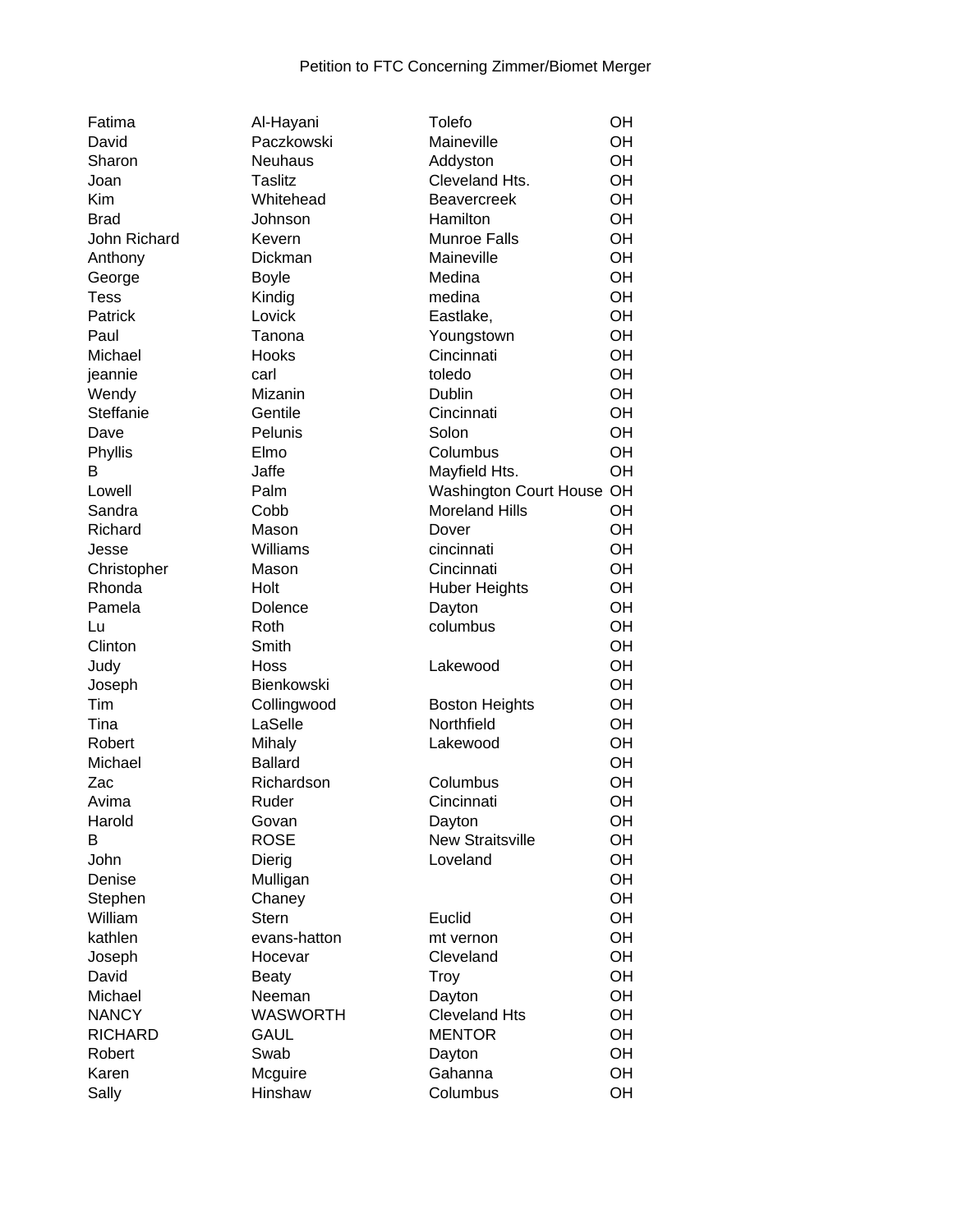| Kathleen       | Markus-Walczak | Lorain                | OH |
|----------------|----------------|-----------------------|----|
| Peter          | Schneider      | Columbus              | OH |
| <b>CAROLE</b>  | <b>BYAL</b>    | findlay               | OH |
| Michael        | Post           | Stow                  | OH |
| Larry          | Armstrong      | belpre                | OH |
| <b>Barbara</b> | Miller         | Lorain                | OH |
| Richard        | Mccullough     | Springfield           | OH |
| John           | Hull           | PortClinton           | OH |
| Chris          | <b>Byknish</b> | Masury                | OH |
| Don            | McKenzie       | cincinnati            | OH |
| John           | Burik, M.Ed.   | Cincinnati            | OH |
| Laura          | Snyder         | Powell                | OH |
| Adam           | Savett         |                       | OH |
| Matthew        | <b>Burton</b>  | Cincinnati            | OH |
| Lawrence       | <b>Mick</b>    | Dayton                | OH |
| Aloysius       | Wald           |                       | OH |
| Frank          | Hayes          | <b>Brecksville</b>    | OH |
| Jon            | Parton         | Curtice               | OH |
| Arlene         | Elder          | Cincinnati            | OH |
| lan            | Sherman        | Columbus              | OH |
| Tabb           | Schreder       | Toledo                | OH |
| Don            | Mckelvey       | Euclid                | OH |
| Timothy        | Woodard        |                       | OH |
| Charles        | Mullen         | Canton                | OH |
| Attila         | Nyitrai        | Willoughby            | OH |
| Carol          | Bergesen       | South Euclid          | OH |
| Krishna        | Jayakar        | Groveport             | OH |
| Kenneth E      | Moore          | <b>LIBERTY TWP</b>    | OH |
| Michael        | Safdi          | Cincinnait            | OH |
| Diane          | Fedak          | Cleveland             | OH |
| Jane           | Cizmar         | Tallmadge             | OH |
| Todd           | Rogers         | Akron                 | OH |
| <b>GEORGE</b>  | YARBROUGH      |                       | OH |
| Raymond        | Lawrence       | Cincinnati            | OH |
| Gary           | Chacra         | Galloway              | OH |
| Margaret       | Herten         |                       | OH |
| Nancy          | Allen          | Franklin              | OH |
| Dan            | Doepker        | <b>Tiffin</b>         | OН |
| thomas         | sellars        | akron                 | OH |
| Rebecca        | Slisher        |                       | OH |
| Ann            | Lindsley       | Toledo                | OH |
| Randy          | Centner        | Cincinnati            | OH |
| Palli          | holubar        | Wakeman               | OH |
| Garry          | Nemeth         | <b>Chagrin Falls</b>  | OH |
| <b>Steven</b>  | Minot          | Columbus              | OH |
| Anita          | Kohler         | <b>Yellow Springs</b> | OH |
| Arthur         | Lieberman      | <b>Moreland Hills</b> | OH |
| John           | Sumner         | Perrysburg            | OH |
| Donald         | Dietrich       | <b>West Chester</b>   | OH |
| Christine      |                | Cincinnati            | OH |
|                | Whaley         |                       |    |
| Millard L.     | Pennington Jr. | Chillicothe           | OH |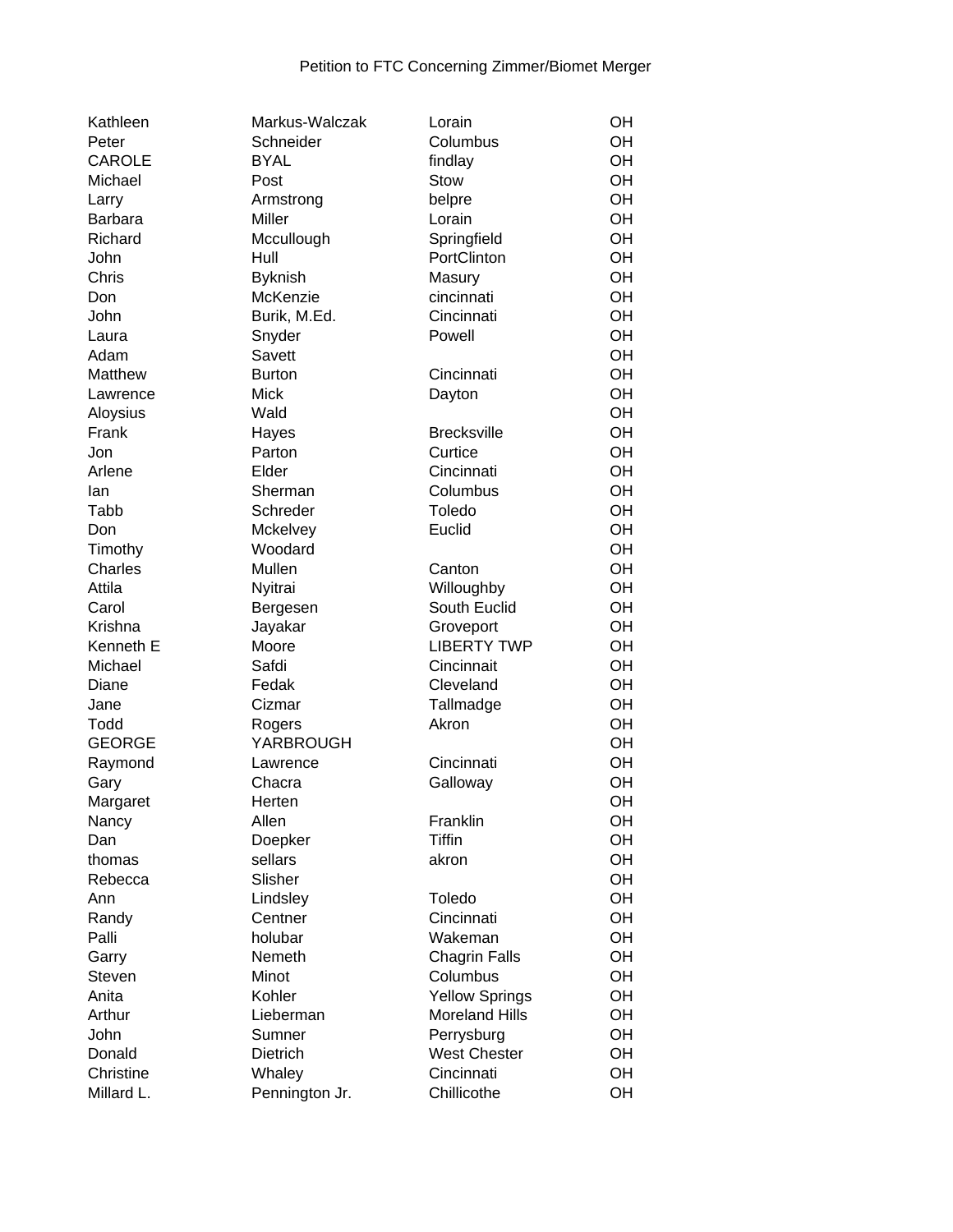| <b>RICHARD</b> | <b>PRAIRIE</b>   | <b>CINCINNATI</b>      | OH |
|----------------|------------------|------------------------|----|
| Charles        | Wright           | akron                  | OH |
| Jeffrey        | Collins          | Dayton                 | OH |
| Ben            | Hart             | Cincinnati             | OH |
| Tina           | Gangl            | Springboro             | OH |
| Lisa           | Pace             | Stow                   | OH |
| Kathryn        | <b>Brown</b>     | Hudson                 | OH |
| Robert         | Nye              | Mansfield              | OH |
| <b>Brenda</b>  | Gregory          | Georgetown             | OH |
| Henry          | <b>Broge</b>     | Cincinnati             | OH |
| Willard        | Motsinger        | <b>Blanchester</b>     | OH |
| Edward         | Seiter           | Hammondsville          | OH |
| Pete           | Cumming          | Cleveland              | OH |
| Fran           | Teresi           | Garrettsville          | OH |
| Lisa           | Witham           | Mentor on he Lake      | OH |
| Dale           | Walters          | amsterdam              | OH |
| Don            |                  | Columbus               | OH |
|                | Gillespie        |                        |    |
| Warren         | Harrington       | Canton                 | OH |
| Sue            | Sundry           | Powell                 | OH |
| David          | <b>Burwasser</b> | Oberlin                | OH |
| Sue            | Reedy            | Middletown             | OH |
| Andre          | Miller           | Cincinnati             | OH |
| Bill           | Marvin           | Dayton                 | OH |
| Russell        | Culp             |                        | OH |
| Ronald         | Stratton         | washington court house | OH |
| Jeffrey        | Evans            | Wintersville           | OH |
| Patty          | Ridenour         | Dayton                 | OH |
| Nicole         | Maschke          | Cleveland              | OH |
| Manuela        | Pelliccioni      | Parma                  | OH |
| Boyd           | Gilley           | Carlisle               | OH |
| Ps             | Naylor           | Canton                 | OH |
| Marvin         | <b>Bohn</b>      |                        | OH |
| Carolyn        | Gabriel          | North Olmsted          | OH |
| <b>Siamak</b>  | Salehi           | Cincinnati             | OH |
| Jo Anne        | <b>Burke</b>     | Cincinncai             | OH |
| Robin          | Bowman           | Findlay                | OH |
| Suzanne        | Peters           | Columbus               | OH |
| Charlotte      | Cuevas           | North Ridgeville       | OH |
| <b>Brad</b>    | Johnson          | tallmadge              | OH |
| Ken            | Jarvis           | Galion                 | OH |
| James          | Watt             | <b>Struthers</b>       | OH |
| Mary           | Thoma            | Dayton                 | OH |
| Dennis         | <b>Hinks</b>     | Cleveland              | OH |
| Michael        | Powell           | Miamisburg             | OH |
| Mary           | <b>Tucker</b>    | Mentor on the Lake     | OH |
| Scott          | Johnston         | Nashport               | OH |
| Linda          | <b>Barnhill</b>  | east sparta            | OH |
| Warren         |                  | Columbus               | OH |
|                | Danley           |                        | OH |
| Carolyn        | Sapp             | <b>Mount Sterling</b>  |    |
| <b>Brian</b>   | Patton           | <b>Fairview Park</b>   | OH |
| C              | Zalac            | Columbus               | OH |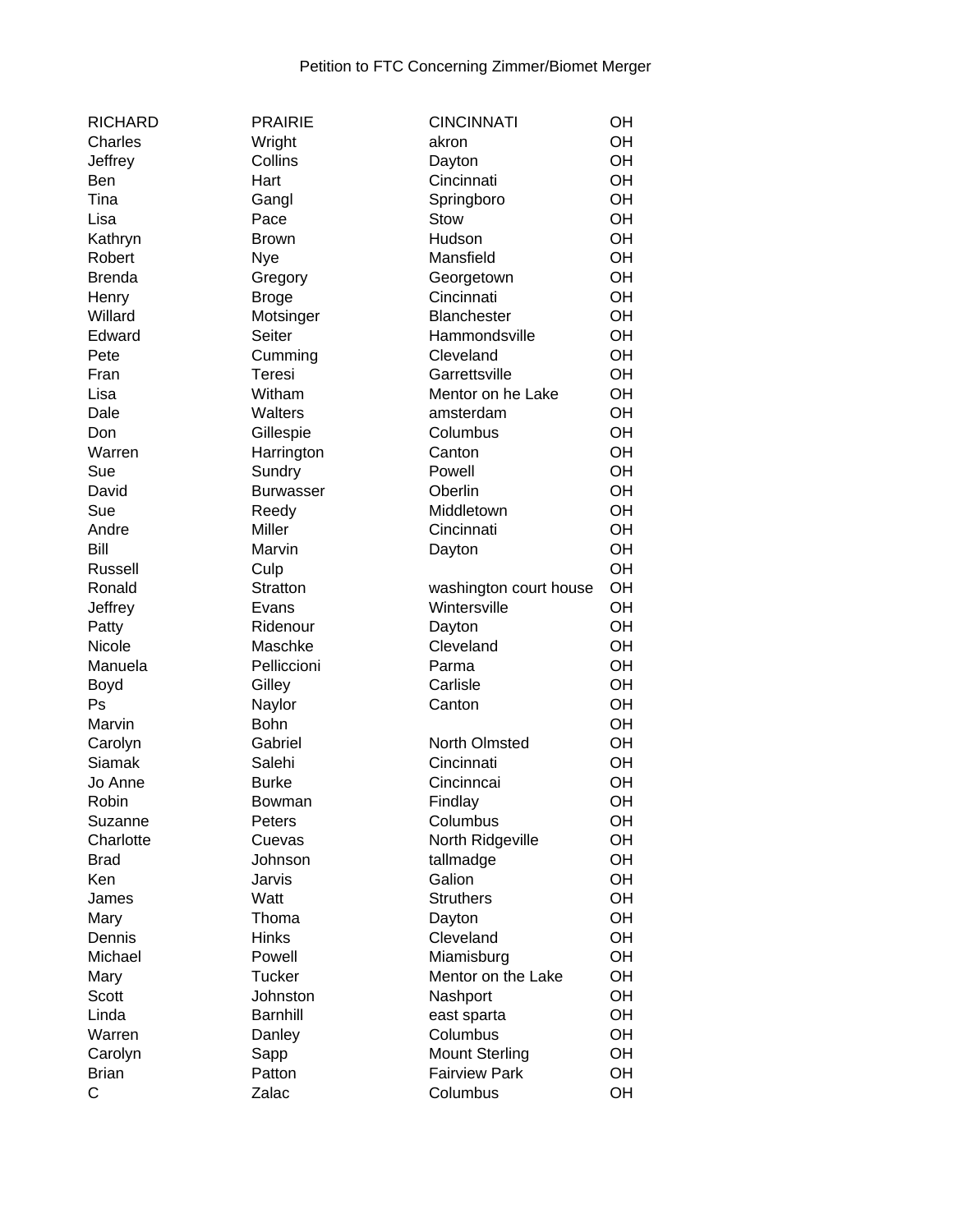| Avery                  | Lee              | Middletown                | OH       |
|------------------------|------------------|---------------------------|----------|
| jimmy                  | percy            | delaware                  | OH       |
| jim                    | wilson           | hamilton                  | OH       |
| Colleen                | Tootell          | <b>COLUMBUS</b>           | OH       |
| John                   | Deam             | Sidney                    | OH       |
| Rita                   | Whitley          | Dayton                    | OH       |
| Diambu                 | Smith            |                           | OH       |
| <b>KARLA</b>           | <b>Telfer</b>    | Akron                     | OH       |
| Ella                   | Davis            | Cincinnati                | OH       |
| Margaret               | Landrum          |                           | OH       |
| Kathleen               | Wilgus           | Columbus                  | OH       |
| Alyce                  | <b>Rieck</b>     |                           | OH       |
| James                  | Huff             | New Philadelphia          | OH       |
| Toby                   | <b>Beets</b>     | Columbus                  | OH       |
| Darryl                 | Williams         | Englewood                 | OH       |
| Vern                   | Salyer           |                           | OH       |
| Roger                  | Rollins          | The Plains                | OH       |
| Michael                | <b>Kubisek</b>   | Guysville                 | OH       |
| Earl                   | Webb             | Rittman                   | OH       |
| Tammy                  | Weatherly        | Cortland                  | OH       |
| Megan                  | Martin           | Hilliard                  | OH       |
| Greg                   | Nielson          | Strongsville              | OH       |
| С                      | <b>Basile</b>    | Cuyahoga Falls            | OH       |
| William                | <b>Breen</b>     |                           | OH       |
| Jillian                | Little           | Cuyahoga Falls            | OH       |
| Renee                  | Close            |                           | OH       |
| William                | Young            |                           | OH       |
| John                   | Miller           | <b>University Heights</b> | OH       |
| Julie                  | Viergutz         | Parma                     | OH       |
| Mary                   | McClellan        | Reynoldsburg              | OH       |
| Nancy                  | Crane            | Kettering                 | OH       |
|                        | Thome            | Pataskala                 | OH       |
| Timothy                | Smith            |                           | OH       |
| Kelly<br>Gary          | Hudson           | Dayton<br>Lakewood        | OH       |
| patti                  | o'rourke-steiner | columbus                  | OH       |
|                        |                  | Hamilton                  | OH       |
| <b>Bartley</b><br>Andy | Lawson<br>Pepper | Fairfield                 | OH       |
| <b>Bruce</b>           | Godwin           | De Graff                  | OH       |
|                        | <b>Kuns</b>      | Lorain                    | OH       |
| Margaret<br>Francine   |                  |                           |          |
| AI                     | Demyan           |                           | OH<br>OH |
|                        | Lane<br>White    | Berea                     | OH       |
| <b>Beulah</b>          |                  | Middletown                |          |
| lan                    | Engle            | Columbus                  | OH       |
| Rodney                 | Mathison         | Delphos                   | OH       |
| Josie                  | Jones            | Toledo                    | OH       |
| Michelle               | Wikette          |                           | OH       |
| Ed                     | George           | Cleveland                 | OH       |
| Chris                  | <b>Baker</b>     | Twinsburg                 | OH       |
| Thomas                 | Cope             | Medina                    | OH       |
| lou                    | stammer          | Columbus                  | OH       |
| Michael                | White            |                           | OH       |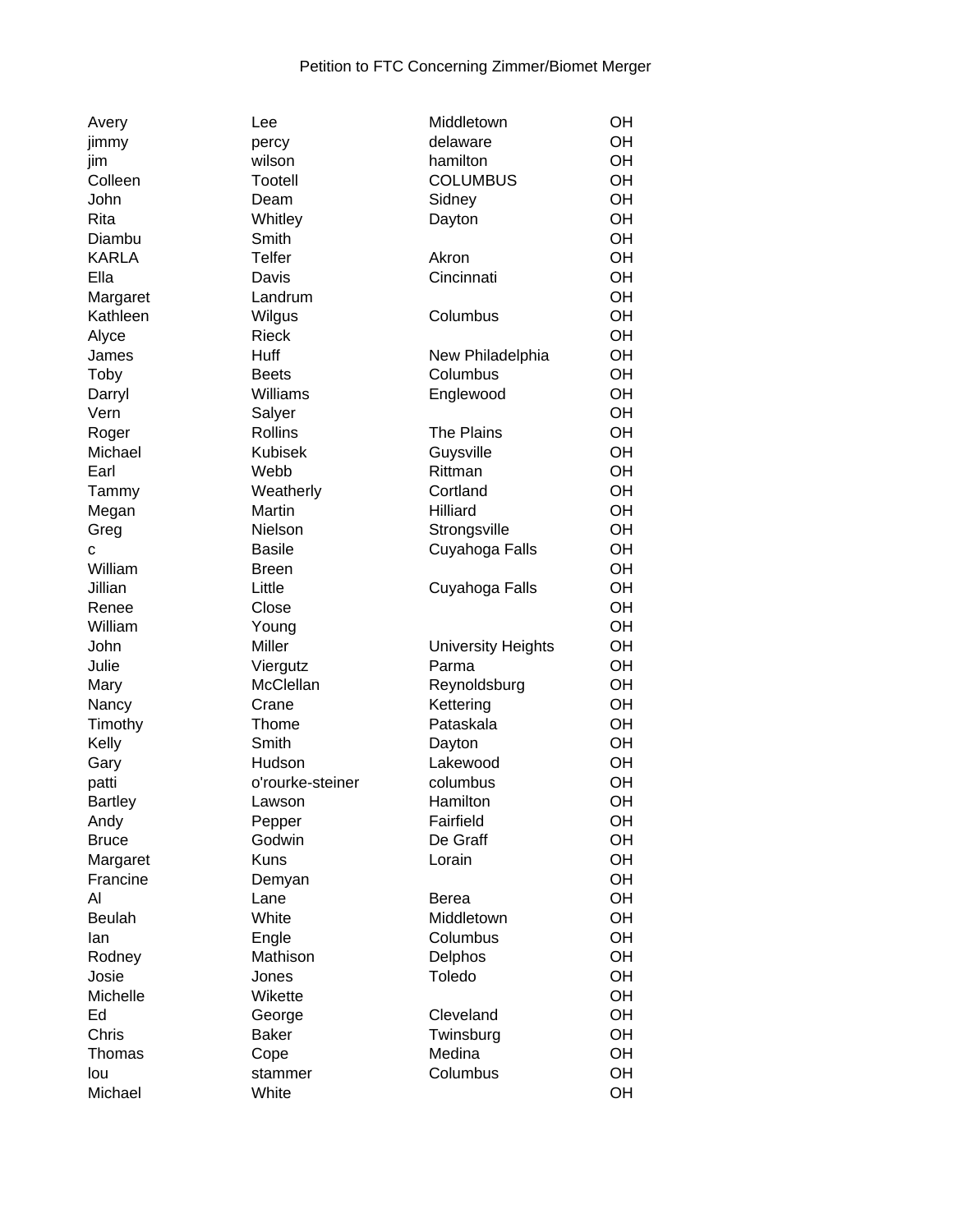| Erika          | Schoeps               | columbus                | OH |
|----------------|-----------------------|-------------------------|----|
| Don            | Chasteen              | Millbury                | OH |
| James          | Merhout               | <b>West Chester</b>     | OH |
| Peg            | Meis                  | Cincinnati              | OH |
| <b>MICHAEL</b> | <b>JAPACK</b>         | <b>COLUMBUS</b>         | OH |
| Randal         | James                 | Bloomingdale            | OH |
| Robert         | Hall                  | Westerville             | OH |
| Clare          | Weinkam               |                         | OH |
| Phillip        | Kennard               | Canton                  | OH |
| Cammie         | Jones                 | <b>COLUMBUS</b>         | OH |
| Christine      | Rohde                 | <b>Boardman</b>         | OH |
|                | Theaker               | Mansfield               | OH |
| Jean           |                       |                         |    |
| Kristin        | Gregory               |                         | OH |
| <b>Barbara</b> | Sanderson             | Canton                  | OH |
| Gary           | Diebel                | <b>Liberty Twp</b>      | OH |
| Karin          | Messner               |                         | OH |
| Carl W.        | Entemann              | Painesville             | OH |
| Thomas         | Seifert               | Kettering               | OH |
| John           | <b>Brumenschenkel</b> | Crestline               | OH |
| Jerrold        | Olmstead              | Dublin                  | OH |
| Sue            | Kaufman               | Painesville             | OH |
| Lori           | Castle                | Portsmouth              | OH |
| Margaret       | Hardin                | Dayton                  | OH |
| Kenneth        | Carolus               | Cincinnati              | OH |
| Daniel         | McLean                | Xenia                   | OH |
| Laurice        | Koury                 |                         | OH |
| lolette        | kuby                  | Cleveland Hts,          | OH |
| Jan            | Hall                  | Worthington             | OH |
| Mary           | Snow                  |                         | OH |
| Ronald         | Snow                  | <b>Columbia Station</b> | OH |
| Susan          | Piper                 |                         | OH |
|                | schlosser             |                         | OH |
| virginia       |                       |                         | OH |
| Rose           | Craig                 |                         |    |
| Shirley        | <b>Sweet</b>          | Sayre                   | OK |
| William        | Coyle                 | <b>COWETA</b>           | OK |
| Michael        | Reyes                 | Altus                   | OK |
| Douglas        | Smith                 |                         | OK |
| Patsy          | <b>Baker</b>          | Tulsa                   | OK |
| Mark           | <b>Bales</b>          | Norman                  | OK |
| Gala           | Davis                 | <b>Oklahoma City</b>    | OK |
| Greg           | Smith                 | Alva                    | OK |
| William        | Elliott               | <b>OKLAHOMA CITY</b>    | OK |
| L.             | <b>Jim Anthis</b>     | Edmond                  | OK |
| George         | <b>McKinnis</b>       | Newcastle               | OK |
| Janelle        | Robison               | Tulsa                   | OK |
| Frank          | <b>Briggs</b>         | Tecumseh                | OK |
| Dean           | Vernon                | Yukon                   | OK |
| henthorn       | warren                | choctaw                 | OK |
| Marilyn        | Bedford               | Tulsa                   | OK |
| Shed           | Francene              | <b>Stillwater</b>       | OK |
| Kenneth        | Graham                | <b>EL RENO</b>          | OK |
|                |                       |                         |    |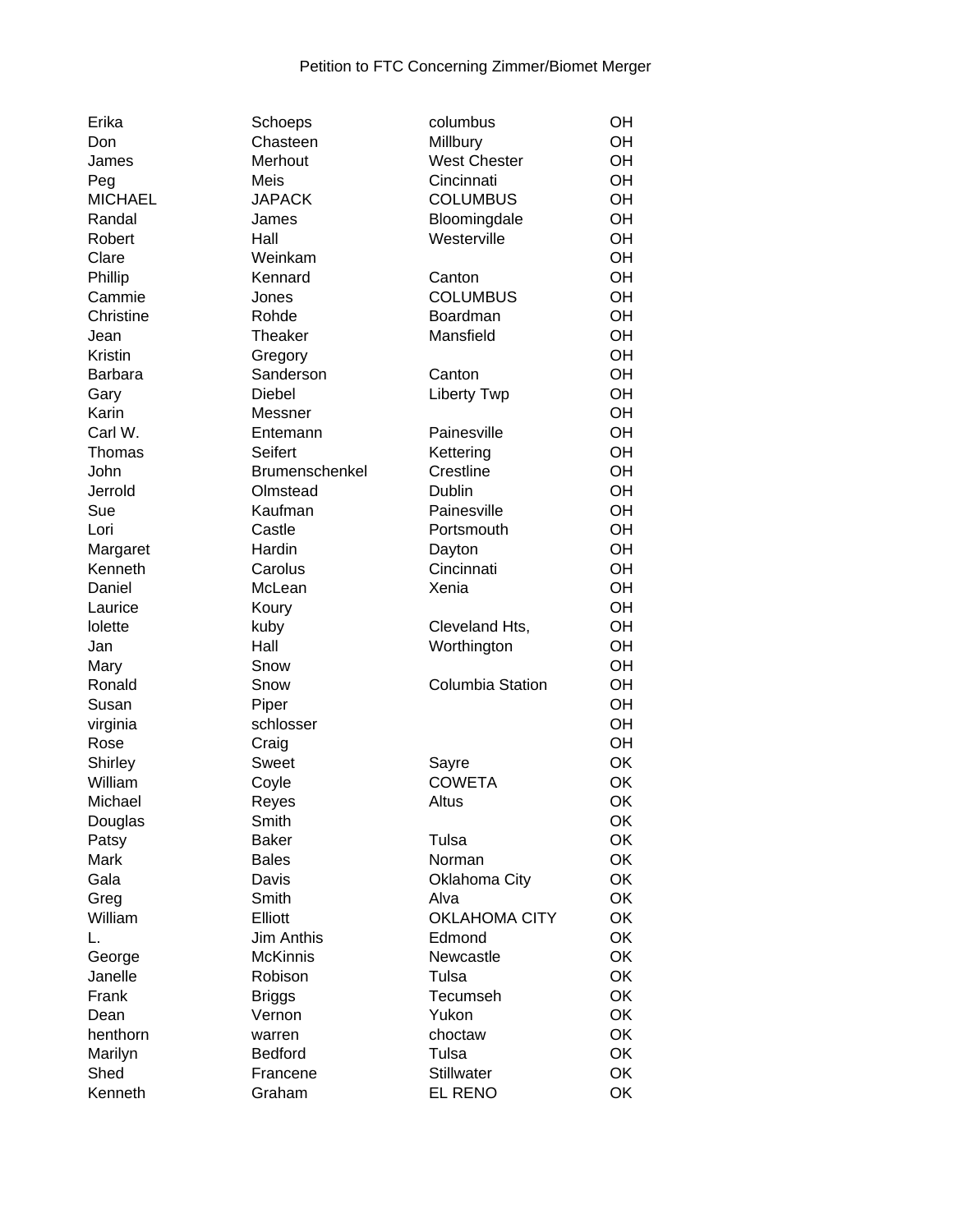| Peggy            | Salas             | Stillwater           | OK        |
|------------------|-------------------|----------------------|-----------|
| Laurie           | <b>Schick</b>     |                      | OK        |
| william          | brummett          | tulsa                | OK        |
| <b>YVETTE</b>    | <b>ECKLUND</b>    | norman               | OK        |
| Debbie           | Sequichie-Kerchee | Cache                | OK        |
| Johnny           | Price             | shawnee              | OK        |
| J.C.             | Moore             | <b>Terlton</b>       | OK        |
| Diane            | Magers            | Norman               | <b>OK</b> |
| Adreana          | Blakemore         | Tulsa                | <b>OK</b> |
| Jim              | Woodie            | Geary                | OK        |
| Cassandra        | Smith             |                      | <b>OK</b> |
| Darrell          | Mcnabb            | 20621 W. 860 Rd.     | OK        |
| Eunice           | Ball              | <b>EDMOND</b>        | <b>OK</b> |
|                  | Kondratieff       | Shawnee              | <b>OK</b> |
| Joanne           |                   |                      | <b>OK</b> |
| Walter C         | Rhodes Jr         | Norman               |           |
| Joe              | <b>Barnes</b>     | Jay                  | OK        |
| Carol            | Richerson         | <b>Oklahoma City</b> | OK        |
| Alane            | <b>Bronson</b>    | El Reno,             | OK        |
| Carla            | Wheeler           | Vinita               | <b>OK</b> |
| Marshall         | Neill             | Maysville            | <b>OK</b> |
| Janice           | Cobb              | Tulsa                | <b>OK</b> |
| <b>Byron</b>     | Dunn              | Sand Springs         | OK        |
| Michael          | White             | Mustang              | OK        |
| Rachel           | <b>Brown</b>      | Norman               | <b>OK</b> |
| Floydette        | Seal              | Edmond               | <b>OK</b> |
| Mark             | Webster           | Oklahoma City        | OK        |
| John             | MacGregor         | Enid                 | <b>OK</b> |
| steve            | womack            |                      | OK        |
| Sonya            | Wallace           | Tulsa                | OK        |
| Earl             | Minter            | Tulsa                | OK        |
| Patrick          | Spurlock          | Mannford             | OK        |
| Marilyn          | Anderson          | Oklahoma City        | OK        |
| Elaine           | Anderson          |                      | <b>OK</b> |
| Kathleen         | Atlee             | Shawnee              | <b>OK</b> |
| Robert           | Hutchison         | Luther               | OK        |
| Teri             | Taaca             | Oklahoma City        | OK        |
| Kermit           | Walsh             |                      | OK        |
| Pam L            | Anderson          |                      | OK        |
| Lynne            | Thorndycraft      |                      | ON        |
| Mark             | Wiley             | Portland             | OR.       |
| Wayne            | Kelly             | Ashland              | OR.       |
| Diana            | <b>Boom</b>       | Lake Oswego          | <b>OR</b> |
| Gary             | Adams             |                      | <b>OR</b> |
|                  | Charles           |                      | OR.       |
| Lange<br>Charlie | Graham            | Eugene<br>Hillsboro  | OR.       |
|                  |                   |                      |           |
| Jeanne           | Crowley           |                      | <b>OR</b> |
| Hanson           | Wright            |                      | OR.       |
| Douglas          | McLean            | Lake Oswego          | <b>OR</b> |
| Marvin           | Katz              | Troutdale            | <b>OR</b> |
| Robert           | French            |                      | OR.       |
| Kenneth          | Larson            | Corvallis            | <b>OR</b> |
|                  |                   |                      |           |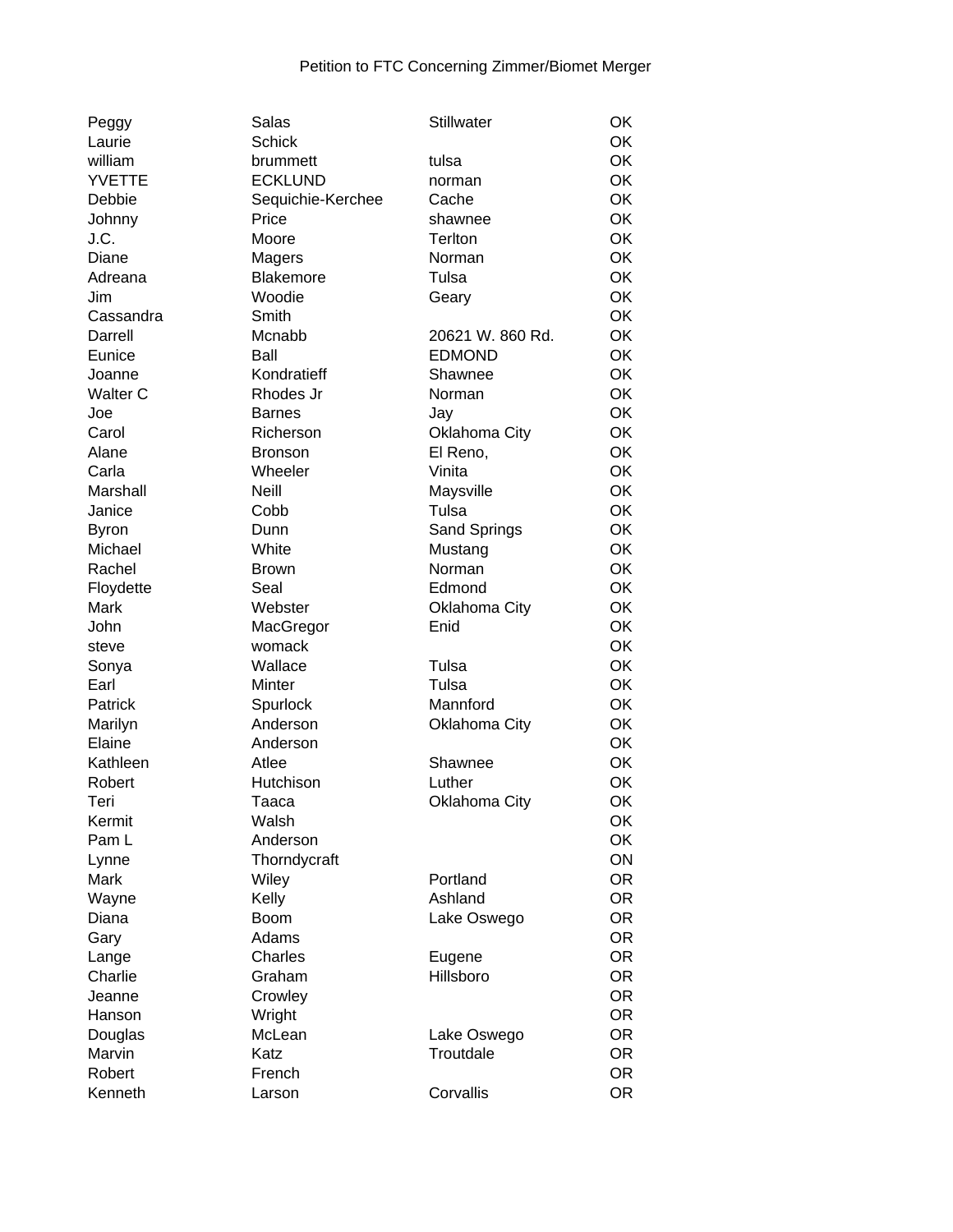| Steven         | Christian         | Hillsboro            | <b>OR</b>              |
|----------------|-------------------|----------------------|------------------------|
| morton         | smith             | ashland              | <b>OR</b>              |
| Rhett          | Lawrence          |                      | <b>OR</b>              |
| Jim            | Geear             | Medford              | <b>OR</b>              |
| John           | Garrett           | Eugene               | <b>OR</b>              |
| Doug           | Englund           | Portland             | <b>OR</b>              |
| Judith         | Bowman-Kreitmeyer | Gleneden Beach       | <b>OR</b>              |
| Gideon         | Wizansky          | Ashland              | <b>OR</b>              |
| <b>Brenda</b>  | Gaines            | Blachly              | <b>OR</b>              |
| Edie           | Lungreen          | Portland             | <b>OR</b>              |
| Jean           | Shepherd          | Portland             | <b>OR</b>              |
| Donlon         | McGovern          | Portland             | <b>OR</b>              |
| Julianne       | Ramaker           | <b>Bend</b>          | <b>OR</b>              |
| Gary           | Millhollen        | Eugene               | <b>OR</b>              |
| <b>Drake</b>   | Marian            |                      | <b>OR</b>              |
| David          | Sobelson          | Oregon City          | <b>OR</b>              |
| Lisa           | Ouazzani          |                      | <b>OR</b>              |
| David          | Wilson            | Myrtle Point         | <b>OR</b>              |
| Judi           | Baker             | <b>Hood River</b>    | <b>OR</b>              |
| Martha         | Perez             | Portland             | <b>OR</b>              |
| James          | Weider            | Depoe Bay            | <b>OR</b>              |
| Lynn           | Cardiff           | Salem                | <b>OR</b>              |
| Phil           | Hanson            | Portland             | <b>OR</b>              |
| Marilyn        | <b>Blen</b>       | Yamhill              | <b>OR</b>              |
| Susi           | <b>Brothers</b>   | <b>Beaverton</b>     | <b>OR</b>              |
| Valorie        | Valo              | Tualatin             | <b>OR</b>              |
| Dan            | Sherwood          | Portland             | <b>OR</b>              |
| <b>Scott</b>   | Wagner            | <b>Klamath Falls</b> | <b>OR</b>              |
| Joanne         | Berdeen           | Ashland              | <b>OR</b>              |
| Paula & Gordon | Cooley            |                      | <b>OR</b>              |
| Dorothy        | Decker            | Ashland              | <b>OR</b>              |
| John           | knipe             | rockaway beach       | <b>OR</b>              |
| Joanne         | Skirving          | Portland             | <b>OR</b>              |
| Janice         | Sakofsky          | Portland             | <b>OR</b>              |
| Robert         | MacDonald         | Heppner              | <b>OR</b>              |
| Dennis         | Thompson          |                      | <b>OR</b>              |
| Jeffrey        | White             | <b>Forest Grove</b>  | <b>OR</b>              |
| <b>Steve</b>   | Weiss             | Portland             | <b>OR</b>              |
| <b>Jack</b>    | Jameson           | Waldport             | <b>OR</b>              |
| Gwen           | Jaspers           | Eugene               | <b>OR</b>              |
| Marguery Lee   | Zucker            | Eugene               | <b>OR</b>              |
| Mj             | Graybeal          | <b>King City</b>     | <b>OR</b>              |
| Toni           | Noll              | Portland             | <b>OR</b>              |
| Ed             | Miller            | Portland             | <b>OR</b>              |
| Henry          | <b>Bennett</b>    | Portland             | <b>OR</b>              |
| Camilla        | Henderson         |                      | <b>OR</b>              |
|                |                   |                      |                        |
| Ben<br>Rosalie | Earle<br>Sable    | Medford              | <b>OR</b><br><b>OR</b> |
| Jo             | Morton            |                      | <b>OR</b>              |
|                |                   | Mt Angel             |                        |
| Debra          | Gray              | Beaverton            | <b>OR</b>              |
| Ethel          | <b>Birnbach</b>   | Portland             | <b>OR</b>              |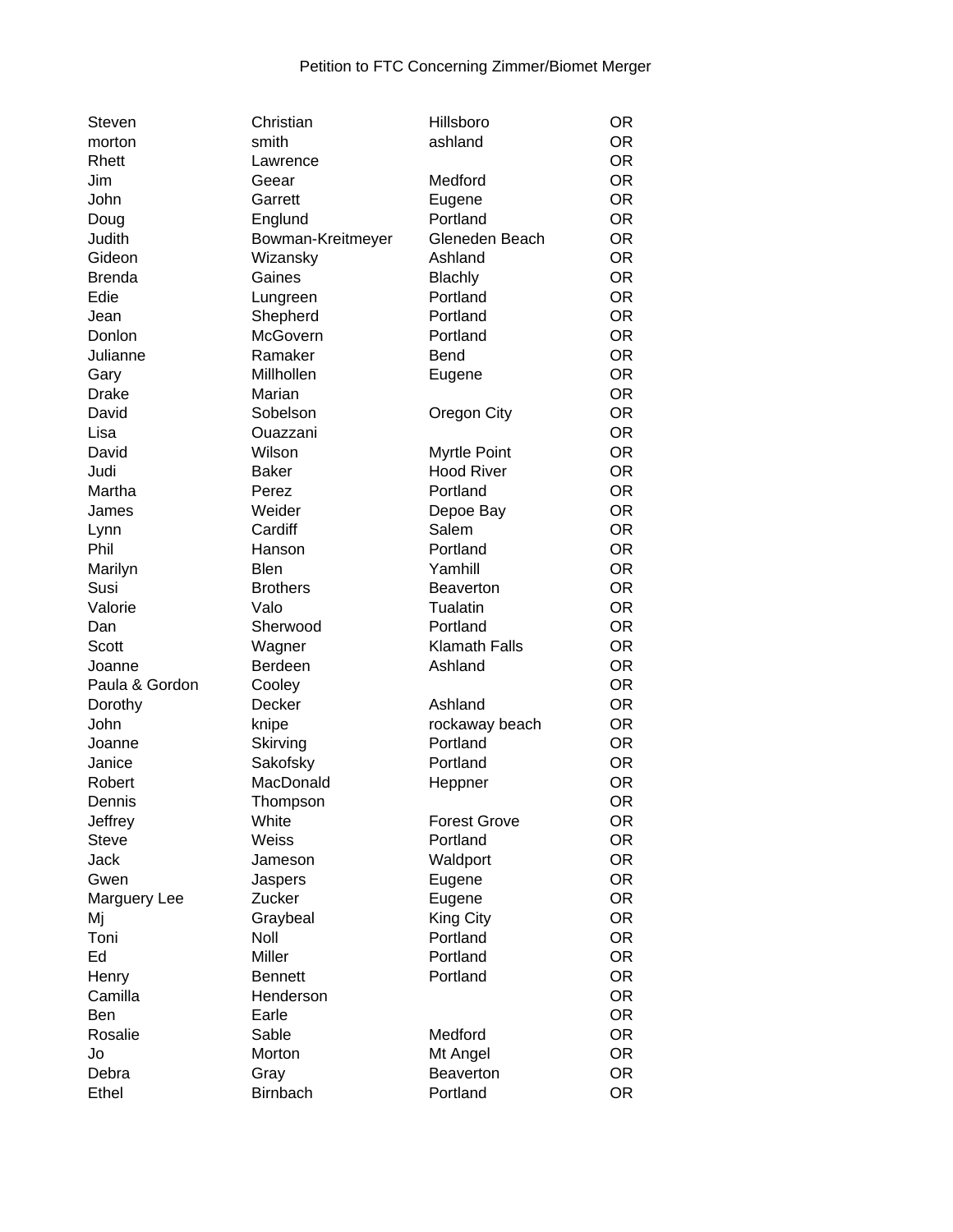| Oliver-Poore      | Sandra         |                    | <b>OR</b> |
|-------------------|----------------|--------------------|-----------|
| Hellene           | Chapman        |                    | OR.       |
| Audrey            | Jesse          | Portland           | <b>OR</b> |
| Laura             | <b>Stice</b>   |                    | <b>OR</b> |
| Judith K.         | Litt           | Portland           | <b>OR</b> |
| Pat               | Bozanich       | <b>The Dalles</b>  | <b>OR</b> |
| Kathleen          | Childs         | Lebanon            | <b>OR</b> |
| Dave              | Dunkak         | Portland           | <b>OR</b> |
| Richard           | Hanes          | <b>Grants Pass</b> | <b>OR</b> |
| Pamela            | Pierpont       | Dallas             | <b>OR</b> |
| Aue               | Nicole         | Portland           | <b>OR</b> |
| John              | Evans          | Eugene             | <b>OR</b> |
| Sherrylee         | Felger         | Port Orford        | <b>OR</b> |
| Robert            | Spivey         | Portland           | <b>OR</b> |
| Leonard           | Otto           | <b>Boring</b>      | <b>OR</b> |
| Frank             | Mele           |                    | <b>OR</b> |
|                   | Keene          | <b>White City</b>  | <b>OR</b> |
| Margaret          |                |                    |           |
| Ginger            | Pierce         |                    | <b>OR</b> |
| <b>Bruce Eric</b> | Richards       | <b>Beaverton</b>   | <b>OR</b> |
| John              | Mcswigan       | Hillsboro          | <b>OR</b> |
| Gold              | Carol          | Corvallis          | <b>OR</b> |
| Fred              | Moore          | La Grande          | <b>OR</b> |
| Gary              | <b>McCuen</b>  | Salem              | <b>OR</b> |
| <b>Beatrice</b>   | <b>Nissel</b>  | Eugene             | <b>OR</b> |
| Lavonne           | Miller         | Portland           | <b>OR</b> |
| Jacqueline E      | Nischalke      | West Linn          | <b>OR</b> |
| <b>Rick</b>       | Groman         |                    | <b>OR</b> |
| Ronald            | Lofy           | <b>Fall Creek</b>  | <b>OR</b> |
| David             | <b>Brewer</b>  | Walterville        | <b>OR</b> |
| Paul              | Daly           | Eugene             | <b>OR</b> |
| Jim               | Lykins         | Scappoose          | <b>OR</b> |
| Linda             | Hansen         | Portland           | <b>OR</b> |
| John              | Garrison       | <b>Beaverton</b>   | <b>OR</b> |
| Frank             | Graham         | Roseburg           | <b>OR</b> |
| Devin             | Hathaway       | <b>CORVALLIS</b>   | <b>OR</b> |
| Janiece           | Staton         | <b>Beaverton</b>   | <b>OR</b> |
| <b>Marcus</b>     | Lanskey        | Eugene             | <b>OR</b> |
| kellie            | federico       | salem              | <b>OR</b> |
| susan             | rose           | Corvallis          | <b>OR</b> |
| Natalie           | Van Leekwijck  | <b>Beaverton</b>   | <b>OR</b> |
| Mary              | Vorachek       | Salem              | <b>OR</b> |
| Ray & Marlyn      | <b>Teplitz</b> | Medford            | <b>OR</b> |
| Sylvia            | Mitchell       | Eugene             | <b>OR</b> |
| Sharon            | Hunt           | Aloha              | <b>OR</b> |
| Joan              | Nordt          | Portland           | <b>OR</b> |
| Hector R.         |                | Salem              | <b>OR</b> |
|                   | Amaro          | <b>EUGENE</b>      |           |
| Dorothy           | Attneave       |                    | <b>OR</b> |
| <b>Steve</b>      | Radcliffe      | <b>Grants Pass</b> | <b>OR</b> |
| Edith             | Orner          |                    | <b>OR</b> |
| John              | Odgers         | Lake Oswego        | <b>OR</b> |
| Austin            | Kampmann       | Portland           | <b>OR</b> |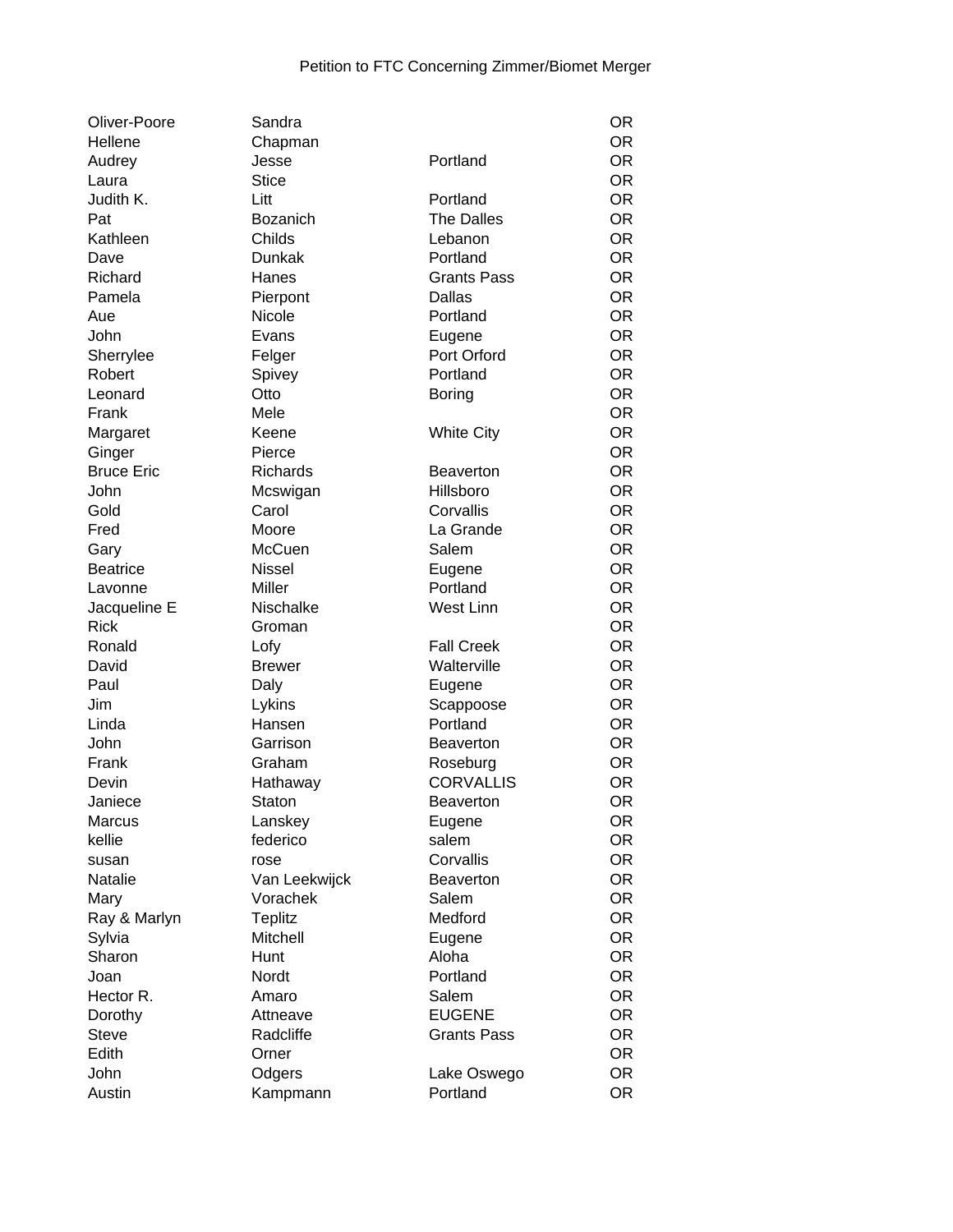| Joseph       | <b>Myers</b>       | Eugene               | <b>OR</b> |
|--------------|--------------------|----------------------|-----------|
| Jerome       | Gordon             | Salem                | OR.       |
| Richard      | Johnson            | Eugene               | <b>OR</b> |
| lan          | Shelley            | Portland             | <b>OR</b> |
| Skip         | Harris             | Athena               | <b>OR</b> |
| max          | mensing            | yachats              | <b>OR</b> |
| Ron          | Teninty            | Eugene               | <b>OR</b> |
| Joel Kay     | Joel Kay           |                      | <b>OR</b> |
| Mauria       | McClay             | Portland             | <b>OR</b> |
| Janet        | Hagge              | Eugene               | <b>OR</b> |
| Randall      | <b>Nerwick</b>     | Milwaukie            | <b>OR</b> |
|              |                    |                      | <b>OR</b> |
| Perlita      | Ritchie            | Hermiston            |           |
| Judith       | Lienhard           | Portland             | <b>OR</b> |
| Duncan       | <b>Baruch</b>      | Portland             | <b>OR</b> |
| Laurie       | Todd               |                      | <b>OR</b> |
| Susan        | Wechsler           | Corvallis            | <b>OR</b> |
| Genevieve    | Mackinnon          | Ashland              | <b>OR</b> |
| Roy          | Adsit              | Portland             | <b>OR</b> |
| Kelly        | Mcconnell          | Tigard               | <b>OR</b> |
| Phila        | Kelsey             | Portland             | <b>OR</b> |
| <b>Steve</b> | Aydelott           | <b>Bend</b>          | <b>OR</b> |
| Noelle       | Crawford           | portland             | <b>OR</b> |
| James        | Racer              | Eugene               | <b>OR</b> |
| janna        | piper              | portland             | <b>OR</b> |
| Adama        | Hamilton           | Ashland              | <b>OR</b> |
| Jordan       | Lewis              | Portland             | <b>OR</b> |
| John         | Ardner             | Gresham              | OR.       |
|              | Tull               | Medford              | <b>OR</b> |
| Donald       |                    |                      |           |
| Suzanne      | Hammond            | Oregon City          | <b>OR</b> |
| Trudy        | <b>Berne</b>       | Portland             | <b>OR</b> |
| Dave         | Plaehn             | Corvallis            | <b>OR</b> |
| Vince J      | Alexander          | Wilsonville          | <b>OR</b> |
| Larry        | Deyoung            | Turner               | <b>OR</b> |
| James        | Verberkmoes        | Roseburg             | <b>OR</b> |
| Jerry        | Melton             | Corvallis            | <b>OR</b> |
| steve        | linn               | Silverton            | <b>OR</b> |
| Ronald       | Cole               | Bend                 | OR        |
| Michael L.   | Lovely             | Bend                 | <b>OR</b> |
| Michael      | Peterson           | Eugene               | OR        |
| Ed           | Davie              | <b>Forest Grove</b>  | OR.       |
| Ron          | Berti              | Portland             | <b>OR</b> |
| Jim P        | May                | Depoe Bay            | <b>OR</b> |
| H. Norman    | Clark              | Portland             | <b>OR</b> |
| William      | Young              | Pendleton            | OR.       |
| Ty           | Fredette           | Portland             | <b>OR</b> |
| Theodore     | Mihajlich          | Astoria              | OR        |
|              |                    |                      | <b>OR</b> |
| Jean         | Boynton<br>Millard | Coos Bay<br>Salem    | <b>OR</b> |
| H.M.         |                    |                      |           |
| Tina         | <b>Bissett</b>     | Portland             | OR        |
| <b>Steve</b> | Gorham             | <b>KLAMATH FALLS</b> | OR.       |
| Susan        | Goracke            | Portland             | OR.       |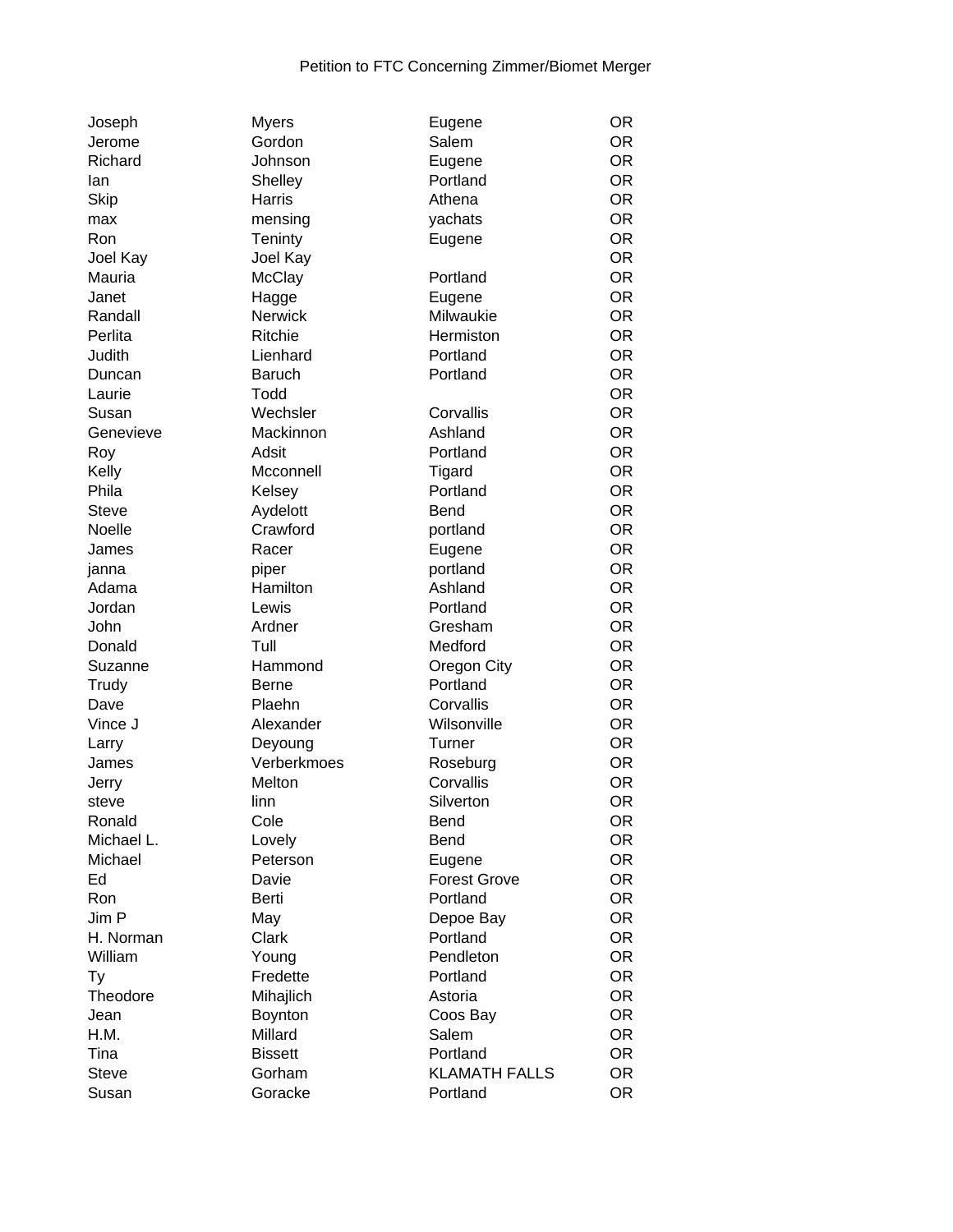| Linda           | Stovall         | Florence             | <b>OR</b> |
|-----------------|-----------------|----------------------|-----------|
| Kirsten         | Ohm             | Gresham              | <b>OR</b> |
| Ann             | Clarkson        | Portland             | <b>OR</b> |
| Juliane         | Schneider       | <b>Bend</b>          | <b>OR</b> |
| Honora-Bright   | Aere            | <b>Blodgett</b>      | <b>OR</b> |
| Doreen          | Sawicki         | Portland             | <b>OR</b> |
| kath            | Cotrell         | Portland             | <b>OR</b> |
| <b>DEBBI</b>    | <b>WOOD</b>     | <b>Lincoln City</b>  | <b>OR</b> |
| Gary            | Gilardi         | <b>Hood River</b>    | <b>OR</b> |
| Mark            | Coffman         | Merlin               | <b>OR</b> |
| Mary            | Wachelka        | Corvallis            | <b>OR</b> |
| Maureen         | ONeal           | Potland              | <b>OR</b> |
| William         | Mahoney-Watson  | Lake Oswego          | <b>OR</b> |
| Sidney          | <b>Bass</b>     | Sheridan             | <b>OR</b> |
| Ronald          | Garst           | sherwood             | <b>OR</b> |
| <b>KEN</b>      | <b>HUSBY</b>    | <b>KEIZER</b>        | <b>OR</b> |
| Gary            | <b>Brown</b>    | Portland             | <b>OR</b> |
| David           | Wolfe           | <b>GOLD HILL</b>     | <b>OR</b> |
| Greg            | Goad            | Pendleton            | <b>OR</b> |
| Kenneth         | Mccormick       |                      | <b>OR</b> |
| Ann             | Cobban          | Redmond              | <b>OR</b> |
| Robert          | Harrington      | Eugene               | <b>OR</b> |
| Dale            | Gennett         | Portland             | <b>OR</b> |
| <b>Bob</b>      | <b>Bock</b>     | Portland             | <b>OR</b> |
| Dennis          | Sweeney         |                      | <b>OR</b> |
| Michelle        | Jordan          | Ashland              | <b>OR</b> |
| Vicki           | Fletcher        | Aloha                | <b>OR</b> |
| Arden           | Erlichman       | Ashland              | <b>OR</b> |
| <b>Bob</b>      | Hammond         | <b>Sisters</b>       | <b>OR</b> |
| David           | Kolasky         | Portland             | <b>OR</b> |
| Richard         | Knablin         | North Bend           | <b>OR</b> |
| Franklin        | Kapustka        | Aloha                | <b>OR</b> |
| Everete         | Rice            | Portland             | <b>OR</b> |
| Claudia         | Nawas           |                      | <b>OR</b> |
| Stephen         | <b>Bomber</b>   | Aloha                | <b>OR</b> |
| Alma            |                 |                      | <b>OR</b> |
| Heather         | Leon<br>Marsh   | Lake Oswego          | <b>OR</b> |
| Mike            | Gross           | Cascadia             | <b>OR</b> |
|                 |                 | Portland             | <b>OR</b> |
| Lorna<br>Robert | Landis<br>Hintz | <b>Brookings</b>     | <b>OR</b> |
|                 | Howell          | Rainier              | <b>OR</b> |
| Gary            | Abrams Md       |                      | <b>OR</b> |
| Harvey          |                 | sunriver             |           |
| Helen D.        | Mcmahan         | Tualatin             | <b>OR</b> |
| Ira             | White           | Pendleton            | <b>OR</b> |
| <b>Steve</b>    | Goldstein       | Oregon City          | <b>OR</b> |
| Gerald J        | Wasserburg      | Florence             | <b>OR</b> |
| Richard         | Lindstrom       | <b>Bend</b>          | <b>OR</b> |
| Kenneth         | West            | Aloha                | <b>OR</b> |
| Rebecca         | Hickey          | Portland             | <b>OR</b> |
| Susan           | Marsh           | <b>RHODODENDRON</b>  | <b>OR</b> |
| Darlene         | Edelman         | <b>Klamath Falls</b> | <b>OR</b> |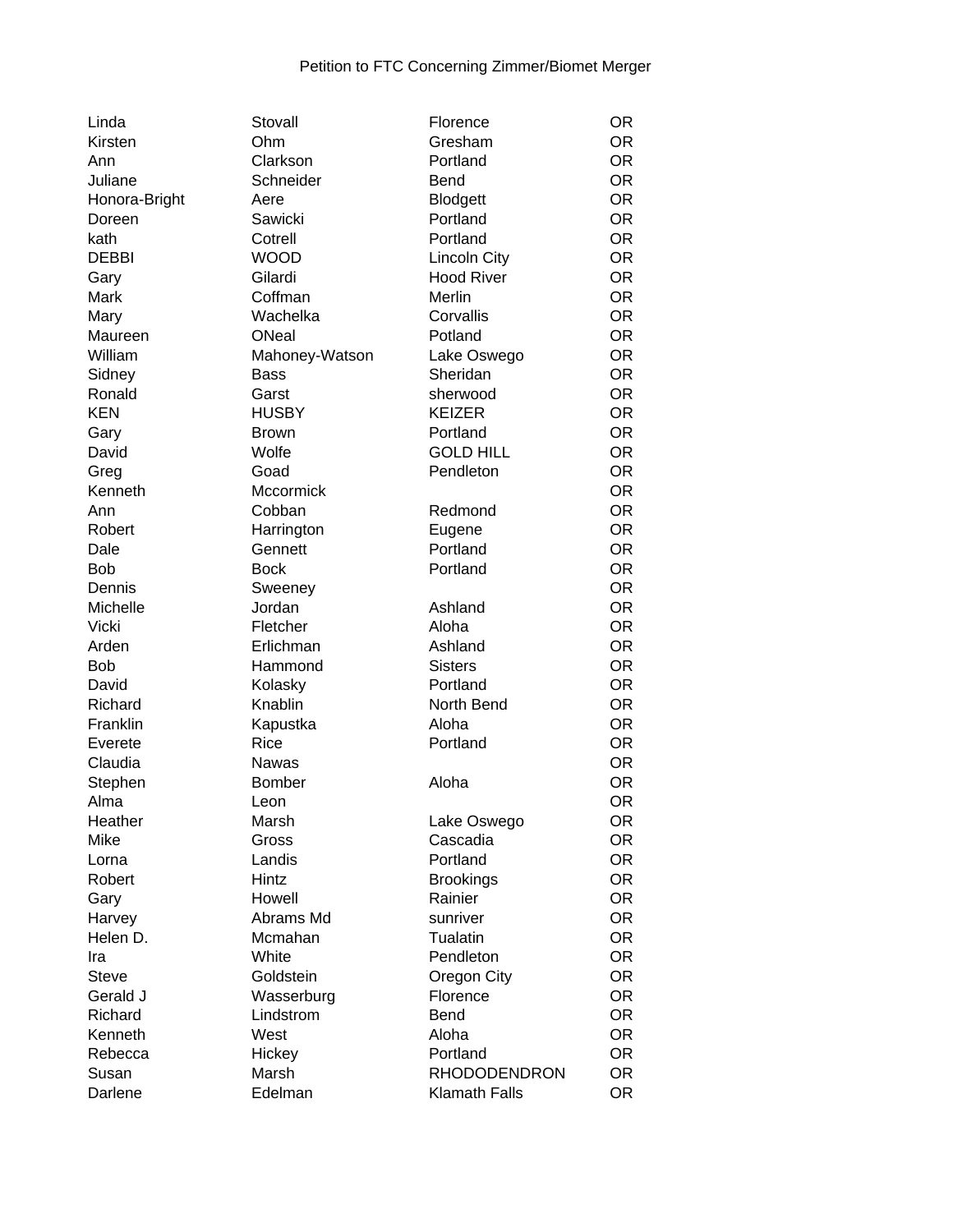| L              | Carlson         | oak grove           | <b>OR</b> |
|----------------|-----------------|---------------------|-----------|
| Keeley         | Harding         | Portland            | <b>OR</b> |
| Darryn         | Ambrose         | Portland            | <b>OR</b> |
| Dody           | н               | jacksonville        | <b>OR</b> |
| Mary           | Peterson        | Newport             | <b>OR</b> |
| Angela         | Fazzari         |                     | <b>OR</b> |
| Jere           | Retzer          |                     | <b>OR</b> |
| Duane          | Underwood       | corvallis           | <b>OR</b> |
| Richard        | Davis           | Wilsonville         | <b>OR</b> |
| Robert         | Helm            | Portland            | <b>OR</b> |
| Nicole         | Lawless         | Eugene              | <b>OR</b> |
| Jennifer       | Eiffert         |                     | <b>OR</b> |
| Myriam         | Alaux           | Portland            | <b>OR</b> |
| Marita         | Howry           |                     | <b>OR</b> |
| Jessica Rose   | Heritier        | Portland            | <b>OR</b> |
| Dennis         | Keenan          | Portland            | <b>OR</b> |
| Linda          | <b>Sears</b>    | Portland            | <b>OR</b> |
|                |                 | Corvallis           | <b>OR</b> |
| David          | Taylor          | Portland            | <b>OR</b> |
| Duane          | Hunting         |                     |           |
| Amanda         | Corwin          | Portland            | <b>OR</b> |
| Kieran         | Nolan           | <b>Happy Valley</b> | <b>OR</b> |
| <b>Mark</b>    | <b>Stevens</b>  | Tigard              | <b>OR</b> |
| Joel           | Rosenblit       | Salem               | <b>OR</b> |
| Joi            | Doi             | <b>WEST LINN</b>    | <b>OR</b> |
| David          | Hann            | Corvallis           | <b>OR</b> |
| Joe            | Cannett         |                     | <b>OR</b> |
| Diana          | Saxon           | Salem               | <b>OR</b> |
| Claryce        | Lauer           | Salem               | <b>OR</b> |
| Terri          | <b>Betz</b>     | Sutherlin           | <b>OR</b> |
| Marjorie       | Reed            | Philomath           | <b>OR</b> |
| Genevieve      | Hornof          | <b>Beaverton</b>    | <b>OR</b> |
| Daniel         | Sharratt        |                     | <b>OR</b> |
| Willa          | Fox             | Portland            | <b>OR</b> |
| Judy           | Echols          | Hillsboro           | <b>OR</b> |
| Paul           | <b>Black</b>    | Portland            | <b>OR</b> |
| Bill           | Fatland         |                     | <b>OR</b> |
| Glenn          | Rice            | Portland            | <b>OR</b> |
| Wendy          | McKee           | Corvallis           | <b>OR</b> |
| Veroune        | Chittim         | Selma               | <b>OR</b> |
| William        | O'Brien         | <b>Beaverton</b>    | <b>OR</b> |
| Thomas         | Holley          | Portland            | <b>OR</b> |
| Darly          | Smith           | Bend                | <b>OR</b> |
| Mara           | Seer            | Eugene              | <b>OR</b> |
| Charlie        | Van Deusen      | Eugene              | <b>OR</b> |
| Eva            | Kendoll         | Molalla             | <b>OR</b> |
| Hermie         | Kann            | McMinnville         | <b>OR</b> |
| Kathy          | Mussi           |                     | <b>OR</b> |
| Laeh-Maggie    | Garfield        |                     | <b>OR</b> |
| <b>PATRICK</b> | <b>HARRISON</b> | Springfield         | <b>OR</b> |
| Robert         | Rineer          | Hillsboro           | <b>OR</b> |
| Scott          | Maclowry        | Bend                | <b>OR</b> |
|                |                 |                     |           |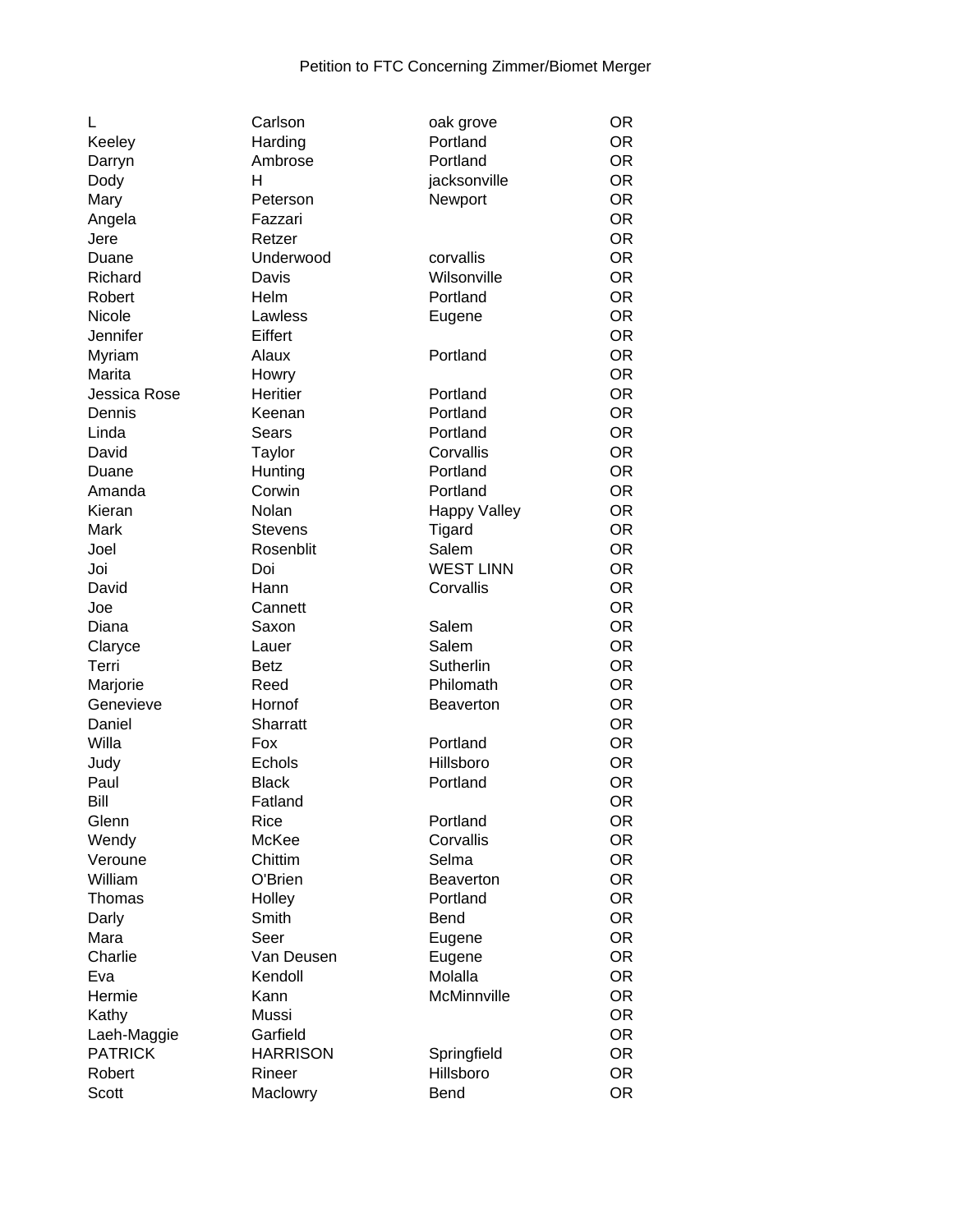| Deb         |
|-------------|
| р           |
| Nancy       |
| Ken         |
| Rick        |
| Krissy      |
| Dresden     |
| ronald      |
|             |
| Hilary      |
| Achim       |
| Melisse     |
| Linda       |
| Noel        |
| Ron         |
| tommy       |
| Cosette     |
| Susan       |
|             |
| Renee       |
| Roger       |
| Jeanne      |
| Donnamae    |
| Corinne     |
| Linda Fay   |
| Susan       |
| Diane       |
| Loren       |
| Robert      |
| Sasha       |
| Merrit      |
|             |
| Janis       |
| Jeffrey     |
| Ted         |
| Adam        |
| Keith       |
| Frank       |
| Carl        |
| Joseph      |
| Michael     |
| Cynthia     |
|             |
| Robert      |
| Mary Jo     |
| Clarence J. |
| John        |
| Thomas      |
| Patricia    |
| Carl        |
| Randy       |
| Charles     |
| Richard     |
| Marcia      |
| D.          |

| Deb         | Kaiser            | Portland            | <b>OR</b> |
|-------------|-------------------|---------------------|-----------|
|             | quillian          | talent              | OR.       |
| р<br>Nancy  | <b>Bishop</b>     | Portland            | <b>OR</b> |
| Ken         | Sexton            | Salem               | <b>OR</b> |
| <b>Rick</b> | Siegert           | Albany              | OR.       |
| Krissy      | Hughes            | Bend                | OR.       |
| Dresden     | Skees-Gregory     | Hillsboro           | <b>OR</b> |
| ronald      | king              | SALEM               | <b>OR</b> |
| Hilary      | Forrest           | Portland            | <b>OR</b> |
| Achim       | Hupka             | Portland            | <b>OR</b> |
| Melisse     | Gamache           | Portland            | <b>OR</b> |
| Linda       | Reilly            | <b>Saint Helens</b> | <b>OR</b> |
| <b>Noel</b> | Martin            |                     | <b>OR</b> |
|             |                   | Aloha,              |           |
| Ron         | Jameson           | Philomath           | <b>OR</b> |
| tommy       | drew              | Portland            | <b>OR</b> |
| Cosette     | Freeman           | Portland            | <b>OR</b> |
| Susan       | Ward-McCurdy      | Portland            | <b>OR</b> |
| Renee       | Carlson           | Portland            | OR.       |
| Roger       | Warren            | Portland            | <b>OR</b> |
| Jeanne      | Deane             | Monmouth            | <b>OR</b> |
| Donnamae    | Grannemann        | <b>The Dalles</b>   | <b>OR</b> |
| Corinne     | <b>Brown</b>      | Oakland             | <b>OR</b> |
| Linda Fay   | Sampson           | Eugene              | <b>OR</b> |
| Susan       | <b>Theirl</b>     |                     | <b>OR</b> |
| Diane       | Sciacca           | Eugene              | <b>OR</b> |
| Loren       | Sterman           | Portland            | <b>OR</b> |
| Robert      | England           |                     | <b>OR</b> |
| Sasha       | Kaplan            |                     | <b>OR</b> |
| Merrit      | <b>Baker</b>      | Harleysville        | PA        |
| Janis       | <b>Brodie</b>     |                     | PA        |
| Jeffrey     | Hearn             | Hatboro             | PA        |
| Ted         | Doberstein        |                     | PA        |
| Adam        | Stoller           |                     | PA        |
| Keith       | Meeker            | <b>Bethlehem</b>    | PA        |
| Frank       | Evelhoch II       | Mechanicsburg       | <b>PA</b> |
| Carl        | Casella           | Wallingford         | PA        |
| Joseph      | Werzinski         | New Hope            | PA        |
| Michael     | <b>Balsai</b>     | Philadelphia        | PA        |
| Cynthia     | <b>Bauer</b>      | Pittsburgh          | PA        |
| Robert      | Humberson Jr      | Swissvale           | PA        |
| Mary Jo     | Kocotis           | bensalem            | PA        |
| Clarence J. | Kearse            | <b>HAVERTOWN</b>    | PA        |
| John        | Crump             | Aldan               | PA        |
| Thomas      | <b>McGettrick</b> | Uniontown           | PA        |
| Patricia    | <b>Tierney</b>    | Philadelphia        | PA        |
| Carl        | Slebodnick        | Doylestown          | PA        |
| Randy       | <b>Beck</b>       | Newtown             | PA        |
| Charles     | Kimber            | Downingtown         | PA        |
| Richard     | Robinson          | Wallingford         | PA        |
| Marcia      | Godich            | <b>Trafford</b>     | PA        |
| Paul        | Lerman            | Wyncote             | PA        |
|             |                   |                     |           |

| р           | quillian          | talent            | OR        |
|-------------|-------------------|-------------------|-----------|
| Nancy       | Bishop            | Portland          | OR        |
| Ken         | Sexton            | Salem             | <b>OR</b> |
| <b>Rick</b> | Siegert           | Albany            | <b>OR</b> |
| Krissy      | Hughes            | <b>Bend</b>       | <b>OR</b> |
| Dresden     | Skees-Gregory     | Hillsboro         | <b>OR</b> |
| ronald      | king              | <b>SALEM</b>      | <b>OR</b> |
| Hilary      | Forrest           | Portland          | <b>OR</b> |
| Achim       | Hupka             | Portland          | <b>OR</b> |
| Melisse     | Gamache           | Portland          | OR        |
| Linda       | Reilly            | Saint Helens      | <b>OR</b> |
| Noel        | Martin            | Aloha,            | <b>OR</b> |
| Ron         | Jameson           | Philomath         | <b>OR</b> |
| tommy       | drew              | Portland          | <b>OR</b> |
| Cosette     | Freeman           | Portland          | <b>OR</b> |
| Susan       | Ward-McCurdy      | Portland          | <b>OR</b> |
| Renee       | Carlson           | Portland          | <b>OR</b> |
| Roger       | Warren            | Portland          | <b>OR</b> |
| Jeanne      | Deane             | Monmouth          | <b>OR</b> |
| Donnamae    | Grannemann        | <b>The Dalles</b> | <b>OR</b> |
| Corinne     | <b>Brown</b>      | Oakland           | OR        |
| Linda Fay   | Sampson           | Eugene            | OR        |
| Susan       | <b>Theirl</b>     |                   | <b>OR</b> |
| Diane       | Sciacca           | Eugene            | <b>OR</b> |
| Loren       | Sterman           | Portland          | <b>OR</b> |
| Robert      | England           |                   | <b>OR</b> |
| Sasha       | Kaplan            |                   | <b>OR</b> |
| Merrit      | <b>Baker</b>      | Harleysville      | PA        |
| Janis       | <b>Brodie</b>     |                   | <b>PA</b> |
| Jeffrey     | Hearn             | Hatboro           | PA        |
| Ted         | Doberstein        |                   | <b>PA</b> |
| Adam        | Stoller           |                   | <b>PA</b> |
| Keith       | Meeker            | <b>Bethlehem</b>  | <b>PA</b> |
| Frank       | Evelhoch II       | Mechanicsburg     | <b>PA</b> |
| Carl        | Casella           | Wallingford       | <b>PA</b> |
| Joseph      | Werzinski         | New Hope          | PA        |
| Michael     | Balsai            | Philadelphia      | PA        |
| Cynthia     | <b>Bauer</b>      | Pittsburgh        | PA        |
| Robert      | Humberson Jr      | Swissvale         | <b>PA</b> |
| Mary Jo     | Kocotis           | bensalem          | <b>PA</b> |
| Clarence J. | Kearse            | <b>HAVERTOWN</b>  | PA        |
| John        | Crump             | Aldan             | PA        |
| Thomas      | <b>McGettrick</b> | Uniontown         | <b>PA</b> |
| Patricia    | <b>Tierney</b>    | Philadelphia      | PA        |
| Carl        | Slebodnick        | Doylestown        | PA        |
| Randy       | <b>Beck</b>       | Newtown           | <b>PA</b> |
| Charles     | Kimber            | Downingtown       | <b>PA</b> |
| Richard     | Robinson          | Wallingford       | PA        |
| Marcia      | Godich            | <b>Trafford</b>   | PA        |
| Paul        | Lerman            | Wyncote           | <b>PA</b> |
|             |                   |                   |           |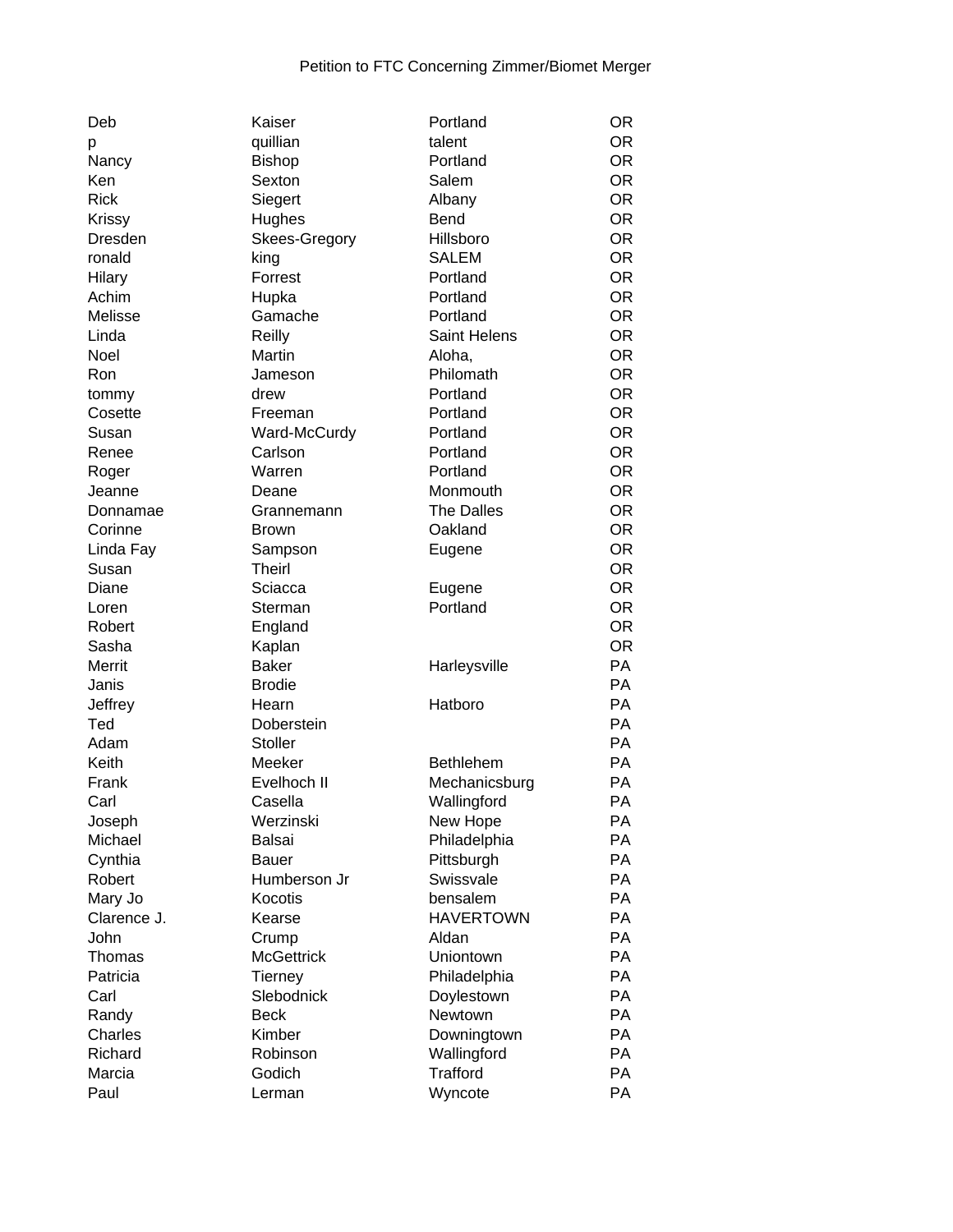| Christian                         | Hartleben       |
|-----------------------------------|-----------------|
| Terry A                           | Terzuolo        |
| Stephen                           | Stanton         |
| Donald                            | Wilson          |
| Maria                             | Rosen           |
| Randolph                          | Eck             |
| Judy                              | <b>Stine</b>    |
| Jeff                              | Lowry           |
| John                              | <b>Brady</b>    |
| <b>Brian</b>                      | Fink            |
| Chuck                             | Oatman          |
|                                   | Friedman        |
| Henry & Linda<br><b>Stamatios</b> | Varias          |
|                                   |                 |
| John                              | <b>Brundage</b> |
| David                             | Herzog          |
| Georgiann                         | Mansell         |
| <b>Barry</b>                      | Werber          |
| Henri                             | Salle           |
| Laura                             | Horowitz        |
| Steven                            | Clawges         |
| <b>WILLIAM</b>                    | <b>GIDDINGS</b> |
| Frederick                         | Kazman          |
| Elizabeth                         | Gutman          |
| F. Richard                        | Leslie          |
| Mary Ann                          | Love            |
| Mary-Alice                        | <b>Bortz</b>    |
| John                              | Flynn           |
| Stephanie                         | McKenna         |
| Jan                               | Garber          |
| John                              | <b>Bottjer</b>  |
| Andy                              | Caufman         |
| Jennifer                          | Osborne         |
| Arnold                            | Marotta         |
| Clarence                          | Brommer         |
| Robert                            | Hirsh           |
|                                   |                 |
| Margaret                          | DeArdo          |
| Scott                             | Johnson         |
| susan                             | levine          |
| George                            | Forman          |
| john                              | radziak         |
| <b>GREGORY</b>                    | <b>NAVARRC</b>  |
| Lynne                             | Hurd            |
| <b>Bartholomew</b>                | Anello Jr       |
| Diana                             | Krantz          |
| Charles                           | Denzler         |
| John                              | Helduser        |
| Frank                             | Sabatini        |
| Greg                              | Czarnota        |
| James                             | Hudson          |
| Edward                            | Jasiewicz       |
| Eugene                            | Alexander       |
|                                   |                 |

| Christian          | Hartleben       | philadelphia               | PA |
|--------------------|-----------------|----------------------------|----|
| Terry A            | Terzuolo        | Jefferonville              | PA |
| Stephen            | Stanton         | Paoli                      | PA |
| Donald             | Wilson          | Philadelphia               | PA |
| Maria              | Rosen           | Ambler                     | PA |
| Randolph           | Eck             | Temple                     | PA |
| Judy               | <b>Stine</b>    | <b>ELYSBURG</b>            | PA |
| Jeff               | Lowry           | Johnstown                  | PA |
| John               | <b>Brady</b>    | Duncansville               | PA |
| <b>Brian</b>       | Fink            | Philadelphia               | PA |
| Chuck              | Oatman          | Drumore                    | PA |
| Henry & Linda      | Friedman        | Rosemont                   | PA |
| <b>Stamatios</b>   | Varias          | Selinsgrove                | PA |
| John               | <b>Brundage</b> | Moscow                     | PA |
| David              | Herzog          |                            | PA |
| Georgiann          | Mansell         | Monaca                     | PA |
| Barry              | Werber          | Pittsburgh                 | PA |
|                    |                 |                            | PA |
| Henri              | Salle           |                            | PA |
| Laura              | Horowitz        | Pittsburgh                 |    |
| Steven             | Clawges         | Wernersville               | PA |
| <b>WILLIAM</b>     | <b>GIDDINGS</b> |                            | PA |
| Frederick          | Kazman          | Pittsburgh                 | PA |
| Elizabeth          | Gutman          | Philadelphia               | PA |
| F. Richard         | Leslie          | Waynesboro                 | PA |
| Mary Ann           | Love            | Wexford                    | PA |
| Mary-Alice         | <b>Bortz</b>    | Mohnton                    | PA |
| John               | Flynn           | <b>Washington Crossing</b> | PA |
| Stephanie          | McKenna         |                            | PA |
| Jan                | Garber          | <b>West Chester</b>        | PA |
| John               | <b>Bottjer</b>  | Hawley                     | PA |
| Andy               | Caufman         | Doylestown                 | PA |
| Jennifer           | Osborne         |                            | PA |
| Arnold             | Marotta         | Woodlyn                    | PA |
| Clarence           | <b>Brommer</b>  | Allentown                  | PA |
| Robert             | Hirsh           | Phila.                     | PA |
| Margaret           | DeArdo          | Pittsburgh                 | PA |
| Scott              | Johnson         | Pittsburgh                 | PA |
| susan              | levine          |                            | PA |
| George             | Forman          | <b>Garnet Valley</b>       | PA |
| john               | radziak         | hartsville                 | PA |
| <b>GREGORY</b>     | <b>NAVARRO</b>  | Philadelphia               | PA |
| Lynne              | Hurd            | Hanover                    | PA |
| <b>Bartholomew</b> | Anello Jr       | Perkasie                   | PA |
| Diana              | Krantz          | Philadelphia               | PA |
| Charles            | Denzler         |                            | PA |
| John               | Helduser        | Springfield                | PA |
| Frank              | Sabatini        | Exeter                     | PA |
| Greg               | Czarnota        | <b>NEWTOWN</b>             | PA |
| James              | Hudson          | Erie                       | PA |
| Edward             | Jasiewicz       | Pittsburgh                 | PA |
| Eugene             | Alexander       | Hummelstown,               | PA |
|                    |                 |                            |    |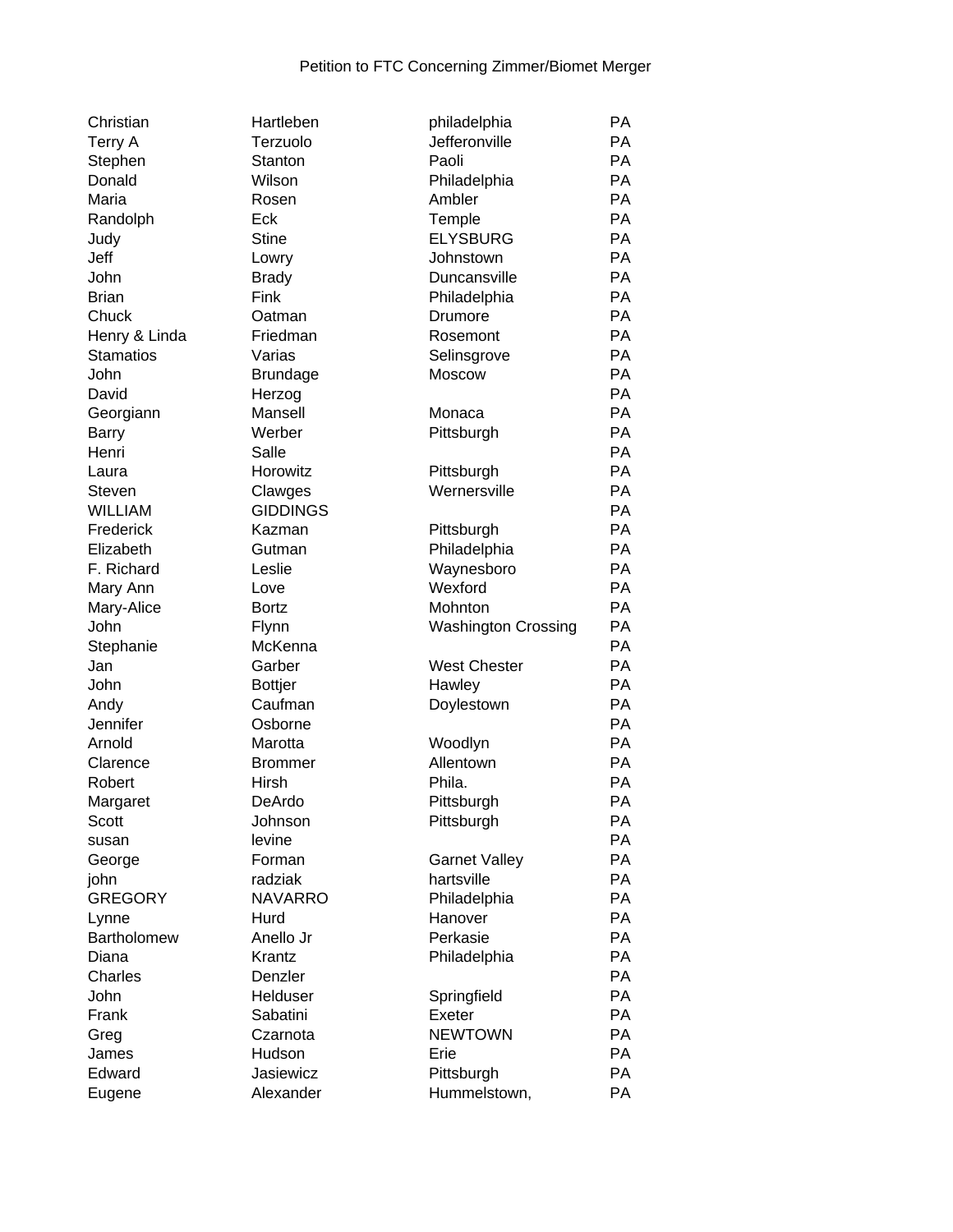| Stanley         | Reisman                |                   | <b>PA</b> |
|-----------------|------------------------|-------------------|-----------|
| David           | Guleke, Jr.            | Chester           | <b>PA</b> |
| Angelene        | Karen Beauchamp        | Philadelphia      | <b>PA</b> |
| Wilford         | Vaulx-Smith            | indiana           | <b>PA</b> |
| Thomas          | Hudson                 | West Brandywine   | <b>PA</b> |
| <b>Beverly</b>  | Hauser                 | Fleetwood         | <b>PA</b> |
| Ann             | Meyer                  | Lafayette Hill    | <b>PA</b> |
| Daniel          | <b>Belletieri</b>      | Hazleton          | <b>PA</b> |
| Ralph           | Horn                   | York              | <b>PA</b> |
| Morgan          | Lewis                  | Dallas            | <b>PA</b> |
| Jean            | <b>Nick</b>            |                   | <b>PA</b> |
| Mike            | Avenali                |                   | PA        |
| Evelyn          | Haas                   | Phila.            | PA        |
| Shani           | Ferguson               | Philadelphia      | PA        |
| Joseph          | Andrzejewski           |                   | <b>PA</b> |
| Nadia           | Knoblock               | Pittsburgh        | <b>PA</b> |
| George          | <b>Bullwinkle</b>      | King of Prussia   | PA        |
| Daniel          | Safer                  | Philadelphia      | <b>PA</b> |
| Melva           | Meyer                  | beach lake        | <b>PA</b> |
| Nancy           | <b>Trexler</b>         | Philadelphia      | PA        |
| Gwen            | <b>Belviso</b>         |                   | <b>PA</b> |
| <b>Barbara</b>  | MacDonald              | Zelienople        | <b>PA</b> |
| William         | <b>Merrell</b>         | Hallstead         | <b>PA</b> |
| Robert M        | Cohen Md               | Philadelphia      | <b>PA</b> |
| Theodore        | Thompson               | Lebanon           | PA        |
| Robert          | Friedhoffer            | <b>DAMASCUS</b>   | PA        |
| Dennis          | Dungan                 |                   | PA        |
| Mike            | Mitchell               | Reading           | <b>PA</b> |
| Libby J.        | Goldstein              | Phila.            | <b>PA</b> |
| <b>Bryn</b>     | Hammarstrom, RN        | Middlebury Center | <b>PA</b> |
| John            | Cooke                  | Haverford         | <b>PA</b> |
| Lana            | Fishkin                | Bala Cynwyd       | PA        |
| Van Arsdale     | Juliana                | Monessen          | <b>PA</b> |
| Margaret        | Dissinger              | Newtown           | <b>PA</b> |
| Frank           | Lennon                 | Lake Ariel        | <b>PA</b> |
| Alan            | Powell                 | Penllyn           | PA        |
| Georgia M.      | Rusnock                | Hazleton          | PA        |
| Gerald          | Lofstead               |                   | PA        |
| Davies          |                        | Harrisburg        | <b>PA</b> |
|                 | Jerry<br><b>Butkus</b> |                   | <b>PA</b> |
| Jerome<br>David | Sucato                 |                   | <b>PA</b> |
| Roberta         | Warshaw                | Mt Gretna         | <b>PA</b> |
| Harold          | Keiner                 |                   | <b>PA</b> |
| <b>RONALD</b>   | <b>PASSARELLI</b>      |                   | <b>PA</b> |
|                 | Pearlstein             | butler<br>Exton   | PA        |
| Karen           |                        |                   | <b>PA</b> |
| Andrea          | Saunders               | Bethlehem         |           |
| Stephen         | Morley                 |                   | PA        |
| Lynanne         | Attreed                | Lords Valley      | PA        |
| John            | Womelsdorf             | Secane            | PA        |
| William         | <b>Tarbox</b>          | Emmaus            | PA        |
| Shirley         | Shaheen                | lancaster         | PA        |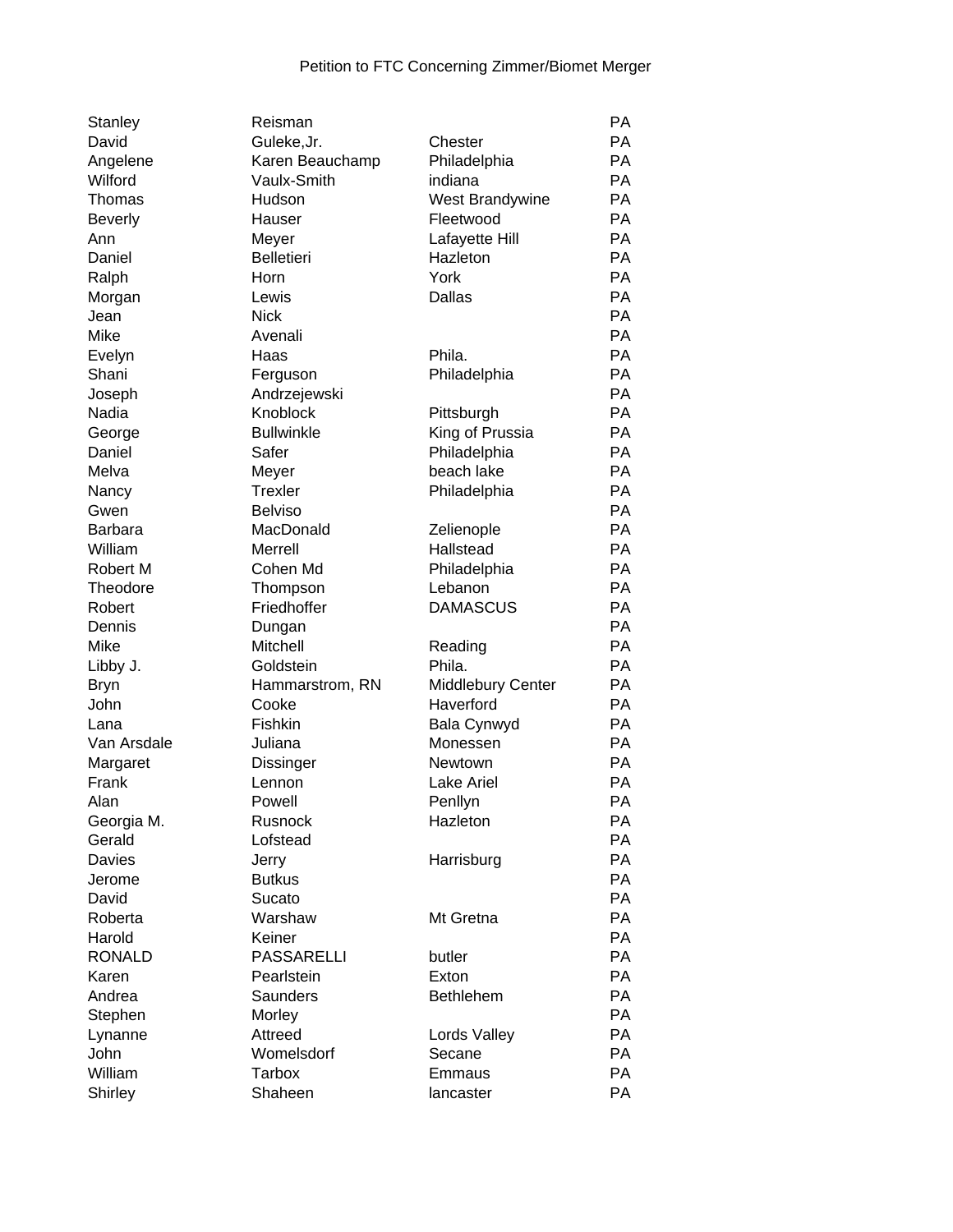| Robert             |
|--------------------|
| Arlene             |
| Stephan            |
| James              |
| Adam               |
| Mary               |
| Katherine          |
| Ebeling            |
| Hale               |
| Barbara            |
| Leslie             |
| Louis              |
| Robert             |
| Oneida             |
| David              |
| Victoria           |
| Arthur             |
| Michael            |
| <b>Stewart</b>     |
| Kenneth            |
| <b>Steven</b>      |
| Leonard            |
| James              |
| <b>WILLIAM</b>     |
| william            |
| Jean               |
| Damon              |
| Louise             |
| Jeffrey            |
| Ronald             |
| Dale               |
| Patrick            |
| <b>Ethel</b>       |
| John               |
| Jay                |
| Jesse              |
| Jan                |
| Howard             |
| Arnold             |
| Michael            |
| Aram               |
| <b>Brian</b>       |
| John               |
| Donald             |
| Rande              |
| William James      |
| David              |
| Charlene           |
| Susan              |
|                    |
| Rosemary<br>1.1414 |

|                      | Philadelphia         | РA        |
|----------------------|----------------------|-----------|
| Dougherty<br>Adelman | Pittsburgh           | <b>PA</b> |
|                      |                      | <b>PA</b> |
| Armstrong            | Watsontown           |           |
| Swagzdis             | Holland              | <b>PA</b> |
| Zion                 | Philadelphia         | <b>PA</b> |
| Hart                 | Dalton               | <b>PA</b> |
| Lasker               | Philadelphia         | <b>PA</b> |
| Karen                | Pennsylvania Furnace | <b>PA</b> |
| Sara                 | Yeadon               | <b>PA</b> |
| Mail                 | Philadelphia         | <b>PA</b> |
| Patrick              | Mifflinburg          | <b>PA</b> |
| Mariani              | Whitehall            | <b>PA</b> |
| Edwards              | Wilkes-Barre         | <b>PA</b> |
| Arosarena            | Philadelphia         | <b>PA</b> |
| Citron               | Martinsburg          | <b>PA</b> |
| Sams                 | Lewisburg            | <b>PA</b> |
| Michell              | Macungie             | <b>PA</b> |
| Schnierle            | Mechanicsburg        | <b>PA</b> |
| Bleckman             | Pgh                  | <b>PA</b> |
| Wenger               | Hanover              | <b>PA</b> |
| Taub                 | <b>West Chester</b>  | <b>PA</b> |
| <b>Burg</b>          | Mechanicsburg        | <b>PA</b> |
| Sontag               | Norristown           | <b>PA</b> |
|                      |                      | <b>PA</b> |
| <b>MORTON</b>        | Douglassville        |           |
| matolyak             | frackville           | <b>PA</b> |
| Friday               |                      | <b>PA</b> |
| Albert               | <b>Belmont Hills</b> | <b>PA</b> |
| Richards             | <b>RIVERSIDE</b>     | <b>PA</b> |
| Kelly                | Limerick             | <b>PA</b> |
| Pazdro               | <b>Bensalem</b>      | <b>PA</b> |
| Foote                | Philadelphia         | PA        |
| Fero                 | <b>Glen Rock</b>     | <b>PA</b> |
| Rankin               | California           | <b>PA</b> |
| Kotarski             | Perkasie             | <b>PA</b> |
| McCahill             | Lansdowne            | <b>PA</b> |
| Rusoff               | Ardmore              | PA        |
| Rubin                | philadelphia         | PА        |
| Gittler              | Lords Valley         | РA        |
| Pell                 | Saylorsburg          | <b>PA</b> |
| Jennings             | Gibsonia             | <b>PA</b> |
| Kumkumian            | Havertown            | <b>PA</b> |
| Fink                 | Philadelphia         | PA        |
| Gaynard              | <b>Gwynedd Valle</b> | <b>PA</b> |
| Hummrich             |                      | <b>PA</b> |
| Mandelblatt          |                      | <b>PA</b> |
|                      | Philadelphia         |           |
| Mchenry              |                      | <b>PA</b> |
| Kaylor               | Camp Hill            | <b>PA</b> |
| Rush                 | <b>Allison Park</b>  | <b>PA</b> |
| Clarke-Mahoney       | Thornton             | PA        |
| Caolo                | Scranton             | <b>PA</b> |
| Springer             | Exton                | <b>PA</b> |

| nuudit         | Doughelty       | <b>Filliduelpilla</b> | гд        |
|----------------|-----------------|-----------------------|-----------|
| Arlene         | Adelman         | Pittsburgh            | PA        |
| Stephan        | Armstrong       | Watsontown            | PA        |
| James          | Swagzdis        | Holland               | PA        |
| Adam           | Zion            | Philadelphia          | PA        |
| Mary           | Hart            | Dalton                | PA        |
| Katherine      | Lasker          | Philadelphia          | PA        |
| Ebeling        | Karen           | Pennsylvania Furnace  | PA        |
| Hale           | Sara            | Yeadon                | PA        |
| Barbara        | Mail            | Philadelphia          | PA        |
| Leslie         | Patrick         | Mifflinburg           | PA        |
| Louis          | Mariani         | Whitehall             | PA        |
| Robert         | Edwards         | <b>Wilkes-Barre</b>   | PA        |
| Oneida         | Arosarena       | Philadelphia          | PA        |
| David          | Citron          | Martinsburg           | PA        |
| Victoria       | Sams            | Lewisburg             | PA        |
| Arthur         | Michell         | Macungie              | PA        |
| Michael        | Schnierle       | Mechanicsburg         | PA        |
| <b>Stewart</b> | Bleckman        | Pgh                   | PA        |
| Kenneth        | Wenger          | Hanover               | PA        |
| Steven         | Taub            | <b>West Chester</b>   | PA        |
| Leonard        | <b>Burg</b>     | Mechanicsburg         | PA        |
| James          | Sontag          | Norristown            | PA        |
| <b>WILLIAM</b> | <b>MORTON</b>   | Douglassville         | PA        |
| william        | matolyak        | frackville            | PA        |
| Jean           | Friday          |                       | PA        |
| Damon          | Albert          | <b>Belmont Hills</b>  | PA        |
| Louise         | <b>Richards</b> | <b>RIVERSIDE</b>      | PA        |
| Jeffrey        | Kelly           | Limerick              | PA        |
| Ronald         | Pazdro          | Bensalem              | PA        |
| Dale           | Foote           | Philadelphia          | PA        |
| Patrick        | Fero            | <b>Glen Rock</b>      | PA        |
| Ethel          | Rankin          | California            | PA        |
| John           | Kotarski        | Perkasie              | PA        |
| Jay            | McCahill        | Lansdowne             | PA        |
| Jesse          | <b>Rusoff</b>   | Ardmore               | PA        |
| Jan            | Rubin           | philadelphia          | PA        |
| Howard         | Gittler         | Lords Valley          | PA        |
| Arnold         | Pell            | Saylorsburg           | PA        |
| Michael        | Jennings        | Gibsonia              | PA        |
| Aram           | Kumkumian       | Havertown             | PA        |
| <b>Brian</b>   | Fink            | Philadelphia          | PA        |
|                |                 |                       | PA        |
| John           | Gaynard         | <b>Gwynedd Valle</b>  | PA        |
| Donald         | Hummrich        |                       | PA        |
| Rande          | Mandelblatt     | Philadelphia          |           |
| William James  | Mchenry         |                       | PA        |
| David          | Kaylor          | Camp Hill             | PA        |
| Charlene       | Rush            | <b>Allison Park</b>   | PA        |
| Susan          | Clarke-Mahoney  | Thornton              | PA        |
| Rosemary       | Caolo           | Scranton              | <b>PA</b> |
| Judith         | Springer        | Exton                 | PA        |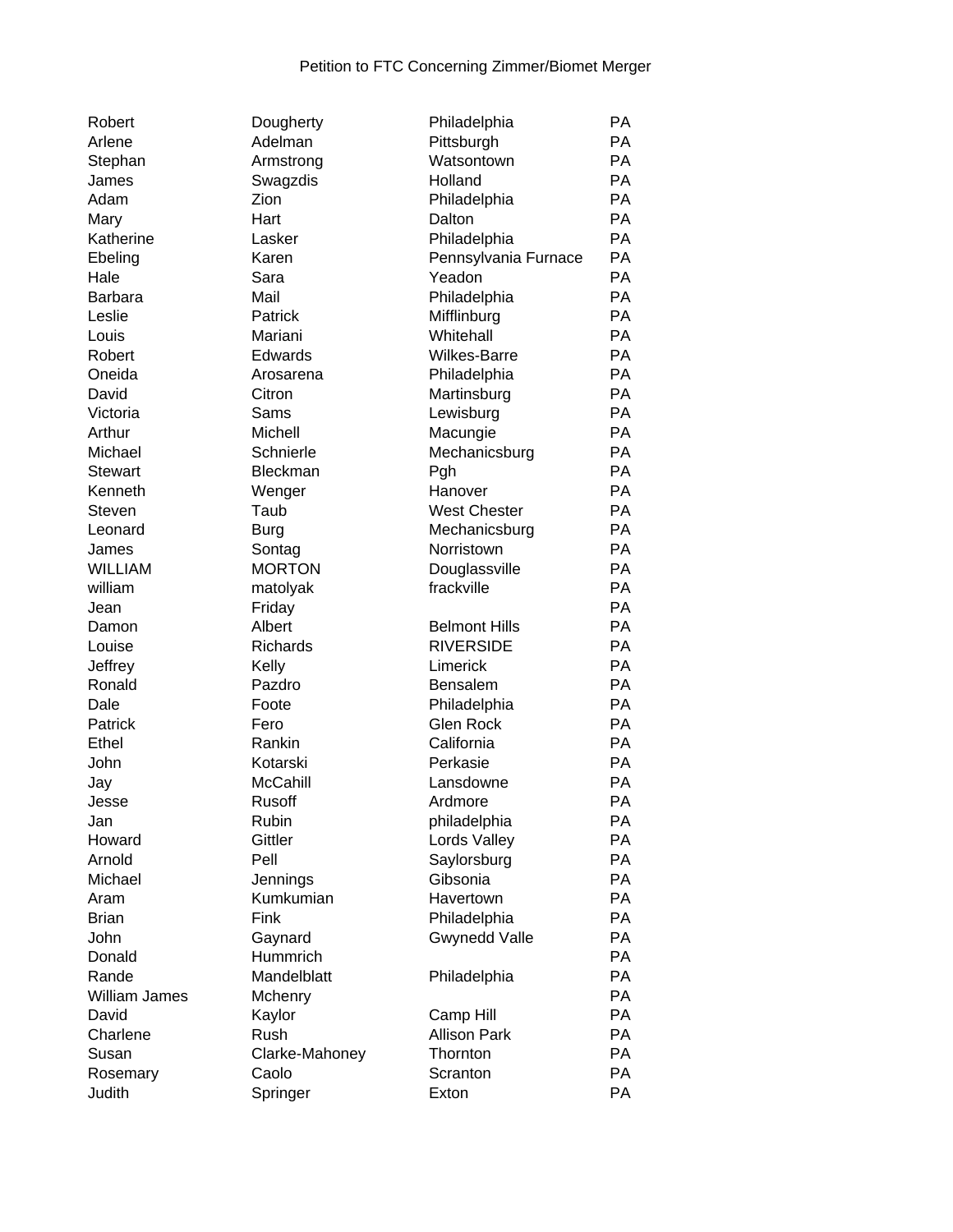| Dan                   | Guyer                    | Huntingdon           | PA        |
|-----------------------|--------------------------|----------------------|-----------|
| James                 | Carns                    | Latrobe              | PA        |
| Thomas                | Sullivan                 | <b>Red Lion</b>      | PA        |
| Lauren                | <b>Brown</b>             | Hanover              | <b>PA</b> |
| Cindy                 | <b>Black</b>             | Easton,              | <b>PA</b> |
| Jay & Cathy           | Harter                   | Susquehanna          | <b>PA</b> |
| Robert                | <b>Junkins</b>           | York                 | <b>PA</b> |
| Martin                | Hecht                    | pittsburgh           | PA        |
| Sy                    | Hakim                    | Philadelphia         | PA        |
| Tom                   | Vafias                   | Lancaster            | <b>PA</b> |
| Karen                 | <b>Barton</b>            | <b>Bryn Mawr</b>     | <b>PA</b> |
| Gerritt Amd Elizabeth | <b>Baker-Smith</b>       | East Stroudsburg     | PA        |
| Sharon                | Hoffman                  | Pittsburgh           | PA        |
| Ed                    | Dornheim                 |                      | <b>PA</b> |
| <b>Rick</b>           | Young                    | Gettysburg           | PA        |
| Duane                 | Karns                    | Erie                 | PA        |
| Emma                  | Shock                    |                      | PA        |
| М                     | <b>Wolk</b>              | Havertown            | PA        |
| William               | Engel                    | Montoursville        | PA        |
| Robert                | <b>Brawley</b>           | <b>State College</b> | PA        |
| William               | Bader                    |                      | PA        |
| Patricia              | Sloan                    | <b>Butler</b>        | PA        |
| Lynn                  | Godmilow                 |                      | PA        |
| Phyllis               | Davidson                 |                      | PA        |
| Connor                | Duffy                    | Norwood              | PA        |
| Steven                | Langjahr                 |                      | <b>PA</b> |
| Audrey                | Moskowitz                | Philadelphia         | PA        |
| Helene                | Rosen                    | Ivylanf              | PA        |
| Jonathon              | Williams                 | PA Furnace           | PA        |
| W. Andrew             | Stover                   | Chambersburg         | PA        |
| Clare                 | Farabaugh                | Dallas               | PA        |
| Stephanie             | Lincoln                  | Lansdowne            | PA        |
| Keith                 | <b>Britton</b>           | Cheltenham           | <b>PA</b> |
| Dennis                | Slattery                 | Pennsburg            | <b>PA</b> |
| Carol                 | Spelkoman                | Philadelphia         | PA        |
| Norman                | Finkel                   | Philadelphia         | PA        |
| Donald                | Miller                   | Elizabethtown        | PA        |
| Albert E.             | Thompson, Jr.            | New Kensington       | PA        |
| Ronald                | Kriser                   | box172               | PA        |
| Tom                   | Saitta                   | pittston             | PA        |
| Joe                   | Whitmore Jr              | elizabethtown        | PA        |
| Cindy                 | Hackman                  | Penllyn              | PA        |
| J                     | <b>PARKER</b>            | Philadelphia         | PA        |
| Randy                 | Stumpf                   | Doylestown           | PA        |
| Sharon                | Radtke                   | <b>West Point</b>    | PA        |
| Susan                 | Creighton                | Allentown            | <b>PA</b> |
| Robert                | Wagner                   | Pittsburgh           | PA        |
| Nancy                 | Persinger                |                      | PA        |
| William               | Remo Jr                  | Allentown            | PA        |
| <b>Beverly</b>        | <b>Williamson-Pecori</b> | <b>McKees Rocks</b>  | PA        |
| Silvio                | Fittipaldi               | Philadelphia         | PA        |
|                       |                          |                      |           |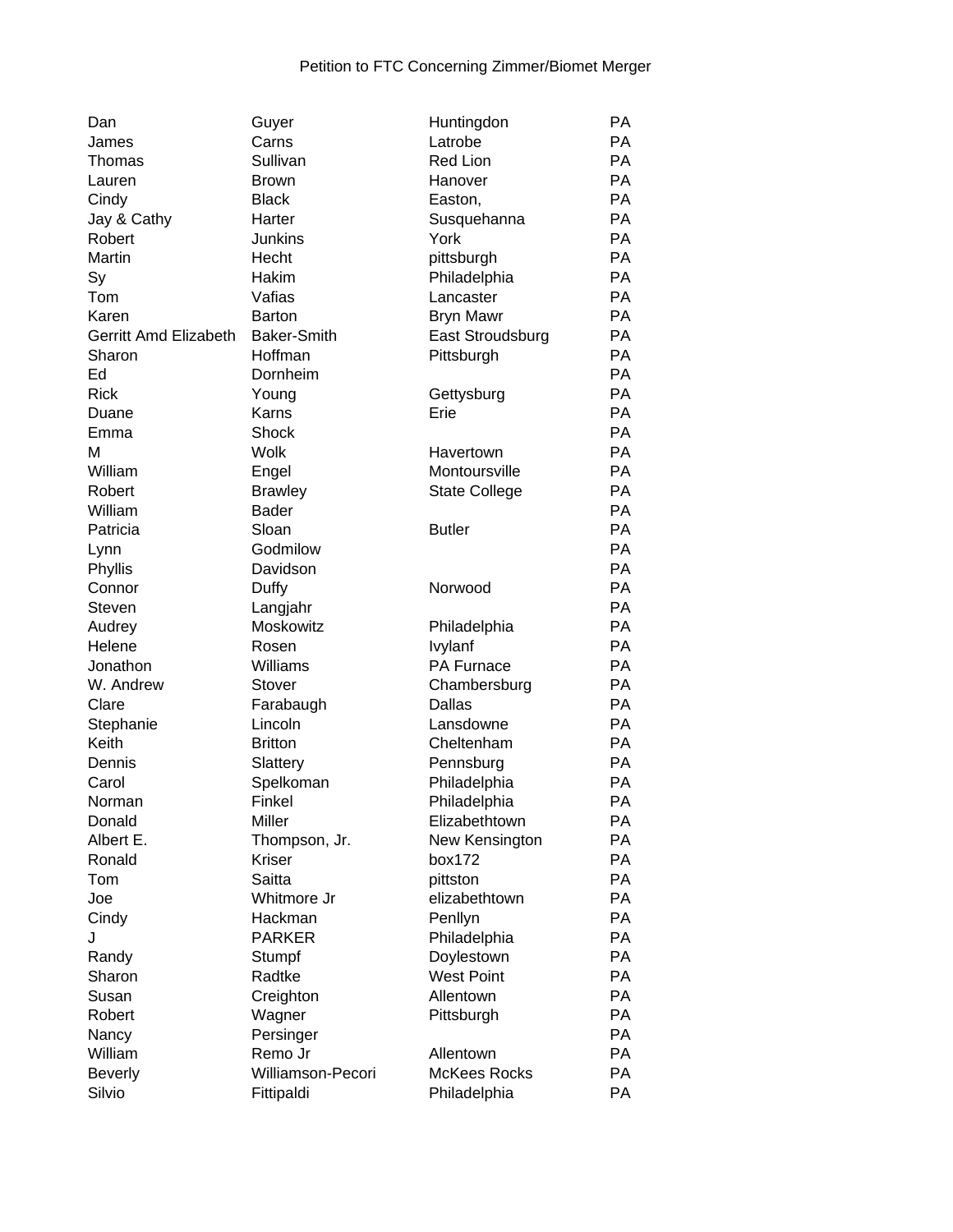| Rosemary       | Murray          | Royersford           | PA        |
|----------------|-----------------|----------------------|-----------|
| Kandyce        | Fisher          |                      | <b>PA</b> |
| Ashley         | Kopeck          | <b>Wilkes-Barre</b>  | <b>PA</b> |
| Jerry          | Orr             | Wyomissing           | <b>PA</b> |
| Francis        | Demuro          | PHILA.               | <b>PA</b> |
| G.             | Deannuntis      | Philadelphia         | PA        |
| David          | Casker          | Johnstown            | <b>PA</b> |
| Ashley         | Parker          | Collegeville         | PA        |
| Richard        | Timm            | Lansdowne            | PA        |
| Cindy          | Zembryki        | Shinglehouse         | PA        |
| deb            | kline           | <b>Bradford</b>      | PA        |
| Alison         | Rupert          |                      | PA        |
| Shelden        | Radin           | <b>Bethlehem</b>     | PA        |
| Stanley        | Schreffler      | York                 | PA        |
| Albert         | Malone          | Pittsburgh           | PA        |
| Ruth           | Smith           | Newtown              | <b>PA</b> |
| Anthony        | Debacco         | North East           | <b>PA</b> |
| Patrick        | Grogan          | Throop               | PA        |
| Georgette      | Siegel          | Kennett Sq           | PA        |
| Nancy          | Naragon         |                      | PA        |
| Thomas         | Wynne           | lansdowne            | PA        |
| Margaret       | <b>Bruneck</b>  | Plum                 | PA        |
| kathleen       | reifke          | pottstown            | PA        |
| Marian         | Rowland         | Barto                | PA        |
| John           | Dunphy          | Wyncote              | PA        |
| Margaret       | Goodman         | <b>Glen Mills</b>    | PA        |
| Ruth           | Voss            | Yardley              | PA        |
| Paula          | <b>Shultz</b>   | Holland              | <b>PA</b> |
| Loretta        | Powell          | breezewood           | <b>PA</b> |
| Charles        | Dawson          | Pittsburgh           | PA        |
| John           | Moore Sr        | Meadville            | PA        |
| Evelyn         | Och             | Pgh                  | PA        |
| Phillip        | Tanner          | Denver               | PA        |
| Dan            | Cush            | Aspnawall            | PA        |
| Richard        | Alloway         | Philadelphia         | PA        |
| Jackie         | <b>Bobnick</b>  | Lawrence             | <b>PA</b> |
| Leslie         | <b>Sharlock</b> | <b>Slippery Rock</b> | PA        |
| John           | Comella         | Philadelphia         | PA        |
| Chris          | Roche           | Reading              | PA        |
| Susan          | Shaak           | Reading              | PA        |
| Patricia       | Eames           | Haverford            | PA        |
| <b>Barbara</b> | Nadel           | Milford              | PA        |
| Victoria       | Cox             | Pottstown            | PA        |
| Deane          | Lavender        | <b>Cranberry Twp</b> | PA        |
| Quentin        | Wenzel          | Stroudsburg          | PA        |
| Michael        | Wagner          | Colmar               | PA        |
| Mari           | Mcshane         | Pittsburgh           | PA        |
| Ellen          | Bardo           | Muncy                | PA        |
| Sandra         | Adams           | Mountaintop          | PA        |
| Gloria         | Merlino         | Easton               | PA        |
| Patrick        | Mcdaniel        | Mercersburg          | PA        |
|                |                 |                      |           |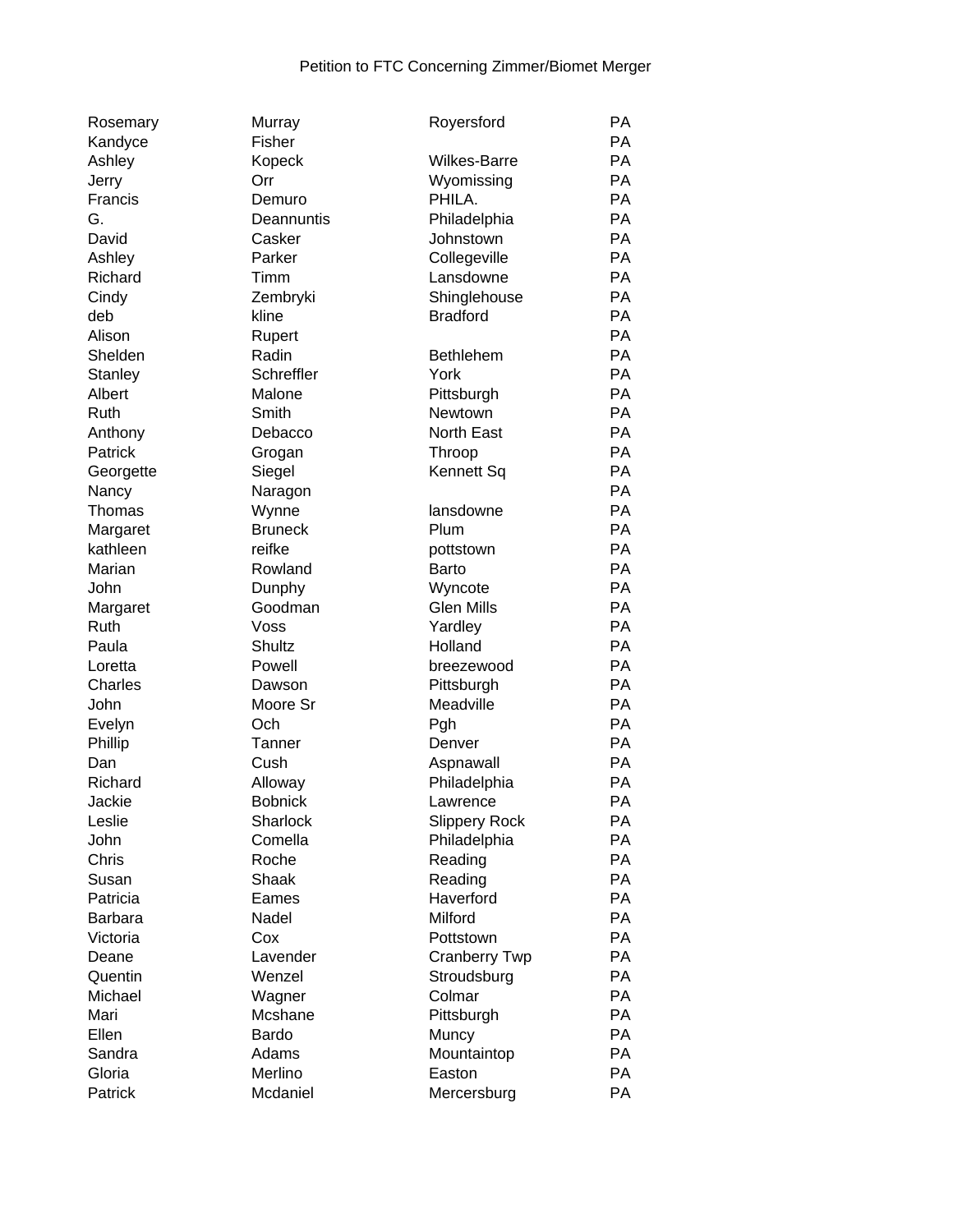| David                 | Tilli             | Levittown                   | РA        |
|-----------------------|-------------------|-----------------------------|-----------|
| Jennifer              | Zielinski         | New Providence              | PA        |
| William               | Henry             |                             | PA        |
| April                 | Dawson            | Monongahela                 | PA        |
| Nancy                 | Wesner            | Milton                      | PA        |
| David                 | <b>Bursky</b>     | Wynnewood                   | <b>PA</b> |
| Craig                 | Fausnacht         | <b>UNIONTOWN</b>            | <b>PA</b> |
| Juliann               | Pinto             | Philadelphia                | <b>PA</b> |
| Haydn                 | Evans             | Scott Twp                   | <b>PA</b> |
| Lisa                  | Allarde           | green lane                  | PA        |
| James                 | Labounty          | York                        | PA        |
| Carol                 | Miller            | Mount Bethel                | PA        |
| <b>Ted And Sandra</b> | Dunleavy          | lancaster                   | PA        |
| Elizabeth             | <b>Boyles</b>     | Altoona                     | PA        |
| <b>Barbara</b>        | Miller            | Erie                        | PA        |
| George                | Cocco             | <b>Drexel Hill</b>          | PA        |
| Preston               | Shimer            | Upper St. Clair             | PA        |
| John                  | Mcalary           | Warrington                  | PA        |
| Ann                   | <b>Kushmerick</b> |                             | PA        |
| Gerhart               | Malbacho          | <b>Broomall</b>             | PA        |
| Jeff                  | Marsico           | Moon Twp.                   | PA        |
| <b>THOMAS</b>         | Frisch            | <b>ALLENTOWN</b>            | PA        |
| Stephen               | <b>Disch</b>      | Hummelstown                 | PA        |
| Otto                  | Lehrbach          | <b>Alburtis</b>             | PA        |
| Wayne                 | Almond            | Morrisville                 | PA        |
|                       | Franck            |                             | PA        |
| <b>Barbara</b><br>AI  | Cohen             | Philadelphia<br>hummelstown | PA        |
|                       |                   |                             | PA        |
| Pierre                | Richards          | Wyndmoor                    |           |
| John                  | Hahn              | Shohola                     | PA        |
| John                  | Downham           | <b>West Cester</b>          | PA        |
| Donna                 | Varcoe            | <b>State College</b>        | PA        |
| Valerie               | Direnzo           | Collegeville                | PA        |
| Bill                  | Cook              | Kingston                    | <b>PA</b> |
| Mark                  | <b>Barrf</b>      | Chalfont                    | <b>PA</b> |
| R                     | <b>SCHAUER</b>    | Erie                        | PA        |
| Sarah                 | Hoke              | <b>Center Valley</b>        | PA        |
| Michael               | Pellak            | st. davids                  | PA        |
| Edward                | Poder             | Johnstown                   | PA        |
| Elizabeth             | Douglas           |                             | PA        |
| Jack                  | Fisher            | Erie                        | <b>PA</b> |
| Elizabeth             | Anderson          | Montrose,                   | PA        |
| Judy                  | Pehrson           | Lancaster, Pa               | PA        |
| David                 | Kaufman           | <b>Bartonsville</b>         | <b>PA</b> |
| LaVerne               | Mooty             | Philadelphia                | PA        |
| Stephanie             | Randall           | Gray                        | PA        |
| Janet                 | Wilson            | Philadelphia                | <b>PA</b> |
| J. Allen              | Feryok            | Monessen                    | PA        |
| <b>Barbara</b>        | Wood              | Philadelphia                | PA        |
| Susan                 | Montgomery        | Philadelphia                | PA        |
| Loretta               | Kilby             | Phila                       | PA        |
| Tiffany               | Gaal              | <b>Elkins Park</b>          | PA        |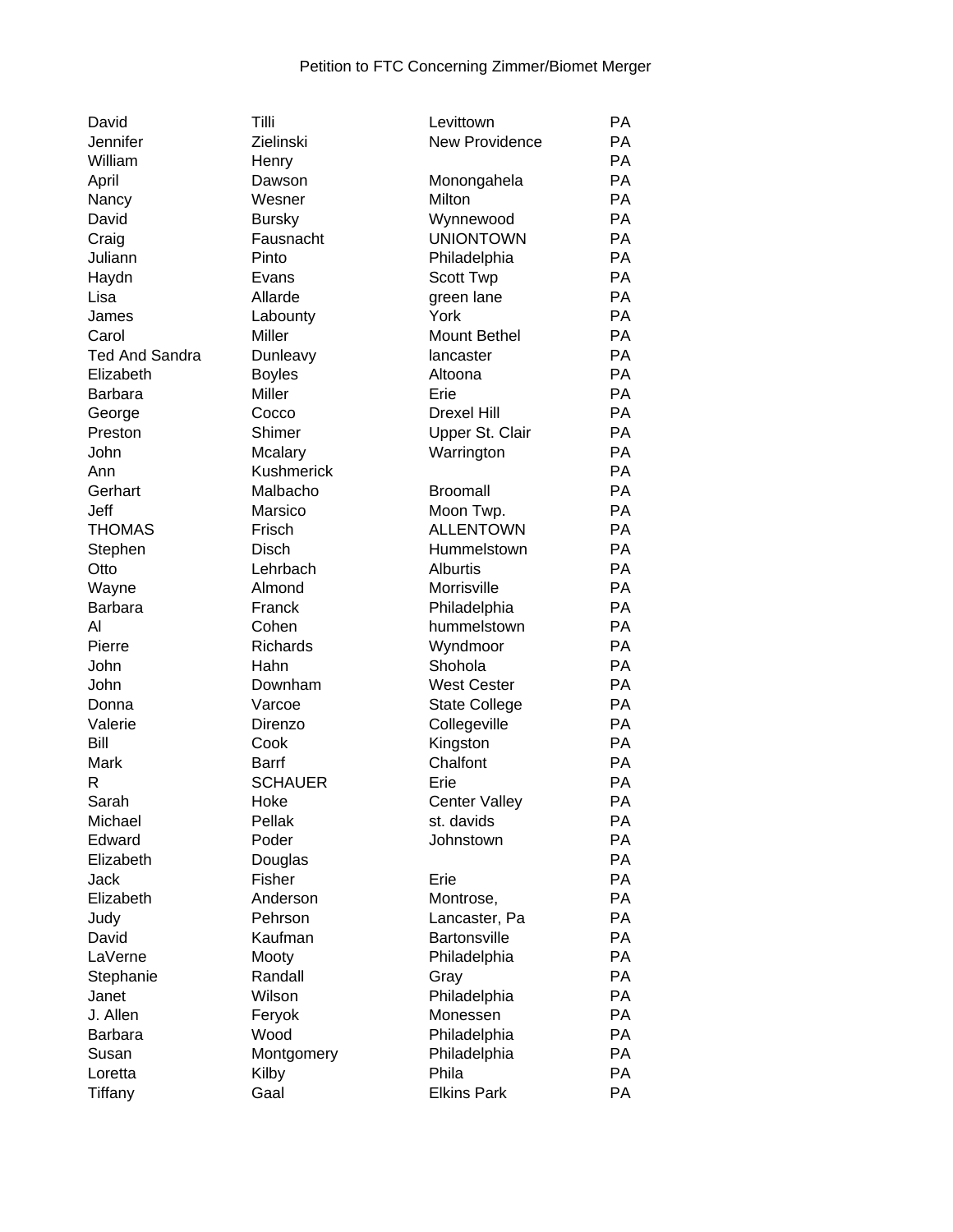| Ralph          | Schlesinger      | Woolrich               | PA        |
|----------------|------------------|------------------------|-----------|
| Joe            | Cassel           | collegeville           | PA        |
| е              | Harris           | Philadelphia           | PA        |
| Mary           | Hartley          | Pittsburgh             | PA        |
| Chris          | Schwab           | carlisle               | <b>PA</b> |
| Alison         | Gray             | Stroudsburg            | PA        |
| Rochelle       | Tormollen        | Hatboro                | <b>PA</b> |
| Joann          | Kamichitis       | <b>SCRANTON</b>        | <b>PA</b> |
| Ernest A.      | Meyer Jr.        | <b>OLEY</b>            | <b>PA</b> |
| Anna           | Curtin           |                        | PA        |
| Tom            | Macchia P.A.-C.  | Farrell                | <b>PA</b> |
| Donna          | Carswell         | Huntingdon Valley      | PA        |
| Maureen        | Andrews          | Charleroi              | PA        |
| Wendy          | Smith            | Camp Hill              | PA        |
| Rod            | Hoffman          | st michael             | PA        |
| Jeff           | Alper            | <b>Elkins Park</b>     | PA        |
| Ira            | Benjamin         | Canonsburg             | PA        |
| Wayne          | Thompson         | Coatesville            | PA        |
| Vernon         | Ramberger        | <b>West Grove</b>      | PA        |
| Klaus          | Meier            | Pittsburgh             | PA        |
| J.T.           | Smith            | Sellersville           | <b>PA</b> |
| Michael        | Solomon li       | Harrisburg             | PA        |
| Todd           | Caine            |                        | PA        |
|                | Cobabe           | Point Pleasant         | PA        |
| <b>Terry</b>   | Yankovic         |                        | PA        |
| Christopher    |                  | Tobyhanna<br>Havertown |           |
| Donna          | Smith            |                        | PA        |
| Jonathan       | Lyons            | Lewisburg              | PA        |
| John           | Cartwright       | <b>New Castle</b>      | PA        |
| Ophelia        | Dixon            | Pittsburgh             | PA        |
| Daniel         | Hinkle           | Atglen                 | PA        |
| John           | Lesnick          | Jeannette              | PA        |
| Robert         | Weinberg         | Horsham                | <b>PA</b> |
| Aj             | Sweitzer         | <b>Fayette City</b>    | <b>PA</b> |
| Arthur S       | Vellesig         | West Lebanon           | PA        |
| Dave           | Sprecher         | ephrata                | PA        |
| Jon            | Nelson           | Pittsburgh             | PA        |
| Michael        | Lombardi         | Levittown              | PA        |
| Ted            | Weissgerber      | Pittsburgh             | PA        |
| Marlene        | Knight           | Wyalusing              | PA        |
| Peter          | Mamula           | Oakdale                | PA        |
| Michael        | Abrams           | <b>PARKESBURG</b>      | PA        |
| Tom            | Schmitt          |                        | PA        |
| Bill           | Deutschlander    | nw prov                | PA        |
| Jennifer       | Quick            | Hummelstown            | PA        |
| Robin          | Scherr           | Quakertown             | PA        |
| <b>Brandon</b> | Redfearn         | Chester                | <b>PA</b> |
| Diane          | Redner           | Churchville            | PA        |
| William        | <b>Bondinell</b> | Chesterbrook           | PA        |
| Joseph         | <b>Bieliunas</b> | Springfield            | PA        |
| Joana          | Iverson          |                        | PA        |
| Joanne         | Ryczak           | Peckville              | PA        |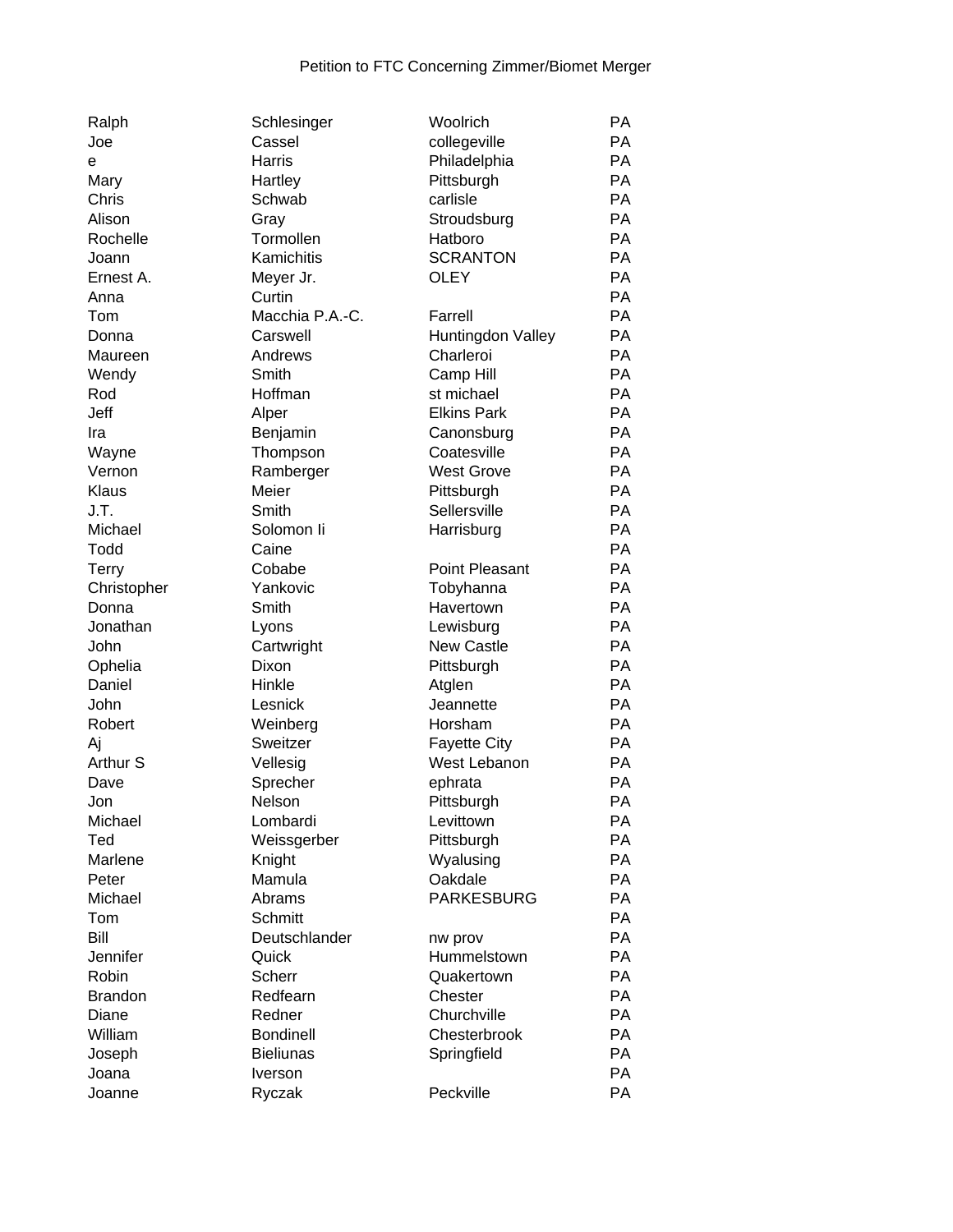| Chris          | Minich          | Lewis Run            | PA        |
|----------------|-----------------|----------------------|-----------|
| Barry          | Stover          | <b>SOUDERTON</b>     | <b>PA</b> |
| Alice          | Hoelzel         | Coopersburg          | PA        |
| <b>Bruce</b>   | Sadowskas       | Reading              | <b>PA</b> |
| Elizabeth      | <b>Stein</b>    | Philadelphia         | <b>PA</b> |
| Linda          | Koshar          | Greensburg           | <b>PA</b> |
| John           | Katz            | Bernville            | <b>PA</b> |
| William        | Heiland         | Oakford              | <b>PA</b> |
| <b>Barbara</b> | Moore           | <b>Bethlehem</b>     | <b>PA</b> |
| Gussie         | Segal           | Philadelphia         | <b>PA</b> |
| Jason          | Kaler           | Hughesville          | <b>PA</b> |
| Chris          | Roam            |                      | <b>PA</b> |
| Greg           | Noonan          | McMurray             | PA        |
| Kathy          | Suhan           | <b>Brookville</b>    | PA        |
| Chris          | Costanzo        |                      | PA        |
| Diane          | Krassenstein    |                      | PA        |
|                |                 | Philadelphia         | PA        |
| Lin            | Loftin          | Honey Brook          |           |
| <b>Terry</b>   | Claypool        | Greenville           | <b>PA</b> |
| Cindy          | Zeth-Sciulli    | Pittsburgh           | PA        |
| Anna           | <b>Bower</b>    | Williamsport         | PA        |
| Linda          | Granato         | Philadelphia         | PA        |
| Mark           | Frydenborg      | Stewartstown         | PA        |
| <b>Beth</b>    | Rudenos         | Quarryville          | <b>PA</b> |
| Nancy          | Bella           | glenside             | PA        |
| Donald         | Mutchler        | Millersville         | <b>PA</b> |
| James          | Knott           | Rankin               | <b>PA</b> |
| Paul           | Harvey          | Derry                | PA        |
| Teri           | Vanore          | Hazle Township       | PA        |
| Daniel         | Ferro           |                      | PA        |
| John           | <b>Bachalis</b> | Yardley              | PA        |
| John           | Mccullough      | Philadelphia         | PA        |
| Ken            | Caparro         | Gilberton            | <b>PA</b> |
| Jeanine        | <b>Dimmick</b>  | Lansdale             | <b>PA</b> |
| Michael        | <b>Nauss</b>    | Aldan                | <b>PA</b> |
| Frank          | Cebula          | Jenkins Twp          | PA        |
| Gail           | Rendle          | Nicholson            | PA        |
| John W.        | Wesner          |                      | PA        |
| Mary           | Kipling         | Venetia              | PA        |
| Michele        | Carstairs       | Fleetwood            | PA        |
| Marie          | <b>Brady</b>    | Jonestown            | PA        |
| Deb            | Johnson-Mcnutt  | Norristown           | PA        |
| Jason          | Driesbaugh      | Philadelphia         | PA        |
| Mimi           | <b>Burstein</b> | Paoli                | <b>PA</b> |
| Anne           | Lavo            | <b>State College</b> | <b>PA</b> |
| Jim            | Gallagher       | Wayne                | <b>PA</b> |
| Anita          | Cartwright      | <b>New Castle</b>    | <b>PA</b> |
|                |                 |                      | PA        |
| John           | Emmert          | Manheim              |           |
| Laura          | Combs           | Havertown            | <b>PA</b> |
| <b>Steve</b>   | Romanosky       | Pittsfield           | PA        |
| Eugene         | Mariani         | Pittsburgh           | PA        |
| Mike           | Peale           | Aston                | PA        |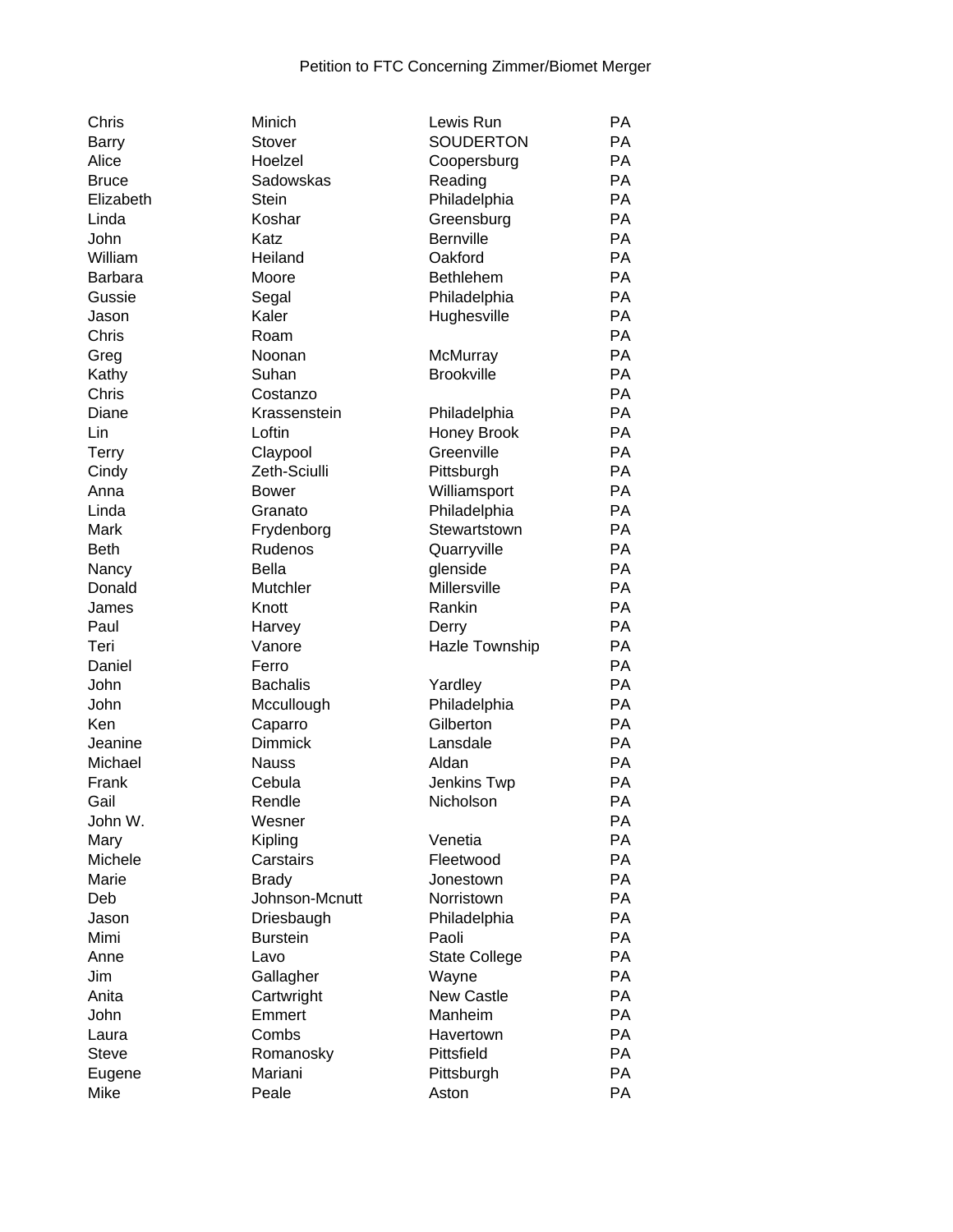| James          | Amory          | LeRaysville                | <b>PA</b> |
|----------------|----------------|----------------------------|-----------|
| Carol          | Thompson       | South Park                 | PA        |
| Don            | Sherman        | Philadelphia               | PA        |
| suzanne        | bates          | baden                      | <b>PA</b> |
| anne           | kemmerer       | hanover township           | <b>PA</b> |
| Janice         | Schwartz       | <b>Broomall</b>            | <b>PA</b> |
| robert         | missimer jr.   | Malvern                    | PA        |
| John           | Hawthorne      | Philadelphia               | PA        |
| S.             | Yurick         | <b>Guys Mills</b>          | PA        |
| Elaine         | Hughes         | Ambler                     | PA        |
| Deborah        | Lonergan       | Orwigsburg                 | PA        |
| Jack           | Dunham         | Sayre                      | PA        |
| Hildegard      | Lindstrom      |                            | PA        |
| Mathew         |                |                            | PA        |
|                | krawczun       | levittown                  |           |
| Kathleen       | Kosko          | Corry                      | PA        |
| Rochelle       | Rosen          | Wexford                    | PA        |
| Leo            | Kucewicz       | Phoenixville               | PA        |
| <b>Beverly</b> | Peake          | New Oxford                 | <b>PA</b> |
| Anita          | Jacobus        | Hughesville                | <b>PA</b> |
| Anne           | Young          | Revere                     | PA        |
| christian P.   | Schneider      | Elysburg                   | <b>PA</b> |
| George         | Heidenrich     | Lansdale                   | PA        |
| м              | Alston         | Malvern                    | <b>PA</b> |
| <b>Brian</b>   | Moore          | Philadelphia               | PA        |
| Lynda          | Ferguson       | Newtown Square             | PA        |
| Fred           | Schwartz       |                            | PA        |
| John           | Fedoriska      | Schuylkill Haven           | PA        |
| Chris          | Gendron        | New Cumberland             | PA        |
| Steven         | Ault           | Eldred                     | <b>PA</b> |
| James          | McBride        | Hermitage                  | <b>PA</b> |
| Mary Ellen     | MacPherson     | Pittsburgh                 | PA        |
| Anthony        | Capobianco     |                            | PA        |
| Katharine      | Abel           |                            | PA        |
| mary           | lenox          | pittsburgh                 | PA        |
| patricia       | sheets         | new brighton               | PA        |
| Robert         | Gibb           | Homestead                  | PA        |
| Sue            | Miller         | White Haven                | <b>PA</b> |
| Kathryn        | Conrad         | <b>DUNCANNON</b>           | PA        |
| Steven         | Morrisette     | Bensalem                   | PA        |
| Valeri         | Fornagiel      | Wellsboro                  | PA        |
| Amanda         | C              | Washington                 | PA        |
| Julieann       | Putt           | South Heidelberg Townsh PA |           |
| E              | <b>Robbins</b> | Chesterbrook               | PA        |
| richard        |                | effort                     | PA        |
|                | ostrosky       | Holland                    | PA        |
| Elgrit         | Russell        |                            |           |
| James          | Ruppert        | Boothwyn                   | PA        |
| Alex           | Sponza         |                            | PA        |
| Gary           | Simmen         | Greensburg                 | PA        |
| lamar          | kilgore        | malvern                    | PA        |
| Dixie Dugan    | White          | Allentown                  | PA        |
| Duane          | Stanton        | Kimberton                  | PA        |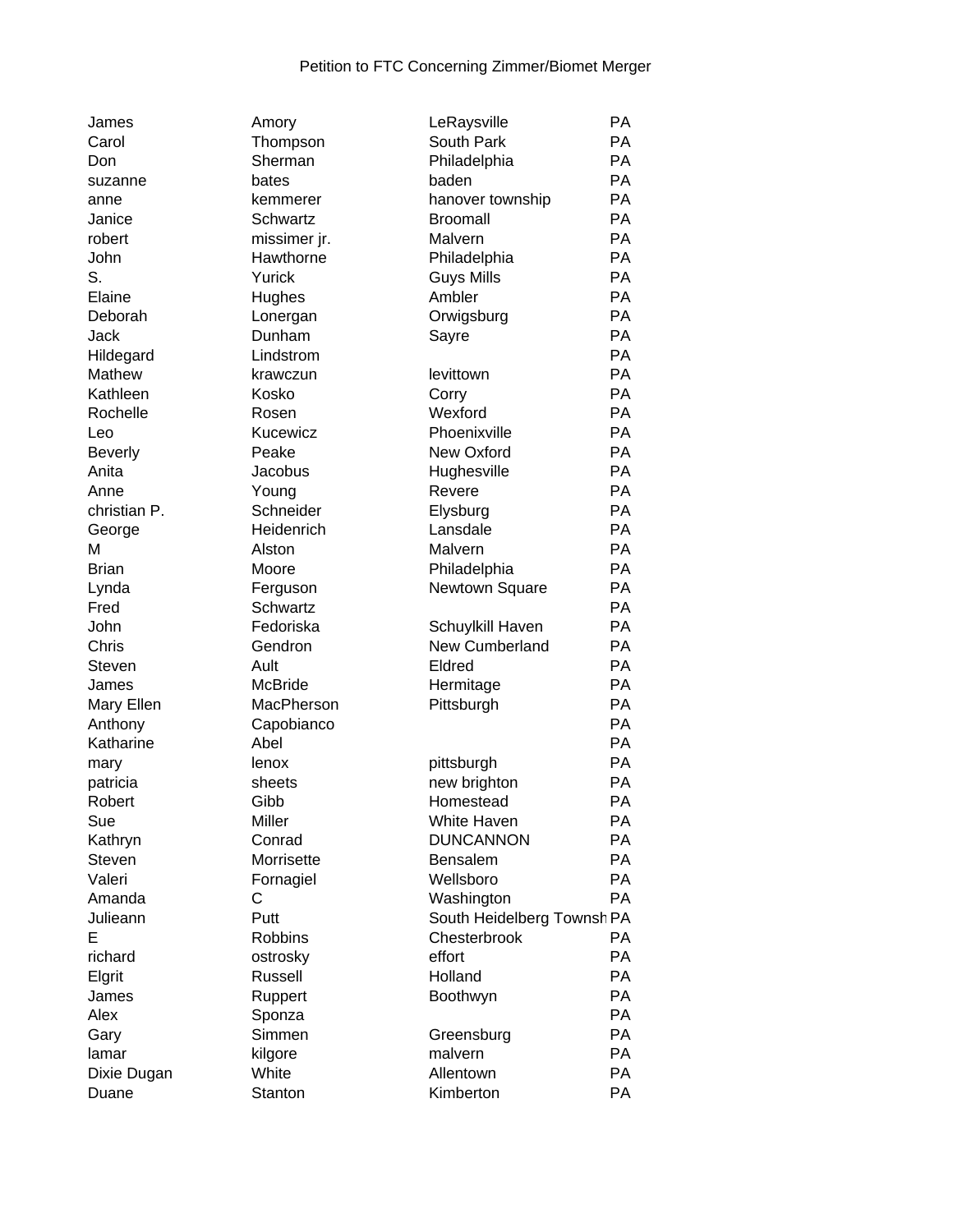| John                   | Seehousen         | <b>North Wales</b>   | <b>PA</b>      |
|------------------------|-------------------|----------------------|----------------|
| Kevin                  | Wiker             | Phoenixville         | <b>PA</b>      |
| Joan                   | Larkin            | Warminster           | <b>PA</b>      |
| Chris                  | Calvert           | Philadelphia         | <b>PA</b>      |
| Wyatt                  | Hale              | <b>Brookville</b>    | <b>PA</b>      |
| Thomas                 | Hessley           | Warren               | PA             |
| Joseph                 | Smith             | Easton               | <b>PA</b>      |
| Charles                | Daley             | Harrisburg           | PA             |
| Kay                    | Reinfried         | Lititz               | PA             |
| Paul                   | Nasuti            | Philadelphia         | PA             |
| Stephen                | Dempsey           | Cochranville         | PA             |
| Claudio                | Osti              | Lakeville            | PA             |
| charlotte              | myers             | Cogan Station        | PA             |
| Robert                 | Jehn              | Cochranton           | PA             |
| Carl                   | Nagode            | Carlisle             | PA             |
| Christal               | Flood             | Waynesboro           | PA             |
| Edward                 | Conti             | Orefield             | <b>PA</b>      |
| Martin                 | Fruendt           |                      | PA             |
| Anthony                | Mauro             | Philadelphia         | PA             |
| <b>Barry</b>           | Yoss              | <b>Clarks Summit</b> | PA             |
| Joseph                 | Ruszczyk          | Canonsburg           | PA             |
| Robert                 | Gibbon            | Philadelphia         | PA             |
| Charles                | Spiroff           | Harrisburg           | PA             |
| Leonard                | Shean             | Derry                | PA             |
| Melvin Allen           | Weiss             |                      | PA             |
| Mary                   | Connors           |                      | PA             |
| Kathy                  | Carr              | New Bethlehem        | PA             |
| Peter                  | Hecht             |                      | <b>PA</b>      |
| Stephen                | Himmelsbach       |                      | <b>PA</b>      |
| Joy                    | Sipe              | <b>Bethel Park</b>   | PA             |
| Joanne                 | Cimorelli         | Havertown            | PA             |
| Linda                  | Bazn              | Pittsburgh           | PA             |
| Stacey                 | Roach             |                      | PA             |
| Janice                 | Snyder            |                      | PA             |
| Matthew                | Rosa              | Philadelphia         | PA             |
| <b>Robert and Donn</b> | Janusko           | <b>Bethlehem</b>     | PA             |
| Diane                  | Muller            |                      | PA             |
| Judith                 | Podwil            |                      | PA             |
| Rosemary               | Hughes            |                      | PA             |
| ann                    | <b>SMITH</b>      |                      | PA             |
| Ellen                  | Weiss             |                      | PA             |
| Jan                    | Miller            |                      | PA             |
| Myrtelina              | Verge             | San Juan             | <b>PR</b>      |
| Sheila                 | Ward              |                      | <b>PR</b>      |
| Clara E.               | Carrasco          | Ponce                | <b>PR</b>      |
| Luis                   | Pacheco           |                      | <b>PR</b>      |
| Rolando                | Figueroa          | Naranjito            | <b>PR</b>      |
| Eric M.                | Rodriguez-Lizardi | Caguas               | <b>PR</b>      |
| Michael                | Branigan          | Greene               | R <sub>l</sub> |
| Sheila                 | Haley             | Rumford              | R <sub>l</sub> |
| Joel                   |                   |                      | R <sub>l</sub> |
|                        | Maguire           |                      |                |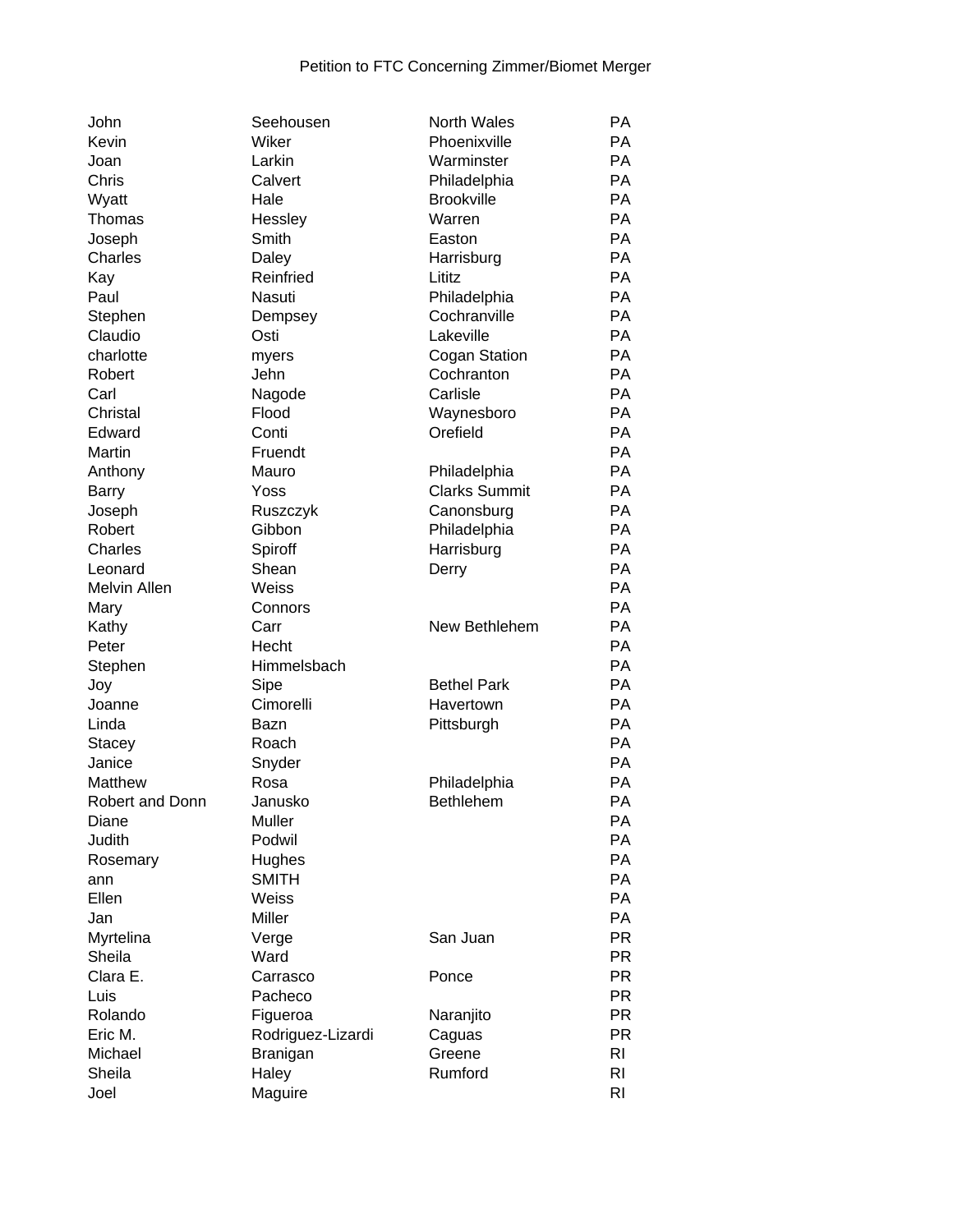| Patty          | Hopkinson         | Barrington            | RI             |
|----------------|-------------------|-----------------------|----------------|
| Marilyn        | Eanet             | Riverside             | R <sub>l</sub> |
| walter         | <b>Bolcon</b>     | Newport               | RI             |
| <b>FRED</b>    | <b>HOLMES</b>     | Lincoln               | R <sub>l</sub> |
| <b>HENRY</b>   | <b>KOEHLER</b>    | LITTLE COMPTON        | R <sub>l</sub> |
| JI             | Keith             |                       | R <sub>l</sub> |
| Michael        | Dutton            | Newport               | R <sub>l</sub> |
| Janet          | Micieli           | Smithfield            | R <sub>l</sub> |
| lan            | Jacobson          | East Greenwich        | R <sub>l</sub> |
| Ames           | Martha            | Providence            | RI             |
| Charlene       | Maker             | Little Compton        | R <sub>l</sub> |
| James          | Marsden           | Providence            | R <sub>l</sub> |
|                | Mann              |                       | R <sub>l</sub> |
| Dudley         |                   |                       |                |
| Katharine      | Denny-Brown       | East greenwich        | R <sub>l</sub> |
| Richard        | Landry            | warwick               | R <sub>l</sub> |
| Stephan        | Lyman             | Narragansett          | RI             |
| Lucy           | Armstrong         | Rumford               | R <sub>l</sub> |
| Louis          | Nielsen           | Providence            | R <sub>l</sub> |
| <b>KENNETH</b> | <b>KONIS</b>      |                       | R <sub>l</sub> |
| Paul           | Fogerty           | narragansett          | R <sub>l</sub> |
| Janet          | Davies            | Cranston              | R <sub>l</sub> |
| Alan           | Reynolds          | Pawtucket             | R <sub>l</sub> |
| Paul           | Hoover            | Providence            | R <sub>l</sub> |
| Robert         | Graves Jr         | <b>East Greenwich</b> | R <sub>l</sub> |
| Janet          | Handford          | <b>West Warwick</b>   | R <sub>l</sub> |
| Sandra         | Curran            | North Kingstown       | R <sub>l</sub> |
| Rebecca        | Connors           | N Kingstown           | R <sub>l</sub> |
| Christine      | М                 | North Providence      | R <sub>l</sub> |
| Jane           | Marino            | Wakefield             | R <sub>l</sub> |
| Eve Marie      | Eells             | Pawtucket             | R <sub>l</sub> |
| Elizabeth      | Archetto          | Cranston              | R <sub>l</sub> |
| Katrina        | Avery             |                       | R <sub>l</sub> |
| stephan        | rose              | warwick               | R <sub>l</sub> |
| norman         |                   | warwick               | RI             |
| Richard        | du pont<br>Pearce | <b>Bristol</b>        | RI             |
|                |                   |                       |                |
| Nancy          | Fowler            | Foster                | R <sub>l</sub> |
| Scott          | Ferreira          | Portsmouth            | RI             |
| joanne         | armenia           | Newport               | RI             |
| Karen          | McGee-Brown       | Newport               | R <sub>l</sub> |
| Glenn          | Mooney            | North Smithfield      | R <sub>l</sub> |
| Grace          | Bentley-Scheck    | Narragansett          | R <sub>l</sub> |
| <b>Esther</b>  | Nelson            | Charleston            | <b>SC</b>      |
| Clay           | Young             | Simpsonville          | SC             |
| Kent           | Whitaker          | Mount Pleasant        | <b>SC</b>      |
| William        | Lynn              |                       | <b>SC</b>      |
| brian          | melloy            | seneca                | <b>SC</b>      |
| TERRY          | <b>JARVIS</b>     | <b>GILBERT</b>        | <b>SC</b>      |
| Stacy          | Hull              | Charleston            | <b>SC</b>      |
| Connie         | Lippert           |                       | <b>SC</b>      |
| Ken            | Plants            | Murrells Inlet        | SC             |
| Royal          | Elmendorf         | Pawleys Island        | SC             |
|                |                   |                       |                |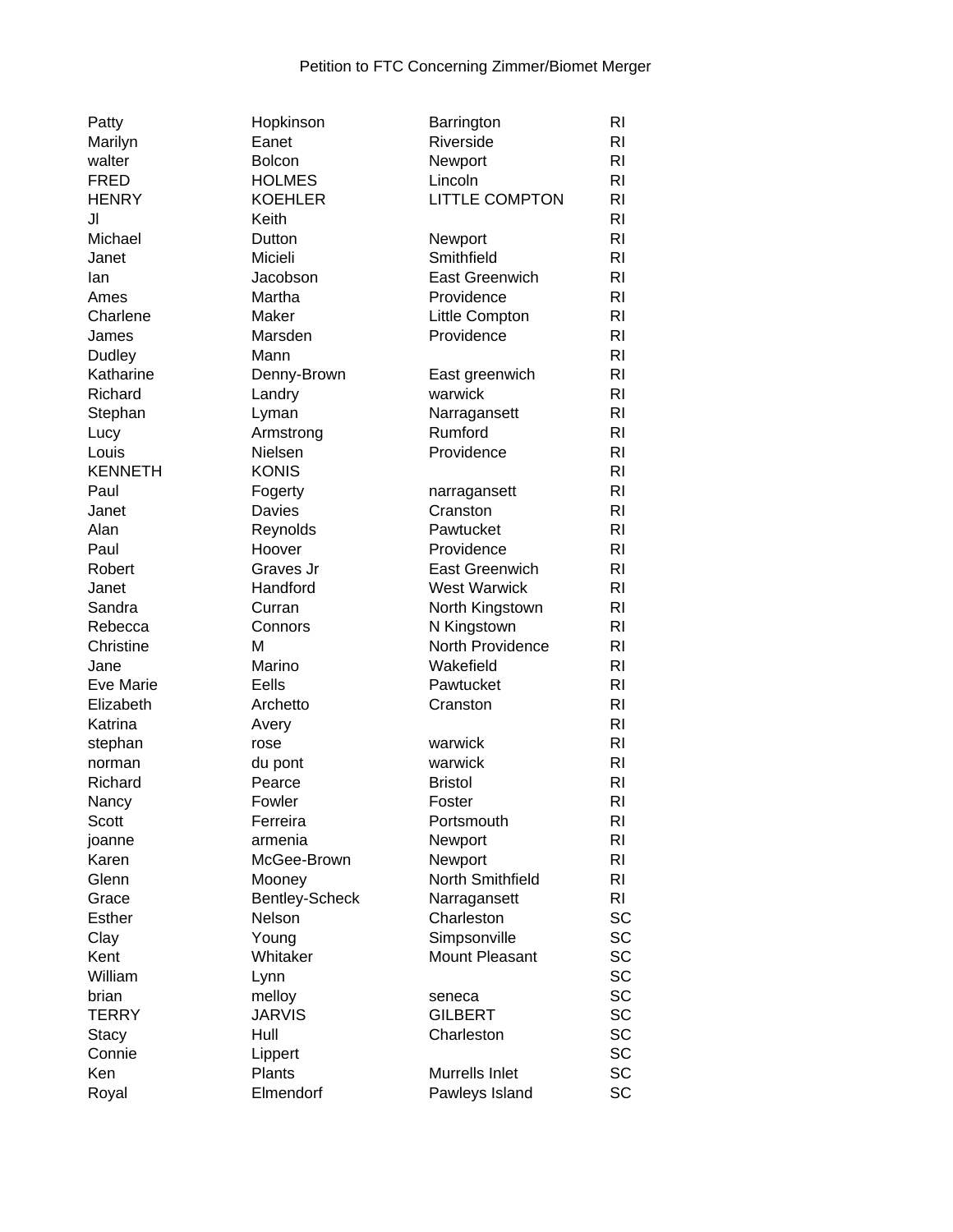| Edward         | Karamus             | Charleston         | SC        |
|----------------|---------------------|--------------------|-----------|
| Edwin          | <b>Stuart</b>       | Murrells Inlet     | <b>SC</b> |
| Judy           | <b>Brown</b>        |                    | <b>SC</b> |
| Joseph         | Schlosser           | Pickens            | <b>SC</b> |
| Gail           | Wienclawski         | Murrells Inlet     | <b>SC</b> |
| Joan           | <b>Stuart</b>       | Murrells Inlet     | <b>SC</b> |
| Carol          | Maghakian           | Myrtle Beach       | <b>SC</b> |
| Kit            | Dugan               | Greenville         | <b>SC</b> |
| Thomas         | Wolfe               | <b>MT PLEASANT</b> | <b>SC</b> |
| Janet          | Dickson             | Greenwood          | <b>SC</b> |
| William        | Rogers              | Rock Hill          | <b>SC</b> |
| James          | Landreth            |                    | <b>SC</b> |
| <b>Brian</b>   | Laddy               | ft mill            | <b>SC</b> |
| Claude         | Lopez               | Columbia           | <b>SC</b> |
| Mary           | Egglezos            | Columbia           | SC        |
| Mary           | <b>Brick</b>        | Blythewood         | SC        |
| David          | <b>Bayne</b>        | Conway             | <b>SC</b> |
| Sara           | Schoeman            | Columbia           | <b>SC</b> |
| Stanley        | Charles             | Fort Mill          | <b>SC</b> |
| Frank          | Dougherty           | Chapin             | <b>SC</b> |
| John           | Witmer              | Clemson            | <b>SC</b> |
| Danny          | <b>Flowers</b>      | Goose Creek        | <b>SC</b> |
| Charlie        | Jordan              | Lancaster          | <b>SC</b> |
| Hans           | Wiegert             | Simpsonville       | SC        |
| Warren         | Peluso              | <b>Bluffton</b>    | <b>SC</b> |
| Rodney         | Hinson              | Simpsonville       | <b>SC</b> |
| Shelly         | Mcconnell           |                    | <b>SC</b> |
| Hazel          | Whittington         | Aiken              | <b>SC</b> |
| David Glenn    | White               | Columbia           | <b>SC</b> |
| William        | <b>Blackman III</b> | Round O            | <b>SC</b> |
| Charlotte      | <b>Edwards</b>      | Summerville        | SC        |
| Gloria         | <b>Bautista</b>     | Seneca             | <b>SC</b> |
| Hannah         | Blakeman            | Myrtle Beach       | <b>SC</b> |
| Michael        | Fish                | Gaston             | SC        |
| Debra          | Jaranowski          | rock hill          | <b>SC</b> |
| Ginger         | Mc Clure            | Columbia           | SC        |
| <b>WILLIAM</b> | <b>BURTON</b>       | <b>TAYLORS</b>     | SC        |
| Jane           | Ochsenbein          | Myrtle Beach       | SC        |
| Kahleen        | Grossman            | Anderson           | SC        |
| Peter          | Sereque             | Spartanburg        | SC        |
| <b>GERALD</b>  | <b>SHEALY</b>       | daniel island      | SC        |
| Julia          | Westbrook           | aiken              | SC        |
| David          | Heinemann           | Ladson             | SC        |
| Carol          | Hill                | Spartanburg        | SC        |
| Greg           | <b>Bunker</b>       | North Myrtle Beach | <b>SC</b> |
| Eliza          | Solesby             | Chesnee            | <b>SC</b> |
| <b>WILLIAM</b> | <b>RHOTEN</b>       | <b>BEAUFORT</b>    | SC        |
| Scott          | Wylie               | Aiken              | <b>SC</b> |
| Jim            | Melton              | Indian Land        | SC        |
| Cory           | Slocum              | Greenville         | SC        |
| Ken            | Caputo              | Fort Mill          | SC        |
|                |                     |                    |           |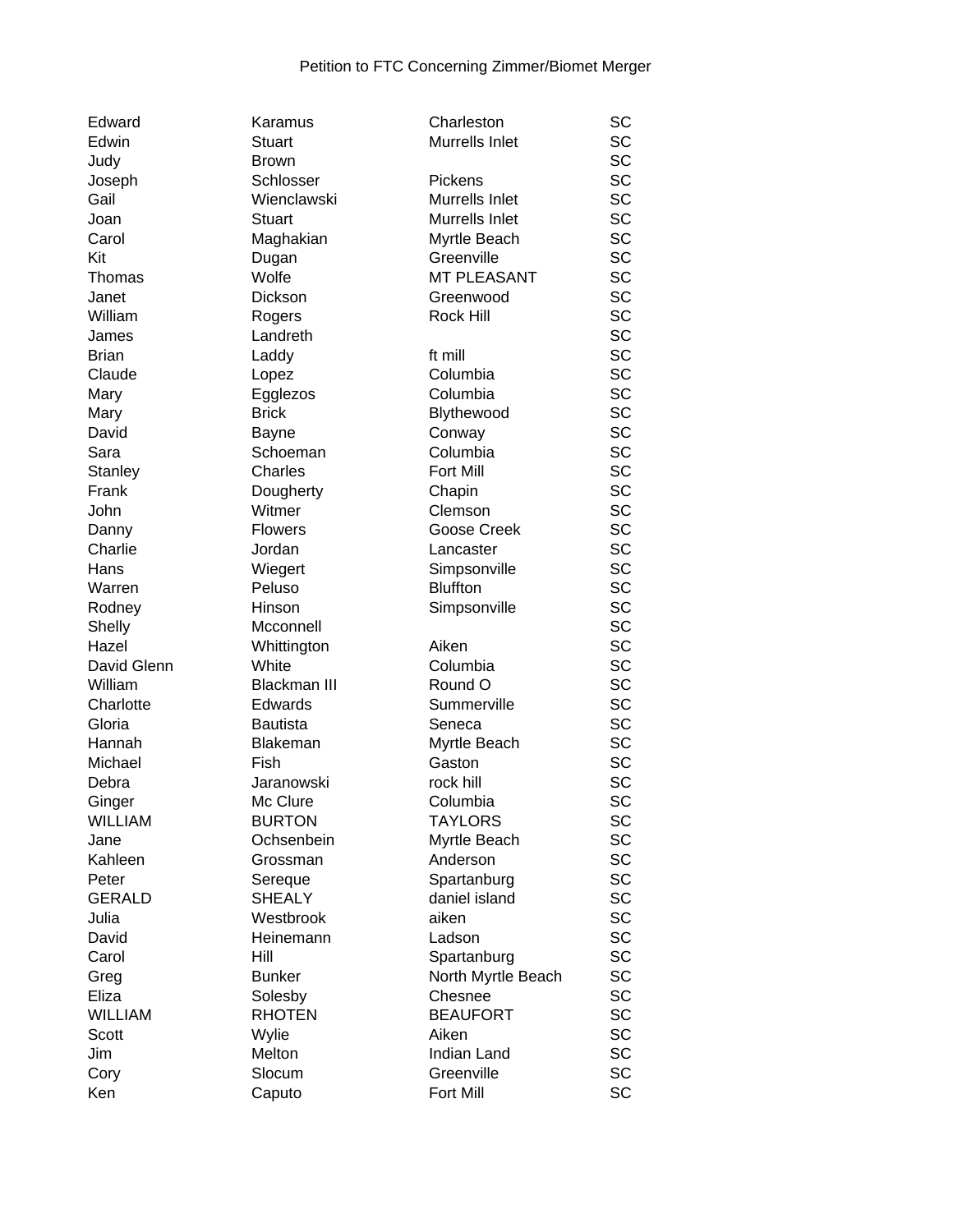| Elaine         | <b>Brummett</b> | greenville         | SC        |
|----------------|-----------------|--------------------|-----------|
| Sara           | Hart            | N. Myrtle Beach    | SC        |
| John           | Werner          | <b>Beaufort</b>    | SC        |
| Nancy          | Soper           | <b>West Union</b>  | SC        |
| Charles        | Watson          | Cheraw             | SC        |
| Dean           | Herndon         | goose creek        | SC        |
| Diane          | Foglia          | Murrells Inlet     | SC        |
| Robert         | Eachus          | Murrells Inlet     | SC        |
| Larry          | Sapp            | Aiken              | SC        |
| James          | Lekovich        | Florence           | SC        |
| <b>DOROTHY</b> | <b>SMITH</b>    | <b>CHARLESTON</b>  | SC        |
| Kathy          | <b>Bradley</b>  | Lugoff             | SC        |
| Loretta        | Ayrer           | Myrtle Beach       | SC        |
| Saul           | Adelman         | Charleston         | SC        |
| Inga           | Agrest          | Charleston         | SC        |
| Mary           | Hoyt            | Irmo               | SC        |
| Michele        | Grayndler       | Ridgeland          | SC        |
| Diane          | Kuhn            | West Columbia      | SC        |
| Christopher    | Galton          | Myrtle Beach       | SC        |
| Emily          | Moss            | Greenville         | SC        |
| Susie          | Keistler        | <b>Rock Hill</b>   | SC        |
| howaard        | peskin          | charleston         | SC        |
| Michael        | <b>Buckner</b>  | Summerville        | SC        |
| Linda          | McCulloch       | Murrells Inlet     | SC        |
| John           | Lydon           | Lake Wylie         | SC        |
| Lorene         | McMarlin        | West Columbia      | SC        |
| J              | <b>RIDDLE</b>   | Pelzer             | SC        |
| Barbara Jo     | <b>Mullis</b>   | Townville          | SC        |
|                |                 |                    | SC        |
| chris          | swilling        | summerville        |           |
| Cammy          | Weber           |                    | SC<br>SC  |
| Catherine      | Vitale          |                    |           |
| Linda          | Poag            |                    | SC        |
| Susan          | Goldstein       |                    | SC        |
| Jan            | Reinschmidt     | YALE               | <b>SD</b> |
| Zeman          | James           | Deadwood           | <b>SD</b> |
| Terry          | <b>Texley</b>   | <b>Sioux Falls</b> | <b>SD</b> |
| Dan            | <b>Nevill</b>   | Tea                | <b>SD</b> |
| Ronald         | Ratner          |                    | <b>SD</b> |
| Maggie         | Engler          | Rapid City         | <b>SD</b> |
| Francis        | <b>Beaver</b>   | Sioux Falls        | <b>SD</b> |
| Mary Jo        | Hall            | <b>Sioux Falls</b> | <b>SD</b> |
| Wayne E        | Stiefvater      | Plankinton         | <b>SD</b> |
| Aaron          | Gayken          | <b>Sioux Falls</b> | <b>SD</b> |
| Ginger         | Massie          | Pierre             | <b>SD</b> |
| Carl           | Cundy           | Custer             | <b>SD</b> |
| Morgan         | <b>Hanzlik</b>  | Spearfish          | <b>SD</b> |
| Rosemary       | Mose            | <b>Sioux Falls</b> | <b>SD</b> |
| Paul           | Miller          | sioux falls        | <b>SD</b> |
| Charles        | Hay             | <b>Sturgis</b>     | <b>SD</b> |
| Patricia       | Taber           |                    | <b>SD</b> |
| Robert         | <b>Nieves</b>   | Nashville          | ΤN        |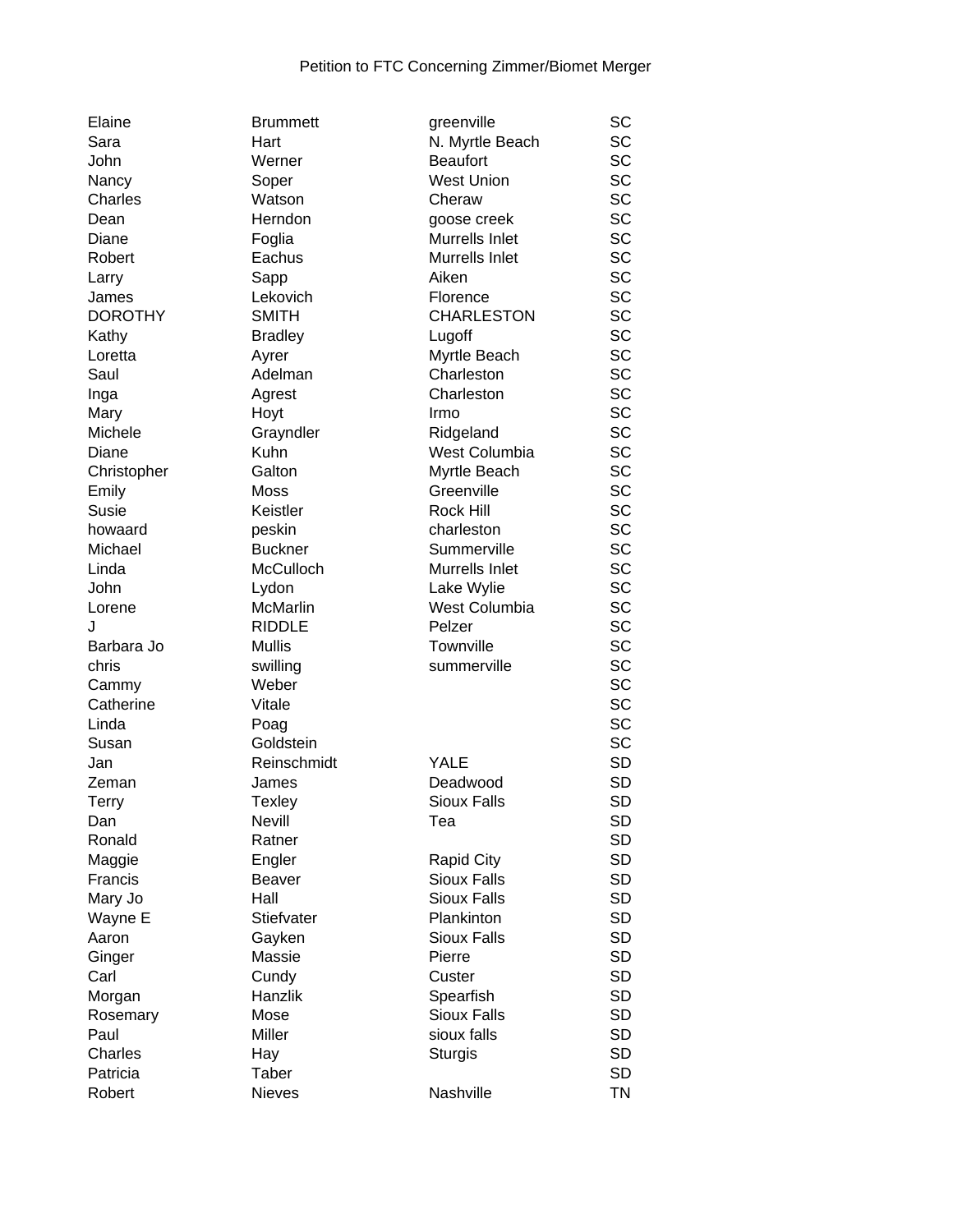| Donn           | Leatherman     | Ooltewah          | ΤN        |
|----------------|----------------|-------------------|-----------|
| Priscilla      | Tine           | Knoxville         | <b>TN</b> |
| Thomas         | <b>Booker</b>  | Knoxville         | <b>TN</b> |
| Roe            | Lane           | <b>Stewart</b>    | <b>TN</b> |
| Teresa A       | Smith          | Murfreesboro      | <b>TN</b> |
| Ron            | Cook           | Columbia          | <b>TN</b> |
| Larry          | <b>Tindell</b> | Doyle             | <b>TN</b> |
| Peter          | lano           | Nashville         | <b>TN</b> |
| <b>Brian</b>   | Foti           | Spring Hill       | <b>TN</b> |
| Donald         | Kline          | <b>Bluff City</b> | <b>TN</b> |
| Richard        | Jones          | Knoxville         | <b>TN</b> |
| Larry          | Smith          | Knoxville         | <b>TN</b> |
| Daniel         | Richardson     | Columbia          | <b>TN</b> |
| Lisa           | Gordon         | Murfreesboro      | <b>TN</b> |
| Kevin          | Vaught         | Antioch           | <b>TN</b> |
| Edward         | McEleney       | <b>Norris</b>     | <b>TN</b> |
| Stephanie      | Clariday       | Mount Juliet      | <b>TN</b> |
| <b>Rick</b>    | George         | fayetteville      | <b>TN</b> |
| Noel           | Emswiler       | <b>Bartlett</b>   | <b>TN</b> |
| <b>Bettina</b> | <b>Bowers</b>  | Nashville         | <b>TN</b> |
| Jennifer       | Ashley-Mccall  | Knoxville         | <b>TN</b> |
|                | <b>Duffie</b>  | Knoxville         | <b>TN</b> |
| Sonia          |                | Clarksvillle      | <b>TN</b> |
| George         | Hinkel         |                   | <b>TN</b> |
| Paskel         | Giles          | <b>Brentwood</b>  |           |
| John           | Guenst         | Franklin          | <b>TN</b> |
| Johnny         | <b>DeBerry</b> | Memphis           | <b>TN</b> |
| Marc           | Kessler        | <b>EADS</b>       | <b>TN</b> |
| John           | <b>Brandon</b> | Winchester        | <b>TN</b> |
| Otto           | <b>Bracho</b>  | memphis           | <b>TN</b> |
| William        | Polk           | Cordova           | <b>TN</b> |
| Mary           | Ogle           | Memphis           | <b>TN</b> |
| <b>ROSS</b>    | <b>LINDA</b>   | Memphis           | <b>TN</b> |
| Debra          | Perin          | Crossville        | <b>TN</b> |
| Charles        | Kilpatrick     | Soddy Daisy       | <b>TN</b> |
| Jerry          | <b>Nelms</b>   | Memphis           | <b>TN</b> |
| Gary Lynn      | Campbell       | Limestone         | <b>TN</b> |
| Jerry          | York           | Jamestown         | ΤN        |
| Theodore       | Whitworth      | Seymour           | <b>TN</b> |
| John           | Galvin         | Fayetteville      | <b>TN</b> |
| Rebecca        | Kimmel         | Knoxville         | <b>TN</b> |
| Charles        | <b>Bowers</b>  | Nashville         | <b>TN</b> |
| Schuchard      | Susan          |                   | <b>TN</b> |
| Lemire         | Mary           | Greeneville       | <b>TN</b> |
| James          | Small          | Church Hill       | <b>TN</b> |
| Larry          | Olivier        | Chattanooga       | <b>TN</b> |
| Judith         | <b>Saks</b>    | Nashville         | <b>TN</b> |
| Gary           | <b>Dillon</b>  | Dickson           | <b>TN</b> |
| William        | Prince         | Louisville        | <b>TN</b> |
| Lori           | Emerson        | Lookout Mountain  | <b>TN</b> |
| Louis          | Mayo           | Lewisburg         | <b>TN</b> |
| Ken            | Pniewski       | clarkrange        | <b>TN</b> |
|                |                |                   |           |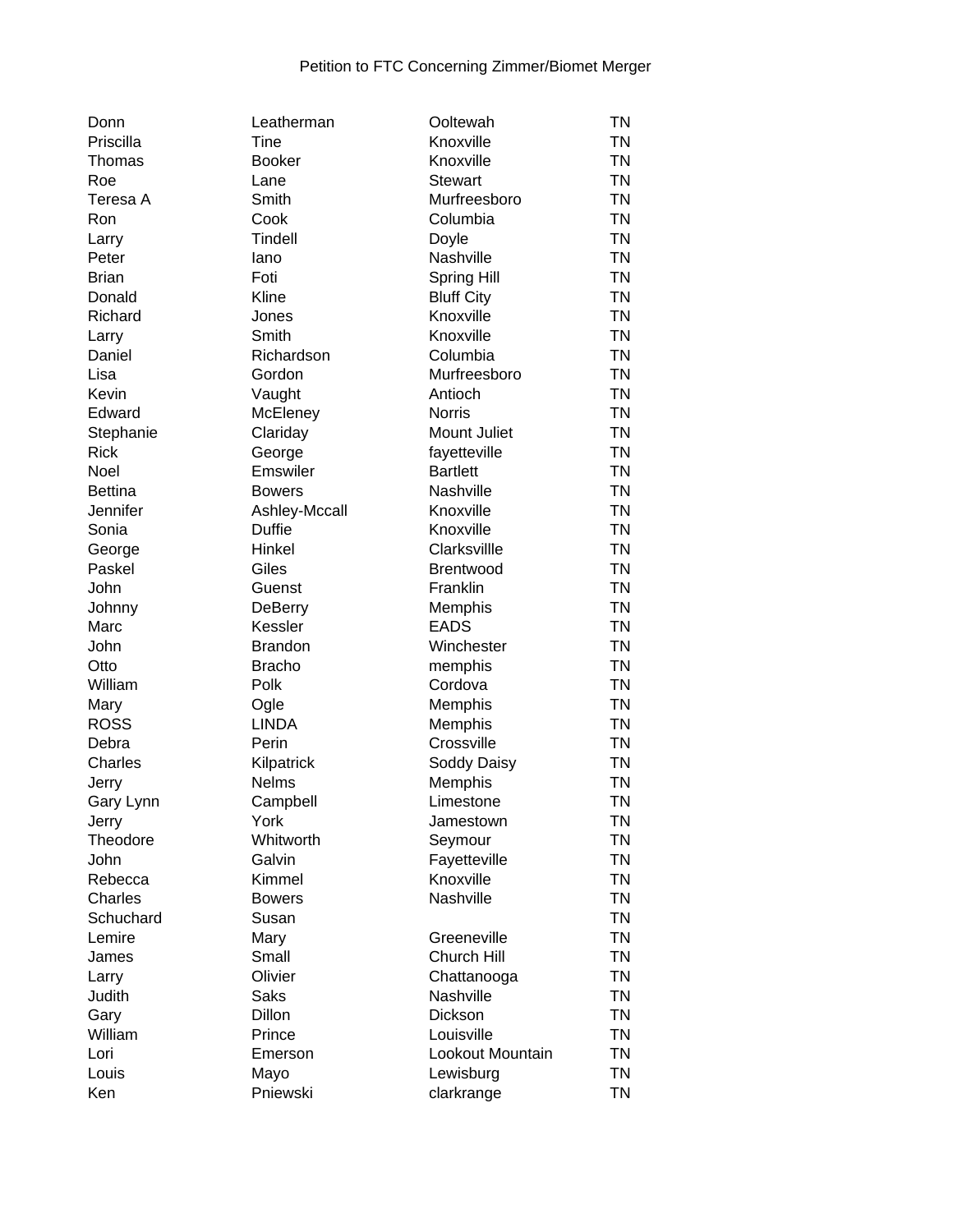| Richard         | Kelly           | knoxville           | <b>TN</b> |
|-----------------|-----------------|---------------------|-----------|
| Edward          | Howard          | Chattanooga         | ΤN        |
| William         | Yeager          | Newport             | TN        |
| Hiasaura        | Rubenstein      | Nashville           | TN        |
| Robert          | Cassady         | Columbia            | TN        |
| Brenda          | Vaughn          | Hixson              | TN        |
| Melvin          | Hughes          | Sparta              | <b>TN</b> |
| David N.        | Orth            | Nashville           | <b>TN</b> |
| Susan           | Heffernon       | Nashville           | <b>TN</b> |
| Holly           | Collins         | Ashland city th     | <b>TN</b> |
| Jane            | Herron          | Franklin            | <b>TN</b> |
| James           | Hazard          | Crossville          | <b>TN</b> |
| Frank           | Hubbard         | Mt. Juliet          | <b>TN</b> |
| <b>MICHAEL</b>  | <b>GUERIN</b>   | Knoxville           | TN        |
| <b>MICHAEL</b>  | <b>HOLDER</b>   | Murfreesboro        | TN        |
| toni            | lubka           | hendersonville      | TN        |
| William R.      | Wing            | Clinton             | TN        |
| Lawrence        | Landau          | Oak ridge           | <b>TN</b> |
| Yvonne          | Story           | Memphis             | <b>TN</b> |
| Jeff            | Van Huet        | kingsport           | <b>TN</b> |
| Johnny          | <b>Brewer</b>   | Knoxville           | <b>TN</b> |
| William         | Henderson       | Murfreesboro        | <b>TN</b> |
| Candyce         | Monroe          | Athens              | <b>TN</b> |
| <b>LINDA</b>    | <b>MC RAY</b>   | <b>OLD HICKORY</b>  | <b>TN</b> |
| Steve           | Forster         | Memphis             | <b>TN</b> |
| Frances         | Powers          | Manchester          | <b>TN</b> |
| Carolyn         | Davidson        | Nashville           | TN        |
| Perry           | Chapdelaine     | <b>Ashland City</b> | TN        |
| Gary            | Lampman         | Hendersonville      | TN        |
| Rollin          | Vanriper        |                     | TN        |
| Mindy           | Goldberg        | Knoxville           | <b>TN</b> |
| Jeff            | <b>Becker</b>   | Summertown          | <b>TN</b> |
| Tana Beth       | <b>Bradshaw</b> |                     | <b>TN</b> |
| Tina            | Tine'           | Knoxville           | <b>TN</b> |
| James           | <b>Murrell</b>  | Dellrose            | <b>TN</b> |
| Ronald          | Phillips        | Kingston            | <b>TN</b> |
| Jackie          | Jenkins         | Knoxville           | ΤN        |
| Barbara         | Snell           | Gallatin            | ΤN        |
| David           | Zielinski       | Crossville          | ΤN        |
| Alice           | Feldman         | Oak Ridge           | TN        |
| John            | Selser          | Clinton             | TN        |
| Helmut          | Steinberg       | Memphis             | TN        |
| <b>CAROLINE</b> | <b>PEREZ</b>    | <b>KINGSPORT</b>    | TN        |
| Douglas         | Mcdonald, Sr.   | <b>Drummonds</b>    | <b>TN</b> |
| Allen           | Haukland        | Seymour             | <b>TN</b> |
| Brenda          | Rasch           | Knoxville           | <b>TN</b> |
| Cherie          | Martinez        | Chattanooga         | <b>TN</b> |
| James           | Fox             | Johnson City        | <b>TN</b> |
| Charles         | Gee             | <b>Brentwood</b>    | <b>TN</b> |
| Timothy         | Carter          | Crossville          | <b>TN</b> |
| Gerald          | Gonyea          | Greenbrier          | <b>TN</b> |
|                 |                 |                     |           |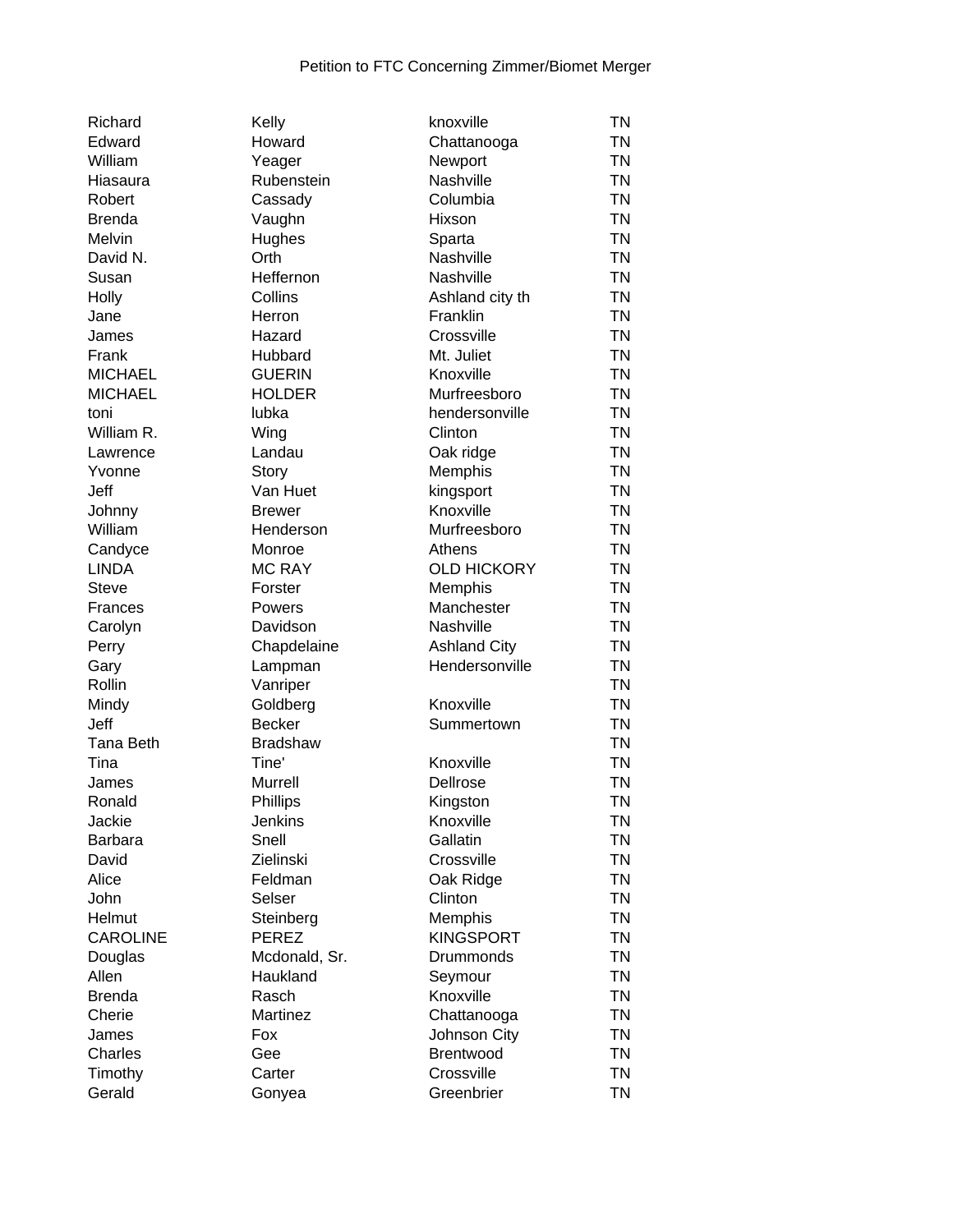| Diana            | Page                           |                        | <b>TN</b> |
|------------------|--------------------------------|------------------------|-----------|
| LeRoy            | Johnson                        | Memphis                | <b>TN</b> |
| Doris            | Wade                           | Antioch                | <b>TN</b> |
| Elizabeth        | Floersch                       | goodlettsville         | <b>TN</b> |
| Paula            | Witt                           | <b>Bulls Gap</b>       | <b>TN</b> |
| <b>DAVID</b>     | <b>CAREL</b>                   | <b>MEMPHIS</b>         | <b>TN</b> |
| York             | Quillen                        | Knoxville              | <b>TN</b> |
| R                | W                              | Maryville              | <b>TN</b> |
| Patricia         | Dishman                        | Nashville              | <b>TN</b> |
| Al               | Hartley                        | Nashville              | <b>TN</b> |
| Linda            | <b>Bauer</b>                   | Kingsport              | <b>TN</b> |
| John             | Hammel                         | Columbia               | <b>TN</b> |
| Don              | Der                            | Clarksville            | <b>TN</b> |
| Matthew          | Crabtree                       |                        | <b>TN</b> |
| <b>Terry</b>     | Livingston                     | Knoxville              | <b>TN</b> |
| Mary             | Fought                         | Hermitage              | <b>TN</b> |
| Rex              | Haire                          | Martin                 | <b>TN</b> |
| Agnes            | Simpson                        |                        | <b>TN</b> |
| Lance            | <b>Silkes</b>                  | Memphis                | <b>TN</b> |
| Jerry            | Oler                           | Johnson City           | <b>TN</b> |
| Hubert           | Barr                           | Sparta                 | <b>TN</b> |
| <b>Neil</b>      | Hansen                         | Franklin               | <b>TN</b> |
| Zach             | Shulkin                        | Germantown             | <b>TN</b> |
| <b>Barry</b>     | Medlin                         | Oak Ridge              | <b>TN</b> |
| Palmer           | Norwood                        | Chattanooga            | <b>TN</b> |
| Richard          | <b>Masters</b>                 | Hendersonville         | <b>TN</b> |
| J B              | Gordon                         | Memphis                | <b>TN</b> |
| Kathy            | dickovitch                     | <b>CHAPEL HILL</b>     | <b>TN</b> |
| Deanna           | Kane                           | Kingsport              | <b>TN</b> |
| Steven           | Scheer                         | Germantown             | <b>TN</b> |
| Katelyn          | Lauderback                     | Cleveland              | <b>TN</b> |
| James            | Harrell Jr                     | Murfreesboro           | <b>TN</b> |
| D                | Young                          | Seymour                | <b>TN</b> |
| Robert           | Keele                          | Memphis                | <b>TN</b> |
| Rusty            | Winchester                     | Louisville             | <b>TN</b> |
| Karen            | Vena                           | Cookeville             | <b>TN</b> |
| Linda            | Pearce                         | <b>Brentwood</b>       | TN        |
| Margret          | <b>Schreck</b>                 | Greeneville            | <b>TN</b> |
| <b>Brenda</b>    | Smith                          | Mcminnville            | <b>TN</b> |
| Michael          | Frye                           | Kingsport              | <b>TN</b> |
| Carolyn          | Levy                           | Memphis                | <b>TN</b> |
| wilma            | putz                           | <b>Mountain City</b>   | <b>TN</b> |
| David            | Hedgecoth                      | Rickman                | <b>TN</b> |
| Dianne           | Anderson                       |                        | <b>TN</b> |
| <b>Terry</b>     | Snider                         |                        | <b>TN</b> |
| bob              | morgan                         |                        | <b>TN</b> |
|                  |                                |                        | <b>TX</b> |
| Patrick<br>Carol | De La Garza Und Senkel McAllen | Austin                 | <b>TX</b> |
|                  | <b>Fly</b>                     |                        | <b>TX</b> |
| Jeffrey          | Taylor<br>Riddle               | <b>College Station</b> |           |
| Carolyn          |                                | Austin                 | <b>TX</b> |
| James            | Washington                     | Cypress                | <b>TX</b> |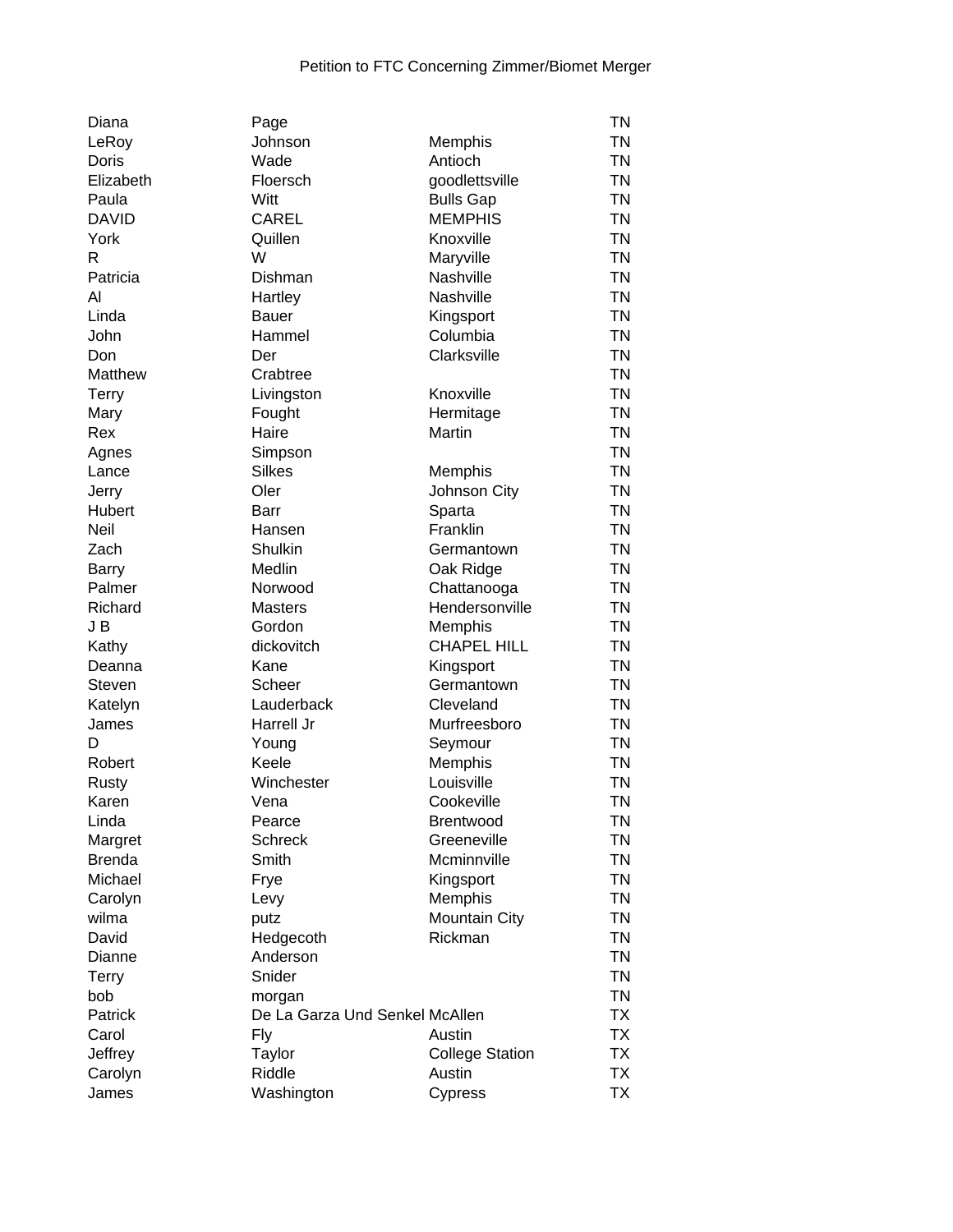| Julie              | Solell                         | Dallas              | ТX        |
|--------------------|--------------------------------|---------------------|-----------|
| Laura              | <b>Borst</b>                   | Houston             | <b>TX</b> |
| Mark               | Blumenthal                     | Greenville          | <b>TX</b> |
| Lee                | Long                           | San Antonio         | <b>TX</b> |
| Richard            | Riedel                         | The Woodlands       | <b>TX</b> |
| Lynn               | James                          | Richardson          | <b>TX</b> |
| Donna              | Johns                          | Round Rock          | <b>TX</b> |
| KJ                 | <b>BERGLY</b>                  | Plano               | <b>TX</b> |
| Joanne             | Groshardt                      | richardson          | <b>TX</b> |
| Sarah              | de Sousa                       | Spring Branch       | <b>TX</b> |
| Delaina            | Foster                         |                     | <b>TX</b> |
| Hector             | Garcia                         | Houston             | <b>TX</b> |
| John               | Laing                          |                     | <b>TX</b> |
| Marilyn            | Schramm                        | Arlington           | <b>TX</b> |
| Christian          | Kurtz                          | Austin              | <b>TX</b> |
| Carvonda           | Young                          | Frisco              | <b>TX</b> |
| Rudy               | Casillas                       | San Antonio         | <b>TX</b> |
| Peggy              | Weinshilboum                   |                     | <b>TX</b> |
| Laura              | Munoz                          | Austin              | <b>TX</b> |
| Sandra             | La Mont                        | Orange              | <b>TX</b> |
| Ronald             | Gumz                           | <b>Dallas</b>       | <b>TX</b> |
| Margie             | Schluter                       | Krum                | <b>TX</b> |
| Michael            | Wolf                           | Austin              | <b>TX</b> |
| <b>CRAIG</b>       | <b>STIRNWEIS</b>               | Plano               | <b>TX</b> |
| Kathy              | Toler                          | Waxahachie          | <b>TX</b> |
| Roberto            | Perezdiaz                      | El Paso             | <b>TX</b> |
|                    |                                |                     | <b>TX</b> |
| Bonnielynn<br>Paul | Mackinnon-witherspoo<br>Thomas | Austin              | <b>TX</b> |
|                    |                                |                     | <b>TX</b> |
| Toby               | Pigford<br>Liles               | Corpus Christi      | <b>TX</b> |
| Ben                |                                | Salado              | <b>TX</b> |
| Joan               | Covici                         | Dallas              |           |
| Arthur             | Erb                            |                     | <b>TX</b> |
| Deanna             | Lee                            | San Antonio         | <b>TX</b> |
| Mike               | Malosky                        | Spring              | TX        |
| Wendy              | Emlinger                       | El Paso             | <b>TX</b> |
| Helene             | Avon                           |                     | <b>TX</b> |
| Robert             | Curl                           | Houston             | TX        |
| Leonard            | <b>Kivett</b>                  | <b>Flower Mound</b> | <b>TX</b> |
| Diane              | Ethridge                       |                     | <b>TX</b> |
| Mary Lee           | Johns                          |                     | <b>TX</b> |
| Dean               | Werley                         | Wimberley           | <b>TX</b> |
| philip             | mathis                         | Texarkana           | <b>TX</b> |
| Ari                | Meyer                          | Austin              | <b>TX</b> |
| Anthony            | Bell                           | Austin              | <b>TX</b> |
| Juan               | Placencia                      | El Paso             | <b>TX</b> |
| Mike               | Roney                          | Laredo              | <b>TX</b> |
| Stephen            | Denby                          | Houston             | <b>TX</b> |
| Al                 | Zeiner                         | Plano               | <b>TX</b> |
| Chris              | Snively                        |                     | <b>TX</b> |
| Gail               | Podhaisky                      |                     | <b>TX</b> |
| Jerry              | Floyd                          | Bedford             | <b>TX</b> |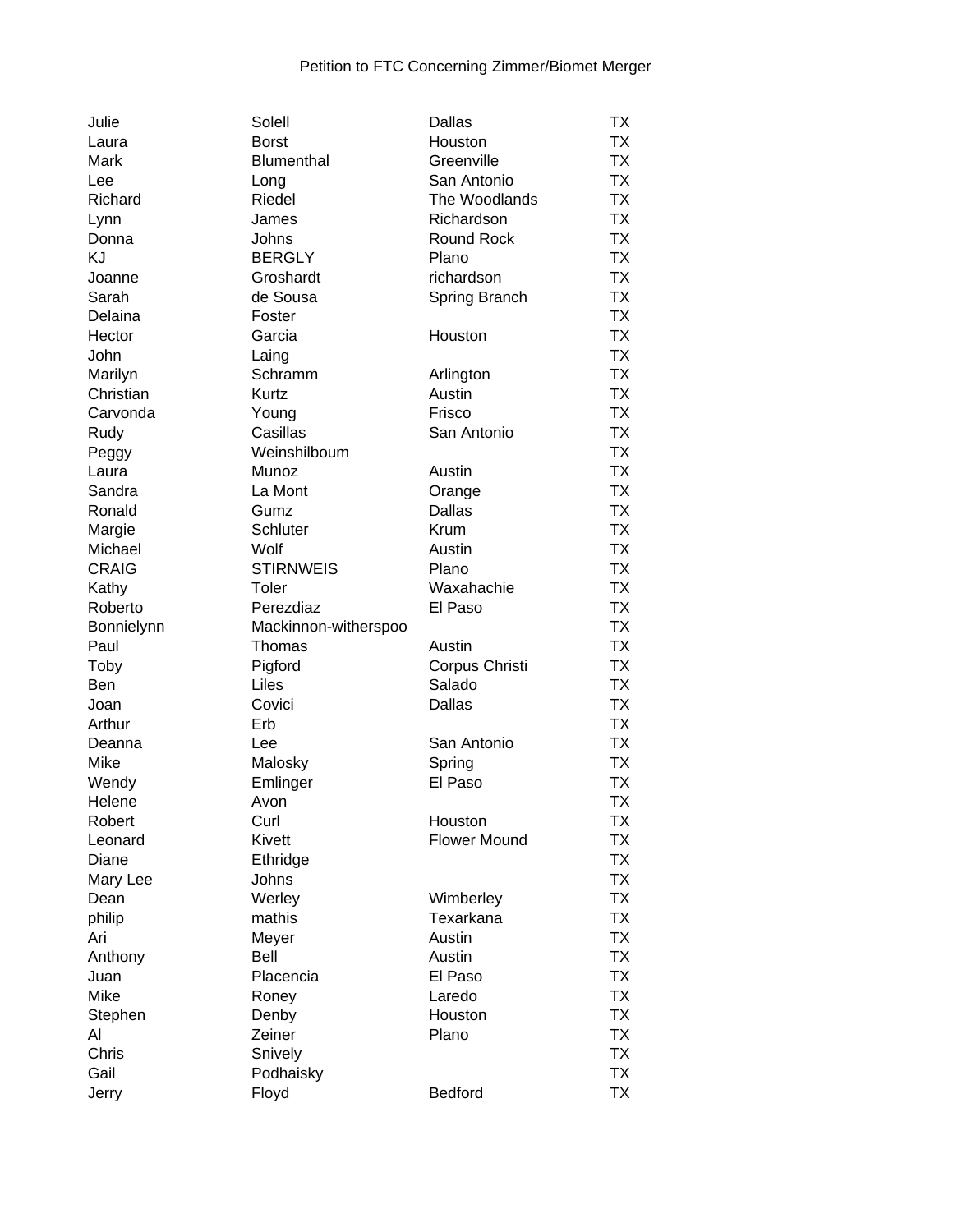| Gilbert           | Covarrubias     |                         | ТX        |
|-------------------|-----------------|-------------------------|-----------|
| Sharon            | Alexander       | De Leon                 | <b>TX</b> |
| Patricia          | Flynn-Williams  | Midland                 | <b>TX</b> |
| <b>Kris</b>       | Heidorn         | Houston                 | <b>TX</b> |
| ron               | leussink        |                         | <b>TX</b> |
| <b>Barbara</b>    | <b>Stippec</b>  |                         | <b>TX</b> |
| James             | <b>Click</b>    | <b>GEORGETOWN</b>       | <b>TX</b> |
| Judith            | Campbell        | Houston                 | <b>TX</b> |
| Maryrose          | Cimino          | Dallas                  | <b>TX</b> |
| D                 | Roy             | <b>HOUSTON</b>          | <b>TX</b> |
| Tim               | Milam           | Mission                 | <b>TX</b> |
| Marjorie          | Kessler         |                         | <b>TX</b> |
| Richard           | Littledale      |                         | <b>TX</b> |
| Rebecca           | Marshall        | gainesville             | <b>TX</b> |
| Maryann           | Wilkinson       |                         | <b>TX</b> |
| Mary              | Almendarez      | Houston                 | <b>TX</b> |
| Darlene           | Prescott        | Pasadena                | <b>TX</b> |
| John L.           | Henning         | PORT ARTHUR             | <b>TX</b> |
| Michael           | Revord          | Austin                  | <b>TX</b> |
| Douglas           | <b>Brown</b>    | <b>Flower Mound</b>     | <b>TX</b> |
| Martha            | Hundt           |                         | <b>TX</b> |
| Sandra            | Lynn            | <b>Dripping Springs</b> | <b>TX</b> |
| Melvin            | Findley         | Round Rock              | <b>TX</b> |
| Mike              | <b>Broadway</b> | Salado                  | <b>TX</b> |
| Robert            | Johnstone       | El Paso                 | <b>TX</b> |
| Sandra            | Hansen          |                         | <b>TX</b> |
| Clemme            | Whitehead       | Houston                 | <b>TX</b> |
| Gary              | Partridge       | Pflugerville            | <b>TX</b> |
| Joseph            | Levasseur       | Keller                  | <b>TX</b> |
| <b>JUDITH</b>     | <b>ENDERLIN</b> | Fredericksburg          | <b>TX</b> |
| charles           | giraudy         | houston                 | <b>TX</b> |
| Charles           | Hargrave        | <b>Dallas</b>           | <b>TX</b> |
| Alan              | Friedman        | austin                  | <b>TX</b> |
| Marge             | Gurrola         | Georgetown              | <b>TX</b> |
| Timothy           | McKinney        | <b>Hewitt</b>           | <b>TX</b> |
| Joe               | Lerner          | Richmond                | <b>TX</b> |
| Patricia          | <b>Brooks</b>   |                         | TX        |
| Vicente           | Fresquez        | El Paso                 | TX        |
| Roger             | Laughlin        | Converse                | <b>TX</b> |
| Kim               | <b>Bigley</b>   |                         | <b>TX</b> |
| Martha            | Eberle          | <b>Dripping Springs</b> | <b>TX</b> |
| lan               | Pirsch          |                         | <b>TX</b> |
| John              | Lanham          | Azle                    | <b>TX</b> |
| llene             | Fields          | Canyon Lake             | <b>TX</b> |
| Phil              | Crabill         | <b>Highland Village</b> | <b>TX</b> |
| Robert            | Griffin         | <b>Cedar Park</b>       | <b>TX</b> |
|                   | Le              |                         | <b>TX</b> |
| Luan<br>Charlotte |                 | Arlington<br>Austin     | <b>TX</b> |
| <b>Mills</b>      | Flynn           | Austin                  | <b>TX</b> |
|                   | Tandy           |                         |           |
| Amanda            | Melones         | The Woodlands           | <b>TX</b> |
| Chris             | Ruiz            | Austin                  | <b>TX</b> |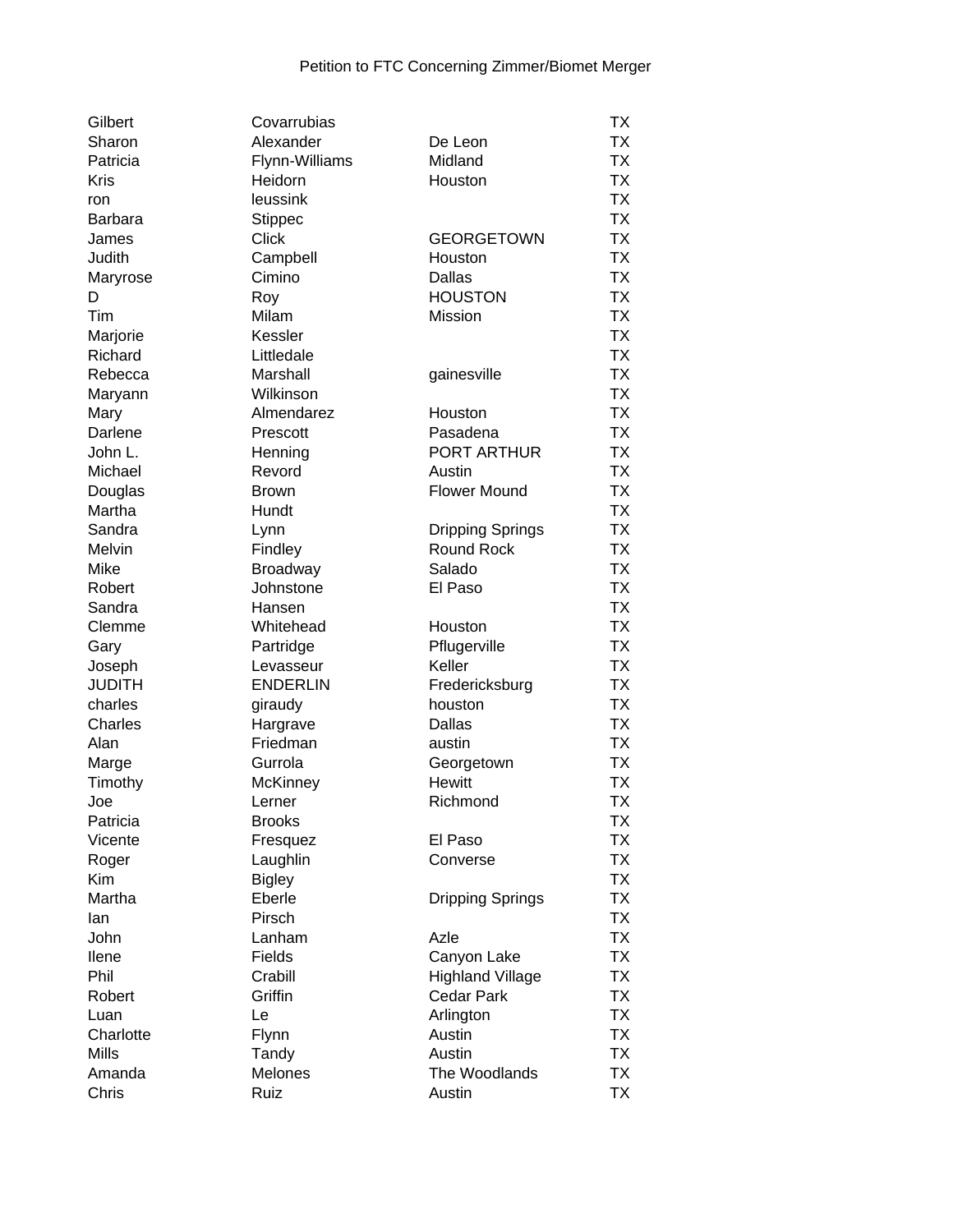| Tom            | Gurule           | <b>Dallas</b>         | TX        |
|----------------|------------------|-----------------------|-----------|
| Doug           | Casey            | <b>HOUSTON</b>        | TX        |
| Virginia       | Knight           | Murphy                | <b>TX</b> |
| Ed             | Perry            | <b>New Braunfels</b>  | <b>TX</b> |
| Donald         | Jones            |                       | <b>TX</b> |
| Kermit         | Wegner           | Helotes               | <b>TX</b> |
| Suzanne        | Henry            |                       | <b>TX</b> |
| William        | Marocco          | Coppell               | <b>TX</b> |
| <b>Ben</b>     | <b>Justiss</b>   | <b>Haltom City</b>    | <b>TX</b> |
| Mary Jane      | Newton           | Houston               | <b>TX</b> |
| Anthony        | Ayala            | <b>Dallas</b>         | <b>TX</b> |
| <b>DOUGLAS</b> | <b>MC CARTHY</b> | Benbrook              | <b>TX</b> |
| maryann        | Kennimer         | mineola               | <b>TX</b> |
| Matt           | Ohmes            | Fort Worth            | <b>TX</b> |
| Edward         | Garcia           | El Paso               | <b>TX</b> |
| Ron            | Noble            |                       | <b>TX</b> |
|                |                  |                       | <b>TX</b> |
| John           | Robelia          | Baytown               |           |
| José           | Gómez            | El Paso               | <b>TX</b> |
| Russell        | Maughan          |                       | <b>TX</b> |
| Gene           | Wolfe            | Dallas                | <b>TX</b> |
| Mark           | Pope             | Houston               | <b>TX</b> |
| Stephen        | <b>Bennett</b>   | Desoto                | <b>TX</b> |
| Linda          | Underwood        | Arlington             | <b>TX</b> |
| Martha         | Chambers         | Fort Worth            | <b>TX</b> |
| Allen          | Terrill          | <b>Dallas</b>         | <b>TX</b> |
| Gerald         | Miller           | Nederland             | <b>TX</b> |
| Janie          | Martinez         | Cypress               | <b>TX</b> |
| Michael        | <b>McMurtrey</b> | Carrollton            | <b>TX</b> |
| Dianne         | Wells            | Houston               | <b>TX</b> |
| <b>Bruce</b>   | <b>Burns</b>     |                       | <b>TX</b> |
| Manuel         | Perez            | El Paso               | <b>TX</b> |
| <b>Stewart</b> | Sharron          | Lake Jackson          | <b>TX</b> |
| Michael        | Mosely Sr.       | San Antonio           | <b>TX</b> |
| Ricky          | Riddle           | Fort Worth            | <b>TX</b> |
| Jerome         | Miller           | <b>Mission</b>        | <b>TX</b> |
| Thomas         | Nieland          | Alamo                 | <b>TX</b> |
| Evitt          | Kinney           |                       | <b>TX</b> |
| Jim            | Ciaverelli       | Houston               | <b>TX</b> |
| Daniels        | Michael          |                       | TX        |
| Cheryl M       | Larson           | <b>Universal City</b> | TX        |
| Ravindra       | Papineni         | <b>Cedar Park</b>     | <b>TX</b> |
| Barry          | Thomas           | Clute                 | <b>TX</b> |
| <b>Stuart</b>  | Young            | San Antonio           | <b>TX</b> |
| Dana Ross      | Martin           | Austin                | <b>TX</b> |
|                | Han              |                       | <b>TX</b> |
| Dennis         |                  |                       |           |
| Kevin          | O'Byrne          | Laredo                | <b>TX</b> |
| Bill           | Halbert          | <b>New Braunfels</b>  | <b>TX</b> |
| gannaway       | gloria           | Austin                | <b>TX</b> |
| Anil           | Deshpande        | Missouri City         | <b>TX</b> |
| Julie          | Schriber         | Austin                | <b>TX</b> |
| Olga           | Nohra            | Dallas                | <b>TX</b> |
|                |                  |                       |           |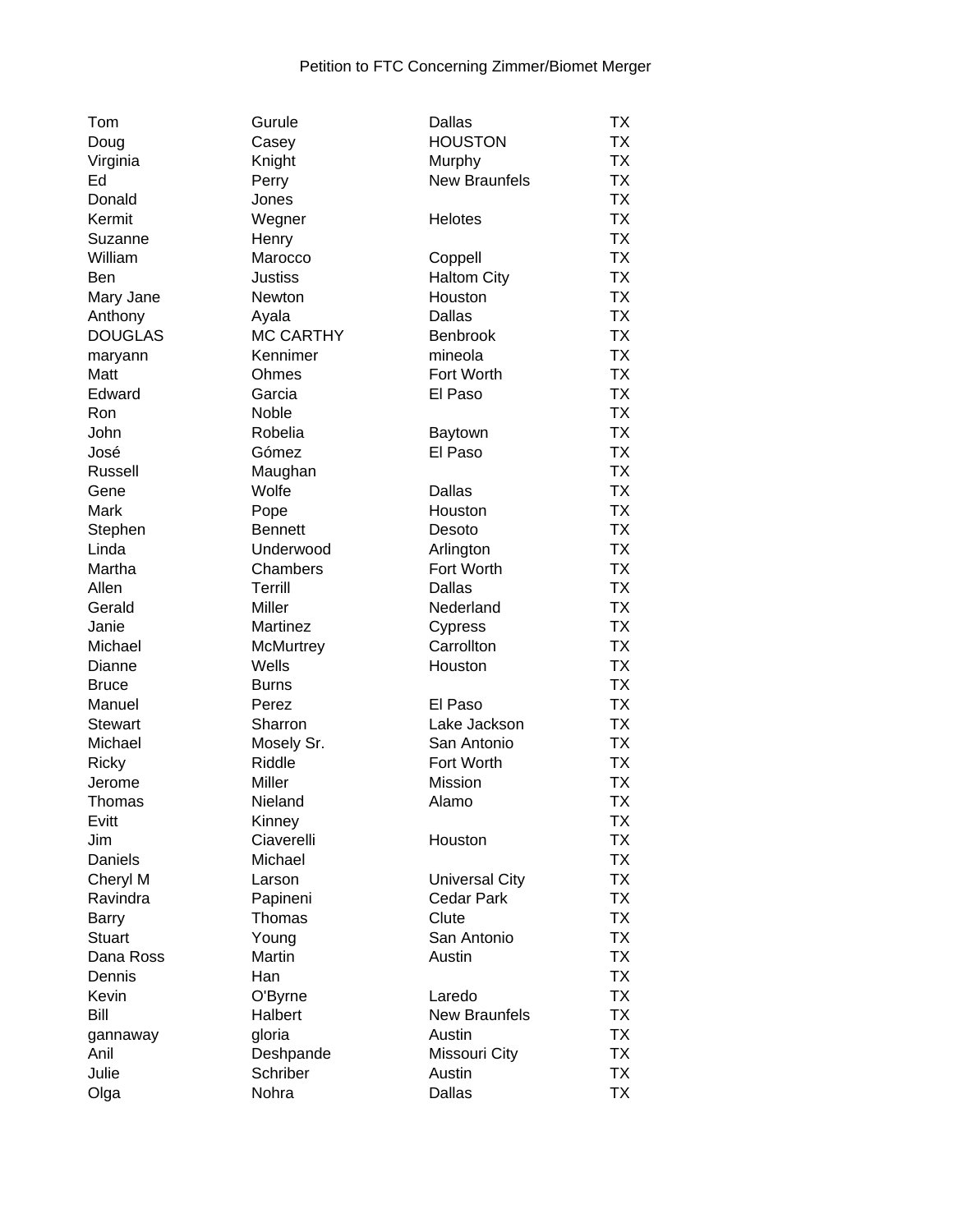| Sam            | Jackson         | Richardson           | TX        |
|----------------|-----------------|----------------------|-----------|
| Roy            | Maglin          | Houston              | <b>TX</b> |
| Joy            | Dillon          | San Antonio          | <b>TX</b> |
| Al             | Ohm             | Wimberley            | <b>TX</b> |
| Donna          | Paramore        | Houston              | <b>TX</b> |
| Debbie         | <b>Brittain</b> | Garland              | <b>TX</b> |
| Gary           | Kisner          | laredo               | <b>TX</b> |
| Todd           | Miller          | Denison              | <b>TX</b> |
| Larry          | <b>Dobbins</b>  | <b>New Braunfels</b> | <b>TX</b> |
| Mary           | Mcvea           | Comfort              | <b>TX</b> |
| Johnson        | Andrea          | San Antonio          | <b>TX</b> |
| gammill        | jeff            | Austin               | <b>TX</b> |
| Janine         | Lund            | Fort Worth           | <b>TX</b> |
| Gross          | Emily           | Houston              | <b>TX</b> |
| Christensen    | Leslie          | Austin               | <b>TX</b> |
| Arrindell      | Richard         | Live Oak             | <b>TX</b> |
| Sam            | You             | San Antonio          | <b>TX</b> |
| <b>Scott</b>   | Messick         | Conroe               | <b>TX</b> |
| Joshua         | Seff            | <b>McKinney</b>      | <b>TX</b> |
| <b>Bruce</b>   | Elliott         | <b>Dallas</b>        | <b>TX</b> |
| Hank           | Lee             |                      | <b>TX</b> |
| Sylvia         | Duncan          | Plano                | <b>TX</b> |
| Margaret       | Weinberg        | Southlake            | <b>TX</b> |
| Harvey         | Madison         |                      | <b>TX</b> |
| <b>kEVIN</b>   | <b>COLLINS</b>  | <b>HOUSTON</b>       | <b>TX</b> |
| Amy            | Chitwood        | Garland              | <b>TX</b> |
| Leon           | Chojnacki       | <b>RICHARDSON</b>    | <b>TX</b> |
| Stephen        | Cooper          | Austin               | <b>TX</b> |
| Cara           | West            |                      | <b>TX</b> |
| Carolyn        | <b>Morris</b>   | Houston              | <b>TX</b> |
| Kathryn        | Stephenson      |                      | <b>TX</b> |
| <b>Beverly</b> | <b>Adkins</b>   | Plano                | <b>TX</b> |
| John           | Reynolds        | <b>AUSTIN</b>        | <b>TX</b> |
| <b>Brian</b>   | Schill          | Spring Branch        | <b>TX</b> |
| William        | Hutz            | Houston              | <b>TX</b> |
| John           | Blair, Jr       | <b>Willow Park</b>   | <b>TX</b> |
| Trevor         | Robinson        | Austin               | <b>TX</b> |
| Irene          | Martinez        | Round Rock           | <b>TX</b> |
| Edward         | Clark           | <b>Boerne</b>        | <b>TX</b> |
| Julie          | Wade            | <b>CARROLLTON</b>    | <b>TX</b> |
| Sue            | <b>Dietz</b>    |                      | <b>TX</b> |
| William        | Kuchar          | Houston              | <b>TX</b> |
| Michael        | Horne           | <b>Beeville</b>      | <b>TX</b> |
| alfred         | stlouis         | austin               | <b>TX</b> |
| Kathleen       | <b>Bryson</b>   | Kerrville            | <b>TX</b> |
| shaon          | frank           | Lewisville           | <b>TX</b> |
| Freda          | <b>Ballas</b>   | <b>Dallas</b>        | <b>TX</b> |
| Jerry          | Salaiz          | Edinburg             | <b>TX</b> |
| John           | Cary            | Dickinson            | <b>TX</b> |
| Martha         | <b>Barrett</b>  | <b>Dallas</b>        | <b>TX</b> |
| ron            | geida           | fort worth           | <b>TX</b> |
|                |                 |                      |           |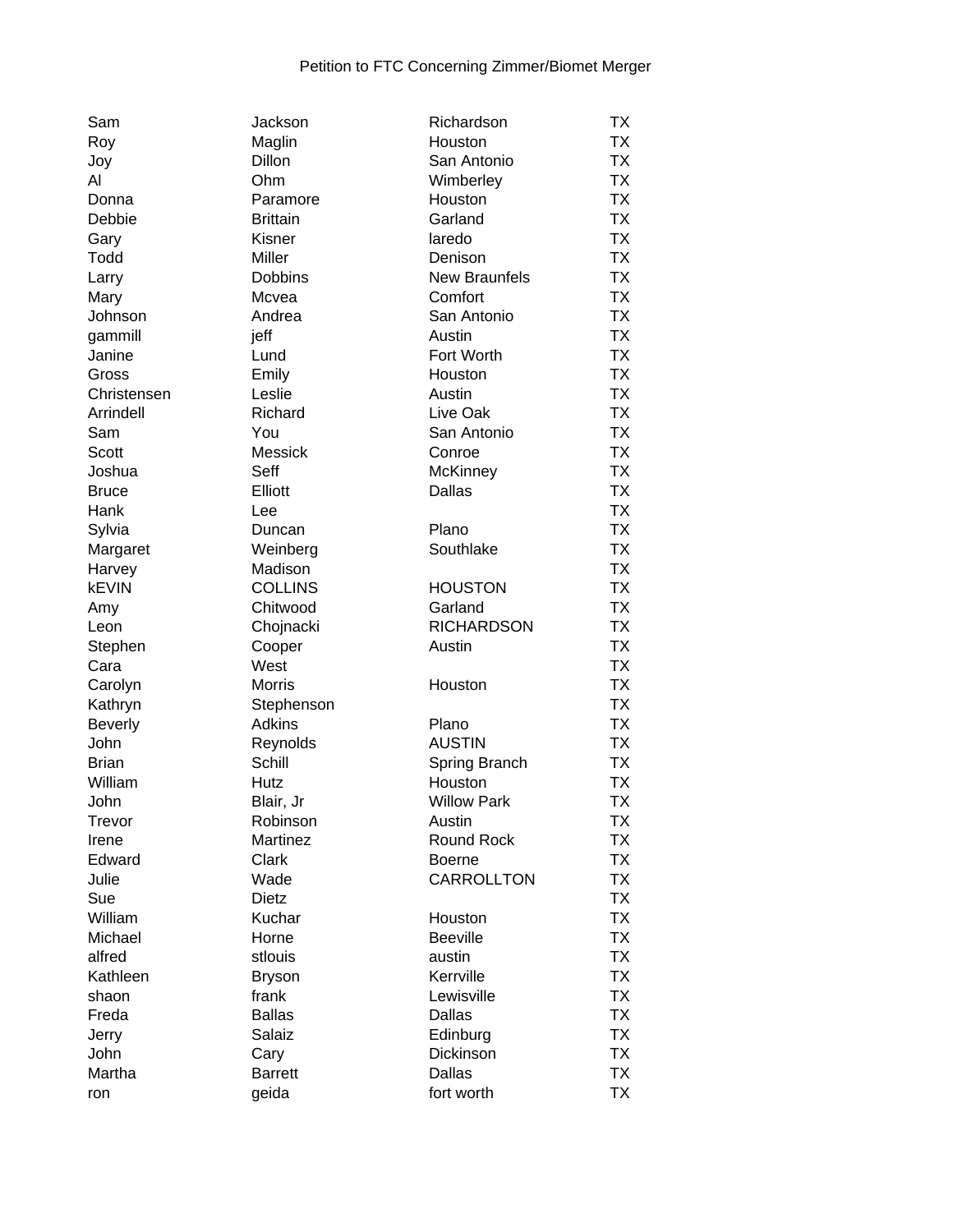| <b>Brant</b> | Kotch            | Houston                  | ТX        |
|--------------|------------------|--------------------------|-----------|
| Patricia     | Thomson          | Shoreacres               | TX        |
| Peter        | Smith            | <b>FULSHEAR</b>          | <b>TX</b> |
| Jon          | <b>Brown</b>     | <b>Dallas</b>            | <b>TX</b> |
| Felipe       | Vazquez          |                          | <b>TX</b> |
| Dorothy      | <b>Stevens</b>   | mckinney                 | <b>TX</b> |
| Frank        | Hoegler          | El Paso                  | <b>TX</b> |
| Anita        | Faulkner         | Carrollton               | <b>TX</b> |
| LLaury       | Michlin          | Dallas                   | <b>TX</b> |
| Elisa        | Gonzalez         | San Antonio              | <b>TX</b> |
| Karen        | Wilson           |                          | <b>TX</b> |
| Luis         | Valadez          | San Antonio              | <b>TX</b> |
| Doyle        | Adkins           |                          | <b>TX</b> |
| Pam          | Ulrich           | Colleyville              | <b>TX</b> |
| James        | Klein            | Corpus Christi           | <b>TX</b> |
| Larry        | Anderson         | <b>Cedar Park</b>        | <b>TX</b> |
| Rueben       | Thompson         |                          | <b>TX</b> |
| FRED-MARGE   | <b>JONES</b>     |                          | <b>TX</b> |
| John         | Searle           | Pearland                 | <b>TX</b> |
| Mike         | Melton           |                          | <b>TX</b> |
| Joe          |                  | <b>Westworth Village</b> | <b>TX</b> |
|              | Campbell<br>Diaz |                          | <b>TX</b> |
| Eleazar      |                  | <b>Wichita Falls</b>     | <b>TX</b> |
| Ginger       | Metcalf          |                          | <b>TX</b> |
| Richard      | Hoffman          | Grapevine                |           |
| Gary         | Williams         | Lake Jackson             | <b>TX</b> |
| Alex         | Chan             | <b>Grand Prairie</b>     | <b>TX</b> |
| <b>Scott</b> | Higgins          | Rockwall                 | <b>TX</b> |
| Denie        | English          |                          | <b>TX</b> |
| Rebecca      | Pollinzi         | Carrollton               | <b>TX</b> |
| Larry        | Gantt            |                          | <b>TX</b> |
| Joseph       | Patton           |                          | <b>TX</b> |
| Terrie C.    | Williams         | Vidor                    | <b>TX</b> |
| Greg         | Feigh            |                          | <b>TX</b> |
| Greg         | Sells            |                          | <b>TX</b> |
| Susan        | Strong           | Houston                  | <b>TX</b> |
| William      | Tilson           | Plano                    | <b>TX</b> |
| Sandra       | Uribe            | San Antonio              | ТX        |
| Paula        | Pedersen         | <b>Universal City</b>    | <b>TX</b> |
| Linda        | Ross             | <b>DeSoto</b>            | <b>TX</b> |
| Holly        | Riker            | Harwood                  | TX        |
| t            | logan            | austin                   | <b>TX</b> |
| Daniel       | Ferguson         | Houston                  | <b>TX</b> |
| Larry        | Burgoon          | Dallas                   | <b>TX</b> |
| Al           | Vestal           |                          | <b>TX</b> |
| Donald       | Leblanc          | San Antonio              | <b>TX</b> |
| Michael      | Cinalli          | <b>Round Rock</b>        | <b>TX</b> |
| Shawn        | Davlin           | <b>Dallas</b>            | <b>TX</b> |
| Charles      | Robinson         | kyle                     | <b>TX</b> |
| Mary         | <b>Breaux</b>    | Lake Jackson             | <b>TX</b> |
| Harlon       | Wells            | <b>AUSTIN</b>            | <b>TX</b> |
| Richard      | Sanchez          | Leakey                   | <b>TX</b> |
|              |                  |                          |           |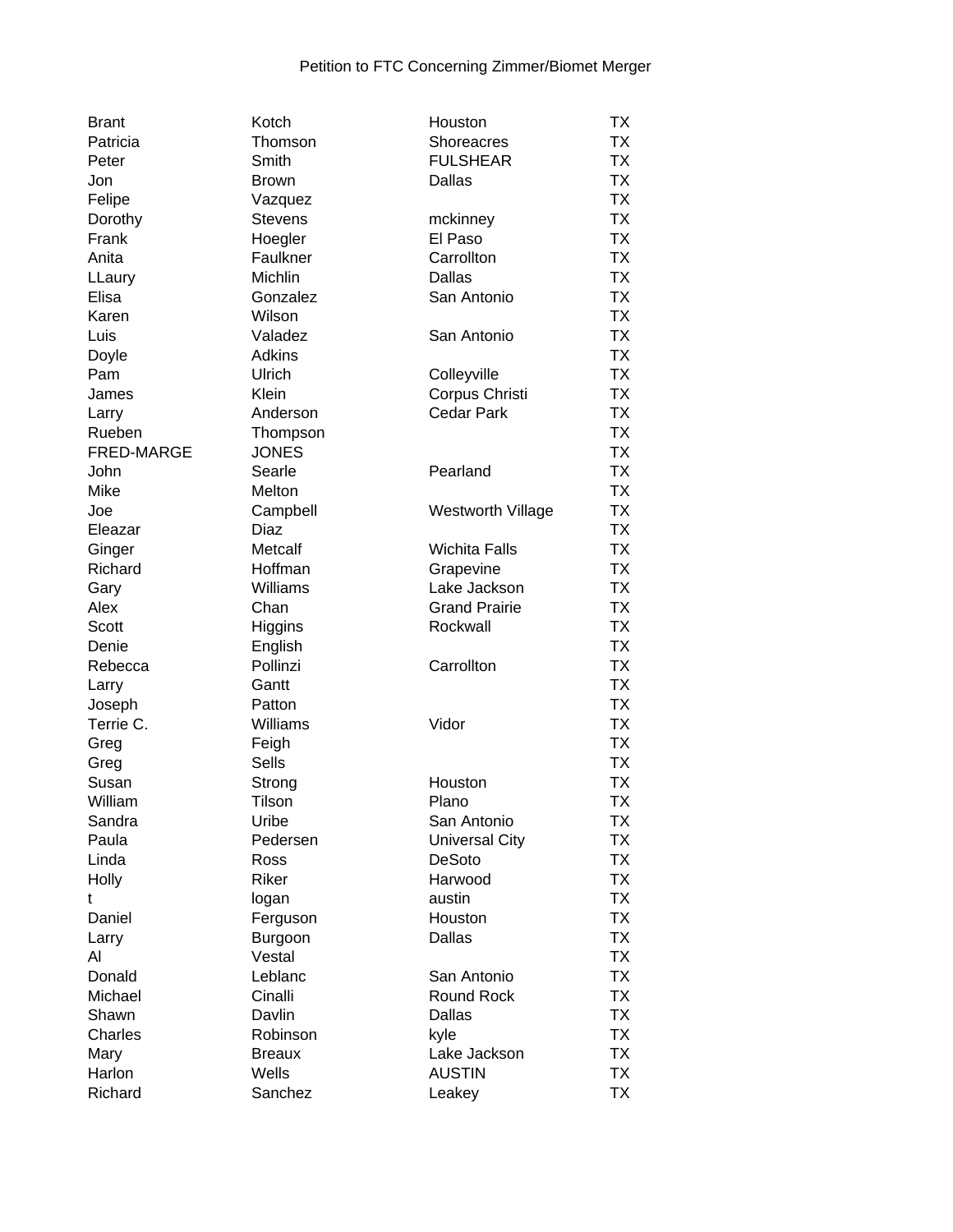| <b>Barbara</b>  | Reeves         | <b>Round Rock</b>    | TX        |
|-----------------|----------------|----------------------|-----------|
| Joe             | Rogers         |                      | TX        |
| Vera            | Stern          | Dallas               | <b>TX</b> |
| Robert          | <b>Beverly</b> | Orange               | TX        |
| <b>Beatrice</b> | Elsamahy       | Houston              | <b>TX</b> |
| Carol           | Fox            | Taylor               | <b>TX</b> |
| Wesley          | Griffin        | Graham               | <b>TX</b> |
| Wayne           | Lewis          |                      | <b>TX</b> |
| Robt            | Scouras        | Lexington            | <b>TX</b> |
| Gregory         | Wayland        | <b>New Braunfels</b> | <b>TX</b> |
| Rebecca         | Gignac         | Denton               | <b>TX</b> |
| Mark            | Wagstaff       | Tyler                | <b>TX</b> |
| Ito             | Perl           | <b>Dallas</b>        | <b>TX</b> |
| Connie          | Rickabaugh     | austin               | <b>TX</b> |
| Al              | <b>Boot</b>    |                      | <b>TX</b> |
| <b>Stuart</b>   | Newberg        | Austin               | <b>TX</b> |
| Fred            | Toledo         |                      | <b>TX</b> |
|                 |                | Mesquite             |           |
| Kimberly        | Locke          |                      | <b>TX</b> |
| <b>Barbara</b>  | MacAlpine      | San Antonio          | <b>TX</b> |
| Peggy           | Cope           | <b>Round Rock</b>    | <b>TX</b> |
| Timothy         | <b>Shivers</b> | Dallas               | <b>TX</b> |
| Darlene         | Littlefield    | Houston              | <b>TX</b> |
| Rodney          | Derbigny       | Sugar Land           | <b>TX</b> |
| Kerry           | Inzer          | Garland              | <b>TX</b> |
| Dawn            | Porter         | #8830                | <b>TX</b> |
| Lawrence        | Dishman        | McKinney             | TX        |
| Mary Lou        | Morgan         | Austin               | <b>TX</b> |
| Jean            | Hale           | Houston              | <b>TX</b> |
| James           | Riggs          | baycity              | <b>TX</b> |
| John            | Norton         | San Antonio          | <b>TX</b> |
| Deborah         | <b>Stout</b>   |                      | <b>TX</b> |
| William         | Metzger        | Austin               | <b>TX</b> |
| Milton          | Smith          | Alpine               | <b>TX</b> |
| Alicea          | Campos         | San Antonio          | <b>TX</b> |
| <b>Elvis</b>    | Cayford        | Seymour              | <b>TX</b> |
| Deborah         | Pfeiffer-Traum |                      | <b>TX</b> |
| Robert          | Straughan      | <b>RICHARDSON</b>    | ТX        |
| Neldon          | Hadfield       | Plano                | <b>TX</b> |
| Mary            | Taddiken       | Lucas                | <b>TX</b> |
| Charles         | Swank          | Dickinson            | <b>TX</b> |
| John            | Kubena         | Irving               | <b>TX</b> |
| Victoria        | Sabelhaus      |                      | <b>TX</b> |
| Richard         | Maddern        | Kingsland            | <b>TX</b> |
| James           | <b>Dykes</b>   | Mesquite             | <b>TX</b> |
| Ray             | Thompson       | Austin               | <b>TX</b> |
| Sue             | Liu            | Sugar Land           | <b>TX</b> |
| Steven          | Ratner         | Dallas               | <b>TX</b> |
| Russell         |                | Nevada               | <b>TX</b> |
|                 | James          |                      | <b>TX</b> |
| Leigh           | Fabbri         |                      |           |
| Phree           | Phillips       |                      | <b>TX</b> |
| Lee             | Adams          | <b>AUSTIN</b>        | <b>TX</b> |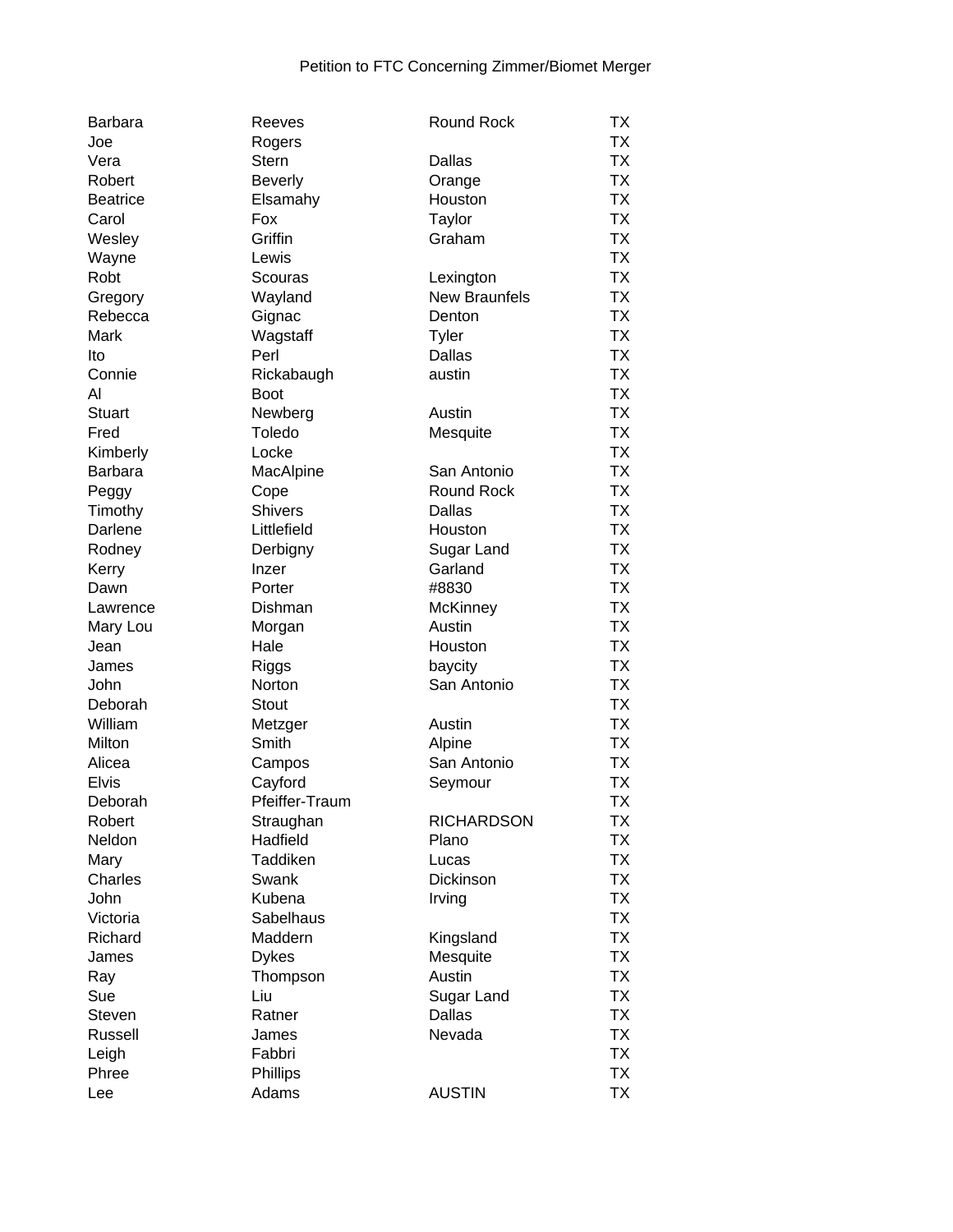| Elinor       | Duval            | San Antonio        | ТX        |
|--------------|------------------|--------------------|-----------|
| Nancy        | Herlinger        | Katy               | <b>TX</b> |
| Judith       | Tyler            | Dallas             | <b>TX</b> |
| Cathy        | Grajeda          | El Paso            | <b>TX</b> |
| Rebecca      | Trammell         | <b>Cedar Park</b>  | <b>TX</b> |
| <b>Brent</b> | <b>Bray</b>      | Pflugerville       | <b>TX</b> |
| Theodore     | <b>Brazeau</b>   | Dripping Springs   | <b>TX</b> |
| Arthur       | Payne            |                    | <b>TX</b> |
| Julie        | Owensby Odom     | Round Rock         | <b>TX</b> |
| Michael      | Farrell          |                    | <b>TX</b> |
| Saad         | Siddiqui         | Arlington          | <b>TX</b> |
| Victoria     | Farrell          |                    | <b>TX</b> |
| Peggy        | Krainman         | <b>Round Rock</b>  | <b>TX</b> |
| Stephanie    | <b>Stout</b>     | Houston            | <b>TX</b> |
| Roel         | Cantu            | Mission            | <b>TX</b> |
| dave         | ramirez          | Sugar land         | <b>TX</b> |
| Hai          |                  | Austin             | <b>TX</b> |
|              | Nguyen           |                    | <b>TX</b> |
| Elizabeth    | Waller           |                    | <b>TX</b> |
| Mel          | Templet          | Pottsboro          |           |
| Joann        | Kareiva          |                    | <b>TX</b> |
| Robert       | Maher            | Houston            | <b>TX</b> |
| Richard      | Richter          |                    | <b>TX</b> |
| Bill         | Holt             | Austin             | <b>TX</b> |
| David        | <b>Berkshire</b> | Houston            | <b>TX</b> |
| Malti        | Ragh             | El Paso            | <b>TX</b> |
| Dallas       | Windham          | Dallas             | <b>TX</b> |
| <b>FRED</b>  | <b>LYLE</b>      | <b>SAN ANTONIO</b> | <b>TX</b> |
| Gerald G     | Maloney          | <b>Euless</b>      | <b>TX</b> |
| Dan          | Kittredge        | Killeen            | <b>TX</b> |
| S.G          | Garcia           |                    | <b>TX</b> |
| Terrance     | <b>Behner</b>    | Carrollton         | <b>TX</b> |
| Tom          | Mccollum         |                    | <b>TX</b> |
| William      | Ruggles          |                    | <b>TX</b> |
| Raymond      | Prevott          | garland            | <b>TX</b> |
| Rita         | Loucks           | Houston            | <b>TX</b> |
| Robert       | Sennhauser       | Houston            | <b>TX</b> |
| William      | Love             | Houston            | TХ        |
| Henry        | Petree           |                    | <b>TX</b> |
| David        | Carson           | Odessa             | <b>TX</b> |
| <b>Ruth</b>  | <b>Watkins</b>   |                    | <b>TX</b> |
| Karen        | Darcy            | Montgomery         | <b>TX</b> |
| Andrea       | <b>Nutley</b>    |                    | <b>TX</b> |
| Michael      | Murphy           | <b>Bremond</b>     | <b>TX</b> |
| Seba         | Parish           | New Braunfels,     | <b>TX</b> |
| <b>BILL</b>  | <b>GERVAIS</b>   | Arlington          | <b>TX</b> |
| James        | Spoonemore       | Canyon Lake        | <b>TX</b> |
| Dudley       | L                | Dallas             | <b>TX</b> |
| Donald       | Hall             | Beaumont           | <b>TX</b> |
| Ed           | Werth            |                    | <b>TX</b> |
|              |                  |                    |           |
| Barbara      | <b>Solis</b>     | Houston            | <b>TX</b> |
| Wanda        | Daugherty        | Mesquite           | <b>TX</b> |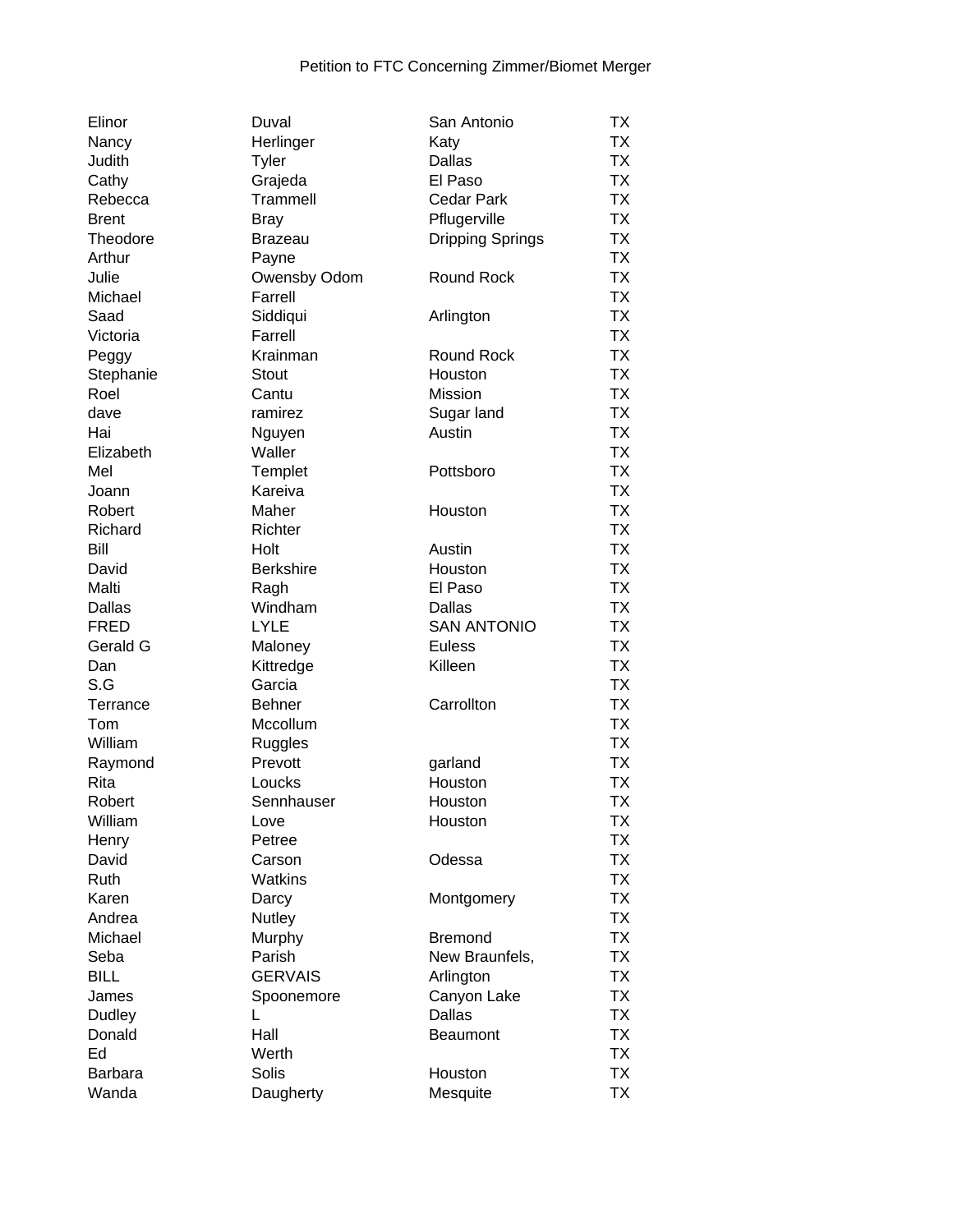| Alfred         | Medina         | San Antonio            | <b>TX</b> |
|----------------|----------------|------------------------|-----------|
| Shelley        | <b>Bowles</b>  | Abilene                | <b>TX</b> |
| <b>Rick</b>    | Croix          | Houston                | <b>TX</b> |
| Kathy          | Campbell       | Austin                 | <b>TX</b> |
| Paula          | Mcdaniel       |                        | <b>TX</b> |
|                |                |                        |           |
| <b>Tracy</b>   | Musgrove       | Canton                 | <b>TX</b> |
| Diana          | Vandel         | <b>West Lake Hills</b> | <b>TX</b> |
| Leslie         | Ockerman       | <b>Lake Dallas</b>     | <b>TX</b> |
| Lawrence       | Mayberry       | Terrell                | <b>TX</b> |
| Cheryl         | Croft          | Austin                 | <b>TX</b> |
| Marian         | Obrien         | Austin                 | <b>TX</b> |
| <b>AVA</b>     | <b>ROBERTS</b> | Houston                | <b>TX</b> |
| Judith         | <b>Morris</b>  | Austin                 | <b>TX</b> |
| <b>Steve</b>   |                | Waxahachie             | <b>TX</b> |
|                | Armstrong      |                        |           |
| Marlene        | Hutchison      |                        | <b>TX</b> |
| Lois           | Kingsley       | Houston                | <b>TX</b> |
| Leana          | <b>Bosley</b>  | Wylie                  | <b>TX</b> |
| Alyssa         | Melton         | Arlington              | <b>TX</b> |
| Frank          | <b>Blake</b>   | Houston                | <b>TX</b> |
| R              | <b>BALTER</b>  | Seguin                 | <b>TX</b> |
| Steven         | Conwell        |                        | <b>TX</b> |
| Patricia       | Jones          | Corpus Christi         | <b>TX</b> |
| Diana          | Ramos          | San Antonio            | <b>TX</b> |
| Don            | Skylar         | <b>Tyler</b>           | <b>TX</b> |
| John           | Vernier        | West Columbia          | <b>TX</b> |
|                |                |                        | <b>TX</b> |
| Kelly          | Hart           | Houston                |           |
| Thomas         | Guaraldi       | Houston                | <b>TX</b> |
| Jessica        | Clem           | Spring                 | <b>TX</b> |
| Lynette        | Poss           | San Antonio            | <b>TX</b> |
| John           | Rhoades        | Dallas                 | <b>TX</b> |
| Marissa        | Florez         | El Paso                | <b>TX</b> |
| Lynn           | Matarelli      | South lake             | <b>TX</b> |
| <b>Betty</b>   | Kesselus       | <b>Bastrop</b>         | <b>TX</b> |
| Martin         | Litwin         | Plano                  | <b>TX</b> |
| Jack           | Cooper         |                        | <b>TX</b> |
| Rosemarie      | Waianad        | Jersey village         | <b>TX</b> |
| Augustine      | Gaona          | Houston                | TX        |
| Thanh          | Bui            | Houston                | <b>TX</b> |
| Bill           | Salassi        | Houston                | <b>TX</b> |
|                |                |                        |           |
| Anne           | Vrba           | Austin                 | <b>TX</b> |
| Lucky          | Ramsey         | Pecan Gap              | <b>TX</b> |
| Samantha       | Morgan         | Corpus Christi         | <b>TX</b> |
| Jean           | Cameron        |                        | <b>TX</b> |
| Robert         | Landolt        | Arlington              | <b>TX</b> |
| Irene          | Tovar          | El Paso                | <b>TX</b> |
| Christopher    | Tuch           | new braunfels          | <b>TX</b> |
| Dale           | Haussner       | <b>Cedar Park</b>      | <b>TX</b> |
| Garry          | Kramchak       | Houston                | <b>TX</b> |
| <b>Dolores</b> | Lucero         | Houston                | <b>TX</b> |
| Gabrielle      | Moore          | San Marcos             | <b>TX</b> |
| Mark           | Aflatooni      |                        | <b>TX</b> |
|                |                |                        |           |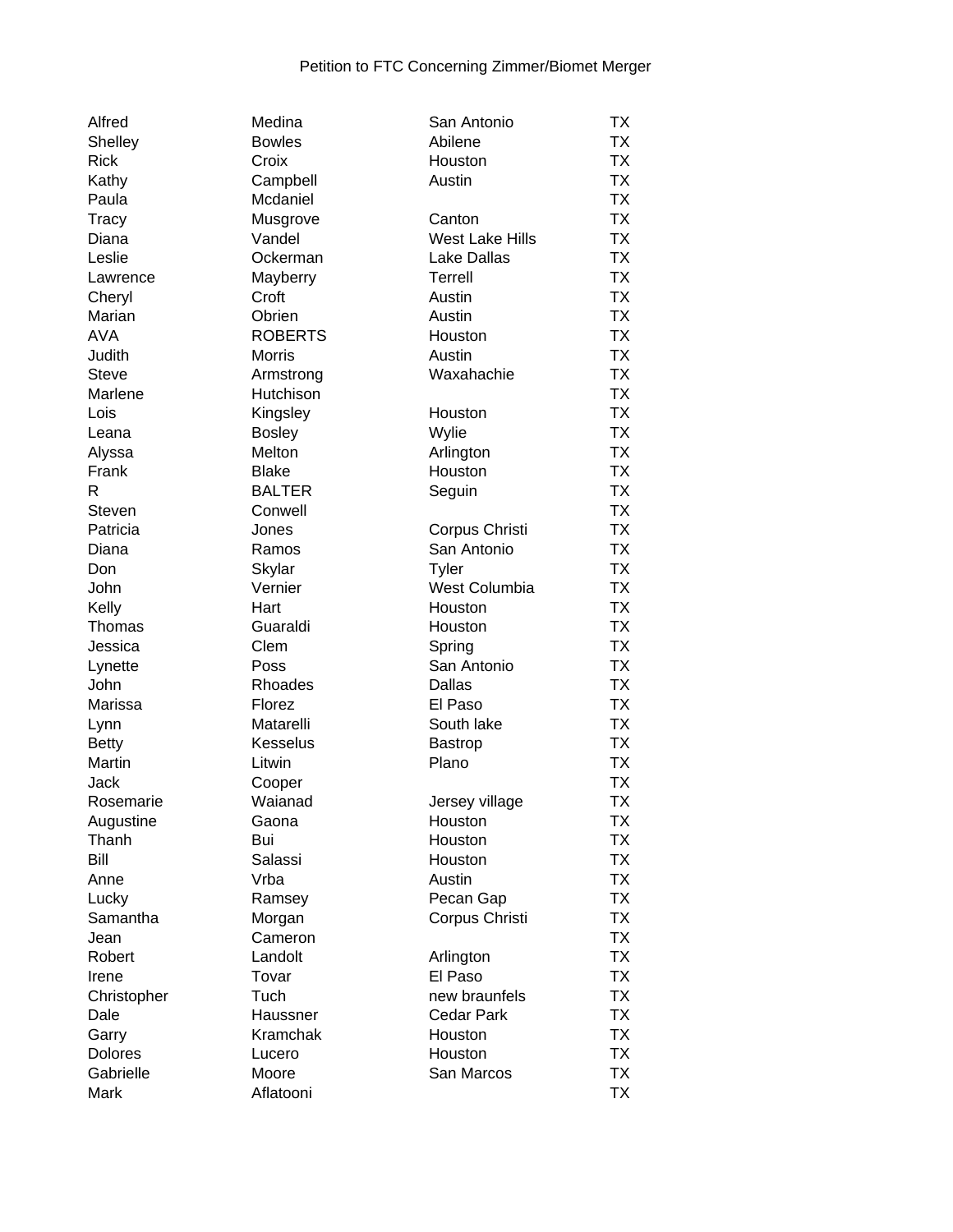| Carolin        | Eville           | El Paso                | ТX        |
|----------------|------------------|------------------------|-----------|
| Mary           | Cato             | Arlington              | <b>TX</b> |
| Gregory        | Martin           | <b>College Station</b> | <b>TX</b> |
| Sharon         | Autin            | Spring                 | <b>TX</b> |
| Catherine      | Whiteside        |                        | <b>TX</b> |
| Dorothy        | Murray           |                        | <b>TX</b> |
| Kathryn G      | Weathers         | Houston                | <b>TX</b> |
| Mark           | Lynn             | Katy                   | <b>TX</b> |
| Kathy          | Watt             |                        | <b>TX</b> |
| Joe            | Cooper           |                        | <b>TX</b> |
| Jacqueline     | Carter           |                        | <b>TX</b> |
| Mark           | Mcelhinny        |                        | <b>TX</b> |
| Karen          | Joers            | Houston                | <b>TX</b> |
| David          | Broer-Leroux     | <b>Bedford</b>         | <b>TX</b> |
| Charles        | Clines           |                        | <b>TX</b> |
| Erin           | Gentry           |                        | <b>TX</b> |
| Adam           | Van Kirk         |                        | <b>TX</b> |
| HI             |                  |                        | <b>TX</b> |
|                | <b>Tyler</b>     | <b>Boerne</b>          | <b>TX</b> |
| Larry          | <b>Barker</b>    | Cleburne               |           |
| Pamela         | Lanagan          | Nacogdoches            | <b>TX</b> |
| Sandra         | <b>Drescher</b>  |                        | <b>TX</b> |
| Jerome         | Danburg          | <b>Bellaire</b>        | <b>TX</b> |
| Gabriel        | Robledo          | Austin                 | <b>TX</b> |
| Jon            | Von Rosenberg    | <b>Haltom City</b>     | <b>TX</b> |
| Larry          | Ripley           | Ennis                  | <b>TX</b> |
| Raymond        | Gregg            | Houston                | <b>TX</b> |
| Edward         | Jones            | Ingleside              | <b>TX</b> |
| Anne           | Jones            |                        | <b>TX</b> |
| Terry          | Combs            | Houston                | <b>TX</b> |
| Sylvia         | Dannelley-Mccree |                        | <b>TX</b> |
| Elizabeth      | Evenson          |                        | <b>TX</b> |
| Al             | Creider          | Richardson             | <b>TX</b> |
| Carole         | <b>Bennett</b>   | Dallas                 | <b>TX</b> |
| <b>Brian</b>   | Todd             | Georgetown             | <b>TX</b> |
| Kelly          | Ricci            |                        | <b>TX</b> |
| Rebecca        | Graves           | Allen                  | <b>TX</b> |
| Baronda        | <b>Bradley</b>   | Mansfield              | TХ        |
| Nancy          | Chutzpah         | Spring                 | TX        |
| Margaret       | Spielmann        |                        | <b>TX</b> |
| Cheryl         | Carney           |                        | <b>TX</b> |
| Emily          | Stoudt           | Midland                | <b>TX</b> |
| Jerry          | Hunter           | The Woodlands          | <b>TX</b> |
| <b>Brian</b>   | Zimmerman        | Spring                 | <b>TX</b> |
| <b>RODNEY</b>  | <b>WALTER</b>    | Farmers Branch         | <b>TX</b> |
| Charles        | Clark            | Houston                | <b>TX</b> |
| Maricruz       | Lopez            |                        | <b>TX</b> |
| Don            | <b>Bishop</b>    | <b>New Braunfels</b>   | <b>TX</b> |
| <b>MOZELLE</b> | <b>SIMPSON</b>   | City                   | <b>TX</b> |
| Sandra         | Stofan           | Garland                | <b>TX</b> |
|                |                  |                        |           |
| Emil           | <b>Balusek</b>   | Austin                 | <b>TX</b> |
| Linda          | Adair            | Snook                  | <b>TX</b> |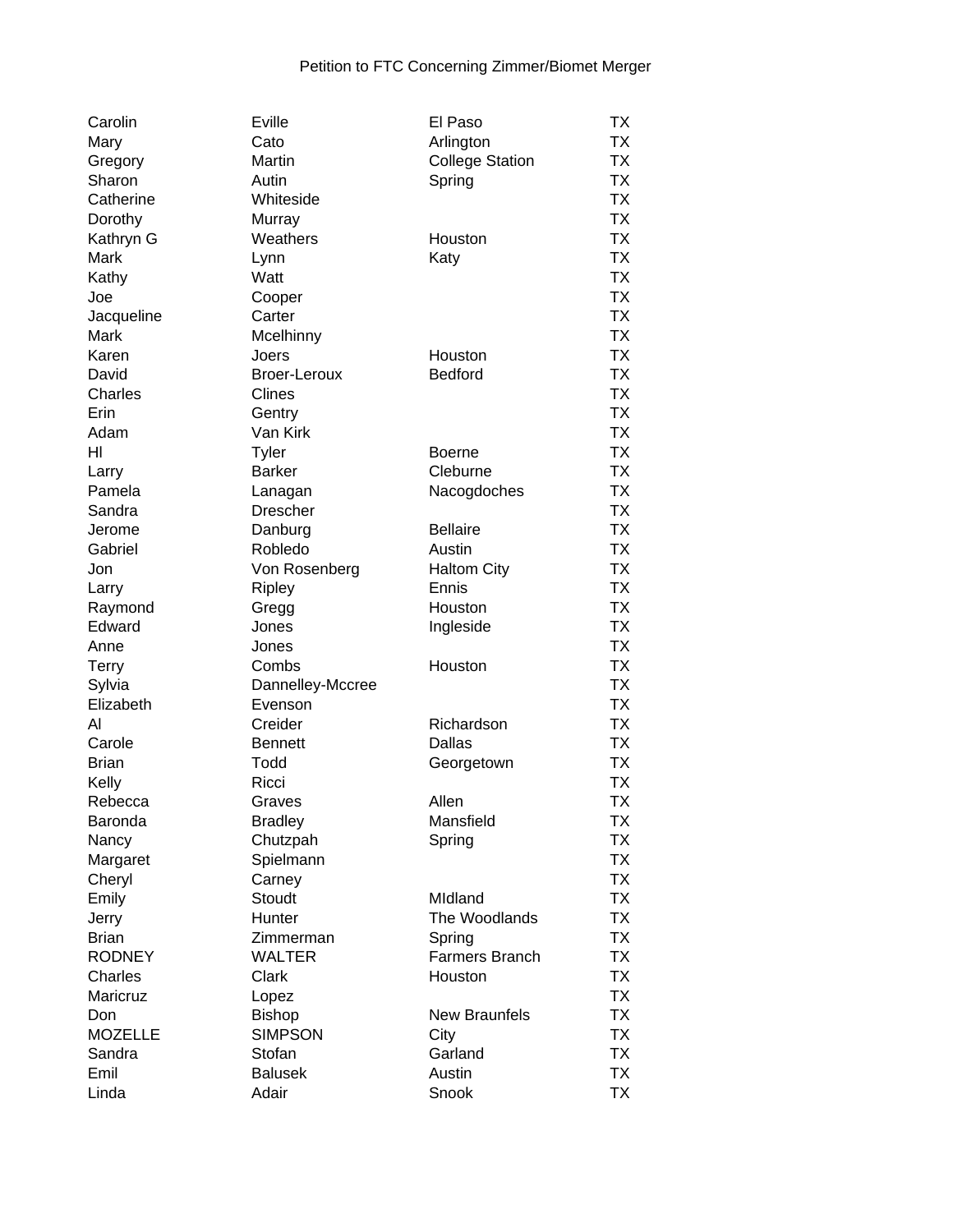| Debbie         | <b>Bray</b>      | <b>Royse City</b>       | ТX              |
|----------------|------------------|-------------------------|-----------------|
| Marilyn        | Wayte            |                         | <b>TX</b>       |
| Judith         | Netherland       | <b>Liberty Hill</b>     | <b>TX</b>       |
| Susan          | Hein             | Austin                  | <b>TX</b>       |
| Sharon         | Lindemann        |                         | <b>TX</b>       |
| <b>Ben</b>     | Jackson          | Austin                  | <b>TX</b>       |
| Carolyn        | Meacham          |                         | <b>TX</b>       |
| <b>SM</b>      | <b>Roberts</b>   |                         | <b>TX</b>       |
| Kiesha         | Pearson          | Desoto                  | <b>TX</b>       |
| Diane          | Cuttler          | Seabrook                | <b>TX</b>       |
| Robert         | O'Beirne         | <b>Schertz</b>          | <b>TX</b>       |
| Edwin          | <b>Echels</b>    | <b>BURKEVILLE</b>       | <b>TX</b>       |
| <b>Barbara</b> | Lockwood         | Temple                  | <b>TX</b>       |
| Pat            | Wilson           | Waco                    | <b>TX</b>       |
| Norman         | Williams         |                         | <b>TX</b>       |
| Anne           | Hallman-Perez    | Sugar Land              | <b>TX</b>       |
| Mary S.        | J                | Ft. Worth               | <b>TX</b>       |
| George         | Richeson         |                         | <b>TX</b>       |
| Dorothy        | <b>Durkee</b>    | Hunt                    | <b>TX</b>       |
| Richard        | Gilliam          | San Antonio             | <b>TX</b>       |
| Angelita       | O'Connor         | Galveston               | <b>TX</b>       |
| Reynold        | Knops            | Friendswood             | <b>TX</b>       |
| Sumit          | Shah             | Sugar Land              | <b>TX</b>       |
| Elizabeth      | ODear            | <b>Bellaire</b>         | <b>TX</b>       |
| Michael        | Kondelis         | Houston                 | <b>TX</b>       |
| Michael        | Stepankiw        | Houston                 | <b>TX</b>       |
| Lynn           | <b>Miller</b>    | Fort Worth              | <b>TX</b>       |
| Lawrence       | Bax              | Richardson              | <b>TX</b>       |
| tim            |                  | Frisco                  | <b>TX</b>       |
| Eric           | hammock<br>Folks |                         | <b>TX</b>       |
| J.             | <b>Bankston</b>  | Lampasas<br>Richardson  | <b>TX</b>       |
| Lisa           | LeBlanc          | Austin                  | <b>TX</b>       |
| R              | <b>Clements</b>  |                         | <b>TX</b>       |
|                | Telfair II Ph.D. | Anytown                 | <b>TX</b>       |
| Ray C.<br>saul | sanchez          | cedar hill              | <b>TX</b>       |
| Sherri         |                  |                         | <b>TX</b>       |
|                | Marlow<br>Holler | Houston                 |                 |
| Stephen        |                  | Houston                 | TХ<br><b>TX</b> |
| Raquel         | <b>Buxton</b>    |                         | <b>TX</b>       |
| Nancy          | Sweet            | Housron                 |                 |
| Doreen         | Gruchawka        | San Antonio             | <b>TX</b>       |
| Stephen        | Locke            |                         | <b>TX</b>       |
| stephanie      | shelofsky        | The Woodlands           | <b>TX</b>       |
| Ray            | <b>Batson</b>    | Keller                  | <b>TX</b>       |
| Michael        | Orloff           | Martindale              | <b>TX</b>       |
| Lindsey        | Caudill          | <b>Dripping Springs</b> | <b>TX</b>       |
| Robert         | <b>Mick</b>      | Austin                  | <b>TX</b>       |
| Ray            | George           | <b>Bryan</b>            | <b>TX</b>       |
|                | henderson        |                         | <b>TX</b>       |
| Tam            | <b>Black</b>     |                         | <b>TX</b>       |
| Edward         | Sharp            | Bedford                 | <b>TX</b>       |
| Jacob          | Clark            | Grapevine               | <b>TX</b>       |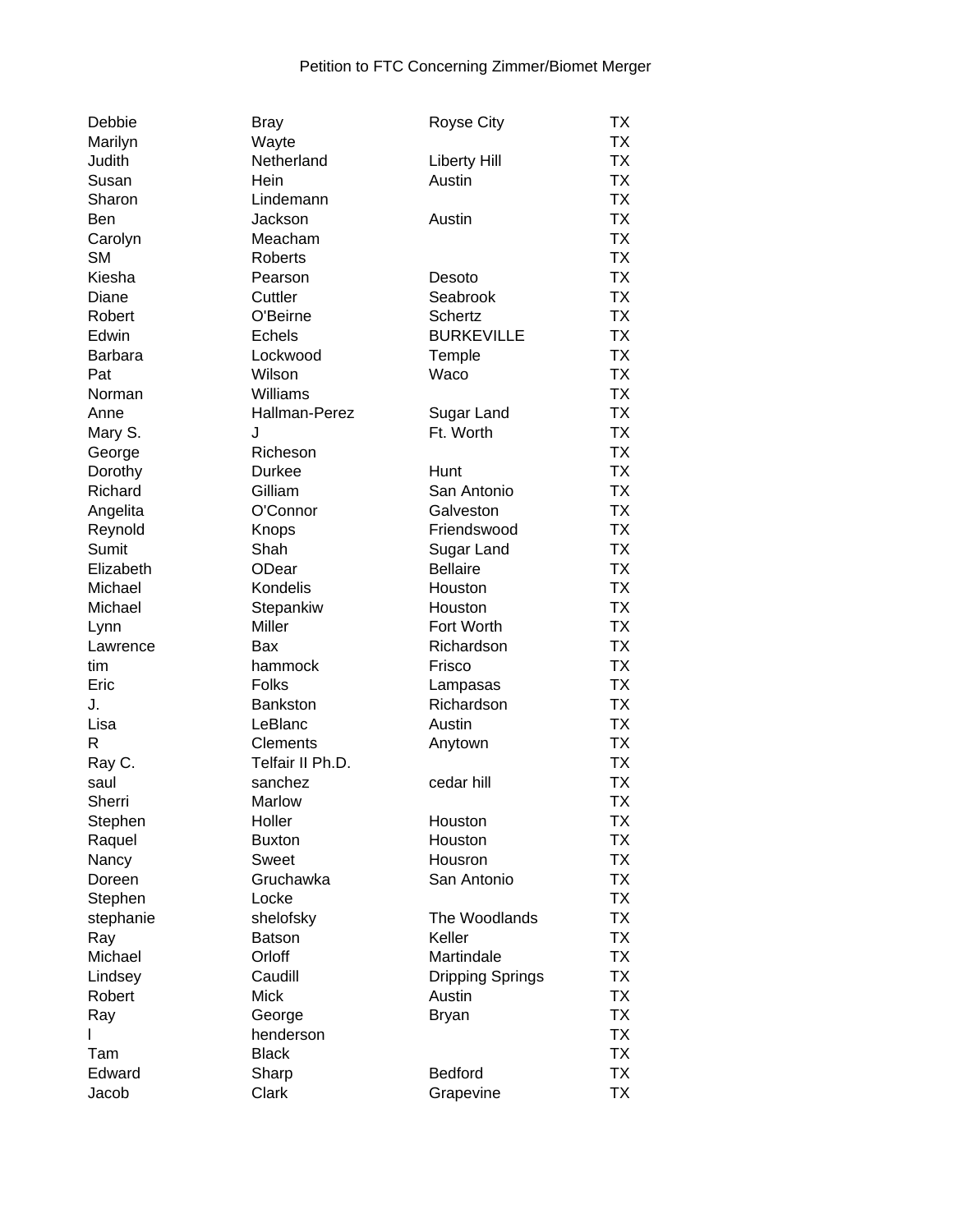| June           | Hankins              | San Marcos      | ТX        |
|----------------|----------------------|-----------------|-----------|
| <b>Beverly</b> | Clark                | Ovalo           | <b>TX</b> |
| Kara           | Graul                | Houston         | TX        |
| Joel           | Quaintance           | Huntsville      | <b>TX</b> |
| Carrie         | Watson               | Driftwood       | <b>TX</b> |
| Elizabeth      | Schirmer             | San Antonio     | <b>TX</b> |
| Taylor         | June                 | dallas          | <b>TX</b> |
| <b>Kris</b>    | <b>Botterman</b>     |                 | <b>TX</b> |
| Rosemary       | Vaughn               | Austin          | <b>TX</b> |
| Cynthia        | <b>Wood Sweet</b>    | austin          | <b>TX</b> |
| sara           | smotherman           | Spicewood       | <b>TX</b> |
| <b>Bruce</b>   | Justice              |                 | <b>TX</b> |
| Joseph         | White                | Pflugerville    | <b>TX</b> |
| Danny          | <b>Schultz</b>       |                 | <b>TX</b> |
| $\mathsf{N}$   | <b>PATTERSON</b>     | San Antonio     | <b>TX</b> |
| Leon           | Folks                | Frisco          | <b>TX</b> |
| David          | Lewallen             | Houston         | <b>TX</b> |
| Pamela         | Griggs               |                 | <b>TX</b> |
| Don            | <b>Hawkins</b>       |                 | <b>TX</b> |
| <b>JUDITH</b>  | <b>COVELL</b>        |                 | <b>TX</b> |
| Arne           | Schonberger          | Georgetown      | <b>TX</b> |
| Robert         | Philbrook            | Pearland        | <b>TX</b> |
| Sue            | <b>Bushey</b>        | San Antonio     | <b>TX</b> |
| <b>ROBERTA</b> | <b>LEWIS</b>         | <b>SANTA FE</b> | <b>TX</b> |
|                |                      |                 | <b>TX</b> |
| Don<br>Stan    | Milberger<br>Kilborn | Austin          | <b>TX</b> |
|                |                      | Lubbock         |           |
| Alan           | <b>Hildick</b>       | Plano           | <b>TX</b> |
| Dorothy        | Schleicher           |                 | <b>TX</b> |
| Frances        | Murphy               | Laredo          | <b>TX</b> |
| Robert         | Howe                 | Richmond        | <b>TX</b> |
| Catherine      | Carr                 | San Antonio     | <b>TX</b> |
| Charles        | Clemons              | Houston         | <b>TX</b> |
| <b>Barbara</b> | Silberg              | Houston         | <b>TX</b> |
| <b>Barbara</b> | Martin               | Jacksonville    | <b>TX</b> |
| Paul           | Cardwell             | <b>Bonham</b>   | <b>TX</b> |
| Alex           | King                 | Austin          | <b>TX</b> |
| Pam            | DeLitta              | The Woodlands   | <b>TX</b> |
| <b>Dirk</b>    | Rogers               |                 | <b>TX</b> |
| Paul           | Haba                 | Jacksonville    | TX        |
| Evelyn         | Palder               | Rockport        | <b>TX</b> |
| Carolyn        | Shannon              |                 | <b>TX</b> |
| Rex            | Carey                |                 | <b>TX</b> |
| tracy          | berthot              | katy            | <b>TX</b> |
| Linda          | <b>McCormack</b>     | Austin          | <b>TX</b> |
| ps             | mckeehan             | Spring          | <b>TX</b> |
| Charlotte      | Smith                | <b>McKinney</b> | <b>TX</b> |
| John           | Pozzerle             | Katy            | <b>TX</b> |
| melissa        | trevino              | austin          | <b>TX</b> |
| Barbara        | zimmer               |                 | <b>TX</b> |
| Sharon         | Beach                |                 | <b>TX</b> |
| Roger          | Martin               |                 | <b>TX</b> |
|                |                      |                 |           |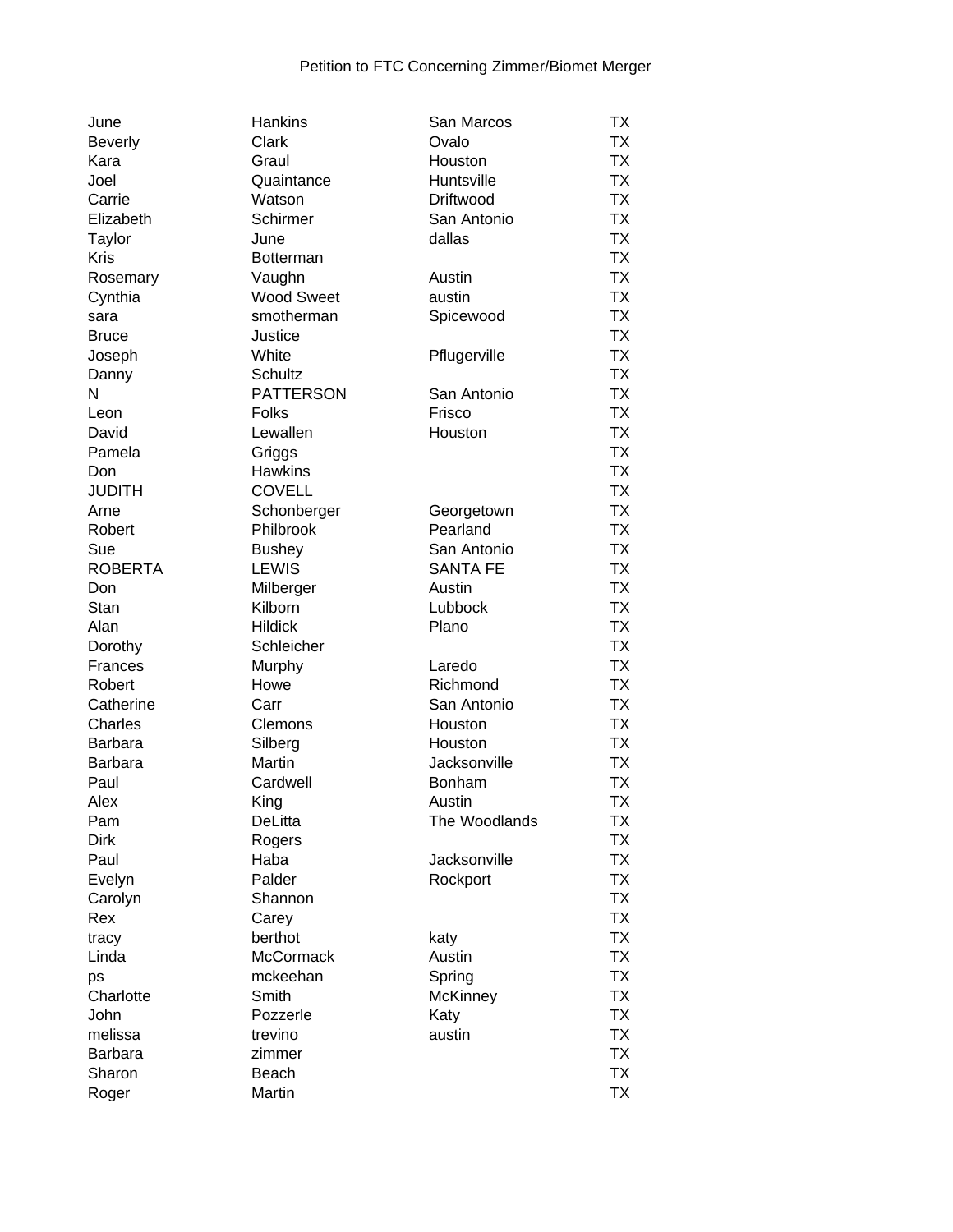| Robert          | Nelson            | Salt Lake City       | UT        |
|-----------------|-------------------|----------------------|-----------|
| Cigy            | Cyriac            | <b>Draper</b>        | UT        |
| Bill            | Cass              | Sandy                | UT        |
| Gene            | Ulmer             | Salt Lake City       | UT        |
| Arthur          | Sutherland        | Sandy                | UT        |
| David           | Weissman          |                      | UT        |
| Dennis          | Hart              | Orem                 | UT        |
| Charles & Leona | <b>Morris</b>     | North Salt Lake      | UT        |
| <b>Bateman</b>  | Joseph            | SIc                  | UT        |
| Alyce           | Wasden            | North Salt Lake      | UT        |
| Kelly           | Keetch            |                      | <b>UT</b> |
| Jan             | Hull              |                      | UT        |
| Wendy           | Barton            | Salt Lake City       | UT        |
| Dan             | <b>Brissenden</b> | Salt Lake City       | UT        |
| M               | Garrett           | South Jordan         | UT        |
| James           | Shoop             | Taylorsville         | UT        |
| David           | Smith             | Sandy                | UT        |
| Joe             | Carrera           | Layton               | UT        |
| Nancy           | <b>Tucker</b>     | Salt Lake City       | UT        |
| Yorgason        | Laurence          | Ogden                | UT        |
| Tana            | Hunter            | slc                  | UT        |
| Linda           | Chance            | Salt Lake City       | UT        |
| Ruth            | Lame              | Salt Lake City       | <b>UT</b> |
| Kristi          | Florence          | Sandy                | <b>UT</b> |
| R               | <b>ROUNDY</b>     | mendon               | <b>UT</b> |
| Colleen         | Gillett           | Salt Lake City       | UT        |
| Philip          | Castle            | <b>ST GEORGE</b>     | UT        |
| Ann             | Henrie            | Clinton              | UT        |
| Gary            | Hancey            | Logan                | UT        |
| Michael         | House             | West Valley          | UT        |
| Kathy           | Wentzell          | West Haven           | UT        |
| David           | Jones             | Ogden                | UT        |
| Sue             | Hansen            | Richfield            | UT        |
| Meryl           | Rogers            | Holladay             | UT        |
| Tyler           | Petersen          | Salt Lake City       | UT        |
| Robert          | Neiswanger        | Ogden                | UT        |
| Karen           | Collett           | <b>BOUNTIFUL</b>     | UT        |
| Margith         | Maughan           | salt lake city       | UT        |
| John            | Williams          | Park City            | UT        |
| Glenn           | <b>Herrick</b>    | Salt Lake City       | UT        |
| Myrna           | Fisher            | Salt Lake Clty       | UT        |
| <b>Terry</b>    | Gosser            | Duck Creek Village   | UT        |
| Robert          | <b>Burns</b>      | Orem                 | UT        |
| Ekaterina       | Harrison          | La Sal               | UT        |
| Tony            | Osusky            | moab                 | UT        |
| Eloise          | Maughan           |                      | UT        |
|                 |                   |                      |           |
| Nina            | <b>Morales</b>    |                      | UT        |
| Thomas S        | Smith             | Washington           | UT        |
| Vanessa         | Cato              | Ogden                | UT        |
| Jane            | Stone             | Park City            | UT        |
| <b>Bryce</b>    | Milne             | <b>SALT LAKE CTY</b> | UT        |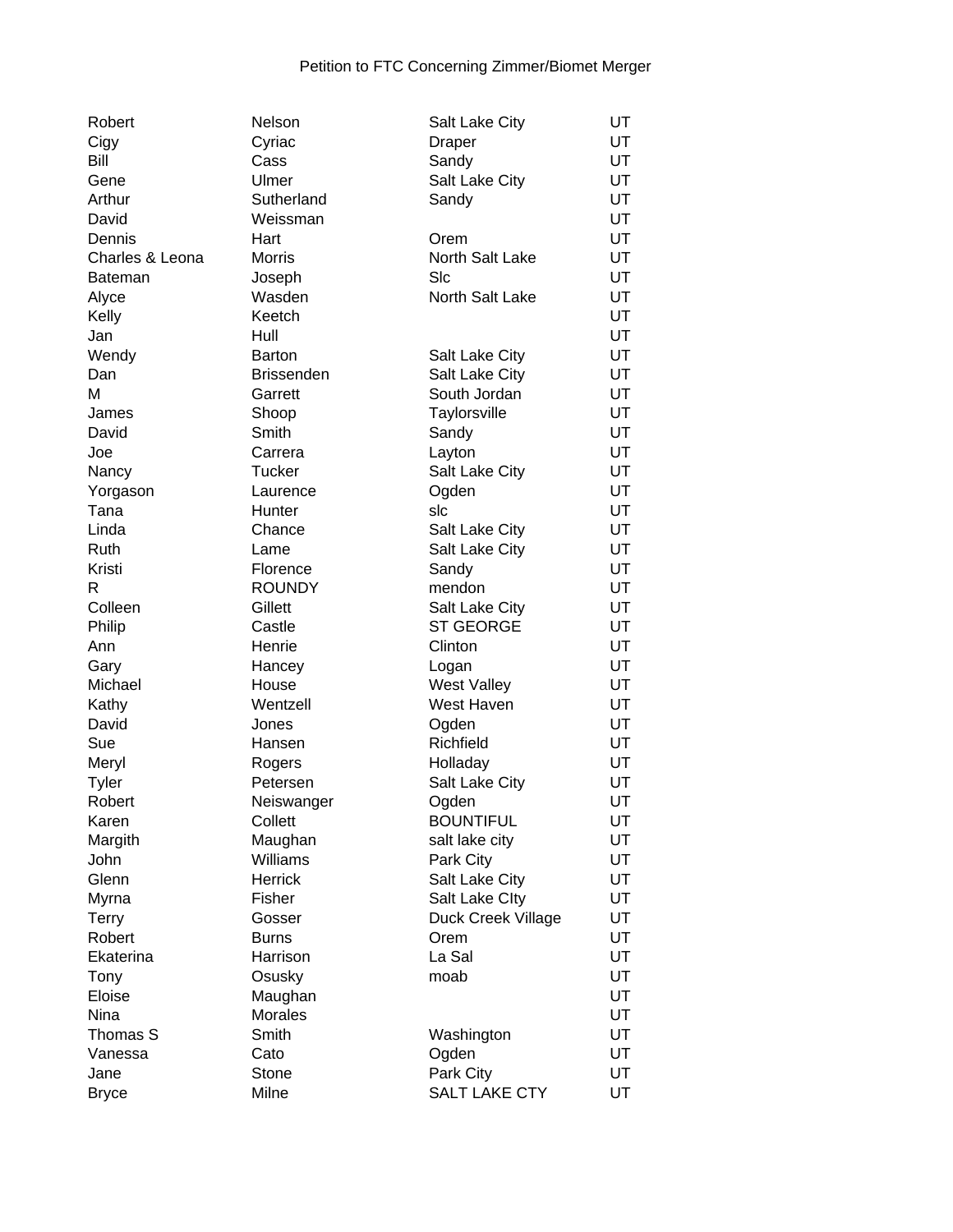| Linda        | Gainey          |                        | UT |
|--------------|-----------------|------------------------|----|
| K Laurence   | <b>Barlow</b>   | Salt Lake City         | UT |
| Ellen        | Casteel         | Salt Lake City         | UT |
| Zachary      | Arnold          | <b>Bountiful</b>       | UT |
| Kay          | <b>Berensen</b> | Salt Lake City         | UT |
| <b>Byron</b> | <b>Dolley</b>   | Park City              | UT |
| William      | Smart           | Hurricane              | UT |
| Sueanne      | Clark           | Wandhip                | UT |
| <b>JOYCE</b> | <b>MAUGHAN</b>  |                        | UT |
| Hoffmann     | Kenneth         | Alexandria             | VA |
| C            | noonan          | reston                 | VA |
| Marion       | Stillson        | Reston                 | VA |
| Gerald       | Holmes          |                        | VA |
| Richard      | Chapman         | Alexandria             | VA |
| David        | Goetz           | Warrenton              | VA |
| Edward       | Waterman        | Virginia Beach         | VA |
| Phil         | Clark           | Roanoke                | VA |
| Thomas       | White           | Alexandria             | VA |
| Frank        | <b>Nahlik</b>   | <b>Burke</b>           | VA |
|              |                 | Salem                  | VA |
| connie       | Webb            |                        |    |
| <b>Vicky</b> | Newell          |                        | VA |
| m.           | skinner         | Richmond               | VA |
| T. D.        | <b>Blodgett</b> |                        | VA |
| Compton      | Carole          | Springfield            | VA |
| Lea          | Ekman           | Alexandria             | VA |
| Kevin        | Chaney          | <b>Madison Heights</b> | VA |
| James        | Jeffrey         | Virginia Beach         | VA |
| Sara         | Greenberg       | Arlington              | VA |
| Walter       | Pirie           | Blacksburg             | VA |
| <b>Neil</b>  | Winsten         | Oakton                 | VA |
| Douglas      | Carne           | Clarksville            | VA |
| Susan        | Herzer          | Centreville            | VA |
| David        | <b>McKinney</b> | Winchester             | VA |
| Glen         | <b>Bayless</b>  | Sterling               | VA |
| G            | <b>REDPATH</b>  |                        | VA |
| John         | Kelley          | Purcellville           | VA |
| Shelley      | Platt           | Richmond               | VA |
| Julie        | Heinrich        | Fincastle              | VA |
| Gary         | Austin          | Winchester             | VA |
| M Michelle   | Hutchinson      | Richmond               | VA |
| Sandra       | Kerr            | N Chesterfield         | VA |
| JoAnn        | Porter          | Chesapeake             | VA |
| Vijay        | S. Tripathi     | McLean                 | VA |
| Kenneth      | L. Miller       | Salem                  | VA |
| Cynthia      | Lawrence-Miles  | Lynchburg              | VA |
| John         | Downing         | Richmond               | VA |
| Lawrence     | Jacksina        | Charlottesville        | VA |
| Martin       | Riding          | Radford                | VA |
| Carol        | Prosl           | Williamsburg           | VA |
| Stephen      | Vandivere       | Centreville            | VA |
| Sophia       | Hughes          | Charlottesville        | VA |
|              |                 |                        |    |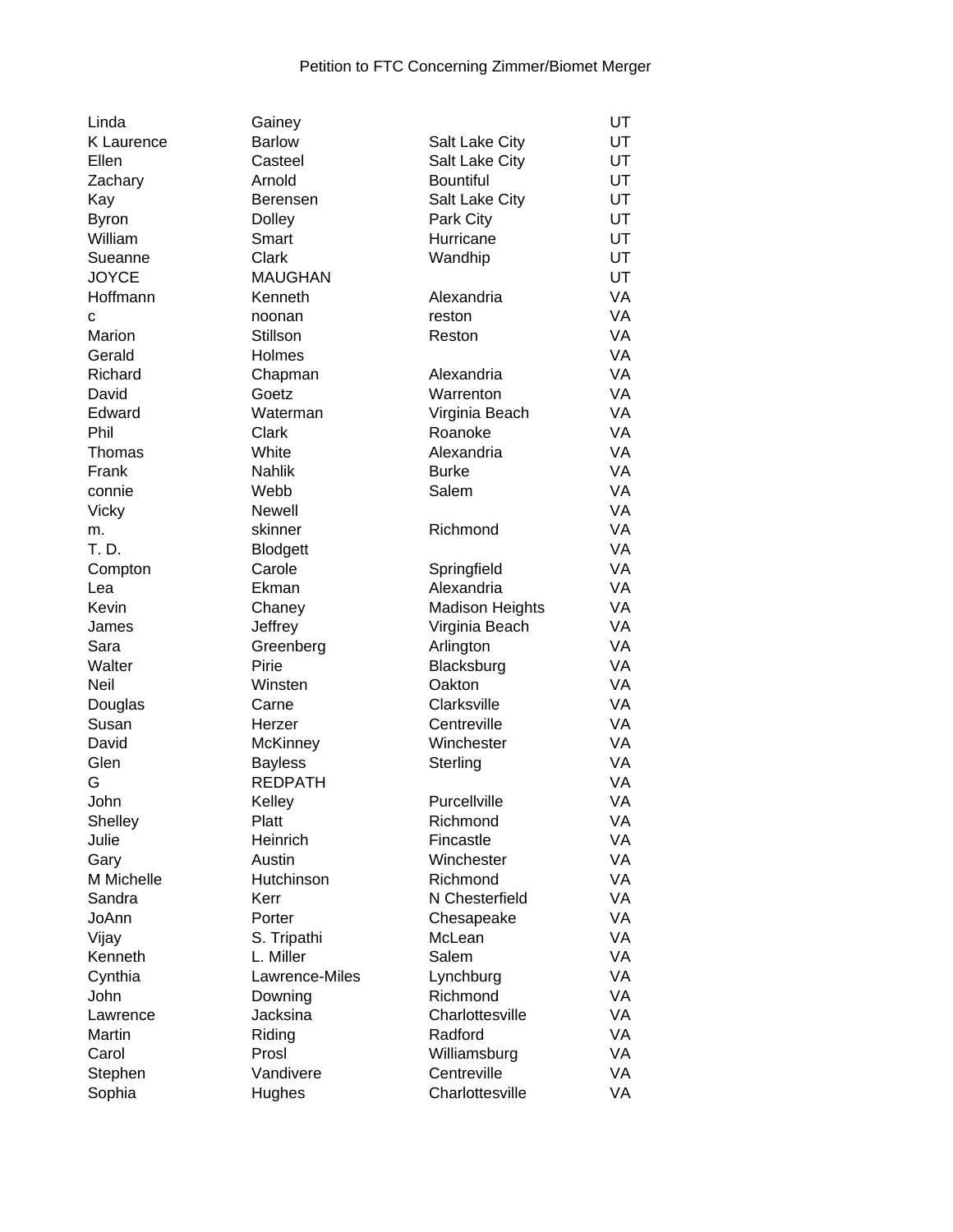| Sam              | Treger             | Williamsburg        | VA        |
|------------------|--------------------|---------------------|-----------|
| Douglas          | Green              | Fairfax             | VA        |
| David            | Shantz             | Williamsburg        | VA        |
| Rebecca          | Wolfinger          | Arlington           | VA        |
| Finhas           | Benyam             | Arlington           | VA        |
| Jonathan         | Mott               | Ashland             | VA        |
| E.T.             | <b>Brown</b>       | Harrisonburg        | VA        |
| Dudley           | Parcell            | <b>BASSETT</b>      | VA        |
| Mary             | Barhydt            | <b>Norfolk</b>      | VA        |
| Allen            | Muchnick           | Arlington           | VA        |
| <b>Brothers</b>  | Diane              | north Chesterfield  | VA        |
| <b>PAUL</b>      | Thompson           | <b>Burke</b>        | VA        |
| Harry            | Lymn               | McLean              | VA        |
| Theodore         | Winchester         | Leesburg            | VA        |
| Alexander        | Smith              | Virginia Beach      | VA        |
| sanders          | judith             | Fredericksburg      | VA        |
| Lynch            | Selma              | Arlington           | VA        |
| Gerald           | Oefelein           |                     | VA        |
| Mitchell         | Maxwell            | Fairfax             | VA        |
| Sheri            |                    | Arlington           | VA        |
| S                | Langham<br>Webster | Norfolk             | VA        |
|                  | Wylie              |                     | VA        |
| Craig            | Goodwin            | Abingdon            | VA        |
| Doran            |                    | Louisa              | VA        |
| Robert           | Anderson           | Hampton             |           |
| George           | Harris             | Virginia Beach      | <b>VA</b> |
| Feirtag          | Donna              | Arlington           | VA        |
| Gilliland        | Ron                | Herndon             | VA        |
| Penelope         | <b>Brackley</b>    | Fairfax             | VA        |
| Richard          | Oliver             | Richmond            | VA        |
| Carol            | Peluso             | Louisa              | VA        |
| conner           | deborah            | Staunton            | VA        |
| Michael          | Wolfe              | <b>WILLIAMSBURG</b> | VA        |
| Wical            | Robert             | Culpeper            | VA        |
| Campbell         | David              | Virginia Beach      | VA        |
| <b>Dick</b>      | <b>Reiss</b>       | Lexington           | VA        |
| Amanda           | Yoder              | Chesapeake          | VA        |
| Eric             | Mens               | Arlington           | VA        |
| <b>YVONNE</b>    | <b>HARRISON</b>    | Annandale           | VA        |
| Carol            | Reynolds           | Springfield         | VA        |
| Stephen          | Hackney            | Virginia Beach      | VA        |
| David E.         | Gardner            | Culpeper            | VA        |
| Soon Mi          | Shin               | Chesapeake          | VA        |
| Catherine        | <b>Sellers</b>     | Richmond            | VA        |
| Michael          | <b>Becker</b>      | Roanoke             | VA        |
| William V        | Arnold             |                     | VA        |
| Otho             | Goins              | <b>Bluefield</b>    | VA        |
| <b>Bonnie</b>    | Furlong            | Strasburg           | VA        |
| Emily            | Swiderski          |                     | VA        |
| Charles          | Comer              | Mount Jackson       | VA        |
| Marcia           | Carter             | Virginia Beach      | VA        |
| Eric & Mrs. Irva | Strobel            | Alexandria          | VA        |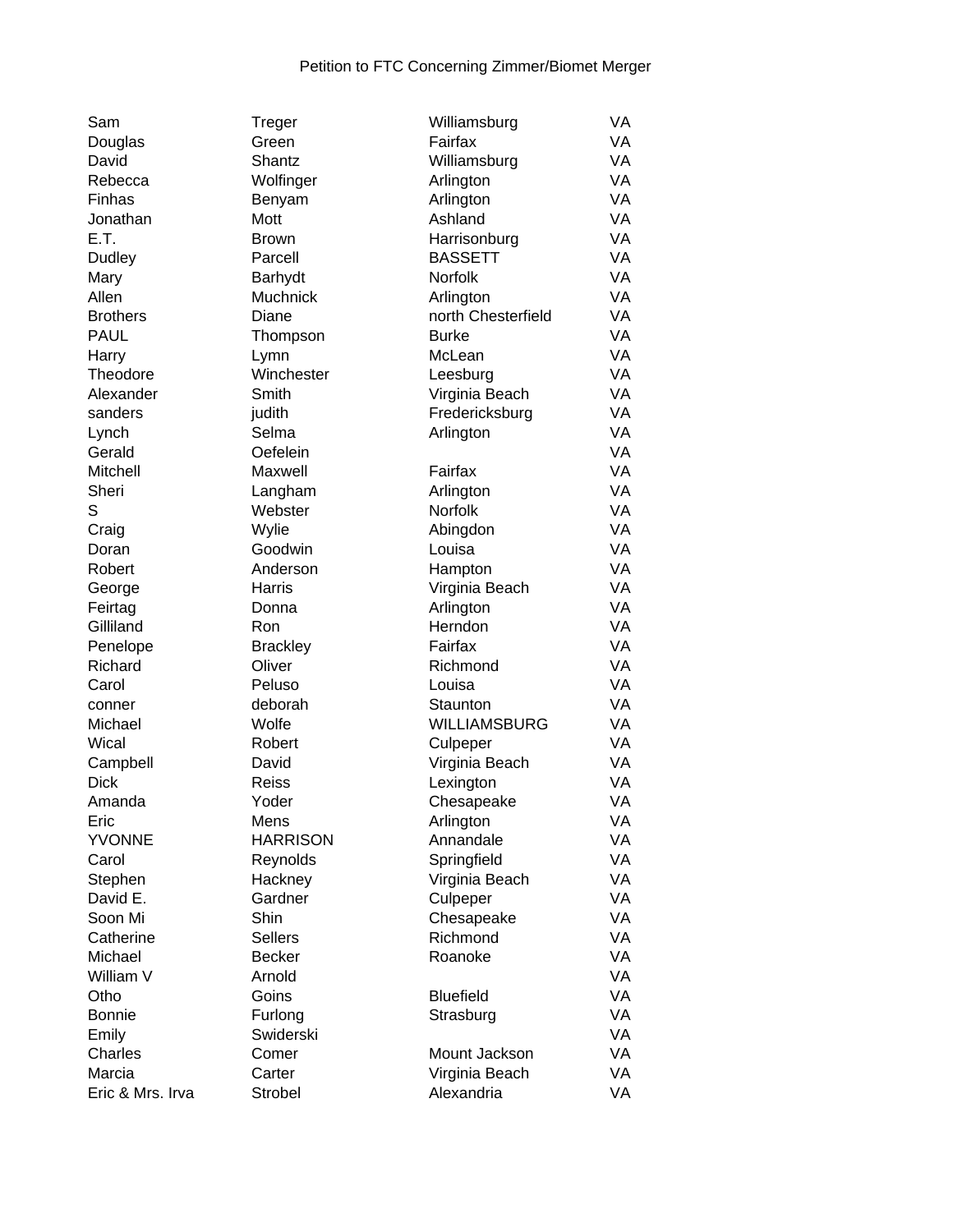| Kevin          | Flory               | Harrisonburg           | VA |
|----------------|---------------------|------------------------|----|
| Michael        | Morris              | Buchanan               | VA |
| Lucille        | Chagnon             | Chincoteague           | VA |
| Rebecca        | Scheckler           | Draper                 | VA |
| Takeshi        | Imajo               | richmond               | VA |
| <b>Bruce</b>   | Vernor              | Ashburn                | VA |
| Sue            | Carle               | King George            | VA |
| Patricia Ann   | Liske               | Falls church           | VA |
| D              | <b>PHILLIPS</b>     | Alexandria             | VA |
| Sylvia         | <b>Stack</b>        | Annandale              | VA |
| Charles        | Tillotson           | McLean                 | VA |
| Ellen          | Kent                | Winchester             | VA |
| David          | Lipscomb            | Luray                  | VA |
| Theo           | Giesy               | Norfolk                | VA |
| Tammara        | Doten               |                        | VA |
| William        | Cope                | <b>LYNCHBURG</b>       | VA |
| Robert         | <b>Basinger</b>     | <b>Fairfax Station</b> | VA |
| John           | Mcintyre            | Alexandria             | VA |
| Michael        | Damico              | Chester                | VA |
| Joseph         | Gems                | Reston                 | VA |
| Roy            | Fisher              | Forest                 | VA |
| David          | Portell             |                        | VA |
| Roger          | Estes               | Suffolk                | VA |
| Carolyn        | Holloway            | Alexandria             | VA |
|                | Rothstein           |                        | VA |
| Amy<br>Rhonda  |                     |                        | VA |
|                | Johnson             | Aylett                 | VA |
| tim            | gabbert<br>Kunemund | Williamsburg           | VA |
| Stephen        |                     | Virginia Beach         |    |
| Carolyn        | Pope                |                        | VA |
| Irvin          | Allison             | Fredericksburg         | VA |
| Mark           | Weipert             | Vienna                 | VA |
| James          | Ferrall             |                        | VA |
| Julie          | Zalkind             | arlington              | VA |
| Charles        | Griffey             | Manassas               | VA |
| David          | Savige              | Portsmouth             | VA |
| <b>RICHARD</b> | <b>COPPINS</b>      | <b>MIDLOTHIAN</b>      | VA |
| <b>Bunn</b>    | Martin              | Springfield            | VA |
| Margaret       | Deck                | Richmond               | VA |
| Larry          | Wise                | woodbridge             | VA |
| Anthony        | Amato               | Woodbridge             | VA |
| <b>Brent</b>   | Hepner              | <b>Norfolk</b>         | VA |
| <b>LYNN</b>    | <b>ASHCROFT</b>     | <b>NEWPORT NEWS</b>    | VA |
| lee            | bory                | arlington              | VA |
| JoEllen        | Daniel              | Glen Allen             | VA |
| Severn         | Kellam              | norfolk                | VA |
| Larry          | Dowdy               |                        | VA |
| Ed             | <b>Williams</b>     | <b>GLADSTONE</b>       | VA |
| Deirdre        | Cochran             | Winchester             | VA |
| John           | Fitzpatrick         | West Springfield       | VA |
| Pierre         | Meilhac             | Portsmouth             | VA |
| Judy           | Richlin             |                        | VA |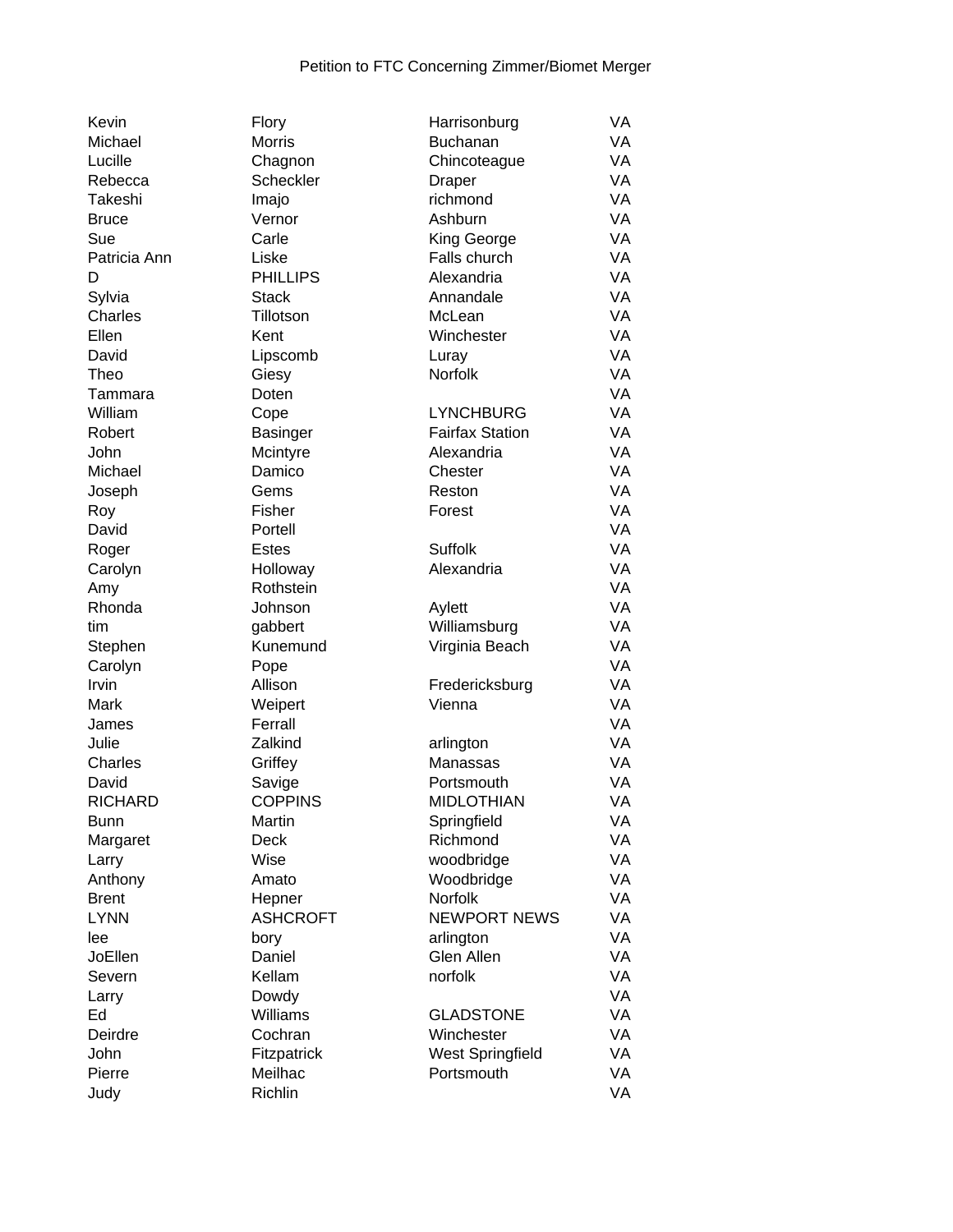| <b>Kirk</b>     | Preston         | glen allen            | VA |
|-----------------|-----------------|-----------------------|----|
| Eric636         | <b>Steele</b>   | <b>Falls Church</b>   | VA |
| Towan           | Hooper-Jones    | Henrico               | VA |
| Scott           | Kreidler        | <b>Bumpass</b>        | VA |
| Charles         | Murray          | Fredericksburg        | VA |
| John            | Mackey          | <b>FREDERICKSBURG</b> | VA |
| John            | <b>Dereix</b>   | Williamsburg          | VA |
| Yuen-Gi         | Yee             | Herndon               | VA |
| Benita          | Crow            | Chesapeake            | VA |
| John            | Sauter, Clu     | Reston                | VA |
| Diana D         | Hardison        | Abingdon              | VA |
| Peter           | Yates           | Alexandria            | VA |
| Linda           | Johnson         |                       | VA |
| john            | hill            | sterling              | VA |
| Samuel          | Holbrook        | Woodbridge            | VA |
| <b>RUTH</b>     | <b>FARMER</b>   | <b>RICHMOND</b>       | VA |
|                 |                 |                       | VA |
| Douglas         | Delgado         | Hampton               |    |
| Edna            | Armstrong       | Harrisonburg          | VA |
| Mark            | Whiting         | Triangle              | VA |
| Jean            | Lowe            | Warrenton             | VA |
| Janet C.        | <b>Dwire</b>    | Alexandria            | VA |
| Mary            | <b>Babcock</b>  | Norfolk               | VA |
| Ted             | Crews           | <b>SPRINGFIELD</b>    | VA |
| I               | <b>SACKS</b>    | Virginia Beach        | VA |
| William         | Wiley           | <b>GOOCHLAND</b>      | VA |
| <b>Barbara</b>  | Evans           | Chesapeake            | VA |
| John            | Vrobel          | Amherst               | VA |
| Diana           | Franco          | <b>Broadlands</b>     | VA |
| Patricia        | <b>Brooking</b> |                       | VA |
| Lewis           | <b>Hawkins</b>  | Leesburg              | VA |
| Jonathan        | Asner           | Vienna                | VA |
| James           | Mooney          |                       | VA |
| Cedar           | Fox             | Alexandria            | VA |
| Robert          | Fener           | Amherst               | VA |
| Larry           | Farmer          |                       | VA |
| Robert          | Poignant, JR    | Lynchburg             | VA |
| Ted             | Gelletly        | Chincoteague          | VA |
| David and Helen | Gill            | Springfield           | VA |
| <b>Steven</b>   | Kranowski       | Blacksburg            | VA |
| <b>Beverley</b> | Owens           | Norfolk               | VA |
| Sharon          | Dymowski        | Alexandria            | VA |
| Phil            | Dalton          |                       | VA |
| Daniel          | Jones           | <b>Falls Church</b>   | VA |
| Sandra          | Walker          | Salem                 | VA |
| Leslie          | Calambro        |                       | VA |
| Carolyn         | <b>Barker</b>   |                       | VA |
| Charles         | Stromwall       | Springfield           | VA |
| Catherine       | Cox             | Hamilton              | VA |
| Uwe             | Wilken          | virginia Beach        | VA |
|                 |                 | <b>West Point</b>     | VA |
| George          | Cunningham      |                       |    |
| Alice           | Parra           | Palmyra               | VA |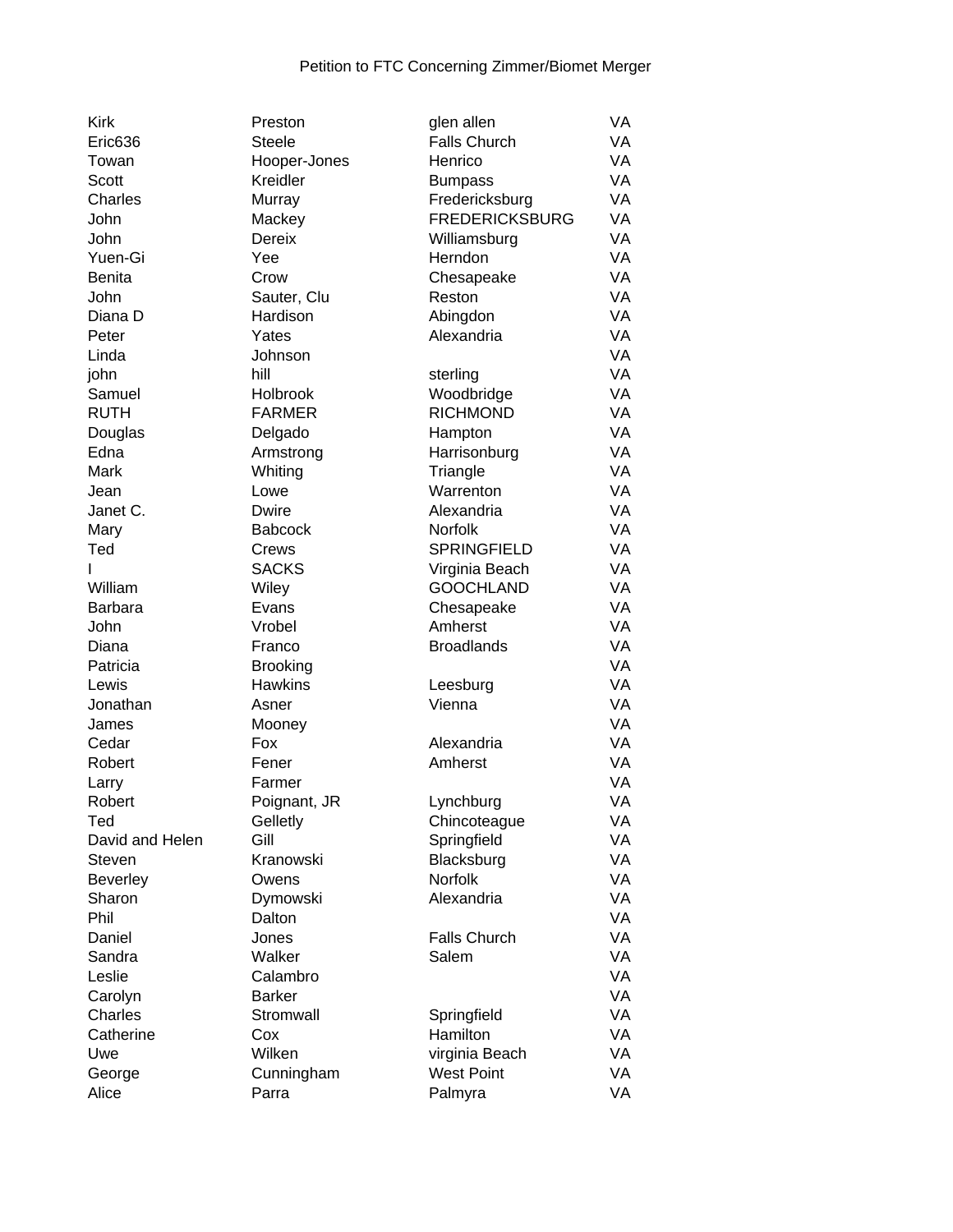| Elliot         | Daniels                 | Arlington           | VA |
|----------------|-------------------------|---------------------|----|
| Elaine         | <b>Becker</b>           | Roanoke             | VA |
| James          | Cheves                  | Williamsburg        | VA |
| <b>Barbara</b> | Williamson              | Abingdon            | VA |
| Linda          | Haschart                |                     | VA |
| Erin           | Parker                  | Blacksburg          | VA |
| Sara           | Roderer                 | Richmond            | VA |
| Shay           | Seaborne                |                     | VA |
| Nancy          | Simpson                 | <b>Gret Falls</b>   | VA |
| Shawn          | Mcgowan                 | Ashburn             | VA |
| Stephen        | Graff                   | Herndon             | VA |
| Calvin         | Sonner                  | Strasburg           | VA |
| Vlodek         | Gabara                  | Henrico             | VA |
| Gary           | Guenther                | Arlington           | VA |
| Michael        | <b>Bivens</b>           | Virginia Beach      | VA |
| Rene           | Wee                     | Alexandria          | VA |
| Thomas         | Griffin                 | <b>Broad Run</b>    | VA |
| Delores        | Eddins                  |                     | VA |
|                |                         | <b>Newport News</b> | VA |
| Donald         | `Gurney<br>Schiffelbian | Arlington           | VA |
| Alexander      |                         | <b>ALEXANDRIA</b>   | VA |
| Joanne         | Stover                  |                     |    |
| Paul           | Hoggard                 | Norfolk             | VA |
| Ken            | Arthur                  | Vienna              | VA |
| Richard        | Alston                  | <b>Newport News</b> | VA |
| Douglas        | Firman                  | Springfield         | VA |
| Shirley        | Mullin                  |                     | VA |
| Patricia       | Rowell                  | Alexandria          | VA |
| Victoria       | Guvanasen               | Herndon             | VA |
| Elizabeth      | Gordon                  | Richmond            | VA |
| <b>Boyette</b> | Hasty                   | Alexandria          | VA |
| Lindsay        | Thomas                  | Powhatan            | VA |
| Louis          | McKeown                 | Reston              | VA |
| James          | Lynch                   |                     | VA |
| Derrick        | Solomon                 | Woodbridge          | VA |
| Sarah          | S                       | Alexandria          | VA |
| Susan          | Norris                  | Chincoteague Island | VA |
| <b>ANTHONY</b> | <b>HOYLE</b>            | <b>GAINESVILLE</b>  | VA |
| Deborah        | <b>Strzepek</b>         | Charlottesville     | VA |
| Jennifer       | Haney                   | Danville            | VA |
| Richard        | Rutherford              | Staunton            | VA |
| Tina           | Cox                     | Radford             | VA |
| Robert         | <b>Ellis</b>            | Richmond            | VA |
| David          | Partington              | Charlottesville     | VA |
| Earl           | Rexrode                 | Charlottesville     | VA |
| John           | Updike                  | <b>Front Royal</b>  | VA |
| Harriet        | Matthews                | Alexandria          | VA |
| <b>Brooke</b>  | Kane                    | McLean              | VA |
| Katen          | Milliken                | Fairfax             | VA |
| <b>IAN</b>     | <b>WILLIAMS</b>         | <b>RESTON</b>       | VA |
| Julie          | Cook                    | Vienna              | VA |
| Rebecca        | Helton                  | Galax               | VA |
|                |                         |                     |    |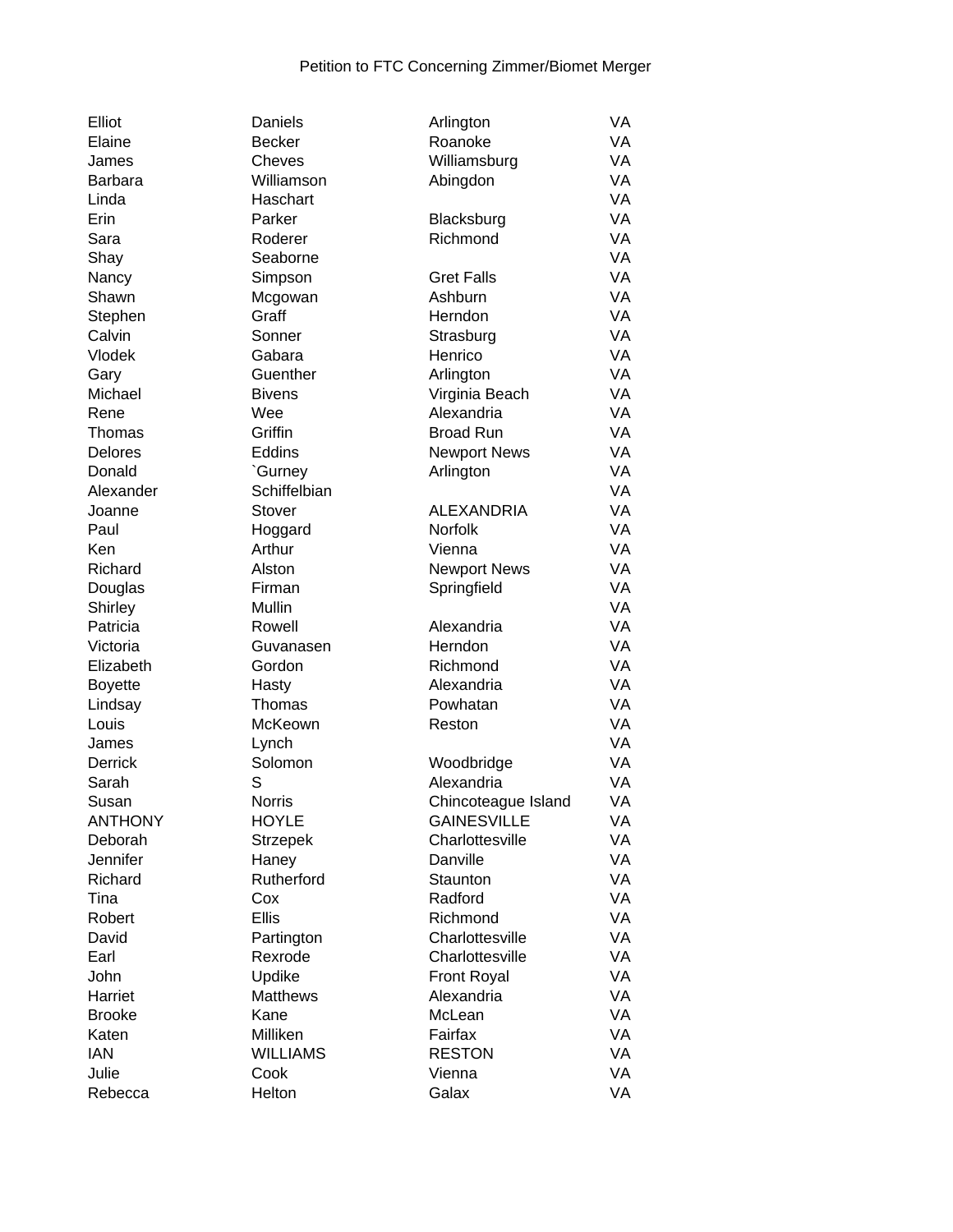| Richard      | Owens            | Annandale               | VA        |
|--------------|------------------|-------------------------|-----------|
| Rita         | Sullivan         | Manassas                | VA        |
| John         | Harrison         | Arlington               | VA        |
| Kathy        | Forsythe         | Vienna                  | VA        |
| Amy          | Ayers            | <b>Clifton Forge</b>    | VA        |
| Syed         | Ali              | Lebanon                 | <b>VA</b> |
| Bev          | Jordan           | Lynchburg               | VA        |
| Sonia        | Sullivan         | Virginia beach          | VA        |
| Louanne      | Varnier          | Hampton                 | <b>VA</b> |
| William      | Young            | Lynchburg               | VA        |
| George       | Galeota          | Va. Beach               | VA        |
| Karen        | Basinger         |                         | <b>VA</b> |
| Wayne        | Riddle           | Crozet                  | VA        |
| Kathie       | Kneff            | Arlington               | VA        |
| E            | <b>MC CARTHY</b> |                         | <b>VA</b> |
| Susan        | Piccione         | <b>Dumfries</b>         | VA        |
| John         | Nicoll           | Richmond                | VA        |
| Kay          | Hudson           |                         | <b>VA</b> |
| Christine    | Farhood          | Centreville             | <b>VA</b> |
| Thomas       | Maginniss        | Goldvein                | VA        |
| Earlen       | Fisher           |                         | VA        |
|              |                  | Sterling                |           |
| elizabeth    | ketz-robinson    | alexandria              | VA        |
| <b>Betty</b> | Blaylocck        |                         | VA        |
| judy         | resnick          |                         | VA        |
| Ruth         | Poignant         |                         | VA        |
| Judith       | Hazelton         | Bennington              | VT        |
| Richard      | Kerschner        | Ferrisburgh             | VT        |
| Alan         | Podber           | <b>Brattleboro</b>      | VT        |
| <b>PAUL</b>  | <b>LACEY</b>     | <b>RICHFORD</b>         | VT        |
| <b>Rick</b>  | <b>Bolotin</b>   | Poultney                | VT        |
| Andre        | LaPlante         | East Wallingford        | VT        |
| Robin        | Gorges           | Montpelier              | VT        |
| Richard      | <b>Baker</b>     | rutland                 | VT        |
| Heather      | Kennedy          | Montpelier              | VT        |
| Martha       | Molpus           |                         | VT        |
| Maureen      | Cleveland-Ryan   | Burlington              | VT        |
| Paul         | Bakeman          | Shelburne               | VT        |
| Joan         | Vogel            |                         | VT        |
| Neil         | Waters           | Middlebury              | VT        |
| <b>Bruce</b> | Pfeiffer         | Middlebury              | VT        |
| Kenneth      | Lesem            | <b>Burlington</b>       | VT        |
| Rob          | Niebling         |                         | VT        |
| Tom          | Hackett          | <b>Essex</b>            | VT        |
| Richard      | Herbert          | Montpelier              | VT        |
| Clotilde     | Pitkin           | Marshfield              | VT        |
| <b>Bob</b>   | Prall            | <b>Waterbury Center</b> | VT        |
| Donald       | Morrison         | <b>West Windsor</b>     | VT        |
| Stephen      | <b>Bailey</b>    | <b>Burlington</b>       | VT        |
| Robert       | Hatch            | Walden (West Danville)  | VT        |
| Michael      | Ferrick          | White River Jct         | VT        |
| Leonard      | Swift            | Shelburne               | VT        |
|              |                  |                         |           |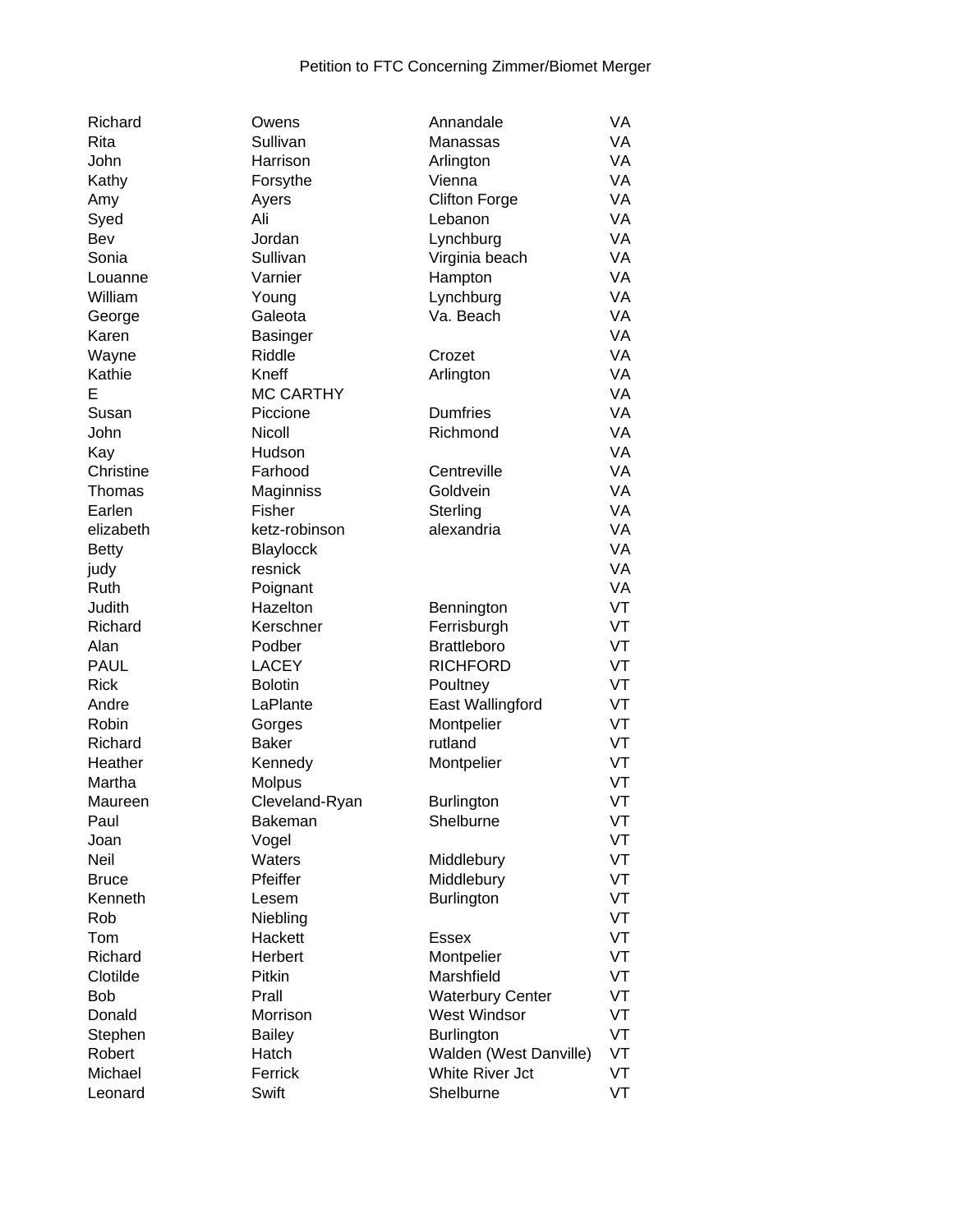| Jim              | Sadler             | huntington            | VT        |
|------------------|--------------------|-----------------------|-----------|
| John             | Goglia             | <b>SHELBURNE</b>      | VT        |
| Sue & Dave       | Priest             | North Chittenden      | VT        |
| Shareen          | Lacey              |                       | VT        |
| Akankha          | Perkins            | Woodstock             | VT        |
| Robin Adair      | Logan              | Quechee               | VT        |
| Jim              | Snee               | <b>Center Rutland</b> | VT        |
| Elias            | Capriles           | Mérida, Venezuela     | VT        |
| Ej               | Frost              | Pittsford             | VT        |
| Andre            | Cavalier           | Winooski              | VT        |
| Reto             | Pieth              | Grafton               | VT        |
| peter            | rubin              | Guilford              | VT        |
| Jeff             | Gold               | Danville              | VT        |
| Horace           | Shaw               |                       | VT        |
| michalina        | wasung             | townshend             | VT        |
| Mary             | <b>Scollins</b>    | South Burlington      | VT        |
| Heidi            | <b>Gulick</b>      | Shrewsbury            | VT        |
|                  |                    | jacksonville          | VT        |
| lynda<br>Lindsey | copeland<br>Huddle |                       | VT        |
|                  |                    | Burlington<br>Seattle | <b>WA</b> |
| Lisa             | Messinger          | Redmond               | <b>WA</b> |
| Paul             | Lau                |                       |           |
| Mickie           | <b>Stewart</b>     | Renton                | <b>WA</b> |
| Jamie            | Wagner             | Seattle               | <b>WA</b> |
| Marguerite       | Winkel             | Spokane               | <b>WA</b> |
| Mary Claire      | Duncan             | Seattle               | <b>WA</b> |
| Ann              | Palmer             | Lopez Island          | <b>WA</b> |
| <b>PENELOPE</b>  | <b>PETERS</b>      | Edmonds               | <b>WA</b> |
| William          | Ouweneel           | Belllingham           | <b>WA</b> |
| Sue              | Carpenter          | Sequim                | <b>WA</b> |
| David            | Carpenter          | Poulsbo               | <b>WA</b> |
| Irene            | Bensinger          | Eatonville            | <b>WA</b> |
| <b>Barbara</b>   | Wood               | Seattle               | <b>WA</b> |
| Matt             | Wallace            | Port Ludlow           | <b>WA</b> |
| Del E.           | Domke              | Bellevue              | <b>WA</b> |
| Emmett           | Gates              | Vancouver             | WA        |
| David            | Daniels-Lee        | Ocean Shores          | <b>WA</b> |
| Robert           | Munoz              | Seattle               | <b>WA</b> |
| Gary             | Herpick            | <b>RENTON</b>         | <b>WA</b> |
| Julia            | Maguire            | North Bend            | WA        |
| Terry            | Campbell           | Lynnwood              | WA        |
| David & Judith   | Laws               | Bellingham            | <b>WA</b> |
| John             | Whitcraft          | Bellingham            | <b>WA</b> |
| Howard           | <b>Steeley</b>     | Olympia               | <b>WA</b> |
| Doman            | Marie              | <b>Seattle</b>        | <b>WA</b> |
| Robert           | <b>Blumenthal</b>  | Seattle               | <b>WA</b> |
| Lorraine D.      | Johnson            | Seattle               | <b>WA</b> |
| Melissa          | McCool             | Selah                 | <b>WA</b> |
| Robert           | Riopelle           | Shoreline             | <b>WA</b> |
| Richard          | Newcomer           | Tahuya                | <b>WA</b> |
| Rosemary         | <b>Stevens</b>     | Anacortes             | <b>WA</b> |
| Thomas           | Hastings           | Vancouver             | <b>WA</b> |
|                  |                    |                       |           |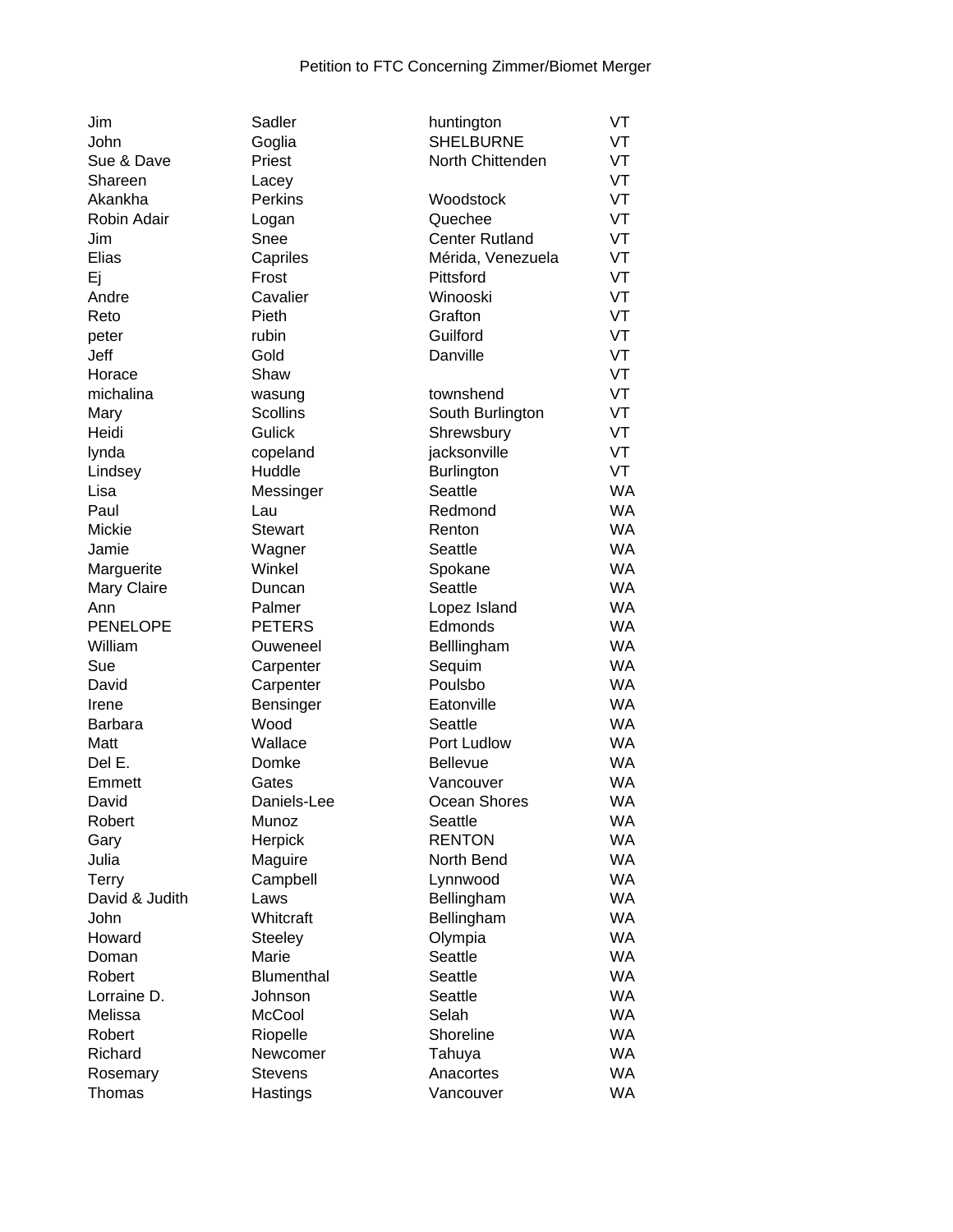| <b>Brie</b>       | Gyncild         | Seattle                 | <b>WA</b> |
|-------------------|-----------------|-------------------------|-----------|
| Jerry             | Richard         | Seattle                 | <b>WA</b> |
| Edward            | <b>McAninch</b> | Camas                   | <b>WA</b> |
| Greg              | Ezzy            | Peshastin               | <b>WA</b> |
| Page              | <b>Baldwin</b>  | Seattle                 | <b>WA</b> |
| Earl              | Wajdyk          | Olympia                 | <b>WA</b> |
| David             | Hanig           | Olympia                 | <b>WA</b> |
| Susan             | Goedde          |                         | <b>WA</b> |
| <b>Steve</b>      | Thompson        | Seattle                 | <b>WA</b> |
| Mike              | Lester          | Des Moines              | <b>WA</b> |
| John              | Eastman         | Des Moines              | <b>WA</b> |
| Glenn             | Eklund          | Oak Harbor              | <b>WA</b> |
| Kate              | Richardson      | <b>Burien</b>           | <b>WA</b> |
| Rebecca           | Sundberg        | Langley                 | <b>WA</b> |
| Merle             | Hooley          | <b>Bellevue</b>         | <b>WA</b> |
| Spencer           | Selander        | Castle Rock             | <b>WA</b> |
| Ronald E.         | Figueroa        | Sequim                  | <b>WA</b> |
| Mayellen          | Henry           | <b>Bellevue</b>         | <b>WA</b> |
| Nancy             | Watson          | Sequim                  | <b>WA</b> |
| Elizabeth         | Rose            | Seattle                 | <b>WA</b> |
| Ellen             | Posel           | Bellingham              | <b>WA</b> |
| Dwain             | Cloninger       | Kennewick               | <b>WA</b> |
| Ronald A          | Nelson          | Federal way             | <b>WA</b> |
| Luther E.         | Franklin        | Issaquah                | <b>WA</b> |
| Gary              | Kelly           | Woodinville             | <b>WA</b> |
| Sandip            | K. Dasverma     |                         | <b>WA</b> |
| Randall           | Scheele         | Richland                | <b>WA</b> |
| Tim               | Durnell         | Rice                    | <b>WA</b> |
| Woolard           | Ken             | <b>University Place</b> | <b>WA</b> |
| Rae               | Pearson         |                         | <b>WA</b> |
| Eugene            | Thorne          | Tacoma                  | <b>WA</b> |
| Albert            | Emanuel         | Seattle                 | <b>WA</b> |
| <b>Stuart</b>     | Gilmore         |                         | <b>WA</b> |
| Mary              | Lawrence        | PORT ORCHARD            | <b>WA</b> |
| Adina             | Parsley         | Stanwood                | WA        |
| Teresa            | Farren          | Yakima                  | <b>WA</b> |
| Linda             | Swan            | Snohomish               | <b>WA</b> |
| <b>Bettina</b>    | <b>Stokes</b>   | <b>Bellevue</b>         | <b>WA</b> |
|                   | <b>Roberts</b>  |                         | <b>WA</b> |
| James             |                 | Palouse<br>Seattle      | <b>WA</b> |
| Angela<br>Kiwibob | Smith           |                         | <b>WA</b> |
| <b>Rick Owens</b> | Glanzman        | Seattle<br>Kirkland     | <b>WA</b> |
|                   | Pehnert         | Shelton                 |           |
| Sandra            | Herndon         |                         | <b>WA</b> |
| Anne              | Otis            | Issaquah                | <b>WA</b> |
| Sandi             | Gray            | Tumwater                | <b>WA</b> |
| Robert            | Estano          | <b>Bremerton</b>        | <b>WA</b> |
| June              | Macarthur       | Port Orchard            | <b>WA</b> |
| <b>Barbara</b>    | Robinson        | Spokane                 | <b>WA</b> |
| David             | Showalter       | Seattle                 | <b>WA</b> |
| Al                | Chase           | Spokane                 | WA        |
| Robert            | Raymond         | La Conner               | <b>WA</b> |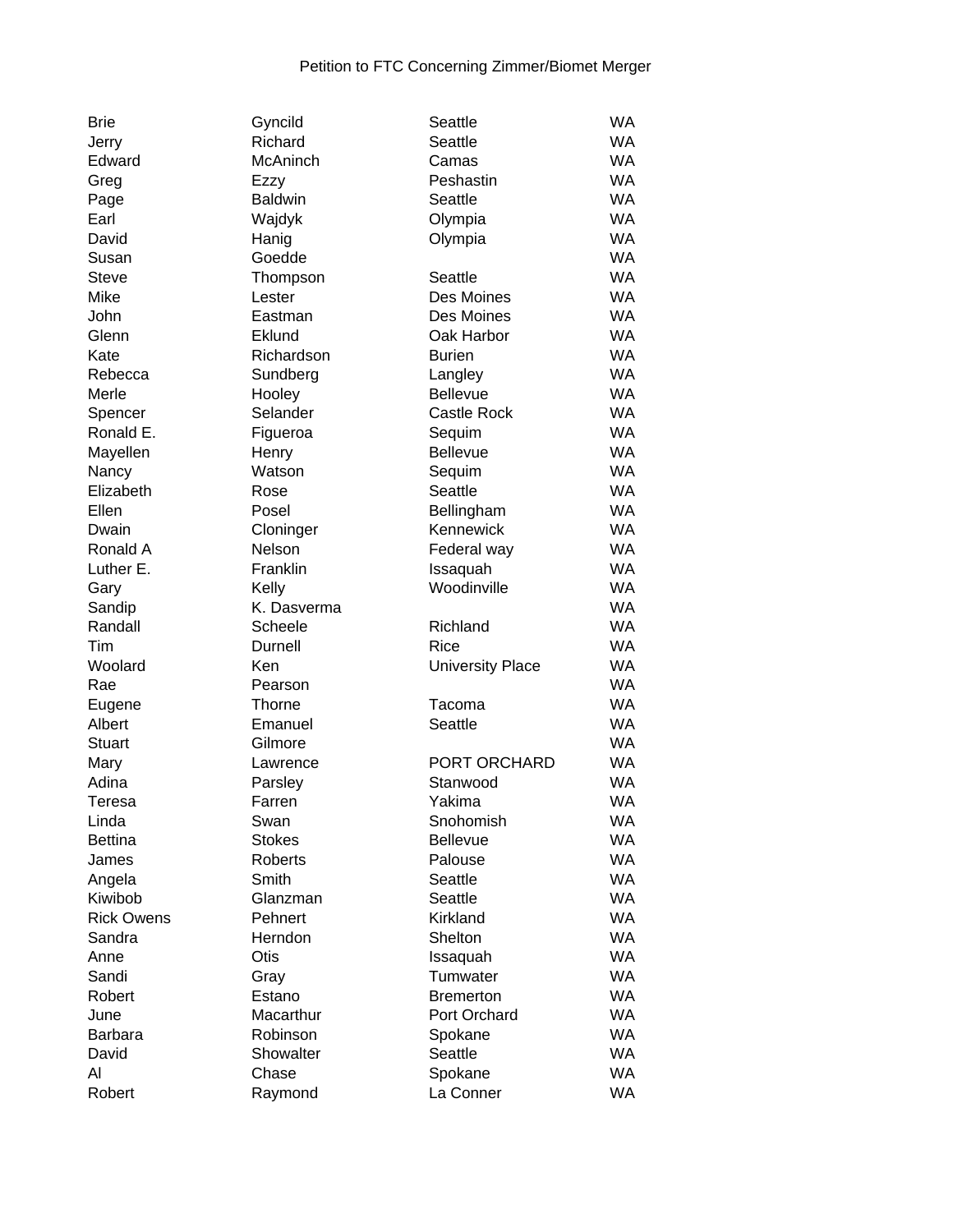| C                | braaten         | oak harbor           | WA        |
|------------------|-----------------|----------------------|-----------|
| Ray              | Engle           | Bellingham           | <b>WA</b> |
| Thomas           | Freeman         | <b>Coulee City</b>   | <b>WA</b> |
| Ronald           | MacArthur       |                      | <b>WA</b> |
| Robbin           | Wood            |                      | <b>WA</b> |
|                  |                 | Spokane              |           |
| Debajit          | Sengupta        | <b>Bothell</b>       | <b>WA</b> |
| Margaret         | Johnson         | Seattle              | <b>WA</b> |
| Mark             | Weick M. Ed     | Peshastin            | <b>WA</b> |
| Diana            | Kennedy         | Seattle              | <b>WA</b> |
| Gerald           | McCann          | Mercer Island        | <b>WA</b> |
| Mike             | Stahl           | Seattle              | <b>WA</b> |
| John             | Countryman      | Yelm                 | <b>WA</b> |
| Kathy            | Reid            | <b>SEATTLE</b>       | <b>WA</b> |
|                  |                 |                      | <b>WA</b> |
| Andrea           | Speed           | Tacoma               |           |
| Carla            | Rei             |                      | <b>WA</b> |
| Frances          | Hogan, MD       | V ashon              | <b>WA</b> |
| Candy            | Curtis          | Spokane              | <b>WA</b> |
| Greta            | Rizzuti         | Spokane              | <b>WA</b> |
| <b>Nicolette</b> | <b>Balala</b>   | East Wenatchee       | <b>WA</b> |
| William          | Ostrander, Jr.  | Bellingham           | WA        |
| R                | <b>BORDELON</b> | Seattle              | WA        |
| David            | Farrington      | Tacoma               | <b>WA</b> |
| Scott            | Huff            | Ocean Shores         | <b>WA</b> |
| <b>RICHARD</b>   | nelson          | LYNNWOOD             | <b>WA</b> |
|                  |                 |                      | <b>WA</b> |
| Karla            | Bowman          | Kenmore              |           |
| Glenn            | Swanson         | Marysville           | <b>WA</b> |
| Clarke           | Marcia          | <b>Bothell</b>       | <b>WA</b> |
| Ronald           | Cowger          | Sammamish            | <b>WA</b> |
| Don              | Glickman        | Anacortes            | <b>WA</b> |
| Joseph           | Ryan            | Issaquah             | <b>WA</b> |
| Ronald           | Schwager        | <b>Mount Vernon</b>  | <b>WA</b> |
| Lawrence         | <b>Hyzy</b>     | <b>Battle Ground</b> | <b>WA</b> |
| Diane            | Clifford        | Gig Harbor           | <b>WA</b> |
| Larry            | Luxton          | <b>College Place</b> | WA        |
| John             | Governale       | Vancouver            | <b>WA</b> |
| Karen            | Byrd            | Everett              | <b>WA</b> |
| James            | Wiley           | Seattle              | <b>WA</b> |
| Eliza            | Duncan          | Tacoma               | <b>WA</b> |
| Gerald           |                 | Renton               | <b>WA</b> |
|                  | <b>Burnett</b>  |                      |           |
| Marc             | Means           | Redmond              | <b>WA</b> |
| Rebecca          | <b>Teeters</b>  |                      | <b>WA</b> |
| Wendy            | Cornell         | Olympia              | <b>WA</b> |
| Kandace          | Loewen          |                      | <b>WA</b> |
| Barbara          | <b>Bonfield</b> | Tacoma               | <b>WA</b> |
| Carl             | Olson           | Port Orchard         | <b>WA</b> |
| ken              | bobrow          | walla walla          | <b>WA</b> |
| <b>Beth</b>      | Russo           | Redmond              | <b>WA</b> |
| Seth             | Snapp           | Bellingham           | <b>WA</b> |
| Tom              | Cashman         | Federal Way          | <b>WA</b> |
| <b>Blair</b>     | Kangley         | Seattle              | <b>WA</b> |
| Houman           | Alayan          |                      | <b>WA</b> |
|                  |                 |                      |           |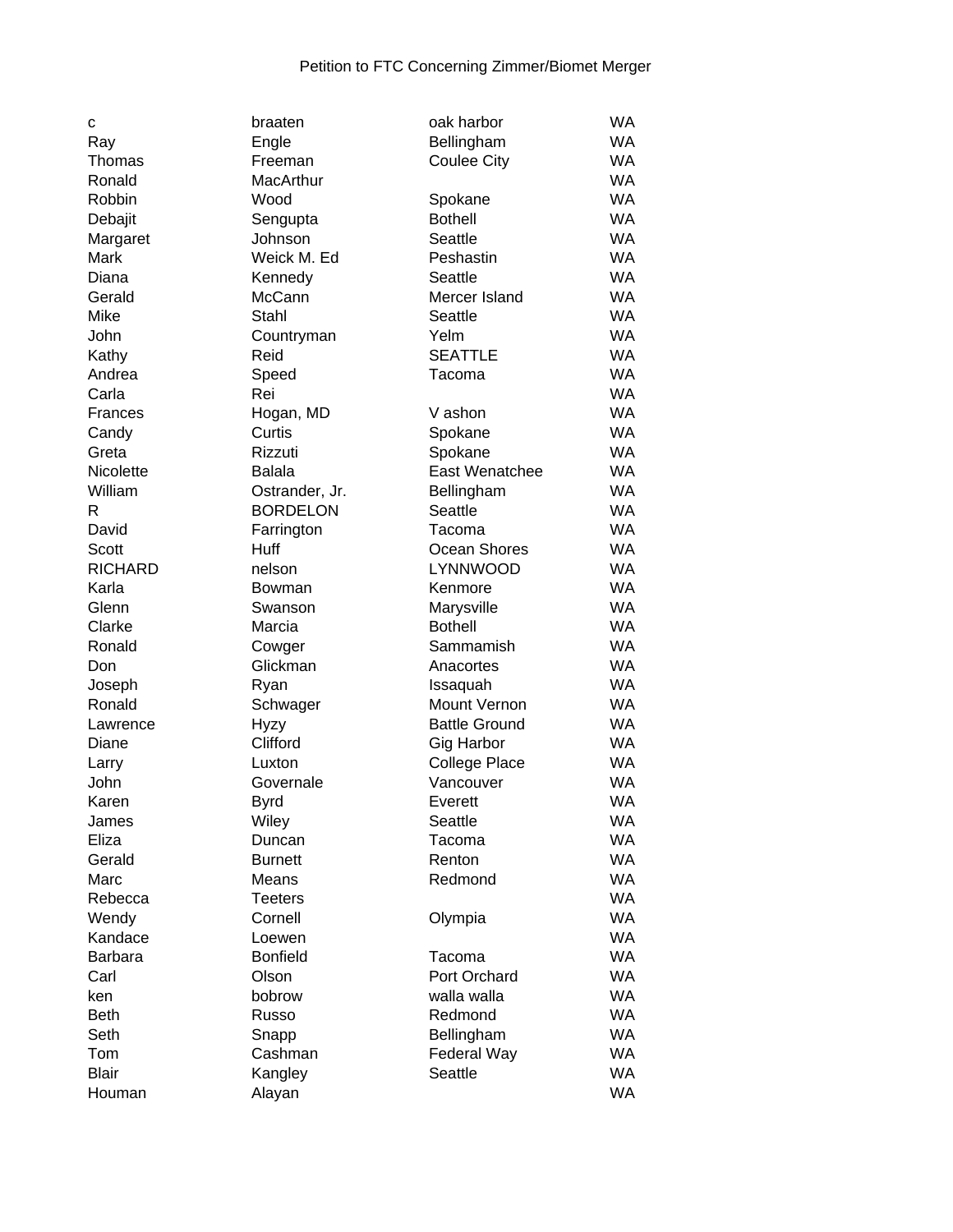| Debra             | Aldrich              | Covington               | <b>WA</b> |
|-------------------|----------------------|-------------------------|-----------|
| Kimball           | Lois                 | Lynnwood                | <b>WA</b> |
| Ardeth L.         | Weed                 | Edmonds                 | <b>WA</b> |
| Annette           | Flanders, Msn/Ed, Rn | Sedro-Woolley           | <b>WA</b> |
| Lyle & Karen      | Collins              | Yakima                  | <b>WA</b> |
| Species           | Scott                | Seattle                 | <b>WA</b> |
| Clare E           | Mancini              | Olympia                 | <b>WA</b> |
| coleman           | s                    | Spokane                 | <b>WA</b> |
| Hamilton          | Michelle             | Marysville              | <b>WA</b> |
| Ronald            | Martzall             | Kelso                   | <b>WA</b> |
| Nancy A.          | Hogan                | <b>University Place</b> | <b>WA</b> |
| Lorraine          | Hartmann             |                         | <b>WA</b> |
| Melody            | <b>Butenko</b>       | Sammamish               | <b>WA</b> |
| Christina         | Coiro                |                         | <b>WA</b> |
| Robert            | Cass                 | Woodinville             | <b>WA</b> |
| <b>Briggs</b>     | Julie                | Snohomish               | <b>WA</b> |
| Stratton          | Victoria             | Snohomish               | <b>WA</b> |
| Lofton            | Saab                 | Seattle                 | <b>WA</b> |
| Felicia           | Dale                 |                         | <b>WA</b> |
| Huelsberg         | Carole               | P.T.                    | <b>WA</b> |
| Dorothy           | Hiestand             | Kenmore                 | <b>WA</b> |
| Don               | Robertson            | Puyallup                | <b>WA</b> |
| mitchell          | darius               | Seattle                 | <b>WA</b> |
| David             | <b>Baine</b>         | Federal Way             | <b>WA</b> |
| Norbert           | Quiban               | Seattle                 | <b>WA</b> |
| Ron               | Graves               | <b>MARYSVILLE</b>       | <b>WA</b> |
| Kerby             | Hyland               | <b>Buckley</b>          | <b>WA</b> |
| Maria             | Morehead             | Seattle                 | <b>WA</b> |
| Eleanor           | Dowson               | Mill Creek              | <b>WA</b> |
| Preston           | Wheaton              | olympia                 | <b>WA</b> |
| Nadine            | Lavonne              | Seattle                 | <b>WA</b> |
| Fosburgh          | Eric                 | Seattle                 | <b>WA</b> |
| Laura             | Camp                 | Seattle                 | <b>WA</b> |
| Ms                | Hekate               | Vancouver               | <b>WA</b> |
| Julie             | Holtzman             | Snohomish               | <b>WA</b> |
| Margaret "Maggie" | Larrick              | <b>Burien</b>           | <b>WA</b> |
| Ginny             | Wortman              | Seattle                 | <b>WA</b> |
| Sue               | Love                 | <b>Burien</b>           | <b>WA</b> |
| Donald            | Sage                 | Port Orchard            | <b>WA</b> |
| Susanne           | Phipps               | Spokane Valley          | <b>WA</b> |
| Barbara           | Mauro                | Puyallup                | <b>WA</b> |
| George            | Plummer              | Vancouver               | <b>WA</b> |
| William           | Schindler            | Shoreline               | <b>WA</b> |
| Mary              | Cross                | Covington               | <b>WA</b> |
| Philip            | Mead                 | Wenatchee               | <b>WA</b> |
| Patricia          | Christensen          |                         | <b>WA</b> |
| Wayne             | Fyvie                | Sequim                  | <b>WA</b> |
| Joseph            | Minahan              |                         | <b>WA</b> |
| Jarvis            | <b>Baldwin</b>       | <b>Belfair</b>          | WA        |
| Michael           | Carrol               | Olympia                 | WA        |
| Jean              | Teach                | Vancouver               | WA        |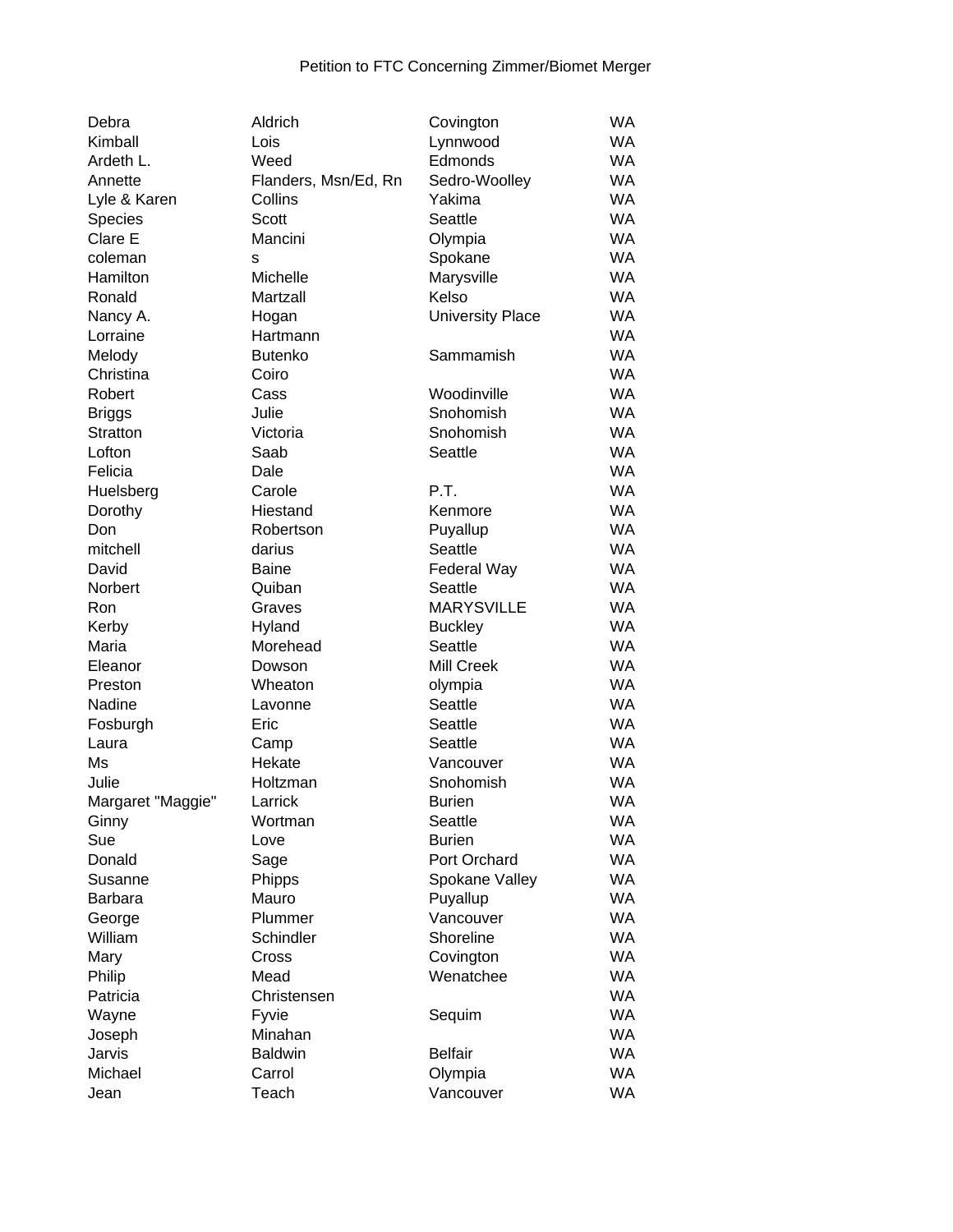| David               | Douglas                | <b>Bellevue</b>                | <b>WA</b>       |
|---------------------|------------------------|--------------------------------|-----------------|
| Valerie             | Lehmans                | Seattle                        | <b>WA</b>       |
| Dale                | Walter                 | Renton,                        | <b>WA</b>       |
| Tim                 | <b>Burns</b>           | Federal Way                    | <b>WA</b>       |
| John                | S                      | Seattle                        | <b>WA</b>       |
| James               | Mulcare                | Clarkston                      | <b>WA</b>       |
| Michael             | Ankeny                 | Clinton                        | <b>WA</b>       |
| Robert              | <b>Brown</b>           | Fircrest                       | <b>WA</b>       |
| Norman              | Crouter                |                                | <b>WA</b>       |
| Kari                | Wilson                 | Mill Creek                     | <b>WA</b>       |
| Suzzanne            | Scauzillo              | Seattle                        | <b>WA</b>       |
| Sheila              | Mattingly              | <b>Bothell</b>                 | <b>WA</b>       |
| Christopher         | Key                    | Bellingham                     | <b>WA</b>       |
| Polly               | Tarpley                | Poulsbo                        | <b>WA</b>       |
| John                | Niendorf               | Friday Harbor                  | <b>WA</b>       |
| Ola                 | Edwards                | Seattle                        | <b>WA</b>       |
| Sharon              | Vonasch                |                                | <b>WA</b>       |
| <b>DEAN</b>         | <b>HOWE</b>            | <b>BONNEY LAKE</b>             | <b>WA</b>       |
| Robert              | Gilliland              | Bellingham                     | <b>WA</b>       |
| Christy             | Cornelsen              | Moses Lake                     | <b>WA</b>       |
| Kim                 | Groom                  | orting                         | <b>WA</b>       |
| <b>Benita</b>       | Moore                  | Bellingham                     | <b>WA</b>       |
| Stephen             | Nichols                | Yelm                           | <b>WA</b>       |
| Emily               | Willoughby             | Tukwila                        | <b>WA</b>       |
| Joe                 | Thompson               | Kalama                         | <b>WA</b>       |
| Robert              | von Tobel              |                                | <b>WA</b>       |
| Lin                 | Sunseri                | Cheney                         | <b>WA</b>       |
| Michael             | Keough                 | <b>WALLA WALLA</b>             | <b>WA</b>       |
| John                | <b>Bremer</b>          |                                | <b>WA</b>       |
|                     | Plitt                  | Bellingham                     | <b>WA</b>       |
| Kathryn<br>Patricia | Bereczki               | Gig Harbor                     | <b>WA</b>       |
|                     |                        | Vancouver                      | <b>WA</b>       |
| Mary Jo             | Moeschl, Phd<br>Ekholm | Walla Walla                    | <b>WA</b>       |
| Stephen<br>Linda    | Woodall                | Bainbridge Island<br>Kennewick | <b>WA</b>       |
| Philip L.           |                        | Naches                         | <b>WA</b>       |
|                     | Capp                   | Seattle                        | <b>WA</b>       |
| Kathnleen           | Randall                |                                |                 |
| Ruth                | Martin                 |                                | WA<br><b>WA</b> |
| Cami                | Cameron                | Vancouver                      | <b>WA</b>       |
| Lowell              | <b>Bushey</b>          | Pullmanb                       |                 |
| Joyce               | Dillenberger           | Bellingham                     | <b>WA</b>       |
| Dorothy             | Jordan                 | Lynden                         | <b>WA</b>       |
| Toniann             | Reading                |                                | <b>WA</b>       |
| Abigail             | Welborn                | Redmond                        | <b>WA</b>       |
| Adam                | Levine                 | Seattle                        | <b>WA</b>       |
| Pat                 | Elston                 | La Conner                      | <b>WA</b>       |
| <b>Beverly</b>      | Goldhaber              | <b>Bellevue</b>                | <b>WA</b>       |
| Joseph              | Slepski                | Renton                         | <b>WA</b>       |
| Russel              | <b>Brooks</b>          | Walla Walla                    | <b>WA</b>       |
| Eva                 | Fox                    |                                | <b>WA</b>       |
| Carol               | Hamilton               |                                | <b>WA</b>       |
| Susan               | Ring                   | Kelso                          | <b>WA</b>       |

| Valerie        | Lehmans       | Seattle              | <b>WA</b> |
|----------------|---------------|----------------------|-----------|
| Dale           | Walter        | Renton,              | <b>WA</b> |
| Tim            | <b>Burns</b>  | Federal Way          | <b>WA</b> |
| John           | S             | Seattle              | <b>WA</b> |
| James          | Mulcare       | Clarkston            | <b>WA</b> |
| Michael        | Ankeny        | Clinton              | <b>WA</b> |
| Robert         | <b>Brown</b>  | Fircrest             | <b>WA</b> |
| Norman         | Crouter       |                      | <b>WA</b> |
| Kari           | Wilson        | Mill Creek           | <b>WA</b> |
| Suzzanne       | Scauzillo     | Seattle              | <b>WA</b> |
| Sheila         | Mattingly     | <b>Bothell</b>       | <b>WA</b> |
| Christopher    | Key           | Bellingham           | <b>WA</b> |
| Polly          | Tarpley       | Poulsbo              | <b>WA</b> |
| John           | Niendorf      | <b>Friday Harbor</b> | <b>WA</b> |
| Ola            | Edwards       | Seattle              | <b>WA</b> |
| Sharon         | Vonasch       |                      | <b>WA</b> |
| <b>DEAN</b>    | <b>HOWE</b>   | <b>BONNEY LAKE</b>   | <b>WA</b> |
| Robert         | Gilliland     | Bellingham           | <b>WA</b> |
| Christy        | Cornelsen     | Moses Lake           | WA        |
| Kim            | Groom         | orting               | <b>WA</b> |
| <b>Benita</b>  | Moore         | Bellingham           | <b>WA</b> |
| Stephen        | Nichols       | Yelm                 | <b>WA</b> |
| Emily          | Willoughby    | Tukwila              | <b>WA</b> |
| Joe            | Thompson      | Kalama               | <b>WA</b> |
| Robert         | von Tobel     |                      | <b>WA</b> |
| Lin            | Sunseri       | Cheney               | <b>WA</b> |
| Michael        | Keough        | <b>WALLA WALLA</b>   | <b>WA</b> |
| John           | <b>Bremer</b> | Bellingham           | <b>WA</b> |
| Kathryn        | Plitt         | Gig Harbor           | <b>WA</b> |
| Patricia       | Bereczki      | Vancouver            | <b>WA</b> |
| Mary Jo        | Moeschl, Phd  | Walla Walla          | WA        |
| Stephen        | Ekholm        | Bainbridge Island    | WA        |
| Linda          | Woodall       | Kennewick            | <b>WA</b> |
| Philip L.      | Capp          | <b>Naches</b>        | <b>WA</b> |
| Kathnleen      | Randall       | Seattle              | <b>WA</b> |
| Ruth           | Martin        |                      | WA        |
| Cami           | Cameron       | Vancouver            | WA        |
| Lowell         | <b>Bushey</b> | Pullmanb             | <b>WA</b> |
| Joyce          | Dillenberger  | Bellingham           | <b>WA</b> |
| Dorothy        | Jordan        | Lynden               | <b>WA</b> |
| Toniann        | Reading       |                      | <b>WA</b> |
| Abigail        | Welborn       | Redmond              | <b>WA</b> |
| Adam           | Levine        | Seattle              | <b>WA</b> |
| Pat            | Elston        | La Conner            | <b>WA</b> |
| <b>Beverly</b> | Goldhaber     | <b>Bellevue</b>      | <b>WA</b> |
| Joseph         | Slepski       | Renton               | <b>WA</b> |
| Russel         | <b>Brooks</b> | Walla Walla          | <b>WA</b> |
| Eva            | Fox           |                      | <b>WA</b> |
| Carol          | Hamilton      |                      | <b>WA</b> |
| Susan          | Ring          | Kelso                | <b>WA</b> |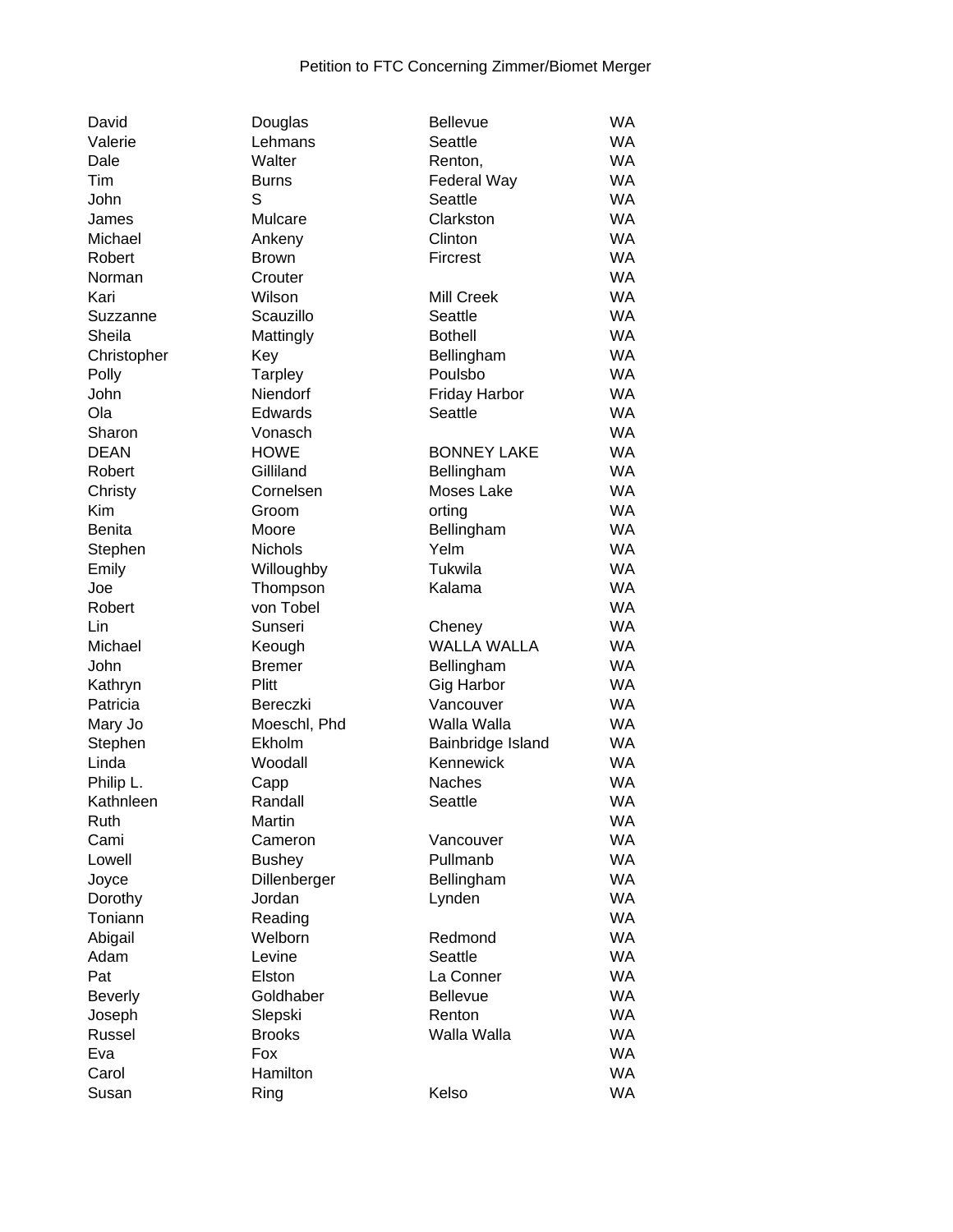| Mary              | Rowe           | Yacolt               | <b>WA</b> |
|-------------------|----------------|----------------------|-----------|
| Elizabeth         | Norris-Russell | Kingston             | <b>WA</b> |
| Douglas           | <b>Taylor</b>  | <b>Bonney Lake</b>   | <b>WA</b> |
| Joe               | Ginsburg       | Seattle              | <b>WA</b> |
| David             | Vonmoos        | Seattle              | <b>WA</b> |
| Anthony           | <b>Buch</b>    | Seattle              | <b>WA</b> |
| Norman            | Moldestad      | Snohomish            | <b>WA</b> |
| Don               | Dell           | Port Orchard         | <b>WA</b> |
| Bill              | Gordon         | Redmond              | <b>WA</b> |
| Rosalyn           | Lueck-Mammen   |                      | <b>WA</b> |
| Dan               | Gerhard        | Mount Vernon         | <b>WA</b> |
| Kookguma Scumhist | <b>Jack</b>    | Spokane              | <b>WA</b> |
| Gary              | <b>Stotler</b> | Carnation            | <b>WA</b> |
| Charles           | Gustafson      | <b>Bow</b>           | <b>WA</b> |
| Ronlyn            | Schwartz       | Langley              | <b>WA</b> |
| Tim               | White          | <b>Friday Harbor</b> | <b>WA</b> |
| David             | Dunn           | Olympia              | <b>WA</b> |
| Andrew D.         | Whitmont       |                      | <b>WA</b> |
| Margo             | Campbell       |                      | <b>WA</b> |
| <b>Bobbie</b>     | Piety          | Sequim               | <b>WA</b> |
| John              | Dart           | Renton               | <b>WA</b> |
| Marianne          | Edain          | Langley              | <b>WA</b> |
| Chasity           | Hungerford     | Kirkland             | <b>WA</b> |
| Sara              | Jackson        |                      | <b>WA</b> |
|                   |                | Vancouver            | <b>WA</b> |
| Richard           | Thurston       | Spanaway             | <b>WA</b> |
| Janette           | Hammond        | Port Ludlow          |           |
| L                 | Earl           | Olympia              | <b>WA</b> |
| Kerry             | Lohr           | Des Moines           | <b>WA</b> |
| Janet             | Weisel         |                      | <b>WA</b> |
| Sam               | Hanson         | Ferndale             | <b>WA</b> |
| James             | Minton         | Sequim               | <b>WA</b> |
| Eldon             | Leuning        | Kirkland             | <b>WA</b> |
| Benjamin          | Schreiber      | Kirkland             | <b>WA</b> |
| Rodney            | Applegate      | Walla Walla          | <b>WA</b> |
| Rhonda            | Mertlich       | Vancouver            | <b>WA</b> |
| Arlianne          | Lukkes         | Federal Way          | <b>WA</b> |
| Connie            | Gagnon         | Snohomish            | <b>WA</b> |
| Sharon            | Van Ness       | Lynnwood             | WA        |
| Ane               | Popowski       | Renton               | <b>WA</b> |
| Linda             | Wojciechowicz  | <b>OLYMPIA</b>       | <b>WA</b> |
| William           | Crimbring      | Silverdale           | <b>WA</b> |
| Ray               | Engle          | Auburn               | <b>WA</b> |
| Susan             | Thurn          | Bellingham           | <b>WA</b> |
| John              | Thurber        | Tacoma               | <b>WA</b> |
| Trina             | Cooper         | Federal Way          | <b>WA</b> |
| John              | Lambert        | Duvall               | <b>WA</b> |
| mary              | neptune        | vancouver            | <b>WA</b> |
| Marsha            | Osborn         | Tacoma               | <b>WA</b> |
| David             | Sparling       | Steilacoom           | <b>WA</b> |
| Kathleen          | Lowney         | Issaquah             | WA        |
| Robert            | Young          | Cle Elum             | <b>WA</b> |
|                   |                |                      |           |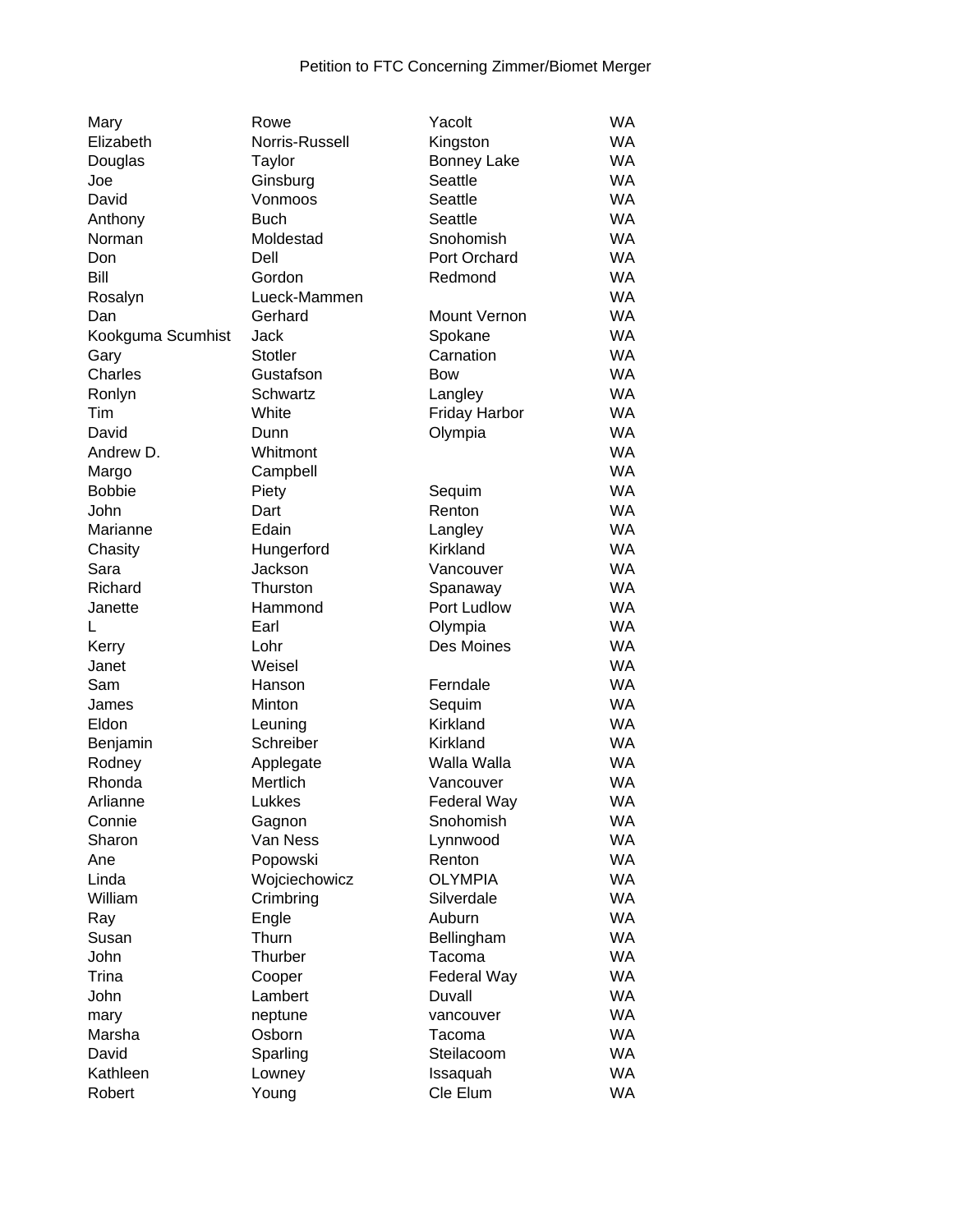| Doug                | <b>Brown</b>     | <b>Otis Orchards</b> | <b>WA</b>       |
|---------------------|------------------|----------------------|-----------------|
| Michael             | Davis            | Seattle              | <b>WA</b>       |
| М.                  | <b>Miller</b>    | Bellingham           | WA.             |
| Patricia            | <b>Jerrells</b>  | Shelton              | <b>WA</b>       |
| Rhodila             | Allred           | <b>Belfair</b>       | <b>WA</b>       |
| Laura               | Ackerman         | Spokane              | WA              |
| Michael And Barbara | Hill             |                      | <b>WA</b>       |
| Michele             | <b>Bivins</b>    | Silverdale           | <b>WA</b>       |
| Dorothy             | Parshall         | Langley              | <b>WA</b>       |
| <b>Nick</b>         | <b>Barcott</b>   | Lynnwood             | <b>WA</b>       |
| Martha              | Hyde             | <b>Burbank</b>       | <b>WA</b>       |
| David               | Martens          | Gig Harbor           | <b>WA</b>       |
| Elena               | Rumiantseva      | Seattle              | <b>WA</b>       |
| Lee Ann             | Greaves          | Spokane              | <b>WA</b>       |
| Τ.                  | Cash             | Bellingham           | <b>WA</b>       |
| Karen               | <b>Baker</b>     | Redmond              | <b>WA</b>       |
| L                   | P                | Seattle              | <b>WA</b>       |
|                     | Glidden          |                      |                 |
| Hal                 | <b>Nicolls</b>   | Bellingham           | WA<br><b>WA</b> |
| Richard             |                  | Anacortes            |                 |
| Alison              | Quinn            | Seattle              | <b>WA</b>       |
| Lynne               | Treat            | Chehalis             | <b>WA</b>       |
| Catherine           | Adams            | Seattle              | <b>WA</b>       |
| Ed                  | Arildson         | <b>Bellevue</b>      | <b>WA</b>       |
| Sally               | Pickens          |                      | <b>WA</b>       |
| Lin                 | Provost          |                      | <b>WA</b>       |
| Charles             | Gadd             | Lopez Island         | <b>WA</b>       |
| James               | Tandoo           | Edmonds              | <b>WA</b>       |
| <b>Benn</b>         | Haynes           | Bellingham           | <b>WA</b>       |
| P                   | <b>BERNSTEIN</b> | <b>BELLEVUE</b>      | <b>WA</b>       |
| Michael             | <b>Drashil</b>   | Tacoma               | WA              |
| Ronald              | Harrison         | Sequim               | <b>WA</b>       |
| Richard             | Vetter           | Bellingham           | <b>WA</b>       |
| F. Fredrick         | Dawn             | Kent                 | WA              |
| Paul                | Franzmann        | <b>WALLA WALLA</b>   | <b>WA</b>       |
| Michael             | Harmon           | <b>Burien</b>        | <b>WA</b>       |
| Nancy               | White            | Spokane Valley       | WA              |
| Linda               | Spellman         | <b>Gig Harbor</b>    | <b>WA</b>       |
| Kate                | Gallagher        | Seattle              | <b>WA</b>       |
| Ronald              | Meckler          | Everett              | <b>WA</b>       |
| Mike                | Roy              | Redmond              | <b>WA</b>       |
| Robert              | Longnecker       | Longview             | <b>WA</b>       |
| Larry               | Karns            |                      | <b>WA</b>       |
| Thomas              | Woods            | Graham               | <b>WA</b>       |
| Scott               | Flagg            | Kirkland             | <b>WA</b>       |
| <b>Barbara</b>      | Garvik           | Shoreline            | <b>WA</b>       |
| Elizabeth           | Bourdon          | Spokane              | <b>WA</b>       |
| John                | Holzberger       | Longview             | <b>WA</b>       |
| Jim                 | Ghormley         | Vancouver            | <b>WA</b>       |
| Carolyn             | Martin           | <b>Bellevue</b>      | WA              |
| Susan               | Wolcott          | <b>Bellevue</b>      | <b>WA</b>       |
| Raeann              | Scott            | Sumas                | WA              |
|                     |                  |                      |                 |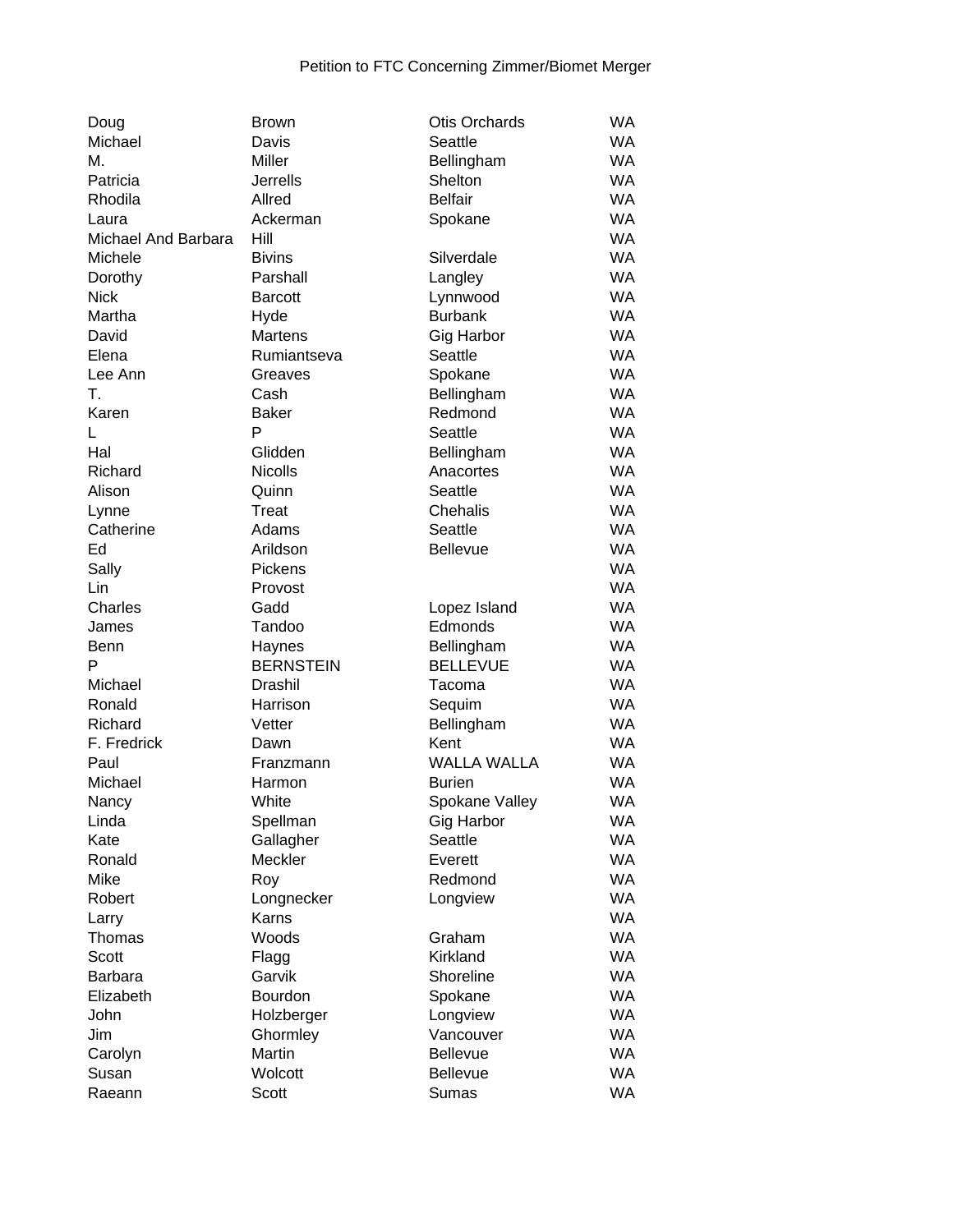| Lee            | Buffington        | Mercer Island           | WA        |
|----------------|-------------------|-------------------------|-----------|
| Willard        | Sheldon           | Seattle                 | WA        |
| Donella        | Westfall          | Seattle                 | <b>WA</b> |
| Thomas         | Libbey            | Seattle                 | WA        |
| Cynthia        | Davis             | Longview                | WA        |
| <b>Steve</b>   | Gooch             | Yakima                  | <b>WA</b> |
| Winfield       | Hutton            | Shoreline               | <b>WA</b> |
| Lara           | Lorenz            | Seattle                 | <b>WA</b> |
| Mariane        | <b>Brightbill</b> | Cathlamet               | <b>WA</b> |
| Gale           | Davis             |                         | <b>WA</b> |
| Alex           | Zecha             | Bellingham              | WA        |
| Miguel         | Ramos             | Bellingham              | <b>WA</b> |
| David          | Anderson          | Spokane Valley          | <b>WA</b> |
| Todd           | Mckenney          | Grapeview               | <b>WA</b> |
| Karen          | <b>Boctor</b>     | Kirkland                | <b>WA</b> |
| Noryne         | Chappelle         | Vancouver               | <b>WA</b> |
| James          | Kinslow           | Orting                  | <b>WA</b> |
| Linda          | Kinney            | Rochester               | <b>WA</b> |
| Jennifer       | <b>Hawkins</b>    | Seattle                 | <b>WA</b> |
| <b>Steve</b>   | Hersch            | Kenmore                 | <b>WA</b> |
| Pamela         | Perrott           |                         | WA        |
| Suzanne        | <b>Taylor</b>     | Vancouver               | <b>WA</b> |
| Joe            | Chasse            | Ocean Park              | WA        |
| Paul           | Ferrari           | Edmonds                 | <b>WA</b> |
| <b>BRETT</b>   | <b>MENAKER</b>    | Kennewick               | <b>WA</b> |
| Judith         | Schwab            | Mercer Island           | <b>WA</b> |
| Paul           | Granquist         | everett                 | <b>WA</b> |
| Isabel         | <b>Tessier</b>    | Federal Way             | <b>WA</b> |
| Nancy          | Katz              | Shoreline               | WA        |
| Gloria         | Skouge            | shoreline               | WA        |
| Joyce          | Rudolph           | Bainbridge Island       | WA        |
| Lisa           | Thomas            | Issaquah                | <b>WA</b> |
| Jeffry         | Yaplee            | Seattle                 | WA        |
| Dilichi        | Chiedu            |                         | WA        |
| Gerry          | Martin            | <b>University Place</b> | <b>WA</b> |
| Richard        | Johnson           | Bellingham              | WA        |
| Denise         | Atkinson          | Snohomish               | WA        |
| Jillian        | Shea              | VANCOUVER               | WA        |
| Ted            | Pratt             | Olympia                 | WA        |
| Sharon         | Eliason           | Everett                 | <b>WA</b> |
| <b>Bebette</b> | Cazelais          |                         | WA        |
| John           | Ferreiro          | Bellingham              | WA        |
| Danny          | <b>Dwinell</b>    | Shoreline               | <b>WA</b> |
| Jean           | Bell              | Oak Harbor              | WA        |
| Chad           | Evans             | Seattle                 | WA        |
| Jennifer       | Basaraba Sprague  |                         | WA        |
| Jude           | Hockman           |                         | WA        |
| Don            | Dicken            | ellensburg              | WA        |
| Gloria         | Sting             | <b>Burien</b>           | WA        |
| Victor         | Von Scheele       | Seattle                 | WA        |
| Fred           |                   | Kent                    | WA        |
|                | Dawn              |                         |           |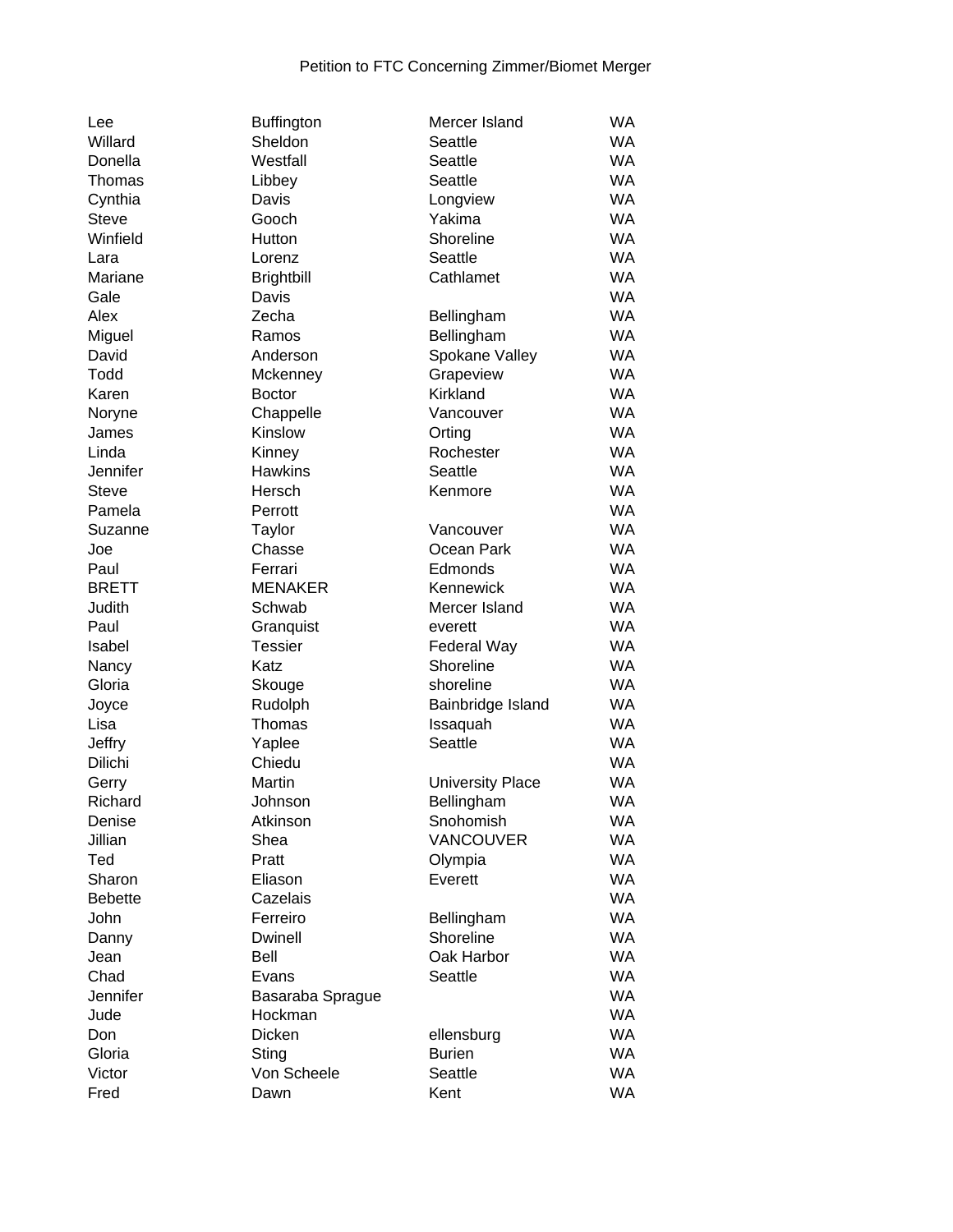| Annapoorne     | Colangelo     | Clinton              | <b>WA</b> |
|----------------|---------------|----------------------|-----------|
| <b>Barry</b>   | Kelman        | Kirkland             | <b>WA</b> |
| Patrick        | Gray          | Spokane              | <b>WA</b> |
| Oliver         | Osborne       | Seattle              | <b>WA</b> |
| Daniel         | Lowell        | Bellingham           | <b>WA</b> |
| Lyn            | Lukich        | Spokane              | <b>WA</b> |
| Marsha         | Adams         | Renton               | <b>WA</b> |
| Emily          | Van Alyne     | <b>West Richland</b> | <b>WA</b> |
| <b>Jcbower</b> | Bower         | Sumner               | <b>WA</b> |
| Lorie          | Lucky         | Seattle              | <b>WA</b> |
| Naomi          | Shiff         | Seattle              | <b>WA</b> |
| Terri          | Allen         | Deming               | <b>WA</b> |
| Laura          | <b>Boss</b>   | Seattle              | <b>WA</b> |
| Judith         | Stone         | Auburn               | <b>WA</b> |
| Allen          | Elliott       | La Conner            | <b>WA</b> |
| nancy          | bronner       |                      | <b>WA</b> |
| Jerry          | <b>Nokes</b>  | Newman Lake          | <b>WA</b> |
| Randall        | Ayers         | Vancouver            | <b>WA</b> |
| Laura          | Huddlestone   |                      | <b>WA</b> |
| Clayton        | Conway        |                      | <b>WA</b> |
| Timothy        | Dewitt        |                      | <b>WA</b> |
| Rebecca        | Glass         | Shoreline            | <b>WA</b> |
| Gwendolyn      | Harper        | Everett              | <b>WA</b> |
| Michelle       | Galo          | tacoma               | <b>WA</b> |
| David          | Nelson        | Ritzville            | <b>WA</b> |
| <b>TEREE D</b> | <b>PARMAN</b> | Bainbridge island    | <b>WA</b> |
| Charlie        | Pagan         |                      | <b>WA</b> |
| Carolyn        | Hudson        | Wenatchee            | <b>WA</b> |
| James          | <b>Bates</b>  | Seattle              | <b>WA</b> |
| Mark           | Wirth         | Seattle              | <b>WA</b> |
| Sandy          | Petrarca      | Seattle              | <b>WA</b> |
| Victoria       | Urias         | Seattle              | <b>WA</b> |
| Kristin        | Love          | Seattle              | <b>WA</b> |
| Kathleen       | Malley        | Tacoma               | <b>WA</b> |
| Kay            | Keeler        | Lopez Island         | <b>WA</b> |
| Charles        | Kaperick      | U. Place             | <b>WA</b> |
| Scott F        | Henderson     | Shoreline            | <b>WA</b> |
| <b>Jack</b>    | Frymire       | Bellingham           | <b>WA</b> |
| Melissa        | Holmes        | Mountlake Terrace    | <b>WA</b> |
| Roy            | Rainey        | <b>SILVERDALE</b>    | <b>WA</b> |
| David          | Hand          | Bainbridge Island    | <b>WA</b> |
| Shawn          | O'Grady       | Arlington            | WA        |
| Sarah          | Sloane        | Ocean Park           | <b>WA</b> |
| Michael        | Olcsvary      | Lynnwood             | <b>WA</b> |
| Max            | Mohan         | Farmington           | <b>WA</b> |
| John           | Woolley       | Sequim               | <b>WA</b> |
| sharon         | tate          | preston              | <b>WA</b> |
| J              | S             | puyallup             | <b>WA</b> |
| Jerry          | Miller        | Vancouver            | <b>WA</b> |
| Kerry          | Moore         | Toledo               | <b>WA</b> |
| Robert         | Felding       |                      | <b>WA</b> |
|                |               | Langley              |           |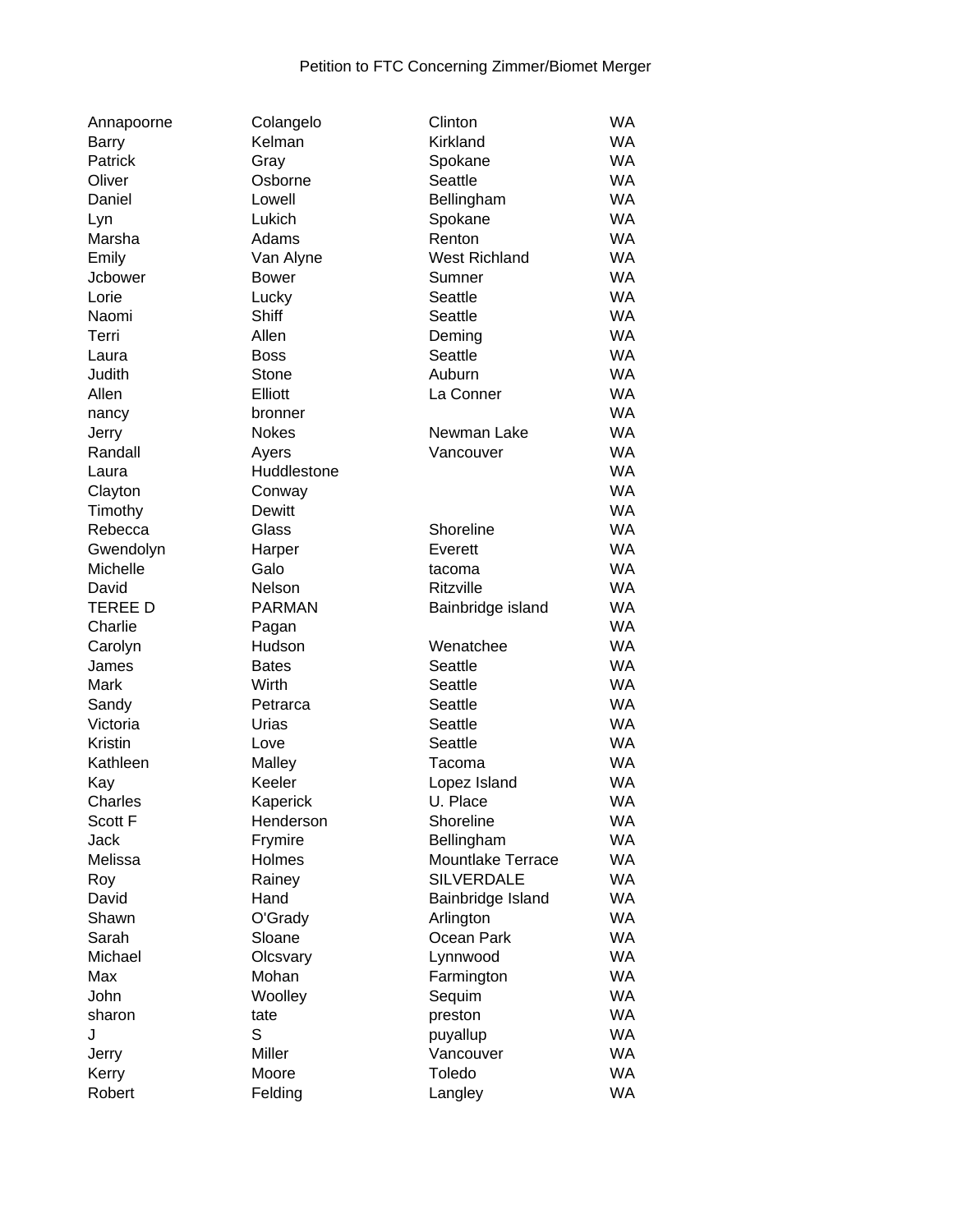| Terrie         | Ward             | <b>Mountlake Terrace</b> | WA        |
|----------------|------------------|--------------------------|-----------|
| Alexandra      | Winder           | <b>Bremerton</b>         | <b>WA</b> |
| Jill           | Reich            | Sammamish                | <b>WA</b> |
| John           | Cruz             | Vancouver                | <b>WA</b> |
| JoAnn          | Oliver           | Seattle                  | <b>WA</b> |
| Mark           | Gordon           | Spokane                  | <b>WA</b> |
| Edmund         | Doran            | Vancouver                | <b>WA</b> |
| zoi            | encinas          | kenmore                  | <b>WA</b> |
| Julianne       | Martinson        | Everett                  | <b>WA</b> |
| Maria          | Magana           |                          | <b>WA</b> |
| Sandra         | Smith            | Seattle                  | <b>WA</b> |
| Joy            | Westgate-Scherer | Lynnwood                 | <b>WA</b> |
| Anna           | <b>Roberts</b>   | Palouse                  | <b>WA</b> |
| Sue            | Drais            | <b>Bellevue</b>          | <b>WA</b> |
| Marscha        | Irving           | Port Orchard             | <b>WA</b> |
| James          | Cone             | Sequim                   | <b>WA</b> |
| Christine      | Winsor           | Seattle                  | <b>WA</b> |
| Dennis         | George           | Seattle                  | <b>WA</b> |
| Thomas         | Pike             | Sequim                   | <b>WA</b> |
| <b>AC</b>      | Hart             |                          | <b>WA</b> |
|                |                  | Lynnwood                 | <b>WA</b> |
| douglas        | Lomass           | Bellingham               |           |
| Melissa        | Palmer           | Poulsbo                  | <b>WA</b> |
| Joe            | Wiederhold       |                          | <b>WA</b> |
| Katy           | Anderson         | Deer Park                | <b>WA</b> |
| Chad           | Theriault        | Poulsbo                  | <b>WA</b> |
| Caryl          | Fuller           | Oak Harbor               | <b>WA</b> |
| Andrew         | Lister           | Bainbridge Island        | <b>WA</b> |
| Allen          | Katzoff          | Seattle                  | <b>WA</b> |
| <b>Barbara</b> | Tountas          | Shoreline                | <b>WA</b> |
| cathy          | greene           | burien                   | <b>WA</b> |
| Diana          | Covington        | Tacoma                   | <b>WA</b> |
| Diane S.       | Whalen           | Olympia                  | <b>WA</b> |
| Donald         | Cox              | Chelan                   | <b>WA</b> |
| Gayle          | Vyskocil         |                          | <b>WA</b> |
| Joe            | <b>Bolton</b>    | <b>DUVALL</b>            | <b>WA</b> |
| John           | Wesselink        | Bellingham               | <b>WA</b> |
| Libby          | Palmer           |                          | WA        |
| Meghan         | Smith            | Bainbridge Island        | WA        |
| Patricia       | Warden           | Newcastle                | <b>WA</b> |
| Katherine      | Collinson        | Bellingham               | WA        |
| Lynn           | Erckmann         | Kirkland                 | WA        |
| Karen          | Woolhiser        | Kent                     | WA        |
| Mike           | <b>Kiser</b>     | Arlington                | <b>WA</b> |
| Teresa         | Stephenson       |                          | <b>WA</b> |
| Mark           | Whitaker         | <b>Bellevue</b>          | <b>WA</b> |
| Donna          | Gelder           |                          | <b>WA</b> |
| Pam            | <b>Ives</b>      | Aberdeen                 | <b>WA</b> |
| <b>Dick</b>    | Birnbaum         | Seattle                  | <b>WA</b> |
| Donna          |                  |                          | <b>WA</b> |
|                | <b>Brady</b>     | Lacey                    |           |
| Carol          | Affleck          | Seattle                  | <b>WA</b> |
| Michael        | Lampi            | Bellevue                 | WA        |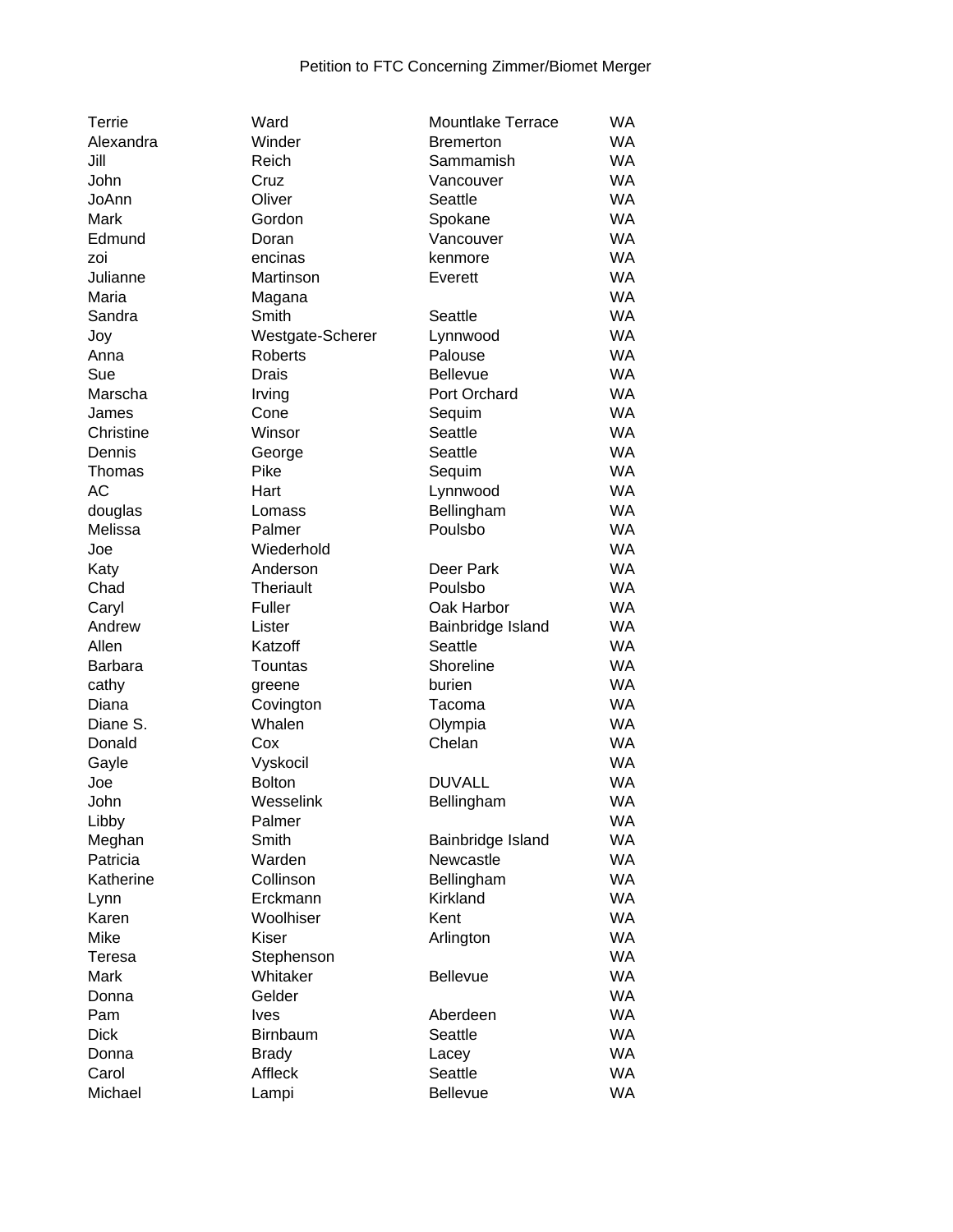| Linda              |
|--------------------|
| James              |
| Cathrine           |
| Lorrie             |
| Judith             |
| David              |
| James              |
| Win                |
| Keith              |
| Daniel             |
| Miyako             |
| Michael            |
| Barbara            |
| dina               |
| Pam                |
| Kathryn            |
| Linda              |
| Megan              |
| Karen Hedwig       |
|                    |
| Nancy<br>Suzanne   |
|                    |
| Ray<br>Janice      |
| <b>Brian</b>       |
|                    |
| Greg               |
| David<br>ANN       |
|                    |
| Joanna             |
| Nancy<br>Katherine |
| Jim                |
|                    |
| Julie              |
| <b>JANE</b>        |
| Patricia           |
| Robin              |
| M. Lou             |
| Collum             |
| Jonathan           |
| Phyllis            |
| Carol              |
| DONALD E.          |
| Gene               |
| John               |
| Mary               |
| Dave               |
| Judith S           |
| Mariana            |
| caryl              |
| Robert             |
| Michael            |
| Rohart             |

| Linda               | Woodward        | <b>Bremerton</b>        | <b>WA</b> |
|---------------------|-----------------|-------------------------|-----------|
| James               | Price           | Seattle                 | <b>WA</b> |
| Cathrine            | Scott           | Seattle                 | <b>WA</b> |
| Lorrie              | Eaton           | Lacey                   | <b>WA</b> |
| Judith              | Cohen           | seattle                 | <b>WA</b> |
| David               | Dwyer           | Kenmore                 | <b>WA</b> |
| James               | Strichartz      | Seattle                 | <b>WA</b> |
| Win                 | Hirano          | Redmond                 | <b>WA</b> |
| Keith               | Swanson         | Mercer Island           | <b>WA</b> |
| Daniel              | McLeod          | Deer Park               | <b>WA</b> |
| Miyako              | Sawada          | Oroville                | <b>WA</b> |
| Michael             | Mendiola        | Everett                 | <b>WA</b> |
| <b>Barbara</b>      | Allen           | Clarkston               | <b>WA</b> |
| dina                | drovetto        | seattle                 | <b>WA</b> |
| Pam                 | <b>Borso</b>    | Custer                  | <b>WA</b> |
| Kathryn             | Huff            |                         | <b>WA</b> |
| Linda               | Radach          | <b>Lake Forest Park</b> | <b>WA</b> |
| Megan               | Mcinnis         | Issaquah                | <b>WA</b> |
| Karen Hedwig        | <b>Backman</b>  | Federal Way             | <b>WA</b> |
| Nancy               | Salovich        | Bellevue                | <b>WA</b> |
| Suzanne             | <b>Billings</b> |                         | <b>WA</b> |
|                     | Rossman         | Everett                 | <b>WA</b> |
| Ray<br>Janice       | Vocke           | Shelton                 | <b>WA</b> |
| <b>Brian</b>        | Erickson        | Port Ludlow             | <b>WA</b> |
|                     |                 |                         | <b>WA</b> |
| Greg                | Meyer           | Seatac                  | <b>WA</b> |
| David<br><b>ANN</b> | Marsh           | Covington               | <b>WA</b> |
|                     | <b>DENNY</b>    | Shoreline               | <b>WA</b> |
| Joanna              | Chesnut         | Tacoma                  |           |
| Nancy               | <b>McNeil</b>   | Seattle                 | <b>WA</b> |
| Katherine           | <b>Mattes</b>   | <b>SAMMAMISH</b>        | <b>WA</b> |
| Jim                 | Wells           | Seattle                 | <b>WA</b> |
| Julie               | Hacker          | Kirkland                | <b>WA</b> |
| <b>JANE</b>         | WEISZ           |                         | <b>WA</b> |
| Patricia            | Dunlap          | <b>Maple Falls</b>      | <b>WA</b> |
| Robin               | Boynton         |                         | <b>WA</b> |
| M. Lou              | Orr             | Shoreline               | <b>WA</b> |
| Collum              | Liska           | Olympia                 | WA.       |
| Jonathan            | Holzer          | Longview                | <b>WA</b> |
| Phyllis             | Robinson        | Greenacres              | <b>WA</b> |
| Carol               | Harris          | Seattle                 | <b>WA</b> |
| DONALD E.           | <b>CLARK</b>    | <b>SEQUIM</b>           | <b>WA</b> |
| Gene                | Graham          | Seattle                 | <b>WA</b> |
| John                | Howard          |                         | <b>WA</b> |
| Mary                | Daub            | Spokane                 | <b>WA</b> |
| Dave                | Popoff          | Colville                | <b>WA</b> |
| Judith S            | Peterson        | Woodland, WA            | <b>WA</b> |
| Mariana             | Shawver         |                         | <b>WA</b> |
| caryl               | shawver         |                         | <b>WA</b> |
| Robert              | Michalak        |                         | <b>WA</b> |
| Michael             | Seraphinoff     |                         | <b>WA</b> |
| Robert              | Kizziar         |                         | WA        |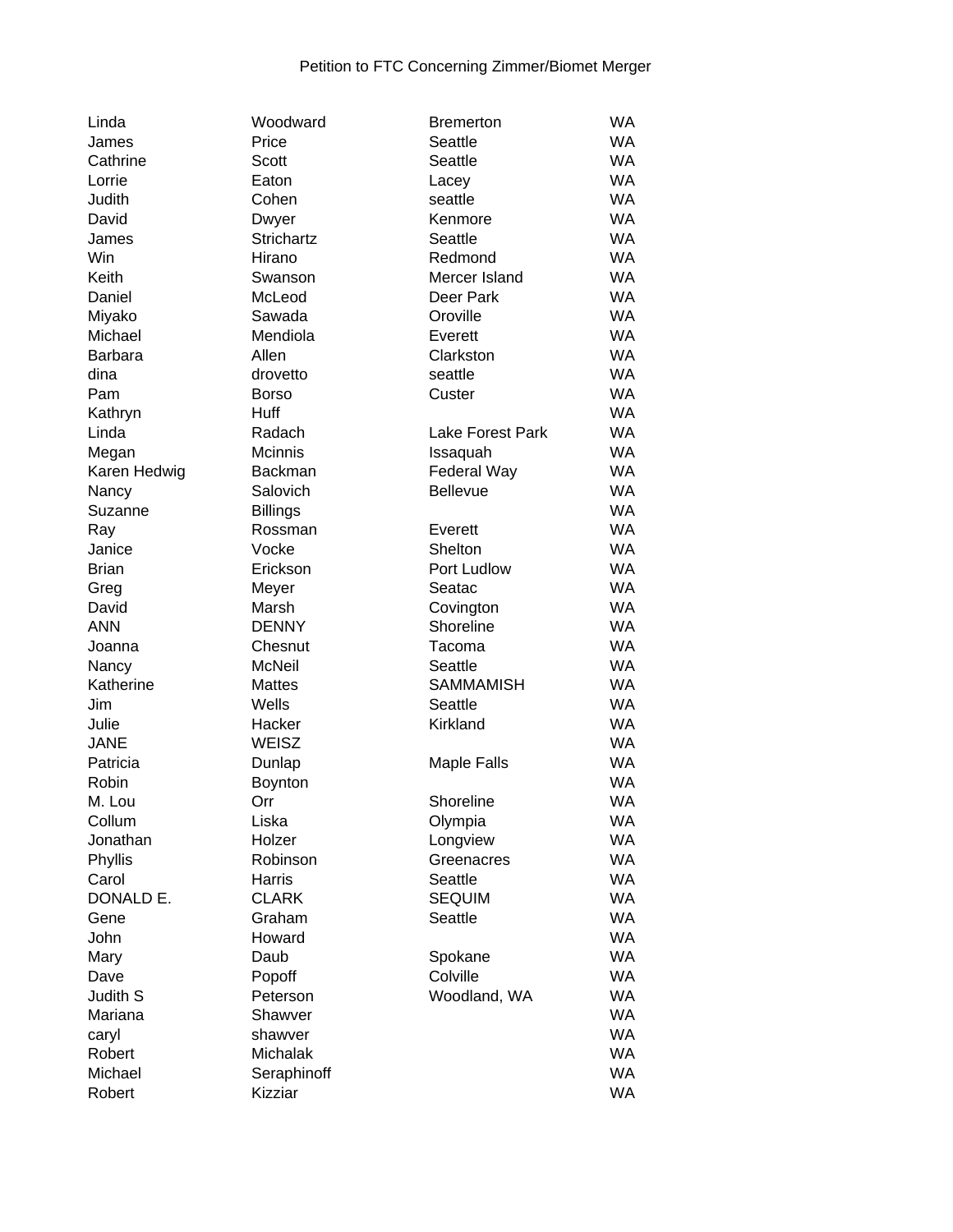| J.                | stemmler          |                           | WA        |
|-------------------|-------------------|---------------------------|-----------|
| Alma              | Lewandowski       |                           | WA        |
| Ruth              | Camp              |                           | <b>WA</b> |
| Willie            | Marlowe           | Milwaukee                 | WI        |
| Karen             | Schwarz           | Madison                   | WI        |
| <b>JACQUELINE</b> | <b>RAZARIS</b>    | Milwaukee                 | WI        |
| Corliss           | Phillabaum        | Cedarburg                 | WI        |
| Alan              | Hettiger          | Green Bay                 | WI        |
| <b>Nils</b>       | Pearson           |                           | WI        |
| Todd              | Walker            | South Milwaukee           | WI        |
| Paul              | Irvine            |                           | WI        |
| Charlene          | Glassman          | W                         | WI        |
| O. L.             | Bell              | Madison                   | WI        |
| Mark M            | Giese             | Racine                    | WI        |
| Alan              | Sundby            |                           | WI        |
| Kevin             | <b>Burke</b>      | Madison                   | WI        |
| David and Betty   | Knutzen           | Waunakee                  | WI        |
| David             | <b>DeRosier</b>   | Racine                    | WI        |
| Mary              | Netzer            | <b>West Allis</b>         | WI        |
| Gregory B.        | Gregory           | Milwaukee                 | WI        |
| Syd               | Cohen             | Wausau                    | WI        |
| James             | Krueger           |                           | WI        |
| <b>BRADLEY L</b>  | <b>DAVIS</b>      | Oshkosh                   | WI        |
| Russell           | <b>Skinner</b>    | Kimberly                  | WI        |
| Marice            | Carmichael        | Milwaukee                 | WI        |
| Paul              | Lannoye           | Suamico                   | WI        |
| Susan             | Kozinski          | <b>St Francis</b>         | WI        |
| Carol             | Gehl              | Chippewa Falls            | WI        |
| Robert            | LeGault           | <b>Stevens Point</b>      | WI        |
| Gail              | Meintzer          | De Pere                   | WI        |
| <b>Vitauts</b>    | <b>Beldavs</b>    | Shorewood                 | WI        |
| <b>Frances</b>    | Qualls            | Appleton                  | WI        |
| Gretchen          | Passmore          | Rhinelander               | WI        |
| Sherry & Allen    | Erdmann           |                           | WI        |
| JoAnn             | Haasler           | Milwaukee                 | WI        |
| <b>Barbara</b>    | Hebert            | Eau Claire                | WI        |
| Joy               | Wolden            |                           | WI        |
| Joanne            | Hesselink         | Nehskoro                  | WI        |
| Dale              | Ramthun           | <b>Brookfield</b>         | WI        |
| Sara              | <b>Miles</b>      | Kenosha                   | WI        |
|                   | Hartig            | williams bay              | WI        |
| Mary<br>Dennis    | Willems           | Green Bay                 | WI        |
| <b>Ron</b>        |                   |                           | WI        |
| Kenneth           | Legro<br>Conklin  | Whitefish Bay<br>Waukesha | WI        |
| James             | <b>Buczkowski</b> | Lake Geneva               | WI        |
|                   | Gundlach          | Madison                   | WI        |
| Howard            |                   |                           |           |
| Joe               | Sanfelippo        | <b>Cedar Grove</b>        | WI        |
| Greg              | Koshak            | Larsen                    | WI        |
| Laura             | <b>Beldavs</b>    |                           | WI        |
| David L.          | Smith             | <b>Stevens Point</b>      | WI        |
| Dave              | Searles           | <b>Brodhead</b>           | WI        |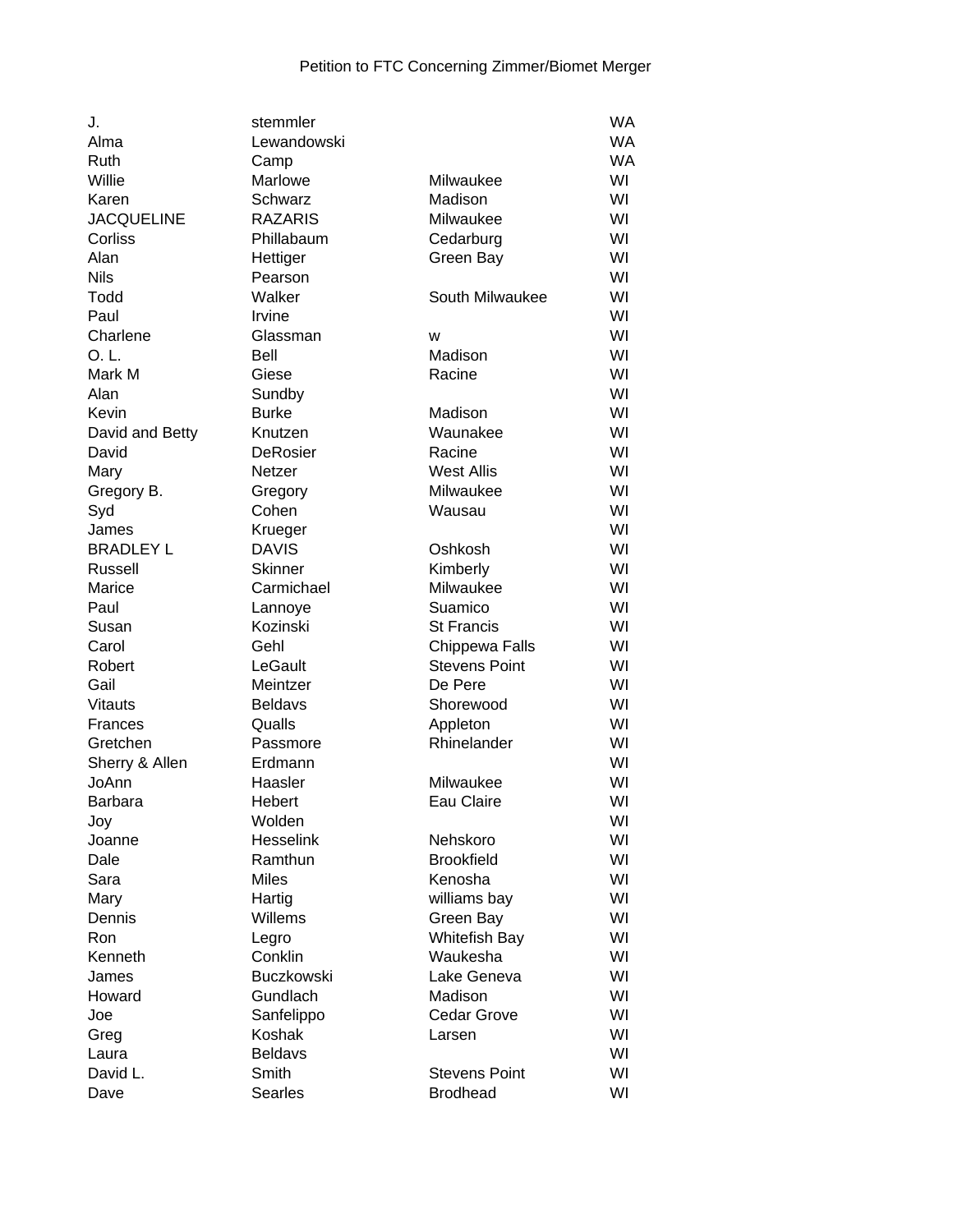| Marian              | Vaughn               |                       | WI |
|---------------------|----------------------|-----------------------|----|
| James               | Scheuer              | Owen                  | WI |
| Loren               | Molling              | Onalaska              | WI |
| Pierre              | Aterianus            | <b>Whitefish Bay</b>  | WI |
| Evelyn              | Alcalde              | Stoughton             | WI |
| Jim                 | Yerger               | Germantown            | WI |
| John                | Yerkes               | <b>West Allis</b>     | WI |
| Terrance            | Wittenberg           | Appleton              | WI |
| <b>ATSEDE</b>       | <b>ASFAW</b>         | <b>MADISON</b>        | WI |
| Thomas              | Elias                | <b>Mount Pleasant</b> | WI |
| Kathy               | Schroeder            | kenosha               | WI |
| Lisa                | Frey                 | Madison               | WI |
| Donald              | <b>Ruehlow</b>       | Prairie du Chien      | WI |
| Jeffrey             | Sommers              | Shorewood             | WI |
| Chris               | <b>Steffes</b>       | Madison               | WI |
| Thomas              | Hoheisel             | Hudson                | WI |
| Raymond             | Hardy                | Green Bay             | WI |
| Douglas W.          | Tape                 | Menomonie             | WI |
| Patrick             | Hogan                | <b>Stevens Point</b>  | WI |
| Barry               | Henkel               | Mount Pleasant        | WI |
| Randy               | Wittig               | <b>Sussex</b>         | WI |
| Susan               | Morrissey            | Menasha               | WI |
| Dennis              | <b>Burdick</b>       |                       | WI |
| James               | Fenske               |                       | WI |
| C.                  | Κ.                   | Lake Geneva           | WI |
| Nancy               | Moore                | Madison               | WI |
| Joyce               | Frohn                | Oshkosh               | WI |
| Michael             | <b>Breitner</b>      | Platteville           | WI |
| Patricia            | Finder-Stone, Ms, Rn | De Pere               | WI |
| Darlene             | Jakusz               | Amherst Jct.          | WI |
| Michael             | Mcclennen            | Madison               | WI |
| Doug                | Aunet                | superior              | WI |
| Patrick             | Studt                | Madison               | WI |
| Jerome J & Pamela J | Sanderfoot           | <b>Combined Locks</b> | WI |
| Lori                | Steckervetz          | Madison               | WI |
| Susan               | <b>Mickel</b>        | Waukesha              | WI |
| Ronald              | Mickel               |                       | WI |
| Susan               | Toth                 | Stockholm             | WI |
|                     |                      |                       | WI |
| Patti<br>Ronald L   | <b>Billerbeck</b>    | Sturgeon Bay          | WI |
|                     | Larsen               | Green Bay             | WI |
| Stanley             | Tadych<br>Rankin     | Beaver Dam<br>Madison | WI |
| <b>Steve</b>        |                      |                       |    |
| John And Martha     | Stoltenberg          | <b>Elkhart Lake</b>   | WI |
| Daniel              | Goodmann             |                       | WI |
| Mark                | Houk                 | Eagle                 | WI |
| James               | Reinke               |                       | WI |
| <b>PAMELA</b>       | <b>ROLFS</b>         | middleton             | WI |
| <b>JAMES</b>        | <b>DENNISTON</b>     | <b>WAUKESHA</b>       | WI |
| Gerald              | Meslar               | Edgerton              | WI |
| Michael             | <b>Schultz</b>       |                       | WI |
| Mary Catherine      | Green                | Madison               | WI |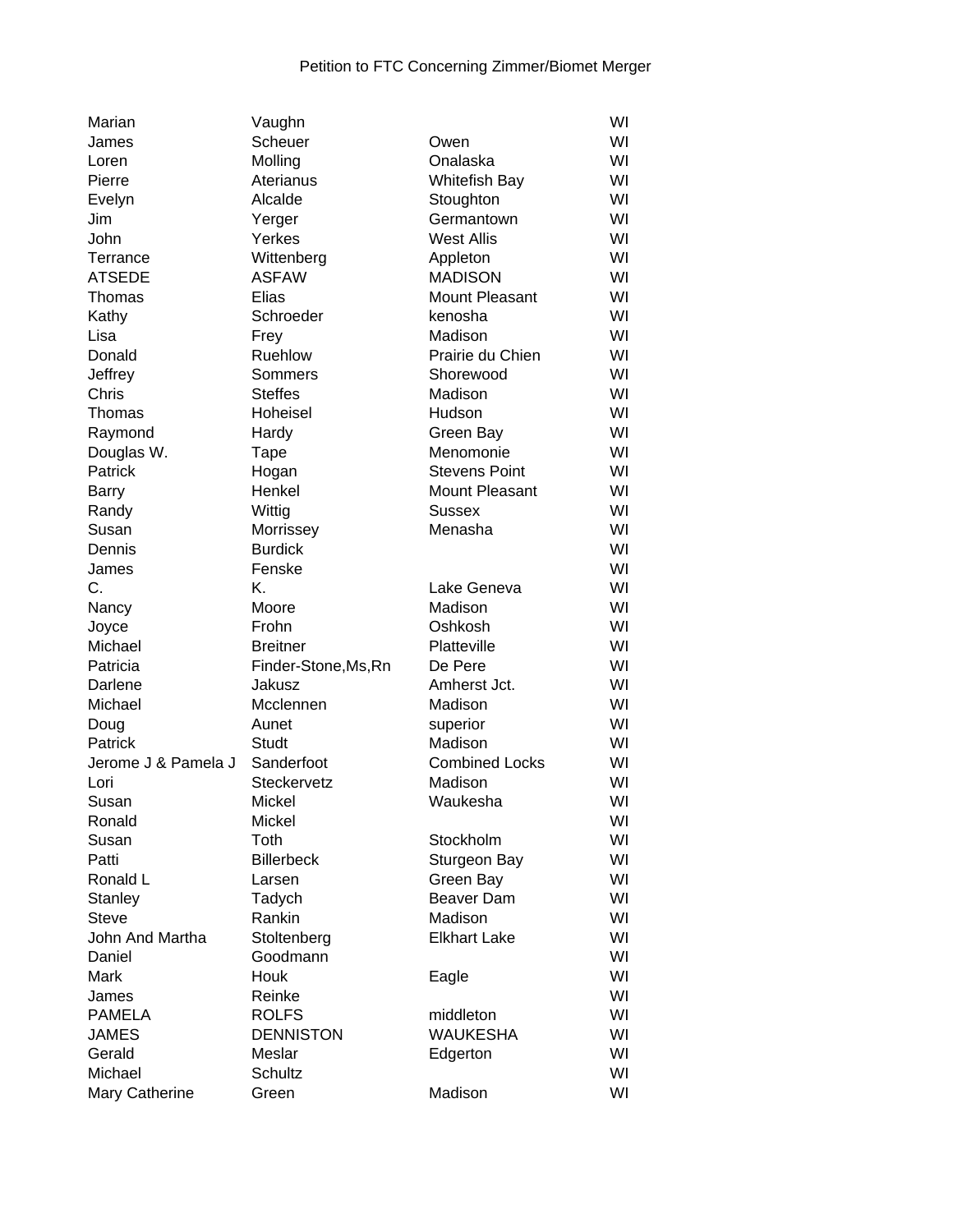| <b>Jack</b>    | Holmes                  | Milwaukee               | WI |
|----------------|-------------------------|-------------------------|----|
| Paul           | Kirschw                 | <b>Stevens Point</b>    | WI |
| Paul           | <b>Nass</b>             | <b>Mount Pleasant</b>   | WI |
| Rachel         | Scott                   | Whitewater              | WI |
| Hank           | Kulesza                 | Milwaukee               | WI |
| <b>Bud</b>     | Lord                    | <b>Bristol</b>          | WI |
| Stephen        | Prusila                 | weyerhaeuser            | WI |
| Thomas         | <b>Meszaros</b>         | South Milwaukee         | WI |
| Peggy          | Hatfield                |                         | WI |
| Amanda         | Evens                   | Madison                 | WI |
| Helga          | Guequierre              | Milwaukee               | WI |
| Kristin        | Ziama                   | West Bend               | WI |
| Annette        | Ancel-Wisner            | <b>Shell Lake</b>       | WI |
| Rose           | Wood                    | Verona                  | WI |
| Ray            | Peters                  | Wautoma                 | WI |
| Rebecca        | Alwin                   | Middleton               | WI |
| Robert         | Arthur                  | La Crosse               | WI |
| Judy           | Adomavich               | Sheboygan               | WI |
| Eda            | Wilson                  | Whitewater              | WI |
| Mary           | Hansen                  | Madison                 | WI |
| Adrian         | <b>Staniak</b>          | Milwaukee               | WI |
| Karen          | Leisle                  | Racine                  | WI |
| <b>Beverly</b> | Zahrt                   | Wausau                  | WI |
| Sue            | Colburn                 | Milwaukee               | WI |
| Kevin          |                         |                         | WI |
| <b>CHARLES</b> | Sandberg<br><b>ZERN</b> |                         | WI |
|                |                         | Wauwatosa               |    |
| Raymond        | Gulbrand                | Fond du Lac             | WI |
| Denise         | Van Dusen               | Oak Creek               | WI |
| Lisa           | Sottile                 | Milwaukee               | WI |
| cindy          | lessard                 | wauwatosa               | WI |
| John           | Reis                    | Hartford                | WI |
| Chris          | Casper                  | Madison                 | WI |
| Sue            | Geurkink                | Tomah                   | WI |
| Patrick        | Pesek-Herriges          |                         | WI |
| Dawn           | Higgs                   | Milwaukee               | WI |
| RI.            | Sterud                  | Madison                 | WI |
| <b>TIMOTHY</b> | <b>MEYER</b>            | Arkdale                 | WI |
| Ellie          | Strand                  | Eau Claire              | WI |
| Joan           | Jackson                 | <b>Beloit</b>           | WI |
| Arlene         | Ziebell                 | Hartford                | WI |
| Susan          | Mohr                    | <b>Wisconsin Rapids</b> | WI |
| Robert         | Baer                    |                         | WI |
| Kevin          | Hargis                  | Lodi                    | WI |
| Thomas         | Stuckey                 | Mount Horeb             | WI |
| Ina            | Pillar                  | oregon                  | WI |
| Paul           | Gregg                   | Seymour                 | WI |
| <b>Bob</b>     | Kubat                   | Appleton                | WI |
| Jim            | Kleppin                 |                         | WI |
| Fred           | Wester                  | Wausau                  | WI |
| Larry          | Shepler                 | Eau Claire              | WI |
| Mark           | Weitkum                 | Racine                  | WI |
|                |                         |                         |    |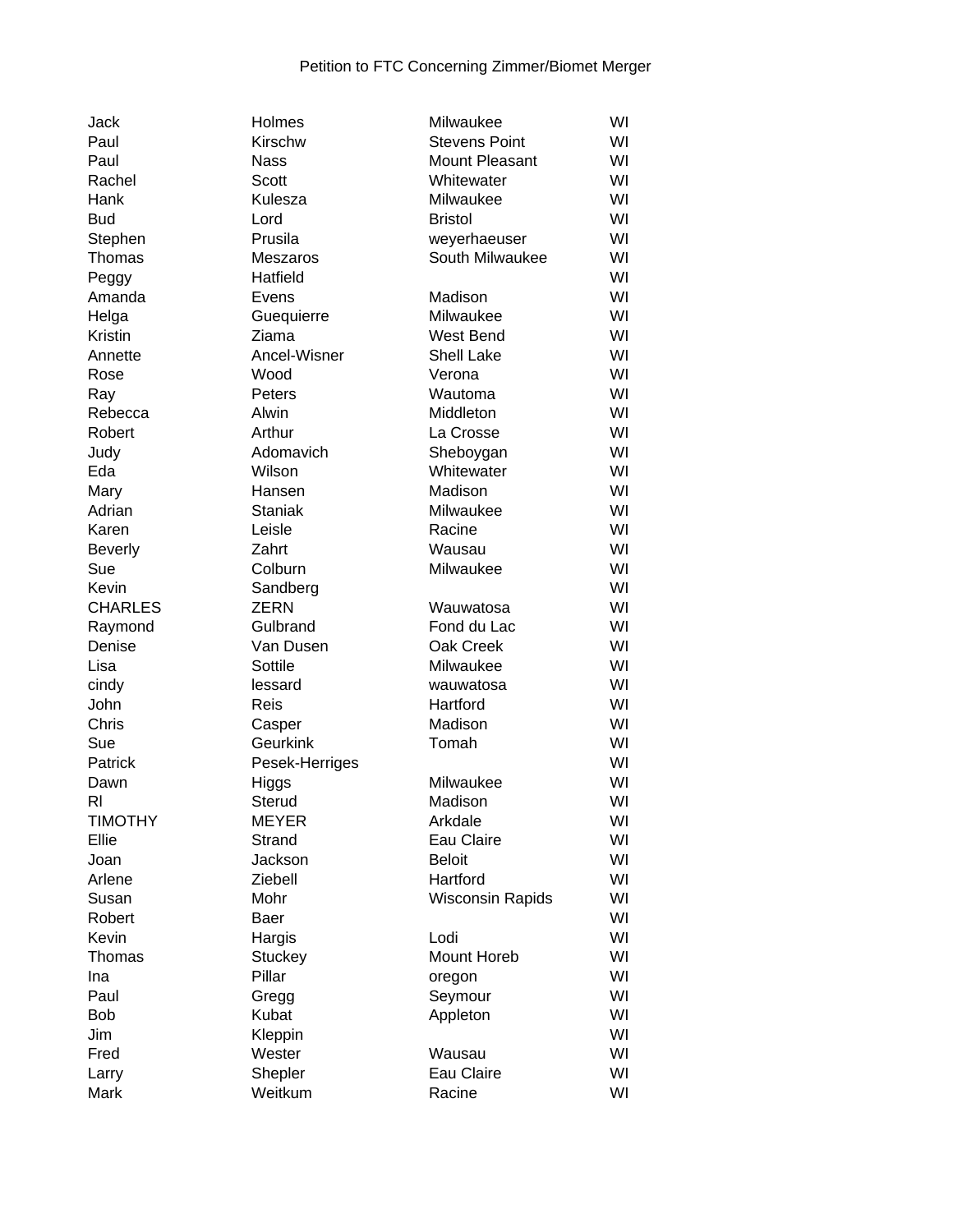| Sue            | Lewis             | Knapp                  | WI |
|----------------|-------------------|------------------------|----|
| Robert         | Bauman            | Holcombe               | WI |
| Marilyn        | Oakley            | La Valle               | WI |
| <b>Therese</b> | Gantz De Palma    | Wauwatosa              | WI |
| Robert         | Oestreicher       |                        | WI |
| Barbara        | Kwarcinski        | Coloma                 | WI |
| Ernest         | Agne              | <b>Rice Lake</b>       | WI |
| Patricia       | Evans             | Madison                | WI |
| Donn           | <b>Buck</b>       | Sullivan               | WI |
| Ron            | Meier             | <b>APPLETON</b>        | WI |
| Thomas         | Kowalski          | Greendale              | WI |
| Carol          | Danielewicz       | Lake Geneva            | WI |
| Cindi          | Haag              | Stanley                | WI |
| Grace          | Golata            | Milwaukee              | WI |
| patrick        | balcerzak         | manitowoc              | WI |
| Yvonne         | <b>Barker</b>     | <b>West Allis</b>      | WI |
| Glenn          | Zorn              | Milwaukee              | WI |
| Deborah        | Fischer           |                        | WI |
| Thomas         | Muddy             | Milwaukee              | WI |
| David          | Guse              | <b>Brookfield</b>      | WI |
| Justin         | Knutesen          | Eau Claire             | WI |
| Janis          | Senungetuk        | Madison                | WI |
| Kathy          | Fish              | West Bend              | WI |
| Susan          | А                 | Madison                | WI |
| Jeanne         | Larson            | Phillips               | WI |
| Margaret       | Garsow            | Eagle River            | WI |
| Chris          | Perri             | Kenosh                 | WI |
| Kathleen       | Garcia            | Madison                | WI |
| Michelle       | <b>Trzecinski</b> | Mukwonago              | WI |
| Claire         | Russell           | Oconomowoc             | WI |
| Sandra         | <b>Atkins</b>     | <b>Wild Ros</b>        | WI |
| Jane           | Shabtaie          | Madison                | WI |
| Paula          | Plasky            | Greenfield             | WI |
| J              | Madigan           | Milwaukee              | WI |
| Elizabeth      | MacKelvie         | Appleton               | WI |
| James          | <b>Terwall</b>    | Kenosha                | WI |
| <b>RAEANN</b>  | <b>HELD</b>       | <b>MENOMONEE FALLS</b> | WI |
| <b>JEFFREY</b> | <b>FRAY</b>       | <b>REEDSBURG</b>       | WI |
| John G.        | Moeller           | Seymour                | WI |
| Paul           | Anciaux           | Hixton                 | WI |
| Peggy          | Forster           | Reedsburg              | WI |
| <b>DONNA</b>   | <b>WELLER</b>     | <b>Whitefish Bay</b>   | WI |
| William        | McDowell          | Tomahawk               | WI |
| sue            | seehafer          | madison                | WI |
| Solomon        | Jones             | Pewaukee               | WI |
| Anthony        | Cappozzo          |                        | WI |
| William        | Manion            |                        | WI |
| Anne           | Thompson          |                        | WI |
| Michael        | Schwobe           |                        | WI |
| Marcia         | Finger            |                        | WI |
| <b>Bobby</b>   | Danielewicz       |                        | WI |
|                |                   |                        |    |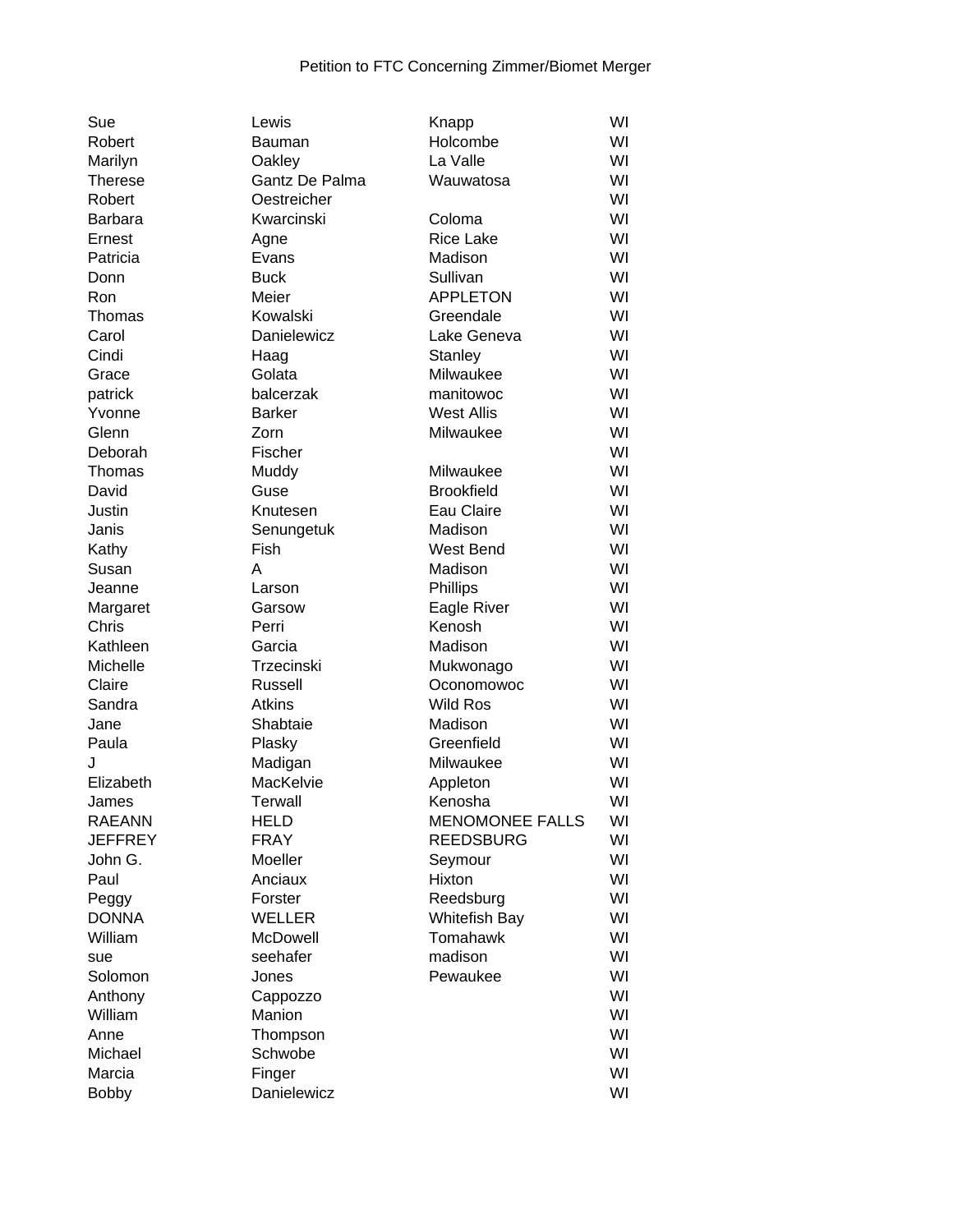| <b>Betty</b>   | Weynand              |                          | WI        |
|----------------|----------------------|--------------------------|-----------|
| <b>Stuart</b>  | Zastrow              |                          | WI        |
| J.             | Ross                 | Fairmont                 | WV        |
| <b>LANNY</b>   | <b>TONEY</b>         | <b>GALLAGHER</b>         | WV        |
| Daryl          | O'Dell               | Madison                  | WV        |
|                | <b>WEBB</b>          | oak hill                 | WV        |
| George         | Spransy              | Vienna                   | WV        |
| Russell        | Smith                | <b>Charles Town</b>      | <b>WV</b> |
| Robert         | Moran                | Ridgeley                 | WV        |
| John           | Heinen               | Shepherdstown            | WV        |
| Robert         | Bacharach            | Lewisburg                | WV        |
| Bonnie Jean    | <b>Brown</b>         |                          | WV        |
| Lee            | Wallace              |                          | WV        |
| Wayne          | Dolan                | Rainelle                 | WV        |
| Roger          | Adams                |                          | WV        |
| Herbert        | Cunningham           | Charleston               | WV        |
| Nelson         | Sparks               | <b>Berkeley Springs</b>  | WV        |
| John           | Schrader             | grafton                  | WV        |
| Cam            | Hale                 |                          | <b>WV</b> |
|                |                      | Huntington<br>Charleston | WV        |
| Hedda          | Haning<br>Worner Sr. |                          | WV        |
| Richard        |                      | <b>Barboursville</b>     | <b>WV</b> |
| Amanda         | <b>Brenwalt</b>      | Kerens                   |           |
| Katherine      | Riley                | Weston                   | WV        |
| Joyce          | Holtzapfel           | Huntington               | WV        |
| Melissa        | Hillen               | Romney                   | WV        |
| Denese         | Cameron              | Ridgeley                 | WV        |
| Peter          | Schumacher           | Pennsboro                | WV        |
| James          | Dixon                | <b>Terra Alta</b>        | WV        |
| Robert         | <b>Brabbin</b>       |                          | WV        |
| Sant Subagh    | Khalsa               | ona                      | WV        |
| Jenni          | Kovich               | leon                     | WV        |
| Patricia       | Young                | <b>Valley Grove</b>      | WV        |
| Judith         | Deutsch              | Huntington               | WV        |
| Donald         | Wright               | <b>Lost Creek</b>        | WV        |
| <b>MARLENE</b> | <b>GALLO</b>         | <b>SHEPHERDSTOWN</b>     | WV        |
| William        | Worley               |                          | WV        |
| Robert         | Marinelli            | Morgantown               | WV        |
| Eleanor        | Totten               |                          | <b>WV</b> |
| Lowell         | Wade                 | wheatland                | <b>WY</b> |
| George         | Simmons              | <b>Green River</b>       | <b>WY</b> |
| Wauters        | Carol                | Wilson                   | <b>WY</b> |
| Deborah        | <b>Richards</b>      | <b>Burns</b>             | <b>WY</b> |
| Jim            | Laybourn             | Jackson                  | <b>WY</b> |
| Paul           | Caffrey              | Laramie                  | <b>WY</b> |
| Ann & Kirk     | Jacobs               | Laramie                  | <b>WY</b> |
| Dirk           | Murcray              |                          | <b>WY</b> |
| Milt           | Garrett              | Cheyenne                 | <b>WY</b> |
| James          | Hopkins              | Cheyenne                 | <b>WY</b> |
| Daniel         | Eastman              | <b>Elk Mountain</b>      | <b>WY</b> |
| sarah          | krall                | Lander                   | <b>WY</b> |
| Joanna         | <b>Behrens</b>       | Star Valley Ranch        | <b>WY</b> |
|                |                      |                          |           |